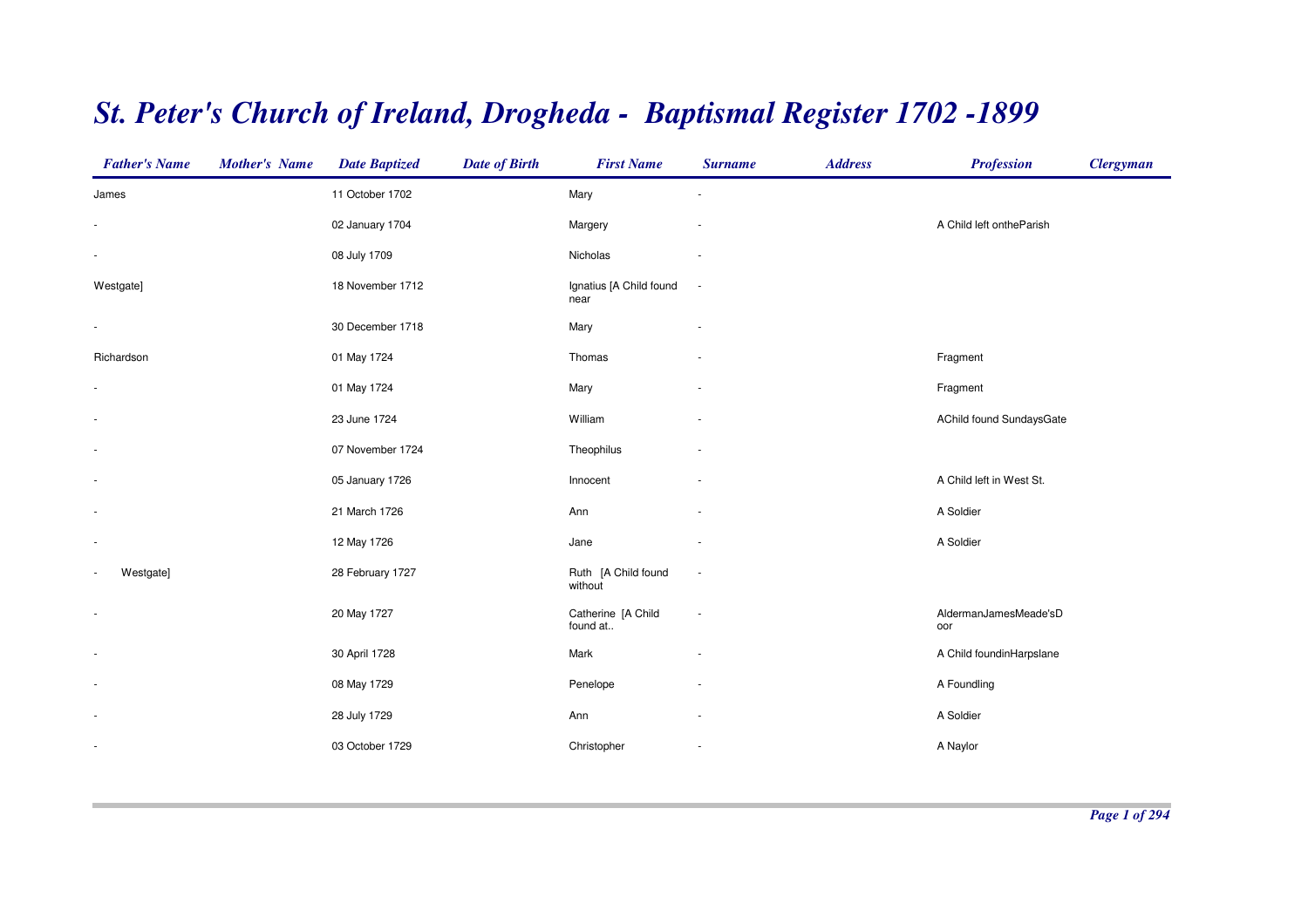| <b>Father's Name</b>      | <b>Mother's Name</b>    | <b>Date Baptized</b> | <b>Date of Birth</b> | <b>First Name</b>              | <b>Surname</b> | <b>Address</b> | <b>Profession</b>        | <b>Clergyman</b>     |
|---------------------------|-------------------------|----------------------|----------------------|--------------------------------|----------------|----------------|--------------------------|----------------------|
|                           |                         | 16 July 1730         |                      | Cathrin                        | ÷,             |                | A Soldier                |                      |
|                           |                         | 18 August 1730       |                      | John                           |                |                | A Soldier                |                      |
|                           |                         | 23 May 1733          |                      | Elinor                         | ٠              |                | A Stranger               |                      |
|                           |                         | 20 January 1735      |                      | Jane                           |                |                | A Foundling              |                      |
|                           |                         | 25 October 1762      |                      | Peter                          |                |                | A Foundling              |                      |
| Son of a Stranger         | $\sim$                  | 30 May 1763          |                      | James                          |                |                |                          |                      |
| George                    | $\sim$                  | 12 June 1768         |                      | Hanah                          |                |                |                          |                      |
| Son of Parents<br>unknown |                         | 21 June 1772         |                      | Christopher                    |                |                |                          |                      |
| Son of a poor             | <b>Travelling Women</b> | 22 May 1773          |                      | Thomas                         |                |                |                          |                      |
| Daughters of a poor       | <b>Travelling Women</b> | 05 July 1773         |                      | Catherine                      |                |                |                          |                      |
| Daughters of a poor       | <b>Travelling Women</b> | 05 July 1773         |                      | Elizabeth                      |                |                |                          |                      |
|                           |                         | 06 August 1805       |                      | Mary                           |                |                | A Foundling              | <b>Bigoe Henzell</b> |
|                           |                         | 21 March 1810        | 10 March 1810        | Jane [DOB about<br>10/03/1810] |                |                | A Foundling              | <b>Wardlaw Ball</b>  |
| $\mathbf{r}$              |                         | 18 May 1810          | 17 May 1810          | John [DOB about<br>17/05/1810] |                |                | A Foundling              | Henry Leland         |
|                           |                         | 12 December 1813     | 24 November 1813     | Thomas Henry Pierce            | ÷              |                |                          | <b>Wardlaw Ball</b>  |
| 01/01/1999?               | 01/01/1999              | 06 May 1832          |                      | Elizabeth                      | ?????          | 01/01/1999     | 01/01/1999??             | Rev.J.Magee          |
|                           |                         | 20 March 1735        |                      | Jane                           | [Mead]         |                | A Stranger               |                      |
| Andrew                    | Elizabeth               | 12 July 1819         | 11 July 1819         | James                          | Abbot          |                | 93rd Regiment            | <b>Wardlaw Ball</b>  |
|                           |                         | 13 March 1725        |                      | Jeremy                         | Abraham        |                | AChild found intheStreet |                      |
| George                    |                         | 02 April 1704        |                      | Lucy                           | Ackland        |                |                          |                      |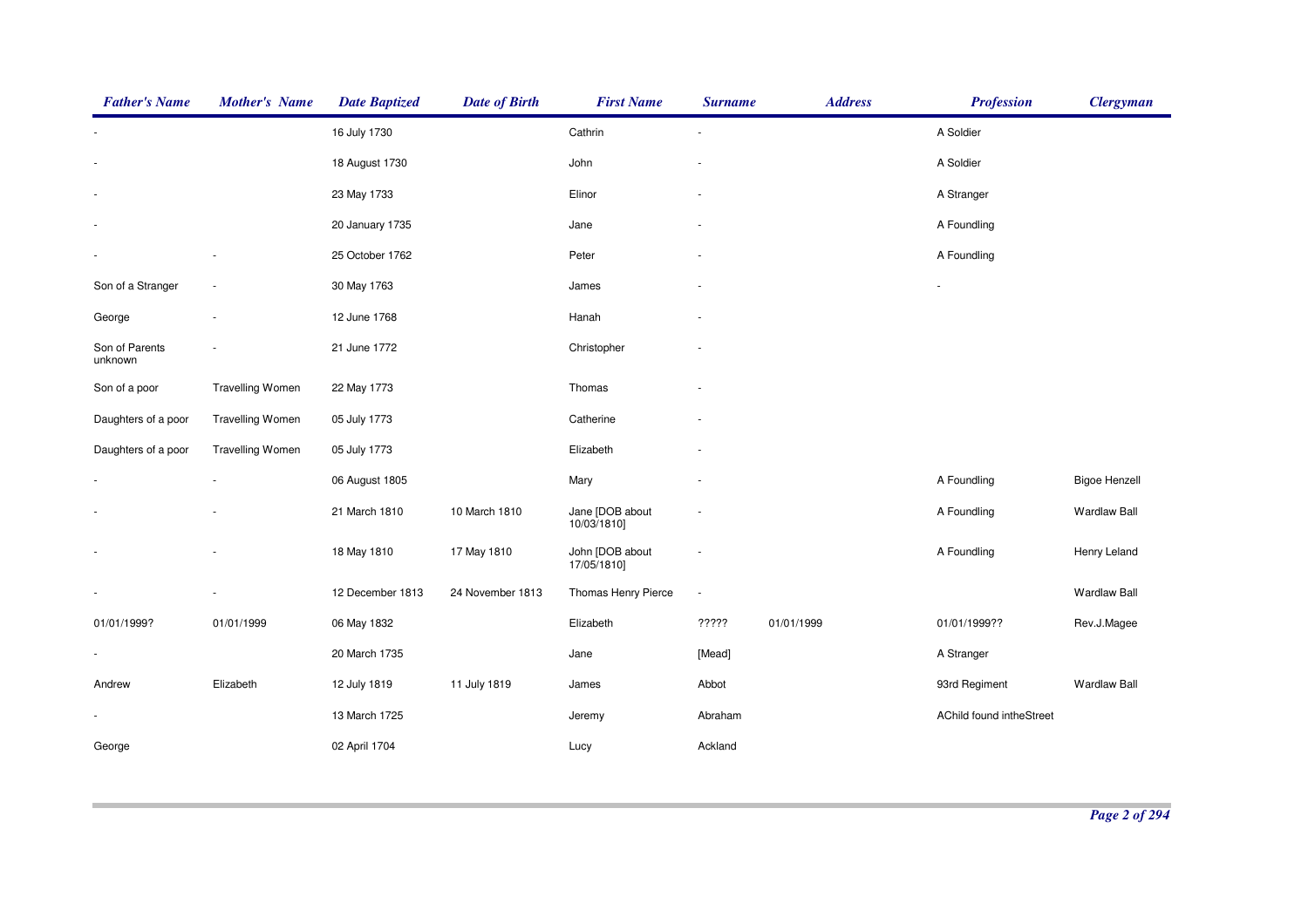| <b>Father's Name</b> | <b>Mother's Name</b> | <b>Date Baptized</b> | <b>Date of Birth</b> | <b>First Name</b> | <b>Surname</b> | <b>Address</b>       | <b>Profession</b>     | <b>Clergyman</b> |
|----------------------|----------------------|----------------------|----------------------|-------------------|----------------|----------------------|-----------------------|------------------|
| Edward               |                      | 06 July 1705         |                      | Edward            | Ackland        |                      |                       |                  |
| Edward               |                      | 20 November 1710     |                      | Mary              | Ackland        |                      |                       |                  |
| Henry                |                      | 17 July 1720         |                      | Mary              | Ackland        |                      |                       |                  |
| Henry                |                      | 18 April 1722        |                      | George            | Ackland        |                      |                       |                  |
| Henry                |                      | 29 November 1725     |                      | Thomas            | Ackland        |                      |                       |                  |
| Mr.Henry             |                      | 18 November 1727     |                      | Elianor           | Ackland        |                      |                       |                  |
| Mr.Henry             |                      | 23 December 1729     |                      | Sarah             | Ackland        |                      |                       |                  |
| Mr.Henry             |                      | 28 June 1731         |                      | Sarah             | Ackland        |                      |                       |                  |
| Alderman Henry       |                      | 23 December 1732     |                      | Henry             | Ackland        |                      |                       |                  |
| Alderman             |                      | 19 April 1734        |                      | Amy               | Ackland        |                      |                       |                  |
| Alderman Henry       |                      | 24 July 1735         |                      | John              | Ackland        |                      |                       |                  |
| Alderman Henry       |                      | 06 January 1740      |                      | John              | Ackland        |                      |                       |                  |
| John                 | Jane                 | 04 May 1827          | 25 April 1827        | Alicia Anne       | Ackland        | Peter Street         | Captain H.P.9th Foot  | T.B.Owens        |
| John                 | Jane                 | 26 September 1828    | 15 September 1828    | Louisa Jane       | Ackland        | Palace Street        | Captain H.P. 9th Foot | T.B.Owens        |
| Joseph               |                      | 21 June 1725         |                      | John              | Actom          |                      |                       |                  |
| Robert               |                      | 23 September 1703    |                      | Thomas            | Adams          |                      |                       |                  |
| Charles              | Martha               | 17 August 1823       | 23 July 1823         | Richard           | Adams          |                      |                       | T.B.Owens        |
| Joseph               | Elizabeth            | 11 December 1893     | 23 November 1892     | Joseph            | Adams          | Greenhills, Drogheda | Mill Engineer         | F.W.Macran       |
| Joseph               | Eliza                | 21 November 1896     | 17 July 1895         | Ellen             | Adams          | Green Hills          | Mechanic              | T.R.Brunskill    |
| James                |                      | 24 August 1724       |                      | Mary              | Adamthwaite    |                      |                       |                  |
| Patrick              |                      | 06 April 1734        |                      | William           | Addy           |                      |                       |                  |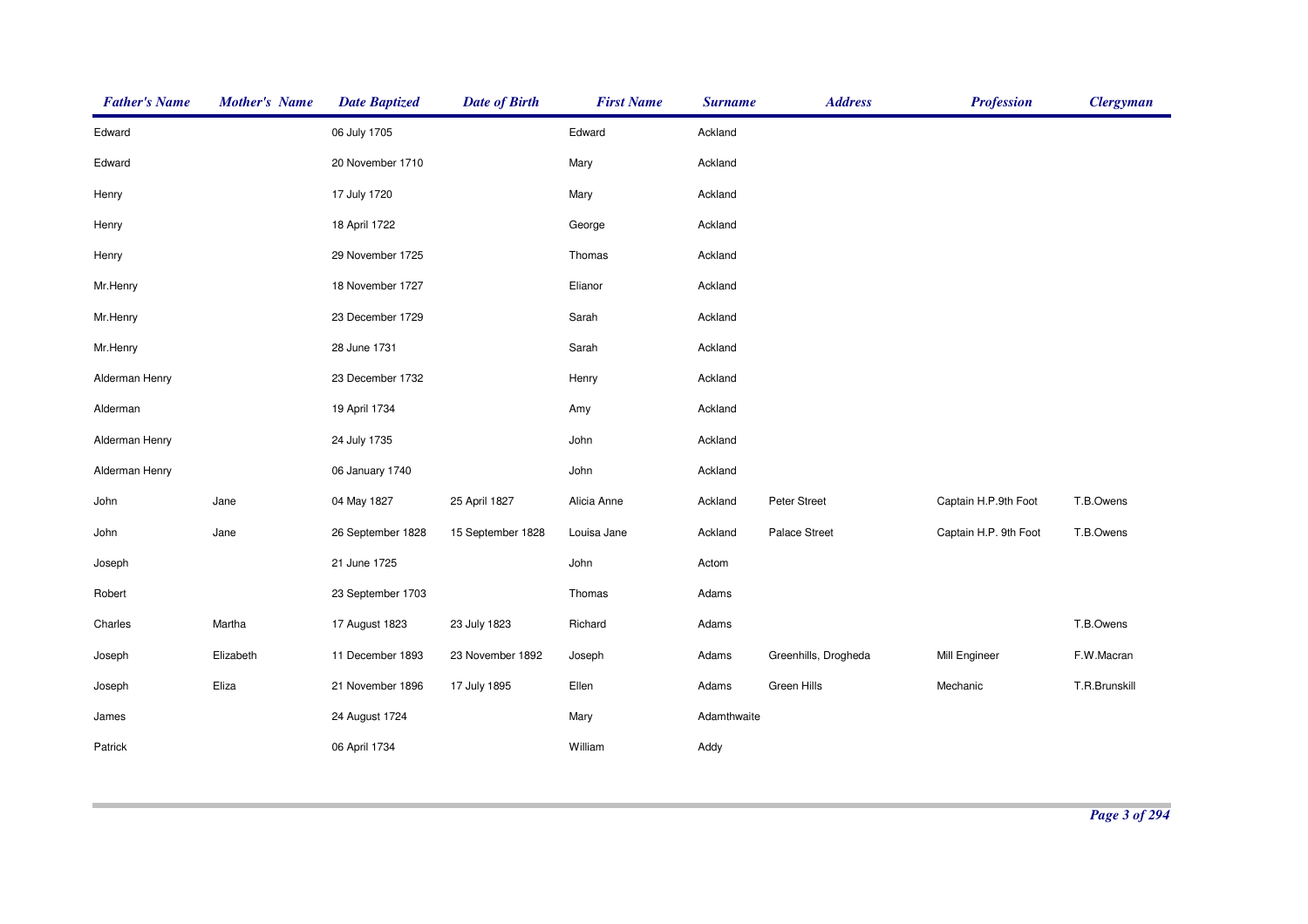| <b>Father's Name</b> | <b>Mother's Name</b> | <b>Date Baptized</b> | <b>Date of Birth</b> | <b>First Name</b>          | <b>Surname</b> | <b>Address</b> | <b>Profession</b>             | <b>Clergyman</b> |
|----------------------|----------------------|----------------------|----------------------|----------------------------|----------------|----------------|-------------------------------|------------------|
| Elizabeth            |                      | 11 May 1741          |                      | Ann                        | Addy           |                |                               |                  |
| Christopher          |                      | 30 January 1703      |                      | Anne                       | Adkinson       |                |                               |                  |
| Christopher          |                      | 15 August 1706       |                      | Sarah                      | Adkison        |                |                               |                  |
| Hugh                 | Johanna              | 08 January 1826      | 06 January 1826      | Martha                     | Aitkins        | $\ddot{?}$     | Private 26th Foot             | John Smyth       |
| John                 |                      | 23 February 1723     |                      | John                       | Akins          |                |                               |                  |
| Henry                |                      | 29 December 1771     |                      | Elizabeth                  | Alder          |                |                               |                  |
| John                 | Rebecca              | 21 July 1816         | 17 July 1816         | Margaret                   | Alderdice      |                | 62nd Regiment                 | Henry Leland     |
| Robert               |                      | 24 July 1767         |                      | Mary Ann                   | Aldrige        |                |                               |                  |
| David                |                      | 06 May 1714          |                      | Jane                       | Alexander      |                |                               |                  |
| David                |                      | 12 July 1716         |                      | David                      | Alexander      |                | [Deceased]                    |                  |
| Robert               | Jane                 | 18 September 1833    | 07 August 1833       | Emma Sturgeon              | Algar          | Palace Street  | Revenue Officer               | Rev.J.Magee      |
| Robert               | Jane                 | 17 December 1835     | 14 November 1835     | Robert Ashe                | Algar          | Palace Street  | <b>Comptroller of Customs</b> | Rev.J.Magee      |
| Robert               | Jane                 | 17 June 1837         | 19 April 1837        | James Sturgeon<br>Hamilton | Algar          | Palace Street  | <b>Comptroller of Customs</b> | Rev.P.Mooney     |
| Thomas               | Elizabeth            | 30 January 1842      | 25 January 1842      | Elizabeth                  | Allanson       | Stranger       | Miller                        | A.Wynne          |
| Hugh                 |                      | 18 May 1705          |                      | John                       | Allen          |                |                               |                  |
| William              |                      | 20 October 1726      |                      | Abigaill                   | Allen          |                | A Soldier                     |                  |
| Francis              |                      | 01 December 1745     |                      | Elizabeth                  | Allen          |                |                               |                  |
| Francis              |                      | 01 July 1747         |                      |                            | Allen          |                |                               |                  |
| Francis              |                      | 10 December 1751     |                      | Robert                     | Allen          |                | Waiter                        |                  |
| John                 |                      | 20 June 1758         |                      | John                       | Allen          |                | Deceased                      |                  |
| Peter                |                      | 19 January 1761      |                      | Mary                       | Allen          |                | Carpenter                     |                  |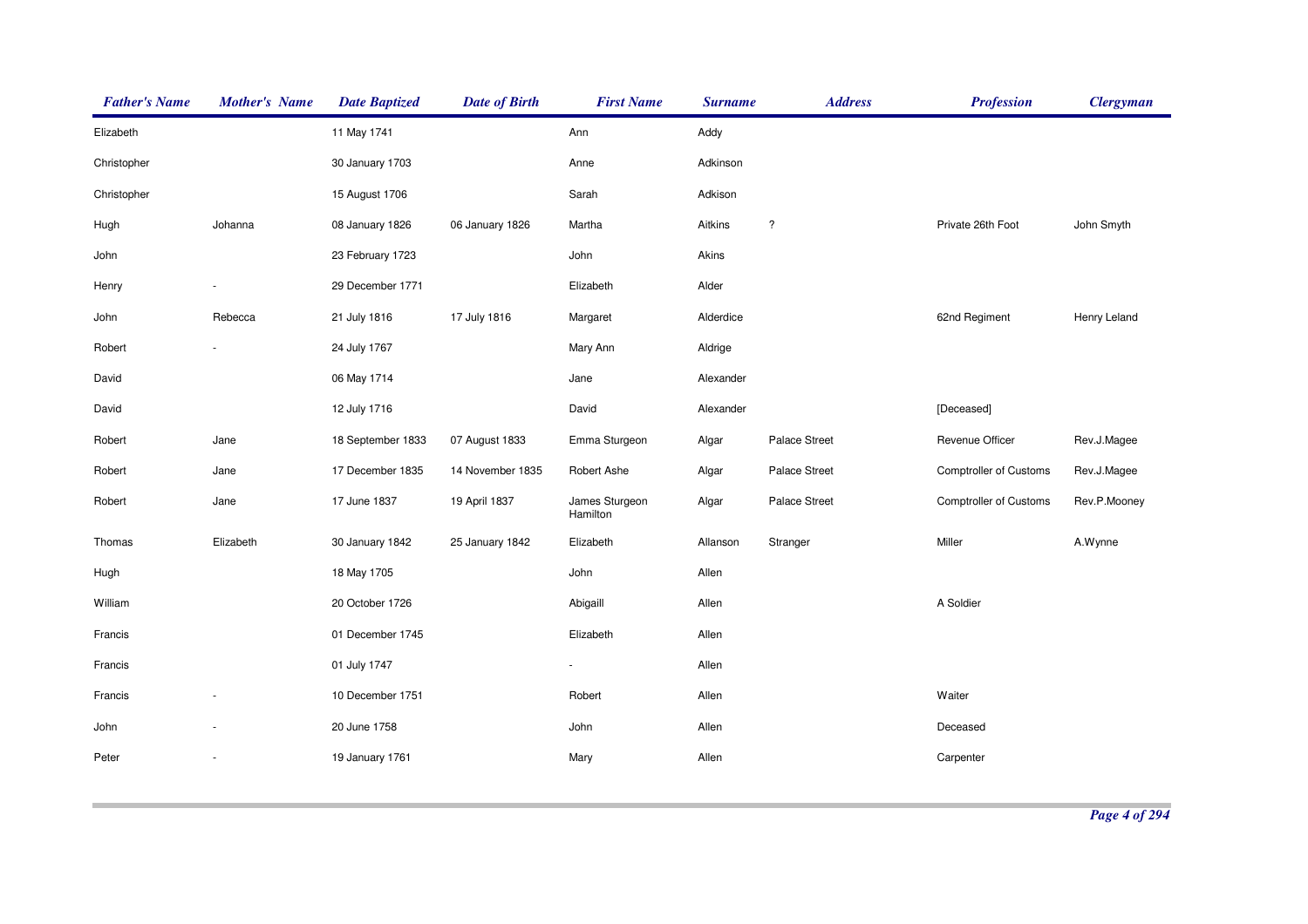| <b>Father's Name</b> | <b>Mother's Name</b> | <b>Date Baptized</b> | <b>Date of Birth</b> | <b>First Name</b> | <b>Surname</b> | <b>Address</b>     | <b>Profession</b>                        | <b>Clergyman</b>       |
|----------------------|----------------------|----------------------|----------------------|-------------------|----------------|--------------------|------------------------------------------|------------------------|
| Peter                |                      | 13 September 1762    |                      | Roger             | Allen          |                    |                                          |                        |
| Peter                |                      | 14 September 1770    |                      | John              | Allen          |                    | Carpenter                                |                        |
| Peter                |                      | 15 October 1771      |                      | Anthony           | Allen          |                    |                                          |                        |
| Peter                |                      | 18 August 1777       |                      | Anthony           | Allen          |                    | Carpenter                                |                        |
| Joseph               | Mary                 | 07 January 1806      | 01 January 1806      | Anthony           | Allen          |                    |                                          | <b>Bigoe Henzell</b>   |
| Augustus             | Susanna              | 02 February 1806     | 31 January 1806      | Samuel            | Allen          |                    |                                          | <b>Bigoe Henzell</b>   |
| Joseph               | Mary                 | 19 July 1807         | 12 July 1807         | Mary Ann          | Allen          |                    |                                          | <b>Bigoe Henzell</b>   |
| Joseph               | Mary                 | 20 August 1809       | 11 August 1809       | Amelia            | Allen          |                    |                                          | Henry Leland           |
| Robert               | Mary                 | 23 June 1811         | 09 June 1811         | Jane              | Allen          |                    | 2nd Garrison Battalion                   | Henry Leland           |
| Joseph               | Mary                 | 04 August 1811       | 26 July 1811         | Margaret          | Allen          |                    |                                          | Henry Leland           |
| Joseph               | Mary                 | 10 September 1820    | 04 August 1820       | Amelia            | Allen          |                    |                                          |                        |
| Henry                | Allice               | 02 January 1825      | 31 December 1824     | James             | Allen          | Rope Walk          | Weaver                                   | T.B.Owens              |
| William              | <b>Bridget</b>       | 05 August 1827       | 15 July 1827         | Charlotte         | Allen          | $\ddot{?}$         | Private 1st Batt.Rifle<br><b>Brigade</b> | T.B.Owens              |
| Peter                | Jane                 | 15 May 1841          | 13 April 1841        | Peter             | Allen          | <b>West Street</b> | Merchant                                 | E.P.Durham             |
| William              | Mary Anne            | 12 February 1866     | 22 December 1866     | Anna Jane         | Allen          | Dyer Street        | Harness Maker                            | J.H.Monsarrat          |
| Henry                |                      | 08 December 1740     |                      | James             | Allerry        |                    |                                          |                        |
| John                 |                      | 07 June 1703         |                      | William           | Allin          |                    |                                          |                        |
| Thomas               | Mary                 | 28 August 1846       |                      | Mary Anne         | Ambury         | Well Lane          | Sieve Maker                              | William M<br>Beresford |
| John                 |                      | 07 April 1751        |                      | William           | Anderson       |                    |                                          |                        |
| Robert               |                      | 08 March 1773        |                      | Andrew            | Anderson       |                    | Tidewaiter                               |                        |
| William              | Margret              | 22 June 1806         | 20 June 1806         | Margret           | Anderson       |                    | Silgo Regiment                           | <b>Bigoe Henzell</b>   |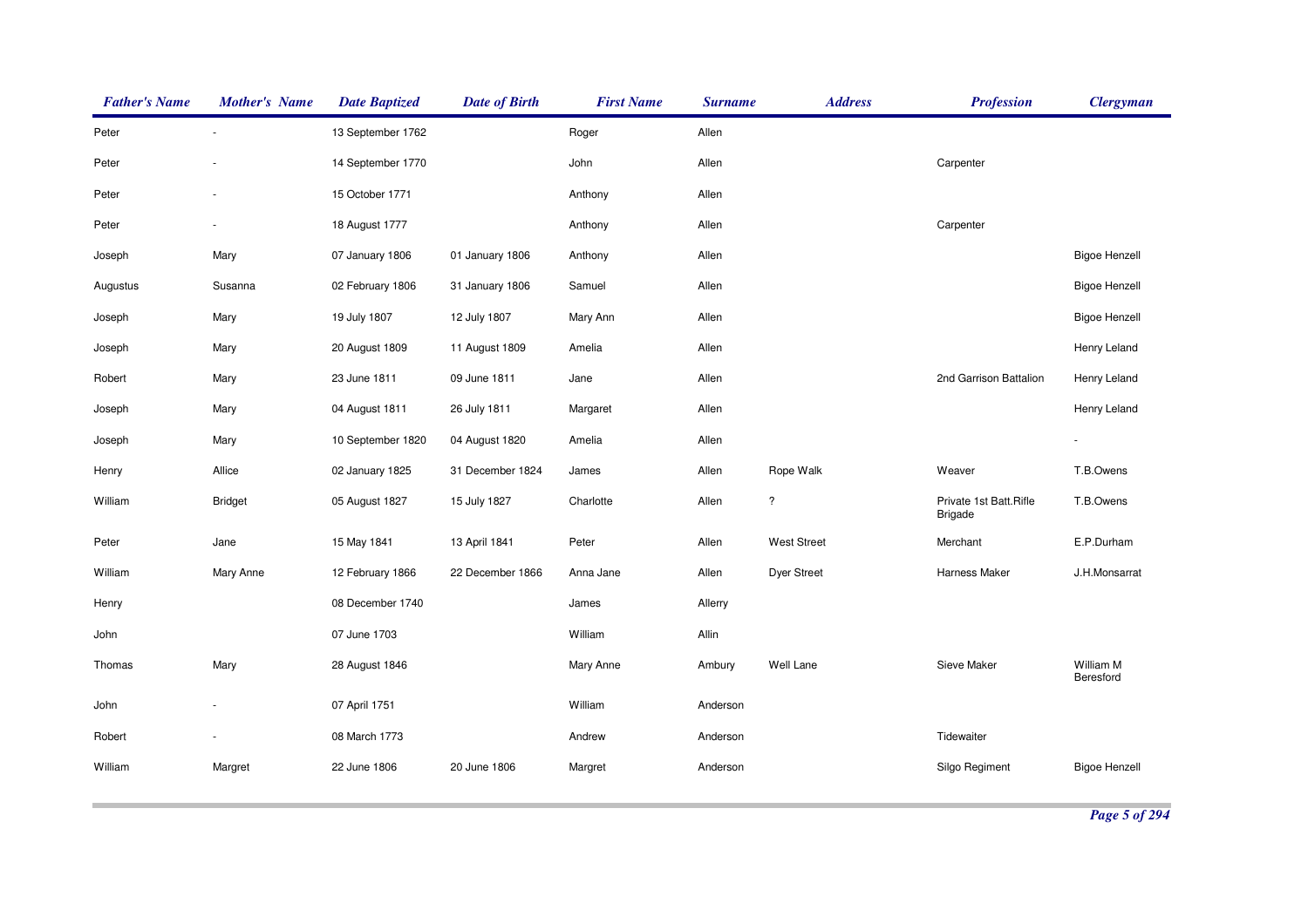| <b>Father's Name</b> | <b>Mother's Name</b>     | <b>Date Baptized</b> | <b>Date of Birth</b> | <b>First Name</b> | <b>Surname</b> | <b>Address</b> | <b>Profession</b> | <b>Clergyman</b> |
|----------------------|--------------------------|----------------------|----------------------|-------------------|----------------|----------------|-------------------|------------------|
| Richard              | Margeret                 | 18 June 1820         | 15 June 1820         | Richard           | Anderson       |                | 3rd Regiment      | T.B.Owens        |
| George               | Maria                    | 27 April 1856        |                      | William           | Anderson       | Palace Street  | Sub Constable     | W.E.Ormsby       |
| George               | Maria                    | 24 April 1859        |                      | Maria             | Anderson       | Palace Row     | Police Constable  | John Eccles      |
| John                 |                          | 22 May 1706          |                      | James             | Andrew         |                |                   |                  |
| John                 |                          | 04 November 1707     |                      | Thomas            | Andrew         |                |                   |                  |
| John                 |                          | 30 August 1711       |                      | John              | Andrew         |                |                   |                  |
| John                 |                          | 18 May 1713          |                      | Christian         | Andrew         |                |                   |                  |
| John                 |                          | 22 March 1715        |                      | Robert            | Andrew         |                |                   |                  |
| John                 |                          | 20 November 1720     |                      | Elizabeth         | Andrew         |                |                   |                  |
| Thomas               |                          | 26 March 1743        |                      | Robert            | Andrew         |                |                   |                  |
| Thomas               |                          | 19 August 1744       |                      | Mary              | Andrew         |                |                   |                  |
| Thomas               | $\overline{\phantom{a}}$ | 24 April 1748        |                      | William           | Andrew         |                |                   |                  |
| Thomas               |                          | 24 April 1748        |                      | William           | Andrew         |                |                   |                  |
| Thomas               | $\overline{\phantom{a}}$ | 05 May 1749          |                      | William           | Andrew         |                |                   |                  |
| Thomas               | $\sim$                   | 16 May 1751          |                      | Mary              | Andrew         |                |                   |                  |
| Thomas               |                          | 14 May 1752          |                      | Mary              | Andrew         |                |                   |                  |
| Thomas               | $\overline{\phantom{a}}$ | 01 October 1754      |                      | Sarah             | Andrew         |                | <b>Butcher</b>    |                  |
| Thomas               |                          | 01 November 1755     |                      | Margaret          | Andrew         |                | <b>Butcher</b>    |                  |
| Thomas               |                          | 08 November 1756     |                      | Thomas            | Andrew         |                | Butcher           |                  |
| Thomas               |                          | 02 April 1759        |                      | Patience          | Andrew         |                |                   |                  |
| Thomas               | $\overline{\phantom{a}}$ | 28 July 1760         |                      | Edward            | Andrew         |                |                   |                  |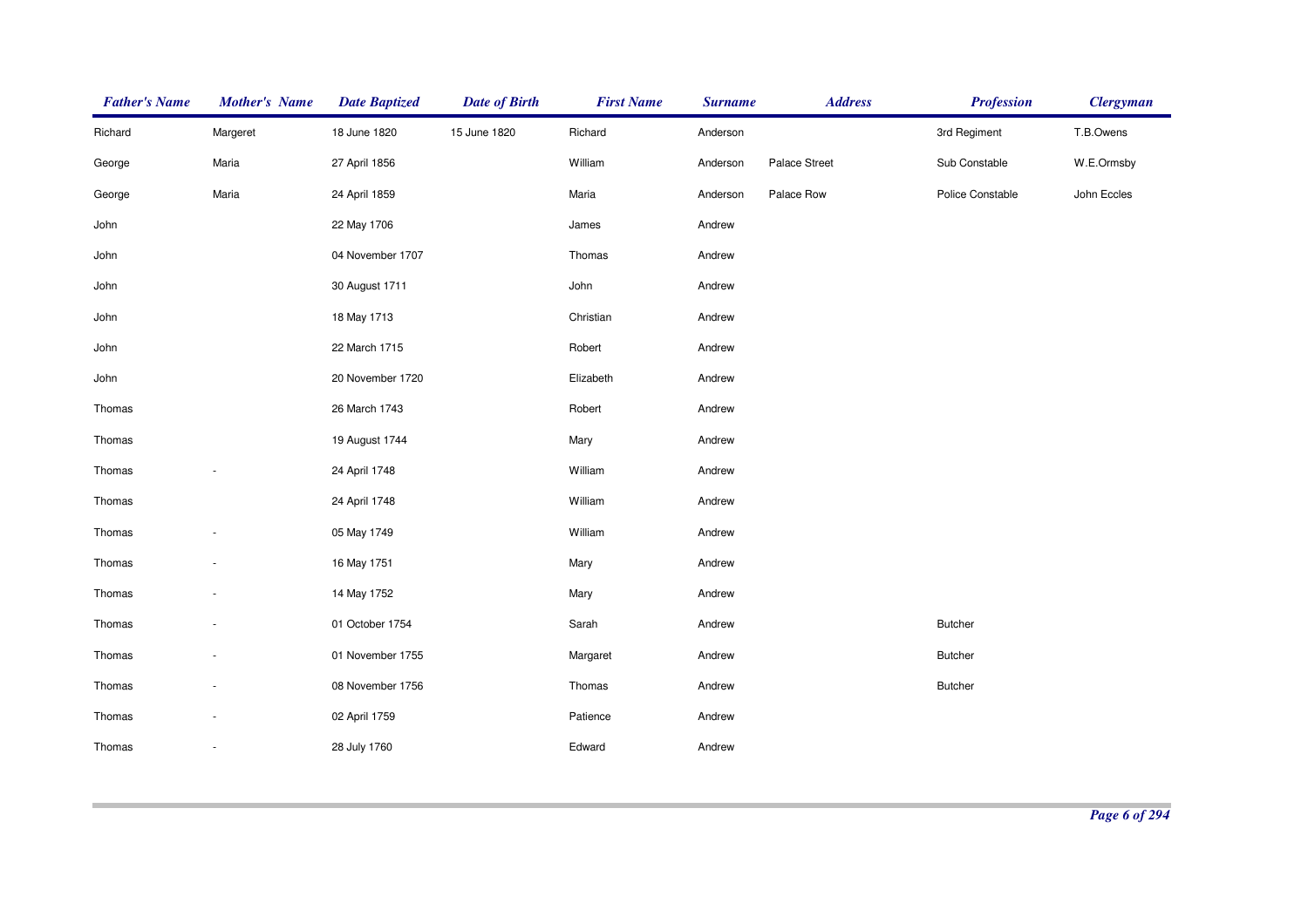| <b>Father's Name</b> | <b>Mother's Name</b> | <b>Date Baptized</b> | <b>Date of Birth</b> | <b>First Name</b> | <b>Surname</b>   | <b>Address</b> | <b>Profession</b>     | <b>Clergyman</b>       |
|----------------------|----------------------|----------------------|----------------------|-------------------|------------------|----------------|-----------------------|------------------------|
| John                 |                      | 06 November 1709     |                      | Mary              | Andrews          |                |                       |                        |
| John                 |                      | 06 June 1717         |                      | Ann               | Andrews          |                |                       |                        |
| John                 |                      | 03 March 1719        |                      | James             | Andrews          |                |                       |                        |
| John                 |                      | 15 June 1724         |                      | Daughter to       | Andrews          |                | Fragment              |                        |
| Thomas               |                      | 10 October 1740      |                      | Thomas            | Andrews          |                |                       |                        |
| Thomas               |                      | 07 July 1762         |                      | William           | Andrews          |                |                       |                        |
| William              | Margaret             | 23 July 1830         | 11 July 1830         | Leary*            | Anne*<br>[Arne?] | ???????        | ?????                 | J.Magee                |
| William              |                      | 21 September 1705    |                      | Thomas            | Anslow           |                |                       |                        |
| William              |                      | 09 December 1706     |                      | John              | Anslow           |                |                       |                        |
| William              |                      | 07 August 1709       |                      | Elizabeth         | Anslow           |                | Twins                 |                        |
| William              |                      | 07 August 1709       |                      | Abraham           | Anslow           |                | Twins                 |                        |
| Philip               |                      | 24 March 1734        |                      | John              | Apperson         |                |                       |                        |
| John                 |                      | 07 February 1762     |                      | Philip            | Apperson         |                |                       |                        |
| John                 |                      | 06 July 1764         |                      | John              | Apperson         |                |                       |                        |
| John                 |                      | 21 September 1765    |                      | Mary              | Apperson         |                | <b>Breeches Maker</b> |                        |
| John                 |                      | 02 September 1766    |                      | Thomas            | Apperson         |                |                       |                        |
| John                 |                      | 08 August 1768       |                      | Elizabeth         | Apperson         |                |                       |                        |
| John                 |                      | 13 April 1770        |                      | Henry             | Apperson         |                |                       |                        |
| John                 | Elizabeth            | 30 March 1837        | 07 February 1837     | Frances           | Apperson         | Peter Street   | Printer               | Rev.P.Mooney           |
| John                 | Eliza                | 25 August 1839       | 24 March 1839        | Charles           | Apperson         | Peter Street   | Printer               | John.A.Wall            |
| Arthur               | Elizabeth            | 17 April 1844        | 28 December 1843     | Elizabeth         | Apperson         | Peter Street   | Grocer                | William M<br>Beresford |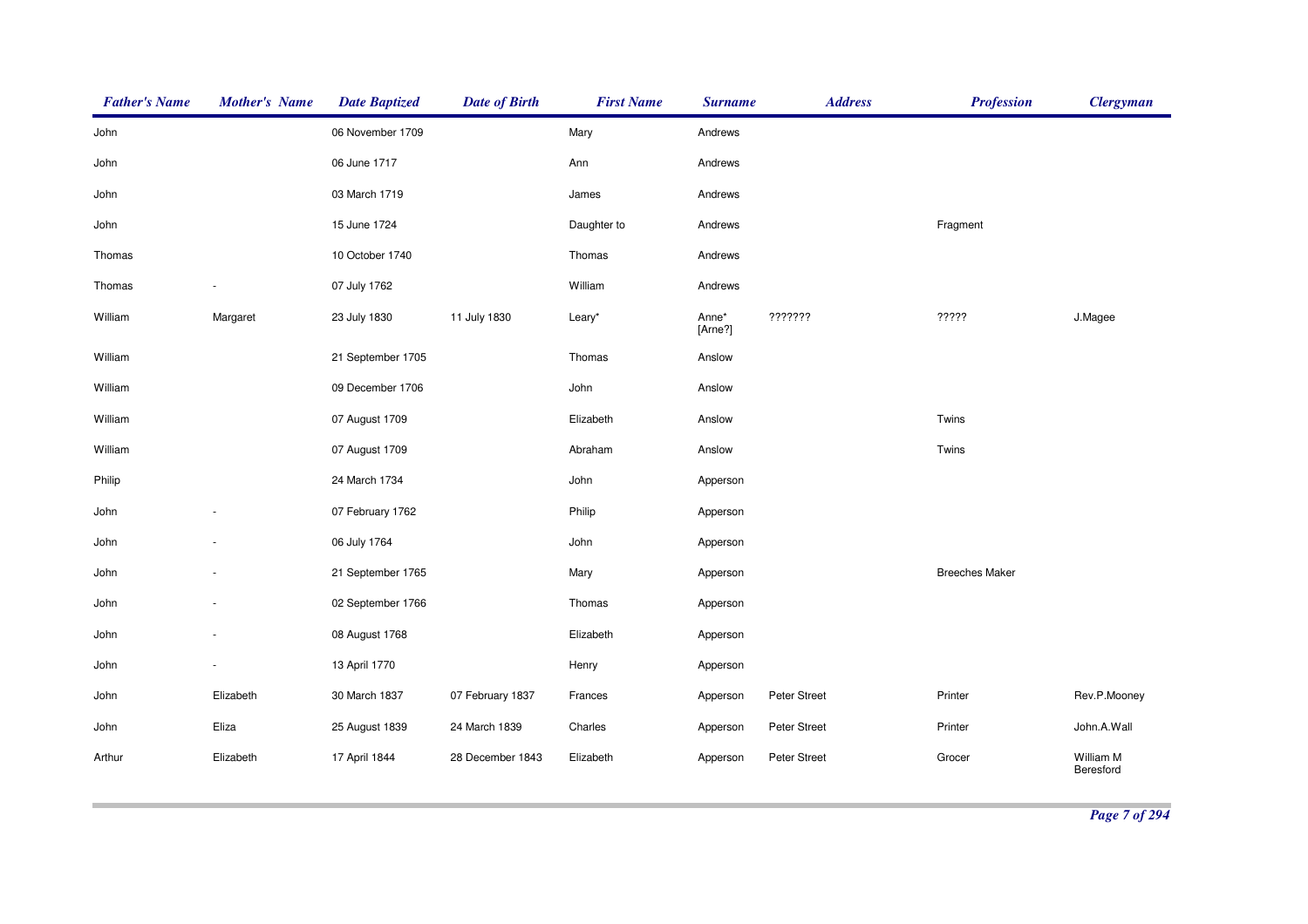| <b>Father's Name</b> | <b>Mother's Name</b> | <b>Date Baptized</b> | <b>Date of Birth</b> | <b>First Name</b> | <b>Surname</b> | <b>Address</b>     | <b>Profession</b>     | <b>Clergyman</b>       |
|----------------------|----------------------|----------------------|----------------------|-------------------|----------------|--------------------|-----------------------|------------------------|
| John                 | Elizabeth            | 29 May 1844          |                      | Henry             | Apperson       | Peter Street       | News Paper Proprietor | William M<br>Beresford |
| Arthur               | Elizabeth            | 27 October 1847      |                      | Thomas            | Apperson       | <b>Fair Street</b> | Shoe Maker            | A.Wynne                |
| John                 |                      | 28 August 1748       |                      | Elizabeth         | Appleby        |                    |                       |                        |
| John                 |                      | 28 August 1748       |                      | Elizabeth         | Appleby        |                    |                       |                        |
| John                 |                      | 20 November 1750     |                      | Anne              | Appleby        |                    |                       |                        |
| John                 |                      | 14 January 1754      |                      | Catherine         | Appleby        |                    | Ale draper            |                        |
| John                 |                      | 09 September 1755    |                      | William           | Appleby        |                    | Aledraper             |                        |
| John                 |                      | 01 July 1759         |                      | Mary              | Appleby        |                    |                       |                        |
| John                 |                      | 26 March 1761        |                      | Elinor            | Appleby        |                    |                       |                        |
| John                 | Elizabeth            | 04 August 1841       | 05 June 1841         | Mary Jane         | Applerson      | Peter Street       | Printer               | A.Wynne                |
| Joseph               |                      | 08 February 1711     |                      | Henry             | Appleyard      |                    |                       |                        |
| Joseph               |                      | 14 August 1713       |                      | David             | Appleyard      |                    |                       |                        |
| Joseph               |                      | 16 May 1716          |                      | George            | Appleyard      |                    |                       |                        |
| Joseph               |                      | 25 April 1718        |                      | Mark              | Appleyard      |                    |                       |                        |
| Joseph               |                      | 09 December 1720     |                      | William           | Appleyard      |                    |                       |                        |
| Joseph               |                      | 13 July 1723         |                      | Elizabeth         | Appleyard      |                    |                       |                        |
| Joseph               |                      | 02 January 1726      |                      | Thomas            | Appleyard      |                    |                       |                        |
| Joseph               |                      | 09 September 1728    |                      | Joseph            | Appleyard      |                    |                       |                        |
| Henry                |                      | 24 February 1734     |                      | James             | Appleyard      |                    |                       |                        |
| Henry                |                      | 10 June 1740         |                      | Sarah             | Appleyard      |                    |                       |                        |
| Henry                |                      | 09 May 1741          |                      | Mary              | Appleyard      |                    |                       |                        |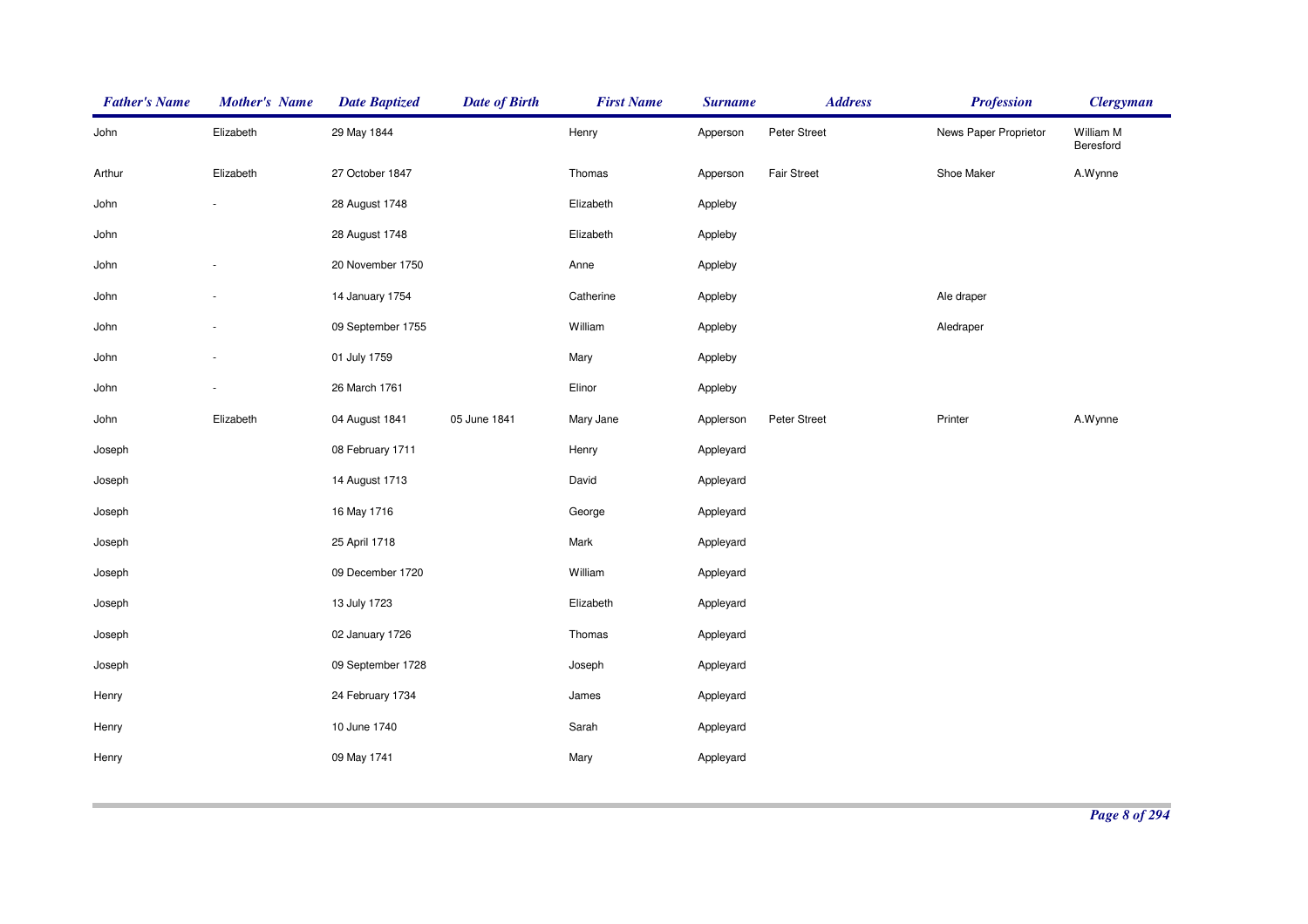| <b>Father's Name</b> | <b>Mother's Name</b> | <b>Date Baptized</b> | <b>Date of Birth</b> | <b>First Name</b>    | <b>Surname</b> | <b>Address</b>       | <b>Profession</b> | <b>Clergyman</b>          |
|----------------------|----------------------|----------------------|----------------------|----------------------|----------------|----------------------|-------------------|---------------------------|
| Henry                |                      | 12 February 1742     |                      | Mary                 | Appleyard      |                      |                   |                           |
| Henry                |                      | 23 April 1747        |                      | Nesey                | Appleyard      |                      |                   |                           |
| Henry                |                      | 10 August 1749       |                      | Mary                 | Appleyard      |                      |                   |                           |
| David                |                      | 12 April 1751        |                      | Henry                | Appleyard      |                      |                   |                           |
| David                |                      | 08 January 1758      |                      | Ann                  | Appleyard      |                      |                   |                           |
| James                |                      | 30 June 1760         |                      | Sarah                | Appleyard      |                      |                   |                           |
| James                |                      | 10 January 1762      |                      | Margaret             | Appleyard      |                      | Shoemaker         |                           |
| David                | Catherine            | 12 April 1807        | 28 March 1807        | Anthony              | Appleyard      |                      |                   | <b>Bigoe Henzell</b>      |
| David                | Catherine            | 01 October 1809      | 20 September 1809    | Anna Maria           | Appleyard      |                      |                   | Henry Leland              |
| David                | Catherine            | 23 February 1812     | 12 February 1812     | Anne                 | Appleyard      |                      |                   | Henry Leland              |
| David                | Catherine            | 11 April 1813        | 28 March 1813        | Jane                 | Appleyard      |                      |                   | Henry Leland              |
| James                | Elizabeth            | 03 April 1815        | 27 March 1815        | Ellen                | Appleyard      |                      |                   | <b>Wardlaw Ball</b>       |
| David                | Catherine            | 26 August 1816       | 10 May 1816          | Thomas               | Appleyard      |                      |                   | Henry Leland              |
| David                | Catharine            | 18 September 1822    | 17 September 1822    | Catharine            | Appleyard      |                      |                   | T.B.Owens                 |
| John Edward          | Catherine Maria      | 15 March 1838        | 10 February 1838     | Elizabeth Anna       | Appleyard      | Magdalene Street     | Ship Agent        | John.A.Wall               |
| John                 | Catherine Maria      | 03 July 1839         | 03 June 1839         | James                | Appleyard      | Church Alleys        | Ship Broker       | John.A.Wall               |
| John Edward          | Catherine Maria      | 14 April 1841        | 17 March 1841        | John Edward          | Appleyard      | Church Alleys        | Ship Broker       | A.Wynne                   |
| John Edward          | Catherine Maria      | 24 April 1844        | 26 March 1844        | <b>Kate Mary</b>     | Appleyard      | <b>Church Alleys</b> | Ship Broker       | A.Wynne                   |
| John Edward          | Kate                 | 24 November 1847     |                      | <b>William Young</b> | Appleyard      | <b>Church Alleys</b> | Ship Broker       | A.Wynne                   |
| John                 | Catherine            | 20 August 1849       |                      | Gervais Francis      | Appleyard      | Church Alleys        | Ship Broker       | Andrew Williamson         |
|                      |                      | 05 January 1805      |                      | George Matthew       | Archer         |                      | General           | WardlawBallM.Cra<br>wford |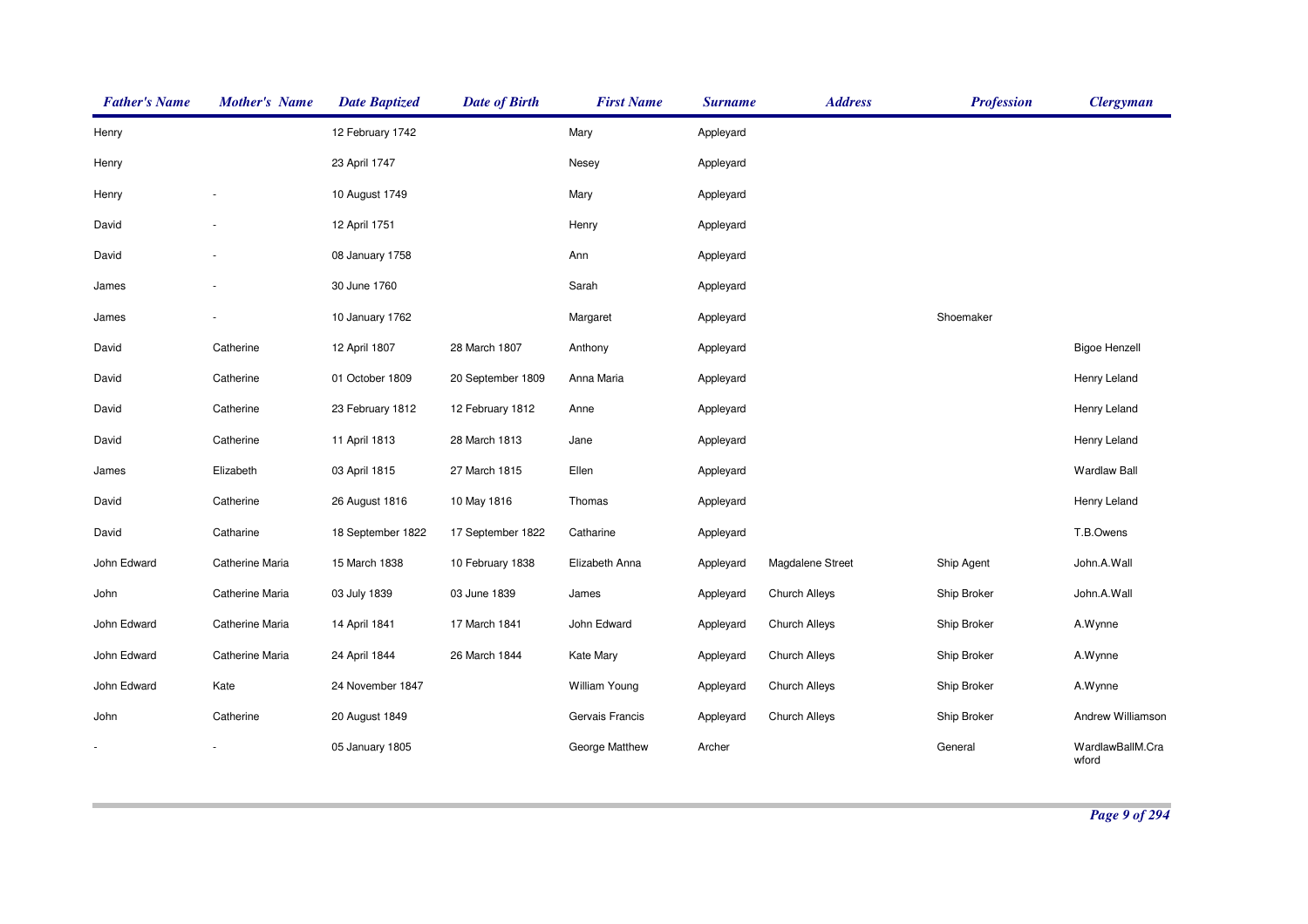| <b>Father's Name</b> | <b>Mother's Name</b> | <b>Date Baptized</b> | <b>Date of Birth</b> | <b>First Name</b> | <b>Surname</b> | <b>Address</b> | <b>Profession</b>      | <b>Clergyman</b>    |
|----------------------|----------------------|----------------------|----------------------|-------------------|----------------|----------------|------------------------|---------------------|
| Alexender            | Abigail              | 29 June 1845         |                      | Margaret          | Archibald      | Dublin         | 1st Bat. Rifle Brigade | A.Wynne             |
| Mr.Timothy           |                      | 04 February 1708     |                      | Timothy           | Armitage       |                |                        |                     |
| Mr.Timothy           |                      | 26 July 1709         |                      | John              | Armitage       |                |                        |                     |
| Timothy              |                      | 08 November 1710     |                      | Katherine         | Armitage       |                |                        |                     |
| Alderman Timothy     |                      | 20 March 1712        |                      | Jane              | Armitage       |                |                        |                     |
| Timothy              |                      | 18 April 1713        |                      | Robert            | Armitage       |                | Mayor                  |                     |
| Alderman Timothy     |                      | 08 July 1714         |                      | Marcum            | Armitage       |                |                        |                     |
| Alderman Timothy     |                      | 06 December 1715     |                      | Ann               | Armitage       |                |                        |                     |
| John                 |                      | 18 August 1721       |                      | Jane              | Armstrong      |                |                        |                     |
| Patrick              |                      | 23 June 1723         |                      | Nicholas          | Armstrong      |                |                        |                     |
| John                 |                      | 09 March 1741        |                      | Jane              | Armstrong      |                |                        |                     |
| William              |                      | 17 January 1775      |                      | Jane              | Armstrong      |                |                        |                     |
| William              |                      | 24 March 1776        |                      | Isabella          | Armstrong      |                | Carpenter              |                     |
| William              |                      | 29 October 1777      |                      | Elizabeth         | Armstrong      |                |                        |                     |
| John                 | Ellen                | 14 July 1816         | 22 June 1816         | Anne              | Armstrong      |                |                        | Henry Leland        |
| John                 | Elinor               | 21 May 1818          | 20 March 1818        | Elizabeth         | Armstrong      |                |                        | <b>Wardlaw Ball</b> |
| William              | Sarah                | 02 November 1818     | 14 October 1818      | William           | Armstrong      |                |                        | Henry Leland        |
| John                 | Eleonor              | 13 December 1819     | 14 September 1819    | Eleonor           | Armstrong      |                |                        | <b>Wardlaw Ball</b> |
| Robert               | Eleanor              | 06 June 1821         | 29 May 1821          | John              | Armstrong      |                |                        | T.B.Owens           |
| John                 | Ellen                | 01 July 1821         | 18 June 1821         | John              | Armstrong      |                |                        | T.B.Owens           |
| Robert               | Eleanor              | 04 May 1823          | 06 April 1823        | Martha            | Armstrong      |                |                        | T.B.Owens           |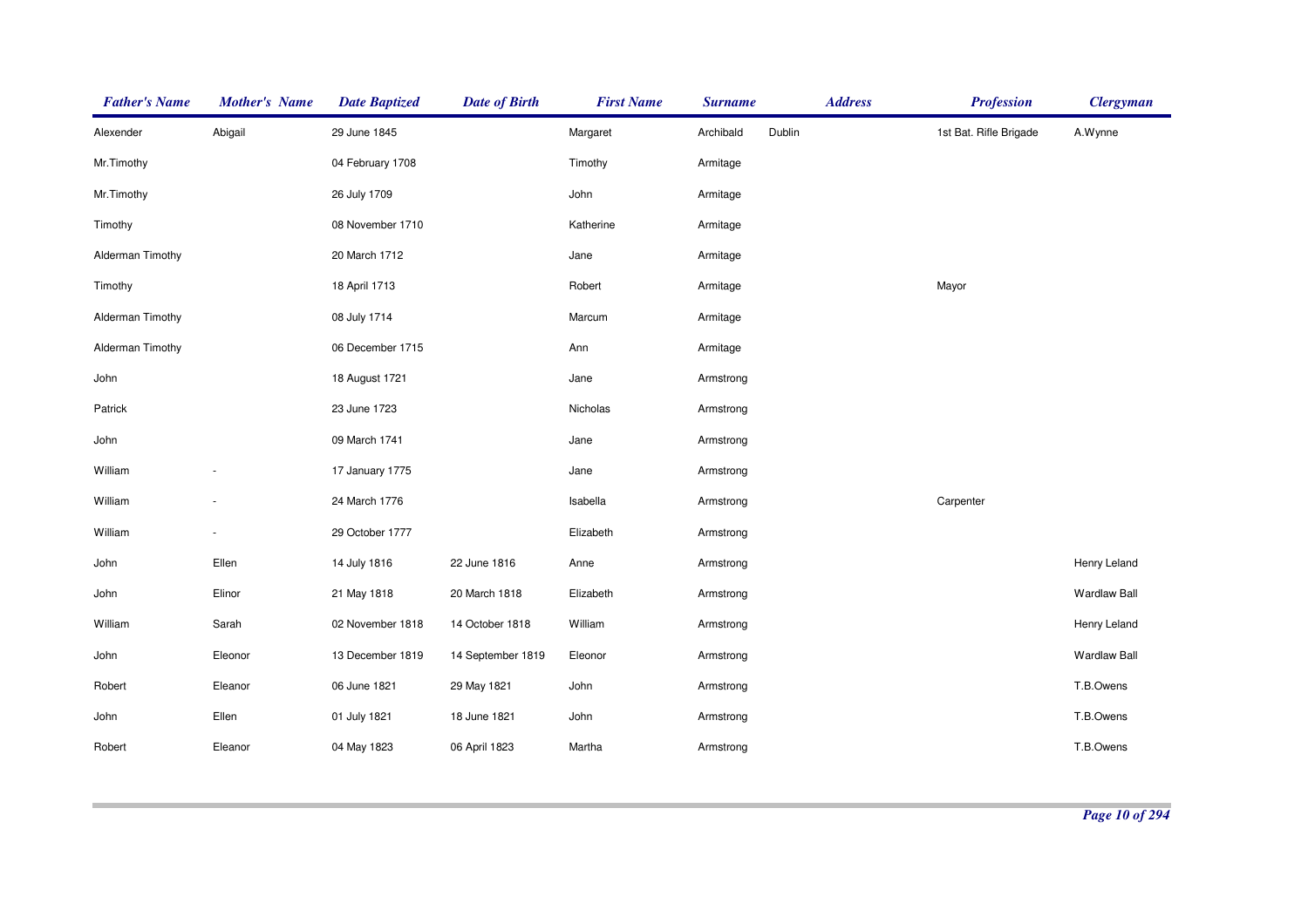| <b>Father's Name</b> | <b>Mother's Name</b> | <b>Date Baptized</b> | <b>Date of Birth</b> | <b>First Name</b>        | <b>Surname</b> |         | <b>Address</b> | <b>Profession</b>     | <b>Clergyman</b> |
|----------------------|----------------------|----------------------|----------------------|--------------------------|----------------|---------|----------------|-----------------------|------------------|
| Anthony              | Susanah              | 25 September 1834    | 25 August 1834       | George                   | Armstrong      | Barrack |                | Deputy Barrack Master | Rev.G.King       |
| Mr.Dudly             |                      | 21 April 1707        |                      | Grace                    | Ash            |         |                |                       |                  |
| William              |                      | 09 March 1712        |                      | William                  | Ash            |         |                |                       |                  |
| Mr.William           |                      | 17 December 1713     |                      | Henry                    | Ash            |         |                |                       |                  |
| William              |                      | 25 July 1715         |                      | Chechister Son to        | Ash            |         |                |                       |                  |
| Mr.Dudley            |                      | 13 September 1725    |                      | Cowley                   | Ash            |         |                |                       |                  |
| Mr.Dudley            |                      | 03 November 1726     |                      | John                     | Ash            |         |                |                       |                  |
| Mr.Dudley            |                      | 01 December 1728     |                      | Cowley                   | Ash            |         |                |                       |                  |
| Mr.Thomas            |                      | 01 February 1740     |                      | Thomas                   | Ash            |         |                |                       |                  |
| Mr.Thomas            |                      | 01 March 1744        |                      | $\overline{\phantom{a}}$ | Ash            |         |                |                       |                  |
| Nicholas             |                      | 03 March 1748        |                      | William                  | Ash            |         |                |                       |                  |
| Nicholas             |                      | 14 May 1751          |                      | Isaack                   | Ash            |         |                |                       |                  |
| Mr.Nicholas          |                      | 04 March 1752        |                      | Mary                     | Ash            |         |                |                       |                  |
| Nicholas             |                      | 15 February 1754     |                      | Nicholas                 | Ash            |         |                | Schoolmaster          |                  |
| Richard              |                      | 17 June 1755         |                      | Mary                     | Ash            |         |                | Schoolmaster          |                  |
| Nicholas             |                      | 08 July 1756         |                      | Alice                    | Ash            |         |                | <b>Writing Master</b> |                  |
| Nicholas             |                      | 01 November 1759     |                      | Henry                    | Ash            |         |                | <b>Writing Master</b> |                  |
| Nicholas             |                      | 04 January 1762      |                      | Sarah                    | Ash            |         |                | Schoolmaster          |                  |
| Nicholas             |                      | 11 May 1764          |                      | Thomas                   | Ash            |         |                | Schoolmaster          |                  |
| Nicholas             |                      | 21 December 1765     |                      | Jane                     | Ash            |         |                | <b>Writing Master</b> |                  |
| Nicholas             | $\sim$               | 27 June 1767         |                      | Elizabeth                | Ash            |         |                |                       |                  |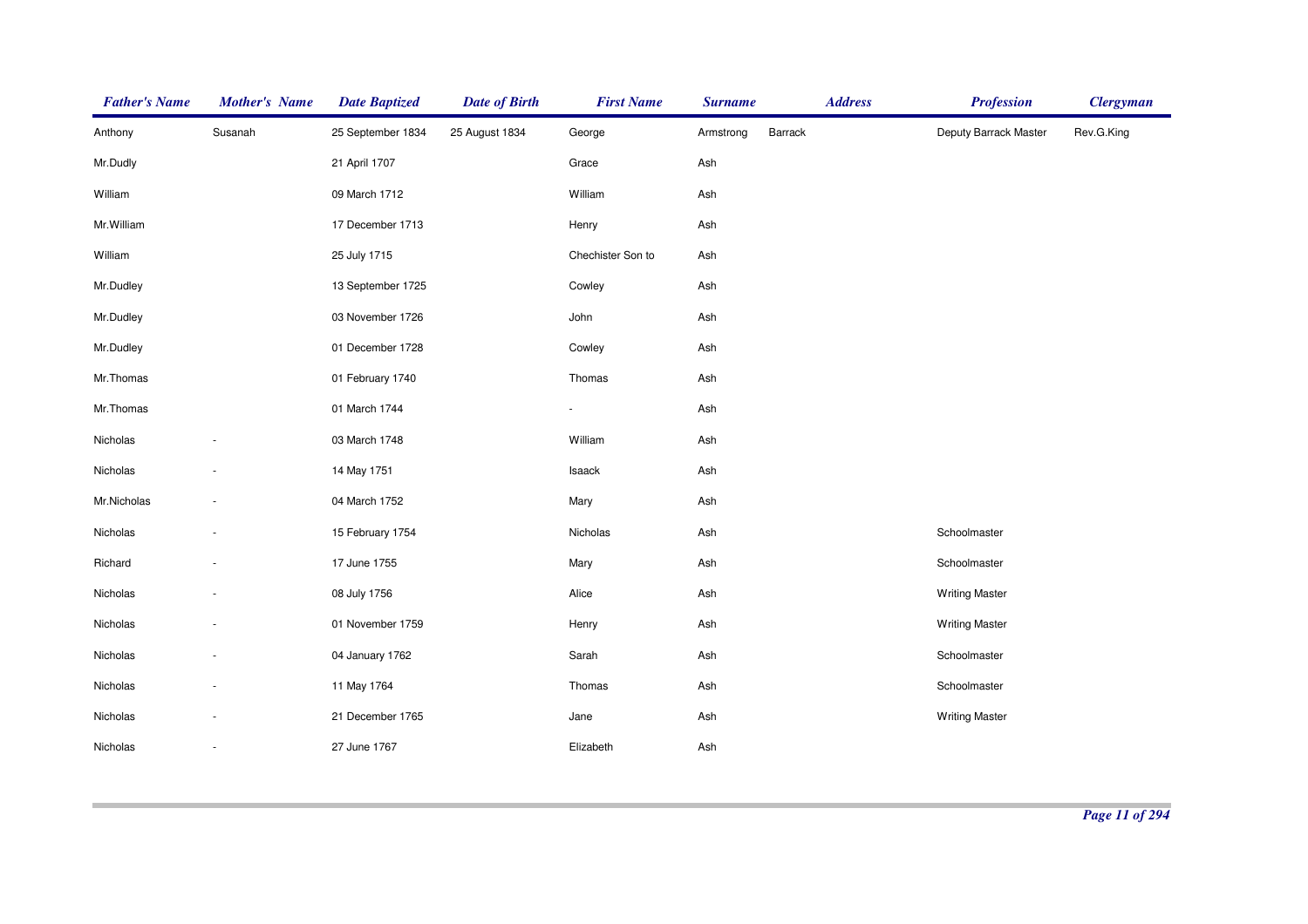| <b>Father's Name</b> | <b>Mother's Name</b> | <b>Date Baptized</b> | <b>Date of Birth</b> | <b>First Name</b> | <b>Surname</b> | <b>Address</b>          | <b>Profession</b> | <b>Clergyman</b>    |
|----------------------|----------------------|----------------------|----------------------|-------------------|----------------|-------------------------|-------------------|---------------------|
| Nicholas             |                      | 10 September 1744    |                      | Grace             | Ashe           |                         |                   |                     |
| Nicholas             |                      | 03 March 1748        |                      | William           | Ashe           |                         |                   |                     |
| Nicholas             |                      | 01 May 1748          |                      | William           | Ashe           |                         |                   |                     |
| Nicholas             |                      | 01 March 1758        |                      | Rose              | Ashe           |                         | Schoolmaster      |                     |
| James                |                      | 01 May 1727          |                      | John              | Ashley         |                         |                   |                     |
| Thomas               |                      | 11 February 1703     |                      | Jane              | Ashson         |                         |                   |                     |
| Thomas               |                      | 13 March 1704        |                      | Robert            | Ashson         |                         |                   |                     |
| Samuel               |                      | 15 July 1716         |                      | John              | Aston          |                         |                   |                     |
| Henry                |                      | 03 June 1718         |                      | Elizabeth         | Aston          |                         |                   |                     |
| Henry                |                      | 25 April 1725        |                      | Susanna           | Aston          |                         |                   |                     |
| William              | Sophia               | 14 January 1839      | 14 September 1838    | Olivia            | Atherson       | Dublin                  |                   | John.A.Wall         |
| John Thomas          | Sophia               | 30 August 1875       | 13 June 1875         | William Whitworth | Atkin          | The Sycamores, Drogheda | Merchant          | John Eccles         |
| Joseph               |                      | 12 November 1727     |                      | Joseph            | Atkins         |                         |                   |                     |
| Samuel               | Anne                 | 07 May 1809          | 03 May 1809          | Catherine Maria   | Atkinson       |                         |                   | <b>Wardlaw Ball</b> |
| Samuel               | Anne                 | 15 May 1811          | 04 May 1811          | Mary Anne         | Atkinson       |                         |                   | Henry Leland        |
| Samuel               | Ann                  | 15 September 1813    | 09 September 1813    | Anna Sophia       | Atkinson       |                         |                   | Henry Leland        |
| Samuel               | Anne                 | 06 October 1815      | 25 September 1815    | Sarah             | Atkinson       |                         |                   | Henry Leland        |
| Samuel               | Anne                 | 08 November 1818     | 14 October 1818      | Thomas Andrews    | Atkinson       |                         |                   | <b>Wardlaw Ball</b> |
| Samuel               | Anne                 | 08 July 1825         | 21 June 1825         | Louisa Matilda    | Atkinson       | Laurence Street         | Watchmaker        | T.B.Owens           |
| Edward               | Rosetta              | 03 November 1836     | 25 September 1836    | Sarah Jane        | Atkinson       | <b>Fair Street</b>      | Surgeon           | Rev.P.Mooney        |
| Edward               | Rosetta              | 20 March 1850        |                      | Sarah Rosetta     | Atkinson       | <b>West Street</b>      | Surgeon M.D.      | Andrew Williamson   |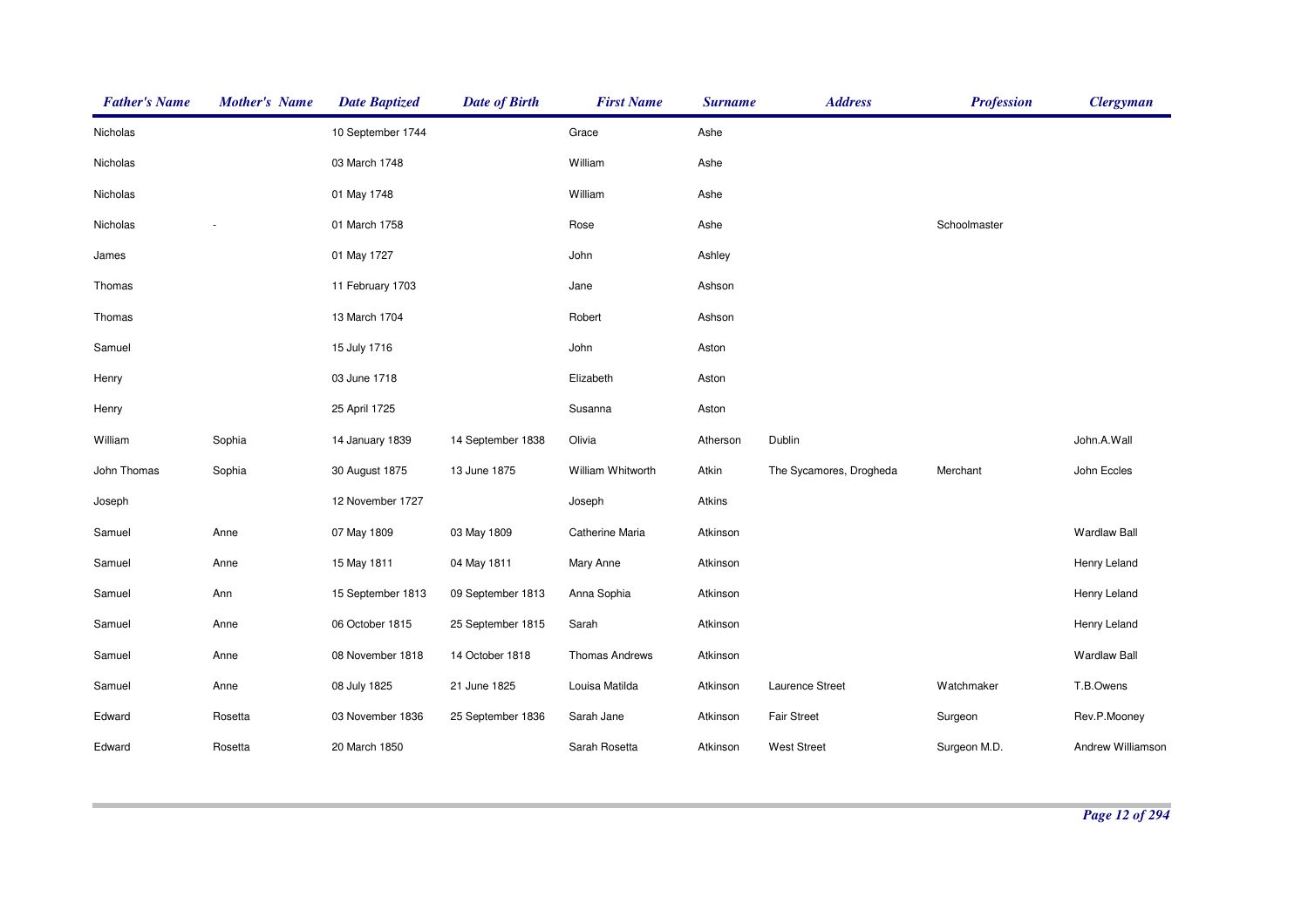| <b>Father's Name</b> | <b>Mother's Name</b> | <b>Date Baptized</b> | <b>Date of Birth</b> | <b>First Name</b>   | <b>Surname</b> | <b>Address</b> | <b>Profession</b> | <b>Clergyman</b>          |
|----------------------|----------------------|----------------------|----------------------|---------------------|----------------|----------------|-------------------|---------------------------|
| Gilbert              |                      | 03 September 1722    |                      | Margaret            | Austin         |                |                   |                           |
| Gilbert              |                      | 03 February 1724     |                      | Mary                | Austin         |                |                   |                           |
| Gilbert              |                      | 25 November 1725     |                      | Elizabeth           | Austin         |                |                   |                           |
| Gilbert              |                      | 27 November 1727     |                      | Samuel              | Austin         |                |                   |                           |
| Guilbert             |                      | 14 November 1729     |                      | Parnell Daughter to | Austin         |                |                   |                           |
| Gilbert              |                      | 24 February 1732     |                      | Edward              | Austin         |                |                   |                           |
| George               |                      | 11 November 1732     |                      | Elizabeth           | Austin         |                |                   |                           |
| Guilbert             |                      | 25 January 1734      |                      | Nathaniel           | Austin         |                |                   |                           |
| Mr.Samuel            |                      | 08 March 1763        |                      | Lettitia            | Austin         |                |                   |                           |
| Samuel               |                      | 27 November 1764     |                      | Elizabeth           | Austin         |                | Weaver            |                           |
| Rundler              |                      | 27 June 1765         |                      | Letitia             | Austin         |                |                   |                           |
| Samuel               |                      | 12 February 1766     |                      | Elizabeth           | Austin         |                | Weaver            |                           |
| Samuel               |                      | 01 April 1767        |                      | Ann                 | Austin         |                | Weaver            |                           |
| John                 |                      | 23 December 1767     |                      | Margaret            | Austin         |                |                   |                           |
| Samuel               |                      | 24 June 1768         |                      | Patience            | Austin         |                | Weaver            |                           |
| Samuel               |                      | 07 April 1770        |                      | Patience            | Austin         |                |                   |                           |
| Samuel               |                      | 20 April 1770        |                      | William             | Austin         |                | Weaver            | [Pencil entry<br>whichhas |
| William              |                      | 05 August 1702       |                      | Ann                 | Austwick       |                |                   |                           |
| Nehemiah             |                      | 13 May 1728          |                      | Mary                | Awstick        |                |                   |                           |
| Robert               |                      | 25 May 1704          |                      | Grizell Daughter to | Bacom          |                |                   |                           |
| George               |                      | 11 September 1762    |                      | Elizabeth           | Badden         |                |                   |                           |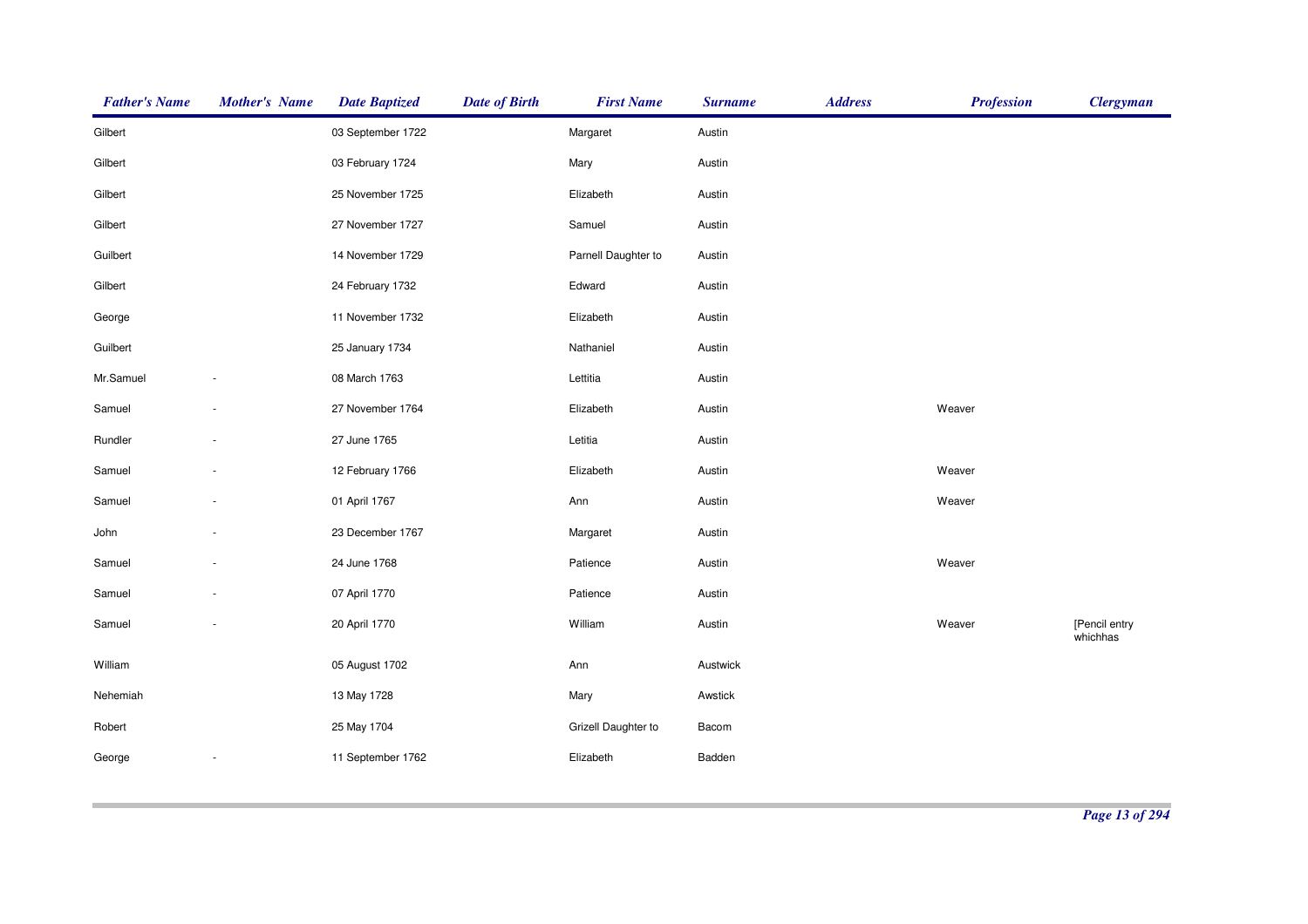| <b>Father's Name</b> | <b>Mother's Name</b> | <b>Date Baptized</b> | <b>Date of Birth</b> | <b>First Name</b>   | <b>Surname</b> | <b>Address</b>       | <b>Profession</b>     | <b>Clergyman</b>    |
|----------------------|----------------------|----------------------|----------------------|---------------------|----------------|----------------------|-----------------------|---------------------|
| John                 | Phoebe Emma          | 27 August 1865       | 24 May 1865          | Lizzie Victoria     | Baddock        | Chord Road           | <b>Master Tailor</b>  | Henry Carr          |
| Richard              |                      | 31 October 1726      |                      | Thomas              | Badger         |                      | A Soldier             |                     |
| Richard              |                      | 12 March 1729        |                      | Richard             | Badger         |                      | A Soldier             |                     |
| John                 | Mary                 | 12 June 1814         | 04 June 1814         | Anne                | Bagenal        |                      |                       | Henry Leland        |
| John                 |                      | 17 December 1763     |                      | Thomas              | Bagge          |                      |                       |                     |
| Singeon              |                      | 15 May 1739          |                      | Henry               | <b>Baggs</b>   |                      |                       |                     |
| Singleton            |                      | 07 July 1746         |                      | Pierce              | <b>Baggs</b>   |                      |                       |                     |
| John                 |                      | 22 December 1766     |                      | Sarah Maria         | <b>Baggs</b>   |                      |                       |                     |
| William              | Margaret             | 24 October 1819      | 05 October 1819      | Henrietta           | Bagnal         |                      |                       | <b>Wardlaw Ball</b> |
| George               | Charlotte            | 03 July 1836         | 26 June 1836         | Alexander           | Bagnal         | Magdalene Street     | Shoe Maker            | Rev.J.Magee         |
| George               | Charlotte            | 13 January 1839      | 15 September 1838    | John                | Bagnal         | Peter Street         | Shoe Maker            | John.A.Wall         |
| George               | Charlotte            | 21 October 1840      | 15 September 1840    | Jane                | Bagnal         | Peter Street         | shoe Maker            | A.Wynne             |
| George               | Charlotte            | 15 April 1843        | 08 April 1843        | Edward              | Bagnal         | <b>Warrens Court</b> | Shoemaker             | A.Wynne             |
| Alexander            | Jane                 | 03 October 1819      | 30 September 1819    | Ellen               | Bagnall        |                      |                       | T.B.Owens           |
| Alexander            | Jane                 | 12 July 1822         | 10 July 1822         | Edward              | Bagnall        |                      |                       | T.B.Owens           |
| Alexander            | Jane                 | 22 February 1824     | 18 February 1824     | Jane                | Bagnall        | Laurence Street      | Shoemaker             | T.B.Owens           |
| Alexander            | Jane                 | 24 December 1826     | 19 December 1826     | John                | Bagnall        | Laurence's Street    | Shoemaker             | T.B.Owens           |
| Henry                | Rose                 | 15 November 1827     | 14 July 1827         | <b>Thomas Henry</b> | Bagnall        | <b>Fair Street</b>   | Shoemaker             | T.B.Owens           |
| Henry                | Rose                 | 17 May 1829          | 29 April 1829        | Mary Anne           | Bagnall        | Peter Street         | Shoe maker            | T.B.Owens           |
| George H             | Margaret             | 24 May 1860          |                      | Henry Mackay        | Bagnall        | Dublin               | Clerk Bank of Ireland | E Gore Kelly        |
| George H             | Margaret             | 24 May 1860          |                      | Florence Anna       | Bagnall        | Dublin               | Clerk Bank of Ireland | E Gore Kelly        |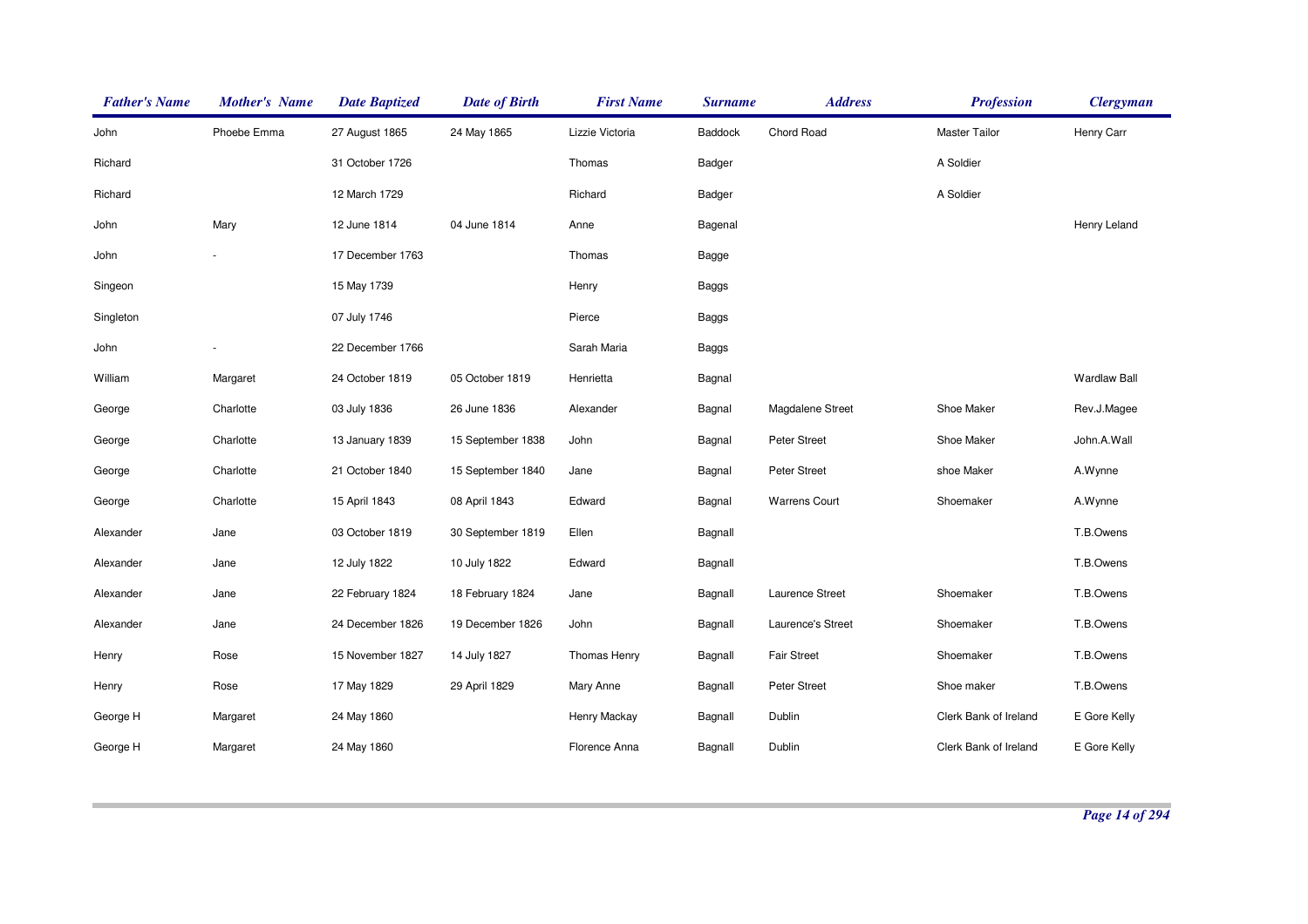| <b>Father's Name</b> | <b>Mother's Name</b> | <b>Date Baptized</b> | <b>Date of Birth</b> | <b>First Name</b> | <b>Surname</b> | <b>Address</b>   | <b>Profession</b> | <b>Clergyman</b>    |
|----------------------|----------------------|----------------------|----------------------|-------------------|----------------|------------------|-------------------|---------------------|
| Mr.Samuell           |                      | 17 July 1731         |                      | Elizabeth         | Bagwell        |                  |                   |                     |
| Richard              | Elizabeth            | 07 May 1846          |                      | Richard           | Bailey         | West Street      | Engineer          | Richi Carter        |
| John                 | Anne                 | 17 September 1819    | 15 September 1819    | Anne              | Bain           |                  | 93rd Regiment     | <b>Wardlaw Ball</b> |
| David                | Lydia                | 01 June 1817         | 29 May 1817          | Joseph            | Baird          |                  |                   | Henry Leland        |
| Abraham              | Maron                | 18 April 1852        |                      | Elizabeth         | Baisley        | Peter Street     | Labourer Railway  | W.E.Ormsby          |
| Thomas               |                      | 13 November 1702     |                      | Thomas            | <b>Baker</b>   |                  | A Soldier         |                     |
| George               |                      | 13 January 1708      |                      | John              | <b>Baker</b>   |                  |                   |                     |
| George               |                      | 29 August 1709       |                      | Richard           | Baker          |                  |                   |                     |
| George               |                      | 15 July 1711         |                      | William           | <b>Baker</b>   |                  |                   |                     |
| George               |                      | 28 June 1714         |                      | Sarah             | <b>Baker</b>   |                  |                   |                     |
| George               |                      | 09 June 1715         |                      | Mary              | Baker          |                  |                   |                     |
| Mr.Douglass          |                      | 05 January 1734      |                      | John              | Baker          |                  |                   |                     |
| Charles              | Matilda              | 20 January 1819      | 02 January 1819      | Sarah Matilda     | Baker          |                  |                   | <b>Wardlaw Ball</b> |
| William              | Elizabeth            | 17 July 1831         |                      | Isabella          | <b>Baker</b>   | Stalleen         | Sapper & Miner    | Rev.R.George        |
| Chares               |                      | 11 January 1776      |                      | Elinor            | Balbernie      |                  |                   |                     |
| Lloyd                |                      | 23 June 1718         |                      | Priscilla         | Ball           |                  |                   |                     |
| Thomas               | Sarah                | 03 March 1867        | 05 February 1867     | Jane              | Bamber         | Green Hills      | Mechanic          | John Eccles         |
| Mr.Laurance          |                      | 12 September 1709    |                      | John              | Bamford        |                  |                   |                     |
| Benjamin             |                      | 28 January 1703      |                      | Adam              | Bankes         |                  |                   |                     |
| Benjamin             |                      | 01 November 1704     |                      | Thomas            | Banks          |                  |                   |                     |
| Francis              | Mary                 | 10 November 1844     |                      | Harriet           | <b>Banks</b>   | Magdalene Street | Tailor            | A.Wynne             |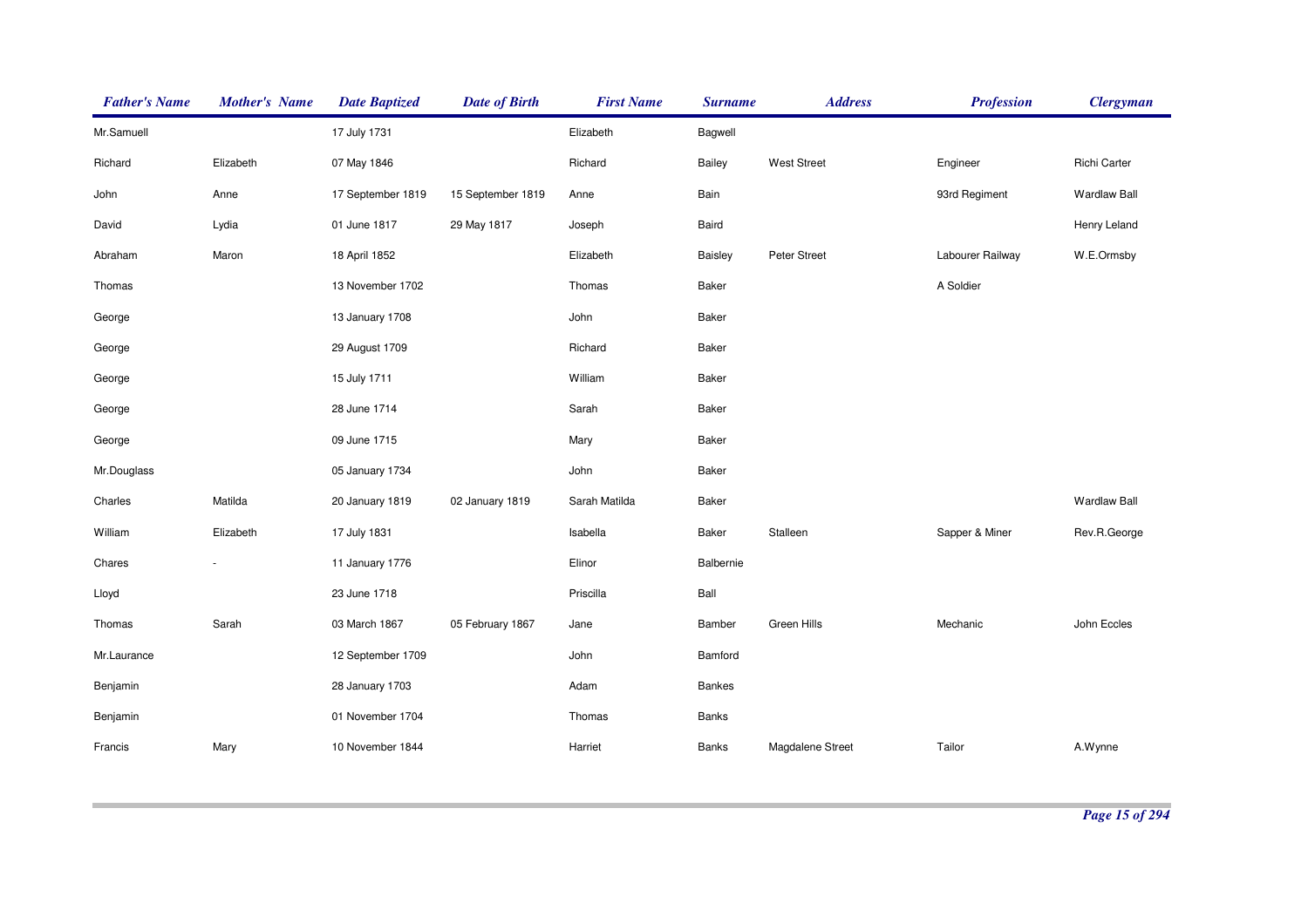| <b>Father's Name</b> | <b>Mother's Name</b> | <b>Date Baptized</b> | <b>Date of Birth</b> | <b>First Name</b> | <b>Surname</b> | <b>Address</b>      | <b>Profession</b>      | <b>Clergyman</b> |
|----------------------|----------------------|----------------------|----------------------|-------------------|----------------|---------------------|------------------------|------------------|
| John                 | Mary                 | 30 September 1812    | 20 September 1812    | Elizabeth         | Barber         |                     | 2nd Garrison Battalion | Henry Leland     |
| Charles              |                      | 09 July 1727         |                      | Elianor           | Barker         |                     |                        |                  |
| Mr.Peter             |                      | 18 March 1731        |                      | George            | Barker         |                     |                        |                  |
| The Rev.Mr.Peter     |                      | 31 May 1735          |                      | Ann               | Barker         |                     | Curate                 |                  |
| William              | Anne                 | 15 July 1821         | 12 July 1821         | William           | Barker         |                     | 1st Regiment           | T.B.Owens        |
| William              | Mary                 | 14 October 1821      | 05 October 1821      | William           | Barker         |                     |                        | T.B.Owens        |
| William              | Mary                 | 25 May 1823          | 14 May 1823          | Margaret          | Barker         |                     |                        | T.B.Owens        |
| William              | Mary                 | 26 February 1826     | 07 February 1826     | Mary Jane         | Barker         | <b>Butter Crane</b> | $\overline{\cdot}$     | John Smyth       |
| John                 |                      | 02 January 1726      |                      | Rose              | Barlow         |                     |                        |                  |
| James                |                      | 19 November 1731     |                      | Mary              | Barlow         |                     |                        |                  |
| James                |                      | 20 April 1733        |                      | William           | Barlow         |                     |                        |                  |
| James                |                      | 20 January 1735      |                      | John              | Barlow         |                     |                        |                  |
| Alderman James       |                      | 01 June 1740         |                      | ÷.                | Barlow         |                     |                        |                  |
| James                |                      | 26 July 1742         |                      | James             | Barlow         |                     |                        |                  |
| Alderman James       |                      | 10 December 1743     |                      | Ann               | Barlow         |                     |                        |                  |
| Maurice              |                      | 03 June 1765         |                      | John              | Barlow         |                     | Gentleman              |                  |
| Maurice              |                      | 14 October 1766      |                      | Hannah            | Barlow         |                     | Gentleman              |                  |
| Maurice              |                      | 09 December 1767     |                      | Ann               | Barlow         |                     |                        |                  |
| Mr.                  |                      | 12 April 1771        |                      | William           | Barlow         |                     |                        |                  |
| Mr.Maurice           |                      | 10 March 1772        |                      | Jonathan Nicholls | Barlow         |                     |                        |                  |
| Caleb                |                      | 23 October 1767      |                      | Mary Jane         | <b>Barnes</b>  |                     |                        |                  |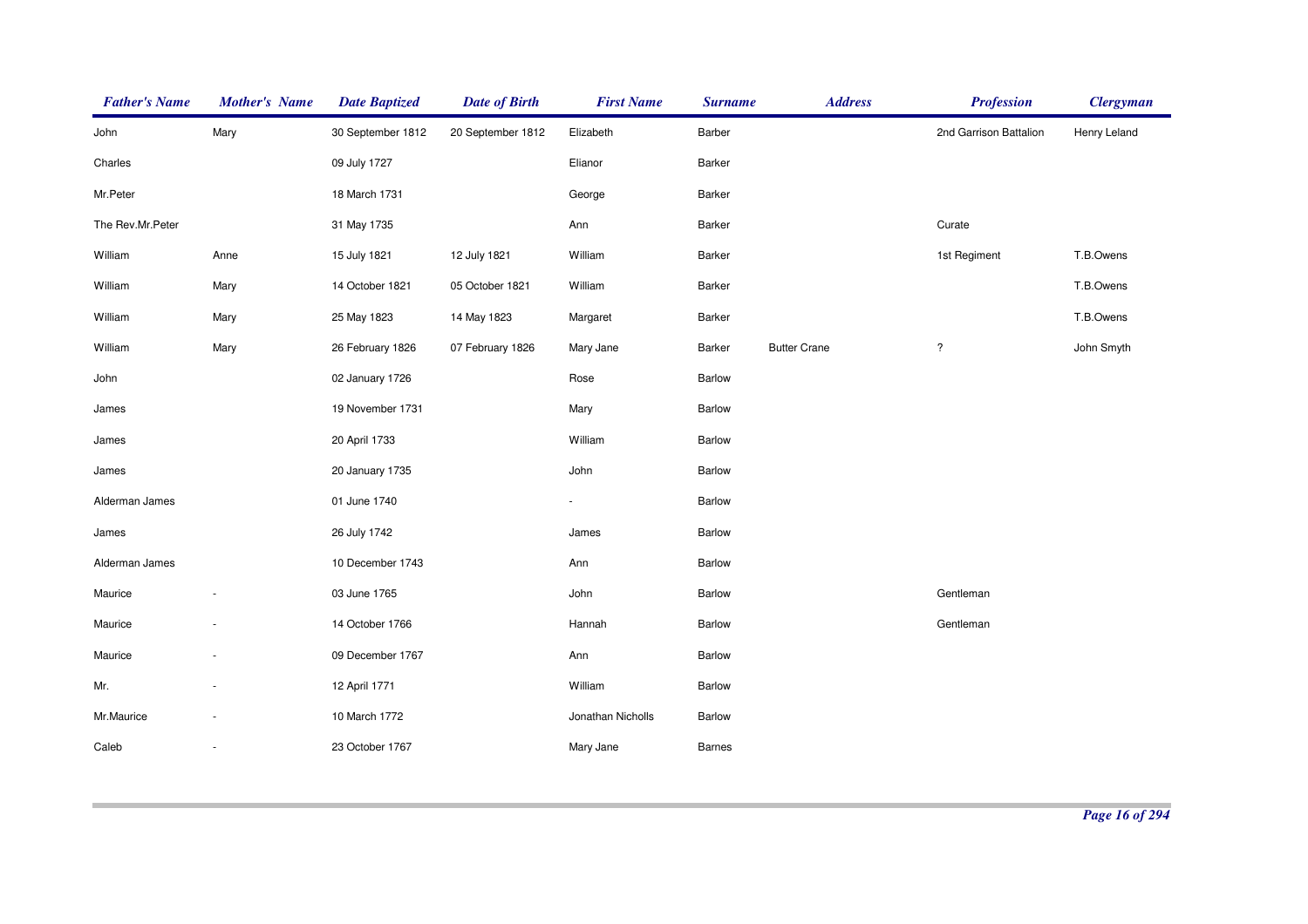| <b>Father's Name</b> | <b>Mother's Name</b> | <b>Date Baptized</b> | <b>Date of Birth</b> | <b>First Name</b> | <b>Surname</b> | <b>Address</b> | <b>Profession</b> | <b>Clergyman</b>     |
|----------------------|----------------------|----------------------|----------------------|-------------------|----------------|----------------|-------------------|----------------------|
| Mr.                  | $\sim$               | 15 May 1770          |                      | Ann               | <b>Barnes</b>  |                |                   |                      |
| James                | Dolly                | 24 November 1805     | 22 November 1805     | James             | Barnet         |                |                   | <b>Bigoe Henzell</b> |
| James                | Dolly                | 06 January 1808      | 03 January 1808      | John              | Barnet         |                |                   | <b>Wardlaw Ball</b>  |
| James                | Dolly                | 07 August 1814       | 05 August 1814       | Anne              | Barnett        |                |                   | Henry Leland         |
| James                | Dolly                | 20 September 1815    | 17 September 1815    | John              | Barnett        |                |                   | Henry Leland         |
| William              | Deborah              | 02 February 1806     | 29 January 1806      | Elizabeth         | Barret         |                |                   | <b>Bigoe Henzell</b> |
| James                | Dorothea             | 15 February 1812     | 13 February 1812     | Margaret          | Barret         |                |                   | Henry Leland         |
| Patrick              |                      | 26 June 1764         |                      | John              | Barrett        |                | Inn Keeper        |                      |
| John                 |                      | 22 November 1702     |                      | William           | Barron         |                |                   |                      |
| Mr.John              |                      | 08 June 1704         |                      | Martha            | Barron         |                |                   |                      |
| Mr.John              |                      | 14 July 1705         |                      | Elizabeth         | Barron         |                |                   |                      |
| Mr.John              |                      | 01 January 1706      |                      | Martha            | Barron         |                |                   |                      |
| Mr.John              |                      | 31 October 1708      |                      | Arabella          | Barron         |                |                   |                      |
| Mr.William           |                      | 19 May 1709          |                      | Anne              | Barron         |                |                   |                      |
| Mr.John              |                      | 14 March 1710        |                      | Mary              | Barron         |                |                   |                      |
| Mr.William           |                      | 17 August 1712       |                      | John              | Barron         |                |                   |                      |
| Mr.William           |                      | 31 December 1713     |                      | John              | Barron         |                |                   |                      |
| Mr.William           |                      | 02 April 1716        |                      | Rebecca           | Barron         |                |                   |                      |
| George               | Honora               | 13 June 1816         | 09 June 1816         | Elizabeth         | Barry          |                | 62nd Regiment     | Henry Leland         |
| John                 |                      | 10 December 1702     |                      | Margret           | Bartleman      |                |                   |                      |
| John                 |                      | 22 June 1704         |                      | John              | Bartleman      |                |                   |                      |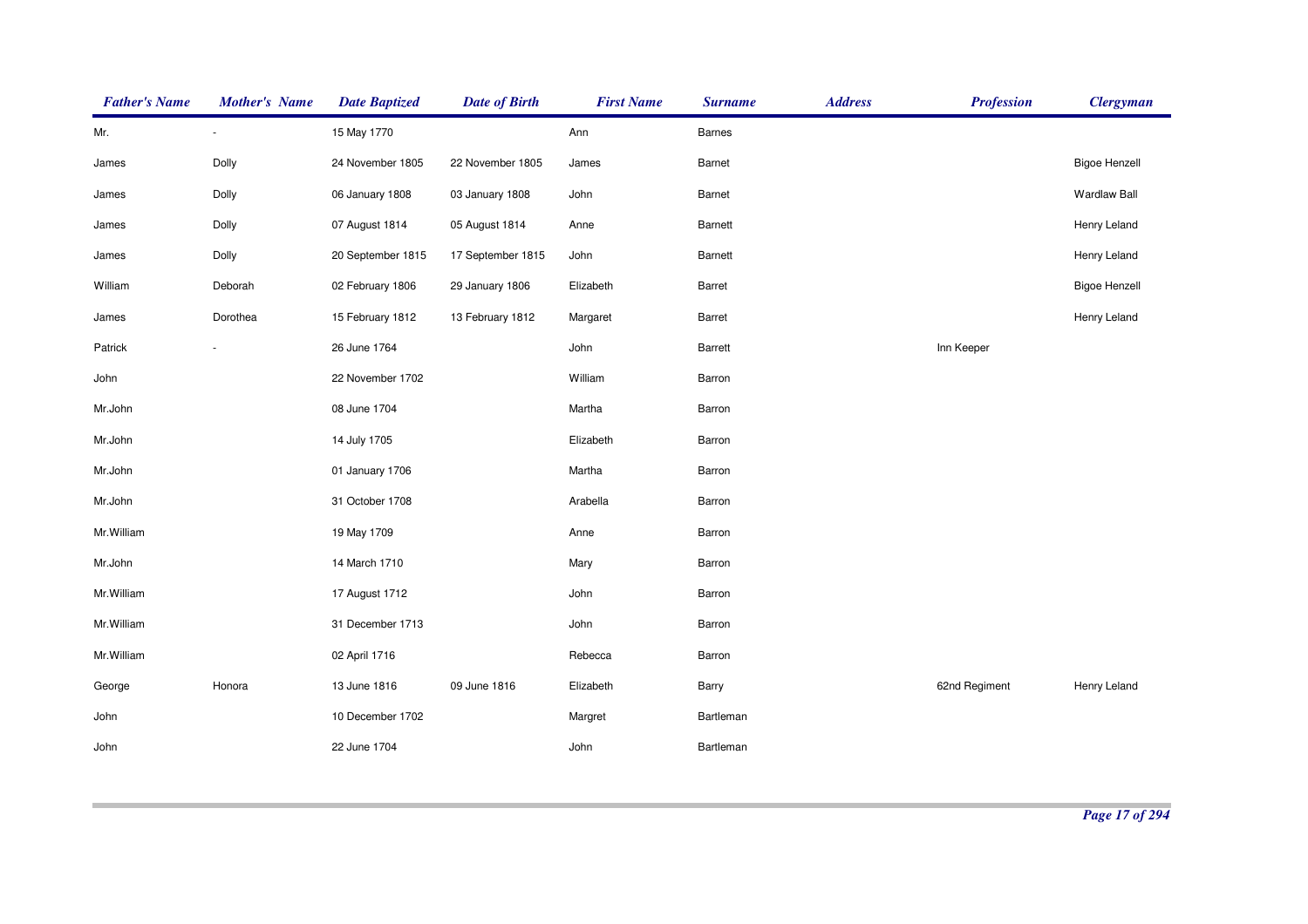| <b>Father's Name</b> | <b>Mother's Name</b> | <b>Date Baptized</b> | <b>Date of Birth</b> | <b>First Name</b>    | <b>Surname</b> | <b>Address</b> | <b>Profession</b>      | <b>Clergyman</b>    |
|----------------------|----------------------|----------------------|----------------------|----------------------|----------------|----------------|------------------------|---------------------|
| Mr.Thomas            |                      | 23 February 1718     |                      | Mary                 | Barton         |                |                        |                     |
| Mr.Thomas            |                      | 27 June 1719         |                      | Elianor              | Barton         |                |                        |                     |
| Thomas               |                      | 28 August 1720       |                      | Elizabeth            | Barton         |                | Merchant               |                     |
| Mr.Thomas            |                      | 19 December 1722     |                      | Mary                 | Barton         |                | Merchant               |                     |
| Mr.Thomas            |                      | 23 November 1724     |                      | Joseph               | Barton         |                |                        |                     |
| William              |                      | 18 September 1725    |                      | Jane                 | Barton         |                | Twins                  |                     |
| William              |                      | 18 September 1725    |                      | Elianor              | Barton         |                | Twins                  |                     |
| Thomas               |                      | 05 August 1726       |                      | Jane                 | Barton         |                | Sheriff                |                     |
| Mr.Thomas            |                      | 03 August 1727       |                      | John                 | Barton         |                |                        |                     |
| William              |                      | 17 November 1727     |                      | Thomas               | Barton         |                |                        |                     |
| Mr.Thomas            |                      | 14 November 1728     |                      | Martha               | Barton         |                |                        |                     |
| William              | Mary                 | 01 January 1809      | 28 December 1808     | Mary Anne            | Barton         |                | <b>Wicklow Militia</b> | Henry Leland        |
| William H            | Mary                 | 04 October 1855      |                      | Robert               | Barton         | Matson Lodge   | <b>Barrack Master</b>  | W.E.Ormsby          |
| William H            | Mary                 | 20 March 1857        |                      | Anne Emily           | Barton         | Matson Lodge   | <b>Barrack Master</b>  | John G Eccles       |
| John                 | Mary                 | 31 August 1813       | 25 August 1813       | Henrietta            | Bashford       |                |                        | Henry Leland        |
| John                 | Mary                 | 05 February 1815     | 24 January 1815      | George Henry         | Bashford       |                |                        | Henry Leland        |
| Joseph               | Catherine            | 24 October 1810      | 21 October 1810      | Jane                 | <b>Bates</b>   |                | 6th Dragoon Guards     | Henry Leland        |
| Thomas               | Margaret             | 15 March 1840        | 20 February 1840     | Ellen                | <b>Battley</b> |                |                        | A.Wynne             |
| Robert               |                      | 10 June 1702         |                      | Elizabeth            | Bayley         |                |                        |                     |
| Emanuel              | Henrietta Sophia     | 07 April 1810        | 15 March 1810        | <b>Emanuel James</b> | Bayly          |                |                        | <b>Wardlaw Ball</b> |
| Emanuel              | Henrietta            | 15 March 1814        | 15 March 1810        | <b>Emanuel James</b> | Bayly          |                | Baptised by Mr. Madden | <b>Wardlaw Ball</b> |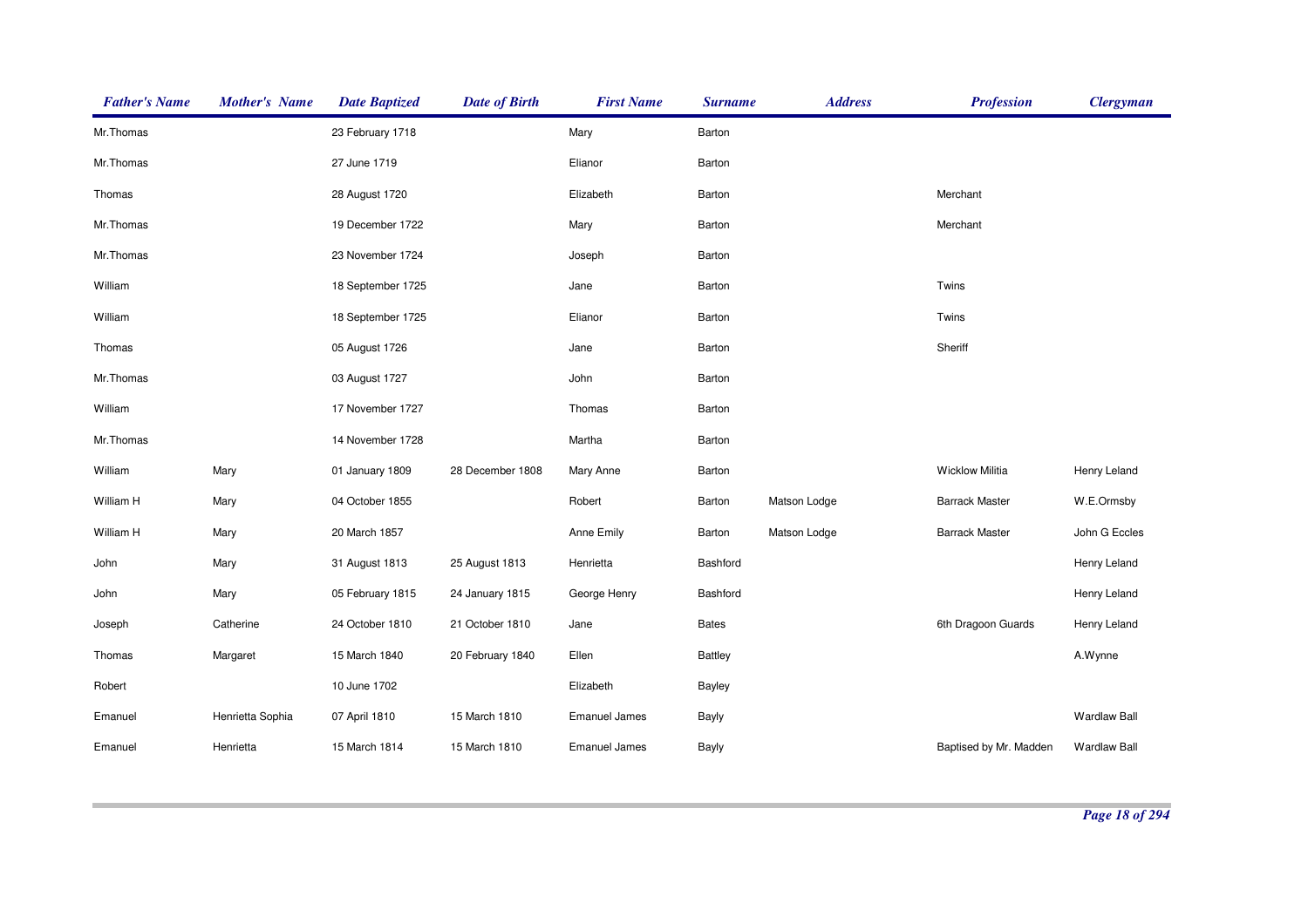| <b>Father's Name</b> | <b>Mother's Name</b>     | <b>Date Baptized</b> | <b>Date of Birth</b> | <b>First Name</b>      | <b>Surname</b> | <b>Address</b>     | <b>Profession</b>      | <b>Clergyman</b>       |
|----------------------|--------------------------|----------------------|----------------------|------------------------|----------------|--------------------|------------------------|------------------------|
| John                 | Elinor                   | 30 December 1809     | 22 December 1809     | Elinor                 | Bealy          |                    | <b>Wicklow Militia</b> | Henry Leland           |
| John                 |                          | 06 January 1760      |                      | Sarah                  | Beaucart*      |                    | Mason                  |                        |
| Captain Peter        | $\overline{\phantom{a}}$ | 11 May 1767          |                      | Sarah                  | Beaver         |                    |                        |                        |
| Captain              |                          | 13 June 1763         |                      | Edward                 | Beavor         |                    |                        |                        |
| Thomas               | Maria                    | 14 August 1805       | 08 August 1805       | Maria Anne             | Beddy          |                    |                        | W.Ball                 |
| Thomas               | Maria                    | 22 February 1807     | 18 February 1807     | Thomas                 | Beddy          |                    |                        | <b>Wardlaw Ball</b>    |
| Thomas               | Hannah                   | 14 December 1842     | 05 October 1842      | <b>Thomas Samuel</b>   | Beddy          | <b>West Street</b> | Saddler                | Arthur Wynne           |
| Thomas               | Hannah                   | 17 April 1844        | 01 February 1844     | Anna Maria             | Beddy          | <b>West Street</b> | Saddler                | William M<br>Beresford |
| Thomas               | Hannah                   | 29 April 1846        |                      | <b>William Henry</b>   | Beddy          | <b>West Street</b> | Saddler                | William M<br>Beresford |
| Thomas               | Hannah                   | 30 August 1848       |                      | Caroline               | Beddy          | <b>West Street</b> | Saddler                | Andrew Williamson      |
| Thomas               | Hannah                   | 12 September 1849    |                      | Joseph                 | Beddy          | <b>West Street</b> | Saddler                | W.E.Ormsby             |
| Thomas               | Hannah                   | 21 May 1851          |                      | John Edward            | Beddy          | <b>West Street</b> | Saddler                | Thomas Taylor          |
| Thomas               | Hannah                   | 14 August 1853       |                      | George Richard         | Beddy          | <b>West Street</b> | Saddler                | W.E.Ormsby             |
| Thomas               | Hannah                   | 25 June 1856         |                      | <b>Walter Charles</b>  | Beddy          | <b>West Street</b> | Saddler                | John G Eccles          |
| Thomas               | Hannah                   | 09 September 1859    | 15 May 1859          | Frances Jane Elizabeth | Beddy          | <b>West Street</b> | Saddler                | John Eccles            |
| Thomas               | Hannah                   | 09 September 1859    | 10 October 1857      | Fredrick               | Beddy          | <b>West Street</b> | Saddler                | John Eccles            |
| Thomas               | Hannah                   | 12 May 1861          |                      | Elizabeth Emily        | Beddy          | <b>West Street</b> | Saddler                | E M Goslett            |
| Nicholas             | Margaret                 | 11 April 1832        |                      | James                  | Bedford        | Sunday Gate        | Printer                | Rev.R.George           |
| Nicholas             | Margaret                 | 29 January 1834      | 20 December 1833     | Arabella               | Bedford        | Sunday Gate        | Printer                | Rev.G.King             |
| William              | Sarah                    | 06 July 1806         | 27 June 1806         | John                   | Bell           |                    |                        | <b>Wardlaw Ball</b>    |
| Robert               | Mary                     | 17 January 1807      | 14 January 1807      | Martha                 | Bell           |                    | N.D.M.                 | <b>Bigoe Henzell</b>   |
|                      |                          |                      |                      |                        |                |                    |                        |                        |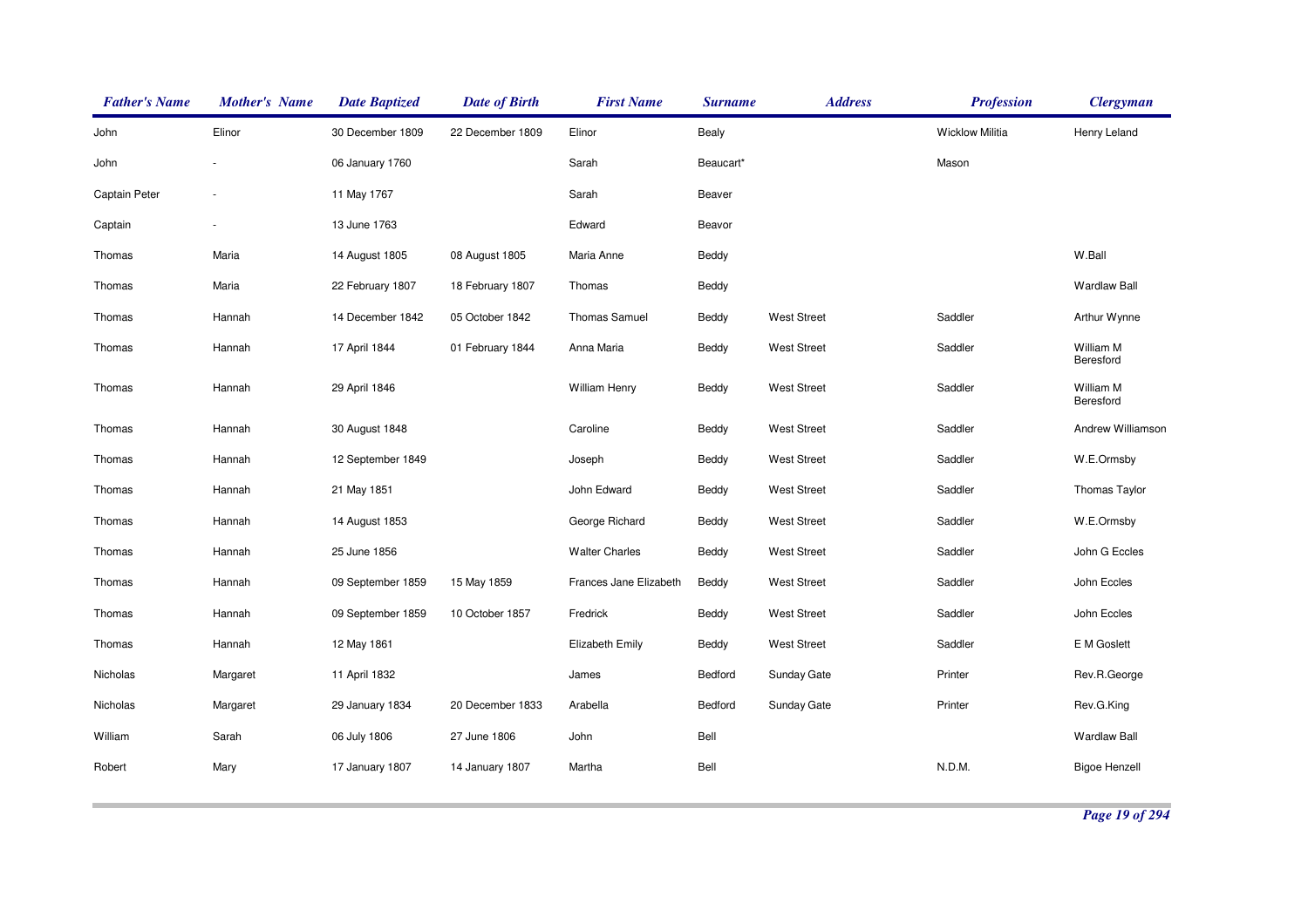| <b>Father's Name</b> | <b>Mother's Name</b> | <b>Date Baptized</b> | <b>Date of Birth</b> | <b>First Name</b>      | <b>Surname</b> | <b>Address</b>     | <b>Profession</b>      | <b>Clergyman</b>      |
|----------------------|----------------------|----------------------|----------------------|------------------------|----------------|--------------------|------------------------|-----------------------|
| William              | Sarah                | 01 December 1815     | 13 November 1815     | Isabella               | Bell           |                    | <b>Royal Artillery</b> | Henry Leland          |
| William              | Jane                 | 10 January 1846      |                      | Jane                   | Bell           | Potato Market      | Labourer               | A.Wynne               |
| Mr.                  |                      | 01 April 1739        |                      | Elizabeth              | Bellingham     |                    |                        |                       |
| Mr.Allen             |                      | 15 April 1740        |                      | Henry                  | Bellingham     |                    |                        |                       |
| Mr.Allen             |                      | 19 November 1742     |                      | Thomas                 | Bellingham     |                    |                        |                       |
| Mr.Allen             |                      | 29 January 1744      |                      | Mary                   | Bellingham     |                    |                        |                       |
| Mr.                  |                      | 01 June 1746         |                      |                        | Bellingham     |                    |                        |                       |
| Mr.                  |                      | 18 August 1747       |                      |                        | Bellingham     |                    |                        |                       |
| Mr.                  |                      | 24 June 1749         |                      | Alice                  | Bellingham     |                    |                        |                       |
| Allan                |                      | 07 February 1751     |                      | Anna Maria             | Bellingham     |                    |                        |                       |
| Alan                 |                      | 29 October 1753      |                      | William                | Bellingham     |                    |                        |                       |
| Alan                 |                      | 11 February 1756     |                      | William                | Bellingham     |                    | Collector              |                       |
| Mr.Alan              |                      | 03 January 1759      |                      | Lucy                   | Bellingham     |                    | Collector              |                       |
| James                | Sarah                | 28 April 1819        | 08 April 1819        | Peter                  | Bennet         |                    | 3rd Regiment           | T.B.Owens             |
| Benjamin             | Ellen                | 24 March 1862        |                      | <b>Bridget</b>         | Bennett        | Fair Street        | Scripture Reader       | <b>Garrett Nugent</b> |
| Benjamin             | Mary Anne            | 27 July 1867         | 08 April 1867        | <b>Emily Ruth</b>      | Bennett        | <b>Fair Street</b> | Teacher                | J.H.Monsarrat         |
| Benjamin             | Mary Anne            | 12 November 1869     | 26 June 1869         | <b>Millicent Adair</b> | Bennett        | <b>Fair Street</b> | Scripture Reader       | J.H.Monsarrat         |
| Henry                |                      | 28 October 1703      |                      | Mary                   | Bennitt        |                    | Of St.Mary's Parish    |                       |
| William              | Margaret             | 22 July 1827         | 20 July 1827         | Sarah                  | Benson         | $\ddot{?}$         | <b>Stage Driver</b>    | T.B.Owens             |
| Charles              | Sarah                | 30 December 1866     | 14 July 1866         | Charles William        | Benson         | Chord Road         | Clerk                  | John Eccles           |
| Benjamine            |                      | 21 October 1724      |                      | Jacob                  | Bentley        |                    |                        |                       |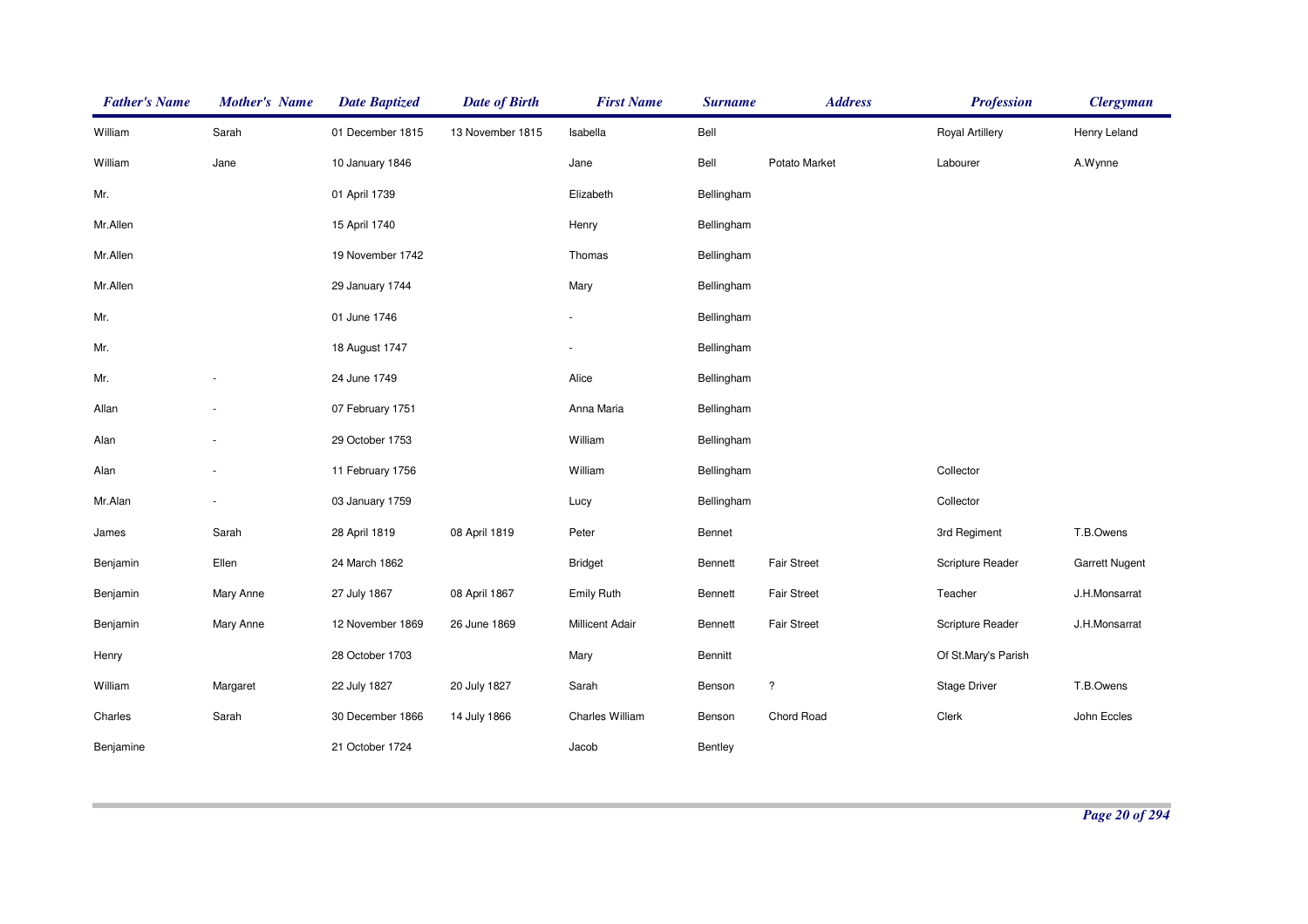| <b>Father's Name</b> | <b>Mother's Name</b> | <b>Date Baptized</b> | <b>Date of Birth</b> | <b>First Name</b> | <b>Surname</b> | <b>Address</b>        | <b>Profession</b> | <b>Clergyman</b>     |
|----------------------|----------------------|----------------------|----------------------|-------------------|----------------|-----------------------|-------------------|----------------------|
| Nicholas             | Mary                 | 06 January 1806      | 05 January 1806      | Nicholas          | Berford        |                       |                   | <b>Bigoe Henzell</b> |
| Nicholas             | Mary                 | 10 May 1807          | 09 May 1807          | James             | Berford        |                       |                   | <b>Wardlaw Ball</b>  |
| Nicholas             | Margaret             | 11 February 1837     | 01 February 1837     | Nicholas          | Berford        | Coolagh Bollak        | Printer           | Rev.P.Mooney         |
| Nicholas             | Margaret             | 28 April 1839        | 10 April 1839        | Margaret Eliza    | Berford        | <b>Patrick Street</b> | Printer           | John.A.Wall          |
| Nicholas             | ?                    | 24 October 1841      |                      | Willoughby        | Berford        | <b>Patrick Street</b> | Printer           | A.Wynne              |
| Nicholas             | Margaret             | 10 February 1844     | 01 February 1844     | Arthur            | Berford        | <b>Patrick Street</b> |                   | A.wynne              |
| James                | Rose Elizabeth       | 26 January 1840      | 15 January 1840      | Jane              | Bergin         | Mell                  | Farmer            | A.Wynne              |
| Patrick              | Mary                 | 21 January 1808      | 15 December 1808     | Elenor            | Berrill        |                       |                   | <b>Bigoe Henzell</b> |
| Bernard              | Eleanor              | 30 January 1825      | 18 January 1825      | Anne              | Berry          | Shop Street           | Shoemaker         | John Smyth           |
| Abraham              | Esther               | 28 May 1809          | 19 May 1809          | George William    | Bestall        |                       |                   | <b>Wardlaw Ball</b>  |
| Thomas               |                      | 13 June 1707         |                      | Thomas            | Bethell        |                       |                   |                      |
| Thomas               |                      | 14 March 1709        |                      | John              | Bethell        |                       |                   |                      |
| Thomas               |                      | 25 November 1711     |                      | Andrew            | Bethell        |                       |                   |                      |
| James                | Elizabeth            | 02 November 1806     | 31 October 1806      | James             | Betteal        |                       | R.N.D.            | <b>Wardlaw Ball</b>  |
| Hugh                 |                      | 07 February 1715     |                      | John              | <b>Betty</b>   |                       |                   |                      |
| Hugh                 |                      | 18 September 1716    |                      | Mary              | Betty          |                       |                   |                      |
| Hugh                 |                      | 23 December 1719     |                      | Ann               | Betty          |                       |                   |                      |
| Hugh                 |                      | 23 February 1725     |                      | Elianor           | Betty          |                       |                   |                      |
| William              |                      | 11 November 1731     |                      | Jane              | <b>Betty</b>   |                       |                   |                      |
| William              |                      | 04 July 1733         |                      | Elinor            | Betty          |                       |                   |                      |
| William              |                      | 31 January 1735      |                      | John              | <b>Betty</b>   |                       |                   |                      |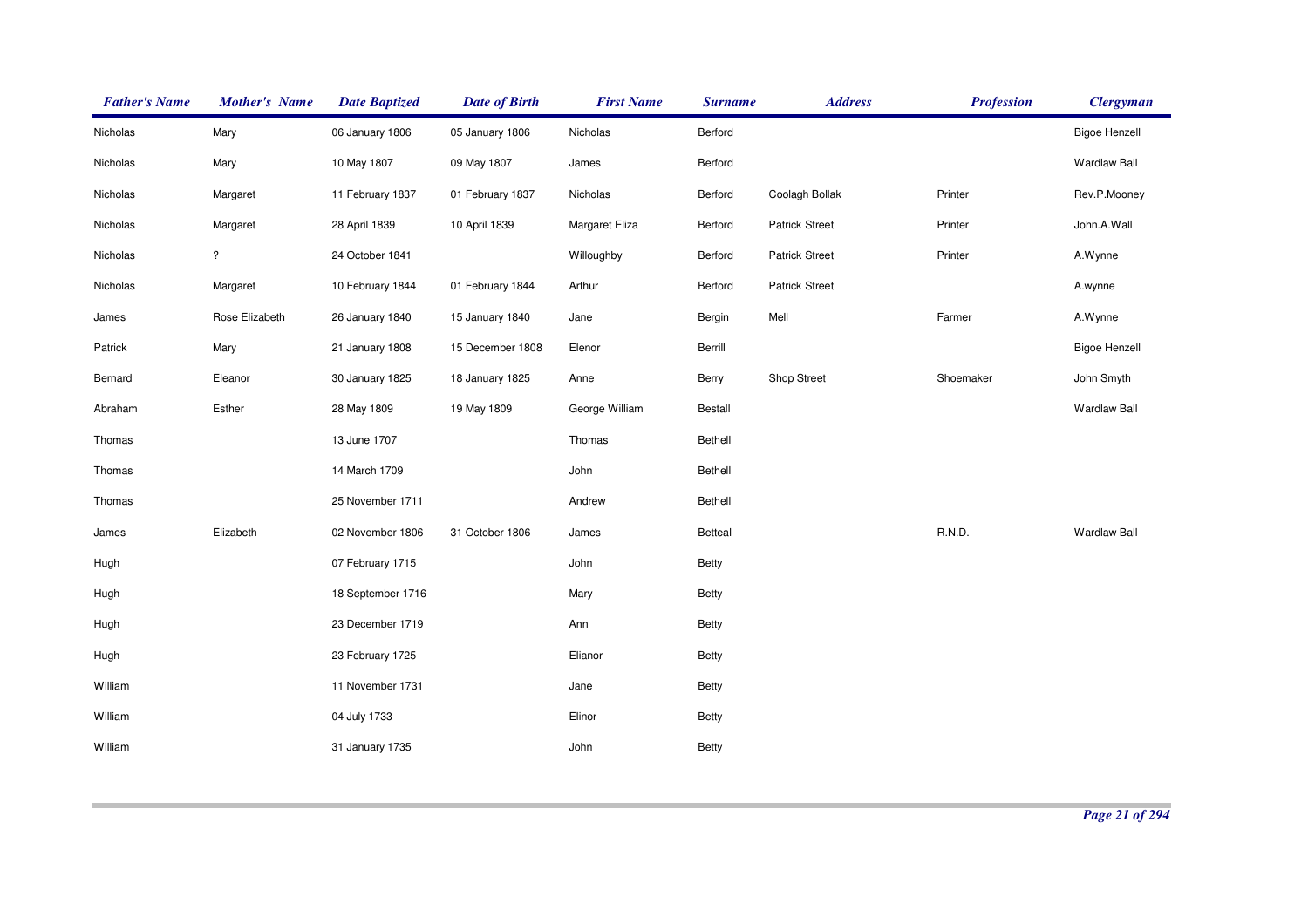| <b>Father's Name</b> | <b>Mother's Name</b>     | <b>Date Baptized</b> | <b>Date of Birth</b> | <b>First Name</b>           | <b>Surname</b> | <b>Address</b>        | <b>Profession</b>       | <b>Clergyman</b>    |
|----------------------|--------------------------|----------------------|----------------------|-----------------------------|----------------|-----------------------|-------------------------|---------------------|
| David                | Dorothy                  | 22 June 1819         | 20 June 1819         | William                     | Beveredge      |                       | 93rd Regiment           | <b>Wardlaw Ball</b> |
| Lieutenant Peter     |                          | 26 September 1757    |                      | Peter                       | Bevot*         |                       |                         |                     |
| William              |                          | 24 January 1732      |                      | Michael                     | Bevrage        |                       |                         |                     |
| Mr.                  |                          | 13 February 1740     |                      | Henry                       | Bickerton      |                       |                         |                     |
| Mr.                  |                          | 20 October 1742      |                      | Ann                         | Bickerton      |                       |                         |                     |
| Lennox J             | Frances H                | 19 October 1862      |                      | George Lennox               | Bigger         | Church Alleys         | Clerk Bank of Ireland   | I St Monsarrat      |
| Lennox James         | <b>Frances Anne</b>      | 31 January 1864      |                      | John Edward Lenox           | Bigger         | <b>Fair Street</b>    | <b>Bank Clerk</b>       | John Eccles         |
| $\overline{\cdot}$   | $\overline{\mathcal{E}}$ | 10 June 1866         |                      | Received in the Church      | Bigger         | Laurence Street       | Cashier Bank of Ireland | J.H.Monsarrat       |
| Lennox James         | Frances Anne             | 09 May 1869          | 21 February 1869     | Florence Emmeline<br>Lennox | Bigger         | Laurence Street       | Cashier Bank of Ireland | John Eccles         |
| John                 |                          | 10 April 1719        |                      | Brabazon                    | Bigly          |                       |                         |                     |
| Thomas               | Anne                     | 25 October 1838      | 25 July 1838         | Geoffery                    | <b>Birch</b>   | North Strand          | Manager of Cotton Mill  | Arthue Wynne        |
| Thomas               | Anne                     | 08 April 1840        | 12 March 1840        | Louisa                      | <b>Birch</b>   | <b>Green Hills</b>    | Manufacturer            | A.Wynne             |
| James                | Catherine                | 24 May 1840          | 19 May 1840          | Martha                      | Birchell       | <b>Bachelors Lane</b> | <b>Screw Maker</b>      | A.Wynne             |
| John                 |                          | 07 April 1702        |                      | Mary                        | Bishop         |                       |                         |                     |
| William              |                          | 28 December 1703     |                      | John                        | Bizell         |                       |                         |                     |
| Mathew               | ÷                        | 16 July 1765         |                      | Jane                        | Black          |                       |                         |                     |
| Charles              | Honora                   | 30 July 1809         | 30 July 1809         | Thomas                      | <b>Black</b>   |                       | <b>Wicklow Militia</b>  | Henry Leland        |
| Mr.Edward            |                          | 07 October 1710      |                      | Jane                        | Blackburne     |                       |                         |                     |
| Nathaniel            | $\blacksquare$           | 13 November 1757     |                      | Henry                       | Blackburne     |                       |                         |                     |
| William              | Mary                     | 11 October 1812      | 10 October 1812      | John                        | Blackburne     |                       |                         | Henry Leland        |
| Mr.George            |                          | 30 June 1712         |                      | Charles                     | Blacker        |                       |                         |                     |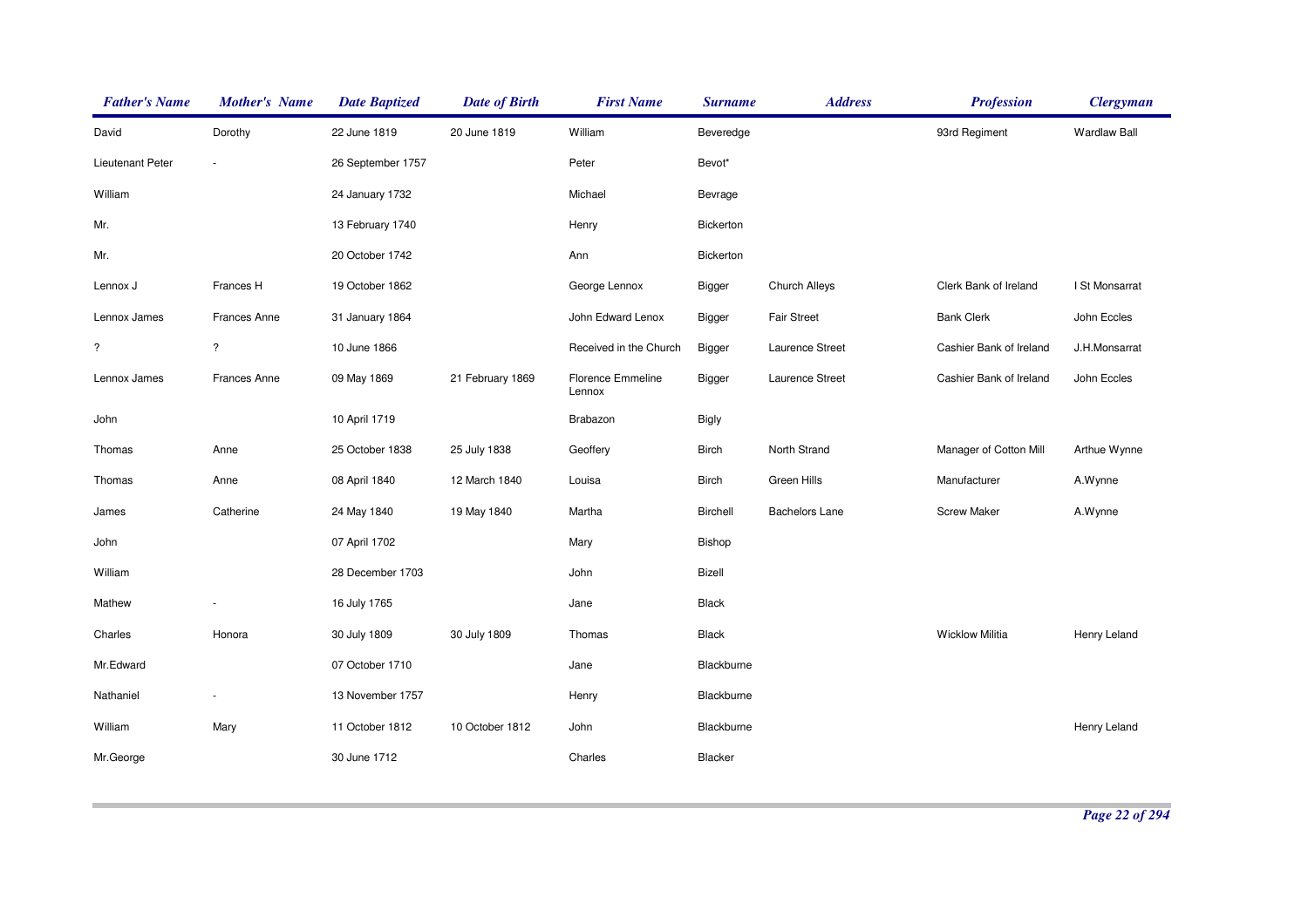| <b>Father's Name</b> | <b>Mother's Name</b> | <b>Date Baptized</b> | <b>Date of Birth</b> | <b>First Name</b> | <b>Surname</b> | <b>Address</b>        | <b>Profession</b>  | <b>Clergyman</b> |
|----------------------|----------------------|----------------------|----------------------|-------------------|----------------|-----------------------|--------------------|------------------|
| Mr.George            |                      | 15 June 1757         |                      | Barbarah          | Blacker        |                       |                    |                  |
| George               |                      | 15 August 1758       |                      | Henry             | Blacker        |                       | Gentleman          |                  |
| Mr.George            | ÷,                   | 14 August 1759       |                      | James             | Blacker        |                       |                    |                  |
| George               | ÷,                   | 29 January 1761      |                      | Lettitia          | Blacker        |                       | Gentleman          |                  |
| Mr.George            | $\blacksquare$       | 10 November 1762     |                      | Catherine         | Blacker        |                       |                    |                  |
| John Frances         | Sarah                | 13 December 1831     |                      | John Robert       | Blacker        | <b>William Street</b> | Gentleman          | Rev.G.Needham    |
| William H            | Maria                | 15 May 1859          |                      | Maria Isabella    | Blackham       | <b>West Street</b>    | Grocer             | John Eccles      |
| William Henry        | Maria                | 03 June 1860         |                      | Sarah Jane        | Blackham       | <b>West Street</b>    | Grocer             | John Eccles      |
| William H            | Maria                | 17 November 1861     |                      | Anna Leslie       | Blackham       | <b>West Street</b>    | Grocer             | John Eccles      |
| Mr.                  |                      | 07 May 1766          |                      | Lettitia          | Blackwire      |                       | <b>West Street</b> |                  |
| Mr.                  |                      | 07 May 1766          |                      | Catherine         | Blackwire      |                       | <b>West Street</b> |                  |
| John                 | Mary                 | 15 November 1823     | 12 November 1823     | Judith            | Blackwood      | <b>King Street</b>    | Tailor             | T.B.Owens        |
| John                 | Mary                 | 17 April 1825        | 09 April 1825        | John              | Blackwood      | <b>Fair Street</b>    | Tailor             | T.B.Owens        |
| John                 | Mary                 | 14 January 1827      | 10 January 1827      | Elizabeth         | Blackwood      | Duke Street           | Tailor             | T.B.Owens        |
| John                 | Mary                 | 24 August 1828       | 20 August 1828       | Mary Anne         | Blackwood      | <b>Duke Street</b>    | Tailor             | T.B.Owens        |
| John                 | Mary                 | 27 December 1829     |                      | William           | Blackwood      | <b>Duke Street</b>    | Tailor             | William Ker      |
| John                 | Mary                 | 08 April 1832        |                      | John              | Blackwood      | <b>Duke Street</b>    | Tailor             | Rev.J.Magee      |
| Robert               | Anne                 | 09 November 1834     | 02 October 1834      | John              | Blackwood      | Hardmans Garden       | Labourer           | Rev.G.King       |
| Robert               | Anne                 | 05 February 1837     | 01 February 1837     | Anne              | Blackwood      | <b>Sunday Gate</b>    | Labourer           | Rev.J.Magee      |
| Robert               | Anne                 | 07 August 1839       | 04 July 1839         | Margaret          | Blackwood      | Hardmans Garden       | Labourer           | John.A.Wall      |
| Robert               | Anne                 | 14 November 1841     | 04 November 1841     | James             | Blackwood      | Hardmans Garden       | Labourer           | A.Wynne          |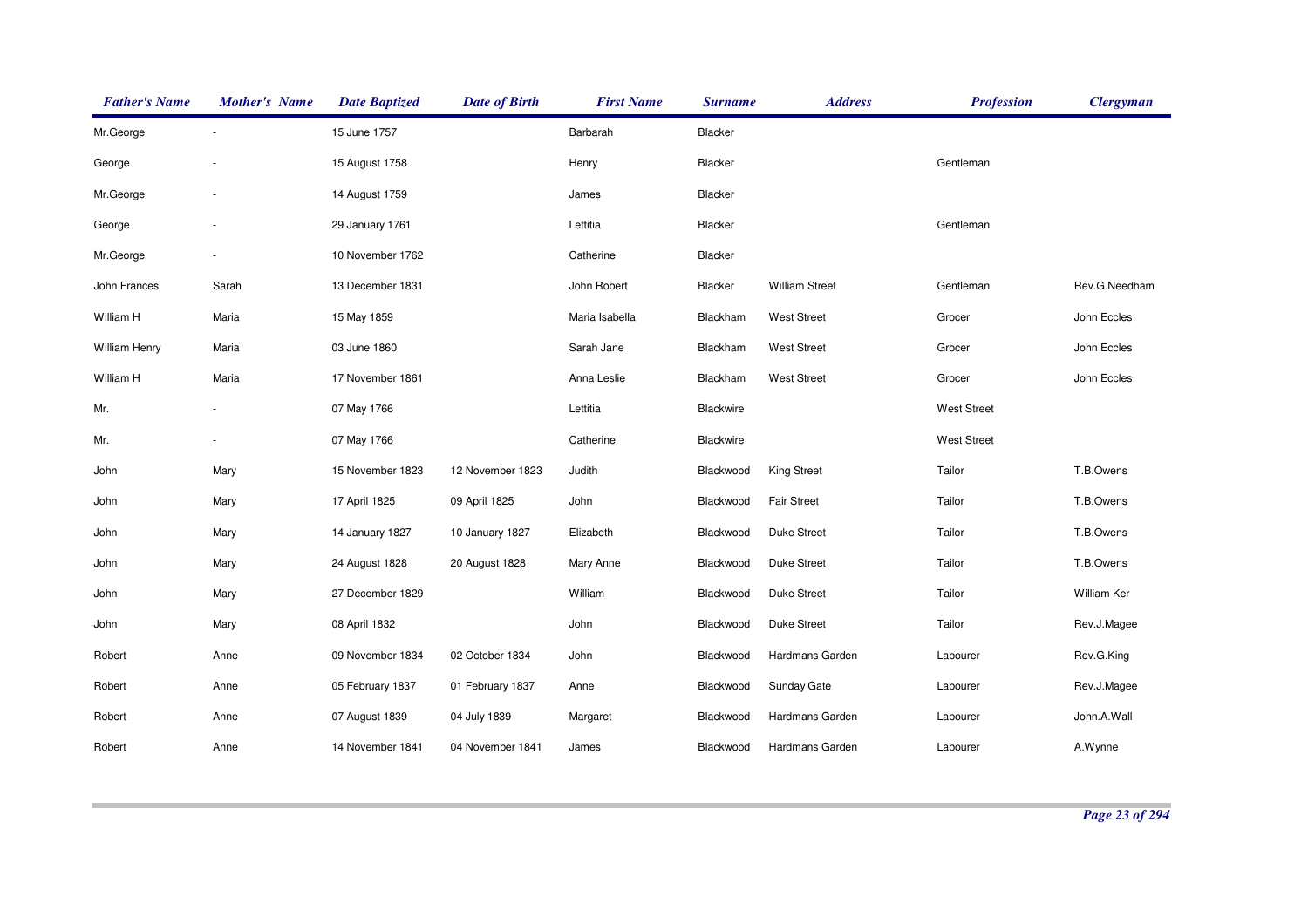| <b>Father's Name</b> | <b>Mother's Name</b> | <b>Date Baptized</b> | <b>Date of Birth</b> | <b>First Name</b> | <b>Surname</b> | <b>Address</b>                | <b>Profession</b>       | <b>Clergyman</b>     |
|----------------------|----------------------|----------------------|----------------------|-------------------|----------------|-------------------------------|-------------------------|----------------------|
| Robert               | Anne                 | 14 April 1844        | 06 April 1844        | Thomas            | Blackwood      | Sundays Gate                  | Labourer                | A.Wynne              |
| Robert               | Anne                 | 07 November 1846     |                      | Margaret          | Blackwood      | Sundays Gate                  | Labourer                | A.Wynne              |
| Robert               | Anne                 | 13 June 1849         |                      | Eliza             | Blackwood      |                               | Labourer                | Andrew Williamson    |
| Robert               | Anne                 | 03 August 1853       |                      | Robert            | Blackwood      | Hardmans Garden               | Labourer                | John G Eccles        |
| Francis Ambrose      | <b>Mary Frances</b>  | 10 October 1869      | 06 March 1869        | Francis Arthur    | Blake          | Laurence Street               | Cashier Bank of Ireland | J.H.Monsarrat        |
| Francis Ambrose      | Frances Anne         | 19 June 1870         | 15 April 1870        | Isabella Florence | Blake          | Laurence Street               | Cashier Bank of Ireland | J.H.Monsarrat        |
| James                | Ellen                | 01 February 1863     |                      | Julia             | Blakely        | <b>Ballywellan West Meath</b> | Servant                 | I St Monsarrat       |
| William              |                      | 07 April 1751        |                      | William           | Blakeney       |                               |                         |                      |
| Mr.                  |                      | 05 March 1746        |                      | Martha            | Blakeny        |                               |                         |                      |
| Mr.                  |                      | 14 June 1747         |                      | John              | Blakeny        |                               |                         |                      |
| William              |                      | 16 August 1756       |                      | John              | Blakeny        |                               | Sherriff                |                      |
| Edward               | Mary                 | 26 February 1809     | 23 February 1809     | John              | Blakeny        |                               | <b>Wicklow Militia</b>  | Henry Leland         |
| Arnold               |                      | 04 October 1718      |                      | Pierce            | Blevin         |                               |                         |                      |
| John                 | Ann                  | 08 June 1804         |                      | Elizabeth         | Blogg          |                               |                         | W.H.Woods            |
| John                 | Ann                  | 08 April 1807        | 06 April 1807        | Margret           | Blogg          |                               |                         | <b>Bigoe Henzell</b> |
| John                 | Anne                 | 15 July 1809         | 10 July 1809         | Charlotte         | Blogg          |                               |                         | Henry Leland         |
| John                 | Anne                 | 28 April 1811        | 22 April 1811        | Anne              | Blogg          |                               |                         | Henry Leland         |
| John                 | Anne                 | 12 December 1813     | 03 December 1813     | Jane              | Blogg          |                               |                         | Henry Leland         |
| John                 | Ann                  | 19 April 1807        | 18 April 1807        | Jacob             | <b>Bollard</b> |                               |                         | <b>Bigoe Henzell</b> |
| John                 | Anne                 | 25 July 1810         | 22 July 1810         | Philip            | <b>Bollard</b> |                               |                         | Henry Leland         |
| John                 | Anne                 | 26 January 1812      | 26 January 1812      | Catherine         | <b>Bollard</b> |                               |                         | Henry Leland         |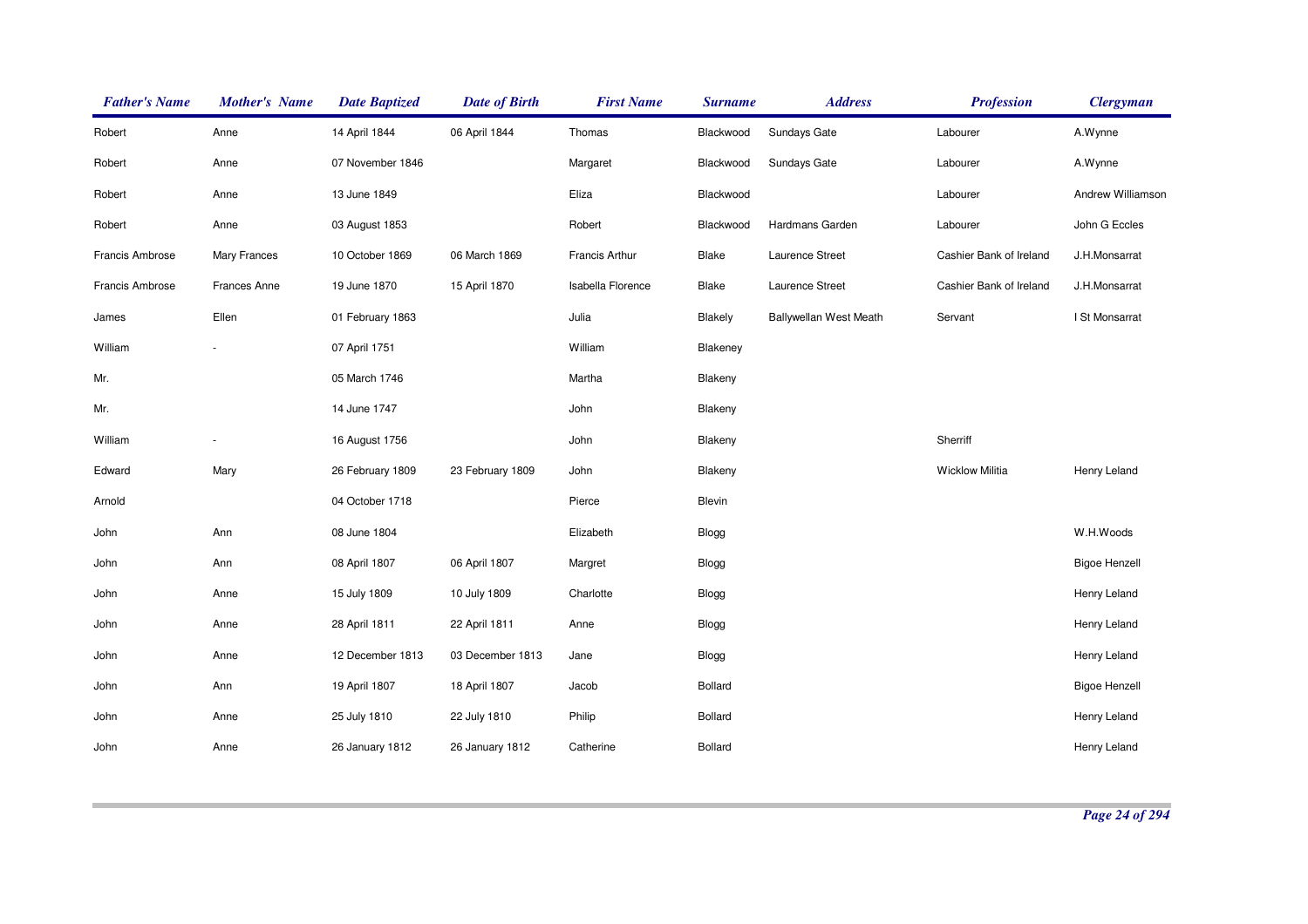| <b>Father's Name</b>     | <b>Mother's Name</b> | <b>Date Baptized</b> | <b>Date of Birth</b> | <b>First Name</b> | <b>Surname</b> | <b>Address</b>          | <b>Profession</b>               | <b>Clergyman</b>         |
|--------------------------|----------------------|----------------------|----------------------|-------------------|----------------|-------------------------|---------------------------------|--------------------------|
| John                     | Anne                 | 30 April 1813        | 29 April 1813        | William           | Bollard        |                         |                                 | Henry Leland             |
| John                     | Anne                 | 15 October 1815      | 12 October 1815      | Elizabeth         | <b>Bollard</b> |                         |                                 | Henry Leland             |
| John                     | Anne                 | 26 January 1817      | 24 January 1817      | John              | Bollard        |                         |                                 | Henry Leland             |
| Robert                   | Margaret             | 02 April 1886        | 19 February 1886     | Hannah Maria      | <b>Bollard</b> | Bolton Street, Drogheda | Mounted Constabulary<br>(R.I.C) | John J.Sandys            |
| Robert                   | Margaret             | 02 April 1886        | 19 February 1886     | Samuel Robert     | <b>Bollard</b> | Bolton Street, Drogheda | Mounted Constabulary<br>(R.I.C) | John J.Sandys            |
| Robert                   | Margaret             | 15 February 1888     | 20 September 1887    | Frances Florence  | Bollard        | Bolton Street, Drogheda | Mounted Constabulary<br>(R.I.C) | John J.Sandys            |
| Robert                   | Margaret             | 08 August 1889       | 04 August 1889       | Jane              | Bollard        | Bolton Street, Drogheda | Pensioner R.I.C.                | F.J.S.Mauritz            |
| Robert                   | Margaret             | 08 August 1889       | 04 August 1889       | William James     | <b>Bollard</b> | Bolton Street, Drogheda | Pensioner R.I.C.                | F.J.S.Mauritz            |
| John                     |                      | 29 January 1805      | 20 January 1805      | Alice             | Bolton         |                         | Of the Wexford Militia          | <b>Wardlaw Ball</b>      |
| Mr.                      |                      | 01 May 1774          |                      | Edward            | Bomford        |                         | <b>West Street</b>              | [Entry after<br>30.05.74 |
| $\overline{\phantom{a}}$ | ÷,                   | 11 April 1776        |                      | Catherine         | Bomford        |                         |                                 |                          |
|                          |                      | 04 August 1777       |                      | Henry             | Bomford        |                         | Confectioner                    |                          |
| Mr.                      |                      | 07 February 1779     |                      | Martha            | Bomford        |                         |                                 |                          |
| Mr.                      |                      | 22 June 1780         |                      | Richard           | Bomford        |                         | Of West Street                  |                          |
| John                     |                      | 16 July 1782         |                      | William           | Bomford        |                         |                                 |                          |
| Richard                  |                      | 13 February 1704     |                      | Robert            | Bonas          |                         |                                 |                          |
| Richard                  |                      | 22 February 1705     |                      | Mary              | Bonas          |                         |                                 |                          |
| Joseph                   |                      | 21 July 1724         |                      | Joseph            | Bond           |                         |                                 |                          |
| John                     |                      | 05 December 1725     |                      | Martha            | Bonner         |                         |                                 |                          |
| Charles                  | Mary                 | 06 May 1810          | 30 April 1810        | William           | Bonner         |                         |                                 | Henry Leland             |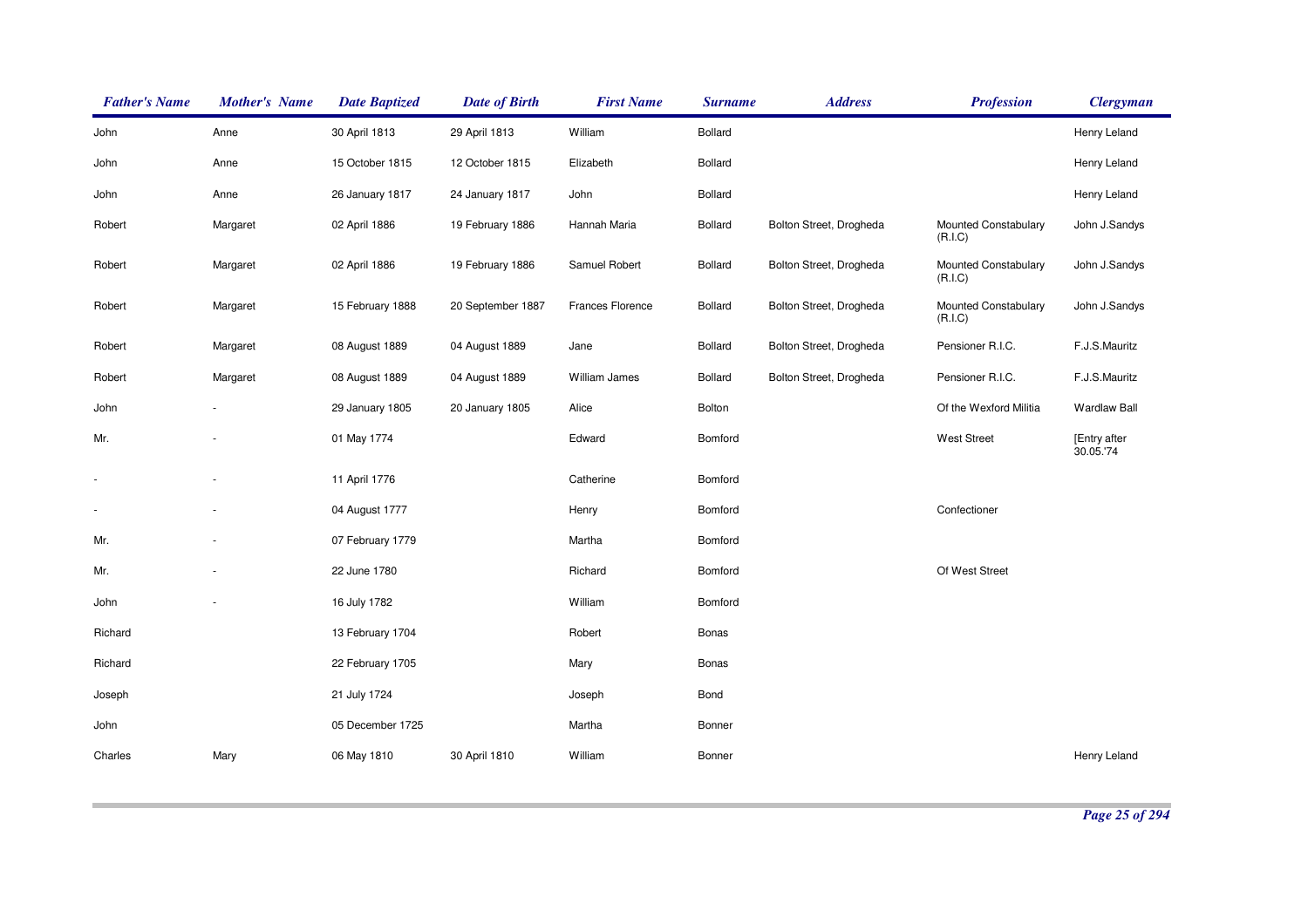| <b>Father's Name</b> | <b>Mother's Name</b> | <b>Date Baptized</b> | <b>Date of Birth</b> | <b>First Name</b>  | <b>Surname</b> | <b>Address</b>        | <b>Profession</b> | <b>Clergyman</b>     |
|----------------------|----------------------|----------------------|----------------------|--------------------|----------------|-----------------------|-------------------|----------------------|
| John                 |                      | 30 November 1724     |                      | Andrew             | Bonnor         |                       |                   |                      |
| Richard              |                      | 03 January 1703      |                      | James              | Bonus          |                       |                   |                      |
| Mr.Richard           |                      | 26 July 1706         |                      | John               | Bonus          |                       |                   |                      |
| Richard              |                      | 05 November 1707     |                      | Isabella           | Bonus          |                       |                   |                      |
| Mr.Richard           |                      | 04 April 1711        |                      | Thomas             | <b>Bonus</b>   |                       |                   |                      |
| Richard              |                      | 02 February 1713     |                      | Charity            | <b>Bonus</b>   |                       |                   |                      |
| John                 | Elizabeth            | 22 November 1805     | 06 November 1805     | Elizabeth          | Booth          |                       |                   | <b>Bigoe Henzell</b> |
| William              |                      | 29 June 1734         |                      | Peter              | Bould          |                       |                   |                      |
|                      |                      | 25 January 1716      |                      | John               | Boulton        |                       | A Quaker          |                      |
| John                 |                      | 30 April 1718        |                      | Elianor            | Boulton        |                       |                   |                      |
| William              |                      | 04 August 1722       |                      | Robert             | Boulton        |                       |                   |                      |
| Walter               |                      | 21 November 1765     |                      | Margaret           | Bourke         |                       |                   |                      |
| George               | Eliza Lucy           | 06 November 1854     |                      | Edward Hardman     | <b>Bowers</b>  | Old Court Co.Kilkenny | C Engineer        | John G Eccles        |
| George               | Eliza Lucy           | 31 July 1857         |                      | George Barton      | <b>Bowers</b>  | Fair Street           | Civil Engineer    | John G Eccles        |
| George               | Elizabeth            | 02 June 1859         |                      | Elizabeth Penelope | <b>Bowers</b>  | Bettystown            | Civil Engineer    | J.Stewart            |
| George               | Elizabeth            | 19 February 1862     |                      | Alice Sarah        | <b>Bowers</b>  | <b>Fair Street</b>    | C Engineer        | John Eccles          |
| Rev.Mr.John          |                      | 28 October 1727      |                      | Robert             | <b>Bowes</b>   |                       |                   |                      |
| William              |                      | 01 January 1719      |                      | Elianor            | <b>Bowles</b>  |                       |                   |                      |
| William              |                      | 03 February 1720     |                      | Mary               | Bowles         |                       |                   |                      |
| William              |                      | 12 October 1724      |                      | William            | <b>Bowles</b>  |                       |                   |                      |
| William              |                      | 30 April 1727        |                      | Martha             | <b>Bowles</b>  |                       |                   |                      |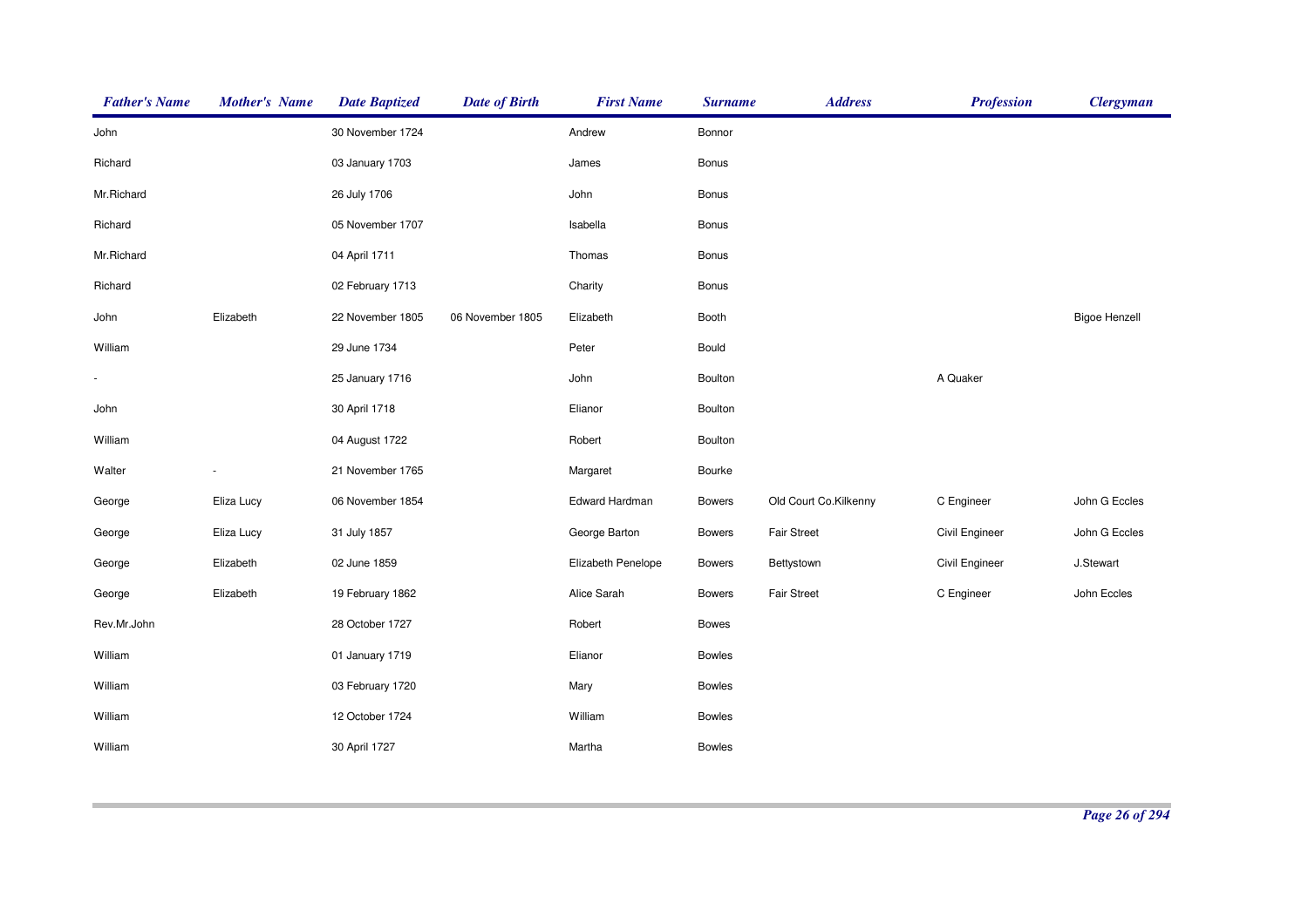| <b>Father's Name</b> | <b>Mother's Name</b> | <b>Date Baptized</b> | <b>Date of Birth</b> | <b>First Name</b>       | <b>Surname</b> | <b>Address</b>          | <b>Profession</b> | <b>Clergyman</b>    |
|----------------------|----------------------|----------------------|----------------------|-------------------------|----------------|-------------------------|-------------------|---------------------|
| John                 | Elizabeth            | 03 June 1860         |                      | John                    | <b>Bowles</b>  | North Road              | Shoemaker         | John Eccles         |
| John                 |                      | 15 August 1703       |                      | Margret                 | Bowlton        |                         |                   |                     |
| John                 |                      | 17 April 1706        |                      | John                    | Bowlton        |                         |                   |                     |
| John                 |                      | 23 January 1710      |                      | Richard                 | Bowlton        |                         |                   |                     |
| John                 |                      | 18 August 1711       |                      | Elizabeth               | Bowlton        |                         |                   |                     |
| John                 | Grace                | 23 September 1823    | 22 September 1823    | John                    | Boyd           | $\overline{\cdot}$      | Private 79th Foot | T.B.Owens           |
| Edward               |                      | 25 October 1702      |                      | Michaell                | Boyle          |                         |                   |                     |
| Edward               |                      | 16 February 1705     |                      | Anne                    | Boyle          |                         |                   |                     |
| Edward               |                      | 13 February 1707     |                      | Priscilla               | Boyle          |                         |                   |                     |
| Michael              |                      | 31 March 1726        |                      | John                    | Boyle          |                         |                   |                     |
| Michael              |                      | 23 March 1727        |                      | Thomas                  | Boyle          |                         | Twins             |                     |
| Michael              |                      | 23 March 1727        |                      | <b>Edward James</b>     | Boyle          |                         | Twins             |                     |
| Michaell             |                      | 30 January 1732      |                      | Ann                     | Boyle          |                         |                   |                     |
| Captain Robert       | Alison               | 25 December 1818     | 08 December 1818     | Mary                    | Boyle          |                         | 42nd Regiment     | <b>Wardlaw Ball</b> |
| Richard              | Lettlia              | 02 June 1873         | 27 December 1872     | Henrietta Louisa        | Boyle          | <b>Bolton Street</b>    | Teacher           | John Eccles         |
| Richard              | Letitia              | 13 June 1880         | 01 May 1880          | Charles Arthur Cavanagh | Boyle          | Bolton Street, Drogheda | School Master     | John Eccles         |
| $\blacksquare$       |                      | 30 December 1754     |                      | John                    | Boyne          |                         | A Foundling       |                     |
| James                |                      | 21 May 1719          |                      | Anthony                 | Brabazon       |                         |                   |                     |
| Wallop               |                      | 29 April 1745        |                      | Townley                 | Brabazon       |                         |                   |                     |
| Mr.Wallap            |                      | 08 August 1747       |                      | Vincent [Daughter to]   | Brabazon       |                         |                   |                     |
| Henry                |                      | 28 December 1762     |                      | Julian                  | Brabazon       |                         | Sherriff          |                     |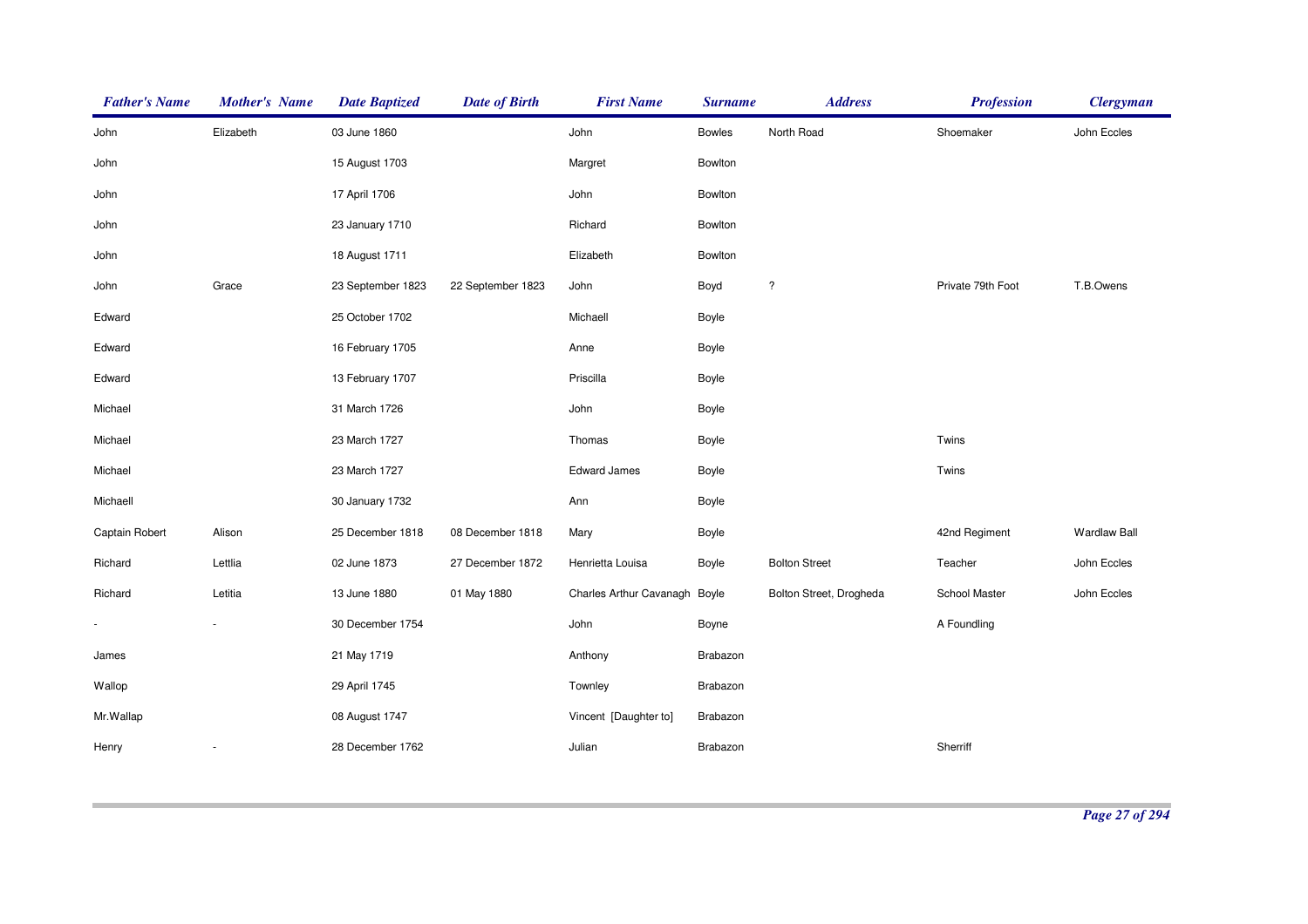| <b>Father's Name</b>  | <b>Mother's Name</b> | <b>Date Baptized</b> | <b>Date of Birth</b> | <b>First Name</b>  | <b>Surname</b>  | <b>Address</b>        | <b>Profession</b> | <b>Clergyman</b>       |
|-----------------------|----------------------|----------------------|----------------------|--------------------|-----------------|-----------------------|-------------------|------------------------|
| Henry                 |                      | 30 March 1764        |                      | Wallop* [Wallass?] | Brabazon        |                       | Gentleman         |                        |
| Henry                 |                      | 07 August 1767       |                      | Jane               | Brabazon        |                       |                   |                        |
| Harry                 | Frances              | 20 May 1806          | 02 May 1806          | Jane               | Brabazon        |                       |                   | <b>Wardlaw Ball</b>    |
| William               | Letitia              | 21 April 1810        | 07 April 1810        | James              | Brabazon        |                       |                   | <b>Wardlaw Ball</b>    |
| Harry                 | Frances Obie*        | 02 October 1813      | 15 September 1813    | Burton             | Brabazon        |                       |                   | Henry Leland           |
| <b>William Philip</b> | Letitia              | 06 May 1821          | 15 April 1821        | William Wardlaw    | Brabazon        |                       |                   | <b>Wardlaw Ball</b>    |
| Philip                | Maria                | 01 April 1838        | 03 March 1838        | William            | Brabazon        | Rathmullen            | Gentleman         | Arthur Wynne           |
| Philip                | Maria                | 24 July 1839         | 13 February 1839     | Letitia            | Brabazon        | Church Alleys         | Gentleman         | John.A.Wall            |
| Philip                | Mary                 | 19 May 1840          | 24 March 1840        | Robert Henry       | Brabazon        | <b>Fair Street</b>    | Gentleman         | A.Wynne                |
| Harry L               | Isabella Georgina    | 15 November 1848     |                      | Henrietta Maria    | Brabazon        | Church Lane           | Gentleman         | Andrew Williamson      |
| William               | Anne                 | 14 November 1852     |                      | Caroline           | <b>Bracelin</b> | <b>Fair Street</b>    | Dealer            | R.Irvine               |
| Edward                |                      | 18 May 1776          |                      | John               | Bradshaw        |                       |                   |                        |
| <b>Ernest Metcalf</b> | Marianne             | 18 October 1846      |                      | Marianne           | <b>Brady</b>    | <b>West Gate</b>      | Lieu. 48 Mad. N I | William M<br>Beresford |
| John Patrick          | Ellen                | 22 May 1859          |                      | Ellen Jane         | Brady           | Palace Street         | Watchmaker        | J Stewart              |
| John Patrick          | Ellen                | 17 March 1861        |                      | Lucy Mary          | Brady           | <b>Peter Street</b>   | Watchmaker        | John Eccles            |
| Patrick               | Ellen                | 14 August 1864       | 05 July 1864         | Elizabeth Anne     | Brady           | Peter Street          | Watchmaker        | J.H.Monsarrat          |
| Robert                | Sarah                | 26 September 1817    | 26 September 1817    | Robert             | Branden         |                       |                   | Henry Leland           |
| David                 | Anne                 | 06 January 1817      | 26 December 1816     | Jane               | Brandon         |                       |                   | Henry Leland           |
| John                  | Sarah                | 13 February 1820     | 05 February 1820     | John               | Brandon         |                       |                   | <b>Wardlaw Ball</b>    |
| David                 | Margaret             | 20 September 1829    | 13 September 1829    | Sarah              | <b>Brandon</b>  | <b>William Street</b> | Tailor            | T.B.Owens              |
| David                 | Margaret             | 26 May 1833          | 17 May 1833          | Catherine          | Brandon         | Shop Street           | Tailor            | Rev.J.Magee            |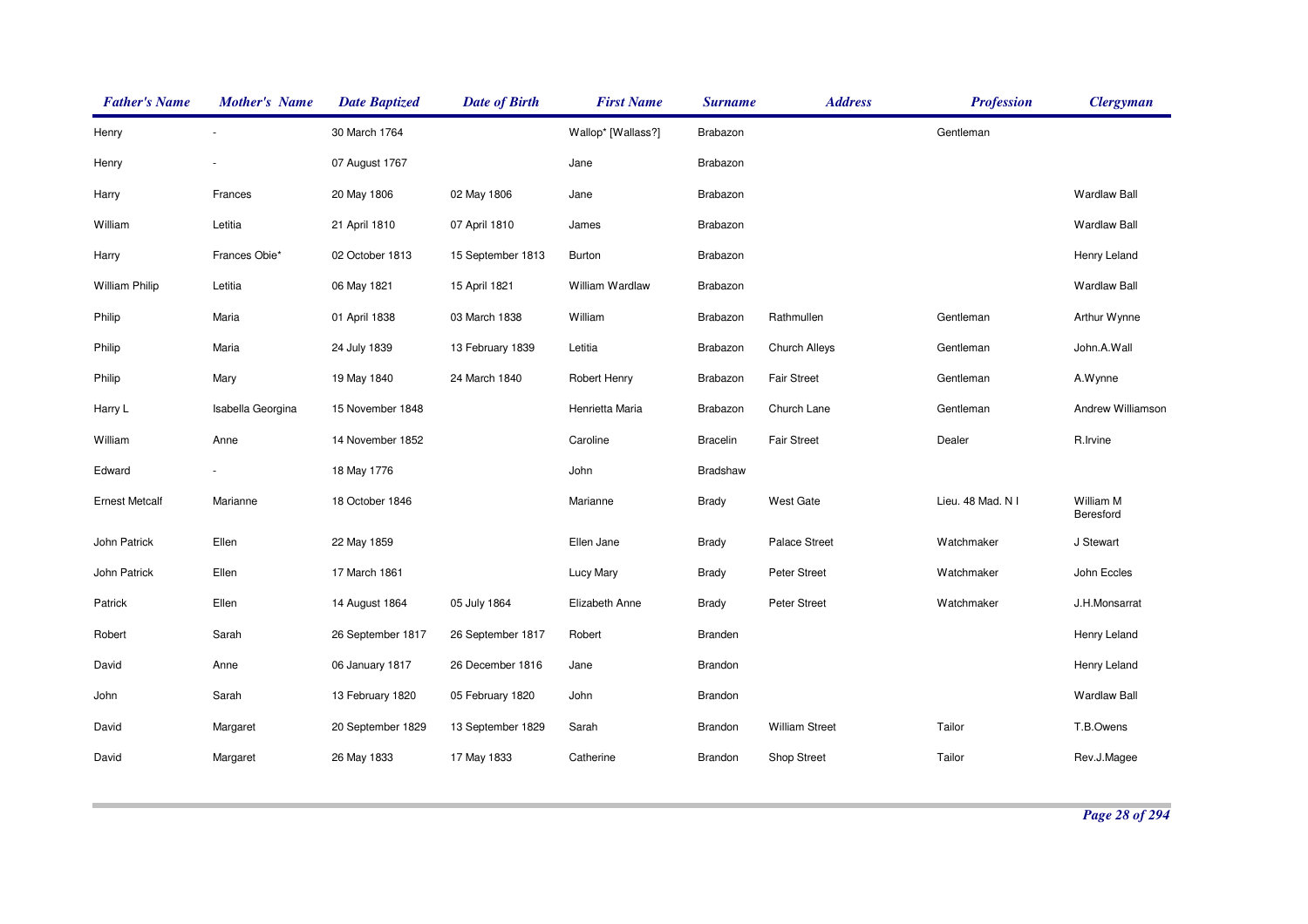| <b>Father's Name</b> | <b>Mother's Name</b> | <b>Date Baptized</b> | <b>Date of Birth</b> | <b>First Name</b>     | <b>Surname</b>    | <b>Address</b>           | <b>Profession</b>        | <b>Clergyman</b>     |
|----------------------|----------------------|----------------------|----------------------|-----------------------|-------------------|--------------------------|--------------------------|----------------------|
| David John           | Margaret             | 27 April 1837        | 23 April 1837        | George                | Brandon           | Peter Street             | Tailor                   | Rev.P.Mooney         |
| John                 |                      | 09 January 1761      |                      | Martha                | Branigan          |                          |                          |                      |
| Robert               |                      | 05 April 1731        |                      | Mary                  | <b>Brann</b>      |                          |                          |                      |
| Robert               |                      | 20 December 1734     |                      | Mary                  | <b>Brann</b>      |                          |                          |                      |
| James                | Elizabeth            | 04 April 1836        | 30 March 1836        | James                 | <b>Branter</b>    | With the engineers       | Servant                  | Rev.J.Magee          |
| John                 | Catherine            | 17 February 1810     | 27 January 1810      | <b>Richard George</b> | Brassington       |                          |                          | Henry Leland         |
| John                 | Catherine            | 03 January 1812      | 05 December 1811     | George Blacker        | Brassington       |                          |                          | Henry Leland         |
| William              | Catharine            | 25 April 1823        | 24 April 1823        | Catharine             | <b>Bray</b>       |                          |                          | T.B.Owens            |
| William              | Catharine            | 26 October 1825      | 24 October 1825      | Mary                  | <b>Bray</b>       | $\overline{\cdot}$       | Servant                  | T.B.Owens            |
| Richard              | Mary                 | 09 July 1827         | 05 July 1827         | Harriet               | <b>Bray</b>       | $\overline{\phantom{a}}$ | $\overline{\mathcal{E}}$ | T.B.Owens            |
| Robert               | Emily                | 23 December 1860     |                      | Lousia                | Breedon           | <b>West Street</b>       | Corpoal 40th Foot        | John Eccles          |
| Patrick              | Mary                 | 23 November 1806     | 20 November 1806     | Elizabeth             | Brennan           |                          | 45th Regiment            | <b>Bigoe Henzell</b> |
| Patrick              | Mary                 | 04 January 1818      | 31 December 1817     | Mary                  | Brennan           |                          |                          | Henry Leland         |
| James                | Sarah A              | 28 July 1855         |                      | Mary Anne             | Brennan           | Liverpool                | Labourer                 | <b>Henry Seddall</b> |
| James                | Mary                 | 27 March 1824        | 08 March 1824        | Anne Jane             | Bretherton        | North Quay               | Mariner                  | T.B.Owens            |
| James                | Mary                 | 03 September 1826    | 27 July 1826         | Catharine             | Bretherton        | Laurence's Gate          | Mariner                  | T.B.Owens            |
| James                | Mary                 | 15 June 1829         | 10 June 1829         | James                 | <b>Bretherton</b> | <b>Laurences Street</b>  | Sailor                   | T.B.Owens            |
| James                | Mary                 | 02 September 1832    |                      | Mary                  | Bretherton        | Laurence Gate            | Sailor                   | Rev.J.Magee          |
| Robert               |                      | 18 May 1735          |                      | Elizabeth             | Brewton           |                          |                          |                      |
| Nathaniell           |                      | 19 September 1702    |                      | Anne                  | <b>Brickhill</b>  |                          |                          |                      |
| Nathaniell           |                      | 19 October 1704      |                      | Elinor                | <b>Brickhill</b>  |                          |                          |                      |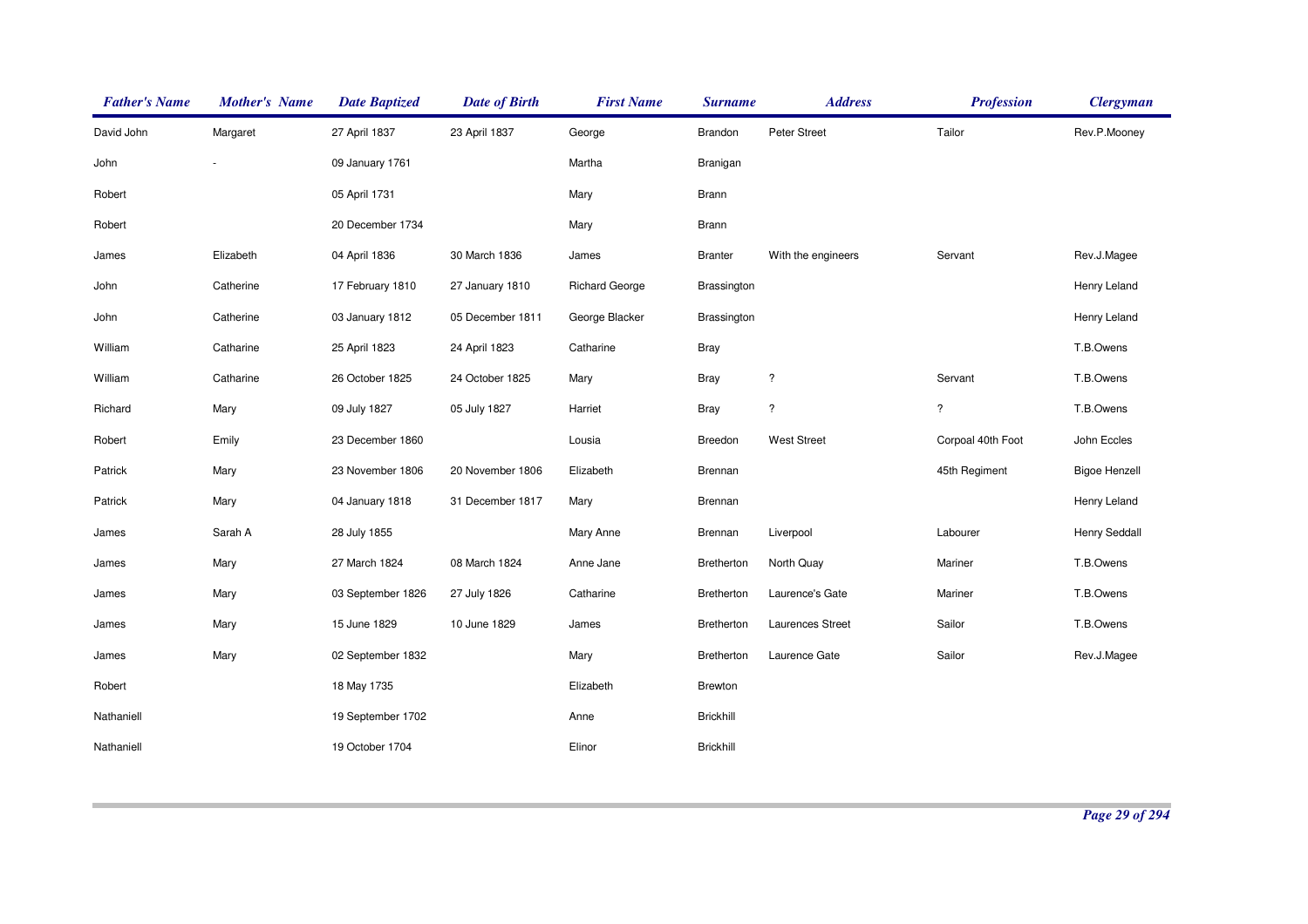| <b>Father's Name</b> | <b>Mother's Name</b>     | <b>Date Baptized</b> | <b>Date of Birth</b> | <b>First Name</b> | <b>Surname</b>   | <b>Address</b>     | <b>Profession</b>    | <b>Clergyman</b>         |
|----------------------|--------------------------|----------------------|----------------------|-------------------|------------------|--------------------|----------------------|--------------------------|
| Nathaniel            |                          | 09 February 1707     |                      | Nathaniel         | <b>Brickhill</b> |                    |                      |                          |
| Nathaniel            |                          | 27 February 1709     |                      | Isaac             | <b>Brickhill</b> |                    |                      |                          |
| Nathaniel            |                          | 08 June 1711         |                      | Michael           | <b>Brickhill</b> |                    |                      |                          |
| Nathaniel            |                          | 08 September 1712    |                      | Mary              | <b>Brickhill</b> |                    |                      |                          |
| Nathaniel            |                          | 14 October 1717      |                      | Hannah            | <b>Brickland</b> |                    |                      |                          |
| Robert               | Emily                    | 14 August 1859       |                      | Robert William    | Briddon          | <b>West Street</b> | Private in 40th Foot |                          |
| Oliver               |                          | 27 February 1723     |                      | John              | <b>Bridges</b>   |                    | A Soldier            |                          |
| Oliver               | Mary                     | 15 June 1805         | 14 June 1805         | John              | <b>Bridges</b>   |                    |                      | <b>Bigoe Henzell</b>     |
| Thomas               | Catherine                | 02 July 1818         | 25 June 1818         | Edward            | <b>Bridges</b>   |                    | Louth Regiment       | Henry Leland             |
| Thomas               | Catherine                | 06 June 1832         | 11 March 1831        | Catherine         | <b>Bridges</b>   | New Quay           | Watchman             | Rev.Joseph<br>Duncan     |
| Bernard              | Elizabeth                | 09 October 1846      |                      | George            | <b>Bridges</b>   | Green Lanes        | Engineer             | I.W.Hallowell            |
| William              | $\overline{\phantom{a}}$ | 22 August 1847       |                      | Oliver            | <b>Bridges</b>   | Green Lanes        | Mechainc             | A.Wynne                  |
| George               | Elizabeth                | 25 January 1816      | 09 January 1816      | Elizabeth         | <b>Bridget</b>   |                    | Louth Regiment       | Wardlaw Ball Vicar       |
| Thomas               |                          | 07 July 1715         |                      | George            | Brimingham       |                    |                      |                          |
|                      |                          | 29 March 1768        |                      | George            | Bristol          |                    | Of Blackmoor *       |                          |
| George               | <b>Bridget</b>           | 08 April 1819        | 20 March 1819        | Edward            | Brockbank        |                    |                      | Thomas B.Owens<br>Curate |
| George               | <b>Bridget</b>           | 26 August 1821       | 15 August 1821       | Mary Anne         | Brockbank        |                    |                      | T.B.Owens                |
| Thomas               |                          | 20 May 1771          |                      | Thomas            | Bronkard         |                    |                      |                          |
| Francis              |                          | 08 May 1726          |                      | William           | <b>Brooker</b>   |                    |                      |                          |
| Thomas               |                          | 15 December 1723     |                      | Samuell           | <b>Brooks</b>    |                    |                      |                          |
| Thomas               |                          | 21 November 1725     |                      | Elinor            | <b>Brooks</b>    |                    |                      |                          |
|                      |                          |                      |                      |                   |                  |                    |                      |                          |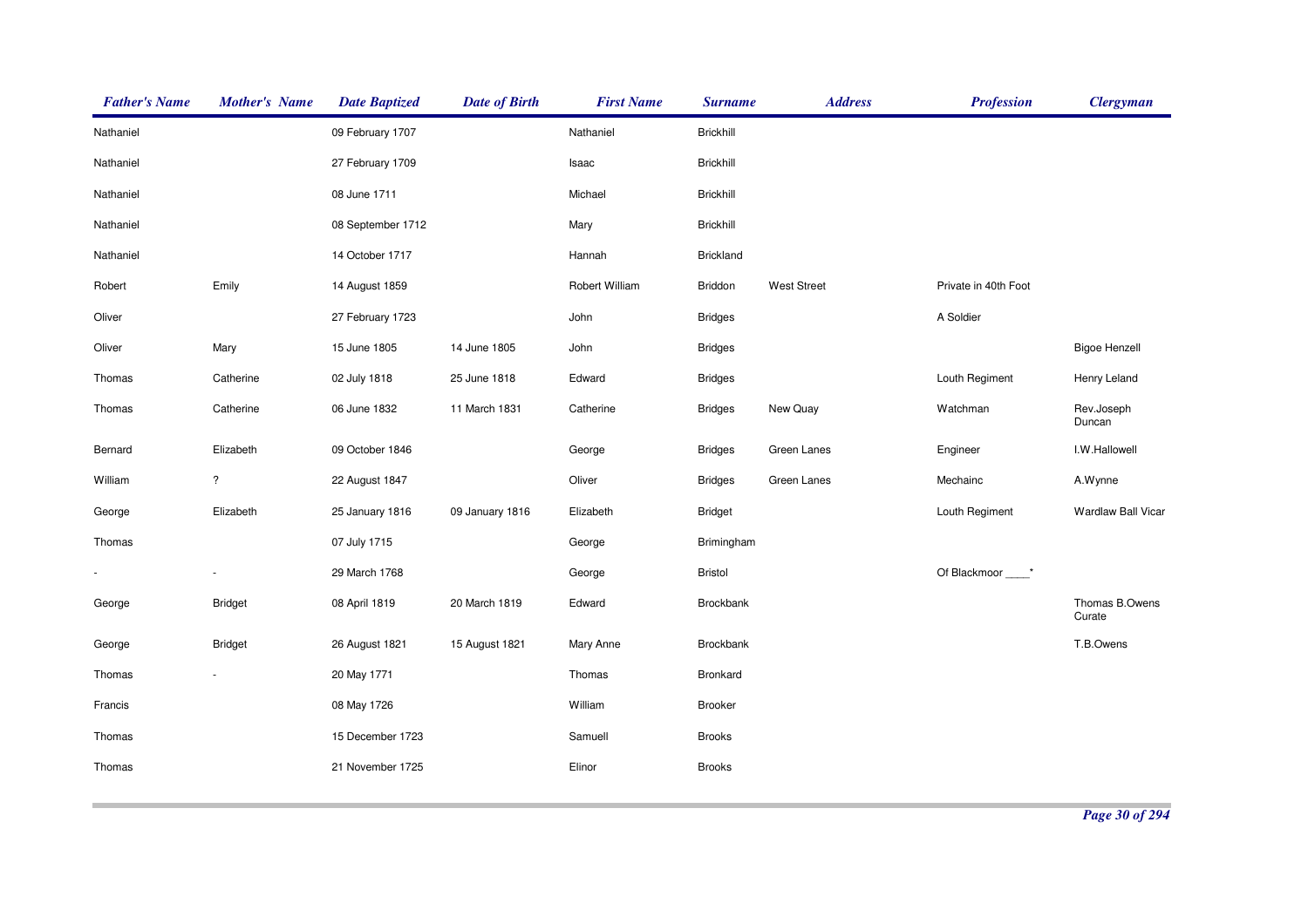| <b>Father's Name</b> | <b>Mother's Name</b>     | <b>Date Baptized</b> | <b>Date of Birth</b> | <b>First Name</b> | <b>Surname</b> | <b>Address</b> | <b>Profession</b>      | <b>Clergyman</b> |
|----------------------|--------------------------|----------------------|----------------------|-------------------|----------------|----------------|------------------------|------------------|
| Thomas               |                          | 30 July 1727         |                      | Edward            | <b>Brooks</b>  |                |                        |                  |
| Thomas               |                          | 25 November 1729     |                      | Dimond Son to     | <b>Brooks</b>  |                |                        |                  |
| Thomas               |                          | 29 September 1731    |                      | Michael           | <b>Brooks</b>  |                |                        |                  |
| Thomas               |                          | 14 March 1734        |                      | Thomas            | Brooks         |                |                        |                  |
| Thomas               |                          | 12 April 1734        |                      | John              | <b>Brooks</b>  |                |                        |                  |
| Edward               |                          | 21 March 1761        |                      | Robert            | <b>Brooks</b>  |                | Wigmaker               |                  |
| Edward               |                          | 18 July 1766         |                      | Edward            | <b>Brooks</b>  |                |                        |                  |
| Richard              | Sarah                    | 24 October 1811      | 11 October 1811      | John              | <b>Brooks</b>  |                | 2nd Garrison Battalion | Henry Leland     |
| Mr.John              |                          | 23 May 1726          |                      | Berry Son to      | Broughton      |                |                        |                  |
| Mr.Charles           |                          | 07 August 1735       |                      | John              | Broughton      |                |                        |                  |
| Duncan               |                          | 01 September 1704    |                      | Mary              | Brown          |                |                        |                  |
| Daniell              |                          | 17 December 1704     |                      | William           | Brown          |                |                        |                  |
| George               |                          | 18 September 1709    |                      | John              | Brown          |                |                        |                  |
| John                 |                          | 10 September 1727    |                      | Sarah             | Brown          |                |                        |                  |
| Cathrin              |                          | 23 November 1733     |                      | Margrett          | Brown          |                |                        |                  |
| George               |                          | 18 March 1742        |                      | George            | Brown          |                |                        |                  |
| Robert               |                          | 01 March 1744        |                      | Mary              | Brown          |                |                        |                  |
| Robert               |                          | 24 June 1749         |                      | Vinencia          | Brown          |                |                        |                  |
| Robert               |                          | 10 June 1750         |                      | Henry             | Brown          |                |                        |                  |
| John                 |                          | 11 May 1752          |                      | George            | Brown          |                |                        |                  |
| John                 | $\overline{\phantom{a}}$ | 10 July 1753         |                      | John              | Brown          |                | Ale draper             |                  |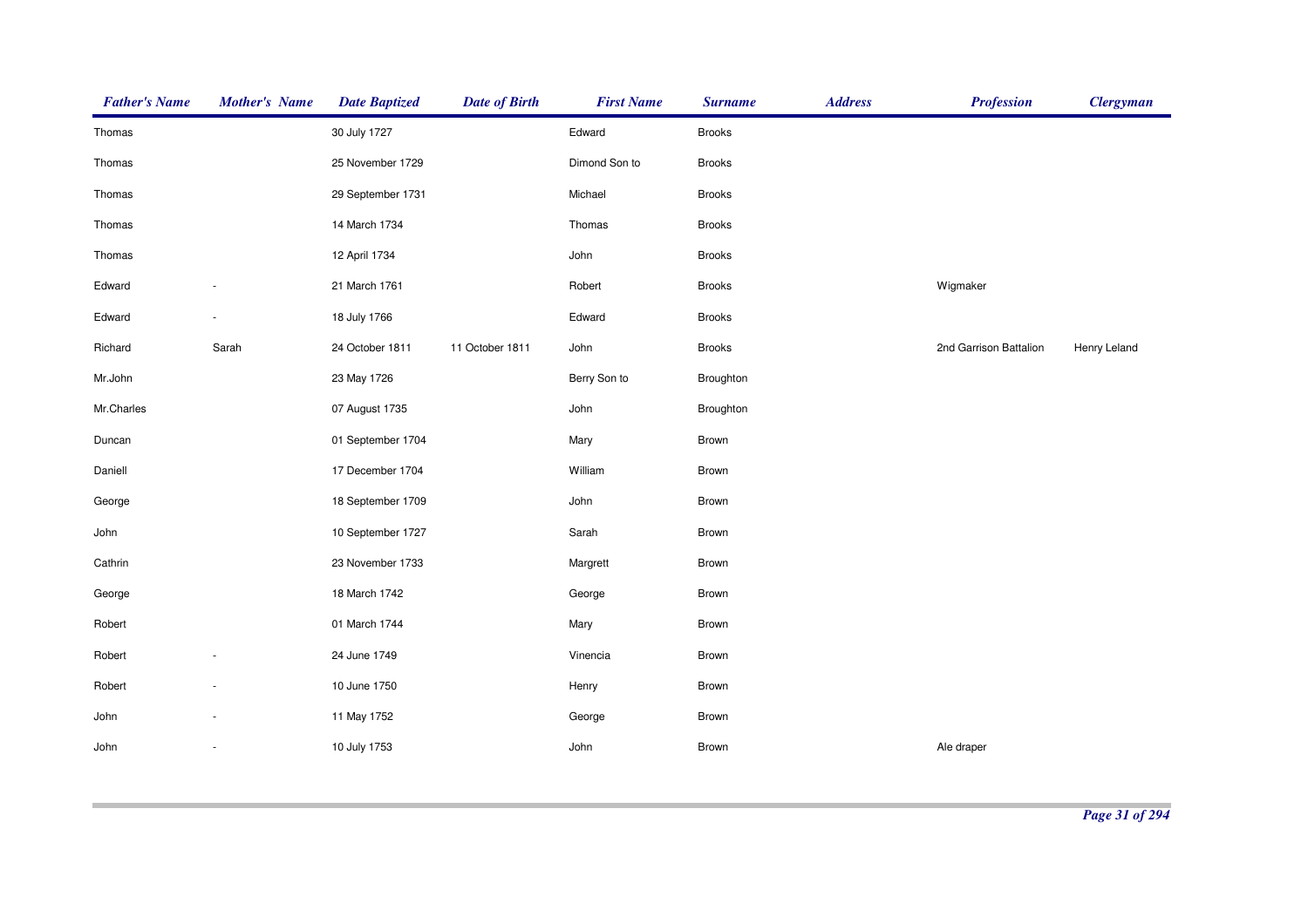| <b>Father's Name</b> | <b>Mother's Name</b> | <b>Date Baptized</b> | <b>Date of Birth</b> | <b>First Name</b> | <b>Surname</b> | <b>Address</b> | <b>Profession</b> | <b>Clergyman</b>     |
|----------------------|----------------------|----------------------|----------------------|-------------------|----------------|----------------|-------------------|----------------------|
| John                 |                      | 25 June 1760         |                      | John              | Brown          |                |                   |                      |
| John                 |                      | 06 April 1762        |                      | Dorcas            | Brown          |                | Ale Seller        |                      |
| John                 |                      | 05 May 1766          |                      | Mary              | Brown          |                |                   |                      |
| Samuel               |                      | 12 June 1766         |                      | Mary              | Brown          |                |                   |                      |
| Samuel               |                      | 13 February 1768     |                      | Sarah             | Brown          |                | Inn Keeper        |                      |
| Mr.William           |                      | 19 May 1771          |                      | Henry             | Brown          |                |                   |                      |
| Captain              | $\sim$               | 19 June 1771         |                      | Henry             | Brown          |                |                   |                      |
| Alexander            | Ann                  | 27 May 1804          |                      | Mary Ann          | Brown          |                |                   | W.H.Woods            |
| David                | Anne                 | 30 April 1815        | 24 April 1815        | Henry             | Brown          |                |                   |                      |
| Alexander            | Ann                  | 18 June 1815         | 10 June 1815         | Mary              | Brown          |                |                   | Henry Leland         |
| David                | Anne                 | 30 September 1821    | 22 September 1821    | Elizabeth         | <b>Brown</b>   |                |                   | T.B.Owens            |
| Thomas               | Rebecca              | 19 February 1826     | 12 February 1826     | Elizabeth         | Brown          | Peter Street   | Painter           | John Smyth           |
| George               |                      | 04 June 1707         |                      | Elizabeth         | <b>Browne</b>  |                |                   |                      |
| Alexander            | Ann                  | 22 March 1807        | 20 March 1807        | Andrew            | <b>Browne</b>  |                |                   | <b>Bigoe Henzell</b> |
| John                 | Elizabeth            | 19 July 1807         | 08 July 1807         | Samuel            | <b>Browne</b>  |                |                   | <b>Bigoe Henzell</b> |
| Charles              | Mary                 | 15 April 1808        | 10 April 1808        | John              | <b>Browne</b>  |                |                   | Henry Leland         |
| Alexander            | Anne                 | 08 October 1809      | 05 October 1809      | Elizabeth         | <b>Browne</b>  |                |                   | Henry Leland         |
| Thomas               | Jane                 | 10 December 1815     | 04 December 1815     | Mary Anne         | <b>Browne</b>  |                |                   | Henry Leland         |
| David                | Anne                 | 21 July 1816         | 20 July 1816         | Anne              | <b>Browne</b>  |                |                   | Henry Leland         |
| David                | Anne                 | 05 March 1820        | 24 February 1820     | Elizabeth         | <b>Browne</b>  |                |                   | T.B.Owens            |
| Robert               | Margaret             | 19 June 1825         | 17 June 1825         | Mary Anne         | <b>Browne</b>  | $\ddot{?}$     | Servant           | John Smyth           |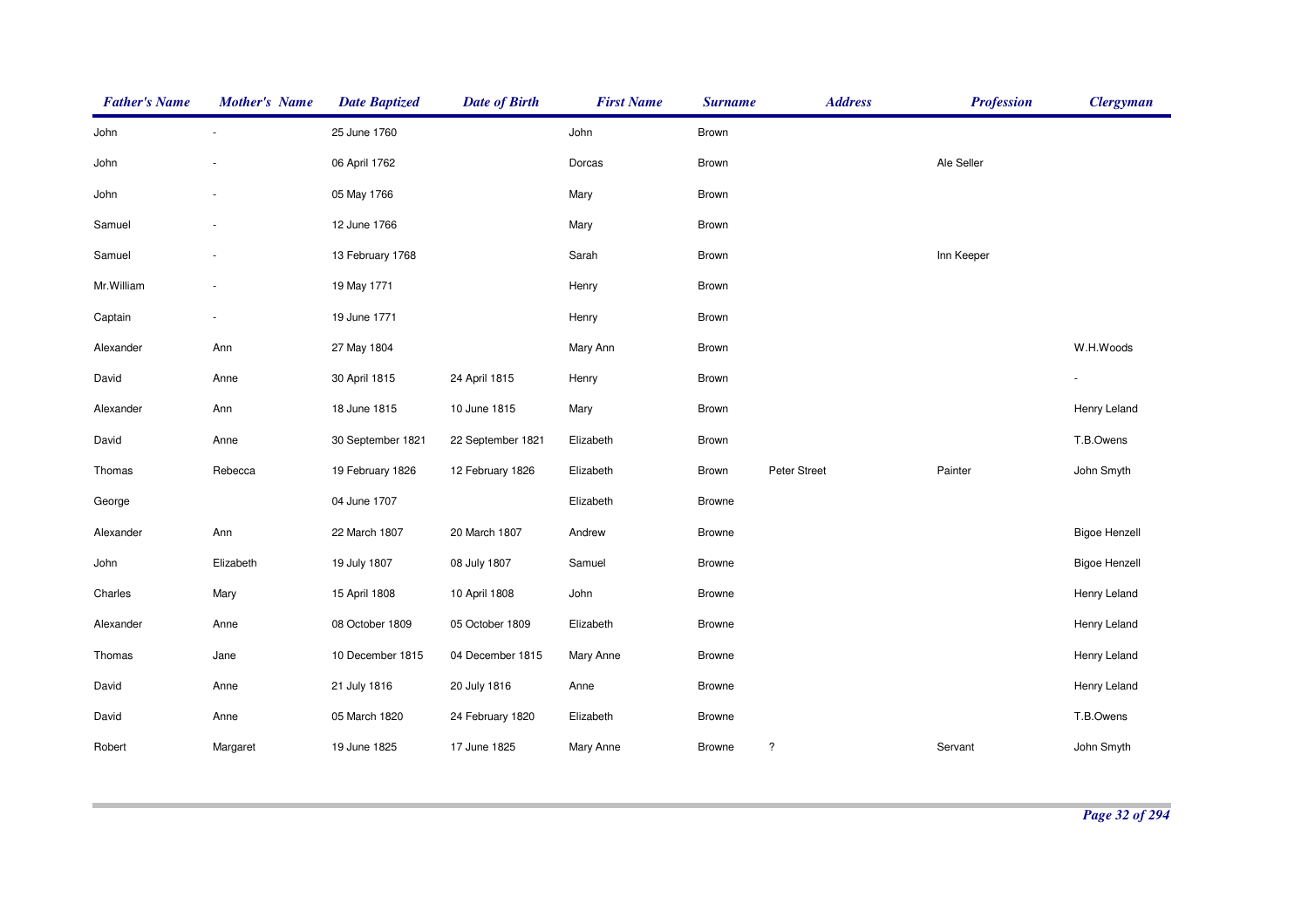| <b>Father's Name</b> | <b>Mother's Name</b> | <b>Date Baptized</b> | <b>Date of Birth</b> | <b>First Name</b>    | <b>Surname</b> | <b>Address</b>     | <b>Profession</b>     | <b>Clergyman</b>     |
|----------------------|----------------------|----------------------|----------------------|----------------------|----------------|--------------------|-----------------------|----------------------|
| John                 | Mary Anne            | 07 April 1839        | 05 February 1839     | John Henry           | <b>Browne</b>  | Peter Street       | Mill Wright           | John.A.Wall          |
| John                 | Elizabeth            | 23 June 1842         |                      | Marianne             | <b>Browne</b>  | Stranger           |                       | A.Wynne              |
| John                 | Eliza                | 02 December 1845     |                      | William John         | <b>Browne</b>  | Stranger           | Mason                 | A.Wynne              |
| John                 | Marianne             | 14 January 1846      |                      | Eliza                | <b>Browne</b>  | Peter Street       | Engineer              | A.Wynne              |
| Edward J             | Anne                 | 15 April 1846        |                      | Edward John          | <b>Browne</b>  | Chord Lane         | <b>Excise Officer</b> | A.Wynne              |
| John                 | Mary Anne            | 18 February 1849     |                      | Emily                | <b>Browne</b>  | Magdalene Street   | Mill Wright           | William E Ormsby     |
| Nesbitt              | Mary Anne            | 30 April 1865        | 20 December 1864     | <b>Margaret Anne</b> | <b>Browne</b>  | <b>West Street</b> | Shoemaker             | J.H.Monsarrat        |
| George               |                      | 10 September 1773    |                      | Robert               | <b>Bruce</b>   |                    | Wigmaker              |                      |
| George               |                      | 24 April 1775        |                      | Elizabeth            | <b>Bruce</b>   |                    |                       |                      |
| George               |                      | 02 April 1780        |                      | Mary                 | <b>Bruce</b>   |                    | Perukemaker           |                      |
| George               | <b>Bridget</b>       | 04 May 1817          | 29 March 1817        | William              | Brughbank      |                    |                       | Henry Leland         |
| Mr.John              |                      | 19 January 1725      |                      | Mary Jane            | <b>Brunker</b> |                    |                       |                      |
| Mr.John              |                      | 08 July 1727         |                      | Thomas               | <b>Brunker</b> |                    |                       |                      |
| Thomas               |                      | 03 August 1767       |                      | Margret              | <b>Brunker</b> |                    |                       |                      |
| Francis              | Mary Ann             | 14 July 1807         | 02 July 1807         | Charles              | <b>Brunker</b> |                    |                       | <b>Bigoe Henzell</b> |
| Richard              |                      | 18 January 1728      |                      | William              | <b>Brunton</b> |                    |                       |                      |
| Richard              |                      | 25 March 1729        |                      | Thomas               | <b>Brunton</b> |                    |                       |                      |
| Richard              |                      | 01 October 1730      |                      | Edward               | <b>Brunton</b> |                    |                       |                      |
| Richard              |                      | 17 October 1732      |                      | Ann                  | Brunton        |                    |                       |                      |
| Richard              |                      | 27 March 1735        |                      | Mary                 | <b>Brunton</b> |                    |                       |                      |
| Richard              |                      | 06 April 1740        |                      | Sarah                | <b>Brunton</b> |                    |                       |                      |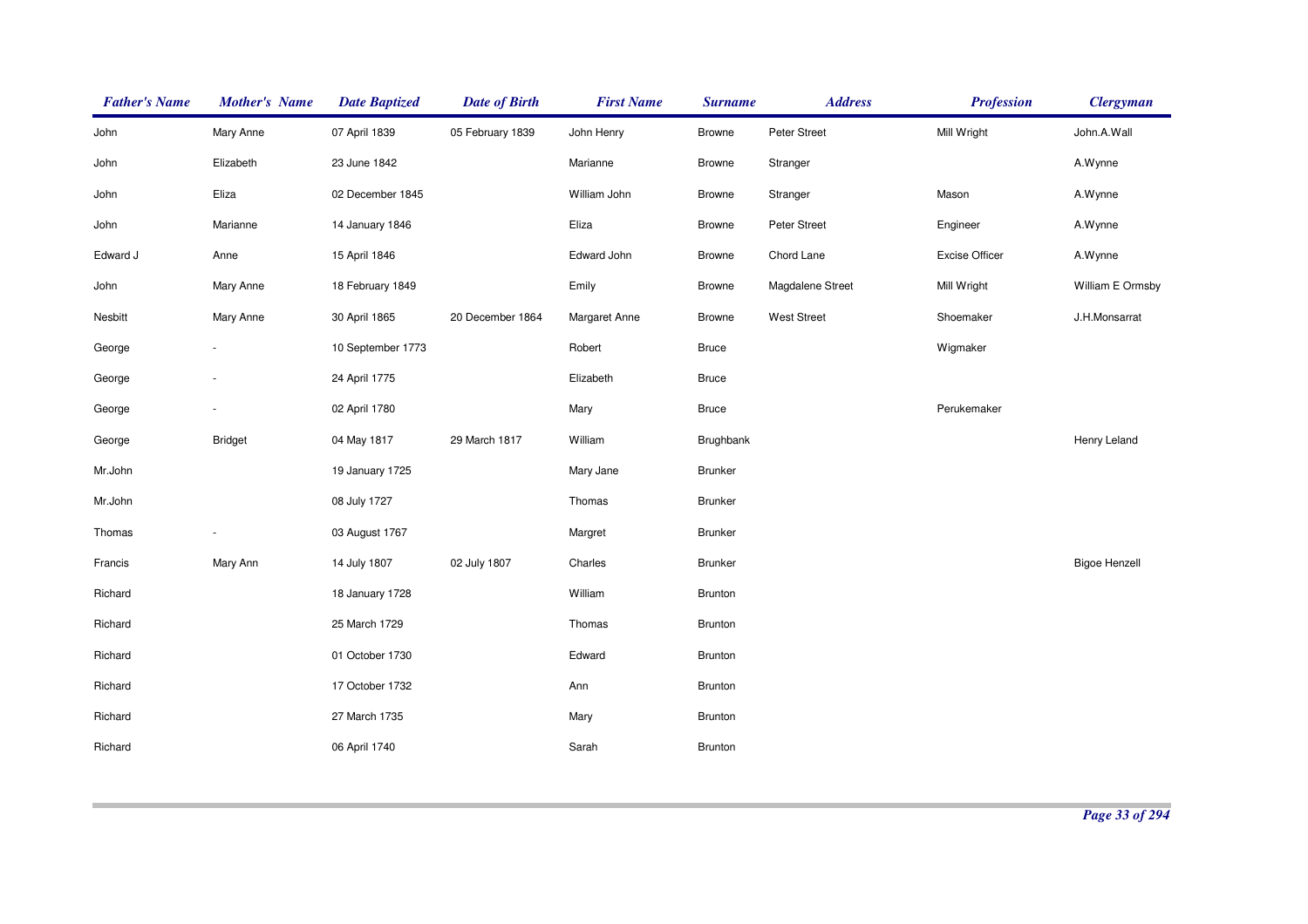| <b>Father's Name</b> | <b>Mother's Name</b> | <b>Date Baptized</b> | <b>Date of Birth</b> | <b>First Name</b>                   | <b>Surname</b> | <b>Address</b>              | <b>Profession</b>    | <b>Clergyman</b>       |
|----------------------|----------------------|----------------------|----------------------|-------------------------------------|----------------|-----------------------------|----------------------|------------------------|
| Thomas               |                      | 16 November 1725     |                      | Susanna                             | <b>Bruten</b>  |                             |                      |                        |
| Duncan               | Sarah                | 11 October 1846      |                      | Sarah Jane                          | Buchanan       | <b>Francis Street</b>       | Engineer             | William M<br>Beresford |
| Duncan               | Sarah                | 11 October 1846      |                      | Mary Anne                           | Buchanan       | <b>Francis Street</b>       | Engineer             | William M<br>Beresford |
| George               | Matilda              | 08 April 1877        | 15 March 1877        | <b>Francis Alexander</b><br>Patrick | <b>Buckley</b> | Laurence Street, Drogheda   | Sessions Clerk       | John Eccles            |
| Joseph               | Emily                | 27 April 1845        |                      | Edmund                              | <b>Budd</b>    | <b>West Street</b>          | Gentleman            | William M<br>Beresford |
| John                 | Agnes                | 28 July 1847         |                      | George Scrimager                    | <b>Buist</b>   | <b>King Street</b>          | <b>Brazier</b>       | William M<br>Beresford |
| John                 | Agnes                | 29 December 1848     |                      | Robert                              | <b>Buist</b>   | Peter Street                | <b>Brass Moulder</b> | William E Ormsby       |
| Edward               |                      | 17 May 1759          |                      | Edward                              | Bull           |                             | Merchant             |                        |
| Edward               |                      | 27 April 1760        |                      | John                                | Bull           |                             |                      |                        |
| Edward               |                      | 05 July 1762         |                      | Edward                              | Bull           |                             |                      |                        |
| Edward               |                      | 25 April 1763        |                      | James                               | Bull           |                             | Merchant             |                        |
| Edward               |                      | 03 September 1764    |                      | James                               | Bull           |                             |                      |                        |
| William              |                      | 19 November 1766     |                      | Elizabeth                           | Bull           |                             | Merchant             |                        |
| Edward               |                      | 24 December 1767     |                      | Maria                               | Bull           |                             | Merchant             |                        |
| Leonard              | Emma                 | 28 November 1897     | 05 November 1897     | Mabel Eileen                        | <b>Bullock</b> | 13 William Street, Drogheda | Engineer             | T.R.Brunskill          |
| Robert               | Mary                 | 13 April 1890        | 15 March 1890        | Hugh James                          | <b>Bunton</b>  | Hand Street, Drogheda       | Army Reserve Man     | John Eccles            |
| Robert               | Mary                 | 06 March 1892        | 06 February 1892     | Elizabeth                           | <b>Bunton</b>  | Hand Street, Drogheda       | Army Reserve Man     | John Eccles            |
| Peter                |                      | 06 October 1718      |                      | Mary                                | Burges         |                             |                      |                        |
| John                 | Elizabeth            | 10 January 1808      | 03 January 1808      | Mary Anne                           | <b>Burket</b>  |                             |                      | <b>Bigoe Henzell</b>   |
| Edward               |                      | 30 July 1717         |                      | Bartholomew                         | <b>Burne</b>   |                             |                      |                        |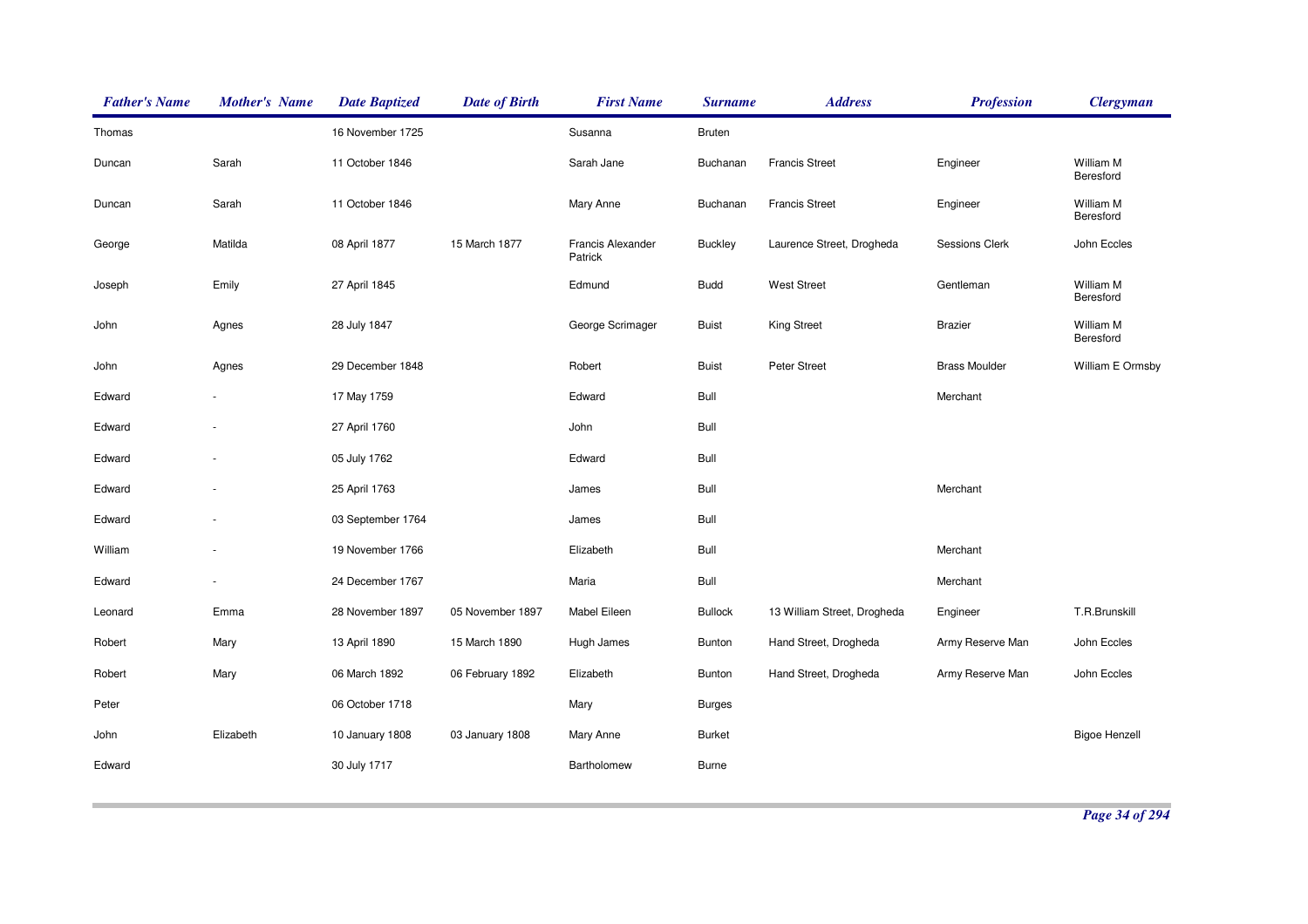| <b>Father's Name</b> | <b>Mother's Name</b> | <b>Date Baptized</b> | <b>Date of Birth</b> | <b>First Name</b>        | <b>Surname</b> | <b>Address</b>               | <b>Profession</b>  | <b>Clergyman</b>         |
|----------------------|----------------------|----------------------|----------------------|--------------------------|----------------|------------------------------|--------------------|--------------------------|
| Patrick              |                      | 13 January 1772      |                      | Mary                     | <b>Burne</b>   |                              |                    |                          |
| William              | Mary                 | 11 July 1842         | 09 June 1842         | Jane                     | <b>Burne</b>   | Stranger                     | Cutler             | A.Wynne                  |
| William              | Margaret             | 15 November 1807     | 09 November 1807     | <b>William Frederick</b> | Burnett        |                              |                    | <b>Bigoe Henzell</b>     |
| Nesbit Lewis         | Elizabeth            | 10 June 1866         | 20 May 1866          | Nesbitt                  | <b>Burns</b>   | <b>West Street</b>           | Shoemaker          | J.H.Monsarrat            |
| Nesbitt              | Eliza                | 12 April 1875        | 15 September 1871    | Eliza Jane               | <b>Burns</b>   | Peter Street, Drogheda       | Postman            | Fredric L.Meares         |
| Nesbitt              | Eliza                | 12 April 1875        | 02 January 1874      | <b>William Henry</b>     | <b>Burns</b>   | Peter Street, Drogheda       | Postman            | Fredric L.Meares         |
| Nesbitt              | Eliza                | 09 October 1877      | 09 January 1876      | Frances                  | <b>Burns</b>   | Palace Street Lane, Drogheda | Letter Carrier     | John Eccles              |
| Nesbitt              | Eliza                | 22 September 1878    | 15 June 1878         | Samuel Edward            | <b>Burns</b>   | Palace Street Lane           | Letter Carrier     | Francis E.Clarke         |
| Nesbitt L.           | Elizabeth            | 29 April 1883        | 13 January 1882      | Jane Frances             | <b>Burns</b>   | Magdalen Street, Drogheda    | Postman            | Fredrick<br>Wm.Mervyn    |
| Nesbitt              | Elizabeth            | 28 September 1884    | 05 February 1884     | Mary Kate                | <b>Burns</b>   | Magdalen Street, Drogheda    | Letter Carrier     | John J.Sandys            |
| Nesbitt              | Elizabeth            | 30 January 1887      | 11 June 1885         | Martha Jane              | <b>Burns</b>   | Magdalene Street, Drogheda   | Letter Carrier     | John J.Sandys            |
| Robert               | Elizabeth            | 20 March 1836        | 26 February 1836     | James                    | Burrell        | Millmount Barrack            | Soldier 89th Regt. | Rev.Samuel<br>Fairtlough |
| Francis              |                      | 10 May 1730          |                      | Francis                  | <b>Burros</b>  |                              | Twins              |                          |
| Francis              |                      | 10 May 1730          |                      | Richard                  | <b>Burros</b>  |                              | Twins              |                          |
| Emanuel              | Eliza                | 24 August 1827       | 27 July 1827         | <b>Margaret Rose</b>     | Burton         | <b>West Street</b>           | H.P. 50th Foot     | T.B.Owens                |
| <b>Robert Natl</b>   | Isabella             | 25 August 1851       |                      | Mary                     | <b>Burton</b>  | <b>Fair Street</b>           | Clerk              | W.E.Ormsby               |
| Mr.                  |                      | 02 July 1740         |                      | Stephen                  | Bury           |                              |                    |                          |
| Mr.Ham:              |                      | 05 July 1779         |                      | Anthony                  | Bury           |                              |                    |                          |
| Thomas               |                      | 12 October 1729      |                      | Reyonld                  | <b>Butler</b>  |                              | A Soldier          |                          |
| William J.           | Ellen Mary           | 31 October 1890      | 27 October 1890      | Alice                    | ButlerHogan    | Chord Road, Drogheda         | Blacksmith         | John Eccles              |
| Charles              |                      | 16 July 1716         |                      | John                     | Byrne          |                              |                    |                          |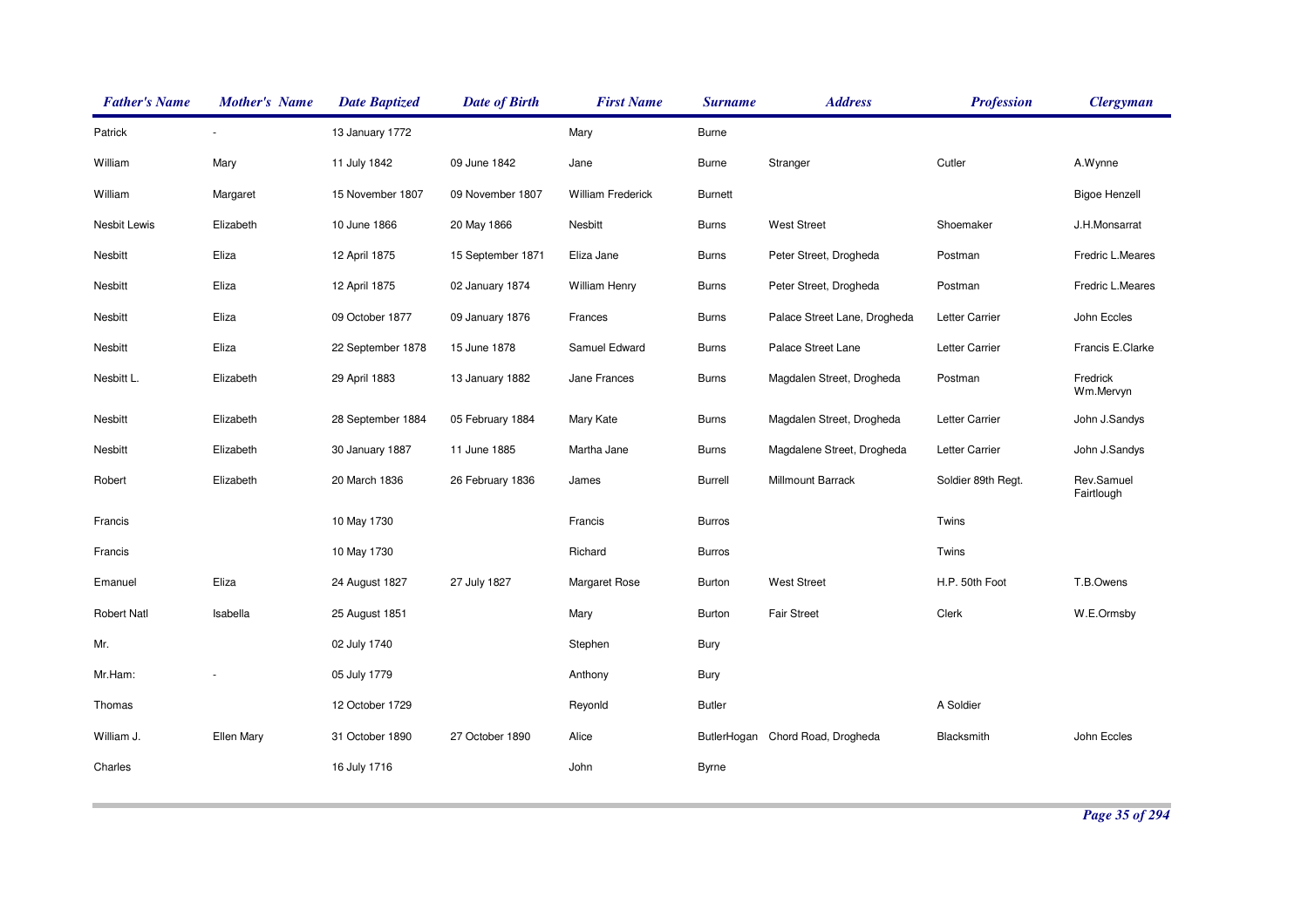| <b>Father's Name</b> | <b>Mother's Name</b> | <b>Date Baptized</b> | <b>Date of Birth</b> | <b>First Name</b> | <b>Surname</b> | <b>Address</b>     | <b>Profession</b>     | <b>Clergyman</b> |
|----------------------|----------------------|----------------------|----------------------|-------------------|----------------|--------------------|-----------------------|------------------|
| Alderman Charles     |                      | 11 June 1717         |                      | Francis           | Byrne          |                    |                       |                  |
| Alderman John        |                      | 01 September 1717    |                      | Elianor           | Byrne          |                    |                       |                  |
| Alderman Charles     |                      | 25 November 1718     |                      | Elianor           | Byrne          |                    |                       |                  |
| Edward               |                      | 15 April 1719        |                      | John              | Byrne          |                    |                       |                  |
| Alderman Charles     |                      | 07 January 1720      |                      | Francis           | Byrne          |                    |                       |                  |
| Alderman John        |                      | 09 March 1720        |                      | Margrett          | Byrne          |                    |                       |                  |
| Alderman Charles     |                      | 07 April 1721        |                      | Elizabeth         | <b>Byrne</b>   |                    | Mayor                 |                  |
| Alderman Charles     |                      | 02 April 1722        |                      | Mary              | Byrne          |                    |                       |                  |
| Alderman Charles     |                      | 18 May 1729          |                      | Ann               | Byrne          |                    |                       |                  |
|                      |                      | 17 August 1773       |                      | Elizabeth         | <b>Byrne</b>   |                    | Breechesmaker         |                  |
| Francis Henry        | Anne Matilda         | 26 July 1827         | 06 July 1827         | Frances Eliza     | Byrne          | $\overline{\cdot}$ | Captain Rifle Brigade | T.William Dixon  |
| Thomas               |                      | 31 December 1729     |                      | Martha            | Cain           |                    |                       |                  |
| John                 |                      | 16 October 1732      |                      | James             | Cain           |                    |                       |                  |
| William              |                      | 10 March 1734        |                      | Elizabeth         | Cain           |                    |                       |                  |
| William              |                      | 27 February 1748     |                      | William           | Cain           |                    |                       |                  |
| John                 |                      | 11 June 1751         |                      | Robert            | Cain           |                    |                       |                  |
| William              |                      | 17 April 1755        |                      | Elizabeth         | Cain           |                    | <b>Butcher</b>        |                  |
| William              |                      | 13 March 1757        |                      | James             | Cain           |                    | <b>Butcher</b>        |                  |
| Nicholas             | Sarah                | 14 February 1827     | 11 February 1827     | <b>Lilly Anne</b> | Cain           | North Road         | Weaver                | T.William Dixon  |
| William              |                      | 17 August 1726       |                      | William           | Caine          |                    |                       |                  |
| William              |                      | 12 December 1742     |                      | Ann               | Caine          |                    |                       |                  |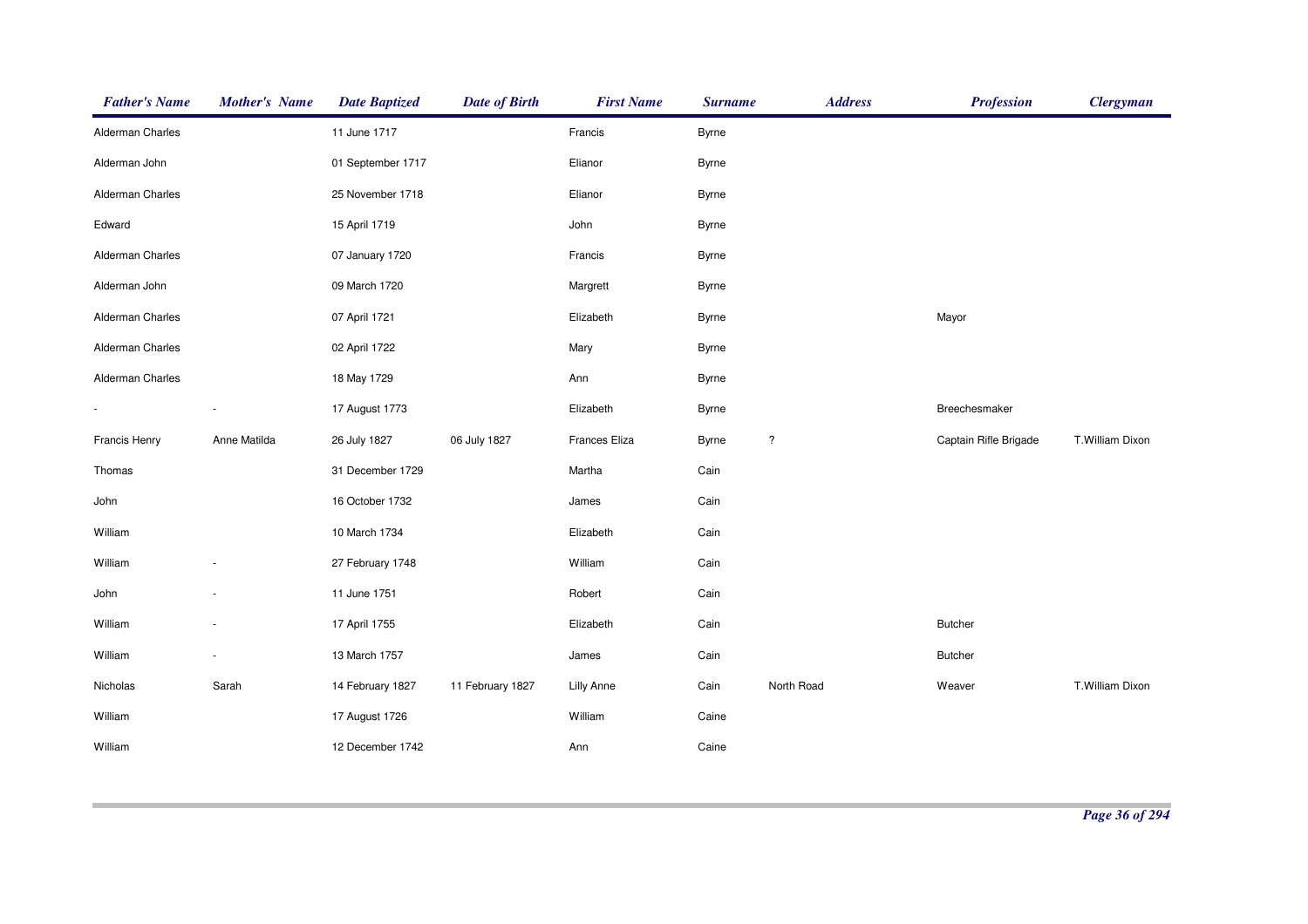| <b>Father's Name</b>  | <b>Mother's Name</b> | <b>Date Baptized</b> | <b>Date of Birth</b> | <b>First Name</b>       | <b>Surname</b> | <b>Address</b>                         | <b>Profession</b>              | <b>Clergyman</b>      |
|-----------------------|----------------------|----------------------|----------------------|-------------------------|----------------|----------------------------------------|--------------------------------|-----------------------|
| Thomas P              | Sophia               | 07 May 1857          |                      | <b>William Plunkett</b> | Cairnes        | Stameen                                | Gentleman                      | W.E.Ormsby            |
| Thomas P              | Sophia               | 23 June 1858         |                      | <b>Charles Elliott</b>  | Cairnes        | Stameen                                | Gentleman                      | William E Ormsby      |
| Thomas P              | Sophia               | 09 April 1860        |                      | Alan Thomas             | Cairnes        | Stameen                                | Gentleman                      | John Eccles           |
| Thomas P              | Sophia               | 19 March 1862        |                      | Sarah Alice             | Cairnes        | Listoke                                | Gentleman                      | John Eccles           |
| John E                | Eliza Charlotte      | 24 November 1862     |                      | <b>William Elliot</b>   | Cairnes        | Dublin Lower Mount Street              | Professor in Queens<br>College | John Eccles           |
| Thomas P              | Sophia               | 27 January 1864      |                      | Mary Anna               | Cairnes        | Listoke                                | Gentleman                      | John Eccles           |
| John E.               | Elizabeth Charlotte  | 15 April 1865        | 28 December 1864     | Frederick Evelyn        | Cairnes        | Professor in Galway, Queens<br>College | Gentleman                      | John Eccles           |
| <b>Thomas Plunket</b> | Sophia               | 09 January 1866      | 26 November 1865     | James Robert Arthur     | Cairnes        | Listoke Co.Louth                       | Gentleman                      | John Eccles           |
| Thomas P.             | Sophia               | 13 December 1867     | 13 November 1867     | Frederick Herbert       | Cairnes        | Stameen                                | Gentleman                      | John Eccles           |
| <b>Thomas Plunket</b> | Sophia               | 30 November 1869     | 24 October 1869      | Edith Sophia            | Cairnes        | Stameen                                | Gentleman                      | John Eccles           |
| Thomas                | Sophia               | 28 January 1872      | 23 December 1871     | Alice                   | Cairnes        | Stameen                                | Gentleman                      | John Eccles           |
| <b>Thomas Plunket</b> | Sophia               | 23 January 1874      | 25 December 1873     | Helen Christabel        | Cairnes        | Stameen, Drogheda                      | Gentleman                      | John Eccles           |
| <b>Thomas Plunket</b> | Sophia               | 15 January 1876      | 19 December 1875     | Alfred Bellingham       | Cairnes        | Stameen, Drogheda                      | Gentleman                      | John Eccles           |
| <b>Thomas Plunket</b> | Sophia               | 11 September 1877    | 07 August 1877       | <b>Mabel Lucy</b>       | Cairnes        | Stameen, Drogheda                      | Gentleman                      | Plunket Mealle*       |
| William               | Margaret             | 30 January 1820      | 28 January 1820      | James                   | Caldwell       |                                        |                                | <b>Wardlaw Ball</b>   |
| William               | Margaret             | 07 February 1822     | 04 February 1822     | Joseph                  | Caldwell       |                                        |                                | T.B.Owens             |
| Thomas                | Eliza                | 18 June 1828         | 03 June 1828         | James                   | Callaghan      | <b>Peter Street</b>                    | Grocer                         | Rev.George<br>Needham |
| Thomas                | Elizabeth            | 10 March 1830        | 31 January 1830      | John Thomas             | Callaghan      | <b>Peter Street</b>                    | Grocer                         | J.Magee [Vicar]       |
| John                  | Margaret             | 09 January 1808      | 09 January 1808      | Jane                    | Calwell        |                                        |                                | <b>Bigoe Henzell</b>  |
| John                  |                      | 08 August 1774       |                      | John                    | Camble         |                                        |                                |                       |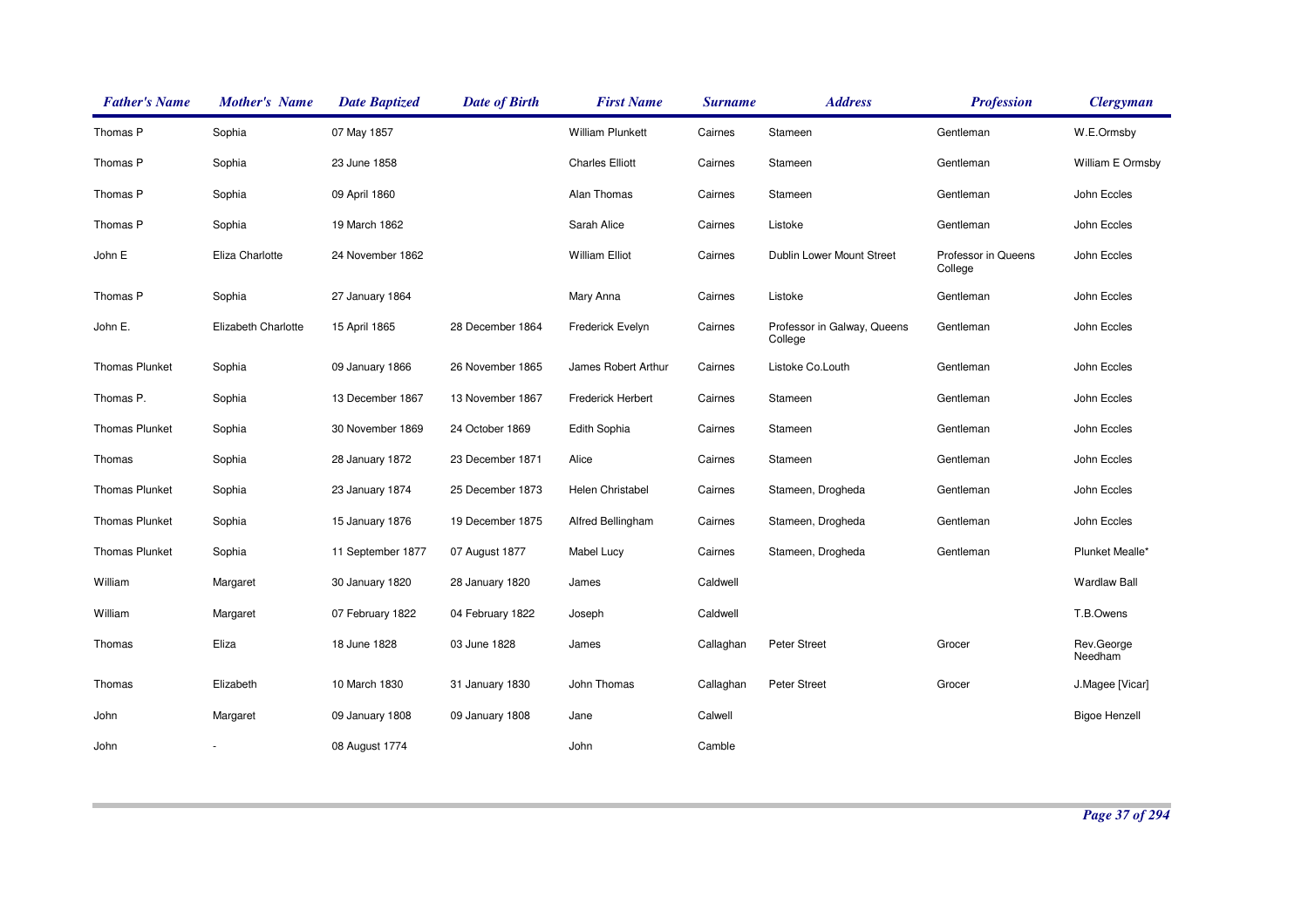| <b>Father's Name</b> | <b>Mother's Name</b> | <b>Date Baptized</b> | <b>Date of Birth</b> | <b>First Name</b>            | <b>Surname</b> | <b>Address</b>  | <b>Profession</b>  | <b>Clergyman</b>       |
|----------------------|----------------------|----------------------|----------------------|------------------------------|----------------|-----------------|--------------------|------------------------|
| Allen                | <b>Bridget</b>       | 28 September 1807    | 12 August 1807       | John Russel Bedford<br>Allan | Cameron        |                 |                    | <b>Bigoe Henzell</b>   |
| Major John           | Harriet              | 27 February 1815     | 29 January 1815      | Anne Eliza                   | Cameron        |                 |                    | <b>Wardlaw Ball</b>    |
| John                 | Harriet Maria        | 18 January 1818      | 20 December 1817     | Eliza Matilda                | Cameron        |                 |                    | Henry Leland           |
| Doughill             |                      | 06 December 1716     |                      | Mary                         | Camill         |                 | A Soldier          |                        |
| Michael              | Catherine            | 17 November 1805     | 09 November 1805     | Archibold                    | Campbell       |                 |                    | <b>Bigoe Henzell</b>   |
| James                | Jane                 | 13 May 1806          | 09 May 1806          | William                      | Campbell       |                 |                    | <b>Wardlaw Ball</b>    |
| Donald               | Isabella             | 21 August 1807       | 19 August 1807       | John                         | Campbell       |                 | 92nd Regiment      | <b>Bigoe Henzell</b>   |
| Michael              | Catherine            | 25 October 1807      | 14 October 1807      | Frederick                    | Campbell       |                 |                    | <b>Wardlaw Ball</b>    |
| James                | Jane                 | 18 April 1808        | 09 April 1808        | Thomas Henry                 | Campbell       |                 |                    | Henry Leland           |
| Patrick              | Mary                 | 08 June 1808         | 04 June 1808         | Mary Anne Jane               | Campbell       |                 |                    | Henry Leland           |
| Michael              | Catherine            | 05 March 1809        | 21 February 1809     | Deborah                      | Campbell       |                 |                    | Henry Leland           |
| Michael              | Catharine            | 01 December 1811     | 21 November 1811     | Catharine                    | Campbell       |                 |                    | <b>Hamilton Stuart</b> |
| James                | Jane                 | 10 August 1814       | 05 August 1814       | Anne Jane                    | Campbell       |                 |                    | <b>Wardlaw Ball</b>    |
| John                 | Mary Anne            | 26 December 1824     | 20 December 1824     | Eliza Jane                   | Campbell       | <b>Barracks</b> | Corporal 63rd Foot | T.B.Owens              |
| William              | Maryanne             | 13 September 1829    | 06 September 1829    | Jane                         | Campbell       | North Road      | Labourer           | T.B.Owens              |
| William              | Mary                 | 05 February 1832     |                      | James                        | Campbell       | North Road      | Labourer           | Rev.R.George           |
| John                 |                      | 04 May 1717          |                      | Catherine                    | Camrill        |                 | A Soldier          |                        |
| William              |                      | 12 September 1769    |                      | Jane                         | Cane*          |                 |                    |                        |
| Patrick              |                      | 14 September 1710    |                      | Ann                          | Cann           |                 |                    |                        |
| Bernard              | Maria                | 03 July 1850         |                      | Dora                         | Cannon         |                 |                    | W.E.Ormsby             |
| William              | Elizabeth            | 25 May 1844          |                      | Catherine                    | Canovan        | Travellers      | Unknown            | William M<br>Beresford |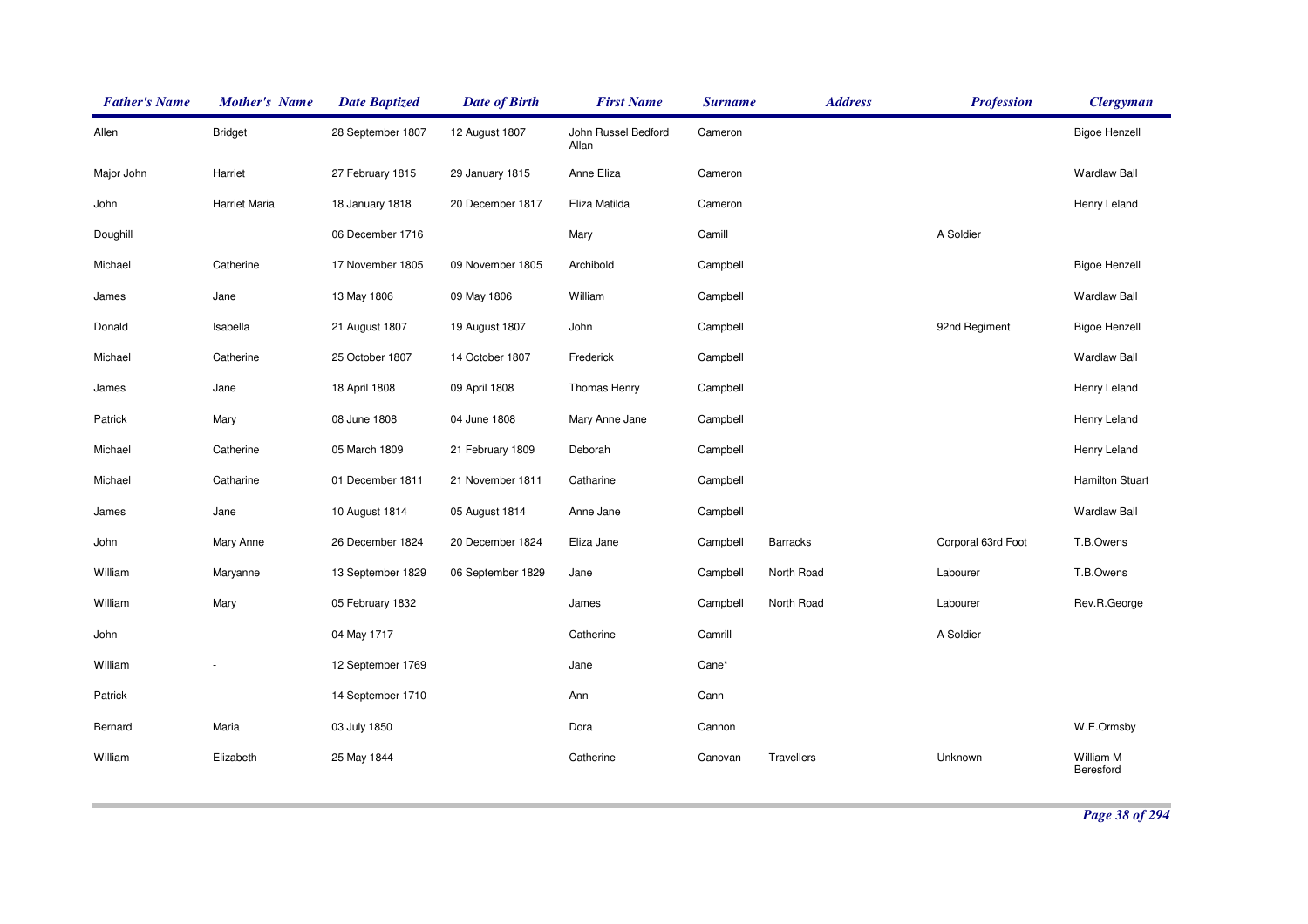| <b>Father's Name</b>  | <b>Mother's Name</b> | <b>Date Baptized</b> | <b>Date of Birth</b> | <b>First Name</b>     | <b>Surname</b> | <b>Address</b>   | <b>Profession</b>                        | <b>Clergyman</b>       |
|-----------------------|----------------------|----------------------|----------------------|-----------------------|----------------|------------------|------------------------------------------|------------------------|
| Joseph                |                      | 19 January 1741      |                      | Jane                  | Cantrey        |                  |                                          |                        |
| Launcelot             | Elizabeth            | 08 March 1829        | 03 March 1829        | Eliza                 | Car            | North Road       | Shoe maker                               | T.B.Owens              |
| William               | Peggy                | 29 August 1832       | 22 August 1832       | William               | Carey          | Green Lanes      | Labourer                                 | Rev.J.Magee            |
| Joseph                | Jane                 | 04 November 1807     | 02 November 1807     | Sarah                 | Carleton       |                  |                                          | <b>Wardlaw Ball</b>    |
| Joseph                | Jane                 | 01 July 1810         | 30 June 1810         | Eliza                 | Carleton       |                  |                                          | Henry Leland           |
| Joseph                | Jane                 | 03 September 1815    | 30 August 1815       | Robert                | Carleton       |                  |                                          | Henry Leland<br>Curate |
| Edward                | Elizabeth            | 31 August 1862       |                      | Alice Mary            | Carlton        | Mallow, Co. Cork | <b>Writing Clerk</b>                     | I St Monsarrat         |
| Robert                | Mary                 | 14 August 1818       | 09 August 1818       | Margaret              | Carmichael     |                  |                                          | Henry Leland           |
| Robert                | Mary                 | 27 March 1820        | 18 March 1820        | James                 | Carmichael     |                  |                                          | T.B.Owens              |
| Robert                | Mary                 | 01 March 1822        | 28 February 1822     | Mary                  | Carmichael     |                  |                                          | T.B.Owens              |
| John                  |                      | 30 October 1706      |                      | Jacob                 | Carr           |                  |                                          |                        |
| John                  |                      | 20 April 1708        |                      | Sarah                 | Carr           |                  |                                          |                        |
| Valentine             |                      | 26 February 1728     |                      | Valentine             | Carr           |                  |                                          |                        |
| Thomas                |                      | 13 December 1734     |                      | Sarah                 | Carr           |                  |                                          |                        |
| Peter                 | Catherine            | 01 January 1815      | 24 December 1814     | Frances               | Carr           |                  |                                          | Henry Leland           |
| John                  | Sarah                | 27 October 1816      | 24 October 1816      | William               | Carr           |                  |                                          | Henry Leland           |
| Henry                 | Selina Emma          | 26 June 1864         | 15 May 1864          | Wilmot Eardly William | Carr           | Laurence Street  | <b>Head Master</b><br>DroghedaGrammar Sc | John Eccles            |
| <b>Edward William</b> | Annie                | 14 December 1865     | 03 December 1865     | Hugh Usher Tighe      | Carrette       | Laurence Street  | Post Master                              | J.H.Monsarrat          |
| <b>Edward William</b> | Annie                | 08 June 1868         | 11 May 1868          | <b>Edward William</b> | Carrette       | Laurence Street  | Post Master                              | J.H.Monsarrat          |
| <b>Edward William</b> | Annie                | 17 July 1870         | 31 January 1870      | Ada                   | Carrette       | Laurence Street  | Post Master                              | J.H.Monsarrat          |
| <b>Edward William</b> | Annie                | 25 February 1872     | 24 January 1872      | John George           | Carrette       | Laurence Street  | Post Master                              | John Eccles            |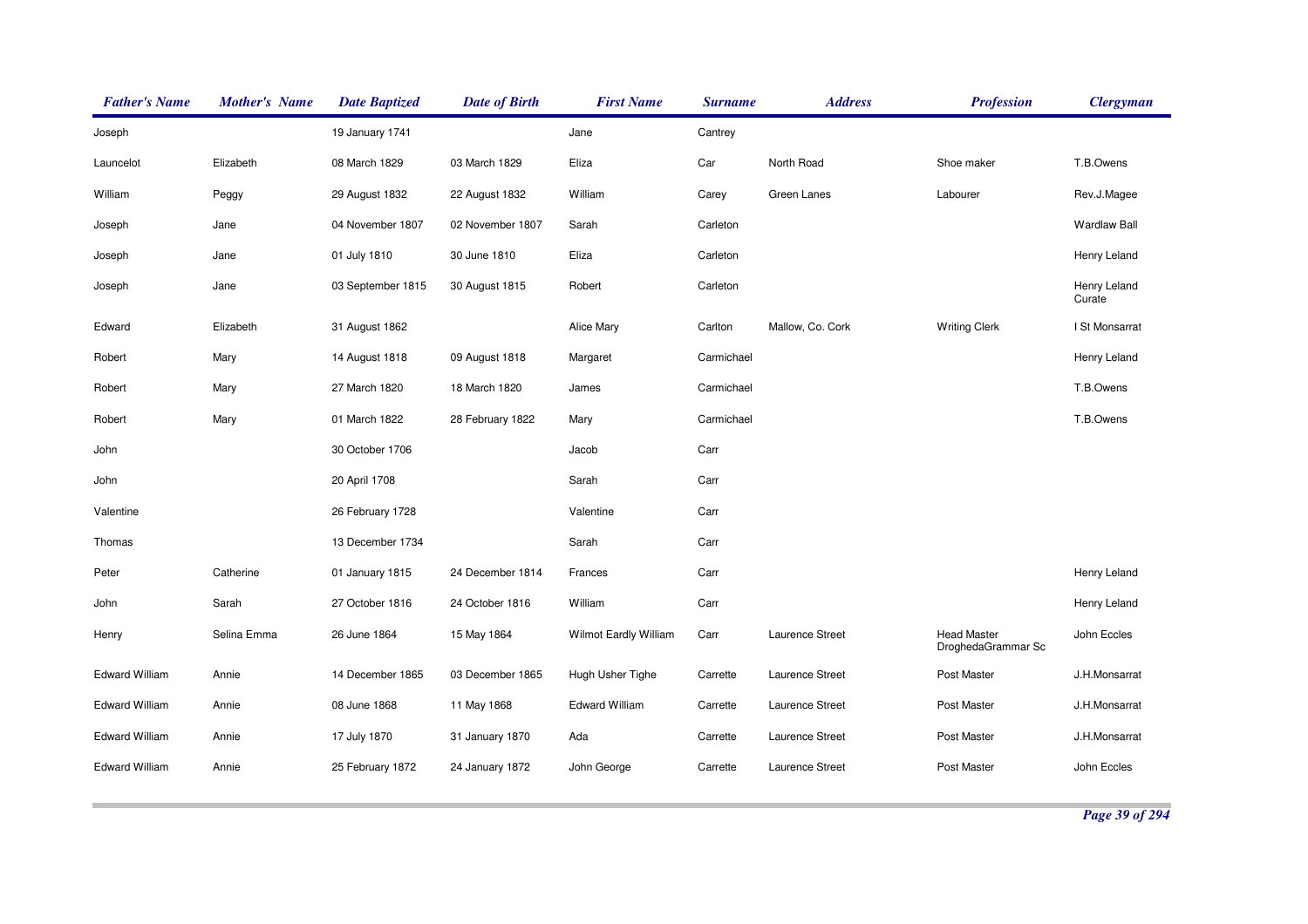| <b>Mother's Name</b> | <b>Date Baptized</b> | <b>Date of Birth</b> | <b>First Name</b> | <b>Surname</b> | <b>Address</b> | <b>Profession</b> | <b>Clergyman</b> |
|----------------------|----------------------|----------------------|-------------------|----------------|----------------|-------------------|------------------|
|                      | 26 December 1711     |                      | Christian         | Carrol         |                |                   |                  |
|                      | 24 February 1708     |                      | Abigal            | Carrolan       |                |                   |                  |
|                      | 15 March 1709        |                      | John              | Carrolan       |                |                   |                  |
|                      | 02 March 1714        |                      | Anne              | Carrolan       |                |                   |                  |
|                      | 07 June 1714         |                      | Catherine         | Carroll        |                |                   |                  |
|                      | 03 December 1715     |                      | Arthur            | Carroll        |                |                   |                  |
|                      | 30 July 1716         |                      | Thomas            | Carroll        |                |                   |                  |
|                      | 15 January 1717      |                      | Elizabeth         | Carroll        |                |                   |                  |
|                      | 30 April 1718        |                      | Sarah             | Carroll        |                |                   |                  |
|                      | 21 August 1720       |                      | Elizabeth         | Carroll        |                |                   |                  |
|                      | 30 November 1720     |                      | Arthur            | Carroll        |                |                   |                  |
|                      | 30 April 1722        |                      | George            | Carroll        |                |                   |                  |
|                      | 21 October 1723      |                      | Catherine         | Carroll        |                |                   |                  |
|                      | 31 December 1723     |                      | Jane              | Carroll        |                |                   |                  |
|                      | 07 October 1726      |                      | Sarah             | Carroll        |                |                   |                  |
|                      | 09 April 1729        |                      | John              | Carroll        |                |                   |                  |
|                      | 18 November 1733     |                      | Jane              | Carroll        |                |                   |                  |
|                      | 15 September 1735    |                      | John              | Carroll        |                |                   |                  |
|                      | 20 June 1739         |                      | Edward            | Carroll        |                |                   |                  |
|                      | 21 October 1742      |                      | Mary              | Carroll        |                |                   |                  |
|                      | 10 November 1743     |                      | Arthur            | Carroll        |                |                   |                  |
|                      |                      |                      |                   |                |                |                   |                  |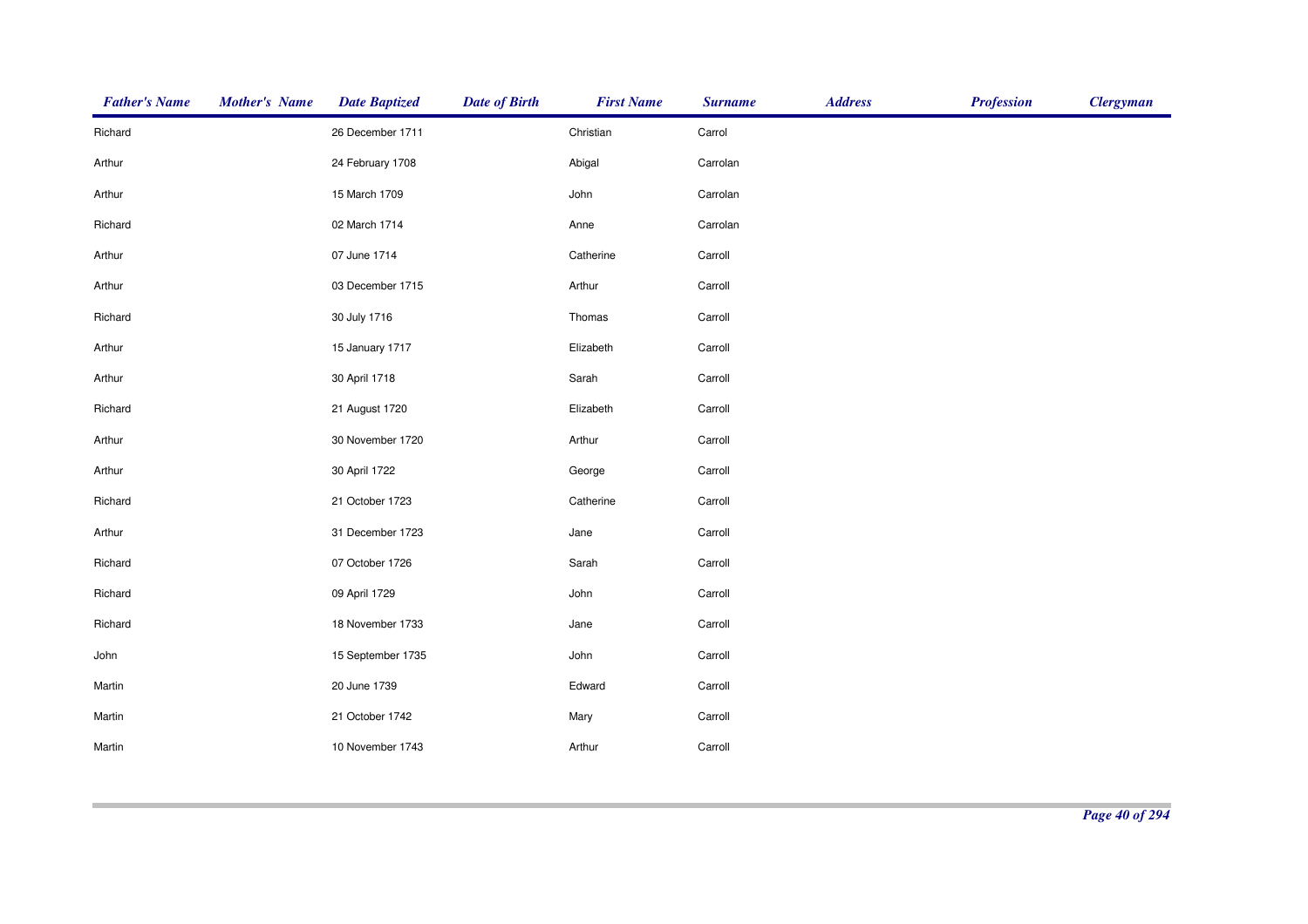| <b>Father's Name</b> | <b>Mother's Name</b> | <b>Date Baptized</b> | <b>Date of Birth</b> | <b>First Name</b>          | <b>Surname</b> | <b>Address</b>              | <b>Profession</b>    | <b>Clergyman</b>     |
|----------------------|----------------------|----------------------|----------------------|----------------------------|----------------|-----------------------------|----------------------|----------------------|
| Martin               |                      | 20 December 1744     |                      | William                    | Carroll        |                             |                      |                      |
| John                 |                      | 11 January 1745      |                      | Arthur                     | Carroll        |                             |                      |                      |
| Martin               |                      | 01 January 1746      |                      |                            | Carroll        |                             |                      |                      |
| Richard              | Elizabeth            | 26 May 1811          | 29 April 1811        | Charles                    | Carroll        |                             |                      | Henry Leland         |
| William              | Anne Catherine       | 19 October 1856      |                      | Martha Jane                | Carroll        | <b>Great Georges Street</b> | Farmer               | John G Eccles        |
| Willaim              | Anne Catherine       | 04 July 1858         |                      | Robert                     | Carroll        | <b>Great Georges Street</b> | Farmer               | John G Eccles        |
| William              | Anne                 | 18 December 1859     |                      | Thomas                     | Carroll        | Georges Street              | Farmer               | John Eccles          |
| William              | Anne                 | 02 February 1862     |                      | Margaret                   | Carroll        | <b>Great Georges Street</b> | Farmer               | E.M.Goslett          |
| William              | Anne                 | 15 April 1866        | 15 March 1866        | John                       | Carroll        | <b>Great Georges Street</b> | Letter Carrier       | J.H.Monsarrat        |
| William              | Anne                 | 03 May 1868          | 19 April 1868        | Richard                    | Carroll        | <b>Georges Street</b>       | Agent                | J.H.Monsarrat        |
| William              | Anne                 | 12 June 1870         | 02 June 1870         | Elizabeth                  | Carroll        | George's Street             | Farmer               | J.H.Monsarrat        |
| William              | Anne                 | 02 March 1873        | 08 February 1873     | Anne Maria                 | Carroll        | Georges Street              | Farmer               | John Eccles          |
| Arthur               |                      | 22 March 1711        |                      | Anne                       | Carrollan      |                             |                      |                      |
| Arthur               |                      | 05 December 1705     |                      | Edward                     | Carrollon      |                             |                      |                      |
| Henry                | Elizabeth            | 22 March 1821        | 17 March 1821        | Wilhelmina Jane<br>Cuppage | Carruthers     |                             | Sergeant 1st Foot    | <b>Wardlaw Ball</b>  |
| John                 |                      | 20 May 1706          |                      | Elizabeth                  | Carson         |                             |                      |                      |
| James                | Rose                 | 10 March 1805        |                      | Rose                       | Carson         |                             |                      | W.Ball               |
| James                | Rose                 | 20 September 1807    | 18 September 1807    | Mary                       | Carson         |                             |                      | <b>Bigoe Henzell</b> |
| James                | Rose                 | 23 July 1809         | 21 July 1809         | James                      | Carson         |                             |                      | Henry Leland         |
| William              | Elizabeth            | 13 July 1879         | 07 December 1878     | John Stuart                | Carson         | William Street, Drogheda    | Sub Constable R.I.C. | John Eccles          |
| William              | Elizabeth            | 03 March 1881        | 21 December 1880     | Ida Jane                   | Carson         | William Street, Drogheda    | Sub Constable R.I.C. | John A.Jennings      |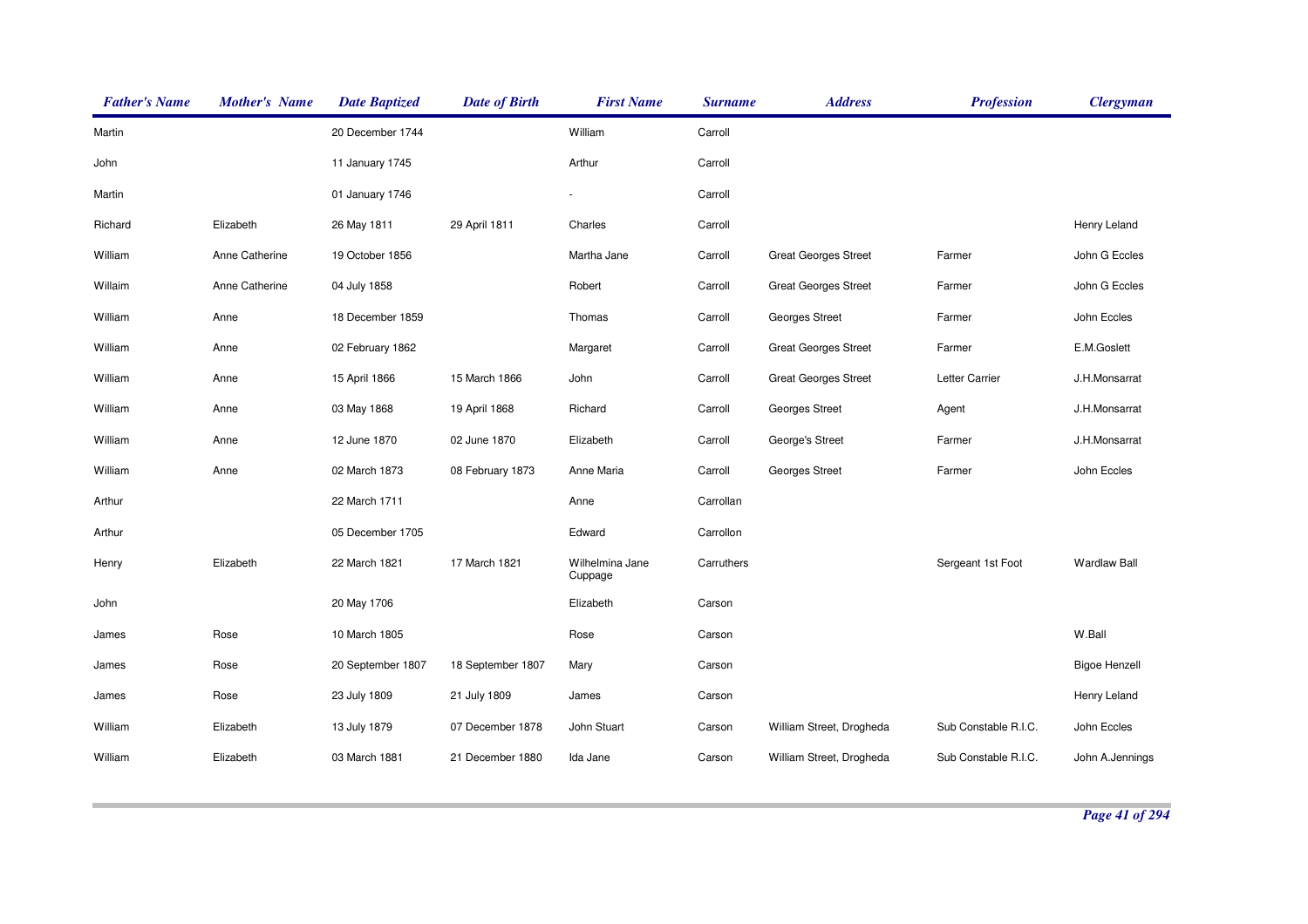| <b>Father's Name</b> | <b>Mother's Name</b>     | <b>Date Baptized</b> | <b>Date of Birth</b> | <b>First Name</b> | <b>Surname</b>       | <b>Address</b> | <b>Profession</b>      | <b>Clergyman</b>     |
|----------------------|--------------------------|----------------------|----------------------|-------------------|----------------------|----------------|------------------------|----------------------|
| William              |                          | 07 January 1715      |                      | John              | Carter               |                |                        |                      |
| - Moll               |                          | 12 February 1730     |                      | Mary              | Carter               |                | A Bastard              |                      |
| Richard              |                          | 01 September 1773    |                      | Thomas            | Carter               |                | Organist               |                      |
| Richard              |                          | 09 September 1777    |                      | Maria             | Carter               |                | Organist               |                      |
| James                |                          | 12 June 1716         |                      | John              | Cartey               |                |                        |                      |
| - Mary               |                          | 22 January 1727      |                      | Lawrance          | Carton               |                | A Bastard              |                      |
| Michael              |                          | 24 October 1763      |                      | Mary              | Carton               |                |                        |                      |
| - Mary               |                          | 24 March 1721        |                      | Dorcas            | Cartor               |                | A Bastard              |                      |
| Abraham              |                          | 20 January 1728      |                      | Thomas            | Cartor               |                |                        |                      |
| Thomas               | Sarah                    | 09 January 1814      | 03 January 1814      | Thomas            | Carty                |                |                        | Henry Leland         |
| Jacob                | Mary                     | 13 March 1807        | 11 March 1807        | Elenor            | Caruthers            |                |                        | <b>Bigoe Henzell</b> |
| Charles              | $\overline{\phantom{a}}$ | 11 November 1769     |                      | Maria             | Casey*               |                |                        |                      |
| Hugh                 |                          | 11 November 1722     |                      | Richard           | Casson               |                | A Stranger             |                      |
| James                |                          | 29 July 1724         |                      | John              | Caswell              |                | A Soldier              |                      |
| James                | Anne                     | 09 February 1806     | 29 January 1806      | William           | Caulfield            |                | Silgo Regiment         | <b>Bigoe Henzell</b> |
| Allen                |                          | 06 October 1734      |                      | Allen             | Cavenagh             |                |                        |                      |
| Robert               | Mary                     | 25 February 1810     | 14 February 1810     | Robert Valentine  | Ceppe                |                | 2nd Garrison Battalion | Henry Leland         |
| John                 |                          | 31 August 1729       |                      | John              | Chaddock             |                | A Soldier              |                      |
| Robert               | Elizabeth                | 08 August 1824       | 05 August 1824       | Elizabeth         | Chamberlain Barracks |                | Private 63rd Foot      | T.B.Owens            |
| Richard              |                          | 02 May 1702          |                      | Ann               | Chambers             |                |                        |                      |
| Edward               |                          | 17 February 1717     |                      | Friend Son to     | Chambers             |                |                        |                      |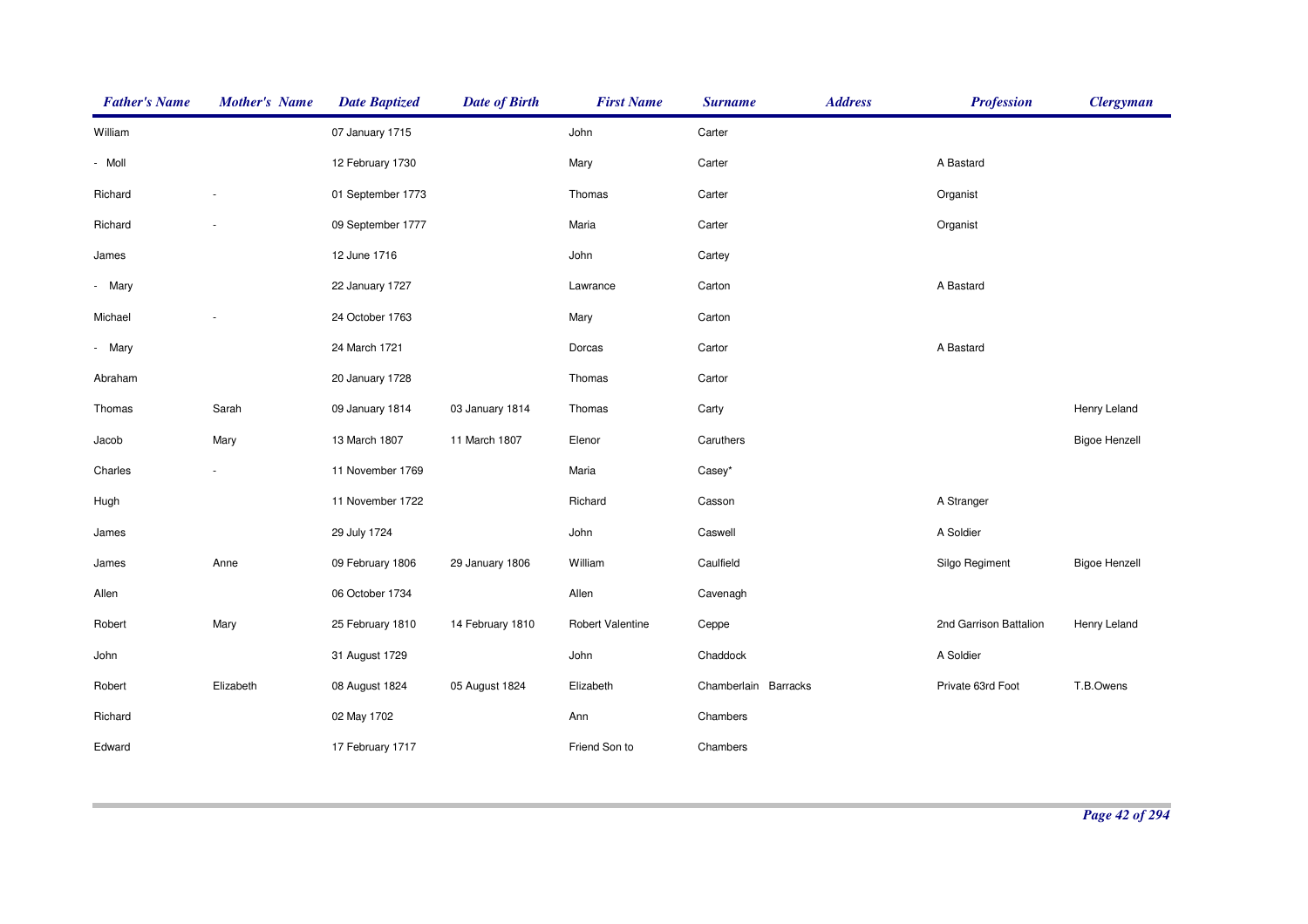| <b>Father's Name</b> | <b>Mother's Name</b>     | <b>Date Baptized</b> | <b>Date of Birth</b> | <b>First Name</b>      | <b>Surname</b> | <b>Address</b>       | <b>Profession</b>      | <b>Clergyman</b>    |
|----------------------|--------------------------|----------------------|----------------------|------------------------|----------------|----------------------|------------------------|---------------------|
| Edward               |                          | 23 March 1718        |                      | Mary                   | Chambers       |                      |                        |                     |
| Edward               |                          | 14 February 1720     |                      | Ann                    | Chambers       |                      |                        |                     |
| Edward               |                          | 08 March 1722        |                      | Grace                  | Chambers       |                      |                        |                     |
| Hugh                 |                          | 31 October 1768      |                      | Mary                   | Chambers       |                      |                        |                     |
| Edward               |                          | 03 August 1773       |                      | Edward                 | Chambers       |                      | Shoemaker              |                     |
| Henry                |                          | 07 September 1774    |                      | Letitia                | Chambers       |                      |                        |                     |
| Edward               |                          | 14 January 1778      |                      | Jane                   | Chambers       |                      |                        |                     |
| William              | Mary                     | 27 August 1815       | 29 July 1815         | Edward                 | Chambers       |                      |                        | <b>Wardlaw Ball</b> |
| Edward               | Charlotte                | 22 September 1815    | 15 August 1815       | John Marshal           | Chambers       |                      |                        | Henry Leland        |
| William              | Mary                     | 09 February 1817     | 15 January 1817      | <b>William Michael</b> | Chambers       |                      |                        | Henry Leland        |
| William              | Mary                     | 15 November 1818     | 28 October 1818      | Henry                  | Chambers       |                      |                        | <b>Wardlaw Ball</b> |
| William              | Mary                     | 17 March 1820        | 15 March 1820        | John Marshall          | Chambers       |                      |                        | T.B.Owens           |
| William              | Mary                     | 06 January 1822      | 24 December 1821     | Anna Maria             | Chambers       |                      |                        | T.B.Owens           |
| John                 | Elizabeth                | 07 March 1847        |                      | Mary Anne              | Chambers       | North Road           | <b>Brazier</b>         | A.Wynne             |
| Andrew               | Mary Anne                | 22 April 1859        |                      | <b>Emily Frances</b>   | Chambers       | Stagreenan           | Inland Revenue Officer | John Eccles         |
| William              | Mary Eliza               | 07 April 1889        | 24 November 1888     | <b>Arthur Patrick</b>  | Chambers       | North Road, Drogheda | Veterinary Surgeon     | F.J.S.Mauritz       |
| William              | Mary Eliza               | 14 June 1891         | 23 May 1890          | George Herbert         | Chambers       | South Quay, Drogheda | Veterinary Surgeon     | F.J.S.Mauritz       |
| Mr.John              |                          | 04 May 1751          |                      | Sarah                  | Chamney        |                      |                        |                     |
| John                 |                          | 10 January 1757      |                      | Elizabeth              | Chamney        |                      |                        |                     |
| Mr.John              |                          | 08 May 1758          |                      | John                   | Chamney        |                      |                        |                     |
| Mr.John              | $\overline{\phantom{a}}$ | 10 December 1759     |                      | Ethalinda              | Chamney        |                      |                        |                     |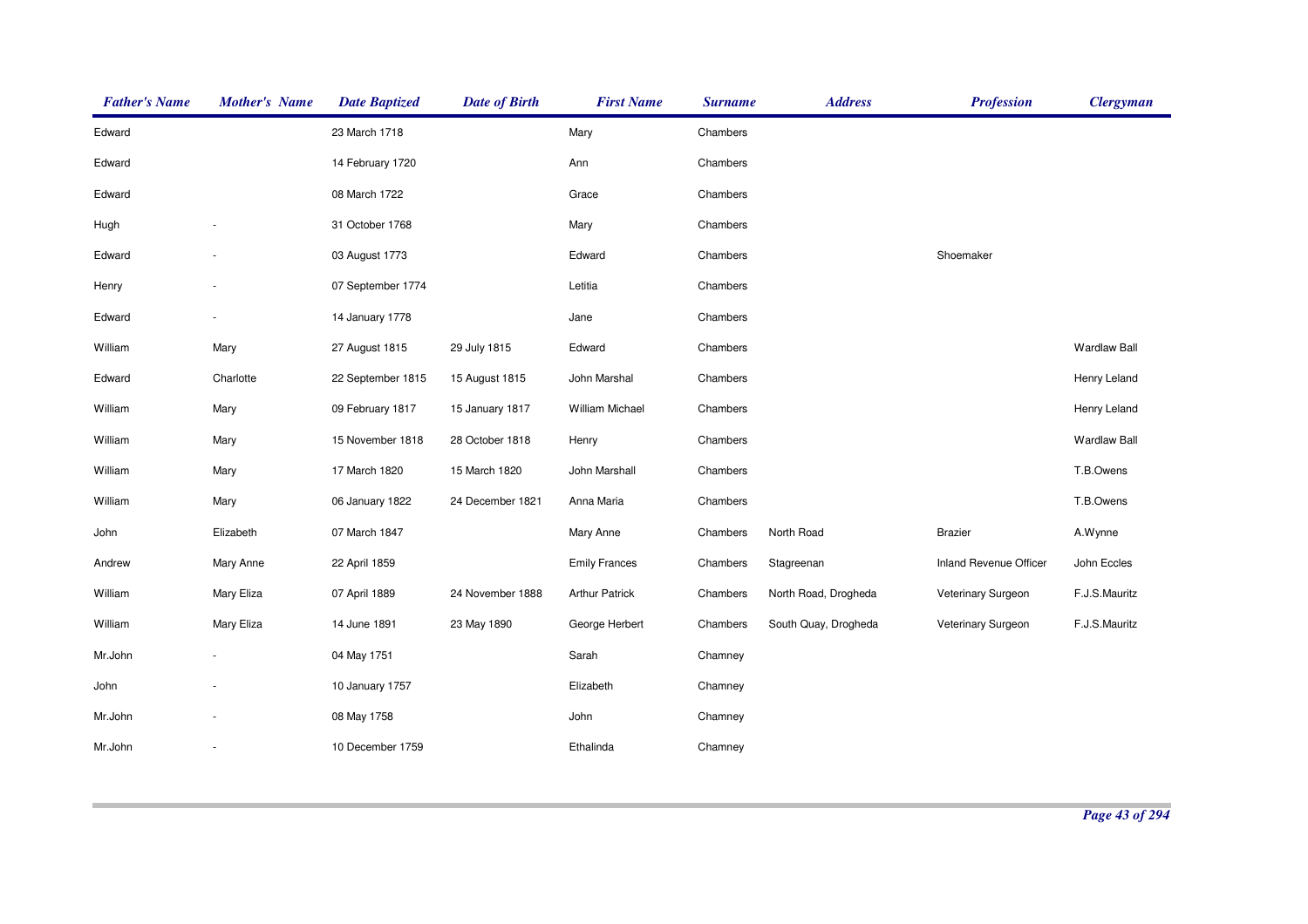| <b>Father's Name</b> | <b>Mother's Name</b> | <b>Date Baptized</b> | <b>Date of Birth</b> | <b>First Name</b>     | <b>Surname</b> | <b>Address</b>        | <b>Profession</b>       | <b>Clergyman</b>     |
|----------------------|----------------------|----------------------|----------------------|-----------------------|----------------|-----------------------|-------------------------|----------------------|
| John                 | Melinda              | 04 June 1820         | 23 May 1820          | John Edward           | Chamney        |                       |                         | <b>Wardlaw Ball</b>  |
| John                 | Melinda              | 10 June 1821         | 29 May 1821          | <b>William Graves</b> | Chamney        |                       |                         | <b>Wardlaw Ball</b>  |
| William John         | Alice                | 27 November 1887     | 03 June 1887         | David Foy             | Champman       | Chord Road, Drogheda  | Linen Lapper            | John J.Sandys        |
| Robert               | Ann                  | 20 July 1806         | 15 July 1806         | Hariott               | Chapman        |                       | Silgo Regiment          | <b>Bigoe Henzell</b> |
| Michael              | Mary                 | 06 March 1833        | 01 February 1833     | William               | Chapman        | Sunday Gate           | Weaver                  | Rev.J.Magee          |
| Edward               | Susan                | 20 April 1856        |                      | Bernard               | Chapman        | Laurence Street       | Shoemaker               | John G Eccles        |
| Edward               | Susan                | 03 May 1857          |                      | Lelia Jane            | Chapman        | <b>King Street</b>    | Letter Carrier          | W.E.Ormsby           |
| William John         | Alice                | 18 October 1885      | 25 September 1885    | Agnes                 | Chapman        | Hand Street, Drogheda | Linen Lapper            | Henry Fishe          |
| William John         | Alice                | 20 February 1889     | 15 January 1889      | Paul                  | Chapman        | Chord Road, Drogheda  | Linen Lapper            | F.T.Aldhouse         |
| Stephen              | Eleanor              | 11 August 1808       | 07 August 1808       | Robert William        | Chartres       |                       | Baptised by Rev.J.Alley | Henry Leland         |
| Stephen              | Eleanor              | 09 October 1810      | 02 October 1810      | Stephen Richardson    | Chartres       |                       |                         | Henry Leland         |
| Stephen              | Elinor               | 02 May 1813          | 23 April 1813        | Elinor Jane           | Chartres       |                       |                         | Henry Leland         |
| Stephen              | Eleanor              | 10 September 1815    | 01 September 1815    | Eleanor Jane          | Chartres       |                       |                         | Henry Leland         |
| Stephen              | Elinor               | 04 August 1817       | 28 July 1817         | Sarah                 | Chartres       |                       |                         | Henry Leland         |
| The Rev.Edward       |                      | 23 September 1716    |                      | Edward                | Cheevers       |                       |                         |                      |
| Mr.Edward            |                      | 27 December 1704     |                      | Sarah                 | Cheshere       |                       |                         |                      |
| Mr.Edward            |                      | 04 February 1706     |                      | Adam                  | Cheshere       |                       |                         |                      |
| Mr.Edward            |                      | 03 January 1704      |                      | Samuell               | Cheshire       |                       |                         |                      |
| Mr.Edward            |                      | 30 March 1708        |                      | Charity               | Cheshire       |                       |                         |                      |
| Mr.Edward            |                      | 29 September 1709    |                      | Samuel                | Cheshire       |                       |                         |                      |
| Thomas               |                      | 19 September 1717    |                      | Edward                | Cheshire       |                       |                         |                      |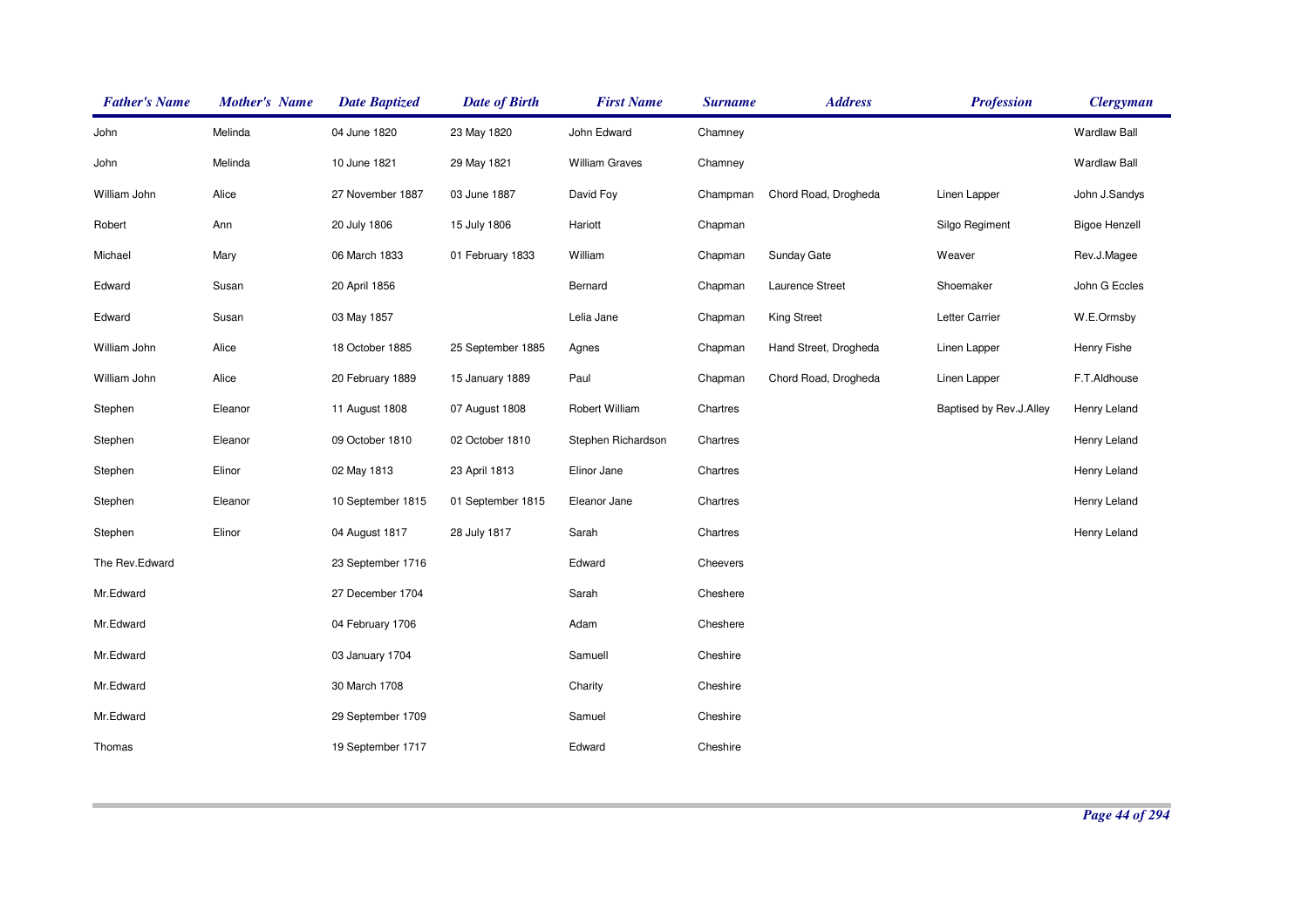| <b>Father's Name</b> | <b>Mother's Name</b>     | <b>Date Baptized</b> | <b>Date of Birth</b> | <b>First Name</b>              | <b>Surname</b> | <b>Address</b> | <b>Profession</b> | <b>Clergyman</b> |
|----------------------|--------------------------|----------------------|----------------------|--------------------------------|----------------|----------------|-------------------|------------------|
| Mr.Edward            |                          | 29 November 1722     |                      | Edward                         | Cheshire       |                |                   |                  |
| Thomas               |                          | 11 May 1723          |                      | Martha                         | Cheshire       |                |                   |                  |
| Edward               |                          | 11 March 1724        |                      | Dorothy                        | Cheshire       |                |                   |                  |
| Thomas               |                          | 30 June 1724         |                      | Charles                        | Cheshire       |                |                   |                  |
| Edward               |                          | 14 February 1725     |                      | William                        | Cheshire       |                |                   |                  |
| Thomas               |                          | 22 May 1725          |                      | Thomas                         | Cheshire       |                |                   |                  |
| Mr.Edward            |                          | 07 February 1726     |                      | William                        | Cheshire       |                |                   |                  |
| Mr.Edward            |                          | 21 December 1726     |                      | Martha                         | Cheshire       |                |                   |                  |
| Mr.Edward            |                          | 13 April 1728        |                      | Mary                           | Cheshire       |                |                   |                  |
| Mr.Edward            |                          | 07 April 1729        |                      | Alice                          | Cheshire       |                |                   |                  |
| Mr.Edward            |                          | 19 April 1752        |                      | Catherine                      | Chesshire      |                | Merchant          |                  |
| Edward               | ÷,                       | 28 June 1754         |                      | Thomas                         | Chesshire      |                | Merchant          |                  |
| Edward               | $\overline{\phantom{a}}$ | 01 December 1755     |                      | William                        | Chesshire      |                | Junior Merchant   |                  |
| Mr.Edward            | $\overline{\phantom{a}}$ | 08 June 1757         |                      | Allis                          | Chesshire      |                | Merchant          |                  |
| The Rev.Mr.Edward    |                          | 25 September 1704    |                      | Katherine                      | Chevers        |                |                   |                  |
| The Rev.Mr.Edward    |                          | 11 August 1715       |                      | Edward                         | Chevers        |                |                   |                  |
| Francis              |                          | 12 May 1717          |                      | Elianor                        | Chickley       |                | A Soldier         |                  |
| George               | Sarah                    | 23 July 1828         | 14 July 1828         | Mary                           | Chinnery       | Julians Town   | Police Man        | T.B.Owens        |
| Churchyard]          |                          | 08 February 1716     |                      | Peter [A Child found in<br>the | Church         |                |                   |                  |
| Daniel               | Mary                     | 11 June 1818         | 03 June 1818         | John                           | Clampet        |                |                   | Henry Leland     |
| Daniel               | Mary                     | 30 June 1822         | 11 June 1822         | George                         | Clampet        |                |                   | T.B.Owens        |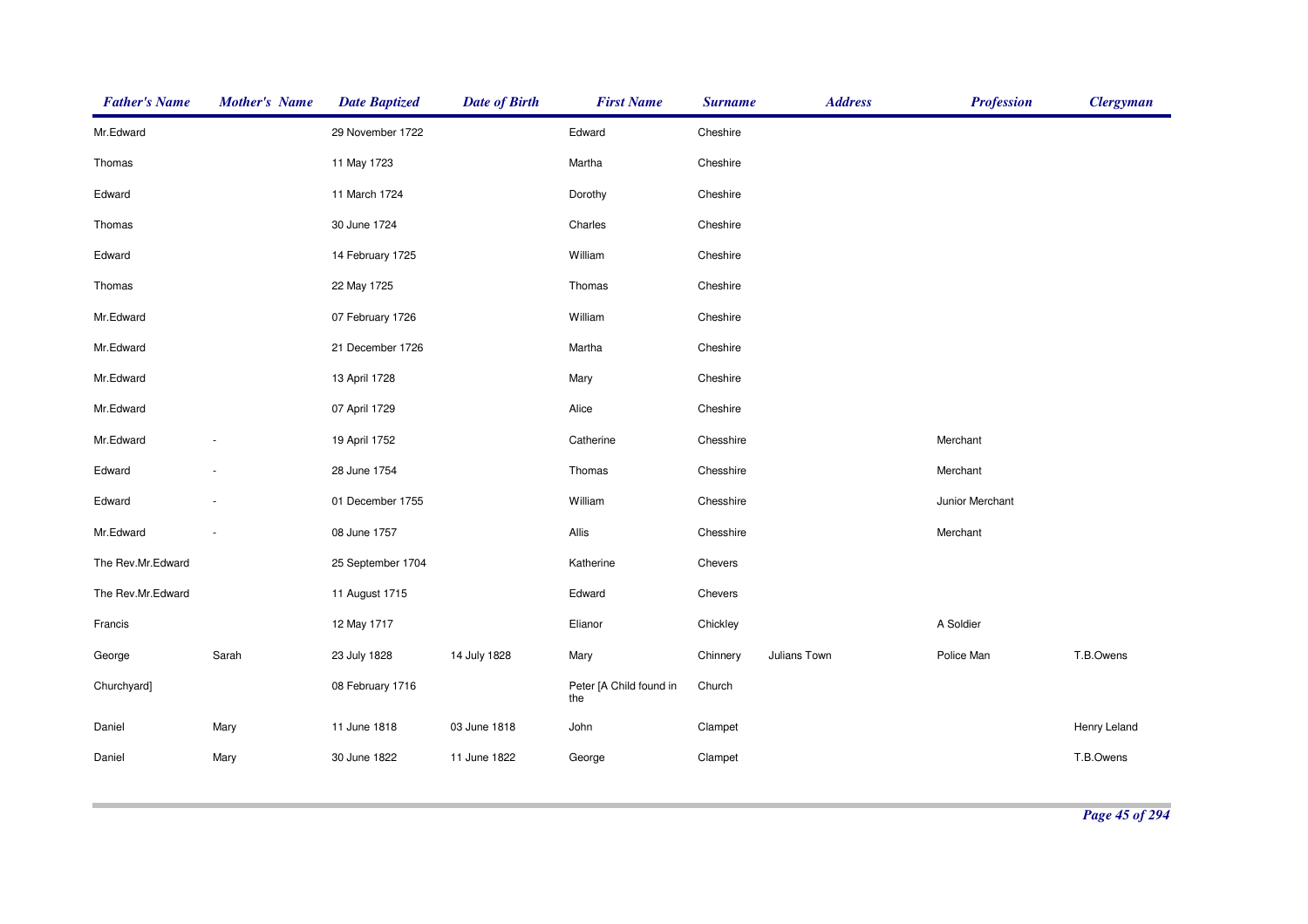| <b>Father's Name</b> | <b>Mother's Name</b> | <b>Date Baptized</b> | <b>Date of Birth</b> | <b>First Name</b> | <b>Surname</b> | <b>Address</b>            | <b>Profession</b> | <b>Clergyman</b>     |
|----------------------|----------------------|----------------------|----------------------|-------------------|----------------|---------------------------|-------------------|----------------------|
| Thomas               | Margaret             | 26 April 1891        | 29 December 1890     | Henry             | Clancy         | Hardmans Garden, Drogheda | Iron Worker       | John Eccles          |
| William              | Mary                 | 19 October 1828      | 12 October 1828      | William George    | Clare          | Barracks                  | Private 72nd Foot | T.B.Owens            |
| Thomas               | Christian            | 22 November 1829     | 07 November 1829     | Thomas            | Clare          | Corn Market Hill          | Labourer          | J.Magee              |
| William              | Rebecca              | 24 March 1805        |                      | Anne              | Clarendon      |                           |                   | W.Ball               |
| William              | Rebecca              | 05 June 1806         | 01 June 1806         | Jane              | Clarendon      |                           |                   | <b>Bigoe Henzell</b> |
| William              | Rebecca              | 28 February 1808     | 24 February 1808     | Mary              | Clarendon      |                           |                   | <b>Bigoe Henzell</b> |
| Edward               | Eliza                | 05 February 1826     | 24 January 1826      | George William    | Clarendon      | <b>West Street</b>        | <b>Brazier</b>    | T.B.Owens            |
| Edward               | Eliza                | 06 May 1827          | 04 May 1827          | Elizabeth         | Clarendon      | <b>West Street</b>        | <b>Brazier</b>    | T.B.Owens            |
| Edward               | Eliza                | 19 October 1828      | 30 September 1828    | Edward            | Clarendon      | <b>West Street</b>        | <b>Brazier</b>    | T.B.Owens            |
| Edward               | Eliza                | 06 June 1830         |                      | John North        | Clarendon      | <b>West Street</b>        | Plumber           | J.Magee              |
| Edward               | Eliza                | 13 May 1832          | 11 May 1832          | Thomas            | Clarendon      | <b>West Street</b>        | <b>Brazier</b>    | Rev.Joseph<br>Duncan |
| Matthew              |                      | 19 March 1717        |                      | Elianor           | Clark          |                           |                   |                      |
| Edward               |                      | 28 January 1719      |                      | James             | Clark          |                           |                   |                      |
| Matthew              |                      | 02 February 1720     |                      | Matthew           | Clark          |                           |                   |                      |
| Edward               |                      | 04 February 1720     |                      | Thomas            | Clark          |                           |                   |                      |
| John                 |                      | 07 October 1722      |                      | Jane              | Clark          |                           |                   |                      |
| Matthew              |                      | 26 December 1722     |                      | Robert            | Clark          |                           |                   |                      |
| John                 |                      | 06 November 1724     |                      | John              | Clark          |                           |                   |                      |
| Matthew              |                      | 28 June 1725         |                      | Mary              | Clark          |                           |                   |                      |
| Joseph               |                      | 29 October 1725      |                      | Catherine         | Clark          |                           | A Soldier         |                      |
| William              |                      | 31 January 1726      |                      | Mary              | Clark          |                           | Saylor            |                      |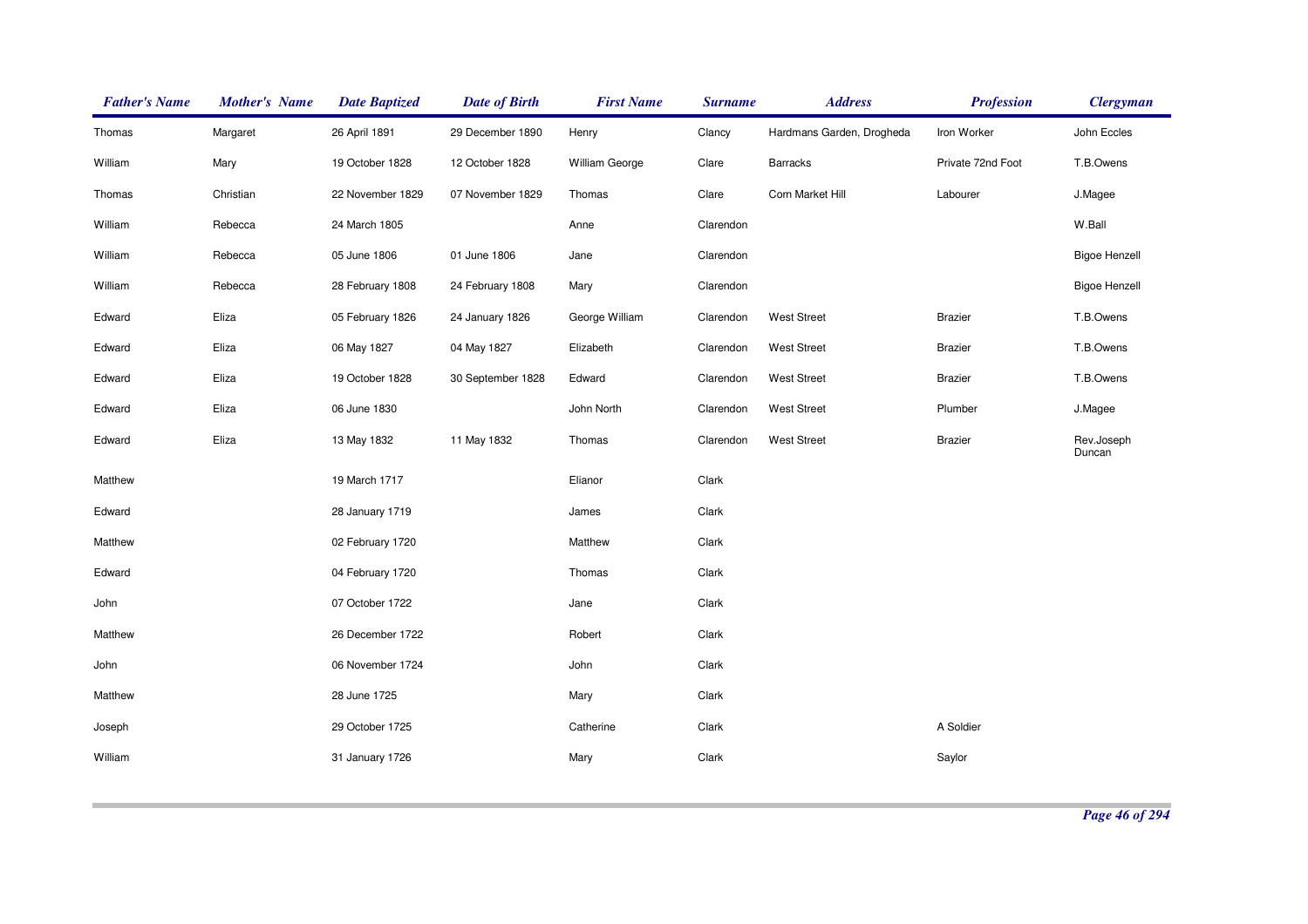| <b>Father's Name</b> | <b>Mother's Name</b> | <b>Date Baptized</b> | <b>Date of Birth</b> | <b>First Name</b>       | <b>Surname</b> | <b>Address</b>        | <b>Profession</b>      | <b>Clergyman</b> |
|----------------------|----------------------|----------------------|----------------------|-------------------------|----------------|-----------------------|------------------------|------------------|
| John                 |                      | 01 April 1727        |                      | Daniel                  | Clark          |                       |                        |                  |
| William              |                      | 27 November 1727     |                      | Alice                   | Clark          |                       |                        |                  |
| Matthew              |                      | 03 April 1728        |                      | Joseph                  | Clark          |                       |                        |                  |
| John                 |                      | 18 March 1730        |                      | Mary                    | Clark          |                       |                        |                  |
| Matthew              |                      | 15 June 1730         |                      | Elizabeth               | Clark          |                       |                        |                  |
| John                 |                      | 08 September 1740    |                      | Jane                    | Clark          |                       |                        |                  |
| George Richard       | Julia                | 19 August 1821       | 05 August 1821       | Henry                   | Clark          |                       |                        | T.B.Owens        |
| Laurence             | Jane                 | 21 February 1848     |                      | Laurence William        | Clark          | <b>William Street</b> | Parish Clerk Beaulieu  | A.Wynne          |
| William              |                      | 06 May 1705          |                      | Rose                    | Clarke         |                       |                        |                  |
| William              |                      | 14 July 1706         |                      | Anne                    | Clarke         |                       |                        |                  |
| William              |                      | 22 September 1709    |                      | Matthew                 | Clarke         |                       |                        |                  |
| William              |                      | 30 September 1712    |                      | Mary                    | Clarke         |                       |                        |                  |
| John                 |                      | 09 November 1769     |                      | Stephen                 | Clarke         |                       |                        |                  |
| <b>Burnet</b>        | Eliza                | 27 April 1810        | 13 March 1810        | <b>Edward Millmount</b> | Clarke         |                       | 2nd Garrison Battalion | Henry Leland     |
| Thomas               | Maria                | 11 July 1810         | 24 June 1810         | Mary Duncan             | Clarke         |                       | 2nd Garrison Battalion | Henry Leland     |
| George Richard       | Julia                | 20 May 1815          | 10 May 1815          | Eliza Anne              | Clarke         |                       |                        |                  |
| George               | Juliet               | 29 May 1816          | 27 May 1816          | Elinor                  | Clarke         |                       |                        | Henry Leland     |
| George Richard       | Julia                | 15 March 1818        | 11 March 1818        | William                 | Clarke         |                       |                        | Henry Leland     |
| George Richard       | Julia                | 05 December 1819     | 27 November 1819     | Caroline                | Clarke         |                       |                        | T.B.Owens        |
| George Richard       | Julia                | 15 February 1823     | 06 February 1823     | Julia                   | Clarke         |                       |                        | T.B.Owens        |
| Patrick              | Mary                 | 05 November 1823     | 02 June 1823         | Elias Thackeray         | Clarke         | <b>William Street</b> | Surveyor of Excise     | T.B.Owens        |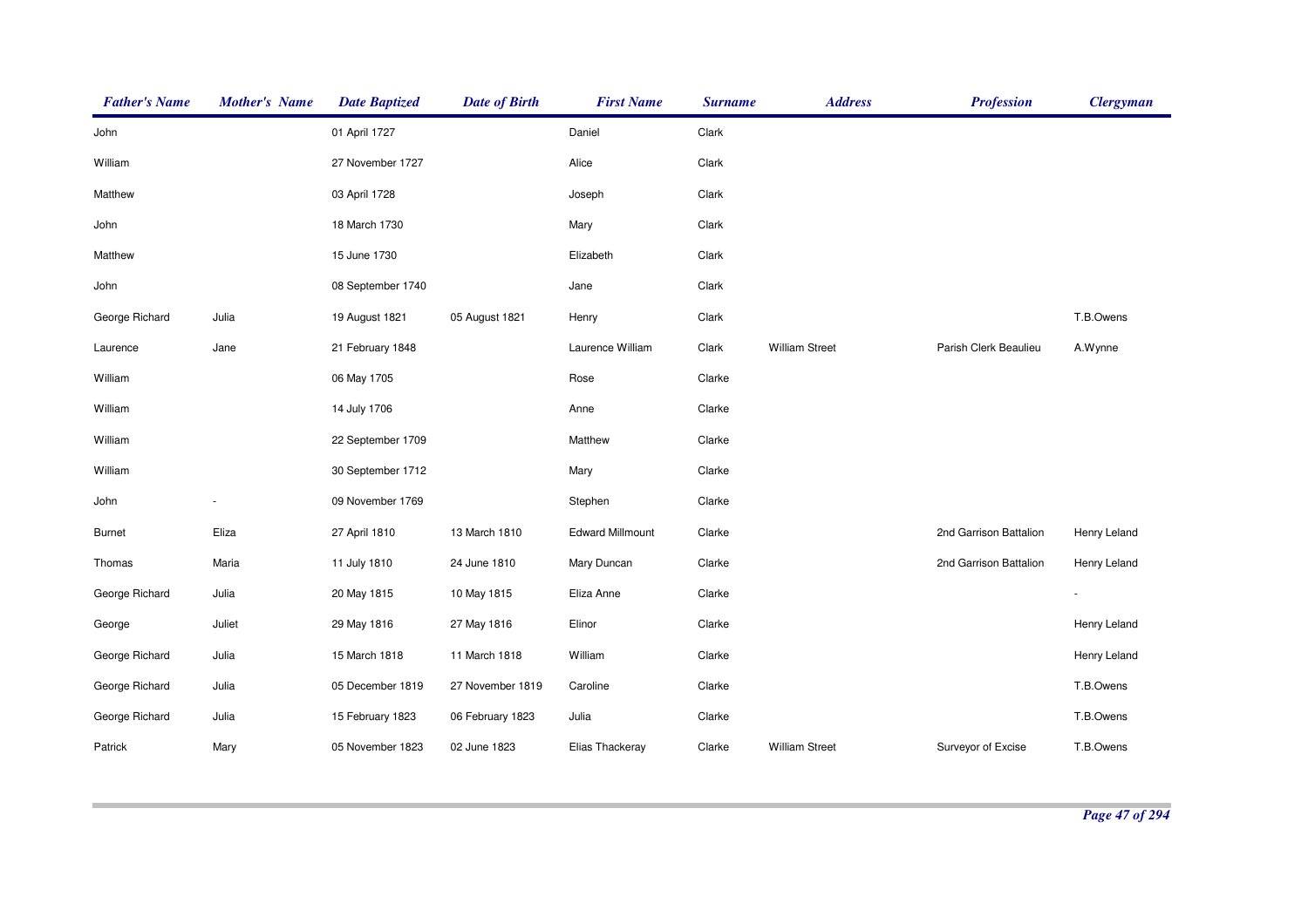| <b>Father's Name</b> | <b>Mother's Name</b>    | <b>Date Baptized</b> | <b>Date of Birth</b> | <b>First Name</b>            | <b>Surname</b> | <b>Address</b>            | <b>Profession</b>           | <b>Clergyman</b>       |
|----------------------|-------------------------|----------------------|----------------------|------------------------------|----------------|---------------------------|-----------------------------|------------------------|
| John                 | <b>Bridget</b>          | 22 October 1824      | 19 October 1824      | James                        | Clarke         | <b>Barracks</b>           | Corporal 63rd Foot          | T.B.Owens              |
| George Richard       | Julia                   | 26 November 1824     | 07 November 1824     | Maria                        | Clarke         | <b>West Street</b>        | Grocer & Seedsman           | T.B.Owens              |
| George Richard       | Julia                   | 20 November 1825     | 03 November 1825     | Sarah                        | Clarke         | <b>West Street</b>        | Grocer                      | T.B.Owens              |
| George Richard       | Julia                   | 15 August 1827       | 31 July 1827         | Clarivance                   | Clarke         | <b>West Street</b>        | Grocer                      | T.B.Owens              |
| George Richard       | Julia                   | 06 August 1828       | 24 July 1828         | George Robinson              | Clarke         | <b>West Street</b>        | Grocer                      | T.B.Owens              |
| George               | Elizabeth               | 17 December 1835     | 02 December 1835     | Elizabeth Matilda            | Clarke         | Shop Street               | Saddler                     | Rev.J.Magee            |
| George Richard       | $\overline{\mathbf{?}}$ | 08 May 1836          | 19 March 1836        | Robert Edward                | Clarke         | <b>West Street</b>        | Grocer [Merchant]           | Rev.J.Magee            |
| Joseph               | Helen Stuart            | 15 January 1839      | 17 December 1838     | Mary Catherine               | Clarke         | <b>West Street</b>        | Major 76th Regiment         | John.A.Wall            |
| George Richard       | Anne                    | 25 December 1839     | 17 November 1839     | George Richard               | Clarke         | Nursery                   | Merchant                    | John.A.Wall            |
| Laurence             | Jane                    | 02 October 1845      |                      | Frances                      | Clarke         | Green Hills               | Clerk of Beaulieu           | William M<br>Beresford |
| George               | Catherine               | 19 October 1853      |                      | Mary                         | Clarke         | <b>Trinity Street</b>     | Private 62nd Regiment       | W.E.Ormsby             |
| James                | Rachel                  | 31 January 1866      | 19 December 1865     | William                      | Clarke         | <b>Fair Street</b>        | <b>Commercial Traveller</b> | J.H.Monsarrat          |
| James Edward         | Lucy                    | 30 August 1873       | 04 August 1873       | Percy Claude Charles         | Clarke         | Laurence Street           | Physician                   | Edward Givoner*        |
| Francis Edward       | Lucie Elizabeth         | 13 December 1874     | 15 October 1874      | <b>Blanche Marie Rebecca</b> | Clarke         | Laurence Street, Drogheda | <b>Medical Doctor</b>       | John Eccles            |
| Francis              | Lucy                    | 30 April 1876        | 17 February 1876     | Fortescue Rodolph<br>Henry   | Clarke         | Laurence Street, Drogheda | Physician                   | John Eccles            |
| James                | Mary                    | 17 December 1819     | 09 December 1819     | William                      | Clarkson       |                           | 93rd Regiment               | T.B.Owens              |
| Henry                |                         | 12 August 1716       |                      | James                        | Clayton        |                           | A Soldier                   |                        |
| James                |                         | 23 March 1707        |                      | Anna                         | Cleag          |                           |                             |                        |
| John                 |                         | 20 December 1715     |                      | Mary                         | Clegg          |                           |                             |                        |
| John                 |                         | 29 November 1717     |                      | Jane                         | Clegg          |                           |                             |                        |
| John                 |                         | 26 December 1719     |                      | John                         | Clegg          |                           |                             |                        |
|                      |                         |                      |                      |                              |                |                           |                             |                        |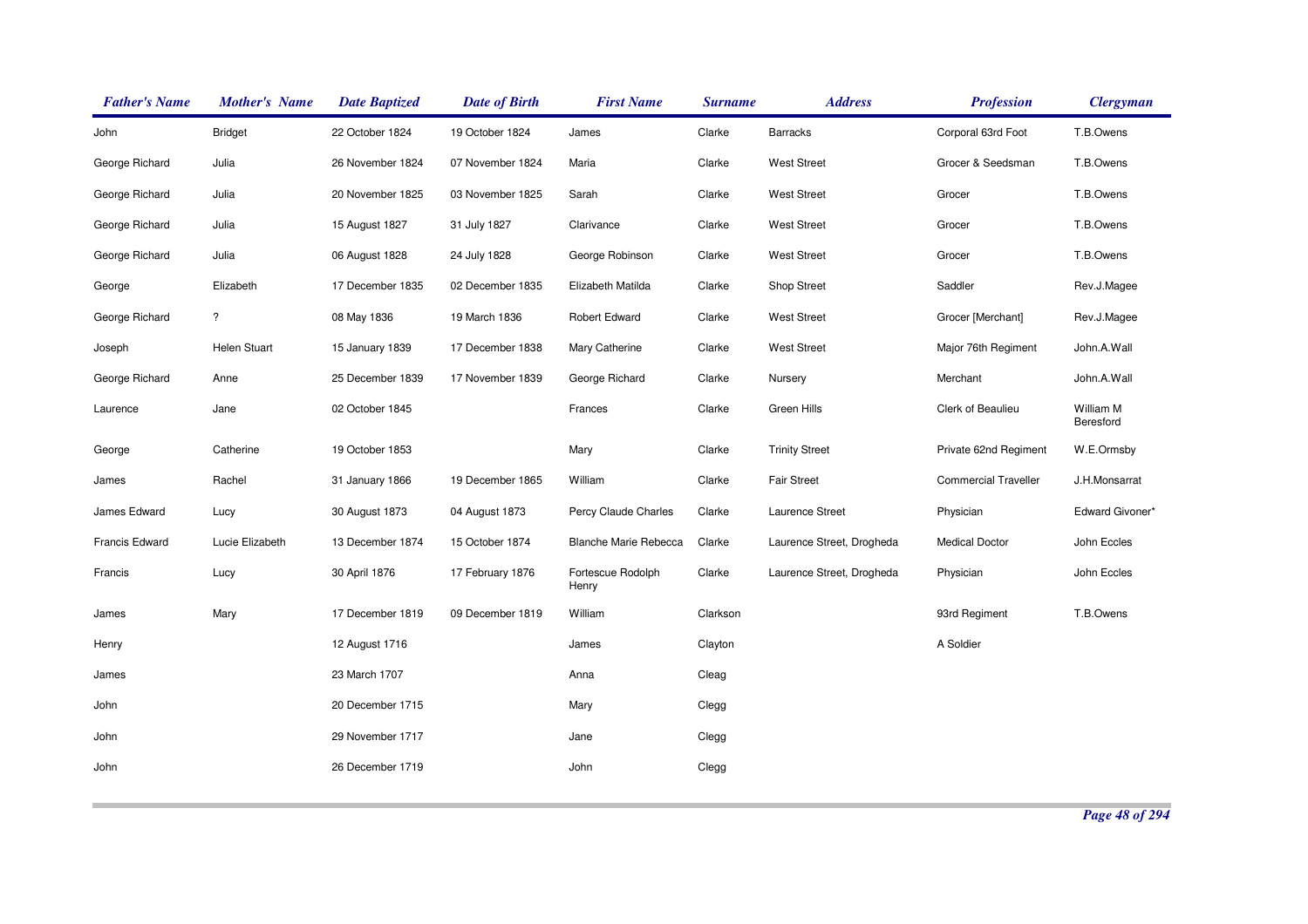| <b>Father's Name</b> | <b>Mother's Name</b>     | <b>Date Baptized</b> | <b>Date of Birth</b> | <b>First Name</b> | <b>Surname</b> | <b>Address</b> | <b>Profession</b> | <b>Clergyman</b> |
|----------------------|--------------------------|----------------------|----------------------|-------------------|----------------|----------------|-------------------|------------------|
| John                 |                          | 06 April 1721        |                      | Ann               | Clegg          |                |                   |                  |
| John                 |                          | 27 May 1723          |                      | George            | Clegg          |                | Glazier           |                  |
| James                |                          | 19 February 1725     |                      | William           | Clegg          |                |                   |                  |
| John                 |                          | 24 May 1725          |                      | Elizabeth         | Clegg          |                |                   |                  |
| John                 |                          | 20 February 1727     |                      | Eleanor           | Clegg          |                |                   |                  |
| John                 |                          | 14 September 1728    |                      | Susanna           | Clegg          |                |                   |                  |
| Mr.John              |                          | 23 September 1730    |                      | Francis           | Clegg          |                |                   |                  |
| George               |                          | 03 October 1749      |                      | John              | Clegg          |                |                   |                  |
| George               |                          | 30 December 1750     |                      | Samuel            | Clegg          |                |                   |                  |
| George               | $\overline{\phantom{a}}$ | 07 July 1760         |                      | Susana            | Clegg          |                |                   |                  |
| Mr.George            | $\overline{\phantom{a}}$ | 01 April 1762        |                      | Elizabeth         | Clegg          |                |                   |                  |
| Mr.Joseph            |                          | 29 December 1745     |                      | Dixie             | Clement        |                |                   |                  |
| John James Clement   | Ellen                    | 15 March 1817        | 15 March 1817        | Thomas Mc Guire   | Clempson       |                | 62nd Regiment     | Henry Leland     |
| John                 |                          | 16 June 1717         |                      | Alice             | Cloff          |                |                   |                  |
| John                 |                          | 30 June 1718         |                      | Catherine         | Cloff          |                |                   |                  |
| George               |                          | 08 September 1753    |                      | Mary              | Clogg          |                | Glazier           |                  |
| John                 |                          | 01 February 1704     |                      | Mary              | Clough         |                |                   |                  |
| John                 |                          | 03 March 1706        |                      | Thomas            | Clough         |                |                   |                  |
| John                 |                          | 12 April 1708        |                      | Anne              | Clough         |                |                   |                  |
| John                 |                          | 17 February 1711     |                      | John              | Clough         |                |                   |                  |
| John                 |                          | 13 August 1713       |                      | Elizabeth         | Clough         |                |                   |                  |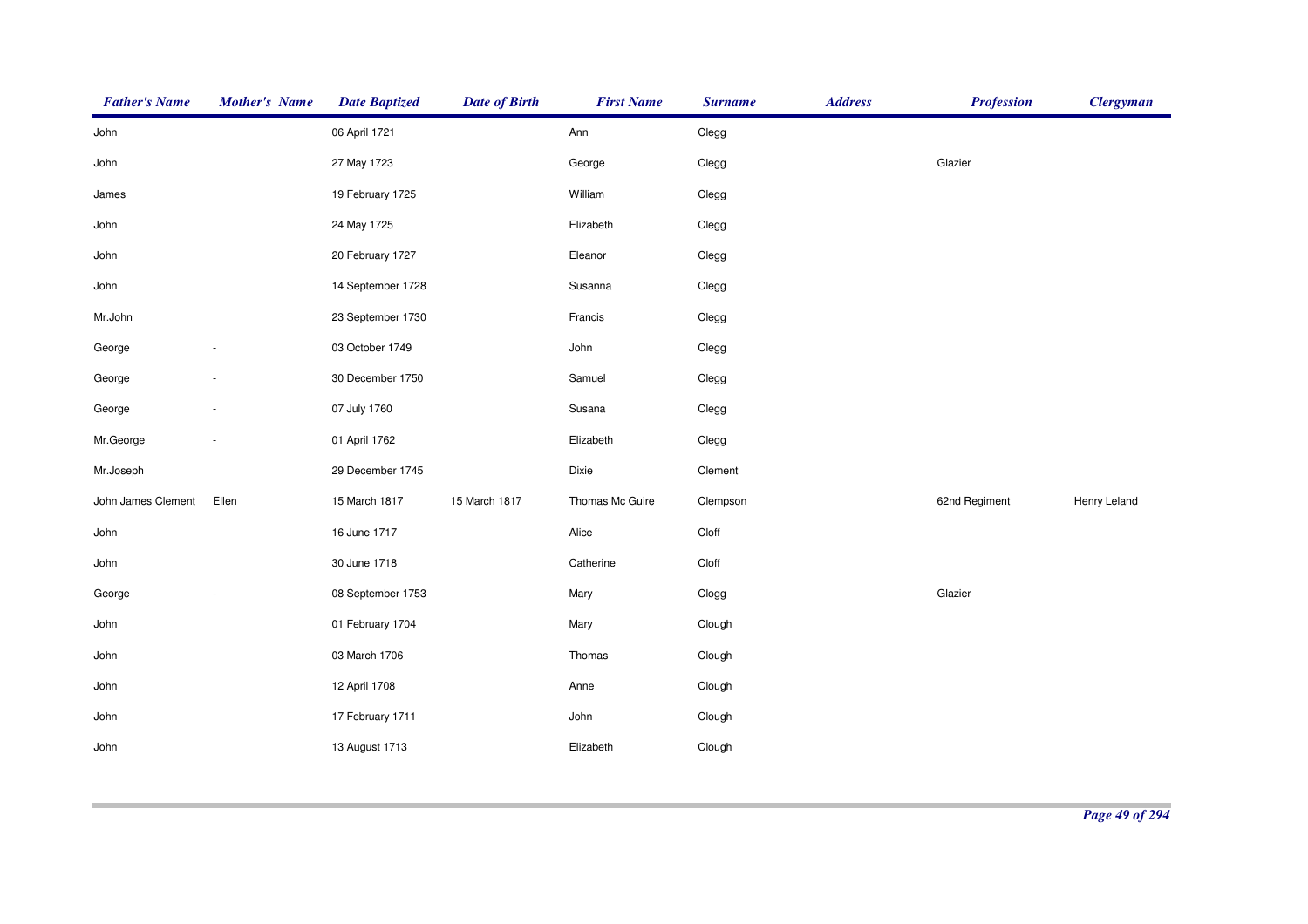| <b>Father's Name</b> | <b>Mother's Name</b> | <b>Date Baptized</b> | <b>Date of Birth</b> | <b>First Name</b> | <b>Surname</b> | <b>Address</b>     | <b>Profession</b>   | <b>Clergyman</b>     |
|----------------------|----------------------|----------------------|----------------------|-------------------|----------------|--------------------|---------------------|----------------------|
| John                 |                      | 04 June 1715         |                      | Thomas            | Clough         |                    |                     |                      |
| Mr. William          |                      | 09 October 1718      |                      | John              | Clough         |                    | An Exciseman        |                      |
| Richard              | Margaret             | 01 October 1815      | 27 September 1815    | William           | Clutterbuck    |                    | E.Ic.County Service | Henry Leland         |
| James                | Alice                | 04 November 1806     | 03 November 1806     | William           | Cochran        |                    | N.D.Militia         | <b>Wardlaw Ball</b>  |
| Loftus               | Margaret             | 28 April 1816        | 24 March 1816        | Anne              | Cod            |                    |                     | Henry Leland         |
| Loftus               |                      | 23 June 1777         |                      | Rebecca           | Codd           |                    |                     |                      |
| Loftus               |                      | 01 June 1778         |                      | Susannah          | Codd           |                    |                     |                      |
| Loftus               |                      | 08 September 1780    |                      | Michael           | Codd           |                    | Shoemaker           |                      |
| Loftus               |                      | 06 September 1781    |                      | A Child of        | Codd           |                    | Shoemaker           |                      |
| Loftus               |                      | 17 March 1782        |                      | Mary              | Codd           |                    | Shoemaker           |                      |
| Charles              | Frances              | 15 December 1805     | 05 December 1805     | Charles           | Codd           |                    |                     | <b>Bigoe Henzell</b> |
| Charles              | Frances              | 27 December 1807     | 26 December 1807     | Loftus            | Codd           |                    |                     | <b>Bigoe Henzell</b> |
| Charles              | Frances              | 10 December 1809     | 07 December 1809     | Elizabeth         | Codd           |                    |                     | Henry Leland         |
| Loftus               | Margaret             | 24 November 1817     | 28 September 1817    | James             | Codd           |                    |                     | Henry Leland         |
| Charles              | Frances              | 10 June 1818         | 25 May 1818          | Frances           | Codd           |                    |                     | Henry Leland         |
| Loftus               | Margeret             | 13 March 1820        | 05 March 1820        | Mary Anne         | Codd           |                    |                     | T.B.Owens            |
| Charles              | Frances              | 24 September 1820    | 18 September 1820    | George            | Codd           |                    |                     | <b>Wardlaw Ball</b>  |
| Loftus               | Margaret             | 10 September 1822    | 09 September 1822    | Edward            | Codd           |                    |                     | T.B.Owens            |
| Charles              | Frances              | 15 September 1822    | 14 September 1822    | Thomas            | Codd           |                    |                     | T.B.Owens            |
| Loftus               | Margaret             | 26 December 1824     | 18 October 1824      | William           | Codd           | <b>Fair Street</b> | Shoemaker           | T.B.Owens            |
| Charles              | Frances              | 15 May 1826          | 10 May 1826          | Mary              | Codd           | Palace Row         | Shoemaker           | John Smyth           |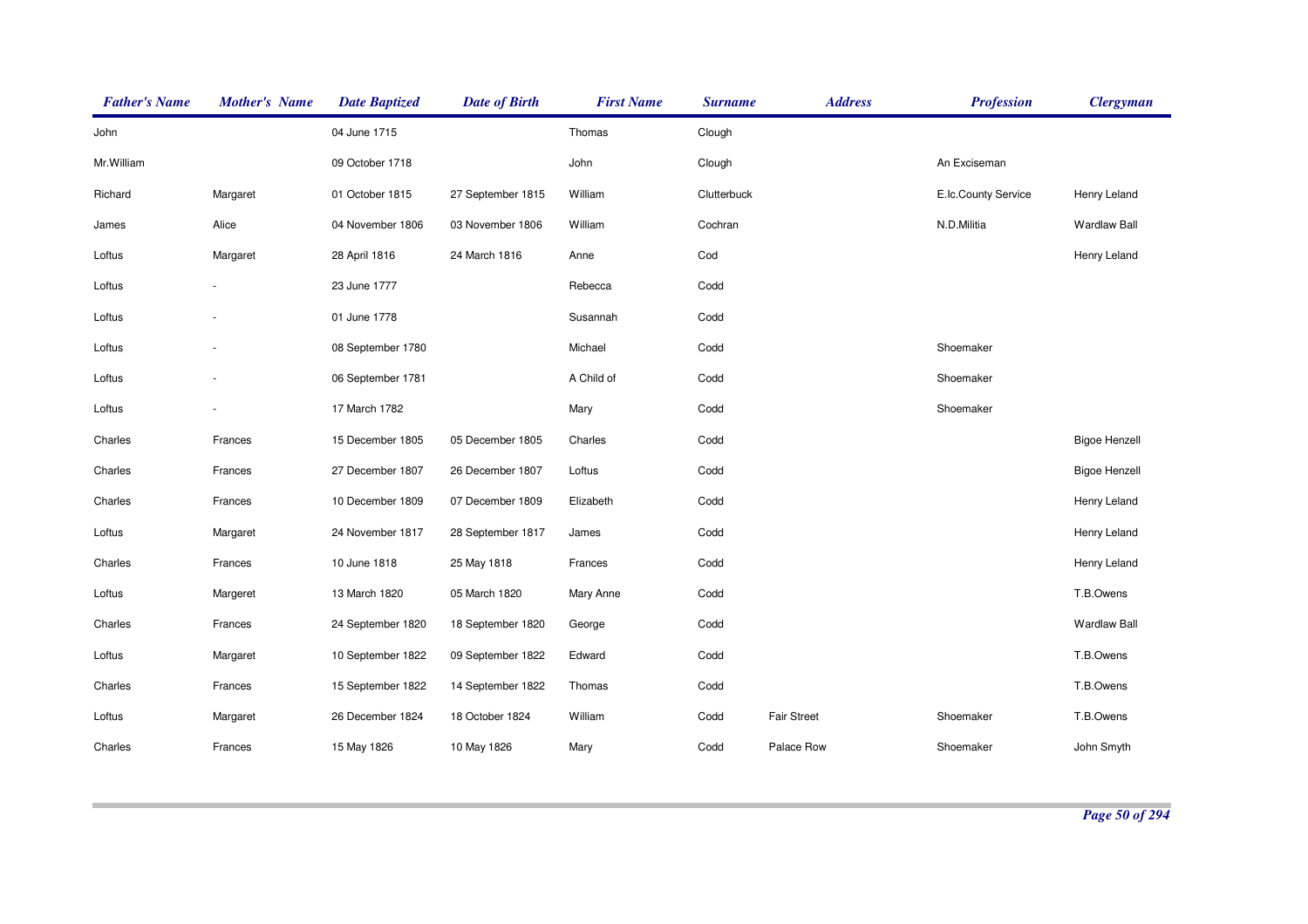| <b>Father's Name</b> | <b>Mother's Name</b>     | <b>Date Baptized</b> | <b>Date of Birth</b> | <b>First Name</b>          | <b>Surname</b> | <b>Address</b> | <b>Profession</b> | <b>Clergyman</b> |
|----------------------|--------------------------|----------------------|----------------------|----------------------------|----------------|----------------|-------------------|------------------|
| Loftus               | Margaret                 | 18 March 1827        | 11 February 1827     | Eliza                      | Codd           | Palace Row     | Shoemaker         | L.W.King         |
| Mr.John              |                          | 25 February 1713     |                      | William                    | Coddington     |                |                   |                  |
| Mr.John              |                          | 24 April 1714        |                      | Catherine                  | Coddington     |                |                   |                  |
| Mr.John              |                          | 13 September 1715    |                      | Anne                       | Coddington     |                |                   |                  |
| John                 |                          | 31 October 1718      |                      | Dixie                      | Coddington     |                |                   |                  |
| Mr.Nicholas          |                          | 28 November 1725     |                      | Elizabeth                  | Coddington     |                |                   |                  |
| Mr.Nicholas          |                          | 31 January 1727      |                      | Dixie                      | Coddington     |                |                   |                  |
| Mr.Nicholas          |                          | 19 June 1728         |                      | Jane                       | Coddington     |                |                   |                  |
| Mr.Nicholas          |                          | 25 November 1729     |                      | Frydaysweed Daughter<br>to | Coddington     |                |                   |                  |
| Mr.Nicholas          |                          | 15 January 1732      |                      | Mary                       | Coddington     |                |                   |                  |
| Mr.Nicholas          |                          | 17 April 1733        |                      | Dorothy                    | Coddington     |                |                   |                  |
| Mr.Nicholas          |                          | 01 July 1734         |                      |                            | Coddington     |                |                   |                  |
| Mr.Nicholas          |                          | 15 September 1735    |                      | Henry                      | Coddington     |                |                   |                  |
| The Rev.Mr.William   |                          | 27 January 1741      |                      |                            | Coddington     |                |                   |                  |
| Henry                |                          | 20 December 1764     |                      | Henry                      | Coddington     |                |                   |                  |
| Henry                |                          | 13 October 1766      |                      | Martha                     | Coddington     |                |                   |                  |
| William              |                          | 04 May 1767          |                      | Sarah                      | Coddington     |                |                   |                  |
| William              |                          | 06 August 1769       |                      | Mary                       | Coddington     |                |                   |                  |
| William              | $\overline{\phantom{a}}$ | 12 August 1770       |                      | Robert                     | Coddington     |                |                   |                  |
| Henry                |                          | 22 February 1771     |                      | Leathem                    | Coddington     |                |                   |                  |
| William              |                          | 17 March 1779        |                      | Elizabeth                  | Coddington     |                |                   |                  |
|                      |                          |                      |                      |                            |                |                |                   |                  |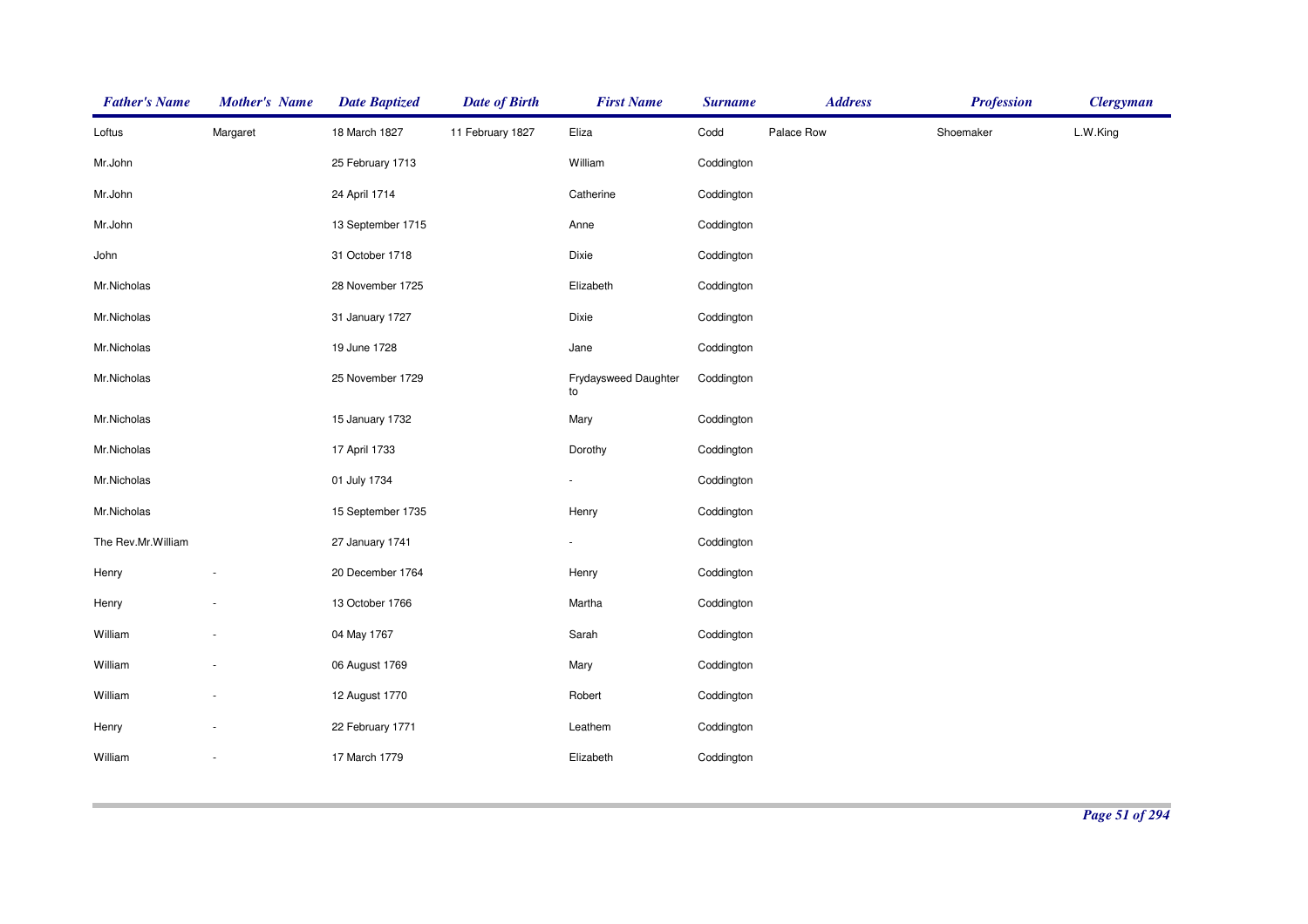| <b>Father's Name</b> | <b>Mother's Name</b> | <b>Date Baptized</b> | <b>Date of Birth</b> | <b>First Name</b>        | <b>Surname</b> | <b>Address</b>         | <b>Profession</b> | <b>Clergyman</b> |
|----------------------|----------------------|----------------------|----------------------|--------------------------|----------------|------------------------|-------------------|------------------|
| <b>Henry Barry</b>   | Maria                | 25 November 1831     |                      | Maria Anna               | Coddington     | Old Bridge             | Gentleman         | Rev.J.Duncan     |
| Henry Barry          | Maria                | 19 July 1833         | 19 June 1833         | <b>William Henry</b>     | Coddington     | Old Bridge             | Gentleman         | Rev.J.Magee      |
| Henry Barry          | Maria                | 03 November 1836     | 13 July 1836         | Henry Joshua             | Coddington     | Old Bridge             | Gentleman         | Rev.P.Mooney     |
| Henry B              | Maria                | 24 June 1838         |                      | Fitzherbert              | Coddington     | Old Bridge             | Gentleman         | Arthur Wynne     |
| Henry B              | Maria                | 22 April 1840        | 20 February 1840     | Arthur Blaney            | Coddington     | Old Bridge             | Gentleman         | A.Wynne          |
| Henry B              | Maria                | 27 July 1842         | 30 April 1842        | Florence Elizabeth       | Coddington     | Old Bridge             | Gentleman         | A.Wynne          |
| Henry B              | Maria                | 15 April 1845        |                      | Lathum Dixie             | Coddington     | Old Bridge             | Gentleman         | Arthur Wynne     |
| Thomas               | Anne                 | 20 December 1807     | 18 December 1807     | Thomas                   | Cole           |                        |                   | Wardlaw Ball     |
| John                 | Isabella             | 04 August 1839       | 21 July 1839         | John                     | Cole           | Magdalene Street       | Tin Plate Worker  | John.A.Wall      |
| George               | Anne                 | 29 June 1884         | 21 June 1884         | Alfred Joseph            | Cole           | Sundays Gate, Drogheda | Tin Plate Worker  | James Rice       |
| Andrew               | Dorothy              | 17 September 1834    | 13 September 1834    | James                    | Coleman        | Magadalene Street      | Clock Maker       |                  |
| John                 | Alice                | 27 April 1856        |                      | Isabella                 | Colhoun        | Free School Lane       | Servant           | John G Eccles    |
| John                 |                      | 01 November 1730     |                      | Anthony                  | Collear        |                        |                   |                  |
| John                 |                      | 24 October 1732      |                      | Elinor                   | Collear        |                        |                   |                  |
| John                 |                      | 28 September 1716    |                      | Elizabeth                | Collier        |                        |                   |                  |
| John                 |                      | 15 February 1734     |                      | John                     | Collier        |                        |                   |                  |
| John                 |                      | 05 October 1735      |                      | John                     | Collier        |                        |                   |                  |
| John                 |                      | 04 July 1742         |                      | Hanah                    | Collier        |                        |                   |                  |
| John                 |                      | 28 July 1745         |                      | Jane                     | Collier        |                        |                   |                  |
| John                 |                      | 22 March 1747        |                      | $\overline{\phantom{a}}$ | Collier        |                        |                   |                  |
| William              |                      | 27 July 1763         |                      | John                     | Collier        |                        |                   |                  |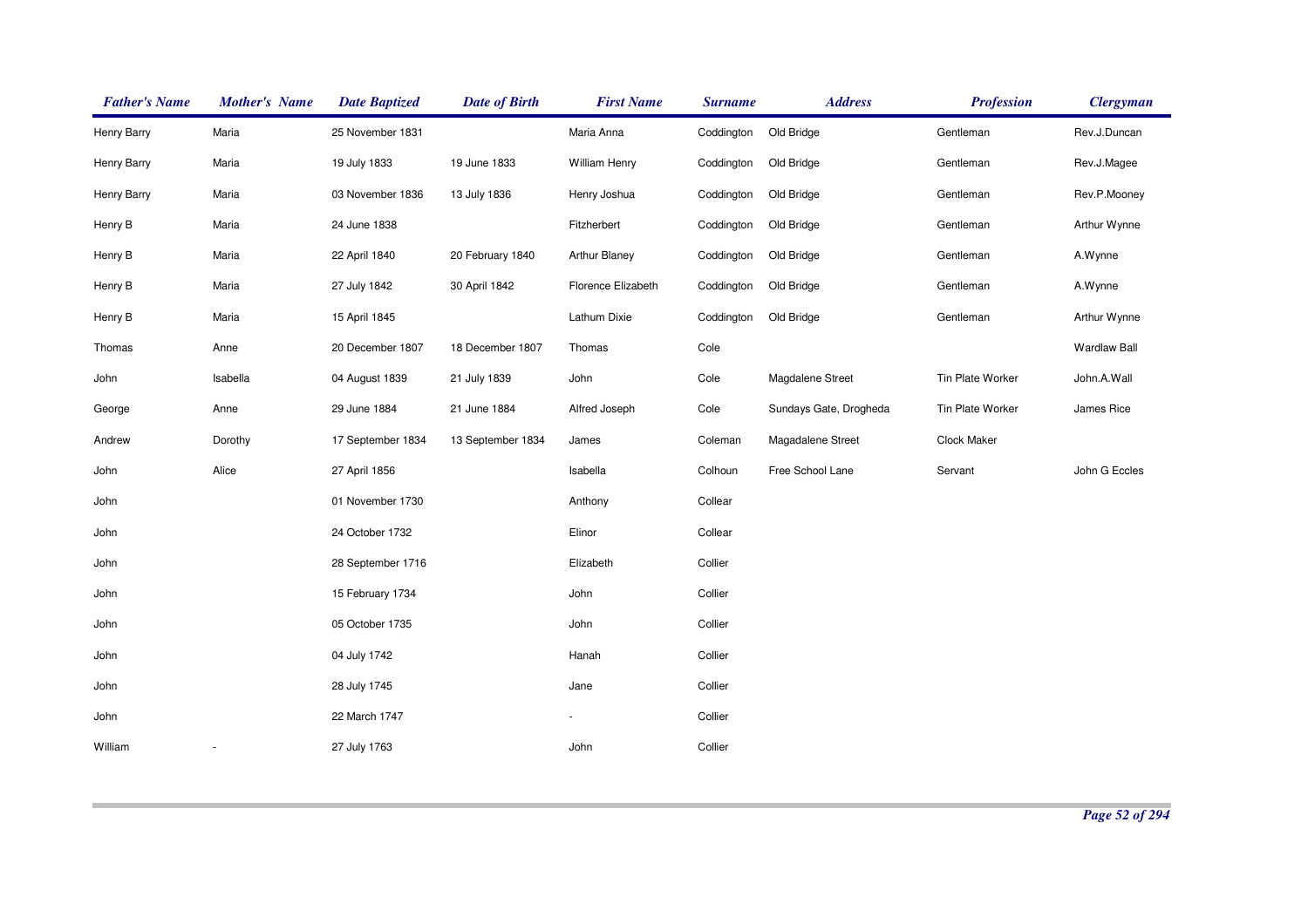| <b>Father's Name</b> | <b>Mother's Name</b> | <b>Date Baptized</b> | <b>Date of Birth</b> | <b>First Name</b> | <b>Surname</b> | <b>Address</b>  | <b>Profession</b>                  | <b>Clergyman</b>         |
|----------------------|----------------------|----------------------|----------------------|-------------------|----------------|-----------------|------------------------------------|--------------------------|
| John                 | Anne                 | 19 August 1808       | 15 August 1808       | Thomas            | Collier        |                 | 23rd Dragoons                      | <b>Wardlaw Ball</b>      |
| Thomas               |                      | 04 January 1773      |                      | Thomas            | Collins        |                 |                                    |                          |
| Thomas               |                      | 22 February 1777     |                      | John              | Collins        |                 | Revenue Officer                    |                          |
| Francis              | Jane                 | 13 April 1804        |                      | Margaret Ann      | Collins        |                 |                                    | W.H.Woods                |
| William              | Mary                 | 19 May 1805          | 17 May 1805          | Thomas            | Collins        |                 |                                    | <b>Bigoe Henzell</b>     |
| William              | Mary                 | 25 October 1807      | 19 October 1807      | Edward            | Collins        |                 |                                    | <b>Wardlaw Ball</b>      |
| Robert               | Elenor               | 18 April 1808        | 15 April 1808        | Edward            | Collins        |                 |                                    | Henry Leland             |
| Robert               | Elinor               | 12 November 1809     | 05 November 1809     | Elizabeth         | Collins        |                 |                                    | Henry Leland             |
| William              | Mary                 | 07 October 1810      | 04 October 1810      | John              | Collins        |                 |                                    | <b>Wardlaw Ball</b>      |
| Robert               | Elinor               | 14 June 1812         | 10 June 1812         | Elinor            | Collins        |                 |                                    | Henry Leland             |
|                      |                      | 27 June 1813         | 27 June 1813         |                   | Collins        |                 | Surname only entered*              | - No dates or<br>Clergy* |
| William              | Mary                 | 15 January 1814      | 01 January 1814      | George            | Collins        |                 |                                    | Henry Leland             |
| William              | Mary                 | 09 June 1816         | 03 April 1816        | Robert            | Collins        |                 |                                    | Henry Leland             |
| John                 | Margaret             | 06 January 1824      | 01 January 1824      | Celinda Susanna   | Collins        | Cornmarket Hill | H.PayQuarterMaster18thD<br>ragoons | T.B.Owens                |
| James                | Mary                 | 08 March 1829        | 05 March 1829        | Mary Anne         | Collins        | Windmill Lane   | Weaver                             | T.B.Owens                |
| Thomas Collins and   | Margaret Dea         | 30 July 1772         |                      | James             | Collins/Dea    |                 |                                    |                          |
| William              |                      | 27 July 1725         |                      | Thomas            | Comber         |                 | A Soldier                          |                          |
| William              |                      | 23 July 1727         |                      | John              | Comber         |                 |                                    |                          |
| Thomas               |                      | 25 January 1777      |                      | Arabella          | Combs          |                 |                                    |                          |
| Edward               | Mary                 | 25 June 1806         | 18 June 1806         | Anne              | Conboy         |                 | Silgo Regiment                     | <b>Bigoe Henzell</b>     |
| Henry                |                      | 25 April 1739        |                      | Henry             | Conly          |                 |                                    |                          |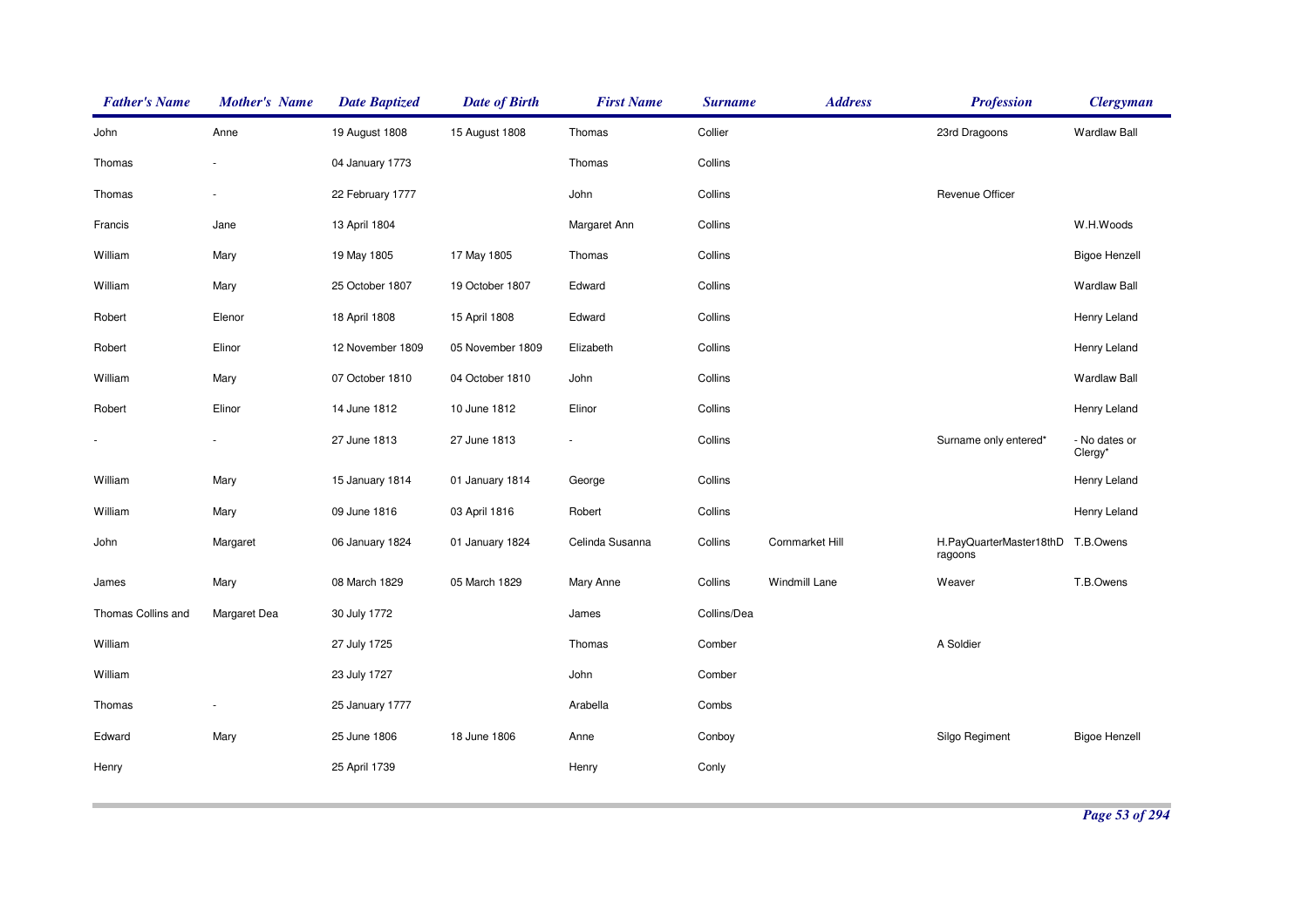| <b>Father's Name</b> | <b>Mother's Name</b> | <b>Date Baptized</b> | <b>Date of Birth</b> | <b>First Name</b> | <b>Surname</b> | <b>Address</b>       | <b>Profession</b> | <b>Clergyman</b>     |
|----------------------|----------------------|----------------------|----------------------|-------------------|----------------|----------------------|-------------------|----------------------|
| Henry                |                      | 29 January 1741      |                      | Mary              | Conly          |                      |                   |                      |
| Charles              |                      | 12 December 1772     |                      | Jane              | Connel*        |                      | Cooper            |                      |
| Andrew               |                      | 14 May 1702          |                      | Ann               | Connell        |                      |                   |                      |
| Hugh                 |                      | 07 December 1768     |                      | George            | Conner         |                      |                   |                      |
| Patrick              | Nancy                | 28 June 1807         | 26 June 1807         | Michael           | Conner         |                      |                   | <b>Bigoe Henzell</b> |
| Thomas               |                      | 20 October 1727      |                      | Thomas            | Connor         |                      |                   |                      |
| Pattrick             | Anne                 | 20 August 1805       |                      | Catherine         | Connor         |                      |                   | W.Ball               |
| Patrick              | Anne                 | 10 September 1809    | 08 September 1809    | James             | Connor         |                      |                   | Henry Leland         |
| Michael              | Jane                 | 08 December 1816     | 02 December 1816     | Jane              | Connor         |                      |                   | Henry Leland         |
| Michael              | Catherine            | 13 January 1839      | 06 January 1839      | Patrick           | Connor         | Market Hill          | Shoe Maker        | John.A.Wall          |
| Michael              | Catherine            | 08 December 1839     | 01 December 1839     | James             | Connor         | Green Lanes          | Shoe Maker        | John.A.Wall          |
| Michael              | Catherine            | 17 February 1841     | 15 February 1841     | Ephrain           | Connor         | Green Lanes          | Shoe Maker        | E.P.Durham           |
| Daniel               |                      | 02 January 1719      |                      | Mary              | Conry          |                      |                   |                      |
| Daniel               |                      | 03 January 1720      |                      | Elizabeth         | Conry          |                      |                   |                      |
| Daniel               |                      | 21 June 1724         |                      | Son to            | Conry          |                      | Fragment          |                      |
| Daniel               |                      | 20 May 1726          |                      | Mary              | Conry          |                      |                   |                      |
| John                 | Hannah               | 27 June 1852         |                      | Eliza             | Conway         | <b>Warrens Court</b> | Pensioner         | W.E.Ormsby           |
| James                |                      | 10 July 1702         |                      | Ann               | Conwell        |                      |                   |                      |
| George               |                      | 12 August 1709       |                      | Isabella          | Cook           |                      |                   |                      |
| George               |                      | 03 December 1712     |                      | Margaret          | Cook           |                      |                   |                      |
| George               |                      | 16 January 1718      |                      | John              | Cook           |                      |                   |                      |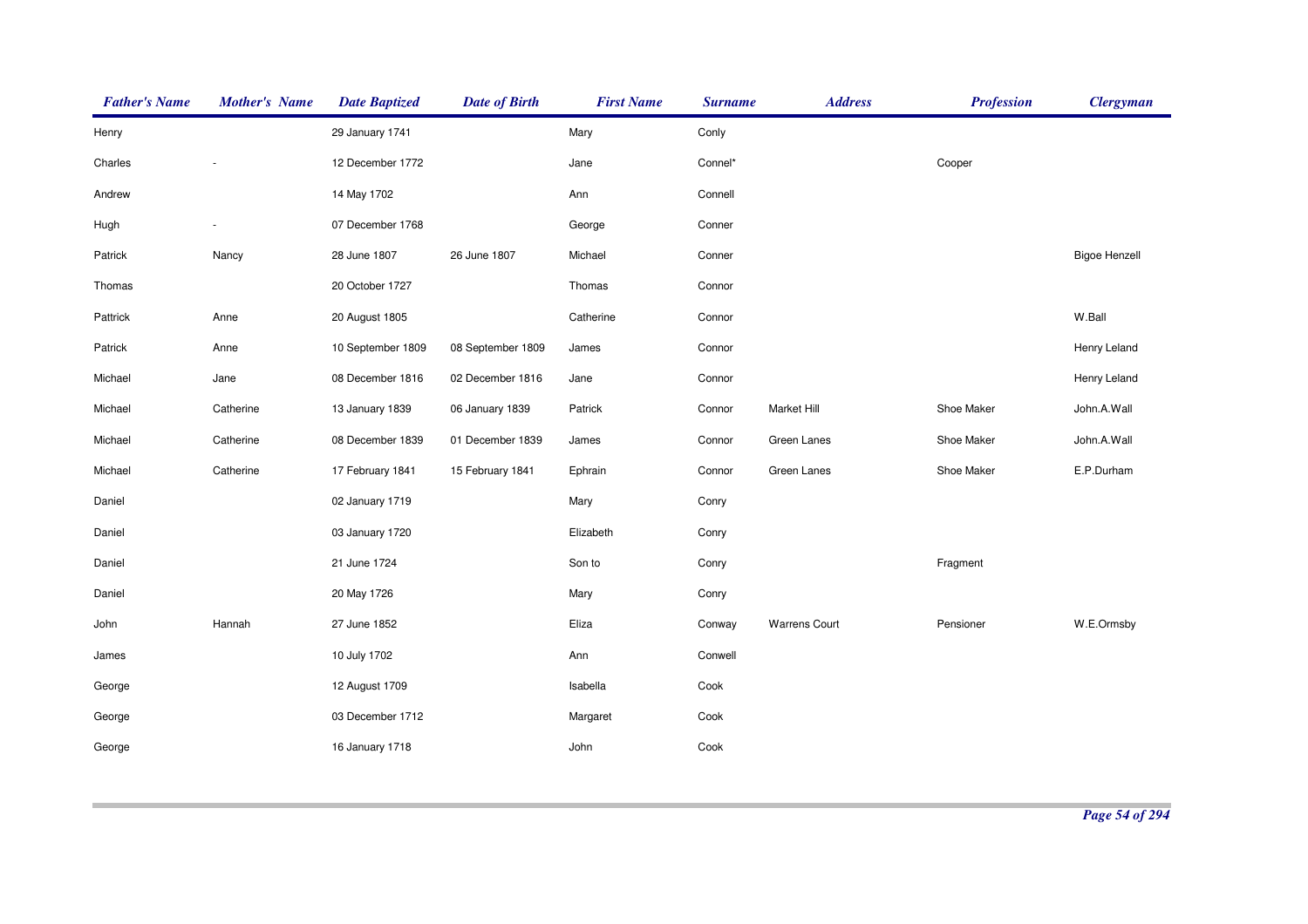| <b>Father's Name</b> | <b>Mother's Name</b> | <b>Date Baptized</b> | <b>Date of Birth</b> | <b>First Name</b> | <b>Surname</b>  | <b>Address</b> | <b>Profession</b> | <b>Clergyman</b> |
|----------------------|----------------------|----------------------|----------------------|-------------------|-----------------|----------------|-------------------|------------------|
| George               |                      | 29 January 1719      |                      | Catherine         | Cook            |                |                   |                  |
| George               |                      | 24 May 1721          |                      | George            | Cook            |                |                   |                  |
| John                 |                      | 20 May 1722          |                      | Frances           | Cook            |                | Taylor            |                  |
| George               |                      | 29 July 1723         |                      | Thomas            | Cook            |                |                   |                  |
| John                 |                      | 10 September 1723    |                      | Peter             | Cook            |                | Saylor            |                  |
| John                 |                      | 21 October 1724      |                      | John              | Cook            |                | Saylor            |                  |
| George               |                      | 01 April 1725        |                      | Richard           | $\textsf{Cook}$ |                |                   |                  |
| John                 |                      | 23 January 1727      |                      | Henry             | Cook            |                | Saylor            |                  |
| George               |                      | 17 May 1727          |                      | Margret           | Cook            |                |                   |                  |
| George               |                      | 06 June 1728         |                      | Catherine         | Cook            |                |                   |                  |
| George               |                      | 18 May 1730          |                      | Ann               | Cook            |                |                   |                  |
| George               |                      | 30 April 1732        |                      | John              | Cook            |                |                   |                  |
| George               |                      | 30 May 1756          |                      | Jennett           | Cook            |                | Wigmaker          |                  |
| George               |                      | 04 August 1760       |                      | John              | Cook            |                | Wigmaker          |                  |
| Samuel               | $\sim$               | 19 May 1770          |                      | Samuel            | Cook            |                | Dragoon           |                  |
| Benjamin             | Mary                 | 21 May 1804          |                      | Margaret          | Cook            |                |                   | W.H.Woods        |
| John                 |                      | 14 November 1717     |                      | Robert            | Cook [Junior]   |                |                   |                  |
| John                 |                      | 22 June 1720         |                      | Margret           | Cook [Junior]   |                |                   |                  |
| John                 |                      | 30 October 1728      |                      | George            | Cook [Junior]   |                |                   |                  |
| John                 |                      | 11 May 1702          |                      | Jane              | Cooke           |                |                   |                  |
| John                 |                      | 06 May 1705          |                      | William           | Cooke           |                |                   |                  |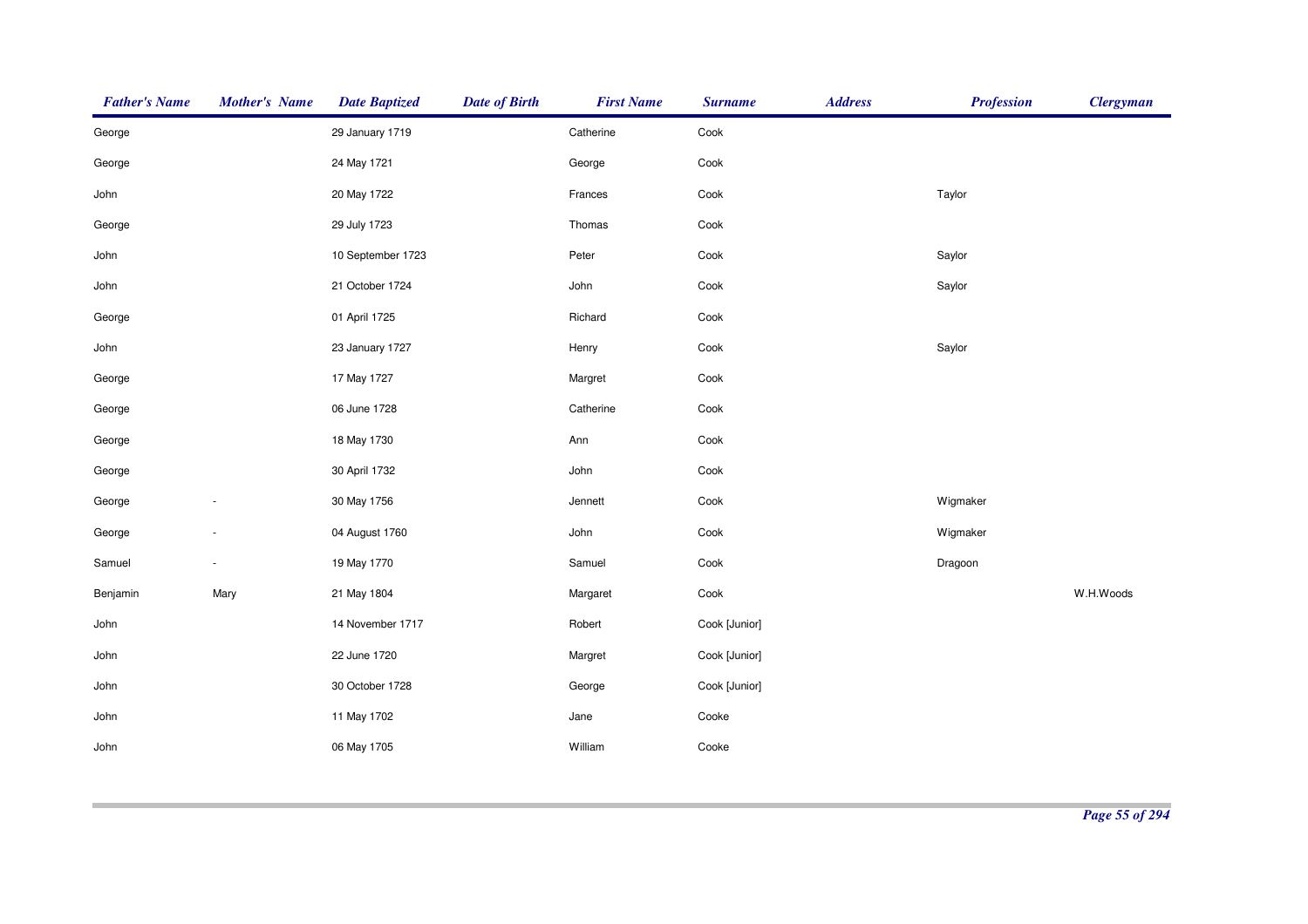| <b>Father's Name</b> | <b>Mother's Name</b> | <b>Date Baptized</b> | <b>Date of Birth</b> | <b>First Name</b>     | <b>Surname</b> | <b>Address</b>                                   | <b>Profession</b>      | <b>Clergyman</b>        |
|----------------------|----------------------|----------------------|----------------------|-----------------------|----------------|--------------------------------------------------|------------------------|-------------------------|
| William              | Anne                 | 02 January 1845      |                      | William               | Cooke          |                                                  | Serjeant 97th Regiment | William M<br>Beresford  |
| William              | Mary                 | 10 December 1848     |                      | Thomas                | Cooker         | <b>Fair Street</b>                               |                        | Andrew Williamson       |
| Mr.John              |                      | 28 November 1706     |                      | John                  | Cooper         |                                                  |                        |                         |
| Richard              |                      | 30 March 1709        |                      | Jane                  | Cooper         |                                                  |                        |                         |
| Richard              |                      | 18 April 1715        |                      | John                  | Cooper         |                                                  | Twins                  |                         |
| Richard              |                      | 18 April 1715        |                      | Richard               | Cooper         |                                                  | Twins                  |                         |
| Richard              |                      | 13 April 1740        |                      | Richard               | Cooper         |                                                  |                        |                         |
| Richard              |                      | 25 May 1742          |                      | Christian Daughter to | Cooper         |                                                  |                        |                         |
| Richard              |                      | 28 November 1743     |                      | Mary                  | Cooper         |                                                  |                        |                         |
| Richard              |                      | 14 November 1745     |                      | Elizabeth             | Cooper         |                                                  |                        |                         |
| Richard              |                      | 30 August 1747       |                      | Henerita              | Cooper         |                                                  |                        |                         |
| John                 |                      | 03 February 1774     |                      | James                 | Cooper         |                                                  | Soldier 57th Regiment  |                         |
| John                 | Alicia               | 27 February 1807     | 20 September 1806    | John                  | Cooper         |                                                  |                        | <b>Bigoe Henzell</b>    |
| Edward               | Anne                 | 06 April 1827        | 01 April 1827        | Mary Anne             | Cooper         | <b>Staff Serjeant</b><br>NewryRecruitingDistrict |                        | T.B.Owens               |
| John                 | Mary                 | 24 February 1833     | 15 February 1833     | William               | Cooper         | Peter Street                                     | Shoe maker             | Rev.Thomas<br>Athkinson |
| John                 | Mary                 | 15 August 1835       | 06 August 1835       | Mary                  | Cooper         | Laurence Street                                  | Shoe Maker             | Rev.J.Duncan            |
| Joseph               | Anne                 | 05 February 1854     |                      | Mary Elizabeth        | Cooper         | North Strand                                     | Carpenter              | W.E.Ormsby              |
| Mr.John              |                      | 22 December 1702     |                      | Mary                  | Cope           |                                                  |                        |                         |
| Mr.John              |                      | 27 January 1704      |                      | Amey                  | Cope           |                                                  |                        |                         |
| Alderman John        |                      | 11 February 1705     |                      | Joyce                 | Cope           |                                                  |                        |                         |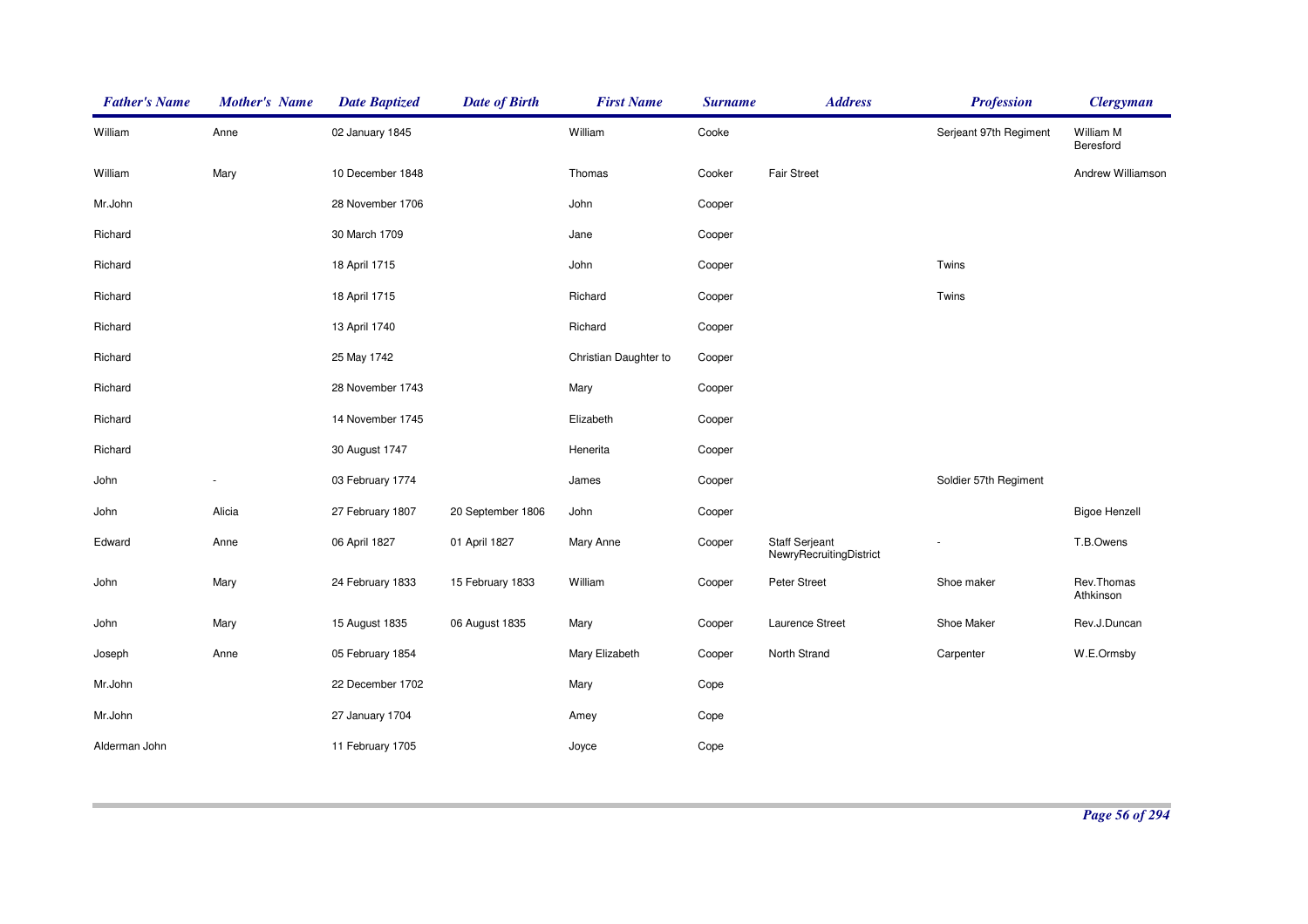| <b>Father's Name</b>     | <b>Mother's Name</b> | <b>Date Baptized</b> | <b>Date of Birth</b> | <b>First Name</b>     | <b>Surname</b> | <b>Address</b>        | <b>Profession</b> | <b>Clergyman</b>    |
|--------------------------|----------------------|----------------------|----------------------|-----------------------|----------------|-----------------------|-------------------|---------------------|
| John                     |                      | 13 May 1706          |                      | Elizabeth             | Cope           |                       | Mayor             |                     |
| James                    | Jane                 | 11 January 1818      | 08 January 1818      | James                 | Copleton       |                       |                   | <b>Wardlaw Ball</b> |
| Thomas                   | Anne                 | 03 July 1866         | 21 June 1866         | Charlotte             | Corcoran       | Peter Street          | Pensioner         | J.H.Monsarrat       |
| John                     | Martha               | 27 March 1842        | 24 March 1842        | George                | Corell         | Lodger North Road     | Weaver            | E.P.Durham          |
| Peter                    |                      | 02 July 1758         |                      | Christian Daughter of | Corly          |                       |                   |                     |
| James                    |                      | 06 February 1715     |                      | Nicholas              | Cormick        |                       |                   |                     |
| James                    | Annie                | 23 February 1881     | 13 September 1880    | Gertrude Maud         | Corneille      | Fair Street, Drogheda | Editor            | John Eccles         |
| Mr.                      |                      | 15 August 1746       |                      | Ann                   | Corry          |                       |                   |                     |
| Andrew                   |                      | 25 June 1748         |                      | Thomas                | Corry          |                       |                   |                     |
| John                     |                      | 19 March 1716        |                      | John                  | Cosbrough      |                       |                   |                     |
| John                     |                      | 16 April 1717        |                      | Ann                   | Cosbrough      |                       |                   |                     |
| John                     |                      | 28 November 1718     |                      | Samuel                | Cosbrough      |                       |                   |                     |
| John                     |                      | 18 September 1723    |                      | Thomas                | Cosbrough      |                       |                   |                     |
| John                     |                      | 04 April 1727        |                      | Samuel                | Cosbye         |                       |                   |                     |
| Mr.                      |                      | 05 June 1740         |                      | Emelia                | Cosbye         |                       |                   |                     |
| William                  | Rose                 | 12 November 1814     | 15 September 1814    | James                 | Costello       |                       | Louth Militia     | Henry Leland        |
| $\overline{\phantom{a}}$ |                      | 22 October 1821      | 01 January 1821      | William               | Costello       |                       | A Foundling       | T.B.Owens           |
| James                    | Sarah                | 07 February 1813     | 01 February 1813     | William               | Costley        |                       |                   | Henry Leland        |
| Patrick                  |                      | 30 July 1718         |                      | Jane                  | Costregan      |                       |                   |                     |
| John                     |                      | 31 December 1723     |                      | Thomas                | Cotton         |                       | Saylor            |                     |
| John                     |                      | 20 July 1725         |                      | William               | Cotton         |                       |                   |                     |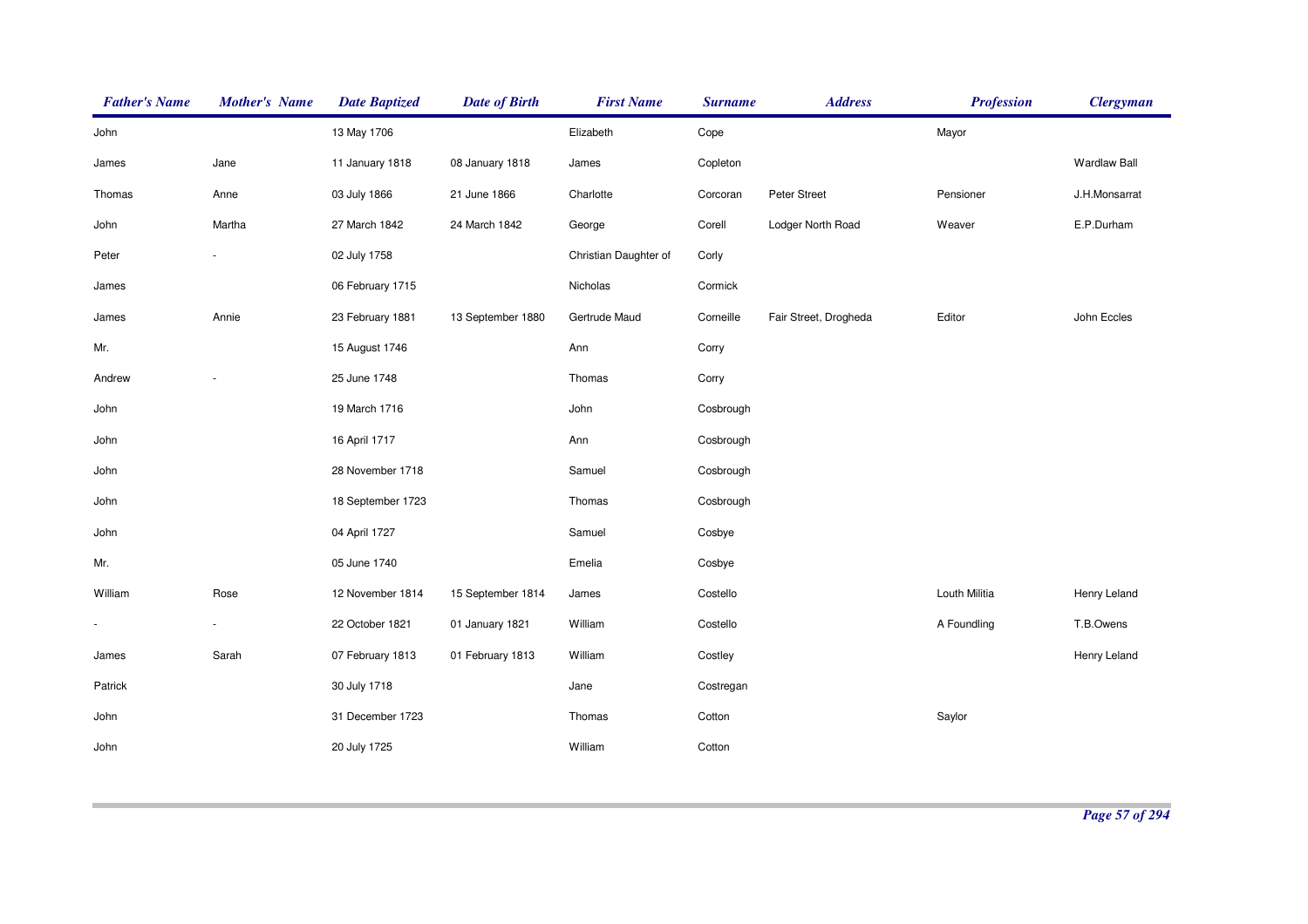| <b>Father's Name</b> | <b>Mother's Name</b>     | <b>Date Baptized</b> | <b>Date of Birth</b> | <b>First Name</b>    | <b>Surname</b>    | <b>Address</b>        | <b>Profession</b> | <b>Clergyman</b>     |
|----------------------|--------------------------|----------------------|----------------------|----------------------|-------------------|-----------------------|-------------------|----------------------|
| Richard              | $\sim$                   | 28 February 1779     |                      | John                 | Coulson           |                       |                   |                      |
| James                | Anne                     | 28 May 1837          | 22 May 1837          | James                | Coulson           | <b>West Street</b>    | Dealer in Books   | Rev.J.Magee          |
| James                | Anne                     | 12 May 1839          | 04 May 1839          | William              | Coulson           | Peter Street          | Confectioner      | John.A.Wall          |
| George               | Susan                    | 18 October 1807      | 26 August 1807       | John                 | Coulter           |                       |                   | <b>Bigoe Henzell</b> |
| James                | Mary                     | 12 June 1848         |                      | James                | Coulter           | Dyer Street           | Vintner           | Andrew Williamson    |
| Brabazon             | $\overline{\phantom{a}}$ | 09 April 1767        |                      | Jane                 | Courteney         |                       |                   |                      |
| Brabazon             |                          | 20 March 1771        |                      | Evers                | Courteney         |                       |                   |                      |
| Matthew              | Jane                     | 13 October 1852      |                      | Matthew              | Courteny          | Peter Street          | Tailor            | W.E.Ormsby           |
| Daniell              |                          | 02 May 1725          |                      | Thomas               | Courtney          |                       |                   |                      |
| Brabazon             |                          | 17 December 1776     |                      | Alexander            | Courtney          |                       |                   |                      |
| Evers                | Amelia                   | 19 March 1815        | 13 March 1815        | Matthew              | Courtney          |                       |                   | Henry Leland         |
| Matthew              | Jane                     | 21 January 1855      |                      | Peter Quin           | Courtney          | <b>West Street</b>    | Tailor            | Henry Seddall        |
| Matthew              | Jane                     | 27 June 1858         |                      | Jane                 | Courtney          | <b>Scarlet Street</b> | Tailor            | John G Eccles        |
| Matthew              | Jane                     | 17 February 1861     |                      | <b>Stewart Smith</b> | Courtney          | <b>Scarlet Street</b> | Tailor            | John Eccles          |
| <b>Edward Smith</b>  | Alice                    | 22 November 1855     |                      | Augusta Georgiana    | Covey             | Paradise Row          | Barrister         | W.E.Ormsby           |
| Mr.                  |                          | 01 July 1751         |                      | Mary                 | Cowel*            |                       | Gauger            |                      |
| Charles              |                          | 18 August 1715       |                      | Jane                 | Cowen             |                       |                   |                      |
| Charles              |                          | 09 June 1721         |                      | John                 | Cowen<br>[Junior] |                       |                   |                      |
| Charles              |                          | 09 December 1722     |                      | Ann                  | Cowen<br>[Junior] |                       |                   |                      |
| Charles              |                          | 27 May 1714          |                      | George               | Cowen Jr.         |                       |                   |                      |
| Charles              |                          | 13 March 1726        |                      | Robert               | Cowin             |                       |                   |                      |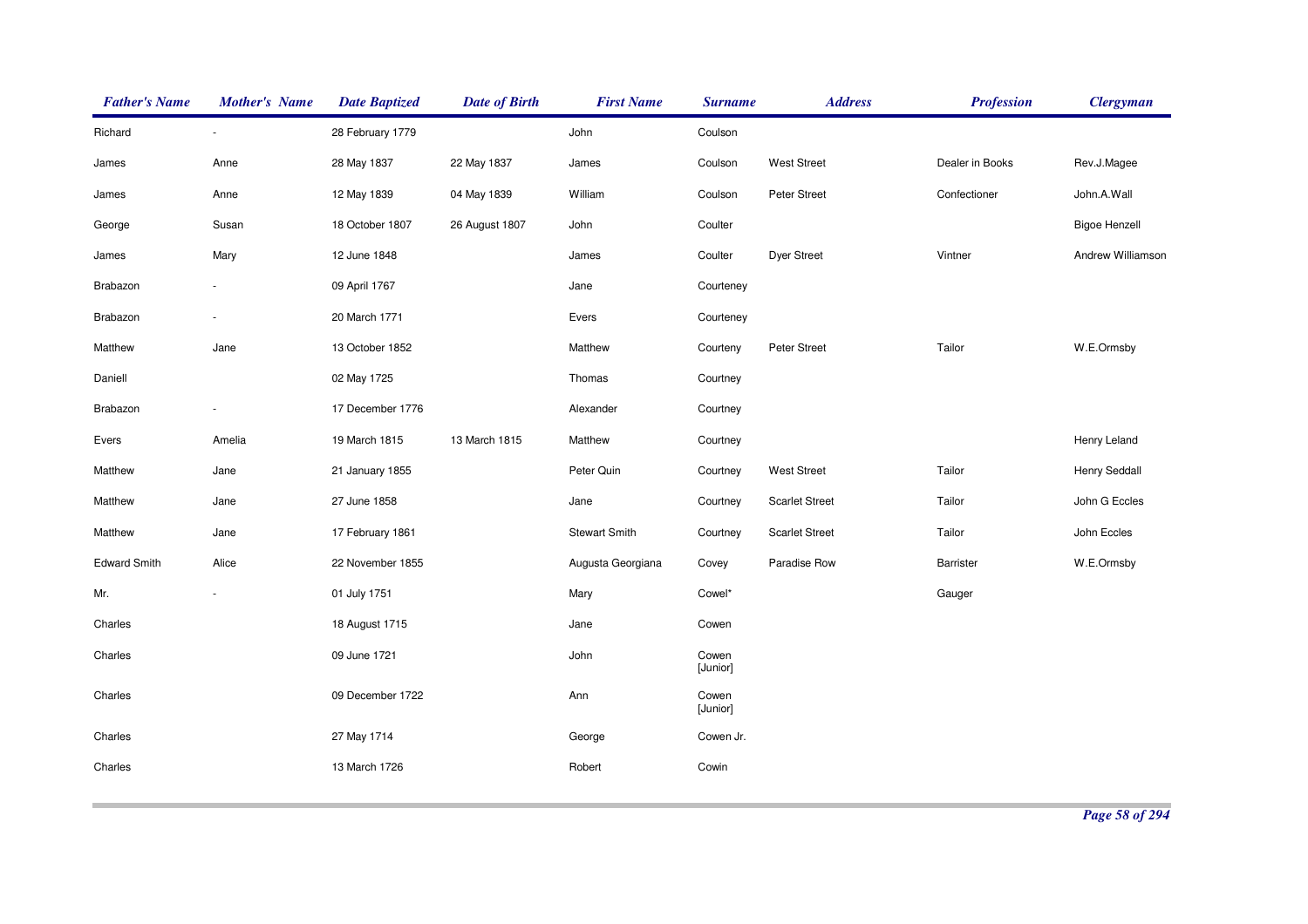| <b>Father's Name</b> | <b>Mother's Name</b> | <b>Date Baptized</b> | <b>Date of Birth</b> | <b>First Name</b>    | <b>Surname</b>     | <b>Address</b>             | <b>Profession</b>    | <b>Clergyman</b>       |
|----------------------|----------------------|----------------------|----------------------|----------------------|--------------------|----------------------------|----------------------|------------------------|
| Charles              |                      | 02 April 1718        |                      | Charles              | Cowins<br>[Junior] |                            |                      |                        |
| Francis              |                      | 09 July 1703         |                      | Jane                 | Cowltrine          |                            |                      |                        |
| Richard              |                      | 12 February 1717     |                      | Thomas               | Cowper             |                            |                      |                        |
| John                 | Abigail              | 23 July 1835         | 15 July 1835         | James                | Cox                | Potato Market              | Sapper and Miner     | Rev.J.Magee            |
| Robert Ivers         | Frances              | 08 July 1846         |                      | <b>Robert King</b>   | Cox                | <b>West Street</b>         | <b>Writing Clerk</b> | William M<br>Beresford |
| John                 | Eliza Theresa        | 15 February 1852     |                      | George Fredrick      | Cox                | <b>Palace Street</b>       | Merchant             | W.E.Ormsby             |
| Edward               | Mary                 | 14 May 1820          | 08 May 1820          | Mary Jane            | Coyle              |                            |                      | T.B.Owens              |
| Edward               | Mary                 | 19 August 1821       | 17 August 1821       | Anna                 | Coyle              |                            |                      | T.B.Owens              |
| Robert               | Eliza Jane           | 19 November 1876     | 15 October 1876      | John                 | Craig              | Magdalene Street, Drogheda | Engineer             | Thomas Fullerton       |
| William              | Judith               | 09 November 1808     | 05 November 1808     | Margaret             | Craige             |                            |                      | Henry Leland           |
| Hugh                 | Margret              | 02 November 1806     | 31 October 1806      | Henry                | Craigh             |                            | R.N.D.               | <b>Bigoe Henzell</b>   |
| <b>Charles Cooly</b> | Augusta              | 29 April 1829        |                      | <b>Charles Dacre</b> | Craven             | <b>West Street</b>         | Captain 72nd Foot    | Thos. William<br>Dixon |
| James                |                      | 17 February 1725     |                      | James                | Crawford           |                            |                      |                        |
| James                |                      | 22 April 1726        |                      | Cornelius            | Crawford           |                            |                      |                        |
| James                |                      | 25 October 1728      |                      | John                 | Crawford           |                            |                      |                        |
| Montgomery           |                      | 12 April 1807        | 10 April 1807        | Christopher          | Crawford           |                            | N.D.M.               | <b>Bigoe Henzell</b>   |
| William              | Jane                 | 24 June 1821         | 08 June 1821         | Benjamin Henry       | Crawford           |                            | 1st Regiment         | T.B.Owens              |
| George Smith         | Anne Sophia          | 15 July 1824         | 10 July 1824         | Martha               | Crawford           | Laurence Street            | Apothecary           | T.B.Owens              |
| John                 | Emily Jane           | 05 October 1831      |                      | <b>Emily Jane</b>    | Crawford           | <b>Palace Street</b>       | Gentleman            | Rev.R.George           |
| John                 | Emily Jane           | 09 November 1832     |                      | Charlotte Anna       | Crawford           | <b>Palace Street</b>       | Gentleman            | Rev.J.Duncan           |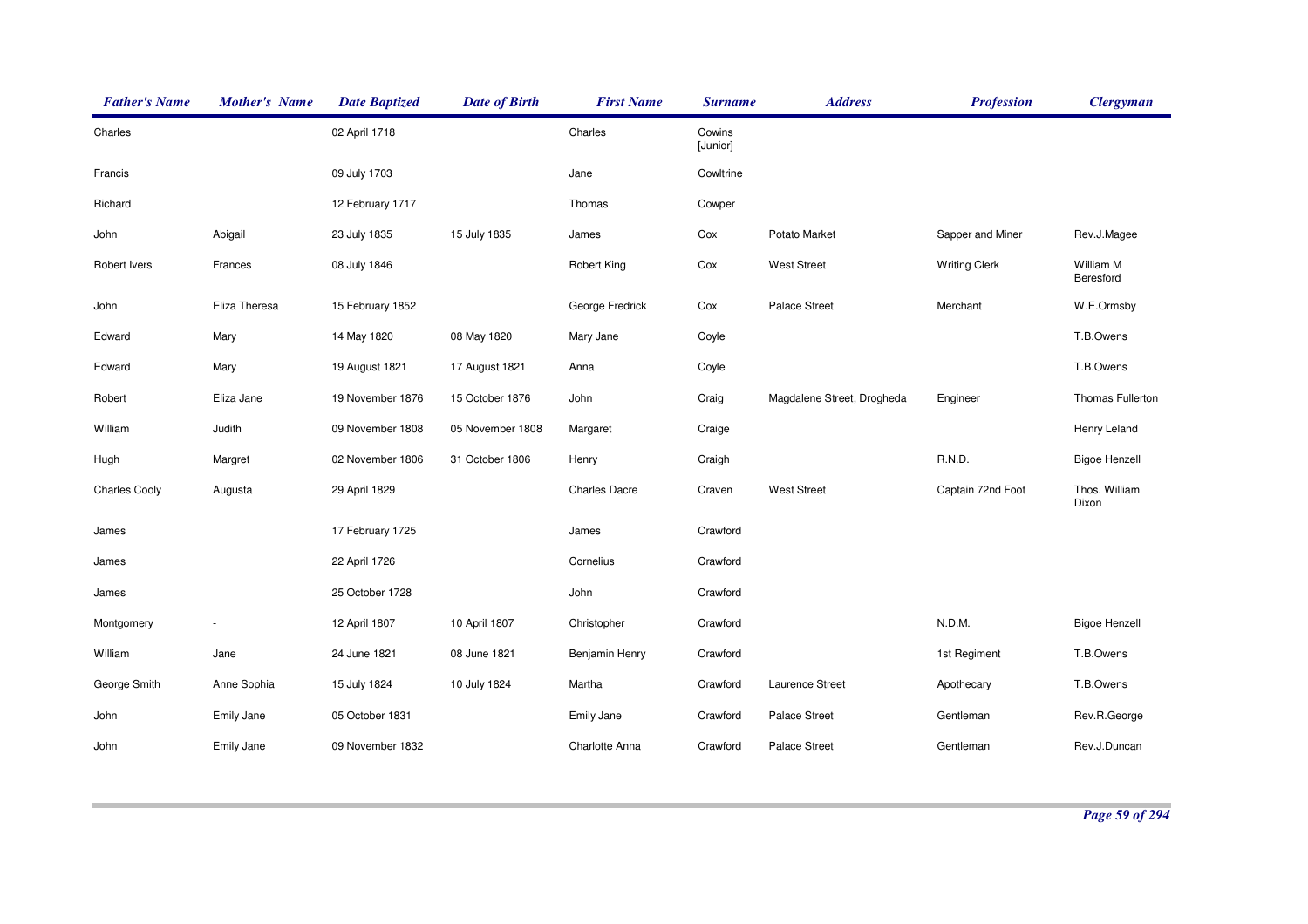| <b>Father's Name</b> | <b>Mother's Name</b> | <b>Date Baptized</b> | <b>Date of Birth</b> | <b>First Name</b>     | <b>Surname</b> | <b>Address</b>         | <b>Profession</b> | <b>Clergyman</b>    |
|----------------------|----------------------|----------------------|----------------------|-----------------------|----------------|------------------------|-------------------|---------------------|
| John                 | Emily Jane           | 25 September 1833    |                      | John Arthur           | Crawford       | <b>Fair Street</b>     | Gentleman         | Rev.J.Duncan        |
| John                 | Emily Jane           | 21 January 1836      | 08 February 1835     | Annette Louisa        | Crawford       | <b>Fair Street</b>     | Gentleman         | Rev. Thomas Finny   |
| John                 | Emily Jane           | 11 October 1837      | 14 October 1837      | Evelina               | Crawford       | <b>Fair Street</b>     | Gentleman         | Arthur Wynne        |
| George               | Henrietta            | 23 August 1879       | 01 August 1879       | Jane                  | Crawford       | Drogheda Barrack       | Soldier           | Coates G.Booth      |
| Captain              | Mrs.                 | 26 April 1808        | 01 April 1808        | <b>William Dardis</b> | Creagh         |                        |                   | <b>Wardlaw Ball</b> |
| George Overlane      | Mary Anne            | 23 November 1851     |                      | <b>Thomas Matthew</b> | Creak          | <b>Palace Street</b>   | Carpenter         | W.B.Askin           |
| George               | Mary Anne            | 23 May 1852          |                      | Elizabeth Anne        | Creak          | <b>King Street</b>     | Carpenter         | W.B.Askin           |
| Edmond               |                      | 15 June 1708         |                      | Mary                  | Creddon        |                        |                   |                     |
| Henry                |                      | 06 September 1719    |                      | Edmond                | Creddon        |                        |                   |                     |
| Henry                |                      | 07 October 1720      |                      | Michael               | Creddon        |                        |                   |                     |
| Henry                |                      | 04 September 1721    |                      | Mary                  | Creddon        |                        |                   |                     |
| Henry                |                      | 01 March 1723        |                      | Emelia                | Creddon        |                        |                   |                     |
| Henry                |                      | 13 December 1725     |                      | John                  | Creddon        |                        |                   |                     |
| James                |                      | 27 December 1726     |                      | Mary                  | Creddon        |                        |                   |                     |
| Henry                |                      | 28 December 1727     |                      | William               | Creddon        |                        |                   |                     |
| Edmund               |                      | 30 April 1704        |                      | William               | Credon         |                        |                   |                     |
| Edmund               |                      | 08 August 1706       |                      | Richard               | Credon         |                        |                   |                     |
| Michael              | Elizabeth            | 19 March 1828        | 15 March 1828        | William               | Creegan        | Drumshallon            | Servant           | T.B.Owens           |
| Henry                | Elizabeth            | 26 May 1872          | 01 April 1872        | Jane                  | Cripps         | Chord Road             | Miller            | John Eccles         |
| Henry                | Elizabeth            | 25 January 1874      | 28 December 1873     | Henry Stephenson      | Cripps         | Chord Road             | Mechanic          | John Eccles         |
| Henry                | Elizabeth            | 30 April 1876        | 12 February 1876     | Elizabeth             | Cripps         | North Strand, Drogheda | Clerk             | John Eccles         |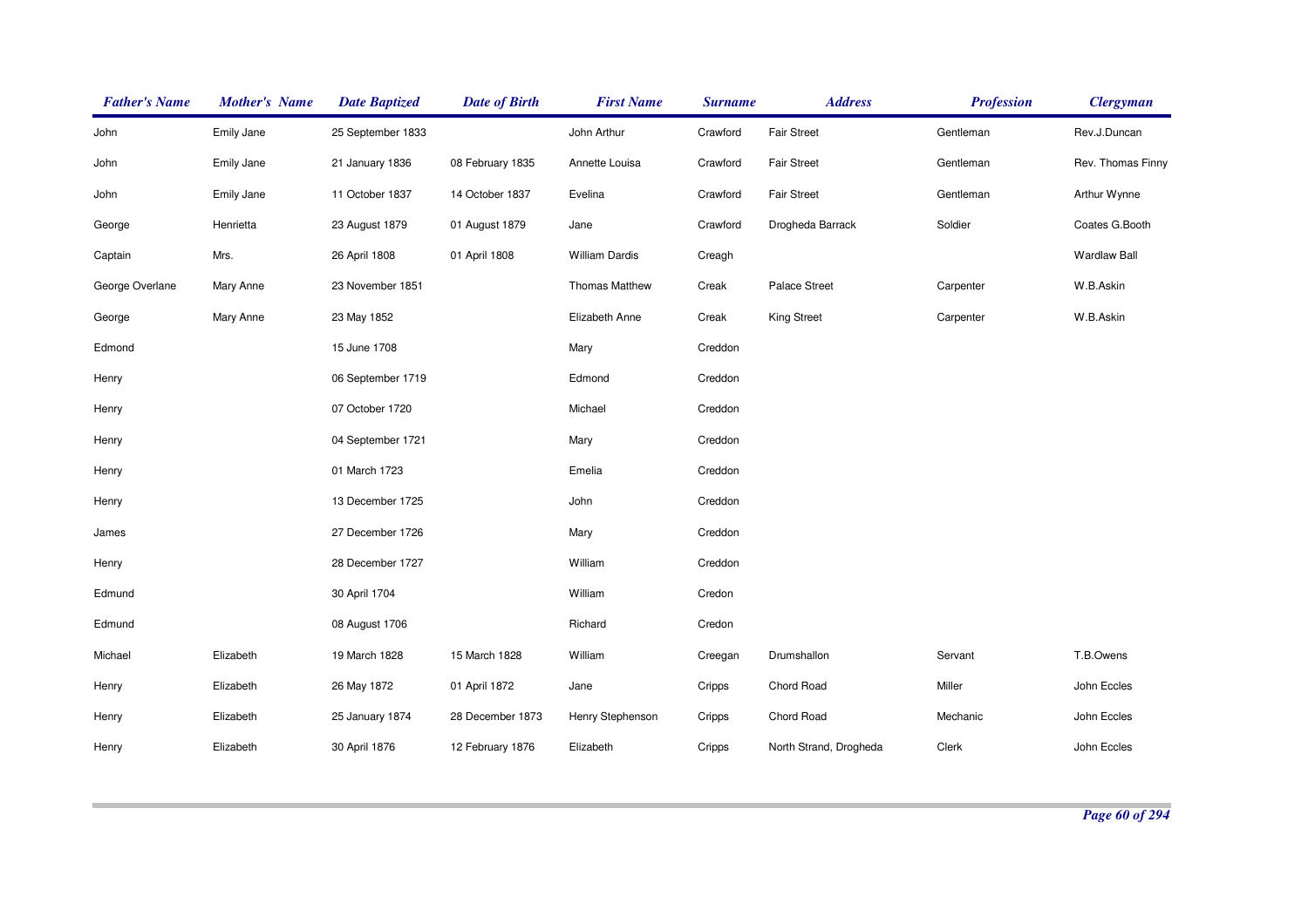| <b>Father's Name</b> | <b>Mother's Name</b> | <b>Date Baptized</b> | <b>Date of Birth</b> | <b>First Name</b>     | <b>Surname</b> | <b>Address</b>             | <b>Profession</b>  | <b>Clergyman</b>    |
|----------------------|----------------------|----------------------|----------------------|-----------------------|----------------|----------------------------|--------------------|---------------------|
| Henry                | Elizabeth            | 15 May 1878          | 07 April 1878        | Robert Stephenson     | Cripps         | North Quay, Drogheda       | Corn Buyer & Clerk | John Eccles         |
| Henry                | Elizabeth            | 26 September 1880    | 06 August 1880       | Mary                  | Cripps         | North Strand, Drogheda     | Clerk              | John Eccles         |
| John                 | Jane                 | 26 February 1809     | 17 February 1809     | Sarah                 | Crips          |                            | 26th Foot          | Wardlaw Ball        |
| John                 |                      | 17 August 1721       |                      | Christian Daughter to | Croft          |                            |                    |                     |
| Valesius             | Julia                | 24 June 1842         | 14 May 1842          | Kate Maria            | Crofton        | <b>William Street</b>      | Music Master       | A.Wynne             |
| Mr.Charles           |                      | 17 October 1714      |                      | Charlott              | Crompton       |                            | [Deceased]         |                     |
| John                 |                      | 17 June 1734         |                      | Mary                  | Crosbey        |                            | Of Killineer       |                     |
| Thomas               | Alice                | 08 May 1877          | 29 April 1877        | Thomas                | Crosbie        | Magdalen Street, Drogheda  | Iron Worker        | Coates G.Booth      |
| Thomas               | Alice                | 08 May 1877          | 25 June 1875         | Alice                 | Crosbie        | Magdalen Street, Drogheda  | Iron Worker        | Coates G.Booth      |
| Thomas               | Alice                | 14 February 1879     | 24 January 1879      | Thomas                | Crosbie        | Magdalene Street, Drogheda | Iron Worker        | Coates G.Booth      |
| Thomas               |                      | 22 October 1721      |                      | Henry                 | Crosbrough     |                            |                    |                     |
| John                 |                      | 25 July 1723         |                      | Mary                  | Crosbrough     |                            |                    |                     |
| Thomas               |                      | 16 August 1724       |                      | Jane                  | Crosbrough     |                            |                    |                     |
| John                 |                      | 05 January 1713      |                      | James                 | Crosby         |                            |                    |                     |
| John                 |                      | 22 March 1715        |                      | William               | Crosby         |                            |                    |                     |
| Thomas               |                      | 22 June 1729         |                      | Margrett              | Crosby         |                            |                    |                     |
| Thomas               |                      | 07 January 1773      |                      | Nicholas              | Crosby         |                            |                    |                     |
| John                 |                      | 27 May 1722          |                      | Arthur                | Crosbye        |                            |                    |                     |
| George               | Anne                 | 08 January 1818      | 06 January 1818      | Anne Jane             | Crosland       |                            | 45th Regiment      | <b>Wardlaw Ball</b> |
| Mr.Henry             |                      | 17 July 1705         |                      | James                 | Crossgriffe    |                            |                    |                     |
| Captain John         |                      | 08 November 1712     |                      | Sackvil Son to        | Crow           |                            |                    |                     |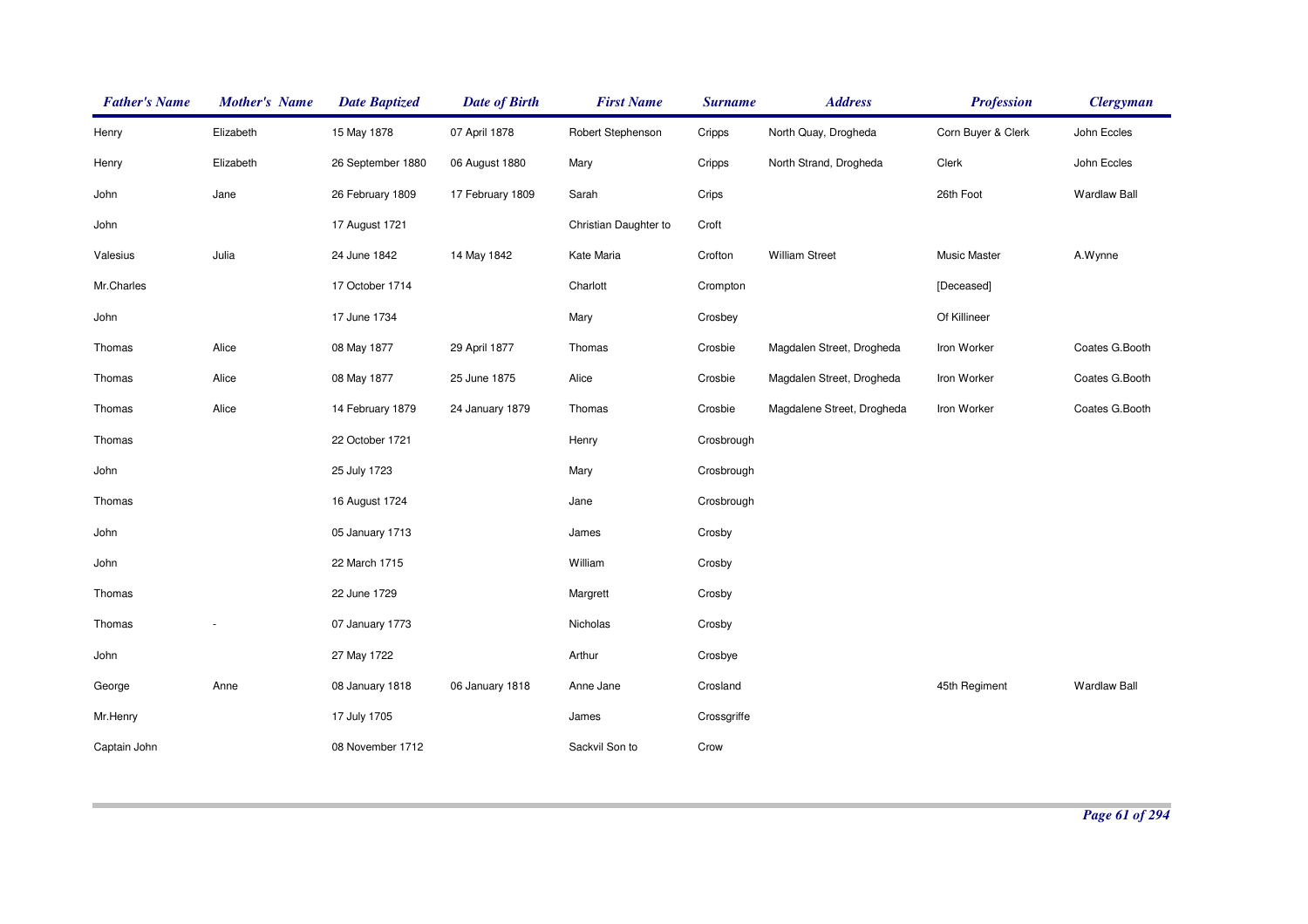| <b>Father's Name</b> | <b>Mother's Name</b> | <b>Date Baptized</b> | <b>Date of Birth</b> | <b>First Name</b> | <b>Surname</b> | <b>Address</b>       | <b>Profession</b>      | <b>Clergyman</b>     |
|----------------------|----------------------|----------------------|----------------------|-------------------|----------------|----------------------|------------------------|----------------------|
| Kenedy               |                      | 21 February 1762     |                      | John              | Crow*          |                      |                        |                      |
| John                 |                      | 27 April 1707        |                      | Henry             | Crozbee        |                      |                        |                      |
| John                 |                      | 08 March 1708        |                      | Jane              | Crozby         |                      | Twins                  |                      |
| John                 |                      | 08 March 1708        |                      | Catherine         | Crozby         |                      | Twins                  |                      |
| John                 |                      | 20 April 1710        |                      | Mary              | Crozby         |                      |                        |                      |
| John Young**         | Frances M.A.         | 22 February 1807     | 30 January 1807      | Frances Mary Ann  | Crozier        |                      | N.D.M.                 | <b>Bigoe Henzell</b> |
| Mr.Samuel            |                      | 01 September 1756    |                      | Dorcas            | Crump          |                      |                        |                      |
| James                | Mary Jane            | 26 August 1866       | 01 June 1866         | Frances           | Cudd           | <b>Thomas Street</b> | Clerk in the Survey    | J.H.Monsarrat        |
| Mr.Michael           |                      | 03 November 1705     |                      | Mary              | Cudmore        |                      |                        |                      |
| Mr.Richard           |                      | 26 July 1713         |                      | Charity           | Cudmore        |                      |                        |                      |
| Mr.Richard           |                      | 03 September 1714    |                      | Michael           | Cudmore        |                      |                        |                      |
| Doctor Richard       |                      | 21 October 1715      |                      | Jerome            | Cudmore        |                      |                        |                      |
| Dr.Richard           |                      | 10 January 1717      |                      | Lanclott          | Cudmore        |                      |                        |                      |
| Doctor Richard       |                      | 14 March 1718        |                      | Richard           | Cudmore        |                      | [Deceased]             |                      |
| William              | Emily                | 29 August 1815       | 22 August 1815       | Anne              | Cudworth       |                      | Captain Louth Regiment | ÷,                   |
| William              | Emily                | 20 September 1818    | 09 September 1818    | Joshua            | Cudworth       |                      | Captain Louth Militia  | Henry Leland         |
| Samuel               | Eliza                | 29 June 1817         | 26 June 1817         | Louisa            | Cully          |                      | 45th Regiment          | Henry Leland         |
| John                 | Mary                 | 05 August 1810       | 11 July 1810         | Jane              | Cummins        |                      | 2nd Garrison Battalion | Henry Leland         |
| James                |                      | 19 September 1713    |                      | Anne              | Cunigham       |                      |                        |                      |
| John                 |                      | 15 August 1728       |                      | Elizabeth         | Cuningham      |                      |                        |                      |
| Maurice              | Mary                 | 21 September 1821    | 18 September 1821    | Richard           | Cunliffe       |                      |                        | T.B.Owens            |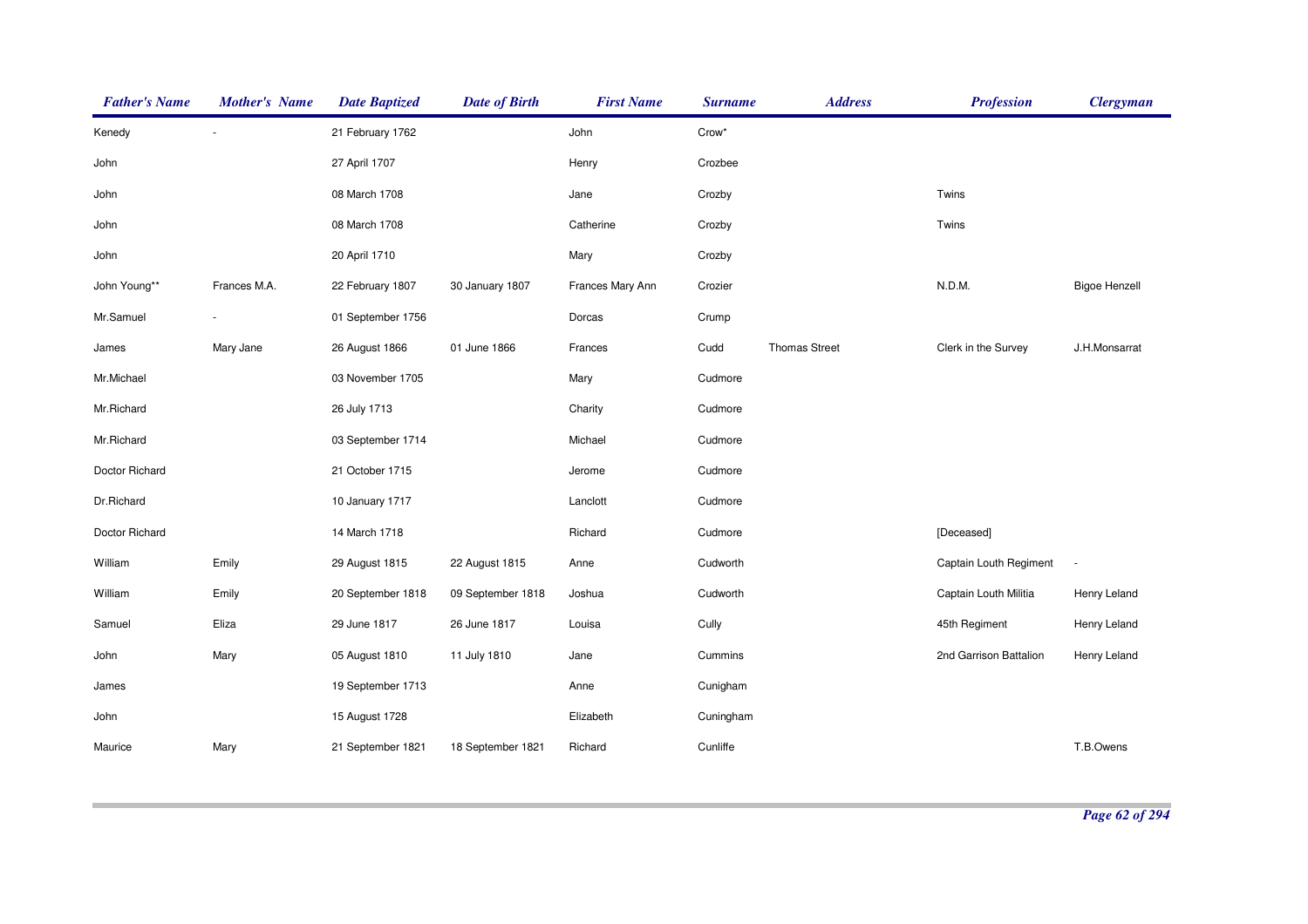| <b>Father's Name</b> | <b>Mother's Name</b> | <b>Date Baptized</b> | <b>Date of Birth</b> | <b>First Name</b> | <b>Surname</b> | <b>Address</b> | <b>Profession</b> | <b>Clergyman</b> |
|----------------------|----------------------|----------------------|----------------------|-------------------|----------------|----------------|-------------------|------------------|
| James                |                      | 16 April 1716        |                      | Elizabeth         | Cunningham     |                |                   |                  |
| James                |                      | 30 September 1717    |                      | Florence          | Cunningham     |                |                   |                  |
| John                 |                      | 13 April 1727        |                      | Thomas            | Cunningham     |                |                   |                  |
| Richard              |                      | 26 November 1724     |                      | John              | Curley         |                |                   |                  |
| Richard              |                      | 16 August 1726       |                      | Francis           | Curley         |                |                   |                  |
| Richard              |                      | 28 June 1729         |                      | Richard           | Curley         |                |                   |                  |
| Richard              |                      | 18 May 1730          |                      | Francis           | Curley         |                |                   |                  |
| Jarrat               |                      | 27 January 1732      |                      | Cathrin           | Curley         |                |                   |                  |
| Francis              |                      | 01 September 1702    |                      | Richard           | Curly          |                |                   |                  |
| Francis              |                      | 14 August 1704       |                      | Gerrard           | Curly          |                |                   |                  |
| Francis              |                      | 01 July 1706         |                      | Elizabeth         | Curly          |                |                   |                  |
| Richard              |                      | 30 July 1734         |                      | Samuel            | Curly          |                |                   |                  |
| Samuel               |                      | 06 January 1760      |                      | Elizabeth         | Curly          |                | Mason             |                  |
| John                 |                      | 26 November 1703     |                      | Elizabeth         | Curran         |                |                   |                  |
| John                 |                      | 03 March 1706        |                      | Martha            | Curran         |                |                   |                  |
| Andrew               |                      | 25 June 1748         |                      | Thomas            | Currey         |                |                   |                  |
| Edward               | Catherine            | 05 January 1832      |                      | Mary              | Currie         | Church Alleys  | Servant           | Rev.J.Duncan     |
| Andrew               |                      | 29 June 1750         |                      | Thomas            | Curry          |                |                   |                  |
| Andrew               |                      | 14 November 1751     |                      | Jane              | Curry          |                |                   |                  |
| Andrew               |                      | 21 August 1753       |                      | Susana            | Curry          |                | Tidewaiter        |                  |
| William              |                      | 09 April 1767        |                      | Elinor            | Curtis         |                |                   |                  |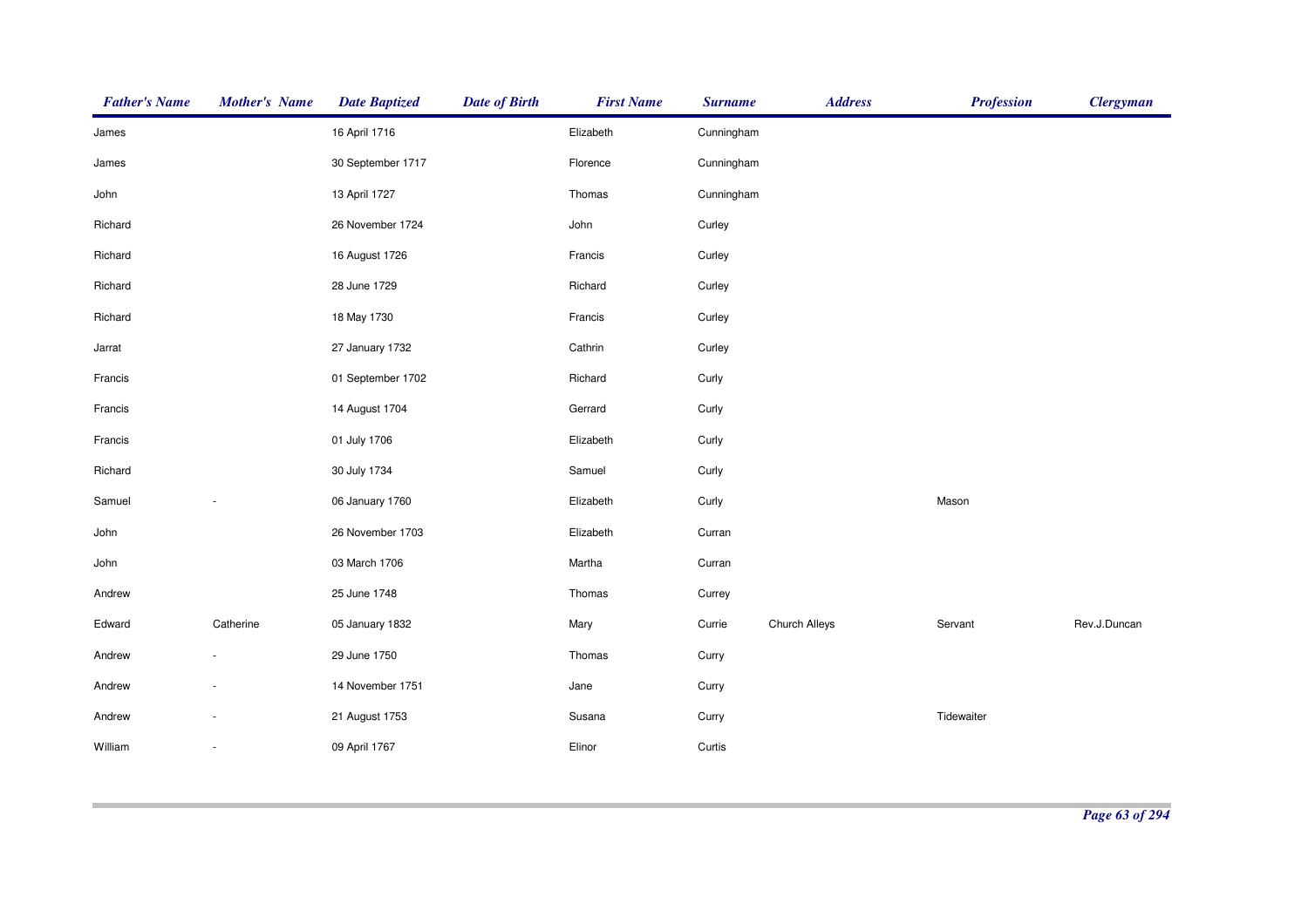| <b>Father's Name</b>     | <b>Mother's Name</b> | <b>Date Baptized</b> | <b>Date of Birth</b> | <b>First Name</b>      | <b>Surname</b> | <b>Address</b>            | <b>Profession</b>     | <b>Clergyman</b>        |
|--------------------------|----------------------|----------------------|----------------------|------------------------|----------------|---------------------------|-----------------------|-------------------------|
| Thomas                   |                      | 10 November 1773     |                      | Maria                  | Curtis         |                           |                       |                         |
| The Rev.Robert           |                      | 29 August 1776       |                      | Margaret               | Cuthbert       |                           |                       |                         |
| John                     | Elizabeth            | 09 February 1842     | 08 August 1841       | Robert                 | Cuthbert       | <b>Fair Street</b>        | <b>Excise Officer</b> | E.P.Durham              |
| $\overline{\mathcal{E}}$ | Lucinda              | 14 September 1895    | 03 September 1895    | Lucinda                | Cuthbert       | Chord Road                | $\overline{\cdot}$    | <b>Herbert Sandford</b> |
| Robert                   |                      | 17 November 1775     |                      | Anne                   | Cutler*        |                           |                       |                         |
| Benjamin                 |                      | 13 March 1768        |                      | Richard                | $D_{-}$        |                           |                       |                         |
| Thomas                   | Abigail              | 15 December 1861     |                      | Anna Maria             | Dagnall        | Widow's House             | Tailor                | John Eccles             |
| George                   | Esther               | 27 October 1889      | 21 September 1889    | <b>William Henry</b>   | Dale           | Sextons House, St. Peters | Sexton St.Peters      | F.J.S.Mauritz           |
| George                   | Esther               | 04 October 1891      | 06 September 1891    | Herbert Richard        | Dale           | Sextons House, St. Peters | Sexton of St. Peters  | F.J.S.Mauritz           |
| Thomas                   |                      | 06 January 1726      |                      | Martha                 | Dalton         |                           |                       |                         |
| George                   | Mary                 | 06 November 1842     | 23 October 1842      | Charlotte              | Dalton         | Dublin                    | Carpenter             | A.Wynne                 |
| Michael                  | Jane                 | 18 September 1814    | 08 September 1814    | Elizabeth              | Daly           |                           |                       | <b>Wardlaw Ball</b>     |
| Michael                  | Jane                 | 19 August 1816       | 06 August 1816       | Margaret               | Daly           |                           |                       | Henry Leland            |
| Michael                  | Jane                 | 11 March 1818        | 28 February 1818     | Robert                 | Daly           |                           |                       | <b>Wardlaw Ball</b>     |
| Michael                  | Jane                 | 04 July 1821         | 24 June 1821         | James Michael          | Daly           |                           |                       | T.B.Owens               |
| Michael                  | Jane                 | 17 December 1823     | 01 December 1823     | William                | Daly           | School House, Church Yard | School Master         | Samuel Fairtlough       |
| Michael                  | Jane                 | 01 September 1826    | 20 August 1826       | Maria Anne             | Daly           | Church Yard               | School Master         | T.B.Owens               |
| Michael                  | Jane                 | 14 August 1836       | 04 August 1836       | Frances                | Daly           | Church Yard               | School Master         | Rev.J.Magee             |
| Robert B                 | Mary                 | 18 June 1845         |                      | <b>William Michael</b> | Daly           | Laurence Street           | Grocer                | William M<br>Beresford  |
| Robert B                 | Mary                 | 14 October 1848      |                      | Robert                 | Daly           | Laurence Street           | Grocer                | A.Wynne                 |
| Robert B                 | Mary                 | 19 December 1849     |                      | Robert Bedford         | Daly           | Laurence Street           | Auctioneer            | W.E.Ormsby              |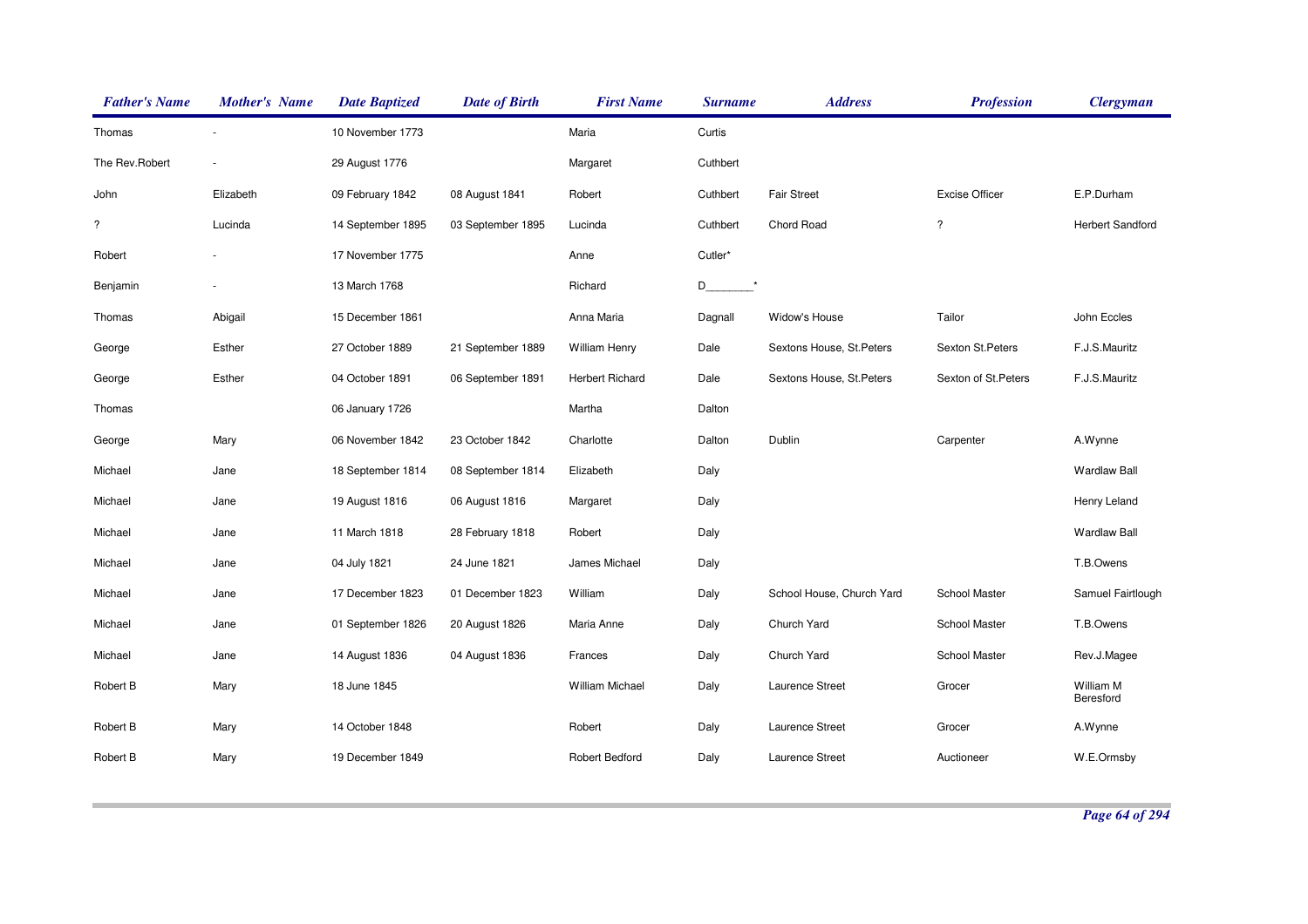| <b>Father's Name</b>  | <b>Mother's Name</b> | <b>Date Baptized</b> | <b>Date of Birth</b> | <b>First Name</b>              | <b>Surname</b> | <b>Address</b>            | <b>Profession</b>        | <b>Clergyman</b>       |
|-----------------------|----------------------|----------------------|----------------------|--------------------------------|----------------|---------------------------|--------------------------|------------------------|
| Robert B              | Mary                 | 20 April 1852        |                      | Eliza Jane                     | Daly           | <b>West Street</b>        | Grocer                   | W.E.Ormsby             |
| Robert B              | Mary                 | 07 December 1853     |                      | George Henry                   | Daly           | <b>West Street</b>        | Merchant                 | W.E.Ormsby             |
| Robert B              | Mary                 | 21 January 1855      |                      | Joseph Alan                    | Daly           | <b>West Street</b>        | Merchant                 | John G Eccles          |
| Robert B              | Mary                 | 04 July 1856         |                      | Mary Frances                   | Daly           | <b>West Street</b>        | Merchant                 | John G Eccles          |
| Robert B              | Mary                 | 31 January 1858      |                      | Anna Maria                     | Daly           | <b>West Street</b>        | Merchant                 | W.E.Ormsby             |
| Robert B              | Mary                 | 27 March 1859        |                      | Henry James                    | Daly           | <b>West Street</b>        | Merchant                 | John Stewart           |
| Robert B.             | Mary                 | 11 May 1865          | 28 March 1865        | Benjamin Whitworth             | Daly           | Laurence Street           | Merchant                 | John Eccles            |
| <b>Robert Bedford</b> | Amelia               | 27 October 1879      | 13 September 1879    | Ivan King                      | Daly           | Laurence Street, Drogheda | Auctioneer & Stockbroker | Coates G.Booth         |
| <b>Robert Bedford</b> | Amelia               | 18 October 1880      | 02 September 1880    | Oscar Bedford King             | Daly           | Laurence Street, Drogheda | Auctioneer & Stockbroker | John A.Jennings        |
| <b>Robert Bedford</b> | Amelia               | 27 November 1881     | 22 September 1881    | Eric Robert King               | Daly           | Laurence Street, Drogheda | Auctioneer & Stockbroker | Fredrick<br>Wm.Mervyn  |
| <b>Robert Bedford</b> | Amelia               | 17 September 1883    | 24 August 1883       | Eva Amelia                     | Daly           | Laurence Street, Drogheda | Auctioneer & Land Agent  | Fredrick W.Mervyn      |
| Thomas                | Eleanor              | 26 April 1835        | 17 April 1835        | Millicent                      | Danby          | Magdalene Street          | Engineer                 | Rev.J.Magee            |
| John                  | Hester               | 15 January 1814      | 12 January 1814      | Rebecca                        | Danskin        |                           |                          | Henry Leland           |
| Patrick               | Elizabeth            | 30 August 1834       | 19 August 1834       | Victora Catherine<br>Elizabeth | Darbey         | Laurence Street           | <b>Medical Doctor</b>    | Rev.G.King             |
| Patrick               | Elizabeth            | 30 August 1837       | 15 August 1837       | <b>Robert Patrick</b>          | Darbey         | Laurence Street           | Surgeon                  | Rev.P.Mooney           |
| Patrick               | Elizabeth            | 03 December 1835     | 10 November 1835     | William John                   | Darby          | Laurence Street           | Surgeon                  | Rev.J.Magee            |
| Patrick               | Eliza                | 13 August 1840       | 30 July 1840         | George Dopping                 | Darby          | Laurence Street           | Surgeon                  | A.Wynne                |
| Patrick               | Eliza                | 30 September 1842    | 11 September 1842    | John George                    | Darby          | Laurence Street           | Surgeon                  | E.P.Durham             |
| Patrick               | Eliza                | 10 January 1845      |                      | Mary Frances                   | Darby          | Laurence Street           | Doctor                   | William M<br>Beresford |
| Patrick               | Eliza                | 10 January 1845      |                      | Thomas Dopping                 | Darby          | Laurence Street           | Doctor                   | William M<br>Beresford |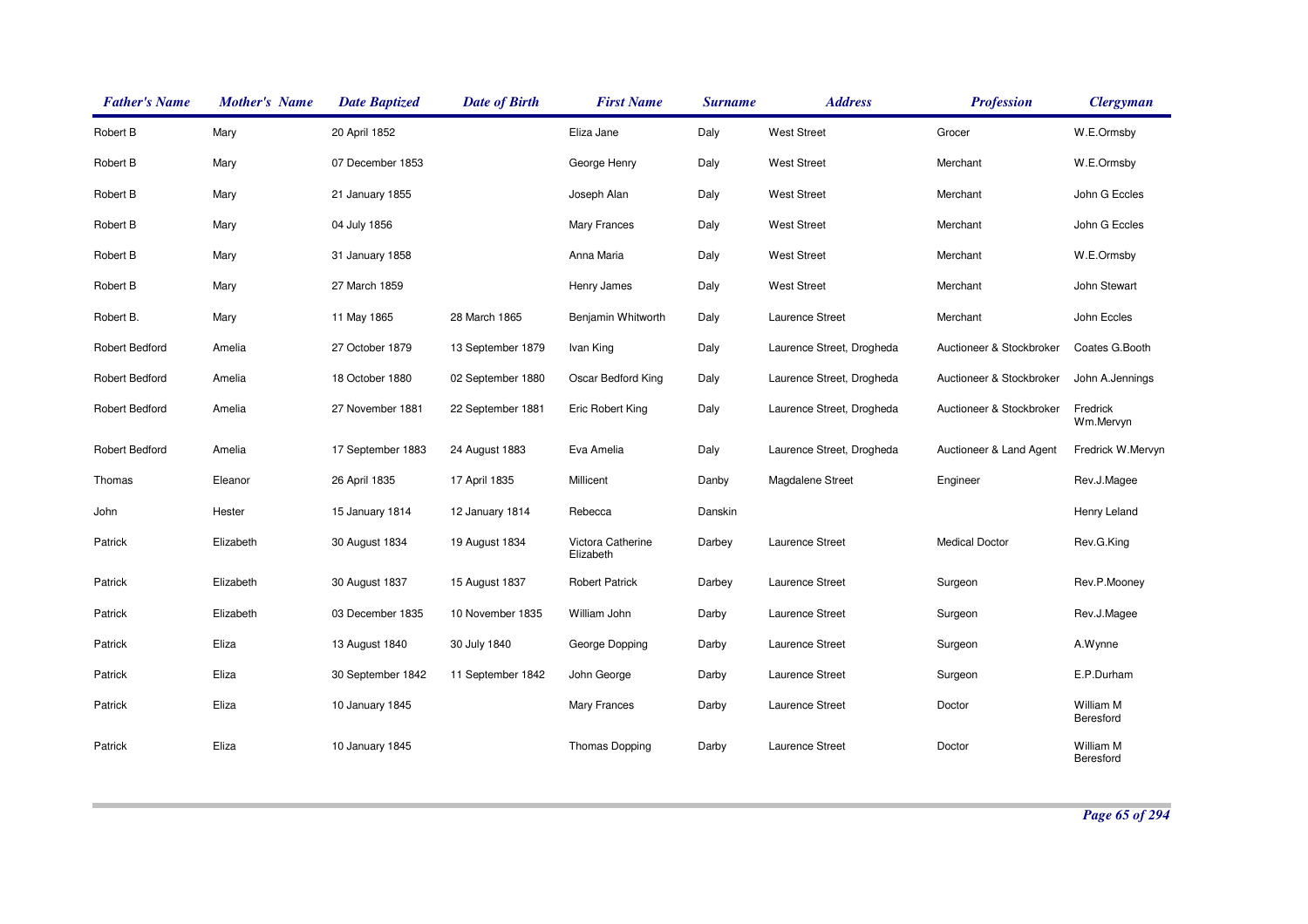| <b>Father's Name</b> | <b>Mother's Name</b> | <b>Date Baptized</b> | <b>Date of Birth</b> | <b>First Name</b> | <b>Surname</b> | <b>Address</b>               | <b>Profession</b>      | <b>Clergyman</b>      |
|----------------------|----------------------|----------------------|----------------------|-------------------|----------------|------------------------------|------------------------|-----------------------|
| Michael              |                      | 03 June 1734         |                      | George            | Darcy          |                              |                        |                       |
| Richard              |                      | 16 February 1713     |                      | Katherine         | Darmor         |                              |                        |                       |
| Francis              |                      | 10 December 1706     |                      | William           | Davis          |                              |                        |                       |
| Francis              |                      | 27 December 1707     |                      | Jane              | Davis          |                              |                        |                       |
| John                 |                      | 09 June 1714         |                      | James             | Davis          |                              |                        |                       |
| John                 |                      | 24 February 1776     |                      | George            | Davis          |                              |                        |                       |
| John                 | Margaret             | 13 April 1808        | 11 April 1808        | Mary Anne         | Davis          |                              | <b>Wicklow Militia</b> | Henry Leland          |
| Thomas               | Amelia               | 18 September 1808    | 10 September 1808    | Switzer           | Davis          |                              | <b>Wicklow Militia</b> | Henry Leland          |
| Thomas               | Milicent             | 18 August 1809       | 15 August 1809       | John Switzer      | Davis          |                              |                        | <b>Wardlaw Ball</b>   |
| James                | Anne                 | 09 April 1826        | 19 March 1826        | Eleanor           | Davis          | Peter Street                 | Hatter                 | T.B.Owens             |
| Thomas               | Maria                | 10 December 1826     | 04 December 1826     | Jane              | Davis          | $\ddot{?}$                   | Private 73rd Foot      | T.B.Owens             |
| James                | Anne                 | 05 August 1827       | 24 July 1827         | James             | Davis          | Peter Street                 | Hatter                 | T.B.Owens             |
| James                | Anne                 | 07 December 1828     | 25 November 1828     | George Ogle       | Davis          | Peter Street                 | Hatter                 | T.B.Owens             |
| Thomas               | Eleanor              | 04 January 1829      | 29 December 1828     | Margaret          | Davis          | Laurences Street             | Shoe Maker             | T.B.Owens             |
| James                | Anne                 | 07 February 1830     |                      | Mary              | Davis          | Peter Street                 | Hatter                 | J.Magee               |
| Thomas               | Ellen                | 02 May 1830          | 13 April 1830        | William           | Davis          | Shop Street                  | Shoe Maker             | J.Magee               |
| Samuel               | Catherine            | 07 September 1862    |                      | Mary              | Davis          | Chesters Lane                | <b>Brazier</b>         | I St Monsarrat        |
| Robert               | Margaret             | 19 May 1880          | 11 April 1880        | Sarah Gertrude    | Davis          | Byone View, Drogheda         | Railway Guard          | John Eccles           |
| Robert               | Margaret             | 29 May 1882          | 23 February 1882     | Isabella          | Davis          | Chord Road, Drogheda         | Railway Gaurd          | Fredrick<br>Wm.Mervyn |
| Robert               | Margaret             | 22 November 1885     | 10 October 1885      | George            | Davis          | Byone View Terrace, Drogheda | Railway Guard          | John J.Sandys         |
| Robert               | Margaret             | 04 December 1887     | 25 September 1887    | Margaretta        | Davis          | Boyne View Terrace, Drogheda | Railway Gaurd          | John J.Sandys         |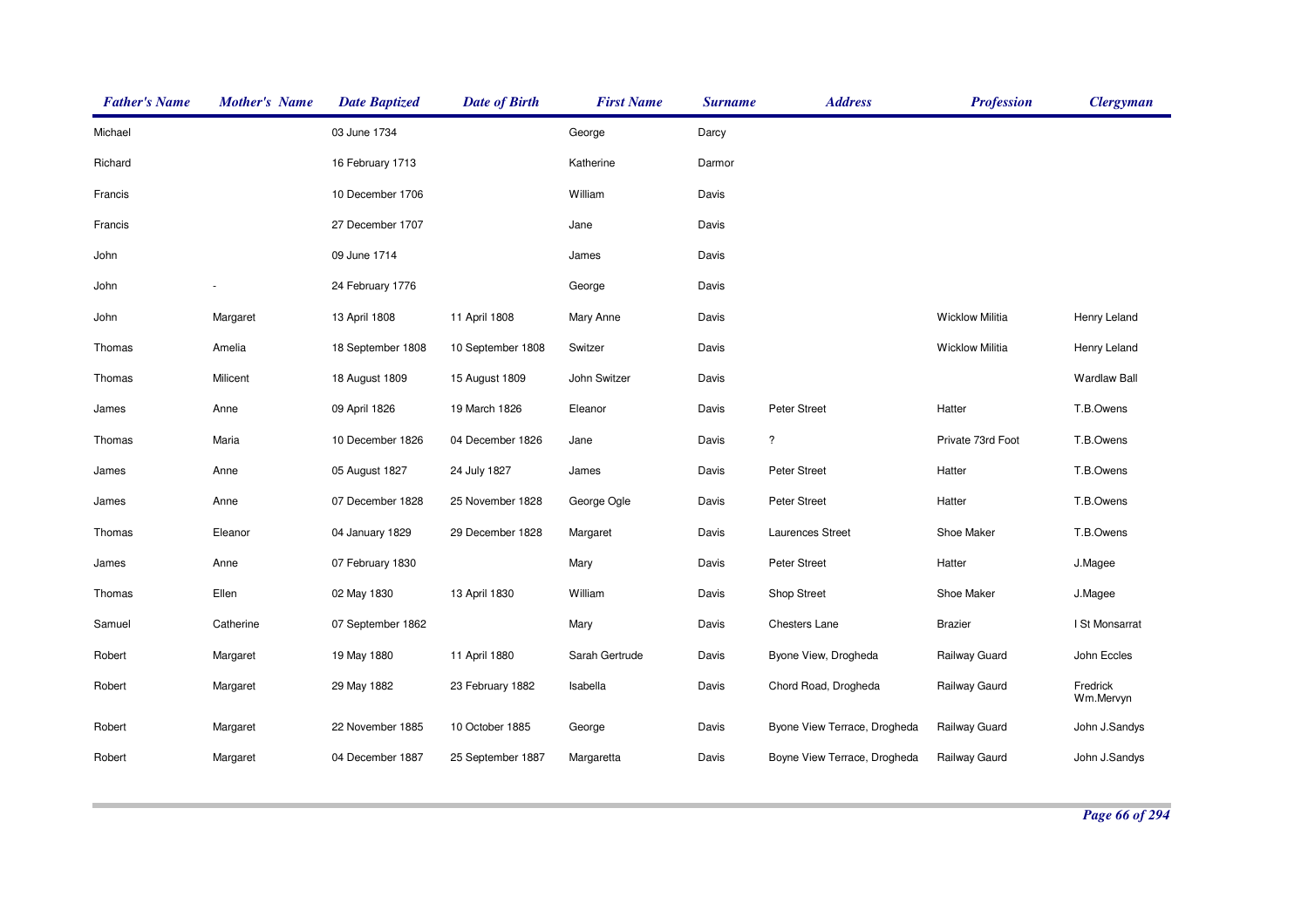| <b>Father's Name</b> | <b>Mother's Name</b> | <b>Date Baptized</b> | <b>Date of Birth</b> | <b>First Name</b> | <b>Surname</b> | <b>Address</b>               | <b>Profession</b> | <b>Clergyman</b>       |
|----------------------|----------------------|----------------------|----------------------|-------------------|----------------|------------------------------|-------------------|------------------------|
| Robert               | Margaret             | 26 January 1890      | 27 November 1889     | Mary Elizabeth    | Davis          | Boyne View Terrace, Drogheda | Railway Guard     | F.J.S.Mauritz          |
| Robert               | Margaret             | 04 October 1891      | 07 August 1891       | Laura Louisa      | Davis          | Chord Road, Drogheda         | Railway Guard     | F.J.S.Mauritz          |
| Robert               | Margaret             | 04 June 1893         | 22 March 1893        | Robert Malcolm    | Davis          | Chord Road, Drogheda         | Railway Guard     | F.W.Macran<br>(Curate) |
| James                |                      | 11 June 1741         |                      | James             | Daviss         |                              |                   |                        |
| John                 |                      | 30 October 1768      |                      | Michael           | Davys          |                              |                   |                        |
| John                 |                      | 26 January 1769      |                      | William           | Davys          |                              |                   |                        |
| John                 |                      | 10 October 1771      |                      | Joseph            | Davys          |                              |                   |                        |
| Jeremiah             |                      | 28 February 1768     |                      | Richard           | Dawson         |                              | Weaver            |                        |
| William              | Elizabeth            | 02 February 1806     | 21 January 1806      | Frances           | Dawson         |                              |                   | <b>Bigoe Henzell</b>   |
| William              | Elizabeth            | 20 December 1807     | 15 December 1807     | Mary              | Dawson         |                              |                   | Wardlaw Ball           |
| William              | Elizabeth            | 23 April 1809        | 15 April 1809        | William           | Dawson         |                              |                   | Henry Leland           |
| William              | Elizabeth            | 24 October 1813      | 07 October 1813      | Sally             | Dawson         |                              |                   | Henry Leland           |
| William              | Elizabeth            | 06 October 1816      | 18 September 1816    | Jane              | Dawson         |                              |                   | Henry Leland           |
| William              | Elizabeth            | 09 April 1820        | 27 March 1820        | George            | Dawson         |                              |                   | <b>Wardlaw Ball</b>    |
| Christopher          | Jane                 | 15 December 1817     | 28 November 1817     | Jane              | De La Hunte    |                              |                   | Henry Leland           |
| Christopher          | Jane                 | 15 January 1821      | 03 January 1821      | Anna Maria        | De Lahunt      |                              |                   | T.B.Owens              |
| Christopher          | Jane                 | 19 January 1823      | 03 January 1823      | Esther            | De Lahunt      |                              |                   | T.B.Owens              |
| John                 |                      | 28 October 1708      |                      | Anne              | Deacon         |                              |                   |                        |
| John                 |                      | 18 June 1710         |                      | Mary              | Deacon         |                              |                   |                        |
| John                 |                      | 26 December 1711     |                      | Elizabeth         | Deacon         |                              |                   |                        |
| John                 |                      | 05 September 1727    |                      | John              | Dean           |                              |                   |                        |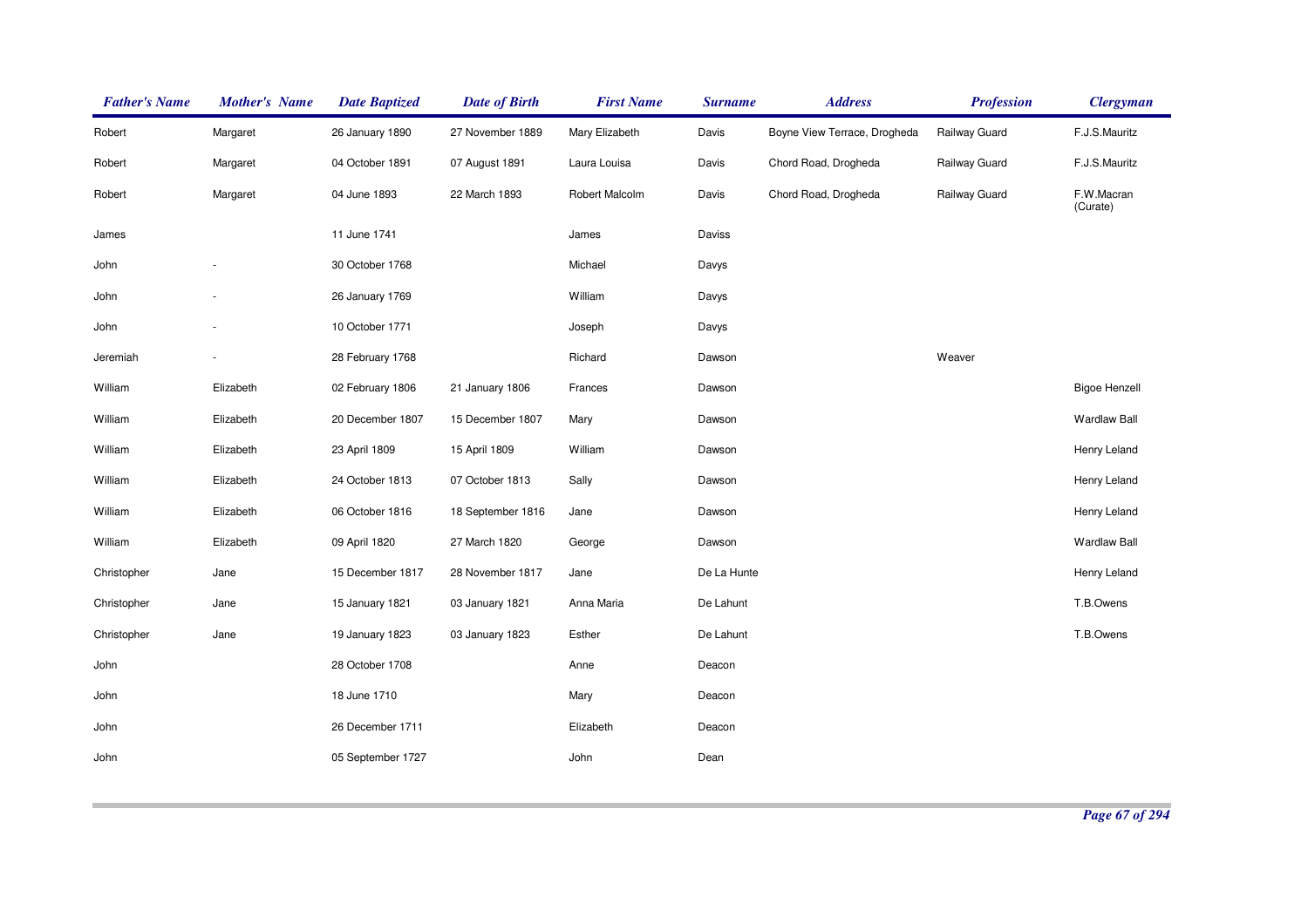| <b>Father's Name</b> | <b>Mother's Name</b> | <b>Date Baptized</b> | <b>Date of Birth</b> | <b>First Name</b> | <b>Surname</b> | <b>Address</b>     | <b>Profession</b> | <b>Clergyman</b>     |
|----------------------|----------------------|----------------------|----------------------|-------------------|----------------|--------------------|-------------------|----------------------|
| John                 |                      | 21 October 1728      |                      | Barnabas          | Dean           |                    |                   |                      |
| Henry                |                      | 01 September 1713    |                      | Henry             | Dearden        |                    |                   |                      |
| Henry                |                      | 15 October 1715      |                      | Rebecca           | Dearden        |                    |                   |                      |
| Henry                |                      | 06 November 1718     |                      | Henry             | Dearden        |                    |                   |                      |
| Henry                |                      | 28 June 1721         |                      | John              | Dearden        |                    |                   |                      |
| Henry                |                      | 01 June 1724         |                      |                   | Dearden        |                    | Fragment          |                      |
| Henry                |                      | 22 August 1726       |                      | Christopher       | Dearden        |                    |                   |                      |
| Henry                |                      | 08 July 1746         |                      | Mary              | Dearden        |                    |                   |                      |
| Francis              |                      | 17 April 1703        |                      | Elizabeth         | Deavis         |                    |                   |                      |
| Francis              |                      | 20 September 1705    |                      | Francis           | Deavis         |                    |                   |                      |
| Thomas               |                      | 23 December 1717     |                      | Thomas            | Deevel         |                    |                   |                      |
| Mr.Patrick           |                      | 18 October 1732      |                      | Thomas            | Delahoyd       |                    |                   |                      |
| Christopher          | Esther               | 09 January 1808      | 04 January 1808      | John              | Delahunt       |                    |                   | <b>Bigoe Henzell</b> |
| Christopher          | Esther               | 02 July 1809         | 25 June 1809         | Christopher       | Delahunt       |                    |                   | Henry Leland         |
| Christopher          | Esther               | 26 May 1811          | 17 May 1811          | Elinor            | Delahunt       |                    |                   | Henry Leland         |
| Christopher          | Jane                 | 24 January 1819      | 09 January 1819      | Charlotte         | DeLaHunt       |                    |                   | <b>Wardlaw Ball</b>  |
| Christopher          | Jane                 | 15 May 1825          | 03 May 1825          | Jemima            | Delahunt       | Shop Street        | Grocer            | T.B.Owens            |
| Christopher          | Jane                 | 20 May 1827          | 10 May 1827          | Anna Maria        | Delahunt       | Shop Street        | Grocer            | T.William Dixon      |
| Robert               |                      | 21 February 1742     |                      | Michael           | Delapp         |                    | A Soldier         |                      |
| William              | Mary Anne            | 23 November 1851     |                      | Henry             | Delittle       | <b>King Street</b> | Carpenter         | W.B.Askin            |
| Charles              | Margaret             | 24 April 1814        | 17 April 1814        | Jane              | Dempsey        |                    |                   | <b>Wardlaw Ball</b>  |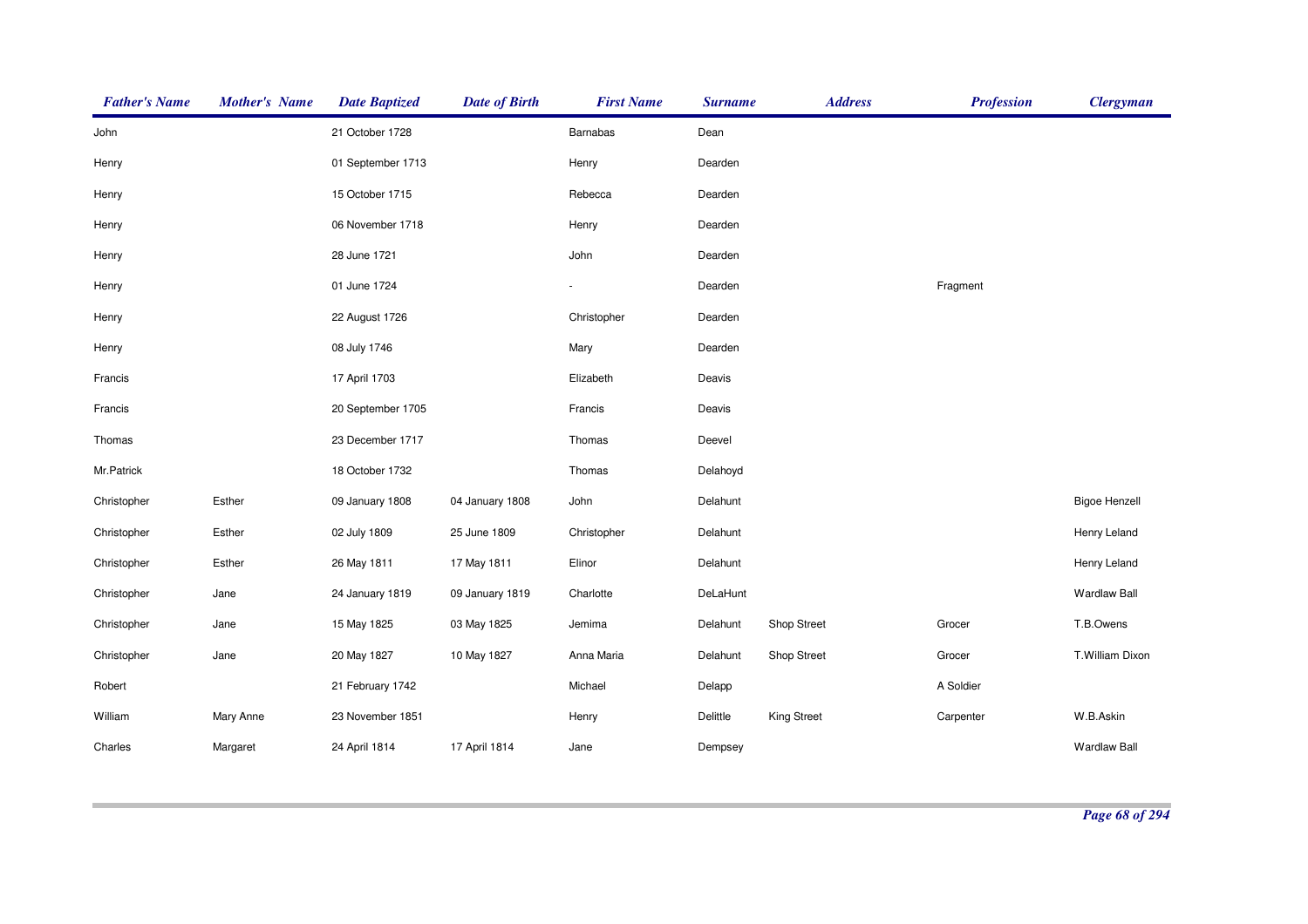| <b>Father's Name</b> | <b>Mother's Name</b>     | <b>Date Baptized</b> | <b>Date of Birth</b> | <b>First Name</b>  | <b>Surname</b> | <b>Address</b> | <b>Profession</b>     | <b>Clergyman</b>     |
|----------------------|--------------------------|----------------------|----------------------|--------------------|----------------|----------------|-----------------------|----------------------|
| Charles              | Margaret                 | 26 March 1809        | 25 March 1809        | Mary               | Dempsy         |                |                       | Henry Leland         |
| Charles              | Margaret                 | 12 August 1810       | 10 August 1810       | Margaret           | Dempsy         |                |                       | <b>Wardlaw Ball</b>  |
| James                |                          | 24 November 1723     |                      | Thomas             | Denison        |                | Buried the same day.  |                      |
| Patrick              | Jane                     | 22 March 1807        | 19 March 1807        | Grace              | Denmor         |                | N.D.M.                | <b>Bigoe Henzell</b> |
| Robert               |                          | 29 May 1734          |                      | Noy                | Dennis         |                |                       |                      |
| William              |                          | 20 October 1750      |                      | Sarah              | Dennis         |                |                       |                      |
| John                 |                          | 04 May 1753          |                      | Richard            | Dennis         |                | Carpenter             |                      |
| John                 | Hester                   | 15 June 1816         | 05 June 1816         | Hester             | Denskin        |                |                       | Henry Leland         |
| Henry                |                          | 29 August 1706       |                      | Anne               | Derden         |                |                       |                      |
| Henry                |                          | 19 September 1707    |                      | Mary               | Derden         |                |                       |                      |
| Henry                |                          | 06 March 1710        |                      | Sarah              | Derden         |                |                       |                      |
| John                 | Lucy                     | 03 November 1806     | 03 October 1806      | <b>Emily Mary</b>  | Derepas        |                |                       | <b>Wardlaw Ball</b>  |
| John                 | Lucy                     | 09 April 1810        | 04 April 1810        | Maria Elizabeth    | Derepas        |                |                       | Henry Leland         |
| John                 | Margaret                 | 15 January 1828      | 07 January 1828      | John Henry         | Derepas        | Ashbourne      | Inn Keeper            | T.B.Owens            |
| Henry                | Mariah                   | 23 July 1830         |                      | Robert Young Henry | Derepas        | Killaneer      | Farmer                | J.Magee              |
| John                 | Margaret                 | 19 April 1838        | 01 March 1838        | Eliza Harriette    | Derepas        | North Quay     | Merchant              | John.A.Wall          |
| John                 | Margaret                 | 09 September 1840    | 19 August 1840       | Henry James        | Derepas        | North Quay     | <b>Hotel Keeper</b>   | A.Wynne              |
| John                 |                          | 30 July 1755         |                      | Sarah              | Dermis         |                | Carpenter             |                      |
| John                 |                          | 18 December 1718     |                      | William            | Dermott        |                |                       |                      |
|                      | $\overline{\phantom{a}}$ | 17 February 1805     |                      | Mary               | Devereux       |                | Major Wexford Militia | W.Ball               |
| Peter                | Catharine                | 04 February 1823     | 02 February 1823     | <b>Bridget</b>     | Devlin         |                |                       | T.B.Owens            |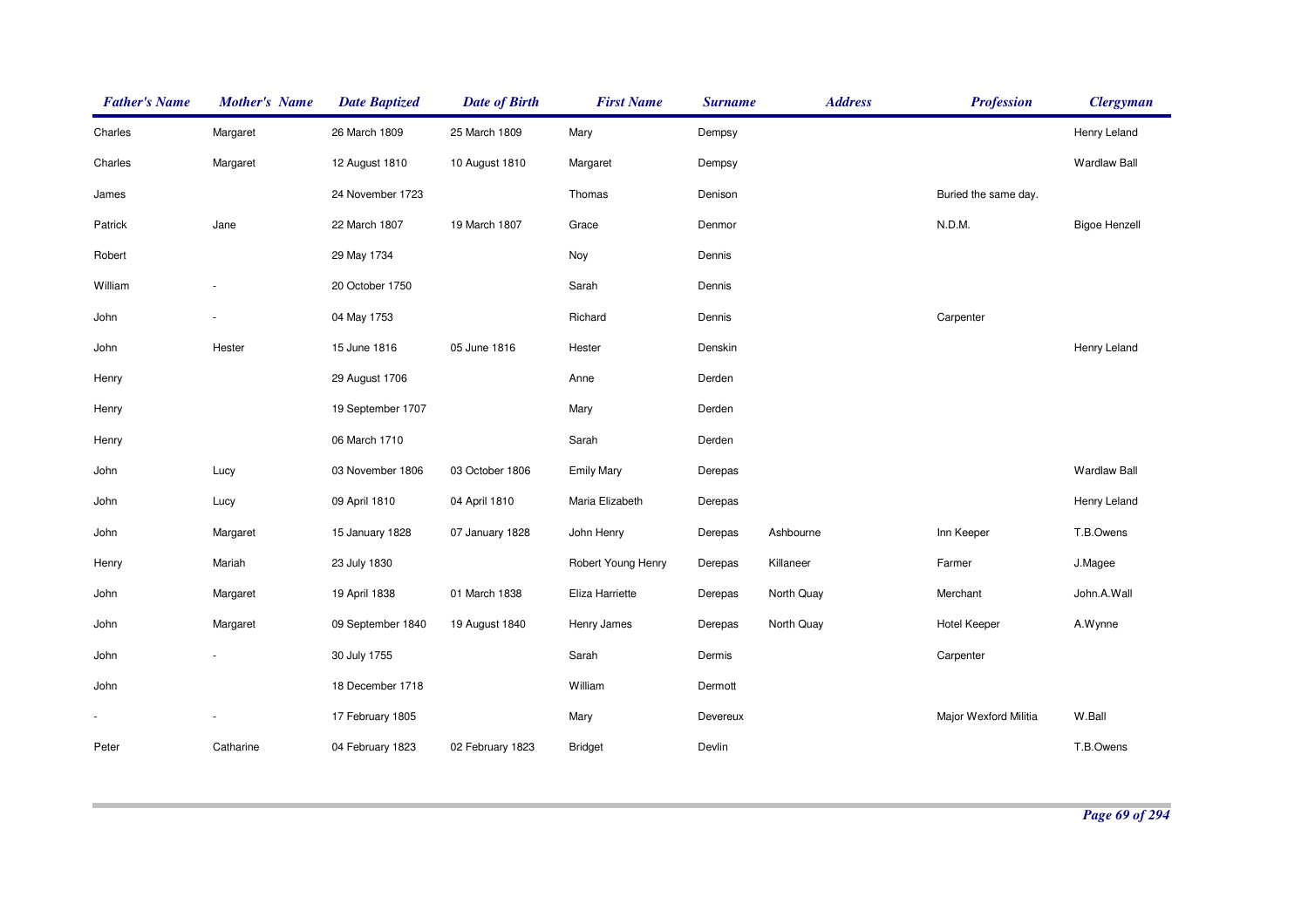| <b>Father's Name</b> | <b>Mother's Name</b> | <b>Date Baptized</b> | <b>Date of Birth</b> | <b>First Name</b>     | <b>Surname</b> | <b>Address</b>   | <b>Profession</b>   | <b>Clergyman</b>     |
|----------------------|----------------------|----------------------|----------------------|-----------------------|----------------|------------------|---------------------|----------------------|
| Patrick              | Margaret             | 31 March 1867        | 10 March 1867        | Martha                | Devlin         | Hardmans Gardens | <b>Boiler Maker</b> | J.H.Monsarrat        |
| Patrick              | Margaret             | 19 June 1870         | 11 May 1870          | Rebecca               | Devlin         | Magdalen Street  | Boilermaker         | J.H.Monsarrat        |
| Henry                | Frances              | 27 December 1806     | 23 December 1806     | Henry                 | Deyermon       |                  | N.D.Militia         | <b>Bigoe Henzell</b> |
| Lee W                | Letitia              | 06 January 1847      |                      | <b>Emily Mary</b>     | Dickson        | Cowslip Lodge    | Merchant            | A.Wynne              |
| Henry                |                      | 29 October 1761      |                      | Elizabeth             | Dignum         |                  | Sergeant            |                      |
| John                 | Dorah                | 11 November 1866     | 28 September 1866    | <b>Thomas Gilbert</b> | Dingwall       | Peter Street     | Engineer            | J.H.Monsarrat        |
| Mr.Thomas            |                      | 22 March 1709        |                      | Anne                  | Disney         |                  |                     |                      |
| Mr.Thomas            |                      | 07 December 1710     |                      | Frances               | Disney         |                  | [Deceased]          |                      |
| Benjamin             |                      | 20 June 1772         |                      | Samuel                | Dix            |                  | Sawyer              |                      |
| Captain Edward       |                      | 27 September 1711    |                      | Jane                  | Dixie          |                  | Twins               |                      |
| Captain Edward       |                      | 27 September 1711    |                      | Robert                | Dixie          |                  | Twins               |                      |
| Captain Edward       |                      | 01 December 1712     |                      | Elizabeth             | Dixie          |                  |                     |                      |
| Captain Edward       |                      | 17 July 1714         |                      | Thomas                | Dixie          |                  |                     |                      |
| Richard              |                      | 26 July 1720         |                      | Ann                   | Dixon          |                  |                     |                      |
| John                 |                      | 23 December 1722     |                      | William               | Dixon          |                  | Barber              |                      |
| John                 |                      | 25 December 1725     |                      | Catherine             | Dixon          |                  |                     |                      |
| John                 |                      | 16 December 1727     |                      | Esther                | Dixon          |                  |                     |                      |
| John                 |                      | 14 September 1729    |                      | Elizabeth             | Dixon          |                  | Barber              |                      |
| Richard              |                      | 28 December 1729     |                      | Christopher           | Dixon          |                  |                     |                      |
| John                 |                      | 18 July 1742         |                      | John                  | Dixon          |                  |                     |                      |
| John                 |                      | 04 June 1744         |                      | Elinor                | Dixon          |                  |                     |                      |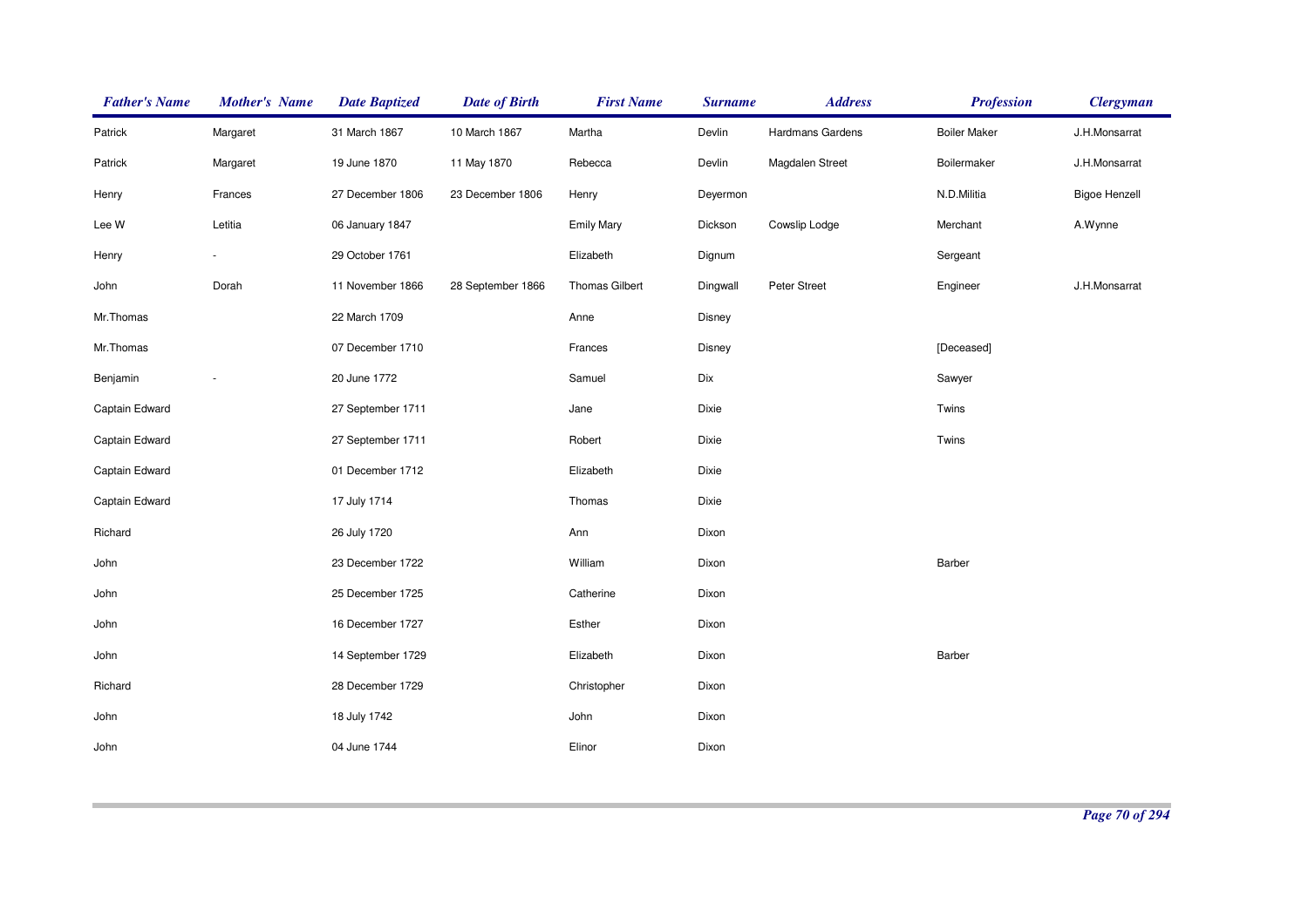| <b>Father's Name</b> | <b>Mother's Name</b> | <b>Date Baptized</b> | <b>Date of Birth</b> | <b>First Name</b>            | <b>Surname</b>    | <b>Address</b> | <b>Profession</b> | <b>Clergyman</b>    |
|----------------------|----------------------|----------------------|----------------------|------------------------------|-------------------|----------------|-------------------|---------------------|
| John                 |                      | 09 June 1745         |                      | Arthur                       | Dixon             |                |                   |                     |
| John                 |                      | 09 December 1746     |                      | John                         | Dixon             |                |                   |                     |
| John                 |                      | 06 August 1751       |                      | Ann                          | Dixon             |                |                   |                     |
| John                 |                      | 31 July 1717         |                      | Mary                         | Dixon<br>[Junior] |                |                   |                     |
| John                 |                      | 16 December 1718     |                      | John                         | Dixon<br>[Junior] |                |                   |                     |
| John                 |                      | 09 November 1720     |                      | Elizabeth                    | Dixon<br>[Junior] |                |                   |                     |
| John                 |                      | 02 November 1721     |                      | Thomas                       | Dixon<br>[Junior] |                |                   |                     |
| John                 |                      | 25 November 1724     |                      | Isaac                        | Dixon<br>[Junior] |                |                   |                     |
| John                 |                      | 12 May 1732          |                      | Richard                      | Dixon<br>[Junior] |                |                   |                     |
| John                 |                      | 26 April 1733        |                      | Elizabeth                    | Dixon<br>[Junior] |                |                   |                     |
| John                 |                      | 08 June 1735         |                      | Sarah                        | Dixon<br>[Junior] |                |                   |                     |
| John                 |                      | 07 March 1703        |                      | Esther                       | Dixson            |                |                   |                     |
| Bartholomew          |                      | 29 July 1707         |                      | John                         | Dobbin            |                |                   |                     |
| Leonard Henry        | Margaret             | 14 March 1821        | 12 March 1821        | Thomas Septimus<br>Townshend | Dobbin            |                | 1st Foot          | <b>Wardlaw Ball</b> |
| Mr.Joseph            |                      | 25 April 1702        |                      | George                       | Dobbs             |                |                   |                     |
| Mr.Joseph            |                      | 10 April 1704        |                      | Joseph                       | Dobbs             |                |                   |                     |
| Mr.Joseph            |                      | 14 March 1706        |                      | Margret                      | Dobbs             |                |                   |                     |
| Sherriff Joseph      |                      | 06 April 1708        |                      | John                         | Dobbs             |                |                   |                     |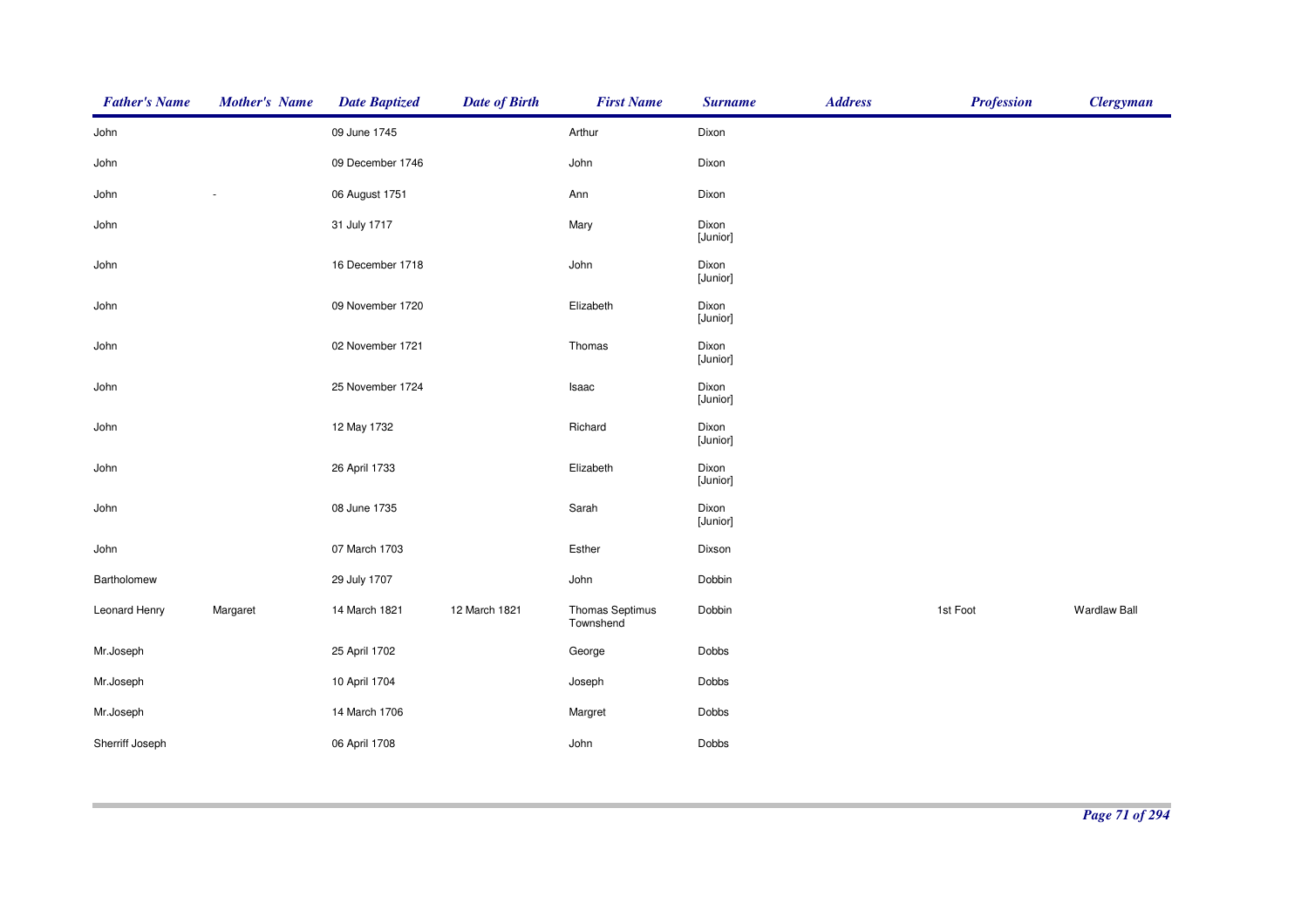| <b>Father's Name</b> | <b>Mother's Name</b> | <b>Date Baptized</b> | <b>Date of Birth</b> | <b>First Name</b> | <b>Surname</b> | <b>Address</b> | <b>Profession</b> | <b>Clergyman</b> |
|----------------------|----------------------|----------------------|----------------------|-------------------|----------------|----------------|-------------------|------------------|
| Arthur               |                      | 06 March 1721        |                      | Mary              | Dobbs          |                |                   |                  |
| Edward               |                      | 18 February 1705     |                      | Anne              | Dodson         |                |                   |                  |
| Edward               |                      | 17 February 1706     |                      | Phillip           | Dodson         |                |                   |                  |
| William              |                      | 22 December 1717     |                      | Edward            | Dodson         |                |                   |                  |
| William              |                      | 14 December 1718     |                      | John              | Dodson         |                |                   |                  |
| William              |                      | 30 September 1720    |                      | James             | Dodson         |                |                   |                  |
| Sawquell             |                      | 03 October 1721      |                      | Abraham           | Dodson         |                |                   |                  |
| William              |                      | 19 November 1721     |                      | Thomas            | Dodson         |                |                   |                  |
| William              |                      | 10 February 1723     |                      | Ann               | Dodson         |                |                   |                  |
| William              |                      | 11 August 1725       |                      | Deborah           | Dodson         |                |                   |                  |
| Sawquell             |                      | 01 February 1727     |                      | Edward            | Dodson         |                |                   |                  |
| William              |                      | 10 February 1728     |                      | William           | Dodson         |                |                   |                  |
| Sawquell             |                      | 29 April 1728        |                      | Ann               | Dodson         |                |                   |                  |
| Saukquell            |                      | 05 January 1730      |                      | Catherine         | Dodson         |                |                   |                  |
| Saukquell            |                      | 05 April 1731        |                      | Isabella          | Dodson         |                |                   |                  |
| William              |                      | 04 December 1731     |                      | Robert            | Dodson         |                |                   |                  |
| Sawkill              |                      | 01 July 1732         |                      | William           | Dodson         |                |                   |                  |
| Saquill              |                      | 22 July 1733         |                      | John              | Dodson         |                |                   |                  |
| William              |                      | 10 March 1734        |                      | John              | Dodson         |                |                   |                  |
| Saquill              |                      | 07 January 1735      |                      | Grace             | Dodson         |                |                   |                  |
| John                 |                      | 17 January 1720      |                      | John              | Dogherty       |                |                   |                  |
|                      |                      |                      |                      |                   |                |                |                   |                  |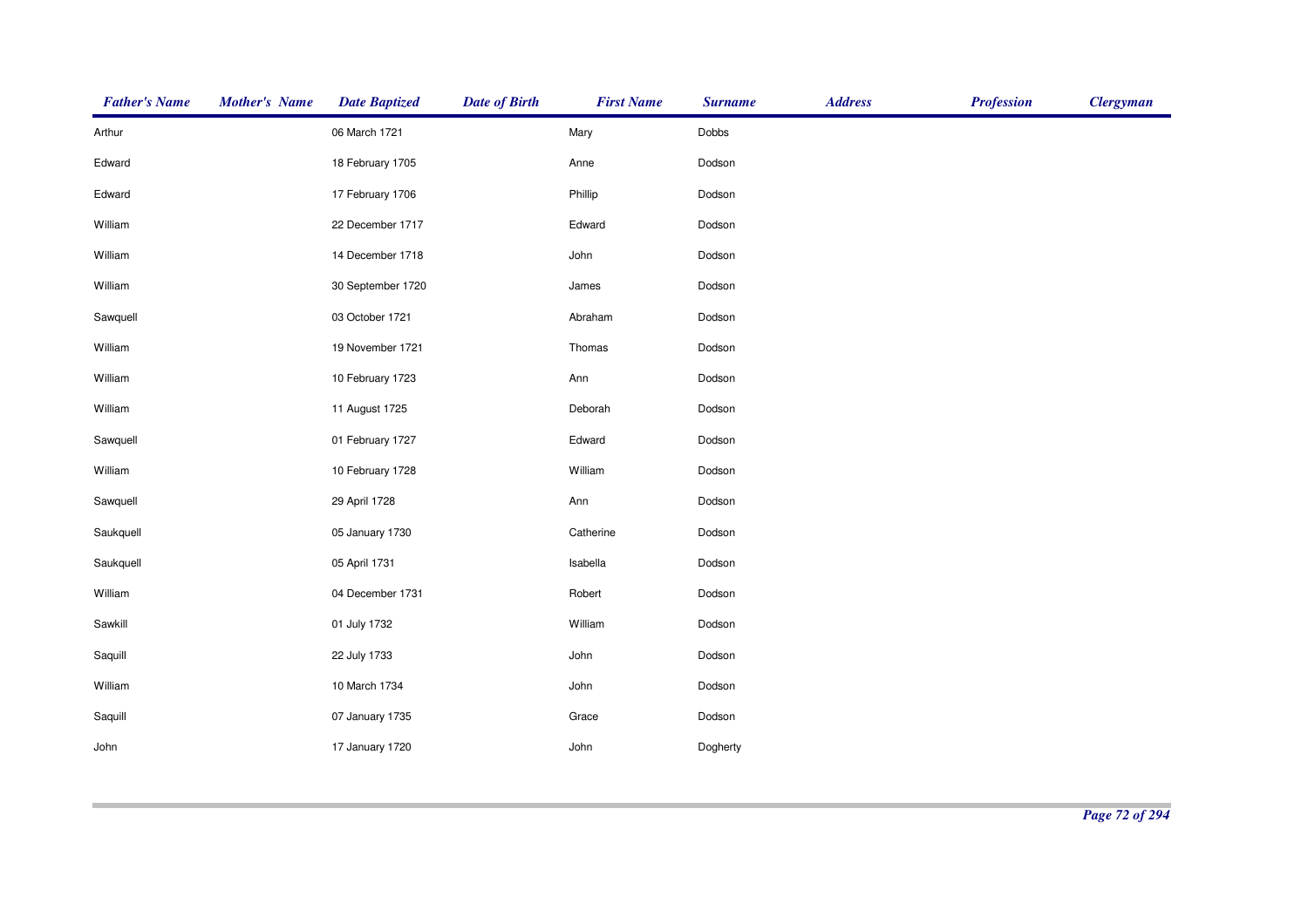| <b>Father's Name</b>      | <b>Mother's Name</b> | <b>Date Baptized</b> | <b>Date of Birth</b> | <b>First Name</b> | <b>Surname</b> | <b>Address</b>        | <b>Profession</b>    | <b>Clergyman</b>    |
|---------------------------|----------------------|----------------------|----------------------|-------------------|----------------|-----------------------|----------------------|---------------------|
| Edward                    | Anne                 | 08 June 1828         | 04 June 1828         | Edward            | Dogherty       | <b>Patrick Street</b> | Town Serjeant        | T.B.Owens           |
| Edward                    | Anne                 | 08 June 1828         | 04 June 1828         | Mary              | Dogherty       | <b>Patrick Street</b> | <b>Town Serjeant</b> | T.B.Owens           |
| Edward                    | Anne                 | 26 January 1834      | 14 January 1834      | John              | Dogherty       | <b>Barrack Lane</b>   | Weaver               | Rev.G.King          |
| Edward                    | Catherine            | 27 January 1841      | 21 January 1841      | George            | Dogherty       | Foskey's Yard         | Bailiff              | A.Wynne             |
| Francis                   |                      | 23 November 1729     |                      | Mary              | Dogwort        |                       | A Soldier            |                     |
| Robert                    | Elizabeth            | 23 December 1813     | 21 December 1813     | William           | Doig           |                       |                      | <b>Wardlaw Ball</b> |
| James                     |                      | 23 May 1710          |                      | Mary              | Dolloughan     |                       |                      |                     |
| Mr.Francis                |                      | 23 June 1730         |                      | Mary              | Donagh         |                       |                      |                     |
| Mr.Francis                |                      | 27 June 1731         |                      | Lowranna          | Donagh         |                       |                      |                     |
| Mr.Francis                |                      | 15 January 1733      |                      | Ann               | Donagh         |                       |                      |                     |
| Mr.Francis                |                      | 16 April 1734        |                      | Mary              | Donagh         |                       |                      |                     |
| Mr.Francis                |                      | 22 August 1735       |                      | Philip            | Donagh         |                       |                      |                     |
| Mr.Francis                |                      | 24 December 1740     |                      | Francis           | Donagh         |                       |                      |                     |
| Mr.Francis                |                      | 01 May 1742          |                      | Hanah             | Donagh         |                       |                      |                     |
| Mr.Francis                |                      | 04 August 1743       |                      | Dorothea          | Donagh         |                       |                      |                     |
| Mr.Francis                |                      | 10 August 1744       |                      | Ann               | Donagh         |                       |                      |                     |
| Mr.                       |                      | 01 February 1747     |                      | John              | Donagh         |                       |                      |                     |
| The Worshipful<br>Francis |                      | 24 January 1752      |                      | Jane              | Donagh         |                       | Mayor                |                     |
| Patrick                   |                      | 22 October 1764      |                      | Mary              | Donagh         |                       |                      |                     |
| David                     | Margaret             | 31 August 1808       | 21 August 1808       | David William     | Donald         |                       |                      | Henry Leland        |
| William                   | Anne                 | 25 October 1818      | 25 October 1818      | William           | Donald         |                       | 42nd Regiment        | <b>Wardlaw Ball</b> |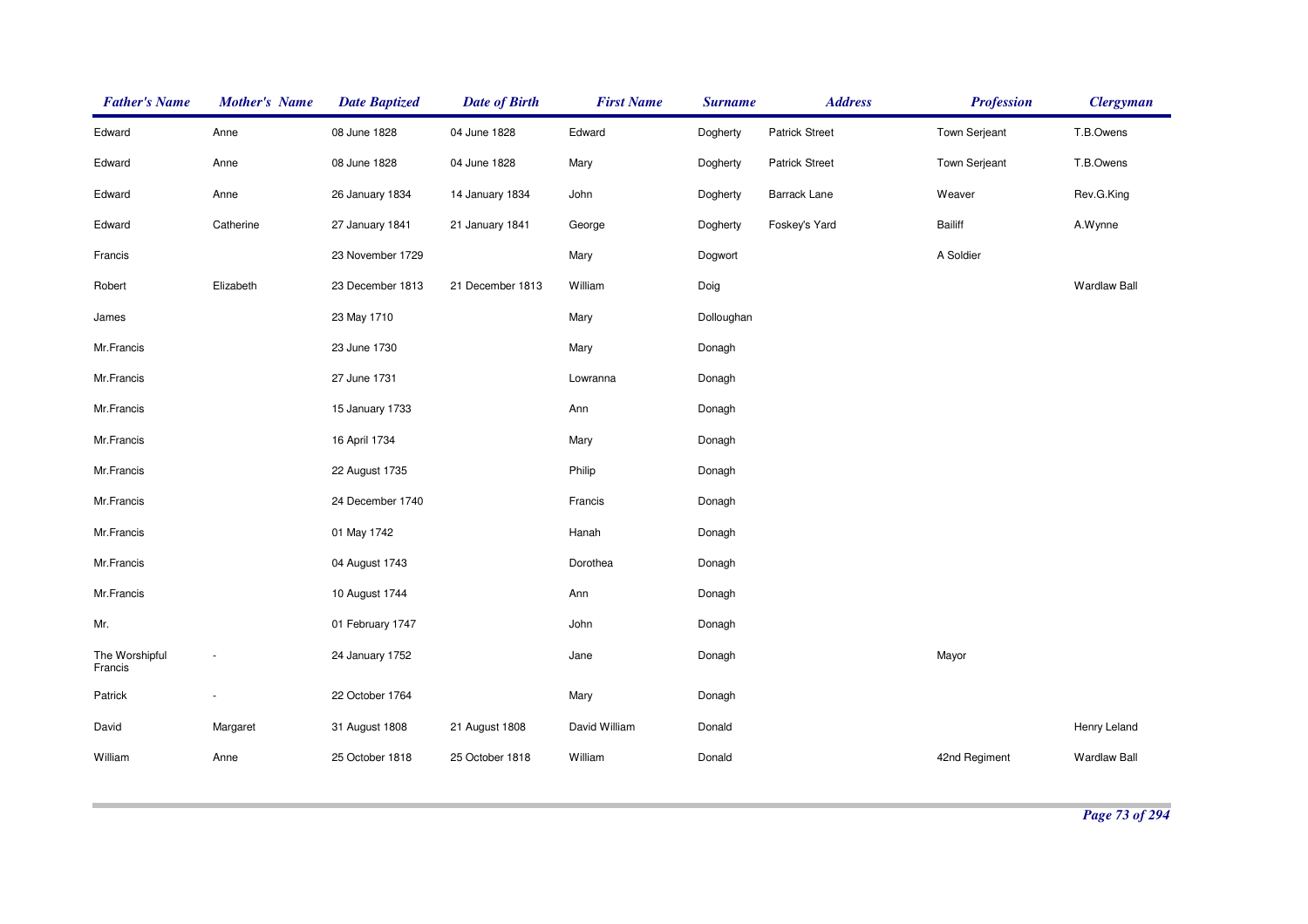| <b>Father's Name</b> | <b>Mother's Name</b>     | <b>Date Baptized</b> | <b>Date of Birth</b> | <b>First Name</b> | <b>Surname</b>                  | <b>Address</b> | <b>Profession</b>     | <b>Clergyman</b>     |
|----------------------|--------------------------|----------------------|----------------------|-------------------|---------------------------------|----------------|-----------------------|----------------------|
| Mr.                  |                          | 17 February 1741     |                      | Mary              | Donaldson                       |                |                       |                      |
| Cornelius            | Mary                     | 04 February 1808     |                      | Cornelius         | Donaldson                       |                |                       | <b>Bigoe Henzell</b> |
| James                |                          | 15 April 1725        |                      | Richard           | Doneldson                       |                |                       |                      |
| John                 |                          | 17 April 1734        |                      | James             | Donelly                         |                |                       |                      |
| John                 |                          | 16 February 1735     |                      | James             | Donelly                         |                |                       |                      |
| John                 |                          | 23 April 1739        |                      | Jane              | Donelly                         |                |                       |                      |
| John                 |                          | 26 July 1742         |                      | Alice             | Donelly                         |                |                       |                      |
| John                 |                          | 14 September 1724    |                      | Elizabeth         | Donnelly                        |                |                       |                      |
| John                 |                          | 13 May 1726          |                      | Elizabeth         | Donnelly                        |                |                       |                      |
| John                 |                          | 09 April 1728        |                      | Mary Donelly      | Donnelly                        |                |                       |                      |
| John                 |                          | 16 April 1732        |                      | James             | Donnelly                        |                |                       |                      |
| Mr.James             |                          | 30 May 1709          |                      | Margaret          | Donnolan                        |                |                       |                      |
| James                |                          | 06 March 1711        |                      | Richard           | Donnollan                       |                |                       |                      |
| James                |                          | 12 January 1703      |                      | John              | Donnolly                        |                |                       |                      |
| Henry                |                          | 03 November 1764     |                      | Henry             | Doogan                          |                |                       |                      |
| Charles              |                          | 21 May 1730          |                      | Edward            | Doogery                         |                |                       |                      |
| Charles              |                          | 30 January 1732      |                      | Charles           | Doogery                         |                |                       |                      |
| Thomas               | Catharine                | 11 February 1827     | 27 January 1827      | James             | $\ddot{\phantom{0}}$<br>Dootson |                | Private Rifle Brigade | T.B.Owens            |
| $\blacksquare$       | $\overline{\phantom{a}}$ | 10 August 1763       |                      | Winslow           | Doran                           |                | <b>Writing Clerk</b>  |                      |
| Mathew               |                          | 15 September 1769    |                      | Andrew            | Doran                           |                |                       |                      |
| Mr.Francis           |                          | 19 September 1706    |                      | Frances           | Dorinzee                        |                |                       |                      |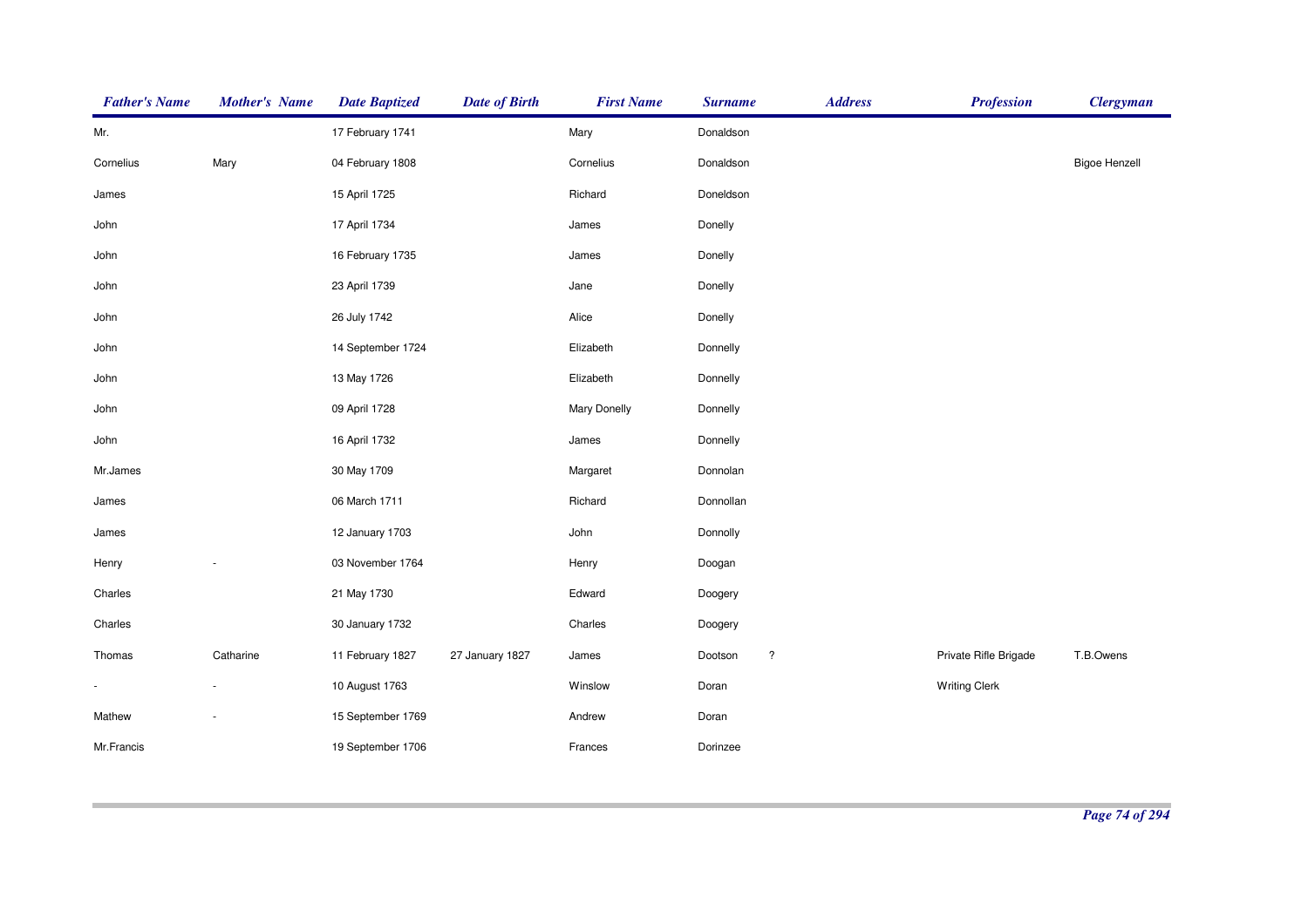| <b>Father's Name</b>   | <b>Mother's Name</b>     | <b>Date Baptized</b> | <b>Date of Birth</b> | <b>First Name</b>  | <b>Surname</b> | <b>Address</b> | <b>Profession</b>        | <b>Clergyman</b>     |
|------------------------|--------------------------|----------------------|----------------------|--------------------|----------------|----------------|--------------------------|----------------------|
| James                  |                          | 17 July 1718         |                      | Ann                | Doron          |                | A Soldier                |                      |
| Charles                | Catherine                | 02 March 1807        | 01 March 1807        | Charles            | Dorser         |                | N.D.M.                   | <b>Bigoe Henzell</b> |
| Charles                |                          | 16 May 1729          |                      | John               | Dougery        |                |                          |                      |
| John                   |                          | 17 February 1708     |                      | Anne               | Dougherty      |                |                          |                      |
| John                   |                          | 12 January 1710      |                      | Mary               | Dougherty      |                |                          |                      |
| John                   |                          | 28 April 1712        |                      | Margaret           | Dougherty      |                |                          |                      |
| John                   |                          | 24 May 1714          |                      | Samuel             | Dougherty      |                |                          |                      |
| Richard                |                          | 14 August 1725       |                      | Richard            | Doughery       |                |                          |                      |
| <b>Charles Matthew</b> | Eliza                    | 13 April 1840        | 31 March 1840        | Susan              | Douglas        | Travelling     | Agent                    | A.Wynne              |
| Mr.Adam                |                          | 12 July 1702         |                      | Jerom              | Dowdall        |                |                          |                      |
| Mr.Adam                |                          | 01 May 1705          |                      | Judith             | Dowdall        |                |                          |                      |
| Mr.Adam                |                          | 02 October 1706      |                      | Lancelot           | Dowdall        |                |                          |                      |
| Mr.Adam                |                          | 14 December 1707     |                      | Mary               | Dowdall        |                |                          |                      |
| Mr.Adam                |                          | 08 January 1710      |                      | Loviah Daughter to | Dowdall        |                |                          |                      |
| Mr.Adam                |                          | 12 April 1712        |                      | Judith             | Dowdall        |                |                          |                      |
| Mr.Adam                |                          | 17 September 1713    |                      | Laurence           | Dowdall        |                |                          |                      |
| Mr.Adam                |                          | 19 April 1715        |                      | Edward             | Dowdall        |                |                          |                      |
|                        |                          | 01 November 1717     |                      | Mary               | Dowdall        |                | A Child left in West St. |                      |
| Mr.Adam                |                          | 07 January 1718      |                      | Elizabeth          | Dowdall        |                |                          |                      |
| Mr.                    |                          | 10 May 1772          |                      | A Son of           | Dowdall        |                |                          |                      |
| William                | $\overline{\phantom{a}}$ | 04 August 1774       |                      | Elizabeth          | Dowdall        |                | Sailor                   |                      |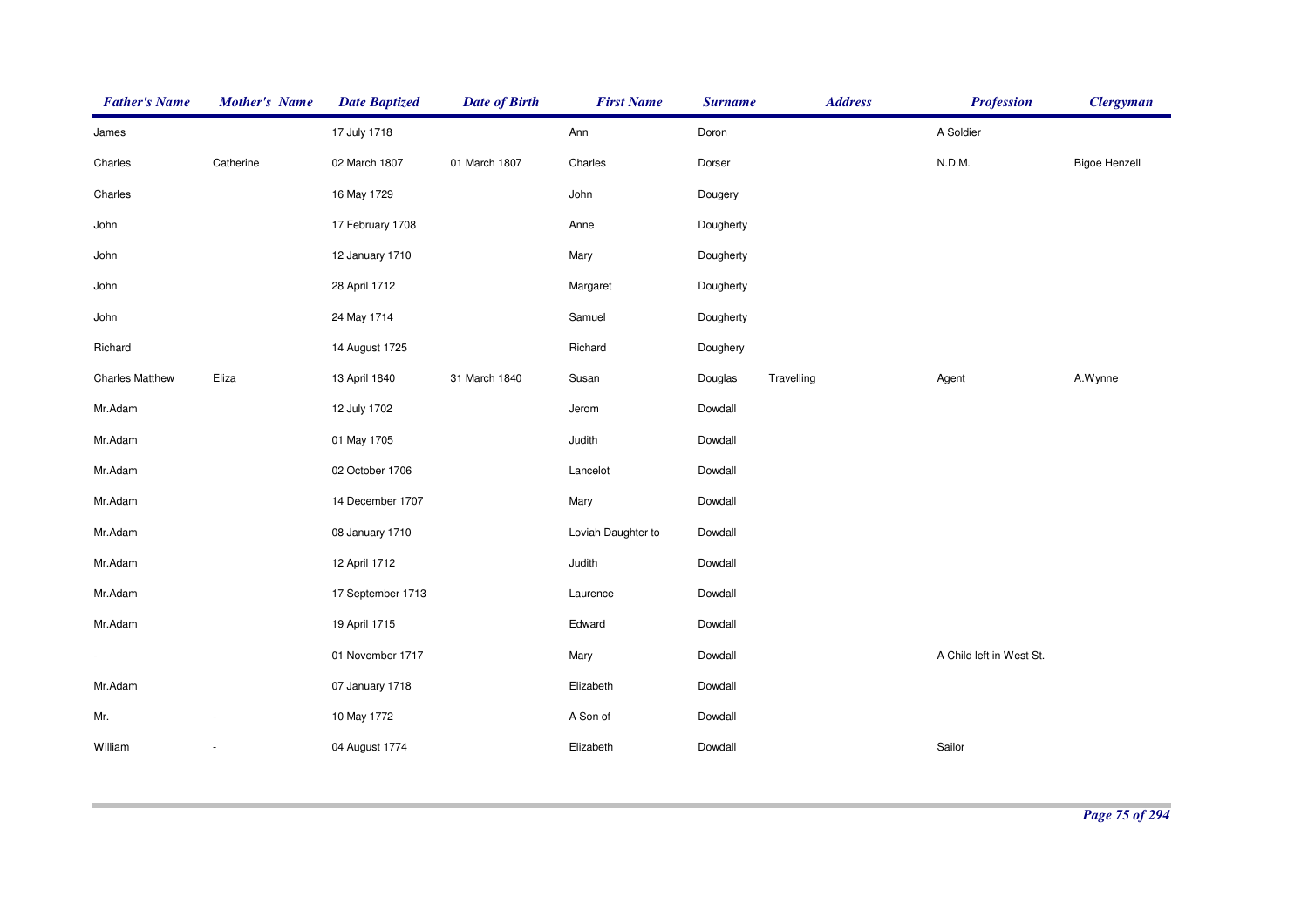| <b>Father's Name</b> | <b>Mother's Name</b> | <b>Date Baptized</b> | <b>Date of Birth</b> | <b>First Name</b> | <b>Surname</b> | <b>Address</b>           | <b>Profession</b> | <b>Clergyman</b>     |
|----------------------|----------------------|----------------------|----------------------|-------------------|----------------|--------------------------|-------------------|----------------------|
| William              |                      | 19 January 1777      |                      | Mary              | Dowdall        |                          | <b>Brazier</b>    |                      |
| Adam                 |                      | 02 June 1778         |                      | Adam Richard      | Dowdall        |                          | Schoolmaster      |                      |
| Charles              |                      | 03 September 1723    |                      | Jane              | Dowgnan        |                          |                   |                      |
| Edward               | Mary                 | 24 November 1805     | 20 November 1805     | Matthew           | Dowling        |                          |                   | <b>Bigoe Henzell</b> |
| Edward               | Mary                 | 06 February 1807     | 30 January 1807      | Anna Maria        | Dowling        |                          |                   | <b>Bigoe Henzell</b> |
| Edward               | Mary                 | 30 September 1808    | 24 September 1808    | Edward            | Dowling        |                          |                   | Henry Leland         |
| John                 | Sarah                | 01 March 1810        | 14 February 1810     | William           | Dowling        |                          |                   | Henry Leland         |
| Edward               | Mary                 | 06 March 1810        | 28 February 1810     | Mary              | Dowling        |                          |                   | Henry Leland         |
| Edward               | Mary                 | 28 April 1811        | 22 April 1811        | John Kertland     | Dowling        |                          |                   | Henry Leland         |
| Edward               | Mary                 | 25 November 1812     | 15 October 1812      | Thomas            | Dowling        |                          |                   | Henry Leland         |
| Edward               | Mary                 | 10 July 1816         | 18 June 1816         | Mary              | Dowling        |                          |                   | Henry Leland         |
| Edward               | Mary Anne            | 01 April 1818        | 12 March 1818        | Edward            | Dowling        |                          |                   | <b>Wardlaw Ball</b>  |
| Richard              | Elizabeth            | 27 April 1823        | 24 April 1823        | Mary Anne         | Downes         |                          |                   | T.B.Owens            |
| William              | Catherine            | 06 March 1836        | 02 March 1836        | Elizabeth         | Downes         | Nicholsons Bridge        | Weaver            | Rev.J.Magee          |
| Richard              | Letitia              | 20 April 1837        | 15 April 1837        | Esther            | Downes         | <b>Trinity Street</b>    | Weaver            | Rev.J.Magee          |
| William              | Catherine            | 05 December 1841     | 03 December 1841     | Thomas            | Downes         | <b>Yellow Batter</b>     | Weaver            | A.Wynne              |
| Richard              | Margaret             | 23 March 1851        |                      | Richard           | Downes         | Hardmans Garden          | Weaver            | W.E.Ormsby           |
| Richard              | Sarah                | 31 January 1886      | 23 December 1885     | Thomas            | Downes         | Scarlet Street, Drogheda | Labourer          | John J.Sandys        |
| Richard              | Sarah                | 31 July 1887         | 15 July 1887         | William           | Downes         | North Road, Drogheda     | Labourer          | John J.Sandys        |
| Richard              | Sarah                | 01 January 1890      | 18 December 1889     | Richard           | Downes         | North Road, Drogheda     | Labourer          | F.J.S.Mauritz        |
| Richard              | Sarah                | 27 September 1891    | 12 August 1891       | Eliza             | Downes         | North Road, Drogheda     | Labourer          | John Eccles          |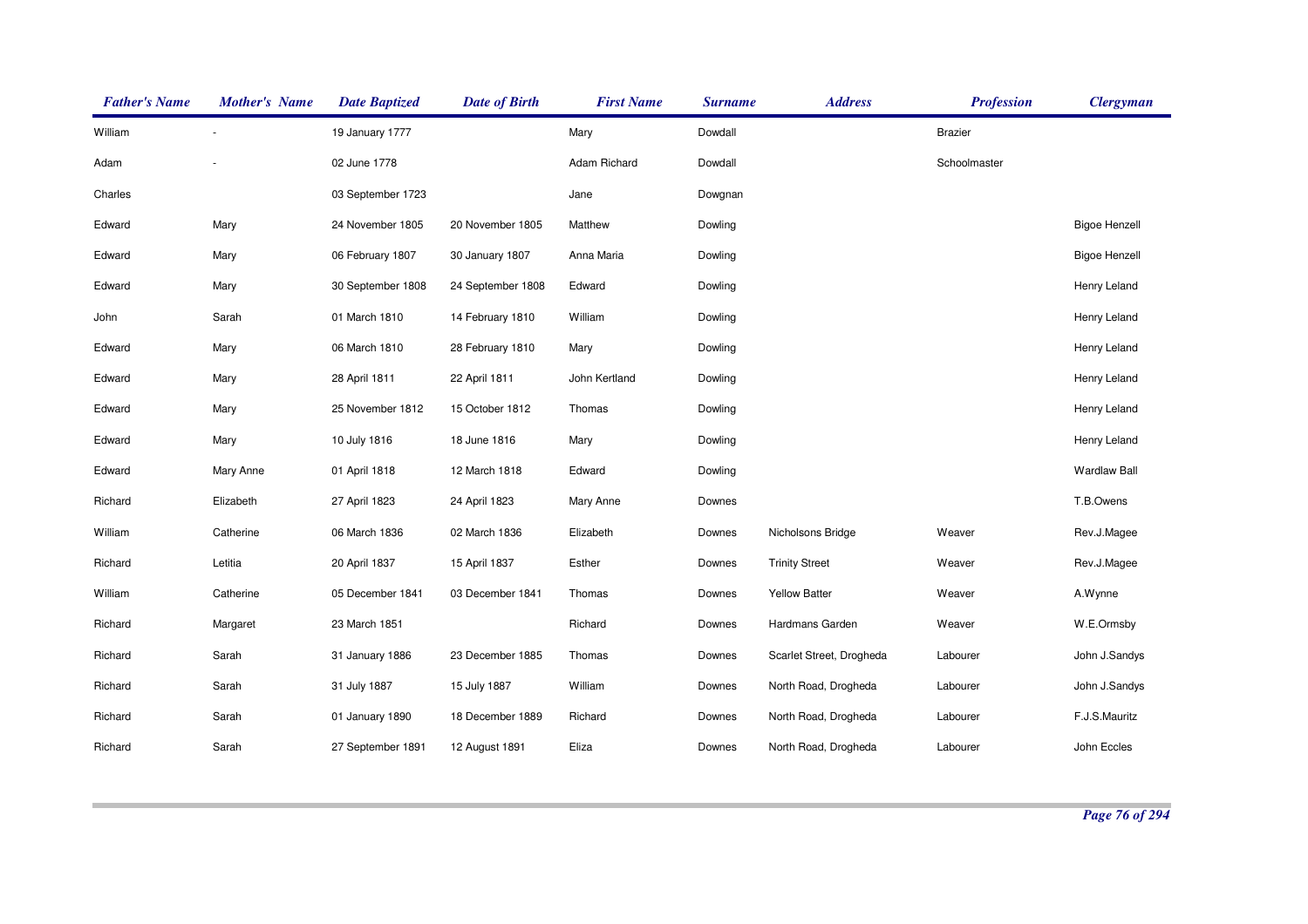| <b>Father's Name</b> | Mother's Name    | <b>Date Baptized</b> | <b>Date of Birth</b> | <b>First Name</b> | <b>Surname</b> | <b>Address</b>        | <b>Profession</b> | <b>Clergyman</b>        |
|----------------------|------------------|----------------------|----------------------|-------------------|----------------|-----------------------|-------------------|-------------------------|
| Richard              | Sarah            | 29 August 1894       | 29 August 1894       | Margaret Hannah   | Downes         | North Road, Drogheda  | Labourer          | F.W.Macran              |
| Richard              | Sarah            | 04 July 1897         | 19 April 1897        | Esther            | Downes         | North Road, Drogheda  | Labourer          | <b>Herbert Sandford</b> |
| James                | Mary Jane        | 19 October 1845      |                      | Mary Jane         | Downey         | Mel                   | Flax Hackler      | William M<br>Beresford  |
| Henry                |                  | 03 June 1710         |                      | Susanna           | Dowson         |                       |                   |                         |
| Francis              |                  | 28 February 1713     |                      | Edward            | Dowson         |                       |                   |                         |
| Francis              |                  | 14 March 1714        |                      | Elizabeth         | Dowson         |                       |                   |                         |
| Francis              |                  | 17 June 1716         |                      | Henry             | Dowson         |                       |                   |                         |
| Peter                | Letitia          | 03 May 1805          |                      | Robert            | Doyle          |                       |                   | <b>Bigoe Henzell</b>    |
| Peter                | Letitia          | 14 August 1806       | 13 August 1806       | Anne              | Doyle          |                       |                   | <b>Bigoe Henzell</b>    |
| Peter                |                  | 10 April 1808        | 10 April 1808        | Alexander         | Doyle          |                       |                   | Henry Leland            |
| John                 | Elizabeth        | 01 December 1836     | 01 May 1831          | George            | Doyle          | Sunday Gate           | Miller            | Rev.J.Magee             |
| John                 | Elizabeth        | 01 December 1836     | 17 September 1836    | Catherine         | Doyle          | Sunday Gate           | Miller            | Rev.J.Magee             |
| John                 | Elizabeth        | 06 May 1839          | 22 April 1839        | John Wilson       | Doyle          | North Strand          | Miller            | John.A.Wall             |
| John                 | Martha Elizabeth | 05 May 1841          | 25 April 1841        | Frances           | Doyle          | North Strand          | Miller            | E.P.Durham              |
| Richard              | Sarah            | 03 September 1845    |                      | John              | Doyle          | <b>William Street</b> | Engineer          | A.Wynne                 |
| Richard              | Sarah            | 18 August 1847       |                      | Olivia Maria      | Doyle          | <b>William Street</b> | Engineer          | William M<br>Beresford  |
| William              | Elizabeth        | 09 February 1810     | 30 January 1810      | William           | Draper         |                       |                   | Henry Leland            |
| John                 | Charlotte        | 17 January 1844      | 02 January 1844      | Mary Anne         | Dropes         | Laurence Gate         | Servant           | A.Wynne                 |
| Disney               | Mary             | 28 July 1805         | 15 July 1805         | Henry Meade Ogle  | Drummond       |                       |                   | <b>Bigoe Henzell</b>    |
| Samuel               | Frances          | 01 March 1818        | 20 February 1818     | John              | Drury          |                       |                   | Henry Leland            |
| Francis              |                  | 20 January 1718      |                      | Mary              | Duck           |                       |                   |                         |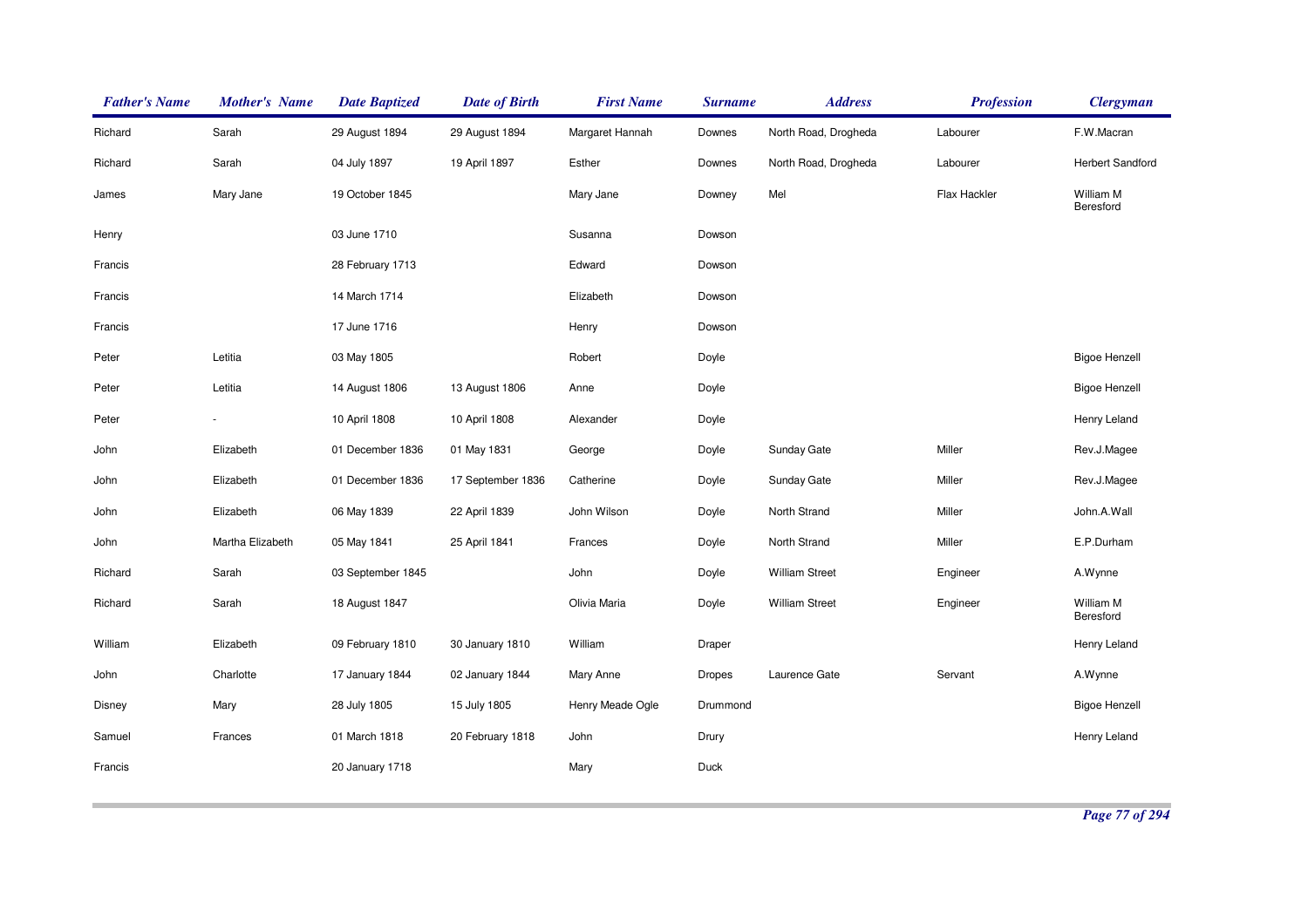| <b>Father's Name</b> | <b>Mother's Name</b> | <b>Date Baptized</b> | <b>Date of Birth</b> | <b>First Name</b> | <b>Surname</b> | <b>Address</b> | <b>Profession</b> | <b>Clergyman</b>     |
|----------------------|----------------------|----------------------|----------------------|-------------------|----------------|----------------|-------------------|----------------------|
| Francis              |                      | 09 March 1724        |                      | Charles           | Duck           |                |                   |                      |
| Bartholemew          |                      | 11 January 1718      |                      | Elianor           | Duff           |                |                   |                      |
| Bartholomew          |                      | 05 February 1714     |                      | Catherine         | Duffe          |                |                   |                      |
| Michaell             |                      | 05 August 1703       |                      | Margret           | Duffy          |                |                   |                      |
| George               | Catherine            | 11 May 1806          | 01 May 1806          | Margaret          | Duffy          |                | Sligo Regiment    | <b>Bigoe Henzell</b> |
| Bernard              | Anne                 | 12 January 1853      |                      | Eliza             | Duffy          | Green Lanes    | Labourer          | W.E.Ormsby           |
| Bernard              | Anne                 | 07 October 1853      |                      | Anne              | Duffy          | Green Lanes    | Pensioner         | W.E.Ormsby           |
| Charles              |                      | 28 October 1726      |                      | Joshua            | Dugerie        |                |                   |                      |
| Hugh                 |                      | 05 July 1702         |                      | Abraham           | Duglas         |                |                   |                      |
| Mr.Hugh              |                      | 14 September 1703    |                      | Richard           | Duglas         |                |                   |                      |
| Hugh                 |                      | 18 April 1706        |                      | Michaell          | Duglas         |                |                   |                      |
| Hugh                 |                      | 19 October 1704      |                      | Anne              | Duglass        |                |                   |                      |
| Mr.Hugh              |                      | 28 December 1708     |                      | James             | Duglass        |                |                   |                      |
| Dimond               |                      | 03 September 1733    |                      | Samuel            | Dunin          |                |                   |                      |
| Philip               |                      | 27 July 1742         |                      | Grace             | Dunin          |                |                   |                      |
| David                | Mary                 | 09 April 1816        | 09 April 1816        | John              | Dunn           |                | Louth Militia     | Henry Leland         |
| Phillip              |                      | 10 January 1704      |                      | Anne              | Dunnon         |                |                   |                      |
| Phillip              |                      | 16 November 1705     |                      | John              | Dunnon         |                |                   |                      |
| Phillip              |                      | 26 April 1707        |                      | Samuel            | Dunnon         |                |                   |                      |
| Philip               |                      | 18 June 1711         |                      | Diamond Son to    | Dunnon         |                |                   |                      |
| Philip               |                      | 20 February 1713     |                      | Samuel            | Dunnon         |                |                   |                      |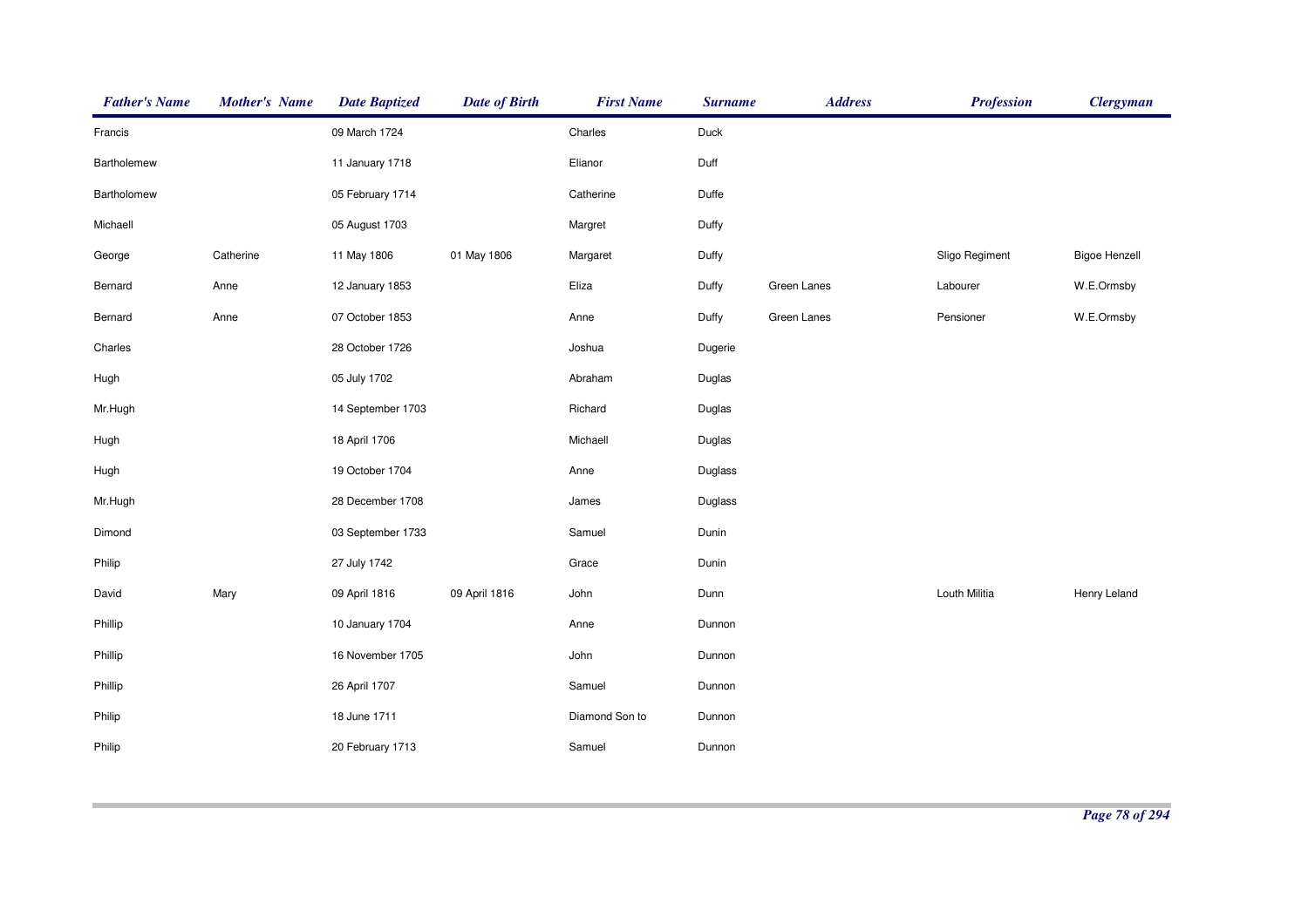| <b>Father's Name</b> | <b>Mother's Name</b> | <b>Date Baptized</b> | <b>Date of Birth</b> | <b>First Name</b>      | <b>Surname</b> | <b>Address</b>        | <b>Profession</b>   | <b>Clergyman</b> |
|----------------------|----------------------|----------------------|----------------------|------------------------|----------------|-----------------------|---------------------|------------------|
| Philip               |                      | 15 February 1714     |                      | Humphrey               | Dunnon         |                       |                     |                  |
| Thomas               |                      | 09 March 1707        |                      | Henry                  | Dupan          |                       |                     |                  |
| Thomas               |                      | 09 June 1708         |                      | Thomas                 | Dupan          |                       |                     |                  |
| Thomas               |                      | 14 March 1710        |                      | Jeremiah               | Dupan          |                       |                     |                  |
| Thomas               |                      | 30 April 1704        |                      | Jane                   | Dupp           |                       |                     |                  |
| Thomas               |                      | 18 August 1705       |                      | Elizabeth              | Duppa          |                       |                     |                  |
| Rev.Edward P         | Jemima               | 25 February 1842     | 28 July 1841         | Arthur William         | Durham         | <b>William Street</b> | Curate this Parish  | E.P.Durham       |
| William              | Margaret             | 24 March 1805        |                      | Eleinor                | Durnin         |                       |                     | W.Ball           |
| Robert               |                      | 26 December 1729     |                      | Henry                  | Durnis*        |                       |                     |                  |
| James                |                      | 01 April 1734        |                      | Edward                 | Dwire          |                       |                     |                  |
| David                |                      | 25 September 1763    |                      | Alexander              | Dyer           |                       |                     |                  |
| Mr.John              |                      | 30 April 1716        |                      | Elianor                | Dymond         |                       |                     |                  |
| Charles              | Margaret             | 17 June 1827         | 01 March 1826        | George                 | Eacred         | Barracks              | Carpenter & Builder | T.B.Owens        |
| Charles              | Anne                 | 26 June 1864         | 15 May 1864          | Anne                   | Eagar          | Townrath              | Farmer              | John Eccles      |
| William              | Susan                | 29 April 1866        | 09 July 1864         | George                 | Eagar          | Rathmullen            | Steward             | J.H.Monsarrat    |
| William              | Susan                | 29 April 1866        | 09 September 1861    | William                | Eagar          | Rathmullen            | Steward             | J.H.Monsarrat    |
| William              | Susan                | 10 July 1853         |                      | <b>William Charles</b> | Eager          | Tubberboyce           | Steward             | John G Eccles    |
| James                | Ann                  | 08 January 1815      | 02 January 1815      | James                  | Eagleson       |                       |                     | Henry Leland     |
| Thomas               | Margaret             | 14 February 1819     | 08 February 1819     | George                 | Eakins         |                       |                     |                  |
| Thomas               | Margeret             | 25 October 1820      | 08 October 1820      | Samuel                 | Eakins         |                       |                     | T.B.Owens        |
| Thomas               | Margaret             | 15 June 1823         | 14 May 1823          | John                   | Eakins         |                       |                     | T.B.Owens        |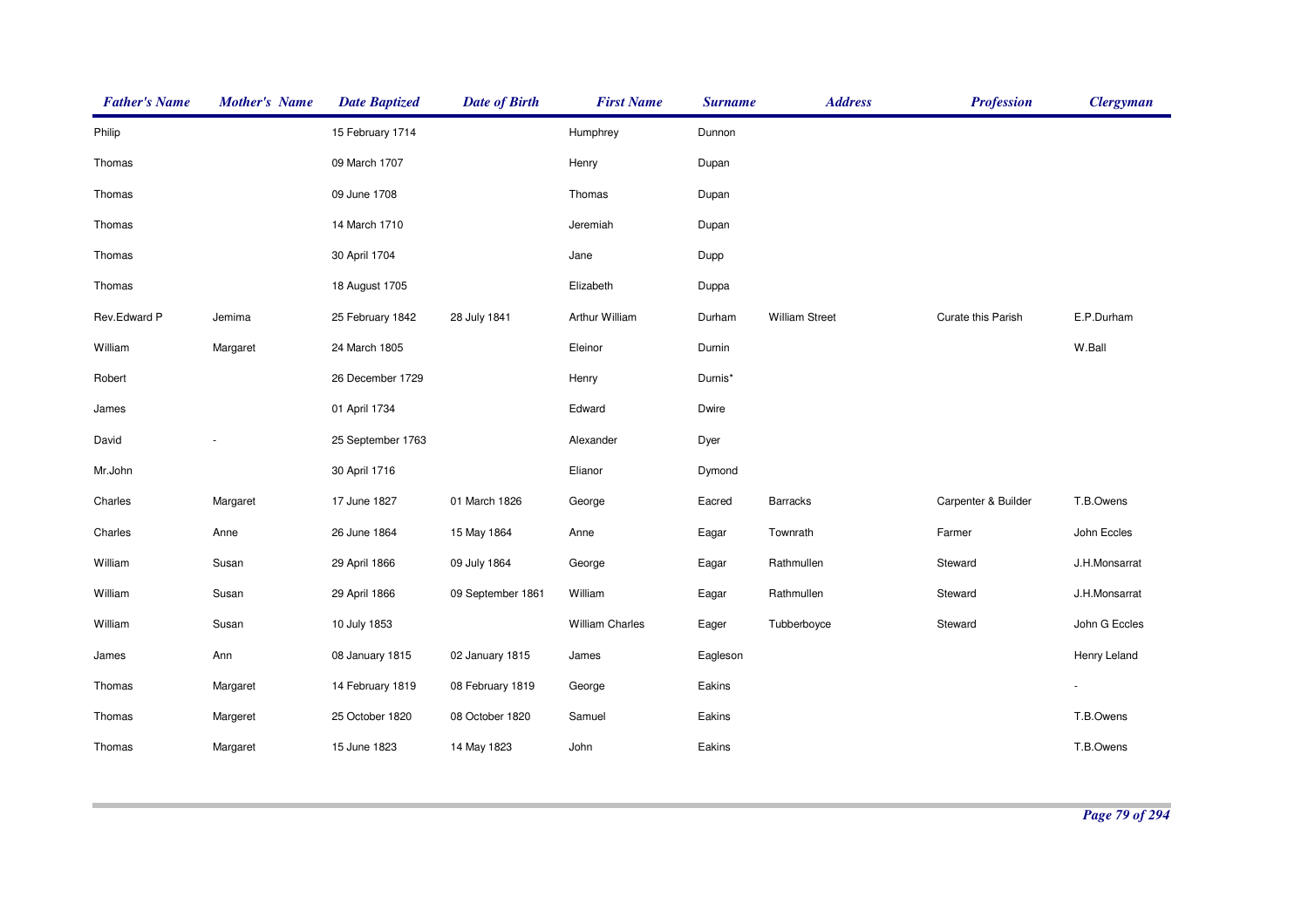| <b>Father's Name</b> | <b>Mother's Name</b> | <b>Date Baptized</b> | <b>Date of Birth</b> | <b>First Name</b> | <b>Surname</b> | <b>Address</b>        | <b>Profession</b>            | <b>Clergyman</b>       |
|----------------------|----------------------|----------------------|----------------------|-------------------|----------------|-----------------------|------------------------------|------------------------|
| Thomas               | Margaret             | 20 January 1826      | 07 June 1825         | John Thomas       | Eakins         | <b>Sunday Street</b>  | Painter                      | T.B.Owens              |
| Thomas               | Margaret             | 06 June 1827         | 07 May 1827          | Martha            | Eakins         | Magdalen Street       | Painter                      | T.B.Owens              |
| George               | Margaret             | 20 June 1871         | 05 January 1871      | <b>Lily Maude</b> | Eakins         | <b>West Street</b>    | Painter & Glazier            | John Eccles            |
| James                | Hanna                | 23 October 1833      | 29 September 1833    | William Edward    | Earl           | Magdalene Street      | Officer in customs           | Geo.King               |
| James                | Hannah               | 26 November 1835     | 05 October 1835      | Francis           | Earl           | Magdalene Street      | Revenue Officer              | Rev.J.Magee            |
| James                | Hannah               | 26 June 1839         | 09 March 1839        | James George      | Earle          | Magdalene Street      | Customs House Officer        | John.A.Wall            |
| James                | Hannah               | 23 October 1831      | 23 September 1831    | John Augustus     | Earles         | Hagdalene Street      | <b>Customs House Officer</b> | Rev.Jos.Duncan         |
| James                | Hannah               | 23 October 1833      |                      | William Edward    | Earles         | Magdalene Street      | <b>Customs Officer</b>       | Rev.J.Duncan           |
| James                | Hannah               | 23 February 1837     | 18 February 1837     | Mary Adelaide     | Earls          | Magdalene Street      | Officer Custom House         | Rev.J.Magee            |
| Joseph               |                      | 16 October 1715      |                      | Nathaniel         | Easton         |                       |                              |                        |
| James                | Mary                 | 14 July 1841         | 15 June 1841         | Andrew            | Easton         | Palace Street         | Helper in Distillery         | A.Wynne                |
| Thomas               | Frances              | 13 October 1844      |                      | Frances           | Easton         | <b>William Street</b> | <b>Clerk Distillery</b>      | William M<br>Beresford |
| Mr.John              |                      | 05 July 1721         |                      | Paul              | Eastwood       |                       |                              |                        |
| John                 |                      | 19 January 1723      |                      | Francis           | Eastwood       |                       | Twins                        |                        |
| John                 |                      | 19 January 1723      |                      | Patrick           | Eastwood       |                       | Twins                        |                        |
| John                 |                      | 17 March 1724        |                      | <b>Bridget</b>    | Eastwood       |                       |                              |                        |
| John                 |                      | 18 April 1725        |                      | Elianor           | Eastwood       |                       |                              |                        |
| Mr.John              |                      | 31 July 1726         |                      | John              | Eastwood       |                       |                              |                        |
| George               |                      | 06 February 1722     |                      | Son to            | Eaton          |                       |                              |                        |
| Walter               |                      | 06 February 1763     |                      | Walter            | Eaton          |                       | <b>Butcher</b>               |                        |
| John                 |                      | 17 October 1775      |                      | William           | Eaton          |                       |                              |                        |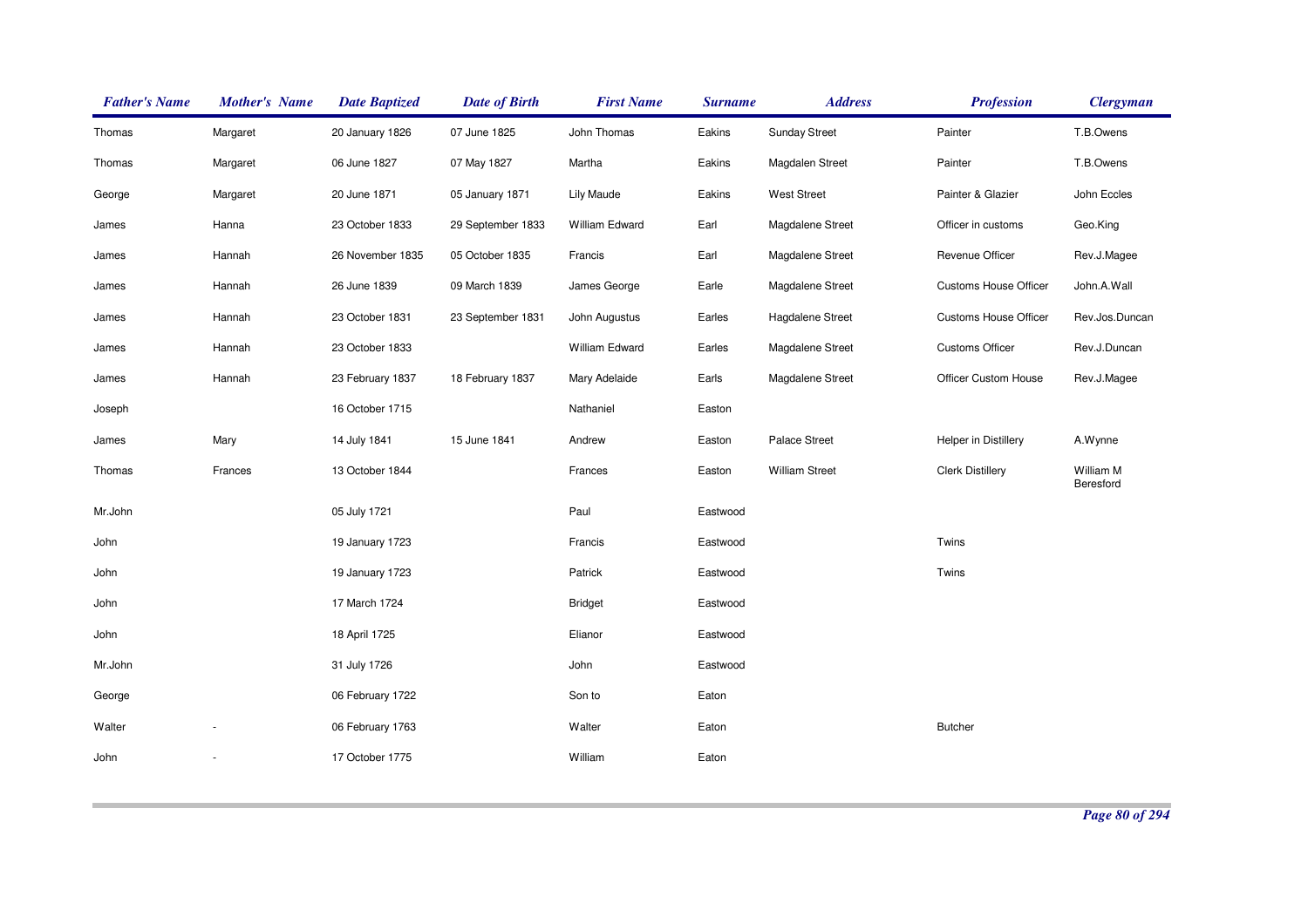| John      | Mary      | 28 June 1848     |               | Ellen                     | Eaton     | <b>William Street</b>      | House steward to Dr.Mc<br>Kay | Andrew Williamson    |
|-----------|-----------|------------------|---------------|---------------------------|-----------|----------------------------|-------------------------------|----------------------|
| John      | Harriette | 24 June 1855     |               | Elizabeth Browne          | Eccles    | New Quay                   | Curate of this Parish         | <b>Henry Seddall</b> |
| John      | Harriette | 26 October 1856  |               | Ellen Harriette           | Eccles    | New Quay                   | Curate of this Parish         | W.E.Ormsby           |
| John      | Harriette | 31 January 1858  |               | Alice Jane                | Eccles    | New Quay                   | Curate of St. Peters          | W.E.Ormsby           |
| John      | Harriette | 24 April 1859    |               | Sophia                    | Eccles    | New Quay                   | Curate of St. Peters          | John Eccles          |
| John      | Harriette | 24 June 1860     |               | <b>Beatrice Elizabeth</b> | Eccles    | New Quay                   | Curate of St.Peters           | John Eccles          |
| John      | Harriette | 25 May 1862      | 09 April 1862 | Cuthbert                  | Eccles    | New Quay                   | Curate of this Parish         | John Ecccles         |
| John      | Harriette | 26 June 1864     | 06 May 1864   | Marrion Jane              | Eccles    | The Rectory of St. Peter's | Rector of St.Peter's          | John Eccles          |
| James     |           | 20 April 1710    |               | Catherine                 | Eccleston |                            |                               |                      |
| James     |           | 01 June 1714     |               | Thomas                    | Eccleston |                            |                               |                      |
| Walter    |           | 31 August 1714   |               | Walter                    | Eccleston |                            |                               |                      |
| Willin    |           | 22 February 1725 |               | Catherine                 | Eccleston |                            |                               |                      |
| John      |           | 22 February 1725 |               | Mary                      | Eccleston |                            |                               |                      |
| Richard   |           | 09 August 1727   |               | Elizabeth                 | Eccleston |                            |                               |                      |
| Ralph     |           | 17 August 1727   |               | John                      | Eccleston |                            |                               |                      |
| - Jane    |           | 21 October 1727  |               | Rose                      | Eccleston |                            | A Bastard                     |                      |
| Benjamine |           | 31 July 1729     |               | John                      | Eccleston |                            |                               |                      |
| Richard   |           | 29 June 1730     |               | Ann                       | Eccleston |                            |                               |                      |
| Ralph     |           | 13 October 1730  |               | Ann                       | Eccleston |                            |                               |                      |
| William   |           | 29 January 1731  |               | Elizabeth                 | Eccleston |                            |                               |                      |
| Richard   |           | 01 April 1732    |               | William                   | Eccleston |                            |                               |                      |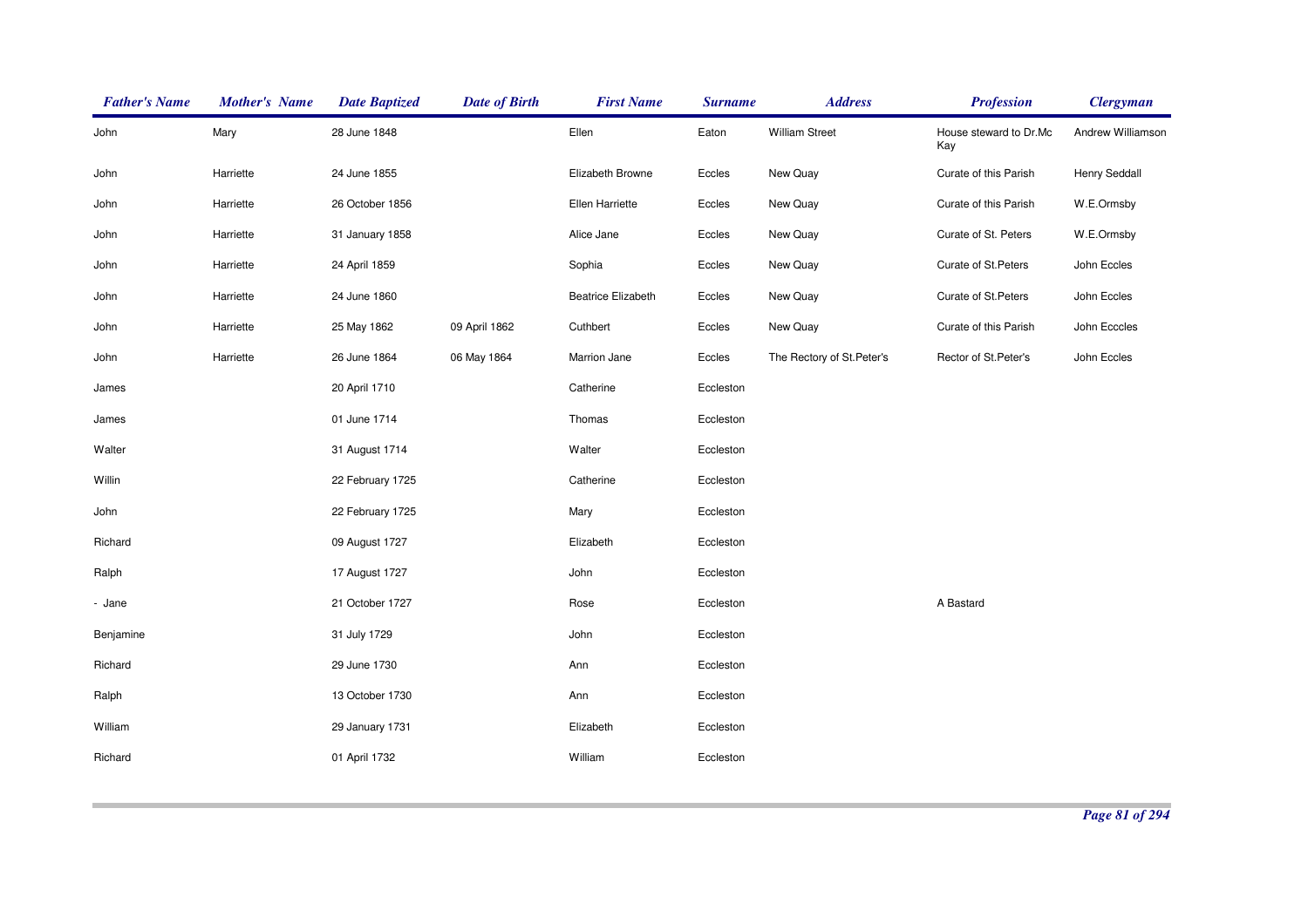| <b>Father's Name</b> | <b>Mother's Name</b> | <b>Date Baptized</b> | <b>Date of Birth</b> | <b>First Name</b> | <b>Surname</b>     | <b>Address</b> | <b>Profession</b> | <b>Clergyman</b> |
|----------------------|----------------------|----------------------|----------------------|-------------------|--------------------|----------------|-------------------|------------------|
| John                 |                      | 02 January 1735      |                      | Mary              | Eccleston          |                |                   |                  |
| William              |                      | 31 March 1735        |                      | Mary              | Eccleston          |                |                   |                  |
| John                 |                      | 13 June 1740         |                      | James             | Eccleston          |                |                   |                  |
| Benjamin             |                      | 15 August 1748       |                      | Benjamin          | Eccleston          |                |                   |                  |
| Benjamin             |                      | 15 August 1748       |                      | Benjamin          | Eccleston          |                |                   |                  |
| John                 |                      | 20 January 1751      |                      | Mary              | Eccleston          |                |                   |                  |
| John                 |                      | 20 September 1762    |                      | - The son of      | Eccleston          |                |                   |                  |
| George               |                      | 23 February 1767     |                      | Elinor            | Eccleston          |                |                   |                  |
| John                 |                      | 07 September 1769    |                      | George            | Eccleston          |                |                   |                  |
| James                | Abigail              | 26 December 1809     | 15 December 1809     | James             | Eccleston          |                |                   | Henry Leland     |
| Thomas               | Mary                 | 01 April 1827        | 22 March 1827        | Elizabeth         | Eccleston          | Green Lanes    | Weaver            | Rev.L.King       |
| Thomas               | Mary                 | 30 August 1829       | 21 August 1829       | Ralph             | Eccleston          | Green Lanes    | Weaver            | T.B.Owens        |
| Thomas               | Mary                 | 21 May 1835          | 29 April 1835        | Anne              | Eccleston          | Peter Street   | Weaver            | Rev.J.Magee      |
| Ralph                |                      | 03 June 1725         |                      | Mary              | Eccleston<br>[Jur] |                |                   |                  |
| James                |                      | 24 June 1719         |                      | James             | Ecclestone         |                |                   |                  |
| Ralph                |                      | 07 January 1720      |                      | Francis           | Ecclestone         |                |                   |                  |
| John                 |                      | 26 May 1723          |                      | George            | Ecclestone         |                | Twins             |                  |
| John                 |                      | 26 May 1723          |                      | Mary              | Ecclestone         |                | Twins             |                  |
| Richard              |                      | 17 October 1725      |                      | George            | Ecclestone         |                |                   |                  |
| John                 |                      | 21 November 1726     |                      | Thomas            | Ecclestone         |                |                   |                  |
| William              |                      | 02 February 1727     |                      | Margrett          | Ecclestone         |                |                   |                  |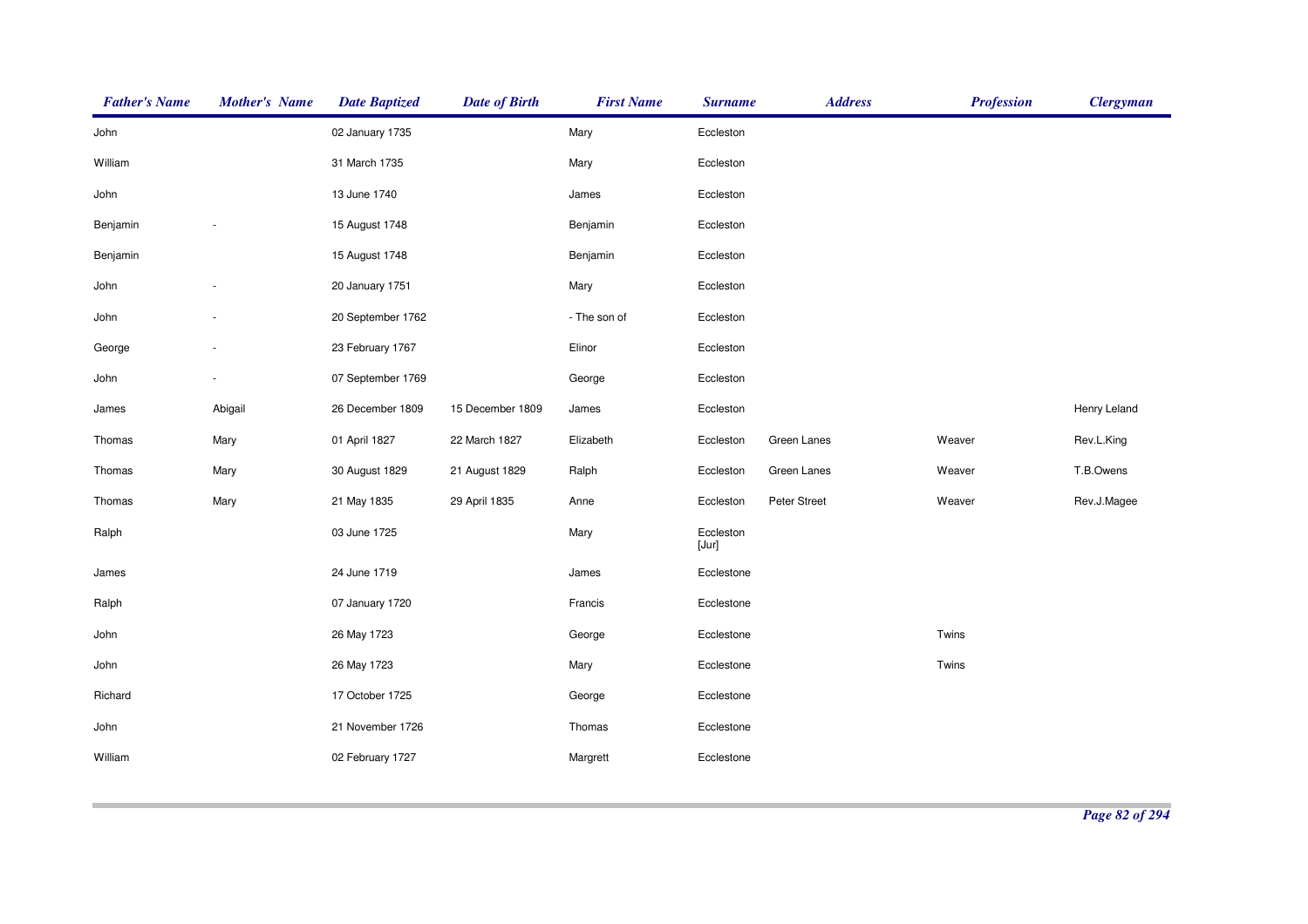| <b>Father's Name</b> | <b>Mother's Name</b> | <b>Date Baptized</b> | <b>Date of Birth</b> | <b>First Name</b> | <b>Surname</b> | <b>Address</b>     | <b>Profession</b>                | <b>Clergyman</b>       |
|----------------------|----------------------|----------------------|----------------------|-------------------|----------------|--------------------|----------------------------------|------------------------|
| John                 |                      | 14 June 1728         |                      | Ann               | Ecclestone     |                    |                                  |                        |
| Richard              |                      | 24 June 1728         |                      | John              | Ecclestone     |                    |                                  |                        |
| Henry                |                      | 07 January 1719      |                      | Elizabeth         | Ecklin         |                    |                                  |                        |
| Henry                |                      | 12 February 1724     |                      | Margret           | Ecklin         |                    |                                  |                        |
| Charles              | Margaret             | 20 September 1829    | 04 August 1829       | Margaret Jane     | Ecred          | Millmount Barracks | Foreman to Board of<br>Ordinance | T.B.Owens              |
| Edward               | Mary Anne            | 26 September 1842    | 26 July 1842         | Charlotte         | Edgar          | Magdalene Street   | Engineer                         | E.P.Durham             |
| Edward               | Mary Anne            | 05 May 1844          | 14 March 1844        | John Edward       | Edgar          | Magdalene Street   | Engineer                         | William M<br>Beresford |
| Edward               | Mary Anne            | 28 June 1846         |                      | Mary Anne         | Edgar          | Magdalene Street   | Engineer                         | A.Wynne                |
| Charles              | Minnie               | 29 April 1894        | 06 April 1894        | Charles Leonard   | Edgar          | Kilkeel, Co.Down   | Farmer                           | F.W.Macran             |
| John                 |                      | 10 April 1718        |                      | Mary              | Edgg           |                    |                                  |                        |
| John                 |                      | 02 March 1716        |                      | Roger             | Edwards        |                    |                                  |                        |
| Mr.John              |                      | 29 November 1777     |                      | John              | Edwards        |                    | Surveyor                         |                        |
| Mr.John              |                      | 07 January 1779      |                      | Rebecca           | Edwards        |                    |                                  |                        |
| Lieutenant Thomas    |                      | 26 May 1718          |                      | Thomas            | Egan           |                    |                                  |                        |
| Lt.Thomas            |                      | 16 October 1719      |                      | Ann               | Egan           |                    |                                  |                        |
| Lt.Thomas            |                      | 22 August 1721       |                      | Darby             | Egan           |                    | St.Maries fsh*                   |                        |
| James                | Anne                 | 26 October 1816      | 21 October 1816      | William           | Eggleston      |                    |                                  | Henry Leland           |
| James                | Anne                 | 20 September 1818    | 15 September 1818    | John              | Eggleston      |                    |                                  | Henry Leland           |
| James                | Anne                 | 10 September 1820    | 09 September 1820    | Jane              | Eggleston      |                    |                                  | T.B.Owens              |
| Thomas               | Mary                 | 10 August 1825       | 04 August 1825       | Abigail           | Eggleston      | North Road         | Weaver                           | T.B.Owens              |
| Thomas               | Elizabeth            | 25 April 1828        | 18 April 1828        | Edward            | Eggleston      | Lougbough          | Mail-car driver                  | T.B.Owens              |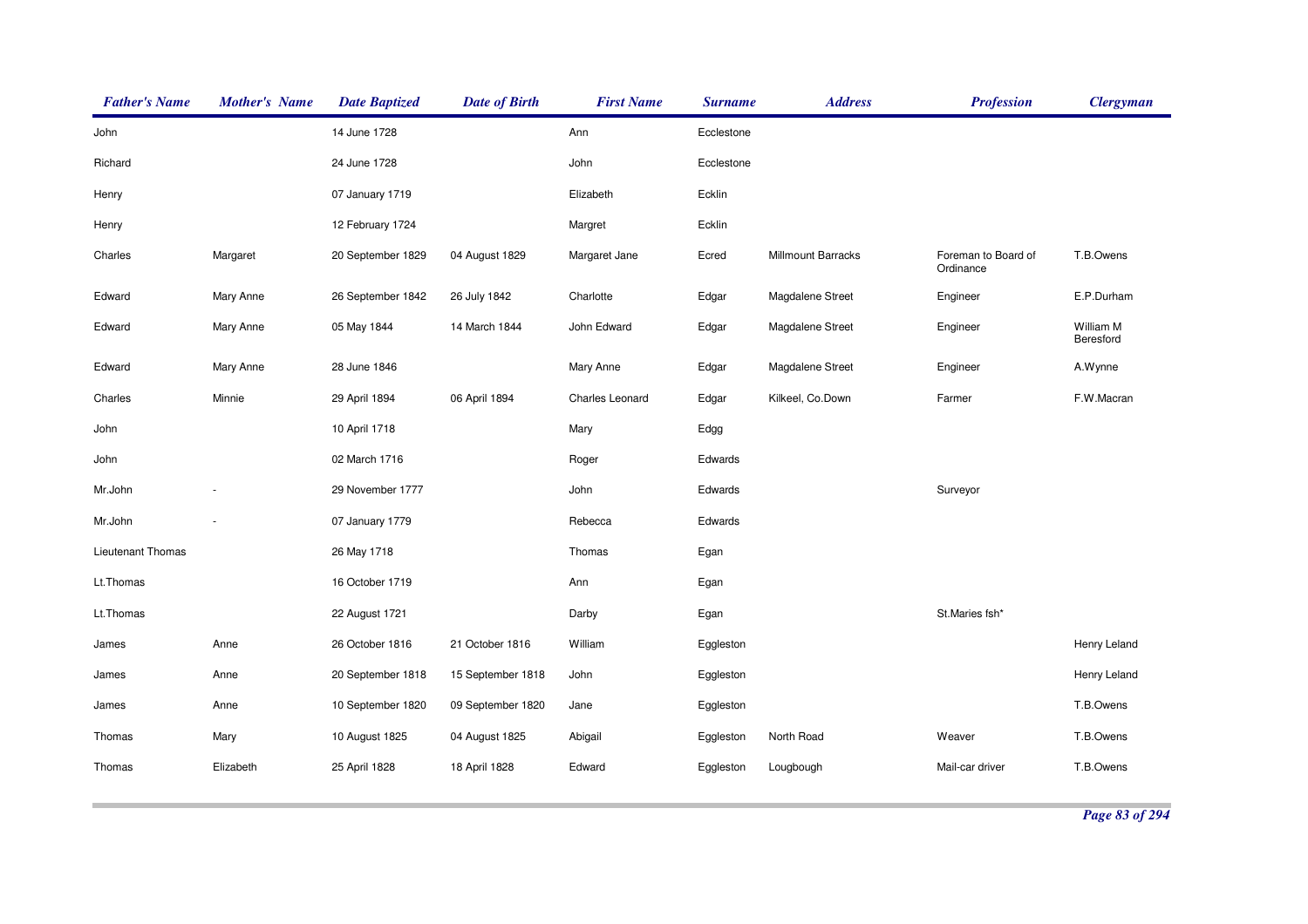| <b>Father's Name</b> | <b>Mother's Name</b>     | <b>Date Baptized</b> | <b>Date of Birth</b> | <b>First Name</b>  | <b>Surname</b> | <b>Address</b> | <b>Profession</b> | <b>Clergyman</b>     |
|----------------------|--------------------------|----------------------|----------------------|--------------------|----------------|----------------|-------------------|----------------------|
| Thomas               | Mary                     | 15 January 1833      | 04 January 1833      | John               | Eggleston      | Peter Street   | Shoe maker        | Rev.J.Magee          |
| Walter               |                          | 27 April 1703        |                      | Henry              | Egleston       |                |                   |                      |
| James                |                          | 02 February 1704     |                      | Jane               | Egleston       |                |                   |                      |
| Walter               |                          | 10 June 1705         |                      | John               | Egleston       |                |                   |                      |
| Ralph                |                          | 11 November 1705     |                      | Elizabeth          | Egleston       |                |                   |                      |
| James                |                          | 05 August 1706       |                      | William            | Egleston       |                |                   |                      |
| Walter               |                          | 10 February 1708     |                      | Mary               | Egleston       |                |                   |                      |
| James                | Abygale                  | 21 December 1806     | 15 December 1806     | Abygale            | Egleston       |                |                   | <b>Bigoe Henzell</b> |
| Charles              | Jane                     | 13 October 1805      | 10 October 1805      | Archibold Thompson | Eillott        |                |                   | <b>Bigoe Henzell</b> |
| Thomas               | Margarett                | 10 June 1810         | 06 June 1810         | Elizabeth          | Ekin           |                |                   | Henry Leland         |
| George               |                          | 16 July 1730         |                      | George             | Elliot         |                | Tanner            |                      |
| Mr.Robert            |                          | 04 October 1730      |                      | Michael            | Elliot         |                |                   |                      |
| Mr.Robert            |                          | 31 October 1732      |                      | Robert             | Elliot         |                |                   |                      |
| George               |                          | 07 October 1733      |                      | Ann                | Elliot         |                |                   |                      |
| George               |                          | 26 August 1734       |                      | Elizabeth          | Elliot         |                |                   |                      |
| Robert               |                          | 06 February 1735     |                      | Katharine          | Elliot         |                |                   |                      |
| William              |                          | 11 May 1740          |                      | Ann                | Elliot         |                |                   |                      |
| William              |                          | 11 December 1741     |                      | John               | Elliot         |                |                   |                      |
| William              |                          | 21 July 1743         |                      | Ann                | Elliot         |                |                   |                      |
| Thomas               |                          | 27 August 1745       |                      | Richard            | Elliot         |                |                   |                      |
| Thomas               | $\overline{\phantom{a}}$ | 04 March 1766        |                      | Francis            | Elliot         |                | Gauger            |                      |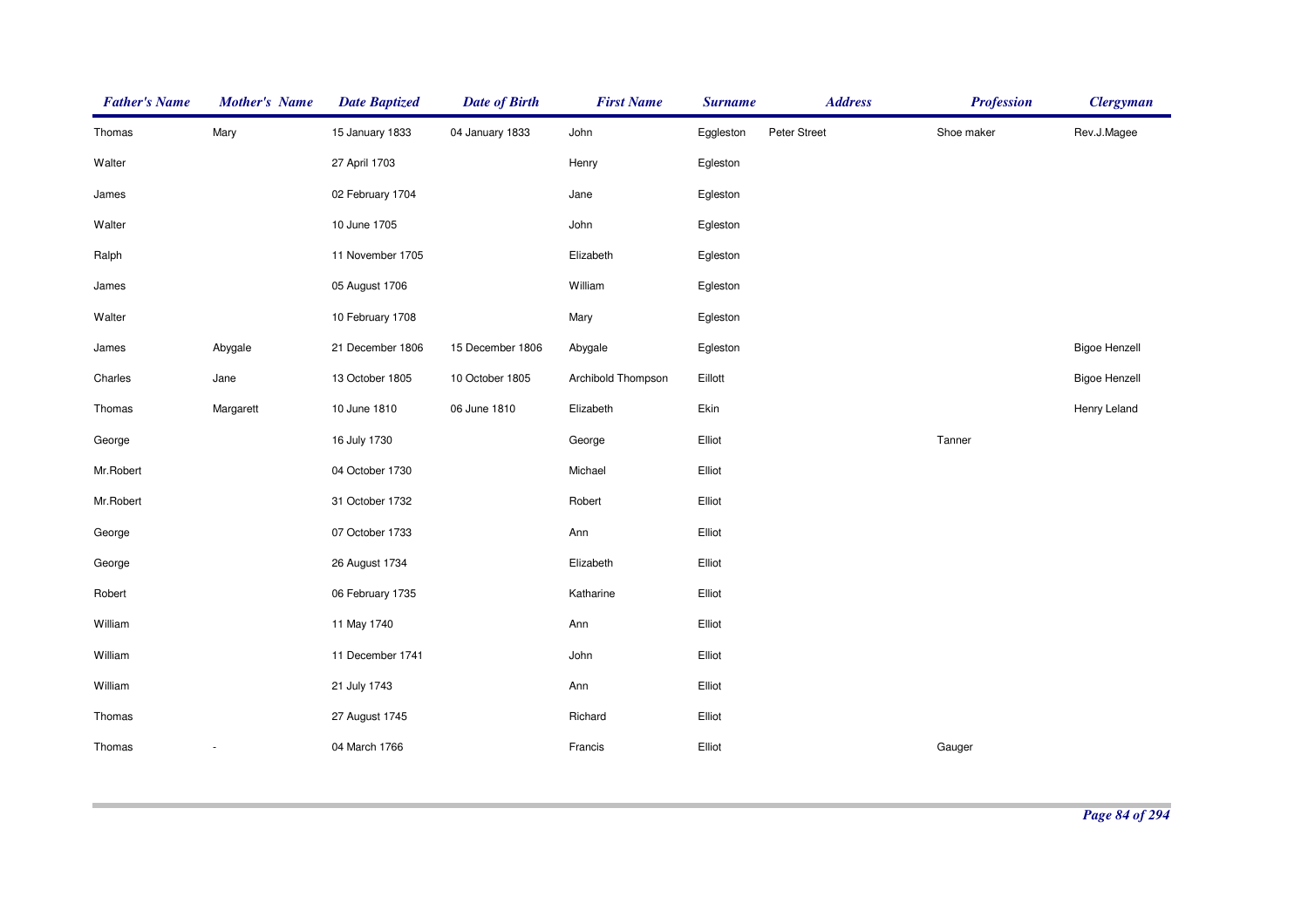| <b>Father's Name</b> | <b>Mother's Name</b> | <b>Date Baptized</b> | <b>Date of Birth</b> | <b>First Name</b> | <b>Surname</b> | <b>Address</b> | <b>Profession</b> | <b>Clergyman</b>     |
|----------------------|----------------------|----------------------|----------------------|-------------------|----------------|----------------|-------------------|----------------------|
| Thomas               | Esther               | 15 February 1807     | 11 February 1807     | Amelia            | Elliot         |                |                   | <b>Bigoe Henzell</b> |
| Thomas               |                      | 13 June 1703         |                      | Joseph            | Elliott        |                |                   |                      |
| Robert               |                      | 26 March 1704        |                      | William           | Elliott        |                |                   |                      |
| Robert               |                      | 05 February 1706     |                      | James             | Elliott        |                |                   |                      |
| Robert               |                      | 23 January 1707      |                      | Robert            | Elliott        |                |                   |                      |
| Robert               |                      | 18 July 1708         |                      | Thomas            | Elliott        |                |                   |                      |
| Robert               |                      | 14 February 1710     |                      | Anne              | Elliott        |                |                   |                      |
| Robert               |                      | 07 April 1712        |                      | Margaret          | Elliott        |                |                   |                      |
| Robert               |                      | 28 November 1714     |                      | Mary              | Elliott        |                |                   |                      |
| Robert               |                      | 08 July 1717         |                      | Jane              | Elliott        |                |                   |                      |
| Robert               |                      | 14 April 1719        |                      | John              | Elliott        |                | Taylor            |                      |
| Robert               |                      | 16 November 1721     |                      | Margery           | Elliott        |                |                   |                      |
| George               |                      | 10 October 1722      |                      | Thomas            | Elliott        |                |                   |                      |
| Mr.George            |                      | 10 November 1722     |                      | Thomas            | Elliott        |                |                   |                      |
| Robert               |                      | 02 December 1723     |                      | George            | Elliott        |                | Taylor            |                      |
| George               |                      | 30 June 1724         |                      | Sarah             | Elliott        |                |                   |                      |
| Robert               |                      | 21 February 1726     |                      | Robert            | Elliott        |                |                   |                      |
| George               |                      | 21 April 1726        |                      | Ann               | Elliott        |                |                   |                      |
| Mr.Robert            |                      | 17 March 1728        |                      | Jane              | Elliott        |                | Sheriff           |                      |
| George               |                      | 05 August 1728       |                      | $\blacksquare$    | Elliott        |                |                   |                      |
| George               |                      | 03 July 1729         |                      | John              | Elliott        |                |                   |                      |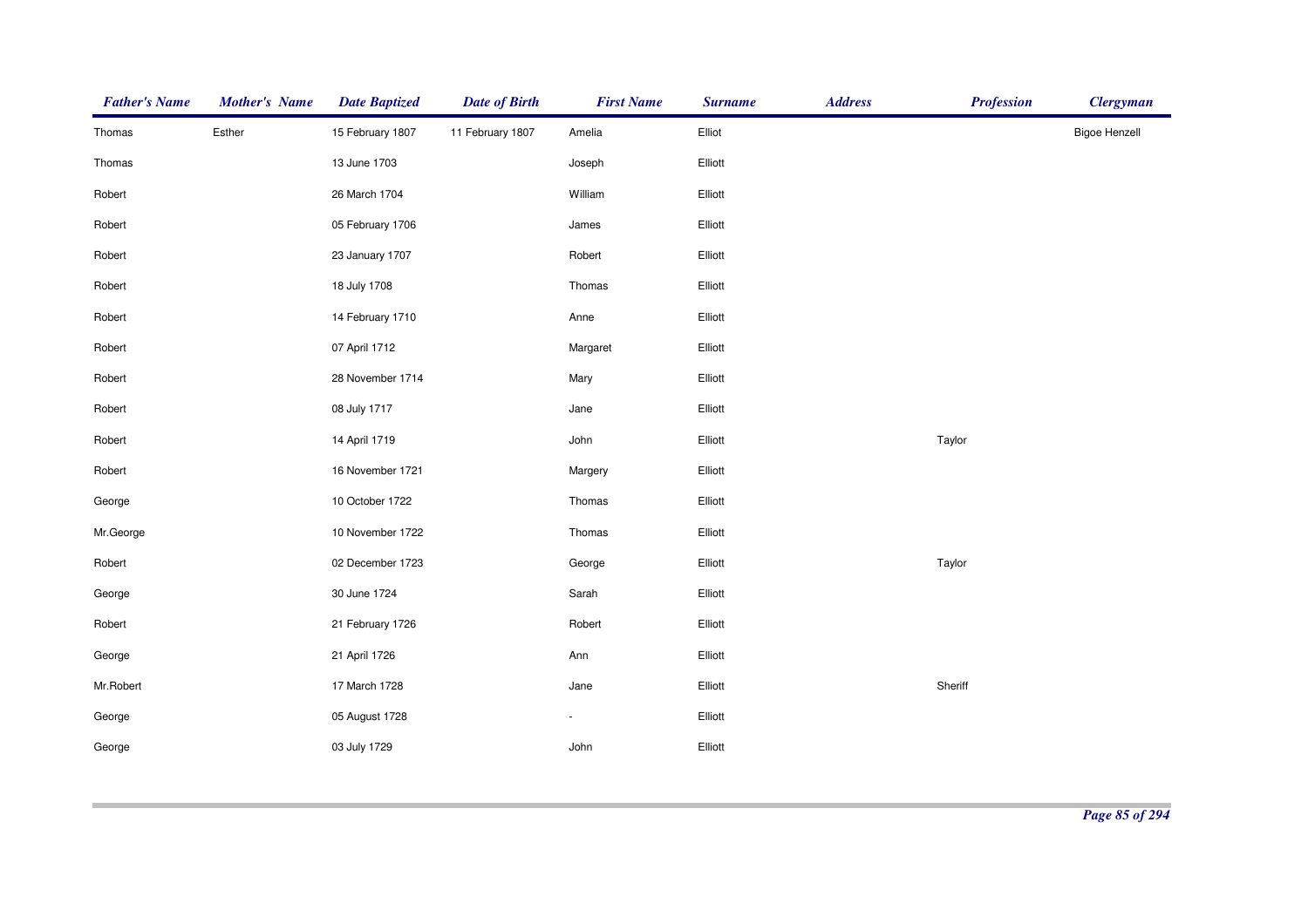| <b>Father's Name</b> | <b>Mother's Name</b> | <b>Date Baptized</b> | <b>Date of Birth</b> | <b>First Name</b> | <b>Surname</b> | <b>Address</b> | <b>Profession</b> | <b>Clergyman</b> |
|----------------------|----------------------|----------------------|----------------------|-------------------|----------------|----------------|-------------------|------------------|
| Arthur               |                      | 30 November 1750     |                      | John              | Elliott        |                |                   |                  |
| George               |                      | 07 June 1751         |                      | Ann               | Elliott        |                |                   |                  |
| John                 |                      | 25 March 1763        |                      | Elizabeth         | Elliott        |                |                   |                  |
| Thomas               |                      | 11 December 1763     |                      | Hannah            | Elliott        |                | Gaugere           |                  |
| John                 |                      | 03 September 1764    |                      | Jane              | Elliott        |                |                   |                  |
| Thomas               |                      | 31 October 1764      |                      | Thomas            | Elliott        |                | Gauger            |                  |
| Francis              |                      | 15 August 1765       |                      | Sarah             | Elliott        |                |                   |                  |
| John                 |                      | 20 August 1765       |                      | Andrew            | Elliott        |                | Merchant          |                  |
| John                 |                      | 11 December 1766     |                      | Mary              | Elliott        |                | Merchant          |                  |
| Francis              |                      | 28 April 1767        |                      | Mary Ann          | Elliott        |                |                   |                  |
| Thomas               |                      | 14 December 1767     |                      | Mary              | Elliott        |                | Gauger            |                  |
| Thomas               |                      | 11 January 1769      |                      | Thomas            | Elliott        |                |                   |                  |
| Robert               |                      | 13 August 1769       |                      | Jane              | Elliott        |                | Iron Monger       |                  |
| Francis              |                      | 14 October 1769      |                      | Francis           | Elliott        |                |                   |                  |
| Robert               |                      | 13 October 1770      |                      | Archibald         | Elliott        |                |                   |                  |
| Francis              |                      | 28 September 1771    |                      | Jane              | Elliott        |                |                   |                  |
| Charles              |                      | 27 December 1771     |                      | Thomas            | Elliott        |                |                   |                  |
| Robert               |                      | 14 November 1772     |                      | Ann               | Elliott        |                |                   |                  |
| John                 |                      | 18 November 1772     |                      | Lettice           | Elliott        |                |                   |                  |
| Charles              |                      | 20 December 1773     |                      | John              | Elliott        |                |                   |                  |
| Charles              |                      | 03 July 1774         |                      | Thomas            | Elliott        |                |                   |                  |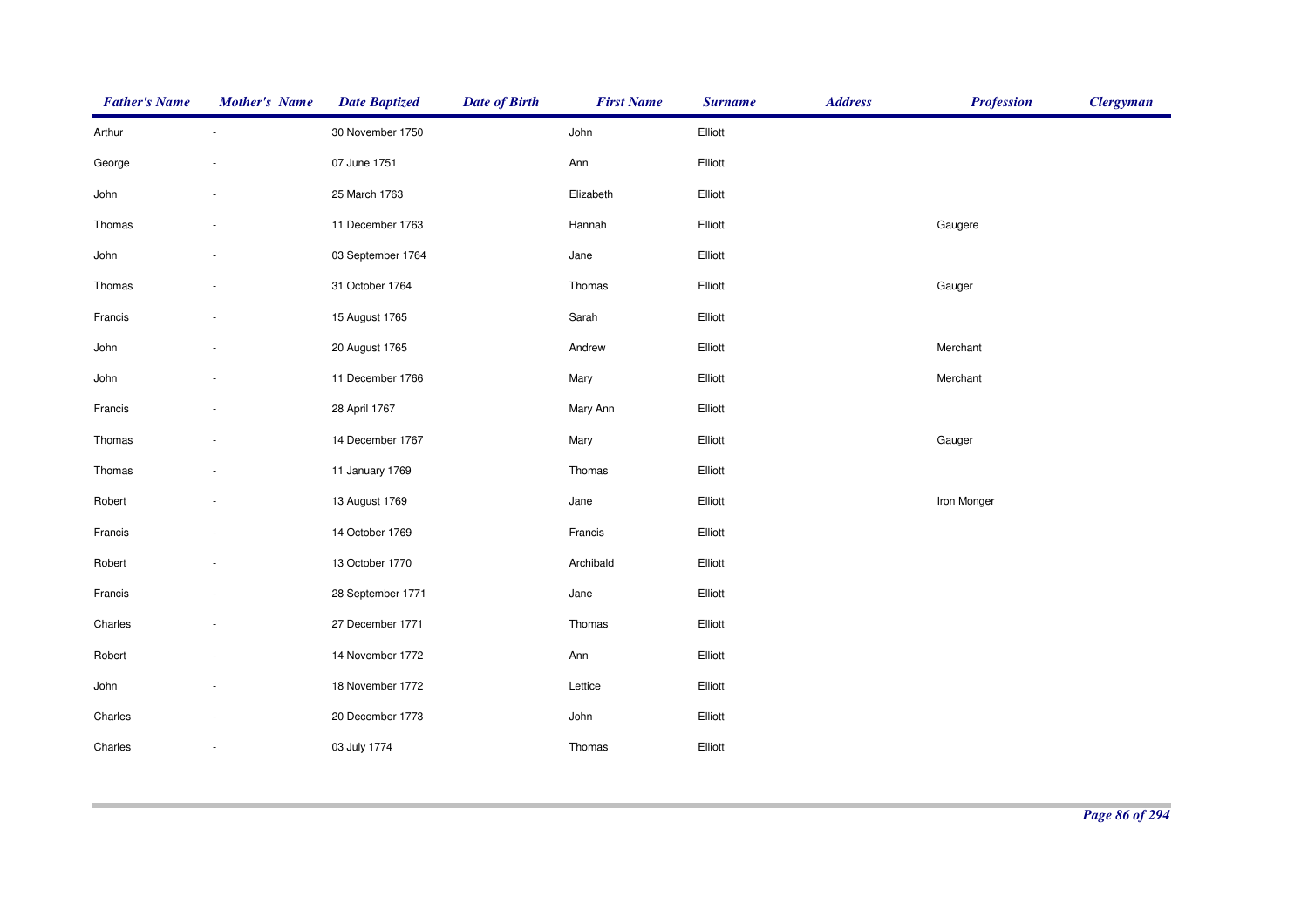| <b>Father's Name</b> | <b>Mother's Name</b> | <b>Date Baptized</b> | <b>Date of Birth</b> | <b>First Name</b>    | <b>Surname</b> | <b>Address</b>     | <b>Profession</b>    | <b>Clergyman</b>               |
|----------------------|----------------------|----------------------|----------------------|----------------------|----------------|--------------------|----------------------|--------------------------------|
| John                 | ×.                   | 12 September 1774    |                      | John                 | Elliott        |                    |                      |                                |
| Robert               |                      | 11 September 1775    |                      | Rebecca              | Elliott        |                    |                      |                                |
| John                 | Rachael              | 09 April 1805        | 08 April 1805        | Jane                 | Elliott        |                    |                      | <b>Bigoe Henzell</b><br>Curate |
| William              | Rose                 | 22 January 1806      | 24 December 1805     | John                 | Elliott        |                    |                      | <b>Bigoe Henzell</b>           |
| John                 | Rachael              | 20 July 1806         | 19 July 1806         | Elizabeth            | Elliott        |                    |                      | <b>Bigoe Henzell</b>           |
| William              | Rose                 | 18 January 1808      | 15 January 1808      | Sarah                | Elliott        |                    |                      | <b>Bigoe Henzell</b>           |
| Fracnis Augustus     | Anne                 | 20 September 1824    | 17 September 1824    | Sophia Anne Sydney   | Elliott        | <b>West Street</b> | <b>Cabinet Maker</b> | T.B.Owens                      |
| Francis              | Anne                 | 12 June 1826         | 07 June 1826         | <b>William Henry</b> | Elliott        | <b>West Street</b> | <b>Cabinet Maker</b> | T.B.Owens                      |
| William              |                      | 10 November 1702     |                      | Dorothy              | Ellis          |                    |                      |                                |
| William              |                      | 23 August 1704       |                      | John                 | Ellis          |                    |                      |                                |
| Robert               |                      | 17 September 1704    |                      | Katherine            | Ellis          |                    |                      |                                |
| Robert               |                      | 23 October 1706      |                      | Luke                 | Ellis          |                    |                      |                                |
| William              |                      | 29 June 1707         |                      | Jane                 | Ellis          |                    |                      |                                |
| Robert               |                      | 29 May 1709          |                      | James                | Ellis          |                    |                      |                                |
| William              |                      | 10 August 1710       |                      | William              | Ellis          |                    |                      |                                |
| George               |                      | 12 February 1727     |                      | Mary                 | Ellis          |                    |                      |                                |
| James                |                      | 07 November 1756     |                      | Robert               | Ellis          |                    | Killaneer Farmer     |                                |
| James                |                      | 17 April 1759        |                      | John                 | Ellis          |                    | Of Killaneer         |                                |
| Robert E             | Agnes H              | 26 November 1851     |                      | William Dryden       | Ellis          | Laurence Street    | Surgeon              | W.E.Ormsby                     |
| Robert E             | Agnes Henn           | 29 March 1853        |                      | James                | Ellis          | Laurence Street    | Surgeon              | W.E.Ormsby                     |
| Robert E             | Agnes                | 15 October 1857      |                      | Agnes Reid           | Ellis          | Laurence Street    | Surgeon              | W.E.Ormsby                     |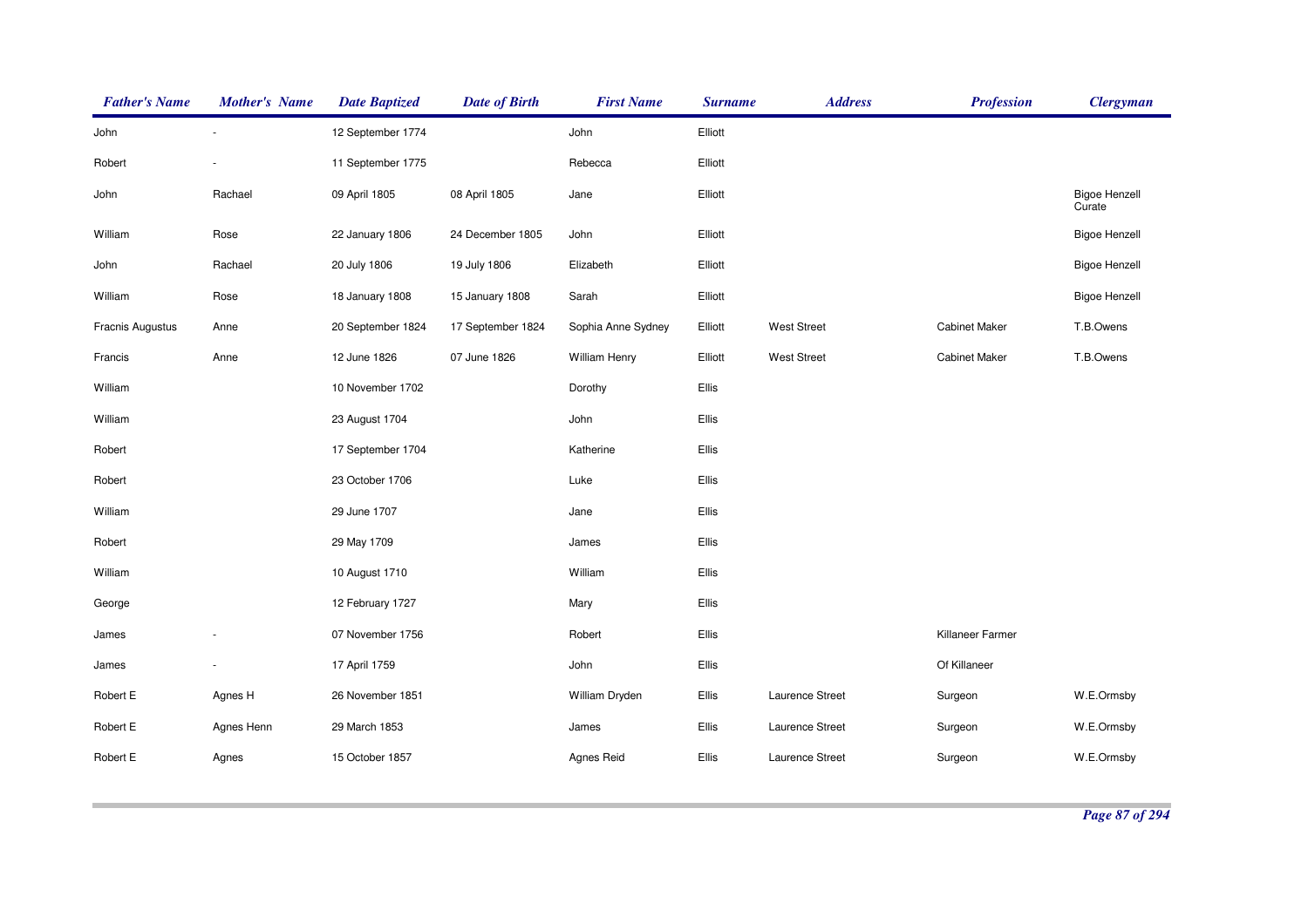| <b>Father's Name</b> | <b>Mother's Name</b>     | <b>Date Baptized</b> | <b>Date of Birth</b> | <b>First Name</b> | <b>Surname</b> | <b>Address</b>  | <b>Profession</b>     | <b>Clergyman</b>     |
|----------------------|--------------------------|----------------------|----------------------|-------------------|----------------|-----------------|-----------------------|----------------------|
| Robert E             | Agnes H                  | 08 October 1862      |                      | Robert Elwood     | Ellis          | Laurence Street | <b>Medical Doctor</b> | John Eccles          |
| John                 | Jane                     | 25 August 1815       | 22 August 1815       | George            | Emerson        |                 | Louth Militia         | <b>Wardlaw Ball</b>  |
| Hugh                 | Caroline                 | 30 August 1863       |                      | Frances Caroline  | Emerson        | Peter Street    | Basketmaker           | I St Monsarrat       |
| Robert               | Mary                     | 15 January 1815      | 23 November 1814     | William           | England        |                 |                       | Henry Leland         |
| Robert               | Mary                     | 18 October 1816      | 10 October 1816      | Elizabeth         | England        |                 |                       | Henry Leland         |
| Robert               | Mary                     | 07 February 1819     | 15 January 1819      | Mary              | England        |                 |                       | <b>Wardlaw Ball</b>  |
| Robert               | Mary                     | 13 September 1820    | 05 September 1820    | Thomas            | England        |                 |                       | T.B.Owens            |
| William              |                          | 30 March 1714        |                      | Esther            | English        |                 |                       |                      |
| James                | Martha                   | 24 March 1805        |                      | William           | English        |                 |                       | W.Ball               |
| James                | Martha                   | 12 April 1807        | 10 April 1807        | James             | English        |                 |                       | <b>Bigoe Henzell</b> |
| James                | Martha                   | 09 April 1809        | 07 April 1809        | Jane Elizabeth    | English        |                 |                       | Henry Leland         |
| James                | Martha                   | 22 October 1811      | 21 October 1811      | John              | English        |                 |                       | Henry Leland         |
| James                | Martha                   | 15 May 1817          | 15 May 1817          | Henry             | English        |                 |                       | Henry Leland         |
| Fairfax              |                          | 04 July 1742         |                      | Richard           | Ennis          |                 |                       |                      |
| Fairfax              |                          | 14 November 1744     |                      | Thomas            | Ennis          |                 |                       |                      |
| Fairfax              |                          | 03 January 1746      |                      | Edward            | Ennis          |                 |                       |                      |
| Fairfax              |                          | 09 August 1747       |                      | Francis           | Ennis          |                 |                       |                      |
| Richard              |                          | 22 December 1765     |                      | Mary              | Ennis          |                 | Taylor                |                      |
| Richard              | ÷                        | 11 April 1768        |                      | Elizabeth         | Ennis          |                 | Taylor                |                      |
| Hugh                 | $\overline{\phantom{a}}$ | 10 June 1770         |                      | James             | Ennis          |                 |                       |                      |
| Mr.Abraham           |                          | 05 March 1705        |                      | Mary              | Estwood        |                 |                       |                      |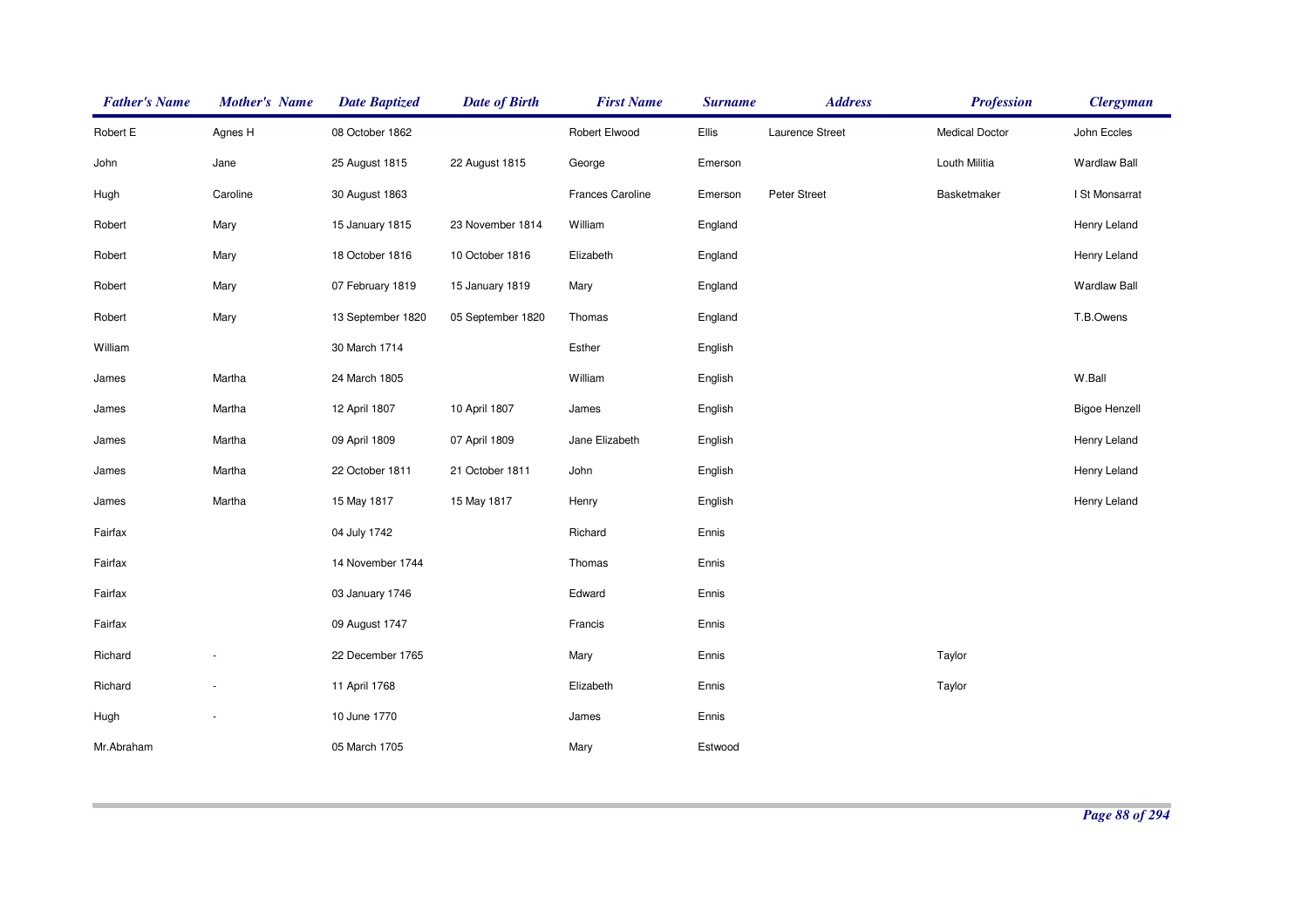| <b>Father's Name</b> | <b>Mother's Name</b>     | <b>Date Baptized</b> | <b>Date of Birth</b> | <b>First Name</b> | <b>Surname</b> | <b>Address</b> | <b>Profession</b> | <b>Clergyman</b> |
|----------------------|--------------------------|----------------------|----------------------|-------------------|----------------|----------------|-------------------|------------------|
| Francis              |                          | 13 April 1711        |                      | Sarah             | Evans          |                |                   |                  |
| Francis              |                          | 30 April 1713        |                      | Jane              | Evans          |                |                   |                  |
| Francis              |                          | 16 June 1715         |                      | Francis           | Evans          |                |                   |                  |
| Francis              |                          | 11 September 1717    |                      | Mary              | Evans          |                |                   |                  |
| Mr.Richard           |                          | 10 June 1720         |                      | Thomas            | Evans          |                |                   |                  |
| Owen                 |                          | 11 February 1724     |                      | Charles           | Evans          |                |                   |                  |
| Charles              |                          | 01 May 1724          |                      | Daniel            | Evans          |                | Fragment          |                  |
| Charles              |                          | 10 March 1726        |                      | Ann               | Evans          |                | A Soldier         |                  |
| Owen                 |                          | 26 June 1726         |                      | Hannah            | Evans          |                |                   |                  |
| Nathaniell           |                          | 17 January 1731      |                      | George            | Evans          |                |                   |                  |
| Nathaniel            |                          | 03 December 1732     |                      | John              | Evans          |                | Twins             |                  |
| Nathaniel            |                          | 03 December 1732     |                      | Edward            | Evans          |                | Twins             |                  |
| Edward               |                          | 05 February 1733     |                      | John              | Evans          |                |                   |                  |
| Edward               |                          | 25 November 1734     |                      | Ann               | Evans          |                |                   |                  |
| Nathaniel            |                          | 24 March 1735        |                      | Mary              | Evans          |                |                   |                  |
| Edward               |                          | 18 March 1739        |                      | Thomas            | Evans          |                |                   |                  |
| Edward               |                          | 22 December 1745     |                      | William           | Evans          |                |                   |                  |
| Charles              |                          | 26 May 1748          |                      | Mary              | Evans          |                |                   |                  |
| Charles              |                          | 27 May 1748          |                      | Mary              | Evans          |                |                   |                  |
| Charles              |                          | 09 November 1750     |                      | Margaret          | Evans          |                |                   |                  |
| Charles              | $\overline{\phantom{a}}$ | 08 May 1756          |                      | Rose              | Evans          |                | Breazier          |                  |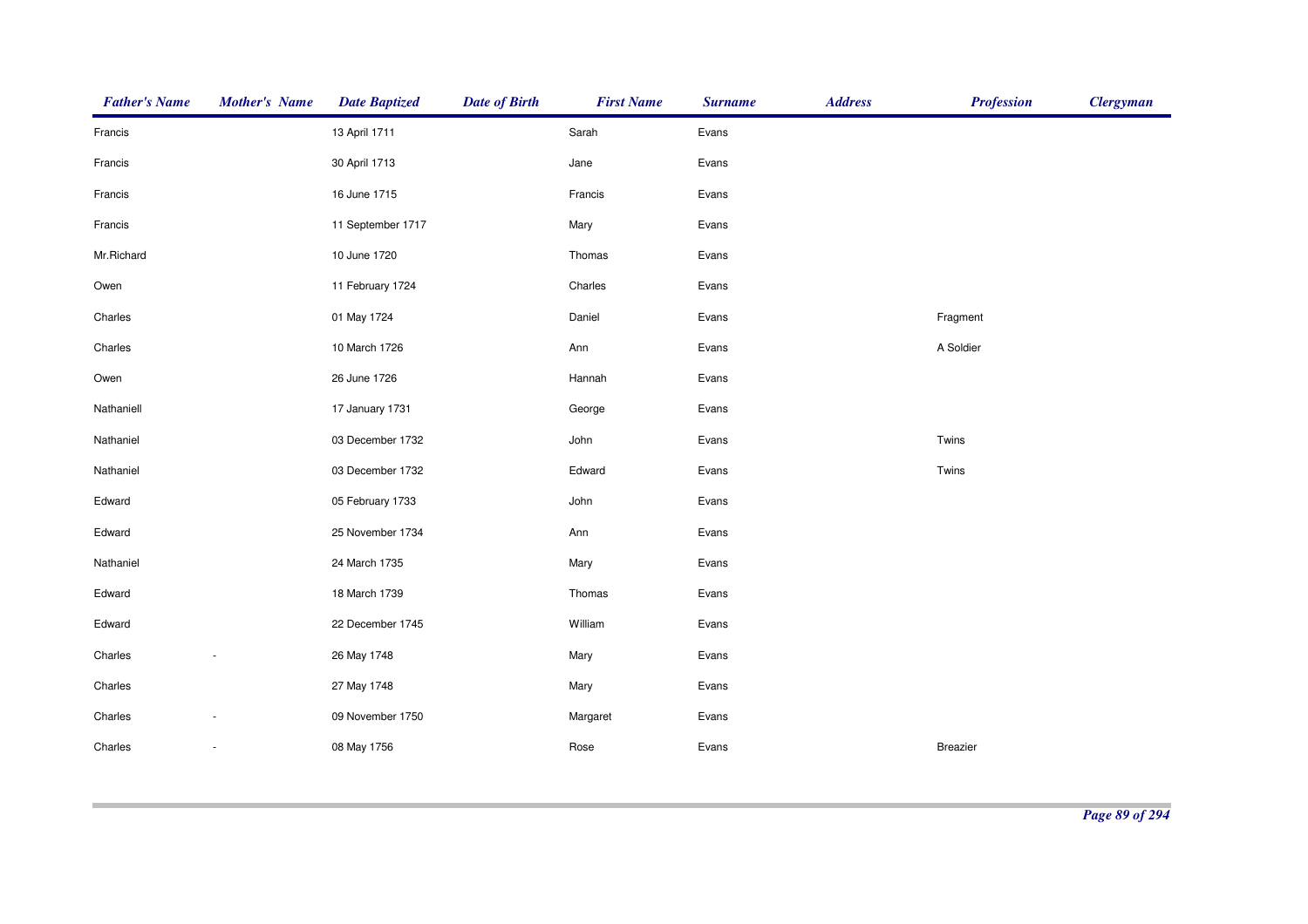| <b>Father's Name</b> | <b>Mother's Name</b>     | <b>Date Baptized</b> | <b>Date of Birth</b> | <b>First Name</b> | <b>Surname</b> | <b>Address</b> | <b>Profession</b> | <b>Clergyman</b>       |
|----------------------|--------------------------|----------------------|----------------------|-------------------|----------------|----------------|-------------------|------------------------|
| Charles              | $\overline{\phantom{a}}$ | 17 October 1758      |                      | Catherine         | Evans          |                | <b>Brazier</b>    |                        |
| George               |                          | 14 December 1767     |                      | Rose              | Evans          |                | Shoemaker         |                        |
| George               |                          | 14 May 1778          |                      | Sarah             | Evans          |                |                   |                        |
| Charles              |                          | 28 July 1782         |                      | Robert            | Evans          |                | Printer           |                        |
| George William       | Wilhelmina               | 13 June 1810         | 31 May 1810          | Frances Anne      | Evans          |                |                   | Henry Leland           |
| John                 | Jane                     | 26 July 1810         | 24 July 1810         | Robert            | Evans          |                | 59th Regiment     | Henry Leland           |
| George               | Williamina               | 20 October 1811      | 26 September 1811    | Charles William   | Evans          |                |                   | Henry Leland           |
| George William       | Wilhelmina               | 27 June 1813         | 01 June 1813         | Wilhelmina        | Evans          |                |                   |                        |
| George               | Wilhelmina               | 12 June 1815         | 15 May 1815          | Margaret          | Evans          |                |                   | Henry Leland           |
| George               | Wilhelmina               | 28 March 1817        | 17 March 1817        | Samuel            | Evans          |                |                   | <b>Wardlaw Ball</b>    |
| George               | Wilhelmina               | 23 October 1818      | 23 September 1818    | Mary Anne         | Evans          |                |                   | Henry Leland           |
| George William       | Wilhenmina               | 06 July 1823         | 12 June 1823         | George Bernard    | Evans          |                |                   | T.B.Owens              |
| George William       | Wilhenmina               | 18 August 1829       | 09 August 1820       | Mary Anne         | Evans          |                |                   | T.B.Owens              |
| George William       | Anne                     | 04 May 1832          |                      | Sophia            | Evans          | Paradise Row   | Gentleman         | Rev.J.Duncan           |
| James                | Anne                     | 15 May 1843          | 09 May 1843          | Mary              | Evans          | North Strand   |                   | William M<br>Beresford |
| Not Known            | Not Known                | 14 February 1877     |                      | John George       | Evans          | Not Known      | Not Known         | John Eccles            |
| Henry                |                          | 26 April 1702        |                      | Frances           | Evers          |                |                   |                        |
| Francis              |                          | 20 April 1703        |                      | Alice             | Evins          |                |                   |                        |
| John                 |                          | 21 June 1703         |                      | Robert            | Evins          |                |                   |                        |
| Francis              |                          | 06 December 1705     |                      | William           | Evins          |                |                   |                        |
| John                 |                          | 17 February 1706     |                      | Jane              | Evins          |                |                   |                        |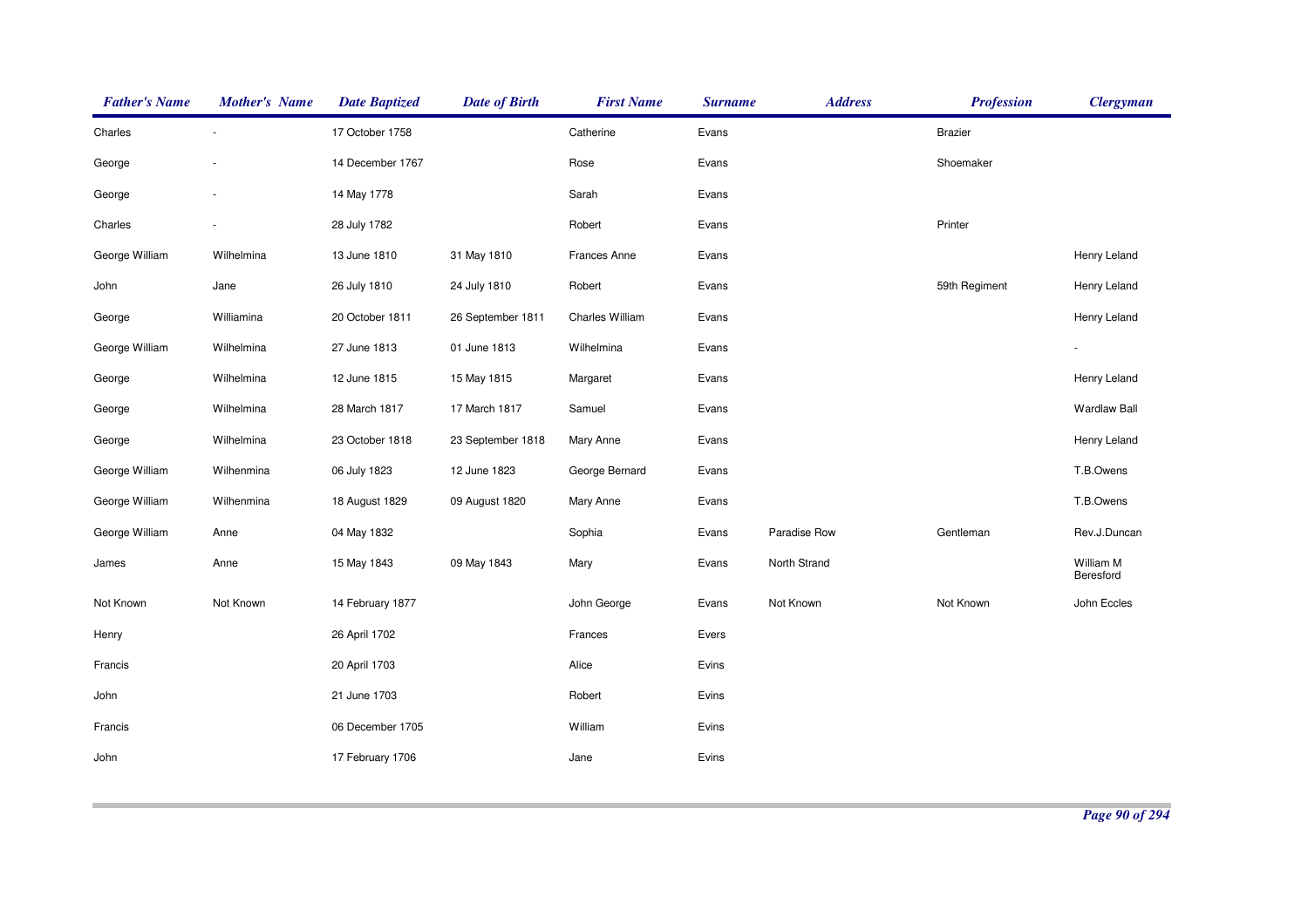| <b>Father's Name</b> | <b>Mother's Name</b> | <b>Date Baptized</b> | <b>Date of Birth</b> | <b>First Name</b> | <b>Surname</b> | <b>Address</b> | <b>Profession</b>  | <b>Clergyman</b>     |
|----------------------|----------------------|----------------------|----------------------|-------------------|----------------|----------------|--------------------|----------------------|
| Frances              |                      | 08 May 1707          |                      | James             | Evins          |                |                    |                      |
| John                 |                      | 05 December 1707     |                      | John              | Evins          |                |                    |                      |
| Francis              |                      | 27 September 1708    |                      | Margaret          | Evins          |                |                    |                      |
| George               |                      | 01 July 1717         |                      | Mary              | Evison         |                |                    |                      |
| George               |                      | 02 October 1718      |                      | Elizabeth         | Evison         |                |                    |                      |
| George               |                      | 24 August 1720       |                      | Sarah             | Evison         |                |                    |                      |
| George               |                      | 06 May 1728          |                      | Margret           | Evison         |                |                    |                      |
| George               |                      | 24 August 1729       |                      | Thomas            | Evison         |                |                    |                      |
| George               |                      | 03 June 1732         |                      | George            | Evison         |                |                    |                      |
| George               |                      | 05 February 1735     |                      | George            | Evison         |                |                    |                      |
| Thomas               | Elizabeth            | 15 March 1842        | 03 March 1842        | Margaret          | Evitt          | Barrack        | 89th Foot Regiment | A.Wynne              |
| Mr.Adam              |                      | 30 May 1732          |                      | Mary              | Ewart          |                |                    |                      |
| Oliver               |                      | 18 April 1702        |                      | Richard           | Fairclough     |                |                    |                      |
| Oliver               |                      | 01 December 1703     |                      | Katherine         | Fairclough     |                |                    |                      |
| Andrew               |                      | 02 November 1704     |                      | Margret           | Fairest        |                |                    |                      |
| Andrew               |                      | 09 September 1706    |                      | Jane              | Fairest        |                |                    |                      |
| Andrew               |                      | 22 August 1713       |                      | Andrew            | Fairest        |                |                    |                      |
| William              | Mary                 | 18 November 1806     |                      | Catherine         | Fairfield      |                | R.N.D.Militia      | <b>Bigoe Henzell</b> |
| Andrew               |                      | 08 June 1717         |                      | Jane              | Fairhurst      |                |                    |                      |
| Andrew               |                      | 25 October 1719      |                      | Mary              | Fairhurst      |                |                    |                      |
| Andrew               |                      | 14 April 1721        |                      | Esther            | Fairhurst      |                |                    |                      |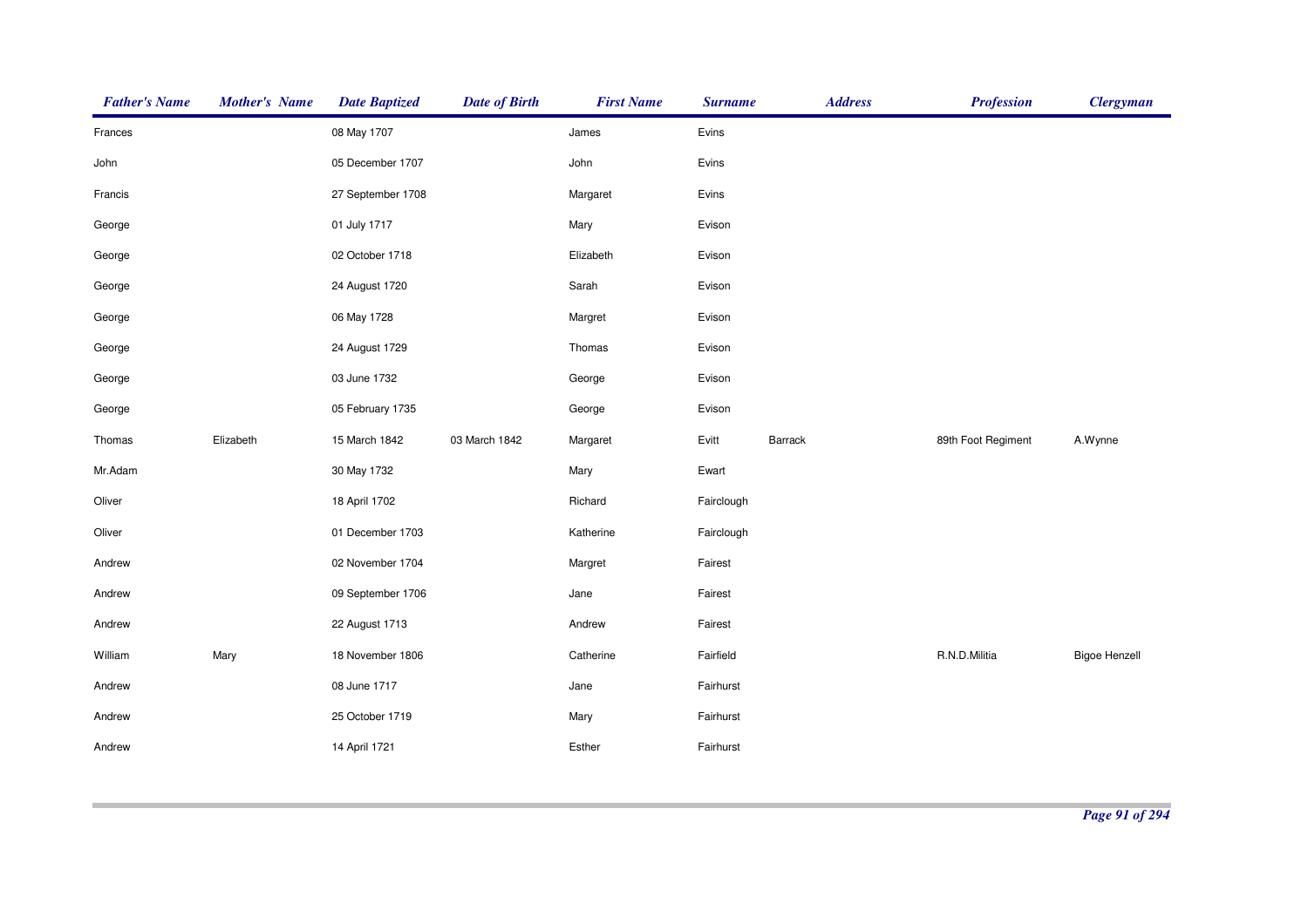| <b>Father's Name</b> | <b>Mother's Name</b>     | <b>Date Baptized</b> | <b>Date of Birth</b> | <b>First Name</b>     | <b>Surname</b> | <b>Address</b>          | <b>Profession</b>                     | <b>Clergyman</b> |
|----------------------|--------------------------|----------------------|----------------------|-----------------------|----------------|-------------------------|---------------------------------------|------------------|
| William              | Charlotte                | 18 October 1828      | 18 August 1828       | Edward                | Fairthlough    | <b>Laurences Street</b> | Captain H.P. Sicilian Regt. T.B.Owens |                  |
| Oliver               |                          | 04 February 1715     |                      | Mary                  | Fairtlough     |                         | Sherriff                              |                  |
| Mr.Oliver            |                          | 20 March 1716        |                      | Oliver                | Fairtlough     |                         |                                       |                  |
| Mr.Oliver            |                          | 01 April 1717        |                      | Dorothy               | Fairtlough     |                         |                                       |                  |
| Mr.Oliver            |                          | 04 June 1718         |                      | William               | Fairtlough     |                         |                                       |                  |
| Alderman Oliver      |                          | 20 September 1719    |                      | Ann                   | Fairtlough     |                         |                                       |                  |
| Alderman Oliver      |                          | 13 April 1721        |                      | Catherine             | Fairtlough     |                         |                                       |                  |
| Alderman Oliver      |                          | 18 March 1723        |                      | Thomas                | Fairtlough     |                         | Mayor                                 |                  |
| Alderman Oliver      |                          | 18 December 1724     |                      | Norman                | Fairtlough     |                         |                                       |                  |
| Alderman Oliver      |                          | 17 March 1726        |                      | Mary                  | Fairtlough     |                         |                                       |                  |
| Mr.Oliver            |                          | 26 October 1739      |                      | Sarah                 | Fairtlough     |                         |                                       |                  |
| Mr.Oliver            |                          | 17 October 1742      |                      | John                  | Fairtlough     |                         |                                       |                  |
| Mr.Oliver            |                          | 23 July 1744         |                      | William               | Fairtlough     |                         |                                       |                  |
| William              |                          | 08 September 1746    |                      | Catherine             | Fairtlough     |                         |                                       |                  |
| William              |                          | 01 July 1747         |                      |                       | Fairtlough     |                         |                                       |                  |
| Oliver               | $\overline{\phantom{a}}$ | 03 September 1748    |                      | A Child of Alderman   | Fairtlough     |                         |                                       |                  |
| Mr.William           | $\overline{\phantom{a}}$ | 05 March 1749        |                      | Elizabeth             | Fairtlough     |                         |                                       |                  |
| Oliver               | ÷                        | 24 September 1750    |                      | Henry son of Alderman | Fairtlough     |                         |                                       |                  |
| Mr.William           |                          | 10 January 1751      |                      | Sarah                 | Fairtlough     |                         |                                       |                  |
| Mr. William          |                          | 28 February 1752     |                      | Alice                 | Fairtlough     |                         |                                       |                  |
| William              | ÷,                       | 23 May 1754          |                      | Thomas                | Fairtlough     |                         | Merchant                              |                  |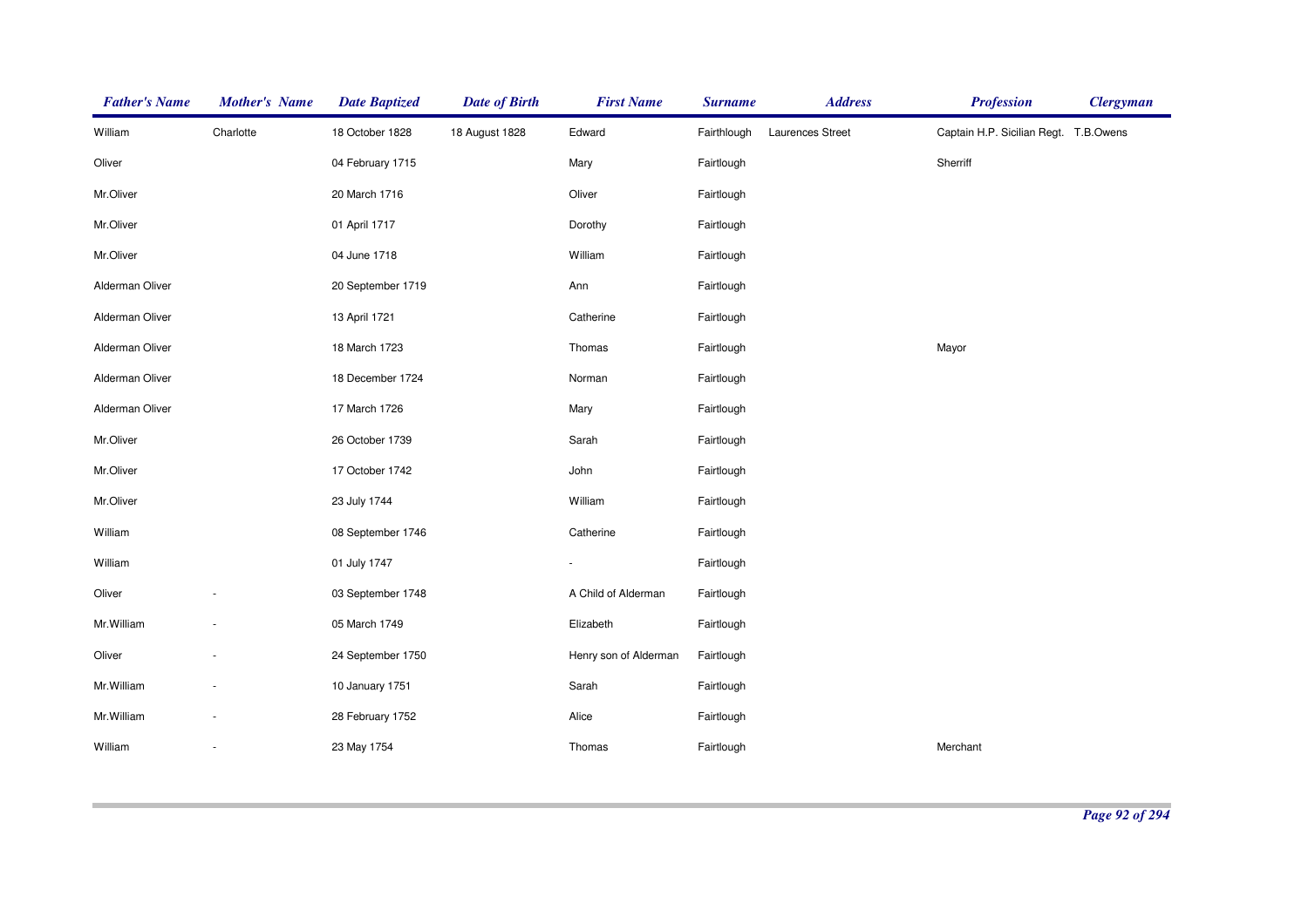| <b>Father's Name</b> | <b>Mother's Name</b> | <b>Date Baptized</b> | <b>Date of Birth</b> | <b>First Name</b>                    | <b>Surname</b> | <b>Address</b>           | <b>Profession</b>        | <b>Clergyman</b>    |
|----------------------|----------------------|----------------------|----------------------|--------------------------------------|----------------|--------------------------|--------------------------|---------------------|
| William              |                      | 22 May 1755          |                      | William                              | Fairtlough     |                          | Merchant                 |                     |
| William              |                      | 11 September 1756    |                      | Edward                               | Fairtlough     |                          | Gentleman                |                     |
| Mr.William           |                      | 19 December 1757     |                      | Samuel                               | Fairtlough     |                          |                          |                     |
| Mr.William           |                      | 04 April 1759        |                      | John                                 | Fairtlough     |                          | Mayor                    |                     |
| William              |                      | 07 January 1761      |                      | Francis Graham                       | Fairtlough     |                          | Alderman                 |                     |
| Mr.John              |                      | 14 April 1775        |                      | <b>William Oliver</b>                | Fairtlough     |                          |                          |                     |
| Mr. John             |                      | 11 April 1776        |                      | <b>William Oliver</b>                | Fairtlough     |                          | [May be duplicate entry] |                     |
| Rev.Joseph           |                      | 24 February 1780     |                      | Martha                               | Fairtlough     |                          |                          |                     |
| Mr.John              |                      | 01 August 1781       |                      | John                                 | Fairtlough     |                          |                          |                     |
| John                 | Harriet              | 26 August 1810       | 17 August 1810       | John William                         | Fairtlough     |                          |                          | Henry Leland        |
| Samuel Gerard        | Sophia Caroline      | 20 November 1818     | 15 November 1818     | <b>Charles Edward</b>                | Fairtlough     |                          |                          | <b>Wardlaw Ball</b> |
| William              | Charlotte            | 17 December 1819     | 12 November 1819     | Mary                                 | Fairtlough     |                          |                          | T.B.Owens           |
| Samuel               | Sophia               | 17 June 1824         | 08 May 1824          | Caroline                             | Fairtlough     | <b>Church Alleys</b>     | In Holy Orders           | S.Fairtlough        |
| William              | Charlotte            | 09 November 1831     |                      | Thomas                               | Fairtlough     | Laurence Street          | Gentleman                | Rev.R.George        |
| William Haviland     | Margaret             | 09 March 1859        |                      | Florence Isabella                    | Fairtlough     | <b>Ballibay Co.Meath</b> | Captain in Army          | John Stewart        |
| William H            | Margaret             | 14 June 1861         |                      | Caroline                             | Fairtlough     | Matson Lodge             | Captain in Army          | E Gore Kelly        |
| William              | Margaret             | 03 January 1864      |                      | Frances Augusta                      | Fairtlough     | Matson Lodge             | Army Captain             | John Eccles         |
| William H.           | Margaret             | 10 June 1866         | 07 August 1865       | Emma                                 | Fairtlough     | Matson Lodge             | Captain in the Army      | J.H.Monsarrat       |
| William Haviland     | Margaret             | 31 January 1869      | 20 October 1868      | <b>Edward Charles</b><br>D'Heillemer | Fairtlough     | Matson Lodge, Drogheda   | Captain in the Army      | J.H.Monsarrat       |
| James                | Kathleen Anna        | 08 March 1891        | 07 February 1891     | John Russell                         | Fanning        | Blue School, Drogheda    | Master of Blue School    | John Eccles         |
| James                | Kathleen Anna        | 22 April 1894        | 29 March 1894        | Annie Frances                        | Fanning        | Blue School, Drogheda    | Master of Blue School    | John Eccles         |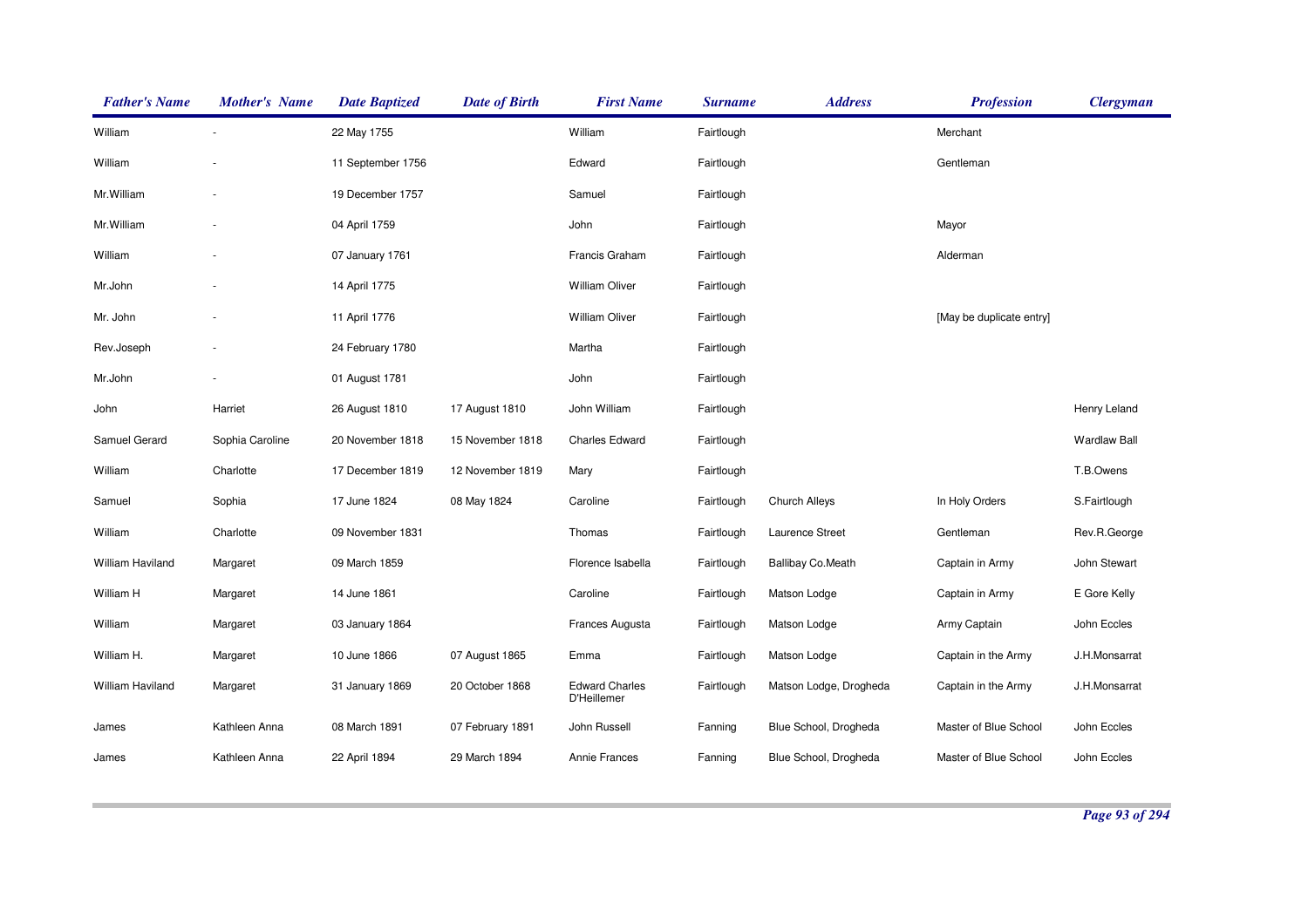| <b>Father's Name</b>  | <b>Mother's Name</b> | <b>Date Baptized</b> | <b>Date of Birth</b> | <b>First Name</b>     | <b>Surname</b> | <b>Address</b>            | <b>Profession</b>              | <b>Clergyman</b>        |
|-----------------------|----------------------|----------------------|----------------------|-----------------------|----------------|---------------------------|--------------------------------|-------------------------|
| James                 | Kathleen Anna        | 06 September 1896    | 09 August 1896       | Robert James          | Fanning        | Drogheda                  | Master Cathedral Sch<br>Armagh | <b>Herbert Sandford</b> |
| James                 |                      | 21 June 1708         |                      | Thomas                | Fargison       |                           |                                |                         |
| John                  | Mary                 | 08 February 1807     | 08 February 1807     | William               | Faris          |                           |                                | <b>Wardlaw Ball</b>     |
| Daniel                | Mary                 | 15 June 1817         | 11 June 1817         | William               | Farley         |                           | 45th Regiment                  | Henry Leland            |
| Charles               | Jane                 | 15 August 1862       |                      | Anna Maria            | Farley         | <b>West Street</b>        | Photographer                   | John Eccles             |
| Charles               | Jane                 | 27 August 1865       | 26 June 1865         | <b>Charles Thomas</b> | Farley         | <b>West Street</b>        | Photographer                   | Henry Carr              |
| Charles               | Jane                 | 09 February 1868     | 18 October 1867      | Elizabeth             | Farley         | Laurence Street           | Photographist                  | J.H.Monsarrat           |
| <b>Charles Thomas</b> | Jane                 | 10 April 1870        | 15 December 1869     | Fredrick Joseph       | Farley         | Laurence Street           | Photographer                   | J.H.Monsarrat           |
| Charles               | Jane                 | 27 August 1871       | 27 June 1871         | Martha Sabina         | Farley         | Laurence Street           | Photographer                   | John Eccles             |
| Charles               | Jane                 | 27 August 1871       | 27 June 1871         | Eleanora              | Farley         | Laurence Street           | Photographer                   | John Eccles             |
| <b>Charles Thomas</b> | Emma Cecilia         | 07 August 1898       | 02 July 1898         | Emily Leonora         | Farley         | Laurence Street, Drogheda | Auctioneer                     | Herbert Sandford        |
| Patrick               | Esther               | 20 May 1807          | 11 May 1807          | Jane                  | Farrel         |                           | 48th Regiment                  | <b>Bigoe Henzell</b>    |
| Patrick               |                      | 27 August 1719       |                      | John                  | Farrell        |                           |                                |                         |
| Philip                | Ellen                | 30 April 1847        |                      | John                  | Farrell        | <b>Travelling Pauper</b>  |                                | William M<br>Beresford  |
| John                  | Alice                | 14 April 1850        |                      | John                  | Farrell        | Lisburn                   | Police Man                     | Andrew Williamson       |
| <b>Robert Dent</b>    | Mary                 | 03 October 1813      | 30 September 1813    | Thomas                | Farrell*       |                           |                                | Henry Leland            |
| James                 | Ellen                | 07 August 1845       |                      | James                 | Faulkner       | North Quay                | Sail Maker                     | William M<br>Beresford  |
| James                 | Alice                | 08 January 1851      |                      | Jemima                | Faulkner       | <b>West Street</b>        | Harness Maker                  | W.E.Ormsby              |
| James                 | Alice                | 09 October 1853      |                      | Charles               | Faulkner       | <b>West Street</b>        | Saddler                        | W.E.Ormsby              |
| James                 | Alice                | 27 January 1856      |                      | <b>William Arthur</b> | Faulkner       | <b>West Street</b>        | Saddler                        | John G Eccles           |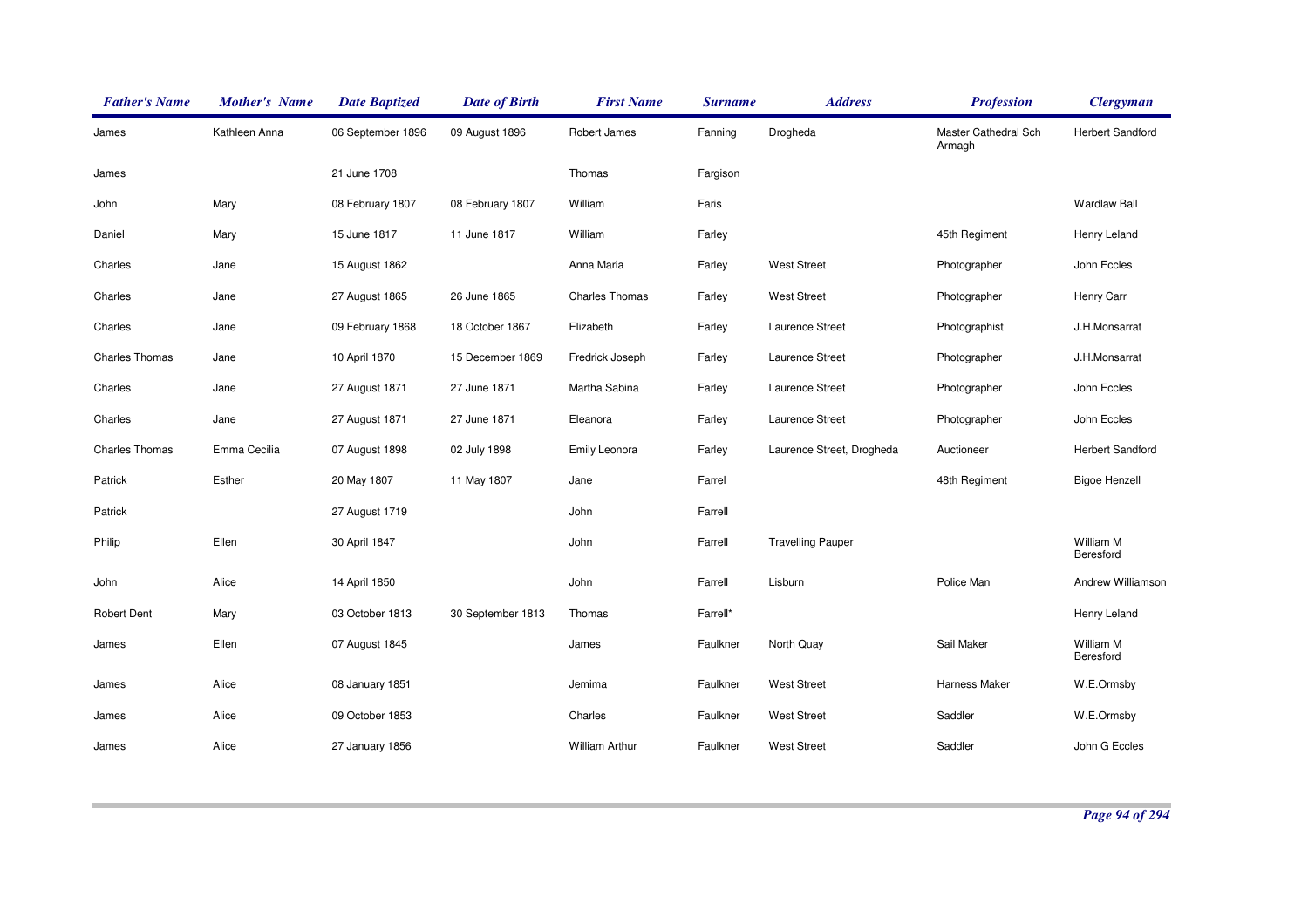| <b>Father's Name</b>  | <b>Mother's Name</b>     | <b>Date Baptized</b> | <b>Date of Birth</b> | <b>First Name</b>     | <b>Surname</b> | <b>Address</b>        | <b>Profession</b>  | <b>Clergyman</b>    |
|-----------------------|--------------------------|----------------------|----------------------|-----------------------|----------------|-----------------------|--------------------|---------------------|
| <b>William Arthur</b> | Maria Berkely            | 22 June 1890         | 25 May 1890          | <b>Charles Edward</b> | Faulkner       | West Street, Drogheda | Saddler            | John Eccles         |
| <b>William Arthur</b> | Maria Berkely            | 25 December 1891     | 05 November 1891     | John Arthur           | Faulkner       | West Street, Drogheda | Saddler            | F.J.S.Mauritz       |
| Thomas                |                          | 02 August 1725       |                      | Peter                 | Fayned         |                       |                    |                     |
| Peter                 |                          | 18 December 1726     |                      | Grace                 | Fayned         |                       |                    |                     |
| Peter                 |                          | 20 March 1723        |                      | James                 | Faynerty       |                       |                    |                     |
| Henry                 |                          | 29 December 1707     |                      | Abigal                | Feegan         |                       |                    |                     |
| Peter                 | Charlotte                | 15 February 1815     | 08 January 1815      | Anne                  | Fegan          |                       |                    | <b>Wardlaw Ball</b> |
| The Rev.Thomas        | $\overline{\phantom{a}}$ | 06 November 1750     |                      | Patience              | Ferguson       |                       |                    |                     |
| Rev.Mr.Thomas         | $\overline{\phantom{a}}$ | 20 January 1752      |                      | William               | Ferguson       |                       |                    |                     |
| Rev.Mr.Thomas         | $\sim$                   | 10 December 1753     |                      | Robert                | Ferguson       |                       |                    |                     |
| Rev. William Thomas   | $\sim$                   | 21 January 1755      |                      | Henry                 | Ferguson       |                       |                    |                     |
| Rev.Mr Thomas         | $\overline{\phantom{a}}$ | 05 February 1756     |                      | Edward                | Ferguson       |                       |                    |                     |
| Rev.Mr.Thomas         | $\overline{\phantom{a}}$ | 03 October 1758      |                      | Sarah                 | Ferguson       |                       |                    |                     |
| Rev.Thomas            | ÷                        | 13 May 1760          |                      | George                | Ferguson       |                       |                    |                     |
| Rev.Mr.Thomas         | $\overline{\phantom{a}}$ | 07 February 1763     |                      | Isabella              | Ferguson       |                       |                    |                     |
| Rev.Mr.Thomas         | ÷                        | 24 June 1764         |                      | John                  | Ferguson       |                       |                    |                     |
| Rev.Mr.Thomas         | $\overline{\phantom{a}}$ | 11 November 1765     |                      | Margaret              | Ferguson       |                       |                    |                     |
| Rev.Mr.Thomas         | $\overline{\phantom{a}}$ | 16 October 1766      |                      | Mary Ann              | Ferguson       |                       |                    |                     |
| Rev.Dr.               | $\overline{\phantom{a}}$ | 07 May 1771          |                      | Dorothy               | Ferguson       |                       |                    |                     |
| George                | Jane                     | 26 May 1811          | 25 May 1811          | George                | Ferguson       |                       | 100th Regiment     | Henry Leland        |
| James                 | Sarah                    | 26 March 1812        | 10 March 1812        | Edward                | Ferguson       |                       | 28th Regiment Foot | Henry Leland        |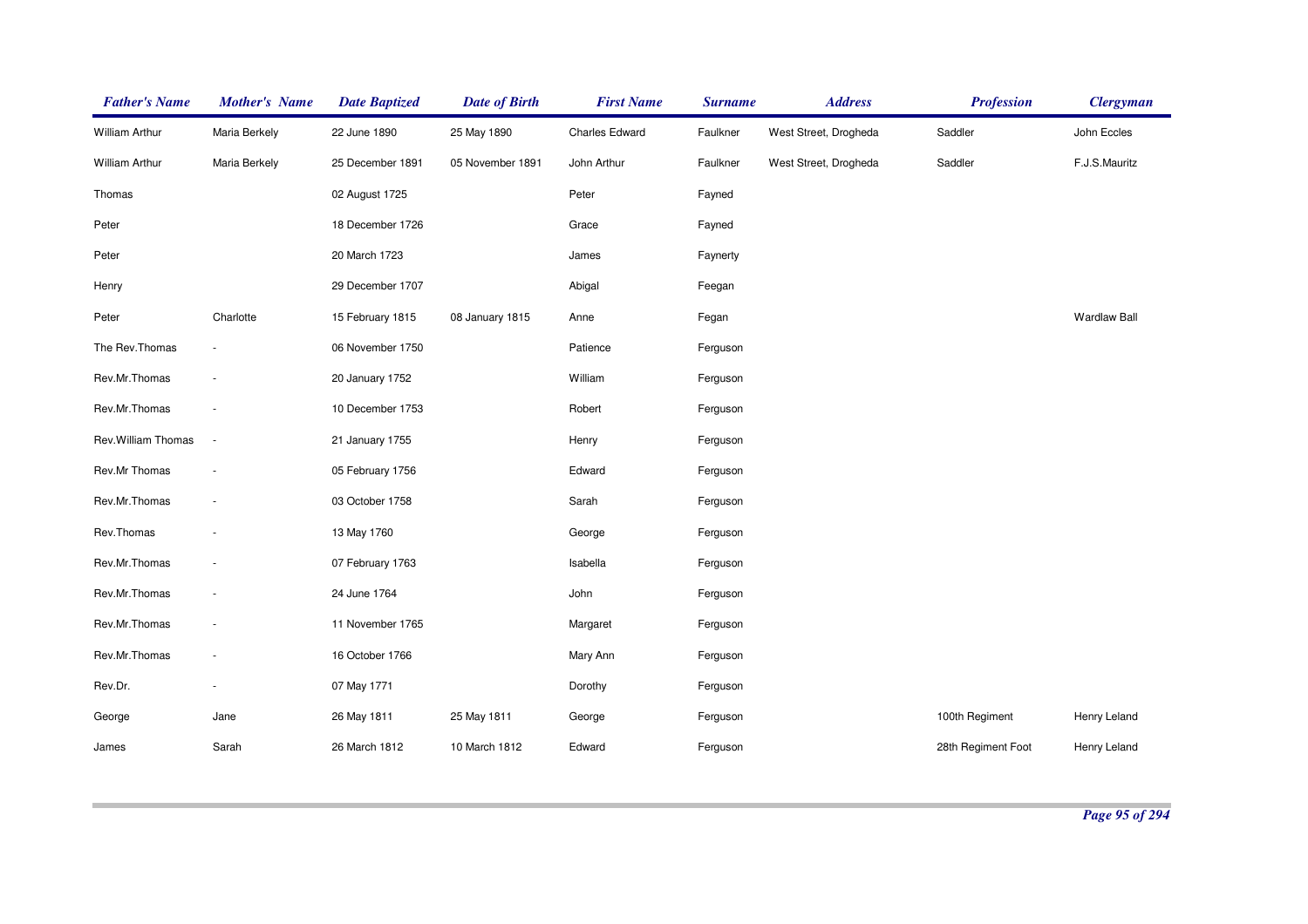| <b>Father's Name</b> | <b>Mother's Name</b> | <b>Date Baptized</b> | <b>Date of Birth</b> | <b>First Name</b>    | <b>Surname</b> | <b>Address</b>        | <b>Profession</b> | <b>Clergyman</b> |
|----------------------|----------------------|----------------------|----------------------|----------------------|----------------|-----------------------|-------------------|------------------|
| John                 | Anne                 | 28 April 1826        | 27 April 1826        | John                 | Fergusson      | <b>Trinity Street</b> | Musician          | T.B.Owens        |
| John                 |                      | 11 May 1702          |                      | Elizabeth            | Ferry          |                       |                   |                  |
| John                 |                      | 23 July 1705         |                      | John                 | Ferry          |                       |                   |                  |
| Samuell              |                      | 06 January 1742      |                      | Mary                 | Fewtrill       |                       |                   |                  |
| Samuel               |                      | 01 November 1744     |                      | William              | Fewtrill       |                       |                   |                  |
| Samuel               |                      | 24 May 1747          |                      | Priscilla            | Fewtrill       |                       |                   |                  |
| Samuel               |                      | 05 January 1749      |                      | John                 | Fewtrill*      |                       |                   |                  |
| James                | Ellen                | 28 August 1854       |                      | Ellen                | Fife           | <b>Trinity Street</b> | Engineer          | John G Eccles    |
| Daniel               | Kate                 | 14 September 1868    | 09 April 1868        | John Daniel          | Fincher        | <b>West Street</b>    | Merchant          | J.H.Monsarrat    |
| Daniel               | Kate                 | 31 May 1871          | 10 December 1870     | Mary Elizabeth       | Fincher        | <b>West Street</b>    | Haberdasher       | John Eccles      |
| Daniel               | Kate                 | 24 September 1874    | 04 January 1874      | Richard Gibson Boate | Fincher        | West Street, Drogheda | Linen Draper      | Fredric L.Meares |
| Denis                |                      | 15 August 1758       |                      | Elizabeth            | Finegan        |                       |                   |                  |
| Denis                |                      | 15 August 1758       |                      | Catherine            | Finegan        |                       |                   |                  |
| John                 |                      | 07 April 1774        |                      | Thomas               | Finegan        |                       |                   |                  |
| John                 |                      | 08 January 1778      |                      | Isabella             | Finegan        |                       |                   |                  |
| George               | Anne                 | 26 September 1832    | 18 September 1832    | William              | Finlay         | Kentstown             | Farmer            | Rev.J.Duncan     |
| George               | Anne                 | 26 September 1832    | 18 September 1832    | Lettitia             | Finlay         | Kentstown             | Farmer            | Rev.J.Duncan     |
| Owen                 | Anne                 | 10 March 1839        | 07 March 1839        | Anne                 | Finnegan       | J.Bobs Lane           | Labourer          | John.A.Wall      |
| Mr.John              |                      | 03 April 1707        |                      | David                | Fisher         |                       |                   |                  |
| John                 |                      | 06 May 1710          |                      | Joseph               | Fisher         |                       |                   |                  |
| Mr.John              |                      | 01 October 1712      |                      | Mary                 | Fisher         |                       |                   |                  |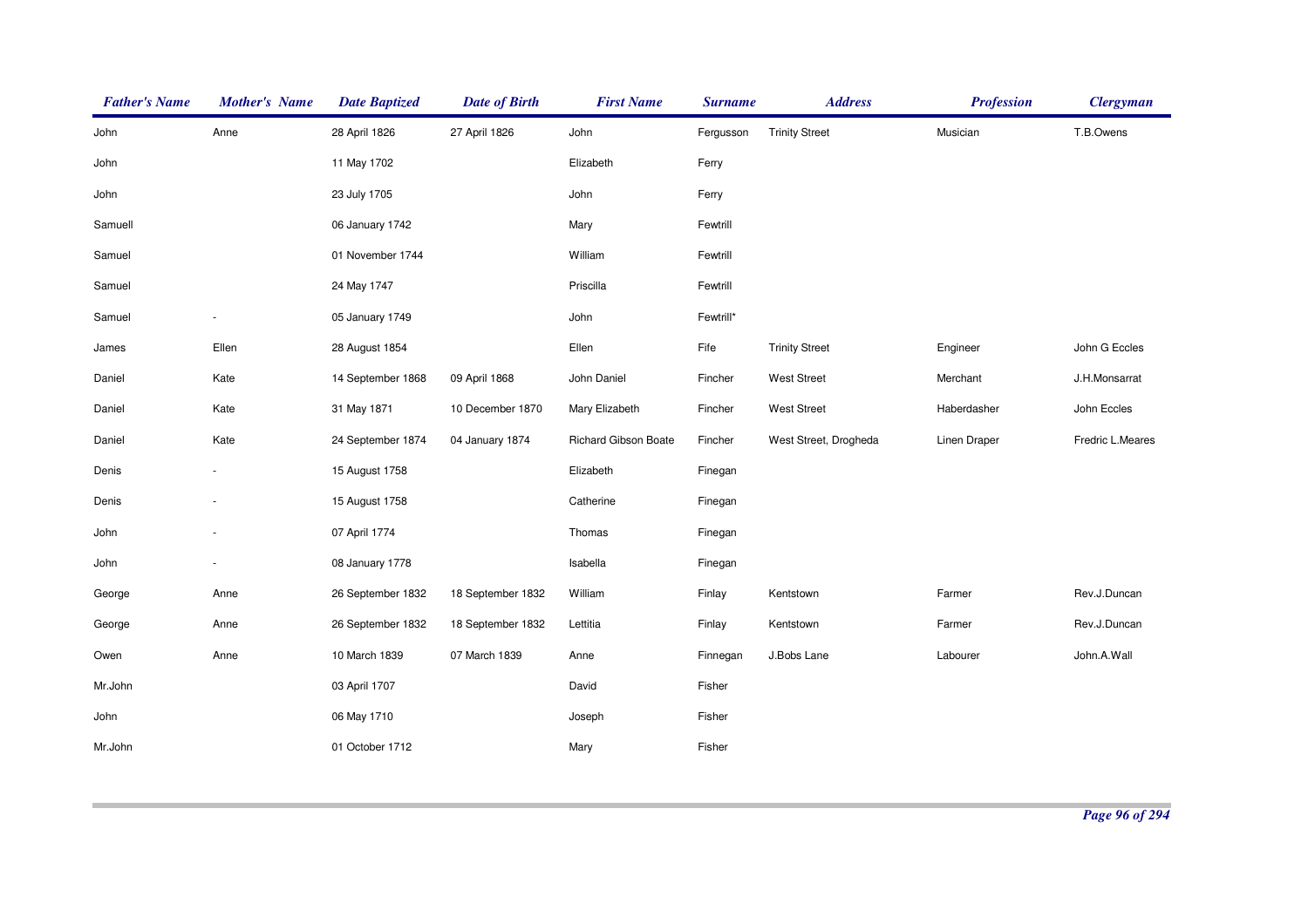| <b>Father's Name</b> | <b>Mother's Name</b> | <b>Date Baptized</b> | <b>Date of Birth</b> | <b>First Name</b>     | <b>Surname</b> | <b>Address</b>     | <b>Profession</b>                     | <b>Clergyman</b>     |
|----------------------|----------------------|----------------------|----------------------|-----------------------|----------------|--------------------|---------------------------------------|----------------------|
| John                 |                      | 27 May 1721          |                      | Margarett             | Fisher         |                    |                                       |                      |
| David                |                      | 15 October 1735      |                      | Elizabeth             | Fisher         |                    |                                       |                      |
| David                |                      | 13 May 1741          |                      | Cathrine              | Fisher         |                    |                                       |                      |
| David                |                      | 12 July 1742         |                      | Johnston              | Fisher         |                    |                                       |                      |
| James                |                      | 08 December 1760     |                      | Elizabeth             | Fisher         |                    | Skinner                               |                      |
| Mr.                  |                      | 07 July 1762         |                      | Frederick George      | Fisher         |                    | Commedian                             |                      |
| James                |                      | 13 July 1762         |                      | Catherine             | Fisher         |                    |                                       |                      |
| James                |                      | 16 February 1764     |                      | Robert                | Fisher         |                    |                                       |                      |
| James                |                      | 14 October 1765      |                      | James                 | Fisher         |                    |                                       |                      |
| James                |                      | 15 September 1767    |                      | John                  | Fisher         |                    | Skinner                               |                      |
| James                |                      | 13 July 1768         |                      | Anne                  | Fisher         |                    |                                       |                      |
| James                |                      | 24 March 1771        |                      | James                 | Fisher         |                    |                                       |                      |
| John Charles         |                      | 08 May 1814          | 02 May 1814          | John                  | Fisher         |                    | SergeantMajor2ndGarrBatt Wardlaw Ball |                      |
| Henry                | Alicia               | 07 February 1826     | 10 January 1826      | James                 | Fisher         | <b>Fair Street</b> | M.D.                                  | John Smyth           |
| Henry                | Alicia               | 22 August 1827       | 04 August 1827       | Amelia Harriet        | Fisher         | Laurence Street    | Surgeon & M.D.                        | T.B.Owens            |
| Henry                | Alicia               | 28 May 1829          | 10 April 1829        | John Charles Bradford | Fisher         | Laurences Street   | Surgeon & M.D.                        | T.B.Owens            |
| - [Widow]            |                      | 03 February 1735     |                      | Charles               | Fitzgerald     |                    |                                       |                      |
| John                 |                      | 21 October 1744      |                      | Charles               | Fitzgerald     |                    |                                       |                      |
| John                 |                      | 03 September 1746    |                      | Margaret              | Fitzgerald     |                    |                                       |                      |
| John                 |                      | 17 May 1759          |                      | John                  | Fitzgerald     |                    |                                       |                      |
| Edward               | Anne                 | 10 August 1806       | 07 August 1806       | Edward                | Fitzgerald     |                    |                                       | <b>Bigoe Henzell</b> |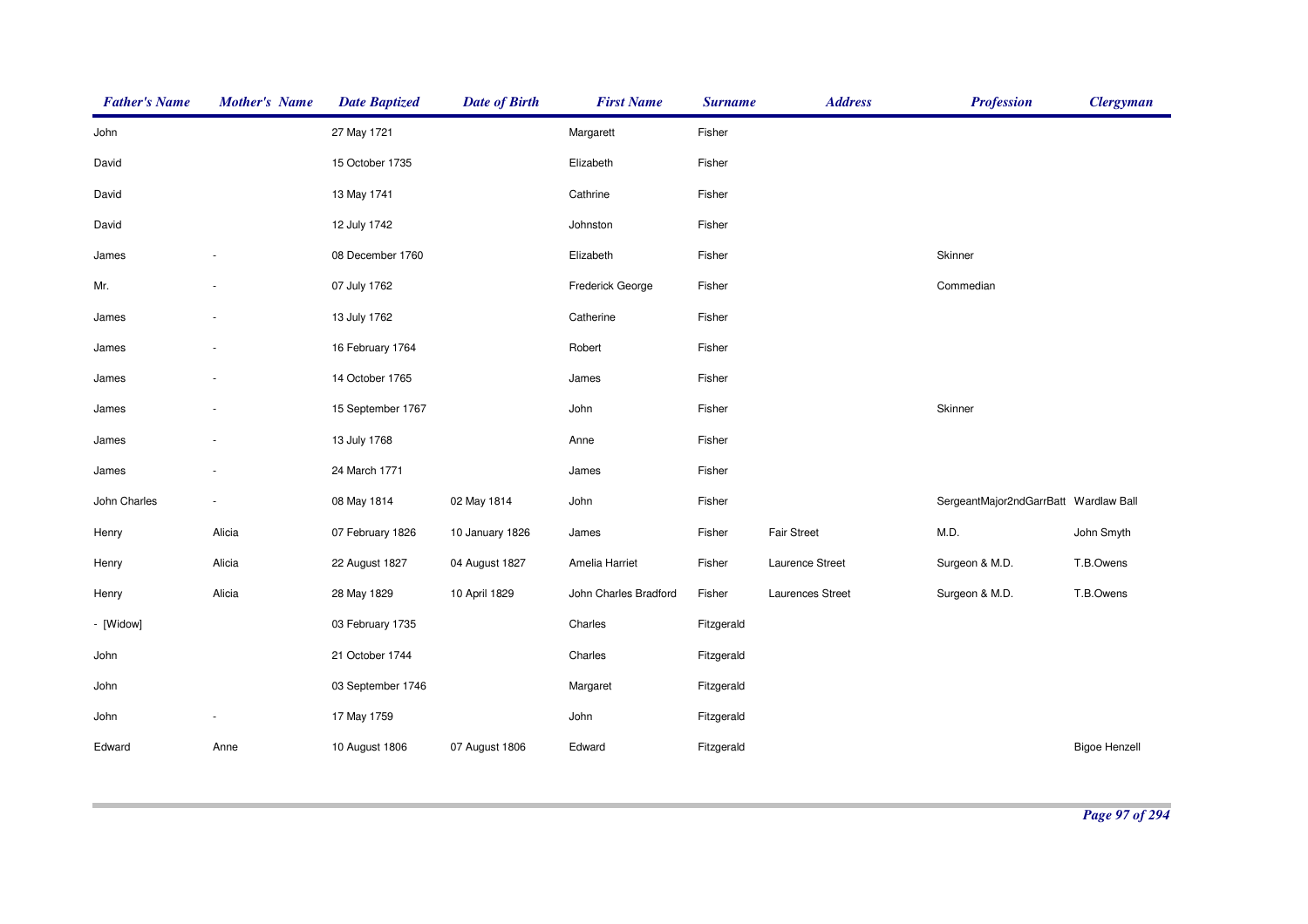| <b>Father's Name</b> | <b>Mother's Name</b> | <b>Date Baptized</b> | <b>Date of Birth</b> | <b>First Name</b>        | <b>Surname</b> | <b>Address</b>       | <b>Profession</b> | <b>Clergyman</b> |
|----------------------|----------------------|----------------------|----------------------|--------------------------|----------------|----------------------|-------------------|------------------|
| Edward               | Anne                 | 09 August 1811       | 29 July 1811         | Richard                  | Fitzgerald     |                      |                   | Henry Leland     |
| Charles              |                      | 26 August 1722       |                      | William                  | Fitzgerrald    |                      |                   |                  |
| Charles              |                      | 11 February 1725     |                      | Frances                  | Fitzgerrald    |                      |                   |                  |
| Charles              |                      | 03 June 1748         |                      | Benjamin                 | Fitzpatrick    |                      |                   |                  |
| Charles              |                      | 03 June 1748         |                      | Benjamin                 | Fitzpatrick    |                      |                   |                  |
| Charles              |                      | 21 June 1752         |                      | $\overline{\phantom{a}}$ | Fitzpatrick    |                      |                   |                  |
| Thomas               | Tereza               | 10 July 1892         | 24 March 1892        | Mary Jane                | Fitzroy        | North Road, Drogheda | Gardener          | F.W.Macran       |
| Thomas               | Theresa              | 28 January 1894      | 10 January 1894      | John Thomas              | Fitzroy        | North Road, Drogheda | Steward           | John Eccles      |
| John                 |                      | 27 June 1748         |                      | Elizabeth                | Fleming        |                      |                   |                  |
| John                 |                      | 20 July 1750         |                      | Margaret                 | Fleming        |                      |                   |                  |
| Mr.John              |                      | 20 June 1751         |                      | Catherine                | Fleming        |                      |                   |                  |
| John                 |                      | 27 June 1754         |                      | Charles                  | Fleming        |                      | Merchant          |                  |
| Mr.John              |                      | 09 April 1759        |                      | Sharlot                  | Fleming        |                      |                   |                  |
| David                |                      | 08 May 1768          |                      | John                     | Fleming        |                      | Breechesmaker     |                  |
| John                 |                      | 02 December 1772     |                      | James                    | Fleming        |                      | Printer           |                  |
| John                 |                      | 30 May 1774          |                      | Thomas Harvy             | Fleming        |                      | Printer           |                  |
| John                 |                      | 08 July 1774         |                      | Mary                     | Fleming        |                      |                   |                  |
| Mr.Philip            |                      | 23 February 1714     |                      | Richard                  | Fletcher       |                      |                   |                  |
| Mr.Phillip           |                      | 10 February 1716     |                      | Amye                     | Fletcher       |                      |                   |                  |
| John                 |                      | 24 April 1726        |                      | Abednego                 | Fletcher       |                      |                   |                  |
| Nicholas             |                      | 15 May 1708          |                      | Margaret                 | Flood          |                      |                   |                  |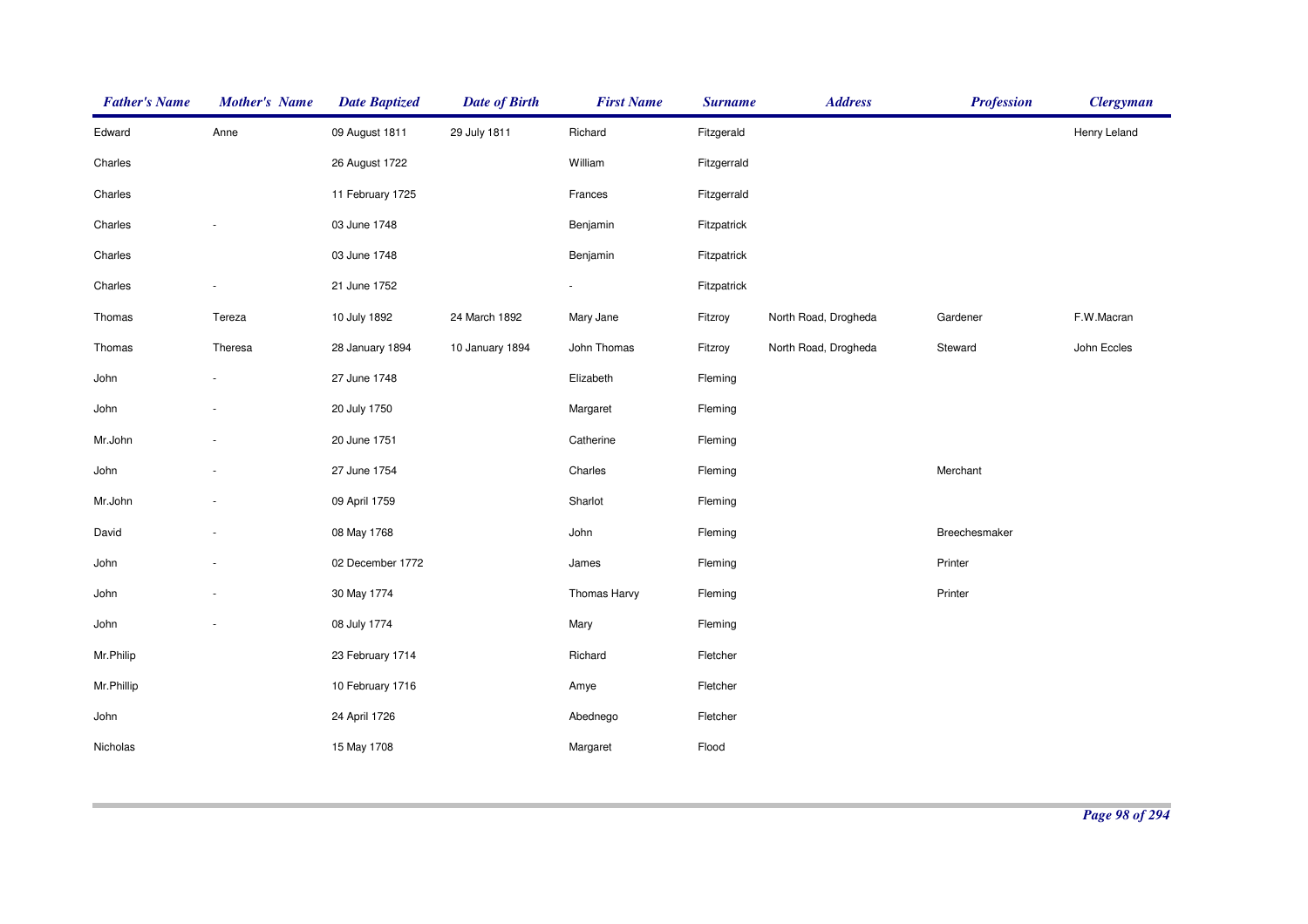| <b>Father's Name</b> | <b>Mother's Name</b> | <b>Date Baptized</b> | <b>Date of Birth</b> | <b>First Name</b>   | <b>Surname</b> | <b>Address</b>  | <b>Profession</b>     | <b>Clergyman</b>     |
|----------------------|----------------------|----------------------|----------------------|---------------------|----------------|-----------------|-----------------------|----------------------|
| John                 |                      | 10 November 1739     |                      | Mary                | Florry         |                 |                       |                      |
| John                 |                      | 26 December 1740     |                      | Nathaniel           | Florry         |                 |                       |                      |
| Mr.John              |                      | 18 November 1744     |                      | Sarah               | Flory          |                 |                       |                      |
| Richard              |                      | 04 August 1763       |                      | Richard             | Flory          |                 |                       |                      |
| Nicholas             |                      | 25 December 1703     |                      | Adam                | Floud          |                 |                       |                      |
| John Edward          | Mary Ann             | 04 August 1806       | 07 July 1806         | Elizabeth           | Fogarty        |                 |                       | <b>Bigoe Henzell</b> |
| Thomas T             | Gerogiana            | 05 December 1847     |                      | Georgiana           | Fogarty        | Laurence Street | M.D                   | A.Wynne              |
| Thomas T             | Georgiana Adelmar    | 15 October 1850      |                      | Mary Anne           | Fogarty        | Laurence Street | <b>Medical Doctor</b> | W.E.Ormsby           |
| Thomas T             | Georgiana Adelmar    | 14 April 1852        |                      | Kate Margaret       | Fogarty        | Laurence Street | <b>Medical Doctor</b> | W.B.Askin            |
| Thomas T             | Georgiana Adelmar    | 11 June 1853         |                      | Thomasine Elizabeth | Fogarty        | Laurence Street | Dr. of Medicine JP    | W.E.Ormsby           |
| Thomas T             | Georgiana Adelmar    | 18 February 1855     |                      | Thomas Fred         | Fogarty        | Laurence Street | <b>Medical Doctor</b> | <b>Henry Seddall</b> |
| T.T.                 | Georgiana Adelmar    | 25 October 1857      |                      | Jane Mary           | Fogarty        | Laurence Street | <b>Medical Doctor</b> | W.E.Ormsby           |
| T.T.                 | Georgiana Adelmar    | 09 April 1860        |                      | <b>Emily Louisa</b> | Fogarty        | Laurence Street | <b>Medical Doctor</b> | John Eccles          |
| John                 | Mary Anne            | 24 January 1808      | 24 January 1808      | Elenor              | Fogerty        |                 |                       | <b>Bigoe Henzell</b> |
| Edward               | Mary                 | 04 February 1813     | 04 February 1813     | John Robert         | Fogerty        |                 |                       | Henry Leland         |
| Mr.                  |                      | 16 April 1747        |                      | $\blacksquare$      | Folds          |                 |                       |                      |
| The Rev.Arthur       |                      | 30 June 1713         |                      | Armitage            | Forbes         |                 |                       |                      |
| The Rev.Arthur       |                      | 06 December 1714     |                      | George              | Forbes         |                 |                       |                      |
| The Rev.Mr.Arthur    |                      | 20 October 1717      |                      | Ann                 | Forbes         |                 |                       |                      |
| Mr. Arthur           |                      | 07 December 1718     |                      | Pricilla            | Forbes         |                 | Clerk                 |                      |
| The Rev.Mr.Arthur    |                      | 14 January 1720      |                      | Mary                | Forbes         |                 |                       |                      |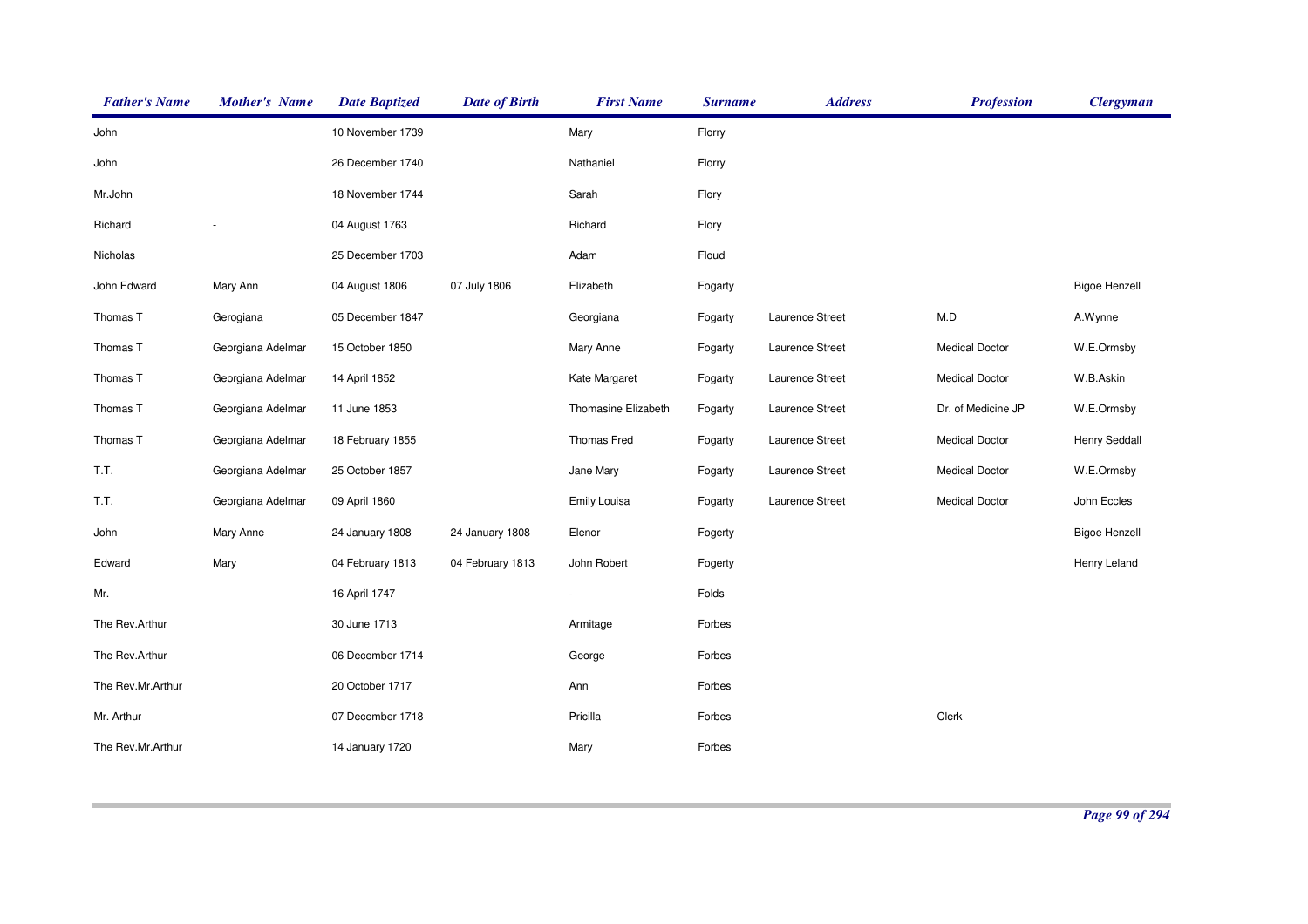| <b>Father's Name</b> | <b>Mother's Name</b> | <b>Date Baptized</b> | <b>Date of Birth</b> | <b>First Name</b> | <b>Surname</b> | <b>Address</b>       | <b>Profession</b> | <b>Clergyman</b> |
|----------------------|----------------------|----------------------|----------------------|-------------------|----------------|----------------------|-------------------|------------------|
| The Rev.Mr.Arthur    |                      | 28 February 1721     |                      | Catherine         | Forbes         |                      |                   |                  |
| The Rev. Mr.Arthur   |                      | 26 December 1724     |                      | Frances           | Forbes         |                      | Private           |                  |
| The Rev.Mr.Arthur    |                      | 21 January 1725      |                      | Frances           | Forbes         |                      | Publick           |                  |
| Mr.Edward            |                      | 25 December 1702     |                      | Priscilla         | Forbies        |                      | Twins             |                  |
| Mr.Edward            |                      | 25 December 1702     |                      | Anne              | Forbies        |                      | Twins             |                  |
| Mr.Edward            |                      | 31 March 1704        |                      | John              | Forbies        |                      |                   |                  |
| Mr.Edward            |                      | 22 March 1705        |                      | Arthur            | Forbies        |                      |                   |                  |
| Mr.Edward            |                      | 30 June 1706         |                      | Amey              | Forbies        |                      |                   |                  |
| Mr.Edward            |                      | 21 September 1707    |                      | John              | Forbies        |                      |                   |                  |
| Richard              | Mary                 | 18 November 1820     | 15 November 1820     | William           | Forcey         |                      | 35th Regiment     | T.B.Owens        |
| Mr.Robert            |                      | 13 April 1729        |                      | Margrett          | Ford           |                      |                   |                  |
| Mr.Robert            |                      | 02 February 1731     |                      | Robert            | Ford           |                      | Sheriff           |                  |
| Mr.Robert            |                      | 25 March 1732        |                      | Patience          | Ford           |                      |                   |                  |
| Mr.Robert            |                      | 25 April 1733        |                      | Roger             | Ford           |                      |                   |                  |
| Mr.Robert            |                      | 14 July 1734         |                      | Patience          | Ford           |                      |                   |                  |
| Mr.                  |                      | 30 June 1739         |                      |                   | Ford           |                      |                   |                  |
| Alderman             |                      | 04 January 1742      |                      | William           | Ford           |                      |                   |                  |
| Alderman Robert      |                      | 20 April 1743        |                      | Judith            | Ford           |                      |                   |                  |
| James                | $\sim$               | 01 February 1768     |                      | Elinor            | Ford           |                      |                   |                  |
| James                | Jane                 | 14 December 1825     | 01 December 1825     | Rebecca           | Ford           | <b>Bolton Street</b> | School Master     | John Smyth       |
| James                | Jane                 | 14 February 1827     | 09 February 1827     | Selima            | Ford           | <b>Bolton Street</b> | School Master     | T.W.Dixon        |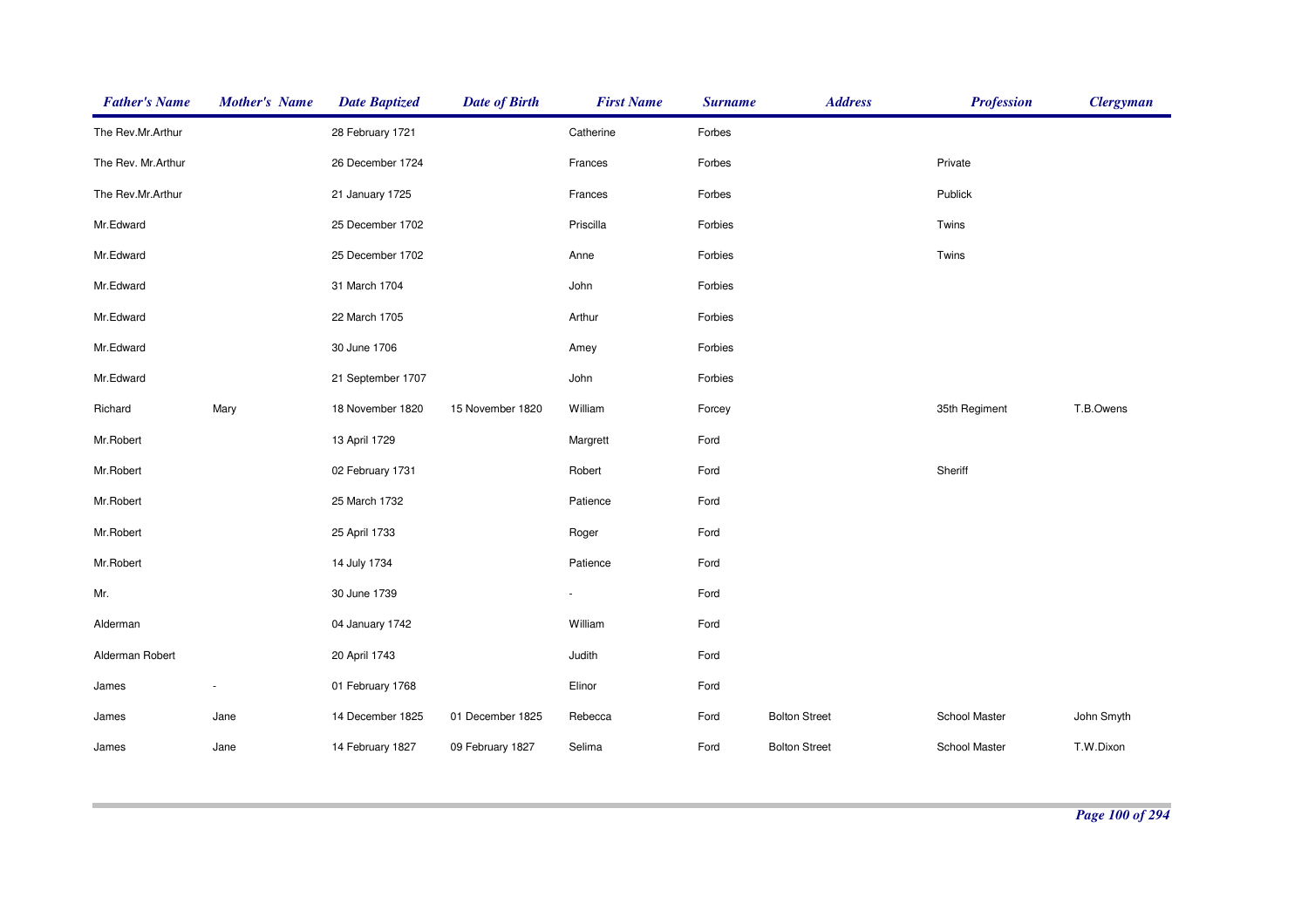| <b>Father's Name</b> | <b>Mother's Name</b>     | <b>Date Baptized</b> | <b>Date of Birth</b> | <b>First Name</b> | <b>Surname</b> | <b>Address</b>       | <b>Profession</b> | <b>Clergyman</b>    |
|----------------------|--------------------------|----------------------|----------------------|-------------------|----------------|----------------------|-------------------|---------------------|
| James                | Jane                     | 04 February 1829     | 21 January 1829      | Isabella          | Ford           | <b>Bolton Street</b> | School Master     | T.B.Owens           |
| James                | Jane                     | 12 February 1832     |                      | Margaret Anne     | Ford           | Corn Market Hill     | Grocer            | Rev.R.George        |
| James                | $\overline{\phantom{a}}$ | 05 January 1766      |                      | Arthur            | Forde          |                      |                   |                     |
| Alderman James       | $\overline{\phantom{a}}$ | 08 January 1772      |                      | James             | Forde          |                      | Mayor             |                     |
| Samuel               | Honor                    | 05 March 1807        | 03 March 1807        | Richard           | Forde          |                      |                   | <b>Wardlaw Ball</b> |
| Mr.Robert            |                          | 26 February 1730     |                      | Roger             | Fore           |                      |                   |                     |
| David                | Margaret                 | 19 October 1806      | 15 October 1806      | Elizabeth         | Foreside       |                      |                   | <b>Wardlaw Ball</b> |
| David                | Margaret                 | 19 January 1812      | 07 January 1812      | John              | Forsaythe      |                      |                   | Henry Leland        |
| George               |                          | 08 October 1743      |                      | Samuel            | Forster        |                      |                   |                     |
| Mr.George            |                          | 01 November 1744     |                      | Susana            | Forster        |                      |                   |                     |
| Mr.George            |                          | 02 February 1746     |                      | Medcalf           | Forster        |                      |                   |                     |
| Mr.                  |                          | 01 September 1747    |                      |                   | Forster        |                      |                   |                     |
| William              | Elizabeth                | 04 May 1807          | 02 May 1807          | Robert            | Foskey         |                      |                   | <b>Wardlaw Ball</b> |
| William              | Elizabeth                | 04 May 1807          | 02 May 1807          | Robert            | Foskey         |                      |                   |                     |
| William              | Elizabeth                | 29 January 1809      | 25 January 1809      | Elizabeth         | Foskey         |                      |                   | Henry Leland        |
| William              | Elizabeth                | 03 March 1811        | 26 February 1811     | Mary Ann          | Foskey         |                      |                   | <b>Wardlaw Ball</b> |
| William              | Eliza                    | 14 February 1813     | 07 February 1813     | Margaret          | Foskey         |                      |                   | Henry Leland        |
| William              | Elizabeth                | 20 March 1814        | 11 March 1814        | William           | Foskey         |                      |                   | Henry Leland        |
| William              | Elizabeth                | 21 February 1816     | 14 February 1816     | James             | Foskey         |                      |                   | Henry Leland        |
| William              | Deborah                  | 01 October 1820      | 24 September 1820    | Sarah             | Foskey         |                      |                   | <b>Wardlaw Ball</b> |
| William              | Deborah                  | 01 October 1820      | 24 September 1820    | Rebekha           | Foskey         |                      |                   | <b>Wardlaw Ball</b> |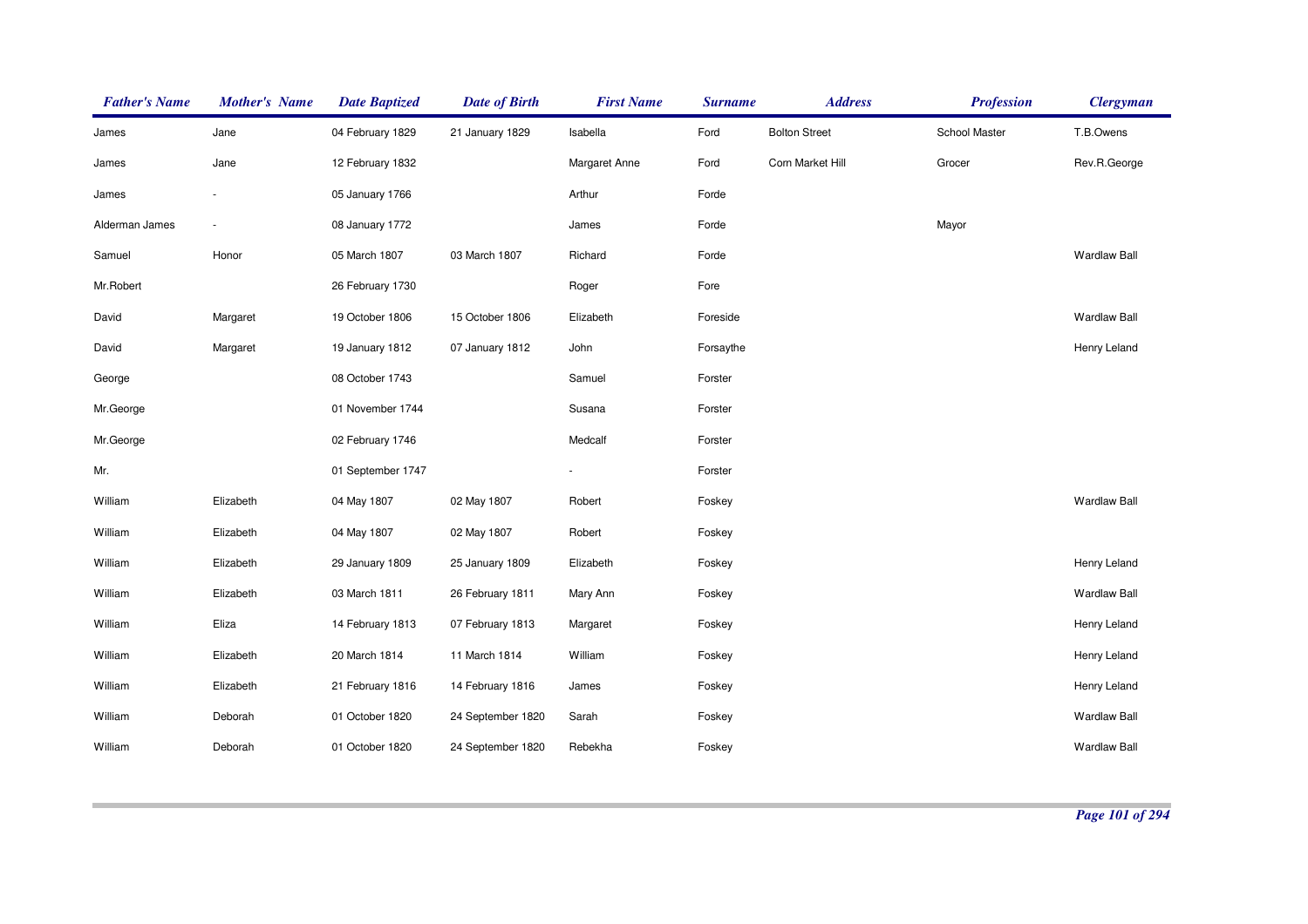| <b>Father's Name</b> | <b>Mother's Name</b> | <b>Date Baptized</b> | <b>Date of Birth</b> | <b>First Name</b> | <b>Surname</b> | <b>Address</b>       | <b>Profession</b>                | <b>Clergyman</b>     |
|----------------------|----------------------|----------------------|----------------------|-------------------|----------------|----------------------|----------------------------------|----------------------|
| William              | Deborah              | 29 January 1823      | 13 January 1823      | Deobrah           | Foskey         |                      |                                  | T.B.Owens            |
| William              | Deborah              | 01 June 1825         | 22 May 1825          | Martha Matilda    | Foskey         | Peter Street         | Baker                            | T.B.Owens            |
| William              | Deborah              | 29 November 1826     | 19 November 1826     | Amelia Frances    | Foskey         | Peter Street         | Baker                            | T.B.Owens            |
| William              | Deborah              | 28 March 1828        | 15 March 1828        | Mary Jane         | Foskey         | Peter Street         | Baker                            | T.B.Owens            |
| William              | Deborah              | 17 February 1830     | 04 February 1830     | Eleanor           | Foskey         | Peter Street         | Baker                            | H.Greene             |
| William              | Deborah              | 22 June 1831         | 01 June 1831         | George Edward     | Foskey         | Peter Street         | Publican [Baker? in old<br>book] | Rev.R.George         |
| William              | Debora               | 19 March 1834        | 28 February 1834     | Robert            | Foskey         | <b>Bolton Street</b> | Farmer                           | George King          |
| William              | Deobra               | 19 March 1834        | 28 February 1834     | Robert            | Foskey         | <b>Bolton Street</b> | Farmer                           | Rev.G.King           |
| William              | Deoborah             | 22 December 1836     | 06 December 1836     | James             | Foskey         | Twenties             | Farmer                           | Rev.P.Mooney         |
| William              | Deborah              | 07 August 1839       | 15 July 1839         | Charles           | Foskey         | St.Laurence Park     | Farmer                           | John.A.Wall          |
| William              | Debrah               | 14 July 1841         | 29 May 1841          | Anne              | Foskey         | Twenties             | Farmer                           | A.Wynne              |
| John                 |                      | 23 May 1704          |                      | Mary              | Foster         |                      |                                  |                      |
| George               |                      | 13 December 1750     |                      | Jane              | Foster         |                      |                                  |                      |
| William              | Anne [Jane? Vol3.]   | 02 September 1806    | 31 August 1806       | Elizabeth         | Foster         |                      | Silgo Regiment                   | <b>Bigoe Henzell</b> |
| James                | Jane                 | 04 September 1806    | 31 August 1806       | Walker            | Foster         |                      | Silgo Regiment                   | <b>Wardlaw Ball</b>  |
| Hugh                 |                      | 18 August 1720       |                      | Joseph            | Foukes         |                      |                                  |                      |
| The Rev. and Mrs.    | $\sim$               | 28 November 1759     |                      | Charlott          | Fowls          |                      |                                  |                      |
| James                | Anne                 | 29 July 1827         | 25 July 1827         | William James     | Fox            | $\ddot{?}$           | Private Rifle Brigade            | T.William Dixon      |
| John                 | Catherine            | 08 January 1860      |                      | Margaret Anne     | Foy            | King Street          | Printer                          | John Eccles          |
| Hugh                 | Mary                 | 04 March 1810        | 28 February 1810     | George            | Frazer         |                      | Scottch Greys                    | Henry Leland         |
| Anthony              |                      | 06 April 1703        |                      | Henry             | Freeman        |                      |                                  |                      |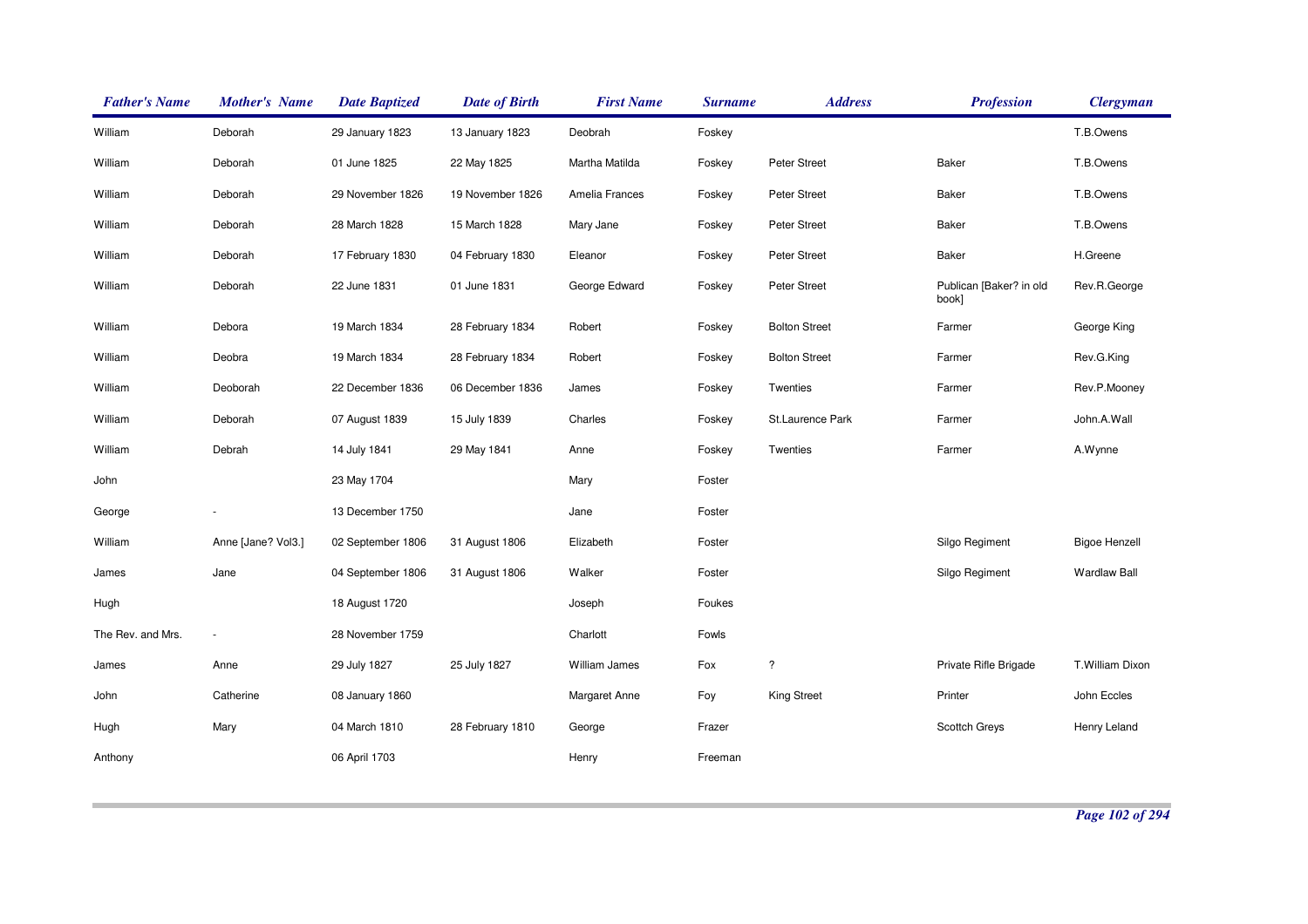| <b>Father's Name</b> | <b>Mother's Name</b> | <b>Date Baptized</b> | <b>Date of Birth</b> | <b>First Name</b>               | <b>Surname</b>     | <b>Address</b>            | <b>Profession</b>      | <b>Clergyman</b>     |
|----------------------|----------------------|----------------------|----------------------|---------------------------------|--------------------|---------------------------|------------------------|----------------------|
| Anthony              |                      | 31 July 1706         |                      | Elizabeth                       | Freeman            |                           |                        |                      |
| Anthony              |                      | 27 April 1711        |                      | John                            | Freeman            |                           |                        |                      |
| Anthony              |                      | 01 October 1715      |                      | Susanna                         | Freeman            |                           |                        |                      |
| Henry                |                      | 17 February 1726     |                      | Ann                             | Freeman            |                           |                        |                      |
| Henry                |                      | 02 June 1728         |                      | Anthony                         | Freeman            |                           |                        |                      |
| George               |                      | 14 January 1774      |                      | Thomas                          | Freeman            |                           |                        |                      |
| Henry                | Margaret             | 20 May 1810          | 10 May 1810          | Mary                            | Freeman            |                           | 2nd Garrison Battalion | Henry Leland         |
| William              | Sarah                | 04 April 1851        |                      | Henry                           | Freeman            | Church Lane               | Mason                  |                      |
| David                | Anna                 | 06 June 1852         |                      | Emma Freeman *(prob<br>surname) | Freeman            | <b>William Street</b>     | Mason                  | W.E.Ormsby           |
| James Nicholson**    | Isabella             | 05 April 1807        | 24 March 1807        | Charlotte Augusta<br>Rebecca    | Frood              |                           | N.D.M.                 | <b>Bigoe Henzell</b> |
| Henry                | Isabella             | 07 May 1899          | 29 March 1899        | Isabella Emmeline               | Fry                | 5 Bolton Street, Drogheda | Constable R.I.C.       | M.K.Exham            |
| Samuel               |                      | 05 March 1707        |                      | Thomas                          | Fullam             |                           |                        |                      |
| Thomas               |                      | 29 October 1703      |                      | Joseph                          | Fullard            |                           |                        |                      |
| Thomas               |                      | 03 December 1718     |                      | Mary                            | Fullard<br>[Junior |                           |                        |                      |
| Thomas               |                      | 20 January 1721      |                      | Thomas                          | Fullard<br>[Junior |                           |                        |                      |
| Thomas               |                      | 10 May 1722          |                      | William                         | Fullard<br>[Junior |                           |                        |                      |
| Thomas               |                      | 01 December 1704     |                      | Henry                           | Fullard<br>Junior  |                           |                        |                      |
| William              | Mary                 | 01 May 1819          | 30 April 1819        | Jane                            | Fullerton          |                           | Louth Regiment         | T.B.Owens            |
| Matthew              |                      | 02 December 1706     |                      | Abigail                         | Fulton             |                           | Twins                  |                      |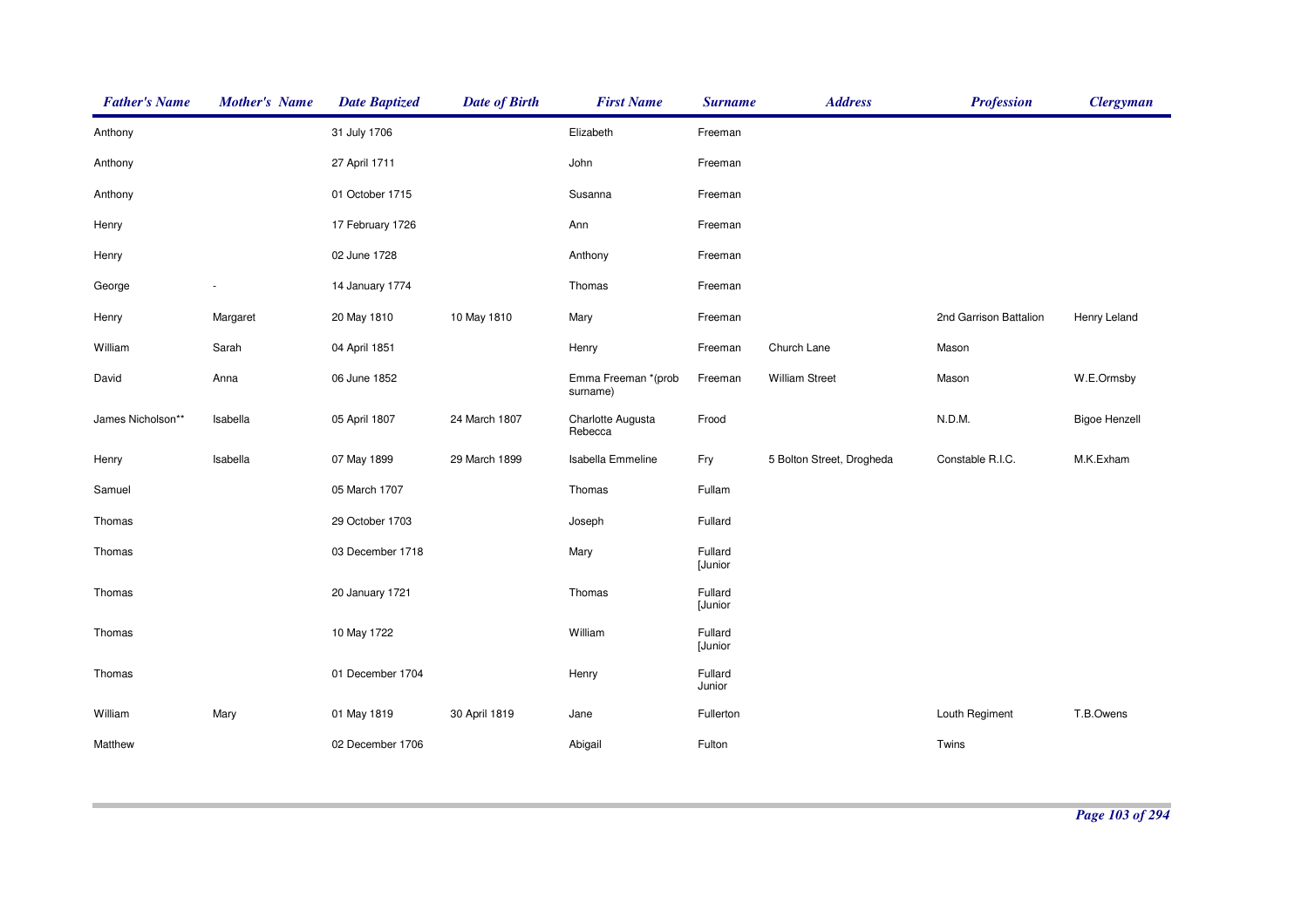| <b>Father's Name</b> | <b>Mother's Name</b>     | <b>Date Baptized</b> | <b>Date of Birth</b> | <b>First Name</b>       | <b>Surname</b>    | <b>Address</b> | <b>Profession</b>         | <b>Clergyman</b>     |
|----------------------|--------------------------|----------------------|----------------------|-------------------------|-------------------|----------------|---------------------------|----------------------|
| Matthew              |                          | 02 December 1706     |                      | Matthew                 | Fulton            |                | Twins                     |                      |
| Charles              |                          | 04 May 1731          |                      | <b>Bridgett</b>         | Fzgerald          |                |                           |                      |
|                      |                          | 25 January 1724      |                      | Edith                   | Gage              |                | A Quaker                  |                      |
| John Foster**        | Mary                     | 15 July 1806         | 13 July 1806         | Patrick                 | Gahan             |                |                           | <b>Bigoe Henzell</b> |
| James                | Esther                   | 25 May 1818          | 25 May 1818          | Robert                  | Galbraith         |                | Louth Militia             | Henry Leland         |
| Hugh                 | Elizabeth                | 01 October 1854      |                      | George                  | Galbraith         | Shop Street    | Baker                     | John G Eccles        |
| James                | Esther                   | 07 March 1824        | 07 March 1824        | John                    | Galbreath         | North Road     | Weaver                    | T.B.Owens            |
| Hugh                 | Elizabeth                | 14 October 1857      |                      | Samuel                  | Galbreath         | Shop Street    | Flour Merchant and Baker  | W.E.Ormsby           |
| Hugh                 | Elizabeth                | 14 October 1857      |                      | Hugh John               | Galbreath         | Shop Street    | Flour Merchant and Baker  | W.E.Ormsby           |
| Mark Silcock         | Kate                     | 02 April 1889        | 14 November 1859     | <b>Fredrick Charles</b> | Gale              | London         | <b>Provision Merchant</b> | F.J.S.Mauritz        |
| John                 |                          | 13 November 1724     |                      | Elizabeth               | Gallaghan         |                |                           |                      |
| Thomas               |                          | 21 November 1726     |                      | John                    | Gallaghan         |                | Twins                     |                      |
| Thomas               |                          | 21 November 1726     |                      | Patrick                 | Gallaghan         |                | Twins                     |                      |
| Thomas               | Anne                     | 04 February 1806     |                      | Loetitia                | Gallespie         |                |                           | <b>Wardlaw Ball</b>  |
| Thomas               | $\overline{\phantom{a}}$ | 25 September 1778    |                      | John                    | Galway            |                |                           |                      |
| Dorcas               |                          | 29 October 1768      |                      | Simon                   | Gamar[Gum<br>ar?] |                |                           |                      |
| Mr.Peter             |                          | 11 June 1711         |                      | Sarah                   | Gamarr            |                |                           |                      |
| Mr.Peter             |                          | 20 March 1714        |                      | Esther                  | Gamarr            |                |                           |                      |
| Arthur               | Isabella                 | 11 September 1844    |                      | Anna Eliza              | Gamble            | Prospect       | Corn Merchant             | A.Wynne              |
| Peter                |                          | 08 November 1702     |                      | Frances                 | Gameer            |                |                           |                      |
| Mr.Peter             |                          | 17 March 1704        |                      | Abraham                 | Gameere           |                |                           |                      |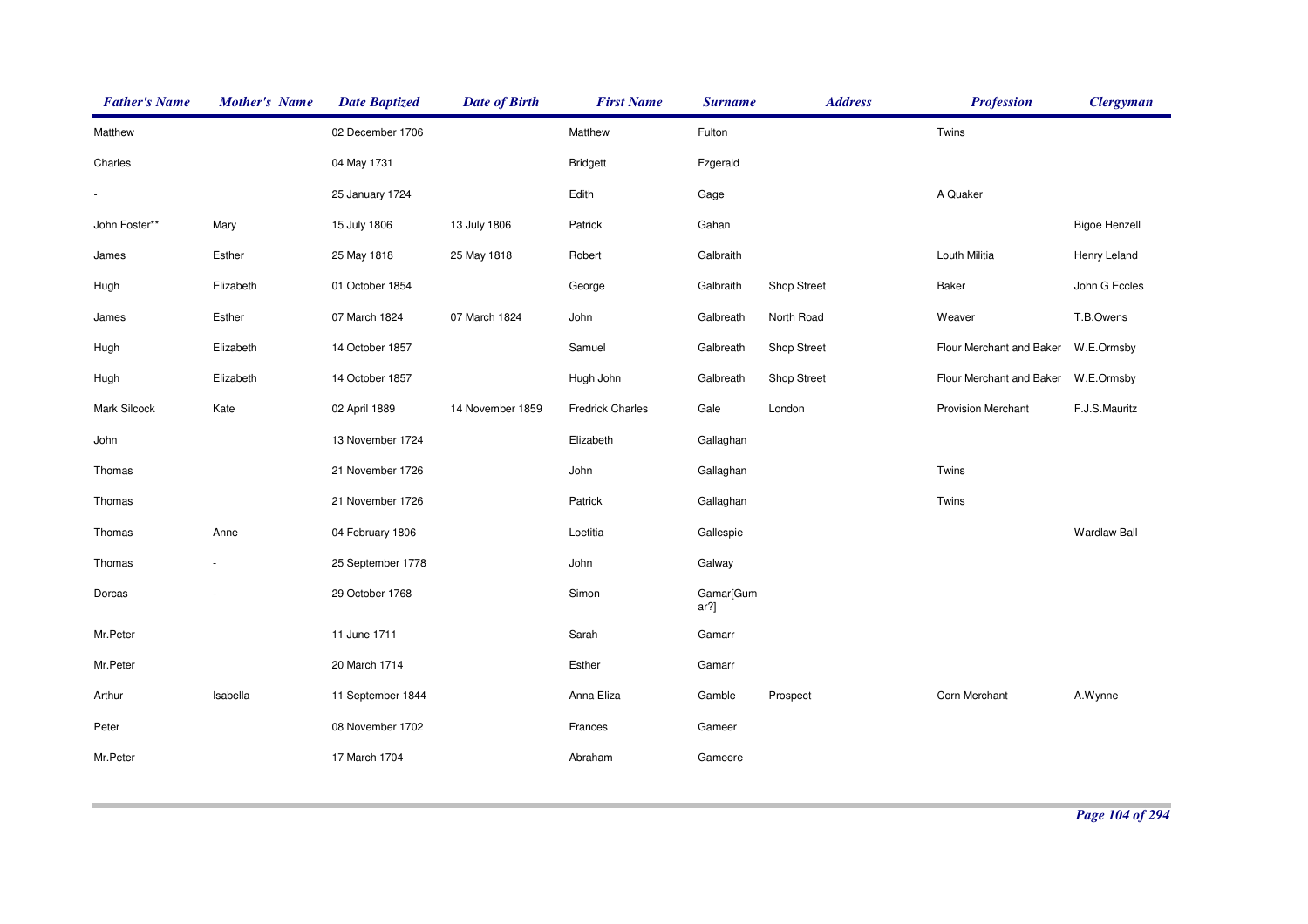| <b>Father's Name</b> | <b>Mother's Name</b> | <b>Date Baptized</b> | <b>Date of Birth</b> | <b>First Name</b> | <b>Surname</b> | <b>Address</b>    | <b>Profession</b> | <b>Clergyman</b>     |
|----------------------|----------------------|----------------------|----------------------|-------------------|----------------|-------------------|-------------------|----------------------|
| Mr.Peter             |                      | 03 August 1705       |                      | Peter             | Gameere        |                   |                   |                      |
| Edward               | Isabella             | 12 April 1807        | 09 April 1807        | William           | Garland        |                   |                   | <b>Bigoe Henzell</b> |
| James                | Anne                 | 17 July 1833         | 15 July 1833         | Isabella          | Garland        | Magdalen Street   | Servant           | Rev.J.Magee          |
| James                | Anne                 | 17 September 1834    | 13 September 1834    | James             | Garland        | Magadalene Street | Servant           |                      |
| John                 | Mary                 | 10 December 1834     | 08 December 1834     | Mary Anne         | Garland        | Magdalene Street  | Weaver            | Rev.George King      |
| John                 | Mary                 | 10 March 1836        | 06 March 1836        | John              | Garland        | Magdalene Street  | Servant           | Rev.J.Magee          |
| James                | Anne                 | 30 September 1838    | 08 September 1838    | Eleanor           | Garland        | Magdalene Street  | Servant           | John.A.Wall          |
| George               | Dorothea             | 24 October 1821      | 02 September 1821    | William           | Garlick        |                   |                   | T.B.Owens            |
| George               | Dorothea             | 24 January 1824      | 20 January 1824      | William           | Garlick        | Green Hills       | Miller            | T.B.Owens            |
| William              |                      | 29 March 1703        |                      | Anne              | Garner         |                   |                   |                      |
| William              |                      | 16 July 1717         |                      | Thomas            | Garner         |                   |                   |                      |
| William              |                      | 27 July 1719         |                      | William           | Garner         |                   |                   |                      |
| William              |                      | 17 February 1722     |                      | Susanna           | Garner         |                   |                   |                      |
| William              |                      | 14 March 1723        |                      | Mary              | Garner         |                   |                   |                      |
| William              |                      | 06 September 1725    |                      | Thomas            | Garner         |                   |                   |                      |
| William              |                      | 06 September 1725    |                      | Thomas            | Garner         |                   |                   |                      |
| William              |                      | 06 February 1728     |                      | William           | Garner         |                   |                   |                      |
| Abraham              | Ann                  | 15 November 1814     | 04 July 1814         | Louisa            | Garrett        |                   |                   | Henry Leland         |
| James                | Anne                 | 04 April 1836        | 28 March 1836        | Anne              | Gartland       | Magdalene Street  | Servant           | Rev.J.Magee          |
| James                | Mary                 | 27 August 1815       | 22 August 1815       | James             | Gartlany       |                   | 59th Regiment     |                      |
| Mr. William          |                      | 02 January 1718      |                      | Robert            | Gartside       |                   |                   |                      |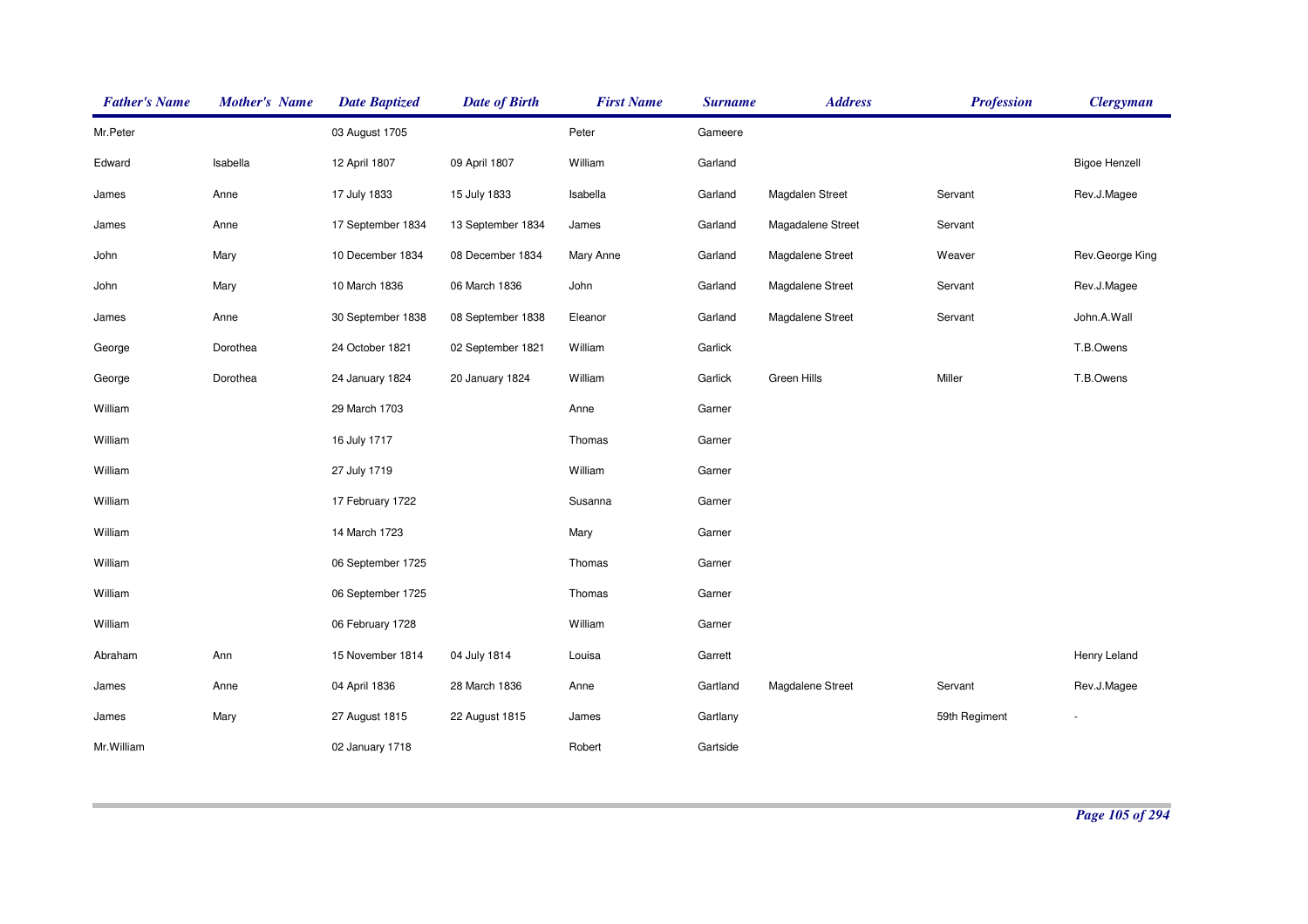| <b>Father's Name</b> | <b>Mother's Name</b> | <b>Date Baptized</b> | <b>Date of Birth</b> | <b>First Name</b> | <b>Surname</b> | <b>Address</b>     | <b>Profession</b>  | <b>Clergyman</b>      |
|----------------------|----------------------|----------------------|----------------------|-------------------|----------------|--------------------|--------------------|-----------------------|
| Mr.William           |                      | 11 January 1719      |                      | Henry             | Gartside       |                    |                    |                       |
| Mr. William          |                      | 02 November 1720     |                      | Margaret          | Gartside       |                    |                    |                       |
| Mr.William           |                      | 05 December 1721     |                      | Jane              | Gartside       |                    |                    |                       |
| Mr. William          |                      | 16 October 1723      |                      | Elizabeth         | Gartside       |                    |                    |                       |
| Mr.William           |                      | 30 November 1725     |                      | Mary              | Gartside       |                    |                    |                       |
| Henry                | Anne                 | 28 December 1842     | 27 October 1842      | Anna Fawcett      | Garvey         | Peter Street       | Tailor             | A.Wynne               |
| Henry                | Anne                 | 09 April 1845        |                      | Henry Charles     | Garvey         | Peter Street       | Tailor             | <b>Charles Miller</b> |
| William              | Mary                 | 17 November 1822     | 14 November 1822     | John              | Gay            |                    |                    | <b>Wardlaw Ball</b>   |
| William              | Mary                 | 28 March 1824        | 26 March 1824        | Elizabeth         | Gay            | <b>West Street</b> | Servant            | T.B.Owens             |
| William              | Mary                 | 25 June 1826         | 24 June 1826         | John William      | Gay            | Peter Street       | Servant            | T.B.Owens             |
| William              | Mary                 | 13 October 1831      |                      | Robert            | Gay            | <b>West Street</b> | Servant            | Rev.Richard<br>George |
| Mr.Peter             |                      | 13 August 1717       |                      | John              | Gaymar         |                    |                    |                       |
| Thomas               |                      | 24 May 1735          |                      | Dorcas            | Gaymar         |                    |                    |                       |
| Thomas               |                      | 24 November 1745     |                      | Peter             | Gaymar         |                    |                    |                       |
| Mr.Peter             |                      | 06 October 1706      |                      | Mary              | Gaymarr        |                    |                    |                       |
| Mr.Peter             |                      | 22 February 1709     |                      | Magdalen          | Gaymarr        |                    |                    |                       |
| Peter                |                      | 27 April 1710        |                      | Thomas            | Gaymarr        |                    |                    |                       |
| Thomas               |                      | 11 May 1741          |                      | Margaret          | Gaymarr        |                    |                    |                       |
| Joseph               | Mary                 | 25 February 1836     | 13 February 1836     | Joseph Henry      | Gentle         | Millmount Barrack  | Soldier 89th Regt. | Rev. Thomas<br>Makee  |
| Thomas               | Celicia              | 26 May 1833          | 07 May 1833          | Thomas            | George         | Peter Street       | Engineer           | Rev.J.Magee           |
| Thomas               |                      | 18 May 1702          |                      | William           | Gerrard        |                    |                    |                       |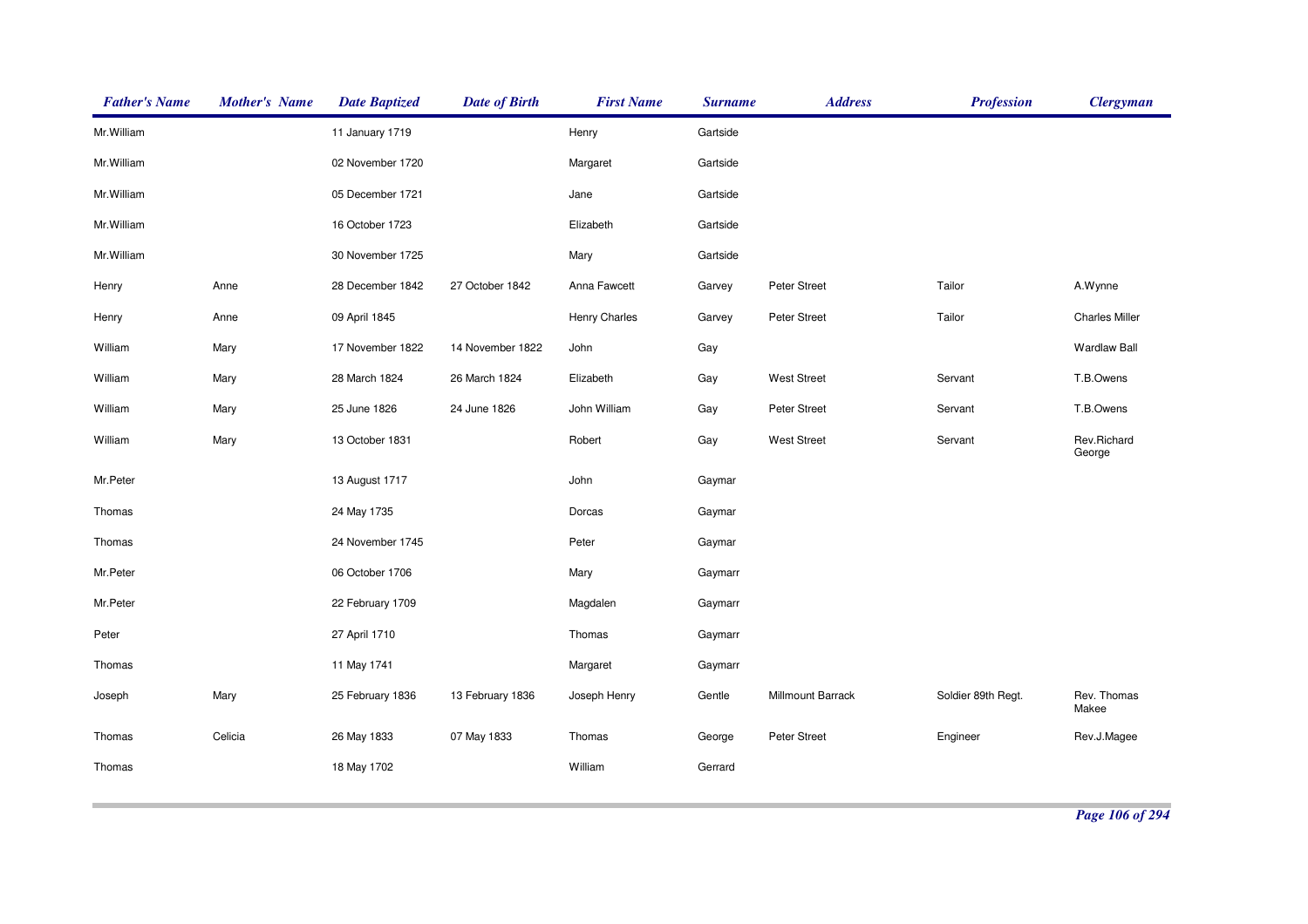| <b>Father's Name</b> | <b>Mother's Name</b> | <b>Date Baptized</b> | <b>Date of Birth</b> | <b>First Name</b> | <b>Surname</b> | <b>Address</b>     | <b>Profession</b>      | <b>Clergyman</b>     |
|----------------------|----------------------|----------------------|----------------------|-------------------|----------------|--------------------|------------------------|----------------------|
| Mr.Thomas            |                      | 15 May 1704          |                      | Gregory           | Gerrard        |                    |                        |                      |
| Thomas               |                      | 10 December 1705     |                      | Mary              | Gerrard        |                    |                        |                      |
| Thomas               |                      | 08 October 1707      |                      | John              | Gerrard        |                    |                        |                      |
| Mr.Thomas            |                      | 19 July 1708         |                      | Samuel            | Gerrard        |                    |                        |                      |
| Mr.Thomas            |                      | 09 January 1710      |                      | Elizabeth         | Gerrard        |                    |                        |                      |
| Mr.Thomas            |                      | 09 April 1713        |                      | John              | Gerrard        |                    |                        |                      |
| Mr.Gregory           |                      | 15 September 1730    |                      | Jane              | Gerrard        |                    |                        |                      |
| John                 | Sarah                | 19 July 1807         | 18 July 1807         | James             | Gettey         |                    |                        | <b>Bigoe Henzell</b> |
| John                 |                      | 14 August 1770       |                      | Esther            | Gibb           |                    |                        |                      |
| The Rev.Mr.Richard   |                      | 15 November 1713     |                      | William           | Gibbons        |                    |                        |                      |
| The Rev.Mr.Richard   |                      | 24 August 1715       |                      | Mary              | Gibbons        |                    |                        |                      |
| Robert               |                      | 08 February 1727     |                      | George            | Gibson         |                    |                        |                      |
| The Rev.Mr.Samuell   |                      | 13 June 1732         |                      | John              | Gibson         |                    | Curate                 |                      |
| John                 |                      | 05 March 1741        |                      | John              | Gibson         |                    |                        |                      |
| James                | Margaret             | 07 December 1828     | 12 November 1828     | William           | Gibson         | <b>Duke Street</b> | Smith                  | T.B.Owens            |
| Mr.Salome            |                      | 13 January 1722      |                      | Levina            | Gifford        |                    |                        |                      |
| Captain John         |                      | 17 November 1702     |                      | William           | Gilbert        |                    |                        |                      |
| Captain John         |                      | 29 December 1703     |                      | Thomas            | Gilbert        |                    |                        |                      |
| David                | Mary                 | 27 August 1809       | 26 August 1809       | Daniel            | Gilbert        |                    | <b>Wicklow Militia</b> | Henry Leland         |
| Joseph               | Anne                 | 10 September 1809    | 01 September 1809    | Joseph            | Gilbert        |                    |                        | Henry Leland         |
| David                | Mary                 | 08 February 1818     | 28 January 1818      | Thomas            | Gilbert        |                    |                        | <b>Wardlaw Ball</b>  |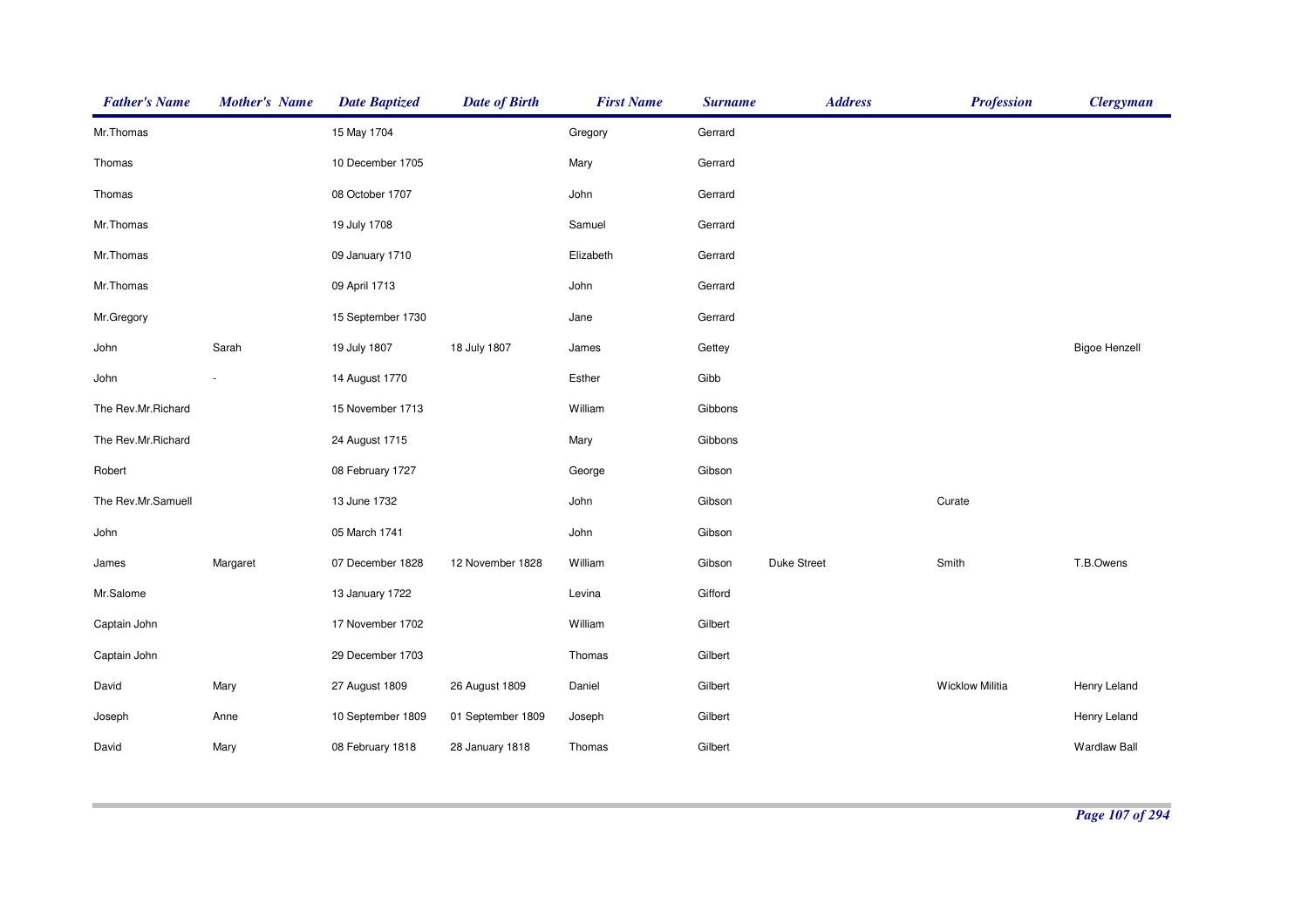| <b>Father's Name</b> | <b>Mother's Name</b> | <b>Date Baptized</b> | <b>Date of Birth</b> | <b>First Name</b>      | <b>Surname</b> | <b>Address</b>         | <b>Profession</b> | <b>Clergyman</b>       |
|----------------------|----------------------|----------------------|----------------------|------------------------|----------------|------------------------|-------------------|------------------------|
| David                | Mary                 | 14 May 1820          | 11 May 1820          | Robert                 | Gilbert        |                        |                   | T.B.Owens              |
| David                | Mary                 | 20 May 1821          | 15 May 1821          | David                  | Gilbert        |                        |                   | T.B.Owens              |
| David                | Mary                 | 21 December 1823     | 13 December 1823     | Jane                   | Gilbert        | Cornmarket Hill        | Shoemaker         | T.B.Owens              |
| David                | Mary                 | 28 January 1827      | 11 January 1827      | William                | Gilbert        | <b>West Street</b>     | Shoemaker         | John Smyth             |
| David                | Mary                 | 06 December 1829     | 15 November 1829     | Mary Anne              | Gilbert        | Magdalene Street       | Shoe maker        | J.Magee                |
| John                 | Jane                 | 07 October 1840      | 21 April 1840        | Mary Anne              | Gilbert        | Marshals               | Shoemaker         | E.P.Durham             |
| John                 | Jane                 | 31 July 1842         | 17 May 1842          | William                | Gilbert        | <b>Peter Street</b>    | Shoe Maker        | A.Wynne                |
| David                | Jane                 | 19 May 1844          | 04 February 1844     | David                  | Gilbert        | Magdalene Street       | Shoe Maker        | William M<br>Beresford |
| John                 | Jane                 | 13 July 1849         |                      | Jane                   | Gilbert        | Green Lanes            | Bootmaker         | Andrew Williamson      |
| John                 | Jane                 | 15 November 1850     |                      | Dorah                  | Gilbert        | Green Lanes            | Bootmaker         | W.E.Ormsby             |
| John                 | Jane                 | 15 November 1850     |                      | Jane                   | Gilbert        | Green Lanes            | Bootmaker         | W.E.Ormsby             |
| John                 | Jane                 | 03 December 1857     |                      | Dora                   | Gilbert        | <b>Peter Street</b>    | Shoemaker         | John G Eccles          |
| John                 | Jane                 | 09 April 1860        |                      | Thomas                 | Gilbert        | <b>Peter Street</b>    | Shoemaker         | John Eccles            |
| William              | Eliza                | 27 October 1879      | 20 October 1879      | William John           | Gilbert        | Peter Street, Drogheda | Shoemaker         | John Eccles            |
| William              | Eliza                | 12 December 1880     | 30 September 1880    | Millicent Grace        | Gilbert        | Peter Street, Drogheda | Shoemaker         | John A.Jennings        |
| William              | Elizabeth            | 25 March 1883        | 06 January 1883      | <b>Edward Alfred</b>   | Gilbert        | Peter Street, Drogheda | Shoemaker         | Fredrick<br>Wm.Mervyn  |
| William              | Elizabeth            | 11 October 1885      | 10 September 1885    | David                  | Gilbert        | Peter Street, Drogheda | Shoemaker         | John J.Sandys          |
| William              | Elizabeth            | 30 September 1888    | 21 July 1888         | <b>William Francis</b> | Gilbert        | Peter Street, Drogheda | Shoemaker         | John Eccles            |
| William              | Elizabeth            | 26 February 1893     | 03 January 1893      | Hubert                 | Gilbert        | Peter Street, Drogheda | Shoemaker         | John Eccles            |
| William              |                      | 06 August 1749       |                      | John                   | Giles          |                        |                   |                        |
| Thomas               |                      | 11 July 1712         |                      | Thomas                 | Gill           |                        |                   |                        |
|                      |                      |                      |                      |                        |                |                        |                   |                        |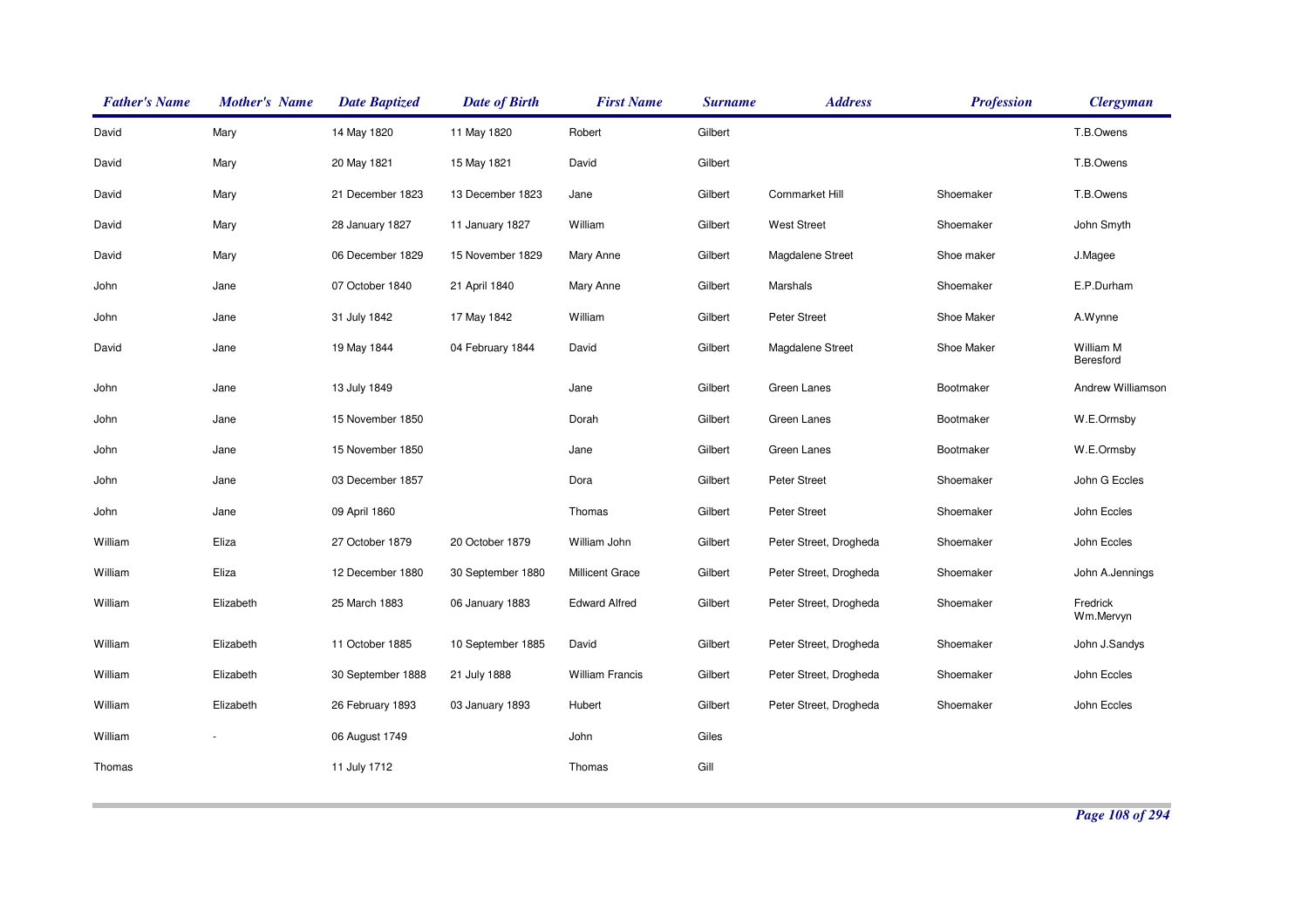| <b>Father's Name</b> | <b>Mother's Name</b> | <b>Date Baptized</b> | <b>Date of Birth</b> | <b>First Name</b>            | <b>Surname</b> | <b>Address</b>     | <b>Profession</b>      | <b>Clergyman</b>          |
|----------------------|----------------------|----------------------|----------------------|------------------------------|----------------|--------------------|------------------------|---------------------------|
| William              |                      | 16 December 1723     |                      | William                      | Gill           |                    | Linen Weaver           |                           |
| Thomas               | Margaret             | 11 January 1838      | 15 December 1837     | Thomas                       | Gill           | <b>Fair Street</b> | Collector of Excise    | Arthur Wynne              |
| Thomas               | Margaret             | 06 April 1842        | 22 February 1842     | Margaret Elizabeth           | Gill           | <b>Fair Street</b> | Collector of Excise    | A.Wynne                   |
| John                 |                      | 10 April 1768        |                      | George                       | Gillard        |                    | Shoemaker              |                           |
| David                | Annie                | 13 May 1879          | 29 April 1879        | Mary Anne                    | Gillespie      | Marsh, Drogheda    | Lath Splitter          | John Eccles               |
| John                 |                      | 17 September 1703    |                      | John                         | Gincking       |                    |                        |                           |
| John                 |                      | 05 July 1705         |                      | John                         | Ginkin         |                    |                        |                           |
| John                 |                      | 10 December 1707     |                      | Andrew                       | Ginkin         |                    |                        |                           |
| Henry                | Ann                  | 08 March 1807        | 02 March 1807        | Ann                          | Girvin         |                    | N.D.M.                 | <b>Bigoe Henzell</b>      |
| Henry                | Ann                  | 08 March 1807        | 02 March 1807        | Catherine                    | Girvin         |                    | N.D.M.                 | <b>Bigoe Henzell</b>      |
| John                 |                      | 16 August 1727       |                      | John                         | Glass          |                    |                        |                           |
| Henry                | Margaret             | 17 May 1808          | 15 May 1808          | Catherine                    | Glenn          |                    |                        | Henry Leland              |
| Joseph               |                      | 24 January 1704      |                      | Ephraim                      | Goatly         |                    |                        |                           |
| Joseph               |                      | 28 November 1705     |                      | Mary                         | Goatly         |                    |                        |                           |
| Alderman John        |                      | 03 April 1733        |                      | John                         | Godfrey        |                    |                        |                           |
| William              |                      | 29 November 1760     |                      | John                         | Godfrey        |                    |                        |                           |
|                      |                      | 30 March 1810        | 29 March 1810        | John [DOB about<br>29031810] | Godley         |                    | A Foundling            | Henry Leland              |
| John                 | Jane                 | 29 August 1813       | 26 August 1813       | Joseph                       | Golby          |                    |                        | Henry Leland              |
| Rev.Mr.Pierce        |                      | 30 September 1764    |                      | Walter                       | Gold           |                    |                        |                           |
| Rev.Mr.Pierce        |                      | 28 October 1766      |                      | Pierce                       | Gold           |                    | Previous Child of same | name buried<br>06.06.1766 |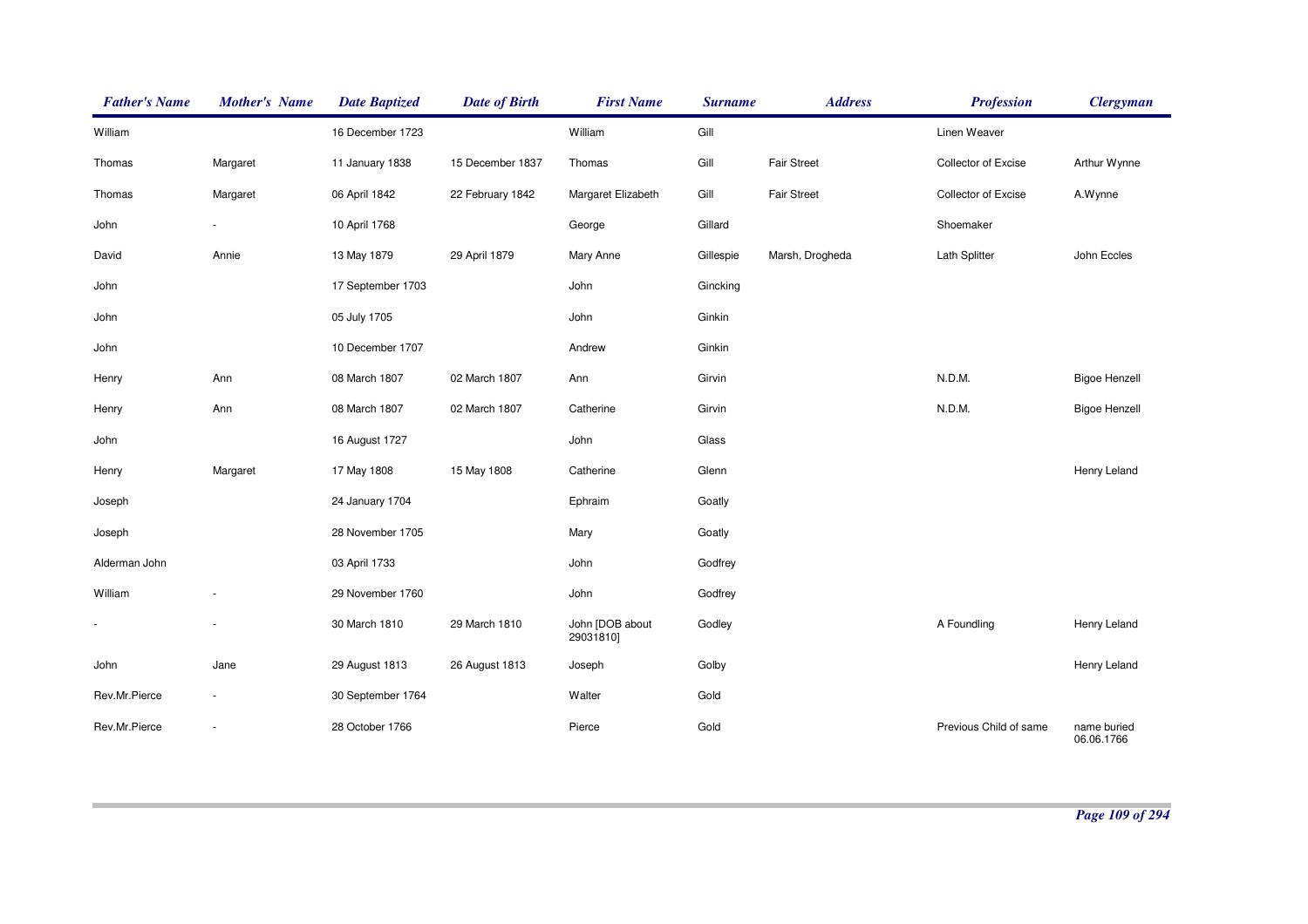| <b>Father's Name</b>  | <b>Mother's Name</b> | <b>Date Baptized</b> | <b>Date of Birth</b> | <b>First Name</b>      | <b>Surname</b> | <b>Address</b>       | <b>Profession</b>       | <b>Clergyman</b>       |
|-----------------------|----------------------|----------------------|----------------------|------------------------|----------------|----------------------|-------------------------|------------------------|
| Robert                | Elizabeth            | 20 March 1808        | 19 March 1808        | Elizabeth              | Goldsmith      |                      |                         | Henry Leland<br>Curate |
| Rev.Pierce            | ×.                   | 17 September 1765    |                      | Pierce                 | Goold          |                      | [Spelt Gold in previous | entry]                 |
| Rev.Mr.               | ÷,                   | 25 July 1771         |                      | Harriott               | Goold          |                      |                         |                        |
| Richard               |                      | 26 July 1717         |                      | George                 | Gordon         |                      |                         |                        |
| Richard               |                      | 19 November 1720     |                      | James                  | Gordon         |                      |                         |                        |
| Mr.Thomas             |                      | 31 August 1718       |                      | Robert                 | Gore           |                      |                         |                        |
| Arthur                | Annie                | 14 January 1863      |                      | Evangeline Trevor      | Gore-Kelly     | Church Alleys        | Gentleman               | I St Monsarrat         |
| Arthur Henry          | Anne Elizabeth       | 07 January 1866      | 07 January 1866      | Anne Elizabeth Frances | Gore-Kelly     | Church Alleys        | Gentleman               | John Eccles            |
| Arthur Henry          | Anne Elizabeth       | 07 January 1866      | 07 January 1866      | Emily Maria Blanche    | Gore-Kelly     | <b>Church Alleys</b> | Gentleman               | John Eccles            |
| Rev.Mr.               |                      | 19 November 1766     |                      | Joshua                 | Gorge          |                      |                         |                        |
| Joseph                | Elizabeth            | 17 August 1806       | 08 August 1806       | Maria                  | Gorman         |                      | Silgo Regiment          | <b>Bigoe Henzell</b>   |
| <b>Edward Maynard</b> | Susannah             | 06 May 1859          |                      | <b>William Delap</b>   | Goslett        | Laurence Street      | Clerk                   | John Stewart           |
| James                 | Sarah                | 13 April 1806        | 09 April 1806        | Anne                   | Gosly          |                      |                         | <b>Wardlaw Ball</b>    |
| Thomas                |                      | 03 April 1710        |                      | Elizabeth              | Gough          |                      |                         |                        |
| John                  | Elizabeth            | 15 June 1830         |                      | Maryanne               | Gough          | Duke Street          | Half pay Officer        | J.Magee                |
| John                  | Catherine            | 15 June 1806         | 07 June 1806         | James                  | Gozahen*       |                      |                         | <b>Bigoe Henzell</b>   |
| Alderman John         |                      | 08 August 1704       |                      | John                   | Graham         |                      |                         |                        |
| Alderman John         |                      | 12 September 1706    |                      | William                | Graham         |                      | St.Mary's Parish        |                        |
| Michael               |                      | 23 July 1727         |                      | Ann                    | Graham         |                      |                         |                        |
| Michael               |                      | 10 February 1729     |                      | Michael                | Graham         |                      |                         |                        |
| William               |                      | 21 April 1731        |                      | John                   | Graham         |                      | Born in Dublin          |                        |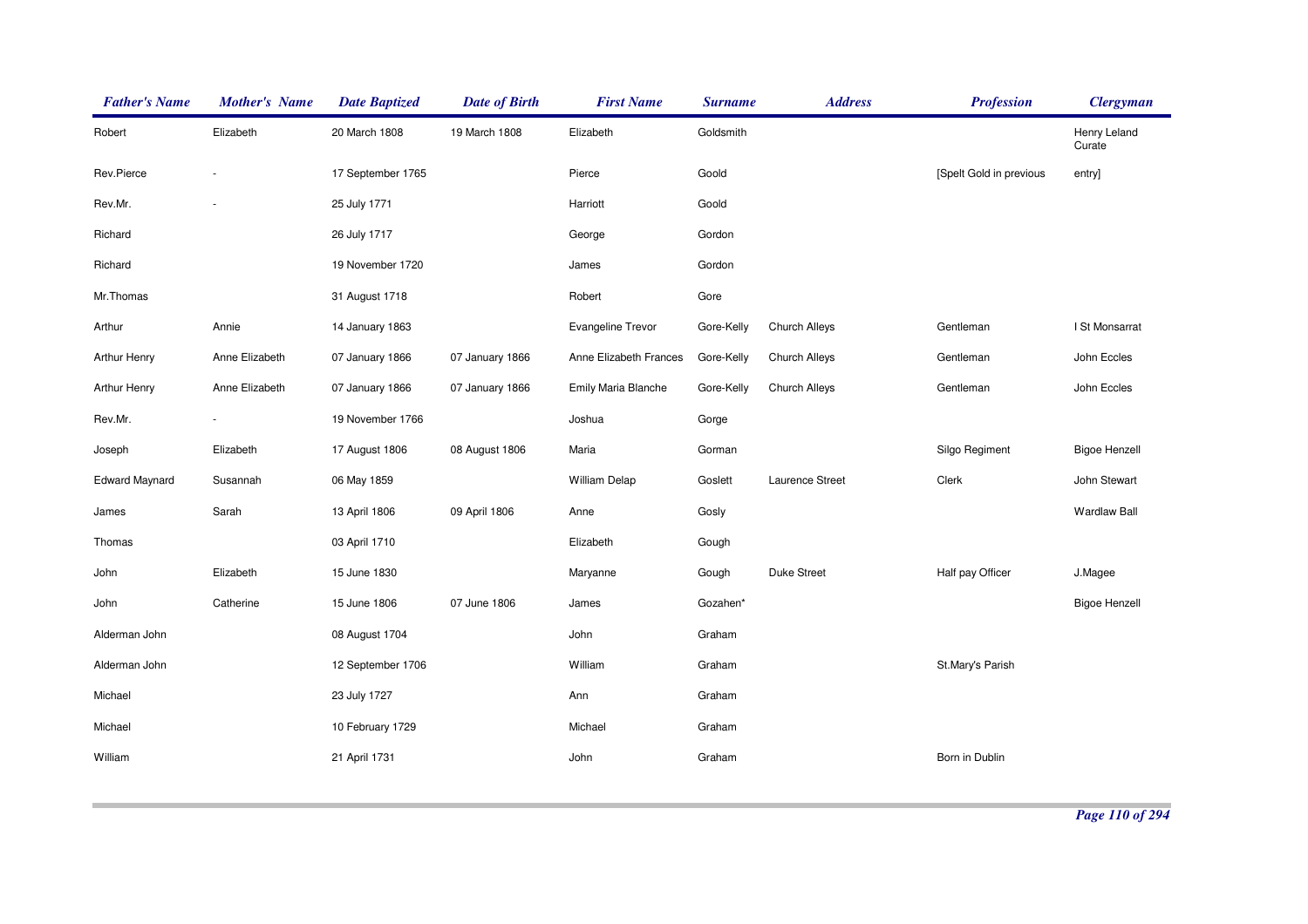| <b>Father's Name</b>     | <b>Mother's Name</b>     | <b>Date Baptized</b> | <b>Date of Birth</b> | <b>First Name</b>   | <b>Surname</b> | <b>Address</b>        | <b>Profession</b>        | <b>Clergyman</b>     |
|--------------------------|--------------------------|----------------------|----------------------|---------------------|----------------|-----------------------|--------------------------|----------------------|
| William                  |                          | 27 June 1732         |                      | Granvill            | Graham         |                       |                          |                      |
| John                     |                          | 01 July 1734         |                      | John                | Graham         |                       |                          |                      |
| Alderman John            |                          | 17 July 1739         |                      |                     | Graham         |                       |                          |                      |
| John                     |                          | 14 November 1742     |                      |                     | Graham         |                       |                          |                      |
| Alderman John            |                          | 01 January 1746      |                      |                     | Graham         |                       |                          |                      |
| John                     |                          | 30 December 1766     |                      | Robert              | Graham         |                       |                          |                      |
| John                     |                          | 10 March 1770        |                      | Mary                | Graham         |                       |                          |                      |
| Stuart                   | Catherine                | 24 May 1807          | 22 May 1807          | William             | Graham         |                       | N.D.M.                   | <b>Bigoe Henzell</b> |
| Robert                   | Susan                    | 22 March 1812        | 12 March 1812        | Frances             | Graham         |                       |                          | Henry Leland         |
| Isaac                    | Alicia                   | 17 April 1814        | 09 April 1814        | John                | Graham         |                       | 27th Regiment            | Henry Leland         |
| Robert                   | Susanna                  | 02 April 1815        | 19 March 1815        | Mary                | Graham         |                       |                          | Henry Leland         |
| Richard                  | Sarah                    | 17 March 1854        |                      | Robert Malcolm      | Graham         | <b>William Street</b> | Carpenter                | W.E.Ormsby           |
| Richard H                | Sarah                    | 27 June 1856         |                      | Henry               | Graham         | William street        | carpenter                | John G Eccles        |
| Ebenezer                 | Janet                    | 01 August 1819       | 31 July 1819         | Margaret            | Grant          |                       | 93rd Regiment            | <b>Wardlaw Ball</b>  |
| Arthur William           | Jane Ann                 | 27 January 1839      | 20 January 1839      | Wilhelmina Caroline | Grattan        | Palace Street         | Gentleman                | Arthur Wynne         |
| <b>Charles Twisleton</b> | Lousia                   | 28 September 1839    | 01 September 1839    | Ada                 | Graves         | <b>Fair Street</b>    | Lieutent 87th fus foot   | Arthur Wynne         |
| Edward                   |                          | 23 December 1734     |                      | Thomas              | Gray           |                       |                          |                      |
| James                    | Mary Anne                | 31 January 1830      |                      | James               | Gray           | Ardee                 | Farmer                   | J.Magee              |
| $\blacksquare$           |                          | 08 March 1725        |                      | Abraham             | Graydon        |                       | AChild found intheStreet |                      |
| $\ddot{?}$               | $\overline{\phantom{a}}$ | 20 July 1816         | 01 January 1816      | Peter               | Greaves        |                       | A Foundling              | Henry Leland         |
| William                  |                          | 25 June 1702         |                      | Ann                 | Green          |                       |                          |                      |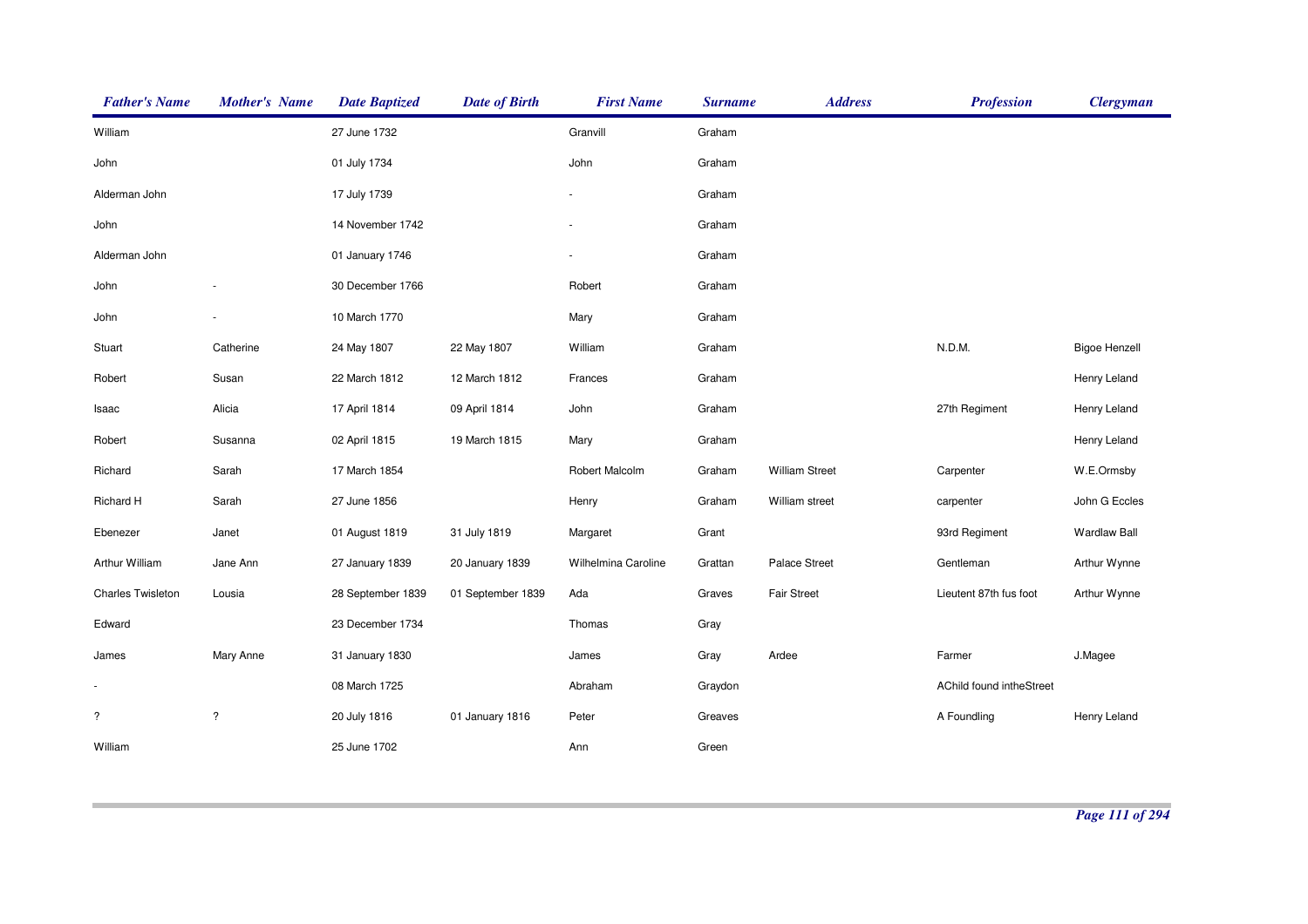| <b>Father's Name</b> | <b>Mother's Name</b> | <b>Date Baptized</b> | <b>Date of Birth</b> | <b>First Name</b>        | <b>Surname</b> | <b>Address</b>             | <b>Profession</b> | <b>Clergyman</b>     |
|----------------------|----------------------|----------------------|----------------------|--------------------------|----------------|----------------------------|-------------------|----------------------|
| John                 |                      | 01 November 1747     |                      |                          | Green          |                            |                   |                      |
| John                 |                      | 29 August 1750       |                      | Christian Daughter of    | Green          |                            |                   |                      |
| Thomas               |                      | 21 December 1759     |                      | Thomas                   | Green          |                            | Tidewaiter        |                      |
| Thomas               |                      | 14 December 1761     |                      | Elizabeth                | Green          |                            | Tidewaiter        |                      |
| Thomas               |                      | 24 February 1763     |                      | Jane                     | Green          |                            | Tidewaiter        |                      |
| James                | Elizabeth            | 17 July 1807         | 05 May 1807          | Sophia Matilda           | Green          |                            |                   | <b>Bigoe Henzell</b> |
|                      |                      | 26 March 1822        | 01 January 1822      | Mary                     | Green          |                            | A Foundling       | T.B.Owens            |
| Annison              | Christina            | 07 April 1880        | 03 December 1879     | Christina                | Green          | Fair Street, Drogheda      | Foreman Tailor    | John Eccles          |
| Annison              | Christina            | 11 September 1881    | 11 March 1881        | Ellen                    | Green          | Magdalene Street, Drogheda | Foreman Tailor    | F.S.Aldhouse         |
| George               | Jane                 | 15 November 1808     | 23 October 1808      | <b>William Frederick</b> | Greene         |                            |                   | Henry Leland         |
| James                | Elizabeth            | 20 February 1810     | 22 January 1810      | George Frederick         | Greene         |                            |                   | Henry Leland         |
| James                | Elizabeth            | 10 March 1811        |                      | Frederick George         | Greene         |                            |                   | Henry Leland         |
| Henry                | Susan                | 17 February 1830     | 01 January 1830      | John Farran              | Greene         | Dungannon Co. Tyrone       | Clergyman         | H.Greene             |
| James                | Charlotte            | 30 April 1830        | 21 March 1830        | ??????                   | Greene         | <b>Fair Street</b>         | Gentleman         | J.Magee              |
| James                | Charlotte            | 15 November 1831     |                      | James                    | Greene         | <b>Fair Street</b>         | Gentleman         | Rev.J.Duncan         |
| Harpur               | Maria                | 12 October 1849      |                      | Henry                    | Greene         | <b>Fair Street</b>         | Merchant          | Andrew Williamson    |
| Harpur               | Maria                | 18 September 1851    |                      | John                     | Greene         | <b>Fair Street</b>         | Merchant          | W.B.Askin            |
| Harpur               | Maria                | 09 December 1852     |                      | Emily                    | Greene         | <b>Fair Street</b>         | Merchant          | W.E.Ormsby           |
| Harpur               | Maria                | 03 July 1854         |                      | George Harpur            | Greene         | <b>Fair Street</b>         | Merchant          | John G Eccles        |
| Harpur               | Maria                | 24 April 1856        |                      | Robert                   | Greene         | <b>Fair Street</b>         | Merchant          | W.E.Ormsby           |
| Annison              | Christina            | 02 April 1884        | 23 November 1883     | Maud                     | Greene         | West Gate, Drogheda        | Foreman Tailor    | John Eccles          |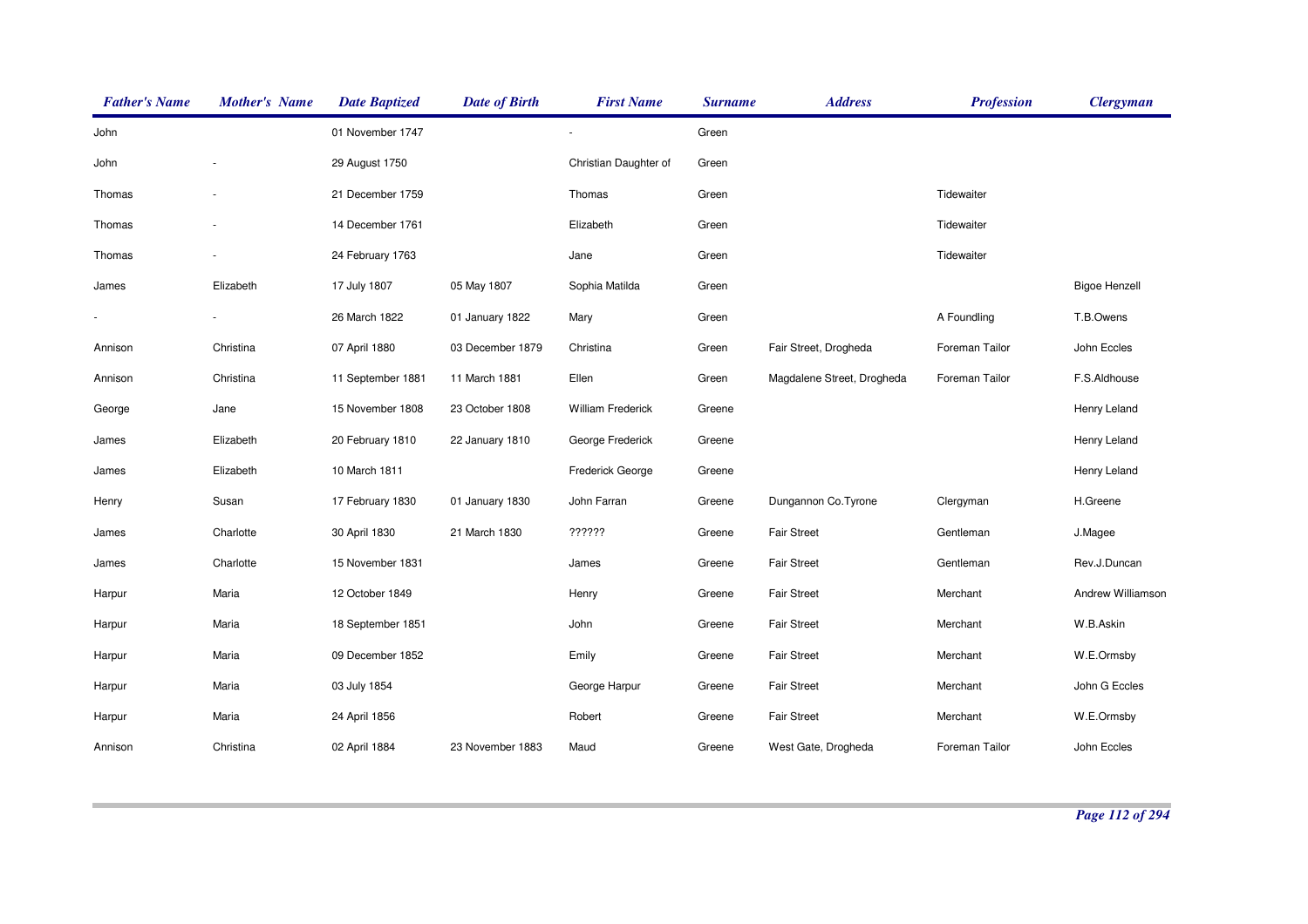| <b>Father's Name</b> | <b>Mother's Name</b> | <b>Date Baptized</b> | <b>Date of Birth</b> | <b>First Name</b>     | <b>Surname</b> | <b>Address</b>      | <b>Profession</b>    | <b>Clergyman</b> |
|----------------------|----------------------|----------------------|----------------------|-----------------------|----------------|---------------------|----------------------|------------------|
| Annison              | Christina            | 02 April 1884        | 05 August 1882       | Emma                  | Greene         | West Gate, Drogheda | Foreman Tailor       | John Eccles      |
| Annison              | Jane                 | 02 April 1884        | 26 May 1864          | Jane                  | Greene         | West Gate, Drogheda | Foreman Tailor       | John Eccles      |
| Annison              | Christina            | 12 April 1885        | 25 January 1885      | Annison               | Greene         | West Gate, Drogheda | Foreman Tailor       | John J.Sandys    |
| Annison              | Christina            | 17 October 1886      | 27 February 1886     | William               | Greene         | West Gate, Drogheda | <b>Master Tailor</b> | John J.Sandys    |
| Annison              | Christina            | 30 October 1887      | 07 June 1887         | Victoria Beatrice     | Greene         | West Gate, Drogheda | Master Tailor        | John J.Sandys    |
| Richard              | Margaret             | 21 November 1821     | 07 November 1821     | Richard               | Greenhill      |                     |                      | T.B.Owens        |
| John                 | Anne                 | 19 April 1812        | 18 April 1812        | William               | Greenwood      |                     |                      | Henry Leland     |
| George               | Caroline             | 30 September 1879    | 29 August 1879       | <b>Bessie Ellen</b>   | Greer          | Palace Street       | Gentleman            | Coates G.Booth   |
| John                 |                      | 21 October 1711      |                      | Peter                 | Gregory        |                     |                      |                  |
| Thomas               | Mary Anne            | 21 October 1821      | 08 October 1821      | Matilda               | Grendon        |                     |                      | T.B.Owens        |
| Thomas               | Mary Anne            | 29 August 1823       | 15 August 1823       | Maria                 | Grendon        | <b>West Street</b>  | Ironmonger           | T.B.Owens Curate |
| Thomas               | Mary Anne            | 10 January 1825      | 19 December 1824     | Mary Anne             | Grendon        | <b>West Street</b>  | Iron Monger          | John Smyth       |
| Thomas               | Emily                | 29 January 1834      | 05 January 1834      | <b>Thomas George</b>  | Grendon        | <b>West Street</b>  | Gentleman            | Rev.G.King       |
| Thomas               | Emily                | 17 September 1835    | 06 September 1835    | George                | Grendon        | <b>West Street</b>  | <b>Brass Founder</b> | Rev.J.Magee      |
| John                 | <b>Bridget</b>       | 20 April 1856        |                      | John                  | Grendon        | Peter Street        | Weaver               | John G Eccles    |
| Patrick J            | <b>Harriett Mat</b>  | 17 May 1849          |                      | Margaret              | Grey           | <b>West Street</b>  | Gentleman            | William E Ormsby |
| Patrick J            | <b>Harriet Mat</b>   | 19 March 1851        |                      | Catherine Joanna      | Grey           | <b>West Street</b>  | Gentleman            | W.E.Ormsby       |
| Patrick J            | <b>Harriet Matd</b>  | 12 June 1853         |                      | <b>Emily Merydith</b> | Grey           | <b>West Street</b>  | Apothecary           | W.E.Ormsby       |
| <b>Patrick James</b> | Harriett Matilda     | 12 November 1854     |                      | Sarah Eliza           | Grey           | <b>West Street</b>  | Chemist              | John G Eccles    |
| Patrick J            | <b>Harriett Mat</b>  | 13 June 1858         |                      | <b>Harriett Mary</b>  | Grey           | <b>West Street</b>  | Druggist             | William E Ormsby |
| P J                  | <b>Harriet Mat</b>   | 14 April 1861        |                      | <b>Kate Emily</b>     | Grey           | <b>West Street</b>  | Druggist             | E Gore Kelly     |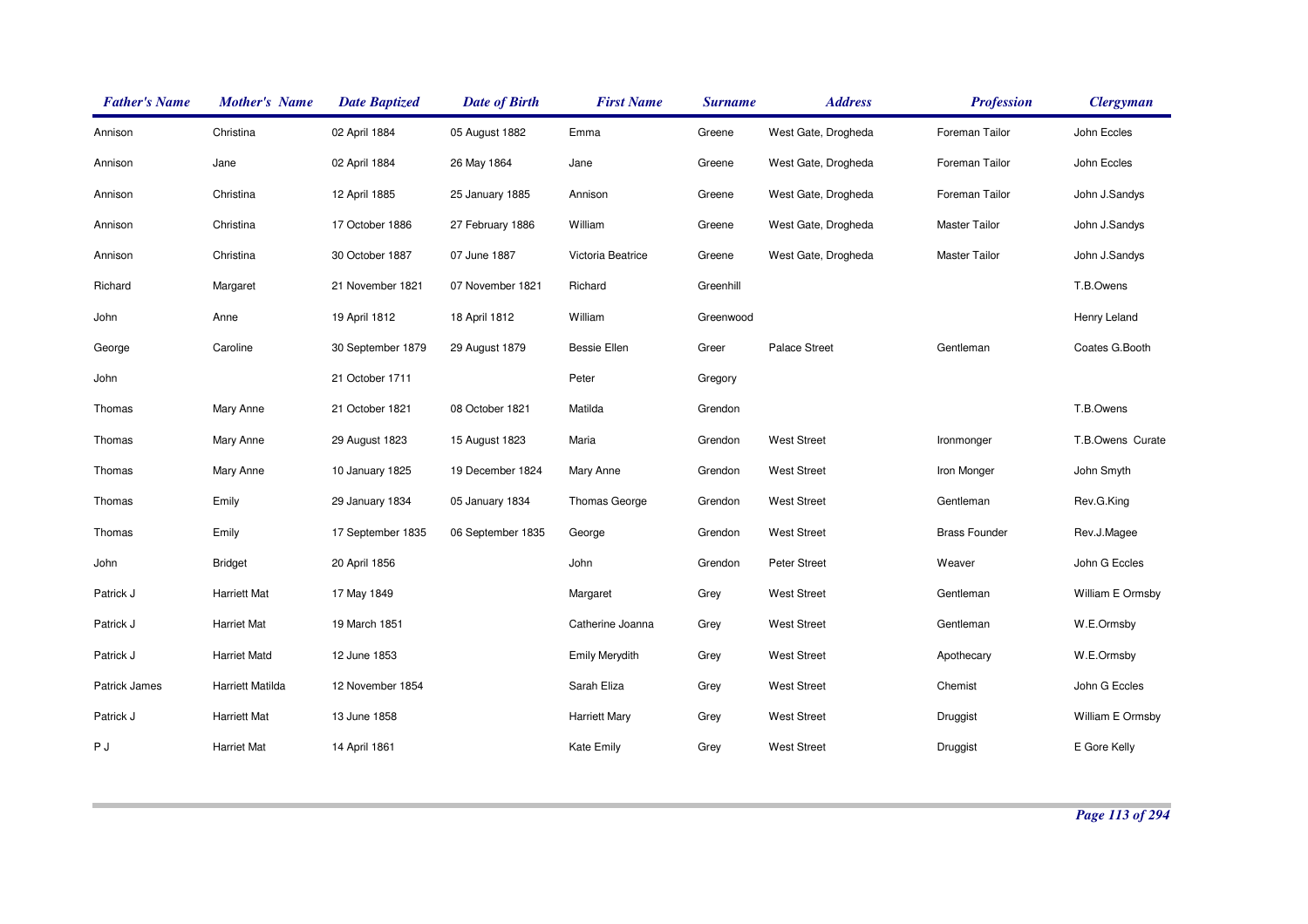| <b>Father's Name</b> | <b>Mother's Name</b> | <b>Date Baptized</b> | <b>Date of Birth</b> | <b>First Name</b>                 | <b>Surname</b> | <b>Address</b>                  | <b>Profession</b> | <b>Clergyman</b>       |
|----------------------|----------------------|----------------------|----------------------|-----------------------------------|----------------|---------------------------------|-------------------|------------------------|
| РJ                   | Harriet              | 17 March 1863        |                      | Patricia Frances<br>Josephine Alx | Grey           | <b>West Street</b>              | Druggist          | John Eccles            |
| P.J.                 | Harriette            | 05 September 1864    | 13 June 1864         | Harriette Matilda                 | Grey           | <b>West Street</b>              | Druggist          | J.H.Monsarrat          |
| Charles              |                      | 03 March 1720        |                      | Mary                              | Griffin        |                                 |                   |                        |
| Charles              |                      | 25 April 1729        |                      | Margrett                          | Griffin        |                                 |                   |                        |
| Charles              |                      | 16 October 1734      |                      | Jane                              | Griffin        |                                 |                   |                        |
| Rev.Richard          |                      | 10 September 1767    |                      | Richard                           | Griffis        |                                 |                   |                        |
| George               | Mary                 | 03 January 1847      |                      | Thomas                            | Griffith       | Laurence Street                 | Labourer          | William M<br>Beresford |
| Robert               | Honor                | 14 June 1807         | 05 June 1807         | Mary                              | Grigg          |                                 | N.D.M.            | <b>Bigoe Henzell</b>   |
| Robert               | Susanna              | 22 November 1809     | 21 November 1809     | Judith                            | Grimes         |                                 |                   | Henry Leland           |
| James                | Amelia               | 09 November 1842     | 02 November 1842     | David                             | Grimmond       | North Quay                      | Engineer          | E.P.Durham             |
| James                | Emily                | 31 December 1843     | 18 November 1843     | Joseph                            | Grimmond       | Sundays Gate                    | Enginneer         | A.Wynne                |
| James                | Emily                | 04 January 1846      |                      | David                             | Grimmond       |                                 | Engineer          | A.Wynne                |
| George               |                      | 06 July 1727         |                      | Margrett                          | Grindall       |                                 |                   |                        |
| John                 |                      | 09 June 1725         |                      | Dennis                            | Gromley        |                                 |                   |                        |
| Mr.Moorewood         |                      | 26 March 1749        |                      | Rowland                           | Guager         |                                 |                   |                        |
| Charles              | Alice                | 28 January 1810      | 28 January 1810      | Thomas                            | Guest          |                                 |                   | Henry Leland           |
| - Mrs.               |                      | 15 September 1747    |                      | ä,                                | Guilmer        |                                 |                   |                        |
| James                | Jane                 | 26 November 1865     | 02 October 1865      | John Elliot                       | Guynne         | Hardmans Garden                 | Clerk             | J.H.Monsarrat          |
| William              |                      | 13 February 1742     |                      | Ann                               | Gyles          |                                 | A Soldier         |                        |
| Joseph               | Margaret Elizabeth   | 25 February 1894     | 05 February 1894     | Robert James                      |                | Habbershaw Chord Road, Drogheda | Shoe Seller       | John Eccles            |
| Joseph               | Margaret Elizabeth   | 05 July 1891         | 08 June 1891         | Joseph                            | Habbeshaw      | Chord Road, Drogheda            | Shoe Seller       | John Eccles            |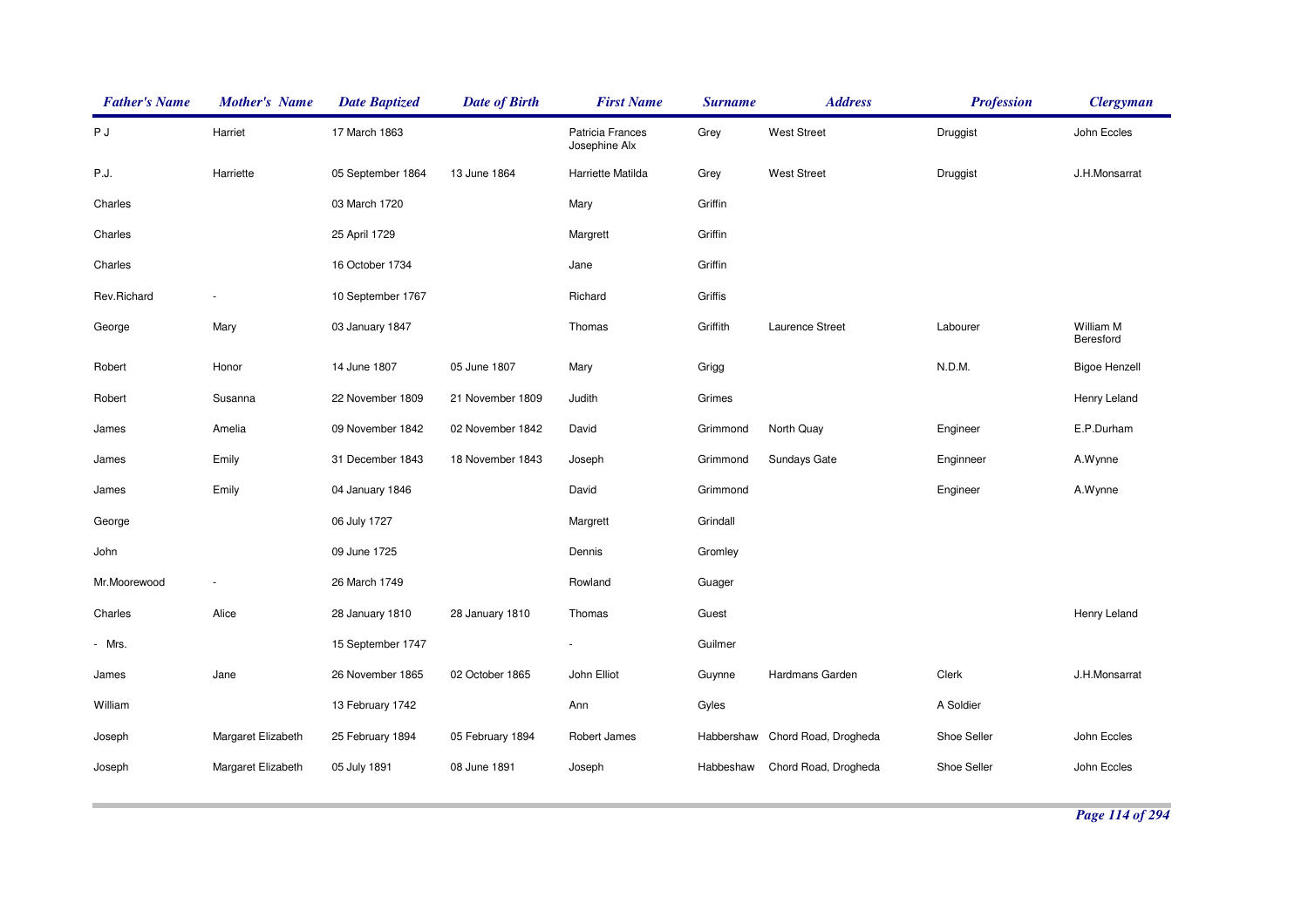| <b>Father's Name</b> | <b>Mother's Name</b> | <b>Date Baptized</b> | <b>Date of Birth</b> | <b>First Name</b>        | <b>Surname</b> | <b>Address</b>        | <b>Profession</b> | <b>Clergyman</b>     |
|----------------------|----------------------|----------------------|----------------------|--------------------------|----------------|-----------------------|-------------------|----------------------|
| Joseph               | Margaret Elizabeth   | 26 May 1889          | 22 April 1889        | Richard William          | Habboshaw      | West Street, Drogheda | Shoe Seller       | John Eccles          |
| Mr.Thomas            |                      | 29 April 1705        |                      | Mary                     | Hacket         |                       |                   |                      |
| Thomas               | Mary Anne            | 22 September 1819    | 18 September 1819    | Mary Anne                | Hackett        |                       |                   | <b>Wardlaw Ball</b>  |
| Thomas               | Mary                 | 22 July 1821         | 12 July 1821         | Sarah Louisa             | Hackett        |                       |                   | Wardlaw Ball         |
| Mr.Thomas            |                      | 12 January 1707      |                      | Thomas                   | Hackit*        |                       |                   |                      |
| John                 | Anne                 | 14 December 1806     | 08 December 1806     | William                  | Hagan          |                       |                   | <b>Bigoe Henzell</b> |
| John                 | Anne                 | 19 July 1808         | 11 July 1808         | David                    | Hagan          |                       |                   | Henry Leland         |
| John                 | Anne                 | 19 August 1810       | 10 August 1810       | Ann                      | Hagan          |                       |                   | Henry Leland         |
| Mr.Edward            |                      | 05 February 1714     |                      | Anne                     | Hale           |                       |                   |                      |
| Mr.Edward            |                      | 03 April 1715        |                      | Christian Daughter to    | Hale           |                       |                   |                      |
| Mr.Eward             |                      | 09 July 1716         |                      | Edward                   | Hale           |                       |                   |                      |
| Mr.Edward            |                      | 22 September 1717    |                      | Christian Daughter to    | Hale           |                       |                   |                      |
| Mr.Edward            |                      | 09 September 1718    |                      | Newton                   | Hale           |                       | Apothecary        |                      |
| John                 |                      | 22 December 1718     |                      | Susanna                  | Hale           |                       |                   |                      |
| Robert               |                      | 09 June 1719         |                      | Samuel                   | Hale           |                       |                   |                      |
| Mr.Edward            |                      | 05 April 1720        |                      | Mary                     | Hale           |                       |                   |                      |
| Mr.Edward            |                      | 09 May 1721          |                      | Alice                    | Hale           |                       |                   |                      |
| Robert               |                      | 12 December 1721     |                      | Mary                     | Hale           |                       |                   |                      |
| Robert               |                      | 17 June 1724         |                      | $\overline{\phantom{a}}$ | Hale           |                       | Fragment          |                      |
| Mr.Edward            |                      | 27 August 1724       |                      | Frances                  | Hale           |                       |                   |                      |
| Mr.Edward            |                      | 29 December 1726     |                      | Edward                   | Hale           |                       |                   |                      |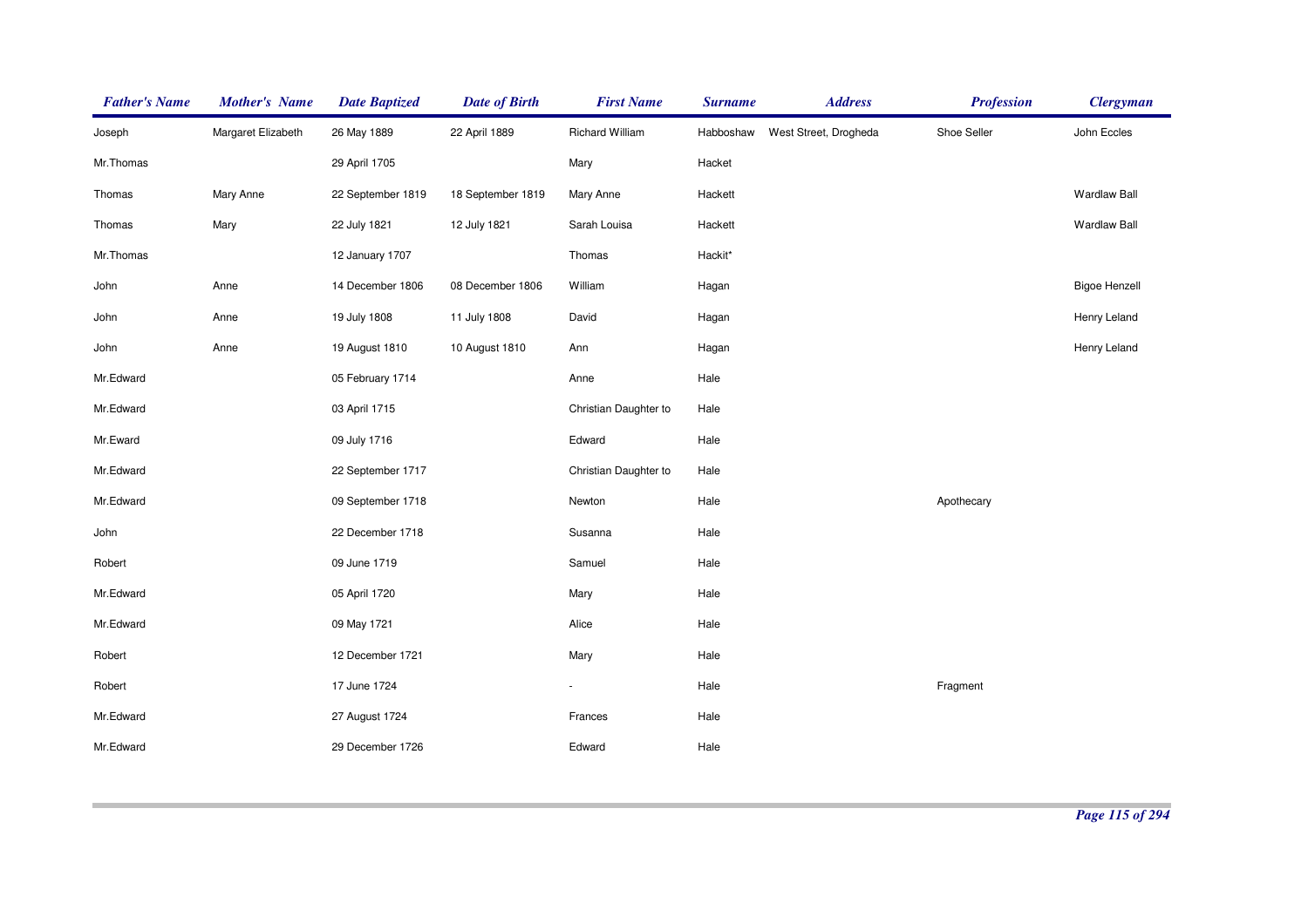| <b>Father's Name</b>     | <b>Mother's Name</b> | <b>Date Baptized</b> | <b>Date of Birth</b> | <b>First Name</b>      | <b>Surname</b> | <b>Address</b>           | <b>Profession</b>  | <b>Clergyman</b>    |
|--------------------------|----------------------|----------------------|----------------------|------------------------|----------------|--------------------------|--------------------|---------------------|
| Mr.Edward                |                      | 12 April 1729        |                      | Charity                | Hale           |                          |                    |                     |
| Robert                   |                      | 15 July 1730         |                      | James                  | Hale           |                          | Of Killineer       |                     |
| Henry                    |                      | 01 August 1730       |                      | James                  | Hale           |                          |                    |                     |
| Richard                  |                      | 24 January 1741      |                      | Ann                    | Hale           |                          |                    |                     |
| Henry                    | Margaret             | 22 December 1816     | 17 December 1816     | Anne                   | Hale           |                          | 61st Regiment      | <b>Wardlaw Ball</b> |
| William                  |                      | 29 April 1702        |                      | Joseph                 | Hall           |                          | A Stranger         |                     |
| George                   |                      | 27 August 1747       |                      | Thomas                 | Hall           |                          |                    |                     |
| John                     |                      | 25 June 1749         |                      | Elinor                 | Hall           |                          | Soldier            |                     |
| John                     |                      | 02 February 1770     |                      | Jane                   | Hall           |                          |                    |                     |
| $\blacksquare$           |                      | 09 March 1810        |                      | Elinor                 | Hall           |                          | A Foundling        | Henry Leland        |
| $\overline{\phantom{a}}$ |                      | 10 March 1822        | 01 January 1822      | Mary                   | Hall           |                          | A Foundling        | T.B.Owens           |
| John                     | Ellen                | 07 December 1823     | 03 December 1823     | Jane                   | Hall           | North Road               | Servant            | T.B.Owens           |
| James                    | Mary                 | 11 December 1831     |                      | <b>William Charles</b> | Hall           | Laurence Street          | Tailor             | Rev.J.Duncan        |
| William                  | Maria                | 20 October 1841      | 09 October 1841      | Margaret               | Hall           | <b>Barracks</b>          | Soldier 89th foot  | A.Wynne             |
| William                  | Charlotte            | 05 July 1874         | 15 May 1874          | <b>William Henry</b>   | Hall           | William Street, Drogheda | Tailor             | John Eccles         |
| John William             | Anna                 | 23 June 1847         |                      | Mary Elizabeth         | Hallowell      | <b>William Street</b>    | Clergyman          | A.Wynne             |
| John William             | Anna                 | 31 July 1851         |                      | Alice Lucy             | Hallowell      | Galway                   | Clerk              | W.E.Ormsby          |
| John William             | Anna                 | 13 April 1855        |                      | Alan William Montrose  | Hallowell      | Galway                   | Clericus           | John G Eccles       |
| Thomas                   | Mary                 | 19 March 1815        | 19 March 1815        | Elizabeth              | Hallyman       |                          | North York Militia | Henry Leland        |
| Samuel                   | Madeline             | 22 September 1872    | 09 September 1872    | Robert James           | Halpin         | <b>Culver Row</b>        | Miller             | John Eccles         |
| Samuel                   | Madeline             | 29 October 1876      | 26 September 1876    | Maria Rose             | Halpin         | Chord Road, Drogheda     | Miller             | Thomas Fullerton    |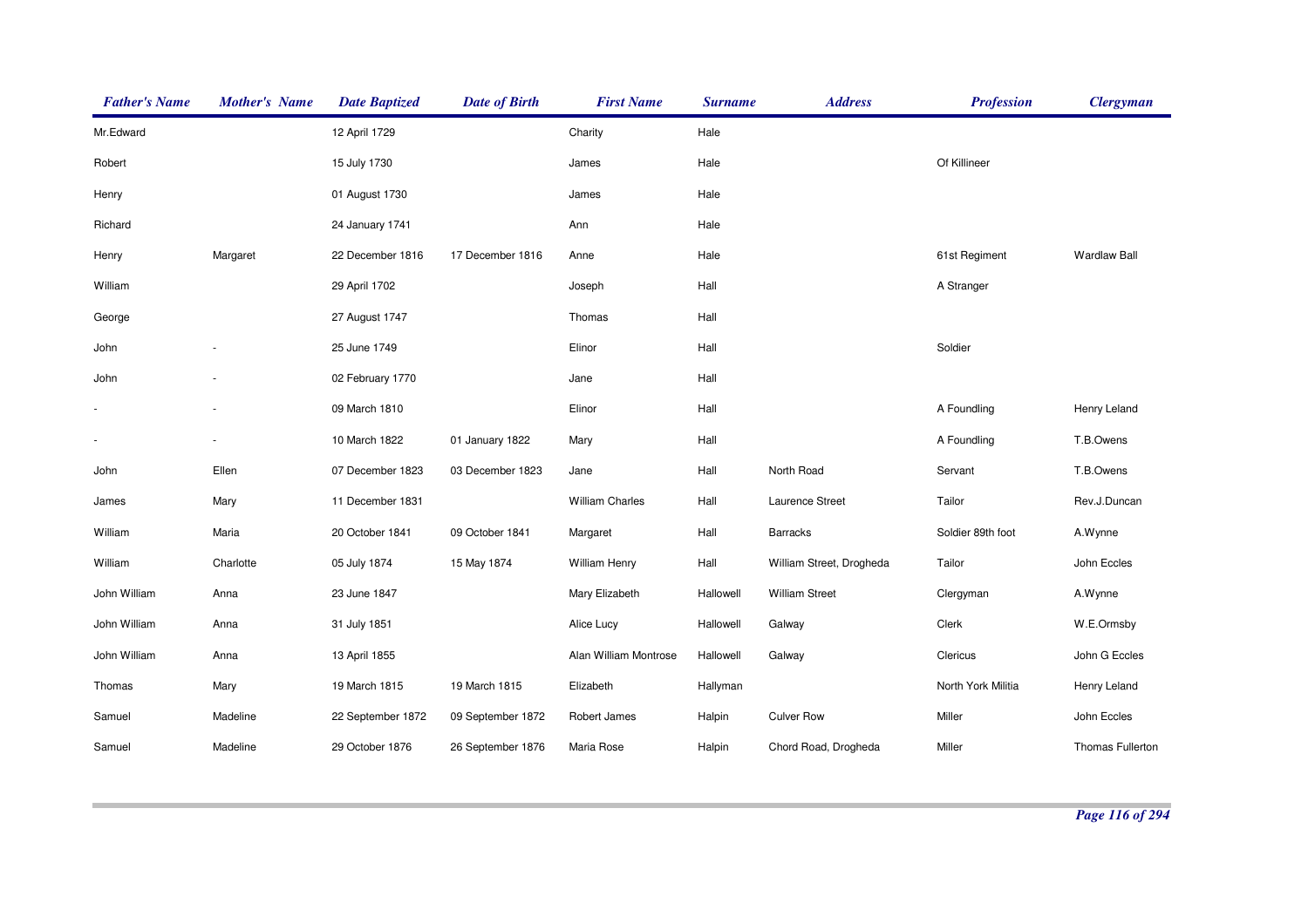| <b>Father's Name</b> | <b>Mother's Name</b> | <b>Date Baptized</b> | <b>Date of Birth</b> | <b>First Name</b> | <b>Surname</b> | <b>Address</b>       | <b>Profession</b> | <b>Clergyman</b>        |
|----------------------|----------------------|----------------------|----------------------|-------------------|----------------|----------------------|-------------------|-------------------------|
| Samuel               | Madeline             | 25 August 1878       | 31 July 1878         | Madeline Isabella | Halpin         | Chord Road           | Miller            | Coates G.Booth          |
| Samuel               | Madeline             | 13 June 1880         | 01 May 1880          | Samuel            | Halpin         | Chord Road, Drogheda | Miller            | John Eccles             |
| Samuel               | Madeline             | 11 February 1883     | 11 December 1882     | Annie Christina   | Halpin         | Chord Road, Drogheda | Miller            | F.S.Aldhouse            |
| Henry                | Margaret             | 15 May 1897          | 29 March 1897        | Violet Evelyn     | Halpin         | St.Peters            | Sexton            | <b>Herbert Sandford</b> |
| Ellis                | Anne                 | 24 August 1851       |                      | Maria             | Halsor         | North Strand         | Engineer          | W.B.Askin               |
| Johathan             | Margaret             | 08 May 1808          | 01 May 1808          | Mary              | Hambleton      |                      |                   | Henry Leland            |
| Mathew               | Anne                 | 15 June 1808         | 13 June 1808         | Jane              | Hambleton      |                      |                   | Henry Leland            |
| Wakefield            | Mary                 | 26 August 1810       | 17 August 1810       | Jane Mayhew       | Hambleton      |                      |                   | Henry Leland            |
| Owen                 | Charlotte            | 28 November 1824     | 21 November 1824     | William           | Hamill         | Prestidges Yard      | Dealer            | T.B.Owens               |
| Owen                 | Charlotte            | 25 August 1826       | 24 August 1826       | Charlotte         | Hamill         | North Road           | Hawker            | T.B.Owens               |
| James                |                      | 15 February 1710     |                      | John              | Hamilton       |                      | A Serjeant        |                         |
| William              |                      | 28 April 1713        |                      | John              | Hamilton       |                      |                   |                         |
| William              |                      | 27 November 1714     |                      | Mary              | Hamilton       |                      |                   |                         |
| James                |                      | 24 June 1717         |                      | Jane              | Hamilton       |                      |                   |                         |
| Mr.William           |                      | 23 January 1718      |                      | Mary              | Hamilton       |                      |                   |                         |
| James                |                      | 19 March 1719        |                      | Ann               | Hamilton       |                      |                   |                         |
| James                |                      | 11 June 1721         |                      | William           | Hamilton       |                      |                   |                         |
| Patrick              |                      | 09 December 1724     |                      | Catherine         | Hamilton       |                      | A Soldier         |                         |
| Elizabeth            |                      | 07 March 1727        |                      | Mary              | Hamilton       |                      |                   |                         |
| Edward               |                      | 22 December 1732     |                      | Andrew            | Hamilton       |                      |                   |                         |
| Edward               |                      | 01 January 1735      |                      | Edward            | Hamilton       |                      |                   |                         |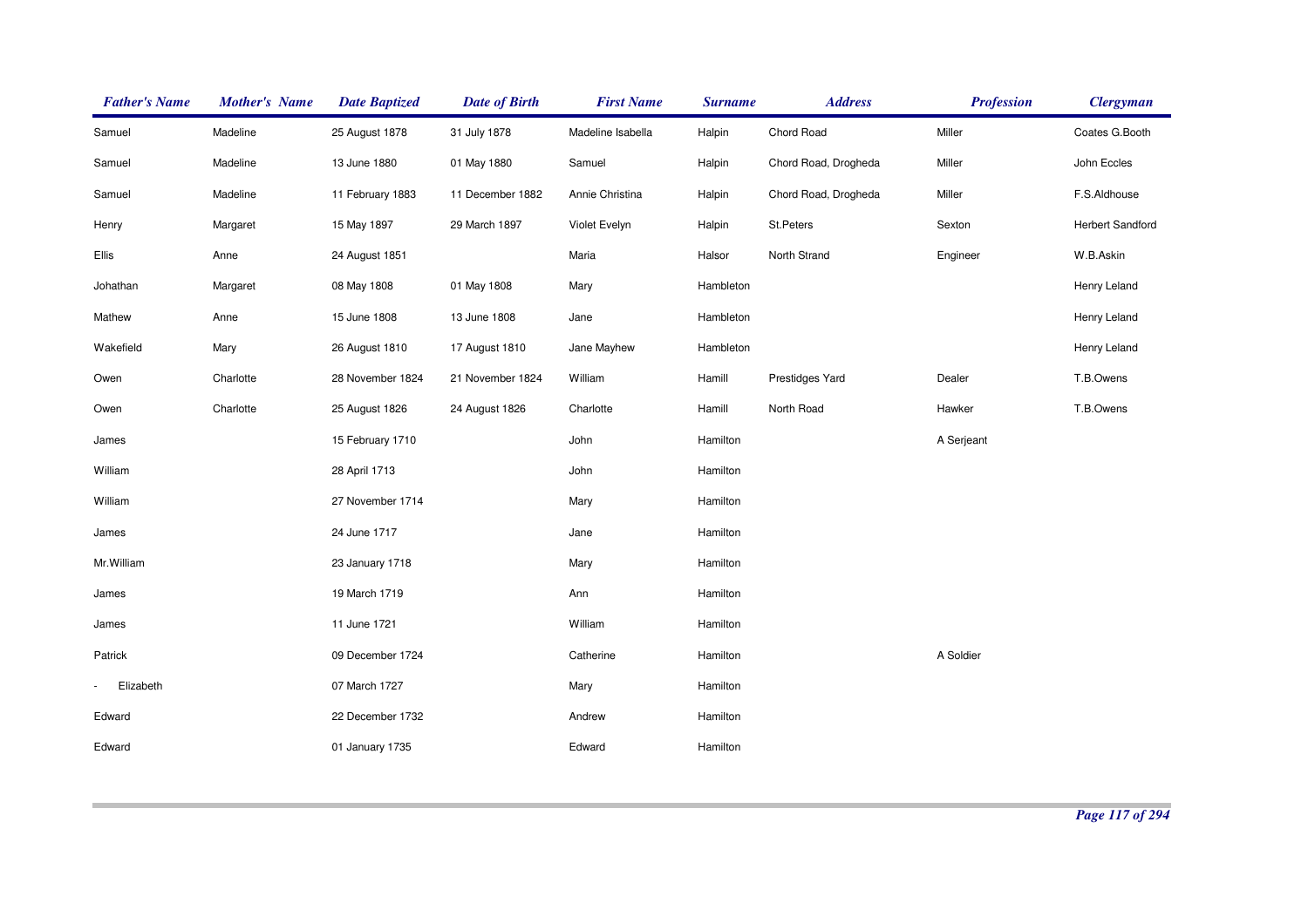| <b>Father's Name</b> | <b>Mother's Name</b> | <b>Date Baptized</b> | <b>Date of Birth</b> | <b>First Name</b>                  | <b>Surname</b> | <b>Address</b> | <b>Profession</b>      | <b>Clergyman</b>     |
|----------------------|----------------------|----------------------|----------------------|------------------------------------|----------------|----------------|------------------------|----------------------|
| George               |                      | 07 June 1743         |                      | Jane                               | Hamilton       |                |                        |                      |
| Edward               |                      | 26 November 1764     |                      | Edward                             | Hamilton       |                | <b>Reed Maker</b>      |                      |
| Thomas               |                      | 30 November 1768     |                      | John                               | Hamilton       |                |                        |                      |
| Edward               |                      | 04 March 1769        |                      | Henry                              | Hamilton       |                |                        |                      |
| John                 |                      | 12 November 1772     |                      | James                              | Hamilton       |                |                        |                      |
| Edward               |                      | 17 September 1773    |                      | Patrick McAlpin                    | Hamilton       |                | <b>Reed Maker</b>      |                      |
| Edward               |                      | 13 August 1774       |                      | William                            | Hamilton       |                |                        |                      |
| Edward               |                      | 10 April 1776        |                      | Mary Marthy                        | Hamilton       |                | Reedmaker              |                      |
| William              |                      | 14 April 1782        |                      | William                            | Hamilton       |                | Labourer               |                      |
| Arthur               | Elenor               | 15 March 1807        | 14 March 1807        | Margret                            | Hamilton       |                | N.D.M.                 | <b>Bigoe Henzell</b> |
| Wakefield            | Mary                 | 27 September 1807    | 17 September 1807    | Mary Ackland                       | Hamilton       |                |                        | <b>Bigoe Henzell</b> |
| William              | Jane                 | 01 October 1808      | 29 September 1808    | Eliza                              | Hamilton       |                | <b>Wicklow Militia</b> | Henry Leland         |
| Wakefield            | Mary Good            | 22 October 1809      | 11 October 1809      | <b>Catherine Mayhew</b><br>Beamish | Hamilton       |                |                        | Henry Leland         |
| Wakefield            | Mary Good            | 05 April 1812        | 21 March 1812        | <b>Edward Ackland</b>              | Hamilton       |                |                        | Henry Leland         |
| Wakefield            | Mary Good            | 26 May 1814          | 17 May 1814          | Wakefield                          | Hamilton       |                |                        | Henry Leland         |
| Wakefield            | Mary Good            | 23 May 1816          | 11 May 1816          | Elizabeth Beamish                  | Hamilton       |                |                        | Henry Leland         |
| Wakefield            | Mary Good            | 23 January 1818      | 13 January 1818      | John                               | Hamilton       |                |                        | Henry Leland         |
| John                 | Anne                 | 02 March 1819        | 11 February 1819     | William                            | Hamilton       |                |                        | <b>Wardlaw Ball</b>  |
| John                 | Anne                 | 02 March 1819        | 11 February 1819     | Robert                             | Hamilton       |                |                        | <b>Wardlaw Ball</b>  |
| Wakefield            | Mary Good            | 20 February 1820     | 04 February 1820     | Henry                              | Hamilton       |                |                        | T.B.Owens            |
| Wakefield            | Mary Good            | 02 December 1821     | 25 November 1821     | Mary Martha                        | Hamilton       |                |                        | <b>Wardlaw Ball</b>  |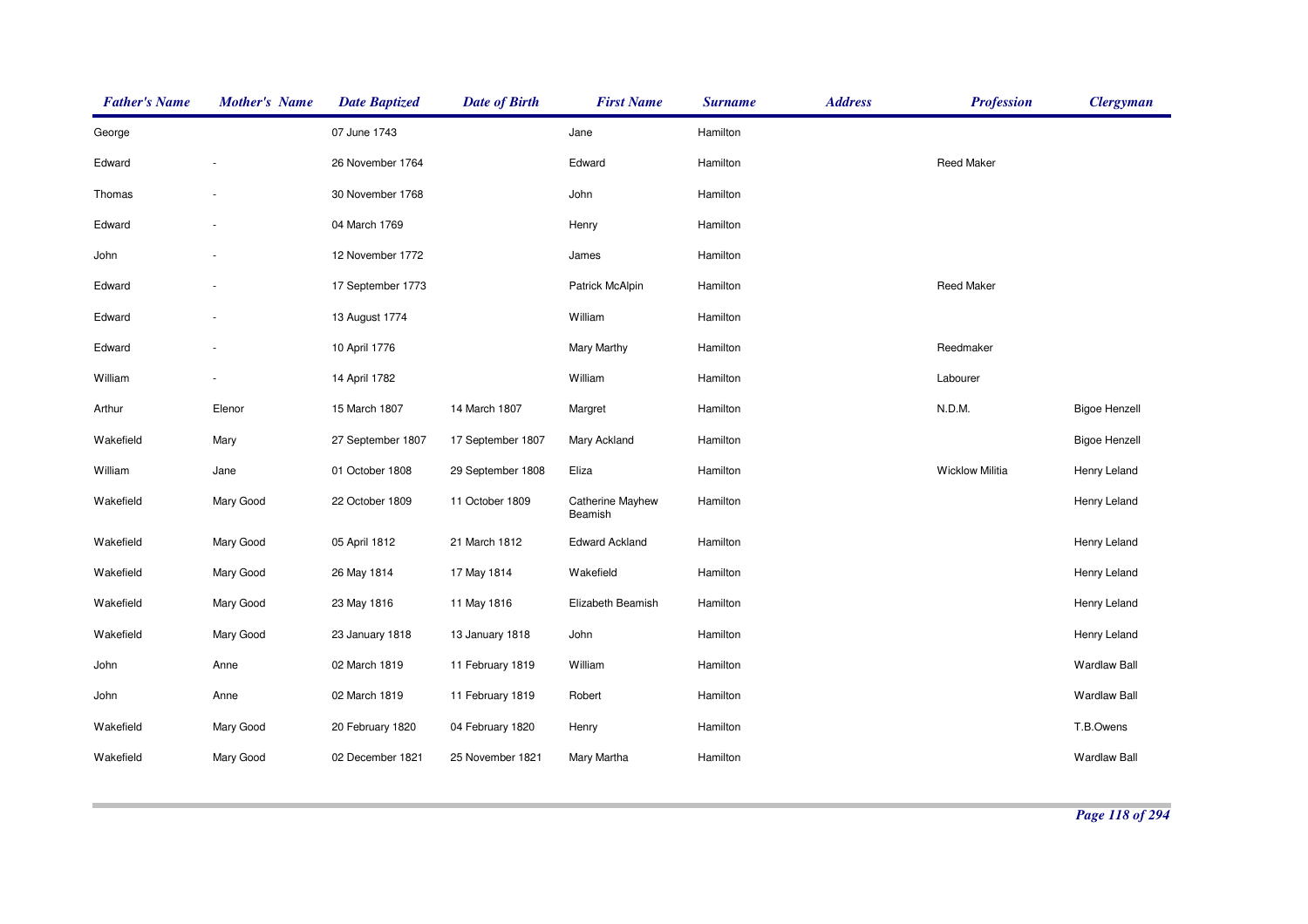| <b>Father's Name</b> | <b>Mother's Name</b> | <b>Date Baptized</b> | <b>Date of Birth</b> | <b>First Name</b>     | <b>Surname</b> | <b>Address</b>                       | <b>Profession</b>  | <b>Clergyman</b>     |
|----------------------|----------------------|----------------------|----------------------|-----------------------|----------------|--------------------------------------|--------------------|----------------------|
| John                 | Anne                 | 30 June 1822         | 17 June 1822         | James                 | Hamilton       |                                      |                    | T.B.Owens            |
| Henry                | Marianne             | 09 June 1851         |                      | Henry Arthur          | Hamilton       | Laurence Street                      | <b>Book Seller</b> | W.E.Ormsby           |
| Henry                | Marian               | 27 March 1853        |                      | <b>Edward Ackland</b> | Hamilton       | <b>West Street</b>                   | Watchmaker         | W.E.Ormsby           |
| Henry                | Marianne             | 14 January 1855      |                      | John Beamish          | Hamilton       | <b>West Street</b>                   | Watchmaker         | John G Eccles        |
| Henry                | Marianne Thomas      | 15 June 1856         |                      | Mary Good Beamish     | Hamilton       | <b>West Street</b>                   |                    | W.E.Ormsby           |
| Henry                | Marianne             | 02 September 1857    |                      | Jane Neville          | Hamilton       | <b>West Street</b>                   | Watchmaker         | John G Eccles        |
| Henry                | Marian Thomasina     | 09 March 1859        |                      | Lizzie Chater         | Hamilton       | <b>West Street</b>                   | Watchmaker         | John Stewart         |
| Henry                | Marianne             | 17 May 1860          |                      | Sarah Chater          | Hamilton       | <b>West Street</b>                   | Watchmaker         | John Eccles          |
| William              | Ann                  | 19 January 1806      | 15 January 1806      | John                  | Hammon         |                                      |                    | <b>Bigoe Henzell</b> |
| William              | Mary                 | 22 June 1828         | 09 June 1828         | Anne                  | Hammond        | Green Lanes                          | Weaver             | T.B.Owens            |
| William              | Mary                 | 13 March 1831        | 03 March 1831        | Margaret              | Hammond        | Green Lanes                          | Weaver             | Rev.R.George         |
| William              | Mary                 | 29 May 1833          | 24 May 1833          | Sarah                 | Hammond        | Green Lanes                          | Weaver             | Rev.J.Magee          |
| William              | Mary                 | 19 November 1835     | 10 November 1835     | William               | Hammond        | Magdalene Street                     | Weaver             | Rev.J.Magee          |
| Alexander            | Mary                 | 13 July 1814         | 25 June 1814         | Maria                 | Hampton        |                                      |                    | Henry Leland         |
| William              | Anne                 | 09 October 1825      | 07 October 1825      | Margaret              | Hanlon         | Derry Bugh* in the County of<br>Down | <b>Coast Guard</b> | T.B.Owens            |
| David                | Catharine            | 11 August 1826       | 28 July 1826         | Eliza                 | Hanly          | Dublin                               | Shoemaker          | T.B.Owens            |
| Joseph               | Ruth                 | 15 January 1809      | 28 December 1809     | <b>Thomas Andrew</b>  | Hannah         |                                      |                    | Henry Leland         |
| Joseph               | Sarah                | 01 January 1812      |                      | A Son                 | Hannah         |                                      | Betw.0504-09041812 | Henry Leland         |
| Bernard              | Eleanor              | 12 June 1840         | 12 June 1840         | Mary                  | Hanratty       | Laurence Street                      | Servant            | A.Wynne              |
| Richard              |                      | 01 May 1718          |                      | Richard               | Hansard        |                                      |                    |                      |
| John                 |                      | 14 February 1727     |                      | Robert                | Hapenny        |                                      |                    |                      |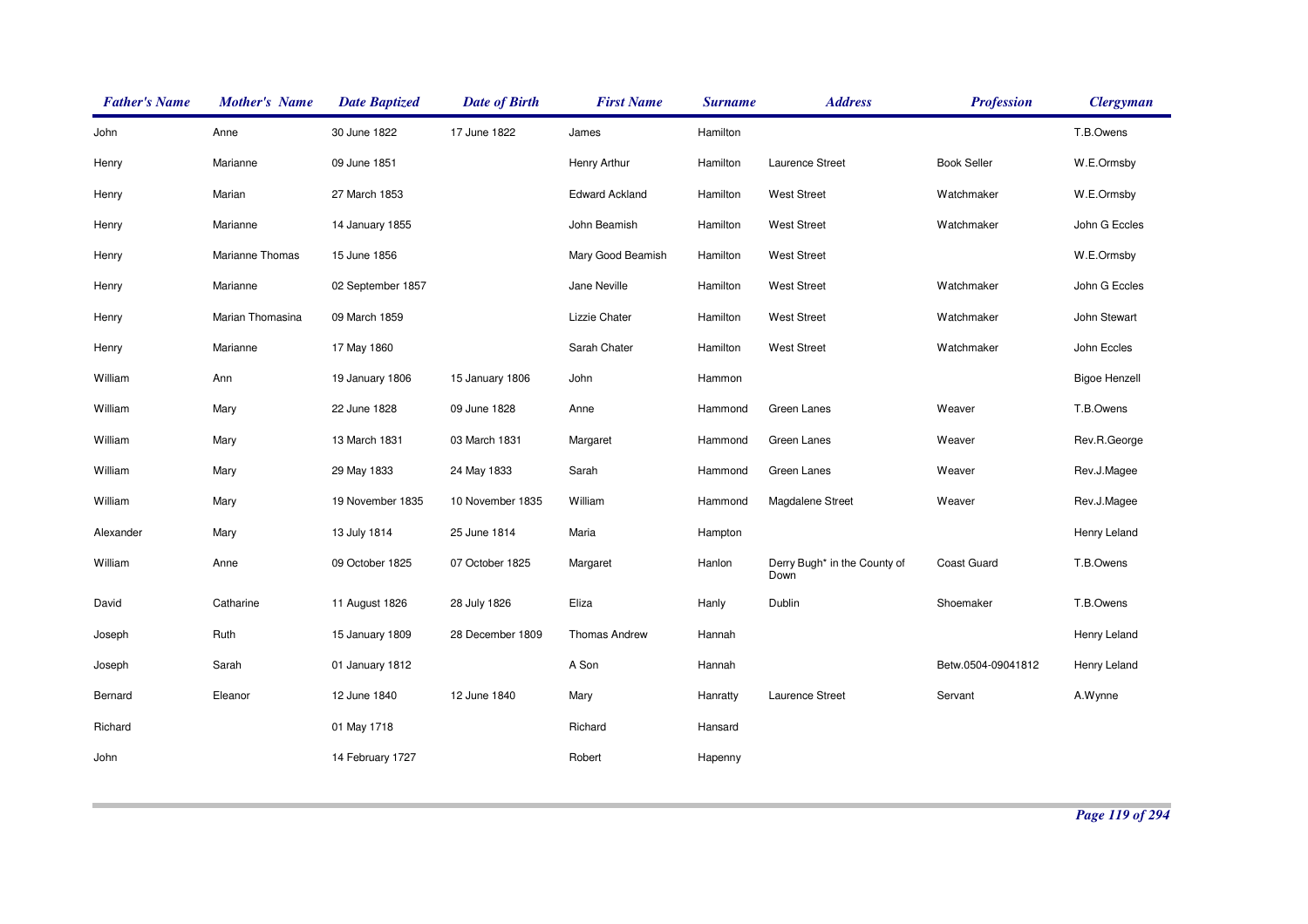| <b>Father's Name</b> | <b>Mother's Name</b>     | <b>Date Baptized</b> | <b>Date of Birth</b> | <b>First Name</b>               | <b>Surname</b> | <b>Address</b>                              | <b>Profession</b>    | <b>Clergyman</b>        |
|----------------------|--------------------------|----------------------|----------------------|---------------------------------|----------------|---------------------------------------------|----------------------|-------------------------|
| Richard              | Mary                     | 26 January 1845      |                      | Sarah Anne                      | Hardin         | <b>Trinity Street</b>                       | Manager Flax Mills   | A.Wynne                 |
| Richard              | Mary                     | 21 February 1847     |                      | Thomas                          | Hardin         | <b>Trinity Street</b>                       | Manager Flax Mill    | A.Wynne                 |
| Serjeant Thomas      |                          | 22 November 1719     |                      | Mary                            | Harding        |                                             | [Deceased]           |                         |
| Samuel               | Lucinda                  | 15 March 1821        | 04 March 1821        | Georgiana                       | Harding        |                                             |                      | T.B.Owens               |
| Samuel               | Lucinda                  | 12 March 1823        | 14 February 1823     | Lucinda                         | Harding        |                                             |                      | T.B.Owens               |
| William Joseph       | Elizabeth Margaret       | 11 February 1897     | 05 February 1897     | Victoria Maud                   | Harding        | Shop Street. Received 04041897 Manager Wool |                      | <b>Herbert Sandford</b> |
| William Joseph       | Elizabeth                | 28 August 1899       | 11 June 1899         | Nora Elizabeth<br>(Rec. 121199) | Harding        | 24 Magdalene Street, Drogheda               | Manager in Boot Shop | E.Storey                |
| Alderman George      |                          | 30 August 1702       |                      | Sarah                           | Hardman        |                                             |                      |                         |
| Alderman George      |                          | 21 October 1703      |                      | Margret                         | Hardman        |                                             |                      |                         |
| Alderman George      |                          | 24 December 1704     |                      | Edward                          | Hardman        |                                             |                      |                         |
| Alderman George      |                          | 23 November 1706     |                      | Jane                            | Hardman        |                                             |                      |                         |
| Alderman George      |                          | 27 December 1707     |                      | Patience                        | Hardman        |                                             |                      |                         |
| Alderman George      |                          | 28 November 1712     |                      | George                          | Hardman        |                                             |                      |                         |
| Alderman Edward      |                          | 07 September 1733    |                      | Elizabeth                       | Hardman        |                                             |                      |                         |
| Alderman Edward      |                          | 20 September 1734    |                      | Jane                            | Hardman        |                                             |                      |                         |
| Alderman Edward      |                          | 16 December 1739     |                      | George                          | Hardman        |                                             |                      |                         |
| Alderman             |                          | 01 January 1744      |                      |                                 | Hardman        |                                             | Twins                |                         |
| Alderman             |                          | 01 January 1744      |                      |                                 | Hardman        |                                             | Twins                |                         |
| Edward               |                          | 17 February 1752     |                      | Henry                           | Hardman        |                                             |                      |                         |
| Edward               |                          | 16 December 1766     |                      | Lucy                            | Hardman        |                                             |                      |                         |
| Edward               | $\overline{\phantom{a}}$ | 29 March 1768        |                      | Edward                          | Hardman        |                                             |                      |                         |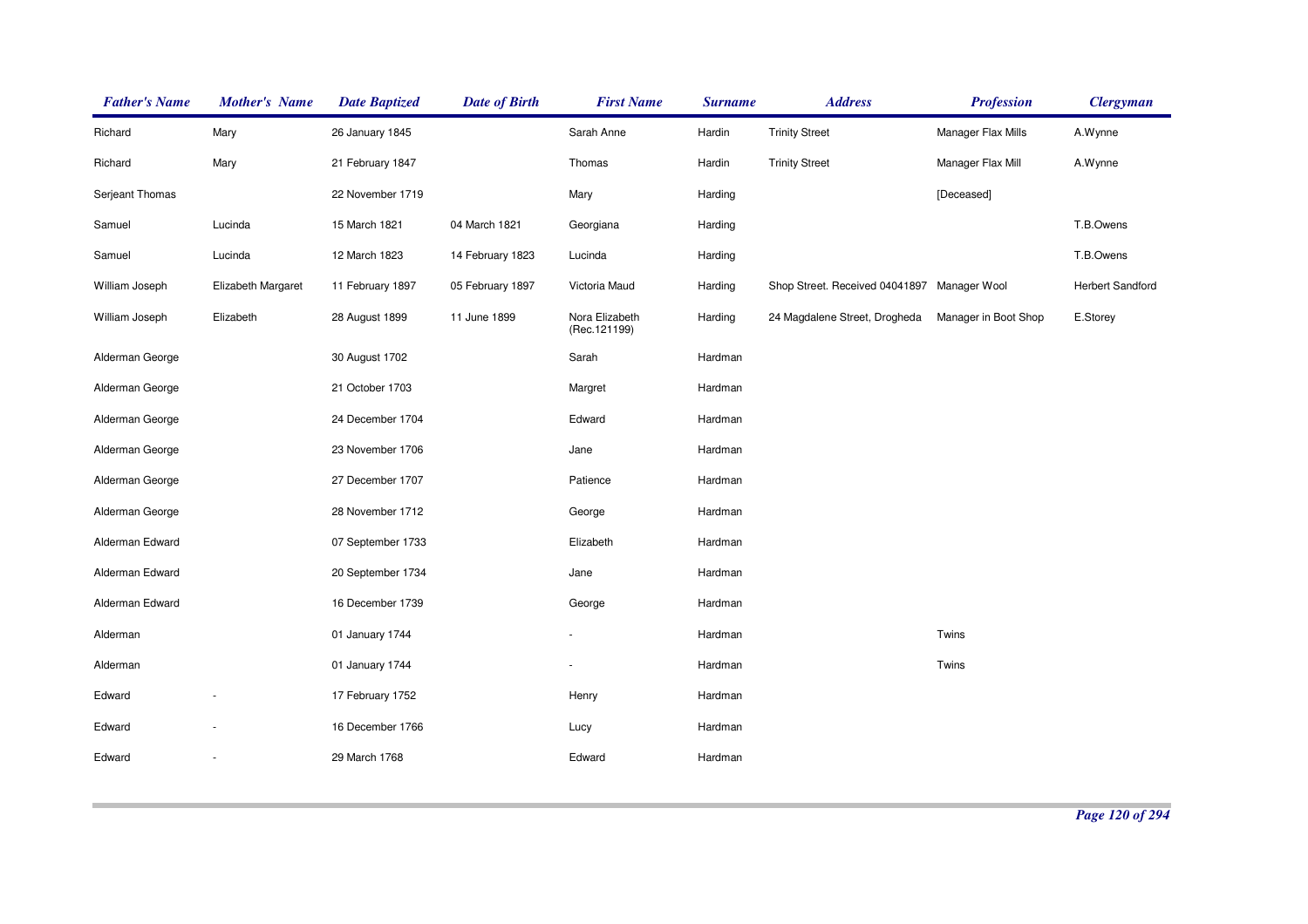| <b>Father's Name</b> | <b>Mother's Name</b> | <b>Date Baptized</b> | <b>Date of Birth</b> | <b>First Name</b>      | <b>Surname</b>      | <b>Address</b>        | <b>Profession</b>     | <b>Clergyman</b>     |
|----------------------|----------------------|----------------------|----------------------|------------------------|---------------------|-----------------------|-----------------------|----------------------|
| Edward               | Rebecca              | 15 May 1805          |                      | John                   | Hardman             |                       |                       | W.Ball               |
| Edward               | Rebecca              | 30 January 1807      | 05 January 1807      | Elizabeth              | Hardman             |                       |                       | <b>Bigoe Henzell</b> |
| John                 | Mary                 | 05 March 1807        | 27 February 1807     | George                 | Hardman             |                       | N.D.M.                | <b>Wardlaw Ball</b>  |
| Edward               | Rebecca              | 17 February 1808     | 27 January 1808      | William                | Hardman             |                       |                       | <b>Bigoe Henzell</b> |
| Townley Blackwood    | Anna Maria           | 26 January 1816      | 12 January 1816      | <b>Edward Townley</b>  | Hardman             |                       |                       | <b>Wardlaw Ball</b>  |
| Townley Blackwood    | Anne Maria           | 06 October 1817      | 25 September 1817    | Robert                 | Hardman             |                       |                       | Henry Leland         |
| Townley Blackwood    | Anna Maria           | 23 October 1818      | 06 October 1818      | <b>Townley William</b> | Hardman             |                       |                       | <b>Wardlaw Ball</b>  |
| Edward T.            | Annie Elizabeth      | 07 February 1876     | 23 December 1875     | George Christophilus   | Hardman             | Fair Street, Drogheda | Gentleman             | John Eccles          |
| Bernard              | Eliza                | 12 November 1876     | 23 October 1876      | Susannah               | Hardman&D<br>evelin | Sunday Gate, Drogheda | Labourer              | Thomas Fullerton     |
| William              |                      | 15 August 1727       |                      | Anna Maria             | Hargrave            |                       |                       |                      |
| Philip               | Margaret             | 18 April 1824        | 13 April 1824        | Sarah                  | Hargrave            | <b>West Street</b>    | Shoemaker             | T.B.Owens            |
| Thomas               | Barbara              | 17 June 1827         | 08 June 1827         | Elizabeth              | Hargrave            | $\ddot{?}$            | Private Rifle Brigade | T.B.Owens            |
| James                | Mary                 | 09 June 1816         | 03 June 1816         | Joseph                 | Harley              |                       |                       | Henry Leland         |
| James                | Mary                 | 08 March 1818        | 01 March 1818        | Mary Jane              | Harley              |                       |                       | Henry Leland         |
| James                | Mary Anne            | 05 March 1820        | 29 February 1820     | Rose Anne              | Harley              |                       |                       | T.B.Owens            |
| James                | Mary Anne            | 14 April 1822        | 08 April 1822        | Margaret               | Harley              |                       |                       | T.B.Owens            |
| James                | Mary Anne            | 20 March 1825        | 10 March 1825        | James Thomas           | Harley              | Stockwell Lane        | Coach Driver          | T.B.Owens            |
| James                | Mary Anne            | 30 November 1827     | 21 November 1827     | Eliza                  | Harley              | Stockwell Lane        | <b>Stage Driver</b>   | T.B.Owens            |
| John                 |                      | 28 February 1751     |                      | Singleton              | Harper              |                       | Of Mell               |                      |
| Mr.                  |                      | 27 June 1727         |                      | Charles                | Harpur              |                       | A Stranger            |                      |
| John                 | Jane                 | 27 June 1813         | 24 June 1813         | Catherine              | Harpur              |                       |                       | Henry Leland         |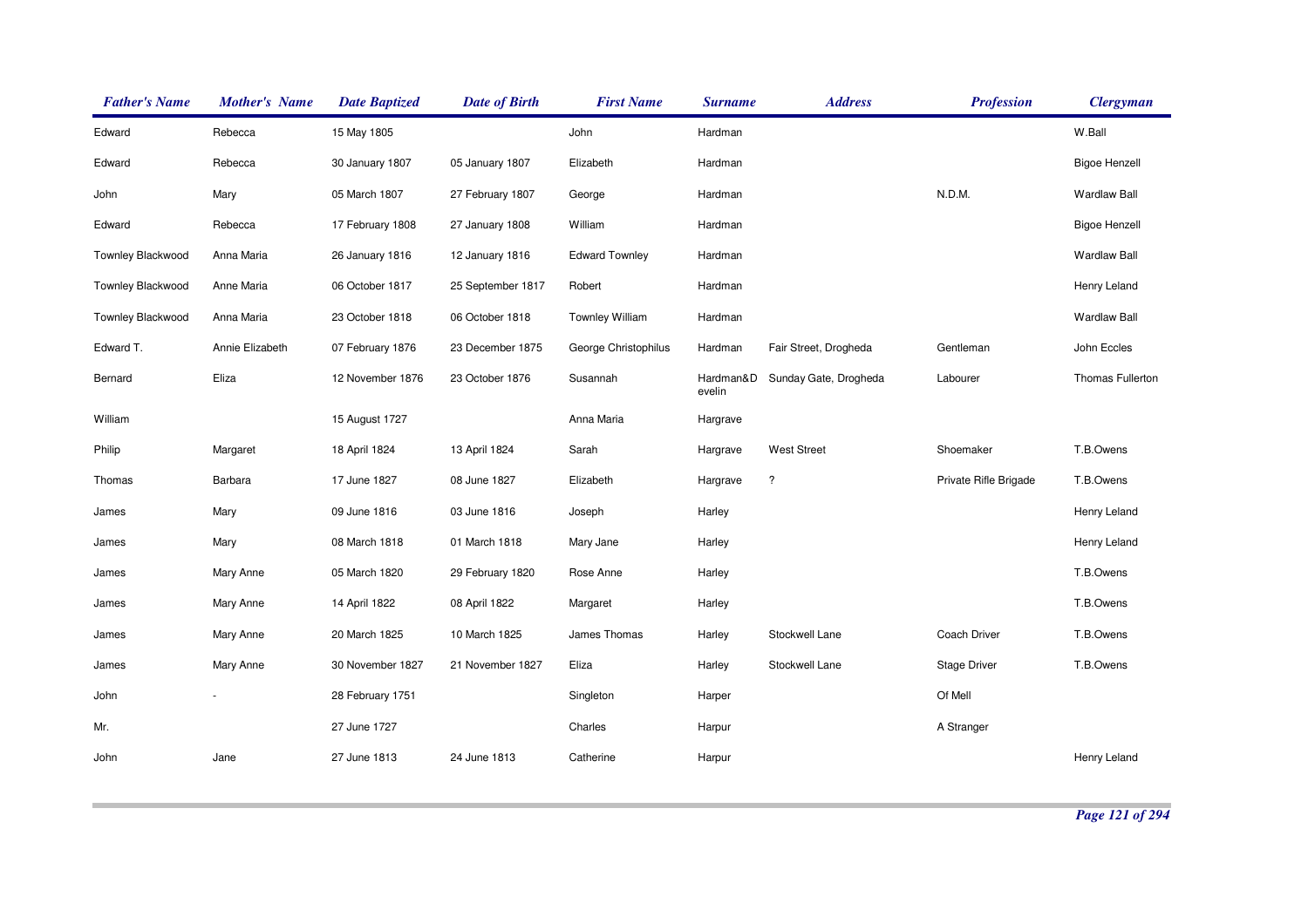| <b>Father's Name</b> | <b>Mother's Name</b>     | <b>Date Baptized</b> | <b>Date of Birth</b> | <b>First Name</b> | <b>Surname</b> | <b>Address</b>      | <b>Profession</b>  | <b>Clergyman</b>     |
|----------------------|--------------------------|----------------------|----------------------|-------------------|----------------|---------------------|--------------------|----------------------|
| Hudson               | Elizabeth                | 11 August 1813       | 04 August 1813       | James             | Harpur         |                     |                    | Henry Leland         |
| Nicholas             | Mary                     | 18 August 1807       | 07 August 1807       | John              | Harrington     |                     | Louth Regiment     | <b>Bigoe Henzell</b> |
| Joseph               | Susannah                 | 15 January 1853      |                      | Alexander         | Harris         | Peter Street        | Grocer             | W.E.Ormsby           |
| John                 | Susan                    | 27 November 1853     |                      | Mary Anne         | Harris         | <b>Chord Street</b> | Dresser in Mill    | John G Eccles        |
| Joseph               | Susan                    | 31 December 1854     |                      | William           | Harris         | Peter Street        | Grocer             | John G Eccles        |
| John                 | Susan                    | 15 March 1856        |                      | George            | Harris         | Greenhills          | Sizer Flax Mill    | John Eccles          |
| Joseph               | Susan                    | 04 January 1857      |                      | John              | Harris         | Peter Street        | Grocer             | John G Eccles        |
| John                 | Susan                    | 04 January 1857      |                      | William           | Harris         | Greenhills          | Power Linen Weaver | John G Eccles        |
| Joseph               | Susan                    | 24 July 1859         |                      | Elizabeth         | Harris         | Peter Street        | Grocer             | John Eccles          |
| Joseph               | Susan                    | 08 November 1863     |                      | Clemence          | Harris         | Peter Street        | Grocer             | I St Monsarrat       |
| George               | Susan                    | 10 May 1869          | 07 May 1869          | Elizabeth         | Harris         | Castlebellingham    | Servant            | John Eccles          |
| Robert               |                          | 06 November 1766     |                      | Charity           | Harrison       |                     | Smith              |                      |
| Robert               | $\overline{\phantom{0}}$ | 16 September 1770    |                      | Elizabeth         | Harrison       |                     |                    |                      |
| John                 | Mary                     | 27 April 1806        | 26 April 1806        | William           | Harrison       |                     |                    | <b>Bigoe Henzell</b> |
| William              | Mary                     | 11 December 1808     | 04 December 1808     | Bernard           | Harrison       |                     |                    | Henry Leland         |
| John                 | Mary                     | 15 January 1809      | 14 January 1809      | John              | Harrison       |                     |                    | Henry Leland         |
| John                 | Mary                     | 07 July 1811         | 04 July 1811         | Rebecca           | Harrison       |                     |                    | <b>Wardlaw Ball</b>  |
| John                 | Mary                     | 04 July 1815         | 04 July 1815         | Joseph            | Harrison       |                     |                    | $\blacksquare$       |
| John                 | Isabella                 | 09 July 1824         | 03 July 1824         | William           | Harrison       | Laurence Street     | Tailor             | T.B.Owens            |
| Samuel               | Anne                     | 15 January 1842      | 25 December 1841     | William           | Harrison       | Peter Street        | Engineer           | E.P.Durham           |
| Samuel               | Anne                     | 10 September 1843    | 13 August 1843       | John              | Harrison       | Peter Street        | Engineer           | A.Wynne              |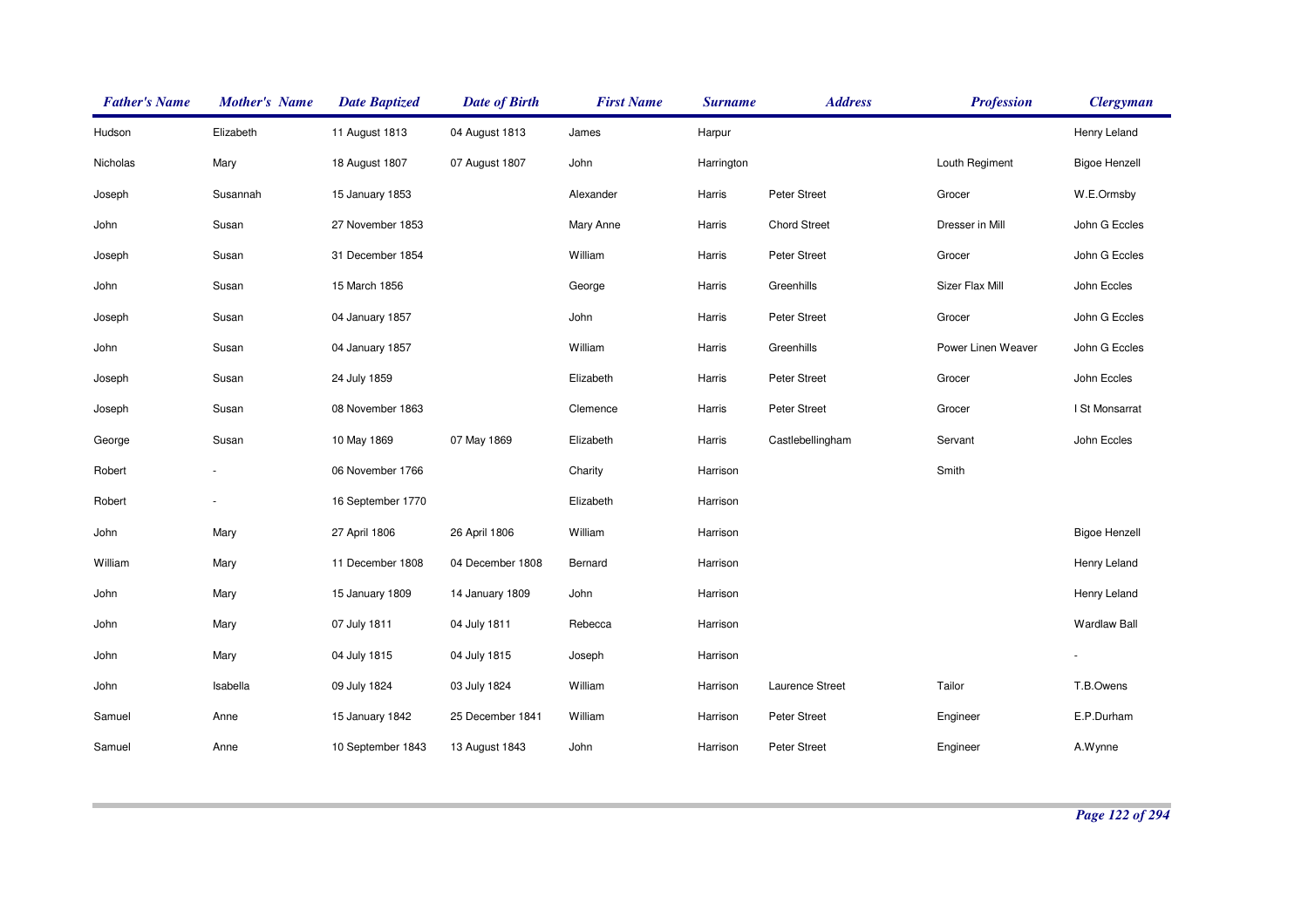| <b>Father's Name</b> | <b>Mother's Name</b> | <b>Date Baptized</b> | <b>Date of Birth</b> | <b>First Name</b>  | <b>Surname</b> | <b>Address</b>           | <b>Profession</b>        | <b>Clergyman</b>      |
|----------------------|----------------------|----------------------|----------------------|--------------------|----------------|--------------------------|--------------------------|-----------------------|
| Samuel               | Anne                 | 22 February 1846     |                      | James              | Harrison       | Peter Street             | Engineer                 | A.Wynne               |
| Edward               | Margaret             | 17 October 1847      |                      | Mary Anne          | Harrison       | Peter Street             | Glazier                  | A.Wynne               |
| Henry                | Marrion              | 30 April 1848        |                      | Henrietta Georgina | Harrison       | <b>William Street</b>    | <b>Writing Clerk</b>     | A.Wynne               |
| Edward               | Margaret             | 24 June 1849         |                      | Catherine          | Harrison       | Peter Street             | Glazier                  | William E Ormsby      |
| Samuel               | Anne                 | 04 September 1849    |                      | Samuel             | Harrison       | Palace Street            | Engineer                 | W.E.Ormsby            |
| Edward               | Mary Anne            | 06 August 1851       |                      | Eliza              | Harrison       | Peter Street             | Glazier                  | W.B.Askin             |
| Edward               | Mary Anne            | 15 October 1854      |                      | William            | Harrison       | Peter Street             | Glazier                  | <b>Henry Seddall</b>  |
| Edward               | Mary Anne            | 28 September 1856    |                      | Sarah              | Harrison       | Peter Street             | Painter & Glazier        | W.E.Ormsby            |
| John                 | Susan                | 25 January 1857      |                      | Josias             | Harrison       | Gibraltar                | Private 15th Foot        | John G Eccles         |
| Edward               | Mary Anne            | 28 November 1858     |                      | Edward             | Harrison       | Peter Street             | Pr and Glazier           | John Stewart          |
| John                 | Susan                | 11 May 1862          |                      | John               | Harrison       | <b>West Street</b>       | Private 15th Foot        | <b>Garrett Nugent</b> |
| Francis E.           | Margaret             | 30 July 1882         | 05 May 1882          | Henry Hadden       | Harrison       | St.Peter's, Drogheda     | Organist St.Peter's      | Fredrick<br>Wm.Mervyn |
| Robert               |                      | 14 December 1761     |                      | Levy Daughter of   | Harrisson      |                          | Smith                    |                       |
| Robert               |                      | 31 May 1769          |                      | Elizabeth          | Harrisson      |                          |                          |                       |
| James                | Agnes                | 28 March 1877        | 26 December 1876     | James William John | Harrisson      | Wind Mill Lane, Drogheda | Private 75th Regiment    | John Eccles           |
| William              | Jane                 | 17 November 1811     | 02 November 1811     | Samuel Hood        | Hart           |                          | Major2ndGarrisonBattalio | Henry Leland          |
| William              | Jane                 | 04 April 1813        | 07 February 1813     | Charles            | Hart           |                          | LieutenantColonel 2ndG.B | Henry Leland          |
| Thomas               |                      | 04 January 1722      |                      | Ann                | Harvey         |                          |                          |                       |
| Richard              | Sarah                | 06 August 1809       | 30 July 1809         | Benjamin           | Harvey         |                          |                          | Henry Leland          |
| Richard              | Sarah                | 04 August 1811       | 24 July 1811         | Randle             | Harvey         |                          |                          | Henry Leland          |
| Richard              | Sarah                | 04 July 1813         | 26 June 1813         | John               | Harvey         |                          |                          | Henry Leland          |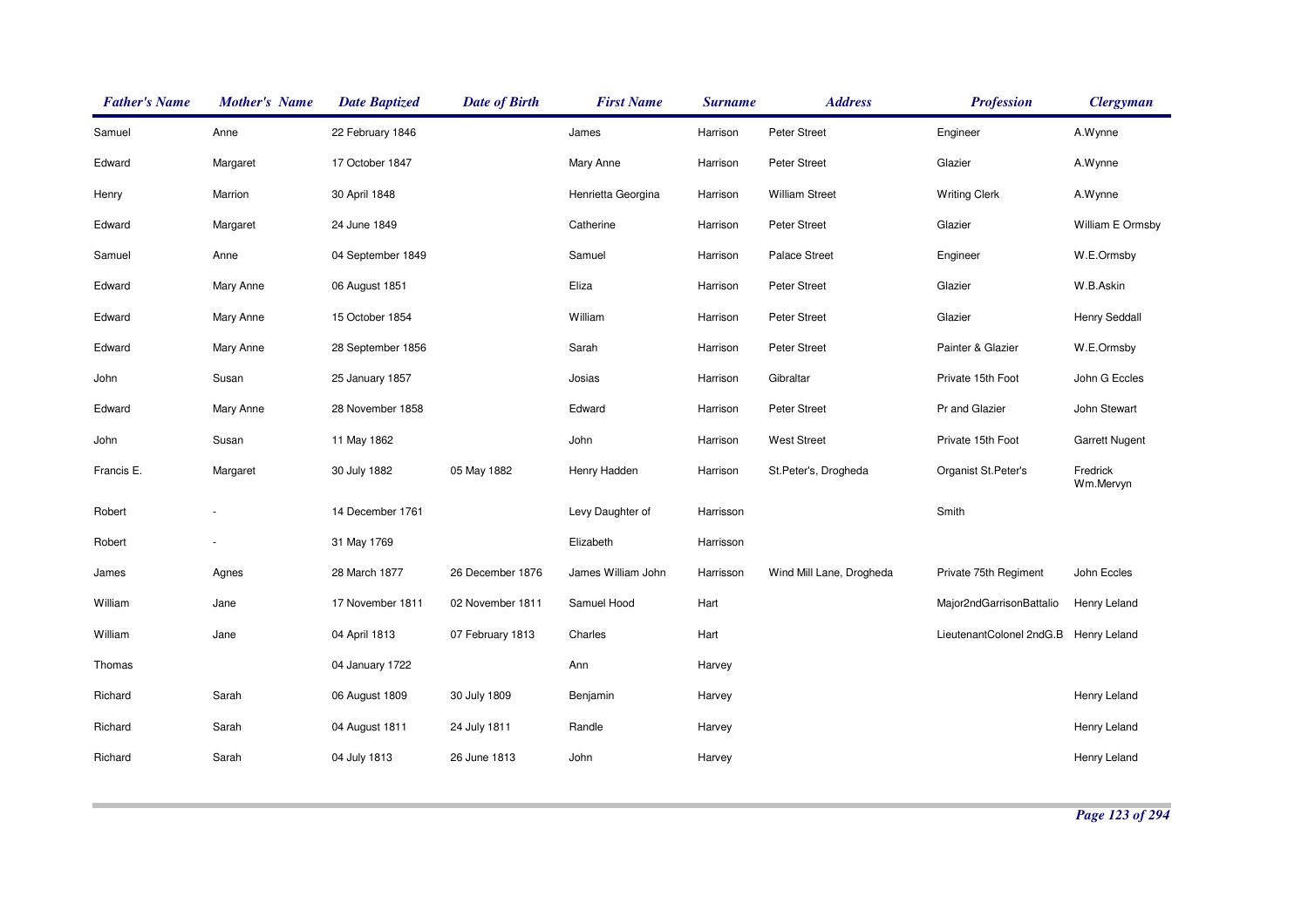| <b>Father's Name</b> | <b>Mother's Name</b>     | <b>Date Baptized</b> | <b>Date of Birth</b> | <b>First Name</b> | <b>Surname</b> | <b>Address</b>        | <b>Profession</b> | <b>Clergyman</b>    |
|----------------------|--------------------------|----------------------|----------------------|-------------------|----------------|-----------------------|-------------------|---------------------|
| Richard              | Sarah                    | 26 February 1815     | 15 February 1815     | George            | Harvey         |                       |                   | <b>Wardlaw Ball</b> |
| Richard              | Sarah                    | 14 July 1816         | 04 July 1816         | Robert            | Harvey         |                       |                   | Henry Leland        |
| Richard              | Sarah                    | 18 June 1820         | 06 June 1820         | Mary              | Harvey         |                       |                   | T.B.Owens           |
| Richard              | Sarah                    | 07 July 1822         | 05 July 1822         | Elizabeth         | Harvey         |                       |                   | T.B.Owens           |
| Willaim              | Catharine                | 24 July 1825         | 15 July 1825         | Sarah             | Harvey         | <b>Sunday Street</b>  | Hatter            | John Smyth          |
| Thomas               | $\overline{\mathcal{E}}$ | 08 July 1826         | 23 June 1826         | William           | Harvey         | <b>Patrick Street</b> | Hosier            | T.B.Owens           |
| Richard              | Mary Anne                | 14 November 1838     | 18 October 1838      | Martha            | Harvey         | <b>West Street</b>    | Hatter            | Arthur Wynne        |
| Richard              | Mary Anne                | 23 September 1840    | 31 August 1840       | Benjamin          | Harvey         | <b>West Street</b>    | Hatter            | E.P.Durham          |
| Richard              | Mary Anne                | 15 July 1846         |                      | George Henry      | Harvey         | <b>West Street</b>    | Hatter            | A.Wynne             |
| Richard              | Mary A                   | 29 July 1849         |                      | Mary Jane         | Harvey         | Shop Street           | Hatter            | Andrew Williamson   |
| Robert               |                          | 24 September 1716    |                      | Elizabeth         | Haskins        |                       | A Soldier         |                     |
| Timothy              |                          | 19 December 1706     |                      | William           | Hastings       |                       |                   |                     |
| William              |                          | 21 December 1718     |                      | William           | Hatchett       |                       | A Drummer         |                     |
| Robert               |                          | 13 July 1743         |                      | William           | Hatchett       |                       |                   |                     |
| Robert               |                          | 11 October 1745      |                      | Mary              | Hatchett       |                       |                   |                     |
| Robert               |                          | 26 May 1748          |                      | James             | Hatchett       |                       |                   |                     |
| Robert               |                          | 27 May 1748          |                      | James             | Hatchett       |                       |                   |                     |
| Robert               | $\overline{\phantom{a}}$ | 26 May 1749          |                      | John              | Hatchett       |                       |                   |                     |
| Robert               | ÷,                       | 03 July 1750         |                      | Catherine         | Hatchett       |                       |                   |                     |
| Captain Thomas       | $\overline{\phantom{a}}$ | 13 January 1767      |                      | Mary              | Hathorn        |                       |                   |                     |
| Thomas               | $\overline{\phantom{a}}$ | 09 February 1768     |                      | Ann               | Hathorn        |                       | Merchant          |                     |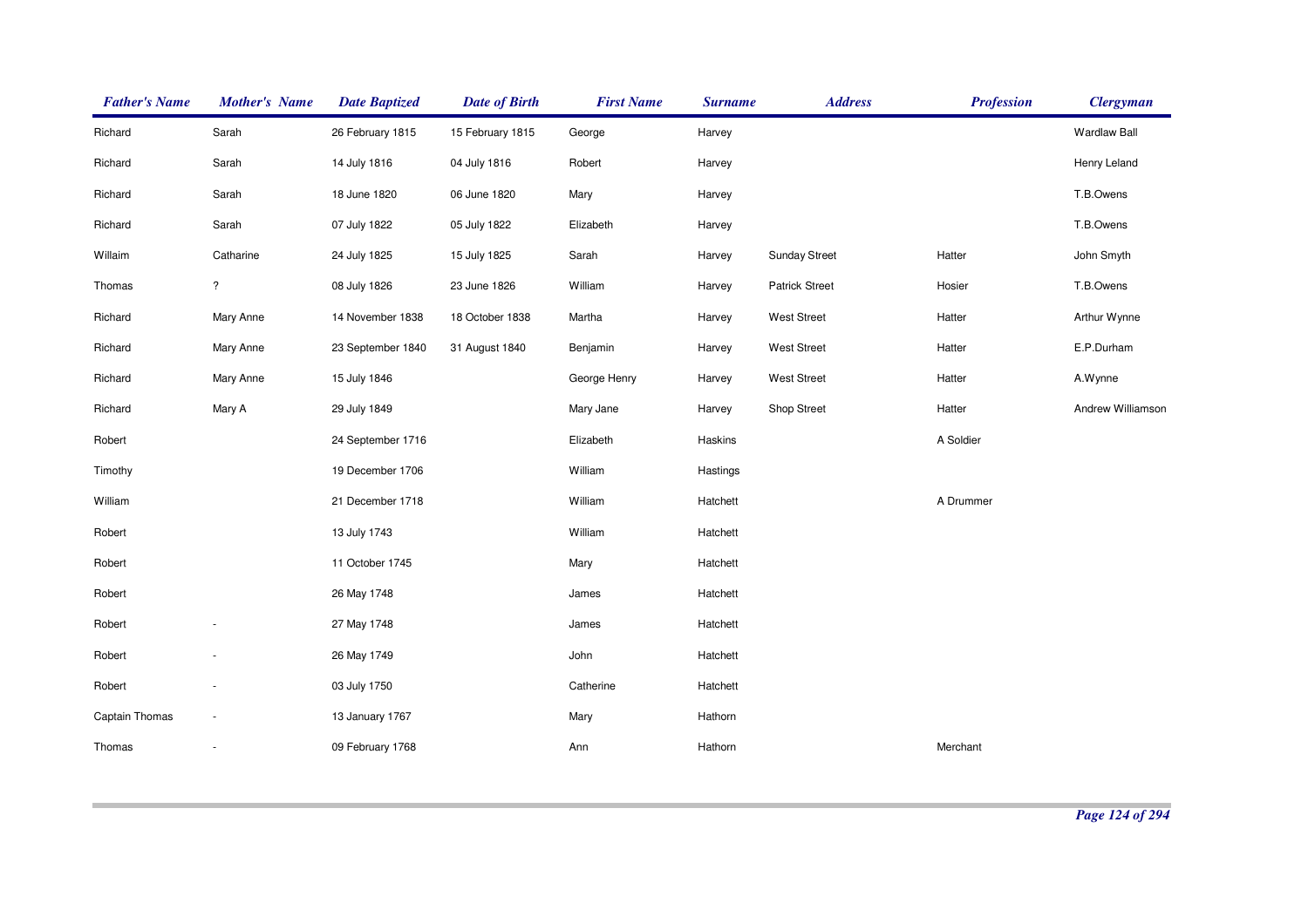| <b>Father's Name</b> | <b>Mother's Name</b> | <b>Date Baptized</b> | <b>Date of Birth</b> | <b>First Name</b> | <b>Surname</b> | <b>Address</b>       | <b>Profession</b>     | <b>Clergyman</b>      |
|----------------------|----------------------|----------------------|----------------------|-------------------|----------------|----------------------|-----------------------|-----------------------|
| Thomas               |                      | 17 October 1770      |                      | Ann               | Hathorn        |                      |                       |                       |
| Colonel              |                      | 03 November 1753     |                      | Lucretia Abigail  | Havelin        |                      |                       |                       |
| Lieutenant Peter     |                      | 29 November 1725     |                      | George            | Haviland       |                      |                       |                       |
| Mr.Henry             |                      | 26 September 1716    |                      | <b>Bridget</b>    | Hawkins        |                      |                       |                       |
| John                 | Mary                 | 18 January 1817      | 15 January 1817      | William           | Hawkins        |                      |                       | Henry Leland          |
| John                 | Mary                 | 15 August 1819       | 08 August 1819       | James             | Hawkins        |                      | 93rd Regiment         | <b>Wardlaw Ball</b>   |
| John                 | Mary                 | 15 October 1820      | 14 October 1820      | Mary              | Hawkins        |                      |                       | T.B.Owens             |
| John                 | Mary                 | 18 June 1837         | 14 June 1837         | Mary Anne         | Hawkins        | <b>Fair Street</b>   | Smith                 | Rev. William Magee    |
| John                 | Mary                 | 31 May 1840          | 23 May 1840          | Sarah             | Hawkins        | <b>Fair Street</b>   | Coach Maker           | A.Wynne               |
| John                 | Mary                 | 12 January 1842      | 08 January 1842      | William           | Hawkins        | <b>Fair Street</b>   | Coach Maker           | E.P.Durham            |
| John                 | Mary                 | 22 February 1846     |                      | Teresa            | Hawkins        | <b>Fair Street</b>   | Coachmaker            | A.Wynne               |
| James                | Elizabeth            | 17 September 1834    | 17 September 1834    | John              | Hawthorn       | Barrack              | Soldier 7th Fusileers |                       |
| William              | Sarah                | 27 February 1881     | 04 February 1881     | Robert            | Hawting        | North Road, Drogheda | Carpenter & Joiner    | John Eccles           |
| William              | Sarah                | 22 April 1883        | 15 March 1883        | Samuel Mitchell   | Hawting        | North Road, Drogheda | Carpenter & Joiner    | Fredrick<br>Wm.Mervyn |
| Richard              | Mary                 | 06 August 1809       | 02 August 1809       | Esther            | Hayes          |                      |                       | Henry Leland          |
| Richard              |                      | 12 April 1726        |                      | John              | Hazard         |                      |                       |                       |
|                      |                      | 17 March 1745        |                      | John              | Head           |                      | A Parish Child        |                       |
| John                 |                      | 22 August 1753       |                      | Henry             | Head           |                      | Carpenter             |                       |
| John                 |                      | 30 July 1755         |                      | Daniel            | Head           |                      | Carpenter             |                       |
| Samuell              |                      | 21 December 1702     |                      | Richard           | Heale          |                      |                       |                       |
| Samuell              |                      | 29 December 1703     |                      | John              | Heale          |                      |                       |                       |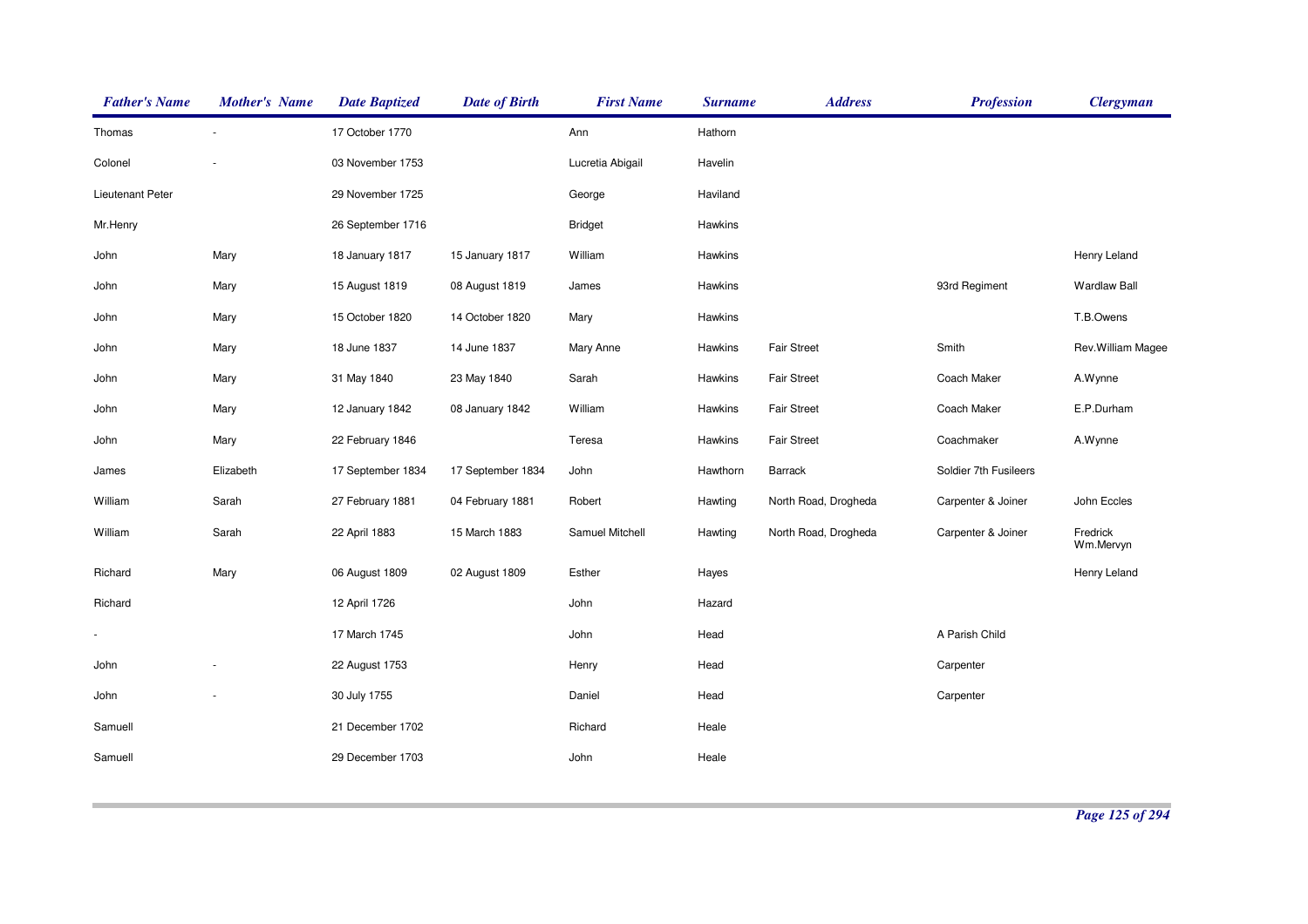| <b>Father's Name</b> | <b>Mother's Name</b> | <b>Date Baptized</b> | <b>Date of Birth</b> | <b>First Name</b> | <b>Surname</b> | <b>Address</b>              | <b>Profession</b>      | <b>Clergyman</b>     |
|----------------------|----------------------|----------------------|----------------------|-------------------|----------------|-----------------------------|------------------------|----------------------|
| Samuell              |                      | 15 January 1705      |                      | James             | Heale          |                             |                        |                      |
| Samuell              |                      | 23 October 1706      |                      | Anne              | Heale          |                             |                        |                      |
| Mr.Richard           |                      | 05 November 1708     |                      | Elizabeth         | Heale          |                             |                        |                      |
| Edward               | Elizabeth            | 13 January 1830      |                      | William John      | Healls         | <b>Fair Street Barracks</b> | Soldier                | J.Magee              |
| Thomas               | Mary                 | 29 June 1844         |                      | John              | Healy          | Green Lanes                 | Weaver                 | A.Wynne              |
| James Stanislaus     | Katherine            | 08 September 1875    | 29 July 1875         | Katherine Maria   | Healy          | Paradise Row, Drogheda      | Solicitor              | John Eccles          |
| James                | Louisa               | 06 May 1821          | 27 February 1821     | Edward            | Hearn          |                             |                        | T.B.Owens            |
| James                | Louisa               | 13 July 1823         | 30 May 1823          | Louisa            | Hearn          |                             |                        | T.B.Owens            |
| William              | Sophia               | 12 September 1849    |                      | Henry             | Hearn          | Old Hill (Mary Parish)      | Engineer               | W.E.Ormsby           |
| William              | Sophia               | 12 September 1849    |                      | Jacob             | Hearn          | Old Hill (Mary Parish)      | Engineer               | W.E.Ormsby           |
| William              | Sophia               | 12 September 1849    |                      | Charles           | Hearn          | Old Hill (Mary Parish)      | Engineer               | W.E.Ormsby           |
| John                 | Mary                 | 27 May 1813          | 21 April 1813        | Charles           | Hectorson      |                             | 2nd Garrison Battalion | Henry Leland         |
| George               |                      | 13 December 1777     |                      | Elizabeth         | Henderson      |                             | Soldier                |                      |
| Samuel               | Elinor               | 28 December 1805     | 13 December 1805     | James             | Henderson      |                             | Silgo Militia          | <b>Bigoe Henzell</b> |
| Samuel               | Mary Anne            | 01 December 1822     | 25 November 1822     | Mary Anne         | Henderson      |                             |                        | <b>Wardlaw Ball</b>  |
| James                | Jane                 | 06 October 1824      | 02 October 1824      | Charles           | Henderson      | <b>Duke Street</b>          | Metal Founder          | T.B.Owens            |
| James                | Jane                 | 13 August 1826       | 04 August 1826       | Mary Jane         | Henderson      | <b>Duke Street</b>          | Metal Founder          | T.B.Owens            |
| James                | Jane                 | 21 December 1828     | 11 December 1828     | William           | Henderson      | Magdalen Street             | Metal founder          | T.B.Owens            |
| James                | Jane                 | 27 May 1831          | 27 May 1831          | Martha            | Henderson      | Magdalene Street            | Founder                | Rev.R.George         |
| William              | Anne                 | 09 October 1842      | 01 October 1842      | Isabella          | Henderson      | Barrack                     |                        | A.Wynne              |
| Nicholas             | Sarah                | 02 October 1814      | 20 September 1814    | Elizabeth         | Hendly         |                             | 2nd Garrison Battalion | Henry Leland         |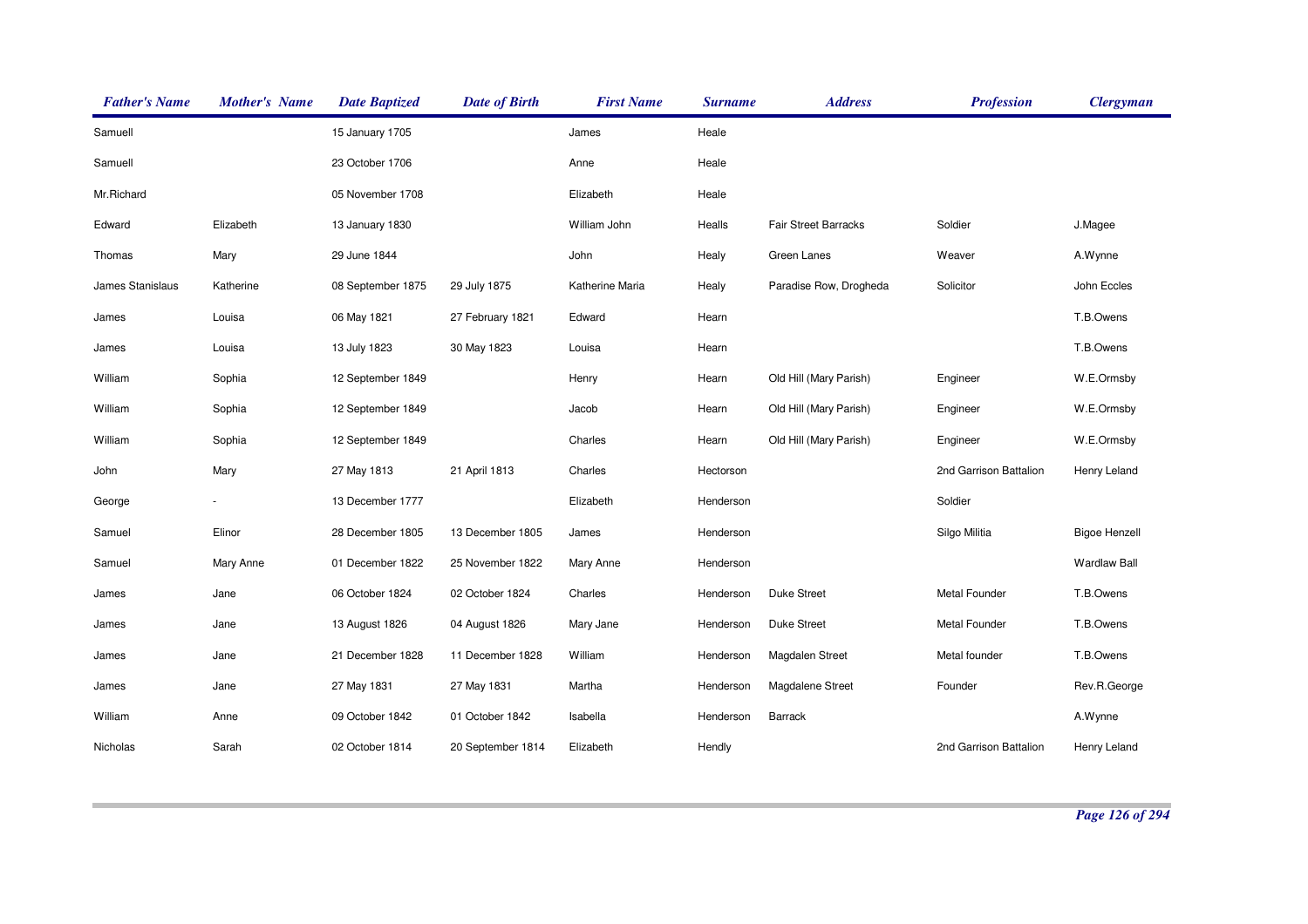| <b>Father's Name</b> | <b>Mother's Name</b> | <b>Date Baptized</b> | <b>Date of Birth</b> | <b>First Name</b>    | <b>Surname</b> | <b>Address</b>        | <b>Profession</b> | <b>Clergyman</b>     |
|----------------------|----------------------|----------------------|----------------------|----------------------|----------------|-----------------------|-------------------|----------------------|
| Richard              | Matilda              | 07 December 1842     | 10 November 1842     | Sophia               | Henesey        | Laurence              | Clerk B. Ireland  | E.P.Durham           |
| Warren               | Abiggale             | 13 October 1805      | 04 October 1805      | John                 | Henry          |                       | Silgo Militia     | <b>Bigoe Henzell</b> |
| Andrew               | Mary                 | 25 August 1811       | 22 August 1811       | James                | Henry          |                       |                   | <b>Wardlaw Ball</b>  |
| Andrew               | Mary                 | 08 May 1814          | 05 May 1814          | Margaret             | Henry          |                       |                   | <b>Wardlaw Ball</b>  |
| James                | Elinor               | 30 September 1814    | 29 September 1814    | James                | Henry          |                       |                   | Henry Leland         |
| John                 | Mary                 | 19 November 1815     | 14 November 1815     | Elizabeth            | Henry          |                       |                   | Henry Leland         |
| William              | Janet                | 29 October 1819      | 25 October 1819      | Alexander            | Henry          |                       | 93rd Regiment     | <b>Wardlaw Ball</b>  |
|                      |                      | 27 January 1822      | 01 January 1822      | John                 | Henry          |                       | A Foundling       | T.B.Owens            |
| James                | Hannah               | 03 March 1822        | 03 March 1822        | Andrew               | Henry          |                       |                   | T.B.Owens            |
| William              | Mary                 | 14 October 1822      | 12 October 1822      | <b>William Henry</b> | Henry          |                       |                   | T.B.Owens            |
| James                | Mary                 | 15 October 1829      | 05 October 1829      | Dinah                | Henry          | <b>Fair Street</b>    | Clerk             | J.Magee              |
| Thomas               | Mary                 | 13 June 1830         |                      | William John         | Henry          | Magdalen Street       | Clerk             | J.Magee              |
| William              | Maryanne             | 02 August 1829       | 11 July 1829         | Henrietta Elizabeth  | Henshaw        | <b>William Street</b> | Carpenter         | T.B.Owens            |
| William              | Marianne             | 02 October 1831      |                      | William Edward       | Henshaw        | <b>William Street</b> | Carpenter         | Rev.R.George         |
| Gorges               | Mary                 | 10 July 1821         | 05 July 1821         | Gorges               | Henzell        |                       |                   | <b>Wardlaw Ball</b>  |
| Gorges               | Mary                 | 15 October 1822      | 05 October 1822      | Francis Donagh       | Henzell        |                       |                   | T.B.Owens            |
| Gorges               | Mary                 | 18 May 1825          | 10 May 1825          | Mary Jane            | Henzell        | Laurence Street       | Alderman          | Rev.Bigoe Henzell    |
| Gorges               | Mary                 | 06 September 1826    | 31 August 1826       | <b>Bigoe</b>         | Henzell        | Laurence Street       | Alderman          | T.B.Owens            |
| Gorges               | Mary                 | 07 October 1827      | 03 October 1827      | Sophia Olivia        | Henzell        | Laurence Street       | Alderman          | T.B.Owens            |
| George               | Mary                 | 12 May 1830          | 30 April 1830        | <b>William Henry</b> | Henzill        | Paradise Row          | Gentleman         | J.Magee              |
| Gorges               | Mary                 | 08 March 1833        |                      | Lucy                 | Henzill        | <b>Fair Street</b>    | Gentleman         | Rev.J.Magee          |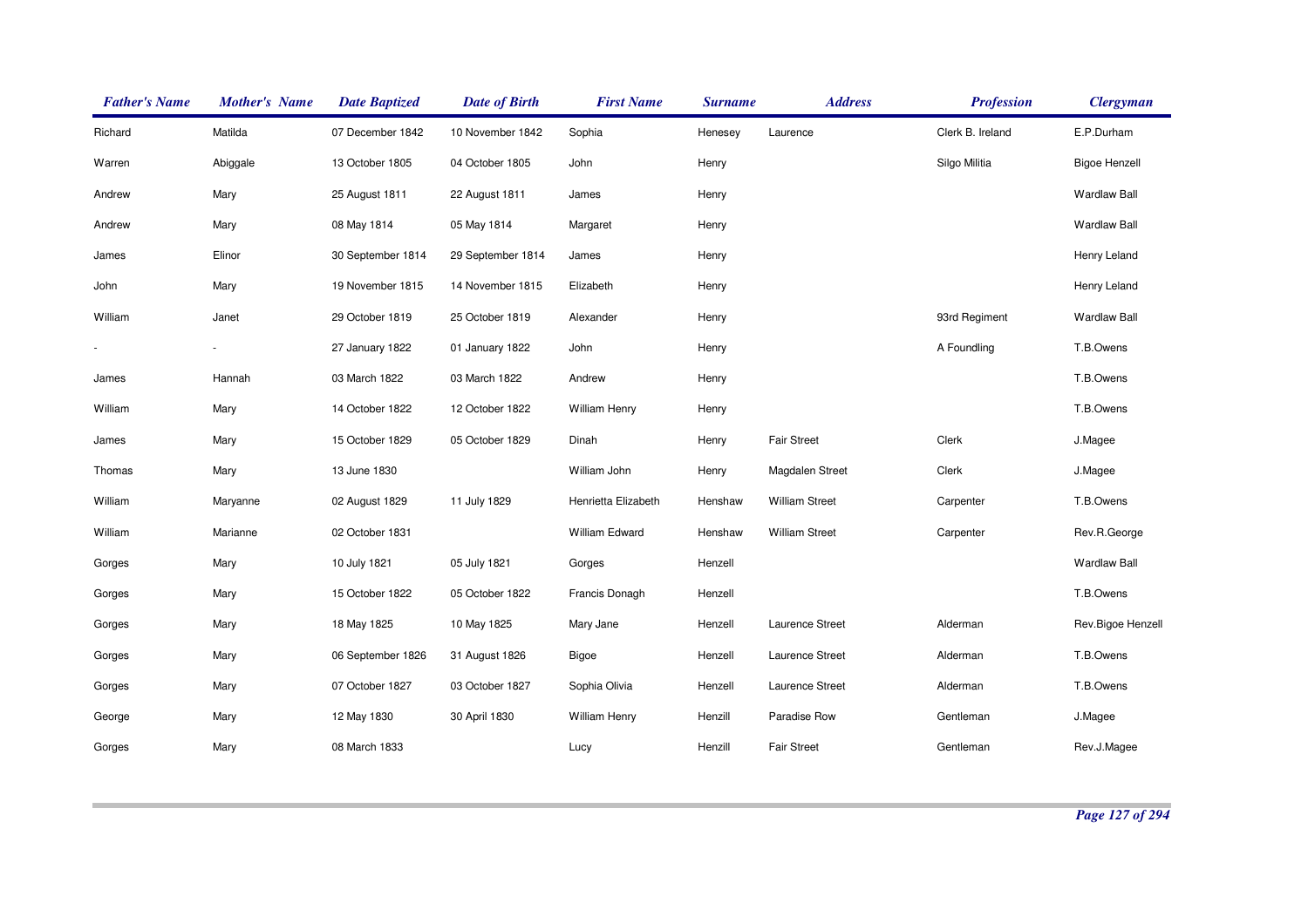| <b>Father's Name</b> | <b>Mother's Name</b>     | <b>Date Baptized</b> | <b>Date of Birth</b> | <b>First Name</b>     | <b>Surname</b> | <b>Address</b>         | <b>Profession</b>       | <b>Clergyman</b>     |
|----------------------|--------------------------|----------------------|----------------------|-----------------------|----------------|------------------------|-------------------------|----------------------|
| James                | Louisa                   | 09 April 1819        | 15 January 1819      | Margaret              | Heron          |                        |                         | Thomas B.Owens       |
| James                | Sarah                    | 23 July 1876         | 12 June 1876         | Joseph Harris         | Heron          | Peter Street, Drogheda | Sub Constable R.I.C.    | John Eccles          |
| Samuel               | $\overline{\phantom{a}}$ | 21 October 1765      |                      | Elizabeth             | Hewell         |                        |                         |                      |
| Samuel               |                          | 07 June 1722         |                      | Mary                  | Hewitt         |                        | A Soldier               |                      |
| William              | Jane                     | 27 September 1874    | 20 August 1874       | <b>Thomas Stewart</b> | Hewitt         | Greenhills, Drogheda   | Master Girder in a Mill | Fredric L.Meares     |
| Mr.Benjamine         |                          | 21 September 1717    |                      | Arthur                | Heywood        |                        |                         |                      |
| Mr.Benjamine         |                          | 17 April 1726        |                      | Nathaniell            | Heywood        |                        |                         |                      |
| John                 | Elizabeth                | 15 September 1855    |                      | Sarah Anne            | Hicks          | Rathkenny Co.Meath     | Police Serjeant         | Henry Seddall        |
| Patrick              | Mary                     | 25 February 1807     | 24 February 1807     | Peter                 | Hickson        |                        |                         | <b>Bigoe Henzell</b> |
| John                 | Susanna                  | 09 November 1821     | 07 November 1821     | John                  | Higginson      |                        |                         | T.B.Owens            |
| John                 |                          | 03 March 1705        |                      | Anne                  | Highgate       |                        |                         |                      |
| John                 |                          | 20 June 1706         |                      | Anne                  | Highgate       |                        |                         |                      |
| John                 |                          | 01 July 1708         |                      | Elizabeth             | Highgate       |                        |                         |                      |
| John                 |                          | 13 March 1710        |                      | Catherine             | Highgate       |                        |                         |                      |
| John                 |                          | 20 October 1711      |                      | Mary                  | Highgate       |                        |                         |                      |
| Hugh                 |                          | 17 October 1725      |                      | Hugh                  | Hill           |                        | A Soldier               |                      |
| William              | Eliza                    | 15 March 1816        | 15 March 1816        | John                  | Hill           |                        |                         | Henry Leland         |
| William              | Jane                     | 09 February 1817     | 09 February 1817     | William               | Hill           |                        |                         | Henry Leland         |
| William              | Jane                     | 27 December 1818     | 26 December 1818     | John                  | Hill           |                        |                         | <b>Wardlaw Ball</b>  |
| William              | Jane                     | 24 December 1820     | 20 December 1820     | William               | Hill           |                        |                         | T.B.Owens            |
| William              | Jane                     | 31 August 1823       | 28 August 1823       | James                 | Hill           | Green Lanes            | Weaver                  | T.B.Owens            |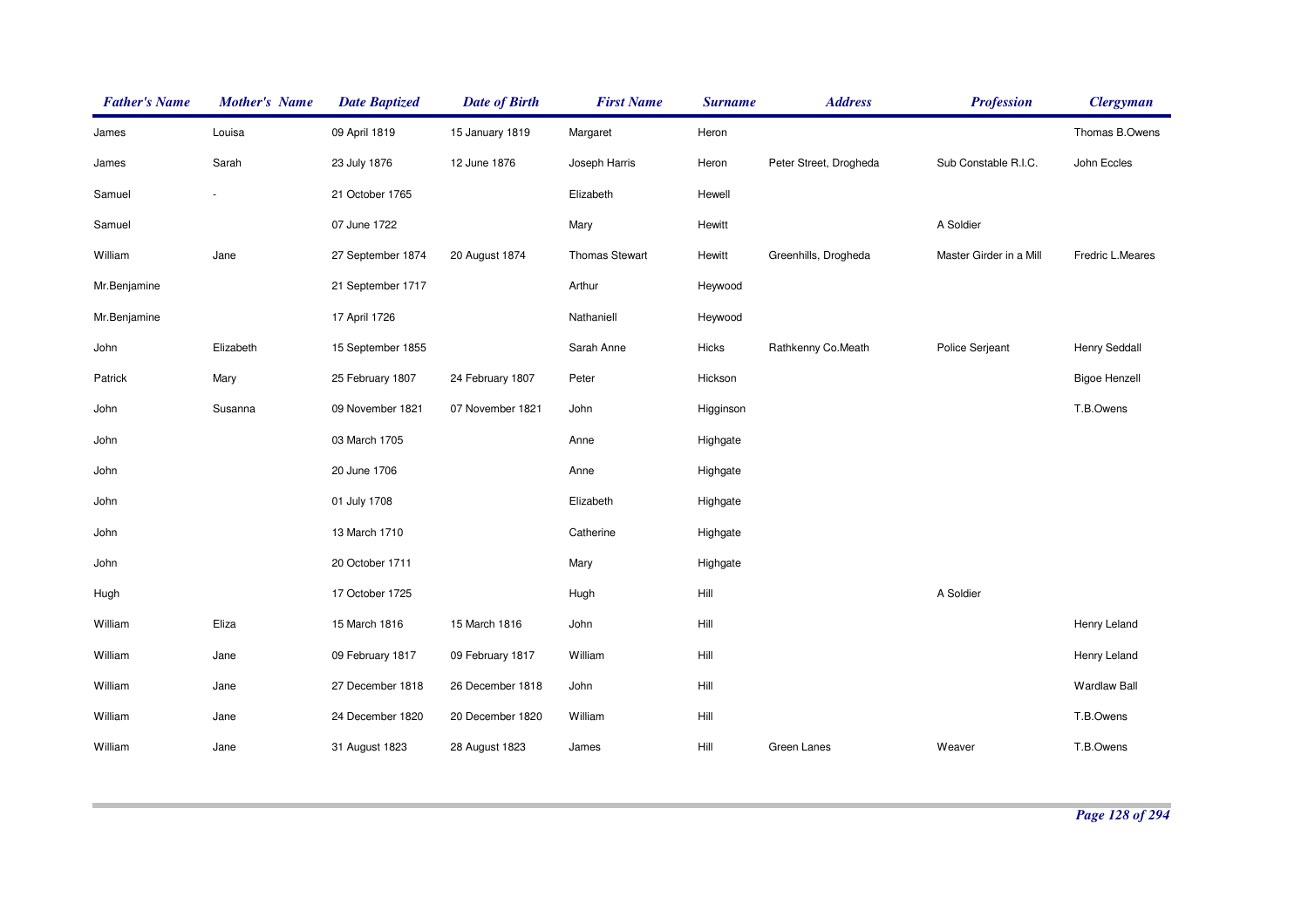| <b>Father's Name</b>  | <b>Mother's Name</b>     | <b>Date Baptized</b> | <b>Date of Birth</b> | <b>First Name</b>         | <b>Surname</b> | <b>Address</b>          | <b>Profession</b>     | <b>Clergyman</b>        |
|-----------------------|--------------------------|----------------------|----------------------|---------------------------|----------------|-------------------------|-----------------------|-------------------------|
| Nathaniel             | Sarah                    | 05 September 1823    | 20 August 1823       | Nathaniel St.George       | Hill           | <b>West Street</b>      | Merchant              | T.B.Owens               |
| William               | Jane                     | 15 January 1826      | 13 January 1826      | Andrew                    | Hill           | Green Lanes             | Weaver                | T.B.Owens               |
| Nathaniel             | Sarah                    | 01 August 1827       | 11 July 1827         | Joshua Prince Lewellen    | Hill           | <b>West Street</b>      | Merchant              | T.B.Owens               |
| Thomas                | Anne                     | 05 July 1829         | 05 June 1829         | <b>William Rodger</b>     | Hill           | <b>Palace Street</b>    | Merchant              | T.B.Owens               |
| Thomas                | Anne                     | 18 December 1831     |                      | Janet Christina           | Hill           | <b>Palace Street</b>    | Merchant              | Rev.Richard<br>George   |
| Thomas Prince         | Anne                     | 08 December 1836     | 04 October 1836      | <b>Thomas Prince</b>      | Hill           | <b>Palace Street</b>    | Merchant              | Rev.J.Magee             |
| <b>Richard Raisin</b> | Mary Ann Con             | 09 August 1848       |                      | Marian                    | Hill           | <b>Palace Street</b>    | Merchant              | A.Wynne                 |
| Richard R             | Mary A Comberbach        | 15 October 1850      |                      | Margaret Dakin            | Hill           | Laurence Street         | Merchant              | W.E.Ormsby              |
| Richard R             | M A Comberbach           | 12 May 1852          |                      | Sarah Comberbach          | Hill           | Laurence Street         | Merchant              | W.E.Ormsby              |
| Richard R             | Mary Anne C              | 17 July 1854         |                      | William Brydon            | Hill           | Laurence Street         | Merchant              | John G Eccles           |
| Charles John          | <b>Elizabeth Annes</b>   | 26 August 1855       |                      | Lousia                    | Hill           | <b>Boyne Terrance</b>   | Merchant              | Henry Seddall           |
| <b>Richard R</b>      | Mary A C                 | 20 March 1856        |                      | Janet Graham              | Hill           | Laurence Street         | Merchant              | Henry Seddall           |
| <b>Richard R</b>      | Mary A Cumb              | 09 March 1859        |                      | <b>Richard Oaks</b>       | Hill           | Laurence Street         | Merchant              | John Stewart            |
| John                  | Maria                    | 31 January 1860      |                      | Ada Matilda               | Hill           | North Road              | <b>Excise Officer</b> | E Gore Kelly            |
| Richard R             | Mary A C                 | 31 January 1861      |                      | Nathaniel                 | Hill           | Laurence Street         | Merchant              | E Gore Kelly            |
| John                  | Maria                    | 11 April 1870        | 14 May 1866          | Ida Amelia                | Hill           | Dublin                  | <b>Excise Officer</b> | John Eccles             |
| William Brydon        | Catherine Louisa<br>Mary | 26 March 1893        | 11 February 1893     | <b>Richard Comberback</b> | Hill           | Palace Street, Drogheda | Merchant              | John Eccles             |
| William Brydon        | Catherine Louisa<br>Mary | 08 April 1894        | 03 March 1894        | Mary Kathleen             | Hill           | Palace Street, Drogheda | Merchant              | John Eccles             |
| William Brydon        | Kathleen                 | 22 January 1896      | 04 November 1895     | William Brydon            | Hill           | Palace Street, Drogheda | Gentleman             | <b>Herbert Sandford</b> |
| John                  | Sarah                    | 27 August 1815       | 21 August 1815       | <b>Richard Andrew</b>     | Hillary        |                         |                       |                         |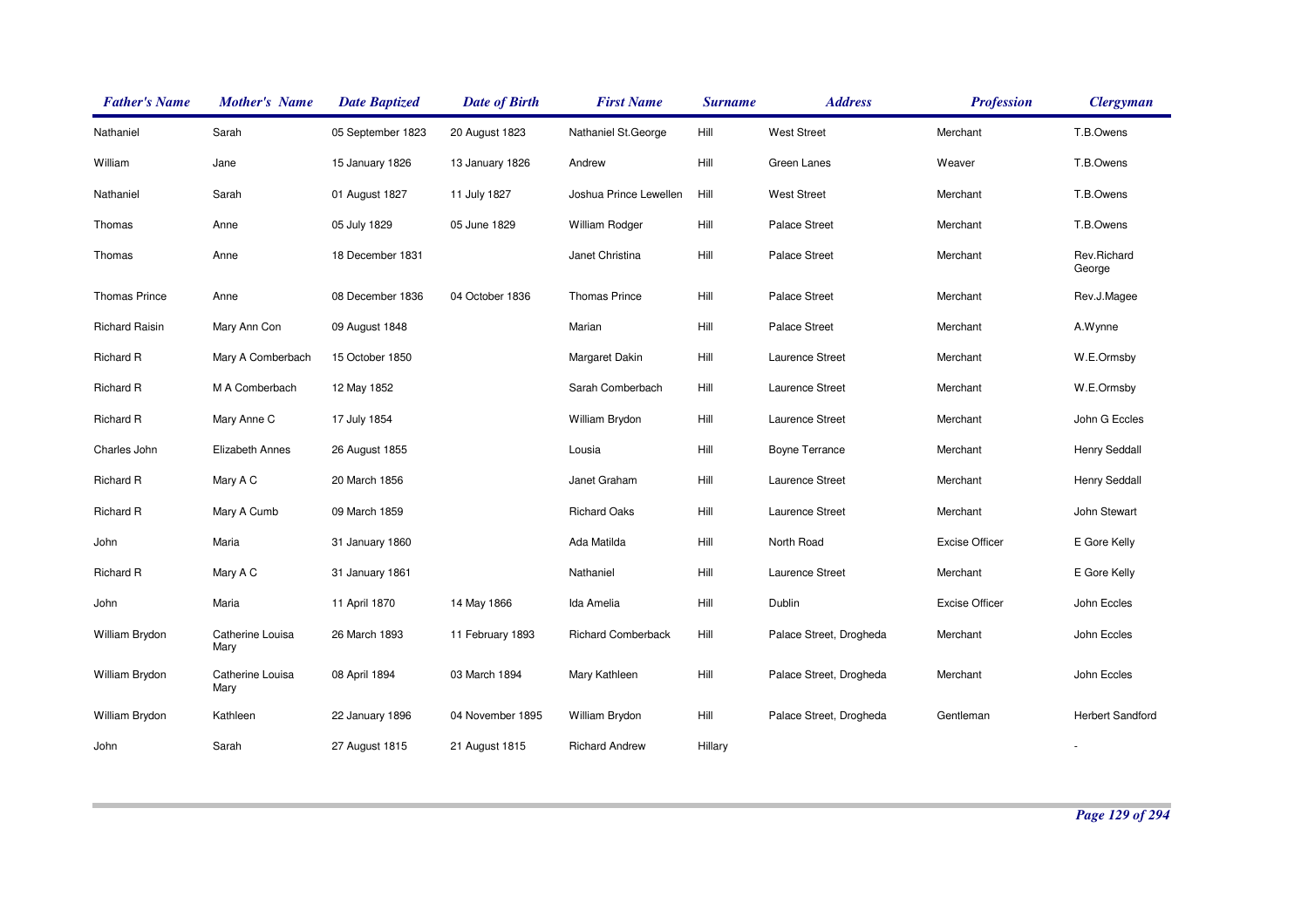| <b>Father's Name</b>  | <b>Mother's Name</b> | <b>Date Baptized</b> | <b>Date of Birth</b> | <b>First Name</b>      | <b>Surname</b> | <b>Address</b>        | <b>Profession</b>      | <b>Clergyman</b>       |
|-----------------------|----------------------|----------------------|----------------------|------------------------|----------------|-----------------------|------------------------|------------------------|
| Waitman               | Anne                 | 26 November 1820     | 29 October 1820      | Jane Elizabeth         | Hilliard       |                       |                        | T.B.Owens              |
| Waitman Henry         | Anne                 | 05 March 1823        | 12 February 1823     | Waitman Henry          | Hilliard       |                       |                        | T.B.Owens              |
| Waitman               | Anne                 | 11 May 1826          | 23 April 1826        | George William         | Hilliard       | <b>William Street</b> | Officer of Excise      | T.B.Owens              |
| John                  |                      | 16 August 1702       |                      | Anthony                | Hinds          |                       |                        |                        |
| John                  |                      | 28 January 1705      |                      | Richard                | Hinds          |                       |                        |                        |
| Mathew                |                      | 13 October 1776      |                      | Mathew                 | Hinds          |                       |                        |                        |
| Edward                |                      | 19 June 1716         |                      | George                 | Hinton         |                       |                        |                        |
| Edward                |                      | 25 September 1718    |                      | Edward                 | Hinton         |                       |                        |                        |
| Rowland               |                      | 11 November 1744     |                      | Abigail                | Hirst          |                       |                        |                        |
|                       |                      | 17 February 1805     |                      | Hamilton James         | Hitchcock      |                       |                        | W.Ball                 |
| James                 |                      | 23 March 1706        |                      | Elizabeth              | Hitsboth       |                       | Of Baymoor             |                        |
| <b>William George</b> | Mary                 | 30 December 1877     | 18 September 1877    | William George Leopold | Hobbs          | West Street, Drogheda | <b>Insurance Agent</b> | Coates G.Booth         |
| John                  | Mary                 | 10 May 1807          | 30 April 1807        | Abby                   | Hobson         |                       |                        | <b>Wardlaw Ball</b>    |
| John                  | Mary                 | 28 January 1813      | 24 January 1813      | Joseph                 | Hobson         |                       |                        | Henry Leland           |
| Arthur                | Mary                 | 17 May 1840          | 08 May 1840          | John                   | Hobson         | <b>West Street</b>    | Shoe Maker             | A.Wynne                |
| Arthur                | Mary                 | 01 May 1842          | 22 April 1842        | Anne                   | Hobson         | <b>West Street</b>    | Shoe Maker             | A.Wynne                |
| Arthur                | Mary                 | 21 April 1844        | 15 April 1844        | Arthur                 | Hobson         | <b>West Street</b>    | Shoe Maker             | A.Wynne                |
| Arthur                | Mary                 | 24 May 1846          |                      | Thomas                 | Hobson         | <b>West Street</b>    | Shoemaker              | William M<br>Beresford |
| Arthur                | Mary                 | 30 May 1852          |                      | Ennoria                | Hobson         | <b>West Street</b>    | Shoemaker              | W.E.Ormsby             |
| Richard               | Maria                | 28 May 1854          |                      | John                   | Hobson         | North Strand          | Smith                  | Michael Carter         |
| Arthur                | Mary                 | 11 October 1855      |                      | Emily                  | Hobson         | <b>West Street</b>    | Shoemaker              | Henry Seddall          |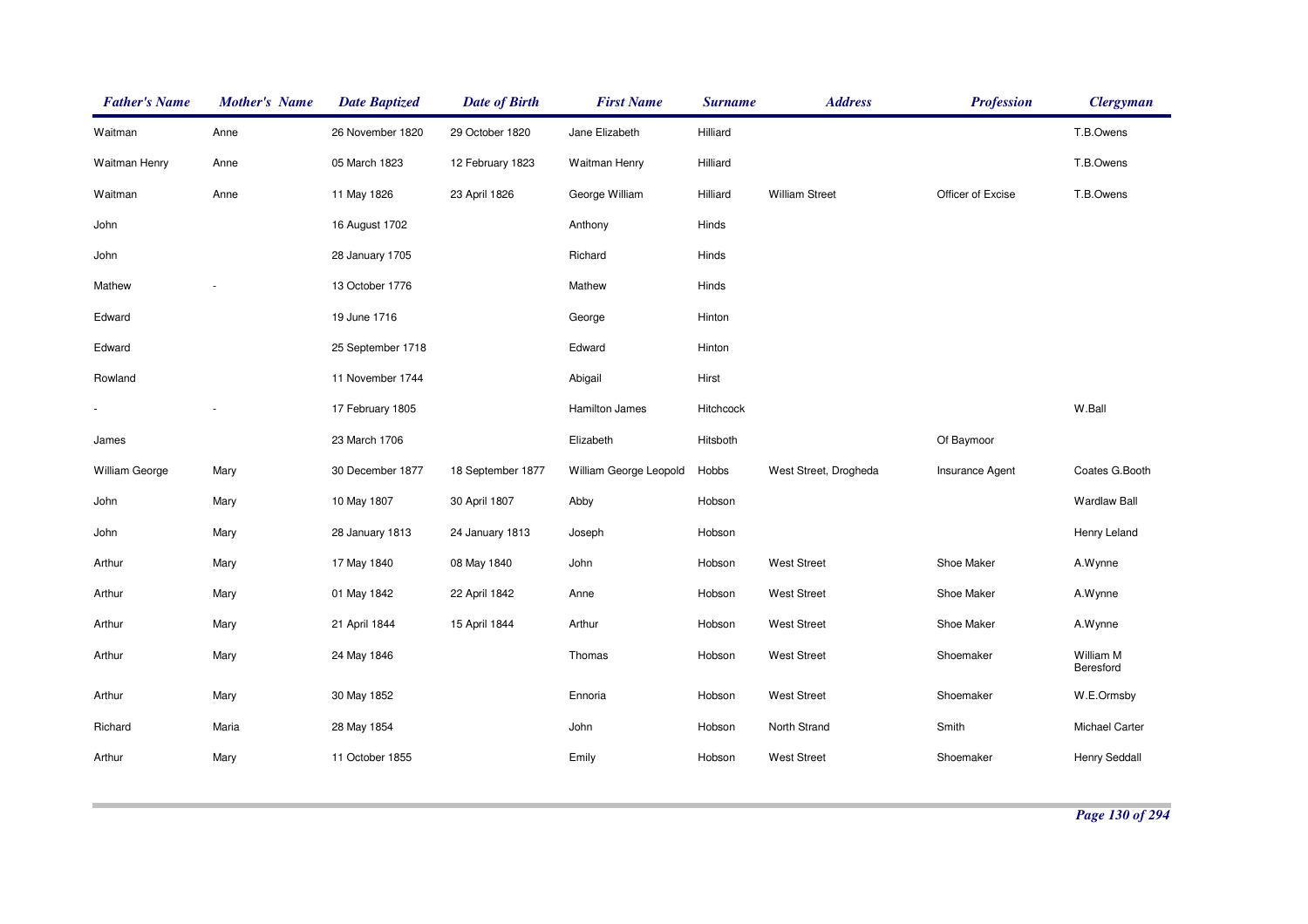| <b>Father's Name</b> | <b>Mother's Name</b> | <b>Date Baptized</b> | <b>Date of Birth</b> | <b>First Name</b>  | <b>Surname</b> | <b>Address</b>                | <b>Profession</b>      | <b>Clergyman</b> |
|----------------------|----------------------|----------------------|----------------------|--------------------|----------------|-------------------------------|------------------------|------------------|
| Thomas               | Elizabeth            | 23 December 1855     |                      | Anne               | Hobson         | Peter Street                  | Painter                | John G Eccles    |
| Arthur               | Mary                 | 15 May 1859          |                      | Arthur William     | Hobson         | <b>West Street</b>            | Shoemaker              | J.Stewart        |
| Arthur               | Mary                 | 13 February 1867     | 12 February 1867     | Michael John       | Hobson         | <b>West Street</b>            | <b>Slipper Marker</b>  | J.H.Monsarrat    |
| Abraham              | Jane                 | 26 May 1872          | 29 January 1872      | Mary Anne          | Hobson         | Chord Road                    | Cashier                | John Eccles      |
| Abraham              | Jane                 | 30 September 1873    | 22 September 1873    | Sarah              | Hobson         | Reappocks Cottage, Rathmullen | <b>Baker or Dealer</b> | John Eccles      |
| Abraham              | Jane                 | 30 April 1876        | 25 December 1875     | William            | Hobson         | Chord Road, Drogheda          | <b>Baker</b>           | John Eccles      |
| Abraham              | Elizabeth            | 07 July 1878         | 18 May 1878          | Nathaniel          | Hobson         | Chord Road, Drogheda          | Baker                  | Coates G.Booth   |
| Abraham              | Elizabeth            | 23 November 1879     | 01 September 1879    | Elizabeth Jane     | Hobson         | Chord Road, Drogheda          | Baker                  | Coates G.Booth   |
| Abraham              | Elizabeth            | 22 May 1881          | 24 February 1881     | Nathaniel James    | Hobson         | Chord Road, Drogheda          | Baker                  | John Eccles      |
| Abraham              | Elizabeth            | 08 October 1882      | 15 April 1882        | Elizabeth Margaret | Hobson         | Chord Road, Drogheda          | Baker                  | John Eccles      |
| John                 | Mary                 | 21 October 1849      |                      | William            | Hodge          | Magdalene Street              | Pensioner              | W.E.Ormsby       |
| Thomas               | Mary                 | 03 December 1847     |                      | Alfred             | Hodgetts       | <b>Fair Street</b>            | Officer of Pensions    | A.Wynne          |
| Andrew               |                      | 11 May 1703          |                      | Jane               | Hogg           |                               |                        |                  |
| Robert               | Mary                 | 29 August 1813       | 23 August 1813       | John               | Hogg           |                               | 2nd Garrison Battalion | Henry Leland     |
| Timothy              |                      | 07 August 1766       |                      | Margaret           | Holbourne      |                               | Soldier                |                  |
| William              | Susanna              | 01 April 1810        | 18 March 1810        | Maria              | Holden         |                               |                        | Henry Leland     |
| Richard              |                      | 26 January 1704      |                      | Elizabeth          | Holland        |                               |                        |                  |
| Richard              |                      | 30 May 1706          |                      | Richard            | Holland        |                               |                        |                  |
| Richard              |                      | 28 July 1707         |                      | James              | Holland        |                               |                        |                  |
| Richard              |                      | 24 November 1709     |                      | William            | Holland        |                               |                        |                  |
| Richard              |                      | 08 October 1711      |                      | Michael            | Holland        |                               |                        |                  |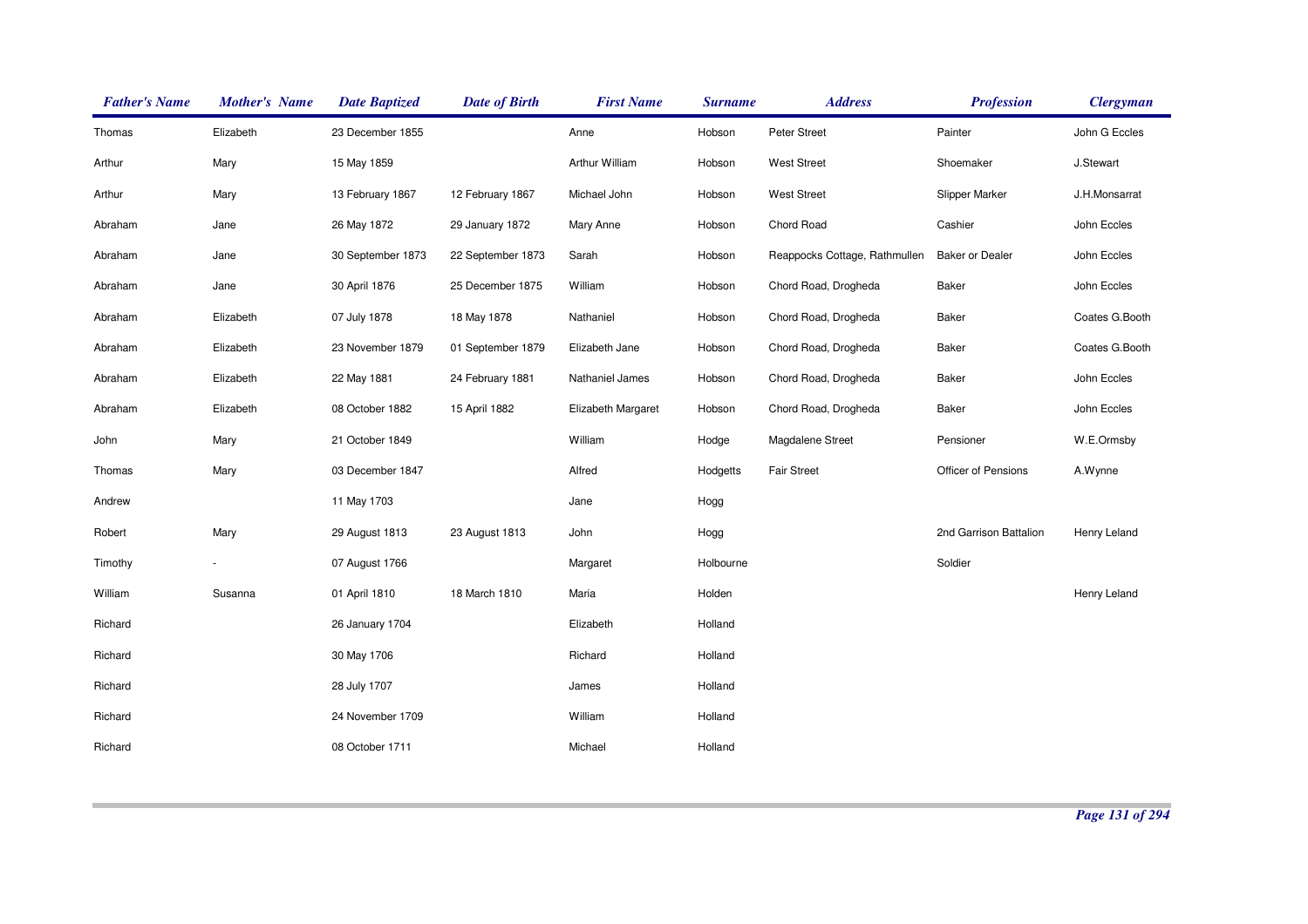| <b>Father's Name</b> | <b>Mother's Name</b> | <b>Date Baptized</b> | <b>Date of Birth</b> | <b>First Name</b> | <b>Surname</b> | <b>Address</b> | <b>Profession</b>    | <b>Clergyman</b> |
|----------------------|----------------------|----------------------|----------------------|-------------------|----------------|----------------|----------------------|------------------|
| John                 |                      | 22 August 1722       |                      | Richard           | Holland        |                |                      |                  |
| John                 |                      | 02 January 1725      |                      | John              | Holland        |                |                      |                  |
| Thomas               |                      | 26 December 1727     |                      | John              | Holland        |                |                      |                  |
| John                 |                      | 27 December 1727     |                      | Catherine         | Holland        |                |                      |                  |
| Thomas               |                      | 27 April 1730        |                      | Cathrin           | Holland        |                |                      |                  |
| John                 |                      | 02 July 1731         |                      | Ann               | Holland        |                |                      |                  |
| Thomas               |                      | 24 February 1732     |                      | William           | Holland        |                |                      |                  |
| John                 |                      | 21 November 1734     |                      | Jane              | Holland        |                |                      |                  |
| Thomas               |                      | 25 October 1739      |                      | Jane              | Holland        |                |                      |                  |
| Thomas               |                      | 15 April 1741        |                      | Mary              | Holland        |                |                      |                  |
| Thomas               |                      | 05 March 1744        |                      | William           | Holland        |                |                      |                  |
| Richard              |                      | 14 January 1745      |                      | Philip            | Holland        |                |                      |                  |
| Thomas               |                      | 02 February 1746     |                      | Roger             | Holland        |                |                      |                  |
| Richard              |                      | 10 January 1748      |                      | Richard           | Holland        |                |                      |                  |
| Richard              |                      | 10 January 1748      |                      | Richard           | Holland        |                |                      |                  |
| John                 |                      | 20 May 1754          |                      | Margaret          | Holland        |                | Attorney*            |                  |
| John                 |                      | 10 April 1756        |                      | Jane              | Holland        |                | Attorney             |                  |
| Thomas               |                      | 08 December 1763     |                      | Thomas            | Holland        |                | Cabinetmaker         |                  |
| Thomas               |                      | 16 August 1765       |                      | Patton            | Holland        |                | <b>Cabinet Maker</b> |                  |
| Thomas               |                      | 16 September 1766    |                      | Mary              | Holland        |                | <b>Cabinet Maker</b> |                  |
| Thomas               | $\sim$               | 01 January 1768      |                      | John              | Holland        |                | <b>Cabinet Maker</b> |                  |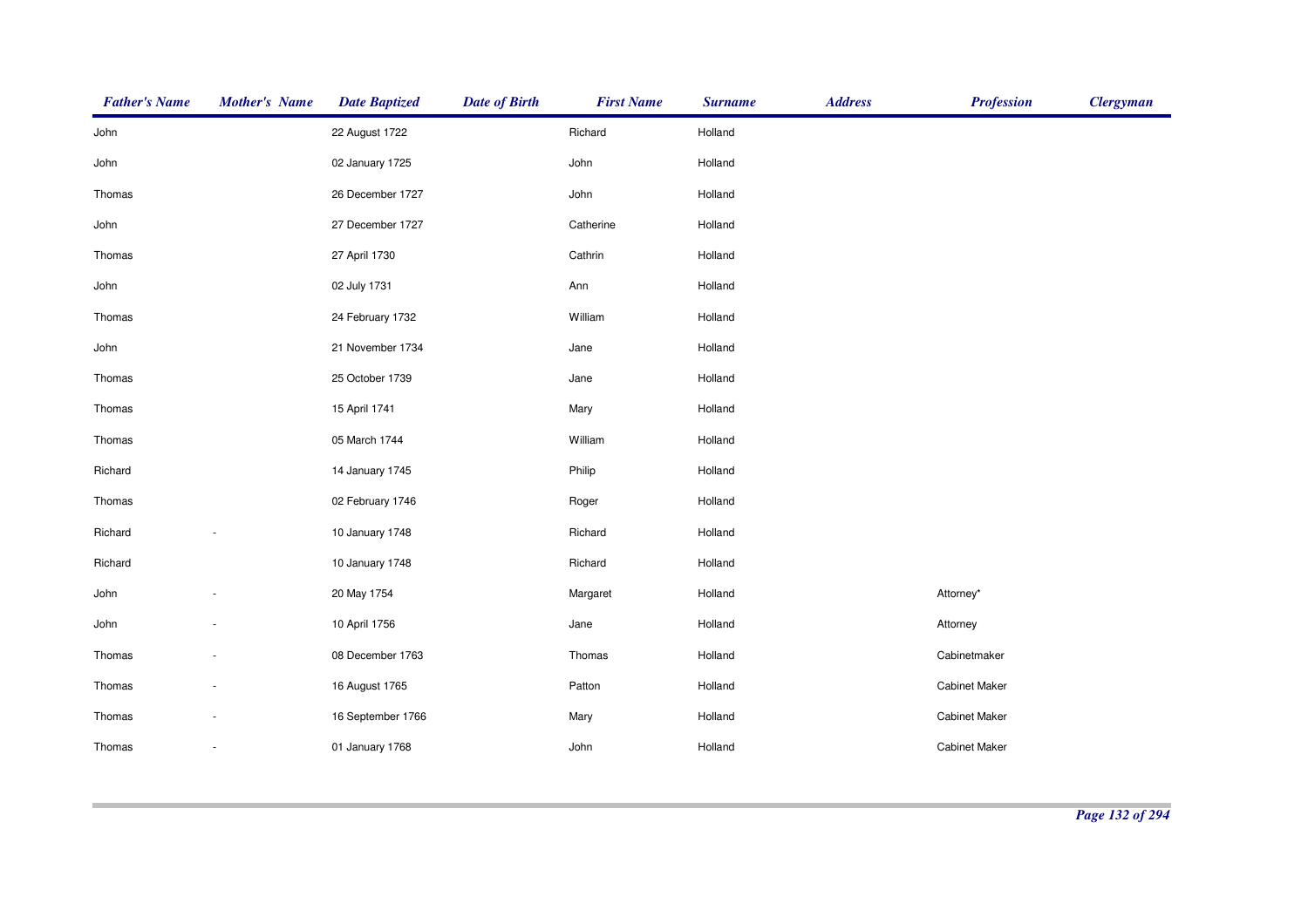| <b>Father's Name</b> | <b>Mother's Name</b>     | <b>Date Baptized</b> | <b>Date of Birth</b> | <b>First Name</b>  | <b>Surname</b> | <b>Address</b>  | <b>Profession</b> | <b>Clergyman</b>     |
|----------------------|--------------------------|----------------------|----------------------|--------------------|----------------|-----------------|-------------------|----------------------|
| Thomas               |                          | 27 December 1770     |                      | John               | Holland        |                 |                   |                      |
| Samuel               |                          | 29 January 1716      |                      | Samuel             | Hollandprest   |                 |                   |                      |
| Nehemiah             | Mary                     | 30 November 1824     | 28 November 1824     | Thomas             | Hollis         | <b>Barracks</b> | Private 63rd Foot | T.B.Owens            |
| John                 |                          | 18 August 1734       |                      | Alexander          | Hollywood      |                 |                   |                      |
| Joseph               |                          | 05 May 1729          |                      | Mary               | Holmes         |                 |                   |                      |
| Joseph               |                          | 24 September 1730    |                      | Andrew             | Holmes         |                 |                   |                      |
| Joseph               |                          | 24 March 1732        |                      | William            | Holmes         |                 |                   |                      |
| Mr. William          |                          | 20 February 1764     |                      | Ann                | Holmes         |                 |                   |                      |
| Mr.William           |                          | 14 May 1765          |                      | Edward             | Holmes         |                 |                   |                      |
| Richard              |                          | 22 June 1765         |                      | Samuel             | Holmes         |                 | Weaver            |                      |
| Mr. William          |                          | 29 April 1766        |                      | Jane               | Holmes         |                 |                   |                      |
| William              |                          | 24 June 1767         |                      | Hanah              | Holmes         |                 |                   |                      |
| Mr. William          |                          | 23 June 1769         |                      | Maria              | Holmes         |                 |                   |                      |
| Joseph               |                          | 24 June 1769         |                      | Josana Daughter of | Holmes         |                 |                   |                      |
| The Late Mr.Joseph   | $\overline{\phantom{a}}$ | 20 July 1772         |                      | Elizabeth          | Holmes         |                 |                   |                      |
| Richard              |                          | 22 May 1773          |                      | Christopher        | Holmes         |                 |                   |                      |
| Josiah               |                          | 09 September 1777    |                      | Thomas             | Holmes         |                 |                   |                      |
| Josiah               |                          | 23 October 1778      |                      | Ann                | Holmes         |                 |                   |                      |
| Thomas               | Ann                      | 24 July 1805         | 21 July 1805         | Elizabeth          | Holmes         |                 |                   | <b>Bigoe Henzell</b> |
| Arthur               | Margret                  | 15 June 1806         | 10 June 1806         | Thomas             | Holmes         |                 |                   | <b>Bigoe Henzell</b> |
| Thomas               | Anne                     | 29 January 1808      | 27 January 1808      | William            | Holmes         |                 |                   | Henry Leland         |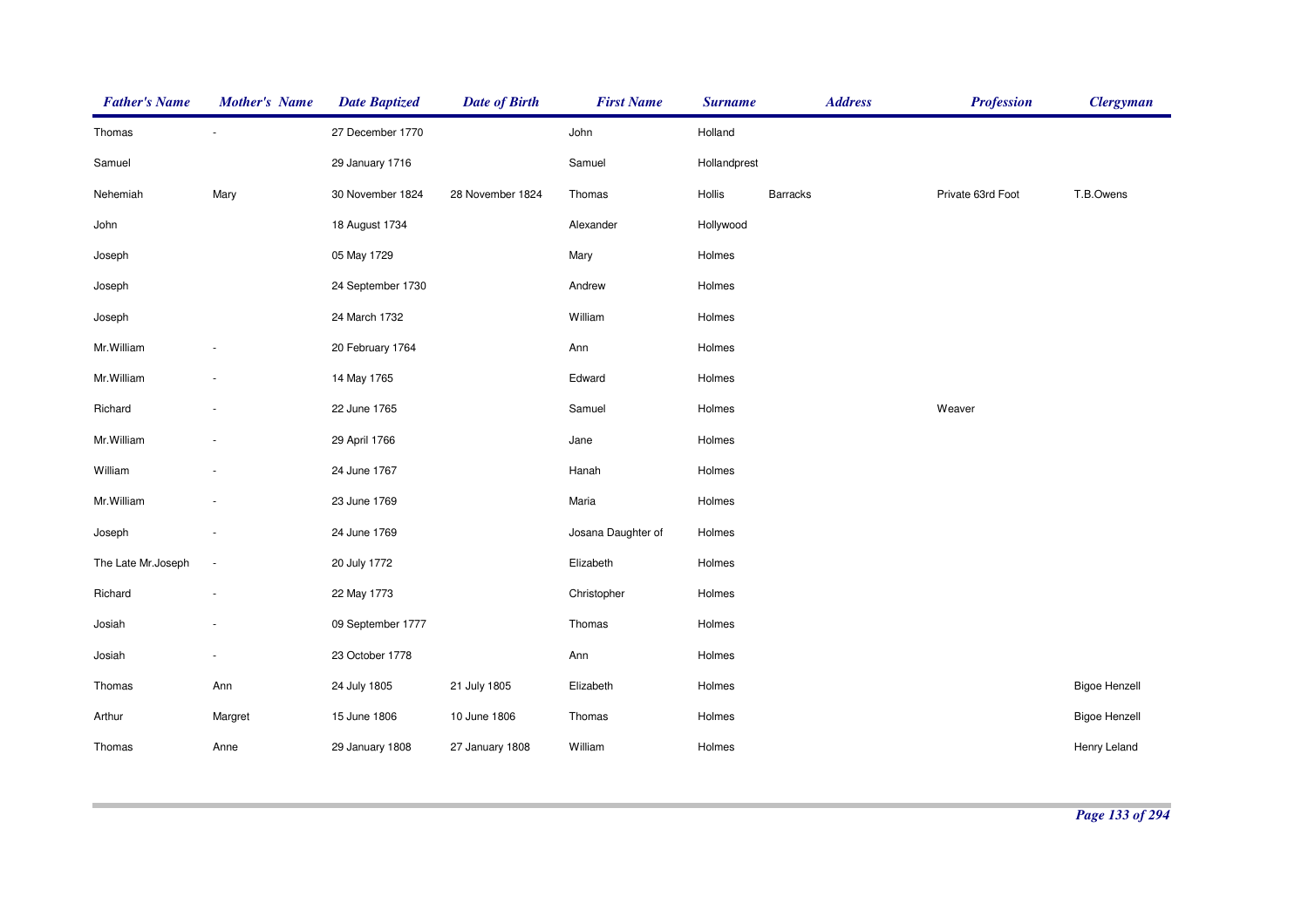| <b>Father's Name</b> | <b>Mother's Name</b> | <b>Date Baptized</b> | <b>Date of Birth</b> | <b>First Name</b> | <b>Surname</b> | <b>Address</b>     | <b>Profession</b>     | <b>Clergyman</b>       |
|----------------------|----------------------|----------------------|----------------------|-------------------|----------------|--------------------|-----------------------|------------------------|
| Arthur               | Margarett            | 07 June 1808         | 06 June 1808         | Edward            | Holmes         |                    |                       | Henry Leland           |
| Thomas               | Anne                 | 12 November 1809     | 09 November 1809     | Jane              | Holmes         |                    |                       | Henry Leland           |
| Joseph               | Sophia               | 27 September 1823    | 22 September 1823    | Jane Stewart      | Holmes         | Paradise Row       | Attorney              | T.B.Owens              |
| Arthur               | Lucy                 | 01 January 1840      | 14 January 1839      | Margaret          | Holmes         | Linen Hall         | Clerk of Works        | A.Wynne                |
| Arthur               | Lucy                 | 08 December 1841     | 24 October 1841      | Arthur            | Holmes         | Linen Hall Street  | Measurer of Works     | A.Wynne                |
| Edward               | Alicia               | 03 December 1843     | 02 November 1843     | Charlotte         | Holmes         | Peter Street       | <b>Brazier</b>        | William M<br>Beresford |
| Arthur               | Lucy                 | 07 July 1844         |                      | Lucy              | Holmes         | Linen Hall         | <b>Writing Clerk</b>  | A.Wynne                |
| Edward               | Alice                | 04 January 1846      |                      | Edward            | Holmes         | Peter Street       | <b>Brazier</b>        | A.Wynne                |
| Arthur               | Lucy                 | 12 July 1846         |                      | Anne              | Holmes         | Linen Hall         | Clerk to Mr. Leland   | A.Wynne                |
| Francis              | Martha               | 24 May 1848          |                      | Mary Maria        | Holmes         | Magdalene Street   | Mason                 | A.Wynne                |
| Arthur               | Lucy                 | 27 February 1851     |                      | Thomas            | Holmes         | Linen Hall Street  | <b>Writing Clerk</b>  | Thomas Taylor          |
| Charles              |                      | 22 August 1722       |                      | John              | Holt           |                    |                       |                        |
| Charles              |                      | 25 August 1724       |                      | James             | Holt           |                    |                       |                        |
| Samuell              |                      | 18 October 1724      |                      | John              | Holt           |                    | A Soldier             |                        |
| Charles              |                      | 07 June 1726         |                      | Robert            | Holt           |                    |                       |                        |
| Charles              |                      | 12 March 1729        |                      | Ann               | Holt           |                    |                       |                        |
| Joseph               |                      | 14 May 1704          |                      | Mary              | Home           |                    |                       |                        |
| Mr.William           | $\blacksquare$       | 26 November 1748     |                      | Mary              | Honard         |                    |                       |                        |
| Robert               | Ellen                | 01 May 1844          | 21 March 1844        | Oscar Dunscombe   | Honiball       | Church Alleys      | <b>Excise Officer</b> |                        |
| Henry                | Jane                 | 19 January 1827      | 01 January 1826      | Maria Anne        | Hooper         | <b>Fair Street</b> | Organist              | T.B.Owens              |
| Sir.George           |                      | 09 May 1727          |                      | Hellen            | Hope           |                    |                       |                        |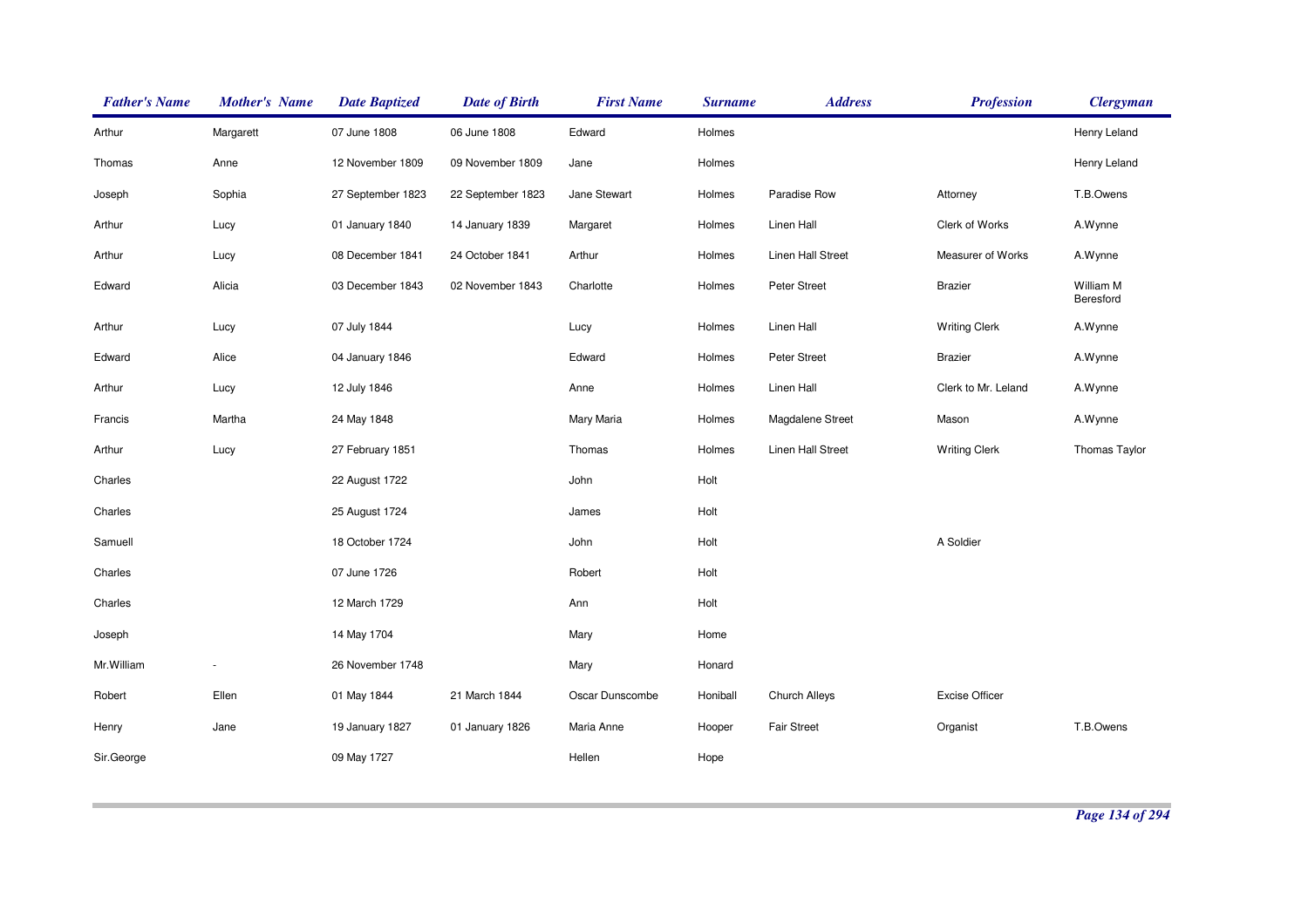| <b>Father's Name</b> | <b>Mother's Name</b> | <b>Date Baptized</b> | <b>Date of Birth</b> | <b>First Name</b>    | <b>Surname</b> | <b>Address</b>   | <b>Profession</b>     | <b>Clergyman</b>    |
|----------------------|----------------------|----------------------|----------------------|----------------------|----------------|------------------|-----------------------|---------------------|
| Sir.George           |                      | 20 May 1728          |                      | Elizabeth            | Hope           |                  |                       |                     |
| Sir.George           |                      | 03 February 1730     |                      | George               | Hope           |                  | [Deceased]            |                     |
| Francis Willet       | Catherine            | 25 March 1810        | 18 February 1810     | Joseph Francis       | Hopkins        |                  |                       | Henry Leland        |
| Thomas               | Emma                 | 15 February 1823     | 31 January 1823      | Mary Anne            | Hopkins        |                  | 15th Foot             | T.B.Owens           |
| Joseph Hopkins       | Mary Clarke          | 04 September 1845    |                      | Michael              | Hopkins        |                  |                       | A.Wynne             |
| George               | Margaret             | 26 November 1815     | 21 November 1815     | John                 | Hopper         |                  |                       | Henry Leland        |
| James                |                      | 03 May 1726          |                      | Jonathan             | Horagh         |                  |                       |                     |
| John                 | Amelia               | 31 December 1820     | 15 December 1820     | Margaret Allen       | Horan          |                  |                       | <b>Wardlaw Ball</b> |
| Edward               | Mary                 | 19 May 1822          | 11 May 1822          | Mary Anne            | Horan          |                  |                       | T.B.Owens           |
| John                 | Amelia               | 25 August 1822       | 15 August 1822       | John                 | Horan          |                  |                       | T.B.Owens           |
| John                 | Amelia               | 09 May 1824          | 18 April 1824        | John William         | Horan          | Magdalen Street  | Dancing Master        | Samuel Fairtlough   |
| John                 | Emily                | 01 January 1826      | 24 December 1825     | <b>William Henry</b> | Horan          | Magdalen Street  | <b>Dancing Master</b> | T.B.Owens           |
| John                 | Amelia               | 18 January 1829      | 13 December 1828     | George               | Horan          | Magdalen Street  | <b>Dancing Master</b> | T.William Dixon     |
| John                 | Amelia               | 13 March 1831        |                      | John                 | Horan          | Magdalen Street  | <b>Dancing Master</b> | Rev.R.George        |
| John                 | Amelia               | 21 April 1833        | 11 April 1833        | Anna Catherine       | Horan          | Magdalene Street | <b>Drawing Master</b> | Rev.J.Magee         |
| John                 | Emily                | 26 November 1835     | 21 October 1835      | Emily Jane           | Horan          | Church Yard      | Organist              | Rev.J.Magee         |
| John                 | Emily                | 11 February 1838     | 05 January 1838      | James                | Horan          | Church Yard      | Organist              | John.A.Wall         |
| John                 | Emily                | 22 July 1840         | 15 June 1840         | Arthur William       | Horan          | Church Yard      | Organist              | Arthur Adams        |
| Thomas               | Anne                 | 28 February 1841     | 24 February 1841     | Anne                 | Horan          | Navan            | Servant               | A.Wynne             |
| James                |                      | 04 May 1725          |                      | Mary                 | Horgah         |                  |                       |                     |
| Mr.Robert            |                      | 15 March 1703        |                      | Randel               | Horne          |                  |                       |                     |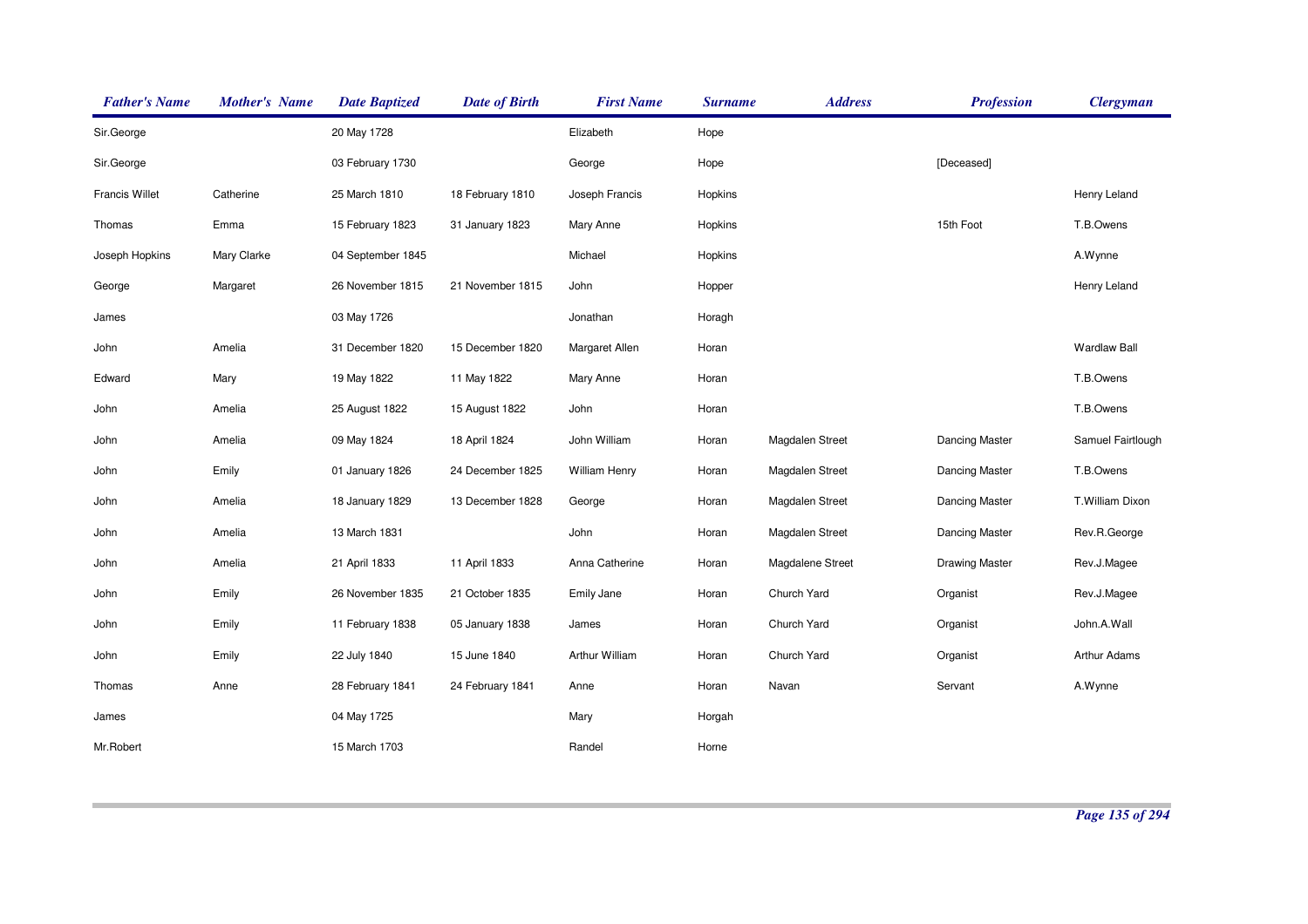| <b>Father's Name</b>       | <b>Mother's Name</b> | <b>Date Baptized</b> | <b>Date of Birth</b> | <b>First Name</b>        | <b>Surname</b> | <b>Address</b>     | <b>Profession</b> | <b>Clergyman</b> |
|----------------------------|----------------------|----------------------|----------------------|--------------------------|----------------|--------------------|-------------------|------------------|
| Mr.Nathaniel               |                      | 30 January 1707      |                      | Jeremiah                 | Hornsby        |                    |                   |                  |
| Mr.Nathaniel               |                      | 15 June 1708         |                      | Nathaniel                | Hornsby        |                    |                   |                  |
| Nathaniel                  |                      | 22 May 1710          |                      | John                     | Hornsby        |                    | Sherriff          |                  |
| Mr.Nathaniel               |                      | 26 June 1711         |                      | John                     | Hornsby        |                    |                   |                  |
| Mr.Nathaniel               |                      | 30 September 1712    |                      | Frances                  | Hornsby        |                    |                   |                  |
| Mr.Nathaniel               |                      | 02 February 1714     |                      | Marvin Son to            | Hornsby        |                    |                   |                  |
| Mr.Nathaniel               |                      | 11 February 1718     |                      | Henry                    | Hornsey        |                    |                   |                  |
| Mr.                        |                      | 17 May 1741          |                      | John                     | Houghton       |                    | Supernumary       |                  |
| $\frac{1}{2}$              |                      | 15 September 1809    |                      | $\overline{\phantom{a}}$ | Houghton       |                    |                   |                  |
| Charles                    |                      | 14 October 1731      |                      | George                   | Hoult          |                    |                   |                  |
| Charles                    |                      | 16 December 1733     |                      | Thomas                   | Hoult          |                    |                   |                  |
| Rice                       |                      | 02 September 1702    |                      | Anne                     | Howard         |                    |                   |                  |
| Son to Daughter of<br>Rice |                      | 27 July 1704         |                      | James                    | Howard         |                    |                   |                  |
| - Mary                     |                      | 02 August 1722       |                      | Mary                     | Howard         |                    | A Bastard         |                  |
| Mr.                        |                      | 31 December 1744     |                      | Francis                  | Howard         |                    |                   |                  |
| Mr. William                |                      | 01 January 1751      |                      | Abraham                  | Howard         |                    |                   |                  |
| William                    | ÷                    | 08 May 1756          |                      | Charles                  | Howard         |                    | Mayor of Drogheda |                  |
| Alderman                   | ä,                   | 10 January 1760      |                      | Alice                    | Howard         |                    |                   |                  |
| John                       | Mary                 | 09 April 1812        | 02 April 1812        | Sophia                   | Howden         |                    |                   | Henry Leland     |
| John                       | Alice                | 20 June 1830         |                      | John                     | Howel          | <b>Fair Street</b> | Soldier           | J.Magee          |
| Thomas                     | ÷                    | 20 March 1758        |                      | Martha                   | Howell         |                    |                   |                  |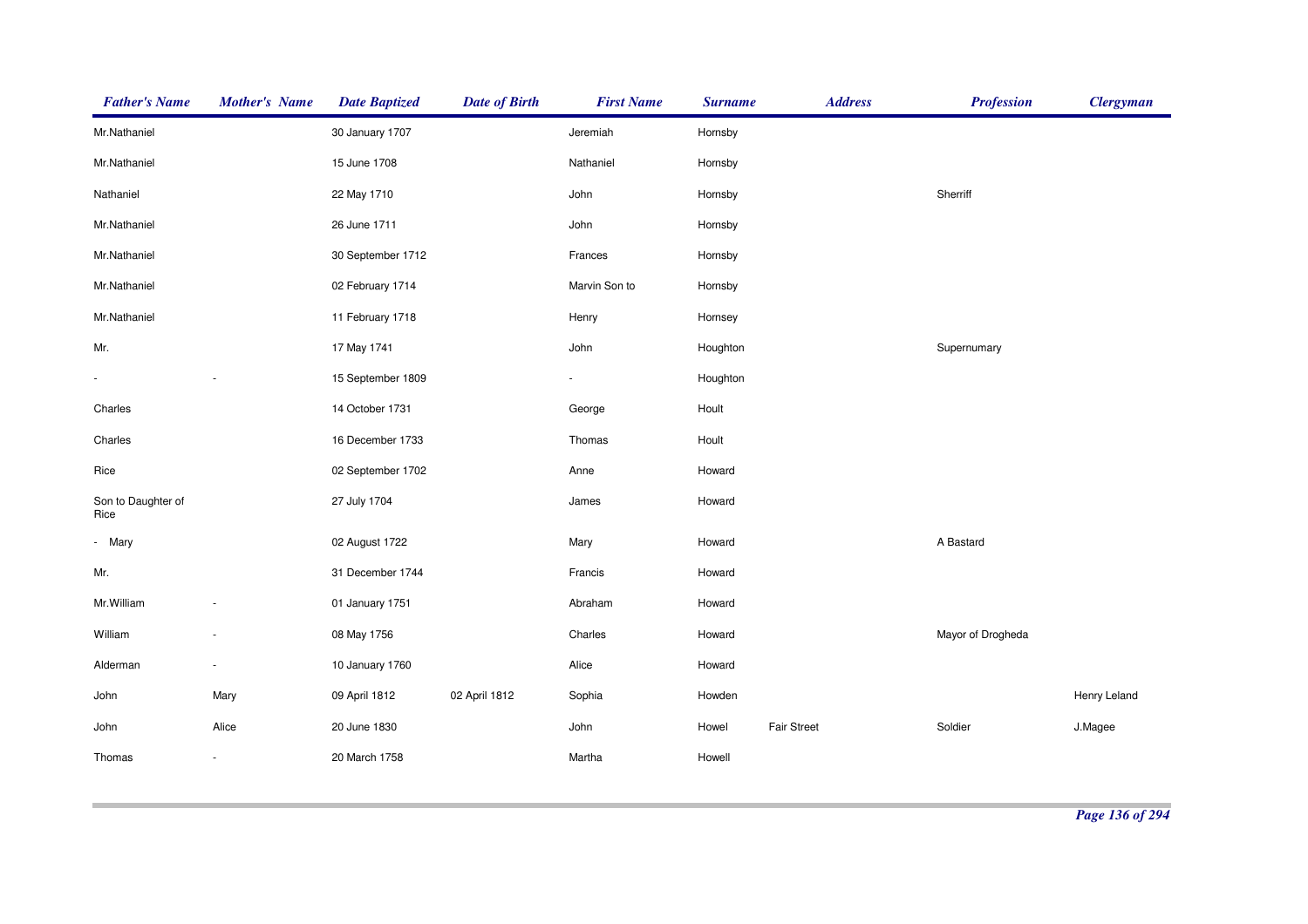| <b>Father's Name</b>  | <b>Mother's Name</b> | <b>Date Baptized</b> | <b>Date of Birth</b> | <b>First Name</b>      | <b>Surname</b> | <b>Address</b>            | <b>Profession</b>        | <b>Clergyman</b>       |
|-----------------------|----------------------|----------------------|----------------------|------------------------|----------------|---------------------------|--------------------------|------------------------|
| Thomas                |                      | 30 May 1763          |                      | [Grandson of]<br>Lewis | Howell         |                           | Mariner                  |                        |
| Thomas                |                      | 03 July 1731         |                      | Lewis                  | Howill         |                           |                          |                        |
| Thomas                |                      | 09 July 1733         |                      | Lewis                  | Howill         |                           |                          |                        |
|                       |                      | 17 July 1746         |                      | Alice                  | Howill         |                           |                          |                        |
| William               | Sarah                | 07 November 1875     | 21 September 1875    | Arthur James           | Howting        | North Road, Drogheda      | Joiner                   | James William<br>Smith |
| William               | Sarah                | 06 June 1886         | 09 May 1886          | John Henry             | Howting        | North Road, Drogheda      | Carpenter & Joiner       | John J.Sandys          |
| William               | Sarah                | 07 August 1887       | 18 July 1887         | Albert Edward          | Howting        | North Road, Drogheda      | Carpenter and Joiner     | John J.Sandys          |
| William               | Sarah                | 22 February 1891     | 27 December 1890     | Mary Catherine         | Howting        | North Road, Drogheda      | Carpenter and Joiner     | John Eccles            |
| William               | Sarah                | 10 September 1893    | 28 June 1893         | Sarah                  | Howting        | North Road, Drogheda      | Carpenter & Joiner       | F.W.Macran             |
| Michael               |                      | 26 March 1726        |                      | Alice                  | Hoy            |                           |                          |                        |
| Michael               |                      | 03 September 1728    |                      | Mary                   | Hoy            |                           |                          |                        |
| Michaell              |                      | 09 July 1724         |                      | Margrett               | Hoye           |                           |                          |                        |
| Daughter of a Soldier | $\sim$               | 14 April 1808        | 07 April 1808        | Anne                   | Hoye           |                           | 81st Regiment            | <b>Wardlaw Ball</b>    |
| Mr.Benjamin           |                      | 03 July 1710         |                      | Charity                | Hoywood        |                           |                          |                        |
| Mr.Benjamin           |                      | 16 October 1712      |                      | Richard                | Hoywood        |                           |                          |                        |
| John                  | Catherine            | 20 September 1830    |                      | Mary                   | Huckstep       | <b>Millmount Barracks</b> | Private 58 Regt. of foot | Rev.Richard<br>George  |
| Thomas                |                      | 29 June 1714         |                      | Catherine              | Hudson         |                           |                          |                        |
| William B             | Catherine            | 07 July 1847         |                      | Francis John           | Hudson         | <b>Fair Street</b>        | Merchant                 | A.Wynne                |
| Richard R             | Marianne             | 24 February 1850     |                      | Mary Frances           | Hudson         | <b>William Street</b>     | Veterinary Surgeon       | W.E.Ormsby             |
| Richard R             | Marianne             | 07 May 1852          |                      | Francis Alexender      | Hudson         | <b>William Street</b>     | Vetinary Surgeon         | W.E.Ormsby             |
| William               |                      | 28 February 1814     | 28 February 1814     | - A Son                | Huey           |                           | No dates given           | Henry Leland           |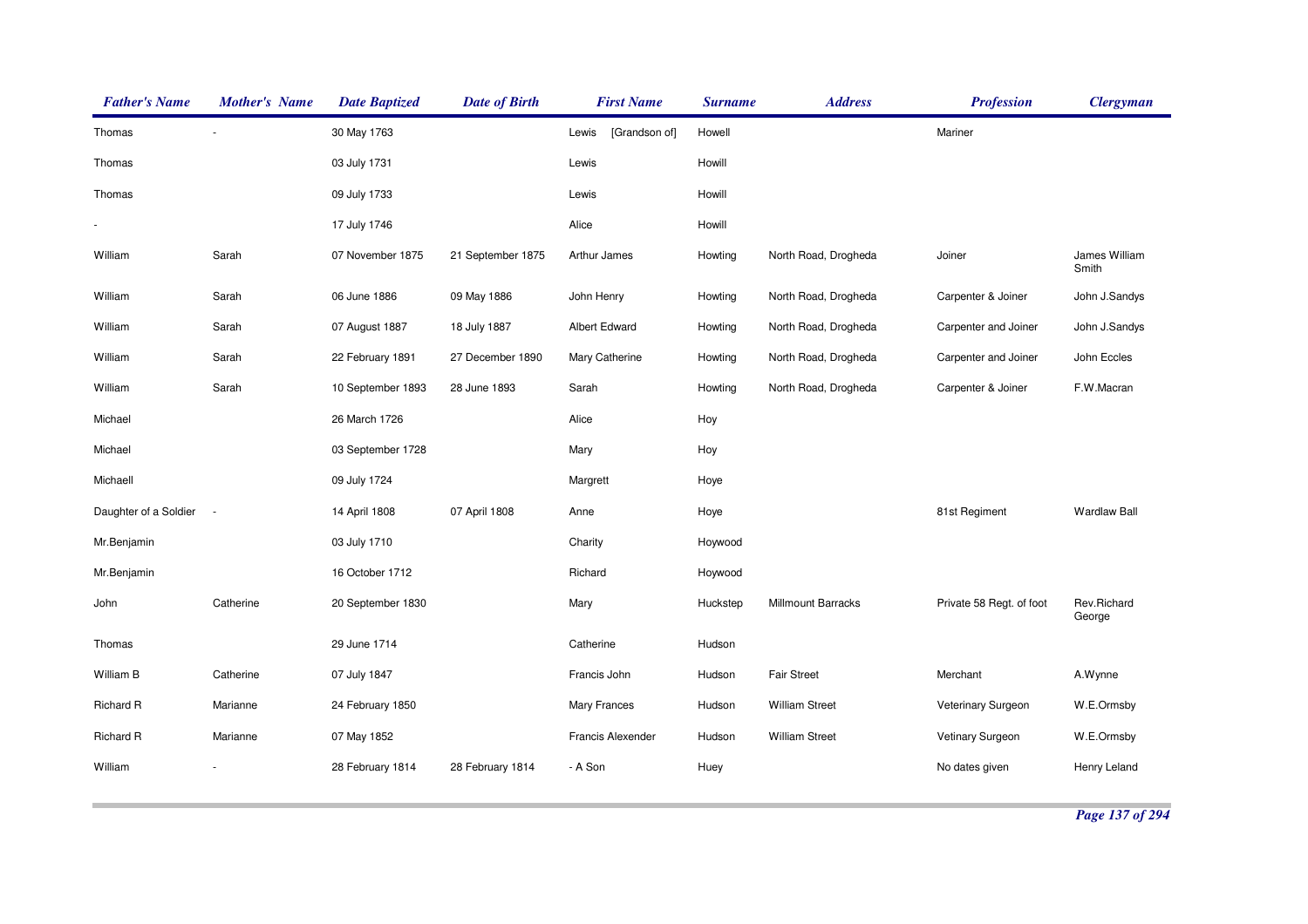| <b>Father's Name</b> | <b>Mother's Name</b> | <b>Date Baptized</b> | <b>Date of Birth</b> | <b>First Name</b> | <b>Surname</b> | <b>Address</b> | <b>Profession</b> | <b>Clergyman</b> |
|----------------------|----------------------|----------------------|----------------------|-------------------|----------------|----------------|-------------------|------------------|
| John                 |                      | 21 February 1703     |                      | Henry             | Hughes         |                |                   |                  |
| John                 |                      | 12 February 1711     |                      | Sarah             | Hughes         |                |                   |                  |
| Richard              |                      | 16 February 1711     |                      | Mary              | Hughes         |                |                   |                  |
| Richard              |                      | 27 November 1715     |                      | Cicely            | Hughes         |                |                   |                  |
| John                 |                      | 13 June 1717         |                      | James             | Hughes         |                |                   |                  |
| Richard              |                      | 30 November 1718     |                      | Jane              | Hughes         |                |                   |                  |
| Richard              |                      | 14 April 1721        |                      | Thomas            | Hughes         |                |                   |                  |
| Henry                |                      | 15 April 1725        |                      | Ann               | Hughes         |                |                   |                  |
| Henry                |                      | 01 August 1726       |                      | John              | Hughes         |                |                   |                  |
| Henry                |                      | 24 February 1729     |                      | Henry             | Hughes         |                |                   |                  |
| Thomas               |                      | 29 March 1731        |                      | Thomas            | Hughes         |                |                   |                  |
| Henry                |                      | 18 July 1731         |                      | Elizabeth         | Hughes         |                |                   |                  |
| Henry                |                      | 29 January 1734      |                      | Anthony           | Hughes         |                |                   |                  |
| James                |                      | 15 December 1741     |                      | Mary Ann          | Hughes         |                |                   |                  |
| John                 |                      | 27 April 1744        |                      | Ann               | Hughes         |                |                   |                  |
| John                 |                      | 01 April 1746        |                      | ÷.                | Hughes         |                |                   |                  |
| John                 |                      | 15 August 1750       |                      | Henry             | Hughes         |                | Wigg Maker        |                  |
| Henry                |                      | 17 March 1758        |                      | John              | Hughes         |                | Shoemaker         |                  |
| Henry                |                      | 17 February 1761     |                      | Mary              | Hughes         |                | Shoemaker         |                  |
| Henry                |                      | 18 June 1762         |                      | William           | Hughes         |                | Shoemaker         |                  |
| Henry                | $\overline{a}$       | 05 August 1764       |                      | Philip            | Hughes         |                | Shoemaker         |                  |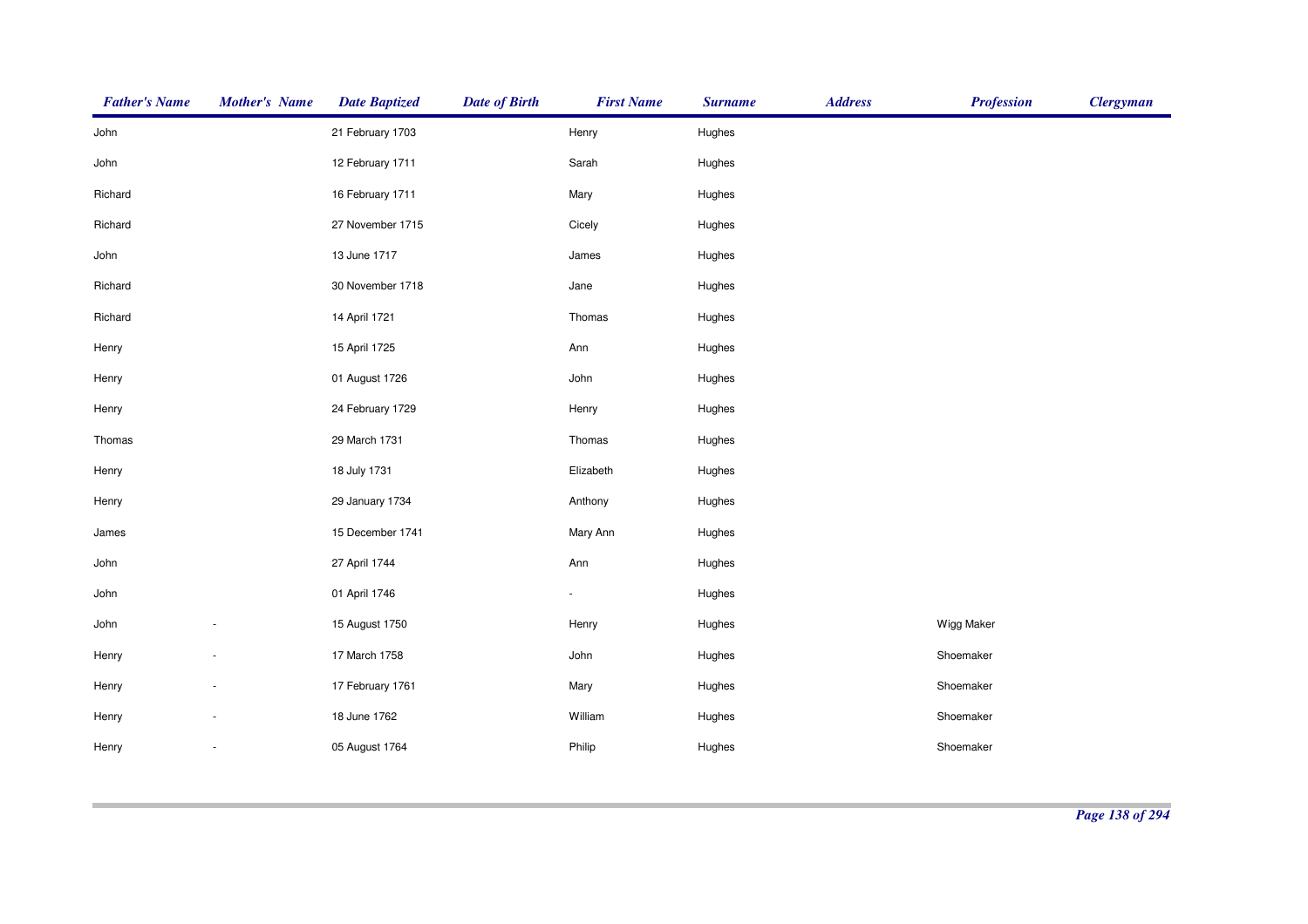| <b>Father's Name</b> | <b>Mother's Name</b> | <b>Date Baptized</b> | <b>Date of Birth</b> | <b>First Name</b> | <b>Surname</b> | <b>Address</b>       | <b>Profession</b>  | <b>Clergyman</b>     |
|----------------------|----------------------|----------------------|----------------------|-------------------|----------------|----------------------|--------------------|----------------------|
| Thomas               |                      | 09 September 1767    |                      | Ann               | Hughes         |                      | Perukemaker        |                      |
| John                 | Mary                 | 25 November 1807     | 13 November 1807     | Catherine         | Hughes         |                      | 3rd Dragoons       | <b>Bigoe Henzell</b> |
| William              | Mary Anne            | 21 February 1836     | 09 February 1836     | Thomas            | Hughes         | New Quay             | Iron Moulder       | Rev.J.Magee          |
| William              | Mary Anne            | 24 December 1837     | 09 December 1837     | Maria             | Hughes         | New Quay             | Metal Founder      | John.A.Wall          |
| William              | Mary Anne            | 10 November 1839     | 11 October 1839      | Mary Anne         | Hughes         | Stockwell Lane       | Moulder            | John.A.Wall          |
| William              | Mary Anne            | 12 September 1841    | 26 August 1841       | William           | Hughes         | Stockwell Lane       |                    | A.Wynne              |
| William              | Mary Anne            | 28 December 1845     |                      | Nicholas          | Hughes         | Magdalene Street     | Engineer           | A.Wynne              |
| Thomas               | Ellen                | 29 January 1871      | 29 November 1870     | Evangeline        | Hughes         | Free School Lane     | Iron Worker        | John Eccles          |
| Thomas               | Ellen                | 21 November 1872     | 03 April 1872        | William           | Hughes         | Free School Lane     | Moulder            | John Eccles          |
| James                | Jane                 | 28 December 1879     | 19 October 1879      | Louisa Ellen      | Hughes         | Chord Road, Drogheda | Ironmonger         | John Eccles          |
| James                | Jane                 | 07 December 1884     | 11 August 1884       | Millicent Jane    | Hughes         | Chord Road, Drogheda | Iron Monger        | John J.Sandys        |
| James                | Jane                 | 24 January 1886      | 25 October 1885      | Edward Lytton     | Hughes         | Chord Road, Drogheda | General Dealer     | John J.Sandys        |
| James                | Jane                 | 13 January 1889      | 19 November 1888     | Florence Edith    | Hughes         | Chord Road, Drogheda | General Dealer     | John J.Sandys        |
| James                | Jane                 | 13 January 1889      | 04 December 1886     | Lilian Harreitte  | Hughes         | Chord Road, Drogheda | General Dealer     | John J.Sandys        |
| Edward               |                      | 30 November 1702     |                      | Richard           | Hughs          |                      |                    |                      |
| John                 |                      | 26 July 1705         |                      | James             | Hughs          |                      |                    |                      |
| Edward               |                      | 24 March 1706        |                      | Margret           | Hughs          |                      |                    |                      |
| John                 |                      | 25 January 1708      |                      | John              | Hughs          |                      |                    |                      |
| Edward               |                      | 25 August 1708       |                      | Elizabeth         | Hughs          |                      |                    |                      |
| William              |                      | 10 November 1711     |                      | Rachel            | Hughs          |                      | The Reputed Father |                      |
| Richard              |                      | 29 September 1712    |                      | John              | Hughs          |                      |                    |                      |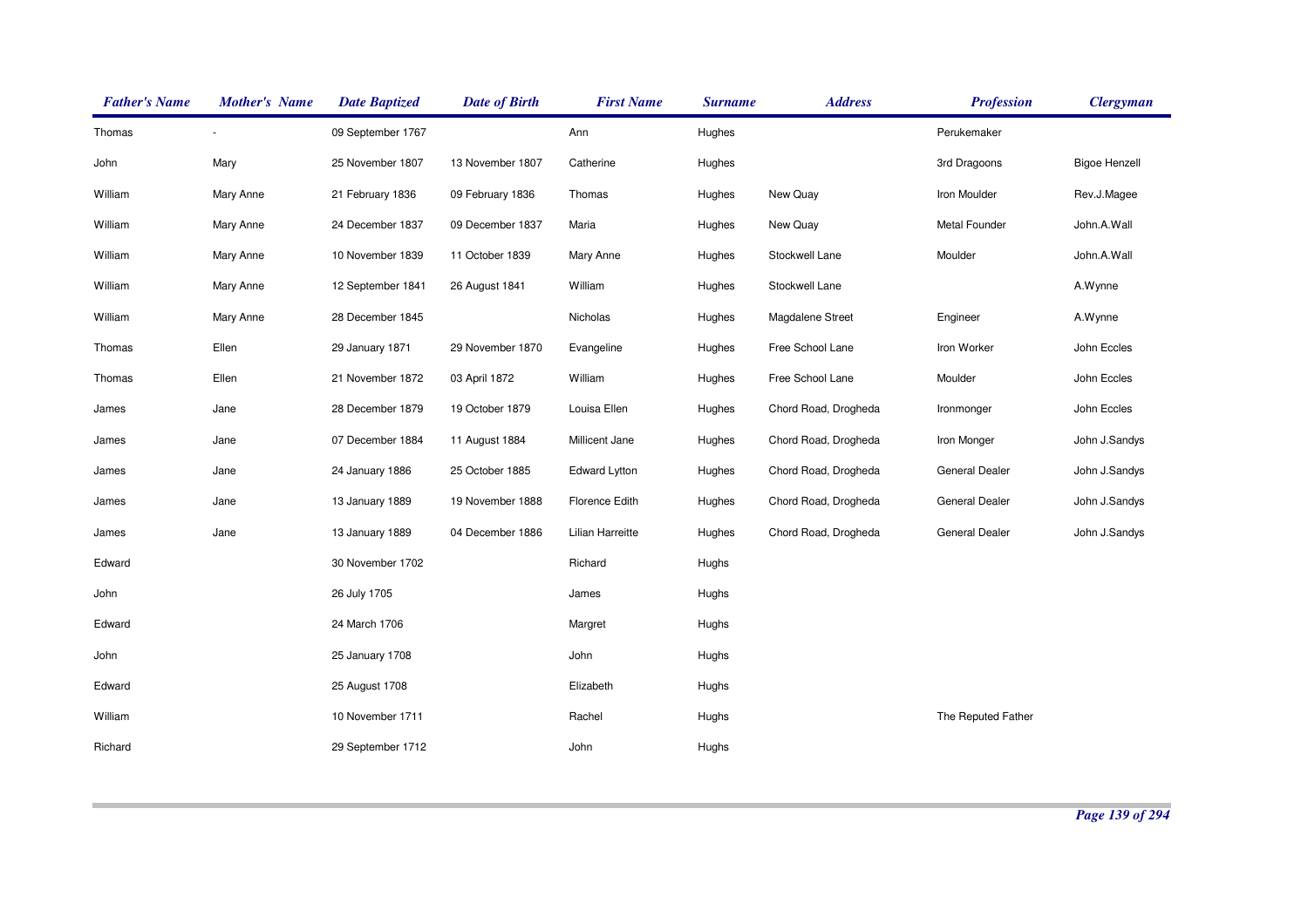| <b>Father's Name</b> | <b>Mother's Name</b> | <b>Date Baptized</b> | <b>Date of Birth</b> | <b>First Name</b>     | <b>Surname</b> | <b>Address</b>            | <b>Profession</b>          | <b>Clergyman</b> |
|----------------------|----------------------|----------------------|----------------------|-----------------------|----------------|---------------------------|----------------------------|------------------|
| John                 |                      | 24 January 1714      |                      | Thomas                | Hughs          |                           |                            |                  |
| John                 |                      | 18 March 1715        |                      | William               | Hughs          |                           |                            |                  |
| Thomas               | Phobe                | 28 April 1816        | 23 April 1816        | James                 | Hughs          |                           | 27th Regiment              | Henry Leland     |
| George               | Jane                 | 15 July 1810         | 09 July 1810         | Anna Margaret         | Hull           |                           |                            | Henry Leland     |
| Henry                | Elizabeth Jane       | 12 October 1856      |                      | James Scott           | Hull           | <b>Fair Street</b>        | Merchant                   | W.E.Ormsby       |
| Henry                | Elizabeth Jane       | 21 March 1858        |                      | Elizabeth Anne Scott  | Hull           | <b>Fair Street</b>        | Merchant                   | William E.Ormsby |
| Henry                | Elizabeth Jane       | 07 August 1859       |                      | Thomas Henry          | Hull           | <b>West Street</b>        | Merchant                   | John Eccles      |
| Henry                | Elizabeth Jane       | 28 October 1860      |                      | Henry                 | Hull           | <b>West Street</b>        | Merchant                   | John Eccles      |
| Henry                | Elizabeth Jane       | 21 November 1861     |                      | Agnes Elizabeth       | Hull           | <b>West Street</b>        | Merchant                   | John Eccles      |
| Henry                | Elizabeth Jane       | 06 November 1867     | 22 August 1867       | Frederick William     | Hull           | <b>West Street</b>        | Merchant                   | John Eccles      |
| Thomas               |                      | 21 May 1713          |                      | Margaret              | Hullard Jr.    |                           |                            |                  |
| John                 | Frances              | 03 May 1812          | 28 April 1812        | <b>Edward Douglas</b> | Hume           |                           | Sergeant2ndGarrisonBatt.   | Henry Leland     |
| John                 | Frances              | 26 June 1814         | 21 June 1814         | Mary Anne             | Hume           |                           | 2nd Garrison Battalion     | Henry Leland     |
| John                 | Elizabeth            | 23 August 1826       | 13 August 1826       | William               | Hume           | <b>Barracks</b>           | Serjeant 73rd Foot         | T.B.Owens        |
| Joseph B             | Ellen Brown          | 03 June 1860         |                      | Ellen Kate            | Hume           | <b>Fogartys Buildings</b> | Officer Inland Revenue     | John Eccles      |
| William              | Sarah                | 27 August 1871       | 22 April 1871        | Emily Jane            | Humphreys      | Letterkenny, Donegal      | Serjeant Donegal Artillery | John Eccles      |
| William              |                      | 30 June 1724         |                      | Ann Elizabeth         | Humphryson     |                           |                            |                  |
| William              |                      | 24 December 1725     |                      | Corbey                | Humphryson     |                           | Of St.Mary's Parish        |                  |
| William              |                      | 01 February 1728     |                      | William               | Humphryson     |                           | Of St.Mary's Parish        |                  |
| William              |                      | 07 January 1732      |                      | Margrett              | Humphryson     |                           | Of St.Mary's Parish        |                  |
| John                 |                      | 20 December 1719     |                      | Thomas                | Hunt           |                           |                            |                  |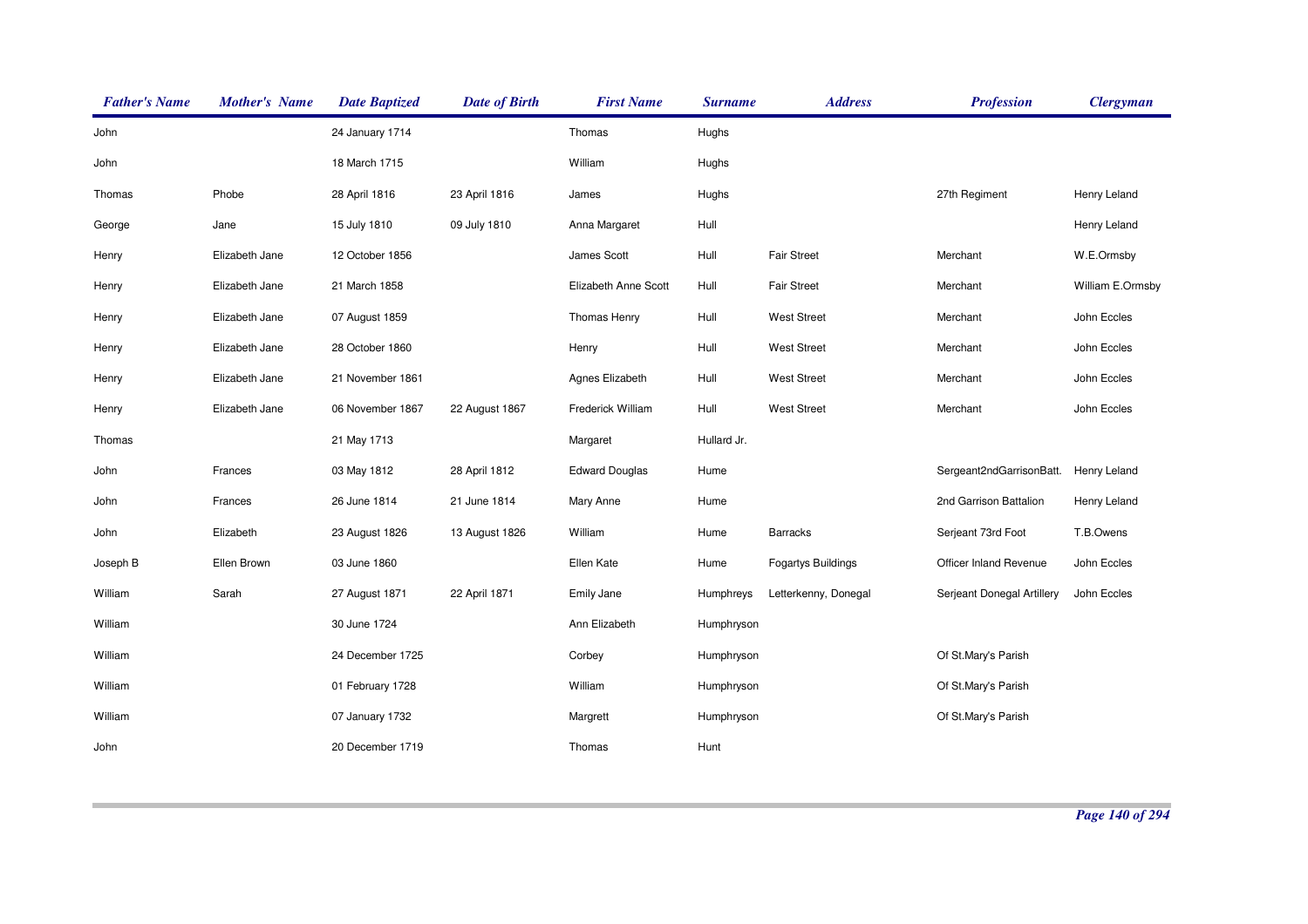| <b>Father's Name</b> | <b>Mother's Name</b>     | <b>Date Baptized</b> | <b>Date of Birth</b> | <b>First Name</b> | <b>Surname</b> | <b>Address</b>           | <b>Profession</b>    | <b>Clergyman</b>       |
|----------------------|--------------------------|----------------------|----------------------|-------------------|----------------|--------------------------|----------------------|------------------------|
| Thomas               | Anne                     | 17 August 1806       | 15 August 1806       | Barbara           | Hunt           |                          |                      | <b>Bigoe Henzell</b>   |
| Henry                | Eliza                    | 23 December 1821     | 21 December 1821     | Hannah            | Hunt           |                          | 1st Foot             | T.B.Owens              |
| Alexander            | Letitia                  | 05 December 1813     | 04 December 1813     | Alexander         | Hunter         |                          |                      | Henry Leland           |
| Alexander            | Letitia                  | 25 December 1815     | 24 December 1815     | Letitia           | Hunter         |                          |                      | Henry Leland           |
| Henry                | Ellen                    | 10 October 1875      | 11 September 1875    | Maria Louisa      | Hunter         | West Street, Drogheda    | <b>Cabinet Maker</b> | James William<br>Smith |
| Henry                | Ellen                    | 19 November 1876     | 12 October 1876      | Robert            | Hunter         | William Street, Drogheda | <b>Cabinet Maker</b> | Thomas Fullerton       |
| Henry                | Ellen                    | 23 June 1878         | 15 May 1878          | Annie Wilson      | Hunter         | William Street, Drogheda | <b>Cabinet Maker</b> | Coates G.Booth         |
| Rowland              |                          | 04 October 1739      |                      | Jane              | Hurst          |                          |                      |                        |
| Rowland              |                          | 23 May 1742          |                      | Samuel            | Hurst          |                          |                      |                        |
| Rowland              |                          | 25 June 1743         |                      | Hugh              | Hurst          |                          | Twins                |                        |
| Rowland              |                          | 25 June 1743         |                      | Jane              | Hurst          |                          | Twins                |                        |
| Thomas               | $\overline{\phantom{a}}$ | 20 October 1757      |                      | John              | Hurst          |                          | Porter               |                        |
| Thomas               | Ann                      | 06 March 1814        | 28 February 1814     | Thomas            | Hurst          |                          |                      | Henry Leland           |
| John                 |                          | 29 December 1723     |                      | Sarah             | Huson          |                          |                      |                        |
| John                 |                          | 26 April 1726        |                      | Meredith          | Huson          |                          |                      |                        |
| John                 |                          | 26 December 1728     |                      | Ann               | Huson          |                          |                      |                        |
| James                | Elizabeth                | 04 August 1833       | 23 July 1833         | William           | Hutcheson      | Cottage                  | Weaver               | Rev.J.Magee            |
| Thomas               |                          | 26 February 1703     |                      | Jane              | Hutchins       |                          |                      |                        |
| Thomas               |                          | 16 October 1707      |                      | Elizabeth         | Hutchins       |                          |                      |                        |
| Thomas               |                          | 28 July 1709         |                      | Anne              | Hutchins       |                          |                      |                        |
| Thomas               |                          | 02 November 1713     |                      | John              | Hutchins       |                          |                      |                        |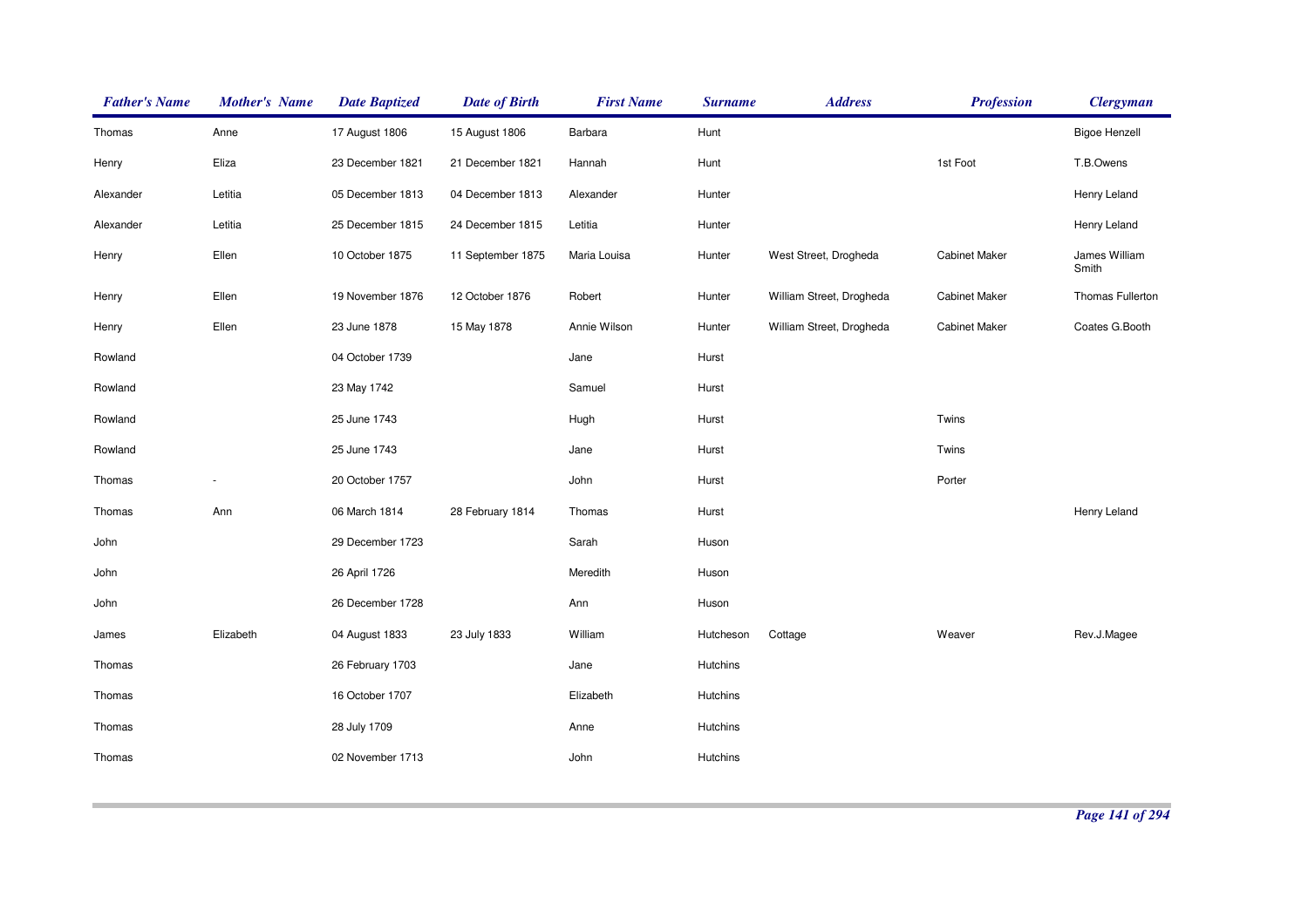| <b>Father's Name</b> | <b>Mother's Name</b> | <b>Date Baptized</b> | <b>Date of Birth</b> | <b>First Name</b> | <b>Surname</b>  | <b>Address</b>                         | <b>Profession</b>                 | <b>Clergyman</b>     |
|----------------------|----------------------|----------------------|----------------------|-------------------|-----------------|----------------------------------------|-----------------------------------|----------------------|
| John                 |                      | 18 January 1728      |                      | Thomas            | <b>Hutchins</b> |                                        | Twins                             |                      |
| John                 |                      | 18 January 1728      |                      | Margret           | <b>Hutchins</b> |                                        | Twins                             |                      |
| James                | Elizabeth            | 22 December 1817     | 15 December 1817     | Jane              | Hutchinson      |                                        |                                   | <b>Wardlaw Ball</b>  |
| James                | Elizabeth            | 04 April 1831        | 30 March 1831        | John              | Hutchinson      | Cottage Sunday Gate                    | Weaver [Duplicate in old<br>book] | Rev.R.George         |
| James                | Elizabeth            | 30 October 1836      | 26 October 1836      | Elizabeth         | Hutchinson      | Harman's Garden outside<br>Sunday Gate | Weaver                            | Rev.P.Mooney         |
| James                | Elizabeth            | 10 November 1839     | 30 October 1839      | Christopher       | Hutchinson      | Hardmans Garden                        | Weaver                            | John.A.Wall          |
| William              | Ellen                | 19 November 1854     |                      | Anne              | Hutchinson      | Hardmans Garden                        | Weaver                            | <b>Henry Seddall</b> |
| William              | Ellen                | 26 October 1856      |                      | James             | Hutchinson      | Hardmans Garden                        | Weaver                            | John G Eccles        |
| Christopher          | Anne                 | 29 March 1863        |                      | James             | Hutchinson      | Hardmans Garden                        | Foundry Man                       | I St Monsarrat       |
| William              | Mary Anne            | 04 July 1863         | 29 June 1863         | William           | Hutchinson      | Sunday Gate                            | Labourer                          | J.H.Monsarrat        |
| Christopher          | Anne                 | 30 April 1865        | 27 March 1865        | Elizabeth         | Hutchinson      | <b>Palace Street</b>                   | <b>Boilermaker</b>                | J.H.Monsarrat        |
| William              | Mary                 | 26 November 1865     | 12 October 1865      | Mary Jane         | Hutchinson      | Hardmans Garden                        | Labourer                          | J.H.Monsarrat        |
| William              | Mary Anne            | 23 February 1868     | 25 January 1868      | James             | Hutchinson      | Sunday Gate                            | Labourer                          | J.H.Monsarrat        |
| William              | Mary Anne            | 19 June 1870         | 01 April 1870        | Sarah             | Hutchinson      | <b>King Street</b>                     | Engineer                          | J.H.Monsarrat        |
| William              | Mary Anne            | 29 December 1872     |                      | John Henry        | Hutchinson      | <b>King Street</b>                     | <b>Boilermaker</b>                | John Eccles          |
| William              | Mary Anne            | 29 October 1876      | 13 September 1876    | George Henry      | Hutchinson      | King Street, Drogheda                  | Mechanic                          | Thomas Fullerton     |
| William              | Mary Anne            | 30 March 1879        | 31 January 1879      | Anne              | Hutchinson      | King Street, Drogheda                  | Mechanic                          | Coates G.Booth       |
| William              | Maryanne             | 28 August 1881       | 01 August 1881       | Christopher       | Hutchinson      | King Street, Drogheda                  | Mechanic                          | F.S.Aldhouse         |
| William              | Mary Anne            | 25 January 1885      | 24 September 1884    | Elizabeth         | Hutchinson      | Hardmans Gardens, Drogheda             | Mechanic                          | John J.Sandys        |
| James                | Margaret             | 15 April 1808        | 13 April 1808        | Jane              | Hyans           |                                        |                                   | <b>Wardlaw Ball</b>  |
| James                | Rosanna              | 04 November 1805     | 04 November 1805     | Margaret          | Hyde            |                                        |                                   | <b>Bigoe Henzell</b> |
|                      |                      |                      |                      |                   |                 |                                        |                                   |                      |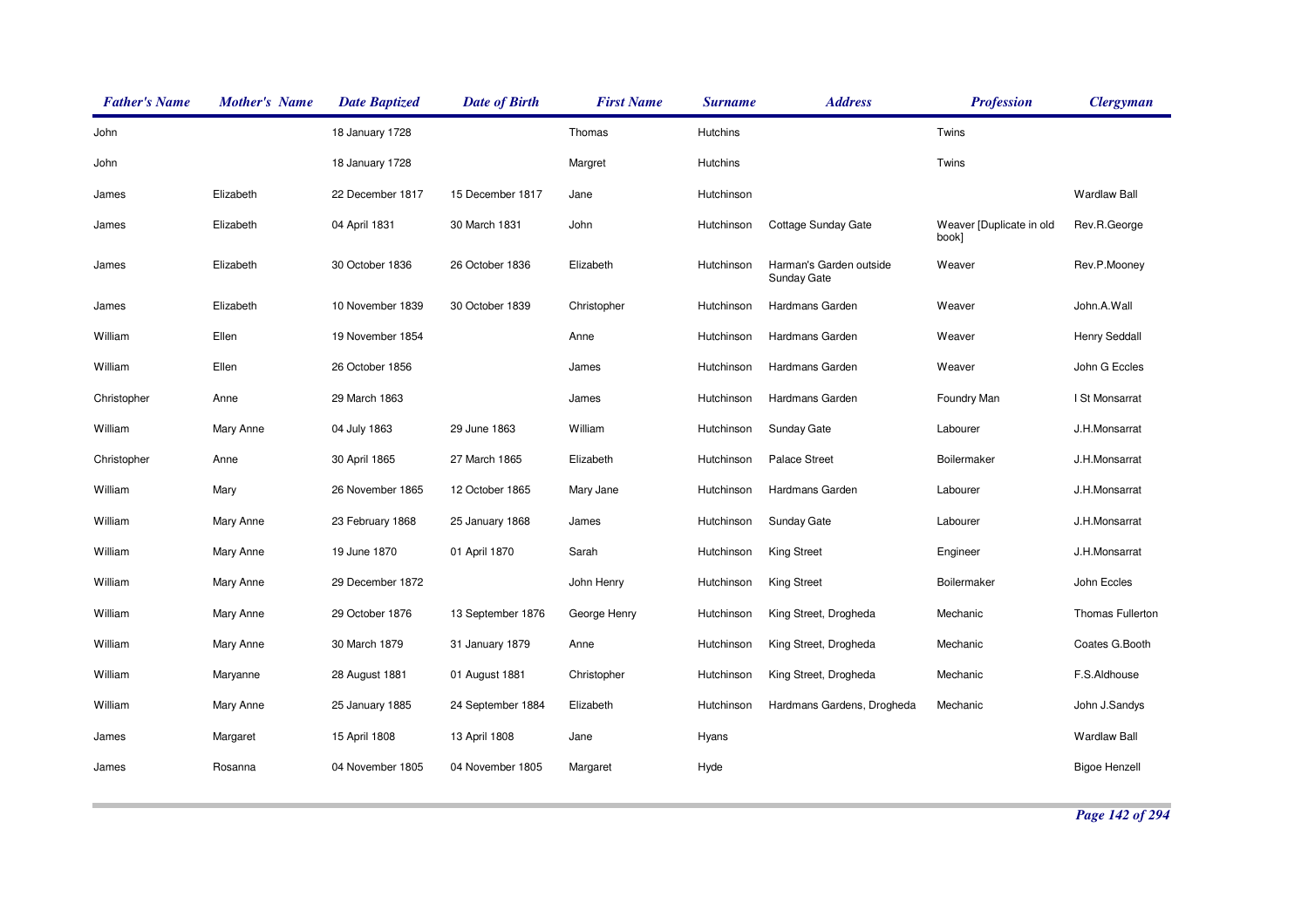| <b>Father's Name</b> | <b>Mother's Name</b> | <b>Date Baptized</b> | <b>Date of Birth</b> | <b>First Name</b> | <b>Surname</b> | <b>Address</b>        | <b>Profession</b>       | <b>Clergyman</b> |
|----------------------|----------------------|----------------------|----------------------|-------------------|----------------|-----------------------|-------------------------|------------------|
| Edward               | Margaret             | 30 September 1855    |                      | Emily             | Hyde           | Greenhills            | Master Carder           | Henry Seddall    |
| Mr.Sherriff          |                      | 02 March 1752        |                      | Sarah             | lberly*        |                       |                         |                  |
| Thomas               | Elizabeth Anne       | 18 March 1866        | 15 January 1866      | Kate Mary Lousia  | Iddon          | Church Alleys         | <b>Commercial Clerk</b> | J.H.Monsarrat    |
| Thomas               | Elizabeth Anna       | 23 February 1868     | 03 January 1868      | John Edward       | Iddon          | <b>Fair Street</b>    | Accountant              | J.H.Monsarrat    |
| Thomas               | Elizabeth Anna       | 03 July 1870         | 15 May 1870          | Thomas            | Iddon          | <b>Fair Street</b>    | <b>Writing Clerk</b>    | John Eccles      |
| Thomas               | Elizabeth Catherine  | 14 June 1874         | 31 March 1874        | Francis William   | Iddon          | Fair Street           | <b>Writing Clerk</b>    | Fredric L.Meares |
| Thomas               | Elizabeth Catherine  | 26 March 1876        | 02 January 1876      | Elizabeth Anna    | Iddon          | Fair Street, Drogheda | Merchants Clerk         | John Eccles      |
| Alfred               | Mary Anne            | 11 July 1875         | 24 May 1875          | Ernest            | Ingham         | Greenhills, Drogheda  | Mill Worker             | John Eccles      |
| Robert               | Mary                 | 01 June 1822         | 24 April 1822        | James             | Ingle          |                       |                         | T.B.Owens        |
| William              |                      | 03 December 1722     |                      | Mary              | Inglish        |                       |                         |                  |
| William              |                      | 17 January 1724      |                      | Margret           | Inglish        |                       |                         |                  |
| William              |                      | 16 May 1725          |                      | Jane              | Inglish        |                       |                         |                  |
| Fairfax              |                      | 16 November 1729     |                      | William           | Inness         |                       |                         |                  |
| Fairfax              |                      | 30 December 1725     |                      | John              | Innis          |                       |                         |                  |
| Fairfax              |                      | 24 October 1728      |                      | Henry             | Innis          |                       |                         |                  |
| James                |                      | 07 December 1723     |                      | Elizabeth         | Inniss         |                       | A Soldier               |                  |
| Fairfax              |                      | 01 February 1732     |                      | Henry             | Inniss         |                       |                         |                  |
| John                 |                      | 03 April 1767        |                      | Frances           | Ireton         |                       | Tobacconist             |                  |
| John                 |                      | 20 June 1768         |                      | Joseph            | Ireton         |                       | Tobacconist             |                  |
| John                 |                      | 08 January 1770      |                      | Edward            | Ireton         |                       |                         |                  |
| George               | $\sim$               | 31 July 1749         |                      | George            | Ireton*        |                       |                         |                  |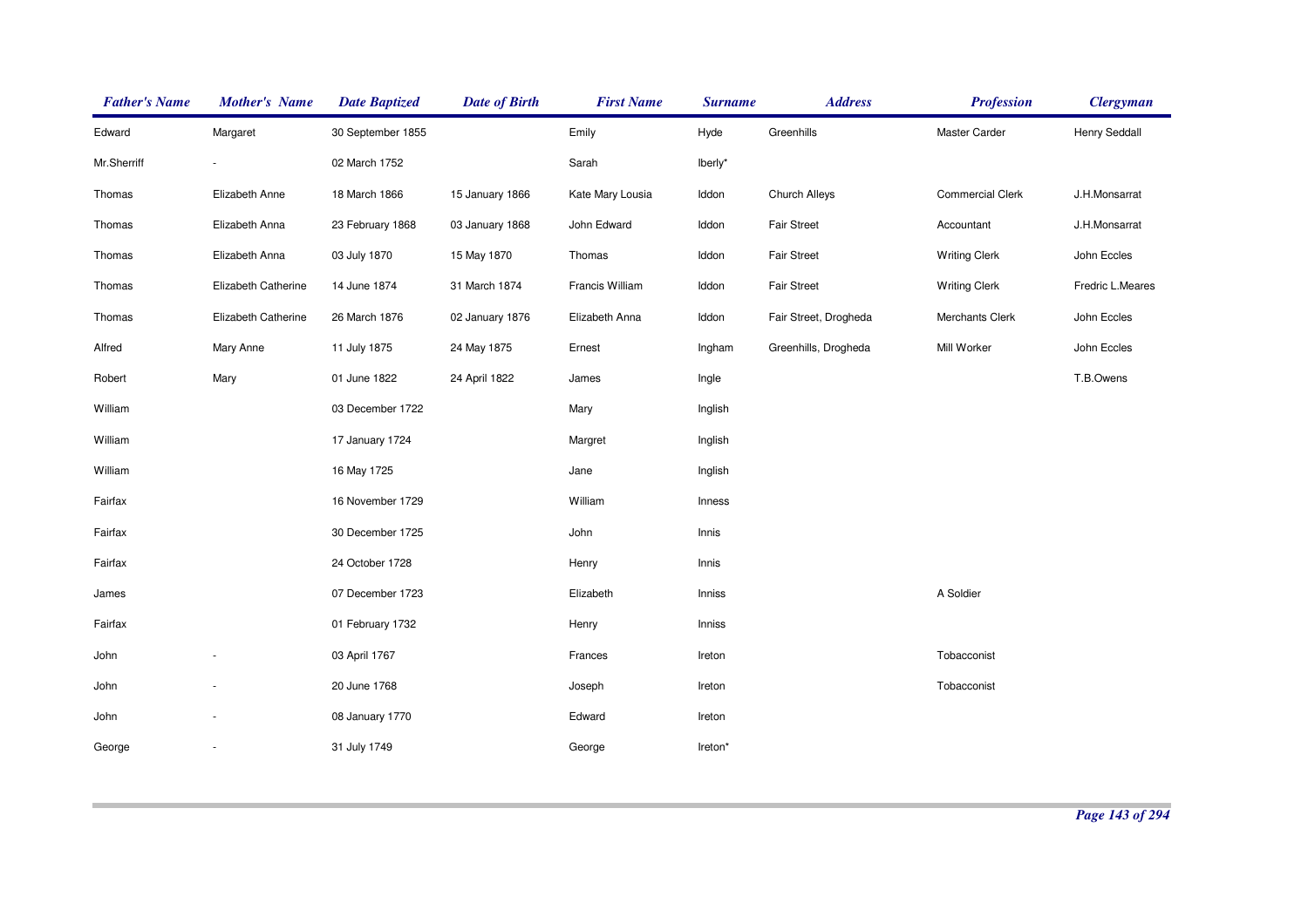| <b>Father's Name</b> | <b>Mother's Name</b> | <b>Date Baptized</b> | <b>Date of Birth</b> | <b>First Name</b> | <b>Surname</b> | <b>Address</b>      | <b>Profession</b>         | <b>Clergyman</b> |
|----------------------|----------------------|----------------------|----------------------|-------------------|----------------|---------------------|---------------------------|------------------|
| James                | Isabella             | 06 September 1858    |                      | Hill              | Irvine         | Fogarty's Buildings | officer of Inland Revenue | John G Eccles    |
| Alexander            |                      | 03 July 1770         |                      | James             | Irwin          |                     | Parish Clerk              |                  |
| Alexander            | $\sim$               | 03 July 1771         |                      | James             | Irwin          |                     | Parish Clerk              |                  |
| Alexander            |                      | 10 November 1771     |                      | Mary              | Irwin          |                     |                           |                  |
| Alexander            |                      | 10 November 1771     |                      | Sarah             | Irwin          |                     | Parish Clerk              |                  |
| Alexander            |                      | 30 December 1773     |                      | Henry             | Irwin          |                     | Parish Clerk              |                  |
| Alexander            |                      | 07 July 1775         |                      | Alexander         | Irwin          |                     | Parish Clerk              |                  |
| Alexander            |                      | 08 August 1777       |                      | Cuthbert          | Irwin          |                     | Parish Clerk              |                  |
| Alexander            |                      | 21 September 1778    |                      | Alicia            | Irwin          |                     | Parish Clerk              |                  |
| Alexander            |                      | 24 July 1780         |                      | Robert            | Irwin          |                     | Parish Clerk              |                  |
| John                 | Anne                 | 22 March 1805        |                      | James             | Irwin          |                     |                           | W.Ball           |
| Alexander            | $\sim$               | 12 May 1768          |                      | Mary Ann          | Irwin*         |                     | Parish Clerk              |                  |
| Charles              |                      | 24 November 1711     |                      | Amie              | Isaack         |                     | Sherriff                  |                  |
| Mr.Charles           |                      | 08 December 1712     |                      | Heneritta         | Isaack         |                     |                           |                  |
| Mr.Charles           |                      | 29 November 1713     |                      | Charles           | Isaack         |                     |                           |                  |
| Charles              |                      | 22 January 1715      |                      | William           | Isaack         |                     |                           |                  |
| Mr.Charles           |                      | 23 October 1742      |                      | Mary              | Isaack         |                     |                           |                  |
| Thomas               |                      | 16 August 1704       |                      | William           | Jackson        |                     |                           |                  |
| Thomas               |                      | 08 September 1706    |                      | Jane              | Jackson        |                     |                           |                  |
| Mr.Oliver            |                      | 14 November 1715     |                      | Jane              | Jackson        |                     |                           |                  |
| Mr.Oliver            |                      | 08 February 1722     |                      | Catherine         | Jackson        |                     | [Deceased]                |                  |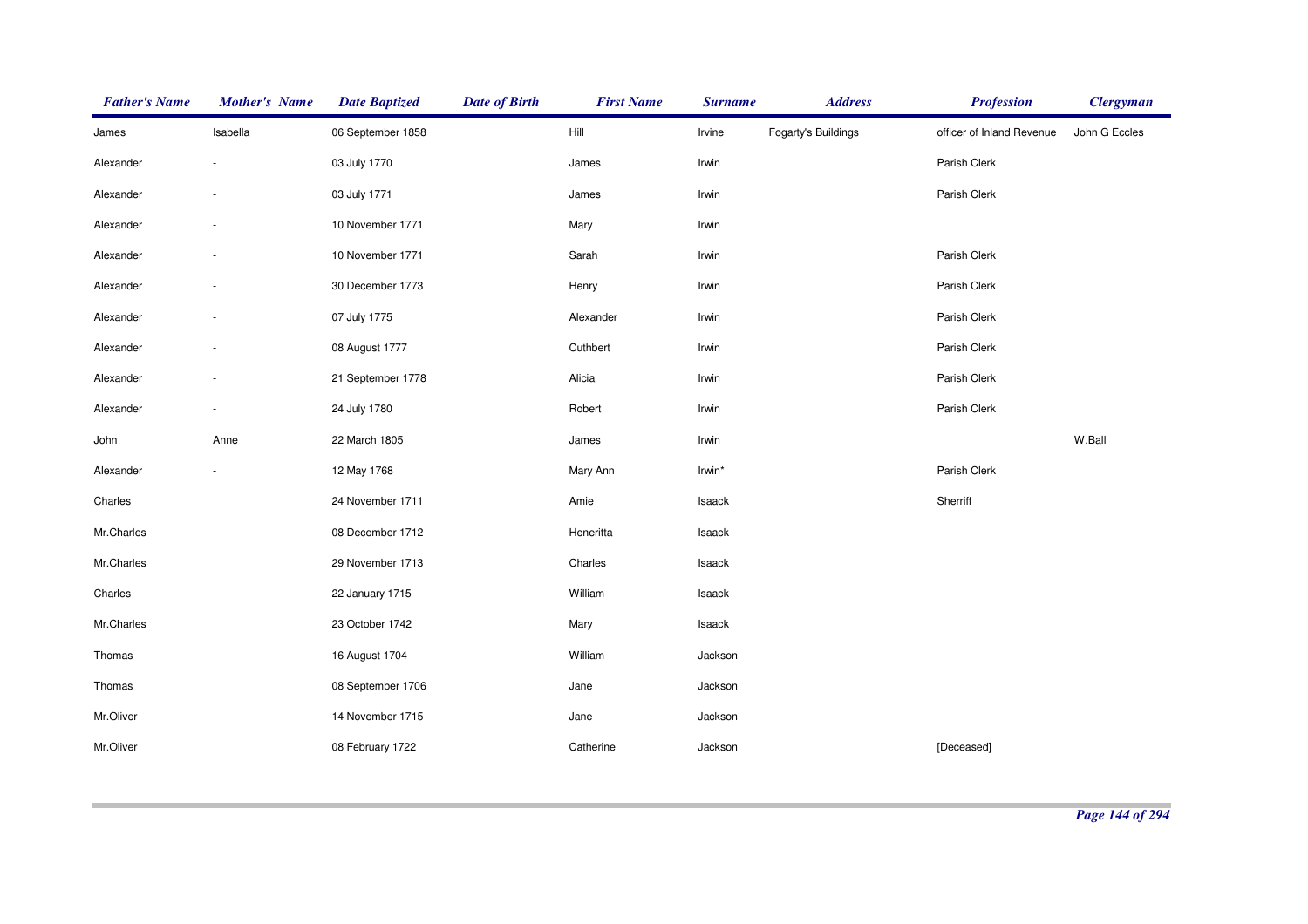| <b>Father's Name</b>     | <b>Mother's Name</b>     | <b>Date Baptized</b> | <b>Date of Birth</b> | <b>First Name</b>   | <b>Surname</b> | <b>Address</b>        | <b>Profession</b> | <b>Clergyman</b>       |
|--------------------------|--------------------------|----------------------|----------------------|---------------------|----------------|-----------------------|-------------------|------------------------|
| Thomas                   |                          | 04 April 1777        |                      | George              | Jackson        |                       |                   |                        |
| John                     |                          | 22 February 1778     |                      | John                | Jackson        |                       | Painter           |                        |
| John                     | Elizabeth                | 09 October 1814      | 24 September 1814    | Joseph              | Jackson        |                       |                   | Henry Leland           |
| John                     | Margeret                 | 23 February 1820     | 10 February 1820     | Elizabeth Anne      | Jaihon         |                       |                   | T.B.Owens              |
| Andrew                   | Jane                     | 30 January 1810      | 27 January 1810      | Margaret            | Jameson        |                       | Scottch Greys     | Henry Leland           |
| James                    | Lucy                     | 18 December 1844     |                      | Marianne Alice      | Jameson        | New Quay              | Gentleman         | A.Wynne                |
| James                    | Lucy                     | 04 February 1846     |                      | John William        | Jameson        | New Quay              | Gentleman         | A.Wynne                |
| James                    | Lucy                     | 24 April 1850        |                      | James Armsby        | Jameson        | New Quay              | Merchant          | W.E.Ormsby             |
| Mr.John                  | $\overline{\phantom{a}}$ | 09 March 1763        |                      | Deborah             | Jebb           |                       |                   |                        |
| John                     |                          | 24 July 1766         |                      | Richard             | Jebb           |                       | Alderman          |                        |
| John                     |                          | 17 September 1767    |                      | Elizabeth           | Jebb           |                       | Alderman          |                        |
| $\overline{\phantom{a}}$ |                          | 18 April 1769        |                      | Mary                | Jebb           |                       | Alderman          |                        |
| James                    | Jane                     | 23 April 1835        | 29 January 1835      | Mary Jane           | Jeffers        | <b>Fair Street</b>    | Gentleman         | Rev.J.Magee            |
| James                    | Jane                     | 25 February 1838     | 26 September 1837    | Elizabeth Georgiana | Jeffers        | <b>Fair Street</b>    | Gentleman         | John.A.Wall            |
| Robert                   | Maria                    | 30 April 1842        | 29 April 1842        | Jane                | Jenkins        | Sunday Gate           | Sawyer            | E.P.Durham             |
| Robert                   | Maria                    | 21 January 1844      | 20 January 1844      | Robert              | Jenkins        | Sunday Gate           | Sawyer            | A.Wynne                |
| Robert                   | Maria                    | 01 January 1846      |                      | Robert              | Jenkins        | <b>Shop Street</b>    | Sawyer            | William M<br>Beresford |
| Robert                   | Maria                    | 04 September 1848    |                      | Margaret            | Jenkins        | <b>Warrens Court</b>  | Sawyer            | Andrew Williamson      |
| George                   |                          | 09 February 1726     |                      | George              | Jennings       |                       | A Soldier         |                        |
| John                     | Rosanna                  | 18 October 1831      |                      | William             | Jennings       | <b>William Street</b> | Tailor            | Rev.Richard<br>George  |
| John                     | Rose Anne                | 23 January 1833      | 14 January 1833      | <b>John</b>         | Jennings       | Peter Street          | Tailor            | Rev.J.Magee            |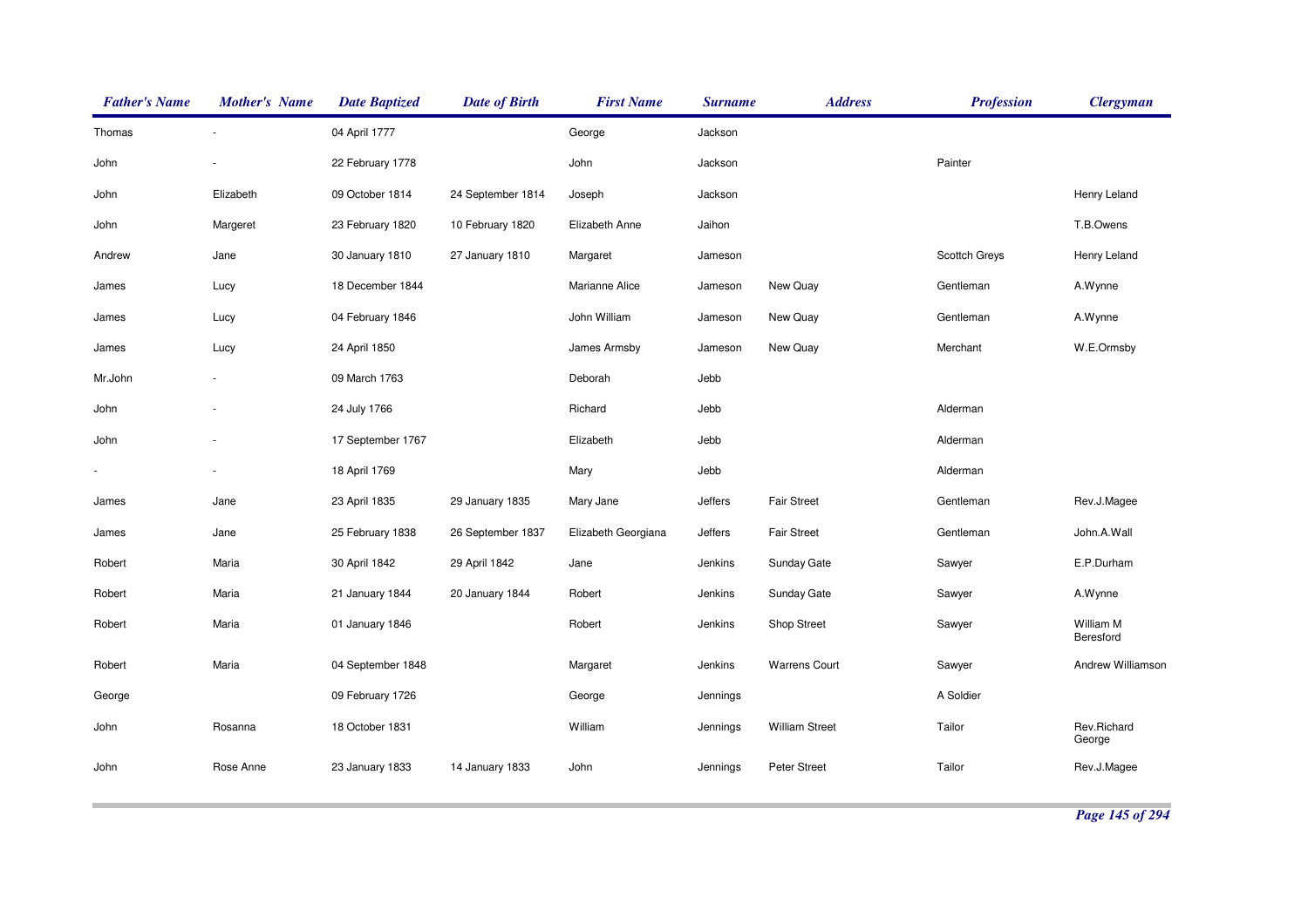| <b>Father's Name</b> | <b>Mother's Name</b> | <b>Date Baptized</b> | <b>Date of Birth</b> | <b>First Name</b> | <b>Surname</b> | <b>Address</b>        | <b>Profession</b>       | <b>Clergyman</b>     |
|----------------------|----------------------|----------------------|----------------------|-------------------|----------------|-----------------------|-------------------------|----------------------|
| John                 | Rose Ann             | 22 April 1834        | 22 March 1834        | Samuel            | Jennings       | <b>William Street</b> | Tailor                  | Rev.G.King           |
| Samuel               |                      | 19 November 1775     |                      | Jane              | Jepson         |                       |                         |                      |
| William              | Sophia               | 28 January 1838      | 07 January 1838      | William           | Jesse          | <b>Fair Street</b>    | Captain 75th Regement   | George Needham       |
| William              | Elizabeth            | 26 February 1826     | 22 February 1826     | Mary Wicks        | Johns          | $\ddot{?}$            | $\overline{\cdot}$      | John Smyth           |
| John                 |                      | 01 January 1703      |                      | Jane              | Johnson        |                       |                         |                      |
| Mr.John              |                      | 20 January 1704      |                      | Elinor            | Johnson        |                       |                         |                      |
| Ambross              |                      | 29 January 1704      |                      | Jane              | Johnson        |                       |                         |                      |
| John                 |                      | 14 February 1705     |                      | John              | Johnson        |                       |                         |                      |
| Mr.John              |                      | 24 February 1706     |                      | Benjamin          | Johnson        |                       |                         |                      |
| Sherriff John        |                      | 03 April 1707        |                      | Mary              | Johnson        |                       |                         |                      |
| John                 |                      | 19 January 1710      |                      | Margaret          | Johnson        |                       |                         |                      |
| Ambrose              |                      | 09 April 1719        |                      | John              | Johnson        |                       |                         |                      |
| Adam                 |                      | 25 March 1768        |                      | Robert            | Johnson        |                       | Tailor*                 |                      |
| John                 |                      | 06 December 1769     |                      | Henry             | Johnson        |                       |                         |                      |
| John                 | Christiana           | 23 March 1806        | 18 March 1806        | Thomas            | Johnson        |                       | South Downshire Militia | <b>Bigoe Henzell</b> |
| Lewis                | <b>Bridget</b>       | 29 September 1811    | 21 September 1811    | Samuel            | Johnson        |                       |                         | Henry Leland         |
| Thomas               | Sarah                | 26 March 1820        | 21 March 1820        | Susanna           | Johnson        |                       |                         | T.B.Owens            |
| Thomas               | Rose Anne            | 11 February 1821     | 07 February 1821     | John              | Johnson        |                       |                         | T.B.Owens            |
| Adam                 |                      | 15 October 1765      |                      | Robert            | Johnston       |                       | Wigmaker                |                      |
| James                |                      | 18 June 1767         |                      | Sarah             | Johnston       |                       |                         |                      |
| Robert               |                      | 07 July 1773         |                      | George            | Johnston       |                       |                         |                      |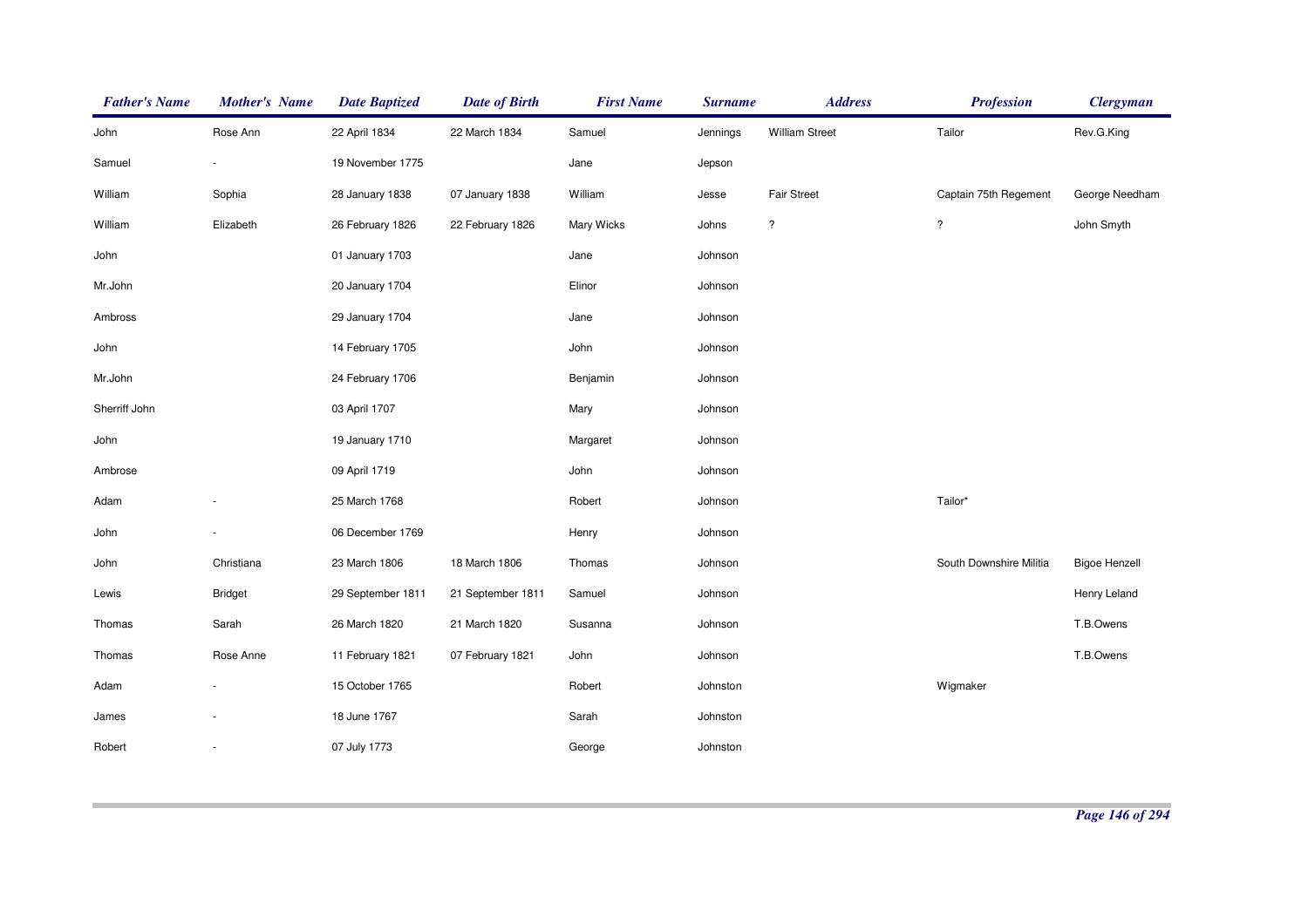| <b>Father's Name</b> | <b>Mother's Name</b> | <b>Date Baptized</b> | <b>Date of Birth</b> | <b>First Name</b>  | <b>Surname</b> | <b>Address</b>          | <b>Profession</b>    | <b>Clergyman</b>       |
|----------------------|----------------------|----------------------|----------------------|--------------------|----------------|-------------------------|----------------------|------------------------|
| Robert               | $\sim$               | 11 September 1775    |                      | John               | Johnston       |                         | Mariner              |                        |
| Lewis                | <b>Bridget</b>       | 28 May 1809          | 15 May 1809          | William            | Johnston       |                         |                      | <b>Wardlaw Ball</b>    |
| Lewis                | <b>Bridget</b>       | 08 May 1814          | 17 April 1814        | Catherine          | Johnston       |                         |                      | <b>Wardlaw Ball</b>    |
| Lewis                | <b>Bridget</b>       | 07 June 1815         | 15 April 1815        | James Lewis        | Johnston       |                         |                      | Henry Leland           |
| Lewis                | <b>Bridget</b>       | 14 May 1820          | 07 April 1820        | Melezina           | Johnston       |                         |                      | T.B.Owens              |
| Lewis                | <b>Bridget</b>       | 09 February 1823     | 28 January 1823      | Mary Anne          | Johnston       |                         |                      | T.B.Owens              |
| Lewis                | <b>Bridget</b>       | 10 July 1825         | 21 June 1825         | Lewis Chaboteriux* | Johnston       | Magdalen Street         | Staymaker            | T.B.Owens              |
| Robert               | Eliza                | 17 February 1841     | 05 May 1839          | John               | Johnston       | <b>West Street</b>      | Engineer             | E.P.Durham             |
| Robert               | $\ddot{?}$           | 19 July 1843         | 14 July 1843         | Martha Jane        | Johnston       | Shop Street             | Tailor               | William M<br>Beresford |
| Ambross              |                      | 06 December 1706     |                      | Mary               | Johnstone      |                         |                      |                        |
| Ambross              |                      | 30 April 1708        |                      | Anne               | Johnstone      |                         |                      |                        |
| James                |                      | 09 December 1709     |                      | John               | Johnstone      |                         |                      |                        |
| Ambrose              |                      | 17 November 1710     |                      | Margaret           | Johnstone      |                         |                      |                        |
| John                 |                      | 29 June 1711         |                      | Ann                | Johnstone      |                         | Mayor                |                        |
| Ambrose              |                      | 13 October 1712      |                      | William            | Johnstone      |                         |                      |                        |
| Ambrose              |                      | 18 September 1715    |                      | Anne               | Johnstone      |                         |                      |                        |
| Arthur               | Sarah Maria          | 06 July 1827         | 30 May 1827          | James              | Johnstone      | Carrickbreda, Co.Armagh | $\ddot{\phantom{0}}$ | Rev.F.L.Darby          |
| David                |                      | 01 July 1764         |                      | Esther             | Jolly          |                         | Shoemaker            |                        |
| David                |                      | 07 September 1766    |                      | Jane               | Jolly          |                         |                      |                        |
| David                |                      | 28 December 1767     |                      | John               | Jolly          |                         | Shoemaker            |                        |
| David                |                      | 01 May 1769          |                      | Thomas             | Jolly          |                         |                      |                        |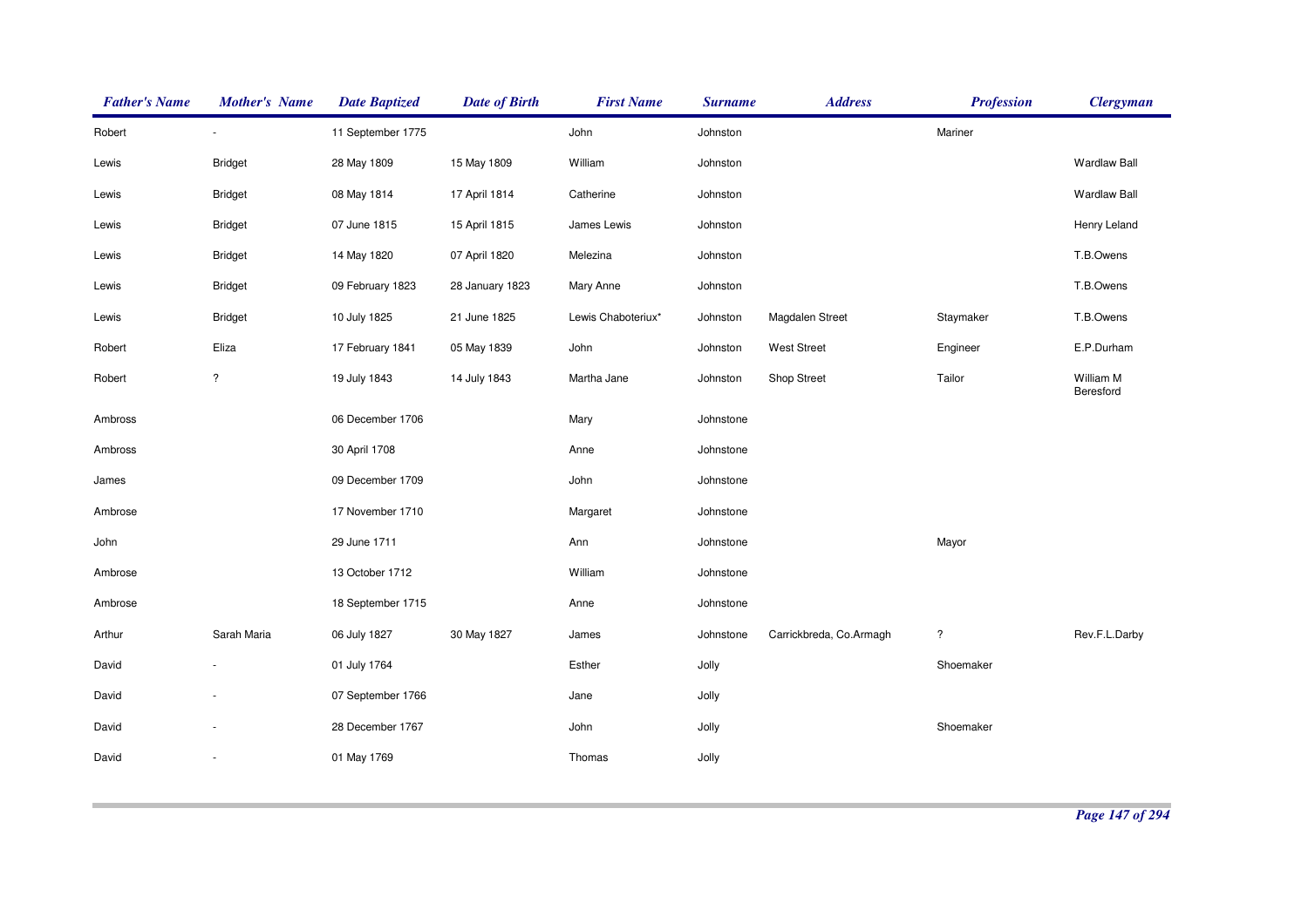| <b>Father's Name</b> | <b>Mother's Name</b> | <b>Date Baptized</b> | <b>Date of Birth</b> | <b>First Name</b> | <b>Surname</b> | <b>Address</b> | <b>Profession</b> | <b>Clergyman</b> |
|----------------------|----------------------|----------------------|----------------------|-------------------|----------------|----------------|-------------------|------------------|
| David                |                      | 29 March 1771        |                      | Maria             | Jolly          |                |                   |                  |
| Edward               |                      | 20 September 1704    |                      | Charity           | Jones          |                |                   |                  |
| William              |                      | 18 December 1707     |                      | Thomas            | Jones          |                |                   |                  |
| William              |                      | 27 July 1709         |                      | Anne              | Jones          |                |                   |                  |
| William              |                      | 16 November 1710     |                      | Grace             | Jones          |                |                   |                  |
| William              |                      | 14 April 1713        |                      | Edward            | Jones          |                |                   |                  |
| Mr.Arthur            |                      | 09 March 1715        |                      | Anne              | Jones          |                |                   |                  |
| William              |                      | 19 September 1715    |                      | Sasanna           | Jones          |                |                   |                  |
| John                 |                      | 27 November 1715     |                      | Ann               | Jones          |                |                   |                  |
| Arthur               |                      | 11 April 1716        |                      | Thomas            | Jones          |                |                   |                  |
| Humphry              |                      | 15 March 1717        |                      | Ann               | Jones          |                | A Soldier         |                  |
| William              |                      | 06 October 1717      |                      | William           | Jones          |                |                   |                  |
| Mr.Arthur            |                      | 17 March 1718        |                      | Mary              | Jones          |                |                   |                  |
| Mr.Arthur            |                      | 06 January 1720      |                      | William           | Jones          |                |                   |                  |
| Mr.Arthur            |                      | 01 December 1721     |                      | George            | Jones          |                |                   |                  |
| Thomas               |                      | 17 November 1725     |                      | William           | Jones          |                | A Stranger        |                  |
| Thomas               |                      | 25 October 1726      |                      | Ann               | Jones          |                | A Soldier         |                  |
| Edward               |                      | 10 January 1742      |                      | Ann               | Jones          |                |                   |                  |
| Thomas               |                      | 27 May 1742          |                      | Thomas            | Jones          |                |                   |                  |
| Thomas               |                      | 20 June 1743         |                      | John              | Jones          |                |                   |                  |
| Edward               |                      | 08 September 1743    |                      | William           | Jones          |                |                   |                  |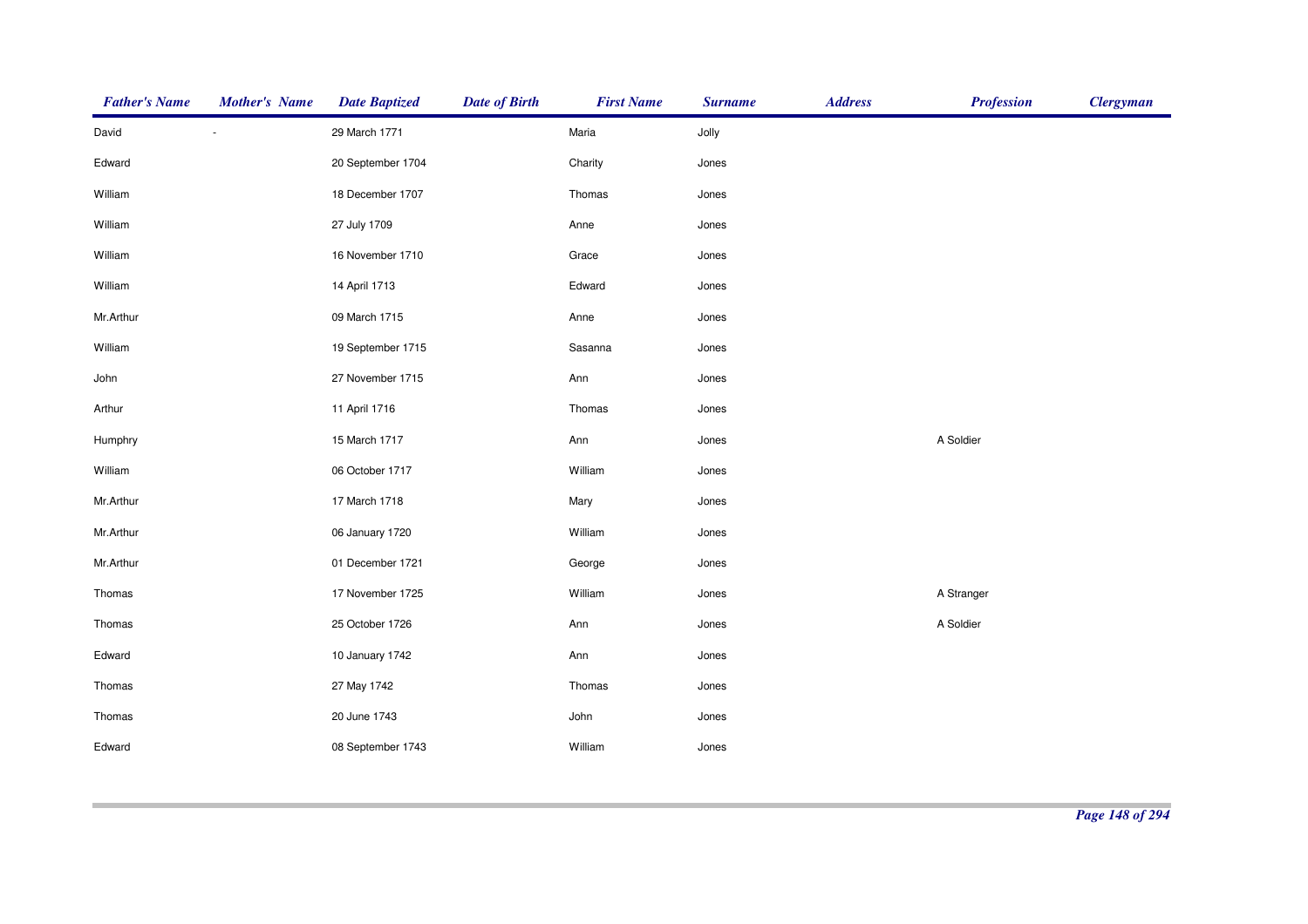| <b>Father's Name</b> | <b>Mother's Name</b> | <b>Date Baptized</b> | <b>Date of Birth</b> | <b>First Name</b> | <b>Surname</b> | <b>Address</b> | <b>Profession</b> | <b>Clergyman</b> |
|----------------------|----------------------|----------------------|----------------------|-------------------|----------------|----------------|-------------------|------------------|
| Thomas               |                      | 21 July 1745         |                      | Dorothy           | Jones          |                |                   |                  |
| Thomas               |                      | 01 July 1747         |                      | $\blacksquare$    | Jones          |                |                   |                  |
| Edward               |                      | 07 May 1751          |                      | William           | Jones          |                |                   |                  |
| Thomas               |                      | 18 February 1752     |                      | Thomas            | Jones          |                | Of Killaneer      |                  |
| Edward               |                      | 06 June 1752         |                      | Edward            | Jones          |                | Hatter            |                  |
| Thomas               |                      | 07 March 1754        |                      | Samuel            | Jones          |                | Merchant          |                  |
| Conly                |                      | 03 October 1756      |                      | James             | Jones          |                | Boatman           |                  |
| Thomas               |                      | 09 November 1757     |                      | Arthur            | Jones          |                | Of Killaneer      |                  |
| Thomas               |                      | 25 September 1758    |                      | Arthur            | Jones          |                | Of Killaneer      |                  |
| Thomas               |                      | 25 September 1758    |                      | Dorothy           | Jones          |                | Of Killaneer      |                  |
| Conly                |                      | 15 June 1759         |                      | Edward            | Jones          |                | Boatman           |                  |
| Conly                |                      | 09 April 1760        |                      | Hester            | Jones          |                |                   |                  |
| Thomas               |                      | 15 December 1761     |                      | Hannah            | Jones          |                | Of Killaneer      |                  |
| Conolly              |                      | 16 December 1763     |                      | Joyce             | Jones          |                | Marriner          |                  |
| Conolly              |                      | 11 August 1766       |                      | Conolly           | Jones          |                |                   |                  |
| George               |                      | 27 November 1768     |                      | Thomas            | Jones          |                |                   |                  |
| Edward               |                      | 28 February 1769     |                      | James             | Jones          |                |                   |                  |
| Conolly              |                      | 16 May 1769          |                      | Edward            | Jones          |                |                   |                  |
| Conolly              |                      | 28 July 1771         |                      | Edward            | Jones          |                |                   |                  |
| Conolly              |                      | 12 March 1773        |                      | William           | Jones          |                |                   |                  |
| Conolly              |                      | 30 May 1774          |                      | Alice             | Jones          |                |                   |                  |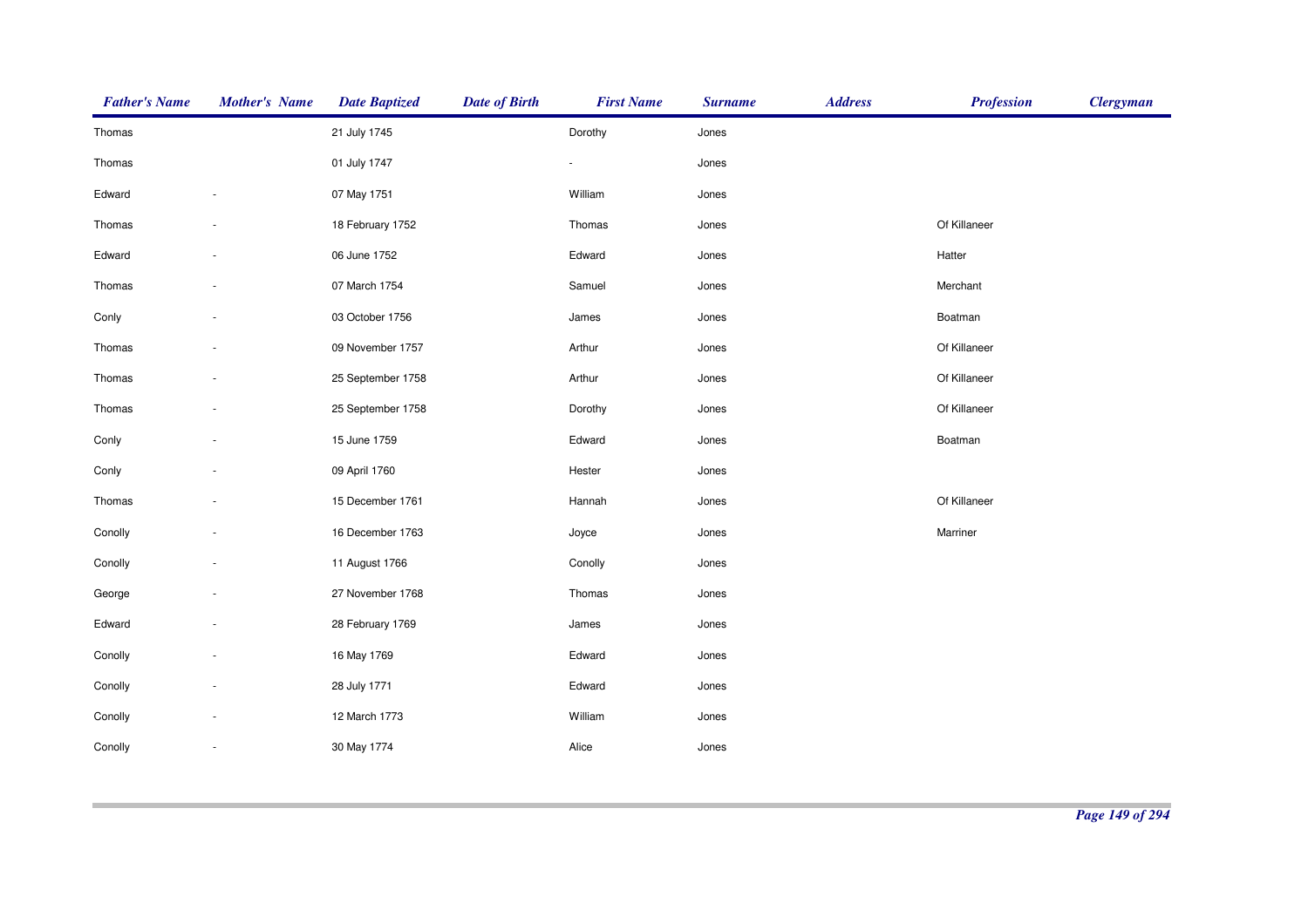| <b>Father's Name</b> | <b>Mother's Name</b> | <b>Date Baptized</b> | <b>Date of Birth</b> | <b>First Name</b>          | <b>Surname</b>    | <b>Address</b>       | <b>Profession</b>         | <b>Clergyman</b>       |
|----------------------|----------------------|----------------------|----------------------|----------------------------|-------------------|----------------------|---------------------------|------------------------|
| Charles              |                      | 12 July 1776         |                      | Hannah                     | Jones             |                      |                           |                        |
| George               |                      | 28 February 1782     |                      | Hannah                     | Jones             |                      | <b>Cabinet Maker</b>      |                        |
| William              | Anne                 | 28 October 1816      | 09 October 1816      | Martha                     | Jones             |                      |                           | <b>Wardlaw Ball</b>    |
| Thomas               | Ellen                | 29 September 1850    |                      | Maria Elizabeth            | Jones             | Chord Lane           | Engineer                  | W.E.Ormsby             |
| William              |                      | 21 January 1720      |                      | Thomas                     | Jones<br>[Senior] |                      |                           |                        |
| William              |                      | 28 April 1721        |                      | Theophilus                 | Jones<br>[Senior] |                      |                           |                        |
| William              |                      | 03 October 1722      |                      | Mary                       | Jones<br>[Senior] |                      |                           |                        |
| William              |                      | 11 June 1724         |                      |                            | Jones<br>[Senior] |                      | Fragment                  |                        |
| Ambrose              |                      | 23 October 1717      |                      | Nathan                     | Jonson            |                      |                           |                        |
| Francis              |                      | 04 September 1720    |                      | John                       | Jook              |                      |                           |                        |
| Francis              |                      | 04 October 1721      |                      | William                    | Jook              |                      |                           |                        |
| William              |                      | 26 September 1771    |                      | George                     | Jordan            |                      |                           |                        |
| Reginald             |                      | 08 March 1752        |                      | John                       | Jorden            |                      | Of the City of Manchester | Merchant               |
| William              |                      | 14 July 1776         |                      | Sarah                      | Jordon            |                      | Soldier                   |                        |
| William Carr         | Martha Anne          | 19 August 1846       |                      | William Carr Fredrick      | Joyce             | <b>Fair Street</b>   | Clerk in Bank             | William M<br>Beresford |
| W.C                  | Martha Anne          | 30 October 1850      |                      | <b>Walter Thomas Hardy</b> | Joyce             | <b>Boyne Terrace</b> | Cashier Prol Bk           | W.E.Ormsby             |
| <b>William Carr</b>  | Martha Anne          | 02 June 1852         |                      | <b>Stanley Carr</b>        | Joyce             | Laurence Street      | Manager Belfast Bank      | W.E.Ormsby             |
| William Carr         | Martha Anne          | 31 August 1853       |                      | Herbert                    | Joyce             | Laurence Street      | Manager Belfast Bank      | W.E.Ormsby             |
| William C            | Martha Anne          | 10 January 1855      |                      | Anne Isabella              | Joyce             | Laurence Street      | Manager Belfast Bank      | Henry Seddall          |
| William c            | Martha Anne          | 11 June 1856         |                      | Henry                      | Joyce             | Laurence Street      | Manager Belfast Bank      | John G Eccles          |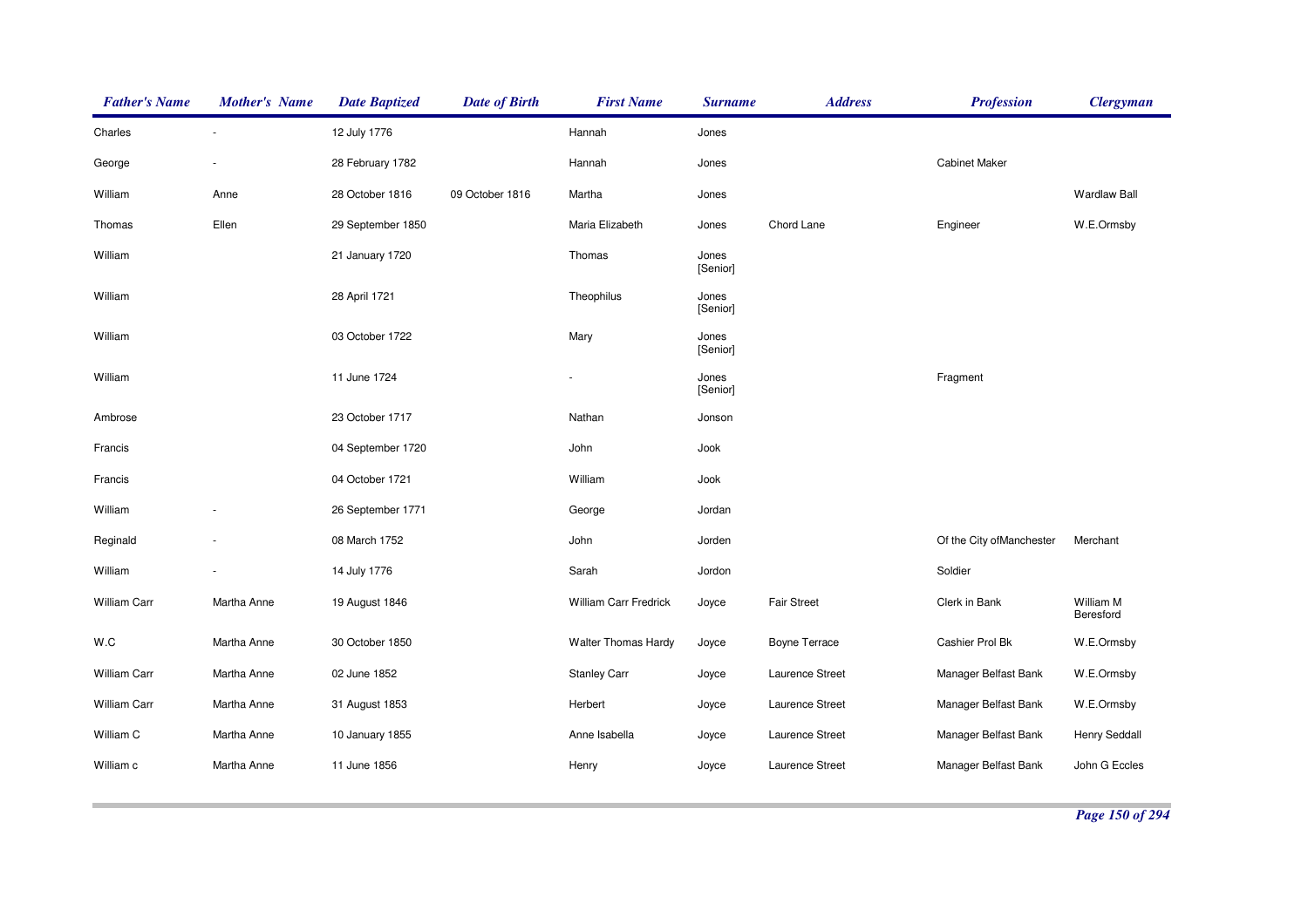| <b>Father's Name</b> | <b>Mother's Name</b> | <b>Date Baptized</b> | <b>Date of Birth</b> | <b>First Name</b> | <b>Surname</b> | <b>Address</b>         | <b>Profession</b>      | <b>Clergyman</b>        |
|----------------------|----------------------|----------------------|----------------------|-------------------|----------------|------------------------|------------------------|-------------------------|
| William Carr         | Martha Anne          | 30 July 1858         |                      | Francis Elwood    | Joyce          | Laurence Street        | Manager Belfast Bank   | John G Eccles           |
| Charles              | Anne                 | 20 August 1848       |                      | Elizabeth         | Joyte          | Fair Street Barrack    | Serjeant 85th Regiment | A.Wynne                 |
| William Wyllie       | Elsie Victoria       | 18 September 1898    | 21 July 1898         | Isabella Ida      | Kahler         | Custom House, Drogheda | Clerk                  | <b>Herbert Sandford</b> |
| John                 |                      | 12 March 1711        |                      | Robert            | Kain           |                        |                        |                         |
| John                 |                      | 12 February 1703     |                      | Elizabeth         | Kaine          |                        |                        |                         |
| John                 |                      | 27 November 1706     |                      | James             | Kaine          |                        |                        |                         |
| John                 |                      | 23 August 1709       |                      | Alice             | Kaine          |                        |                        |                         |
| Thomas               |                      | 21 January 1722      |                      | John              | Kaine          |                        |                        |                         |
| Thomas               |                      | 08 February 1722     |                      | Hannah            | Kaine          |                        |                        |                         |
| William              |                      | 25 April 1723        |                      | Rebecca           | Kaine          |                        | <b>Butcher</b>         |                         |
| Thomas               |                      | 13 June 1723         |                      | Margret           | Kaine          |                        | Porter                 |                         |
| Thomas               |                      | 17 November 1723     |                      | James             | Kaine          |                        |                        |                         |
| Thomas               |                      | 18 January 1725      |                      | Henry             | Kaine          |                        |                        |                         |
| William              |                      | 18 January 1725      |                      | John              | Kaine          |                        |                        |                         |
| Thomas               |                      | 27 April 1725        |                      | George            | Kaine          |                        |                        |                         |
| Thomas               |                      | 16 March 1726        |                      | Susanna           | Kaine          |                        |                        |                         |
| William              |                      | 05 August 1728       |                      | Mary              | Kaine          |                        |                        |                         |
| John                 |                      | 14 November 1728     |                      | Joseph            | Kaine          |                        |                        |                         |
| William              |                      | 28 March 1731        |                      | Mary              | Kaine          |                        |                        |                         |
| William              |                      | 27 February 1748     |                      | William           | Kaine          |                        | Caine in Next Vol.     |                         |
| Charles              |                      | 06 March 1748        |                      | William           | Kaine          |                        |                        |                         |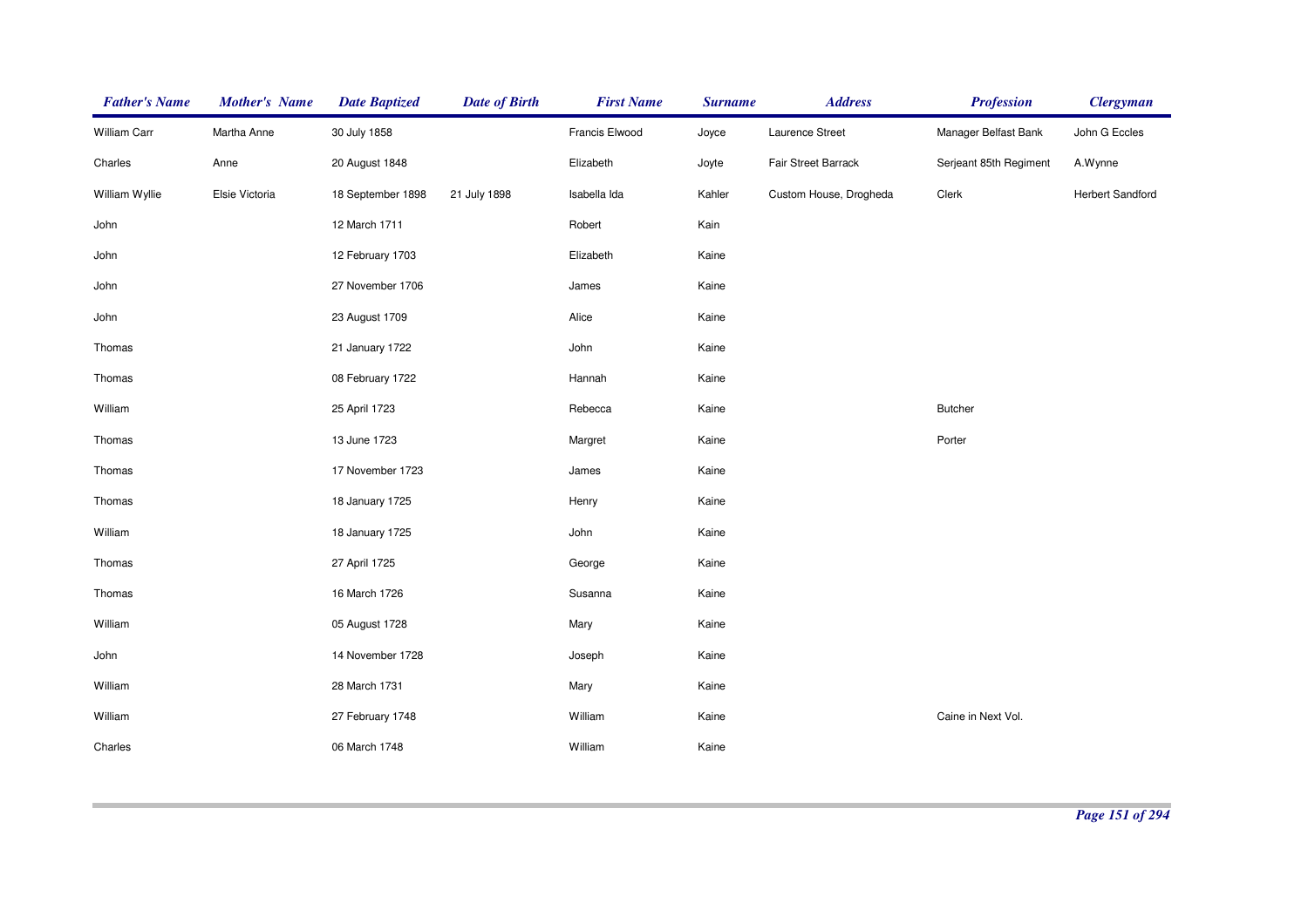| <b>Father's Name</b> | <b>Mother's Name</b> | <b>Date Baptized</b> | <b>Date of Birth</b> | <b>First Name</b> | <b>Surname</b>    | <b>Address</b> | <b>Profession</b>   | <b>Clergyman</b>    |
|----------------------|----------------------|----------------------|----------------------|-------------------|-------------------|----------------|---------------------|---------------------|
| John                 |                      | 13 July 1720         |                      | Elizabeth         | Kaine<br>[Junior] |                |                     |                     |
| John                 |                      | 05 July 1722         |                      | William           | Kaine<br>[Junior] |                |                     |                     |
| John                 |                      | 02 May 1723          |                      | Elianor           | Kaine<br>[Junior] |                |                     |                     |
| John                 |                      | 04 August 1725       |                      | Margrett          | Kaine<br>[Junior] |                |                     |                     |
| Thomas               |                      | 14 March 1727        |                      | Thomas            | Kane              |                |                     |                     |
| Thomas               |                      | 19 June 1727         |                      | Thomas            | Kane              |                | Porter              |                     |
| Charles              |                      | 06 March 1748        |                      | William           | Kane              |                |                     |                     |
| William              |                      | 10 February 1759     |                      | Mary              | Kane              |                | <b>Butcher</b>      |                     |
| Mathew               |                      | 11 December 1768     |                      | Mary              | Kane              |                |                     |                     |
| Richard              | Elizabeth            | 29 April 1804        |                      | Ann               | Kane              |                |                     | W.H.Woods           |
| Nicholas             | Sally                | 17 August 1830       |                      | James             | Kane              | North Road     | Weaver              | Rev. William Ellis  |
| Charles              |                      | 10 January 1770      |                      | Charles           | Kannes            |                |                     |                     |
| John                 |                      | 21 September 1703    |                      | Margret           | Karr              |                | Of St.Mary's Parish |                     |
| James                | Margaret             | 12 August 1821       | 10 August 1821       | John              | Karr              |                | 1st Regiment        | T.B.Owens           |
| John                 |                      | 23 April 1718        |                      | William           | Kayn [Junior]     |                |                     |                     |
| Robert               |                      | 17 July 1715         |                      | Robert            | Keagan            |                |                     |                     |
| John                 |                      | 24 January 1748      |                      | MtGomery          | Kearnes           |                |                     |                     |
| Malcom               | Martha               | 11 August 1816       | 15 July 1816         | Anne              | Kearney           |                |                     | <b>Wardlaw Ball</b> |
| Mr.John              |                      | 24 January 1748      |                      | Montgomery        | Kearns            |                |                     |                     |
| Mr.                  |                      | 05 May 1751          |                      | George            | Kearns            |                |                     |                     |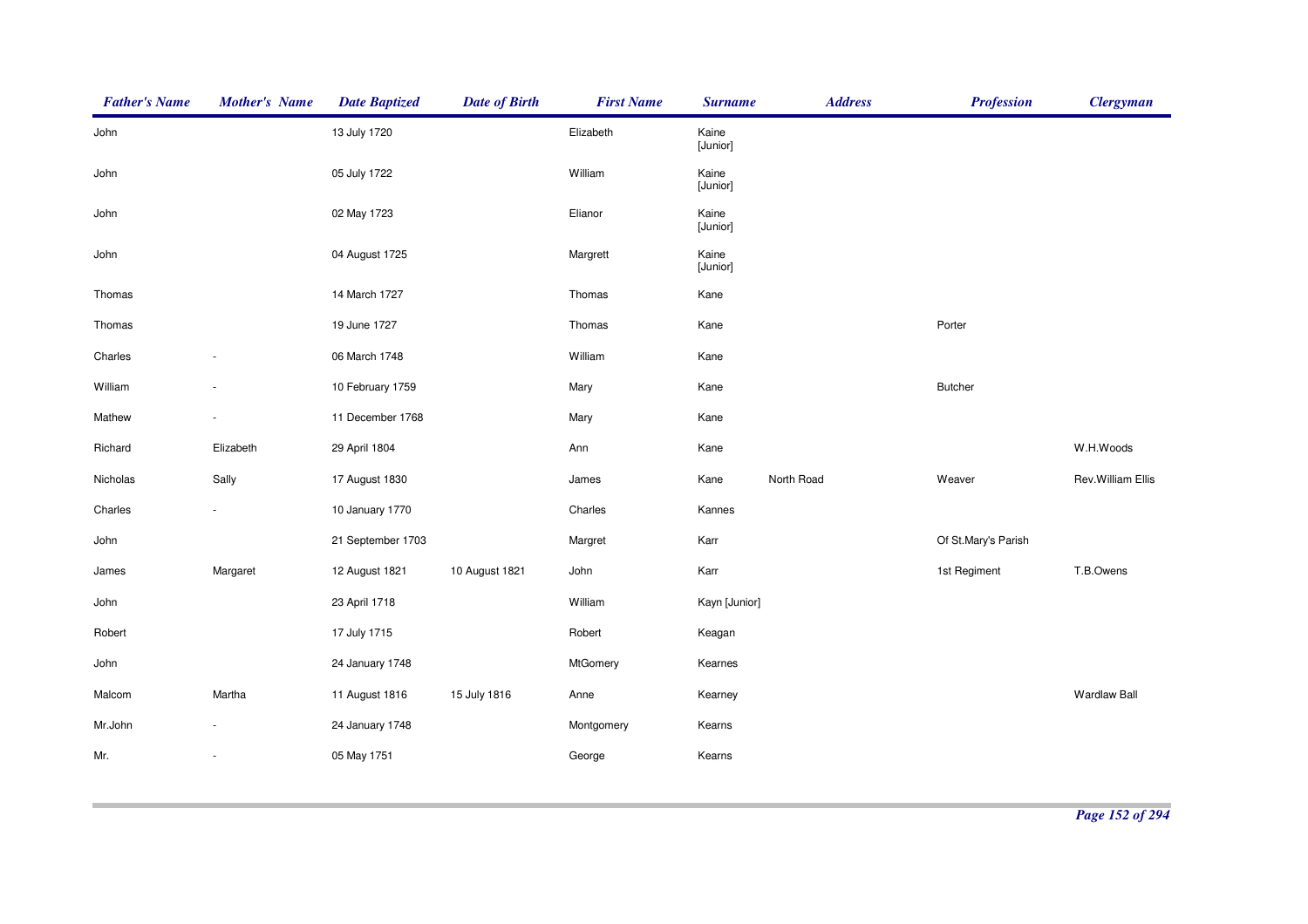| <b>Father's Name</b> | <b>Mother's Name</b> | <b>Date Baptized</b> | <b>Date of Birth</b> | <b>First Name</b> | <b>Surname</b> | <b>Address</b> | <b>Profession</b> | <b>Clergyman</b> |
|----------------------|----------------------|----------------------|----------------------|-------------------|----------------|----------------|-------------------|------------------|
|                      | $\sim$               | 07 March 1754        |                      | Thomas            | Kearns         |                |                   |                  |
| David                |                      | 20 July 1760         |                      | Mary              | Kearns         |                |                   |                  |
| David                | $\sim$               | 19 June 1763         |                      | Ann               | Kearns         |                |                   |                  |
| Joseph               | Anne                 | 08 May 1812          | 07 May 1812          | William           | Kearns         |                |                   | Henry Leland     |
| Joseph               | Anne                 | 19 June 1814         | 14 June 1814         | Elinor            | Kearns         |                |                   | Henry Leland     |
| Joseph               | Rose                 | 29 May 1816          | 15 May 1816          | Elizabeth         | Kearns         |                |                   | Henry Leland     |
| Joseph               | Anne                 | 05 March 1817        | 18 February 1817     | Jane              | Kearns         |                |                   | Henry Leland     |
| Joseph               | Anne                 | 07 August 1822       | 13 March 1822        | Thomas            | Kearns         |                |                   | T.B.Owens        |
| John                 |                      | 24 April 1735        |                      | Ann               | Keaton         |                |                   |                  |
| Robert               |                      | 08 December 1717     |                      | William           | Keegan         |                |                   |                  |
| Robert               |                      | 22 May 1720          |                      | John              | Keegan         |                |                   |                  |
| Robert               |                      | 04 July 1742         |                      | Elizabeth         | Keegan         |                |                   |                  |
| John                 |                      | 04 August 1744       |                      | Robert            | Keegan         |                |                   |                  |
| Robert               |                      | 12 October 1744      |                      | Dorcas            | Keegan         |                |                   |                  |
| John                 |                      | 26 February 1746     |                      | John              | Keegan         |                |                   |                  |
| Robert               |                      | 16 March 1746        |                      | Robert            | Keegan         |                |                   |                  |
| John                 |                      | 01 December 1747     |                      | $\blacksquare$    | Keegan         |                |                   |                  |
| Robert               |                      | 13 August 1748       |                      | Catherine         | Keegan         |                |                   |                  |
| Robert               |                      | 08 December 1750     |                      | Robert            | Keegan         |                | Dyer              |                  |
| Robert               |                      | 12 December 1753     |                      | Thomas            | Keegan         |                | Dyer              |                  |
| John                 |                      | 02 December 1754     |                      | James             | Keegan         |                | Dyer              |                  |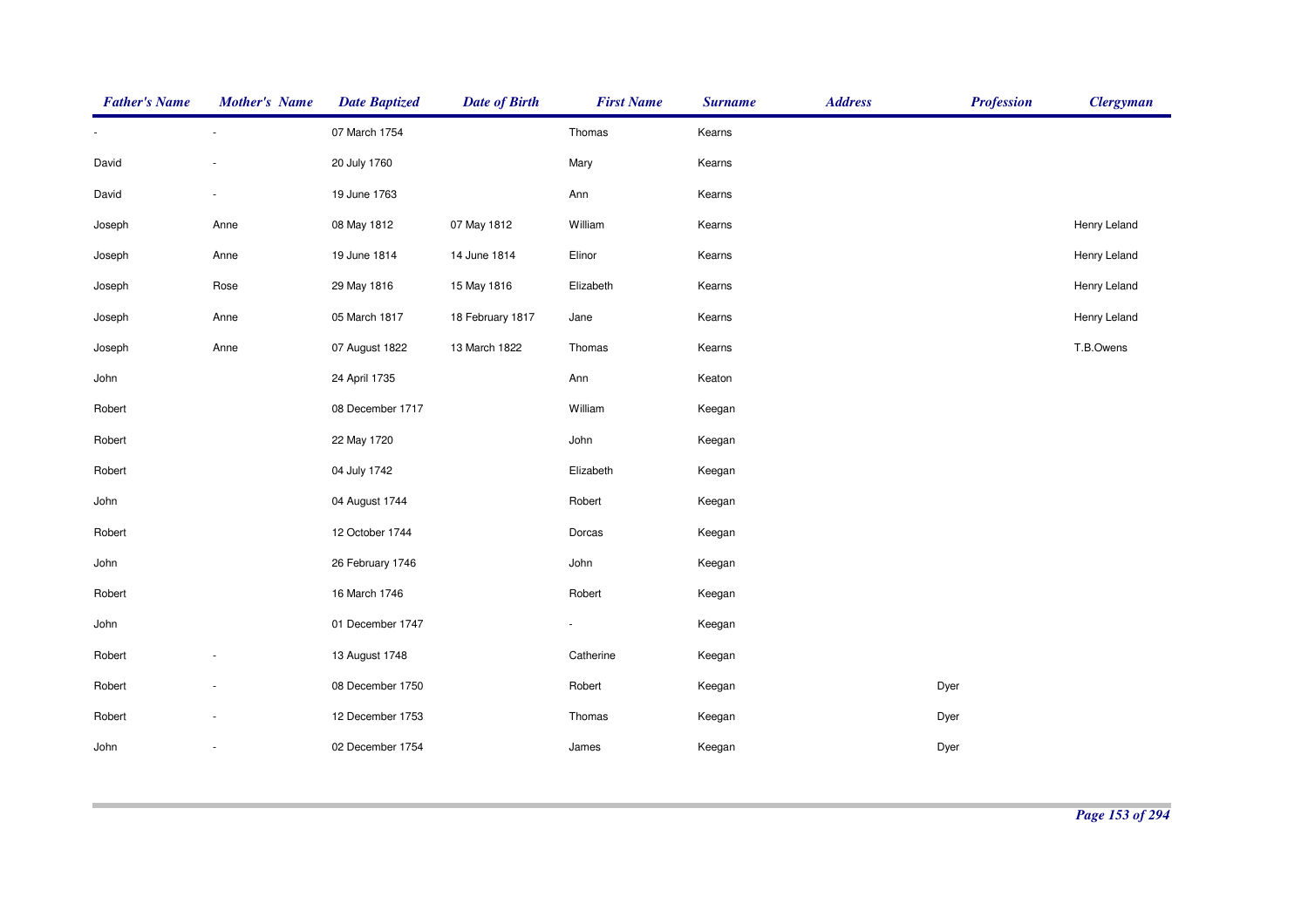| <b>Father's Name</b> | Mother's Name | <b>Date Baptized</b> | <b>Date of Birth</b> | <b>First Name</b> | <b>Surname</b> | <b>Address</b> | <b>Profession</b> | <b>Clergyman</b>    |
|----------------------|---------------|----------------------|----------------------|-------------------|----------------|----------------|-------------------|---------------------|
| Robert               | $\sim$        | 17 July 1756         |                      | Margaret          | Keegan         |                | Dyer              |                     |
| John                 |               | 17 July 1756         |                      | John              | Keegan         |                | Dyer              |                     |
| John                 |               | 03 September 1758    |                      | Elizabeth         | Keegan         |                | Dyer              |                     |
| Robert               |               | 20 November 1758     |                      | James             | Keegan         |                | Dyer              |                     |
| John                 |               | 26 December 1759     |                      | Robert            | Keegan         |                | Dyer              |                     |
| Robert               |               | 26 February 1761     |                      | Robert            | Keegan         |                | Dyer              |                     |
| John                 |               | 10 August 1761       |                      | Martha            | Keegan         |                | Dyer              |                     |
| John                 |               | 03 January 1763      |                      | Susana            | Keegan         |                |                   |                     |
| James                | Judith        | 10 September 1809    | 22 August 1809       | Anna Sophia       | Keegan         |                |                   | Henry Leland        |
| James                | Judith        | 26 December 1813     | 11 December 1813     | Judith Matilda    | Keegan         |                |                   | <b>Wardlaw Ball</b> |
| Thomas               | Sarah         | 12 February 1854     |                      | William John      | Keegan         | Duke Street    | Shoemaker         | John G Eccles       |
| Henry                |               | 24 December 1703     |                      | Christian         | Keery          |                | A Stranger        |                     |
| James                | Judith        | 12 July 1807         | 03 July 1807         | Martha Maria      | Kegan          |                |                   | <b>Wardlaw Ball</b> |
| David                |               | 20 January 1767      |                      | James             | Keirnahon      |                | Toy Man           |                     |
| Mr.Charles           |               | 01 September 1722    |                      | Mary              | Kelley         |                |                   |                     |
| Mr.Charles           |               | 05 June 1723         |                      | Elizabeth         | Kelley         |                |                   |                     |
| Edward               |               | 02 January 1726      |                      | Elianor           | Kelley         |                |                   |                     |
| Patrick              |               | 10 March 1703        |                      | Margret           | Kelly          |                | A Stranger        |                     |
| John                 |               | 13 December 1727     |                      | John              | Kelly          |                |                   |                     |
| John                 |               | 03 November 1730     |                      | James             | Kelly          |                |                   |                     |
| John                 |               | 09 January 1758      |                      | Joseph            | Kelly          |                | Hay Maker         |                     |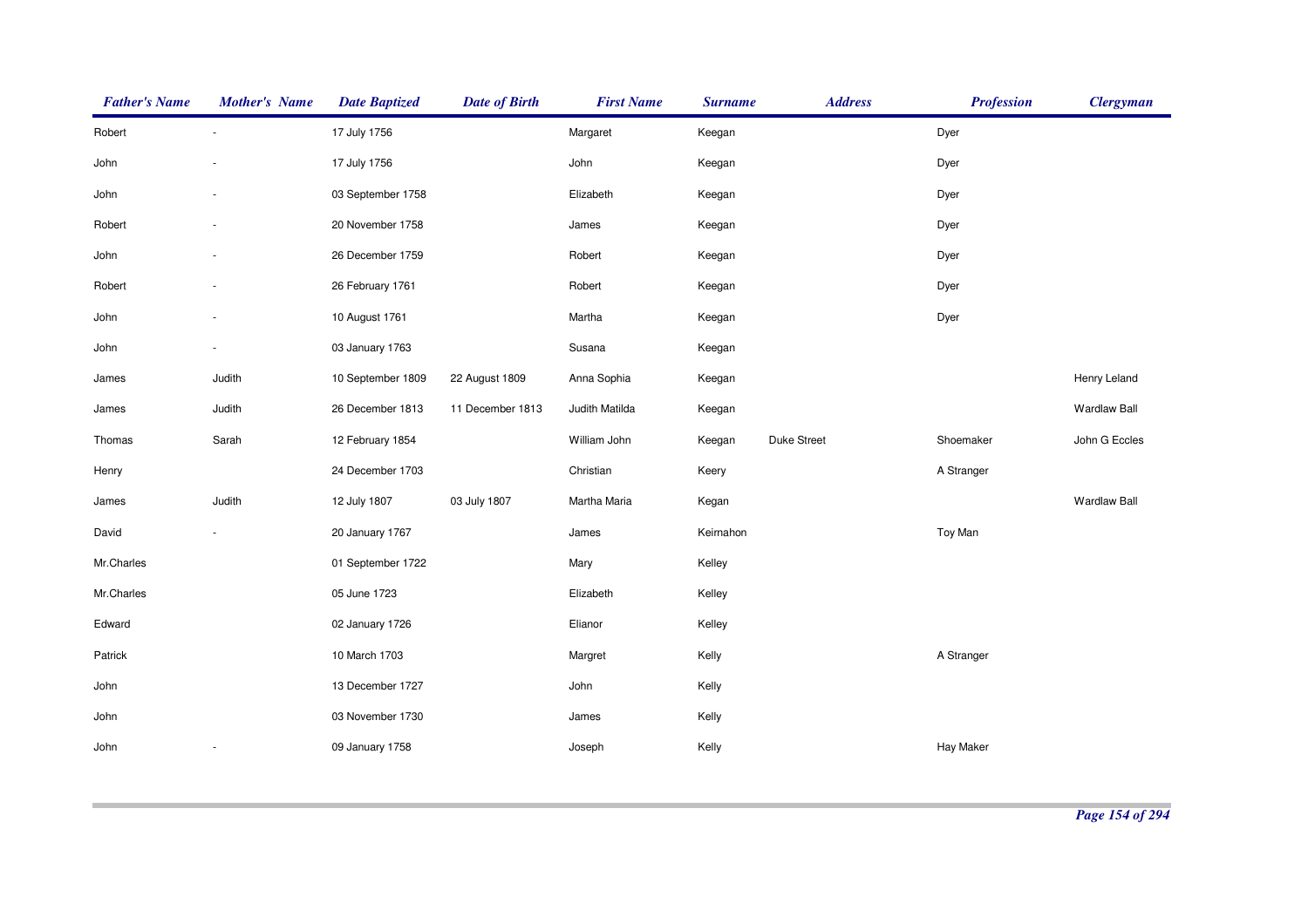| <b>Father's Name</b> | <b>Mother's Name</b> | <b>Date Baptized</b> | <b>Date of Birth</b> | <b>First Name</b>    | <b>Surname</b> | <b>Address</b>        | <b>Profession</b>          | <b>Clergyman</b>     |
|----------------------|----------------------|----------------------|----------------------|----------------------|----------------|-----------------------|----------------------------|----------------------|
| John                 |                      | 12 June 1759         |                      | John                 | Kelly          |                       | Haymaker                   |                      |
| Patrick              |                      | 14 January 1761      |                      | Elizabeth            | Kelly          |                       |                            |                      |
| John                 |                      | 11 January 1763      |                      | William              | Kelly          |                       | Haymaker                   |                      |
| Patrick              |                      | 03 October 1763      |                      | Elizabeth            | Kelly          |                       |                            |                      |
| William              |                      | 26 October 1768      |                      | John                 | Kelly          |                       |                            |                      |
| William              |                      | 20 May 1776          |                      | Mary                 | Kelly          |                       | Smith                      |                      |
| William              |                      | 19 February 1778     |                      | Margaret             | Kelly          |                       |                            |                      |
| Henry                | Mary                 | 11 October 1807      | 26 September 1807    | Robert               | Kelly          |                       |                            | <b>Wardlaw Ball</b>  |
|                      |                      | 13 January 1809      |                      | Thomas               | Kelly          |                       |                            | Henry Leland         |
| Major Thomas         | Matilda              | 08 May 1809          | 02 December 1808     | Thomas Cunningham    | Kelly          |                       |                            | <b>Wardlaw Ball</b>  |
| Major Thomas         | Matilda              | 08 May 1809          | 14 September 1807    | Sophia Jane Alicia   | Kelly          |                       |                            | <b>Wardlaw Ball</b>  |
| Major Thomas         | Matilda              | 08 May 1809          | 27 October 1805      | Matilda Eliza Louisa | Kelly          |                       |                            | <b>Wardlaw Ball</b>  |
| Henry                | Mary                 | 28 January 1810      | 12 January 1810      | John                 | Kelly          |                       |                            | Henry Leland         |
| Alexander            | Mary Ann             | 27 November 1812     | 27 November 1812     | Mary                 | Kelly          |                       |                            | Henry Leland         |
| Henry                | Mary                 | 09 October 1814      | 07 October 1814      | Arthur               | Kelly          |                       |                            | Henry Leland         |
| John                 | Susanna              | 02 May 1824          | 01 January 1824      | John                 | Kelly          | Lauerence Gate        | Weaver                     | John Smyth           |
| William              | Jane                 | 18 January 1826      | 14 January 1826      | Anne                 | Kelly          | Peter Street          | Cotton Manufacturer        | T.B.Owens            |
| William              | Jane                 | 22 April 1827        | 17 April 1827        | Mary Jane            | Kelly          | Peter Street          | <b>Cotton Manufacturer</b> | T.William Dixon      |
| John                 | Margaret Anne        | 04 July 1830         |                      | Mary Anne            | Kelly          | Out West Gate         | Weaver                     | J.Magee              |
| Thomas               | Mary                 | 11 December 1831     |                      | William              | Kelly          | Green Lanes           | Weaver                     | Rev.Joseph<br>Duncan |
| William              | Jane                 | 26 February 1832     |                      | George               | Kelly          | <b>Trinity Street</b> | Weaver                     | Rev.R.George         |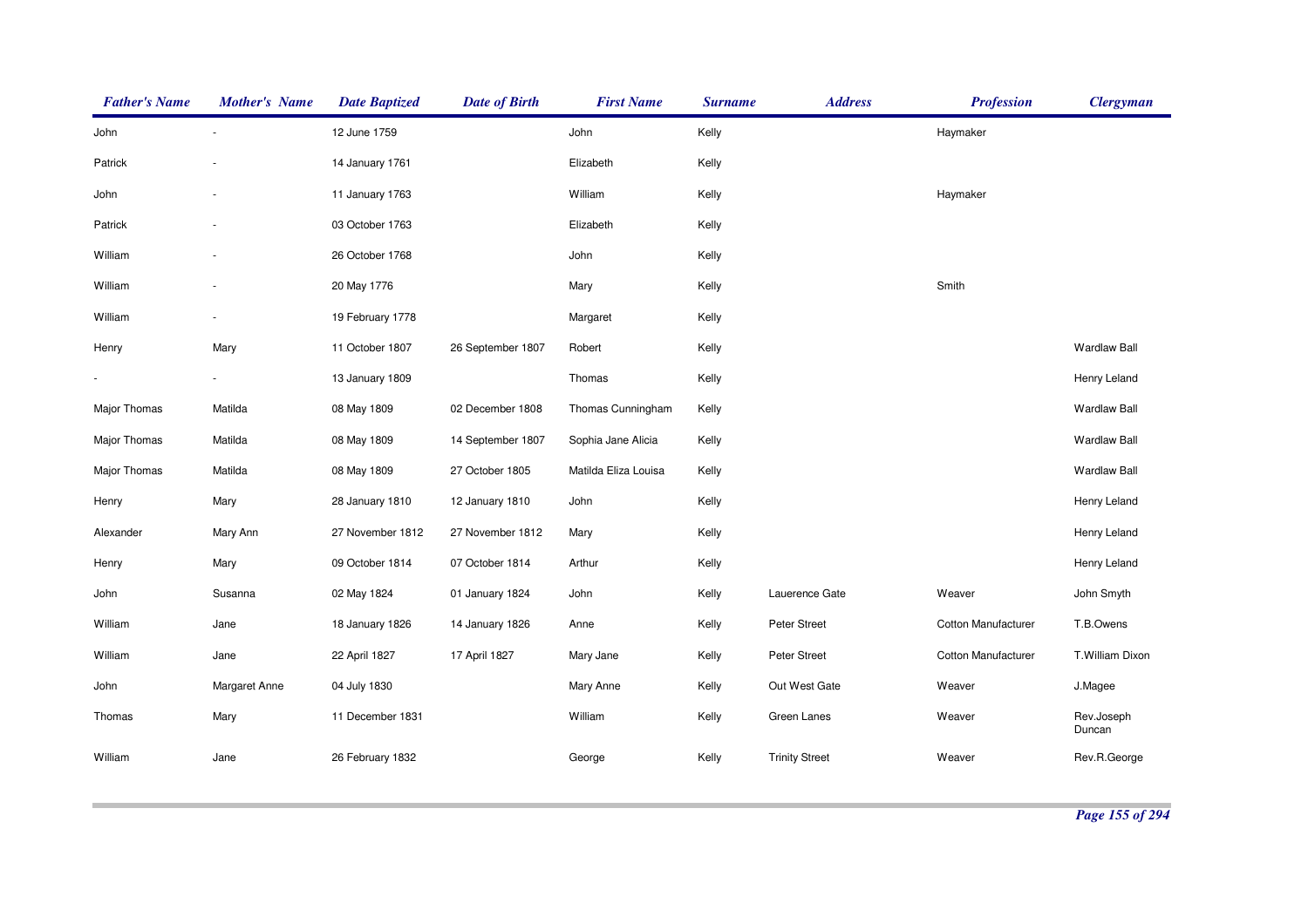| <b>Father's Name</b> | <b>Mother's Name</b> | <b>Date Baptized</b> | <b>Date of Birth</b> | <b>First Name</b>    | <b>Surname</b> | <b>Address</b>        | <b>Profession</b>            | <b>Clergyman</b>       |
|----------------------|----------------------|----------------------|----------------------|----------------------|----------------|-----------------------|------------------------------|------------------------|
| Henry                | Mary                 | 19 September 1832    | 17 September 1832    | Mary Anne            | Kelly          | Green Lanes           | Weaver                       | Rev.J.Duncan           |
| Henry                | Mary                 | 04 June 1834         | 19 May 1834          | <b>William Henry</b> | Kelly          | Green Lanes           | Weaver                       | Rev.G.King             |
| Thomas               | Mary                 | 24 May 1835          | 17 March 1835        | Henry                | Kelly          | Green Lanes           | Weaver                       | Rev.J.Magee            |
| Henry                | Mary                 | 17 March 1836        | 29 February 1836     | Arthur               | Kelly          | Green Lanes           | Letter Carrier               | Rev.J.Magee            |
| Thomas               | Mary                 | 06 July 1837         | 25 June 1837         | Catherine            | Kelly          | Laurence Street       | Letter Carrier               | Rev.P.Mooney           |
| Henry                | Mary                 | 10 September 1837    | 01 September 1837    | Thomas               | Kelly          | Laurence Street       | Clerk in Post Office         | Rev.Arthur Wynne       |
| Thomas               | Mary                 | 07 October 1838      | 24 September 1838    | Thomas               | Kelly          | Laurence Street       | Letter Carrier               | John.A.Wall            |
| Henry                | Mary                 | 15 May 1839          | 15 April 1839        | James                | Kelly          | <b>West Street</b>    | Clerk in Post Office         | John.A.Wall            |
| Thomas               | Mary                 | 05 January 1840      | 18 December 1839     | John                 | Kelly          | Green Lanes           | Letter Carrier               | A.Wynne                |
| John                 | Anne                 | 24 May 1840          | 17 May 1840          | Thomas               | Kelly          | Sunday Gate           | Quay Constable               | A.Wynne                |
| Samuel               | Mary                 | 05 May 1841          | 02 April 1841        | Mary Jane            | Kelly          | <b>Francis Street</b> | Labourer                     | E.P.Durham             |
| Henry                | Mary                 | 09 May 1841          | 23 March 1841        | Arthur               | Kelly          | Greeen Lanes          | <b>Assistant Post Master</b> | E.P.Durham             |
| John                 | Anne                 | 23 November 1842     | 27 August 1842       | John                 | Kelly          | <b>Fair Street</b>    | Quay Constable               | A.Wynne                |
| Henry                | Mary                 | 09 April 1843        | 02 April 1843        | John                 | Kelly          | Green Lanes           | <b>Assistant Post Master</b> | William M<br>Beresford |
| John                 | Anne                 | 15 December 1844     |                      | Anne                 | Kelly          | <b>Fair Street</b>    | Quay Watch Man               | William M<br>Beresford |
| John                 | Anne                 | 27 December 1846     |                      | William              | Kelly          | <b>Patrick Street</b> | Letter Carrier               | William M<br>Beresford |
| Thomas               | Jane                 | 25 August 1847       |                      | Thomas               | Kelly          | <b>Peter Street</b>   | Auctioneer                   | A.Wynne                |
| Samuel               | Mary Anne            | 15 November 1848     |                      | William              | Kelly          | <b>Francis Street</b> | Tin Plate Worker             | Andrew Williamson      |
| Thomas               | Jane                 | 06 December 1848     |                      | James                | Kelly          | Peter Street          | Auctionier                   | Andrew Williamson      |
| John                 | Anne                 | 25 February 1849     |                      | Mary Jane            | Kelly          | <b>Patrick Street</b> | Letter Carrier               | William E Ormsby       |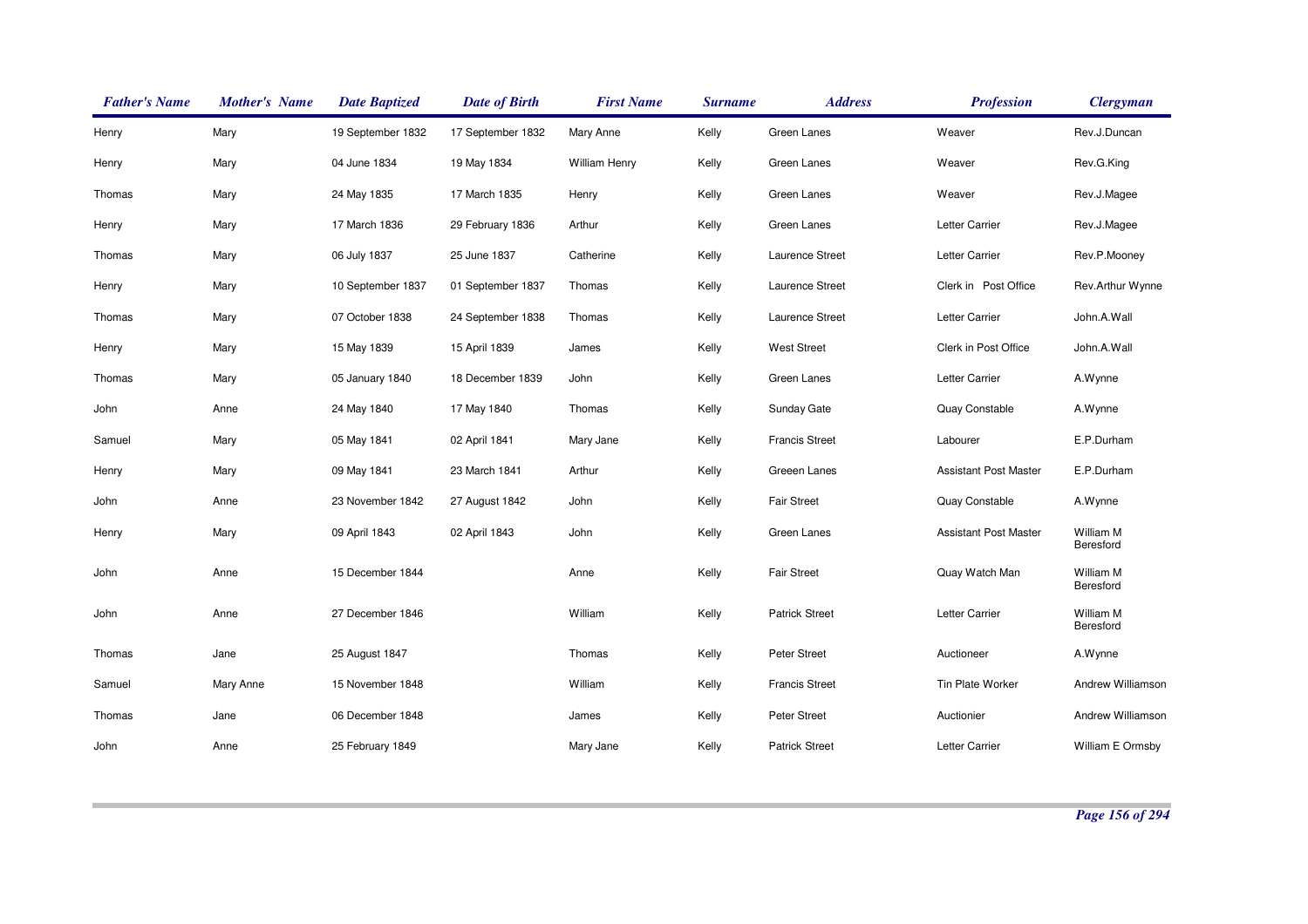| <b>Father's Name</b> | <b>Mother's Name</b> | <b>Date Baptized</b> | <b>Date of Birth</b> | <b>First Name</b>   | <b>Surname</b>     | <b>Address</b>            | <b>Profession</b>              | <b>Clergyman</b>      |
|----------------------|----------------------|----------------------|----------------------|---------------------|--------------------|---------------------------|--------------------------------|-----------------------|
| William              | Mary Anne            | 06 March 1850        |                      | Margaret            | Kelly              | Stranger                  | Labourer                       | W.E.Ormsby            |
| Samuel               | Mary Anne            | 14 April 1850        |                      | Margaret            | Kelly              | <b>Frances Street</b>     | <b>Brazier</b>                 | W.E.Ormsby            |
| Richard              | Dorothea Nangh       | 18 June 1851         |                      | Rebecca Pentland    | Kelly              | <b>William Street</b>     | <b>Medical Doctor</b>          | W.E.Ormsby            |
| Samuel               | Mary Anne            | 02 May 1852          |                      | Eliza               | Kelly              | Anne Street               | <b>Brazier</b>                 | W.B.Askin             |
| John                 | Anne                 | 02 January 1853      |                      | Elizabeth           | Kelly              | Magdalene Street          | Letter Carrier                 | <b>Charles Miller</b> |
| Samuel               | Mary Anne            | 24 January 1858      |                      | Mary Jane           | Kelly              | <b>Francis Street</b>     | Tin Plate Worker               | John G Eccles         |
| Samuel               | Mary Anne            | 27 February 1859     |                      | John                | Kelly              | <b>Francis Street</b>     | <b>Brazier</b>                 | John Eccles           |
| Samuel               | Mary Jane            | 27 April 1862        |                      | Sarah               | Kelly              | <b>Francis Street</b>     | <b>Brazier</b>                 | <b>Garrett Nugent</b> |
| Samuel               | Anne                 | 27 March 1864        | 01 January 1864      | Alexander           | Kelly              | <b>Francis Street</b>     | <b>Brazier</b>                 | J.H.Monsarrat         |
| James                | Isabella             | 15 April 1866        | 02 April 1866        | Thomas              | Kelly              | <b>King Street</b>        | Servant                        | J.H.Monsarrat         |
| James                | Isabella             | 13 January 1870      | 01 January 1870      | Catherine           | Kelly              | North Strand              | Servant                        | J.H.Monsarrat         |
| James                | Isabella             | 25 June 1871         | 11 June 1871         | Sarah               | Kelly              | North Strand              | Servant                        | John Eccles           |
| John Bellew          | Charlotte Elizabeth  | 21 February 1875     | 01 January 1875      | Dorothea Charlotte  | Kelly              | Fair Street, Drogheda     | M.D. F.R.C.S.I.                | Fredric L.Meares      |
| John B.              | Charlotte Elizabeth  | 10 December 1876     | 22 September 1876    | Elizabeth Florence  | Kelly              | Laurence Street, Drogheda | M.D. F.R.C.S.I.                | John Eccles           |
| John B.              | Charlotte Elizabeth  | 21 June 1878         | 18 March 1878        | <b>Grace Bellew</b> | Kelly              | Laurence Street, Drogheda | M.D. F.R.C.S.I.                | John Eccles           |
| John B.              | Charlotte Elizabeth  | 05 October 1881      | 13 August 1881       | Carlisle            | Kelly              | Laurence Street, Drogheda | Medical Doctor &<br>F.R.C.S.I. | D.C.Courtenay         |
| Peter (Kelly)        | Jane (Hyland)        | 30 May 1829          | 15 May 1829          | Elizabeth           | Kelly or<br>Hyland | Laurences Street          | Hostler                        | T.B.Owens             |
| James                |                      | 05 September 1721    |                      | John                | Kelsey             |                           |                                |                       |
| William              |                      | 18 March 1722        |                      | James               | Kelsey             |                           |                                |                       |
| William              |                      | 12 May 1723          |                      | Joseph              | Kelsey             |                           |                                |                       |
| James                |                      | 23 July 1723         |                      | James               | Kelsey             |                           | Labourer                       |                       |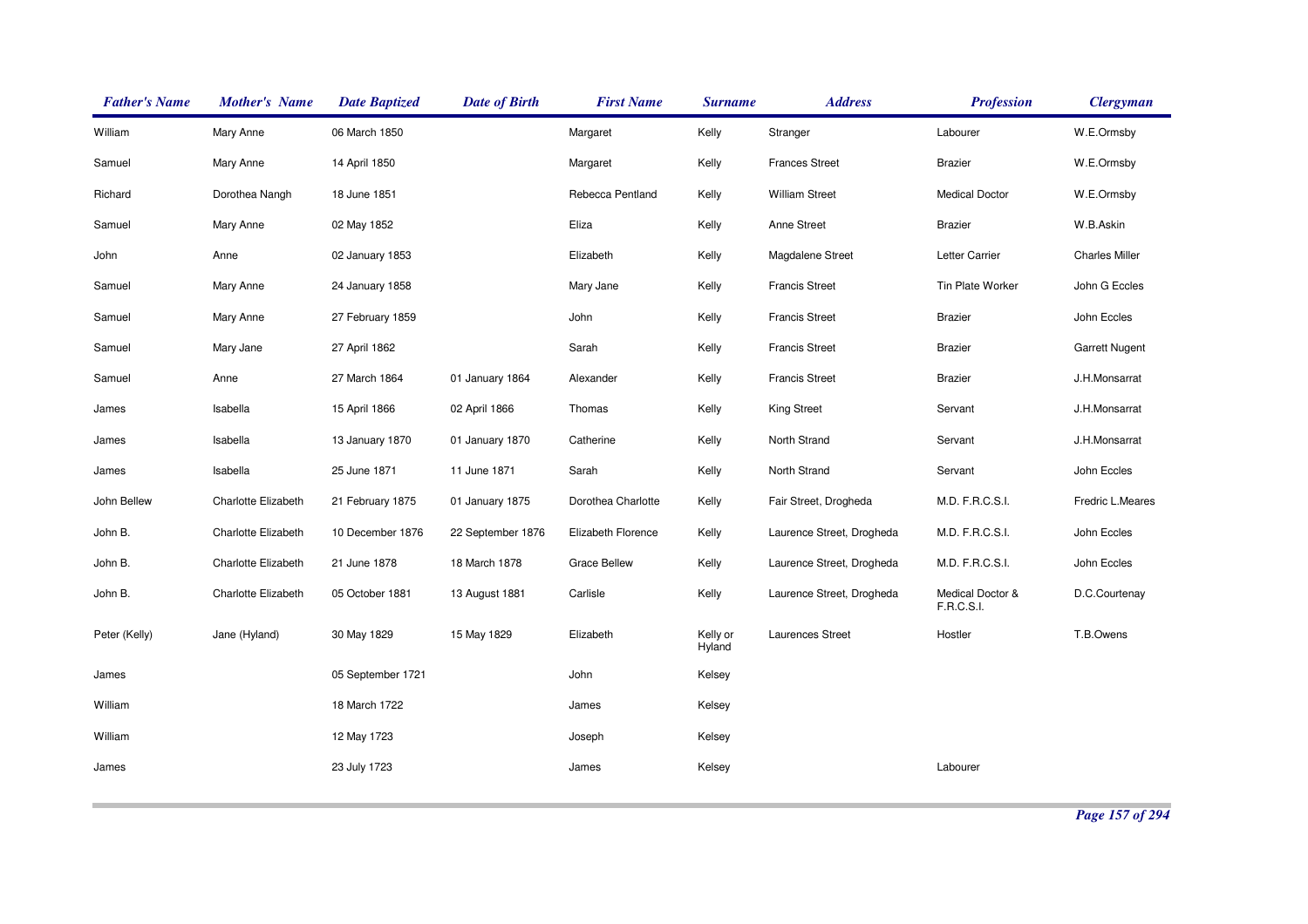| <b>Father's Name</b> | <b>Mother's Name</b> | <b>Date Baptized</b> | <b>Date of Birth</b> | <b>First Name</b>     | <b>Surname</b> | <b>Address</b>           | <b>Profession</b>      | <b>Clergyman</b>    |
|----------------------|----------------------|----------------------|----------------------|-----------------------|----------------|--------------------------|------------------------|---------------------|
| James                |                      | 27 March 1726        |                      | Joseph                | Kelsey         |                          |                        |                     |
| William              |                      | 25 December 1726     |                      | Margret               | Kelsey         |                          | Twins                  |                     |
| William              |                      | 25 December 1726     |                      | Susan                 | Kelsey         |                          | Twins                  |                     |
| James                |                      | 27 October 1728      |                      | John                  | Kelsey         |                          |                        |                     |
| James                |                      | 03 January 1732      |                      | William               | Kelsey         |                          | [Deceased]             |                     |
| James                |                      | 18 September 1766    |                      | Esther                | Kenedy*        |                          |                        |                     |
| John                 | Prudence             | 17 February 1805     | 03 February 1805     | <b>Philip Charles</b> | Kennedy        |                          |                        | <b>Wardlaw Ball</b> |
| Richard              | Ellen                | 09 February 1882     | 18 January 1882      | John Ladley           | Kennedy        | St.Peter's               | Sexton of St.Peter's   | John Eccles         |
| Robert               | Martha               | 01 May 1892          | 01 April 1892        | John Samuel           | Kennedy        | Trinity Street, Drogheda | Labourer               | F.W.Macran          |
| Edward               |                      | 28 September 1716    |                      | James                 | Kenney         |                          |                        |                     |
| David                | Mary                 | 13 August 1840       | 18 July 1840         | Margaret              | Kenny          | Laurence Street          | Servant                | A.Wynne             |
| <b>William David</b> | Mary                 | 12 February 1851     |                      | William               | Kenny          | Green Hills              | Servant                | W.E.Ormsby          |
| David                | Mary                 | 27 February 1853     |                      | David                 | Kenny          | Greenhills               | Servant                | W.E.Ormsby          |
| David                | Mary                 | 18 July 1855         |                      | Jane                  | Kenny          |                          | Servant                | Henry Seddall       |
| David                | Mary                 | 14 March 1858        |                      | Edward                | Kenny          | Greenhills               | Servant                | John G Eccles       |
| Charles              |                      | 17 July 1777         |                      | Charles               | Kerly          |                          | Soldier                |                     |
| David                |                      | 11 September 1764    |                      | John William          | Kernoghon      |                          | Toyman                 |                     |
| Mr.                  |                      | 11 August 1745       |                      | Jane                  | Kerns          |                          |                        |                     |
| Mr.                  |                      | 22 September 1746    |                      | John                  | Kerns          |                          |                        |                     |
| John                 | Sarah                | 01 August 1819       | 31 July 1819         | Esther                | Kerr           |                          | 93rd Regiment          | <b>Wardlaw Ball</b> |
| Andrew               | Allice               | 26 August 1827       | 07 August 1827       | Jane                  | Kerr           | Collon                   | Serjeant Louth Militia | L.W.King            |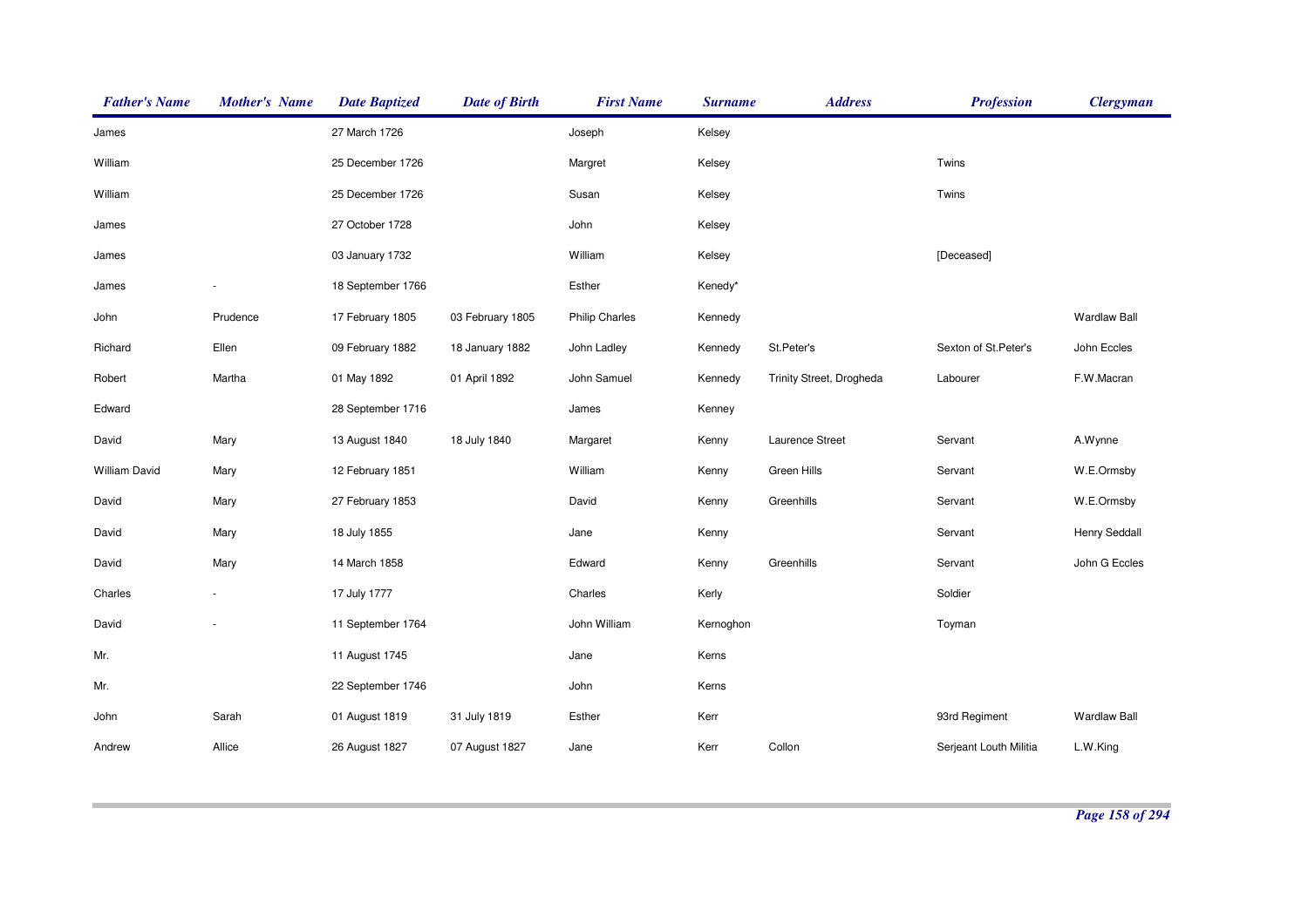| <b>Father's Name</b> | <b>Mother's Name</b> | <b>Date Baptized</b> | <b>Date of Birth</b> | <b>First Name</b>       | <b>Surname</b> | <b>Address</b>          | <b>Profession</b>     | <b>Clergyman</b>       |
|----------------------|----------------------|----------------------|----------------------|-------------------------|----------------|-------------------------|-----------------------|------------------------|
| John                 | Frances              | 27 June 1875         | 25 May 1875          | <b>Esther Elizabeth</b> | Kerr           | Thomas Street, Drogheda | Tailor                | John Eccles            |
| John                 | Frances Maria        | 22 April 1877        | 14 March 1877        | George Alexander        | Kerr           | Thomas Street, Drogheda | Tailor                | Coates G.Booth         |
| Nicholas             |                      | 27 September 1702    |                      | Margaret                | Kerton         |                         |                       |                        |
| Nicholas             |                      | 26 April 1705        |                      | Elinor                  | Kerton         |                         |                       |                        |
| James                | Maria                | 27 September 1839    | 26 September 1839    | Anne                    | Kidd           | Cord Lane               | Tailor                | Arthur Wynne           |
| James                | Maria                | 11 December 1841     | 14 November 1841     | Margaret                | Kidd           | Rope Walk               | Tailor                | E.P.Durham             |
| James                | Maria                | 15 October 1843      | 12 October 1843      | Thomas                  | Kidd           | Potato Market           | Tailor                | William M<br>Beresford |
| James                | Maria                | 27 February 1846     |                      | James                   | Kidd           | Potato Market           | Talior                | William M<br>Beresford |
| James                | Maria                | 21 August 1849       |                      | Maria                   | Kidd           | Foskeys Yard            | Tailor                | W.E.Ormsby             |
| James                | Maria                | 21 August 1849       |                      | Margaret                | Kidd           | Foskeys Yard            | Tailor                | W.E.Ormsby             |
| Joseph               |                      | 16 May 1725          |                      | Elizabeth               | Killeen        |                         |                       |                        |
| Joseph               |                      | 13 December 1722     |                      | Susana                  | Killen         |                         |                       |                        |
| Joseph               |                      | 25 September 1727    |                      | Ann                     | Killeyn        |                         |                       |                        |
| Joseph               |                      | 30 October 1728      |                      | Adam                    | Killeyn        |                         |                       |                        |
| James                |                      | 19 August 1775       |                      | George                  | Killpatrick    |                         |                       |                        |
| James                | Jane* [June?]        | 10 December 1832     | 29 November 1832     | Mary Jane               | Kimmins        | ??????                  | Police man            | Rev.J.Magee            |
| Moses                | Hannah               | 02 October 1848      |                      | Henry                   | Kinceade       | North Strand            | Labourer              | Andrew Williamson      |
| John                 | Honora               | 10 December 1815     | 04 December 1815     | Annie                   | Kinch          |                         | King's County Militia | Henry Leland           |
| William              |                      | 09 November 1719     |                      | Ann                     | King           |                         |                       |                        |
| Richard              | Elizabeth            | 11 January 1807      | 08 January 1807      | Thomas                  | King           |                         | Louth Regiment        | <b>Bigoe Henzell</b>   |
| Richard              | Eliza                | 01 October 1815      | 20 September 1815    | William                 | King           |                         |                       | Henry Leland           |
|                      |                      |                      |                      |                         |                |                         |                       |                        |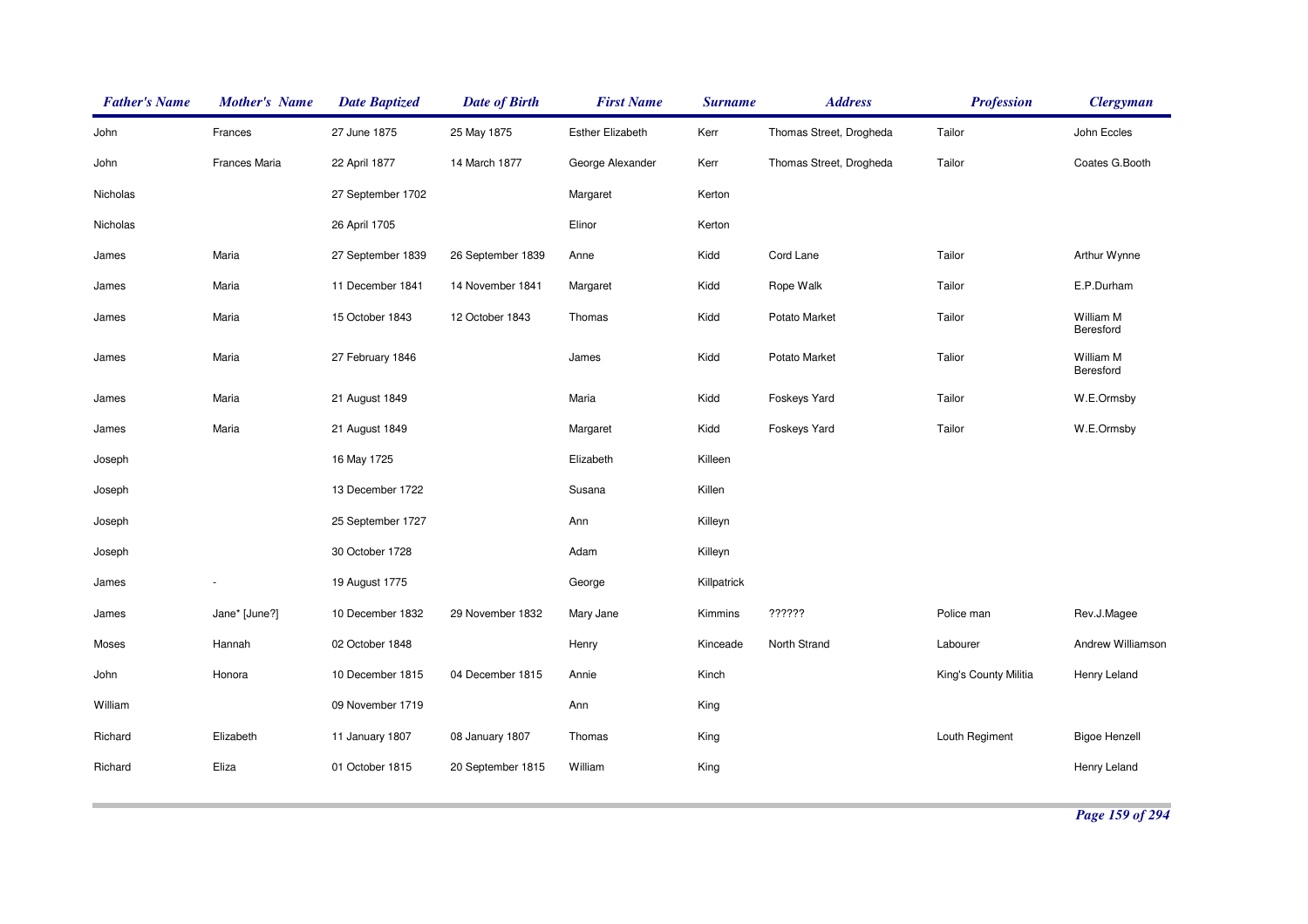| <b>Father's Name</b> | <b>Mother's Name</b> | <b>Date Baptized</b> | <b>Date of Birth</b> | <b>First Name</b>      | <b>Surname</b> | <b>Address</b>        | <b>Profession</b>               | <b>Clergyman</b>      |
|----------------------|----------------------|----------------------|----------------------|------------------------|----------------|-----------------------|---------------------------------|-----------------------|
| James                | Margaret             | 29 December 1822     | 19 December 1822     | Mary Anne              | King           |                       |                                 | T.B.Owens             |
| James                | Margaret             | 31 May 1825          | 30 May 1825          | Elizabeth              | King           | <b>Fair Street</b>    | Weaver                          | T.B.Owens             |
| James                | Margaret             | 22 April 1828        | 20 April 1828        | Elizabeth              | King           | <b>Fair Street</b>    | Weaver                          | T.B.Owens             |
| Luke White           | Magdalen             | 01 January 1829      | 11 December 1828     | Sophia                 | King           | <b>William Street</b> | 2nd Master of Drogheda<br>Sch.  | Rev.L.W.King          |
| Luke White           | Magdalan             | 01 September 1830    |                      | Henry                  | King           | <b>William Street</b> | Second Master of<br>Drog.school | Rev. William Smith    |
| James                | Margaret             | 07 September 1831    |                      | Margaret               | King           | <b>Fair Street</b>    | Weaver                          | Rev.Richard<br>George |
| William              | Elizabeth            | 31 December 1848     |                      | <b>William Richard</b> | King           | <b>William Street</b> | Shoemaker                       | William E Ormsby      |
| Richard              | Judith               | 15 May 1858          |                      | John                   | King           | Moores Lane           | Weaver                          | John G Eccles         |
| Charles              | <b>Frances Anne</b>  | 29 May 1859          |                      | <b>Frances Anne</b>    | King           | <b>William Street</b> | Serjeant 40th Foot              | John Eccles           |
| Richard              | Julia                | 22 April 1860        |                      | Richard                | King           | Moores lane           | Weaver                          | John Eccles           |
| Charles              | <b>Frances Anne</b>  | 30 June 1860         |                      | Sarah Elizabeth        | King           | Magdalene Street      | Serjeant 40th Foot              | E Gore Kelly          |
| Charles              | <b>Frances Anne</b>  | 30 June 1860         |                      | <b>Charles William</b> | King           | Magdalene Street      | Serjeant 40th Foot              | E Gore Kelly          |
| Moses                | Hannah               | 25 April 1852        |                      | William                | Kinkade        | <b>William Street</b> | Labourer                        | W.B.Askin             |
| Moses                | Hannah               | 28 May 1854          |                      | James                  | Kinkade        | <b>William Street</b> | Labourer                        | John G Eccles         |
| John                 | Anna                 | 19 September 1813    | 31 August 1813       | Ann                    | Klampin*       |                       | 2nd Garrison Battalion          | Henry Leland          |
| John                 | Catherine            | 03 November 1822     | 30 October 1822      | Margate                | Knaggs         |                       |                                 | <b>Wardlaw Ball</b>   |
| George               | Margaret             | 30 August 1835       | 23 August 1835       | Catherine              | Knaggs         | <b>West Street</b>    | <b>Brazier</b>                  | Rev.J.Magee           |
| George               | Margaret             | 12 November 1837     | 03 November 1837     | John                   | Knaggs         | <b>West Street</b>    | <b>Brazier</b>                  | Arthur Wynne          |
| George               | Margaret             | 05 September 1839    | 23 August 1839       | William                | Knaggs         | <b>West Street</b>    | <b>Brazier</b>                  | John.A.Wall           |
| George               | Margaret             | 23 August 1843       | 10 August 1843       | George                 | Knaggs         | <b>West Street</b>    | <b>Brazier</b>                  | A.Wynne               |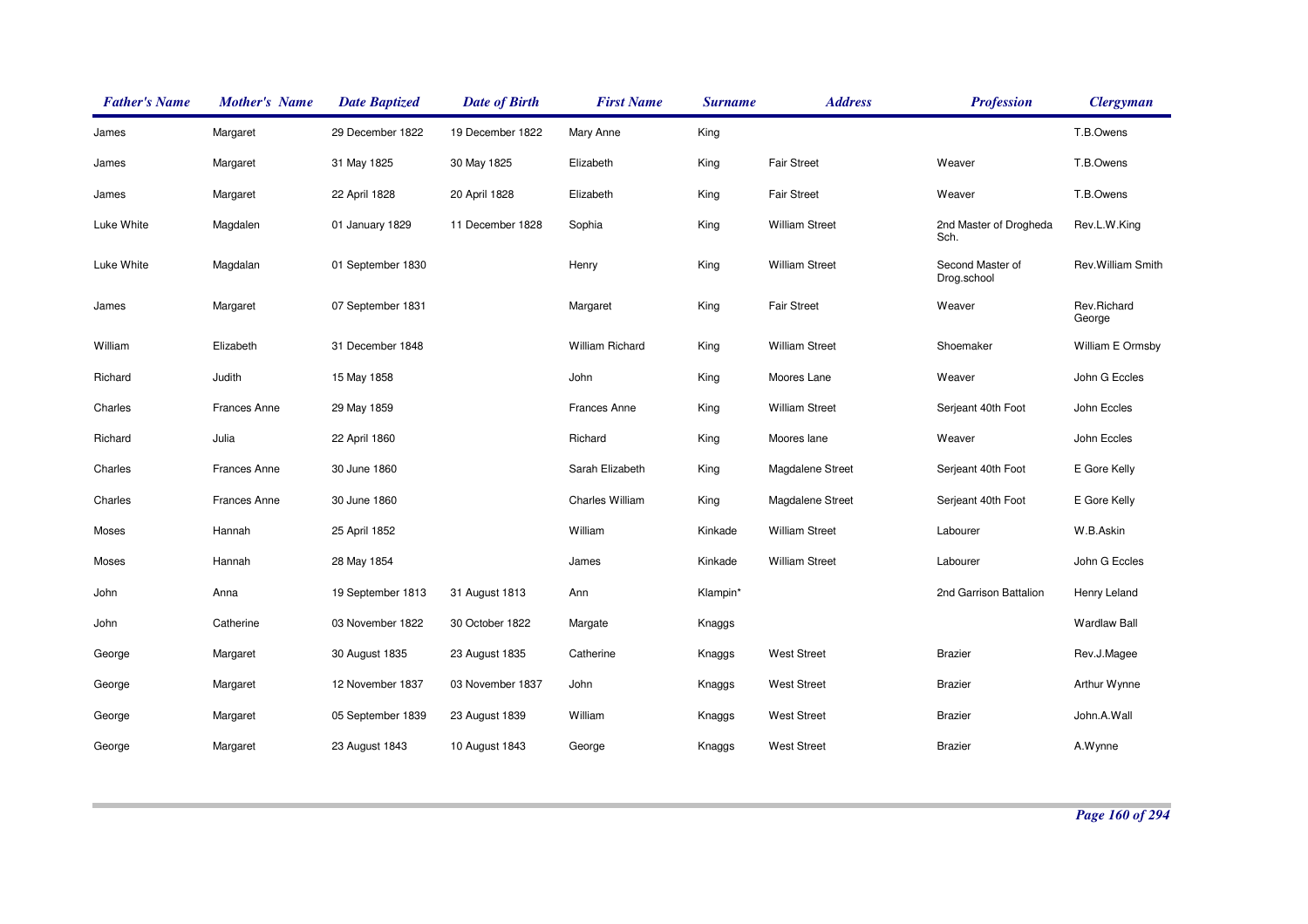| <b>Father's Name</b> | <b>Mother's Name</b> | <b>Date Baptized</b> | <b>Date of Birth</b> | <b>First Name</b>  | <b>Surname</b> | <b>Address</b>          | <b>Profession</b> | <b>Clergyman</b>       |
|----------------------|----------------------|----------------------|----------------------|--------------------|----------------|-------------------------|-------------------|------------------------|
| George               | Margaret             | 20 June 1849         |                      | Samuel             | Knaggs         | <b>West Street</b>      | <b>Brazier</b>    | William E Ormsby       |
| George               | Margaret             | 24 February 1851     |                      | Margaret           | Knaggs         | <b>West Street</b>      | <b>Brazier</b>    | Thomas Taylor          |
| Samuel               | Sarah                | 27 July 1873         | 19 May 1873          | Margaret Helena    | Knaggs         | Drogheda                | Gentleman         | John Eccles            |
| Samuel               | Sarah                | 17 October 1875      | 08 September 1875    | George             | Knaggs         | Palace Street, Drogheda | Merchant          | James William<br>Smith |
| Samuel               | Sarah                | 26 September 1880    | 21 August 1880       | Constance Kathleen | Knaggs         | Bethiburne* Lodge       | Merchant          | John Eccles            |
| Samuel               | Sarah                | 27 July 1883         | 18 June 1883         | Kate Matilda       | Knaggs         | Fair Street, Drogheda   | Merchant          | John Eccles            |
| Samuel               | Sarah                | 07 September 1884    | 29 June 1884         | Evelyn Gertrude    | Knaggs         | Fair Street, Drogheda   | Merchant          | John J.Sandys          |
| Samuel               | Sarah                | 25 October 1885      | 06 September 1885    | Sarah Ethel        | Knaggs         | Fair Street, Drogheda   | Merchant          | John J.Sandys          |
| Samuel               | Sarah                | 18 September 1887    | 19 August 1887       | Anna Rosalind      | Knaggs         | Fair Street, Drogheda   | Merchant          | John J.Sandys          |
| Edward               |                      | 02 July 1702         |                      | Abraham            | Knight         |                         |                   |                        |
| Mathew               |                      | 08 March 1703        |                      | Frances            | Knight         |                         |                   |                        |
| Edward               |                      | 18 August 1704       |                      | William            | Knight         |                         |                   |                        |
| Mathew               |                      | 18 June 1705         |                      | John               | Knight         |                         |                   |                        |
| Edward               |                      | 09 September 1706    |                      | Hannah             | Knight         |                         |                   |                        |
| Matthew              |                      | 01 January 1708      |                      | Elizabeth          | Knight         |                         |                   |                        |
| Edward               |                      | 04 January 1709      |                      | Edward             | Knight         |                         |                   |                        |
| Matthew              |                      | 25 May 1710          |                      | Thomas             | Knight         |                         |                   |                        |
| Edward               |                      | 20 December 1710     |                      | William            | Knight         |                         |                   |                        |
| Mr.Edward            |                      | 23 April 1713        |                      | George             | Knight         |                         |                   |                        |
| Matthew              |                      | 19 July 1713         |                      | Sibilla            | Knight         |                         |                   |                        |
| Mr.Edward            |                      | 25 August 1715       |                      | Alice              | Knight         |                         |                   |                        |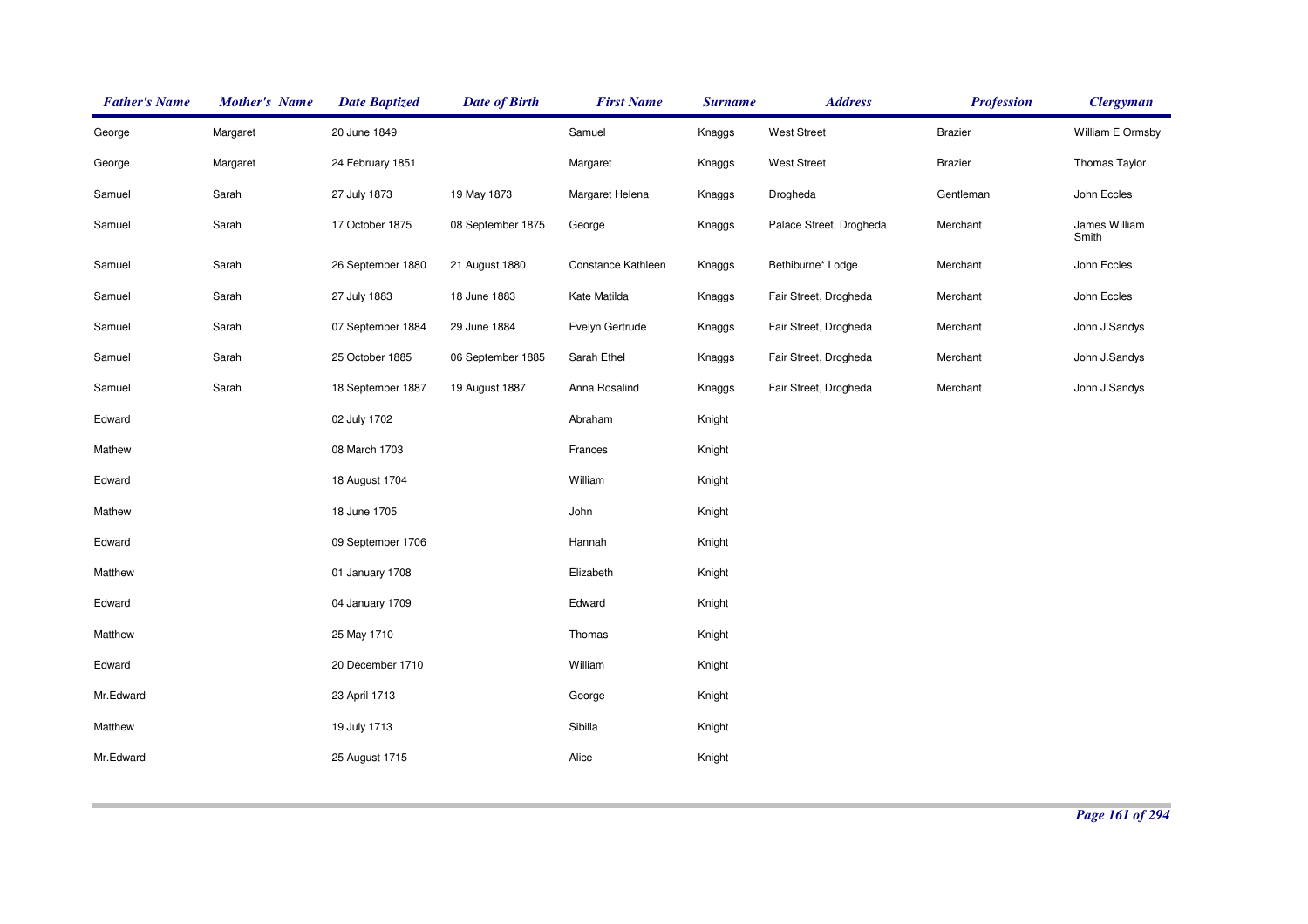| <b>Father's Name</b> | <b>Mother's Name</b>     | <b>Date Baptized</b> | <b>Date of Birth</b> | <b>First Name</b> | <b>Surname</b> | <b>Address</b> | <b>Profession</b>  | <b>Clergyman</b> |
|----------------------|--------------------------|----------------------|----------------------|-------------------|----------------|----------------|--------------------|------------------|
| Matthew              |                          | 04 April 1716        |                      | Matthew           | Knight         |                |                    |                  |
| Edward               |                          | 12 October 1718      |                      | Mary              | Knight         |                |                    |                  |
| Matthew              |                          | 15 January 1721      |                      | Althamia          | Knight         |                |                    |                  |
| Edward               |                          | 17 June 1722         |                      | Ann               | Knight         |                |                    |                  |
| Nicholas             |                          | 16 October 1727      |                      | Abraham           | Knight         |                |                    |                  |
| Thomas               |                          | 11 November 1727     |                      | Abraham           | Knight         |                |                    |                  |
| Nicholas             |                          | 07 January 1730      |                      | Rose              | Knight         |                |                    |                  |
| Nicholas             |                          | 18 August 1732       |                      | Elizabeth         | Knight         |                |                    |                  |
| Nicholas             |                          | 09 March 1735        |                      | Nicholas          | Knight         |                |                    |                  |
| Nicholas             |                          | 06 April 1740        |                      | Margaret          | Knight         |                |                    |                  |
| Nicholas             |                          | 05 February 1758     |                      | Abraham           | Knight         |                |                    |                  |
| Nicholas             |                          | 17 April 1759        |                      | Mary              | Knight         |                | Weaver             |                  |
| Mr.Abraham           |                          | 29 December 1761     |                      | Ann               | Knight         |                |                    |                  |
| Abraham              |                          | 23 May 1763          |                      | Thomas            | Knight         |                | Merchant           |                  |
| John                 |                          | 03 November 1763     |                      | Thomas            | Knight         |                | <b>Brick Layer</b> |                  |
| Nicholas             |                          | 23 July 1764         |                      | Nicholas          | Knight         |                | Weaver             |                  |
| Abraham              |                          | 21 May 1765          |                      | Edward            | Knight         |                | Merchant           |                  |
| John                 |                          | 17 June 1766         |                      | William           | Knight         |                | Mason              |                  |
| Mr.Abraham           |                          | 21 January 1768      |                      | Mary              | Knight         |                |                    |                  |
| John                 |                          | 22 January 1771      |                      | Jane              | Knight         |                |                    |                  |
| John                 | $\overline{\phantom{a}}$ | 13 February 1772     |                      | Jane              | Knight         |                | Mason              |                  |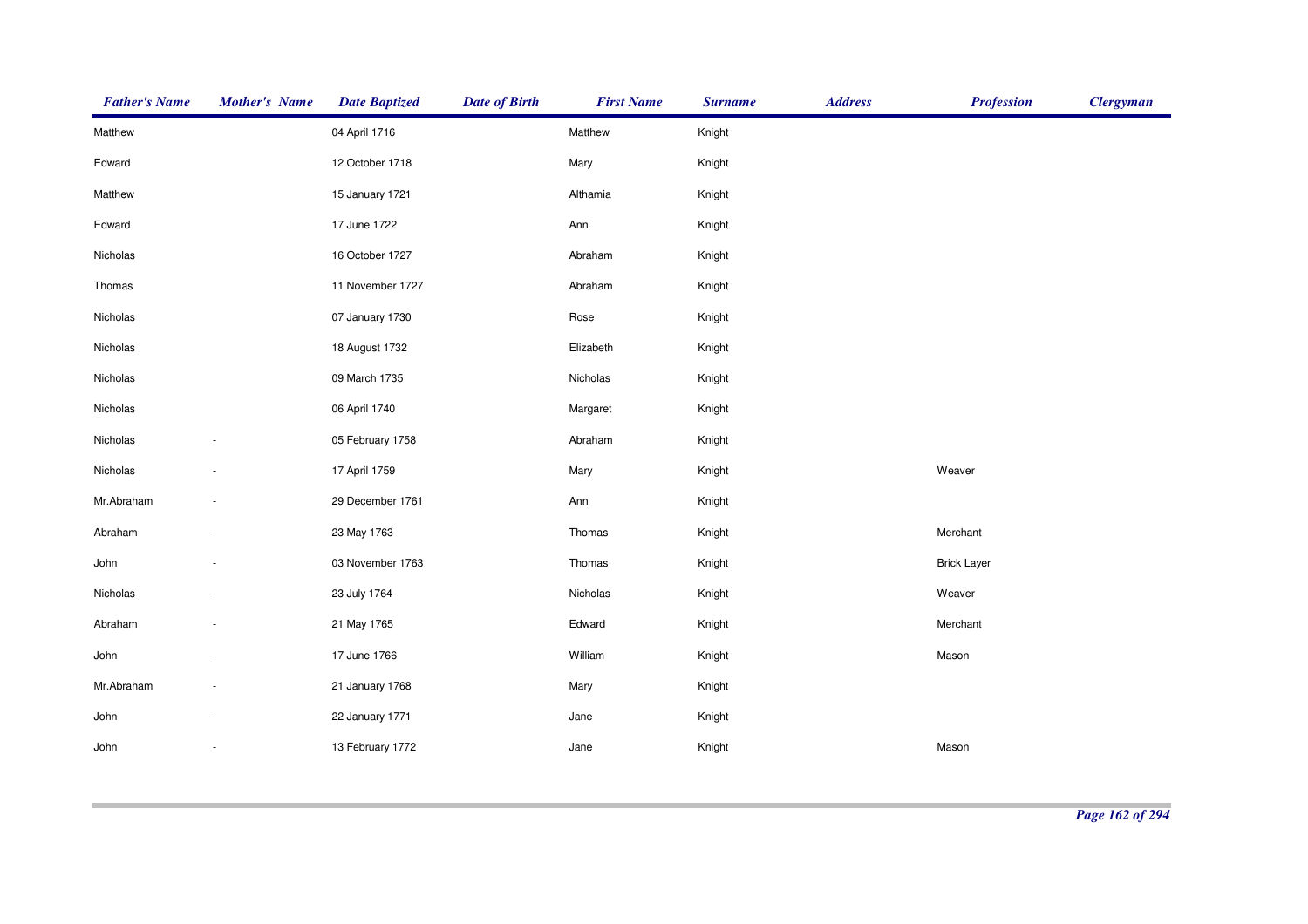| <b>Father's Name</b> | <b>Mother's Name</b> | <b>Date Baptized</b> | <b>Date of Birth</b> | <b>First Name</b>      | <b>Surname</b> | <b>Address</b>          | <b>Profession</b>                 | <b>Clergyman</b>    |
|----------------------|----------------------|----------------------|----------------------|------------------------|----------------|-------------------------|-----------------------------------|---------------------|
| Rev.Mr.George        |                      | 05 November 1765     |                      | Abraham                | Knox           |                         |                                   |                     |
| Andrew               | Alicica              | 04 December 1814     | 02 December 1814     | Matilda                | Knox           |                         |                                   | Henry Leland        |
| Andrew               | Alicia               | 29 November 1818     | 28 November 1818     | Robert                 | Knox           |                         |                                   | <b>Wardlaw Ball</b> |
| George Fred          | Elizabeth            | 23 September 1851    |                      | Fredrick Henry         | Lacey          | Laurence Street         | School Master                     | W.B.Askin           |
| George F             | Elizabeth            | 27 May 1853          |                      | Mary Sophia            | Lacey          | Laurence Street         | Clericus                          | W.E.Ormsby          |
| George F             | Elizabeth            | 21 August 1854       |                      | Sarah Caroline         | Lacey          | Laurence Street         | Clerk                             | John G Eccles       |
| George F             | Elizabeth            | 29 September 1856    |                      | George Theodore        | Lacey          | Laurence street         | Master Grm school (Clerk)         | W.E.Ormsby          |
| George Fredrick      | Elizabeth            | 01 September 1858    |                      | Edith Jane Charlotte   | Lacey          | Laurence Street         | Master Drogheda Gr Sch<br>(Clerk) | John G Eccles       |
| John                 |                      | 18 December 1726     |                      | Jane                   | Lacock         |                         |                                   |                     |
| John                 |                      | 07 December 1728     |                      | Ann                    | Lacock         |                         |                                   |                     |
| William              | Mary                 | 08 August 1886       | 18 July 1886         | James                  | Ladley         | Killineer, Drogheda     | Coachman                          | John Eccles         |
| William              | Mary                 | 29 July 1888         | 02 July 1888         | Robert                 | Ladley         | Windmill Lane, Drogheda | Coachman                          | John Eccles         |
| William Armstrong**  | Anne                 | 14 April 1810        | 14 April 1810        | <b>Thomas Gustavus</b> | Laird          |                         |                                   | Henry Leland        |
| Thomas               | Honora               | 04 June 1815         | 20 May 1815          | Mary Anne              | Laity          |                         | 28th Regiment                     | Henry Leland        |
| James                |                      | 04 August 1772       |                      | Hamilton               | Lamb           |                         | Of St.Marys Parish                |                     |
| John                 | Mary Anne            | 19 October 1862      |                      | William                | Lambert        | <b>Linenhall Street</b> | <b>Writing Clerk</b>              | I St Monsarrat      |
| John                 | Mary Anne            | 14 August 1864       | 15 July 1864         | Alfred                 | Lambert        | Linen Hall Street       | <b>Writing Clerk</b>              | J.H.Monsarrat       |
| John                 | Mary Anne            | 11 November 1866     | 19 September 1866    | Robert Herbert         | Lambert        | Linen Hall Street       | <b>Writing Clerk</b>              | J.H.Monsarrat       |
| John                 | Mary                 | 30 March 1812        | 19 March 1812        | Jane                   | Lamond         |                         | 2nd Garrison Battalion            | Henry Leland        |
| Joshua               |                      | 12 January 1752      |                      | William                | Lampray        |                         | Cutler                            |                     |
| Joshua               |                      | 12 January 1752      |                      | Jane                   | Lampray        |                         | Cutler                            |                     |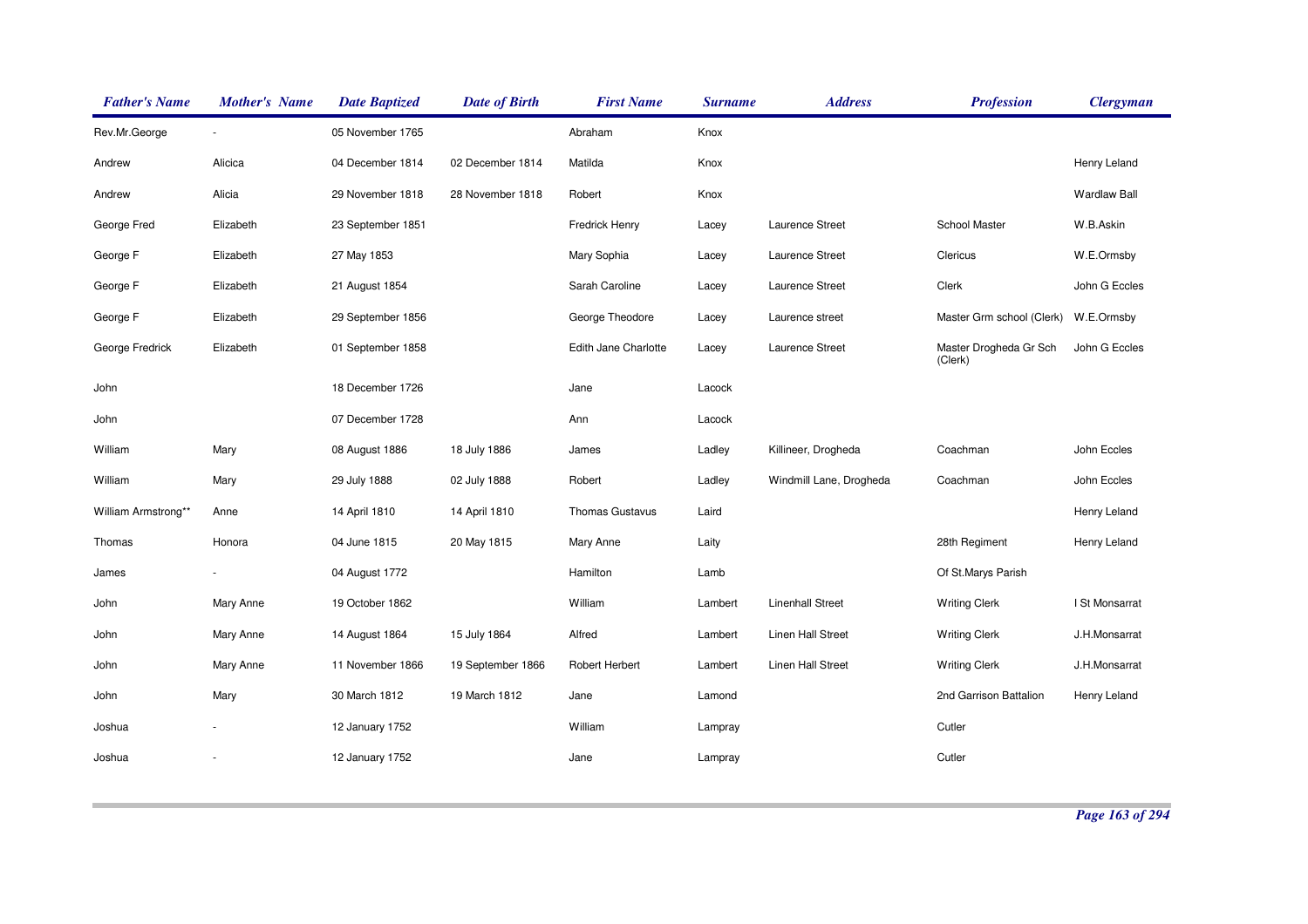| <b>Father's Name</b> | <b>Mother's Name</b> | <b>Date Baptized</b> | <b>Date of Birth</b> | <b>First Name</b>     | <b>Surname</b> | <b>Address</b>          | <b>Profession</b>                       | <b>Clergyman</b>    |
|----------------------|----------------------|----------------------|----------------------|-----------------------|----------------|-------------------------|-----------------------------------------|---------------------|
| Joshua               |                      | 21 December 1755     |                      | George                | Lamprey        |                         |                                         |                     |
| Joshua               |                      | 21 December 1755     |                      | Jane                  | Lamprey        |                         |                                         |                     |
| Joshua               |                      | 29 December 1762     |                      | Joshua                | Lamprey        |                         |                                         |                     |
| Nathan               | Margaret             | 14 October 1839      | 24 September 1839    | Elizabeth             | Land           | Madgalene Street        | <b>Machine Maker</b>                    | Arthur Wynne        |
| Mr.John              |                      | 25 September 1702    |                      | Jefford               | Lane           |                         |                                         |                     |
| Mr.John              |                      | 21 September 1703    |                      | Sarah                 | Lane           |                         |                                         |                     |
| James                | Alice                | 18 December 1869     | 02 December 1869     | John                  | Lang           | Greenhills              | <b>Cotton Mill Manager</b>              | John Eccles         |
| James                | Alice                | 10 April 1871        | 24 February 1871     | <b>Margaret Alice</b> | Lang           | Greenhills              | Mill Manager                            | John Eccles         |
| James                | Alice                | 02 March 1872        | 15 February 1872     | James                 | Lang           | Greenhills              | Mill Manager                            | John Eccles         |
| James                | Alice                | 17 May 1875          | 27 December 1874     | John                  | Lang           | Boyne Cottage, Drogheda | Manager Whitworth<br><b>Cotton Mill</b> | Fredric L.Meares    |
| James                | Alice                | 15 August 1877       | 09 May 1877          | Mary                  | Lang           | Greenhills, Drogheda    | Manager of Mill                         | Coates G.Booth      |
| James                | Alice                | 20 April 1879        | 13 March 1879        | Anne                  | Lang           | Greenhills, Drogheda    | Manager of Mill                         | Coates G.Booth      |
| James                | Alice                | 24 October 1880      | 10 August 1880       | Jane                  | Lang           | Greenhills, Drogheda    | Manager of Mill                         | John Eccles         |
| Henry                |                      | 18 February 1718     |                      | Mary                  | Langdale       |                         |                                         |                     |
| Ralph                |                      | 19 April 1725        |                      | Jane                  | Langshaw       |                         |                                         |                     |
| Ralph                |                      | 28 December 1727     |                      | Lettice               | Langshaw       |                         |                                         |                     |
| James                | Catherine            | 26 March 1819        | 15 March 1819        | James William         | Langtree       |                         |                                         | <b>Wardlaw Ball</b> |
| James                | Catherine            | 28 March 1817        | 20 March 1817        | Eliza                 | Lanktree       |                         |                                         | <b>Wardlaw Ball</b> |
| Peter                |                      | 01 October 1704      |                      | Dorothy               | Large          |                         |                                         |                     |
| Peter                |                      | 19 December 1707     |                      | Margaret              | Large          |                         |                                         |                     |
| William              | Mary Anne            | 03 February 1838     | 05 January 1838      | Mary Elizabeth        | Large          | <b>William Street</b>   | Surgeon                                 | John.A.Wall         |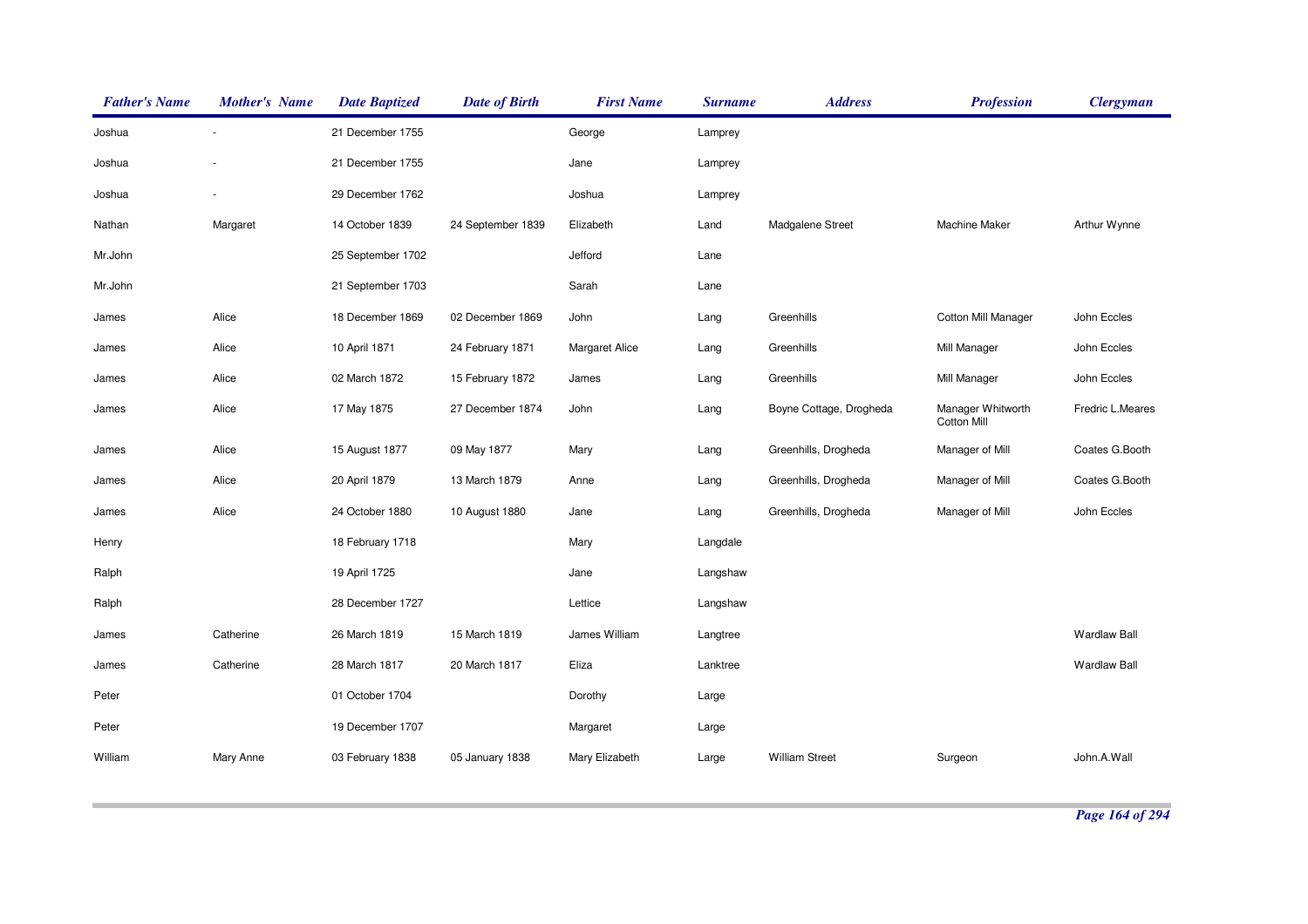| <b>Father's Name</b> | <b>Mother's Name</b> | <b>Date Baptized</b> | <b>Date of Birth</b> | <b>First Name</b> | <b>Surname</b> | <b>Address</b>     | <b>Profession</b>     | <b>Clergyman</b>    |
|----------------------|----------------------|----------------------|----------------------|-------------------|----------------|--------------------|-----------------------|---------------------|
| Peter                |                      | 08 June 1703         |                      | Jane              | Largg          |                    |                       |                     |
| Andrew               | Emily                | 25 April 1839        | 04 April 1839        | William Henry     | Larymoor       | <b>Fair Street</b> | <b>Excise Officer</b> | John.A.Wall         |
| Andrew               | Emily                | 03 November 1837     | 23 October 1837      | Andrew            | Larymour       | Palace Street      | <b>Excise Officer</b> | Arthur Wynne        |
| Thomas               |                      | 26 January 1761      |                      | Prudence          | Latimer        |                    | Mason                 |                     |
| William              |                      | 11 January 1771      |                      | William           | Latimer        |                    |                       |                     |
| William              |                      | 01 August 1771       |                      | Hanah             | Latimer        |                    |                       |                     |
| James                | Sarah                | 10 April 1810        | 08 April 1810        | Anne              | Latimer        |                    |                       | Henry Leland        |
| William              | Mary                 | 09 October 1814      | 05 October 1814      | Thomas            | Latimer        |                    |                       | Henry Leland        |
| James                | Sarah                | 12 February 1815     | 07 February 1815     | Matilda           | Latimer        |                    |                       | <b>Wardlaw Ball</b> |
| James                | Sarah                | 17 August 1817       | 26 July 1817         | William           | Latimer        |                    |                       | Henry Leland        |
| James                | Sarah                | 26 February 1821     | 19 February 1821     | Oliver            | Latimer        |                    |                       | T.B.Owens           |
| James                | Sarah                | 27 July 1823         | 19 July 1823         | James             | Latimer        |                    |                       | <b>Wardlaw Ball</b> |
| James                | Sarah                | 26 March 1826        | 20 March 1826        | Elizabeth         | Latimer        | Palace Street      | <b>Brick Layer</b>    | T.B.Owens           |
| William              |                      | 07 July 1775         |                      | Thomas            | Latimore       |                    | Mason                 |                     |
| Thomas               |                      | 16 December 1753     |                      | Elizabeth         | Lattimore      |                    |                       |                     |
| Thomas               |                      | 30 December 1754     |                      | Ann               | Lattimore      |                    | <b>Bricklayer</b>     |                     |
| John                 |                      | 09 December 1716     |                      | Charles           | Laudagh*       |                    | A Soldier             |                     |
| James                | Alice                | 02 October 1873      | 11 August 1873       | William           | Laug           | Greenhills         | Manager of Mill       | John Archer         |
| Edward               | Elizabeth            | 27 March 1808        | 24 March 1808        | Catharine         | Laurenson      |                    |                       | Henry Leland        |
| Charles              | Mary                 | 19 October 1806      | 15 October 1806      | Catherine         | Law            |                    |                       | <b>Wardlaw Ball</b> |
| Patrick              | Margaret             | 11 October 1807      | 27 September 1807    | William           | Lawless        |                    |                       | <b>Wardlaw Ball</b> |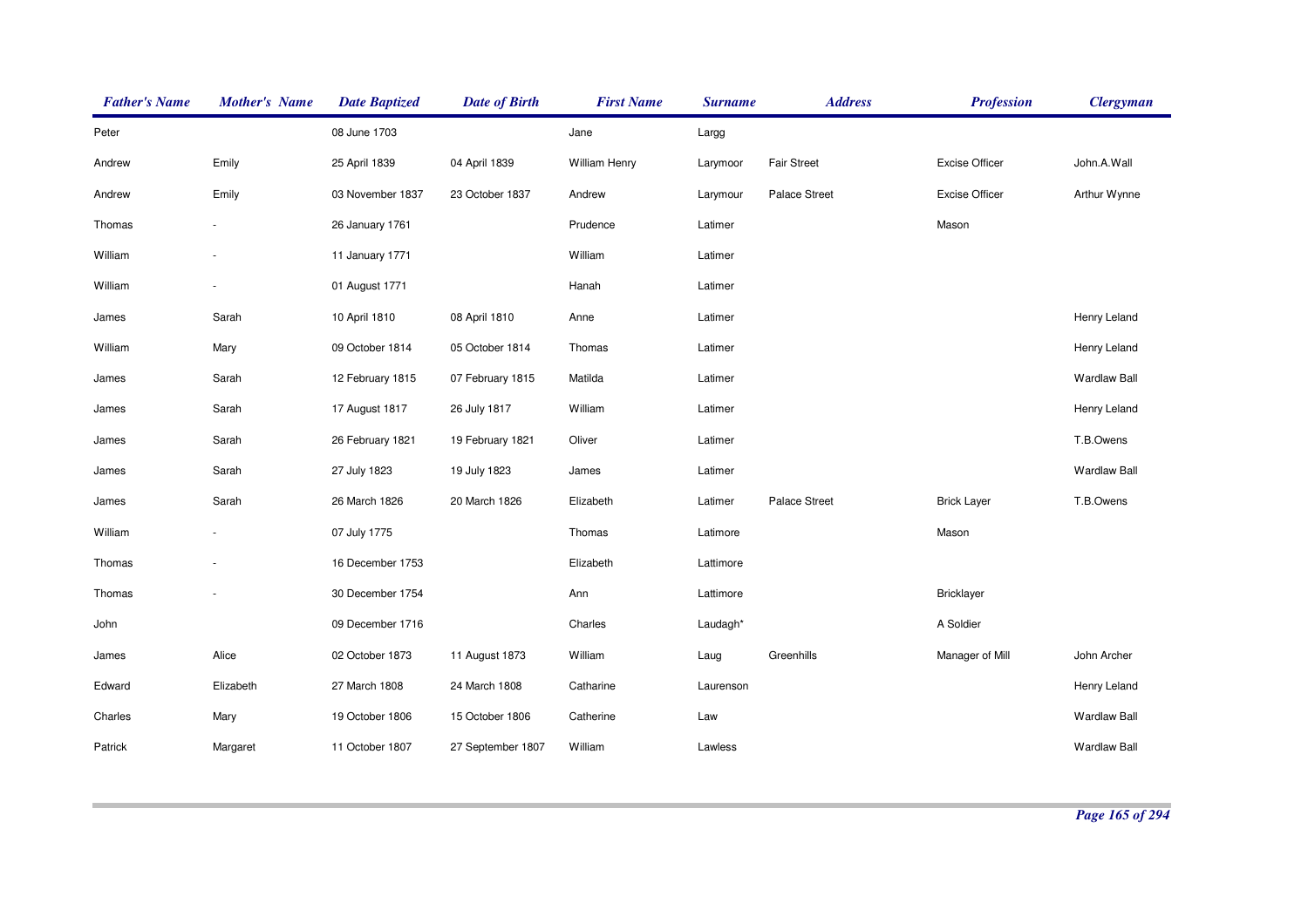| <b>Father's Name</b> | <b>Mother's Name</b> | <b>Date Baptized</b> | <b>Date of Birth</b> | <b>First Name</b> | <b>Surname</b>     | <b>Address</b>           | <b>Profession</b>                       | <b>Clergyman</b> |
|----------------------|----------------------|----------------------|----------------------|-------------------|--------------------|--------------------------|-----------------------------------------|------------------|
| James                |                      | 10 August 1729       |                      | Susanna           | Lawson             |                          | A Soldier                               |                  |
| Thomas Dillon        | <b>Mary Agnes</b>    | 26 August 1886       | 09 August 1886       | Dillon            | Lawson             | William Street, Drogheda | Sub Agent Bank of Ireland John Eccles   |                  |
| Thomas Dillon        | Mary Agnes           | 14 March 1888        | 06 November 1887     | Gladys Ruth       | Lawson             | Paradise Place, Drogheda | Sub Agent Bank of Ireland John Eccles   |                  |
| Thomas Dillon        | Mary Agnes           | 11 March 1889        | 15 January 1889      | Wentworth Dillon  | Lawson             | Paradise Place, Drogheda | Sub Agent Bank of Ireland F.J.S.Mauritz |                  |
| John                 |                      | 14 December 1729     |                      | Elizabeth         | Laycock            |                          |                                         |                  |
| Colonel John         |                      | 21 August 1713       |                      | John              | Le Hunt            |                          |                                         |                  |
| Bartholomew          | Harriet              | 24 February 1830     | 22 January 1830      | Bartholomew       | Leabarle*          | New Quay                 | <b>Writing Clerk</b>                    | W.E.O            |
| John                 |                      | 09 December 1702     |                      | John              | Leacock            |                          | A Soldier                               |                  |
| Charles              |                      | 27 September 1716    |                      | John              | Lealand            |                          |                                         |                  |
| Michael              |                      | 28 March 1718        |                      | Jane              | Lealand            |                          |                                         |                  |
| John                 |                      | 31 May 1718          |                      | Jane              | Lealand            |                          |                                         |                  |
| John                 |                      | 25 August 1720       |                      | Henry             | Lealand            |                          | <b>Brazier</b>                          |                  |
| John                 |                      | 27 September 1722    |                      | James             | Lealand            |                          | <b>Brazier</b>                          |                  |
| Mr.John              |                      | 03 December 1723     |                      | William           | Lealand            |                          | Sheriff                                 |                  |
| Mr.John              |                      | 19 November 1724     |                      | Charles           | Lealand            |                          | <b>Brazier</b>                          |                  |
| John                 |                      | 24 June 1716         |                      | Michael           | Lealand<br>[Junior |                          |                                         |                  |
| John                 |                      | 26 May 1717          |                      | Mary              | Lealand<br>[Junior |                          |                                         |                  |
| John                 |                      | 21 June 1719         |                      | John              | Lealand<br>[Junior |                          |                                         |                  |
| John                 |                      | 23 October 1721      |                      | Thomas            | Lealand<br>[Junior |                          |                                         |                  |
| William Armstron**   | Anne                 | 18 July 1808         | 17 July 1808         | William Henry     | LeardLaird         |                          |                                         | Henry Leland     |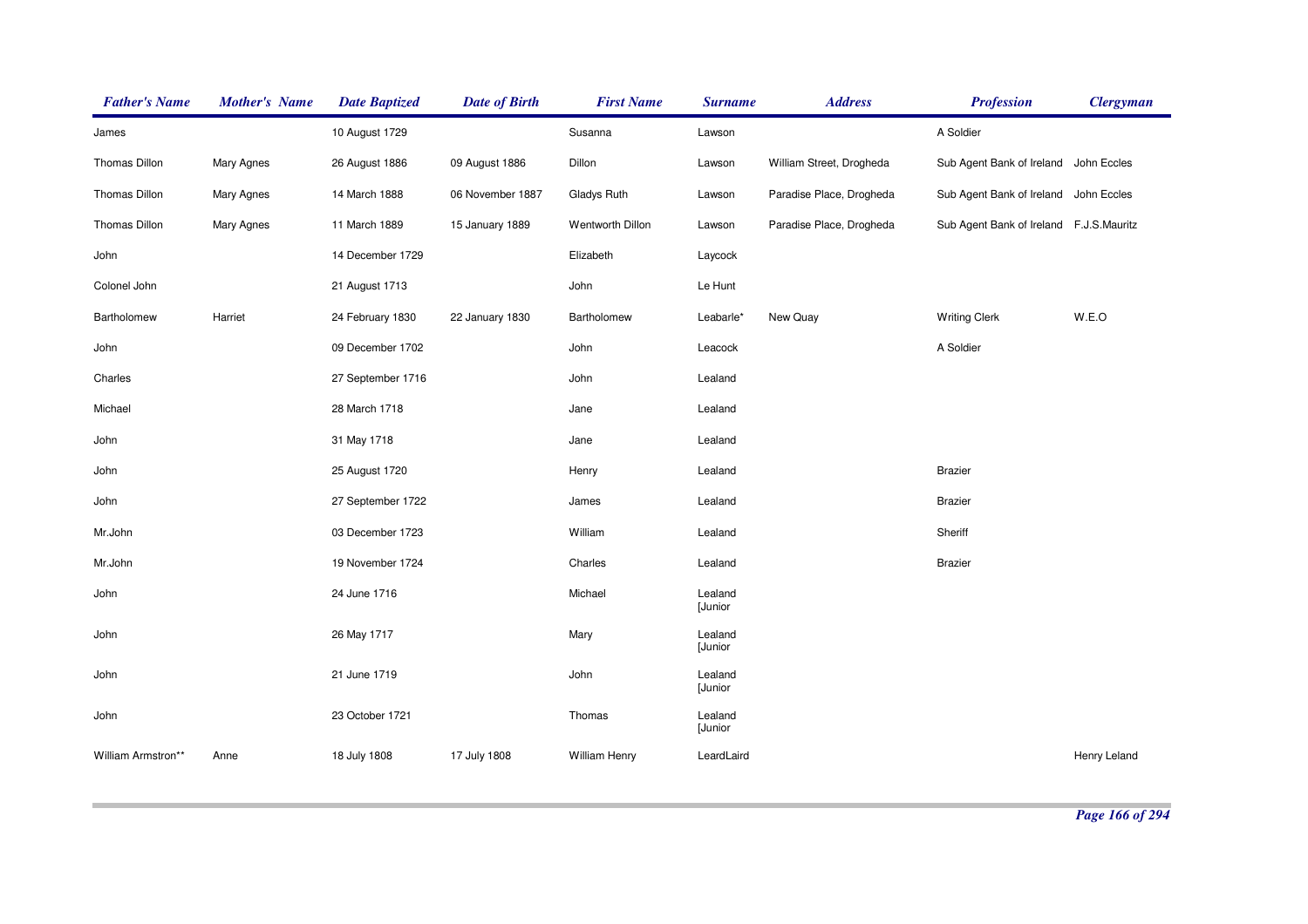| <b>Father's Name</b> | <b>Mother's Name</b> | <b>Date Baptized</b> | <b>Date of Birth</b> | <b>First Name</b> | <b>Surname</b> | <b>Address</b>        | <b>Profession</b>       | <b>Clergyman</b>     |
|----------------------|----------------------|----------------------|----------------------|-------------------|----------------|-----------------------|-------------------------|----------------------|
| Henry                |                      | 12 December 1707     |                      | Elizabeth         | Lecock         |                       |                         |                      |
| Christopher          |                      | 17 June 1717         |                      | Ann               | Lee            |                       |                         |                      |
| William              |                      | 19 October 1726      |                      | Sarah             | Lee            |                       | A Soldier               |                      |
| Mr.Robert            |                      | 20 May 1728          |                      | Thomas            | Lee            |                       |                         |                      |
| Mr.Robert            |                      | 22 May 1729          |                      | Elizabeth Lee     | Lee            |                       |                         |                      |
| Mr.Robert            |                      | 21 September 1730    |                      | Margrett          | Lee            |                       |                         |                      |
| Robert               |                      | 26 October 1731      |                      | Richard           | Lee            |                       |                         |                      |
| Thomas               |                      | 06 January 1734      |                      | William           | Lee            |                       |                         |                      |
| Walter               |                      | 26 August 1734       |                      | Elizabeth         | Lee            |                       |                         |                      |
| Thomas               |                      | 24 August 1744       |                      | John              | Lee            |                       |                         |                      |
| Daniel               | Jane                 | 15 November 1815     | 26 October 1815      | John              | Lee            |                       | 3rd Lancashiner Militia | Henry Leland         |
| Thomas               | Margaret             | 07 December 1823     | 26 November 1823     | Ephraim William   | Lee            | <b>Scarlet Street</b> | Carpenter               | T.B.Owens            |
| Thomas               | Margaret             | 27 November 1825     | 13 November 1825     | Eliza Jane        | Lee            | <b>Scarlet Street</b> | Carpenter               | T.B.Owens            |
| Thomas               | Margaret             | 05 July 1829         | 20 June 1829         | Margaret          | Lee            | <b>Scarlet Street</b> | Carpenter               | T.B.Owens            |
| Andrew               | Sarah                | 31 August 1856       |                      | Andrew            | Lee            | West Street           | Engineer                | W.E.Ormsby           |
| Joseph               |                      | 01 June 1720         |                      | Ann               | Leech          |                       |                         |                      |
| Joseph               |                      | 03 May 1722          |                      | Mary              | Leech          |                       |                         |                      |
| Joseph               |                      | 14 December 1727     |                      | Alice             | Leech          |                       |                         |                      |
| Joseph               |                      | 12 September 1768    |                      | Mary              | Leech          |                       | Paper Stamper           |                      |
| Joseph               |                      | 19 July 1769         |                      | Mary              | Leech          |                       |                         |                      |
| Henry                | Margaret             | 11 February 1806     | 01 February 1806     | Mary Anne         | Leech          |                       | Silgo Regiment          | <b>Bigoe Henzell</b> |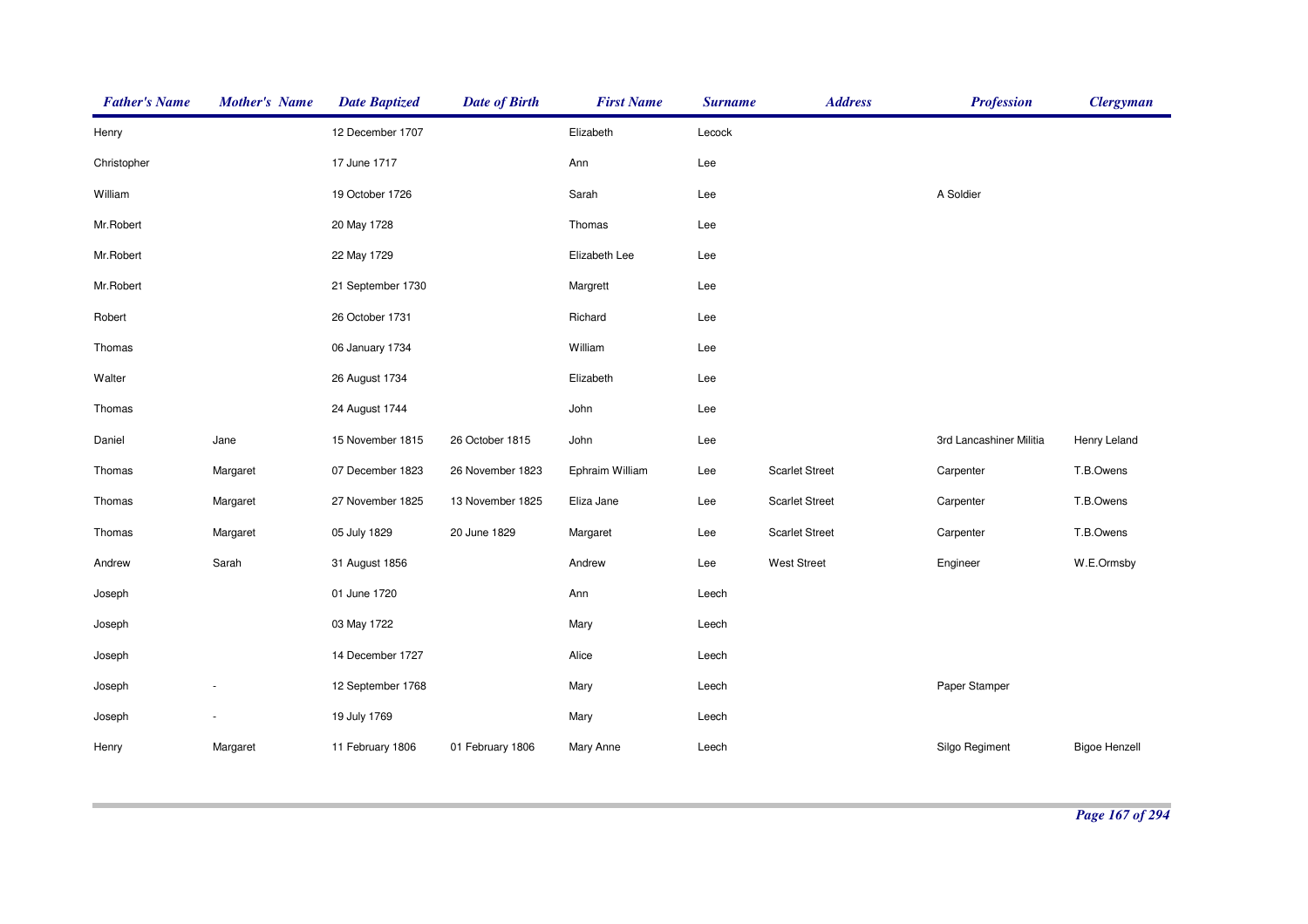| <b>Father's Name</b> | <b>Mother's Name</b> | <b>Date Baptized</b> | <b>Date of Birth</b> | <b>First Name</b> | <b>Surname</b> |         | <b>Address</b> | <b>Profession</b>      | <b>Clergyman</b> |
|----------------------|----------------------|----------------------|----------------------|-------------------|----------------|---------|----------------|------------------------|------------------|
| Arthur               | Margaret             | 21 February 1841     | 14 February 1841     | Thomas            | Leech          | Listoke |                | Servant                | A.Wynne          |
| Jonathan             |                      | 24 October 1725      |                      | Barrbary          | Lees           |         |                |                        |                  |
| Jonathan             |                      | 05 January 1727      |                      | Sarah             | Lees           |         |                |                        |                  |
| John                 |                      | 26 May 1729          |                      | John              | Lees           |         |                |                        |                  |
| Robert               | Frances              | 14 February 1813     | 11 February 1813     | John              | Lees           |         |                | 2nd Garrison Battalion | Henry Leland     |
| Peter                | Mary                 | 06 October 1816      | 04 October 1816      | James             | Lees           |         |                |                        | Henry Leland     |
| Patrick              |                      | 26 August 1708       |                      | Anne              | Legg           |         |                |                        |                  |
| Patrick              |                      | 29 November 1709     |                      | Catherine         | Legg           |         |                |                        |                  |
| Patrick              |                      | 02 September 1719    |                      | Hannah            | Legg           |         |                |                        |                  |
| Patrick              |                      | 22 January 1721      |                      | Jane              | Legg           |         |                |                        |                  |
| Patrick              |                      | 12 May 1722          |                      | Margery           | Legg           |         |                |                        |                  |
| Patrick              |                      | 02 August 1723       |                      | Elizabeth         | Legg           |         |                |                        |                  |
| Patrick              |                      | 21 August 1728       |                      | Lettice           | Legg           |         |                |                        |                  |
| Patrick              |                      | 17 January 1732      |                      | Frances           | Legg           |         |                |                        |                  |
| Alderman John        |                      | 02 April 1702        |                      | Charity           | Leigh          |         |                |                        |                  |
| Alderman John        |                      | 11 July 1703         |                      | Elizabeth         | Leigh          |         |                |                        |                  |
| Alderman John        |                      | 16 March 1705        |                      | James             | Leigh          |         |                |                        |                  |
| Alderman John        |                      | 21 February 1706     |                      | Francis           | Leigh          |         |                |                        |                  |
| Alderman John        |                      | 20 September 1708    |                      | Althamia          | Leigh          |         |                |                        |                  |
| Alderman Francis     |                      | 09 October 1739      |                      | Mary              | Leigh          |         |                |                        |                  |
| Francis              |                      | 05 April 1745        |                      | Edward            | Leigh          |         |                |                        |                  |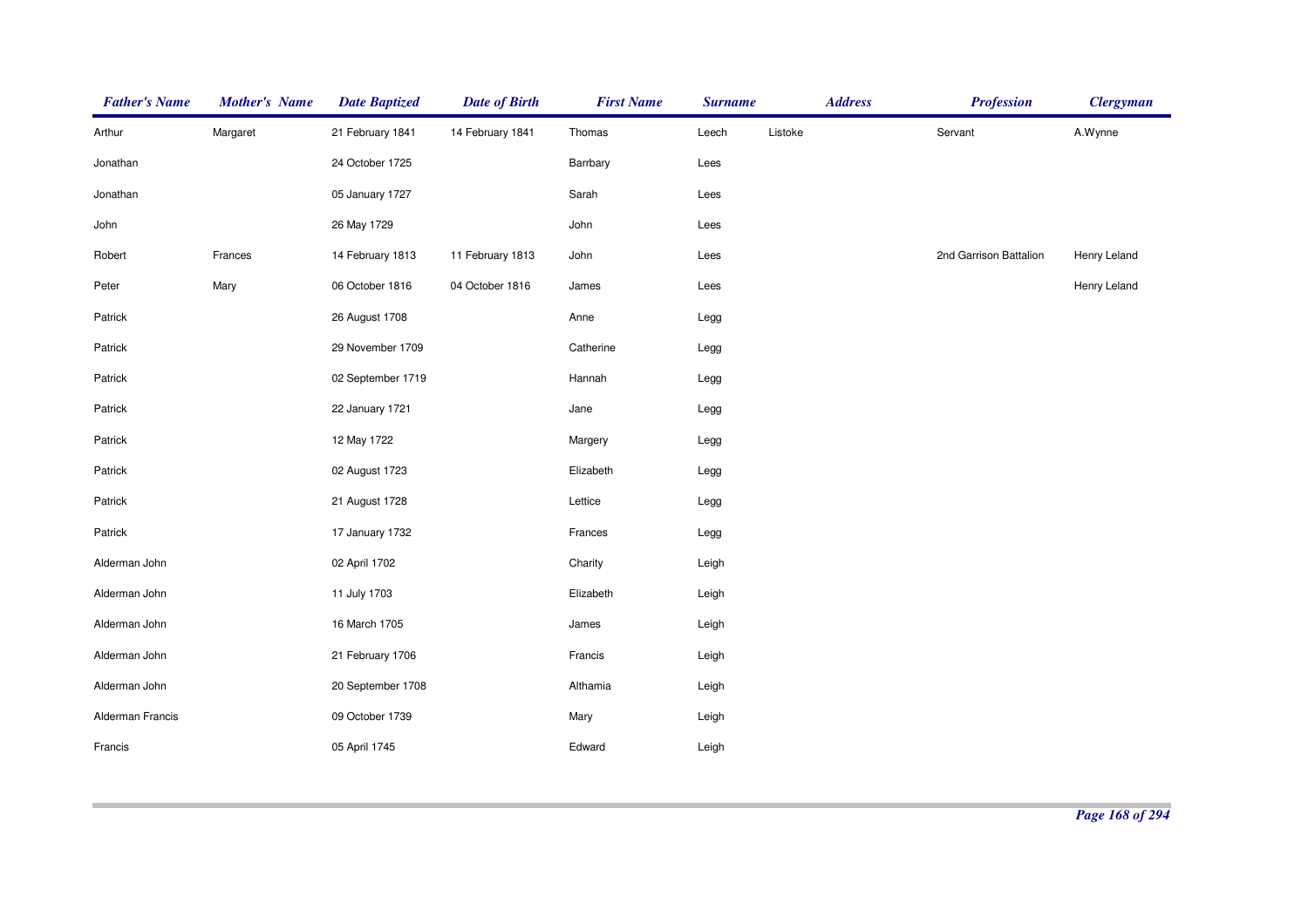| <b>Father's Name</b> | <b>Mother's Name</b> | <b>Date Baptized</b> | <b>Date of Birth</b> | <b>First Name</b> | <b>Surname</b> | <b>Address</b> | <b>Profession</b>   | <b>Clergyman</b> |
|----------------------|----------------------|----------------------|----------------------|-------------------|----------------|----------------|---------------------|------------------|
| Alderman             |                      | 23 September 1746    |                      | Lettice           | Leigh          |                |                     |                  |
| Alderman Francis     |                      | 26 August 1747       |                      | Susana            | Leigh          |                |                     |                  |
| Francis              | $\sim$               | 05 September 1748    |                      | Francis           | Leigh          |                | Alderman            |                  |
| Francis              |                      | 01 January 1750      |                      | Anna Maria        | Leigh          |                |                     |                  |
| Francis              |                      | 29 August 1751       |                      | Frances           | Leigh          |                |                     |                  |
| Francis              |                      | 02 September 1755    |                      | Frances           | Leigh          |                |                     |                  |
| Richard              |                      | 10 February 1766     |                      | Robert            | Leigh          |                | Merchant            |                  |
| Charles              |                      | 28 September 1707    |                      | Jane              | Leiland        |                | In St.Mary's Parish |                  |
| Charles              |                      | 27 October 1709      |                      | Mary              | Leiland        |                |                     |                  |
| Charles              |                      | 18 August 1714       |                      | George            | Leiland        |                |                     |                  |
| Mr.John              |                      | 10 May 1726          |                      | Godfrey           | Leland         |                |                     |                  |
| Mr.John              |                      | 16 June 1727         |                      | Samuell           | Leland         |                | <b>Brazier</b>      |                  |
| Mr.John              |                      | 20 January 1729      |                      | Hannah            | Leland         |                |                     |                  |
| Mr.John              |                      | 07 June 1730         |                      | Francis           | Leland         |                |                     |                  |
| Mr.John              |                      | 08 July 1731         |                      | Haden             | Leland         |                |                     |                  |
| Mr.John              |                      | 05 February 1733     |                      | Isaac             | Leland         |                |                     |                  |
| Mr.John              |                      | 24 April 1735        |                      | Sarah             | Leland         |                |                     |                  |
| Mr.William           |                      | 05 March 1749        |                      | Elizabeth         | Leland         |                |                     |                  |
| Henry                |                      | 24 June 1749         |                      | Alice             | Leland         |                |                     |                  |
| William              |                      | 25 July 1750         |                      | Margaret          | Leland         |                |                     |                  |
| William              |                      | 02 October 1751      |                      | Alice             | Leland         |                | Merchant            |                  |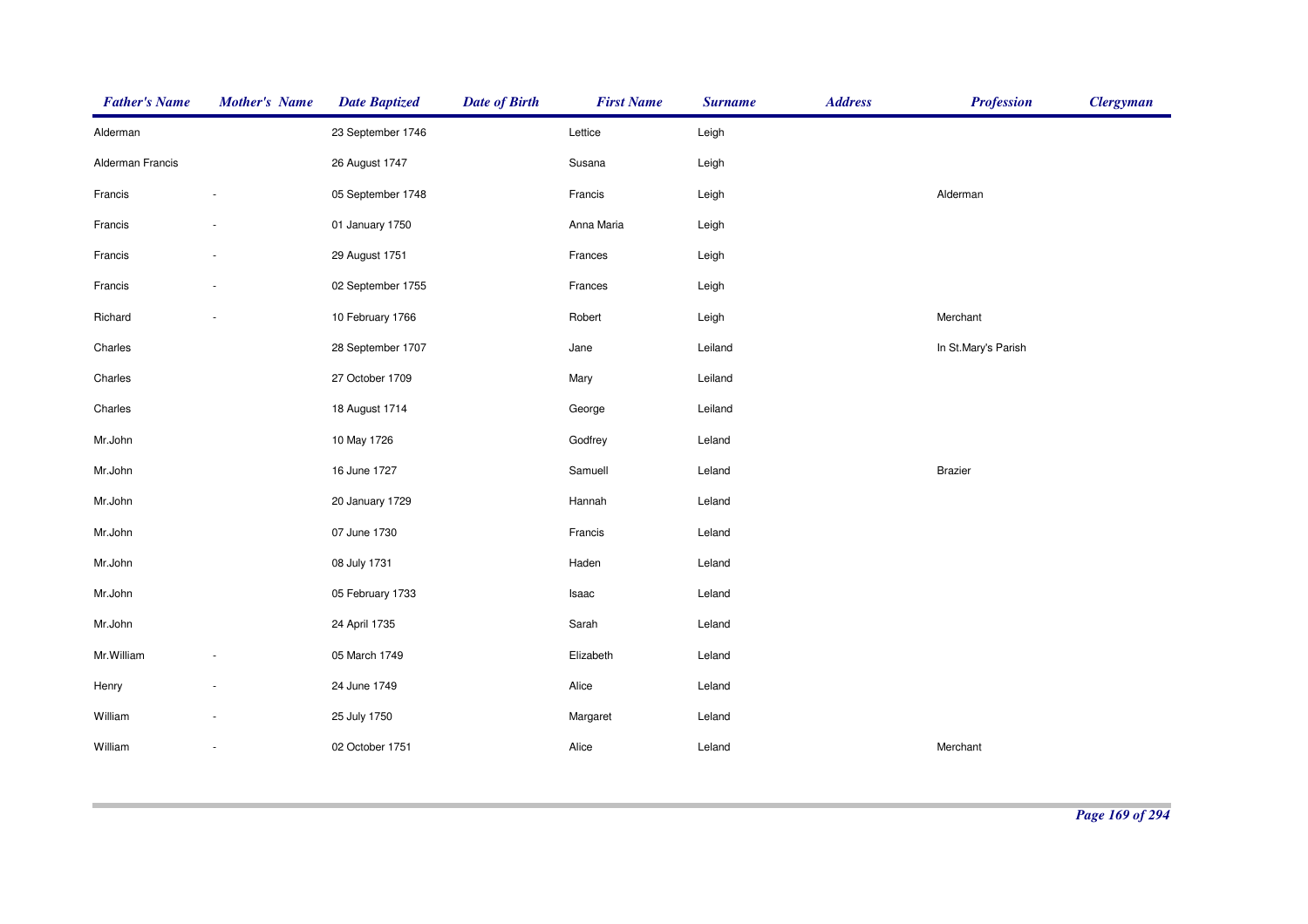| <b>Father's Name</b> | <b>Mother's Name</b> | <b>Date Baptized</b> | <b>Date of Birth</b> | <b>First Name</b>      | <b>Surname</b> | <b>Address</b>             | <b>Profession</b>    | <b>Clergyman</b>       |
|----------------------|----------------------|----------------------|----------------------|------------------------|----------------|----------------------------|----------------------|------------------------|
| Henry                |                      | 25 February 1762     |                      | John                   | Leland         |                            |                      |                        |
| Mr.Henry             |                      | 07 June 1763         |                      | Mary                   | Leland         |                            |                      |                        |
| Mr.Henry             |                      | 30 December 1764     |                      | William                | Leland         |                            |                      |                        |
| Mr.Henry             |                      | 04 February 1767     |                      | Henry                  | Leland         |                            |                      |                        |
| Rev.Henry            |                      | 31 March 1805        |                      | William                | Leland         |                            |                      | W.Ball                 |
| Henry                | Jane                 | 07 November 1812     | 01 October 1812      | Frederick George James | Leland         |                            |                      | Henry Leland           |
| Francis William      | Emily                | 08 October 1834      | 27 September 1834    | Sarah                  | Leland         | Laurence Street            | Gentleman            |                        |
| Francis William      | Emily                | 11 February 1836     | 15 January 1836      | John                   | Leland         | Laurence Street            | Gentleman            | Rev.George<br>Needham  |
| Frederick            | Sarah                | 03 March 1836        | 08 January 1836      | Mary Anne              | Leland         | <b>William Street</b>      | Surgeon              | Rev.J.Magee            |
| Francis William      | Emily                | 22 March 1838        | 05 March 1838        | Francis William        | Leland         | Laurence Street            | Gentleman            | John.A.Wall            |
| Fredrick George      | Sarah                | 25 October 1838      | 07 September 1838    | Henry                  | Leland         | <b>Church Alleys</b>       | Surgeon              | Arthur Wynne           |
| Fredrick             | Sarah                | 15 December 1840     | 05 September 1840    | Fredrick George James  | Leland         | <b>Thomas Street</b>       | Surgeon              | A.Wynne                |
| Francis William      | Emily                | 13 October 1841      | 11 August 1841       | Thomas Sheppard        | Leland         | Laurence Street            | Merchant             | E.P.Durham             |
| Fredick George       | Sarah                | 02 September 1843    | 22 July 1843         | Laura Jane             | Leland         | <b>Thomas Street</b>       | <b>Writing Clerk</b> | William M<br>Beresford |
| Francis William      | Emily                | 07 February 1844     | 01 January 1844      | Emily                  | Leland         | Laurence Street            | Merchant             | A.Wynne                |
| Francis William      | Emily                | 07 February 1844     | 31 December 1843     | <b>Henry Metcalf</b>   | Leland         | Laurence Street            | Merchant             | A.Wynne                |
| Augustus George      | Mary Anne            | 30 November 1890     | 20 September 1890    | Frederick William      | Leland         | St. Peters Place, Drogheda | Merchants Clerk      | John Eccles            |
| John                 | Mary                 | 06 March 1814        | 09 February 1814     | Samuel                 | Lemond*        |                            |                      | Henry Leland           |
| Thomas               |                      | 23 February 1761     |                      | Thomas                 | Leonard        |                            |                      |                        |
| William              | Martha               | 02 August 1806       | 02 August 1806       | William                | Leonard        |                            |                      | <b>Bigoe Henzell</b>   |
| Hugh                 | Margret              | 10 July 1807         | 09 July 1807         | Robert                 | Leonard        |                            |                      | <b>Bigoe Henzell</b>   |
|                      |                      |                      |                      |                        |                |                            |                      |                        |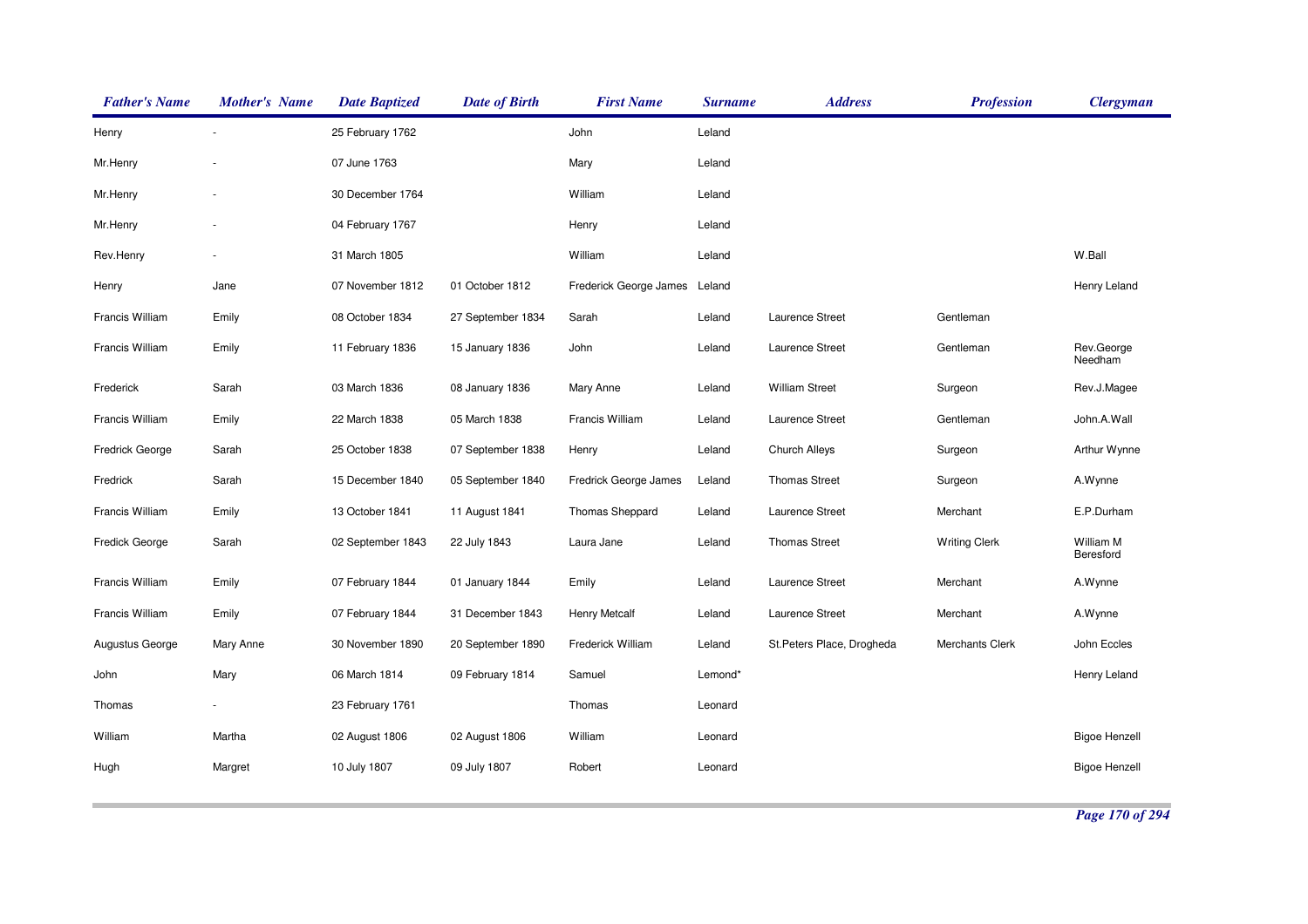| <b>Father's Name</b> | <b>Mother's Name</b>    | <b>Date Baptized</b> | <b>Date of Birth</b> | <b>First Name</b>    | <b>Surname</b> | <b>Address</b>              | <b>Profession</b>        | <b>Clergyman</b>        |
|----------------------|-------------------------|----------------------|----------------------|----------------------|----------------|-----------------------------|--------------------------|-------------------------|
| William              | Martha                  | 28 December 1807     | 26 December 1807     | Robert               | Leonard        |                             |                          | <b>Bigoe Henzell</b>    |
| Hugh                 | Margaret                | 24 December 1809     | 24 December 1809     | James                | Leonard        |                             |                          | Henry Leland            |
| William              | Martha                  | 15 March 1810        | 15 March 1810        | Charles              | Leonard        |                             |                          | Henry Leland            |
| Hugh                 | Margaret                | 30 June 1811         | 29 June 1811         | Thomas               | Leonard        |                             |                          | Henry Leland            |
| William              | Martha                  | 12 December 1815     | 11 December 1815     | Samuel               | Leonard        |                             |                          | Henry Leland            |
| Hugh                 | Margaret                | 06 January 1817      | 06 January 1817      | William              | Leonard        |                             |                          | Henry Leland            |
| William              | Martha                  | 02 March 1818        | 01 March 1818        | Thomas               | Leonard        |                             |                          | Henry Leland            |
| Hugh                 | Margeret                | 13 March 1820        | 13 March 1820        | Robert               | Leonard        |                             |                          | T.B.Owens               |
| William              | Alice                   | 06 April 1845        |                      | Thomas               | Leonard        | <b>Bolton Street</b>        | School Master            | William M<br>Beresford  |
| William              | Alice                   | 12 July 1848         |                      | William              | Leonard        | <b>Bolton Street</b>        | School Master            | Andrew Williamson       |
| William              | Alice                   | 29 May 1853          |                      | William Robert       | Leonard        | <b>Bolton Street</b>        | School Master            | W.E.Ormsby              |
| $\ddot{?}$           | $\overline{\mathbf{?}}$ | 27 October 1895      | 19 September 1895    | <b>Arthur Henry</b>  | Leonard        | Janes Terrace               | Railway Servant          | <b>Herbert Sandford</b> |
| William              | <b>Bridget</b>          | 27 July 1828         | 01 June 1828         | Robert               | Leslie         | <b>William Street</b>       | Officer of Excise        | T.B.Owens               |
| Henry                | Margaret                | 10 March 1898        | 24 February 1898     | <b>Margaret Anne</b> | Leslie         | 33 William Street, Drogheda | Army Pensioner Pres.3999 | M.K.Exham<br>(Curate)   |
| Thomas               |                         | 07 September 1707    |                      | Thomas               | Lester         |                             |                          |                         |
| William              |                         | 10 February 1728     |                      | Thomas               | Lester         |                             |                          |                         |
| Thomas               |                         | 24 June 1711         |                      | Thomas               | Lestor         |                             |                          |                         |
| Mr.                  |                         | 06 June 1759         |                      | Mary                 | Lestrange      |                             |                          |                         |
| Mr.                  |                         | 08 June 1772         |                      | A Son of             | Lestrange      |                             | Of Dublin                |                         |
| Rev.Robert           |                         | 03 September 1749    |                      | Catherine            | Levens         |                             |                          |                         |
| Thomas               |                         | 10 February 1724     |                      | Jane                 | Lewis          |                             |                          |                         |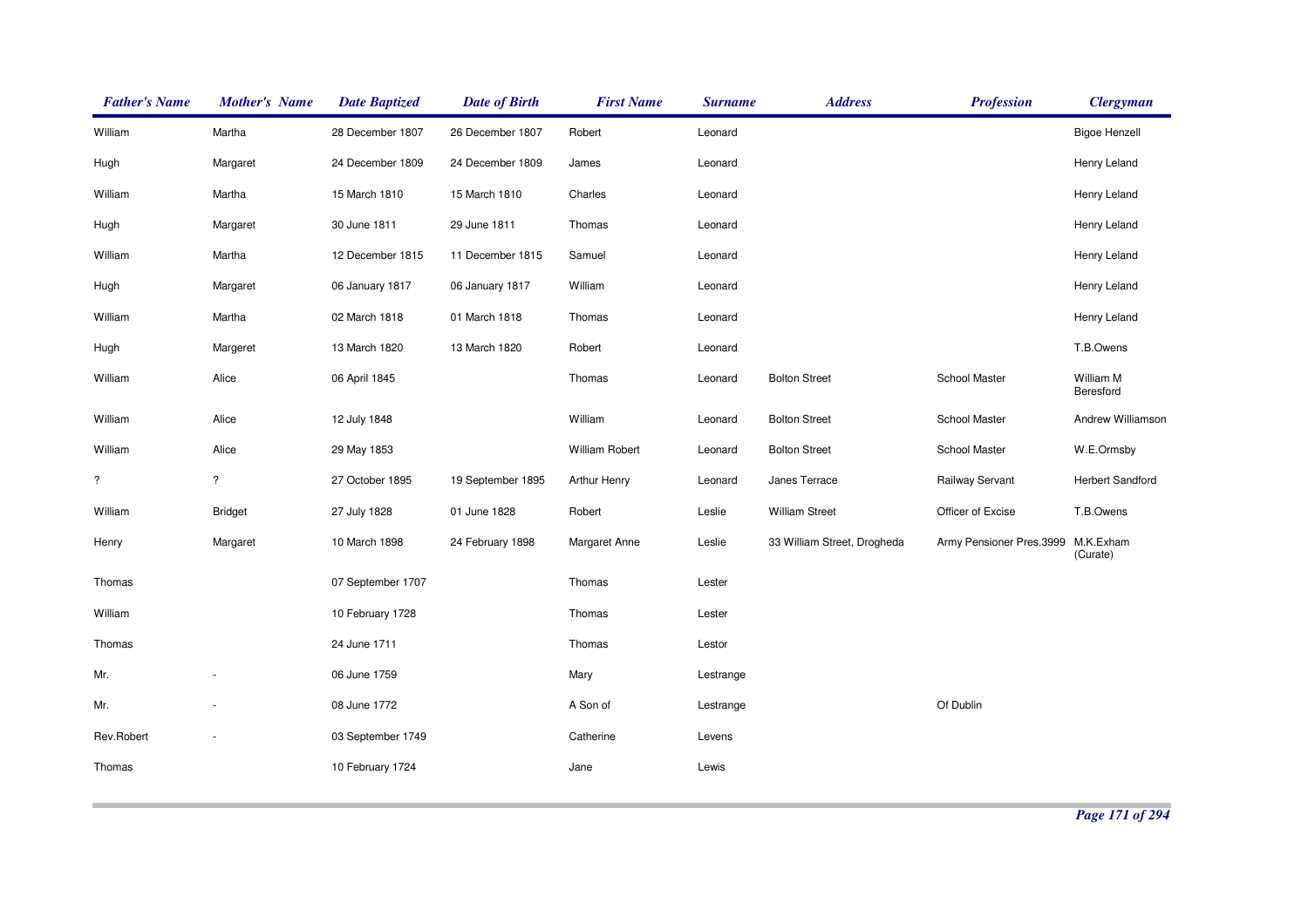| <b>Father's Name</b> | <b>Mother's Name</b> | <b>Date Baptized</b> | <b>Date of Birth</b> | <b>First Name</b>       | <b>Surname</b> | <b>Address</b>  | <b>Profession</b>                     | <b>Clergyman</b>       |
|----------------------|----------------------|----------------------|----------------------|-------------------------|----------------|-----------------|---------------------------------------|------------------------|
| Thomas               |                      | 28 June 1726         |                      | John                    | Lewis          |                 |                                       |                        |
| Thomas               |                      | 17 July 1728         |                      | Isabell                 | Lewis          |                 |                                       |                        |
| Robert               | Rachel               | 13 January 1822      | 22 August 1821       | Albert                  | Lewis          |                 | H.P. Lieutenant 15th Foot             | T.B.Owens              |
| Robert               | Rachel               | 23 November 1823     | 26 October 1823      | Edward                  | Lewis          | John Street     | Lieut. H.P. 15th Foot                 | T.B.Owens              |
| Robert               | Rachel               | 08 April 1825        | 04 April 1825        | William                 | Lewis          | John Street     | Lieut. H.P.15 Foot                    | T.B.Owens              |
| John                 | Jane                 | 15 October 1851      |                      | Jane                    | Lewis          | Newtown         | Farmer                                | W.E.Ormsby             |
| Michael              |                      | 17 August 1719       |                      | Mary                    | Leyland        |                 |                                       |                        |
| John                 | Mary                 | 06 December 1807     | 20 November 1807     | Mary                    | Liech          |                 | Kilsharvan                            | <b>Bigoe Henzell</b>   |
| Thomas               |                      | 30 September 1716    |                      | Margret                 | Likley         |                 | A Soldier                             |                        |
| John                 |                      | 17 September 1705    |                      | Priscilla               | Linnan         |                 |                                       |                        |
| William              | Maria                | 02 March 1846        |                      | William                 | Lipton         | Green Hills     | Engineer                              | William M<br>Beresford |
| Arthur               | Elizabeth            | 27 December 1848     |                      | Anne                    | Little         | Prospect Avenue | Servant                               | William E Ormsby       |
| Olway                | Elizabeth            | 14 February 1852     |                      | Robert                  | Little         | Prospect Avenue | Servant                               | W.E.Ormsby             |
| Robert               | Anne                 | 19 December 1852     |                      | James                   | Little         | Prospect Avenue | Servant                               | W.E.Ormsby             |
| Robert               | Anne                 | 11 October 1857      |                      | Anna Maria              | Little         | Prospect Avenue | Servant                               | W.E.Ormsby             |
| Christopher          | Anne                 | 27 April 1811        | 15 April 1811        | <b>Edward Longfield</b> | Lloyd          |                 |                                       | Henry Leland           |
| John                 | Kitty                | 06 August 1805       | 02 August 1805       | James                   | Loaton         |                 | Of Silgo Regiment                     | <b>Bigoe Henzell</b>   |
| Edward               | Margaret             | 08 September 1812    | 23 August 1812       | Jacob                   | Logan          |                 | QrMaster2ndGarrisonBatt. Henry Leland |                        |
| Colonel John         |                      | 15 October 1708      |                      | Sibbella                | Lohunt         |                 |                                       |                        |
| Benjamin             |                      | 16 March 1721        |                      | Barnaby                 | Lord           |                 |                                       |                        |
| Mr.                  |                      | 01 March 1765        |                      | Christian Daughter of   | Lord           |                 | Merchant                              |                        |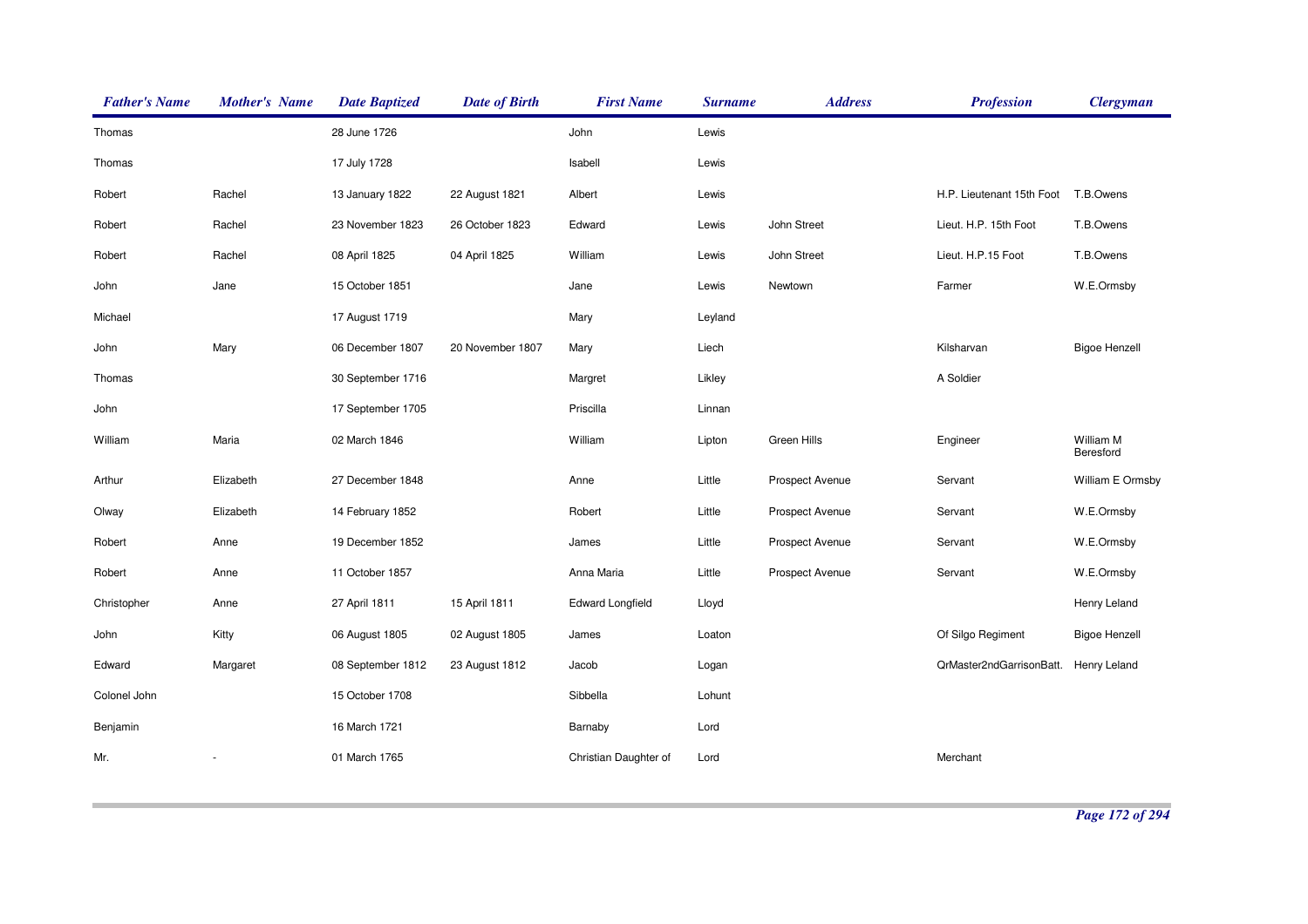| <b>Father's Name</b> | <b>Mother's Name</b> | <b>Date Baptized</b> | <b>Date of Birth</b> | <b>First Name</b>        | <b>Surname</b> | <b>Address</b>             | <b>Profession</b>              | <b>Clergyman</b>       |
|----------------------|----------------------|----------------------|----------------------|--------------------------|----------------|----------------------------|--------------------------------|------------------------|
| Thomas               | Eliza                | 11 February 1817     | 10 December 1816     | Olivia Anne              | Lougheed       |                            |                                | Henry Leland           |
| William              | Anna                 | 10 May 1838          | 21 April 1838        | Sarah                    | Loures         | Sundays Gate               | Turnkey                        | John.A.Wall            |
| William              | Ellen                | 15 January 1840      | 14 December 1839     | William                  | Loures         | Gaol                       | Turn Key                       | A.Wynne                |
| William              | Ellen                | 03 July 1844         |                      | Joseph                   | Loures         | Gaol                       | Turnkey                        | A.Wynne                |
| William              | Ellen                | 07 July 1847         |                      | Martha                   | Loures         | Gaol                       | Turnkey                        | William M<br>Beresford |
| John                 |                      | 01 January 1721      |                      | Samuel                   | Love           |                            |                                |                        |
| Captain John         | Sarah                | 22 September 1813    | 12 September 1813    | Robert John              | Love           |                            | 87th Regiment                  | Henry Leland           |
| William              | Mary                 | 19 November 1809     | 11 November 1809     | Catherine                | Lovely         |                            |                                | <b>Wardlaw Ball</b>    |
| Charles              | Anna                 | 25 April 1813        | 21 April 1813        | John                     | Lovenbury      |                            | 2nd G.B.                       | Henry Leland           |
| John Beresford       | Mary                 | 07 June 1808         | 05 May 1808          | Beresford                | Lovett         |                            |                                | Henry Leland           |
| Beresford            | Mary                 | 05 November 1809     | 03 November 1809     | Eliza                    | Lovett         |                            |                                | Henry Leland           |
| Mr.John              |                      | 13 July 1702         |                      | John                     | Lowance        |                            |                                |                        |
| William              | Maria                | 05 September 1824    | 15 August 1824       | Maria                    | Lowres         | Oldbridge                  | Steward                        | T.B.Owens              |
| William              | Maria                | 04 March 1827        | 24 February 1827     | Martha                   | Lowres         | Oldbridge                  | Steward                        | T.William Dixon        |
| William              | Eleanor              | 03 July 1836         | 15 June 1836         | Eleanor                  | Lowris         | Gaol                       | Turn Key                       | Rev.J.Magee            |
| William              |                      | 24 October 1781      |                      | George                   | Lowry          |                            |                                |                        |
| Thomas               | Catherine            | 15 March 1807        | 06 March 1807        | Elizabeth                | Lowry          |                            | N.D.M.                         | <b>Bigoe Henzell</b>   |
| Francis Moody        | Hannah Harper        | 21 December 1888     | 09 December 1888     | Frances Christina Muriel | Lowry          | St. Peters Place, Drogheda | <b>Cashier Provincial Bank</b> | John Eccles            |
| Christopher          | Anne                 | 15 September 1809    | 13 September 1809    | <b>Richard Stoughton</b> | Loyde          |                            |                                |                        |
| Mr.Richard           |                      | 03 October 1703      |                      | John                     | Lucas          |                            | Twins                          |                        |
| Mr.Richard           |                      | 03 October 1703      |                      | Sarah                    | Lucas          |                            | Twins                          |                        |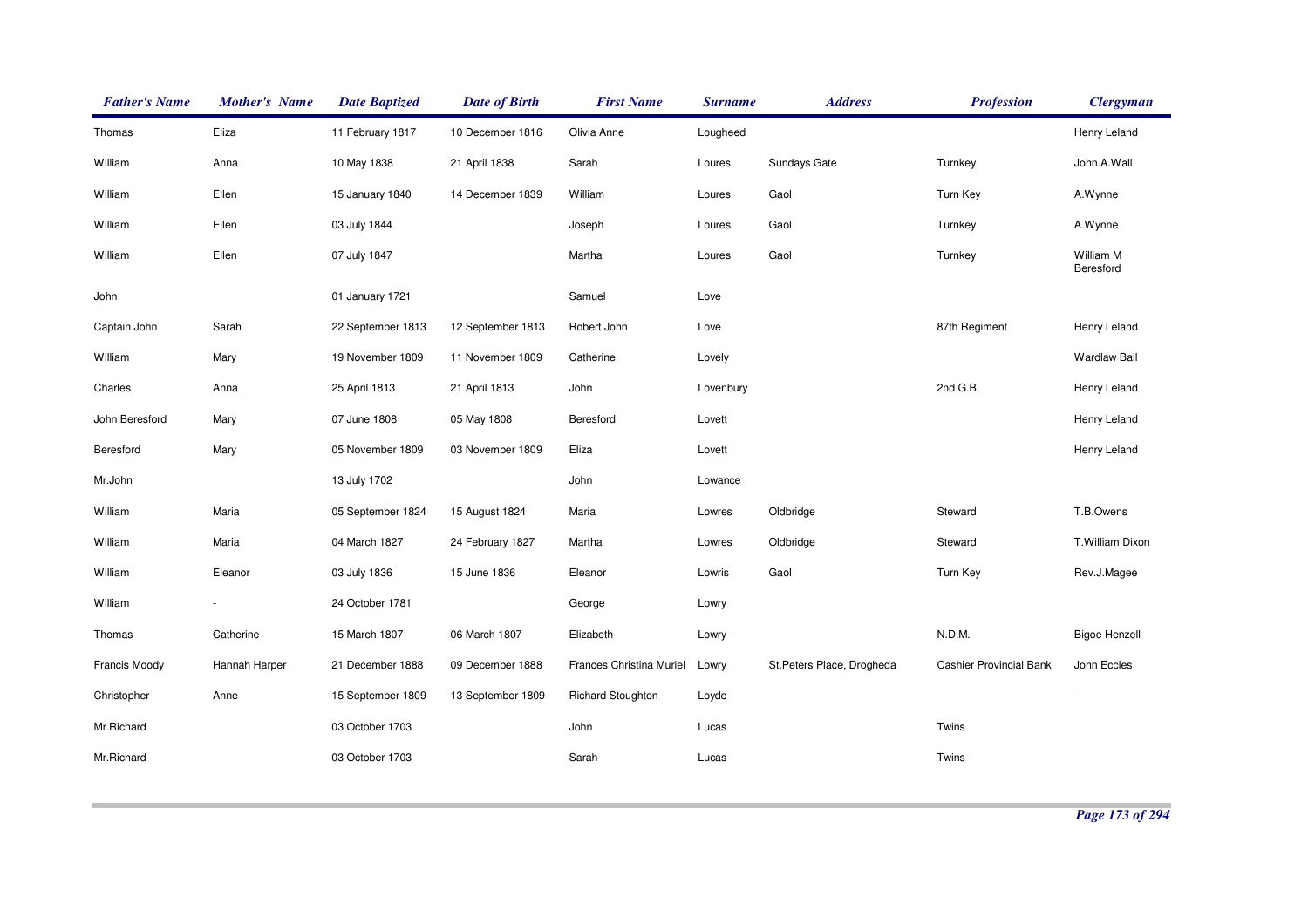| <b>Father's Name</b> | <b>Mother's Name</b>        | <b>Date Baptized</b> | <b>Date of Birth</b> | <b>First Name</b>      | <b>Surname</b> | <b>Address</b>        | <b>Profession</b>       | <b>Clergyman</b> |
|----------------------|-----------------------------|----------------------|----------------------|------------------------|----------------|-----------------------|-------------------------|------------------|
| Mr.Richard           |                             | 07 March 1707        |                      | Richard                | Lucas          |                       |                         |                  |
| Richard              |                             | 28 July 1709         |                      | William                | Lucas          |                       |                         |                  |
| Mr. William          |                             | 22 January 1718      |                      | Elizabeth              | Lucas          |                       | Sheriff                 |                  |
| Mr.William           |                             | 20 June 1719         |                      | Mary                   | Lucas          |                       |                         |                  |
| Mr. William          |                             | 23 November 1720     |                      | Ann                    | Lucas          |                       |                         |                  |
| Mr. William          |                             | 14 November 1721     |                      | John                   | Lucas          |                       |                         |                  |
| Alderman William     |                             | 18 September 1725    |                      | Ann                    | Lucas          |                       |                         |                  |
| Richard              |                             | 13 September 1733    |                      | Elizabeth              | Lucas          |                       |                         |                  |
| John                 |                             | 21 March 1735        |                      | Richard                | Lucas          |                       |                         |                  |
| Richard              |                             | 07 July 1740         |                      | Ann                    | Lucas          |                       |                         |                  |
| Richard              |                             | 12 June 1745         |                      | Jane                   | Lucas          |                       |                         |                  |
| Richard              |                             | 22 November 1746     |                      | Ann                    | Lucas          |                       |                         |                  |
| Richard              |                             | 04 October 1749      |                      | Mary                   | Lucas          |                       |                         |                  |
| Richard              |                             | 08 March 1752        |                      | Elizabeth              | Lucas          |                       |                         |                  |
| Richard              |                             | 27 June 1754         |                      | Sarah                  | Lucas          |                       | Wigmaker                |                  |
| Henry John           | Mary Anne                   | 25 August 1881       | 15 August 1881       | James                  | Lucas          | Hill Prison, Drogheda | Warden in Prison        | John Eccles      |
| John                 | Florence Isabella<br>Gordon | 22 December 1869     | 14 November 1869     | John                   | Lumsden        | Mall                  | Manager Provincial Bank | John Eccles      |
| John                 | Florence Isabella<br>Gordon | 18 February 1872     | 14 January 1872      | <b>Andrew Charles</b>  | Lumsden        | Mall, Drogheda        | Manager Provincial Bank | John Eccles      |
| John                 | Florence Isabella<br>Gordon | 25 May 1873          | 21 April 1873        | <b>Hubert Morrison</b> | Lumsden        | Mall                  | Manager Provincial Bank | John Eccles      |
| William              |                             | 12 December 1709     |                      | Edward                 | Lunders        |                       |                         |                  |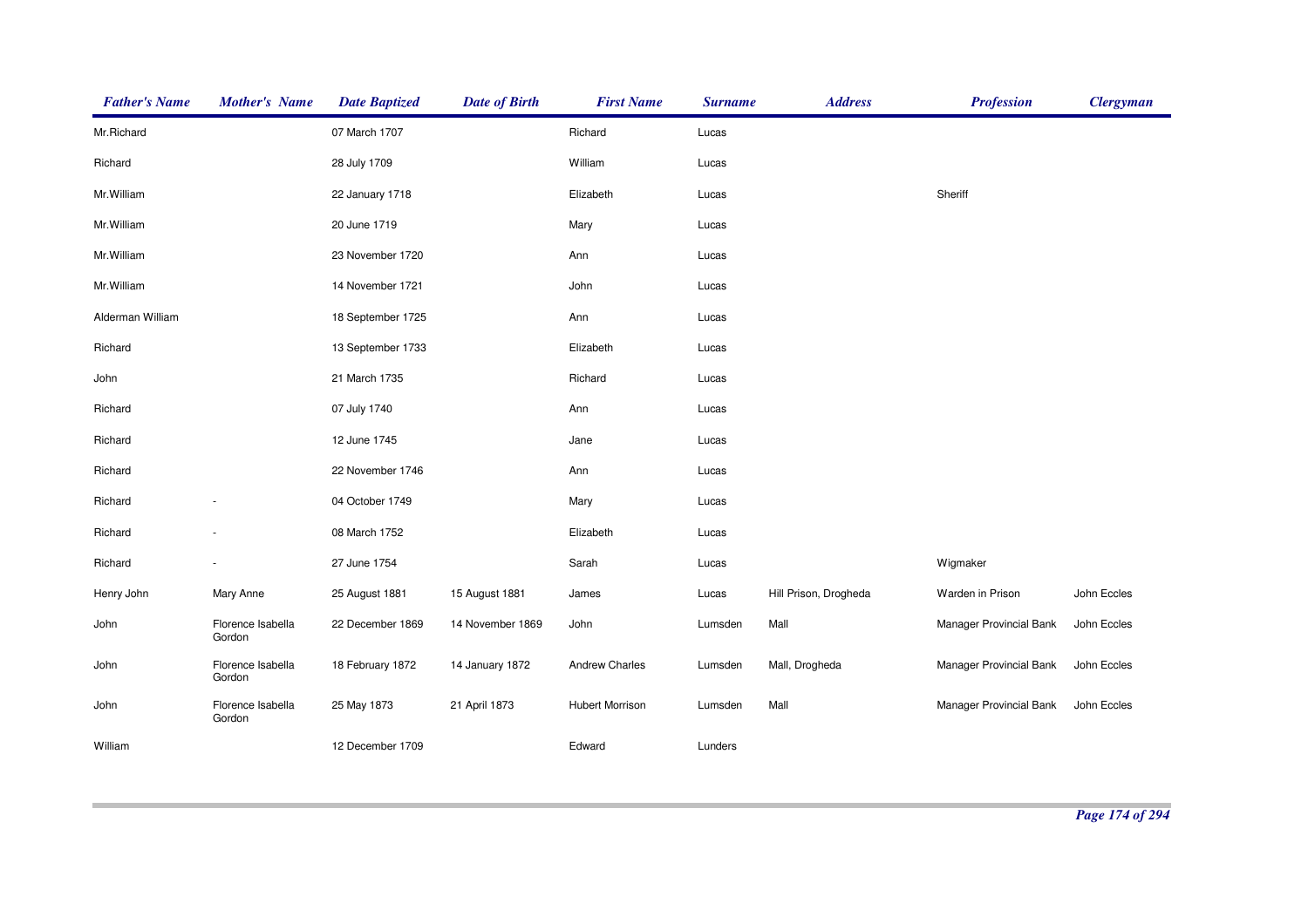| <b>Father's Name</b> | <b>Mother's Name</b> | <b>Date Baptized</b> | <b>Date of Birth</b> | <b>First Name</b>    | <b>Surname</b>          | <b>Address</b>     | <b>Profession</b>      | <b>Clergyman</b>     |
|----------------------|----------------------|----------------------|----------------------|----------------------|-------------------------|--------------------|------------------------|----------------------|
| John                 |                      | 07 August 1710       |                      | Thomas               | Lunders                 |                    |                        |                      |
| William              |                      | 26 February 1711     |                      | William              | Lunders                 |                    |                        |                      |
| William              |                      | 10 June 1713         |                      | <b>Edward Robert</b> | Lunders                 |                    |                        |                      |
| William              |                      | 10 March 1715        |                      | Henry                | Lunders                 |                    |                        |                      |
| Jonathan             |                      | 14 November 1706     |                      | Margaret             | Lunn                    |                    |                        |                      |
| John                 |                      | 13 May 1703          |                      | Elizabeth            | Lynan                   |                    |                        |                      |
|                      |                      | 15 January 1760      |                      | Patrick              | Lynch                   |                    | A Foundling            |                      |
| James                |                      | 09 October 1804      |                      | James                | Lynch                   |                    | Of the Wexford Militia | W.H.Woods            |
| Patrick              | <b>Bridget</b>       | 04 July 1852         |                      | Patrick              | Lynch                   | Hardmans Garden    | Labourer               | W.B.Askin            |
| Mr. William          |                      | 09 October 1729      |                      | Sarah                | Lyon                    |                    |                        |                      |
| John                 | Margret              | 17 May 1807          | 12 May 1807          | Elizabeth            | Lyons                   |                    |                        | <b>Bigoe Henzell</b> |
| John                 | Margaret             | 24 September 1809    | 03 September 1809    | William              | Lyons                   |                    |                        | Henry Leland         |
| John                 | Margaret             | 09 May 1813          | 19 April 1813        | John                 | Lyons                   |                    |                        | Henry Leland         |
| George               | Jane                 | 04 June 1823         | 21 May 1823          | Samuel               | Lyons                   |                    |                        | T.B.Owens            |
| George               | Jane                 | 17 September 1828    | 15 September 1828    | Mary Anne            | Lyons                   | Magdalene Street   | <b>Town Serjeant</b>   | T.B.Owens            |
| John                 |                      | 13 February 1719     |                      | Samuel               | Mabbit                  |                    | A Soldier              |                      |
| Edward P             | Elizabeth            | 08 November 1837     | 07 October 1837      | Robert Henry         | Mac Loghlin             | <b>Fair Street</b> | Surgeon                | Arthur Wynne         |
| <b>Edward Peter</b>  | Elizabeth            | 23 June 1839         | 23 June 1839         | Elizabeth Isabella   | Mac Loghlin Fair Street |                    | Surgeon                | John.A.Wall          |
| Robert               |                      | 21 July 1727         |                      | John                 | MaCartney               |                    |                        |                      |
| John                 | Sarah                | 07 May 1851          |                      | Catherine            | Machen                  | Magdalene Street   | Carpenter              | <b>Thomas Taylor</b> |
| John                 | Grace                | 25 October 1807      | 12 October 1807      | Donald Alexander     | Macintosh               |                    | 92nd Regiment          | <b>Wardlaw Ball</b>  |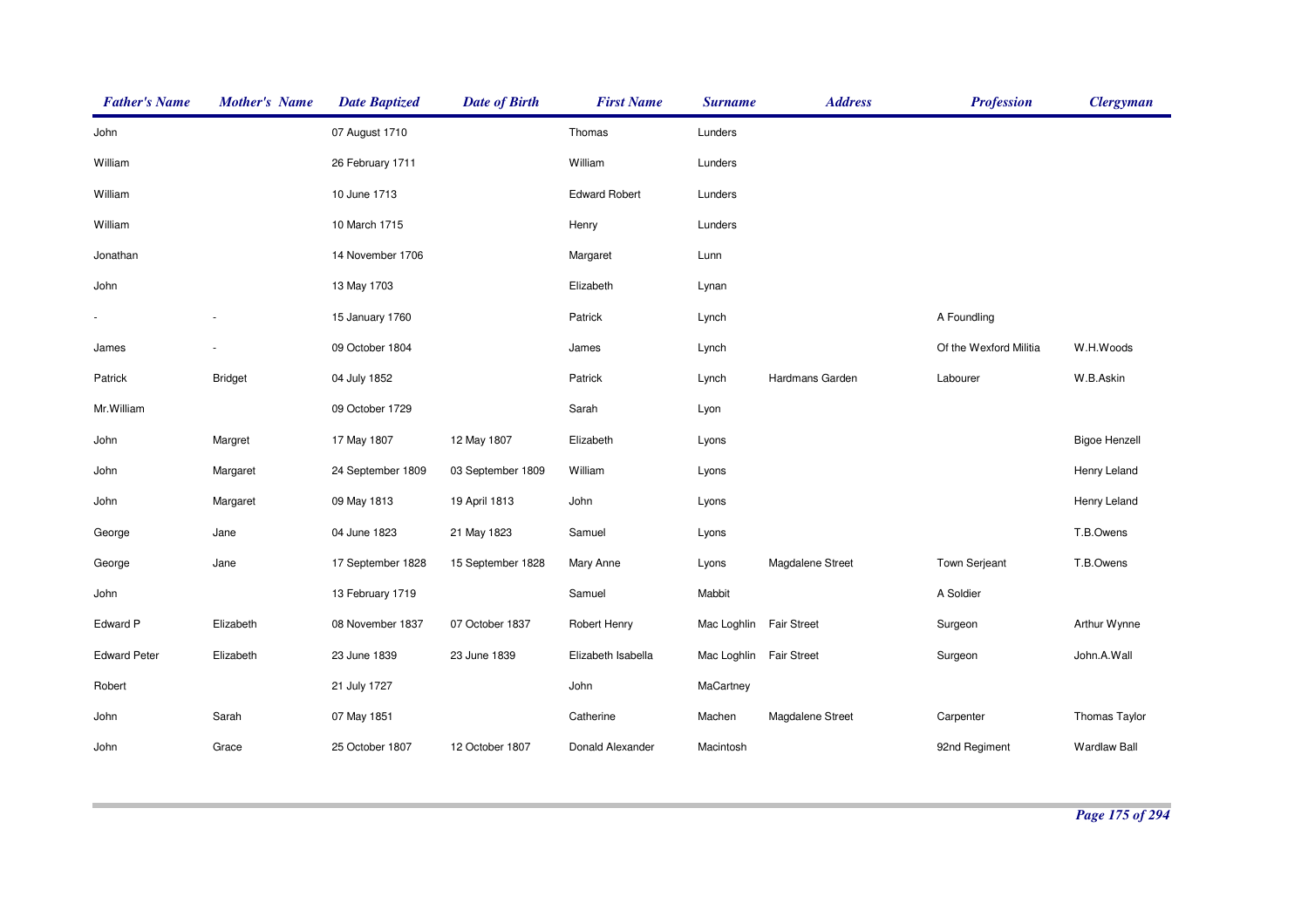| <b>Father's Name</b> | <b>Mother's Name</b> | <b>Date Baptized</b> | <b>Date of Birth</b> | <b>First Name</b>             | <b>Surname</b> | <b>Address</b>            | <b>Profession</b>       | <b>Clergyman</b>       |
|----------------------|----------------------|----------------------|----------------------|-------------------------------|----------------|---------------------------|-------------------------|------------------------|
| <b>Robert Marris</b> | Amelia               | 20 August 1882       | 26 May 1882          | Robert Moore                  | Macintosh      | Wellington Quay, Drogheda | Book Keeper             | Fredrick<br>S.Aldhouse |
| <b>Robert Marris</b> | Amelia               | 06 July 1884         | 06 May 1884          | Hugh Robinson                 | Macintosh      | Wellington Quay, Drogheda | Book Keeper             | John J.Sandys          |
| <b>Robert Marris</b> | Amelia               | 13 September 1885    | 15 August 1885       | Eleanor                       | Macintosh      | Wellington Quay, Drogheda | <b>Book Keeper</b>      | John J.Sandys          |
| James                |                      | 28 June 1772         |                      | Elizabeth                     | Mackay         |                           | Confectioner            |                        |
| Thomas               | Sarah                | 15 June 1807         | 01 June 1807         | William                       | Mackay         |                           |                         | <b>Bigoe Henzell</b>   |
| George               | Jane                 | 15 July 1819         | 12 July 1819         | Janet                         | Mackay         |                           | 93rd Regiment           | <b>Wardlaw Ball</b>    |
| William              | Eleanor              | 31 July 1836         | 26 July 1836         | Thomas                        | Mackey         | Outside West Gate         | Weaver                  | Rev.J.Magee            |
| Francis William      | Mary                 | 26 March 1882        | 23 February 1882     | William James                 | Mackey         | Daundalk                  | Iron Worker* (Mechanic) | Fredrick<br>Wm.Mervyn  |
| Francis William      | Mary                 | 15 March 1884        | 28 October 1883      | <b>Richard Bowness</b>        | Mackey         | Dundalk                   | Iron Worker             | John Eccles            |
| Francis William      | Mary                 | 27 December 1885     | 30 August 1885       | Ellen                         | Mackey         | Dundalk                   | Iron Worker             | John J.Sandys          |
| Francis William      | Mary                 | 30 October 1887      | 13 August 1887       | <b>Bowness Victor Whitton</b> | Mackey         | Dundalk                   | Iron Worker             | John J.Sandys          |
| Francis William      | Mary                 | 29 May 1892          | 15 January 1892      | Margaret Jane                 | Mackey         | Dundalk                   | Iron Worker             | F.W.Macran             |
| Thomas               | Anne                 | 01 May 1816          | 28 April 1816        | Rose                          | Mackin         |                           |                         | <b>Wardlaw Ball</b>    |
| Richard              |                      | 29 October 1716      |                      | Mary                          | Macklin        |                           |                         |                        |
| Edgar                | Mary Anne            | 30 August 1837       | 09 April 1837        | Elizabeth                     | Mackline       | North Road                | Officer of Excise       | Rev.P.Mooney           |
| Jacob                | Ellen                | 06 January 1808      | 02 January 1808      | William                       | Maclean        |                           |                         | <b>Wardlaw Ball</b>    |
| Luke                 | Sarah                | 28 August 1808       | 24 August 1808       | Mary Ann                      | Maders         |                           |                         | Henry Leland           |
| Francis              | Margaret             | 02 July 1843         | 28 May 1843          | Nathaniel                     | Magawley       | <b>Peter Street</b>       | Town Serjeant           | A.Wynne                |
| William              |                      | 21 February 1726     |                      | John                          | MaGee          |                           | A Soldier               |                        |
| William              |                      | 17 February 1728     |                      | Elizabeth                     | Magee          |                           |                         |                        |
| Henry                | Anne                 | 02 December 1816     | 28 November 1816     | Anne Jane                     | Magee          |                           |                         | Henry Leland           |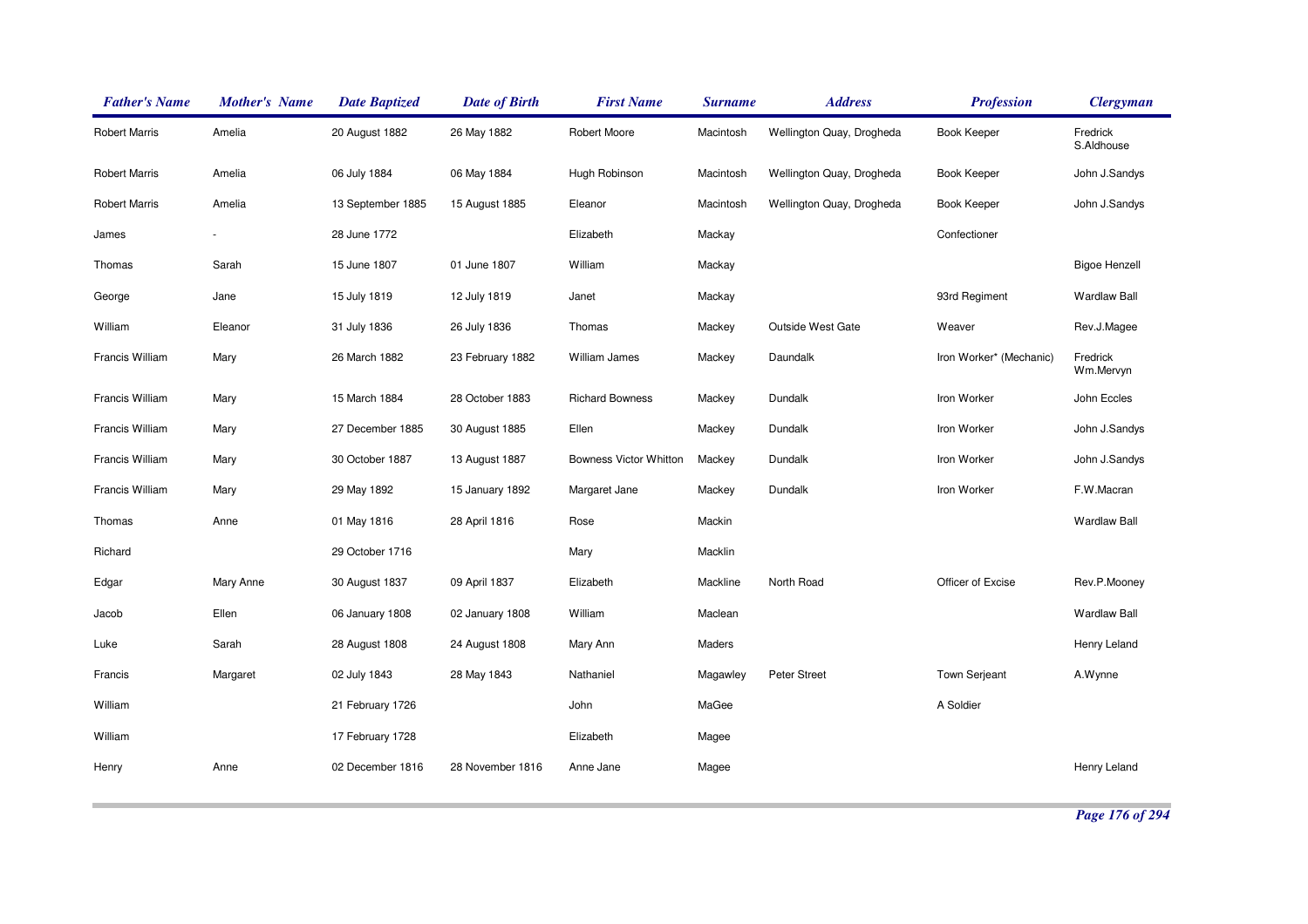| <b>Father's Name</b> | <b>Mother's Name</b> | <b>Date Baptized</b> | <b>Date of Birth</b> | <b>First Name</b> | <b>Surname</b>  | <b>Address</b>       | <b>Profession</b> | <b>Clergyman</b>    |
|----------------------|----------------------|----------------------|----------------------|-------------------|-----------------|----------------------|-------------------|---------------------|
| John                 | Letitia              | 07 July 1833         | 21 May 1833          | Robert            | Magee           | Vicarage             | Gentleman         | Rev.J.Magee         |
| John                 | Letitia              | 03 November 1836     | 17 September 1836    | Sophia            | Magee           | Church Yard          | Vicar             | Rev.P.Mooney        |
| William              |                      | 08 May 1758          |                      | William           | Magenis         |                      | Porter            |                     |
| John                 |                      | 08 August 1758       |                      | Thomas            | Magenis         |                      | Porter            |                     |
| Edward               |                      | 02 April 1759        |                      | Catherine         | Magenis         |                      |                   |                     |
| William              |                      | 10 November 1760     |                      | Edward            | Magenis         |                      | Porter            |                     |
| John                 |                      | 21 March 1761        |                      | Alice             | Magenis         |                      | Porter            |                     |
| Doctor               |                      | 30 June 1767         |                      | George            | Magenis         |                      | M.D.              |                     |
| Francis              |                      | 10 September 1767    |                      | Mary              | Magenis         |                      | Weaver            |                     |
| Dr.                  |                      | 01 August 1771       |                      | Jane              | Magenis         |                      |                   |                     |
| Doctor               |                      | 04 June 1766         |                      | Frances           | Magenis<br>M.D. |                      |                   |                     |
| William              |                      | 12 May 1719          |                      | Margret           | Magill          |                      |                   |                     |
| Frederick William    | Jane                 | 20 September 1891    | 26 July 1891         | Sarah Elizabeth   | Maginnes        | Greenhills, Drogheda | Mill Worker       | John Eccles         |
| Frederick William    | Jane                 | 26 July 1893         | 01 May 1893          | Emma May          | Maginness       | Greenhills, Drogheda | Mill Worker       | F.W.Macran          |
| Francis              |                      | 21 December 1727     |                      | William           | Maginniss       |                      |                   |                     |
| Dennis               |                      | 04 May 1730          |                      | John              | Magrane         |                      |                   |                     |
|                      |                      | 26 February 1822     | 01 January 1822      | William           | Magrane         |                      | A Foundling       | T.B.Owens           |
| Patrick              | Catherine            | 26 December 1813     | 26 December 1813     | Stephen           | Magurk          |                      |                   | <b>Wardlaw Ball</b> |
| James                |                      | 15 May 1753          |                      | Catherine         | Maitland        |                      | Mariner           |                     |
| James                |                      | 14 July 1755         |                      | Jane              | Maitland        |                      | Mariner           |                     |
| The Rev. Mr. William |                      | 25 October 1703      |                      | Jane              | Majore          |                      |                   |                     |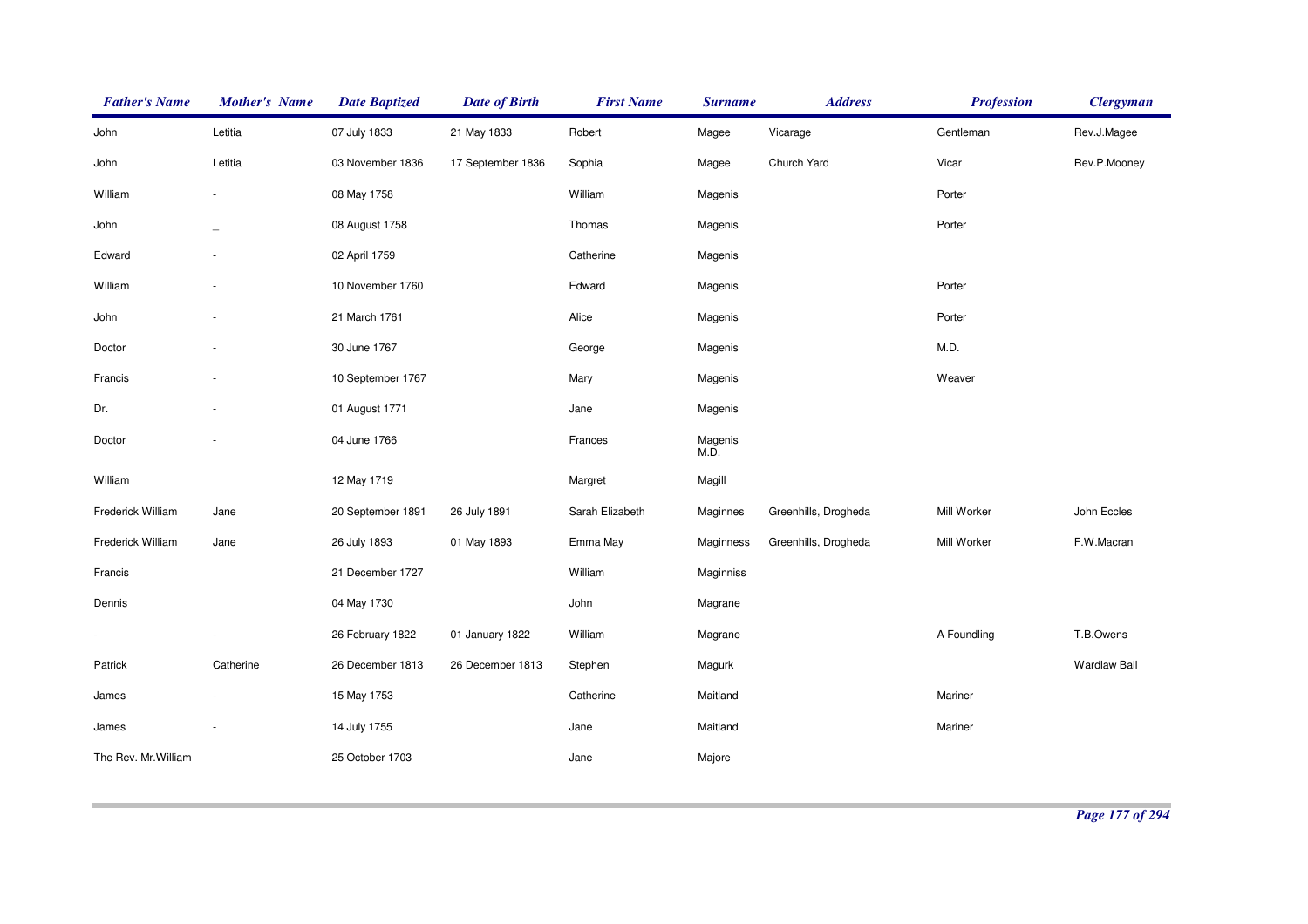| <b>Father's Name</b> | <b>Mother's Name</b>     | <b>Date Baptized</b> | <b>Date of Birth</b> | <b>First Name</b>   | <b>Surname</b>      | <b>Address</b>            | <b>Profession</b> | <b>Clergyman</b>       |
|----------------------|--------------------------|----------------------|----------------------|---------------------|---------------------|---------------------------|-------------------|------------------------|
| The Rev.Mr.William   |                          | 09 April 1706        |                      | William             | Majore              |                           |                   |                        |
| John                 | Hannah                   | 14 September 1817    | 02 September 1817    | Susanna             | Maltby              |                           | 45th Regiment     | Henry Leland           |
| Gilbert              | Jane Isabel              | 30 January 1857      |                      | George Mowbray      | Maltby              | Lowtherstown Co.Fermanagh | Gentleman         | John G Eccles          |
| Richard              |                          | 22 March 1722        |                      | Mary                | Manacle             |                           |                   |                        |
| Hillary              | Mary                     | 01 March 1817        | 17 February 1817     | Jeremiah            | Manire*             |                           |                   | Henry Leland           |
| William              |                          | 10 January 1749      |                      | Elizabeth           | Mannin              |                           |                   |                        |
| William              | $\overline{\phantom{a}}$ | 18 February 1752     |                      | Margaret            | Mannin              |                           |                   |                        |
| Francis George       | Sarah                    | 28 December 1842     | 15 July 1842         | George              | Manning             | <b>Palace Street</b>      | Gentleman         | A.Wynne                |
| Francis George       | Sarah                    | 06 August 1845       |                      | William             | Manning             | <b>Palace Street</b>      | Gentleman         | A.Wynne                |
| John                 |                          | 14 February 1710     |                      | Samella Daughter to | Marcer              |                           |                   |                        |
| Nathaniel            |                          | 23 August 1721       |                      | Nathaniel           | Mariott[Junio<br>r] |                           |                   |                        |
| James                | Mary                     | 07 March 1831        |                      | Eliza               | Markey              | Sunday Gate               | Labourer          | Rev.R.George           |
| John                 | Georgina                 | 04 March 1846        |                      | Benjamin            | Markey              | <b>West Street</b>        | Gentleman         | William M<br>Beresford |
| Joseph               | Mary                     | 14 June 1812         | 29 May 1812          | Sarah               | Marks               |                           |                   | Henry Leland           |
| Patrick              |                          | 09 July 1711         |                      | John                | Marley              |                           |                   |                        |
| Mr.Nathaniel         |                          | 16 October 1723      |                      | Mary                | Marriott            |                           |                   |                        |
| Thomas               | Johanna Elishua          | 10 September 1882    | 03 August 1882       | Anna Jane           | Marris              | Laurence Street, Drogheda | Postmaster        | John Eccles            |
| Thomas               | Johanna Elishua          | 27 June 1884         | 02 May 1884          | Thomas Barden       | Marris              | Laurence Street, Drogheda | Postmaster        | John Eccles            |
| Thomas               | Johanna Elishua          | 27 June 1884         | 02 May 1884          | Sarah Elizabeth     | Marris              | Laurence Street, Drogheda | Postmaster        | John Eccles            |
| Thomas               | Johanna Elishua          | 01 January 1886      | 21 September 1885    | Eleanor Clara       | Marris              | Laurence Street, Drogheda | Post Master       | John J.Sandys          |
| Hill                 | Mary                     | 24 June 1804         |                      | John                | Marron              |                           |                   | W.H.Woods              |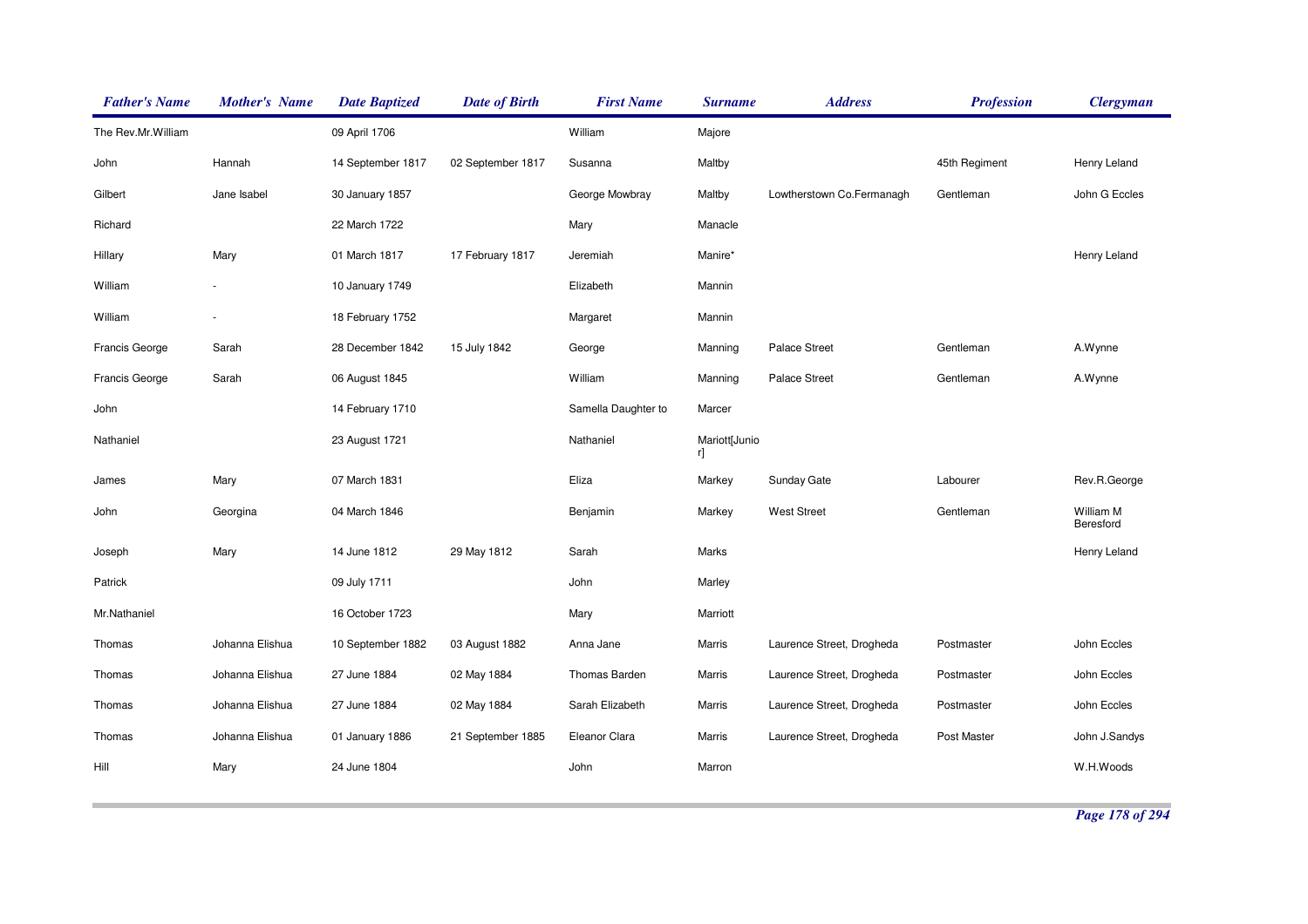| <b>Father's Name</b> | <b>Mother's Name</b> | <b>Date Baptized</b> | <b>Date of Birth</b> | <b>First Name</b> | <b>Surname</b> | <b>Address</b> | <b>Profession</b> | <b>Clergyman</b>     |
|----------------------|----------------------|----------------------|----------------------|-------------------|----------------|----------------|-------------------|----------------------|
| Hill                 | Mary                 | 08 August 1806       | 31 July 1806         | Isabella          | Marron         |                |                   | <b>Bigoe Henzell</b> |
| Hill                 | Mary                 | 27 November 1808     | 25 November 1808     | Hill              | Marron         |                |                   | Henry Leland         |
| Hill                 | Mary                 | 26 August 1810       | 21 August 1810       | Rachael           | Marron         |                |                   | Henry Leland         |
| Hill                 | Mary                 | 21 February 1813     | 25 January 1813      | Edward            | Marron         |                |                   | Henry Leland         |
| Hill                 | Mary                 | 17 March 1815        | 15 March 1815        | Rebecca           | Marron         |                |                   | <b>Wardlaw Ball</b>  |
| Hill                 | Mary                 | 18 April 1819        | 17 April 1819        | Jeremiah          | Marron         |                |                   | T.B.Owens            |
| Hilary               | Mary                 | 13 May 1821          | 10 May 1821          | Samuel            | Marron         |                |                   | T.B.Owens            |
| Matthew              |                      | 23 May 1744          |                      | Mary              | Marsden        |                |                   |                      |
| Edward               |                      | 24 March 1745        |                      | Thomas            | Marsden        |                |                   |                      |
| Soth                 |                      | 16 February 1703     |                      | James             | Marsdin        |                |                   |                      |
| Thomas               |                      | 06 March 1704        |                      | Esther            | Marsdin        |                |                   |                      |
| Seth                 |                      | 23 August 1705       |                      | Edward            | Marsdin        |                |                   |                      |
| Seth                 |                      | 24 September 1706    |                      | Francis           | Marsdin        |                |                   |                      |
| Seth                 |                      | 12 November 1708     |                      | Anne              | Marsdin        |                |                   |                      |
| Seth                 |                      | 11 July 1710         |                      | Elizabeth         | Marsdin        |                |                   |                      |
| Seth                 |                      | 30 July 1711         |                      | Frances           | Marsdin        |                |                   |                      |
| William              |                      | 24 November 1715     |                      | Henry             | Marsdin        |                |                   |                      |
| William              |                      | 07 October 1717      |                      | Thomas            | Marsdin        |                |                   |                      |
| John                 |                      | 14 May 1725          |                      | John              | Marsdin        |                |                   |                      |
| John                 |                      | 25 July 1726         |                      | Elizabeth         | Marsdin        |                |                   |                      |
| John                 |                      | 26 August 1728       |                      | Catherine         | Marsdin        |                |                   |                      |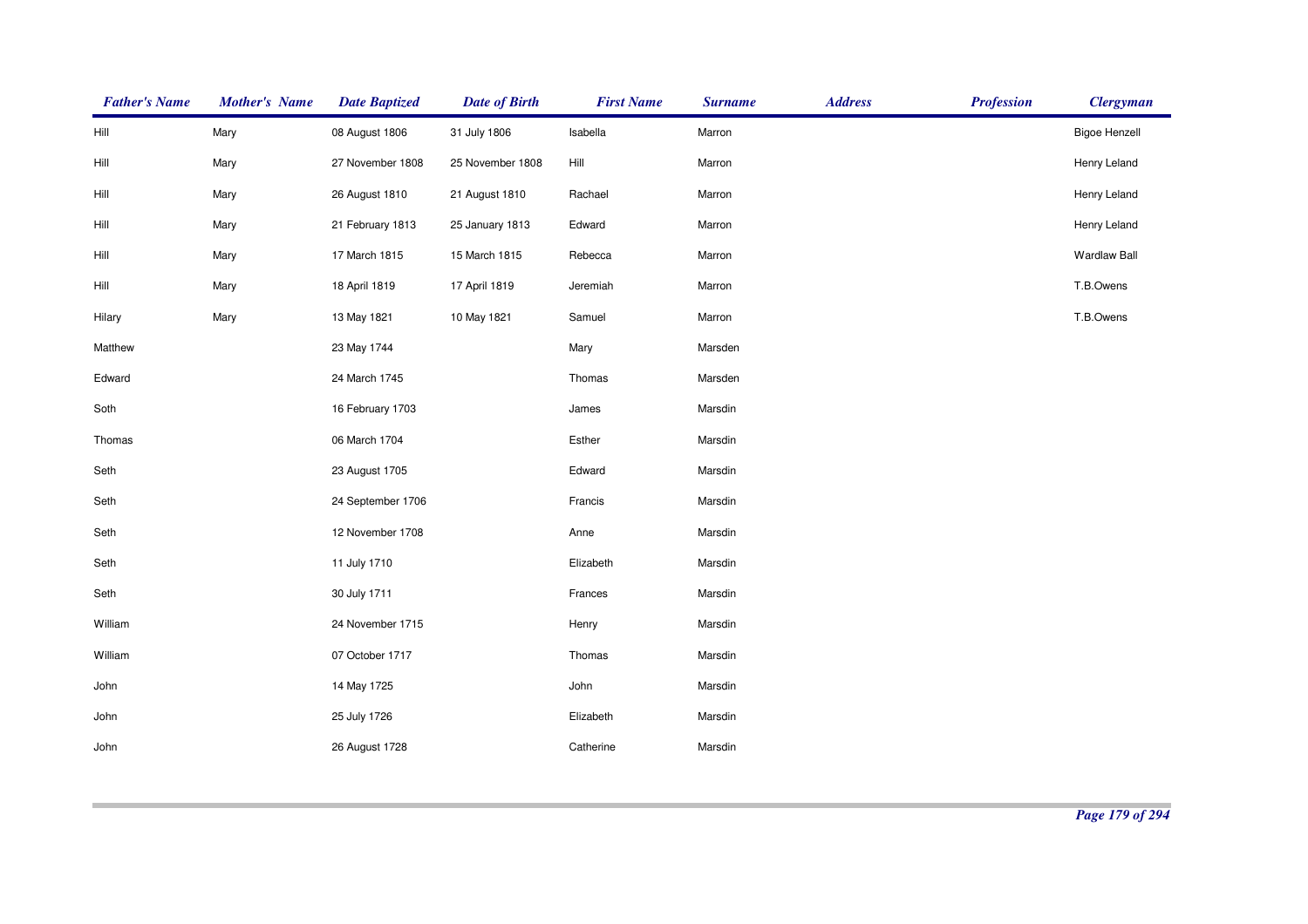| <b>Father's Name</b> | <b>Mother's Name</b> | <b>Date Baptized</b> | <b>Date of Birth</b> | <b>First Name</b>        | <b>Surname</b>     | <b>Address</b>              | <b>Profession</b> | <b>Clergyman</b>    |
|----------------------|----------------------|----------------------|----------------------|--------------------------|--------------------|-----------------------------|-------------------|---------------------|
| John                 |                      | 17 October 1729      |                      | James                    | Marsdin            |                             | Barber            |                     |
| Edward               |                      | 28 December 1730     |                      | Elizabeth                | Marsdin            |                             |                   |                     |
| John                 |                      | 04 October 1731      |                      | Henry                    | Marsdin            |                             |                   |                     |
| Matthew              |                      | 03 November 1731     |                      | Mary                     | Marsdin            |                             |                   |                     |
| Mathew               |                      | 30 June 1735         |                      | Jane                     | Marsdin            |                             |                   |                     |
| Seth                 |                      | 25 July 1724         |                      | John                     | Marsdin<br>[Junior |                             | Twins             |                     |
| Seth                 |                      | 25 July 1724         |                      | James                    | Marsdin<br>[Junior |                             | Twins             |                     |
| Seth                 |                      | 25 July 1725         |                      | Anthony                  | Marsdin<br>[Junior |                             |                   |                     |
| James                | Anna                 | 14 September 1856    |                      | Francis James            | Marsh              | Peter Street                | Mechanic          | Henry E Brooke      |
| James                | Hannah               | 28 July 1861         |                      | Martha                   | Marsh              | <b>Georges Street</b>       | Mechanic          | John Eccles         |
| James                | Hannah               | 29 May 1864          | 14 March 1864        | Joseph Henry             | Marsh              | <b>Great Georges Street</b> | Mechanic          | J.H.Monsarrat       |
| James                | Anna                 | 02 December 1866     | 17 November 1866     | John Samson              | Marsh              | <b>Trinity Street</b>       | Mechanic          | J.H.Monsarrat       |
| William              | Anne                 | 08 May 1806          | 04 May 1806          | Lelia                    | Marshal            |                             |                   | <b>Wardlaw Ball</b> |
| John                 |                      | 20 April 1712        |                      | John                     | Marshall           |                             |                   |                     |
| William              |                      | 10 March 1746        |                      | Lillis                   | Marshall           |                             |                   |                     |
| William              |                      | 01 September 1747    |                      | $\overline{\phantom{a}}$ | Marshall           |                             |                   |                     |
| Mr.John              |                      | 26 May 1757          |                      | Sophia                   | Marshall           |                             |                   |                     |
| William              |                      | 28 August 1758       |                      | John                     | Marshall           |                             | Haymaker          |                     |
| William              |                      | 14 October 1761      |                      | George                   | Marshall           |                             |                   |                     |
| William              | $\sim$               | 16 January 1771      |                      | John                     | Marshall           |                             |                   |                     |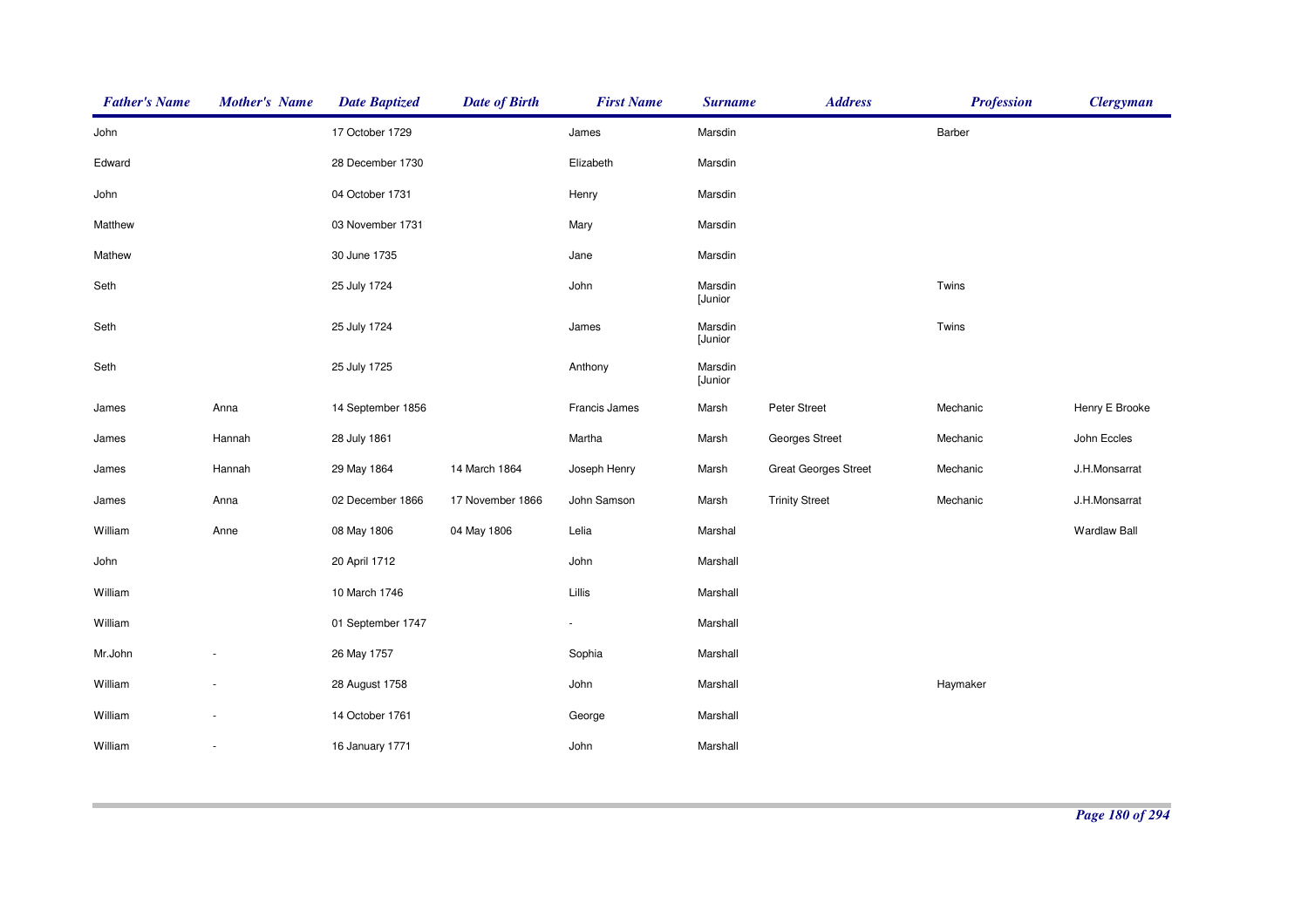| <b>Father's Name</b> | <b>Mother's Name</b> | <b>Date Baptized</b> | <b>Date of Birth</b> | <b>First Name</b> | <b>Surname</b> | <b>Address</b>        | <b>Profession</b>    | <b>Clergyman</b>     |
|----------------------|----------------------|----------------------|----------------------|-------------------|----------------|-----------------------|----------------------|----------------------|
| John                 | Sarah                | 21 November 1841     | 02 November 1841     | William           | Marshall       |                       | Pensioner            | A.Wynne              |
| John                 | Sarah                | 04 February 1844     | 26 January 1844      | Thomas            | Marshall       | Marshalsea            | Pensioner            | A.Wynne              |
| John                 | Sarah                | 04 February 1846     |                      | Anne              | Marshall       | <b>Scarlet Street</b> | Pensioner            | A.Wynne              |
| John                 |                      | 22 November 1710     |                      | Thomas            | Marshill       |                       |                      |                      |
| Joseph               |                      | 23 June 1713         |                      | Margaret          | Marshill       |                       |                      |                      |
| William              |                      | 23 June 1704         |                      | Thomas            | Martin         |                       |                      |                      |
| Robert               |                      | 07 July 1723         |                      | Mathew            | Martin         |                       |                      |                      |
| Robert               |                      | 01 June 1725         |                      | Robert            | Martin         |                       |                      |                      |
| Robert               |                      | 06 August 1727       |                      | Frank Samuel      | Martin         |                       |                      |                      |
| Mr.                  |                      | 10 July 1739         |                      | Ann               | Martin         |                       | Tidewaiter           |                      |
| Mr.                  |                      | 07 April 1741        |                      | Jane              | Martin         |                       | Tidewaiter           |                      |
| Daniel               |                      | 15 November 1743     |                      | William           | Martin         |                       |                      |                      |
| Austin               |                      | 26 November 1753     |                      | George            | Martin         |                       | <b>Cabinet Maker</b> |                      |
| Auston               |                      | 08 February 1759     |                      | Auston            | Martin         |                       | <b>Cabinet Maker</b> |                      |
| Austin               |                      | 23 December 1760     |                      | Ann               | Martin         |                       | Cabinetmaker         |                      |
| Austin               |                      | 03 February 1762     |                      | George            | Martin         |                       | Cabinetmaker         |                      |
| Austin               | $\sim$               | 04 September 1763    |                      | Austin            | Martin         |                       |                      |                      |
| John                 |                      | 17 December 1768     |                      | Jane              | Martin         |                       |                      |                      |
| Francis              | Mary                 | 27 November 1806     | 26 November 1806     | William           | Martin         |                       | R.N.D.M.             | <b>Bigoe Henzell</b> |
| Joseph               | Jane                 | 14 November 1814     | 01 November 1814     | Philip            | Martin         |                       | 7th Dragoon Guards   | Henry Leland         |
| Ezekiel              | Margaret             | 31 January 1841      | 25 November 1840     | Ezekiel           | Martin         | Magdalene Street      | Labourer             | A.Wynne              |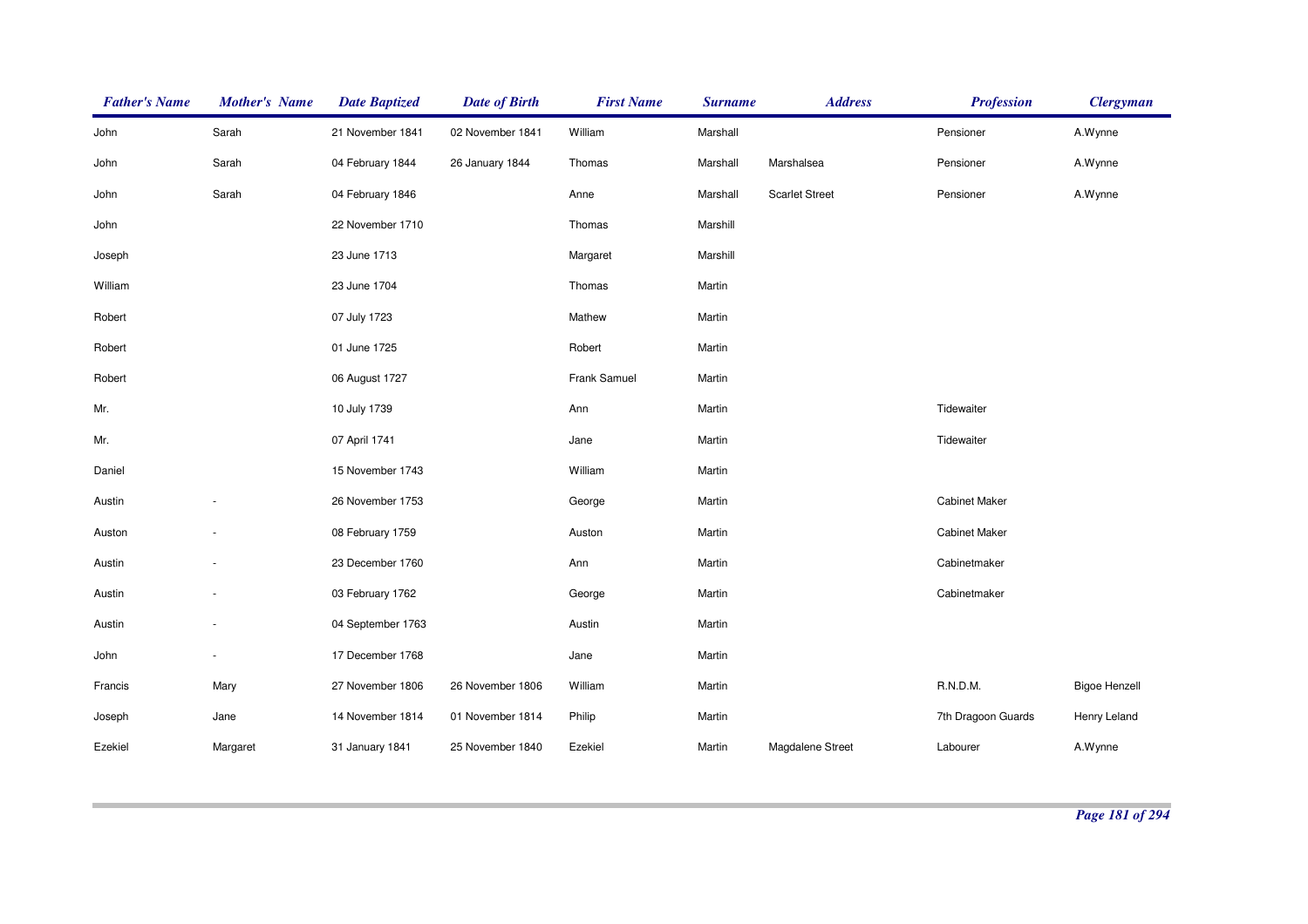| <b>Father's Name</b> | <b>Mother's Name</b> | <b>Date Baptized</b> | <b>Date of Birth</b> | <b>First Name</b>    | <b>Surname</b> | <b>Address</b>        | <b>Profession</b>      | <b>Clergyman</b>       |
|----------------------|----------------------|----------------------|----------------------|----------------------|----------------|-----------------------|------------------------|------------------------|
| Patrick              | Elizabeth            | 25 September 1841    |                      | George               | Martin         |                       | Horse Breaker          | A.Wynne                |
| Philip               | Margaret             | 05 February 1847     |                      | Patrick              | Martin         | Traveller             | Poor Man               | William M<br>Beresford |
| Francis              | Margaret             | 25 March 1855        |                      | Russell              | Martin         | <b>West Street</b>    | Baker                  | <b>Henry Seddall</b>   |
| John                 | Sarah                | 10 August 1856       |                      | <b>Henry Tempest</b> | Martin         | Church Yard           | School Master          | W.E.Ormsby             |
| John                 | Sarah                | 30 October 1858      |                      | <b>Hester Mary</b>   | Martin         | Church Yard           | Schoolmaster           | John Eccles            |
| John                 | Sarah                | 17 May 1860          |                      | Sarah Frances        | Martin         | Church Yard           | Master of Blueschool   | John Eccles            |
| John                 | Sarah                | 22 October 1861      |                      | William              | Martin         | Church Lane           | School Master          | John Eccles            |
| James                | Jane                 | 05 October 1863      |                      | Margaret Ellen       | Martin         | Shop Street           | Stone Mason            | I St Monsarrat         |
| John                 | Sarah                | 15 April 1867        | 02 March 1867        | Julia Maud           | Martin         | Laurence Street       | <b>Book Seller</b>     | J.H.Monsarrat          |
| Moses                | Mary                 | 09 March 1845        |                      | John                 | Marvel         | <b>Trinity Street</b> | Engineer               | A.Wynne                |
| Moses                | Mary                 | 09 May 1847          |                      | Moses Woolley        | Marvel         | <b>Trinity Street</b> | Engineer               | William M<br>Beresford |
| Moses                | Mary                 | 14 August 1850       |                      | William              | Marvel         |                       |                        | Michael Carter         |
| John                 |                      | 21 May 1733          |                      | William              | Masdin         |                       |                        |                        |
| Mathew               |                      | 22 July 1733         |                      | Elizabeth            | Masdin         |                       |                        |                        |
| Andrew               |                      | 22 May 1773          |                      | Abigail              | Mason          |                       |                        |                        |
| John                 | Catherine            | 05 April 1812        | 01 April 1812        | John William         | Mason          |                       |                        | Henry Leland           |
| Thomas               | Alice                | 22 August 1813       | 12 August 1813       | James                | Mason          |                       | 2nd Garrison Battalion | Henry Leland           |
| John                 | <b>Bridget</b>       | 12 June 1836         | 04 June 1836         | Anne Brandreth       | Mason          | Sunday Gate           | Mill Wright            | Rev.J.Magee            |
| John                 | <b>Bridget</b>       | 07 May 1838          | 29 April 1838        | John                 | Mason          | Green Lanes           | Plumber                | John.A.Wall            |
| John                 | <b>Bridget</b>       | 23 September 1840    | 28 August 1840       | Mary                 | Mason          | Green Hills           | <b>Cotton Spinner</b>  | E.P.Durham             |
| John                 | <b>Bridget</b>       | 26 March 1843        | 17 March 1843        | Frances              | Mason          | North Strand          | Engineer               | A.Wynne                |
|                      |                      |                      |                      |                      |                |                       |                        |                        |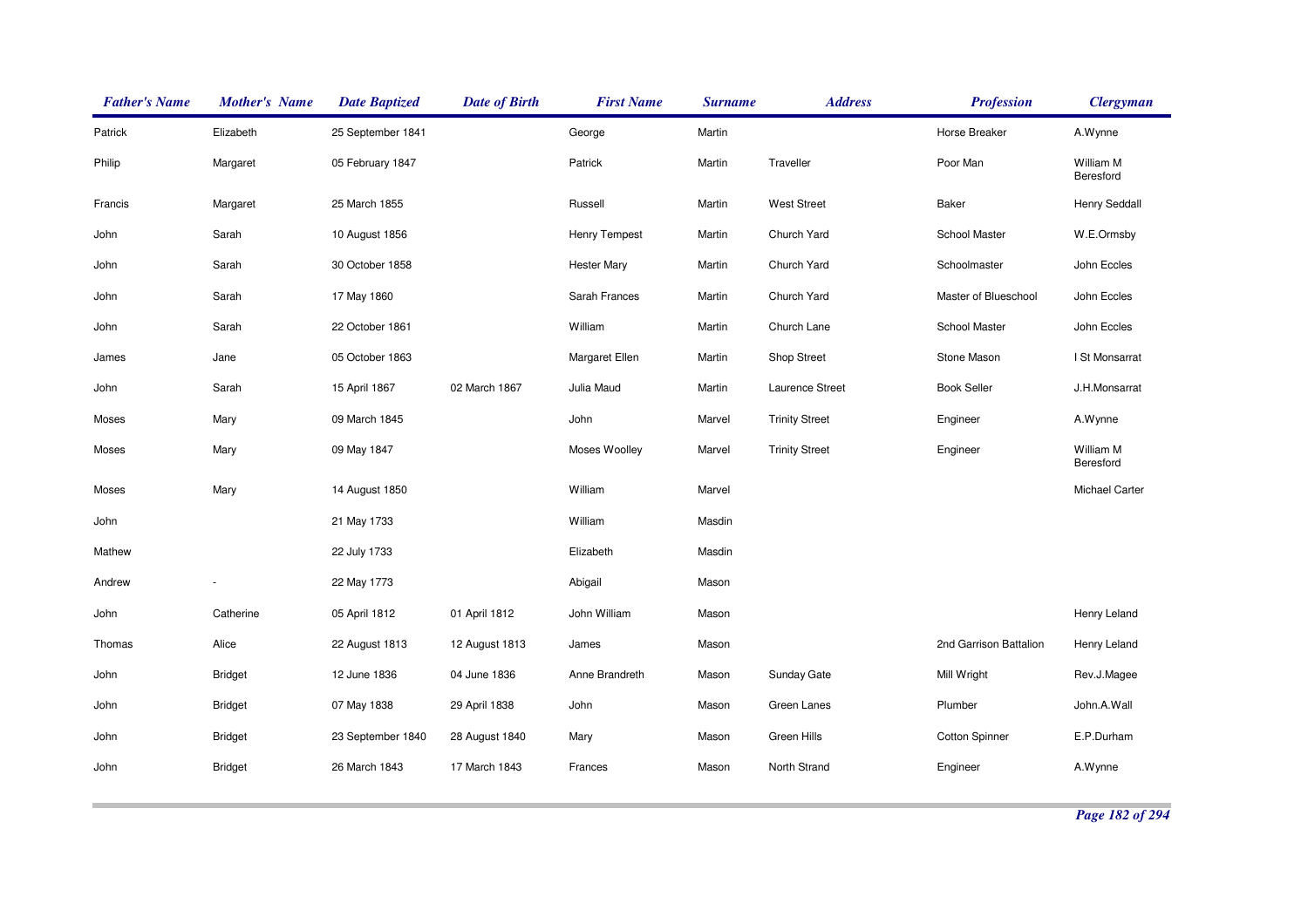| <b>Father's Name</b>  | <b>Mother's Name</b> | <b>Date Baptized</b> | <b>Date of Birth</b> | <b>First Name</b>      | <b>Surname</b> | <b>Address</b>                                      | <b>Profession</b>                       | <b>Clergyman</b>       |
|-----------------------|----------------------|----------------------|----------------------|------------------------|----------------|-----------------------------------------------------|-----------------------------------------|------------------------|
| John                  | <b>Bridget</b>       | 10 August 1845       |                      | William                | Mason          | North Strand                                        | Engineer                                | A.Wynne                |
| Christopher           | Margaret             | 11 August 1846       |                      | Jessy                  | Mason          | Killineer                                           | Farmer                                  | William M<br>Beresford |
| John                  | <b>Bridget</b>       | 15 April 1848        |                      | Robert                 | Mason          | Green Hills                                         | Engineer                                | A.Wynne                |
| James                 |                      | 09 June 1723         |                      | Benjamine              | Masters        |                                                     |                                         |                        |
| George                | Elizabeth            | 18 December 1870     | 03 November 1870     | Emily Jane             | Mathews        | <b>Wellington Quay</b>                              | Cashier                                 | I.W.Chambers           |
| George                | Elizabeth            | 28 April 1872        | 17 March 1872        | <b>Margaret Alice</b>  | Mathews        | New Quay                                            | Cashier                                 | John Eccles            |
| George                | Elizabeth            | 30 May 1875          | 27 April 1875        | Charles William        | Mathews        | Wellington Quay, Drogheda                           | Cashier in Mr.Cairnes<br><b>Brewery</b> | Fredric L.Meares       |
| George                | Elizabeth            | 17 December 1876     | 25 November 1876     | Thomas                 | Mathews        | Wellington Quay, Drogheda                           | Cashier                                 | John Eccles            |
| George                | Elizabeth            | 13 July 1879         | 05 June 1879         | George Hueston*        | Mathews        | Wellington Quay, Drogheda                           | Cashier                                 | John Eccles            |
| James                 | Mary                 | 31 January 1821      | 21 January 1821      | Patrick                | Matthews       |                                                     |                                         | T.B.Owens              |
| Thomas                |                      | 23 June 1702         |                      | Hugh                   | Matts          |                                                     |                                         |                        |
| Thomas                |                      | 07 September 1703    |                      | Richard                | Matts          |                                                     |                                         |                        |
| Thomas                |                      | 13 October 1704      |                      | Thomas                 | Matts          |                                                     |                                         |                        |
| Thomas                |                      | 22 September 1706    |                      | James                  | Matts          |                                                     |                                         |                        |
| Thomas                |                      | 03 January 1708      |                      | Mary                   | Matts          |                                                     |                                         |                        |
| Thomas                |                      | 16 December 1709     |                      | John                   | Matts          |                                                     |                                         |                        |
| Thomas                |                      | 22 February 1712     |                      | Jacob                  | Matts          |                                                     |                                         |                        |
| Thomas                |                      | 18 February 1714     |                      | Anne                   | Matts          |                                                     |                                         |                        |
| Francis John Stafford | Mary Frances         | 30 August 1893       | 25 July 1893         | Francis Robert William | Mauritz        | Woods Chapel Rectory, Co.Derry Clerk in Holy Orders |                                         | John Eccles            |
| David                 | Ann                  | 30 March 1806        | 27 March 1806        | James                  | Maxwel         |                                                     |                                         | <b>Bigoe Henzell</b>   |
| Thomas                |                      | 03 June 1722         |                      | Samuell                | Maxwell        |                                                     |                                         |                        |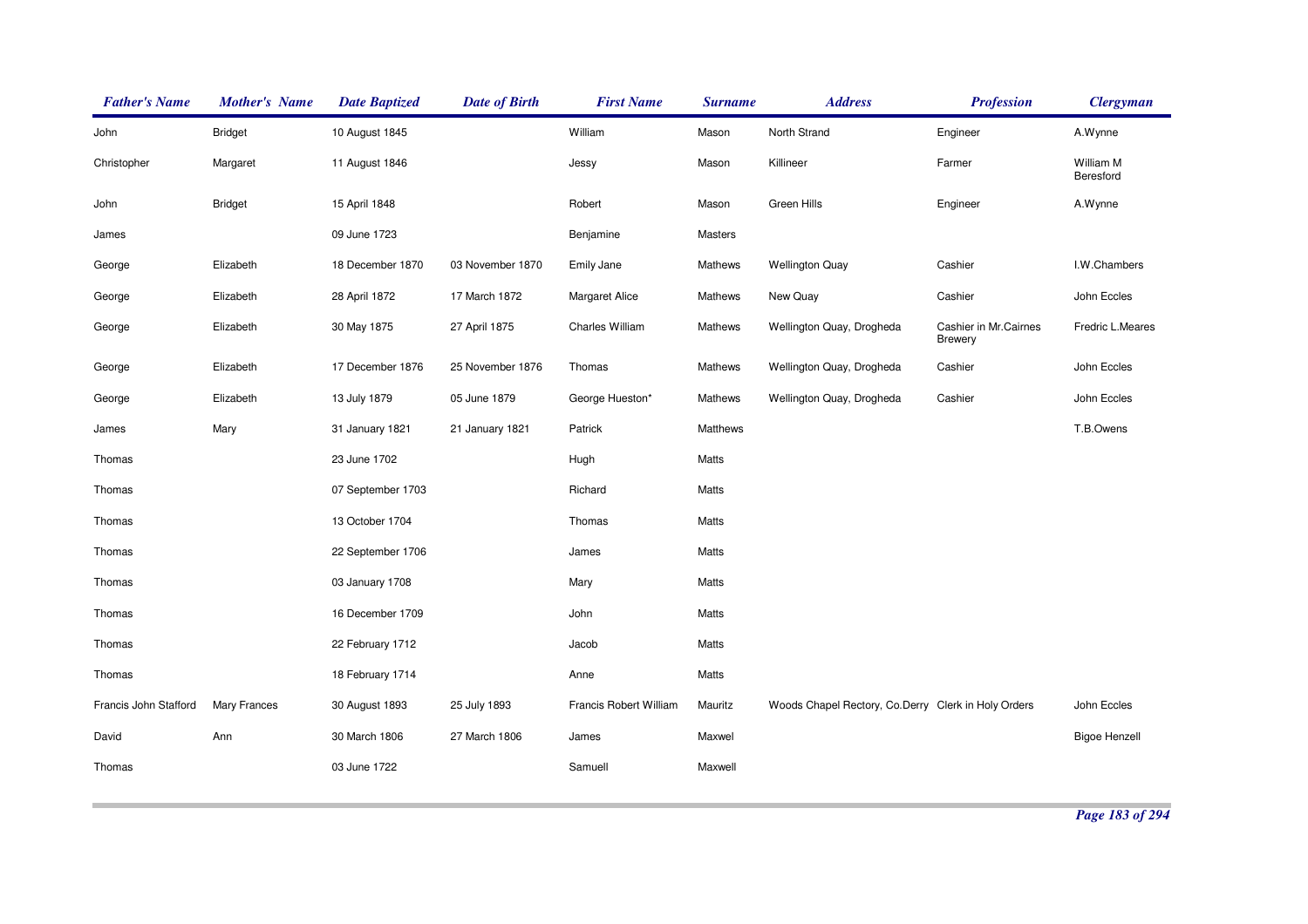| <b>Father's Name</b> | <b>Mother's Name</b> | <b>Date Baptized</b> | <b>Date of Birth</b> | <b>First Name</b> | <b>Surname</b>  | <b>Address</b>        | <b>Profession</b>         | <b>Clergyman</b>         |
|----------------------|----------------------|----------------------|----------------------|-------------------|-----------------|-----------------------|---------------------------|--------------------------|
| James                | Catherine            | 14 October 1849      |                      | Anne              | Maxwell         | Mel                   | Nailor                    | Andrew Williamson        |
| James                | Catherine            | 09 June 1851         |                      | James             | Maxwell         | Mel                   | Nailor                    | Thomas Taylor            |
| John                 | Esther               | 07 April 1850        |                      | James             | May             | <b>Patrick Street</b> | Weaver                    | Andrew Williamson        |
| Revd.Mr.             |                      | 27 June 1749         |                      | Rebecca Ann       | Mayne           |                       |                           |                          |
| James                | Margaret Catherine   | 22 December 1805     | 15 December 1805     | James Nelson      | Mayne           |                       |                           | WardlawBallM.Lind<br>say |
| Frederick            | Margret              | 14 December 1806     | 22 November 1806     | Thomas Frederick  | Mayne           |                       |                           | <b>Bigoe Henzell</b>     |
| Captain William      | Margaret             | 13 March 1810        |                      | Leonora Margaret  | Mayne           |                       |                           | <b>Wardlaw Ball</b>      |
| Robert               | Susan                | 08 August 1852       |                      | William           | McAlister       | <b>Patrick Street</b> | Labourer                  | W.B.Askin                |
| Mr.James             |                      | 20 March 1711        |                      | John              | McAmarra        |                       | Usher to the Free School  |                          |
| Mr.James             |                      | 13 March 1713        |                      | Northcoat         | McAmarra        |                       |                           |                          |
| Thomas               |                      | 03 August 1705       |                      | Margret           | McAnnan         |                       |                           |                          |
|                      |                      | 08 March 1718        |                      | Elizabeth         | McArdle         |                       | A Child lefton the Parish |                          |
| Owen                 |                      | 02 March 1727        |                      | James             | McArdle         |                       |                           |                          |
| Michael              | Frances              | 12 January 1806      | 05 January 1806      | John              | <b>MCartney</b> |                       | Silgo Regiment            | <b>Bigoe Henzell</b>     |
| Patrick              | Mary                 | 15 July 1810         | 13 July 1810         | John              | <b>MCauley</b>  |                       |                           | Henry Leland             |
| Patrick              | Mary                 | 20 September 1812    | 15 September 1812    | Peter             | McAuley         |                       |                           | Henry Leland             |
| Pattrick             | Mary                 | 06 November 1808     | 05 November 1808     | Thomas            | <b>McAuly</b>   |                       |                           | <b>Richard Twiss</b>     |
| David                | Jane                 | 06 September 1835    | 15 August 1835       | Mary Jane         | McBlain         | Laurence Street       | Shoe Maker                | Rev.J.Magee              |
| David                | Jane                 | 15 May 1833          |                      | Edward            | McBlane         | ???????               | ???????                   | Rev.J.Magee              |
| Alexander            |                      | 01 April 1715        |                      | John              | McCabe          |                       |                           |                          |
| John                 |                      | 18 December 1708     |                      | Alice             | McCann          |                       |                           |                          |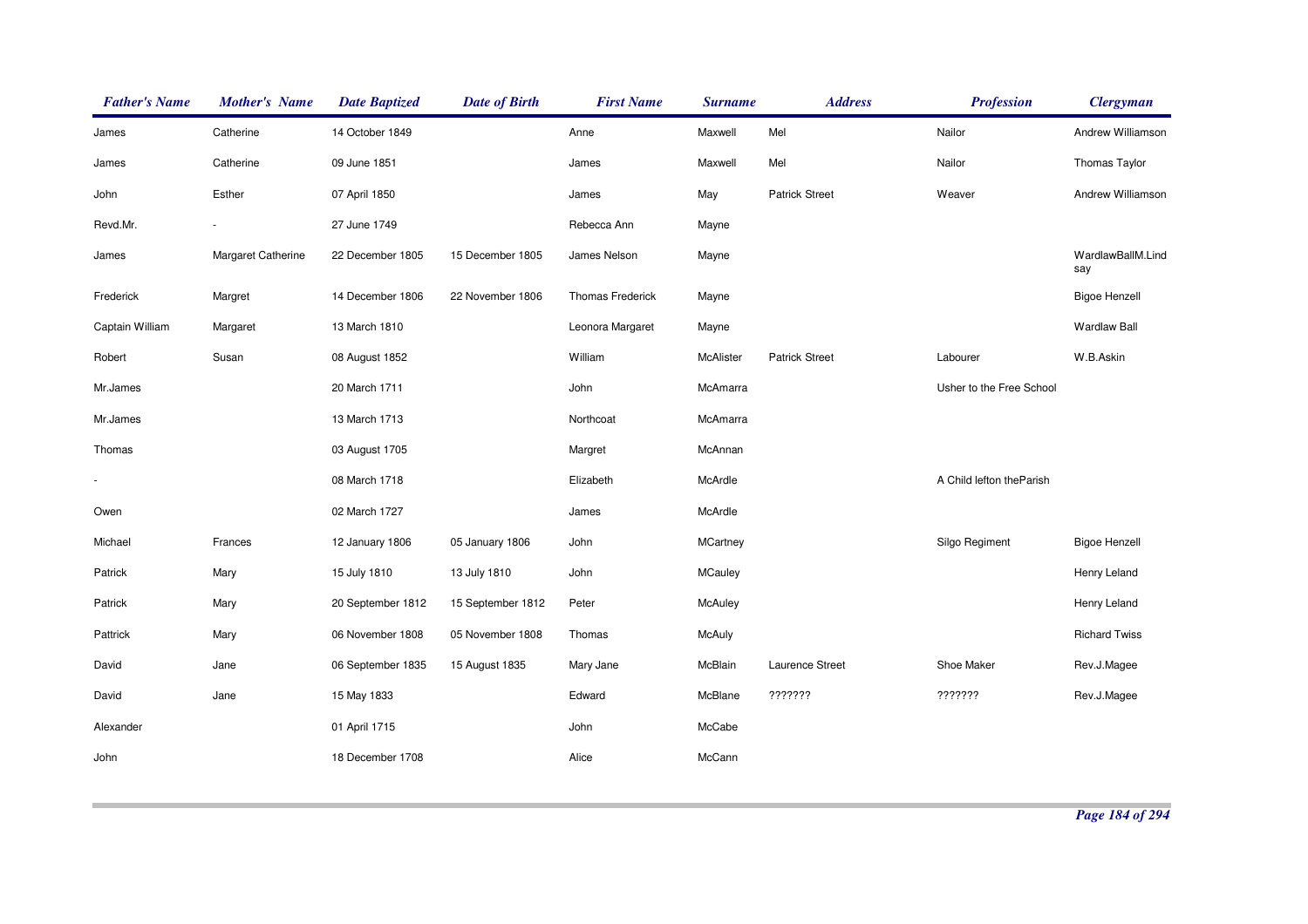| <b>Father's Name</b> | <b>Mother's Name</b>     | <b>Date Baptized</b> | <b>Date of Birth</b> | <b>First Name</b> | <b>Surname</b> | <b>Address</b> | <b>Profession</b> | <b>Clergyman</b> |
|----------------------|--------------------------|----------------------|----------------------|-------------------|----------------|----------------|-------------------|------------------|
| John                 |                          | 17 February 1710     |                      | Cornelius         | McCann         |                |                   |                  |
| Charles              |                          | 02 August 1768       |                      | Charles           | McCarteney     |                |                   |                  |
| Mr.Arthur            |                          | 25 May 1711          |                      | Elizabeth         | McCartney      |                |                   |                  |
| William              |                          | 11 March 1716        |                      | George            | McCartney      |                |                   |                  |
| Robert               |                          | 25 April 1722        |                      | Mary              | McCartney      |                |                   |                  |
| Robert               |                          | 17 November 1723     |                      | Sarah             | McCartney      |                |                   |                  |
| Robert               |                          | 08 August 1725       |                      | William           | McCartney      |                |                   |                  |
| Robert               |                          | 15 February 1730     |                      | Catherine         | McCartney      |                |                   |                  |
| Robert               |                          | 22 September 1731    |                      | George            | McCartney      |                |                   |                  |
| Daniel               |                          | 10 June 1732         |                      | Elizabeth         | McCartney      |                |                   |                  |
| Robert               |                          | 01 April 1733        |                      | Hanah             | McCartney      |                |                   |                  |
| John                 |                          | 06 November 1753     |                      | Mary              | McCartney      |                | Wigmaker          |                  |
| John                 |                          | 19 August 1755       |                      | Ann               | McCartney      |                | Wigmaker          |                  |
| John                 |                          | 12 October 1757      |                      | Catherine         | McCartney      |                |                   |                  |
| William              |                          | 12 July 1758         |                      | Robert            | McCartney      |                | Shoemaker         |                  |
| John                 |                          | 22 January 1760      |                      | Elizabeth         | McCartney      |                | Wigmaker          |                  |
| William              |                          | 01 February 1761     |                      | Elizabeth         | McCartney      |                | Shoemaker         |                  |
| John                 |                          | 26 October 1761      |                      | Sarah             | McCartney      |                | Perukemaker       |                  |
| William              |                          | 14 July 1763         |                      | Charles           | McCartney      |                | Shoemaker         |                  |
| John                 |                          | 01 March 1765        |                      | John              | McCartney      |                | Wigmaker          |                  |
| William              | $\overline{\phantom{a}}$ | 31 May 1765          |                      | Susanah           | McCartney      |                | Shoemaker         |                  |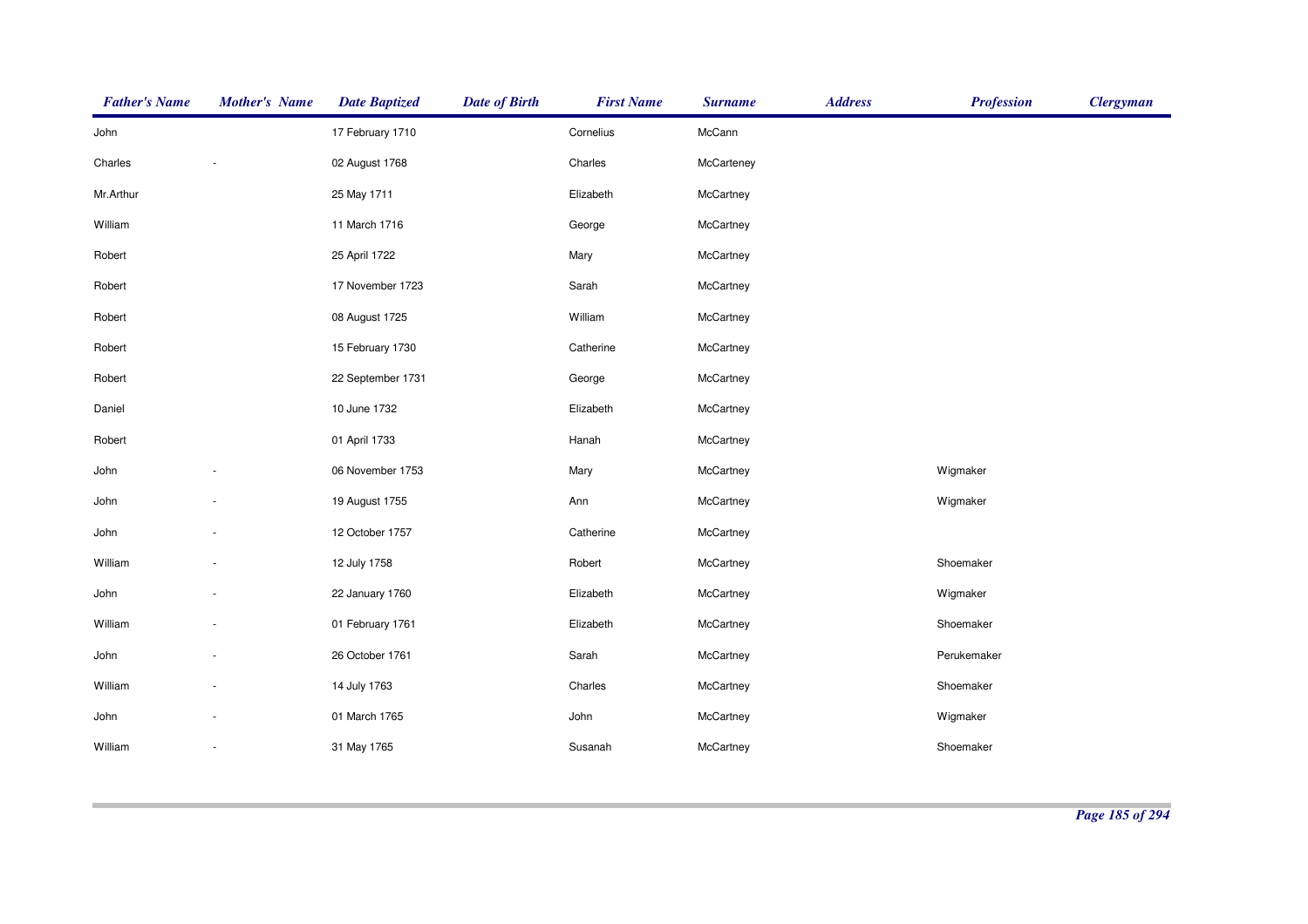| <b>Father's Name</b>  | <b>Mother's Name</b>     | <b>Date Baptized</b> | <b>Date of Birth</b> | <b>First Name</b> | <b>Surname</b>                       | <b>Address</b> | <b>Profession</b>   | <b>Clergyman</b>     |
|-----------------------|--------------------------|----------------------|----------------------|-------------------|--------------------------------------|----------------|---------------------|----------------------|
| John                  |                          | 05 December 1767     |                      | Francis           | McCartney                            |                | Wiggmaker           |                      |
| John                  |                          | 23 February 1769     |                      | Ann               | McCartney                            |                |                     |                      |
| Mr.Arthur             |                          | 10 October 1709      |                      | Mary              | McCarty                              |                |                     |                      |
| Mr. William           |                          | 15 December 1717     |                      | Mary              | <b>McCarty</b>                       |                | [Deceased]          |                      |
| John                  |                          | 20 April 1731        |                      | George            | McCash                               |                | Clerk of St.Peter's |                      |
| John                  |                          | 19 February 1733     |                      | Barbara           | McCash                               |                |                     |                      |
| John                  |                          | 03 March 1734        |                      | Richard           | McCash                               |                |                     |                      |
| John                  |                          | 22 August 1735       |                      | Dorothy           | McCash                               |                |                     |                      |
| Mr.                   |                          | 06 September 1760    |                      | William           | McCaslin                             |                |                     |                      |
| William               |                          | 02 July 1767         |                      | John              | McCastellen                          |                |                     |                      |
| Thomas                | Anne                     | 15 May 1814          | 08 May 1814          | William           | McCaul                               |                |                     | <b>Wardlaw Ball</b>  |
| Thomas                | $\overline{\phantom{a}}$ | 08 September 1816    | 28 August 1816       | Anne              | McCaul                               |                |                     | Henry Leland         |
| Thomas                | Anne                     | 18 October 1818      | 11 October 1818      | Thomas            | McCaul                               |                |                     | Henry Leland         |
| Thomas                | Anne                     | 19 July 1821         | 15 May 1821          | James             | McCaul                               |                |                     | T.B.Owens            |
| William               |                          | 08 June 1776         |                      | George            | McCausland                           |                |                     |                      |
| Murdock               | Catherine                | 10 November 1819     | 08 November 1819     | James             | McCausland                           |                | 93rd Regiment       | T.B.Owens            |
| <b>Charles Marcus</b> | Rebekah                  | 01 June 1874         | 19 April 1874        | William John Bond | <b>Laurence Street</b><br>McCausland |                | <b>Bank Manager</b> | John Eccles          |
| Peter                 |                          | 16 August 1770       |                      | Ann               | McCaver                              |                |                     |                      |
| Peter                 |                          | 28 July 1771         |                      | Jane              | McCaver                              |                |                     |                      |
| Peter                 |                          | 14 March 1773        |                      | Mary              | McCaver                              |                |                     |                      |
| Robert                | Susan                    | 23 February 1806     | 10 February 1806     | William           | McCay                                |                |                     | <b>Bigoe Henzell</b> |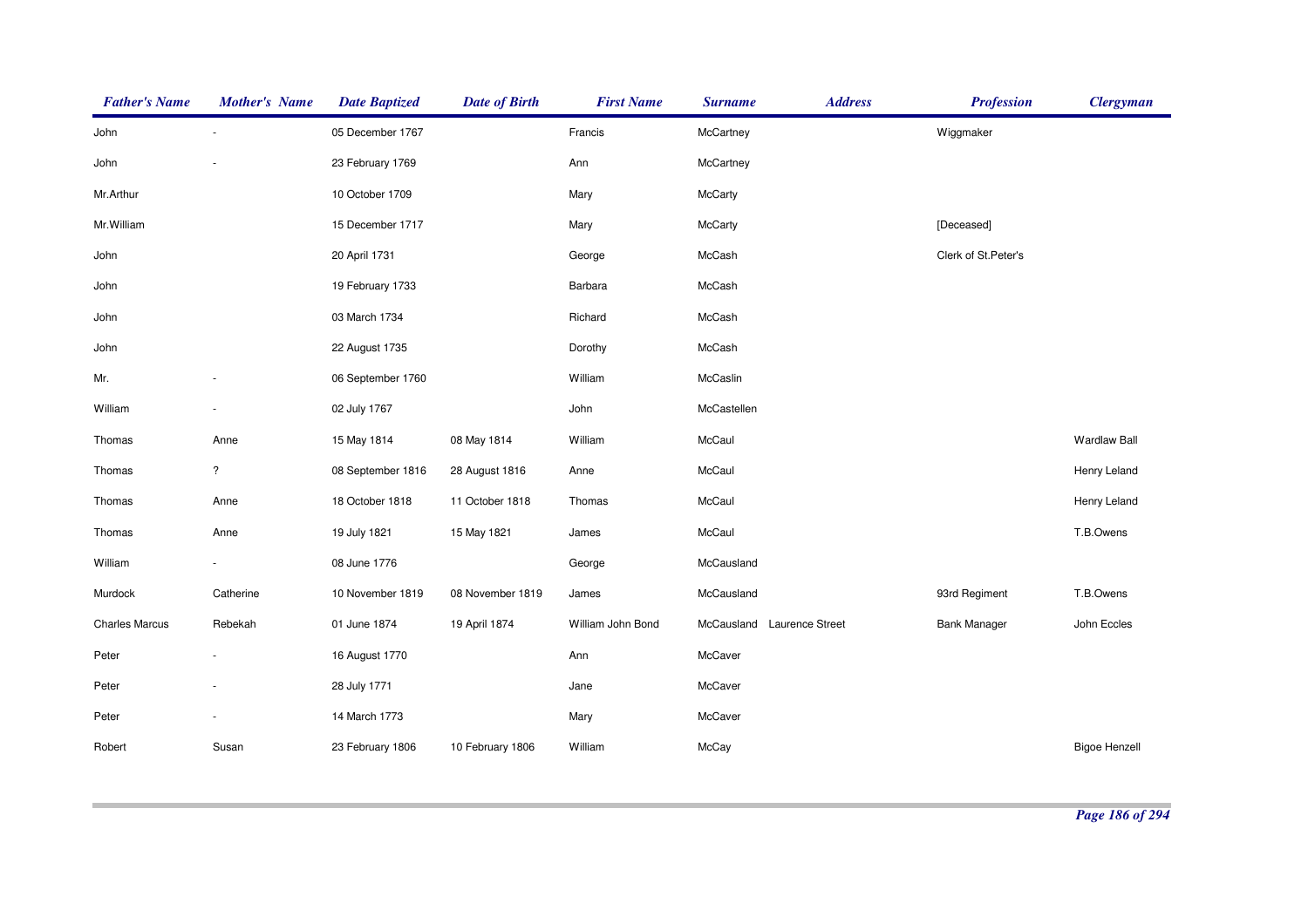| <b>Father's Name</b> | <b>Mother's Name</b> | <b>Date Baptized</b> | <b>Date of Birth</b> | <b>First Name</b> | <b>Surname</b> | <b>Address</b>           | <b>Profession</b> | <b>Clergyman</b>        |
|----------------------|----------------------|----------------------|----------------------|-------------------|----------------|--------------------------|-------------------|-------------------------|
| Joseph               | Mary                 | 19 August 1816       | 14 August 1816       | Mary              | McChesney      |                          |                   | Henry Leland            |
| Carlisle             | Elinor               | 21 July 1807         | 20 July 1807         | Catherine         | McClane        |                          | 92nd Regiment     | <b>Bigoe Henzell</b>    |
| Alexander            |                      | 10 May 1723          |                      | Alexander         | McClonan       |                          | A Stranger        |                         |
| Archibald            | Elizabeth            | 14 May 1811          | 13 May 1811          | Elizabeth         | McCollin*      |                          |                   | Henry Leland            |
| Archebald            | Elizabeth            | 15 January 1807      | 14 January 1807      | Elizabeth         | McCollom       |                          |                   | <b>Bigoe Henzell</b>    |
| Fredrick             | Mary Anne            | 24 February 1839     | 06 February 1839     | Fredrick          | McComas        | Peter Street             | Servant           | John.A.Wall             |
| Hugh                 | Priscilla            | 24 March 1816        | 17 March 1816        | John              | McComb         |                          |                   | Henry Leland            |
| Joseph               | Isabella             | 01 February 1846     |                      | Moses             | McConnell      | Windmill Lane            | Weaver            | A.Wynne                 |
| Joseph               | Isabella             | 05 December 1847     |                      | Joseph            | McConnell      | Windmill Lane            | Weaver            | A.Wynne                 |
| Joseph               | Isabella             | 14 April 1850        |                      | Margaret          | McConnell      | Windmill Lane            | Weaver            | W.E.Ormsby              |
| Joseph               | Isabella             | 24 July 1853         |                      | James             | McConnell      | Weaver                   | Weaver            | W.E.Ormsby              |
| Joesph               | Isabella             | 02 December 1855     |                      | Isabella          | McConnell      | Windmill Lane            | Weaver            | John G Eccles           |
| Joseph               | Isabella             | 10 January 1858      |                      | Elizabeth         | McConnell      | Greenlanes               | Weaver            | John G Eccles           |
| Joseph               | Isabella             | 25 December 1859     |                      | Margaret          | McConnell      | Greenlanes               | Weaver            | John Eccles             |
| Joseph               | Isabella             | 19 January 1862      |                      | Anne              | McConnell      | Green Lanes              | Weaver            | John Eccles             |
| Joseph               | Isabella             | 25 January 1863      |                      | William           | McConnell      | Greenlanes               | Weaver            | I St Monsarrat          |
| James                | Eliza                | 29 April 1877        | 15 April 1877        | Joseph            | McConnell      | Georges Street, Drogheda | <b>Baker</b>      | Coates G.Booth          |
| James                | Rebekah              | 09 December 1894     | 14 October 1894      | Alexander         | McConnell      | Green Lanes, Drogheda    | <b>Baker</b>      | John Eccles             |
| James                | Rebecca              | 15 November 1896     | 26 September 1896    | William James     | McConnell      | Green Lanes              | <b>Baker</b>      | T.R.Brunskill           |
| James                | Rebecca              | 03 August 1898       | 22 April 1898        | Daniel            | McConnell      | Green Lanes, Drogheda    | Baker             | <b>Herbert Sandford</b> |
| Christopher          |                      | 18 May 1740          |                      | Mary              | McCormick      |                          |                   |                         |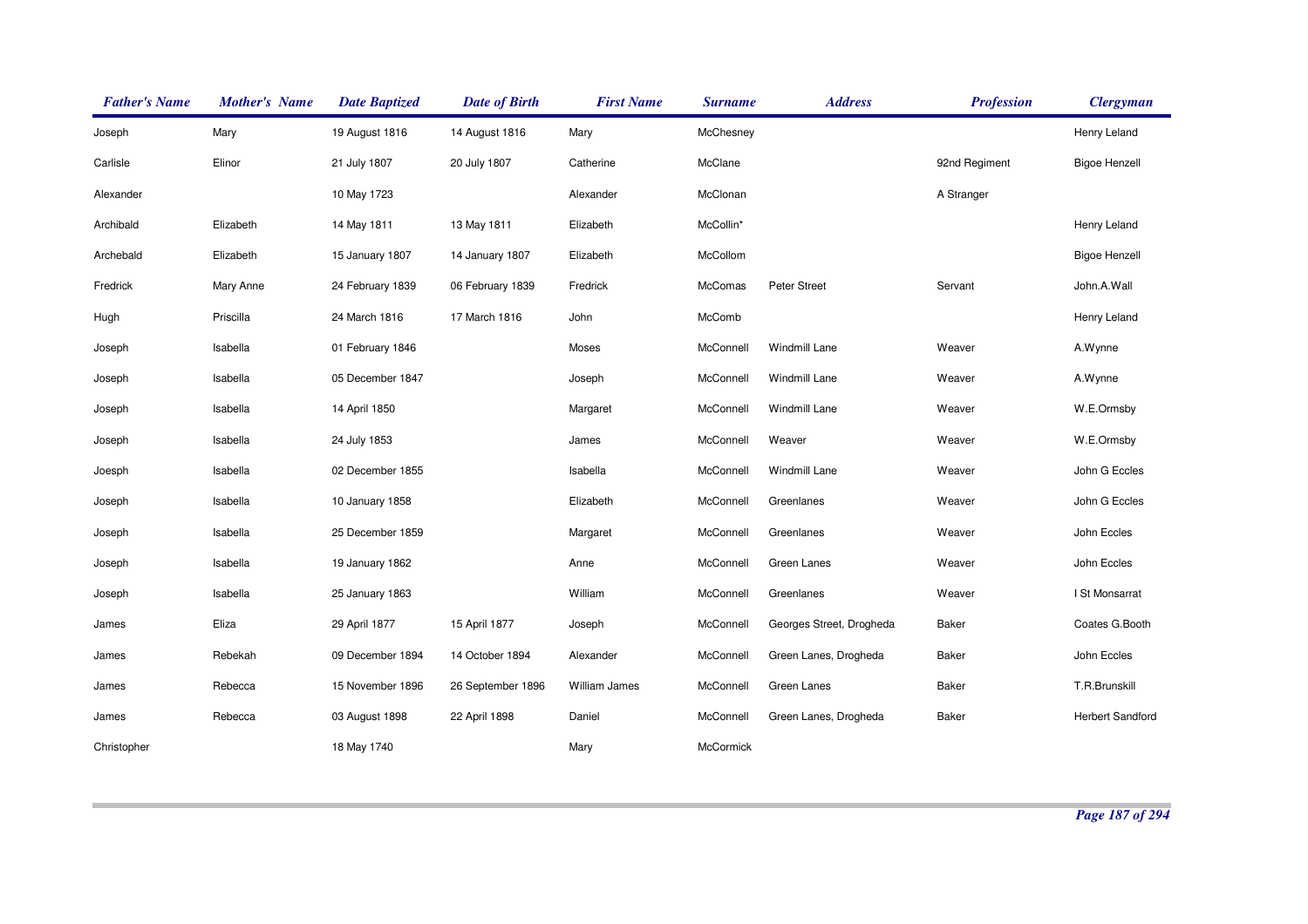| <b>Father's Name</b> | <b>Mother's Name</b> | <b>Date Baptized</b> | <b>Date of Birth</b> | <b>First Name</b>   | <b>Surname</b>   | <b>Address</b>        | <b>Profession</b> | <b>Clergyman</b>    |
|----------------------|----------------------|----------------------|----------------------|---------------------|------------------|-----------------------|-------------------|---------------------|
| Joseph               | Judith               | 13 January 1826      | 21 December 1825     | William             | McCormick        | <b>Trinity Street</b> | Gardener          | T.B.Owens           |
| Samuel               | Sarah                | 29 December 1850     |                      | Jane                | <b>McCormick</b> | <b>Duke Street</b>    | Gardener          | W.E.Ormsby          |
| Samuel               | Sarah                | 06 February 1853     |                      | Martha              | McCormick        | Magdalene Street      | Labourer          | George F Lacey      |
| Peter                |                      | 26 May 1767          |                      | Mary                | McCowver         |                       | Ship Carpenter    |                     |
| James                | Jane                 | 15 November 1817     | 02 November 1817     | Anne                | McCoy            |                       | 45th Regiment     | Henry Leland        |
| James                | Susanna              | 11 September 1819    | 05 September 1819    | Susanna             | McCoy            |                       | 93rd Regiment     | <b>Wardlaw Ball</b> |
| John                 | Mary                 | 18 December 1822     | 01 January 1822      | Ann                 | McCoy            |                       |                   | T.B.Owens           |
| Joseph               | Louisa               | 08 November 1818     | 25 May 1818          | Charlotte           | McCrea           |                       |                   | <b>Wardlaw Ball</b> |
| James                | Mary Ann             | 10 October 1819      | 09 October 1819      | Arabella            | McCready         |                       |                   | T.B.Owens           |
| John                 | Jane                 | 11 October 1817      | 01 October 1817      | Henry Allen Webb    | McCron           |                       |                   | Henry Leland        |
| Adam                 |                      | 02 January 1706      |                      | Robert              | McCullagh        |                       |                   |                     |
| John Shaw            | <b>Frances Anne</b>  | 10 June 1840         | 15 May 1840          | <b>Frances Anne</b> | McCullagh        | <b>Fair Street</b>    | Post Master       | A.Wynne             |
| John                 | Elizabeth            | 08 July 1804         |                      | Aaron               | McCullogh        |                       |                   | W.H.Woods           |
| John Shaw            | <b>Frances Anne</b>  | 11 June 1834         | 30 April 1834        | Susanna Martha      | McCullough       | Laurence Street       | Post Master       | Rev.G.King          |
| John Shaw            | Frances              | 30 July 1835         | 20 June 1834         | John                | McCullough       | Laurence Street       | Post Master       | George Needham      |
| Henry                |                      | 15 April 1782        |                      | Catherine           | McCutchen        |                       |                   |                     |
| James                |                      | 10 August 1748       |                      | Elizabeth           | McDaniel         |                       |                   |                     |
| William              |                      | 19 January 1769      |                      | Anthony             | McDaniel         |                       |                   |                     |
| Isaac                | Anne                 | 11 March 1810        | 10 March 1810        | Margaret            | McDaniel         |                       |                   | <b>Wardlaw Ball</b> |
| James                | Jane                 | 15 February 1840     | 04 February 1840     | Mary Anne           | McDaniel         | <b>Patrick Street</b> | Labourer          | A.Wynne             |
| Thomas               |                      | 09 October 1730      |                      | Elinor              | McDaniell        |                       |                   |                     |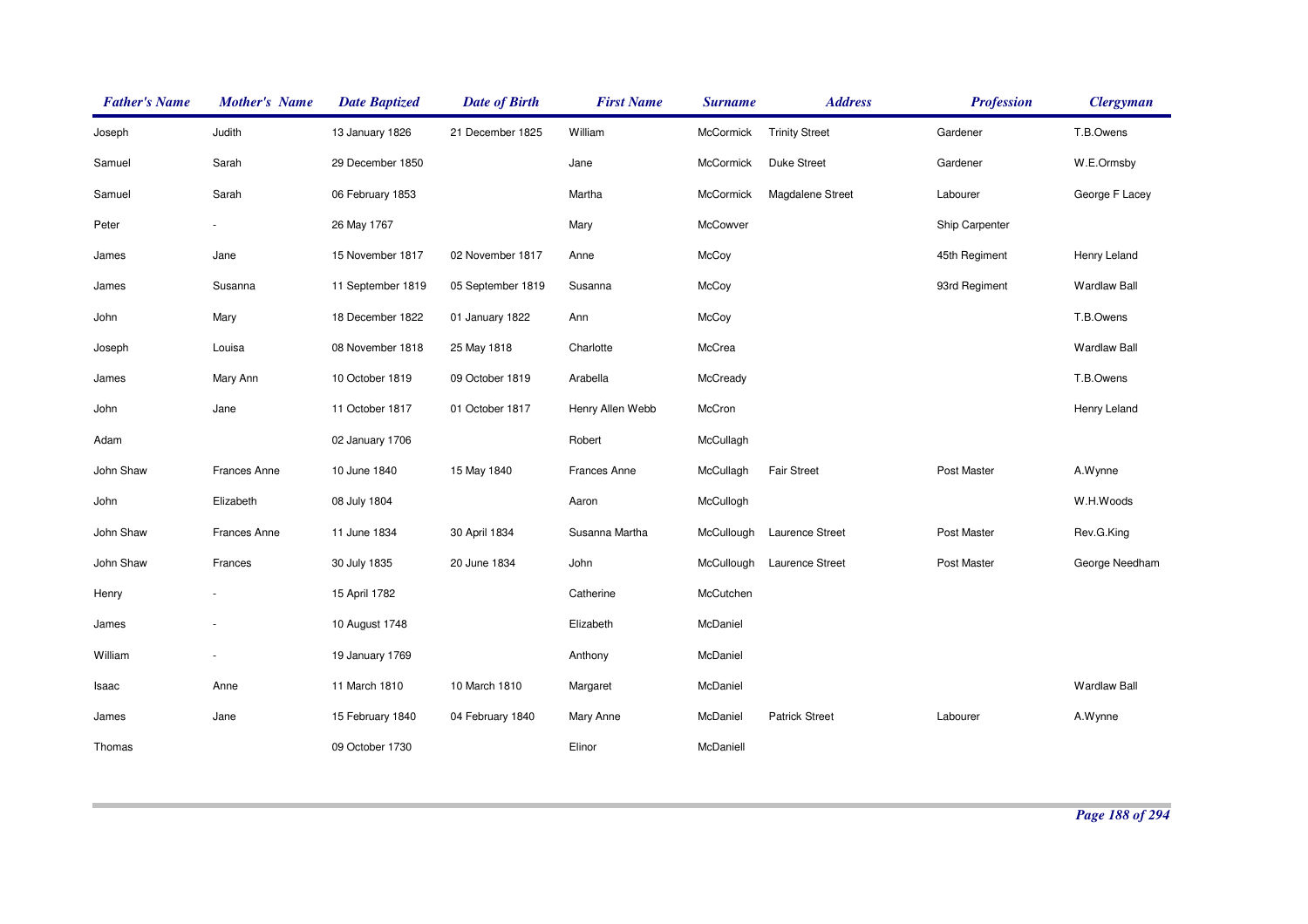| <b>Father's Name</b> | <b>Mother's Name</b> | <b>Date Baptized</b> | <b>Date of Birth</b> | <b>First Name</b>        | <b>Surname</b> | <b>Address</b>         | <b>Profession</b> | <b>Clergyman</b>     |
|----------------------|----------------------|----------------------|----------------------|--------------------------|----------------|------------------------|-------------------|----------------------|
| Maurice              |                      | 12 January 1735      |                      | Katherine                | McDaniell      |                        |                   |                      |
| Randle               |                      | 14 June 1779         |                      | Elizabeth                | McDaniell      |                        |                   |                      |
| James                |                      | 10 August 1748       |                      | Elizabeth                | McDanniel      |                        | Wig maker         |                      |
| Isaac                | Anne                 | 06 November 1808     | 04 November 1808     | James                    | McDonald       |                        |                   | <b>Richard Twiss</b> |
| Thomas               |                      | 29 July 1728         |                      | Thomas                   | McDonell       |                        |                   |                      |
| Isaac                | Anne                 | 30 April 1813        | 28 April 1813        | William                  | McDonnel       |                        | Louth Militia     | Henry Leland         |
| Thomas               |                      | 25 September 1722    |                      | Henry                    | McDonnell      |                        |                   |                      |
| Thomas               |                      | 25 July 1725         |                      | Jane                     | McDonnell      |                        |                   |                      |
| John                 |                      | 18 March 1728        |                      | William                  | McDonnell      |                        |                   |                      |
| James                |                      | 13 June 1770         |                      | Alice                    | McDonnell      |                        |                   |                      |
| James                |                      | 12 February 1773     |                      | Margaret                 | McDonnell      |                        | Weaver            |                      |
| Isaac                | Ann                  | 02 May 1804          |                      | Robert                   | McDonnell      |                        |                   | W.H.Woods            |
| Isaac                | Anne                 | 04 January 1815      | 04 January 1815      | Jane                     | McDonnell      |                        |                   | <b>Wardlaw Ball</b>  |
| John                 | Charity              | 02 September 1840    | 01 August 1840       | Rose Emily               | McDonnell      | Dublin                 | Physician         | A.Wynne              |
| John                 | Charity              | 02 August 1848       |                      | <b>Babara Montgomery</b> | McDonnell      | Dublin Gardiners Place | Physician         | A.Wynne              |
| Alexander            | Elizabeth            | 12 February 1851     |                      | Sarah Isabella           | McDougall      | Palace Street          | Printer           | W.E.Ormsby           |
| Alexander            | Elizabeth            | 23 February 1853     |                      | Elizabeth Anne           | McDougall      | Peter Street           | Printer           | W.E.Ormsby           |
| Alexander            | Eliza                | 10 December 1854     |                      | John James               | McDougall      | Palace Street          | Printer           | John G Eccles        |
| Alexander            | Elizabeth            | 11 May 1856          |                      | Matilda Latimer          | McDougall      | Peter Street           | Printer           | John G Eccles        |
| John                 |                      | 02 December 1706     |                      | David                    | McDowell       |                        |                   |                      |
| Patrick              |                      | 11 March 1727        |                      | Mary                     | McDowell       |                        |                   |                      |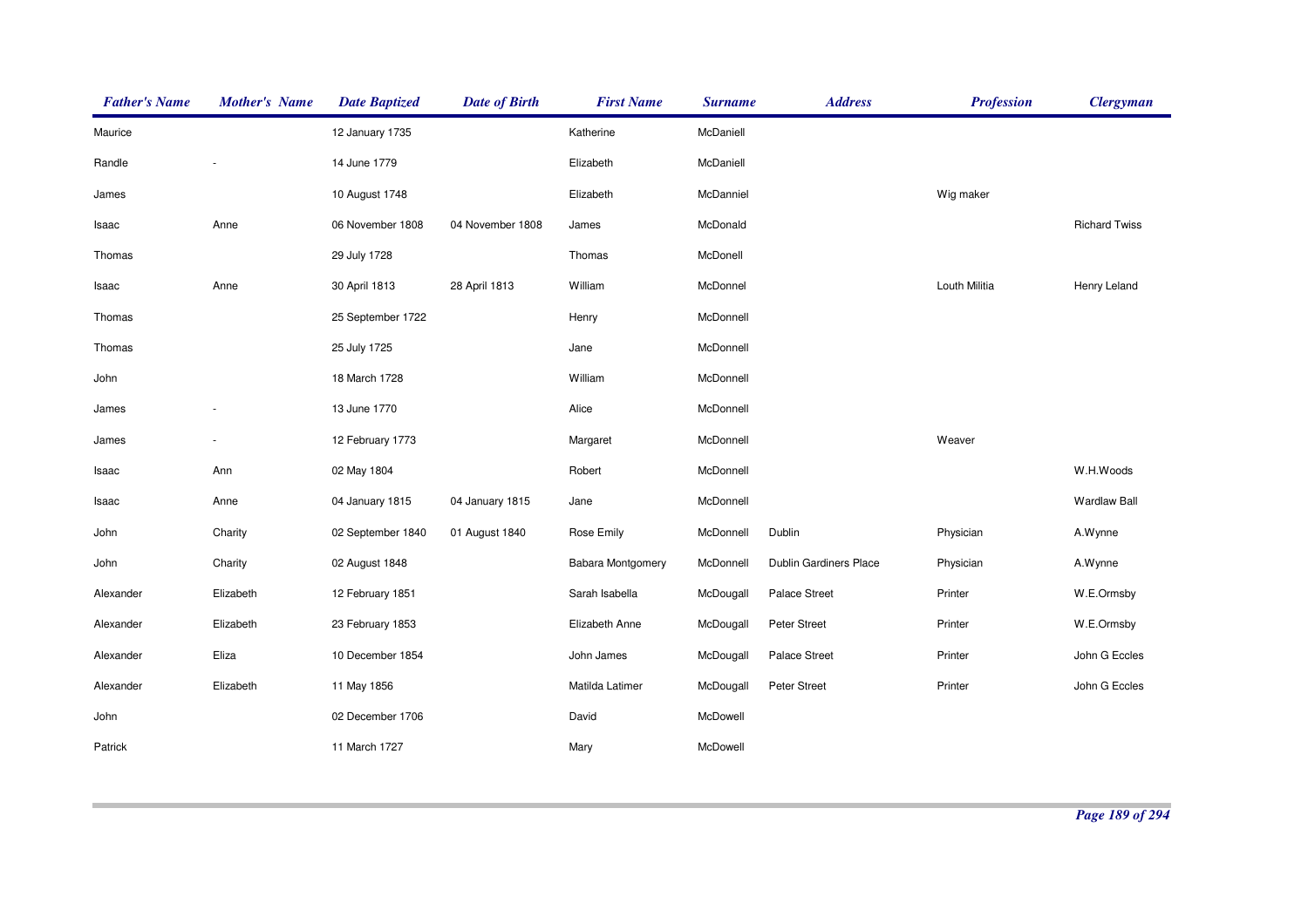| <b>Father's Name</b> | <b>Mother's Name</b> | <b>Date Baptized</b> | <b>Date of Birth</b> | <b>First Name</b> | <b>Surname</b> | <b>Address</b>      | <b>Profession</b>    | <b>Clergyman</b>  |
|----------------------|----------------------|----------------------|----------------------|-------------------|----------------|---------------------|----------------------|-------------------|
| Patrick              |                      | 13 January 1729      |                      | Ann               | McDowell       |                     |                      |                   |
| William              | Helen                | 18 August 1839       | 17 August 1839       | Mary Anne         | McDowell       | Cord Lane           | Carpenter            | John.A.Wall       |
| Arthur               | Anne                 | 07 January 1816      | 06 January 1816      | Arthur            | McElroy        |                     |                      | Henry Leland      |
| George               | Frances Caroline     | 30 June 1811         | 18 June 1811         | Frances Anna      | McEntagart     |                     |                      | Henry Leland      |
| Captain Patrick      |                      | 27 February 1767     |                      | Mable             | McEntegart     |                     |                      |                   |
| Patrick              |                      | 12 October 1778      |                      | John              | McEntegart     |                     |                      |                   |
| John                 | Ann                  | 07 January 1808      | 03 January 1808      | John              | McEntegart     |                     |                      | Joseph Fairtlough |
| Mr.James             |                      | 17 September 1716    |                      | John Osborne      | McEvoy         |                     |                      |                   |
| Mr.James             |                      | 10 November 1718     |                      | Andrew            | McEvoy         |                     |                      |                   |
| Mr.James             |                      | 18 February 1722     |                      | Thomas            | McEvoy         |                     |                      |                   |
| Mr.Francis           |                      | 30 July 1722         |                      | James             | McEvoy         |                     | Apothecary           |                   |
| Francis              |                      | 27 October 1723      |                      | William           | McEvoy         |                     | Apothecary           |                   |
| Mr.James             |                      | 01 December 1723     |                      | Margret           | McEvoy         |                     |                      |                   |
| John                 | Margeret             | 15 April 1821        | 11 April 1821        | Jane              | McFadden       |                     | 1st Foot             | T.B.Owens         |
| William              | Jane                 | 13 May 1888          | 30 April 1888        | Robert            | McFadden       | Mill Lane, Drogheda | Mill Wright          | John J.Sandys     |
| George               | Eliza                | 05 March 1820        | 29 February 1820     | George            | McFaddin       |                     |                      | T.B.Owens         |
| John                 | Mary                 | 29 March 1818        | 25 March 1818        | Jane              | McGaghy        |                     | 45th Regiment        | Henry Leland      |
| Francis              | Margaret             | 24 March 1841        | 15 February 1841     | William           | McGawley       | Peter Street        | <b>Town Serjeant</b> | E.P.Durham        |
| Francis              | Margaret             | 20 August 1845       |                      | Joseph            | McGawley       | Peter Street        | <b>Town Serjeant</b> | A.Wynne           |
| Francis              | Margaret             | 20 August 1845       |                      | Thomas            | McGawley       | Peter Street        | Town Serjeant        | A.Wynne           |
| Francis              | Margaret             | 06 June 1849         |                      | Anne              | McGawley       | Peter Street        | Town Serjeant        | Andrew Williamson |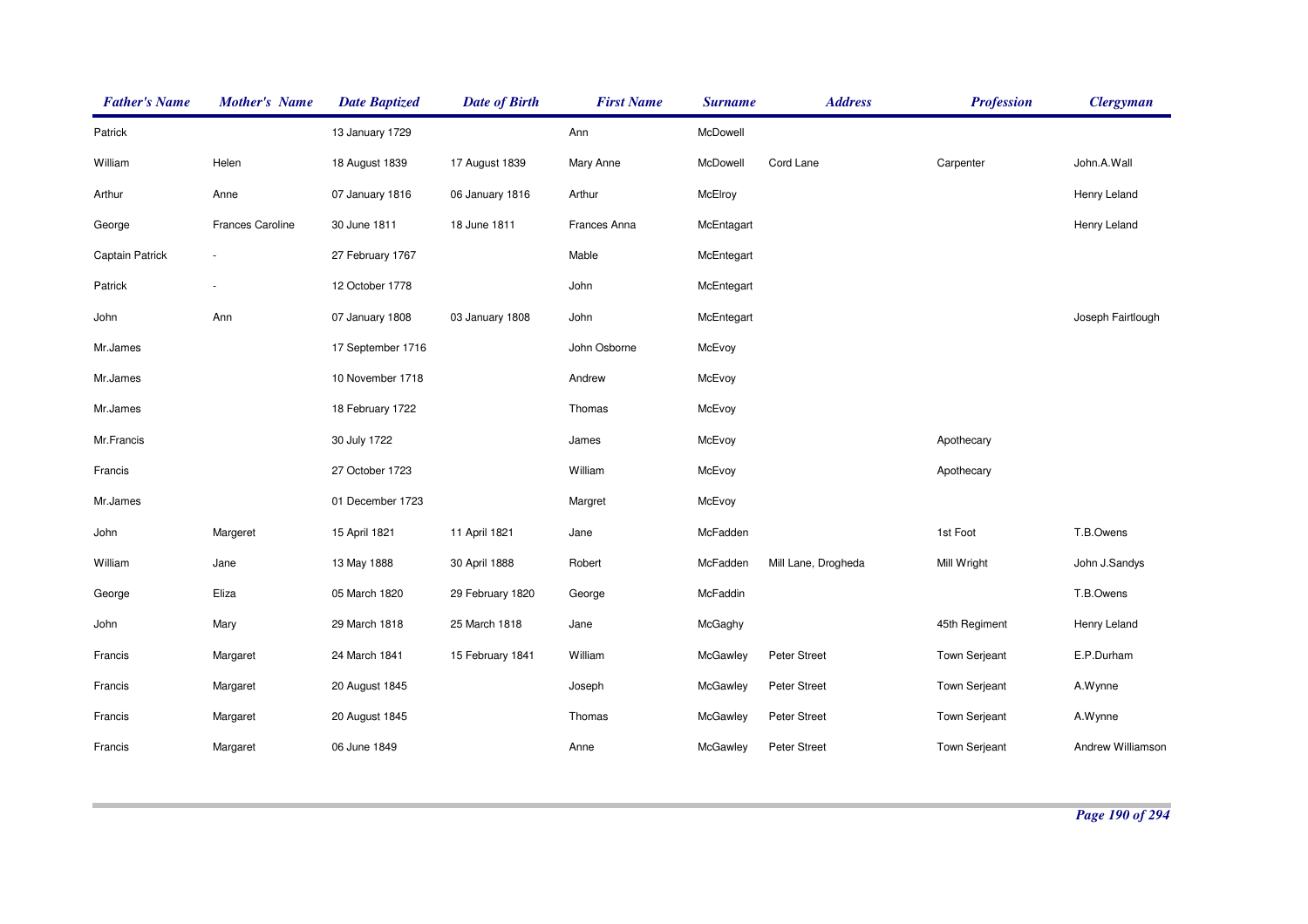| <b>Father's Name</b> | <b>Mother's Name</b> | <b>Date Baptized</b> | <b>Date of Birth</b> | <b>First Name</b> | <b>Surname</b>   | <b>Address</b>        | <b>Profession</b>    | <b>Clergyman</b>       |
|----------------------|----------------------|----------------------|----------------------|-------------------|------------------|-----------------------|----------------------|------------------------|
| John                 | Anne                 | 01 November 1857     |                      | Sarah             | McGawley         | Magdalene Street      | Flax Dresser         | W.E.Ormsby             |
| James                | Elizabeth            | 08 January 1826      | 02 January 1826      | John              | McGill           | North Road            | Weaver               | John Smyth             |
| John                 | Jane                 | 17 December 1843     | 06 November 1843     | James             | McGill           | <b>Peter Street</b>   | Grocer               | A.Wynne                |
| John                 | June                 | 14 September 1845    |                      | Margaret          | McGill           | Peter Street          | Grocer               | A.Wynne                |
| John                 | Jane                 | 20 January 1847      |                      | John              | McGill           | <b>Peter Street</b>   | Grocer               | William M<br>Beresford |
| Patrick              |                      | 09 September 1739    |                      | Mary              | <b>McGinniss</b> |                       |                      |                        |
| John                 | Mary                 | 11 January 1809      | 06 January 1809      | Mary              | McGlade          |                       |                      | Henry Leland           |
| John                 | Mary                 | 05 February 1822     | 09 January 1822      | Mary Anne         | McGloughlin      |                       |                      | T.B.Owens              |
| Denise               |                      | 26 April 1732        |                      | Frances           | McGrane          |                       |                      |                        |
| Owen                 | Anna                 | 01 June 1859         |                      | Elizabeth         | McGrath          |                       | <b>Cattle Dealer</b> | J.Stewart              |
| Richard              |                      | 17 September 1730    |                      | Samuel            | McGuiness        |                       |                      |                        |
| Thomas               | Jane                 | 27 February 1814     | 24 February 1814     | John              | McIlroy          |                       |                      | Henry Leland           |
| Patrick              |                      | 18 July 1764         |                      | Thomas            | Mcintegart       |                       | Mariner              |                        |
| Thomas               | Mary Anne            | 04 May 1884          | 27 April 1884        | Thomas            | McIntyre         | Fair Street, Drogheda | Constable R.I.C.     | John Eccles            |
| Thomas               | Mary Anne            | 06 January 1886      | 11 November 1885     | Robert George     | McIntyre         | Fair Street, Drogheda | Constable R.I.C.     | John J.Sandys          |
| John                 | <b>Bridget</b>       | 19 July 1829         | 13 July 1829         | Bernard           | McKay            | Magdelen Street       | Labourer             | T.B.Owens              |
| Mr.Adam              |                      | 07 September 1758    |                      | Mary              | McKelvie         |                       |                      |                        |
| Patrick              | Margaret             | 07 March 1815        | 26 February 1815     | James Hamilton    | McKenna          |                       |                      | <b>Wardlaw Ball</b>    |
| Patrick              | Margaret             | 09 April 1816        | 24 March 1816        | James Marks       | McKenna          |                       |                      | Henry Leland           |
| Patrick              | Margeret             | 26 March 1820        | 27 February 1820     | Margeret          | McKenna          |                       |                      | T.B.Owens              |
| William              | Matilda Ulianna*     | 15 April 1877        | 15 March 1877        | Ada Myra          | McKenna          | Blue School, Drogheda | School Master        | Coates G.Booth         |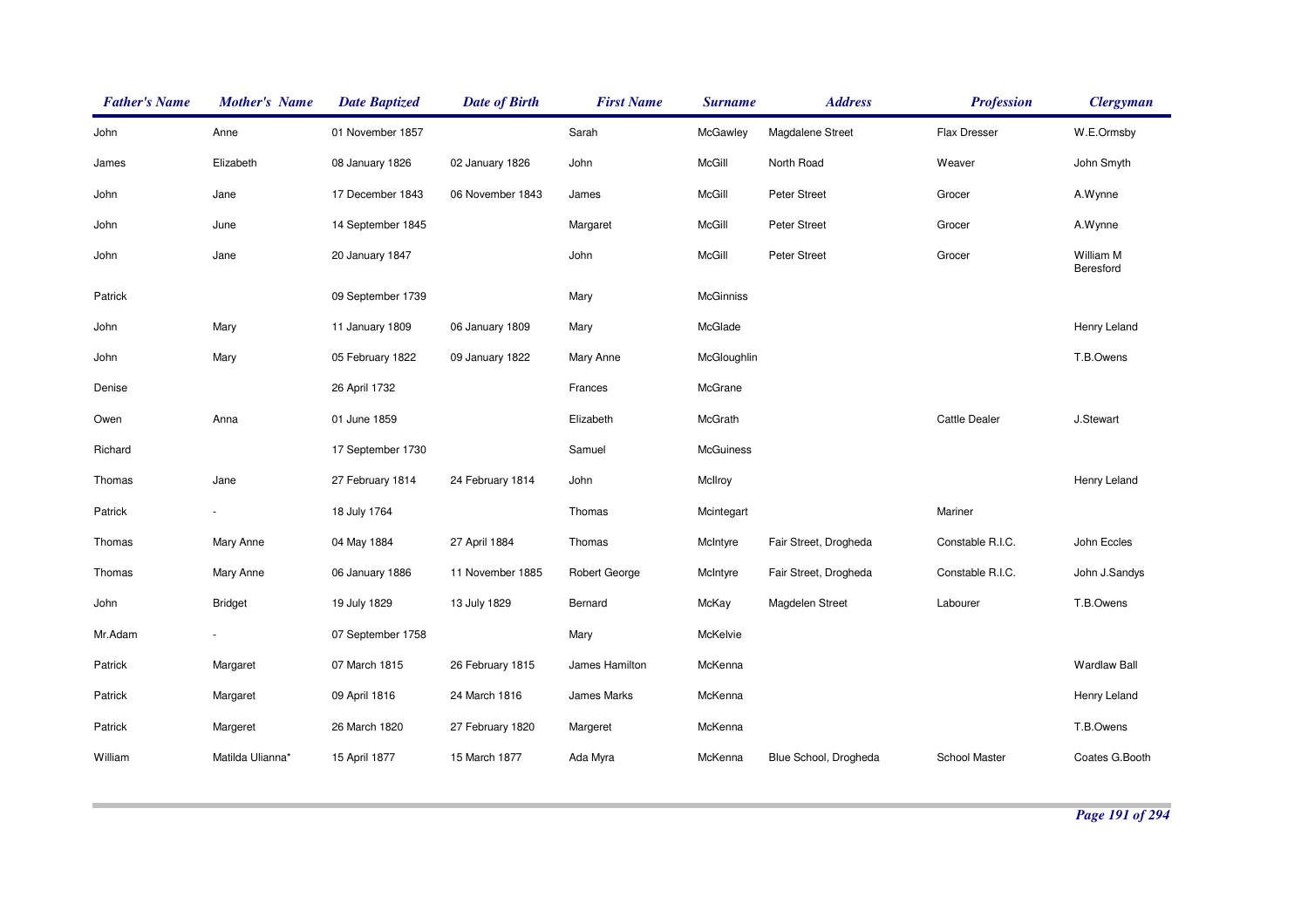| <b>Father's Name</b>  | <b>Mother's Name</b> | <b>Date Baptized</b> | <b>Date of Birth</b> | <b>First Name</b> | <b>Surname</b> | <b>Address</b>        | <b>Profession</b>      | <b>Clergyman</b>       |
|-----------------------|----------------------|----------------------|----------------------|-------------------|----------------|-----------------------|------------------------|------------------------|
| James                 |                      | 15 August 1759       |                      | John              | McKenzie       |                       | Taylor                 |                        |
| James                 |                      | 22 September 1765    |                      | Elinor            | McKenzie       |                       | Taylor                 |                        |
| Roderick              | Mary                 | 06 August 1819       | 05 August 1819       | Ellen             | McKenzie       |                       | 93rd Regiment          | <b>Wardlaw Ball</b>    |
| James                 | Frances              | 08 January 1809      | 06 January 1809      | John              | McKevy         |                       | <b>Wicklow Militia</b> | Henry Leland           |
| $\overline{\cdot}$    | Mary                 | 12 January 1838      | 11 January 1838      | Ellen             | <b>McKiff</b>  | Stranger              |                        | Arthur Wynne           |
| Robert                |                      | 03 June 1734         |                      | Thomas            | McKnight       |                       |                        |                        |
| Mr.                   |                      | 08 June 1770         |                      | Arthur            | McKnight       |                       |                        |                        |
| William               | Charlotte            | 08 September 1847    |                      | William           | McLoughlin     | <b>William Street</b> | Shoe Maker             | William M<br>Beresford |
| Charles               |                      | 05 July 1705         |                      | Mary              | McManus        |                       |                        |                        |
| John                  | Rose                 | 03 May 1838          | 12 March 1838        | Catherine         | <b>McManus</b> | Laurence Street       | Labourer               | John.A.Wall            |
| Robert                | Isabella             | 11 February 1811     | 11 February 1811     | Eliza             | McManyman      |                       |                        | Henry Leland           |
| Allen                 | Jane                 | 19 July 1807         | 15 July 1807         | Francis           | McMaster       |                       | 92nd Regiment          | <b>Bigoe Henzell</b>   |
| <b>Edward Carroll</b> | Eliza                | 28 August 1847       |                      | Anna Lousia       | McMaster       | <b>Fair Street</b>    | Manager of Mill        | A.Wynne                |
| Joseph                | Mary                 | 26 September 1849    |                      | Joseph            | McMaster       | <b>Barrack Street</b> | Penisioner             | W.E.Ormsby             |
| Peter                 | Elizabeth Mary       | 14 October 1840      | 24 February 1840     | Elizabeth         | McMinn         |                       | Mariner                | E.P.Durham             |
| Robert                | Elizabeth            | 18 April 1808        | 17 April 1808        | Robert            | McMullen       |                       |                        | Henry Leland           |
| David                 | Sarah Jane           | 09 April 1852        |                      | David             | McMurray       | <b>Trinity Street</b> | Overseer in Flax Mill  | W.B.Askin              |
| David                 | Sarah                | 02 October 1853      |                      | Theresa           | McMurray       | <b>Trinity Street</b> | Master Spinner         | W.E.Ormsby             |
| David                 | Sarah                | 19 August 1855       |                      | Mary Elizabeth    | McMurray       | <b>Trinity Street</b> | Spinning Master        | <b>Henry Seddall</b>   |
| Charles               |                      | 04 May 1779          |                      | Susannah          | McNally        |                       | 36th Regiment Of Foot  |                        |
| Richard               |                      | 15 January 1745      |                      | Elinor            | McNeary        |                       |                        |                        |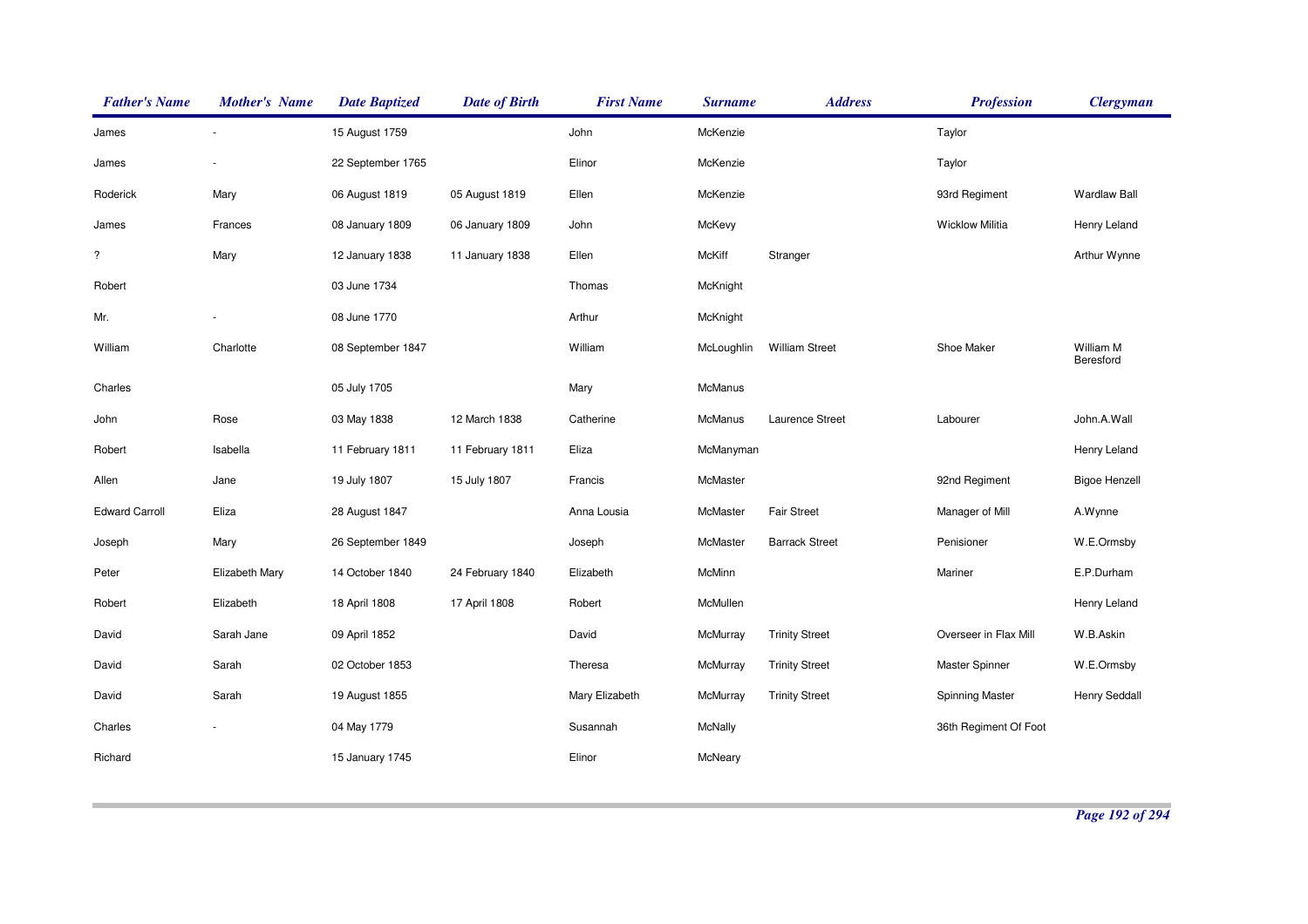| <b>Father's Name</b> | <b>Mother's Name</b> | <b>Date Baptized</b> | <b>Date of Birth</b> | <b>First Name</b> | <b>Surname</b>          | <b>Address</b> | <b>Profession</b>   | <b>Clergyman</b>     |
|----------------------|----------------------|----------------------|----------------------|-------------------|-------------------------|----------------|---------------------|----------------------|
| Hill                 |                      | 01 May 1746          |                      | Ann               | McNeil                  |                |                     |                      |
| Matthew              |                      | 15 August 1718       |                      | William           | McNemarra               |                |                     |                      |
| Archibold            | Elizabeth            | 31 January 1809      | 30 January 1809      | Sarah             | MColen                  |                |                     | Henry Leland         |
| Peter                |                      | 23 June 1766         |                      | Elizabeth         | MCowver                 |                |                     |                      |
| James                | Catharine            | 03 September 1823    | 23 August 1823       | James             | $\cdot$<br>McPheater    |                | Private 79th Foot   | T.B.Owens            |
| Solomon              | Barbara              | 04 October 1822      | 26 September 1822    | John              | McQuade                 |                |                     | T.B.Owens            |
| Solomon              | Barbara              | 10 May 1815          | 08 May 1815          | Mary Jane         | McQuaid                 |                |                     | Henry Leland         |
| Ephraim              | Hannah               | 13 October 1759      |                      | Sarah             | McQuillen               |                | Parish Clerk        |                      |
| Ephraim              | Hannah               | 24 December 1760     |                      | Edward            | McQuillen               |                | Parish Clerk        |                      |
| Ephraim              | Hannah               | 06 February 1762     |                      | Elizabeth         | McQuillen               |                |                     |                      |
| Ephraim              |                      | 21 April 1763        |                      | Ephraim           | McQuillen               |                | Parish Clerk        |                      |
| Ephraim              |                      | 14 June 1765         |                      | Ruth              | McQuillen               |                | Parish Clerk        |                      |
| Ephraim              |                      | 01 June 1767         |                      | Charles           | McQuillen               |                | Schoolmaster        |                      |
| George               | Alice                | 23 January 1807      | 22 January 1807      | Jane              | McQuoid                 |                | 27th Regiment       | <b>Bigoe Henzell</b> |
| Joseph               | Eloisa               | 01 February 1809     | 30 January 1809      | Amelia Ann        | <b>MCray</b>            |                |                     | Henry Leland         |
| Joseph               | Louisa               | 01 July 1810         | 26 June 1810         | Joseph            | MCrea                   |                |                     | Henry Leland         |
| James                | Mary Ann             | 10 September 1812    | 24 August 1812       | Frances Elizabeth | MCready                 |                |                     | Henry Leland         |
| William              | Mary                 | 25 April 1811        | 25 April 1811        | Alexander         | McRoberts               |                | S.Downshire Militia | Henry Leland         |
| Robert               | Susannah             | 15 July 1894         | 29 March 1894        | Elizabeth         | $\cdot$ ?<br>McWilliams |                | Labourer            | H.E.Sandford         |
| Alderman James       |                      | 05 October 1702      |                      | Katherine         | Meade                   |                |                     |                      |
| Alderman James       |                      | 11 January 1704      |                      | Sarah             | Meade                   |                |                     |                      |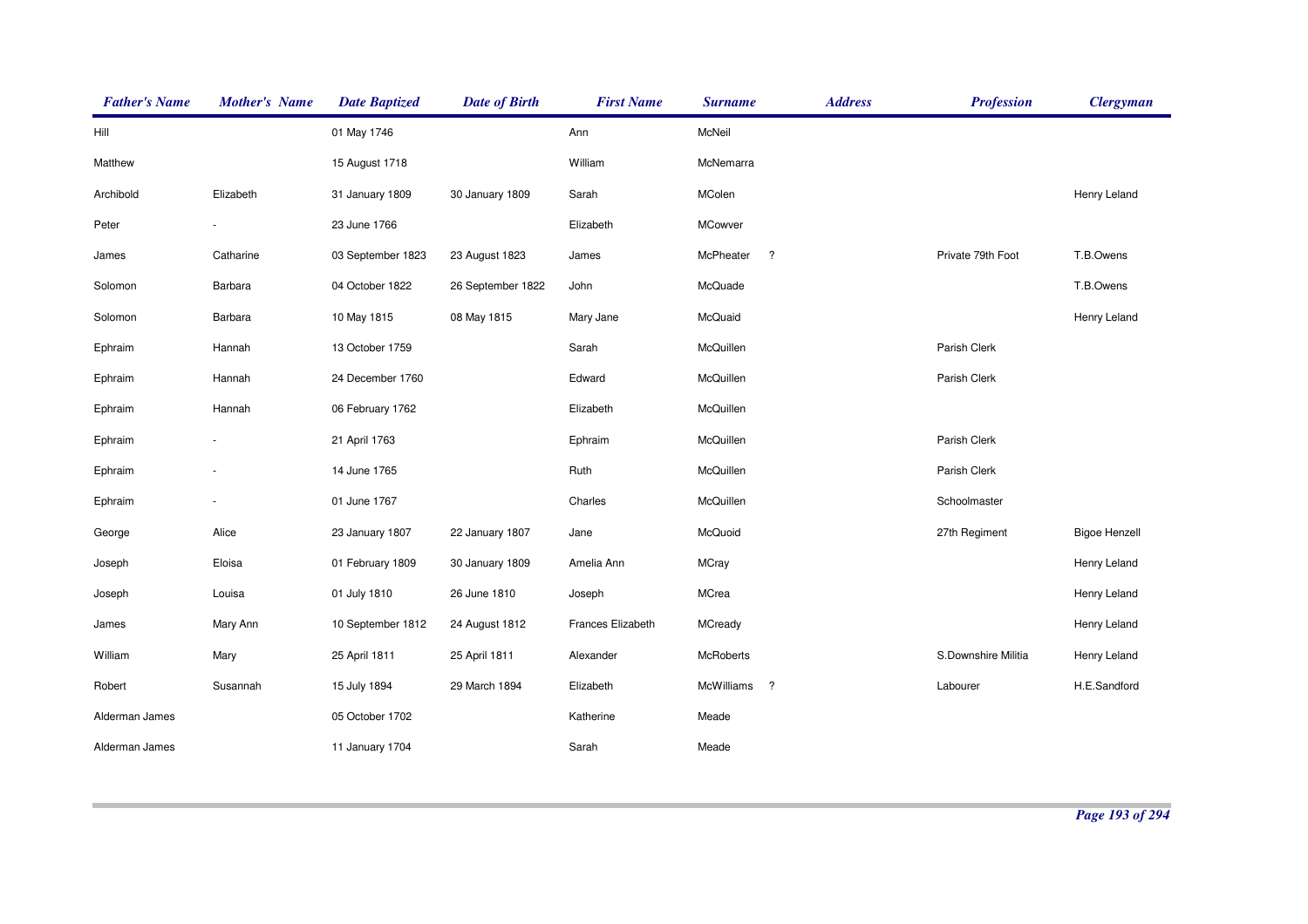| <b>Father's Name</b> | <b>Mother's Name</b>     | <b>Date Baptized</b> | <b>Date of Birth</b> | <b>First Name</b> | <b>Surname</b> | <b>Address</b>          | <b>Profession</b> | <b>Clergyman</b>     |
|----------------------|--------------------------|----------------------|----------------------|-------------------|----------------|-------------------------|-------------------|----------------------|
| Alderman James       |                          | 10 December 1705     |                      | James             | Meade          |                         |                   |                      |
| Alderman James       |                          | 13 August 1707       |                      | John              | Meade          |                         |                   |                      |
| William              | $\overline{\phantom{a}}$ | 31 October 1765      |                      | Mary Ann          | Meade          |                         |                   |                      |
| William              | $\overline{\phantom{a}}$ | 04 June 1770         |                      | William           | Meade          |                         |                   |                      |
| Francis              |                          | 24 October 1724      |                      | Margrett          | Medley         |                         |                   |                      |
| Francis              |                          | 19 September 1726    |                      | Ann               | Medley         |                         |                   |                      |
| Francis              |                          | 16 November 1729     |                      | Ann               | Medley         |                         |                   |                      |
| Thomas               | Sarah                    | 23 October 1887      | 02 June 1886         | Robert            | Megan          | The Sycamores, Drogheda | Gardener          | John J.Sandys        |
| Thomas               | Sarah                    | 23 October 1887      | 06 August 1887       | Thomas Henry      | Megan          | The Sycamores, Drogheda | Gardener          | John J.Sandys        |
| Thomas               | Sarah                    | 09 June 1889         | 04 March 1889        | Eliza Anne        | Megan          | The Sycamores, Drogheda | Gardener          | John Eccles          |
| Thomas               | Sarah                    | 04 February 1891     | 01 February 1891     | Catherine         | Megan          | The Sycamores, Drogheda | Gardener          | F.J.S.Mauritz        |
| Thomas               | Sarah                    | 28 April 1893        | 28 March 1893        | William           | Megan          | The Sycamores, Drogheda | Gardener          | F.W.Macran           |
| Bernard              | Margret                  | 01 May 1807          | 28 April 1807        | John              | Megratten      |                         | N.D.M.            | <b>Bigoe Henzell</b> |
| Christopher          |                          | 21 December 1725     |                      | William           | Meighan        |                         |                   |                      |
| Robert               |                          | 25 August 1745       |                      | Heneritta         | Mellifont      |                         |                   |                      |
| George               | Caroline                 | 03 May 1813          |                      | Robert Philip     | MEntagart      |                         | Collector         | Henry Leland         |
| John                 |                          | 17 July 1712         |                      | Sarah             | Mercer         |                         |                   |                      |
| John                 |                          | 22 September 1714    |                      | Samuel            | Mercer         |                         |                   |                      |
| John                 |                          | 12 November 1717     |                      | Elianor           | Mercer         |                         |                   |                      |
| Lodowick             |                          | 13 May 1718          |                      | Mary              | Mercer         |                         |                   |                      |
| John                 |                          | 14 December 1719     |                      | William           | Mercer         |                         |                   |                      |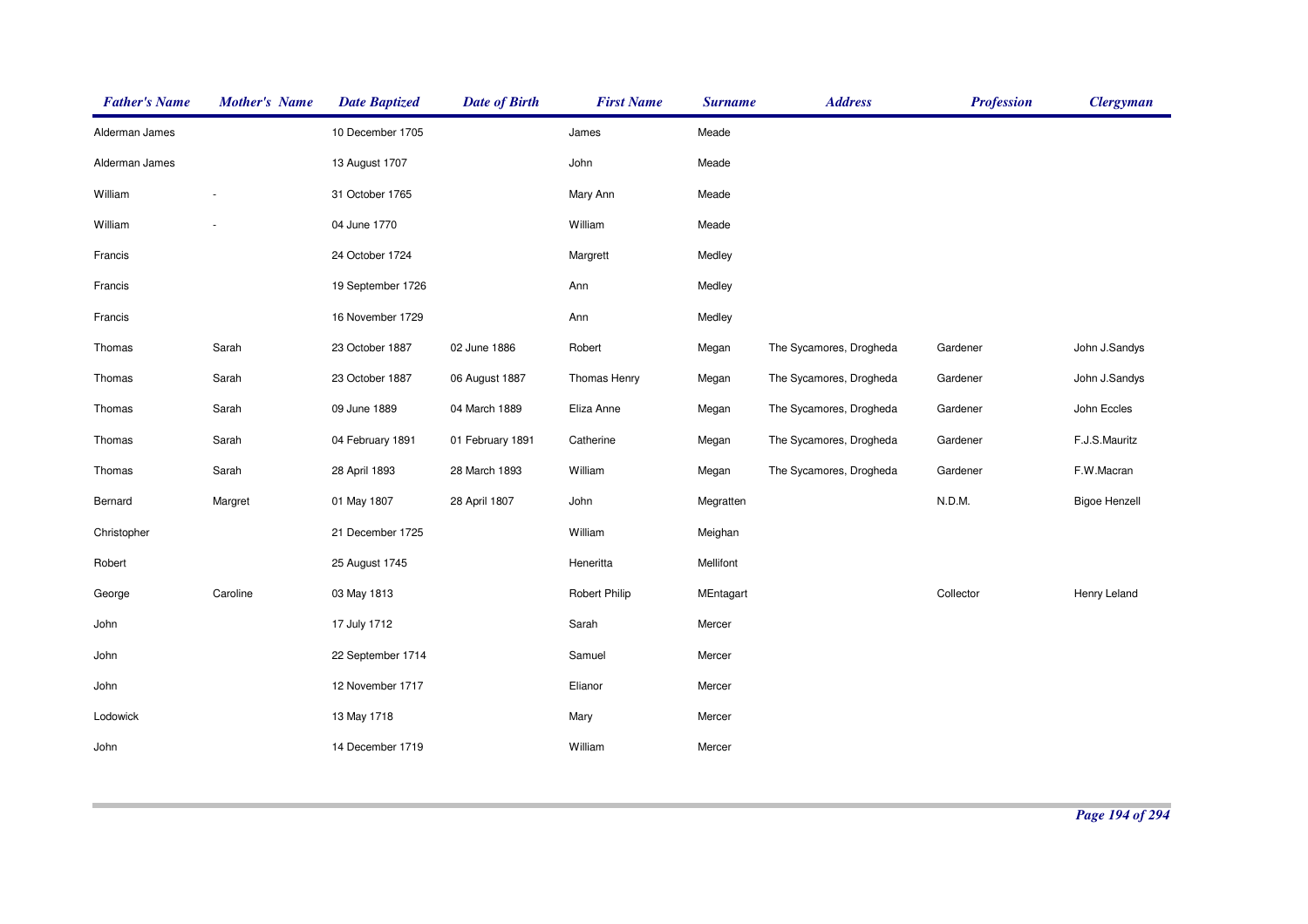| <b>Father's Name</b> | <b>Mother's Name</b>       | <b>Date Baptized</b> | <b>Date of Birth</b> | <b>First Name</b>       | <b>Surname</b> | <b>Address</b>            | <b>Profession</b>                | <b>Clergyman</b>    |
|----------------------|----------------------------|----------------------|----------------------|-------------------------|----------------|---------------------------|----------------------------------|---------------------|
| Lodowick             |                            | 16 June 1721         |                      | Thomas                  | Mercer         |                           |                                  |                     |
| George               |                            | 15 July 1760         |                      | Henry                   | Mercer         |                           |                                  |                     |
| Mr.George            |                            | 21 October 1762      |                      | Elizabeth               | Mercer         |                           |                                  |                     |
| George               | Lilly Anne                 | 26 December 1858     |                      | <b>Frances Alice</b>    | Meredith       | Laurence Street           | Cashier Bank of Ireland          | John Eccles         |
| George               | <b>Lilly Anne</b>          | 24 June 1860         |                      | Elizabeth               | Meredith       | Laurence Street           | Cashier Bank of Ireland          | John Eccles         |
| George               | Lilly Anne                 | 30 April 1862        |                      | <b>Charles George</b>   | Meredith       | Laurence Street           | Cashier in Bank                  | John Eccles         |
| George               | Lily Anne                  | 27 September 1863    |                      | Mary Anne Birney        | Meredith       | Laurence Street           | Deputy Manager Bank              | John Eccles         |
| Mr.Nathaniell        |                            | 24 August 1702       |                      | William                 | Merriott       |                           |                                  |                     |
| Mr.Nathaniell        |                            | 17 February 1704     |                      | Jane                    | Merriott       |                           |                                  |                     |
| Mr.Nathaniell        |                            | 17 July 1706         |                      | Patience                | Merriott       |                           |                                  |                     |
| Mr.Nathaniel         |                            | 15 December 1707     |                      | Susanna                 | Merriott       |                           |                                  |                     |
| John Don Marten      | Sarah [Alias<br>Montcalm]* | 24 June 1818         | 18 June 1818         | <b>Tryphena Harriet</b> | Metcalf        |                           |                                  | Henry Leland        |
| Henry                | Louisa                     | 20 June 1820         | 29 May 1820          | Emily                   | Metcalfe       |                           |                                  | <b>Wardlaw Ball</b> |
| Henry                | Louisa                     | 20 June 1820         | 29 May 1820          | Louisa                  | Metcalfe       |                           |                                  | <b>Wardlaw Ball</b> |
| Henry                | Louisa                     | 25 November 1821     | 12 November 1821     | Henry                   | Metcalfe       |                           |                                  | T.B.Owens           |
| John                 | Susan                      | 12 January 1868      | 12 February 1858     | Richard                 | Metchett       | Dublin                    | <b>Writing Clerk</b>             | J.H.Monsarrat       |
| John                 |                            | 08 August 1730       |                      | John                    | MGrane         |                           |                                  |                     |
| James Martin         | Mary                       | 17 July 1818         | 12 July 1818         | James                   | MGuire         |                           |                                  | Henry Leland        |
| Donald               | Anne                       | 11 October 1807      | 10 October 1807      | John                    | Michael        |                           |                                  | <b>Wardlaw Ball</b> |
| Bartholomew          |                            | 17 June 1709         |                      | Bartholomew             | Midcalf        |                           | A Stranger                       |                     |
| Thomas               | Maria                      | 30 July 1876         | 23 June 1876         | Eva Eliza               | Midgley        | Laurence Street, Drogheda | Plumber & Clerk of<br>Waterworks | Thomas Fullerton    |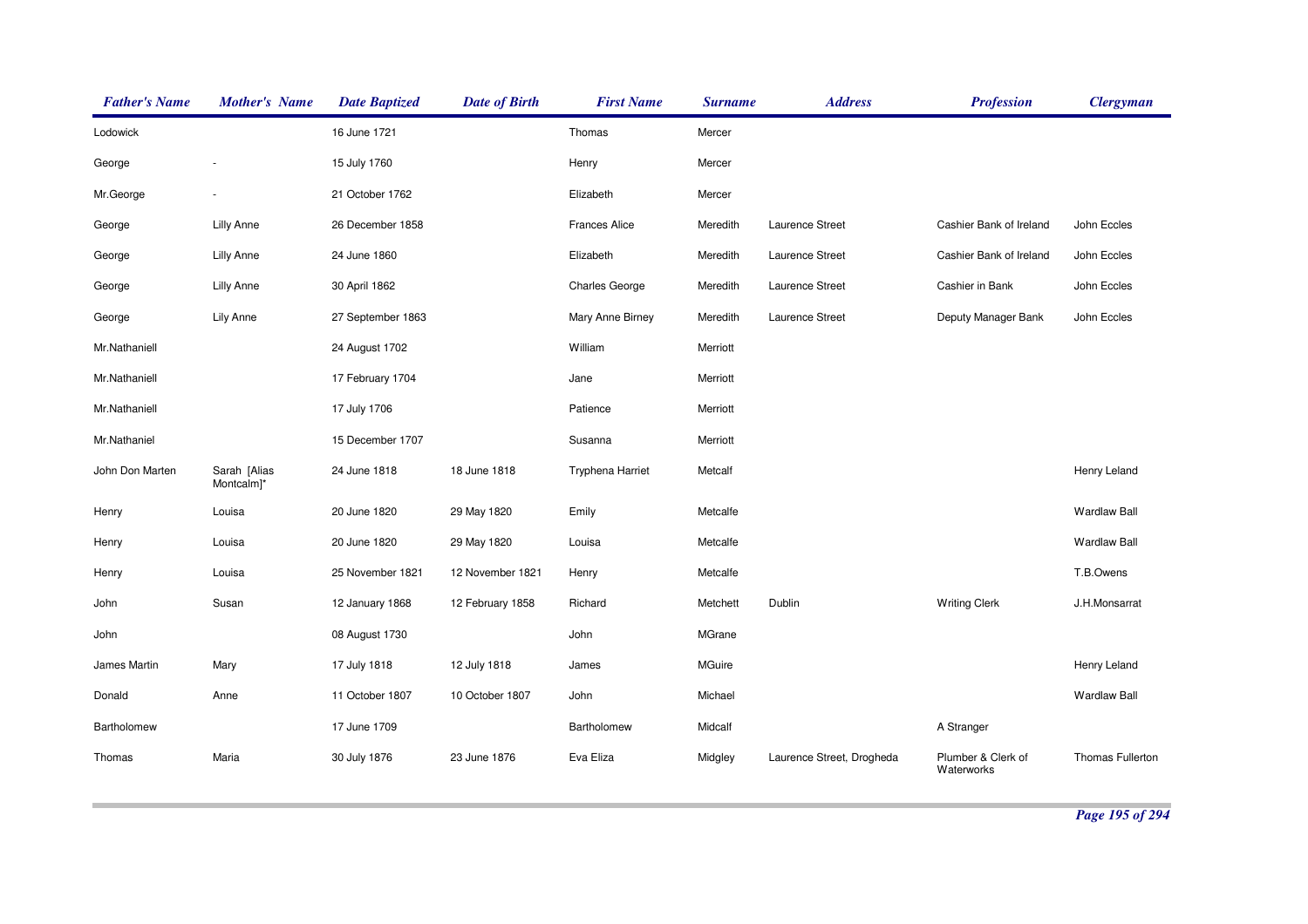| <b>Father's Name</b> | <b>Mother's Name</b> | <b>Date Baptized</b> | <b>Date of Birth</b> | <b>First Name</b> | <b>Surname</b> | <b>Address</b>        | <b>Profession</b>     | <b>Clergyman</b>     |
|----------------------|----------------------|----------------------|----------------------|-------------------|----------------|-----------------------|-----------------------|----------------------|
| Thomas               | Maria                | 26 January 1879      | 06 December 1878     | Eveline Maria     | Midgley        | Duke Street, Drogheda | Secretary Water Works | John Eccles          |
| Anthony              |                      | 09 February 1751     |                      | John              | Miles          |                       |                       |                      |
| Anthony              |                      | 29 March 1763        |                      | Margaret          | Miles          |                       |                       |                      |
| Anthony              |                      | 12 April 1765        |                      | Anthony           | Miles          |                       | Weaver                |                      |
| Thomas               |                      | 16 November 1755     |                      | Margaret          | Millar         |                       | Stonecutter           |                      |
| John                 |                      | 12 August 1705       |                      | Laurance          | Miller         |                       |                       |                      |
| John                 |                      | 29 December 1708     |                      | John              | Miller         |                       |                       |                      |
| John                 |                      | 25 November 1725     |                      | John              | Miller         |                       |                       |                      |
| John                 |                      | 02 September 1726    |                      | Elizabeth         | Miller         |                       |                       |                      |
| John                 |                      | 05 December 1727     |                      | Catherine         | Miller         |                       |                       |                      |
| Thomas               |                      | 08 August 1753       |                      | John              | Miller         |                       | Stone Cutter          |                      |
| Quarter Master       |                      | 18 October 1761      |                      | Gilbert           | Miller         |                       |                       |                      |
| James                | Eleanor              | 27 May 1804          |                      | John              | Miller         |                       |                       | W.H.Woods            |
| Daniel               | May                  | 06 June 1806         | 05 June 1806         | Elizabeth Gray    | Miller         |                       |                       | <b>Bigoe Henzell</b> |
| John                 | Rose                 | 25 January 1807      | 25 January 1807      | James             | Miller         |                       |                       | <b>Bigoe Henzell</b> |
| Robert               | Jane                 | 01 January 1808      | 28 December 1807     | Robert            | Miller         |                       |                       | <b>Bigoe Henzell</b> |
| Robert               | Jane                 | 31 May 1809          | 24 May 1809          | John              | Miller         |                       |                       | <b>Wardlaw Ball</b>  |
| George               | Patience             | 14 May 1811          | 09 May 1811          | Benjamin          | Miller         |                       | 58th Regiment         | Henry Leland         |
| Robert               | Margaret             | 14 April 1816        | 03 April 1816        | David             | Miller         |                       | 62nd Regiment         | Henry Leland         |
| John                 | Catherine            | 30 May 1817          | 24 May 1817          | Catherine         | Miller         |                       |                       | Henry Leland         |
| Joshua               | Rose                 | 17 July 1817         | 15 July 1817         | Sophia            | Miller         |                       | 45th Regiment         | Henry Leland         |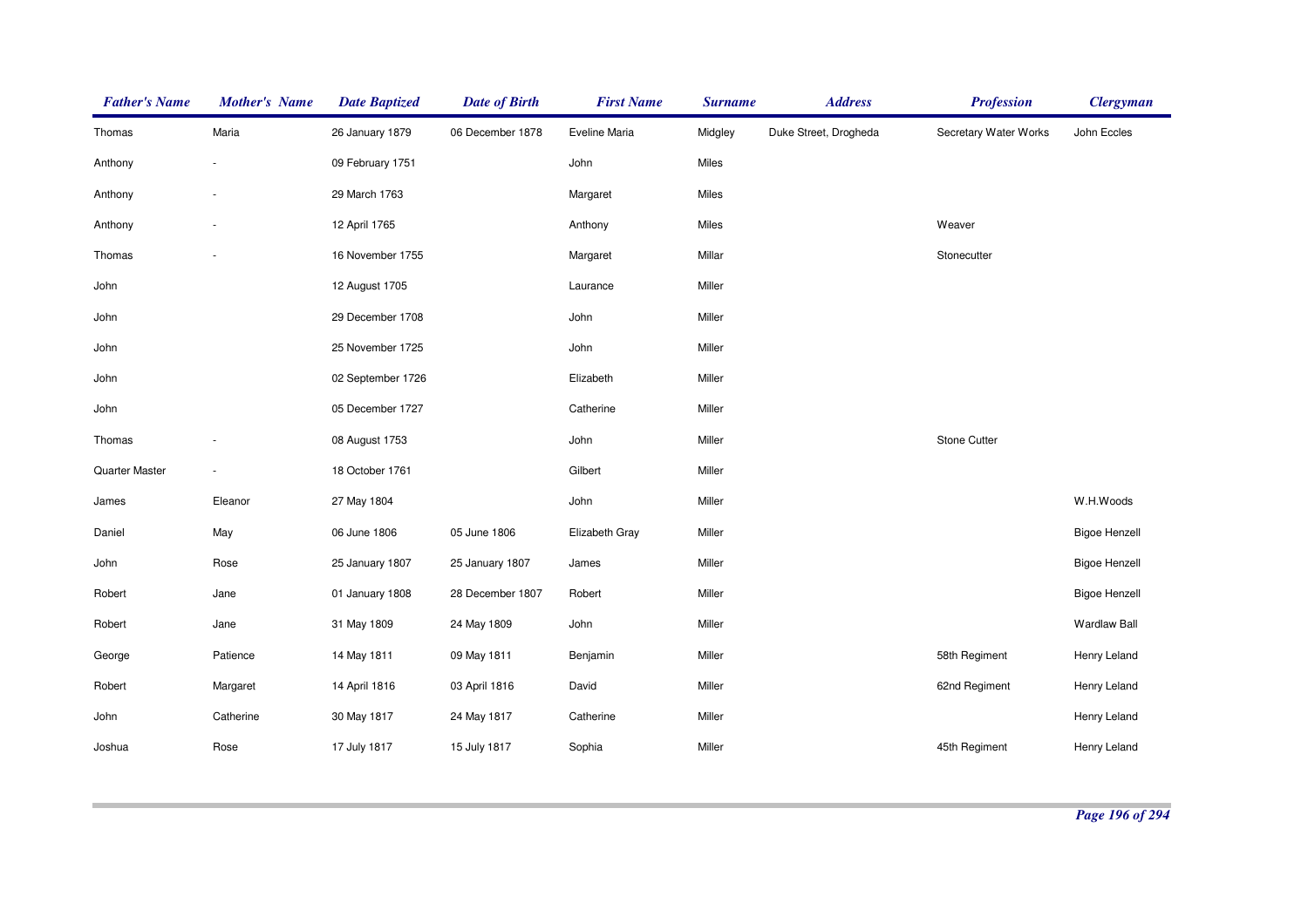| <b>Father's Name</b> | <b>Mother's Name</b>             | <b>Date Baptized</b> | <b>Date of Birth</b> | <b>First Name</b>            | <b>Surname</b> | <b>Address</b>              | <b>Profession</b>                        | <b>Clergyman</b>       |
|----------------------|----------------------------------|----------------------|----------------------|------------------------------|----------------|-----------------------------|------------------------------------------|------------------------|
| Joseph               | Anne                             | 20 June 1827         | 01 June 1827         | John                         | Miller         | $\overline{\cdot}$          | Serjeant 1st Bat.Rifle<br><b>Brigade</b> | T.William Dixon        |
| John                 | Mary                             | 02 November 1853     |                      | Mary                         | Miller         | New Quay                    | <b>Distiller</b>                         | John G Eccles          |
| John                 | Mary                             | 29 April 1855        |                      | George                       | Miller         | New Quay                    | <b>Distiller</b>                         | John G Eccles          |
| John                 | Mary                             | 28 September 1856    |                      | Agnes Elizabeth              | Miller         | New Quay                    | <b>Distiller</b>                         | W.E.Ormsby             |
| John                 | Mary                             | 26 September 1858    |                      | Janet Webster                | Miller         | New Quay                    | <b>Distiller</b>                         | John Eccles            |
| John                 | Mary                             | 15 February 1860     |                      | Alice                        | Miller         | New Quay                    | <b>Distiller</b>                         | John Eccles            |
| John                 |                                  | 18 July 1731         |                      | Ann                          | Miller         |                             |                                          |                        |
| John                 |                                  | 22 April 1734        |                      | Mary                         | Miller         |                             |                                          |                        |
| Patrick              |                                  | 07 February 1714     |                      | Henry                        | Mills          |                             |                                          |                        |
| Patrick              |                                  | 02 August 1715       |                      | Jane                         | Mills          |                             |                                          |                        |
| William              | Margaret                         | 15 March 1811        | 13 March 1811        | Catherine                    | Mills          |                             |                                          | Henry Leland           |
| Henry William        | Maria Jane                       | 12 September 1886    | 13 July 1886         | Anne Elizabeth<br>Willington | Mills          | Magdalene Terrace, Drogheda | Sub Agent Munster Bank                   | John Eccles            |
| Alexander            | <b>Frances Margaret</b><br>Annie | 02 July 1884         | 21 May 1884          | Helen MacGregor              | Milne          | Mall, Drogheda              | <b>Bank Manager</b>                      | John J.Sandys          |
| Alexander            | <b>Frances Margaret</b><br>Annie | 01 June 1893         | 10 April 1893        | <b>Eleanor Stuart</b>        | Milne          | Mall, Drogheda              | <b>Bank Manager</b>                      | John Eccles            |
| George               | Juliet                           | 29 November 1815     | 29 November 1815     | Jane                         | Mitchel        |                             | King County Militia                      | Henry Leland           |
| John                 | Eliza                            | 25 February 1816     | 15 February 1816     | Sarah Jane                   | Mitchel        |                             |                                          | Henry Leland           |
| Archibold            | Eliza                            | 14 April 1824        | 15 March 1824        | William Gibbons              | Mitchell       | <b>Fair Street</b>          | Surgeon & M.D.                           | John Smyth Curate      |
| Alexander            | <b>Bridget</b>                   | 26 December 1841     | 15 December 1841     | William                      | Mitten         | <b>Stanages Row</b>         | Paviour                                  | A.Wynne                |
| Alexander            | <b>Bridget</b>                   | 28 August 1844       |                      | John Miles                   | Mitten         | <b>King Street</b>          | Pavior                                   | William M<br>Beresford |
| James                | Rebecca                          | 29 February 1840     | 14 December 1839     | Elizabeth                    | Moffatt        | <b>Fair Street</b>          | Gentleman                                | A.Wynne                |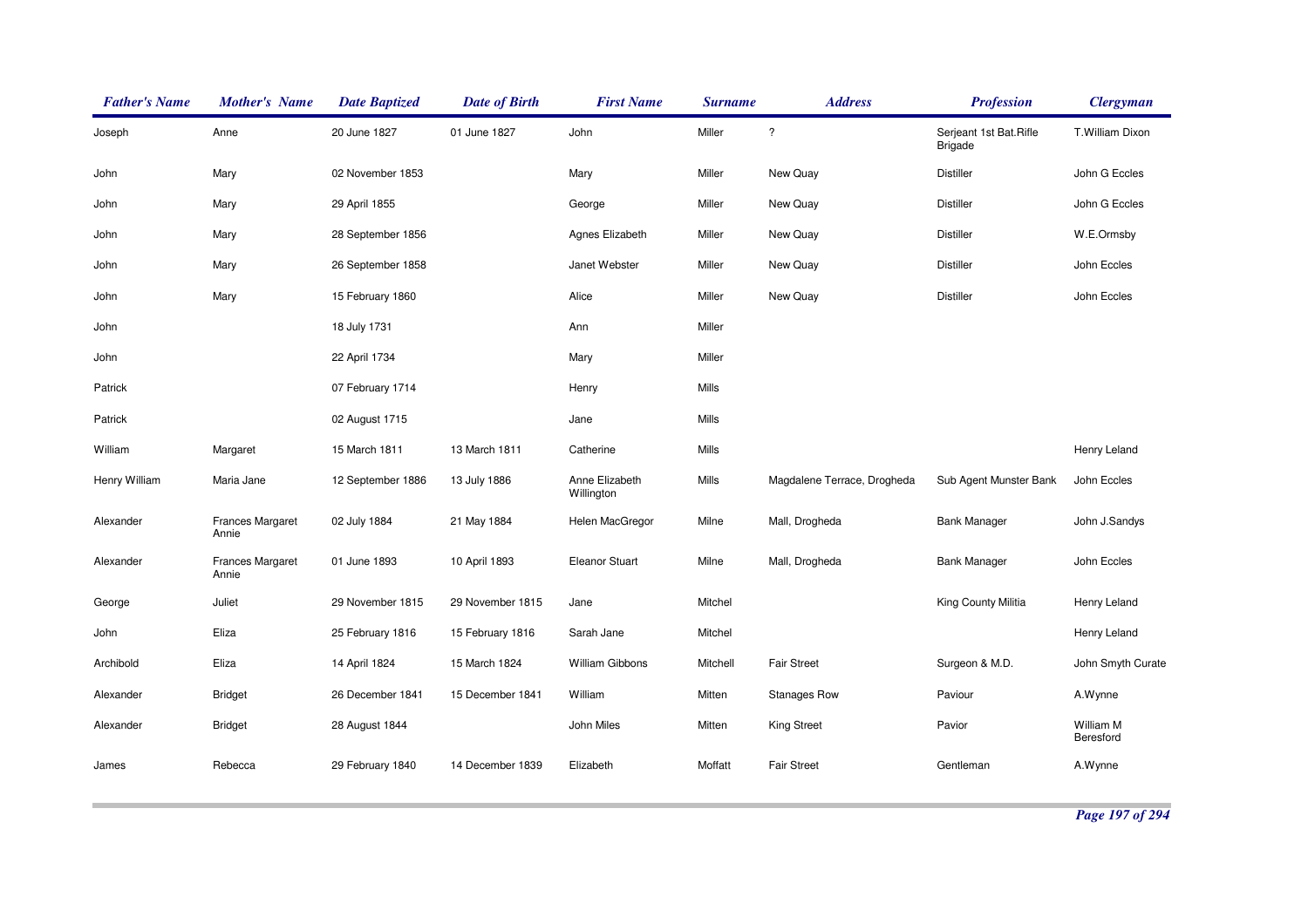| <b>Father's Name</b> | <b>Mother's Name</b> | <b>Date Baptized</b> | <b>Date of Birth</b> | <b>First Name</b>    | <b>Surname</b> | <b>Address</b>                     | <b>Profession</b>                 | <b>Clergyman</b>     |
|----------------------|----------------------|----------------------|----------------------|----------------------|----------------|------------------------------------|-----------------------------------|----------------------|
| John                 |                      | 05 June 1752         |                      | John                 | Moffett        |                                    | Inn Holder                        |                      |
| Michael              | Mary                 | 18 August 1806       | 17 August 1806       | James                | Moffett        |                                    | Silgo Regiment                    | <b>Bigoe Henzell</b> |
| John                 |                      | 30 May 1751          |                      | Elizabeth            | Moffitt        |                                    |                                   |                      |
| James                | Maria                | 15 May 1836          | 15 April 1836        | <b>Richard Henry</b> | Moles          | Stockwell Lane                     | Barber                            | Rev.J.Magee          |
| Thomas               | Rosanna              | 02 March 1806        | 01 March 1806        | Jane Eleanor         | Molineux       |                                    |                                   | <b>Bigoe Henzell</b> |
| Charles              | Mary                 | 15 August 1808       | 14 August 1808       | Joseph Cline         | Molloy         |                                    |                                   | <b>Wardlaw Ball</b>  |
| Michael              |                      | 06 February 1771     |                      | Thomas               | Moneypenny     |                                    |                                   |                      |
| Michael              |                      | 09 April 1772        |                      | James                | Moneypenny     |                                    | <b>Brazier</b>                    |                      |
| Rev.James            |                      | 03 October 1767      |                      | Mary                 | Mongemery      |                                    |                                   |                      |
| Robert               |                      | 08 December 1732     |                      | William              | Monite         |                                    |                                   |                      |
| Patrick              |                      | 11 February 1747     |                      |                      | Monney         |                                    |                                   |                      |
| Daniell              |                      | 11 April 1719        |                      | William              | Monrow         |                                    |                                   |                      |
| Daniell              |                      | 13 February 1726     |                      | George               | Monrow         |                                    |                                   |                      |
| John Howlin          | Anna Letitia         | 10 June 1866         | 15 April 1866        | <b>Edward Albert</b> | Monsarrat      | <b>Palace Street</b>               | Clerk Incumbent of<br>St.Marks Ch | J.H.Monsarrat        |
| John H.              | Anna L.              | 18 February 1870     | 18 December 1869     | Alice                | Monsarrat      | Church Lane                        | Incumbent of St.Marks             | J.H.Monsarrat        |
| John                 | Frances              | 11 June 1854         |                      | Richard              | Montgomery     | <b>West Street</b>                 | Sub Con Police                    | John G Eccles        |
| William Henry        | Charlotte            | 01 January 1888      | 20 February 1888     | <b>William Henry</b> |                | Montgomery 3 King Street, Drogheda | Royal Marine                      | John J.Sandys        |
| John Howlin          | Anna Letitia         | 29 May 1864          | 03 May 1864          | Mary Caroline        | Montsarrat     | Palace Street                      | Incumbent of Mark's Ch.           | J.H.Monsarrat        |
| James                |                      | 11 July 1717         |                      | Abigail              | Moor           |                                    |                                   |                      |
| James                |                      | 13 August 1718       |                      | John                 | Moor           |                                    |                                   |                      |
| James                |                      | 10 August 1720       |                      | Joseph               | Moor           |                                    | Merchant                          |                      |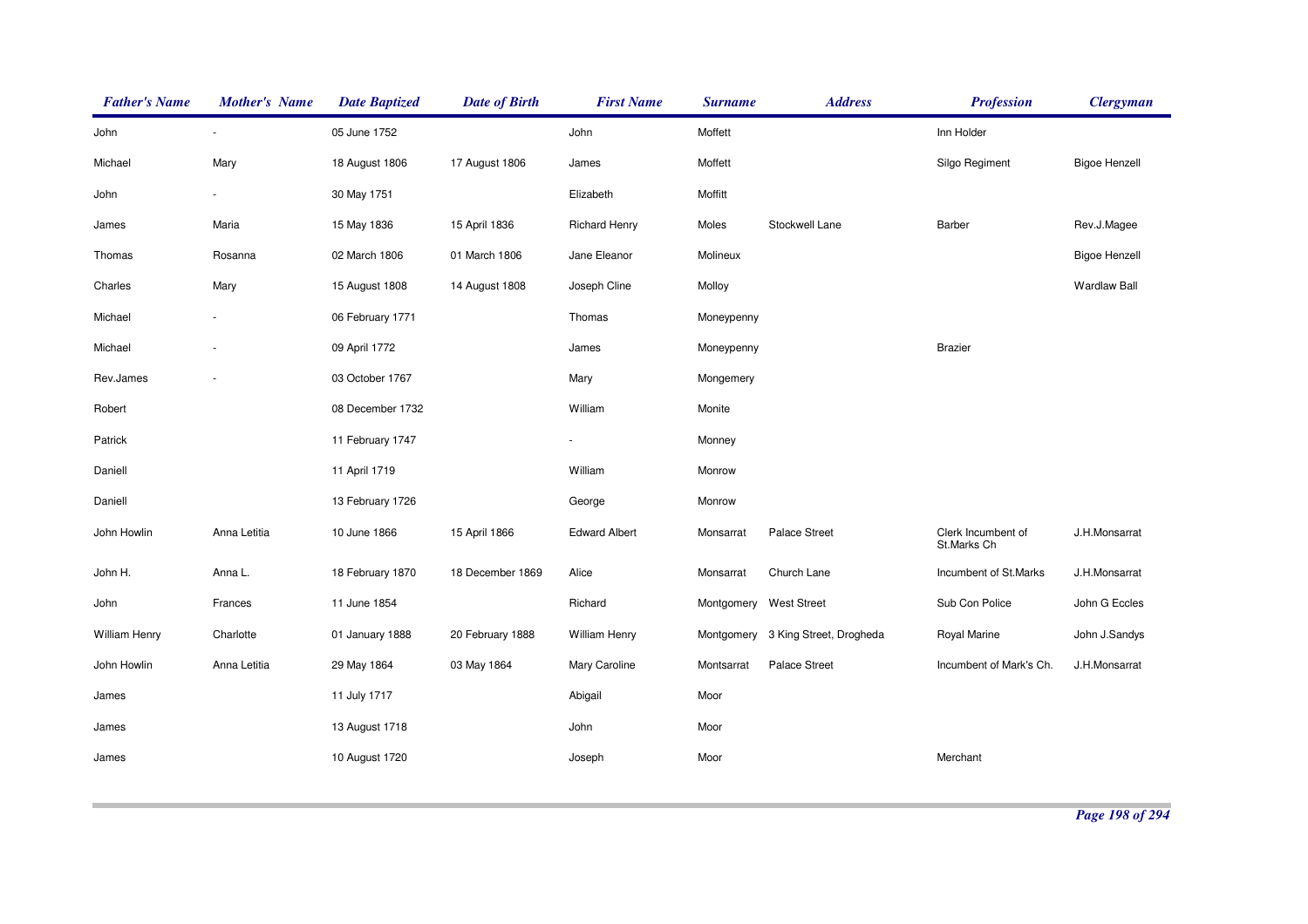| <b>Father's Name</b> | <b>Mother's Name</b>     | <b>Date Baptized</b> | <b>Date of Birth</b> | <b>First Name</b> | <b>Surname</b> | <b>Address</b>           | <b>Profession</b> | <b>Clergyman</b>        |
|----------------------|--------------------------|----------------------|----------------------|-------------------|----------------|--------------------------|-------------------|-------------------------|
| James                |                          | 10 April 1721        |                      | Catherine         | Moor           |                          | Joyner*           |                         |
| Thomas               |                          | 09 July 1722         |                      | Jane              | Moor           |                          |                   |                         |
| Thomas               |                          | 12 December 1724     |                      | Catherine         | Moor           |                          |                   |                         |
| James                |                          | 17 May 1725          |                      | Sarah             | Moor           |                          |                   |                         |
| Henry                |                          | 23 September 1725    |                      | James             | Moor           |                          |                   |                         |
| Henry                |                          | 24 October 1748      |                      | Henry             | Moor           |                          | Of Killaneer      |                         |
| John                 |                          | 02 June 1763         |                      | Hannah            | Moor           |                          |                   |                         |
| John                 | $\overline{\phantom{0}}$ | 05 December 1764     |                      | John              | Moor           |                          |                   |                         |
| William Henry        | Marjorie                 | 09 April 1899        | 01 March 1899        | Robert            | Moor           | 21 Fair Street, Drogheda | Merchant          | <b>Herbert Sandford</b> |
| James                |                          | 10 January 1704      |                      | Henry             | Moore          |                          |                   |                         |
| Mr.John              |                          | 07 November 1709     |                      | John              | Moore          |                          |                   |                         |
| James                |                          | 06 August 1711       |                      | William           | Moore          |                          |                   |                         |
| James                |                          | 20 July 1713         |                      | William           | Moore          |                          |                   |                         |
| James                |                          | 25 June 1714         |                      | Elizabeth         | Moore          |                          |                   |                         |
| James                |                          | 05 October 1715      |                      | Grace             | Moore          |                          |                   |                         |
| Thomas               |                          | 12 March 1731        |                      | Thomas            | Moore          |                          |                   |                         |
| John                 |                          | 18 August 1734       |                      | Elizabeth         | Moore          |                          | Of Killineer      |                         |
| Henry                |                          | 19 February 1741     |                      | Cathrine          | Moore          |                          |                   |                         |
| Henry                |                          | 10 February 1742     |                      | Alice             | Moore          |                          |                   |                         |
| Henry                |                          | 09 August 1744       |                      | Jane              | Moore          |                          |                   |                         |
| Henry                |                          | 21 January 1747      |                      | William           | Moore          |                          |                   |                         |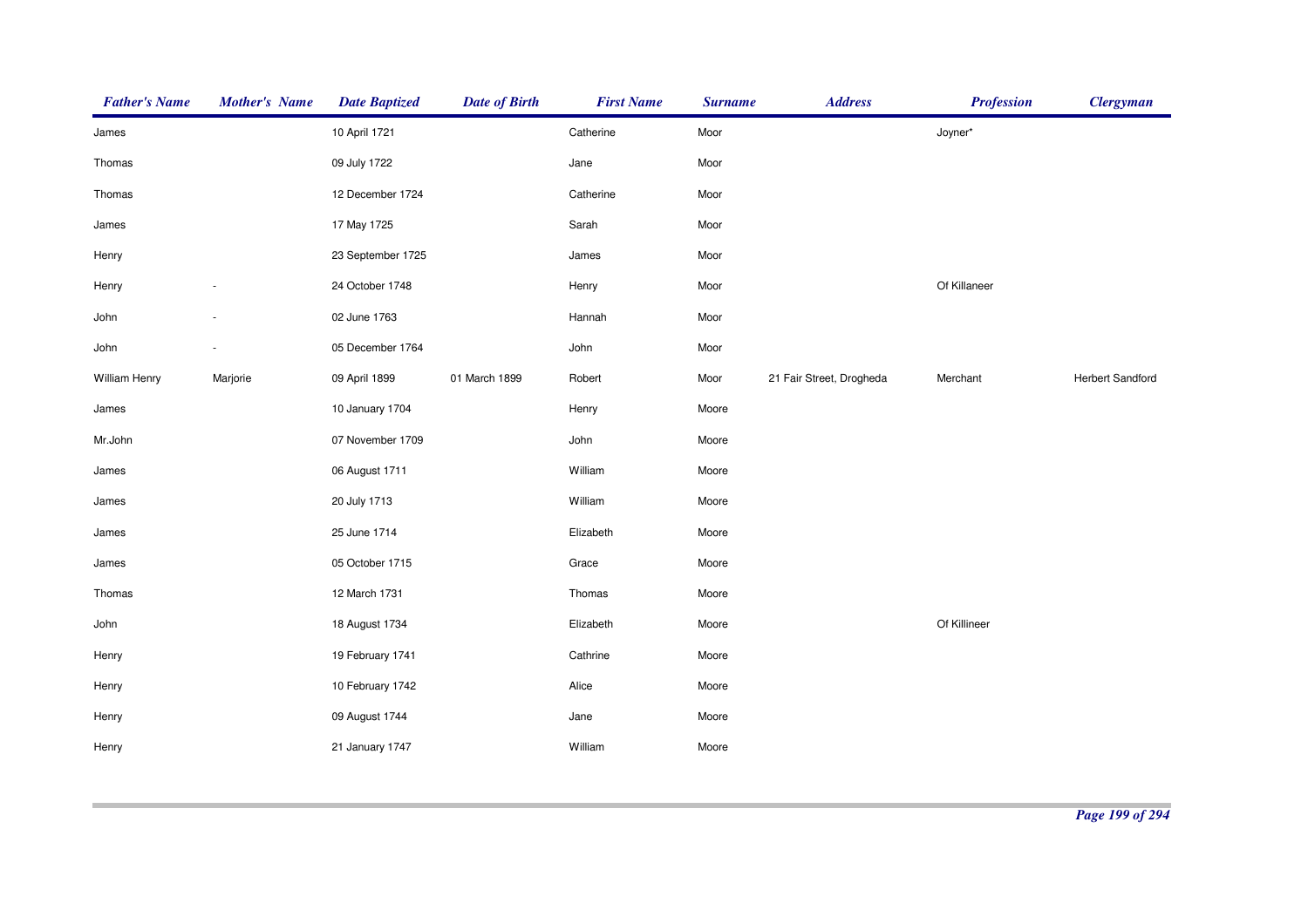| <b>Father's Name</b> | <b>Mother's Name</b> | <b>Date Baptized</b> | <b>Date of Birth</b> | <b>First Name</b> | <b>Surname</b> | <b>Address</b> | <b>Profession</b>      | <b>Clergyman</b>     |
|----------------------|----------------------|----------------------|----------------------|-------------------|----------------|----------------|------------------------|----------------------|
| John                 |                      | 21 November 1765     |                      | Francis           | Moore          |                |                        |                      |
| William              |                      | 06 April 1766        |                      | William           | Moore          |                |                        |                      |
| Isaiah               |                      | 12 October 1766      |                      | Robert            | Moore          |                |                        |                      |
| John                 |                      | 25 November 1766     |                      | Mary              | Moore          |                |                        |                      |
| Isaah                |                      | 24 January 1768      |                      | John              | Moore          |                |                        |                      |
| George               |                      | 10 December 1769     |                      | Joseph            | Moore          |                |                        |                      |
| William              |                      | 11 May 1770          |                      | Thomas            | Moore          |                |                        |                      |
| William              |                      | 05 June 1772         |                      | Samuel            | Moore          |                | Sergant of Mace        |                      |
| G.                   |                      | 27 April 1773        |                      | Margaret          | Moore          |                |                        |                      |
| Issaiah              |                      | 10 January 1775      |                      | Mary              | Moore          |                |                        |                      |
| Issaiah              |                      | 18 April 1777        |                      | Ann               | Moore          |                |                        |                      |
| Isaiah               |                      | 24 February 1779     |                      | Isaiah            | Moore          |                |                        |                      |
| George               | Ann                  | 04 May 1806          | 29 April 1806        | Matthew           | Moore          |                | 88th Regiment          | <b>Bigoe Henzell</b> |
| Isaiah               | Margaret             | 03 May 1812          | 27 April 1812        | Henry             | Moore          |                |                        | Henry Leland         |
| William              | Anne                 | 04 October 1812      | 30 September 1812    | Anne              | Moore          |                |                        | Henry Leland         |
| James                | Mary                 | 02 February 1813     | 26 January 1813      | Jane              | Moore          |                | Antrim Militia         | Henry Leland         |
| Donald               | Margaret             | 28 March 1813        | 23 March 1813        | Margaret          | Moore          |                | 2nd Garrison Battalion | Henry Leland         |
| Thomas               | Jane                 | 23 November 1813     | 15 November 1813     | John Henry        | Moore          |                |                        | Henry Leland         |
| William              | Anne                 | 09 January 1814      | 08 January 1814      | Margaret          | Moore          |                |                        | Henry Leland         |
| William              | Anne                 | 20 October 1815      | 11 October 1815      | Jane              | Moore          |                |                        | Henry Leland         |
| John                 | Elizabeth            | 17 March 1816        | 21 January 1816      | Andrew Ferguson   | Moore          |                |                        | Henry Leland         |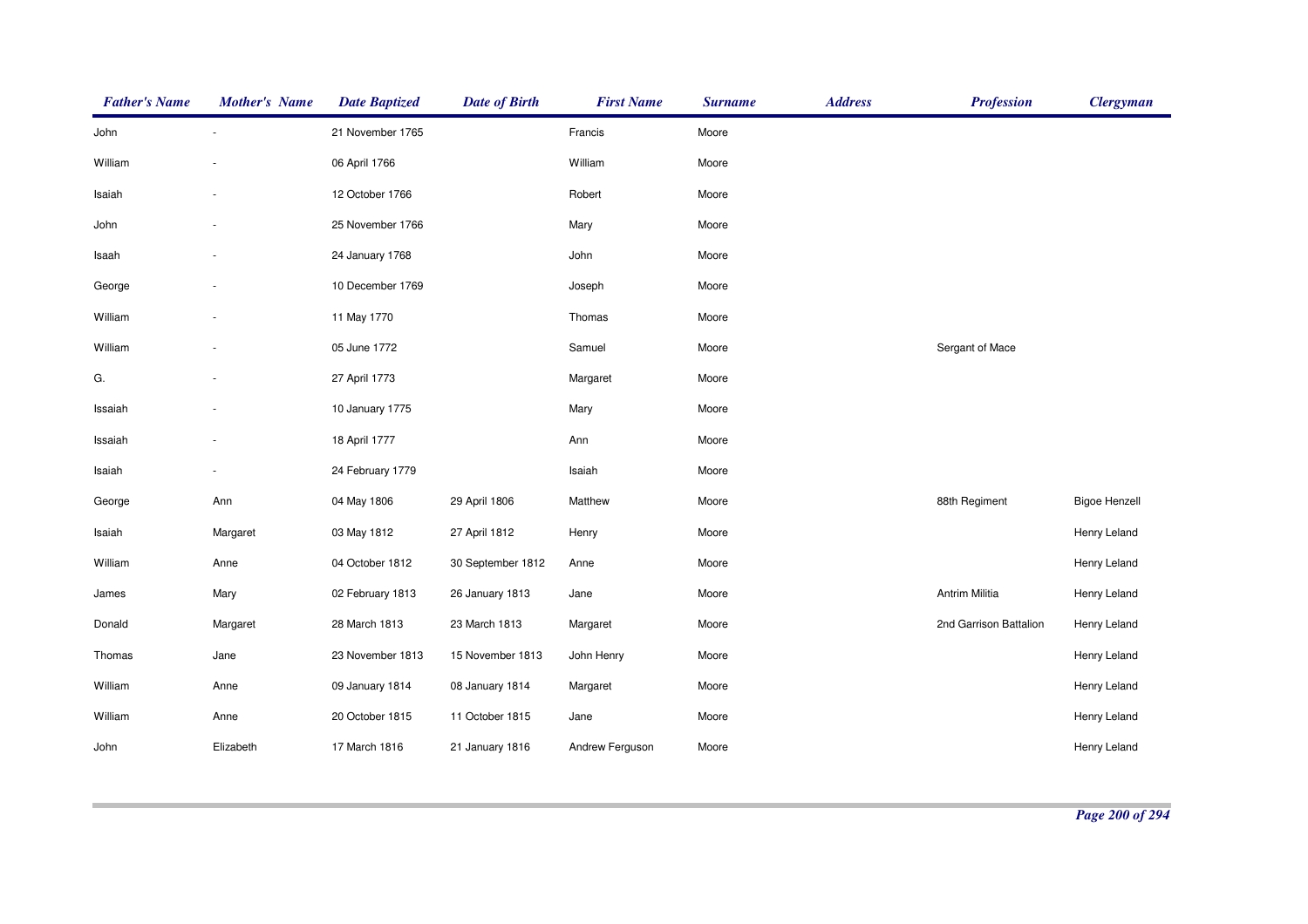| <b>Father's Name</b> | <b>Mother's Name</b> | <b>Date Baptized</b> | <b>Date of Birth</b> | <b>First Name</b> | <b>Surname</b> | <b>Address</b>                         | <b>Profession</b>           | <b>Clergyman</b>    |
|----------------------|----------------------|----------------------|----------------------|-------------------|----------------|----------------------------------------|-----------------------------|---------------------|
| William              | Anne                 | 08 December 1817     | 25 November 1817     | Rebecca           | Moore          |                                        |                             | Henry Leland        |
| Alexander            | Mary                 | 22 January 1819      | 15 January 1819      | Agnes             | Moore          |                                        |                             | <b>Wardlaw Ball</b> |
| James                | Eleanor Anne         | 02 May 1819          | 29 April 1819        | Samuel            | Moore          |                                        |                             | T.B.Owens           |
| William              | Anne                 | 19 September 1819    | 28 August 1819       | Samuel            | Moore          |                                        |                             | <b>Wardlaw Ball</b> |
| James                | Eleanor Anne         | 22 October 1820      | 20 October 1820      | Robert            | Moore          |                                        |                             | T.B.Owens           |
| Alexander            | Mary                 | 07 January 1821      | 29 December 1820     | James             | Moore          |                                        |                             | T.B.Owens           |
| William              | Anne                 | 14 October 1821      | 02 September 1821    | Maria             | Moore          |                                        |                             |                     |
| James                | <b>Lily Anne</b>     | 06 October 1822      | 03 October 1822      | Mary              | Moore          |                                        |                             | T.B.Owens           |
| William              | Anne                 | 13 December 1822     | 23 October 1822      | Eleanor           | Moore          |                                        |                             | T.B.Owens           |
| James                | Lilla Anne           | 14 September 1823    | 11 September 1823    | Margaret          | Moore          | North Road                             | Weaver                      | T.B.Owens           |
| William              | Anne                 | 15 July 1825         | 27 May 1825          | Ellen             | Moore          | <b>West Street</b>                     | Publican                    | T.B.Owens           |
| James                | Alicia Anne          | 20 November 1825     | 15 November 1825     | Anne              | Moore          | Dublin Gate                            | Weaver                      | John Smyth          |
| William              | Anne                 | 17 August 1827       | 20 June 1827         | William           | Moore          | <b>West Street</b>                     | Publican                    | T.B.Owens           |
| William              | Anne                 | 09 October 1829      | 26 August 1829       | Esther            | Moore          | <b>West Street</b>                     | Publican                    | J.Magee             |
| James                | Elizabeth            | 15 July 1832         | 08 July 1832         | James             | Moore          | Palace Street                          | Weaver                      | Rev.J.Magee         |
| James                | Esther               | 11 February 1835     | 02 February 1835     | Margaret          | Moore          | Lime Kilns near Killineer              | Farmer                      | Rev.G.King          |
| James                | Lelia Anne           | 29 September 1836    | 28 September 1836    | Alicia            | Moore          | Stockwell Lane [Private baptism<br>the | child died next day] Dealer | Rev.Peter Mooney    |
| James                | Esther               | 15 January 1837      | 01 January 1836      | Anne Jane         | Moore          | Killineer                              | Farmer                      | Rev.J.Magee         |
| Isaiah               | Martha Maria         | 11 November 1837     | 11 October 1837      | George William    | Moore          | Killineer                              | Farmer                      | Arthur Wynne        |
| Henry                | Elizabeth            | 06 July 1839         | 14 June 1839         | Isaiah            | Moore          | <b>West Street</b>                     | <b>Brazier</b>              | John.A.Wall         |
| Isaiah               | Martha Maria         | 04 August 1839       | 23 June 1839         | Margaret          | Moore          | Lime Kiln House                        | Merchant                    | John.A.Wall         |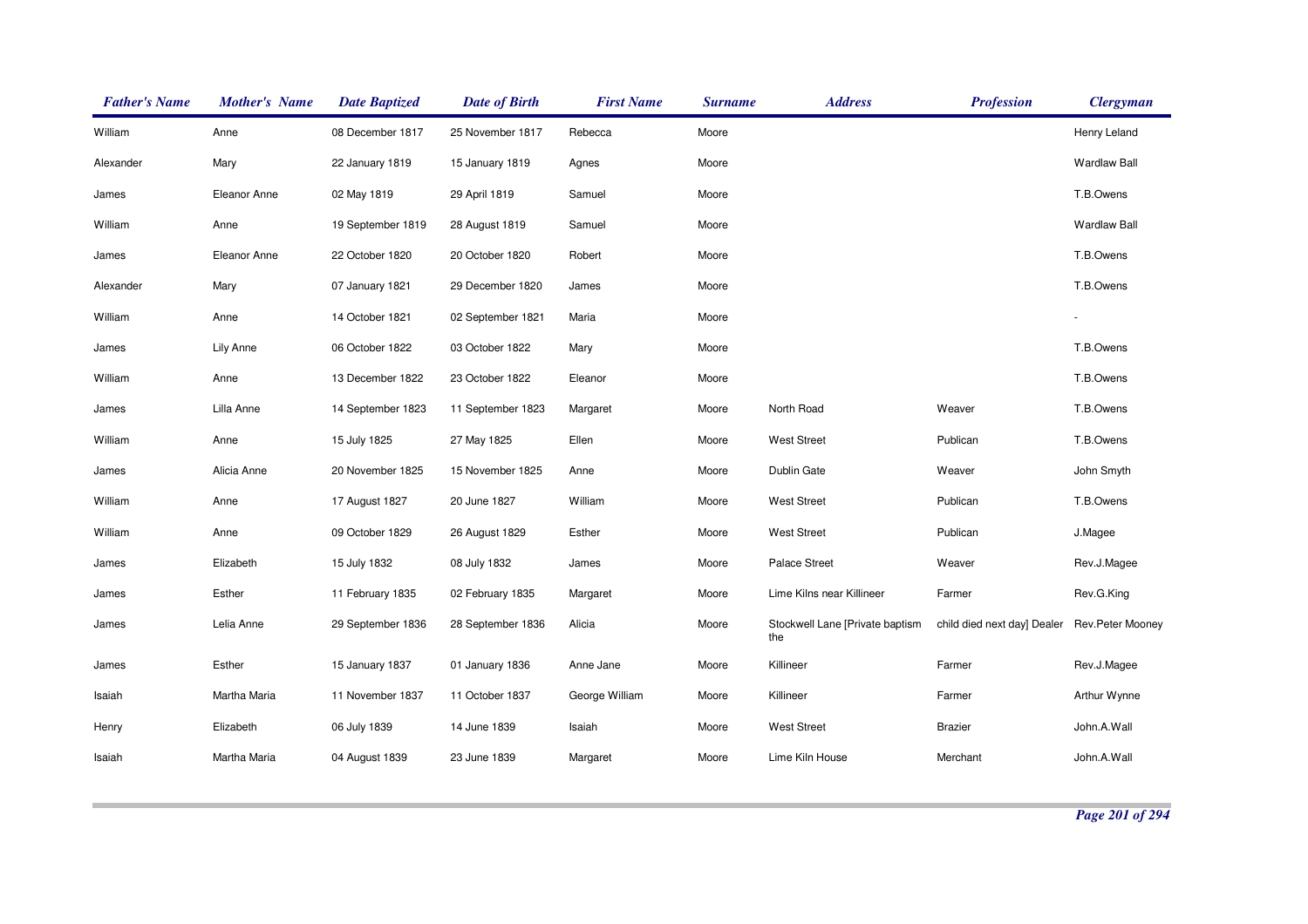| <b>Father's Name</b> | <b>Mother's Name</b> | <b>Date Baptized</b> | <b>Date of Birth</b> | <b>First Name</b>       | <b>Surname</b> | <b>Address</b>        | <b>Profession</b> | <b>Clergyman</b>       |
|----------------------|----------------------|----------------------|----------------------|-------------------------|----------------|-----------------------|-------------------|------------------------|
| James                | Esther               | 15 September 1839    | 25 February 1839     | Isaiah                  | Moore          | Lime Kilin House      | Merchant          | John.A.Wall            |
| Robert               | Eleanor              | 24 April 1842        |                      | Margaret                | Moore          |                       |                   | A.Wynne                |
| James                | Esther               | 27 April 1842        | 28 February 1842     | James Clarendon         | Moore          | Lime Kiln House       | Merchant          | E.P.Durham             |
| William              | Ellen                | 28 September 1842    | 25 August 1842       | James                   | Moore          | Killineer             | Farmer            | E.P.Durham             |
| Robert               | Ellen                | 29 March 1843        | 05 March 1843        | Robert                  | Moore          | Laurence Street       | Shoemaker         | A.Wynne                |
| Isaiah               | Elizabeth            | 19 April 1843        | 07 March 1843        | James Wilson            | Moore          | Cottage Drogheda      | Merchant          | A.Wynne                |
| James                | Esther               | 26 June 1844         |                      | William Henry Clarendon | Moore          | Lime Kiln House       | Farmer            | A.Wynne                |
| Daniel               | Charlotte            | 11 August 1844       |                      | Mark                    | Moore          |                       | Hatter            | William M<br>Beresford |
| Isaiah               | Elizabeth            | 13 November 1844     |                      | <b>Isaiah Samuel</b>    | Moore          | <b>Cottage Hills</b>  | Merchant          | A.Wynne                |
| William              | Ellen                | 01 January 1845      |                      | Elizabeth               | Moore          | Killineer             | Farmer            | William M<br>Beresford |
| Robert               | Ellen                | 09 February 1845     |                      | Ellen                   | Moore          | Laurence Street       | Shoemaker         | A.Wynne                |
| Thomas               | Margaret             | 28 September 1845    |                      | Thomas                  | Moore          | <b>Bachelors Lane</b> | Carpenter         | A.Wynne                |
| Robert               | Eleanor              | 18 March 1846        |                      | James                   | Moore          | Laurence Street       | Shoemaker         | William M<br>Beresford |
| Isaiah               | Eliza                | 03 June 1846         |                      | Thomas Henry            | Moore          | Mill Cottage          | Merchant          | A.Wynne                |
| James                | Esther               | 28 June 1846         |                      | <b>Esther Emily</b>     | Moore          | Lime kiln House       | Merchant          | A.Wynne                |
| William              | Eleanor              | 14 January 1847      |                      | Anna                    | Moore          | Killineer             | Farmer            | A.Wynne                |
| Thomas               | Margaret             | 07 April 1847        |                      | John                    | Moore          | <b>Bachclors Lane</b> | Carpenter         | William M<br>Beresford |
| Isaiah               | Eliza                | 15 March 1848        |                      | John Wilson             | Moore          | <b>Cottage Mills</b>  | Merchant          | A.Wynne                |
| Robert               | Ellen                | 02 April 1848        |                      | Sarah                   | Moore          | Laurence Street       | Shoemaker         | Andrew Williamson      |
| Daniel               | Charolotte           | 17 September 1848    |                      | Joseph                  | Moore          | Magdalene Street      | Pensioner         | A.Wynne                |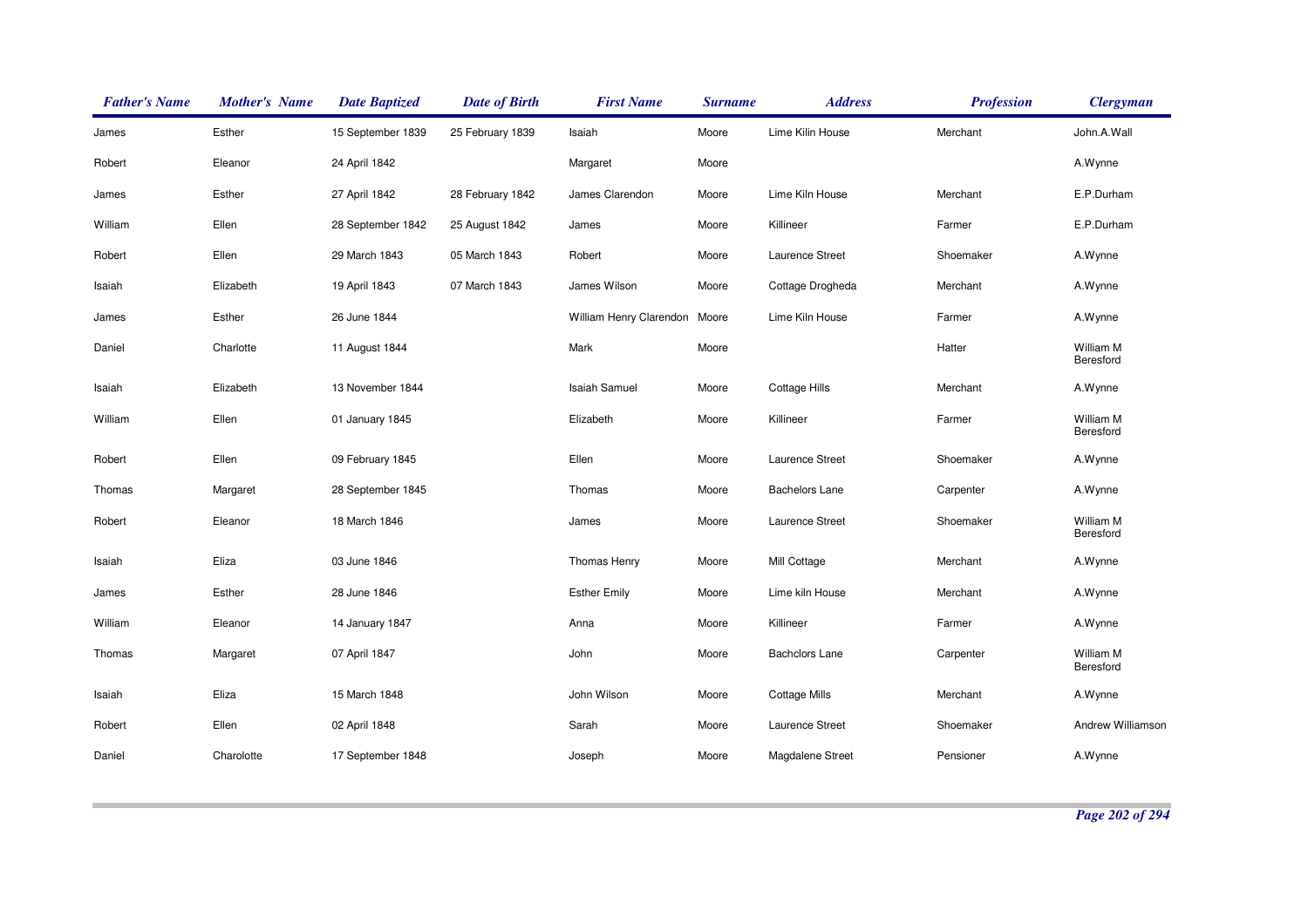| <b>Father's Name</b> | <b>Mother's Name</b> | <b>Date Baptized</b> | <b>Date of Birth</b> | <b>First Name</b>       | <b>Surname</b> | <b>Address</b>        | <b>Profession</b>        | <b>Clergyman</b>  |
|----------------------|----------------------|----------------------|----------------------|-------------------------|----------------|-----------------------|--------------------------|-------------------|
| James                | Esther               | 06 December 1848     |                      | <b>Edward Clarendon</b> | Moore          | Lime Kiln House       | Merchant                 | Andrew Williamson |
| Thomas               | Margaret             | 11 March 1849        |                      | Thomas                  | Moore          | <b>Trinity Street</b> | Mill Wright              | William E Ormsby  |
| Robert               | Ellen                | 07 March 1850        |                      | James                   | Moore          | <b>West Street</b>    | Shoemaker                | Andrew Williamson |
| Thomas               | Margaret             | 14 April 1850        |                      | William                 | Moore          | <b>Trinity Street</b> | Carpenter                | Andrew Williamson |
| Henry                | Emily                | 03 July 1850         |                      | John Lewis              | Moore          | <b>West Street</b>    | <b>Brazier</b>           | W.E.Ormsby        |
| Isaiadh              | Eliza                | 24 July 1850         |                      | Maryanne Frances        | Moore          | Cottagemills          | Merchant                 | Andrew Williamson |
| Robert               | Ellen                | 19 February 1851     |                      | John Francis            | Moore          | <b>West Street</b>    | Shoemaker                | W.E.Ormsby        |
| Daniel               | Charlotte            | 05 March 1851        |                      | William                 | Moore          | Sunday Gate           | Pensioner                | W.E.Ormsby        |
| Thomas               | Margaret             | 06 July 1851         |                      | Mary Jane               | Moore          | <b>Trinity Street</b> | Carpenter                | W.E.Ormsby        |
| Charles              | Catherine            | 15 February 1852     |                      | John                    | Moore          | North Road            | labourer                 | W.B.Askin         |
| Robert               | Ellen                | 15 February 1852     |                      | <b>William Henry</b>    | Moore          | <b>West Street</b>    | Shoemaker                | W.E.Ormsby        |
| Henry                | Emily                | 09 June 1852         |                      | Henry                   | Moore          | <b>West Street</b>    | <b>Hardware Merchant</b> | W.E.Ormsby        |
| Isaiah               | Eliza                | 13 July 1853         |                      | Fredrick Edmund         | Moore          | <b>Cottage Mills</b>  | Merchant                 | John G Eccles     |
| Robert               | Ellen                | 14 August 1853       |                      | Sarah Jane              | Moore          | <b>West Street</b>    | Shoemaker                | W.E.Ormsby        |
| Henry                | Emily                | 11 January 1854      |                      | Mary Jane Anne          | Moore          | <b>West Street</b>    | Ironmonger               | W.E.Ormsby        |
| Robert               | Ellen                | 17 December 1854     |                      | <b>Harriett Emily</b>   | Moore          | <b>West Street</b>    | Shoemaker                | Henry Seddall     |
| Isaiah               | Eliza                | 07 May 1855          |                      | Francis Robert          | Moore          | <b>Cottage Mills</b>  | Merchant                 | W.E.Ormsby        |
| Henry                | Emily                | 23 August 1855       |                      | Mary                    | Moore          | <b>West Street</b>    | Ironmonger               | Henry Seddall     |
| Isaiah               | Eliza                | 25 July 1856         |                      | <b>Edward Vincent</b>   | Moore          | Cottage Mills         | Merchant                 | W.E.Ormsby        |
| Robert               | Ellen                | 21 September 1856    |                      | Robert                  | Moore          | <b>West Street</b>    | Shoemaker                | John G Eccles     |
| Robert               | Ellen                | 10 April 1858        |                      | Rebecca                 | Moore          | <b>West Street</b>    | Shoemaker                | William E Ormsby  |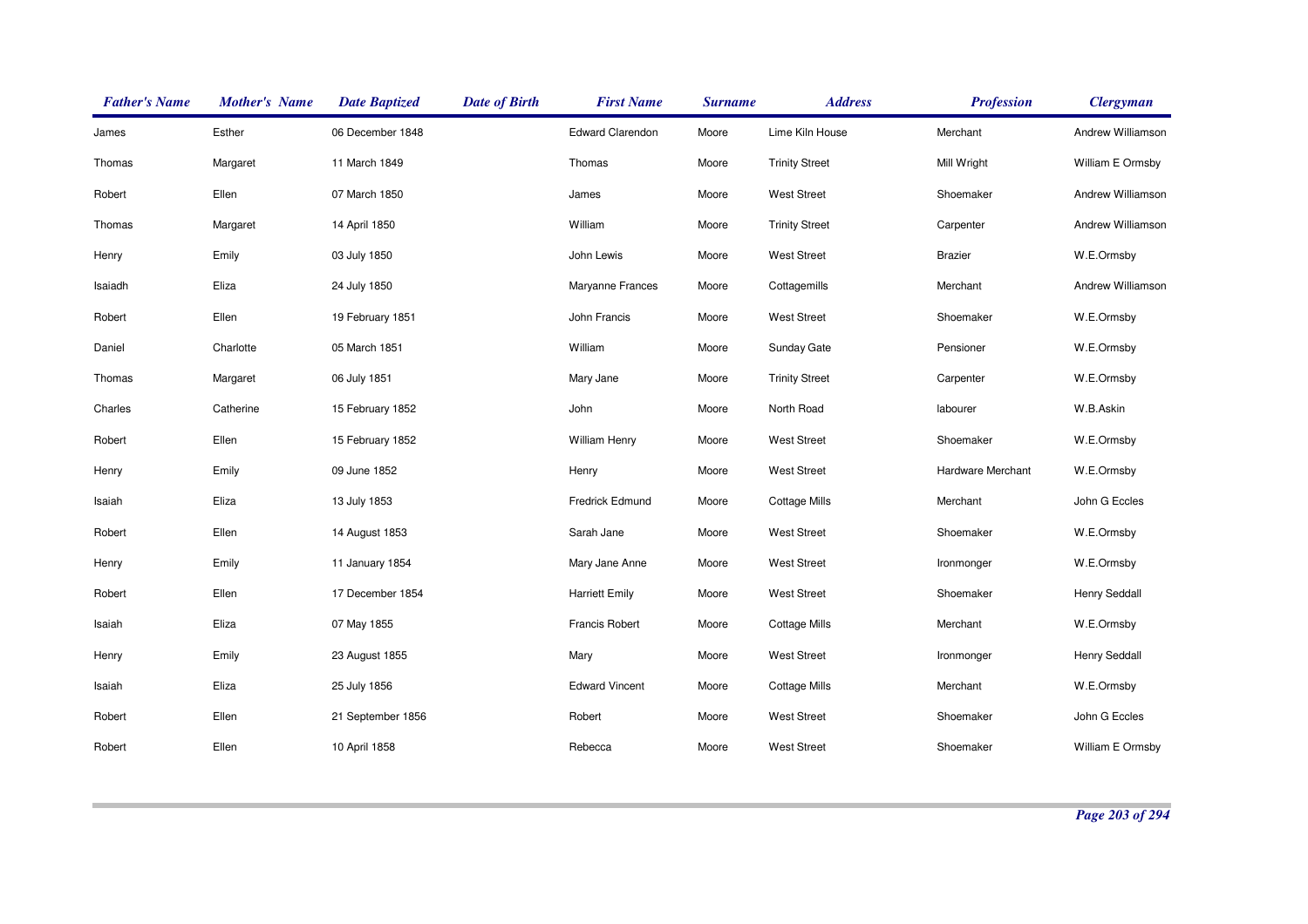| <b>Father's Name</b> | <b>Mother's Name</b> | <b>Date Baptized</b> | <b>Date of Birth</b> | <b>First Name</b>     | <b>Surname</b> | <b>Address</b>            | <b>Profession</b> | <b>Clergyman</b> |
|----------------------|----------------------|----------------------|----------------------|-----------------------|----------------|---------------------------|-------------------|------------------|
| Robert               | Ellen                | 19 June 1859         |                      | Amelia                | Moore          | <b>West Street</b>        | Shoemaker         | John Eccles      |
| Robert               | Ellen                | 10 November 1861     |                      | <b>Charles Robert</b> | Moore          | West street               | Shoemaker         | John Eccles      |
| Henry                | Jane                 | 26 February 1862     |                      | William               | Moore          | <b>West Street</b>        | Merchant          | John Eccles      |
| Henry                | Jane                 | 25 October 1863      | 29 August 1863       | <b>Francis Henry</b>  | Moore          | <b>West Street</b>        | Merchant          | John Eccles      |
| Henry                | Jean                 | 24 September 1865    | 29 May 1865          | Jean                  | Moore          | <b>West Street</b>        | Merchant          | J.H.Monsarrat    |
| William              | Mary Anne            | 09 March 1866        | 02 March 1866        | William Henry         | Moore          | Stockwell Lane            | Labourer          | J.H.Monsarrat    |
| Henry                | Jane                 | 14 April 1867        | 29 November 1866     | Edward                | Moore          | <b>West Street</b>        | Merchant          | J.H.Monsarrat    |
| Henry                | Jane                 | 10 June 1870         | 01 March 1870        | George                | Moore          | <b>West Street</b>        | Merchant          | John Eccles      |
| Henry                | Jane                 | 04 January 1872      | 15 September 1871    | Anna                  | Moore          | <b>West Street</b>        | Merchant          | John Eccles      |
| Henry                | Jane                 | 30 September 1873    | 23 June 1873         | Martha                | Moore          | <b>West Street</b>        | Merchant          | John Eccles      |
| William              | Elizabeth            | 01 December 1878     | 09 November 1878     | William George        | Moore          | Mell, Drogheda            | Soldier           | Coates G.Booth   |
| William H.           | Margery              | 08 November 1891     | 29 September 1891    | Margery Mc Intosh     | Moore          | Dominick Street, Drogheda | Shoemaker         | John Eccles      |
| William H.           | Margery              | 25 June 1893         | 14 May 1893          | Ellen                 | Moore          | West Street, Drogheda     | Shoemaker         | John Eccles      |
| William              |                      | 19 September 1775    |                      | Thomas                | Moorehead      |                           | Soldier           |                  |
| Thomas               |                      | 01 March 1713        |                      | Thomas                | Moran          |                           |                   |                  |
| Mr.Richard           |                      | 16 August 1710       |                      | Mary                  | Morgan         |                           |                   |                  |
| Mr.Richard           |                      | 20 January 1712      |                      | William               | Morgan         |                           |                   |                  |
| Mr.Richard           |                      | 14 March 1713        |                      | Samuel                | Morgan         |                           |                   |                  |
| Mr.Samuell           |                      | 27 November 1702     |                      | Samuell               | Morris         |                           |                   |                  |
| Mr.Samuell           |                      | 04 January 1705      |                      | Sarah                 | Morris         |                           |                   |                  |
| Mr.Samuel            |                      | 28 December 1706     |                      | Dorothy               | Morris         |                           |                   |                  |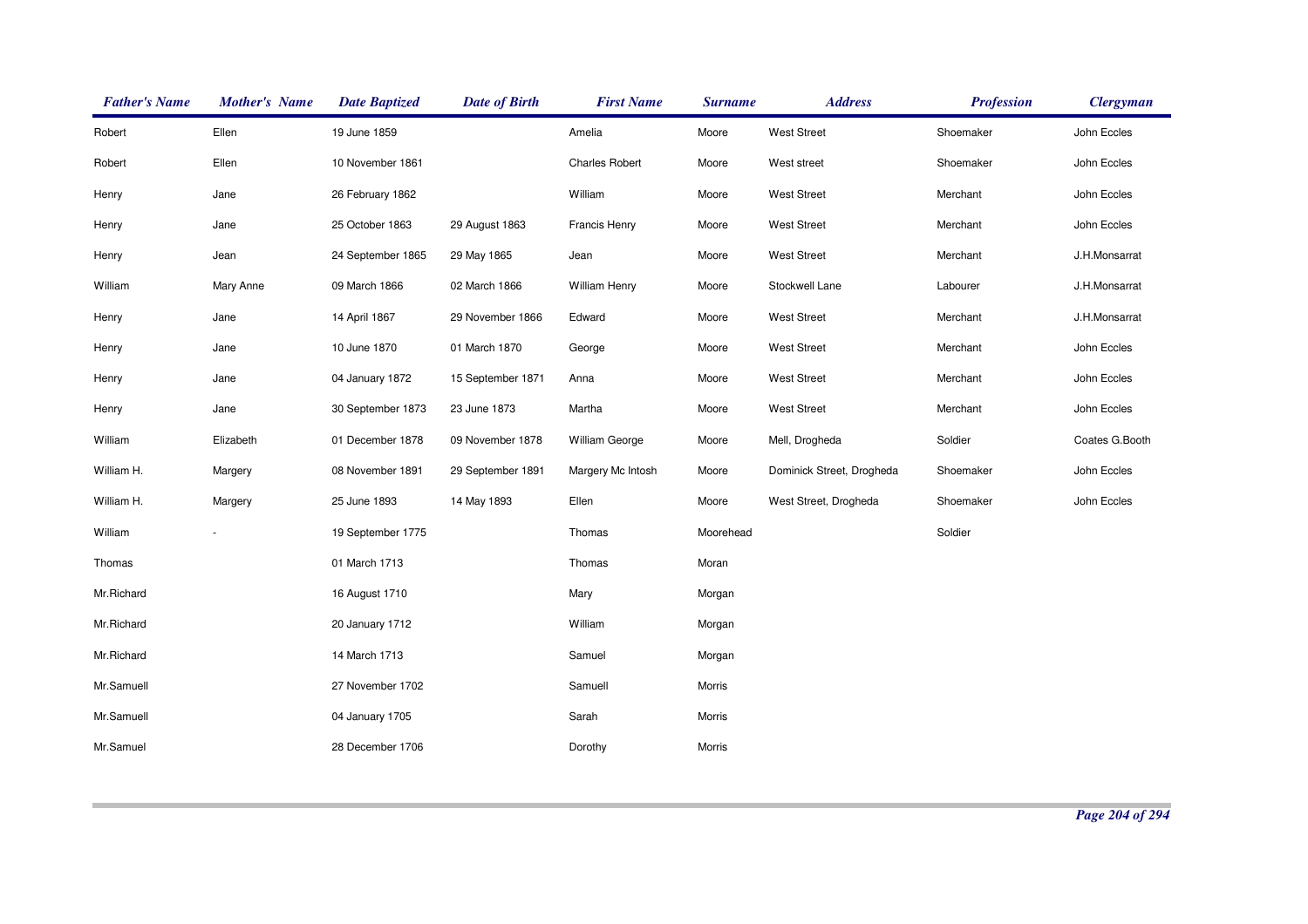| <b>Father's Name</b>  | <b>Mother's Name</b> | <b>Date Baptized</b> | <b>Date of Birth</b> | <b>First Name</b>    | <b>Surname</b> | <b>Address</b>            | <b>Profession</b>   | <b>Clergyman</b> |
|-----------------------|----------------------|----------------------|----------------------|----------------------|----------------|---------------------------|---------------------|------------------|
| James                 |                      | 11 September 1718    |                      | Thomas               | Morris         |                           | A Sergent           |                  |
| Darby                 |                      | 28 July 1723         |                      | James                | Morris         |                           |                     |                  |
| John                  |                      | 25 March 1726        |                      | Margrett             | Morris         |                           |                     |                  |
| John                  |                      | 17 December 1728     |                      | Henry                | Morris         |                           |                     |                  |
| Henry                 |                      | 15 March 1764        |                      | Mary                 | Morris         |                           | Gunsmith            |                  |
| Henry                 |                      | 31 August 1765       |                      | Jane                 | Morris         |                           | Gunsmith            |                  |
| Henry                 |                      | 04 February 1768     |                      | John                 | Morris         |                           | Gunsmith            |                  |
| Henry                 | Joanna               | 18 March 1805        |                      | Mary                 | Morris         |                           |                     | W.Ball           |
| Thomas                | Johanna Elishua      | 01 January 1887      | 31 October 1886      | Gertrade Mary        | Morris         | Laurence Street, Drogheda | Post Master         | John J.Sandys    |
| Thomas                | Johanna Elishua      | 30 June 1889         | 02 April 1889        | William John Maxwell | Morris         | Laurence Street, Drogheda | Post Master         | John Eccles      |
| John                  |                      | 19 April 1702        |                      | James                | Morrison       |                           |                     |                  |
| John                  | Elizabeth            | 14 May 1851          |                      | Warrand              | Morton         | Church Lane               | Merchant            | W.E.Ormsby       |
| Phillip               |                      | 02 August 1726       |                      | Joseph               | Mottram        |                           |                     |                  |
| Phillip               |                      | 10 August 1727       |                      | Samuel               | Mottram        |                           |                     |                  |
| Phillip               |                      | 12 March 1729        |                      | Mary                 | Mottram        |                           |                     |                  |
| William               |                      | 05 October 1702      |                      | Phillip              | Mottrum        |                           |                     |                  |
| William               |                      | 23 June 1706         |                      | Samuell              | Mottrum        |                           |                     |                  |
| Francis John Stafford | Mary Frances         | 28 October 1896      | 03 October 1895      | Cecil John Hastings  | Mouritz        | Ardnurcher Moate          | Clerk in Holy Order | John Archer      |
| Michael               | Eliza                | 09 August 1833       | 08 August 1833       | Anne                 | Mulholland     | North Road                | Sailor              | Rev.J.Magee      |
| Roger                 |                      | 11 June 1704         |                      | Anne                 | Mullan         |                           |                     |                  |
| Edward                |                      | 24 October 1725      |                      | William              | Mullan         |                           |                     |                  |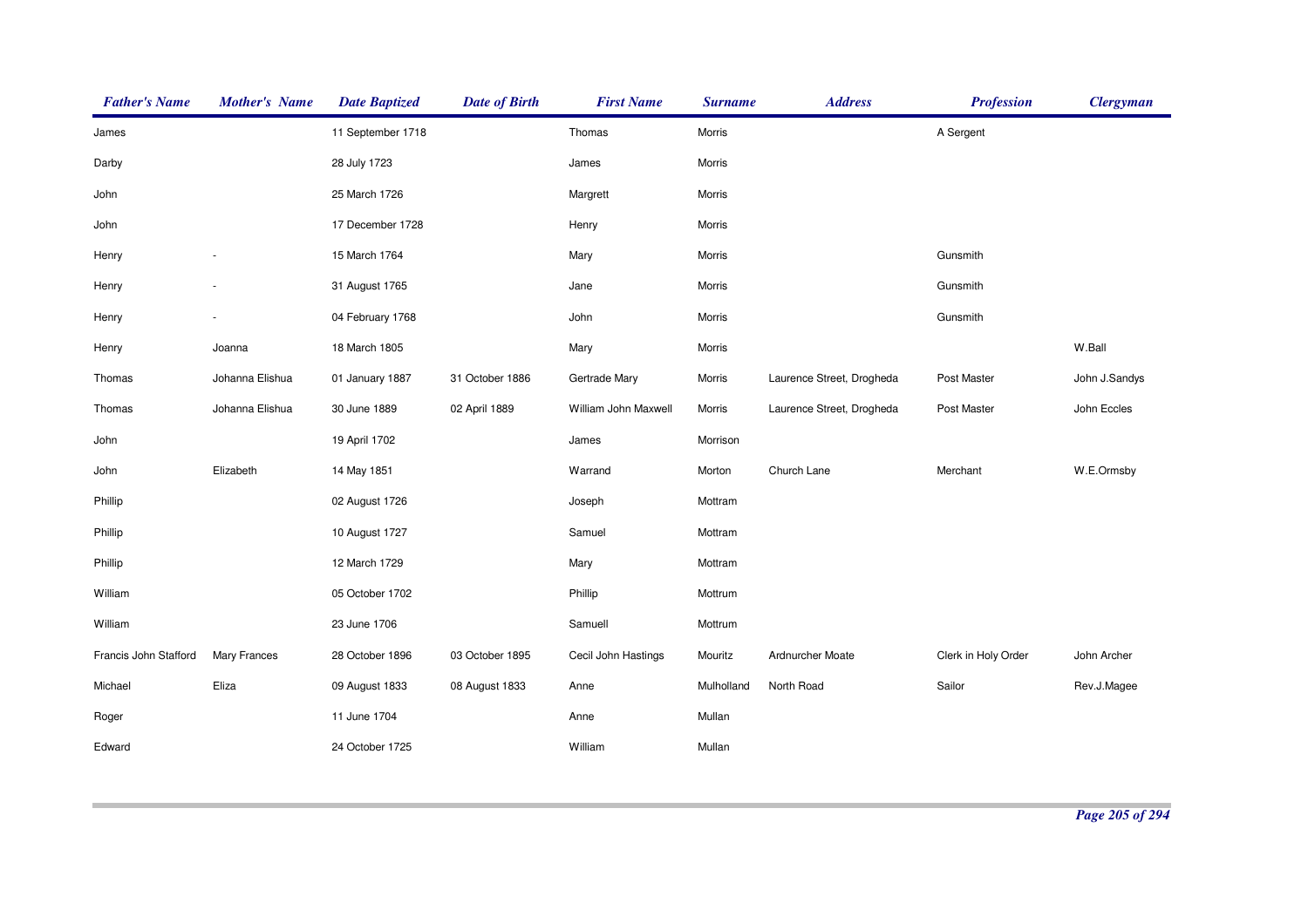| <b>Father's Name</b> | <b>Mother's Name</b> | <b>Date Baptized</b> | <b>Date of Birth</b> | <b>First Name</b>     | <b>Surname</b> | <b>Address</b>           | <b>Profession</b>        | <b>Clergyman</b>        |
|----------------------|----------------------|----------------------|----------------------|-----------------------|----------------|--------------------------|--------------------------|-------------------------|
| William              | Jane                 | 02 June 1881         | 26 May 1881          | Jane                  | Mullen         | Thomas Street, Drogheda  | Mill Manager             | John Eccles             |
| William              | Jane                 | 18 March 1884        | 10 January 1884      | Alfred                | Mullen         | Scarlet Street, Drogheda | Mechanic                 | John Eccles             |
| Roger                |                      | 23 December 1705     |                      | Elinor                | Mullin         |                          |                          |                         |
| John                 | Ellen                | 08 January 1840      | 19 December 1839     | Henry                 | Mullins        | Green Lanes              |                          | A.Wynne                 |
|                      |                      | 28 March 1731        |                      | Ann                   | Mullone        |                          |                          |                         |
| James                | Isabella             | 01 March 1807        | 22 February 1807     | Elizabeth             | Munkittrick    |                          |                          | <b>Bigoe Henzell</b>    |
| Charles              | Frances Jane         | 30 May 1883          | 26 April 1883        | Alexander Henry       | Murdock        | Fair Street, Drogheda    | Merchant                 | John Eccles             |
| Charles              | Frances Jane         | 22 August 1886       | 20 June 1886         | Hannah Grace          | Murdock        | West Street, Drogheda    | Merchant                 | John Eccles             |
| Charles              | Frances Jane         | 19 August 1888       | 09 June 1888         | <b>Charles Walter</b> | Murdock        | West Street, Drogheda    | Merchant                 | John J.Sandys           |
| Charles              | Frances Jane         | 15 November 1890     | 13 October 1890      | Lillian Dickson       | Murdock        | West Street, Drogheda    | Merchant                 | John Eccles             |
| Frederick William    | Marion               | 25 June 1899         | 21 April 1899        | Alexander William     | Murdock        | 22 Fair Street, Drogheda | Merchant                 | <b>Herbert Sandford</b> |
| John                 |                      | 30 September 1716    |                      | Ann                   | Murphy         |                          |                          |                         |
| John                 |                      | 10 November 1717     |                      | Elizabeth             | Murphy         |                          |                          |                         |
| Thomas               | Mary                 | 11 May 1810          | 11 May 1810          | Louisa                | Murphy         |                          |                          | Henry Leland            |
| George               | Catherine            | 11 March 1815        | 02 March 1815        | Robert                | Murphy         |                          | Surgeon of Louth Militia | <b>Wardlaw Ball</b>     |
| George               | Catherine            | 09 March 1816        | 05 March 1816        | Elizabeth Sarah       | Murphy         |                          | Louth Regiment           | Henry Leland            |
| George               | Catherine            | 07 January 1829      | 20 December 1828     | George Joseph         | Murphy         | Peter Street             | Gentleman                | T.B.Owens               |
| George               | Maria                | 03 February 1832     |                      | Catherine Georgina    | Murphy         | Laurence Street          | Gentleman                | Rev.R.George            |
| John                 |                      | 15 April 1767        |                      | Esther                | Murrah         |                          |                          |                         |
| Gabriel              | Elizabeth            | 19 April 1805        | 09 April 1805        | John                  | Murray         |                          |                          | <b>Bigoe Henzell</b>    |
| Gabriel              | Elizabeth            | 29 March 1807        | 20 February 1807     | Robert                | Murray         |                          |                          | <b>Bigoe Henzell</b>    |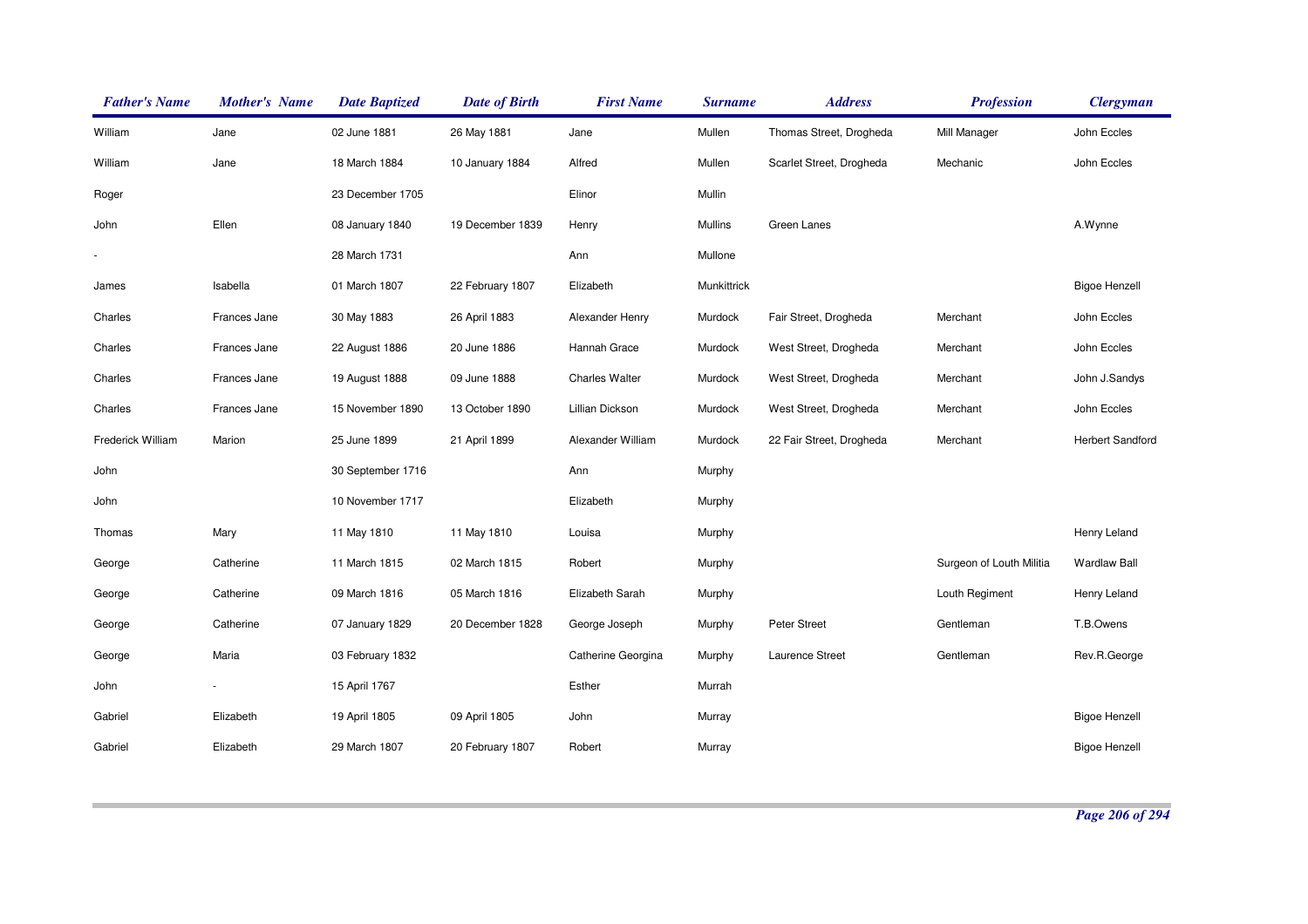| <b>Father's Name</b> | <b>Mother's Name</b> | <b>Date Baptized</b> | <b>Date of Birth</b> | <b>First Name</b>      | <b>Surname</b> | <b>Address</b>        | <b>Profession</b>           | <b>Clergyman</b> |
|----------------------|----------------------|----------------------|----------------------|------------------------|----------------|-----------------------|-----------------------------|------------------|
| Patrick              | Mary                 | 15 October 1825      | 13 October 1825      | Eleanor                | Murray         | Palace Row            | Labourer                    | T.B.Owens        |
| Patrick              | Mary                 | 28 December 1828     | 25 December 1828     | Eliza                  | Murray         | Morgans Lane          | Labourer                    | T.William Dixon  |
| Patrick              | Mary                 | 27 September 1833    | 24 September 1833    | Catherine              | Murray         | <b>Frances Street</b> | Labourer                    | Rev.J.Duncan     |
| James                | Dorinda              | 19 December 1849     |                      | Mary Anne              | Murray         | Platten               | Steward                     | W.E.Ormsby       |
| James Samuel         | Dorinda              | 20 June 1852         |                      | Elizabeth Jane         | Murray         | Magdalene Street      | Steward                     | W.B.Askin        |
| Henry Robert         | Jane                 | 19 February 1872     | 31 January 1872      | <b>Robert Fredrick</b> | Murray         | Paradise Row          | <b>Commercial Traveller</b> | John Eccles      |
| Henry Raymond        | Mary Anne            | 28 May 1895          | 14 February 1895     | Prudence               | Murray         | West Street, Drogheda | Merchant                    | F.W.Macran       |
| John                 | Anne                 | 18 March 1810        | 10 March 1810        | Samuel                 | Murrell        |                       | 2nd Garrison Battalion      | Henry Leland     |
| John                 | Anne                 | 28 December 1812     | 24 December 1812     | John                   | Murrell        |                       | 2nd Garrison Battalion      | Henry Leland     |
| John                 |                      | 21 July 1703         |                      | Mary                   | Murry          |                       | A Stranger                  |                  |
| Mr.John              |                      | 08 March 1703        |                      | Isabella               | <b>Myers</b>   |                       |                             |                  |
| John                 |                      | 10 October 1769      |                      | William                | <b>Myles</b>   |                       |                             |                  |
| William              | Rachael              | 28 October 1810      | 15 October 1810      | Mary Anne              | Nash           |                       | 2nd Garrison Battalion      | Henry Leland     |
| Moses                |                      | 13 June 1722         |                      | Thomas                 | Nayley         |                       | A Sawyer                    |                  |
| Robert               | Margaret             | 29 July 1821         | 15 July 1821         | Thomas                 | Neal           |                       |                             | T.B.Owens        |
| Robert               | Margaret             | 07 January 1825      | 01 January 1825      | John                   | Neal           | <b>West Street</b>    | <b>Gun Smith</b>            | T.B.Owens        |
| Robert               | Margaret             | 21 October 1827      | 15 October 1827      | Eliza                  | Neal           | Stockwell Lane        | <b>Gun Smith</b>            | T.B.Owens        |
| John                 |                      | 01 April 1723        |                      | Esther                 | Neale          |                       | A Stranger                  |                  |
| Mr.James             |                      | 19 November 1723     |                      | Mary                   | Needham        |                       |                             |                  |
| Mr.James             |                      | 18 March 1726        |                      | Dorcas                 | Needham        |                       |                             |                  |
| Mr.James             |                      | 21 November 1727     |                      | John                   | Needham        |                       |                             |                  |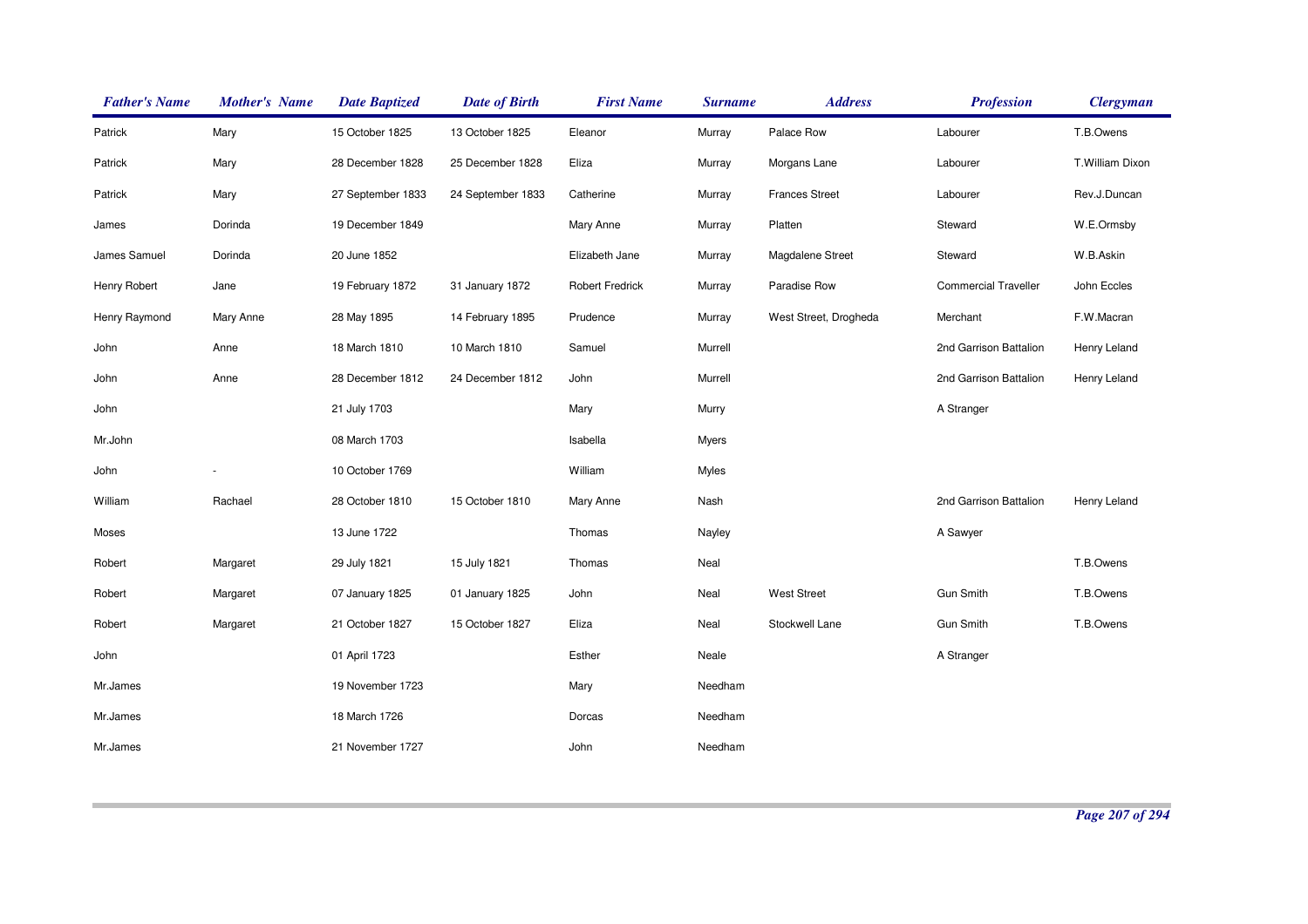| <b>Father's Name</b> | <b>Mother's Name</b> | <b>Date Baptized</b> | <b>Date of Birth</b> | <b>First Name</b> | <b>Surname</b> | <b>Address</b>            | <b>Profession</b>      | <b>Clergyman</b> |
|----------------------|----------------------|----------------------|----------------------|-------------------|----------------|---------------------------|------------------------|------------------|
| Mr.James             |                      | 31 December 1728     |                      | Mary              | Needham        |                           |                        |                  |
| Mr.James             |                      | 21 October 1730      |                      | Alice             | Needham        |                           |                        |                  |
| Mr.James             |                      | 14 November 1731     |                      | Kathrin           | Needham        |                           |                        |                  |
| Mr.James             |                      | 20 November 1732     |                      | Kathrin           | Needham        |                           |                        |                  |
| Mr.James             |                      | 15 November 1733     |                      | James             | Needham        |                           |                        |                  |
| Mr.James             |                      | 28 March 1735        |                      | Grace             | Needham        |                           |                        |                  |
| Mr.                  |                      | 20 March 1739        |                      | Jane              | Needham        |                           |                        |                  |
| Mr.James             |                      | 18 January 1741      |                      | James             | Needham        |                           |                        |                  |
| Thomas               | <b>Bridget</b>       | 09 October 1808      | 28 September 1808    | John              | Needham        |                           | <b>Wicklow Militia</b> | Henry Leland     |
| Rev.George           | Anne                 | 09 March 1821        | 28 December 1820     | Anne              | Needham        |                           |                        | T.B.Owens        |
| John                 | Anne                 | 03 January 1858      |                      | Jeremiah          | Neill          | <b>Fair Street</b>        | Scripture Reader       | George F Lacey   |
| John                 | Anne                 | 01 January 1860      |                      | George William    | Neill          | <b>Fair Street</b>        | Scripture Reader       | John Eccles      |
| John                 | Anne                 | 24 March 1862        |                      | Charles           | Neill          | <b>Fair Street</b>        | Scripture Reader       | Garrett Nugent   |
| John                 | Anne                 | 26 June 1864         | 01 June 1864         | Elizabeth Anne    | Neill          | Fair Street Mission House | Scripture Reader       | John Eccles      |
| John                 | Anne Montgomery      | 24 February 1867     | 03 December 1866     | Robert            | Neill          | <b>Fair Street</b>        | Scripture Reader       | J.H.Monsarrat    |
| John                 | Julia Frances        | 22 July 1888         | 12 March 1888        | George Frederick  | Neill          | Chord Road, Drogheda      | Railway Engineer       | John Eccles      |
| John                 | Julia Frances        | 27 October 1889      | 15 August 1889       | Letitia Mary      | Neill          | Chord Road, Drogheda      | Railway Engineer       | F.J.S.Mauritz    |
| John                 | Julia Frances        | 11 October 1891      | 30 September 1891    | Ellen Jane        | Neill          | Chord Road, Drogheda      | Railway Engineer       | John Eccles      |
| Mr.Morris            |                      | 04 January 1704      |                      | Richard           | Nellegan       |                           |                        |                  |
| George               | Mary Anne            | 20 March 1864        | 24 February 1864     | Mary Anne         | Nelson         | Free School Lane          | Servant                | J.H.Monsarrat    |
| Thomas               | Sarah                | 03 June 1888         | 08 May 1888          | Mary Anne         | Nelson         | Dyer Street, Drogheda     | Tailor                 | John J.Sandys    |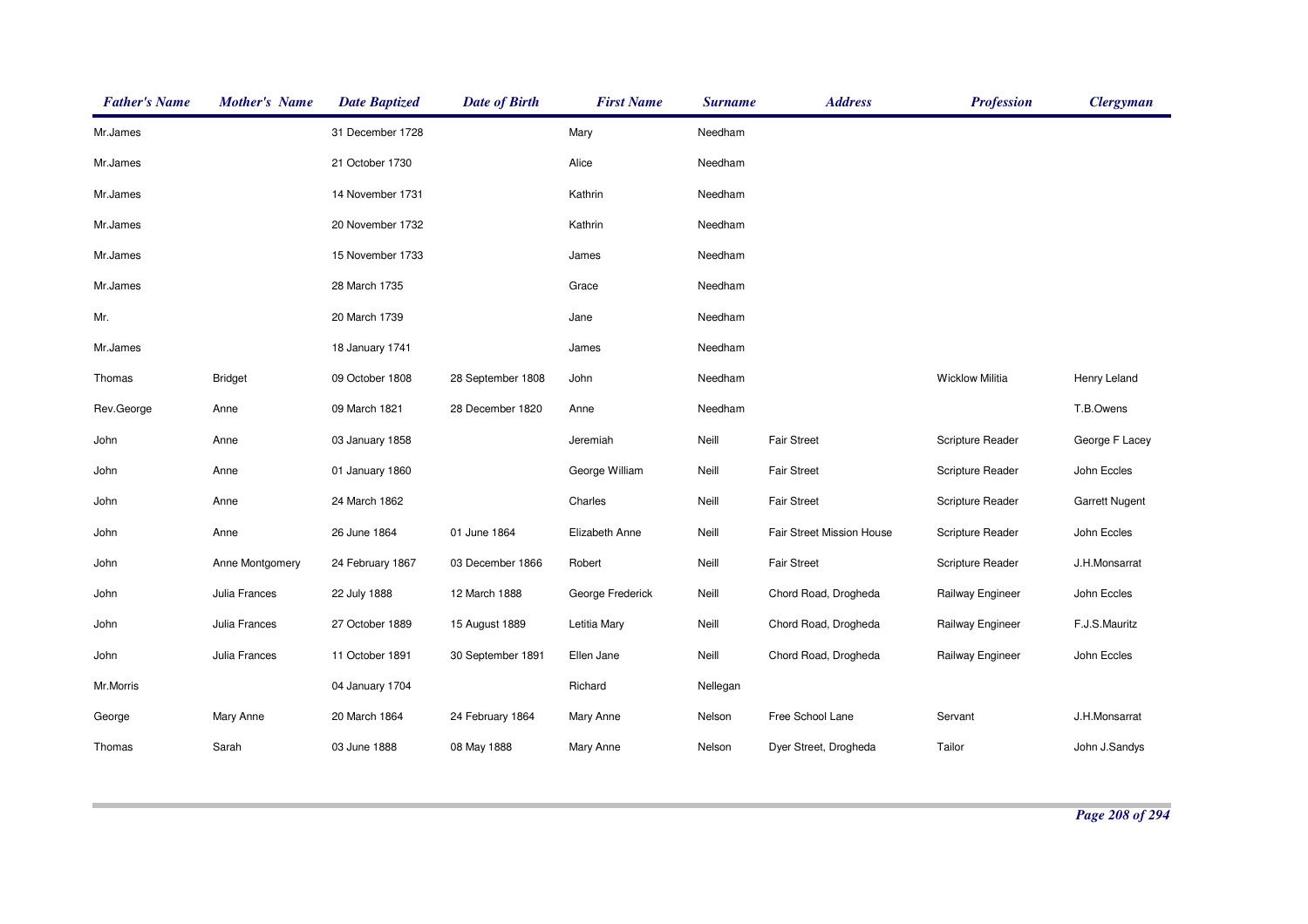| <b>Father's Name</b> | <b>Mother's Name</b> | <b>Date Baptized</b> | <b>Date of Birth</b> | <b>First Name</b> | <b>Surname</b> | <b>Address</b>        | <b>Profession</b> | <b>Clergyman</b>    |
|----------------------|----------------------|----------------------|----------------------|-------------------|----------------|-----------------------|-------------------|---------------------|
| Thomas               | Sarah                | 22 June 1890         | 04 May 1890          | Thomas            | Nelson         | King Street, Drogheda | Tailor            | John Eccles         |
| Luke                 |                      | 28 March 1721        |                      | Nicholas          | Nettervill     |                       |                   |                     |
| Luke                 |                      | 20 May 1725          |                      | Jermone           | Nettervill     |                       |                   |                     |
| Luke                 |                      | 03 September 1727    |                      | John              | Nettervill     |                       | Twins             |                     |
| Luke                 |                      | 03 September 1727    |                      | James             | Nettervill     |                       | Twins             |                     |
| $\overline{\cdot}$   | $\overline{?}$       | 21 March 1817        | 01 January 1817      | Anne              | Newcome        |                       | A Foundling       | Henry Leland        |
| Thomas               | Elizabeth            | 06 July 1808         | 01 July 1808         | Thomas            | Newcomen       |                       |                   | <b>Wardlaw Ball</b> |
| Phillip              |                      | 09 August 1717       |                      | Ann               | Newet          |                       |                   |                     |
| William              |                      | 09 September 1734    |                      | Jane              | Newet          |                       |                   |                     |
| William              |                      | 07 October 1739      |                      | Elizabeth         | Newet          |                       |                   |                     |
| William              |                      | 07 May 1743          |                      | Susanna           | Newet          |                       |                   |                     |
| Phillip              |                      | 16 June 1704         |                      | Henry             | Newit          |                       |                   |                     |
| Phillip              |                      | 22 November 1705     |                      | Elizabeth         | Newit          |                       |                   |                     |
| Philip               |                      | 12 December 1707     |                      | John              | Newit          |                       |                   |                     |
| Philip               |                      | 26 April 1710        |                      | Mary              | Newit          |                       |                   |                     |
| Philip               |                      | 10 June 1713         |                      | Margaret          | Newit          |                       |                   |                     |
| Philip               |                      | 27 January 1715      |                      | George            | Newit          |                       |                   |                     |
| William              |                      | 24 March 1727        |                      | Elizabeth         | Newitt         |                       |                   |                     |
| William              |                      | 26 January 1729      |                      | Phillip           | Newitt         |                       |                   |                     |
| William              |                      | 15 June 1730         |                      | Ann               | Newitt         |                       |                   |                     |
| William              |                      | 12 March 1732        |                      | Mary              | Newitt         |                       |                   |                     |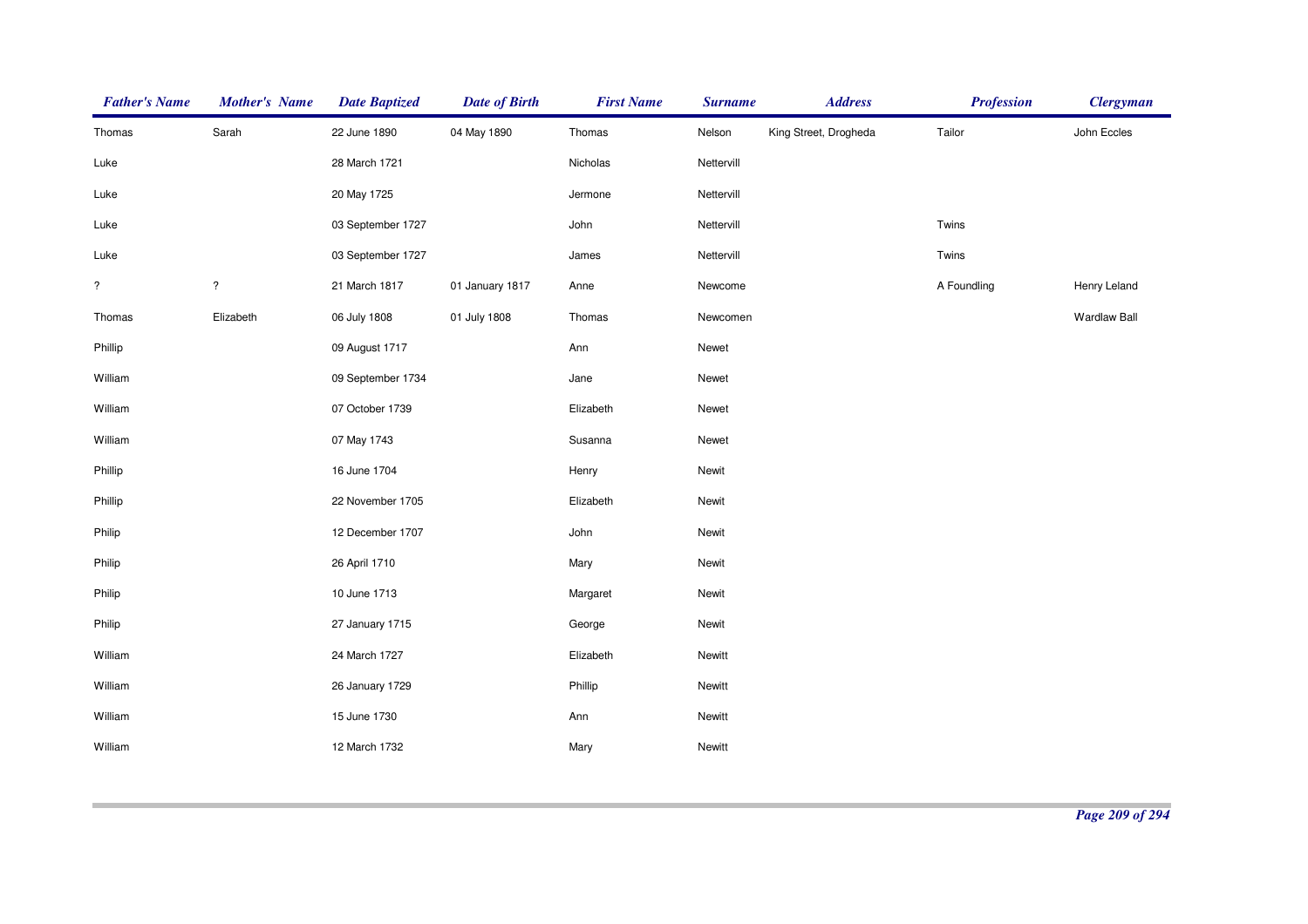| <b>Father's Name</b> | <b>Mother's Name</b>     | <b>Date Baptized</b> | <b>Date of Birth</b> | <b>First Name</b>     | <b>Surname</b> | <b>Address</b>        | <b>Profession</b> | <b>Clergyman</b> |
|----------------------|--------------------------|----------------------|----------------------|-----------------------|----------------|-----------------------|-------------------|------------------|
| Samuel               | Eleanor                  | 29 March 1846        |                      | John                  | Newland        | <b>Brickfield</b>     | Weaver            | A.Wynne          |
| Samuel               | Ellen                    | 02 February 1851     |                      | Susannah              | Newland        | <b>Francis Street</b> | Weaver            | W.E.Ormsby       |
| Thomas               |                          | 19 July 1722         |                      | Eward                 | Newnan         |                       |                   |                  |
| Thomas               |                          | 25 February 1725     |                      | Sarah                 | Newnan         |                       |                   |                  |
| Thomas               |                          | 29 September 1727    |                      | John                  | Newnan         |                       |                   |                  |
| John                 | Jane                     | 05 October 1822      | 05 October 1822      | William               | Newson         |                       |                   | T.B.Owens        |
| Mr.William           |                          | 24 October 1705      |                      | Christian Daughter to | Newton         |                       |                   |                  |
| Mr.William           |                          | 13 February 1718     |                      | Charity               | Newton         |                       |                   |                  |
| Mr.Jonathan          |                          | 01 January 1721      |                      | Mary                  | Nicholls       |                       |                   |                  |
| Mr.Jonathan          |                          | 29 March 1722        |                      | Dorcas                | Nicholls       |                       |                   |                  |
| Mr.Jonathan          |                          | 23 September 1723    |                      | Margaret Maria        | Nicholls       |                       |                   |                  |
| Mr.Johnathan         |                          | 06 August 1725       |                      | Hannah                | Nicholls       |                       |                   |                  |
| Mr.Jonathan          |                          | 12 February 1727     |                      | Jane                  | Nicholls       |                       |                   |                  |
| Mr.Jonathan          |                          | 27 June 1728         |                      | Henry                 | Nicholls       |                       |                   |                  |
| Mr.Jonathan          |                          | 05 May 1730          |                      | Mary                  | Nicholls       |                       |                   |                  |
| Mr.Jonathan          |                          | 05 May 1732          |                      | Elizabeth             | Nicholls       |                       |                   |                  |
| Mr.Johnathan         |                          | 18 July 1734         |                      | Margaret Katherine    | Nicholls       |                       |                   |                  |
| Austin               | Mary                     | 03 March 1826        | 22 February 1826     | John                  | Nicholls       | <b>William Street</b> | Architect         | T.B.Owens        |
| Austin               | Mary                     | 18 November 1827     | 12 November 1827     | William               | Nicholls       | <b>William Street</b> | Architect         | T.B.Owens        |
| John                 | Alice                    | 21 July 1841         | 07 July 1841         | Jane                  | Nicholson      | Dublin                |                   | E.P.Durham       |
| ×.                   | $\overline{\phantom{a}}$ | 06 April 1749        |                      | Ann                   | Night          |                       | A Foundling       |                  |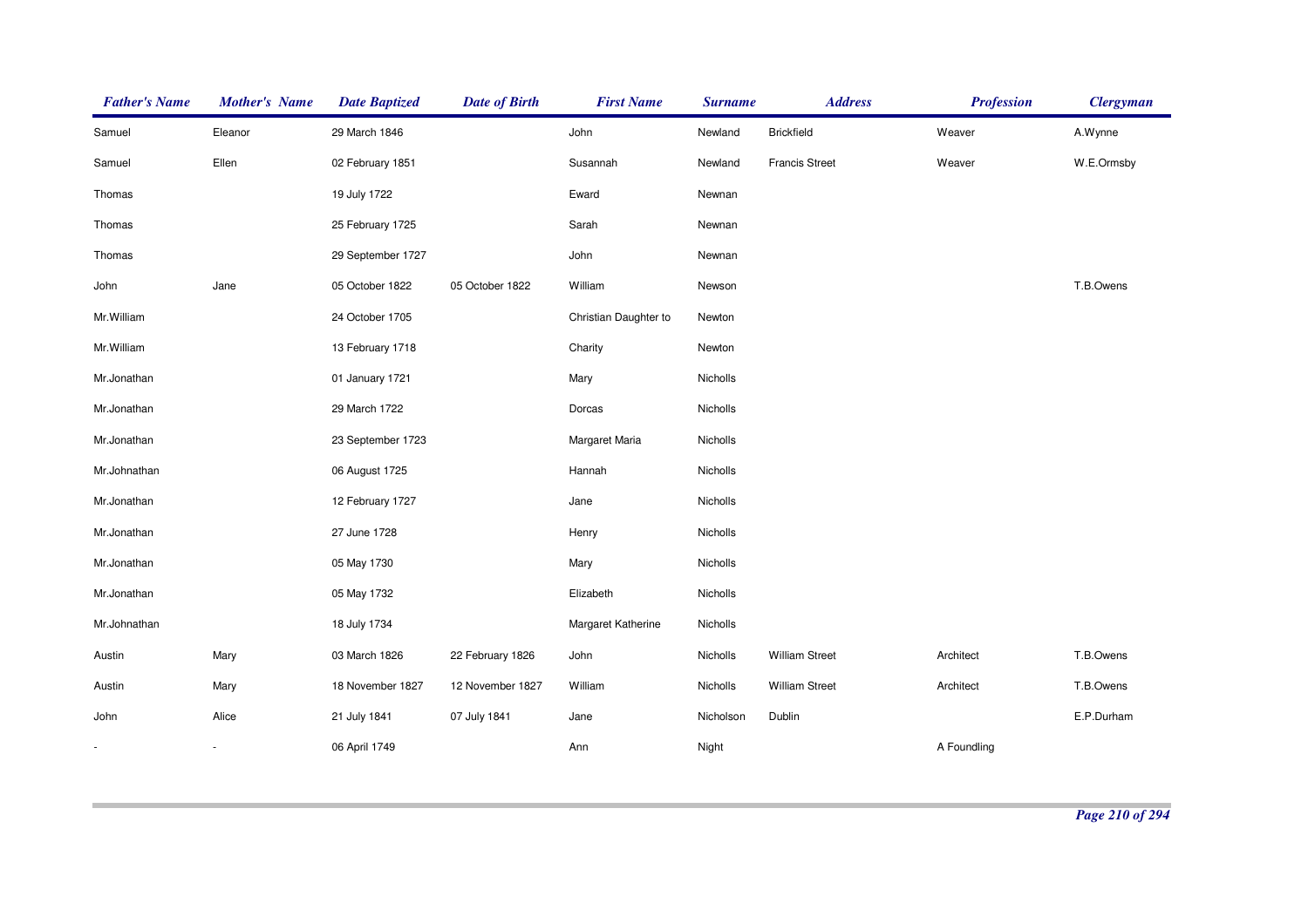| <b>Father's Name</b>      | <b>Mother's Name</b> | <b>Date Baptized</b> | <b>Date of Birth</b> | <b>First Name</b> | <b>Surname</b> | <b>Address</b>                            | <b>Profession</b>      | <b>Clergyman</b>  |
|---------------------------|----------------------|----------------------|----------------------|-------------------|----------------|-------------------------------------------|------------------------|-------------------|
|                           |                      | 06 April 1749        |                      | William           | Night          |                                           | A Foundling            |                   |
| Allen                     |                      | 31 January 1765      |                      | Catherine         | Nixon          |                                           |                        |                   |
| James                     | Sarah                | 30 June 1841         | 23 May 1841          | Abigail           | Nixon          | <b>Fair Street</b>                        | <b>Excise Officer</b>  | A.Wynne           |
| James                     | Isabella             | 22 April 1849        |                      | Andrew            | Nixon          | <b>Trinity Street</b>                     | Chandler               | William E Ormsby  |
| John                      | Abigail              | 23 May 1813          | 02 May 1813          | John              | Noble          |                                           | 2nd Garrison Battalion | Henry Leland      |
| Campion                   | Alice                | 03 January 1835      | 23 December 1834     | Campion           | Noble          | Yorkshire England[Sleights near<br>Whitby | Yorkshire]             | Rev.G.King        |
| Mark                      | Ellen                | 23 August 1848       |                      | Elizabeth         | Noble          | Magdalene Street                          | Moulder                | A.Wynne           |
| Samuel                    | Ellen                | 15 July 1848         |                      | William Henry     | Nolan          | Peter Street                              | Weaver                 | Andrew Williamson |
| James                     |                      | 28 May 1706          |                      | James             | Norill         |                                           |                        |                   |
| John                      |                      | 22 April 1707        |                      | Elizabeth         | Norman         |                                           |                        |                   |
| Alderman William          |                      | 29 November 1708     |                      | John              | Norman         |                                           |                        |                   |
| John                      |                      | 05 September 1709    |                      | Mary              | Norman         |                                           |                        |                   |
| The Worshipful<br>William |                      | 05 February 1710     |                      | Mary              | Norman         |                                           | Mayor                  |                   |
| Mr.Abraham                |                      | 21 February 1711     |                      | Dorothy           | Norman         |                                           |                        |                   |
| Alderman William          |                      | 18 July 1711         |                      | Abraham           | Norman         |                                           |                        |                   |
| John                      |                      | 15 October 1711      |                      | Sarah             | Norman         |                                           |                        |                   |
| Mr.Abraham                |                      | 28 December 1712     |                      | William           | Norman         |                                           |                        |                   |
| John                      |                      | 07 January 1714      |                      | John              | Norman         |                                           |                        |                   |
| Abraham                   |                      | 31 March 1714        |                      | Anne              | Norman         |                                           |                        |                   |
| John                      |                      | 10 August 1715       |                      | Sarah             | Norman         |                                           |                        |                   |
| Alderman William          |                      | 05 March 1716        |                      | James             | Norman         |                                           |                        |                   |
|                           |                      |                      |                      |                   |                |                                           |                        |                   |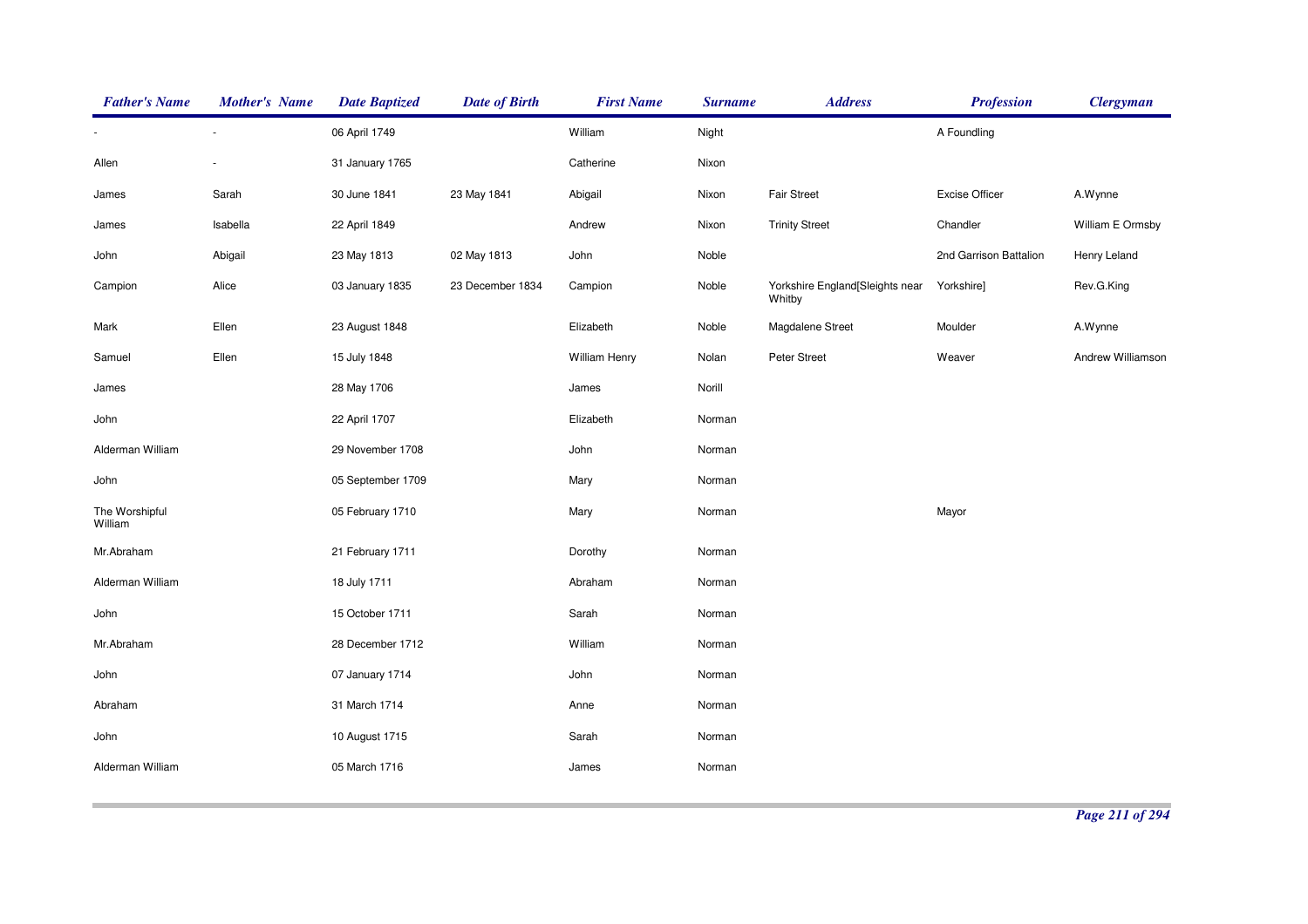| <b>Father's Name</b> | <b>Mother's Name</b>     | <b>Date Baptized</b> | <b>Date of Birth</b> | <b>First Name</b> | <b>Surname</b>     | <b>Address</b> | <b>Profession</b> | <b>Clergyman</b> |
|----------------------|--------------------------|----------------------|----------------------|-------------------|--------------------|----------------|-------------------|------------------|
| John                 |                          | 21 January 1717      |                      | John              | Norman             |                |                   |                  |
| John                 |                          | 23 May 1719          |                      | Susanna           | Norman             |                |                   |                  |
| Mr.Thomas            |                          | 19 August 1722       |                      | William           | Norman             |                |                   |                  |
| Mr.Thomas            |                          | 07 October 1723      |                      | Hannah            | Norman             |                |                   |                  |
| Mr.Thomas            |                          | 15 October 1724      |                      | Evans             | Norman             |                |                   |                  |
| Mr.Thomas            |                          | 14 December 1725     |                      | William           | Norman             |                |                   |                  |
| Mr.Edward            |                          | 27 May 1733          |                      | Edward            | Norman             |                |                   |                  |
| Mr.Edward            |                          | 28 September 1734    |                      | Michael           | Norman             |                |                   |                  |
| Mr.Edward            |                          | 03 June 1740         |                      | Hannah            | Norman             |                |                   |                  |
| Mr.Edward            |                          | 05 January 1743      |                      | Isaac             | Norman             |                |                   |                  |
| Mr.Edward            |                          | 19 March 1744        |                      | Elizabeth         | Norman             |                |                   |                  |
| Mr.Edward            |                          | 07 October 1745      |                      | Mary              | Norman             |                |                   |                  |
| Mr.Edward            |                          | 05 May 1751          |                      | Thomas            | Norman             |                |                   |                  |
| Mr.Edward            |                          | 11 May 1757          |                      | Mary              | Norman             |                |                   |                  |
| William              |                          | 10 November 1702     |                      | Elizabeth         | Norman<br>[Junior] |                | Sherriff          |                  |
| Mr.William           |                          | 13 June 1705         |                      | John              | Norman<br>Junior   |                |                   |                  |
| Mr.William           |                          | 20 April 1707        |                      | Edward            | Norman<br>Junior   |                |                   |                  |
| Mr.William           |                          | 17 April 1704        |                      | Abraham           | Norman<br>Junior.  |                |                   |                  |
| Rev. William Richard | $\sim$                   | 04 September 1754    |                      | Richard           | Norris             |                |                   |                  |
| Rev.Richard          | $\overline{\phantom{a}}$ | 26 February 1762     |                      | Mary              | Norris             |                |                   |                  |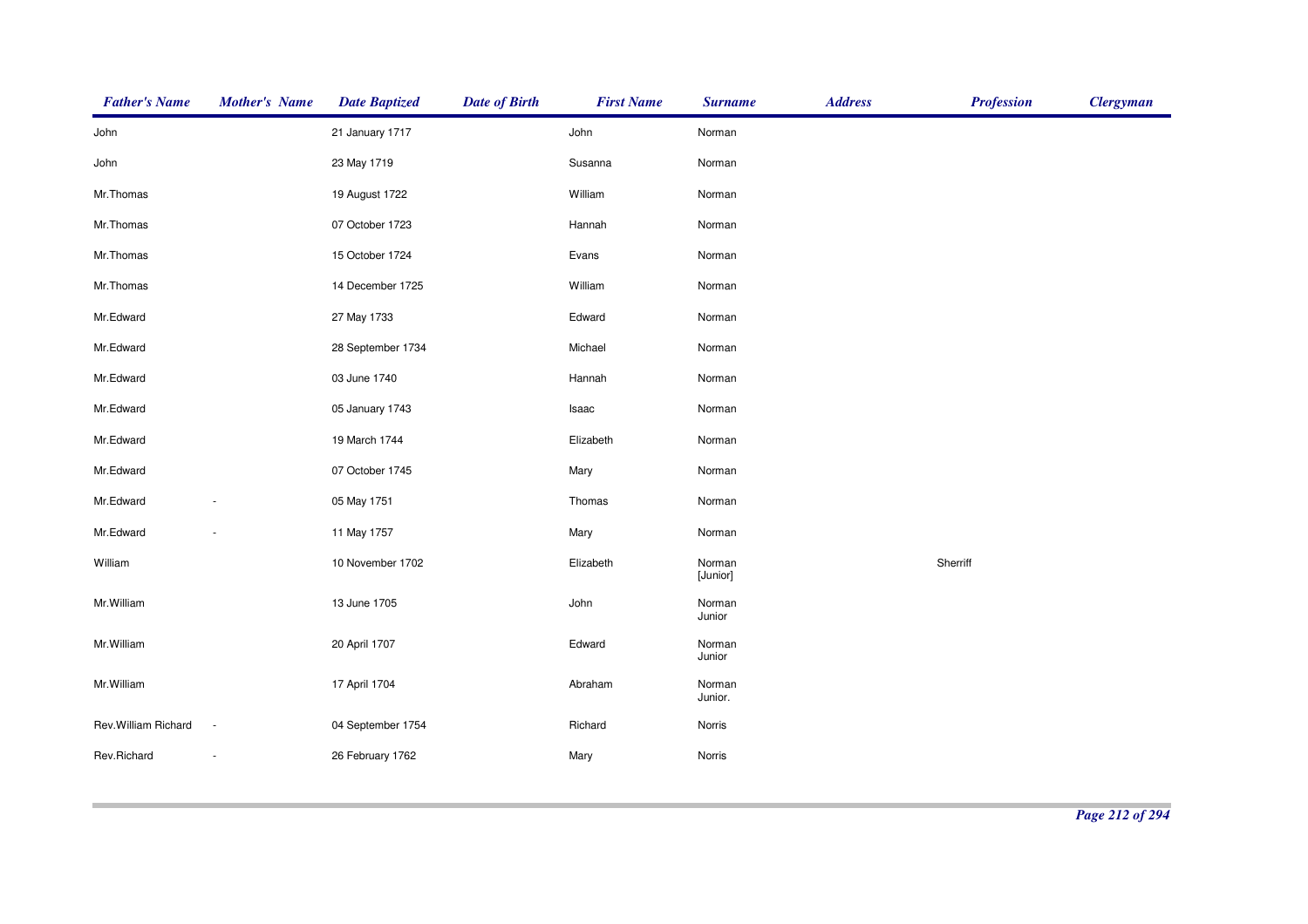| <b>Father's Name</b> | <b>Mother's Name</b> | <b>Date Baptized</b> | <b>Date of Birth</b> | <b>First Name</b> | <b>Surname</b> | <b>Address</b> | <b>Profession</b> | <b>Clergyman</b> |
|----------------------|----------------------|----------------------|----------------------|-------------------|----------------|----------------|-------------------|------------------|
| Francis              |                      | 21 May 1703          |                      | Susanna           | North          |                |                   |                  |
| Francis              |                      | 27 February 1705     |                      | Elizabeth         | North          |                |                   |                  |
| Francis              |                      | 06 November 1706     |                      | Anne              | North          |                |                   |                  |
| Richard              |                      | 14 January 1708      |                      | Francis           | North          |                |                   |                  |
| Francis              |                      | 03 September 1708    |                      | Thomas            | North          |                |                   |                  |
| Richard              |                      | 31 March 1709        |                      | Francis           | North          |                |                   |                  |
| Francis              |                      | 22 September 1709    |                      | Anne              | North          |                |                   |                  |
| Francis              |                      | 20 August 1710       |                      | Mary              | North          |                |                   |                  |
| Richard              |                      | 14 May 1711          |                      | Alice             | North          |                |                   |                  |
| Francis              |                      | 25 October 1712      |                      | Francis           | North          |                |                   |                  |
| Francis              |                      | 05 December 1714     |                      | Isaac             | North          |                |                   |                  |
| William              |                      | 19 May 1715          |                      | Margaret          | North          |                |                   |                  |
| Francis              |                      | 02 December 1716     |                      | Catherine         | North          |                |                   |                  |
| Francis              |                      | 06 October 1718      |                      | George            | North          |                |                   |                  |
| Francis              |                      | 21 October 1719      |                      | Jane              | North          |                |                   |                  |
| Francis              |                      | 23 October 1724      |                      | Margrett          | North          |                |                   |                  |
| William              |                      | 12 June 1735         |                      | Thomas            | North          |                |                   |                  |
| Thomas               |                      | 29 August 1742       |                      | Mary              | North          |                |                   |                  |
| Thomas               |                      | 10 January 1745      |                      | Abigail           | North          |                | Also entered Feb. |                  |
| Thomas               |                      | 10 February 1745     |                      | Abigail           | North          |                | Also entered Jan. |                  |
| Thomas               |                      | 26 July 1747         |                      | Francis           | North          |                |                   |                  |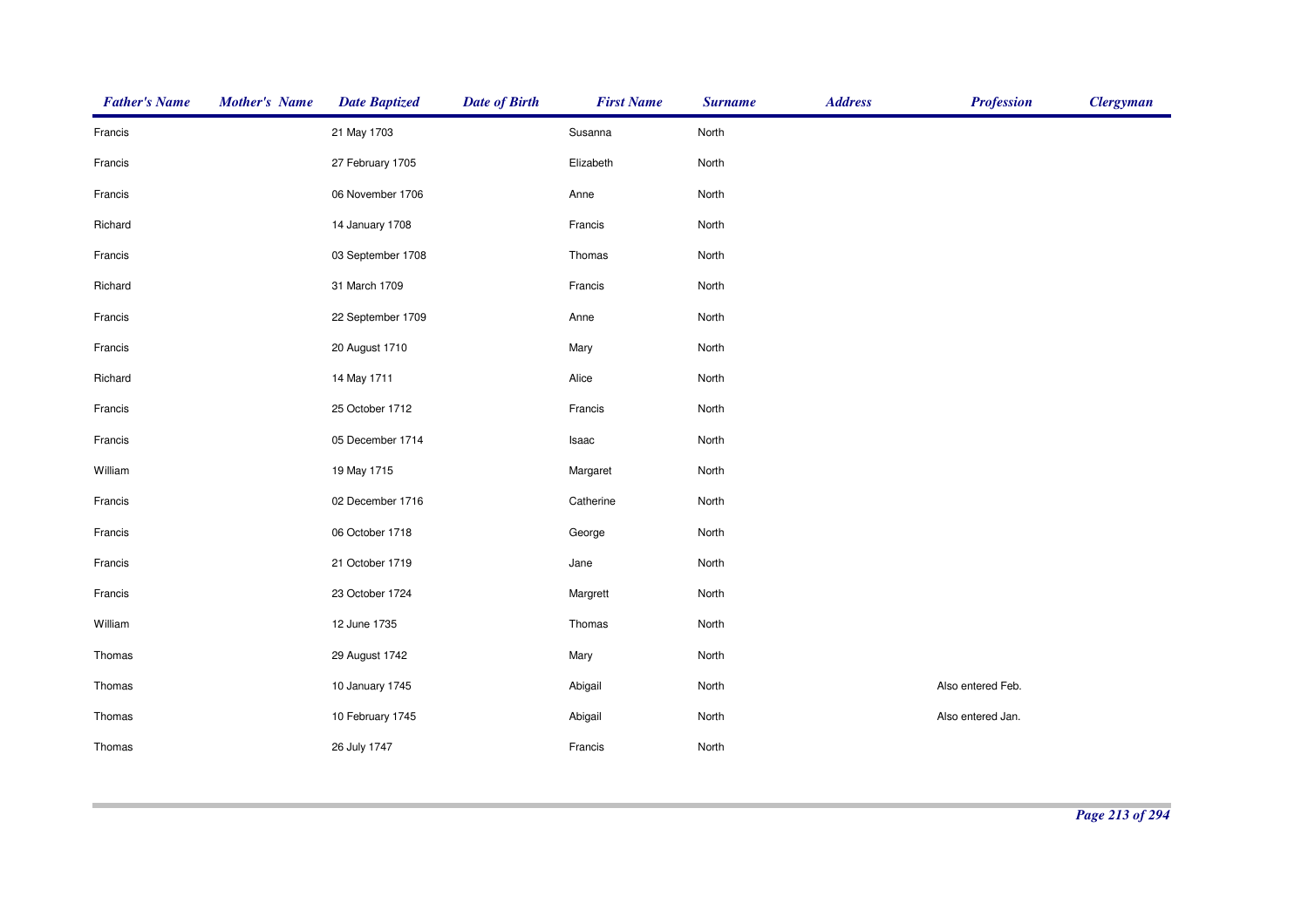| <b>Father's Name</b> | <b>Mother's Name</b> | <b>Date Baptized</b> | <b>Date of Birth</b> | <b>First Name</b> | <b>Surname</b> | <b>Address</b>       | <b>Profession</b>       | <b>Clergyman</b>       |
|----------------------|----------------------|----------------------|----------------------|-------------------|----------------|----------------------|-------------------------|------------------------|
| Thomas               |                      | 05 January 1757      |                      | George            | North          |                      | Nailor                  |                        |
| John                 |                      | 02 February 1757     |                      | Thomas            | North          |                      | Taylor                  |                        |
| Thomas               |                      | 16 January 1758      |                      | Thomas            | North          |                      | Nailor                  |                        |
| Mark                 |                      | 14 May 1771          |                      | Charles           | North          |                      |                         |                        |
| Thomas               | Margaret             | 06 July 1825         | 17 June 1825         | Eliza             | North          | Laurence Street      | Watchmaker              | T.B.Owens              |
| Thomas               | Margaret             | 18 March 1827        | 07 March 1827        | Sarah Eustace     | North          | Laurence's Street    | Watchmaker              | T.William Dixon        |
| Thomas               | Margaret             | 15 May 1829          | 01 May 1829          | Harriet Matilda   | North          | Laurence Street      | Watchmaker and Jeweller | T.William Dixon        |
| Thomas               | Margaret             | 15 February 1831     |                      | George Edmund     | North          | Laurence Street      | Watchmaker              | J.Magee                |
| Thomas               | Margaret             | 07 October 1832      | 27 September 1832    | Thomas            | North          | Laurence Street      | Watchmaker              | Rev.J.Duncan           |
| Thomas               | Margaret             | 29 September 1838    | 15 September 1838    | Lousia Georgiana  | North          | <b>West Street</b>   | <b>Watch Maker</b>      | Arthur Wynne           |
| George               | Maria Eleanor        | 19 August 1840       | 19 July 1840         | Anna Maria        | North          | Laurence Street      | <b>Watch Maker</b>      | A.Wynne                |
| George               | Maria                | 05 April 1842        | 01 January 1842      | Frederic George   | North          | <b>West Street</b>   | <b>Watch Maker</b>      | A.Wynne                |
| George               | Maria Eleanor        | 14 October 1843      | 15 September 1843    | Eliza Emily       | North          | <b>West Street</b>   | Watchmaker              | William M<br>Beresford |
| Philip               |                      | 27 August 1702       |                      | William           | Nowitt         |                      |                         |                        |
| Joseph               |                      | 08 May 1702          |                      | Richard           | Nowlton        |                      |                         |                        |
| Joseph               |                      | 22 August 1703       |                      | Jane              | Nowlton        |                      |                         |                        |
| Richard              |                      | 09 June 1702         |                      | Margret           | Nugent         |                      |                         |                        |
| Edmond               | Charlotte Jane       | 27 October 1868      | 12 August 1868       | John George       | Nugent         | <b>Palace Street</b> | Surgeon and Physician   | John Eccles            |
| William              | Mary                 | 07 April 1846        |                      | Sarah Anne        | Oaks           | Chord Lane           | Engineer                | William M<br>Beresford |
| Timothy              | Jane                 | 26 January 1806      | 09 January 1806      | Eleanor           | O'Brien        |                      | Silgo Regiment          | <b>Bigoe Henzell</b>   |
| Henry                | Mary                 | 28 February 1814     | 24 February 1814     | Margaret          | O'Brien        |                      |                         | Henry Leland           |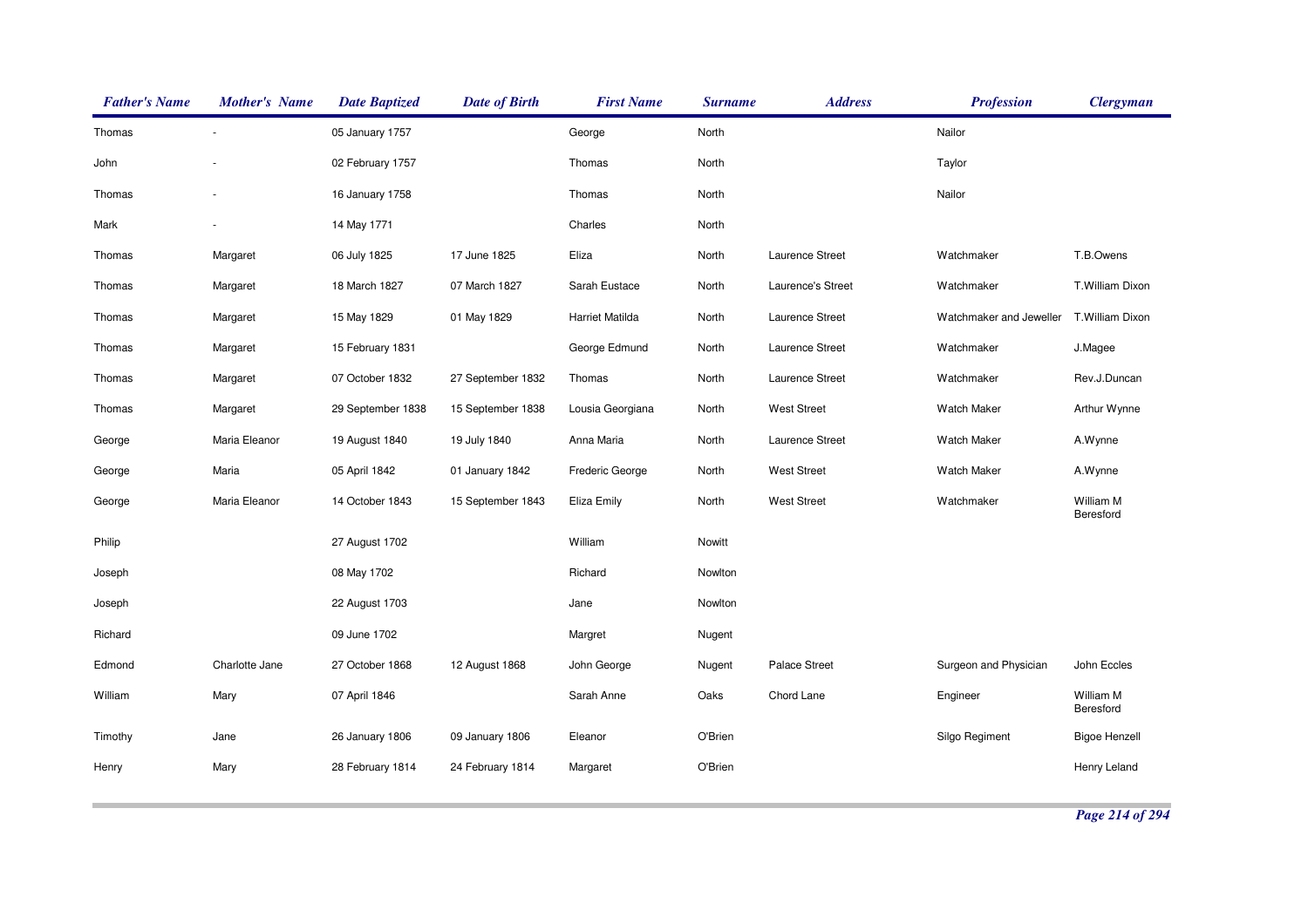| <b>Father's Name</b> | <b>Mother's Name</b> | <b>Date Baptized</b> | <b>Date of Birth</b> | <b>First Name</b>      | <b>Surname</b> | <b>Address</b> | <b>Profession</b> | <b>Clergyman</b> |
|----------------------|----------------------|----------------------|----------------------|------------------------|----------------|----------------|-------------------|------------------|
| Dennis               |                      | 24 January 1723      |                      | Terrence               | O'Bryan        |                |                   |                  |
| Alderman Henry       |                      | 09 July 1703         |                      | William                | Ogle           |                |                   |                  |
| Alderman Henry       |                      | 08 September 1704    |                      | Christian              | Ogle           |                |                   |                  |
| Alderman Henry       |                      | 22 January 1706      |                      | Jane                   | Ogle           |                |                   |                  |
| Alderman Henry       |                      | 12 February 1710     |                      | Sarah                  | Ogle           |                |                   |                  |
| Alderman Henry       |                      | 11 June 1711         |                      | Joseph                 | Ogle           |                |                   |                  |
| Mr.Henry             |                      | 25 April 1723        |                      | Jane                   | Ogle           |                |                   |                  |
| Mr.Henry             |                      | 02 August 1724       |                      | Sarah                  | Ogle           |                |                   |                  |
| Mr.William           |                      | 24 February 1725     |                      | Jane                   | Ogle           |                |                   |                  |
| Mr.Henry             |                      | 08 November 1725     |                      | Catherine              | Ogle           |                |                   |                  |
| Mr. William          |                      | 12 May 1726          |                      | Christian Daughter to  | Ogle           |                |                   |                  |
| Mr.Henry             |                      | 06 March 1727        |                      | Henry                  | Ogle           |                |                   |                  |
| Mr.Henry             |                      | 21 July 1728         |                      | Patience               | Ogle           |                |                   |                  |
| Mr.William           |                      | 22 January 1730      |                      | Mary                   | Ogle           |                |                   |                  |
| The Worshipfull      |                      | 05 March 1730        |                      | John                   | Ogle           |                | Mayor             |                  |
| Alderman Henry       |                      | 08 August 1731       |                      | William                | Ogle           |                |                   |                  |
| Alderman William     |                      | 23 July 1734         |                      | William                | Ogle           |                |                   |                  |
| Alderman William     |                      | 20 November 1743     |                      | James                  | Ogle           |                |                   |                  |
| William              |                      | 31 August 1756       |                      | Elionor                | Ogle           |                | Wigmaker          |                  |
| William              |                      | 30 October 1759      |                      | Althamaina Daughter of | Ogle           |                |                   |                  |
| William              |                      | 01 March 1760        |                      | Sarah                  | Ogle           |                | Wigmaker          |                  |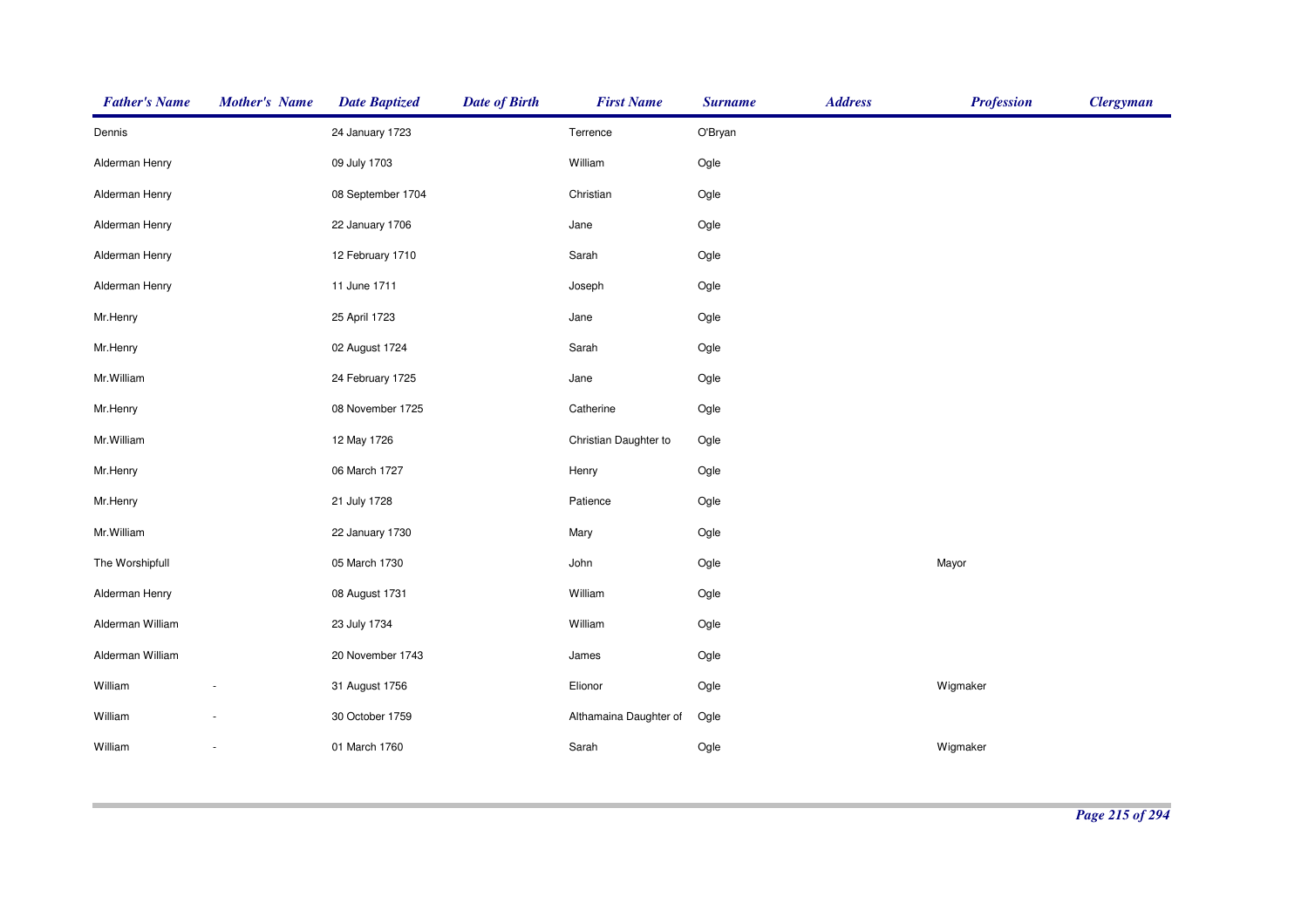| <b>Father's Name</b> | <b>Mother's Name</b> | <b>Date Baptized</b> | <b>Date of Birth</b> | <b>First Name</b>            | <b>Surname</b> | <b>Address</b>        | <b>Profession</b>    | <b>Clergyman</b>     |
|----------------------|----------------------|----------------------|----------------------|------------------------------|----------------|-----------------------|----------------------|----------------------|
| Mr. William          |                      | 18 November 1761     |                      | Henry                        | Ogle           |                       | Gentleman            |                      |
| William              |                      | 17 February 1763     |                      | Catherine                    | Ogle           |                       | Mayor                |                      |
| Rev.Mr.William       |                      | 18 December 1763     |                      | Patience                     | Ogle           |                       |                      |                      |
| George               |                      | 10 October 1772      |                      | William                      | Ogle           |                       |                      |                      |
| William              | Catherine            | 05 January 1806      | 29 December 1805     | John                         | Ogle           |                       |                      | <b>Bigoe Henzell</b> |
| George               | Jane                 | 02 January 1842      |                      | William                      | Ogle           | <b>Trinity Street</b> | Dealer               | A.Wynne              |
| George               | Jane                 | 15 May 1842          |                      | James                        | Ogle           | <b>Trinity Street</b> | Dealer               | A.Wynne              |
| William              |                      | 13 April 1764        |                      | Edward                       | Ogle [Junior]  |                       | Alderman             |                      |
| James                |                      | 24 March 1710        |                      | Thomas                       | Oldcraft       |                       |                      |                      |
| John                 |                      | 14 August 1808       |                      | John                         | Oldham         |                       |                      | <b>Wardlaw Ball</b>  |
| James                | Margaret             | 30 September 1825    | 25 August 1825       | Mary                         | O'Neil         | A Traveller           | $\ddot{?}$           | T.B.Owens            |
| James                | Anne                 | 07 April 1828        | 09 March 1828        | Amelia                       | O'Neil         | <b>Fair Street</b>    | Music Master         | T.William Dixon      |
| Terence              |                      | 06 January 1768      |                      | John                         | O'Neill        |                       | Schoolmaster         |                      |
| James                | Anne                 | 02 December 1824     | 18 October 1824      | Rebecca Jane                 | <b>O'Neill</b> | <b>Fair Street</b>    | Music Master         | T.B.Owens            |
| James                | Anne                 | 01 August 1826       | 06 June 1826         | Wilhemina                    | O'Neill        | <b>Fair Street</b>    | <b>Music Master</b>  | T.B.Owens            |
| Andrew               | Elizabeth            | 25 October 1846      |                      | Rachel                       | O'Neill        | <b>Bolton Street</b>  | Mechanic             | A.Wynne              |
| William C            | Eleanor              | 11 July 1849         |                      | Francis Balfour John         | Ormsby         | Vicrage               | Vicar of this Parish | W.E.Ormsby           |
| William Edwin        | Ellen                | 25 August 1851       |                      | Henry Lowther<br>Cherrmside* | Ormsby         | Vicarage              | Vicar of the Parish  | W.E.Ormsby           |
| William Edwin        | Ellen                | 14 August 1853       |                      | Charlotte Sophia             | Ormsby         | Vicarage              | Vicar of St. Peters  | W.E.Ormsby           |
| William Edwin        | Ellen                | 04 October 1855      |                      | Helen Josephine              | Ormsby         | Vicarage St.Peter's   | Vicar St. Peter's    | W.E.Ormsby           |
| The Late William     |                      | 14 November 1774     |                      | William Joseph               | Orson          |                       | Of County Meath      |                      |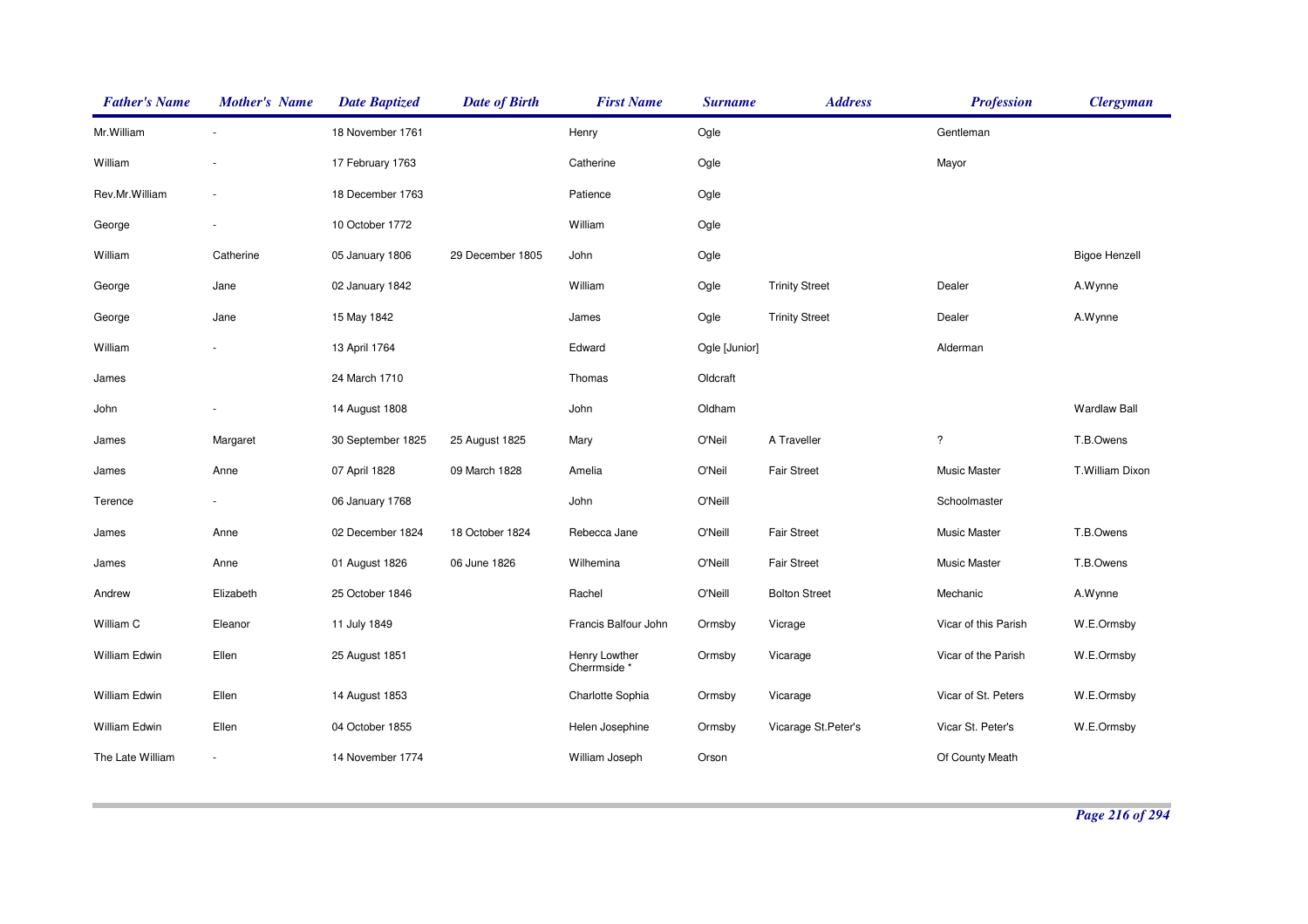| <b>Father's Name</b> | <b>Mother's Name</b>     | <b>Date Baptized</b> | <b>Date of Birth</b> | <b>First Name</b>              | <b>Surname</b> | <b>Address</b>                       | <b>Profession</b>        | <b>Clergyman</b> |
|----------------------|--------------------------|----------------------|----------------------|--------------------------------|----------------|--------------------------------------|--------------------------|------------------|
| Benjamin             |                          | 09 July 1766         |                      | Benjamin                       | Osborne        |                                      | Publican                 |                  |
| John                 | Eliza                    | 10 April 1812        | 29 March 1812        | George                         | Osborne        |                                      |                          | Henry Leland     |
| Henry St.George      | Lousia Mary<br>Catherine | 04 November 1870     | 22 October 1870      | Edith Lousia Mary              | Osborne        | Greenhills                           | Gentleman                | J.H.Monsarrat    |
| Henry Saint George   | Louisa Mary<br>Catherine | 29 December 1872     | 10 November 1872     | Geraldine Blanche Maud Osborne |                | Greenhills                           | Gentleman                | John Eccles      |
| Henry St.George      | Louisa C U               | 15 July 1876         | 15 May 1876          | Henry Ralph                    | Osborne        | Greenhills, Drogheda                 | Gentleman                | John Eccles      |
| Henry                |                          | 03 January 1720      |                      | James                          | Ottley         |                                      |                          |                  |
| John                 | Catherine                | 31 December 1815     | 06 December 1815     | Jane                           | Overn          |                                      | 71st Regiment            | Henry Leland     |
| Isaac                |                          | 31 October 1722      |                      | Elizabeth                      | Owens          |                                      | A Soldier                |                  |
| John                 |                          | 18 July 1731         |                      | Grace                          | Owens          |                                      |                          |                  |
| John                 |                          | 08 July 1733         |                      | William                        | Owens          |                                      |                          |                  |
| John                 | Eliza                    | 22 May 1822          | 09 March 1822        | James                          | Owens          |                                      |                          | T.B.Owens        |
| John                 | Frances                  | 22 April 1825        | 05 February 1825     | Frances Elizabeth              | Owens          | $\overline{?}$                       | Farmer                   | T.B.Owens        |
| John                 | Frances                  | 10 December 1829     |                      | <b>Edward William</b>          | Owens          | Magdalene Street                     | Gentleman                | J.Magee          |
| Simon                | Elizabeth                | 15 February 1832     |                      | Angilyna Maria                 | Owens          | Magdalen Street                      | Gentleman                | Rev.R.George     |
| John                 | Frances                  | 29 March 1839        |                      | Edward                         | Owens          | Peter Street                         | Gentleman                | John.A.Wall      |
| John                 | Elizabeth                | 24 March 1837        | 20 September 1836    | Esther                         | Oxwell         | Resident in England, the<br>mother a | distressed traveller     | Rev.J.Magee      |
| John                 |                          | 13 November 1745     |                      | Elinor                         | Padman         |                                      | A Soldier                |                  |
| Arthur Henry         | Annie Barton             | 06 July 1875         | 22 May 1875          | <b>Arthur Erskine</b>          | Pain           | Fair Street, Drogheda                | Lieutenant 75th Regiment | John Eccles      |
| Richard              |                          | 24 February 1703     |                      | Moses                          | Painter        |                                      |                          |                  |
| Robert               | Mary                     | 05 May 1830          | 05 April 1830        | Marianne                       | Park           | Magdalen Street                      | Sea Captain              | J.Magee          |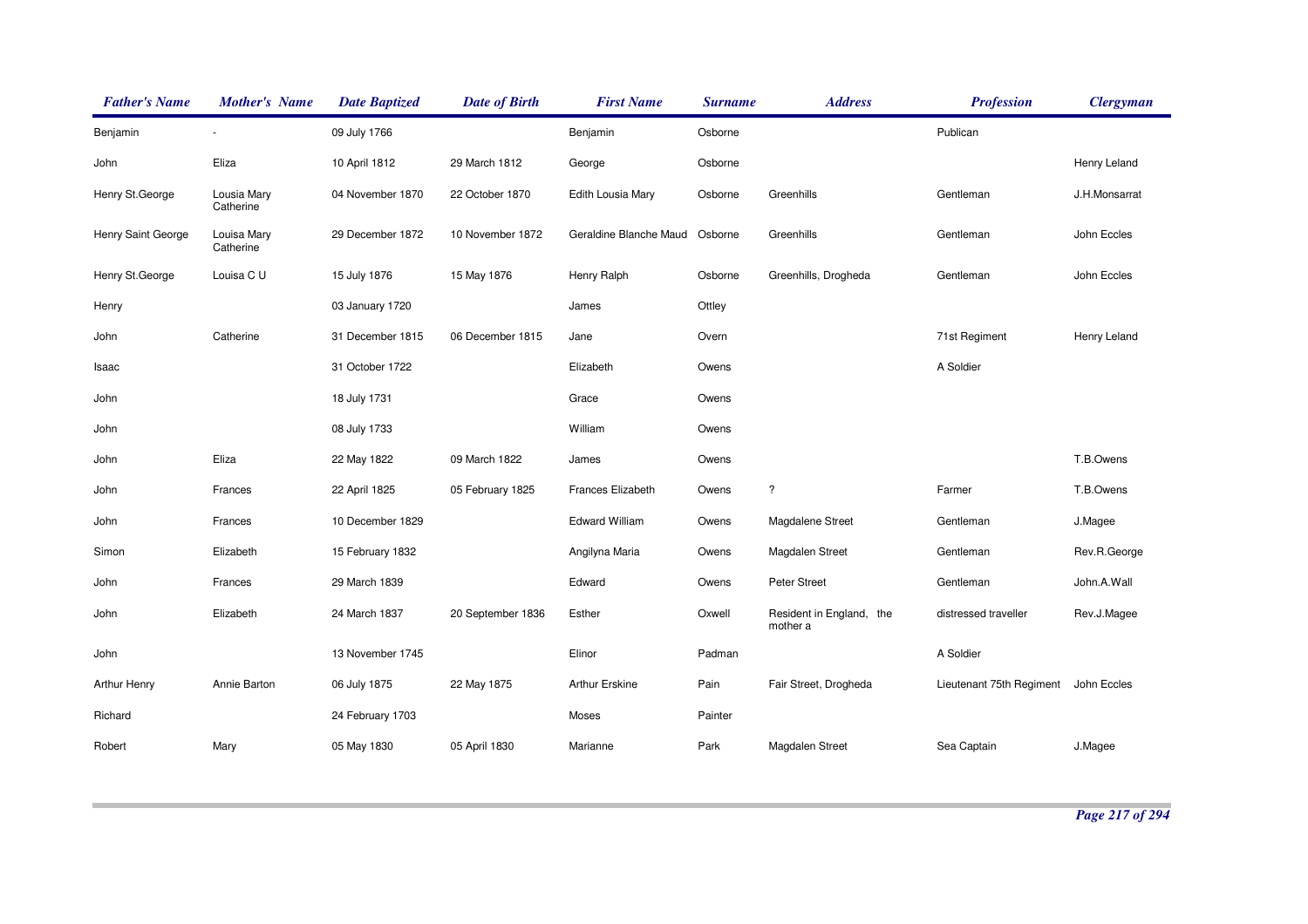| <b>Father's Name</b> | <b>Mother's Name</b> | <b>Date Baptized</b> | <b>Date of Birth</b> | <b>First Name</b> | <b>Surname</b> | <b>Address</b>    | <b>Profession</b>    | <b>Clergyman</b>    |
|----------------------|----------------------|----------------------|----------------------|-------------------|----------------|-------------------|----------------------|---------------------|
| Mr.                  |                      | 16 March 1765        |                      | William           | Parker         |                   |                      |                     |
| Paul                 |                      | 13 May 1767          |                      | Ann               | Parker         |                   | Watchmaker           |                     |
| Paul                 |                      | 26 November 1768     |                      | John              | Parker         |                   | Watchmaker           |                     |
| Paul                 |                      | 20 February 1772     |                      | Thomas            | Parker         |                   |                      |                     |
| Alexander            | Elizabeth            | 02 December 1866     | 15 November 1866     | Elizabeth         | Parker         | Whitworth Factory | <b>Writing Clerk</b> | J.H.Monsarrat       |
| Richard              |                      | 22 May 1702          |                      | James             | Parkes         |                   |                      |                     |
| Thomas               |                      | 26 August 1702       |                      | Ann               | Parkes         |                   |                      |                     |
| Anthony              |                      | 19 May 1748          |                      | Mary              | Parkes         |                   |                      |                     |
| Richard              | Catherine            | 17 May 1810          |                      | John Francis      | Parkes         |                   |                      | Henry Leland        |
| Adam                 |                      | 16 July 1716         |                      | John              | Parkinson      |                   |                      |                     |
| Adam                 |                      | 16 April 1722        |                      | Robert            | Parkinson      |                   |                      |                     |
| John                 |                      | 07 August 1740       |                      | Jane              | Parkinson      |                   |                      |                     |
| John                 |                      | 30 March 1742        |                      | Robert            | Parkinson      |                   |                      |                     |
| John                 |                      | 05 February 1744     |                      | Jane              | Parkinson      |                   |                      |                     |
| John                 |                      | 08 July 1746         |                      | John              | Parkinson      |                   |                      |                     |
| John                 |                      | 29 February 1748     |                      | George            | Parkinson      |                   |                      |                     |
| John                 |                      | 29 February 1748     |                      | George            | Parkinson      |                   |                      |                     |
| John                 |                      | 04 March 1748        |                      | George            | Parkinson      |                   |                      |                     |
| John                 |                      | 06 March 1748        |                      | George            | Parkinson      |                   |                      |                     |
| James                | Christina            | 28 May 1820          | 19 May 1820          | Anne              | Parkinson      |                   |                      | <b>Wardlaw Ball</b> |
| James                | Christina            | 08 July 1821         | 19 June 1821         | Margaret          | Parkinson      |                   |                      | T.B.Owens           |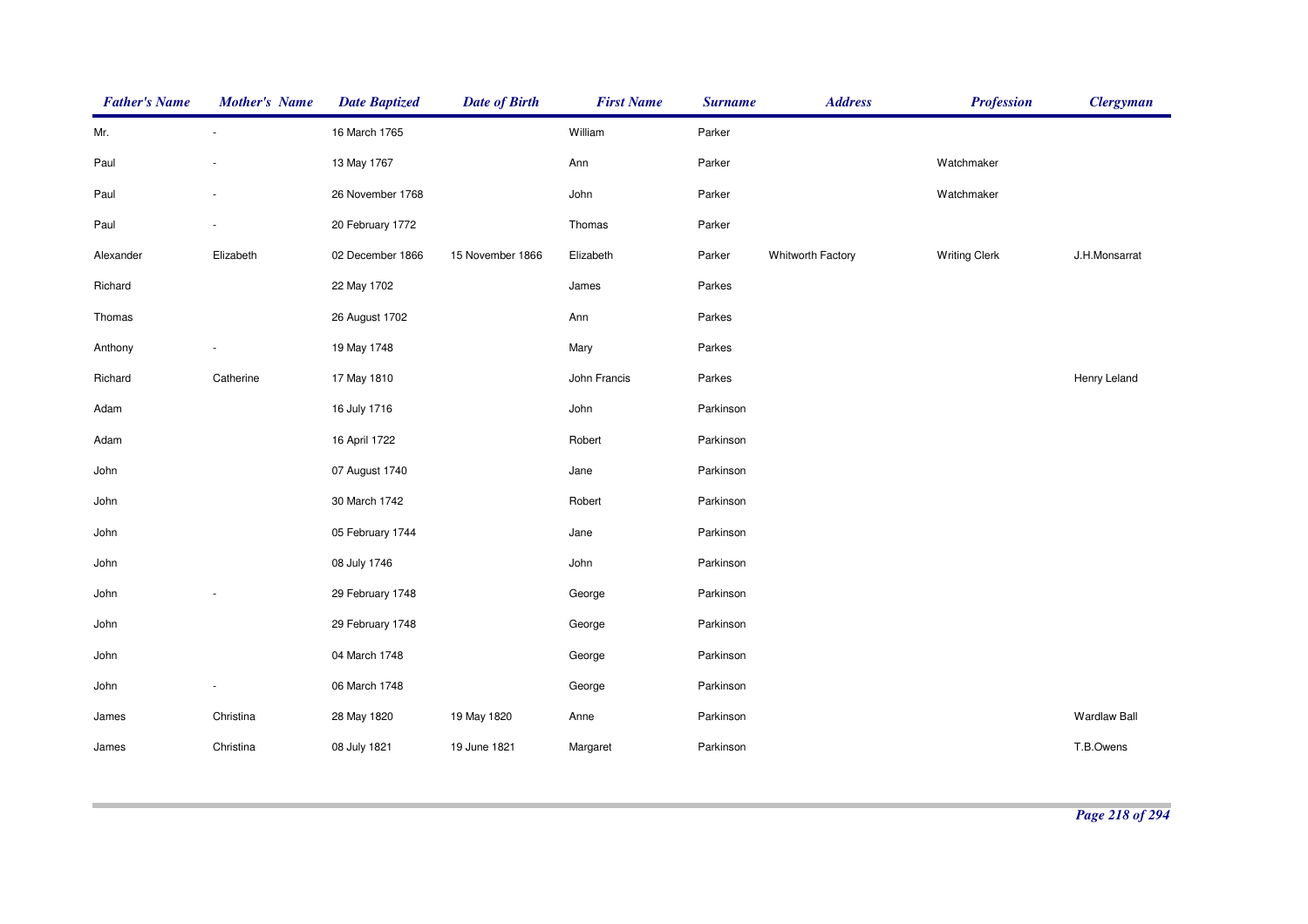| <b>Father's Name</b> | <b>Mother's Name</b> | <b>Date Baptized</b> | <b>Date of Birth</b> | <b>First Name</b> | <b>Surname</b> | <b>Address</b> | <b>Profession</b> | <b>Clergyman</b> |
|----------------------|----------------------|----------------------|----------------------|-------------------|----------------|----------------|-------------------|------------------|
| James                | Christina            | 24 January 1825      | 18 December 1824     | Mercy Clark       | Parkinson      | Shop Street    | Grocer            | T.B.Owens        |
| Adam                 |                      | 17 April 1702        |                      | Ann               | Parkison       |                |                   |                  |
| Thomas               |                      | 14 January 1705      |                      | John              | Parkison       |                |                   |                  |
| Adam                 |                      | 30 May 1705          |                      | Mary              | Parkison       |                |                   |                  |
| Adam                 |                      | 02 April 1708        |                      | Esther            | Parkison       |                |                   |                  |
| Adam                 |                      | 01 March 1714        |                      | Samuel            | Parkison       |                |                   |                  |
| Thomas               |                      | 27 October 1703      |                      | John              | Parks          |                |                   |                  |
| Richard              |                      | 20 December 1704     |                      | Ezekiell          | Parks          |                |                   |                  |
| Mr.Thomas            |                      | 06 August 1705       |                      | Edward            | Parks          |                |                   |                  |
| Richard              |                      | 16 September 1706    |                      | Richard           | Parks          |                |                   |                  |
| Hugh                 |                      | 14 October 1707      |                      | Catherine         | Parks          |                |                   |                  |
| Mr.Thomas            |                      | 02 June 1708         |                      | Joseph            | Parks          |                |                   |                  |
| Richard              |                      | 29 October 1708      |                      | Robert            | Parks          |                |                   |                  |
| Anthony              |                      | 05 September 1739    |                      | William           | Parks          |                |                   |                  |
| Anthony              |                      | 17 December 1741     |                      | Ephraim           | Parks          |                | Twins             |                  |
| Anthony              |                      | 17 December 1741     |                      | Robert            | Parks          |                | Twins             |                  |
| Anthony              |                      | 08 May 1743          |                      | John              | Parks          |                |                   |                  |
| Anthony              |                      | 01 June 1747         |                      | $\blacksquare$    | Parks          |                |                   |                  |
| Anthony              |                      | 19 May 1748          |                      | Mary              | Parks          |                |                   |                  |
| Anthony              |                      | 08 August 1750       |                      | Sarah             | Parks          |                |                   |                  |
| Anthony              |                      | 30 January 1752      |                      | Susana            | Parks          |                |                   |                  |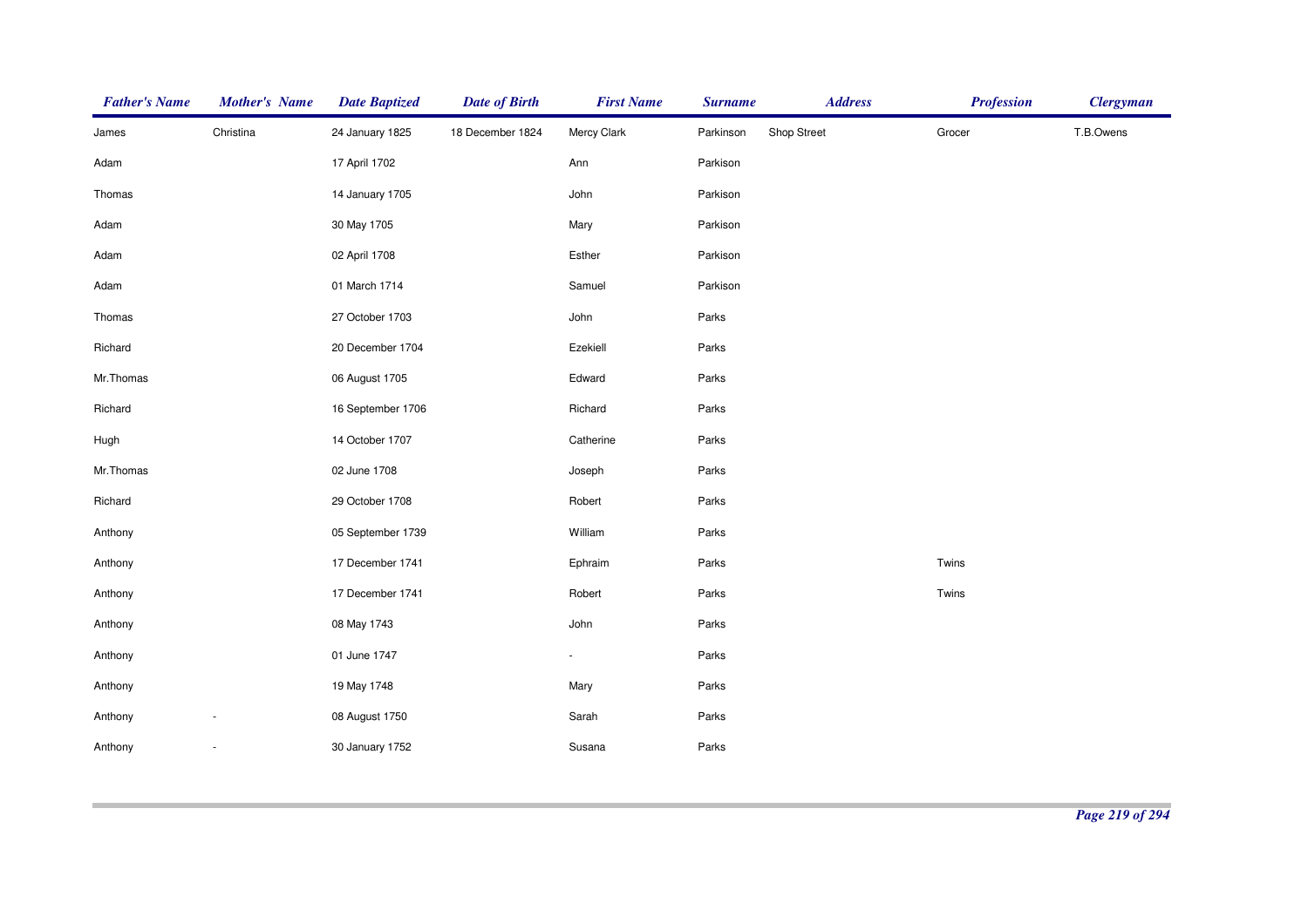| <b>Father's Name</b> | <b>Mother's Name</b> | <b>Date Baptized</b> | <b>Date of Birth</b> | <b>First Name</b>         | <b>Surname</b>    | <b>Address</b>           | <b>Profession</b>      | <b>Clergyman</b>       |
|----------------------|----------------------|----------------------|----------------------|---------------------------|-------------------|--------------------------|------------------------|------------------------|
| Robert               | Mary                 | 17 March 1822        | 02 March 1822        | Peter Boyd                | Parks             |                          |                        | T.B.Owens              |
| Robert               | Mary                 | 15 February 1824     | 13 January 1824      | Anne                      | Parks             | <b>West Street</b>       | Ship Captain           | T.B.Owens              |
| Robert               | Mary                 | 06 January 1826      | 14 December 1825     | Andrew                    | Parks             | Magdalen Street          | Ship Captain           | T.B.Owens              |
| Robert               | Mary                 | 10 October 1828      | 14 September 1828    | Mary Anne                 | Parks             | Magdalene Street         | Ship Captain           | T.B.Owens              |
| Thomas               | Anna Emmeline        | 17 April 1892        | 25 January 1892      | Thomas                    | Parr              | William Street, Drogheda | Doctor of Medicine     | John Eccles            |
| Thomas               | Anna Emmiline        | 09 September 1894    | 21 May 1894          | William Burleigh          | Parr              | William Street, Drogheda | Doctor of Medicine     | F.W.Macran             |
| Thomas               | Annie Emmiline       | 04 July 1897         | 18 May 1897          | Elizabeth Sidford         | Parr              | William Street, Drogheda | Physician              | Herbert Sandford       |
| William              | Lavinia              | 25 June 1845         |                      | William Henry             | Parsons           | Dublin                   | 1st Bat. Rifle Brigade | William M<br>Beresford |
| John                 | Susanna              | 26 September 1866    | 11 August 1866       | Samuel Joseph             | Parsons           | <b>West Street</b>       | Merchant               | J.H.Monsarrat          |
| Thomas               |                      | 20 January 1766      |                      | Mary                      | Partis            |                          | Soldier                |                        |
| John                 | Frances              | 12 August 1855       |                      | <b>Edward Minchin</b>     | Patchell          | <b>Boyne Terrace</b>     | Banker                 | <b>Henry Seddall</b>   |
| John                 | Frances              | 27 April 1856        |                      | Frances Hodson            | Patchell          | Boyne Terrace            | Accountant             | W.E.Ormsby             |
| John                 | Frances              | 27 September 1857    |                      | <b>William Anderson</b>   | Patchell          | <b>Palace Street</b>     | Cashier Prov. Bank     | George F Lacey         |
| John                 | Frances              | 29 May 1859          |                      | Mary                      | Patchell          | <b>Palace Street</b>     | Cashier Pro. Bank      | J.Stewart              |
| John                 | Frances              | 12 August 1860       |                      | Woodward John<br>Williams | Patchell          | Palace Street            | Cashier Prov Bank      | John Eccles            |
| Mr.Andrew            |                      | 04 January 1725      |                      | Sarah                     | Paterson          |                          |                        |                        |
| Andrew               |                      | 27 January 1727      |                      | Jeremiah                  | Paterson          |                          |                        |                        |
| Joseph               | Eliza Maria          | 24 June 1874         | 12 May 1874          | Joseph                    | Paton &<br>Martin | Magdalen Street          | Pensioner              | John Eccles            |
| Mr.William           |                      | 01 May 1704          |                      | Thomas                    | Patten            |                          |                        |                        |
| Mr.William           |                      | 01 September 1706    |                      | Townley                   | Patten            |                          |                        |                        |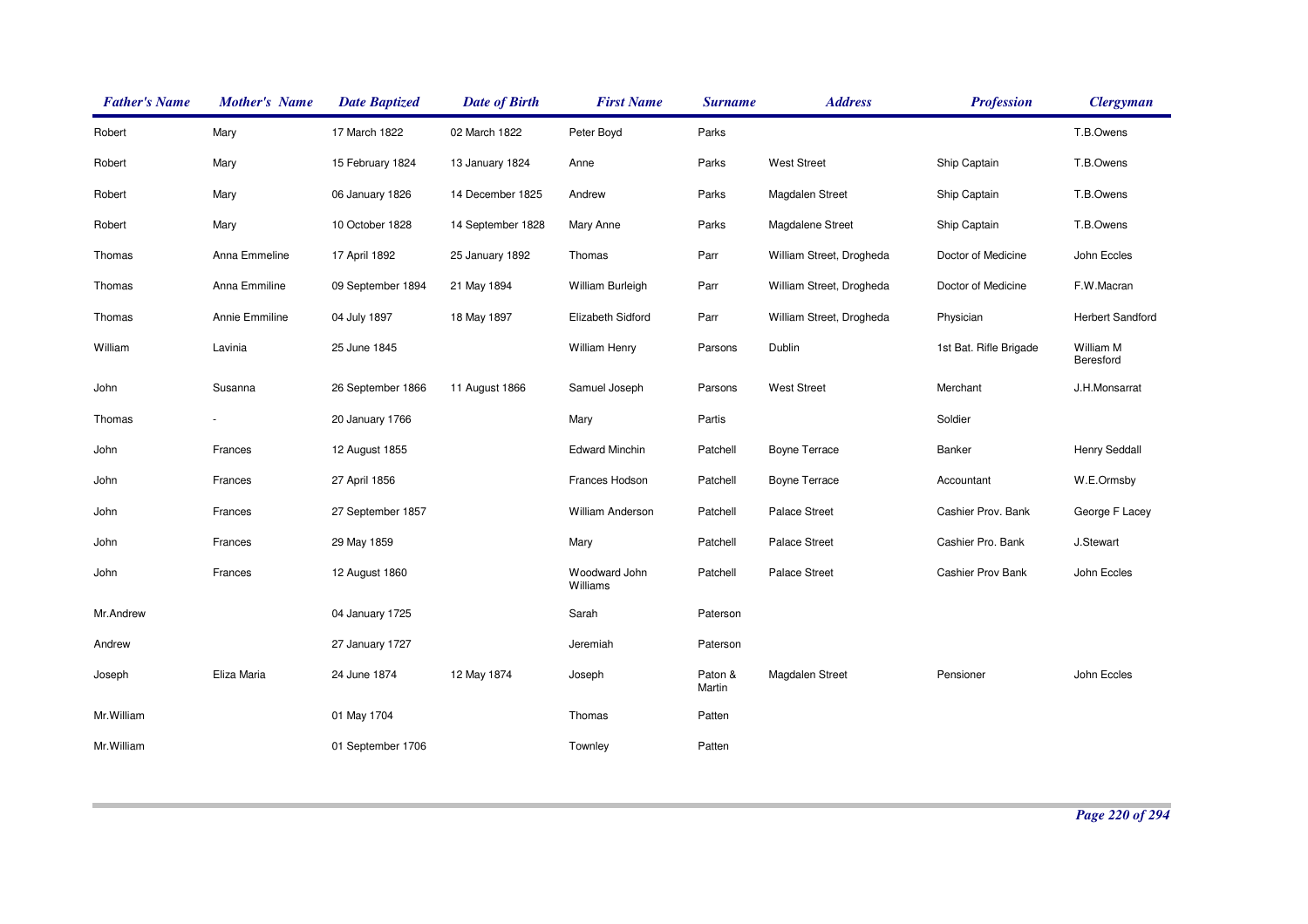| <b>Father's Name</b> | <b>Mother's Name</b>     | <b>Date Baptized</b> | <b>Date of Birth</b> | <b>First Name</b>     | <b>Surname</b> | <b>Address</b>        | <b>Profession</b>    | <b>Clergyman</b>      |
|----------------------|--------------------------|----------------------|----------------------|-----------------------|----------------|-----------------------|----------------------|-----------------------|
| Thomas               | Anne                     | 25 February 1820     | 01 February 1820     | James                 | Patterson      |                       |                      | T.B.Owens             |
| John                 | Sarah                    | 10 February 1822     | 03 February 1822     | Mary                  | Patterson      |                       |                      | T.B.Owens             |
| John                 | Sarah                    | 25 July 1824         | 21 July 1824         | Catharine             | Patterson      | North Road            | Weaver               | John Smyth            |
| John                 | Sarah                    | 23 September 1831    |                      | <b>Thomas William</b> | Patterson      | <b>Trinity Street</b> | Publican             | Rev.Richard<br>George |
| John                 | Sarah                    | 21 December 1832     |                      | Thomas                | Patterson      | Collon                | Farmer               | Rev.J.Magee           |
| William              | Janet                    | 27 June 1849         |                      | William               | Patterson      | Magdalene Street      | Engineer             | Andrew Williamson     |
| William              | Janet                    | 19 December 1852     |                      | Marian Jane           | Patterson      | Marsh                 | Engineer             | W.E.Ormsby            |
| John                 | Mary                     | 10 July 1825         | 19 May 1825          | Maria                 | Payne          | <b>Barracks</b>       | Private 73rd Foot    | T.B.Owens             |
| Roger                | Mary                     | 03 April 1808        | 01 April 1808        | Mary                  | Pearson        |                       |                      | Henry Leland          |
| Roger                | Mary                     | 22 September 1809    | 15 September 1809    | Roger                 | Pearson        |                       |                      | Henry Leland          |
| John                 |                          | 18 January 1703      |                      | Mary                  | Peass          |                       | A Stranger           |                       |
| Peter                |                          | 15 September 1725    |                      | Thomas                | Peddar         |                       |                      |                       |
| Thomas               | Anne                     | 11 February 1811     | 15 January 1811      | Eliza                 | Peden          |                       | N.Downshire Regiment | Henry Leland          |
| Mr.Samuell           |                          | 03 July 1724         |                      | Alice                 | Pendleton      |                       |                      |                       |
| Mr.Samuell           |                          | 08 April 1726        |                      | Edmond                | Pendleton      |                       |                      |                       |
| Alderman             |                          | 12 February 1728     |                      | Anthony               | Pendleton      |                       |                      |                       |
| Alderman Samuell     |                          | 04 August 1729       |                      | Samuell               | Pendleton      |                       | [Deceased]           |                       |
| Alderman Philip      | $\overline{\phantom{a}}$ | 21 December 1754     |                      | George Adams          | Pendleton      |                       | Mayor                |                       |
| Philip               |                          | 21 January 1756      |                      | Samuel                | Pendleton      |                       |                      |                       |
| Philip               |                          | 21 May 1758          |                      | Frances               | Pendleton      |                       | Alderman             |                       |
| Philip               |                          | 05 May 1760          |                      | Philip                | Pendleton      |                       | Alderman             |                       |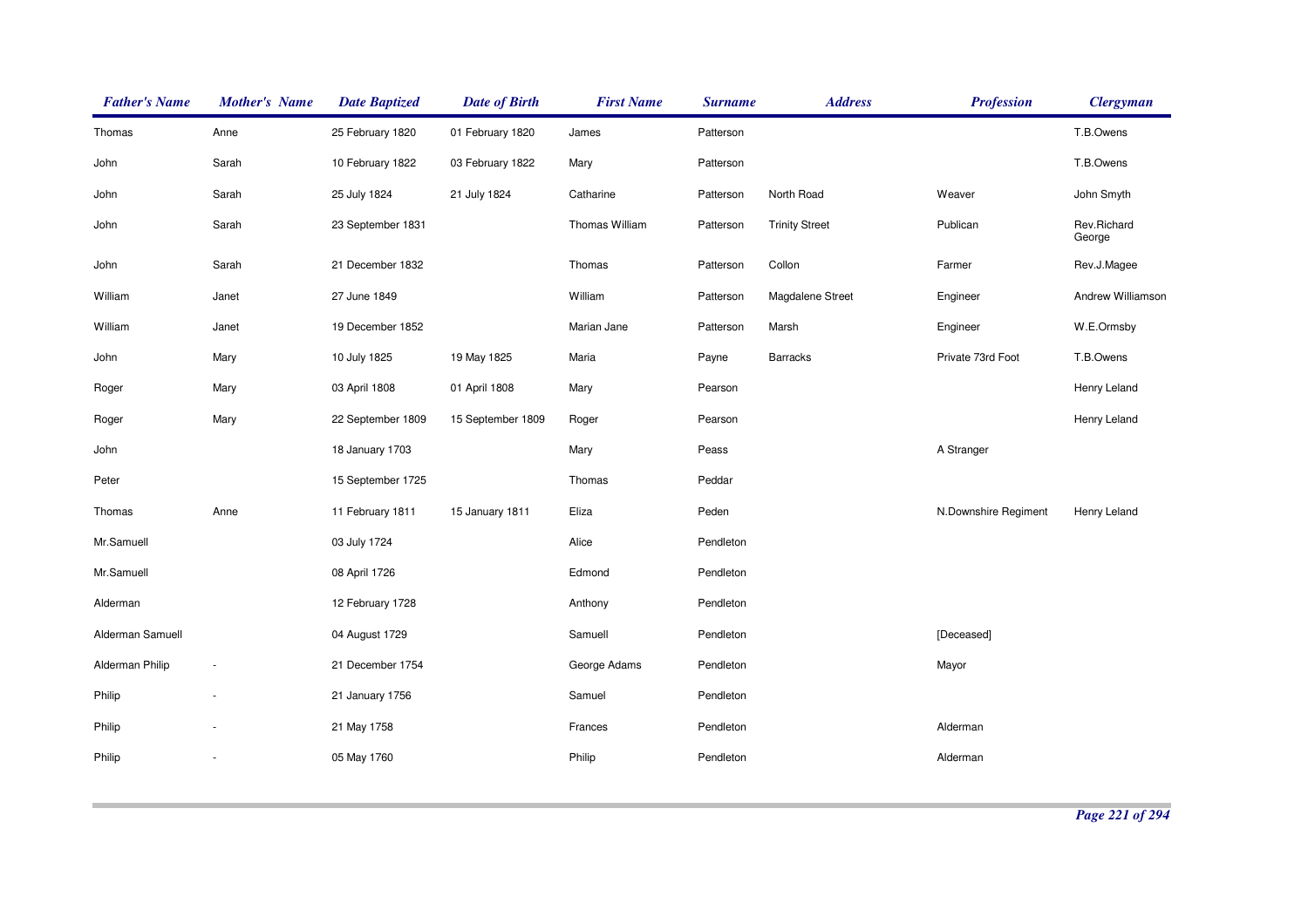| <b>Father's Name</b> | <b>Mother's Name</b> | <b>Date Baptized</b> | <b>Date of Birth</b> | <b>First Name</b>         | <b>Surname</b> | <b>Address</b>         | <b>Profession</b>       | <b>Clergyman</b>      |
|----------------------|----------------------|----------------------|----------------------|---------------------------|----------------|------------------------|-------------------------|-----------------------|
| Richard              |                      | 23 February 1727     |                      | Elizabeth                 | Penefather     |                        |                         |                       |
| Richard              |                      | 23 August 1728       |                      | John                      | Penefather     |                        |                         |                       |
| David                |                      | 03 January 1718      |                      | Christopher               | Penington      |                        |                         |                       |
| Frederick            | Harriet              | 04 December 1831     |                      | <b>Elizabeth Saunders</b> | Pennell        | <b>William Street</b>  | Revenue Officer         | Rev.R.George          |
| Fredrick             | Harriett             | 06 December 1831     |                      | Samuel Johnston           | Pennell        | <b>William Street</b>  | <b>Revenue Officer</b>  |                       |
| Frederick            | Harriet              | 06 December 1831     |                      | Samuel Johnston           | Pennell        | <b>William Street</b>  | Revenue Officer         | Rev.Richard<br>George |
| Frederick            | Harriett             | 04 August 1833       | 05 July 1833         | Joseph Moore              | Pennell        | <b>Williams Street</b> | Revenue Officer         | Rev.J.Magee           |
| David                |                      | 10 July 1716         |                      | John                      | Pennington     |                        |                         |                       |
| David                |                      | 28 February 1720     |                      | Alice                     | Pennington     |                        |                         |                       |
| John                 |                      | 18 November 1774     |                      | Hannah                    | Pentland       |                        |                         |                       |
| Mr.Robert            |                      | 14 August 1775       |                      | Thomas                    | Pentland       |                        |                         |                       |
| Henry                | Elizabeth            | 08 April 1806        | 14 March 1806        | Martha                    | Pentland       |                        |                         | <b>Bigoe Henzell</b>  |
| Henry                | Elizabeth            | 08 April 1808        | 10 March 1808        | Samuel                    | Pentland       |                        |                         | Henry Leland          |
| Henry                | Sophia               | 30 April 1837        | 29 March 1837        | Maria                     | Pentland       | Kells, Co.Meath        | Surgeon                 | Rev.J.Magee           |
| Arthur               |                      | 05 June 1702         |                      | Gregory                   | Penton         |                        |                         |                       |
| Robert               | Anne                 | 20 March 1805        |                      | Elizabeth                 | Pepper         |                        |                         | W.Ball                |
| Robert               | Ann                  | 14 June 1807         | 01 June 1807         | Robert                    | Pepper         |                        |                         | <b>Bigoe Henzell</b>  |
| Robert               | Anne                 | 07 January 1810      | 03 January 1810      | John                      | Pepper         |                        |                         | Henry Leland          |
| Robert               | Anne                 | 17 October 1812      | 15 October 1812      | Anne                      | Pepper         |                        |                         | Henry Leland          |
| William              | Rose                 | 06 December 1807     | 22 November 1807     | Anne                      | Percival       |                        | <b>Wicklow Regiment</b> | <b>Bigoe Henzell</b>  |
| Mr.                  |                      | 12 August 1749       |                      | John                      | Perry          |                        | The Calender            |                       |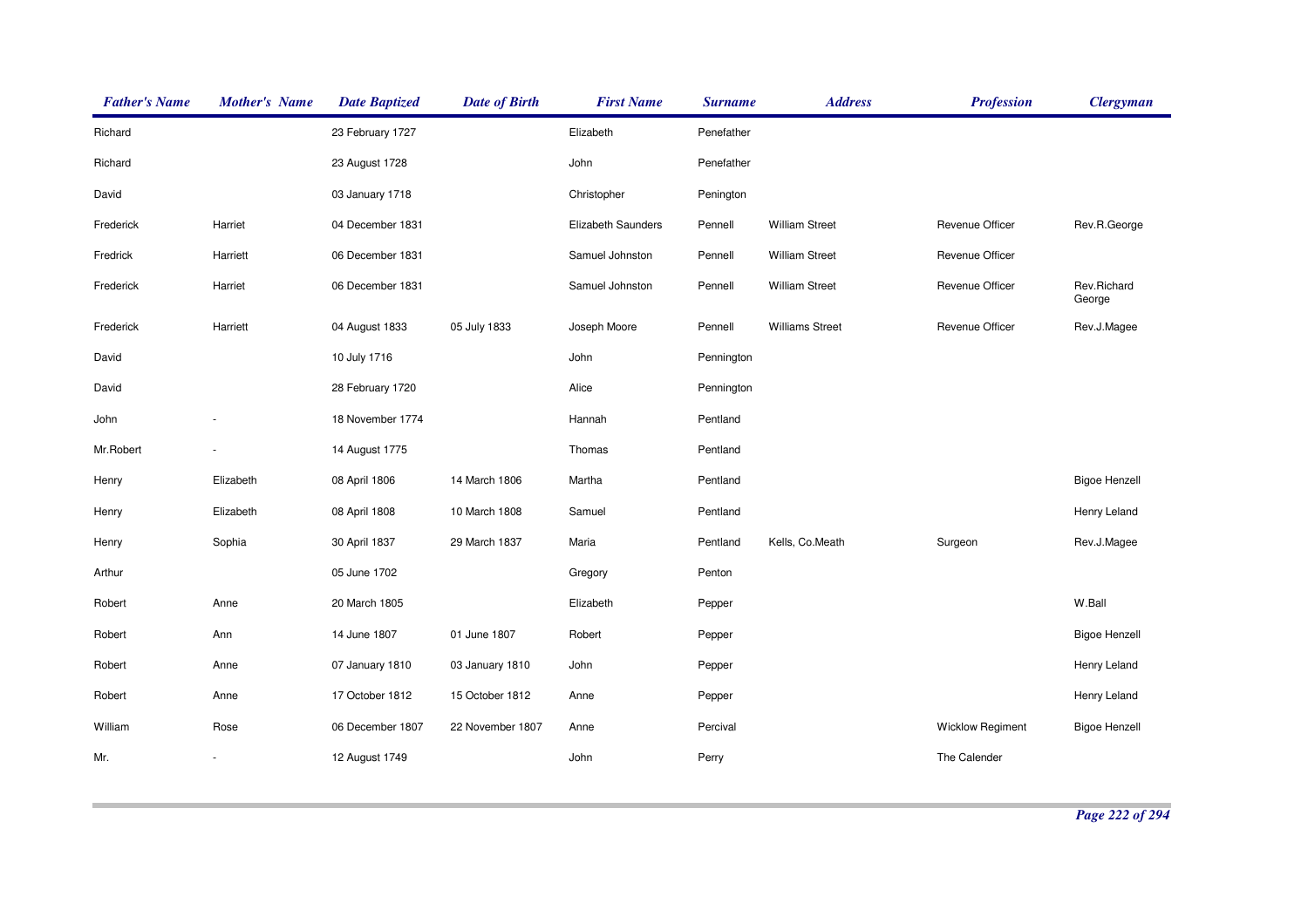| <b>Father's Name</b>      | <b>Mother's Name</b> | <b>Date Baptized</b> | <b>Date of Birth</b> | <b>First Name</b>                 | <b>Surname</b>   | <b>Address</b>                  | <b>Profession</b>        | <b>Clergyman</b>    |
|---------------------------|----------------------|----------------------|----------------------|-----------------------------------|------------------|---------------------------------|--------------------------|---------------------|
| John                      |                      | 05 January 1752      |                      | Elizabeth                         | Perry            |                                 |                          |                     |
|                           |                      | 07 February 1721     |                      | Susana                            | Peters           |                                 | AChildfoundintheCh. Yard |                     |
| Thomas William            | Kate                 | 21 March 1898        | 31 January 1898      | <b>Ethel Maud</b>                 | Pettipice        | Blue Coat Institution, Drogheda | School Master            | Herbert Sandford    |
| Thomas William            | Kate                 | 24 December 1899     | 12 October 1899      | Ida Kathleen                      | Pettipice        | <b>Blue Coat School</b>         | School Master            | Ll. Paul T. Ledoux  |
| Captain Thomas            | Jane                 | 26 November 1811     | 23 November 1811     | John William                      | Phepoe           |                                 |                          | Henry Leland        |
|                           |                      | 22 August 1814       | 22 August 1814       | William                           | Phepoe           |                                 | Captain Louth Militia    | $\blacksquare$      |
| Thomas                    | Jane                 | 17 September 1815    | 09 September 1815    | Mary Anne                         | Phepoe           |                                 | Louth Militia            | Henry Leland        |
| Thomas                    | Jane                 | 15 December 1816     | 07 December 1816     | Catherine                         | Phepoe           |                                 |                          | <b>Wardlaw Ball</b> |
| Captain Thomas            | $\overline{?}$       | 20 July 1818         | 07 July 1818         | John Thomas                       | Phepoe           |                                 | Louth Militia            | Henry Leland        |
| Thomas                    | Jane                 | 27 July 1821         | 14 July 1821         | Martha Anne                       | Phepoe           |                                 |                          | T.B.Owens           |
| John                      |                      | 12 July 1768         |                      | James                             | Philips          |                                 |                          |                     |
| William                   | Mary                 | 24 May 1843          | 03 May 1843          | Thomas                            | Philips          | Laurence Street                 | Shoemaker                | A.Wynne             |
| William                   |                      | 09 July 1718         |                      | John                              | Phillips         |                                 |                          |                     |
| William                   |                      | 30 March 1720        |                      | Agnes                             | Phillips         |                                 |                          |                     |
| Thomas                    |                      | 22 April 1773        |                      | John                              | Phillips         |                                 | Soldier                  |                     |
| <b>William Murphy</b>     | Hannah Hoey          | 23 July 1835         | 07 June 1835         | John Armstrong                    | Phillips         | <b>Fair Street</b>              | Gentleman                | Not Baptised        |
| William                   | Mary                 | 06 February 1842     | 05 January 1842      | William                           | Phillips         | Laurence Street                 | Shoe Maker               | A.Wynne             |
| Abraham                   |                      | 10 July 1704         |                      | Jane                              | Pickering        |                                 |                          |                     |
| Thomas                    |                      | 26 December 1732     |                      | Brabazon                          | Pierce           |                                 | Mariner                  |                     |
| Thomas                    |                      | 08 January 1734      |                      | Thomas                            | Pierce           |                                 |                          |                     |
| Assistant to The<br>Revd. |                      | 10 October 1733      |                      | Peter Barker L.L.B.<br>Came to be | Pierce<br>Hughes |                                 |                          |                     |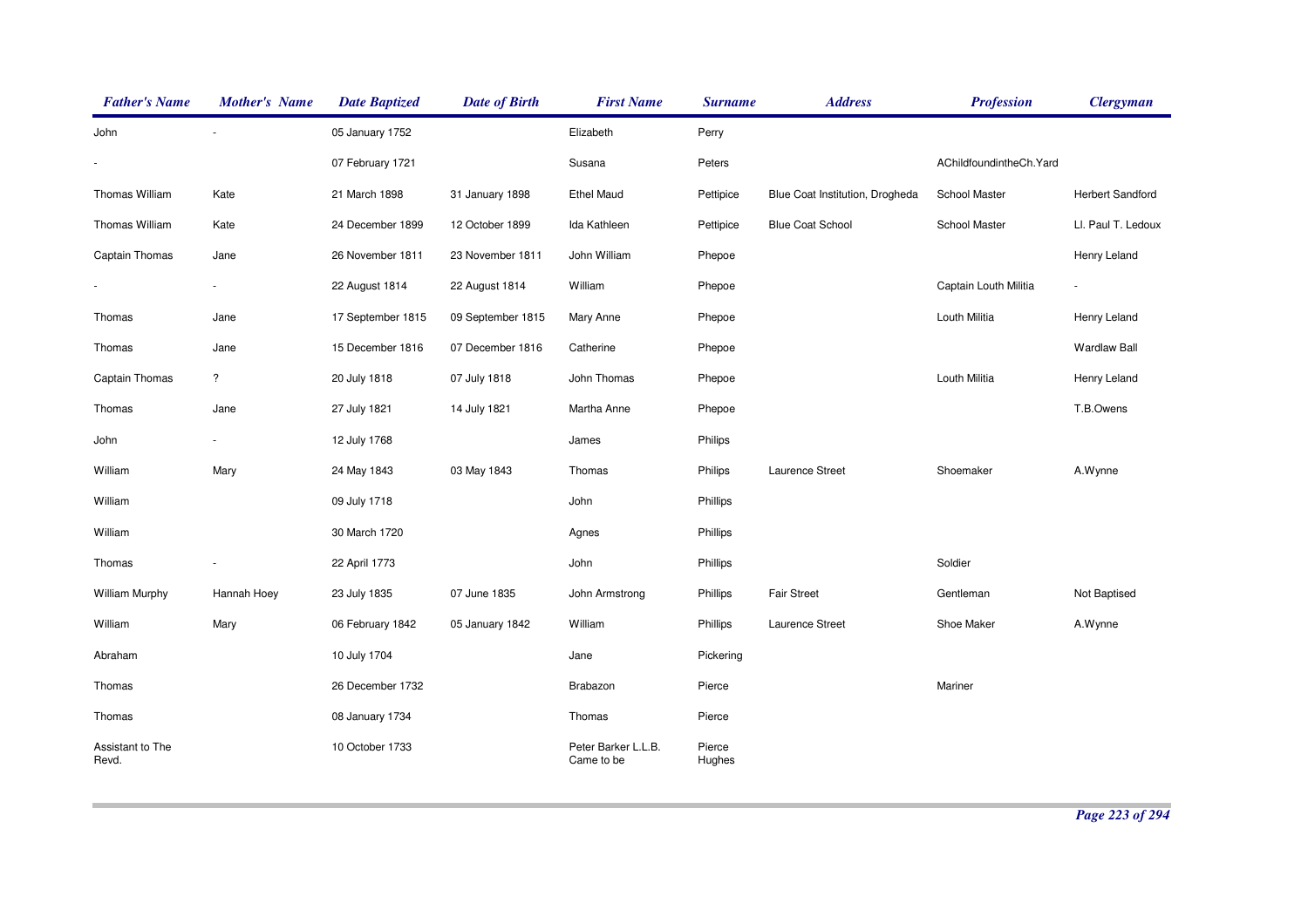| <b>Father's Name</b> | <b>Mother's Name</b> | <b>Date Baptized</b> | <b>Date of Birth</b> | <b>First Name</b>   | <b>Surname</b> | <b>Address</b>     | <b>Profession</b> | <b>Clergyman</b>       |
|----------------------|----------------------|----------------------|----------------------|---------------------|----------------|--------------------|-------------------|------------------------|
| Thomas               | <b>Bridget</b>       | 09 March 1806        | 07 March 1806        | Mary                | Piercy         |                    |                   | <b>Bigoe Henzell</b>   |
| George               | Elinor               | 08 March 1812        | 06 March 1812        | John                | Pilkington     |                    |                   | Henry Leland           |
| Laurance             |                      | 22 January 1704      |                      | Elinor              | Pilly          |                    |                   |                        |
| Laurance             |                      | 09 September 1705    |                      | Robert              | Pilly          |                    |                   |                        |
| Laurence             |                      | 10 March 1708        |                      | Edward              | Pilly          |                    |                   |                        |
| Laurance             |                      | 25 June 1710         |                      | Isabella            | Pilly          |                    |                   |                        |
| Samuell              |                      | 01 August 1732       |                      | Elizabeth           | Platt          |                    |                   |                        |
| Thomas               |                      | 10 March 1723        |                      | Jane                | Plowman        |                    |                   |                        |
| Thomas               |                      | 26 February 1714     |                      | Robert              | Plumley        |                    |                   |                        |
| Thomas               |                      | 31 May 1716          |                      | Charity             | Plumley        |                    |                   |                        |
| Thomas               |                      | 24 December 1727     |                      | John                | Plumley        |                    | Twins             |                        |
| Thomas               |                      | 24 December 1727     |                      | Thomas              | Plumley        |                    | Twins             |                        |
| John                 | Anne                 | 08 March 1838        | 17 February 1838     | George              | Plunkett       | <b>Fair Street</b> | Pawn Broker       | John.A.Wall            |
| John                 | Anne                 | 24 November 1839     | 20 October 1839      | Anne                | Plunkett       | <b>Fair Street</b> | Pawn Broker       | John.A.Wall            |
| John                 | Anne                 | 15 January 1842      | 20 December 1841     | James Cowdroy       | Plunkett       | <b>Fair Street</b> | Pawn Broker       | E.P.Durham             |
| John                 | Anne                 | 05 December 1843     | 02 December 1843     | Martha              | Plunkett       | <b>Fair Street</b> | Pawn-broker       | A.Wynne                |
| John                 | Anne                 | 13 May 1846          |                      | Thomas Holmes       | Plunkett       | <b>Shop Street</b> | Pawn Broker       | William M<br>Beresford |
| John                 | Anne                 | 24 January 1847      |                      | Timothy             | Plunkett       | <b>Shop Street</b> | Pawn Broker       | A.Wynne                |
| George               |                      | 09 July 1702         |                      | Edward              | Poge           |                    |                   |                        |
| Richard              |                      | 25 August 1702       |                      | Bartholomew         | Pollard        |                    |                   |                        |
| Captain Samuel       | Catherine            | 23 December 1816     | 28 November 1816     | <b>Thomas Cosby</b> | Pollock        |                    |                   | <b>Wardlaw Ball</b>    |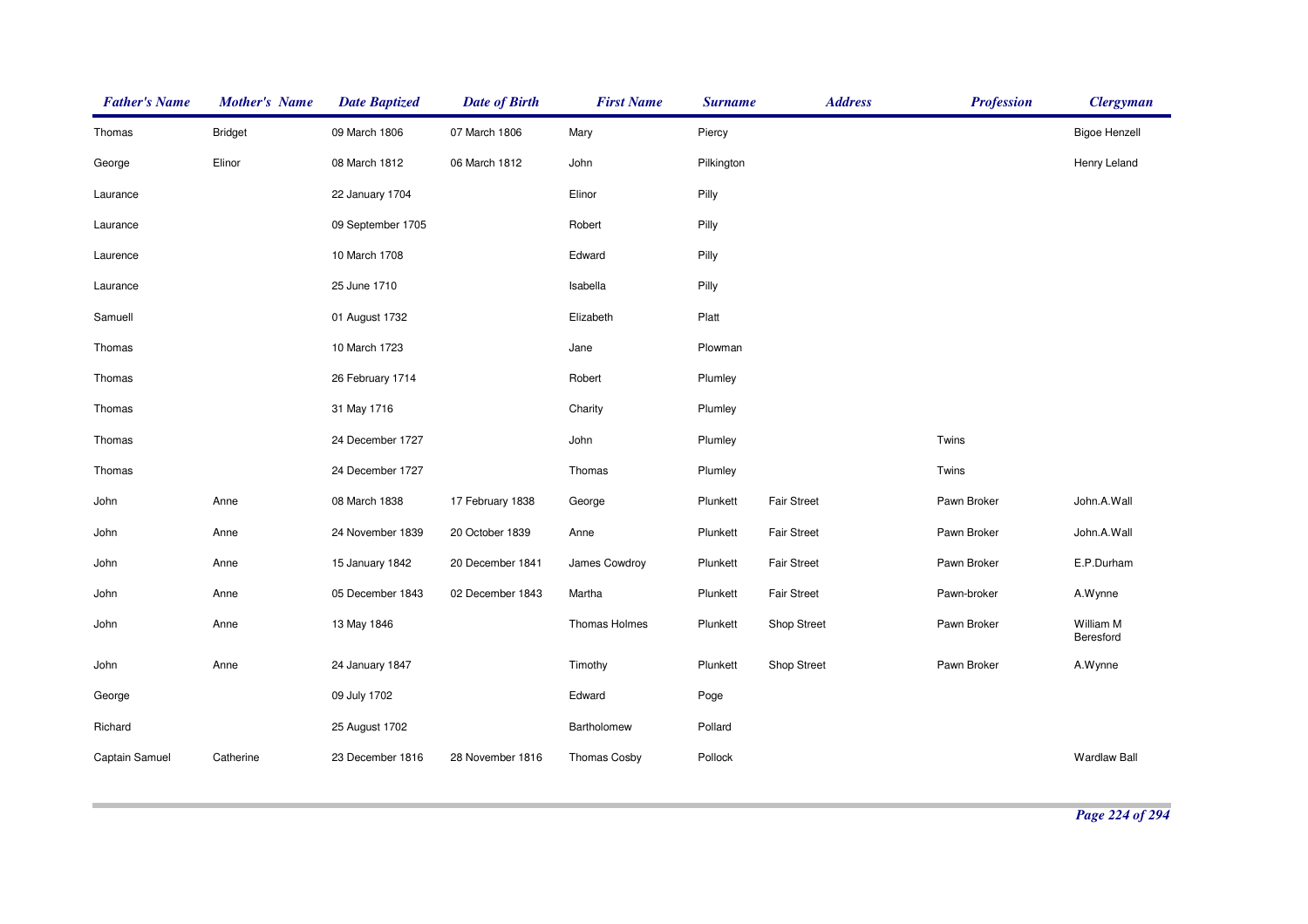| <b>Father's Name</b> | <b>Mother's Name</b> | <b>Date Baptized</b> | <b>Date of Birth</b> | <b>First Name</b> | <b>Surname</b> | <b>Address</b> | <b>Profession</b>             | <b>Clergyman</b>     |
|----------------------|----------------------|----------------------|----------------------|-------------------|----------------|----------------|-------------------------------|----------------------|
| Samuel               | Catherine Jane       | 15 January 1818      | 28 December 1817     | Anne Elizabeth    | Pollock        |                |                               | <b>Wardlaw Ball</b>  |
| Captain Samuel       | Jane                 | 18 May 1819          | 07 May 1819          | Catherine Jane    | Pollock        |                | Captain H.P. 43rd<br>Regiment | T.B.Owens            |
| John                 | Mary                 | 18 April 1808        | 18 April 1808        | John              | Polly          |                |                               | Henry Leland         |
| John                 | Margaret             | 24 February 1811     | 23 February 1811     | William           | Polly          |                |                               | <b>Wardlaw Ball</b>  |
| John                 | Mary                 | 22 April 1814        | 21 April 1814        | Ellen             | Polly          |                |                               | Henry Leland         |
| John                 | Mary                 | 06 April 1817        | 30 March 1817        | Margaret          | Polly          |                |                               | Henry Leland         |
| William              | Mary                 | 25 March 1804        |                      | Martha            | Porter         |                |                               | W.H.Woods            |
| William              | Mary                 | 25 March 1804        |                      | William           | Porter         |                |                               | W.H.Woods            |
| John                 | Mary                 | 29 December 1805     | 28 December 1805     | Richard           | Porter         |                |                               | <b>Bigoe Henzell</b> |
| John                 | Mary                 | 21 May 1809          | 06 May 1809          | Martha            | Porter         |                |                               | <b>Wardlaw Ball</b>  |
| Thomas               | Elizabeth            | 24 September 1879    | 22 August 1879       | Anne Jane         | Porter         | Sunday's Gate  | Soldier                       | Coates G.Booth       |
| George               |                      | 10 October 1775      |                      | George            | Potter         |                | Watchmaker                    |                      |
| George               |                      | 15 May 1778          |                      | Jane              | Potter         |                | Watchmaker                    |                      |
| George               |                      | 29 December 1771     |                      | George            | Potter*        |                |                               |                      |
| Christopher Bolland  | Elizabeth Crewdson * | 12 August 1855       |                      | Henrietta         | Powell         | Fair street    | Merchant                      | <b>Henry Seddall</b> |
| Christopher Bolland  | Elizabeth C.         | 13 May 1863          |                      | Hubert            | Powell         | Paradise Row   | Merchant                      | John Eccles          |
| Christopher          | Elizabeth C.         | 01 December 1864     | 27 September 1864    | Christopher       | Powell         | Paradise Row   | Merchant                      | J.H.Monsarrat        |
| Christopher          | Elizabeth            | 30 March 1866        | 02 December 1865     | Florence Maude    | Powell         | Paradise Row   | Merchant                      | J.H.Monsarrat        |
| Christopher B.       | Elizabeth            | 14 June 1867         | 27 March 1867        | William           | Powell         | Paradise Row   | Merchant                      | John Eccles          |
| Christopher Boland   | Elizabeth            | 09 November 1868     | 07 May 1868          | George Fredrick   | Powell         | Paradise Row   | Merchant                      | John Eccles          |
| Edward               | Jane                 | 19 August 1810       | 19 August 1810       | Letitia           | Power          |                |                               | Henry Leland         |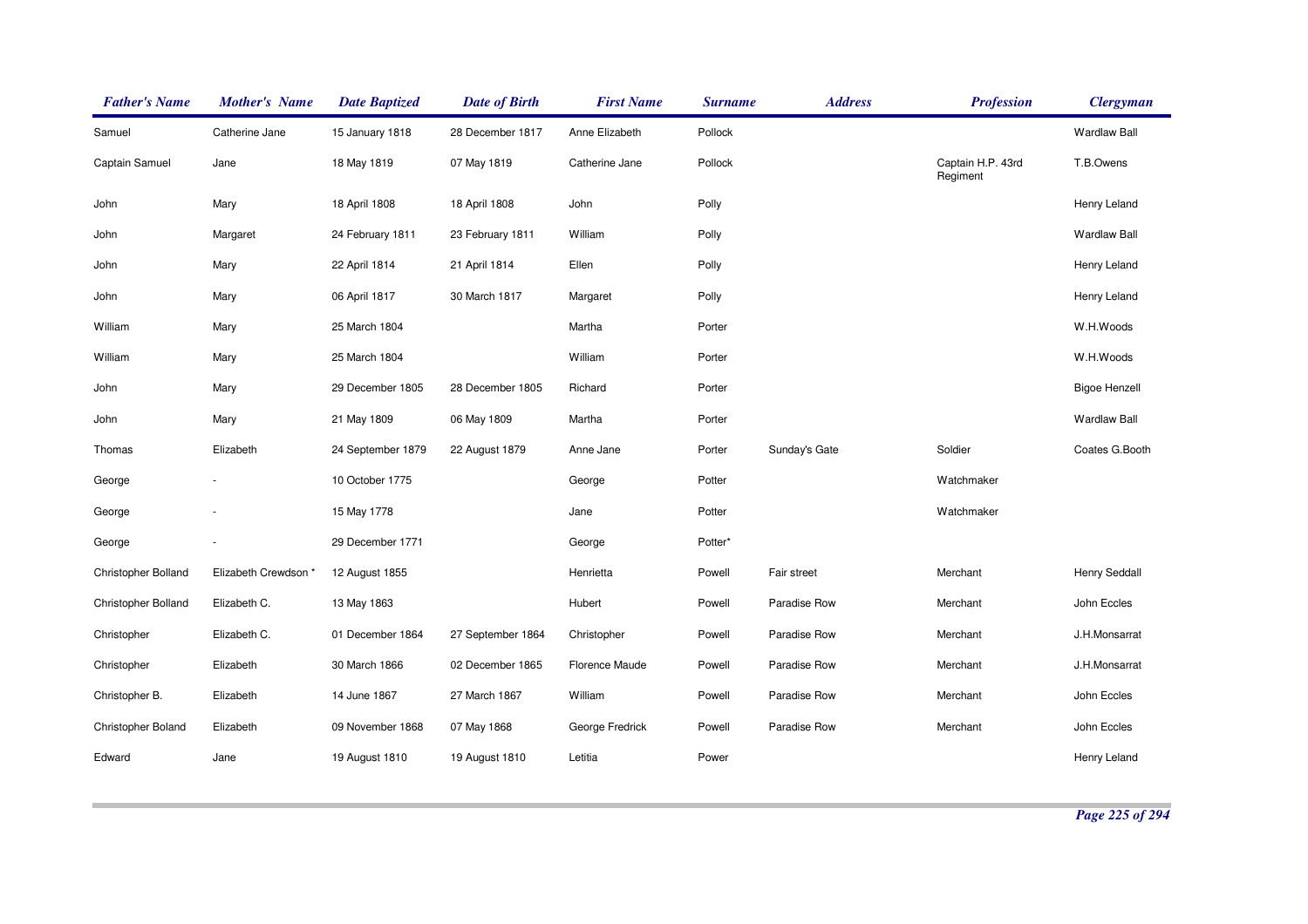| <b>Father's Name</b> | <b>Mother's Name</b> | <b>Date Baptized</b> | <b>Date of Birth</b> | <b>First Name</b> | <b>Surname</b> | <b>Address</b> | <b>Profession</b> | <b>Clergyman</b>          |
|----------------------|----------------------|----------------------|----------------------|-------------------|----------------|----------------|-------------------|---------------------------|
| Edward               | Jane                 | 28 March 1813        | 04 March 1813        | Edward John       | Power          |                |                   | Henry Leland              |
| Edward               | Jane                 | 20 May 1817          | 15 May 1817          | Mary Anne         | Power          |                |                   | Henry Leland              |
| James                |                      | 12 September 1707    |                      | Mary              | Prestage       |                |                   |                           |
| James                |                      | 02 October 1711      |                      | William           | Prestage       |                |                   |                           |
| Thomas               |                      | 21 December 1726     |                      | Mary              | Prestage       |                |                   |                           |
| Thomas               |                      | 16 May 1759          |                      | Ann               | Prestage       |                |                   |                           |
| Thomas               |                      | 10 April 1761        |                      | Thomas            | Prestage       |                |                   |                           |
| Thomas               |                      | 08 November 1763     |                      | Richard           | Prestage       |                |                   |                           |
| James                |                      | 16 November 1767     |                      | Mary              | Prestage       |                | Carpenter         |                           |
| James                |                      | 26 September 1702    |                      | Thomas            | Prestige       |                |                   |                           |
| James                |                      | 16 May 1705          |                      | James             | Prestige       |                |                   |                           |
| John                 | Ann                  | 09 April 1809        | 05 April 1809        | James             | Preston        |                |                   | Henry Leland              |
| John                 | Anne                 | 10 June 1810         | 09 June 1810         | James             | Preston        |                |                   | Henry Leland              |
| John                 | Anne                 | 19 November 1815     | 19 November 1815     | John              | Preston        |                |                   | Henry Leland              |
| Joseph               | Mary                 | 18 October 1816      | 18 October 1816      | Anne              | Preston        |                |                   | Henry Leland              |
| John                 | Anne                 | 12 December 1816     | 10 December 1816     | John              | Preston        |                |                   | <b>Wardlaw Ball Vicar</b> |
| Joseph               | Mary                 | 21 July 1819         | 19 July 1819         | Mary              | Preston        |                |                   | <b>Wardlaw Ball</b>       |
| Joseph               | Mary                 | 11 October 1822      | 10 October 1822      | Joseph            | Preston        |                |                   | T.B.Owens                 |
| Joseph               | Mary                 | 04 December 1825     | 01 December 1825     | Catharine         | Preston        | North Road     | Weaver            | John Smyth                |
| Joseph               | Mary                 | 10 May 1829          | 06 May 1829          | John              | Preston        | Windmill Lane  | Weaver            | T.William Dixon           |
| Joseph               | Mary                 | 02 June 1831         | 31 May 1831          | Alice             | Preston        | North Road     | Weaver            | Rev.R.George              |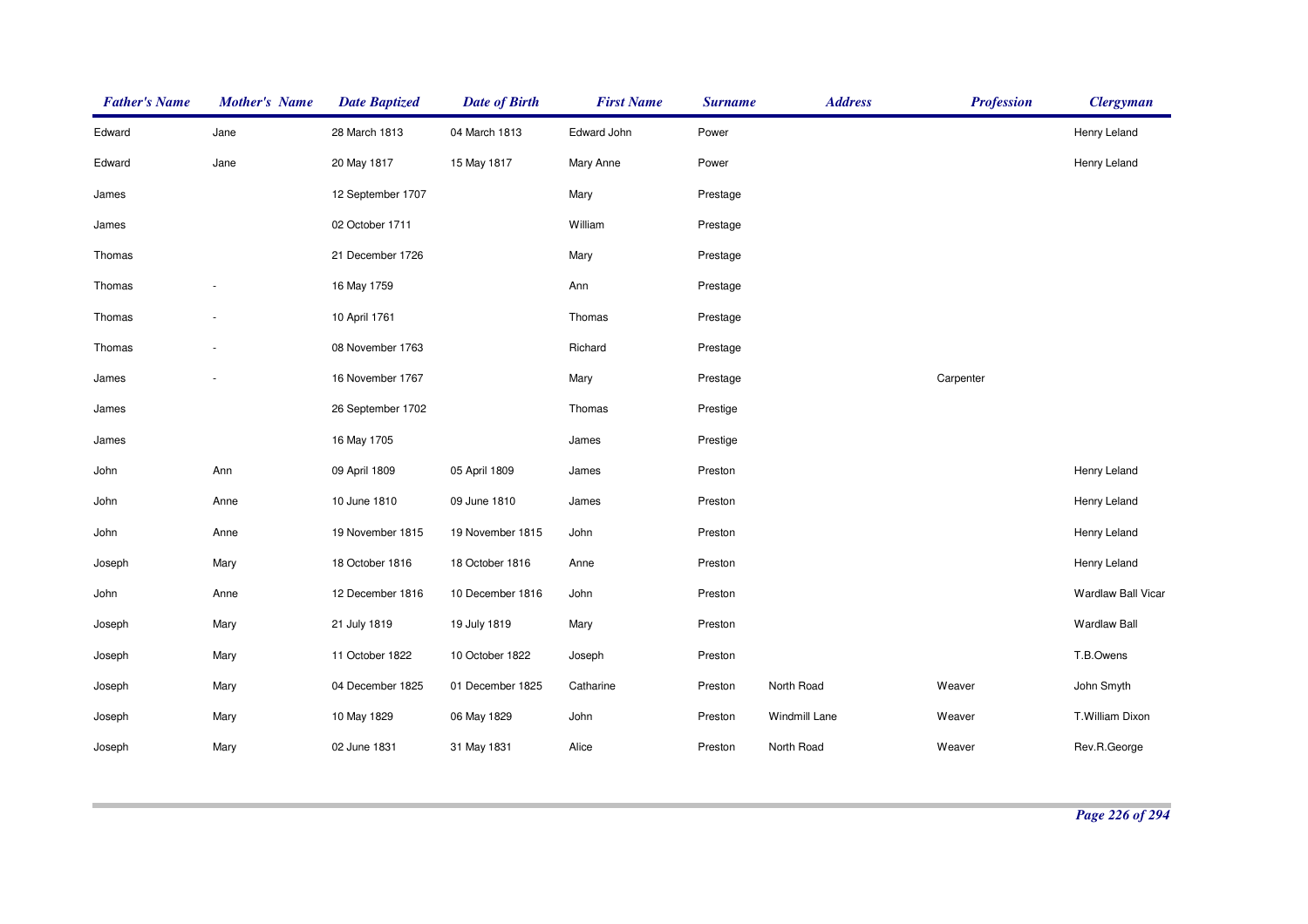| <b>Father's Name</b> | <b>Mother's Name</b> | <b>Date Baptized</b> | <b>Date of Birth</b> | <b>First Name</b> | <b>Surname</b> | <b>Address</b>               | <b>Profession</b>         | <b>Clergyman</b>      |
|----------------------|----------------------|----------------------|----------------------|-------------------|----------------|------------------------------|---------------------------|-----------------------|
| Ferguson             | Eliza                | 18 April 1848        |                      | Mary              | Preston        | Church Alleys                | <b>Writing Clerk</b>      | A.Wynne               |
| Ferguson             | Elizabeth            | 20 April 1853        |                      | Ferguson          | Preston        | <b>Fair Street</b>           | <b>Writing Clerk</b>      | W.E,Ormsby            |
| Matthew Shaw         | Frances Anna         | 02 March 1877        | 23 December 1876     | Mary Anna         | Preston        | New Quay, Drogheda           | Merchant                  | John Eccles           |
| Matthew shaw         | Frances Anna         | 15 May 1878          | 12 February 1878     | Ferguson Myles    | Preston        | New Quay, Drogheda           | Merchant                  | John Eccles           |
| Matthew Shaw         | Frances Anna         | 24 April 1879        | 30 January 1879      | Frances Elizabeth | Preston        | New Quay, Drogheda           | Merchant                  | John Eccles           |
| Matthew Shaw         | Frances Anna         | 15 February 1881     | 14 November 1880     | Margaret Ethel    | Preston        | Wellington Quay, Drogheda    | Merchant                  | John Eccles           |
| Matthew Shaw         | Frances Anna         | 10 May 1882          | 25 March 1882        | Matthew Shaw      | Preston        | Wellington Quay, Drogheda    | Merchant                  | Fredrick<br>Wm.Mervyn |
| <b>Matthew Shaw</b>  | Frances Anna         | 13 December 1883     | 20 October 1883      | Eileen Mary       | Preston        | Wellington Quay, Drogheda    | Merchant                  | John Eccles           |
| Matthew Shaw         | Frances Anne         | 14 April 1886        | 23 February 1886     | William James     | Preston        | Wellington Quay, Drogheda    | Merchant                  | John J.Sandys         |
| William              |                      | 13 March 1770        |                      | John              | Price          |                              |                           |                       |
| William              | Margaret             | 29 January 1809      | 24 January 1809      | James             | Price          |                              |                           | Henry Leland          |
| Cyrus                | Elizabeth            | 29 August 1810       | 31 July 1810         | James             | Price          |                              | 6th Dragoons              | Henry Leland          |
| John                 | Eliza                | 21 July 1833         | 02 July 1833         | William           | Price          | Killineer                    | Farmer                    | Rev.J.Magee           |
| John                 | Elizabeth            | 07 August 1835       | 27 July 1835         | John              | Price          | Killineer                    | Steward                   | Rev.T.Makee           |
| John                 | Elizabeth            | 09 October 1837      | 19 September 1837    | Mary Anne         | Price          | Killineer                    | Steward to Mr.Moore       | Arthur Wynne          |
| John                 | Eliza                | 14 October 1840      | 22 September 1840    | John George       | Price          | Killineer                    | Steward                   | E.P.Durham            |
| William              | Elizabeth            | 27 February 1853     |                      | Emma              | Price          | Magdalene Street             | Officer of Inland Revenue | W.E.Ormsby            |
| William              | Henrietta            | 24 October 1869      | 06 October 1869      | Elizabeth         | Price          | <b>West Street</b>           | Police Constable          | J.H.Monsarrat         |
| William              | Harriet              | 22 October 1870      | 22 October 1870      | Samuel            | Price          | <b>Great George's Street</b> | Sub-Constable             | J.H.Monsarrat         |
| Samuel               |                      | 23 July 1714         |                      | Edward            | Prince         |                              |                           |                       |
| Henry                |                      | 24 February 1726     |                      | Thomas            | Pritchard      |                              |                           |                       |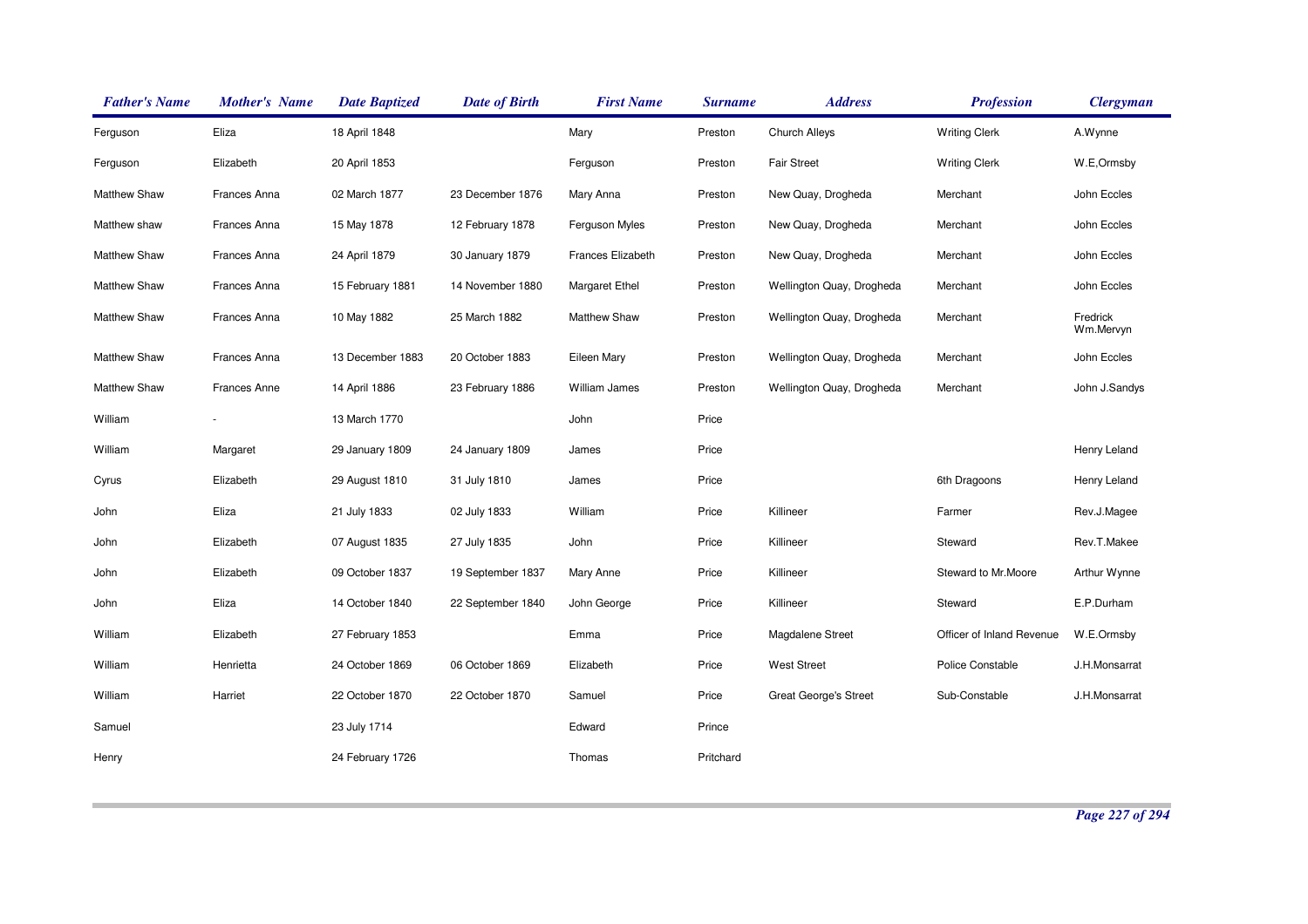| <b>Father's Name</b>    | <b>Mother's Name</b> | <b>Date Baptized</b> | <b>Date of Birth</b> | <b>First Name</b>  | <b>Surname</b> | <b>Address</b>        | <b>Profession</b> | <b>Clergyman</b>     |
|-------------------------|----------------------|----------------------|----------------------|--------------------|----------------|-----------------------|-------------------|----------------------|
| George                  | Elizabeth            | 17 October 1819      | 10 October 1819      | John               | Pritchard      |                       |                   | T.B.Owens            |
| George                  | Eliza                | 09 December 1821     | 05 November 1821     | Samuel             | Pritchard      |                       |                   | T.B.Owens            |
| Richard                 | Anna                 | 02 September 1860    |                      | Charlotte Blackham | Pritchard      | Shop Street           | Vintner           | E Gore Kelly         |
| Richard                 | Anna                 | 23 February 1862     |                      | Anne Jane          | Pritchard      | <b>Shop Street</b>    | Grocer            | John Eccles          |
| Richard                 | Anna                 | 26 June 1864         | 26 December 1863     | Isabella           | Pritchard      | King Street           | Vintner           | J.H.Monsarrat        |
| Simon                   | Anne                 | 15 February 1806     | 09 February 1806     | Simon              | Proscot        |                       |                   | <b>Bigoe Henzell</b> |
| Thomas                  |                      | 14 January 1709      |                      | Roger              | Prossor        |                       |                   |                      |
| Joseph                  | Anne                 | 06 August 1820       | 03 August 1820       | Richard            | Pugh           |                       | 7th Foot          | T.B.Owens            |
| William                 | <b>Bridget</b>       | 18 November 1810     | 17 November 1810     | John               | Pugsley        |                       |                   | <b>Wardlaw Ball</b>  |
| William                 | <b>Bridget</b>       | 25 April 1813        | 13 April 1813        | William            | Pugsley        |                       | 2nd G.B.          | Henry Leland         |
| William                 | <b>Bridget</b>       | 18 June 1815         | 12 June 1815         | James              | Pugsley        |                       |                   | Henry Leland         |
| William                 | <b>Bridget</b>       | 11 January 1824      | 18 October 1823      | Ellen              | Pugsley        | <b>Barrack Lane</b>   | Shoemaker         | T.B.Owens            |
| Edward                  | Hannah               | 20 March 1825        | 19 March 1825        | Martha             | Purcell        | <b>Fair Street</b>    | Servant           | Samuel Fairtlough    |
| Samuel                  | Mary Jane            | 18 November 1849     |                      | Susannah           | Purse          | <b>Trinity Street</b> | Mechl Turner      | Andrew Williamson    |
| Thomas                  |                      | 06 July 1719         |                      | Edward             | Pursell        |                       |                   |                      |
| Thomas                  |                      | 20 November 1723     |                      | Frances            | Pursell        |                       |                   |                      |
| Thomas                  |                      | 15 December 1724     |                      | Thomas             | Pursell        |                       |                   |                      |
| Edward                  |                      | 11 November 1742     |                      | Mary               | Puscill        |                       |                   |                      |
| John                    |                      | 07 December 1724     |                      | Elizabeth          | Quash          |                       |                   |                      |
| John                    |                      | 27 August 1740       |                      | James              | Quash          |                       |                   |                      |
| <b>Sergeant Francis</b> | Mary                 | 30 September 1812    | 29 September 1812    | Nathanael Simpson  | Quicke         |                       | 27th Regiment     | Henry Leland         |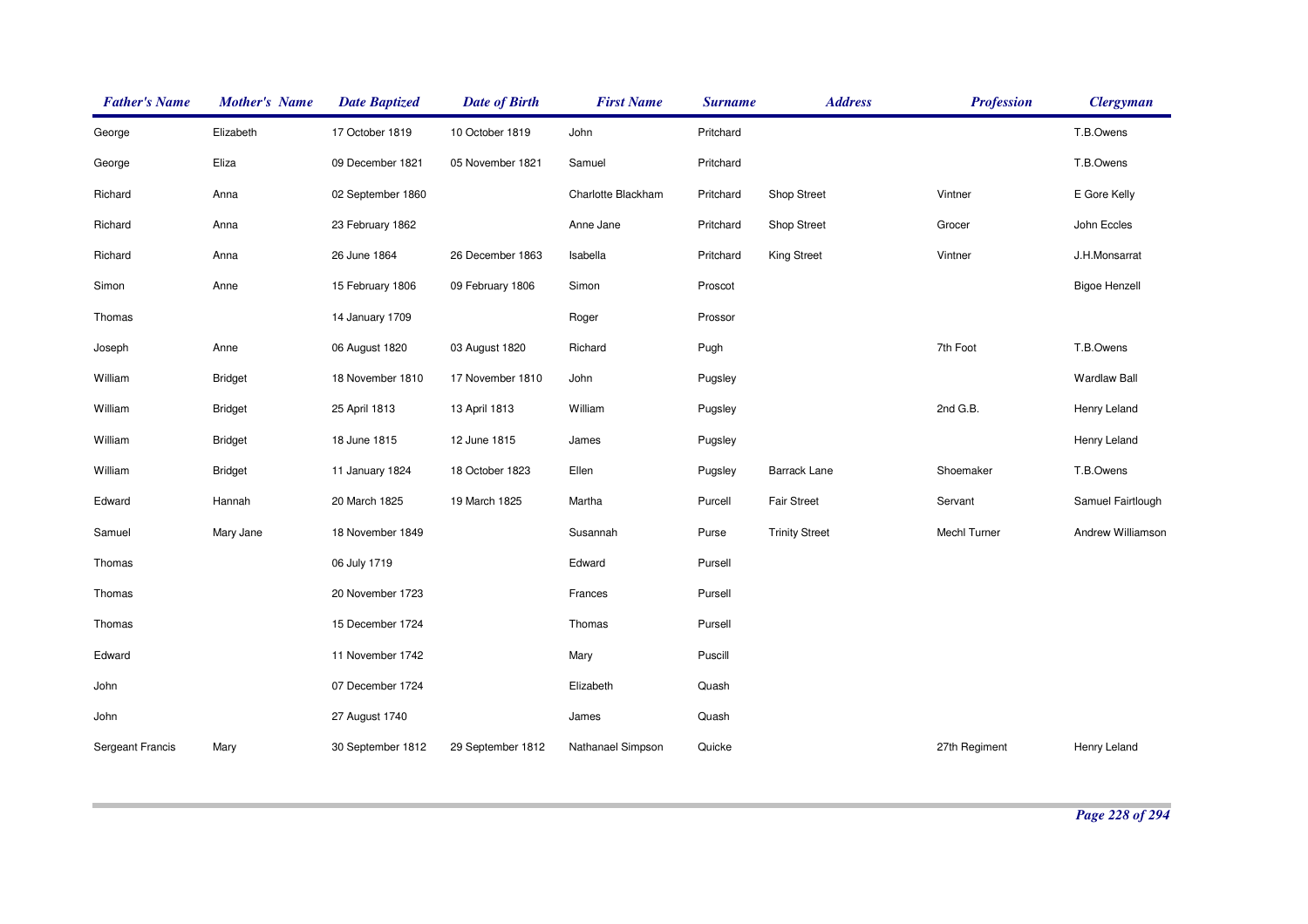| <b>Father's Name</b> | <b>Mother's Name</b> | <b>Date Baptized</b> | <b>Date of Birth</b> | <b>First Name</b>  | <b>Surname</b> | <b>Address</b>           | <b>Profession</b>    | <b>Clergyman</b>      |
|----------------------|----------------------|----------------------|----------------------|--------------------|----------------|--------------------------|----------------------|-----------------------|
| James                | Susanna              | 29 March 1826        | 01 February 1826     | Edward             | Quin           | <b>Townley Hall</b>      | Servant              | T.B.Owens             |
| William              |                      | 04 April 1703        |                      | Thomas             | Rachell        |                          |                      |                       |
| Mr.Thomas            |                      | 09 January 1717      |                      | Robert             | Rakeshaw       |                          |                      |                       |
| Thomas               | Anne                 | 21 June 1815         | 13 June 1815         | Ann                | Ramsay         |                          | 7th Dragoon Guards   | Henry Leland          |
| Philip               | Jeanet               | 03 June 1838         | 06 May 1838          | Philip             | Ramsay         | Free School Lane         | Engineer             | Arthur Wynne          |
| Thomas               |                      | 27 September 1708    |                      | Robert             | Rannils*       |                          |                      |                       |
| Thomas               | Sarah                | 20 July 1815         | 20 May 1815          | Mary Anne          | Ratcliffe      |                          | <b>Royal Marines</b> |                       |
| Joseph Brabazon      | Catherine Elizabeth  | 13 June 1888         | 05 May 1888          | Margaret Elizabeth | Rathborne      | Palace Street, Drogheda  | Merchant             | John J.Sandys         |
| Joseph Brabazon      | Catherine Elizabeth  | 09 February 1890     | 21 December 1889     | Florence Eileen    | Rathborne      | Palace Street, Drogheda  | Merchant             | F.J.S.Mauritz         |
| Samuel               | Mary                 | 01 February 1821     | 29 January 1821      | William            | Ray            |                          |                      | T.B.Owens             |
| John                 | Mary                 | 01 January 1830      |                      | Elizabeth          | Ray            | Killineer                | Weaver               | Rev.Richard<br>George |
| Samuel               | Mary                 | 01 January 1830      |                      | Elizabeth          | Ray            | Manimore                 | Farmer               | J.Magee               |
| Henry                | Anne                 | 24 May 1874          | 19 April 1874        | Catherine          | Ray            | North Road               | Labourer             | Fredric L.Meares      |
| Henry                | Anne                 | 24 May 1874          | 19 April 1874        | Catherine          | Ray            | Sunday's Gate            | Labourer             | Fredric L.Meares      |
| Henry                | Anne                 | 27 February 1876     | 21 January 1876      | Henry              | Ray            | Scarlet Street, Drogheda | Iron Marker          | John Eccles           |
| Henry                | Anne                 | 24 June 1877         | 08 May 1877          | John Bowness       | Ray            | Scarlet Street, Drogheda | Iron Worker          | Coates G.Booth        |
| Henry                | Anne                 | 02 February 1879     | 09 December 1878     | James              | Ray            | Scarlet Street, Drogheda | Iron Worker          | John Eccles           |
| Henry                | Anne                 | 31 October 1880      | 31 October 1880      | George             | Ray            | Scarlet Street, Drogheda | Iron Worker          | John Eccles           |
| Henry                | Anne                 | 30 July 1882         | 12 June 1882         | Jane               | Ray            | Scarlet Street, Drogheda | Iron Worker          | Fredrick<br>Wm.Mervyn |
| Henry                | Anne                 | 29 June 1884         | 15 April 1884        | Edward             | Ray            | Sunday Gate, Drogheda    | Boilermaker          | James Rice            |
| Henry                | Anne                 | 27 December 1885     | 29 July 1885         | George             | Ray            | Sundays Gate, Drogheda   | Boilermaker          | John J.Sandys         |

*Page 229 of 294*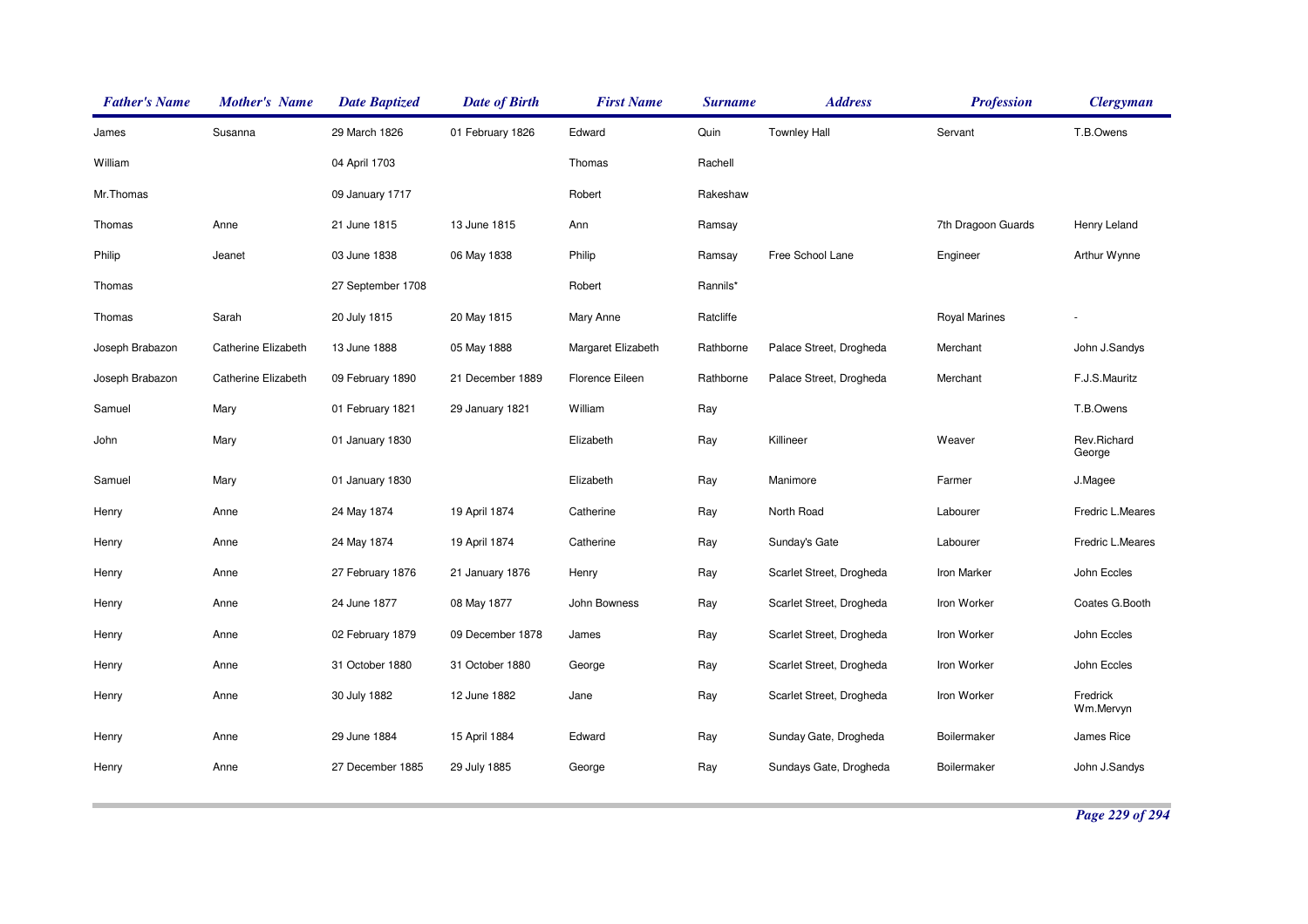| <b>Father's Name</b> | <b>Mother's Name</b> | <b>Date Baptized</b> | <b>Date of Birth</b> | <b>First Name</b> | <b>Surname</b> | <b>Address</b>         | <b>Profession</b>     | <b>Clergyman</b>    |
|----------------------|----------------------|----------------------|----------------------|-------------------|----------------|------------------------|-----------------------|---------------------|
| Henry                | Anne                 | 15 August 1887       | 18 June 1887         | <b>Bowness</b>    | Ray            | Sundays Gate, Drogheda | <b>Boiler Maker</b>   | John Eccles         |
| Henry                | Anne                 | 28 October 1888      | 12 October 1888      | <b>Bowness</b>    | Ray            | Sundays Gate, Drogheda | <b>Boiler Maker</b>   | John Eccles         |
| Luke                 |                      | 12 January 1709      |                      | Luke              | Rayley         |                        |                       |                     |
| William              |                      | 10 August 1728       |                      | Susanna           | Raynsford      |                        |                       |                     |
| William              | Mary                 | 06 November 1822     | 02 November 1822     | George            | Read           |                        |                       | <b>Wardlaw Ball</b> |
| William              | Mary                 | 30 November 1823     | 24 November 1823     | Francis           | Read           | <b>Scarlet Street</b>  | Servant               | T.B.Owens           |
| Robert               |                      | 22 December 1770     |                      | Sarah             | Reany          |                        |                       |                     |
| Robert               |                      | 11 March 1772        |                      | Samuel            | Reany          |                        |                       |                     |
| Robert               |                      | 17 July 1775         |                      | Margaret Ann      | Reany          |                        |                       |                     |
| Samuel               | Mary                 | 17 December 1819     | 15 December 1819     | John              | Reay           |                        |                       | T.B.Owens           |
| Samuel               | Mary                 | 15 January 1822      | 14 January 1822      | Catharine         | Reay           |                        |                       | T.B.Owens           |
| Samuel               | Mary                 | 07 September 1823    | 04 September 1823    | Mary              | Reay           | Killinure              | Labourer              | T.B.Owens           |
| Samuel               | Mary                 | 13 February 1825     | 13 February 1825     | Samuel            | Reay           | North Road             | Labourer              | T.B.Owens           |
| Samuel               | Mary                 | 28 June 1826         | 21 June 1826         | Jane              | Reay           | Ashbourne              | Steward               | T.B.Owens           |
| Samuel               | Mary                 | 12 October 1828      | 04 October 1828      | Mary              | Reay           | Many-More              | Labourer              | T.B.Owens           |
| Samuel               | Mary                 | 12 October 1828      | 04 October 1828      | Samuel            | Reay           | Many-More              | Labourer              | T.B.Owens           |
| Samuel               | Mary                 | 08 April 1832        |                      | Sarah             | Reay           | Mannymoor              | Farmer                | Rev.J.Magee         |
| John                 | Mary                 | 12 May 1833          | 10 May 1833          | Samuel            | Reay           | Killineer              | Farmer                | Rev.J.Magee         |
| Samuel               | Mary                 | 27 October 1833      | 20 October 1833      | James             | Reay           | Manimore               | Farmer                | Geo.King            |
| Samuel               | Mary                 | 27 October 1833      | 20 October 1833      | James             | Reay           | Manimore               | Farmer                | Rev.G.King          |
| Samuel               | Mary                 | 15 January 1837      | 29 December 1836     | Henry             | Reay           | Killineer              | Steward to Mr.Derepas | Rev.J.Magee         |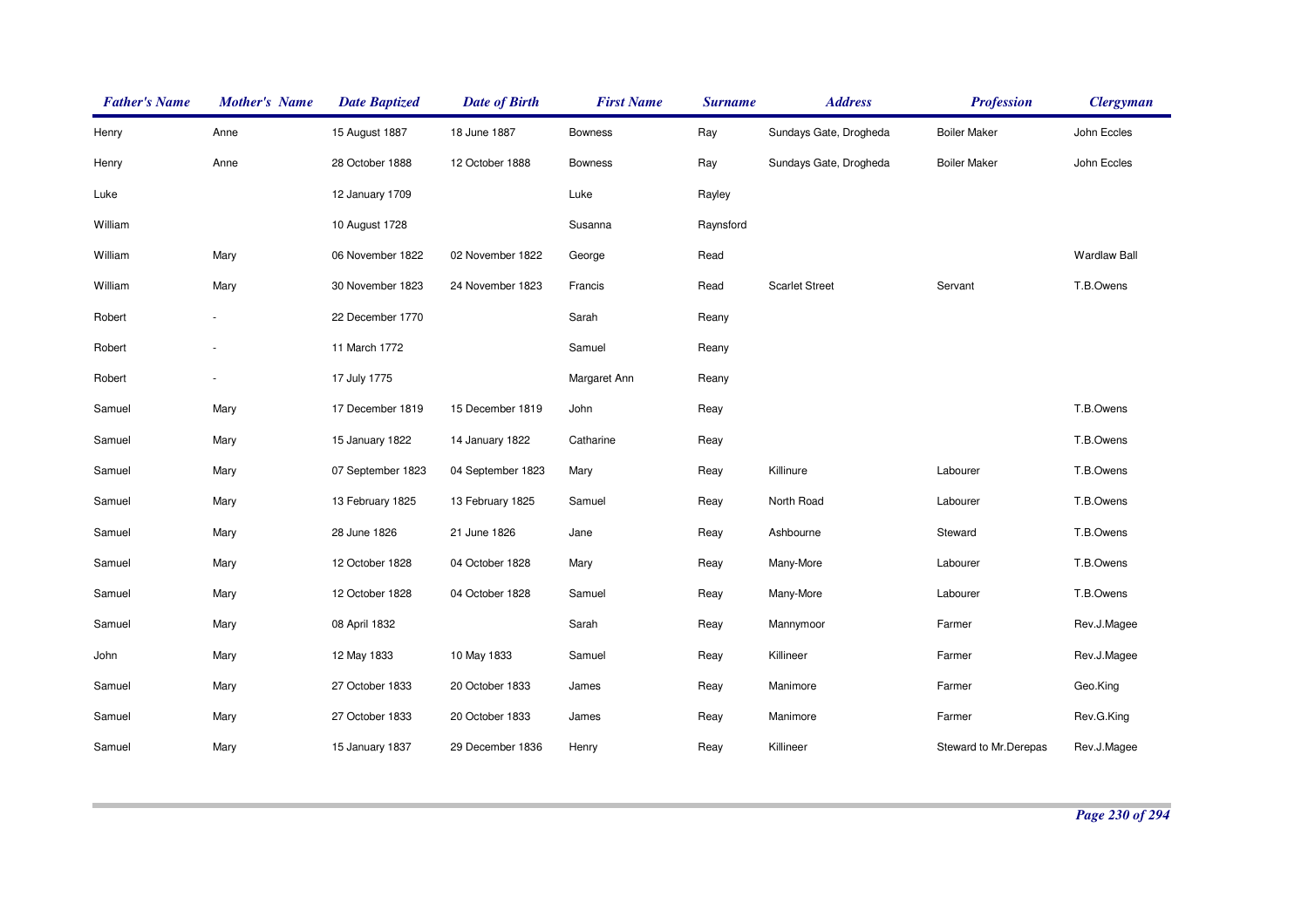| <b>Father's Name</b> | <b>Mother's Name</b> | <b>Date Baptized</b> | <b>Date of Birth</b> | <b>First Name</b>  | <b>Surname</b> | <b>Address</b>       | <b>Profession</b>   | <b>Clergyman</b>       |
|----------------------|----------------------|----------------------|----------------------|--------------------|----------------|----------------------|---------------------|------------------------|
| Henry                | Anne                 | 26 August 1866       | 18 June 1866         | William            | Reay           | North Road           | Mechanic            | J.H.Monsarrat          |
| Henry                | Anne                 | 29 March 1868        | 23 February 1868     | Margaret           | Reay           | Sunday Gate          | <b>Boiler Maker</b> | J.H.Monsarrat          |
| Henry                | Anne                 | 26 December 1869     | 22 October 1869      | Samuel             | Reay           | Sunday Gate          | Boilermaker         | J.H.Monsarrat          |
| Henry                | Anne                 | 24 September 1871    | 11 September 1871    | Mary Jane          | Reay           | ?                    | Boilermaker         | John Eccles            |
| William              | Susan                | 26 November 1871     | 15 October 1871      | Elizabeth Margaret | Reay           | North Road           | Labourer            | John Eccles            |
| William              | Susan                | 28 December 1873     | 02 December 1873     | William Edward     | Reay           | North Road           | Labourer            | John Eccles            |
| Phillip              |                      | 28 May 1717          |                      | Rebecca            | Reed           |                      | A Soldier           |                        |
| Alexander            |                      | 11 April 1725        |                      | Mary               | Reed           |                      |                     |                        |
| Alexander            |                      | 10 August 1726       |                      | Alexander          | Reed           |                      |                     |                        |
| John                 | Mary                 | 13 August 1815       | 23 July 1815         | James              | Reed           |                      |                     | Henry Leland           |
| William              | Margaret             | 26 August 1821       | 21 August 1821       | Sarah              | Reed           |                      |                     | T.B.Owens              |
| James                | Mary                 | 06 February 1825     | 28 January 1825      | James              | Reed           | <b>Barracks</b>      | 86th Foot           | John Smyth             |
| David                | Elizabeth            | 01 November 1838     | 31 July 1838         | David              | Reid           | <b>Stannages Row</b> | Mason               | Arthur Wynne           |
| David                | Eliza                | 24 February 1841     | 09 February 1841     | Frances Jane       | Reid           | <b>Stanages Row</b>  | Mason               | E.P.Durham             |
| David                | Eliza                | 27 August 1848       |                      | Robert             | Reid           | Out Sunday Gate      | Mason               | A.Wynne                |
| David                | Eliza                | 27 August 1848       |                      | Martha             | Reid           | Out Sunday Gate      | Mason               | A.Wynne                |
| David                | Eliza                | 06 December 1848     |                      | Eliza Anne         | Reid           | Sunday Gate          | Mason               | Andrew Williamson      |
| William              | Frances              | 28 May 1849          |                      | Moses              | Reid           | <b>Bolton Street</b> | Shoemaker           | Andrew Williamson      |
| John                 | Rose                 | 28 June 1847         |                      | Anne               | Reiley         | Laurence Street      | Labourer            | William M<br>Beresford |
| John                 | Anne                 | 04 August 1806       | 23 July 1806         | William            | Reilly         |                      |                     | <b>Wardlaw Ball</b>    |
| James                | Anne                 | 06 July 1823         | 30 May 1823          | Mary Anne          | Reilly         |                      |                     | T.B.Owens              |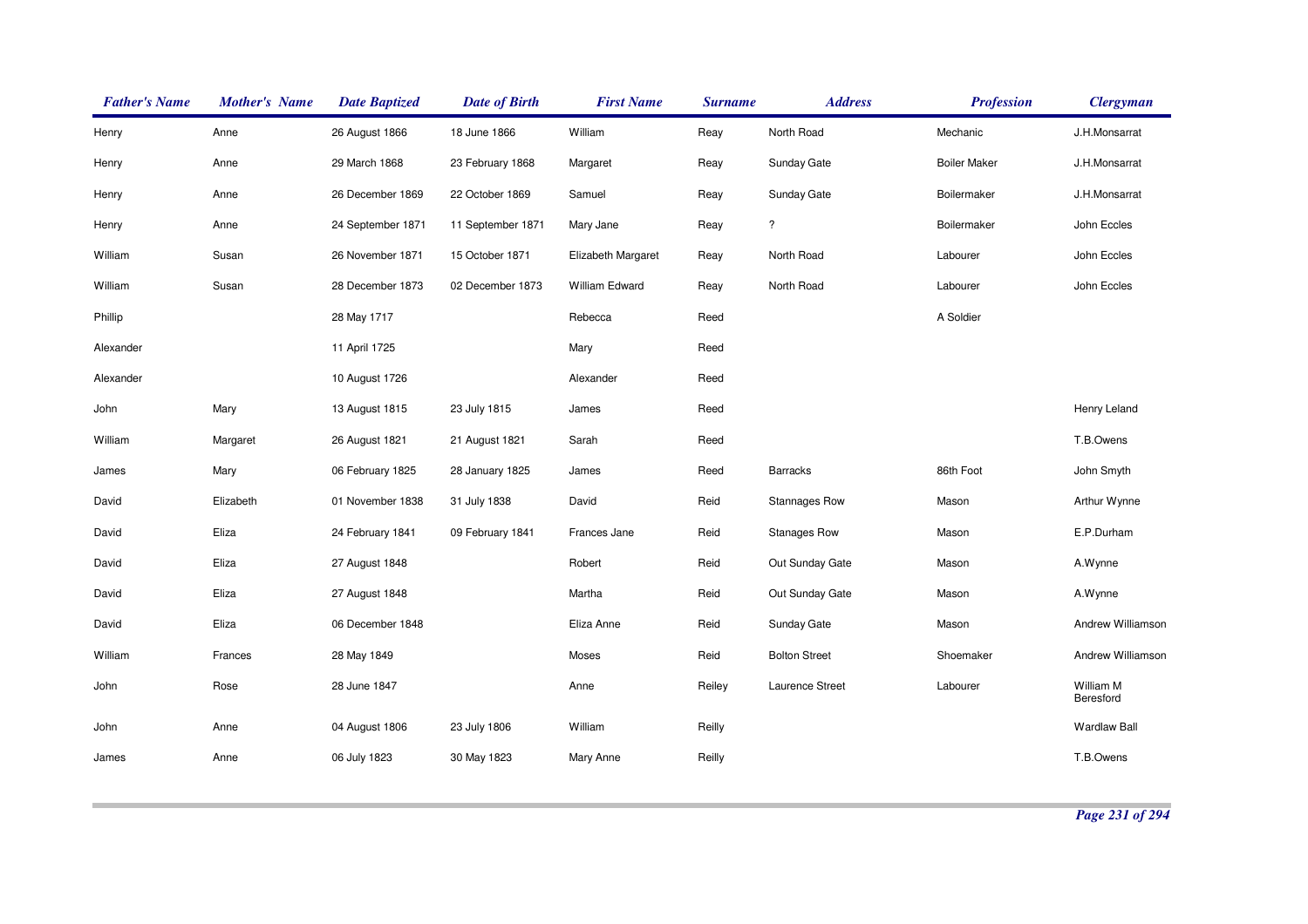| <b>Father's Name</b> | <b>Mother's Name</b> | <b>Date Baptized</b> | <b>Date of Birth</b> | <b>First Name</b> | <b>Surname</b> | <b>Address</b> | <b>Profession</b> | <b>Clergyman</b> |
|----------------------|----------------------|----------------------|----------------------|-------------------|----------------|----------------|-------------------|------------------|
| Richard              |                      | 03 September 1753    |                      | Richard           | Reily          |                | Currier           |                  |
| Richard              |                      | 01 October 1754      |                      | Elizabeth         | Reily          |                | Currier           |                  |
| Richard              |                      | 11 July 1756         |                      | Alice             | Reily          |                | Currier           |                  |
| Richard              |                      | 27 April 1758        |                      | John              | Reily          |                | Currier           |                  |
| Richard              |                      | 23 July 1759         |                      | Mary              | Reily          |                | Currier           |                  |
| Richard              |                      | 01 September 1762    |                      | Elizabeth         | Reily          |                | Currier           |                  |
| Richard              |                      | 07 September 1765    |                      | Thomas            | Reily          |                | Currier           |                  |
| Richard              |                      | 13 February 1766     |                      | Ann               | Reily          |                | Currier           |                  |
| Richard              |                      | 13 May 1768          |                      | William           | Reily          |                | Currier           |                  |
| John                 |                      | 18 April 1779        |                      | Martha            | Reily          |                |                   |                  |
| Lazarus              | <b>Bridget</b>       | 10 September 1815    | 21 August 1815       | Edward            | Reily          |                |                   | Henry Leland     |
| Lazarus              | Bridget              | 14 December 1817     | 05 December 1817     | Richard           | Reily          |                |                   | Henry Leland     |
| John                 |                      | 29 April 1709        |                      | George            | Rencher        |                |                   |                  |
| John                 |                      | 19 March 1711        |                      | Anne              | Rencher        |                |                   |                  |
| John                 |                      | 26 February 1713     |                      | John              | Rencher        |                |                   |                  |
| John                 |                      | 20 April 1715        |                      | Gerard            | Rencher        |                | Sherriff          |                  |
| Mr.George            |                      | 17 May 1739          |                      |                   | Rencher        |                |                   |                  |
| Mr.Jarrat            |                      | 06 January 1740      |                      | Margaret          | Rencher        |                |                   |                  |
| Mr.George            |                      | 14 December 1740     |                      | Margaret          | Rencher        |                |                   |                  |
| Alderman George      |                      | 13 February 1743     |                      | $\blacksquare$    | Rencher        |                |                   |                  |
| Alderman George      |                      | 21 August 1744       |                      | Harpur            | Rencher        |                |                   |                  |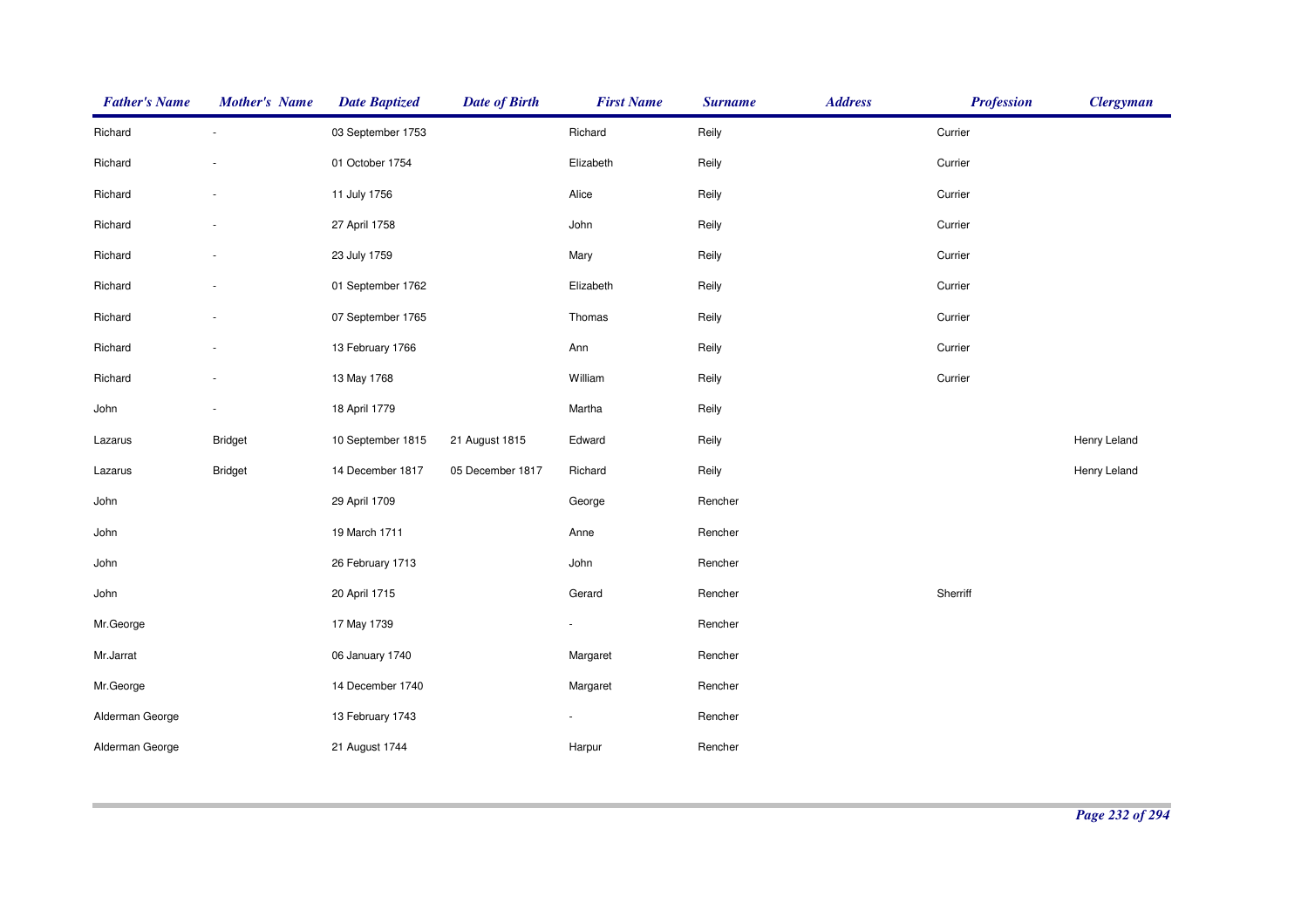| <b>Father's Name</b> | <b>Mother's Name</b>     | <b>Date Baptized</b> | <b>Date of Birth</b> | <b>First Name</b>        | <b>Surname</b> | <b>Address</b> | <b>Profession</b> | <b>Clergyman</b> |
|----------------------|--------------------------|----------------------|----------------------|--------------------------|----------------|----------------|-------------------|------------------|
| Alderman George      |                          | 12 January 1746      |                      | Mary                     | Rencher        |                |                   |                  |
| Mr.John              |                          | 01 August 1747       |                      |                          | Rencher        |                |                   |                  |
| Benjamin             | ÷,                       | 07 June 1753         |                      | Susanah                  | Rencher        |                |                   |                  |
| John                 |                          | 18 August 1754       |                      | George                   | Rencher        |                | Attorney          |                  |
| John                 |                          | 15 September 1755    |                      | Daniel                   | Rencher        |                | Attorney          |                  |
| Benjamin             | ٠                        | 25 December 1755     |                      | Benjamin                 | Rencher        |                | Painter           |                  |
| Mr.John              | $\overline{\phantom{a}}$ | 03 June 1757         |                      | <b>Charles Frederick</b> | Rencher        |                | Attonery          |                  |
| Benjamin             | ÷,                       | 17 March 1758        |                      | William                  | Rencher        |                | Painter           |                  |
| John                 |                          | 22 May 1761          |                      | Mary                     | Rencher        |                | Attonery          |                  |
| Mr.John              | ٠                        | 08 July 1751         |                      | Ann                      | Rencher*       |                | Attorney          |                  |
| Saunders             |                          | 03 November 1709     |                      | Isabella                 | Reyley         |                |                   |                  |
|                      | ÷,                       | 08 August 1748       |                      | Mary                     | Reynolds       |                | A Foundling       |                  |
| $\blacksquare$       |                          | 08 August 1748       |                      | Mary                     | Reynolds       |                | A Foundling       |                  |
| John                 | <b>Bridget</b>           | 09 May 1819          | 07 May 1819          | James                    | Reynolds       |                |                   | T.B.Owens        |
| James                | Johanna                  | 03 January 1817      | 28 December 1816     | Elizabeth                | Rhimes         |                | 62nd Regiment     | Henry Leland     |
| Ephraim              |                          | 09 February 1735     |                      | Ephraim                  | Rhodes         |                | A Soldier         |                  |
| Son to Widow         |                          | 09 November 1705     |                      | Thomas                   | Rice           |                |                   |                  |
| Bernard              |                          | 22 April 1717        |                      | Bernard                  | Rice           |                |                   |                  |
| John                 |                          | 02 February 1704     |                      | William                  | Richardson     |                |                   |                  |
| John                 |                          | 16 July 1706         |                      | Ralph                    | Richardson     |                |                   |                  |
| John                 |                          | 25 July 1708         |                      | Joseph                   | Richardson     |                |                   |                  |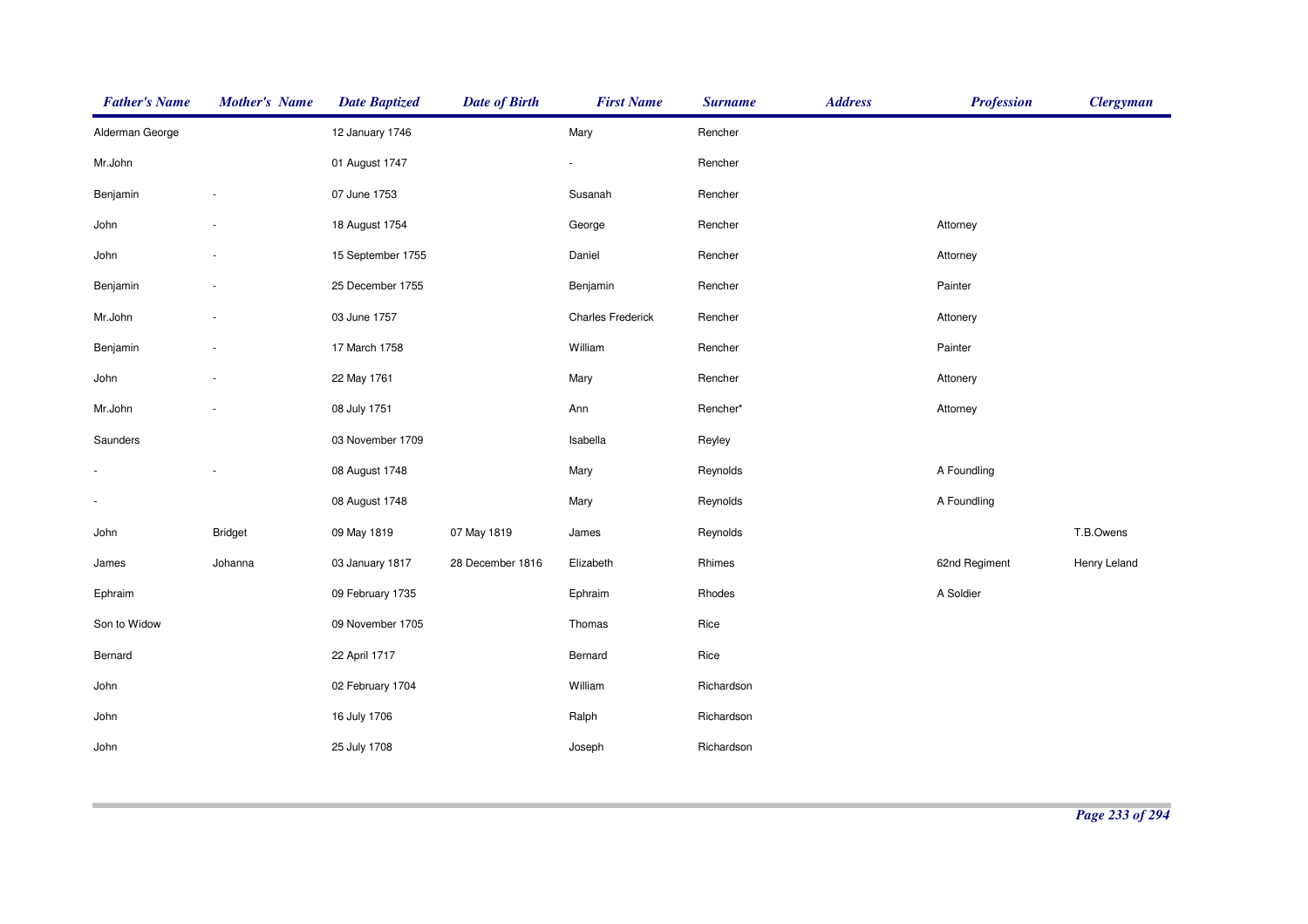| <b>Father's Name</b> | <b>Mother's Name</b> | <b>Date Baptized</b> | <b>Date of Birth</b> | <b>First Name</b> | <b>Surname</b> | <b>Address</b> | <b>Profession</b> | <b>Clergyman</b>          |
|----------------------|----------------------|----------------------|----------------------|-------------------|----------------|----------------|-------------------|---------------------------|
| John                 |                      | 22 September 1710    |                      | Elizabeth         | Richardson     |                |                   |                           |
| John                 |                      | 14 July 1715         |                      | Anne              | Richardson     |                |                   |                           |
| John                 |                      | 30 April 1717        |                      | Elianor           | Richardson     |                |                   |                           |
| George               |                      | 25 February 1722     |                      | Ann               | Richardson     |                | A Soldier         |                           |
| Richard              |                      | 31 August 1722       |                      | Frances           | Richardson     |                |                   |                           |
| Robert               |                      | 05 March 1725        |                      | John              | Richardson     |                |                   |                           |
| John                 |                      | 21 July 1728         |                      | Thomas            | Richardson     |                |                   |                           |
| Ralph                |                      | 16 September 1734    |                      | John              | Richardson     |                |                   |                           |
| Thomas               |                      | 11 June 1735         |                      | Ann               | Richardson     |                |                   |                           |
| Ralph                |                      | 07 September 1735    |                      | Mary              | Richardson     |                |                   |                           |
| John                 |                      | 01 August 1747       |                      |                   | Richardson     |                |                   |                           |
| Thomas               |                      | 03 April 1755        |                      | William           | Richardson     |                | Carpenter         |                           |
| Thomas               |                      | 16 May 1757          |                      | Oliver            | Richardson     |                | Carpenter         |                           |
| George               |                      | 29 April 1764        |                      | William           | Richardson     |                | Tobacconist       | Note in margin<br>says    |
| Michael              |                      | 09 August 1764       |                      | Sarah             | Richardson     |                | Carpenter         | This may be the<br>Cousin |
| Michael              |                      | 18 April 1766        |                      | Thomas            | Richardson     |                | Carpenter         | Margin entry<br>Cousin.   |
| Michael              |                      | 20 May 1766          |                      | Margaret          | Richardson     |                | Weaver            |                           |
| George               |                      | 01 March 1767        |                      | George            | Richardson     |                | Tobacconist       |                           |
| Mr.Michael           |                      | 22 January 1768      |                      | Cuthbert          | Richardson     |                | Carpenter         |                           |
| George               |                      | 12 June 1769         |                      | Hanah             | Richardson     |                |                   |                           |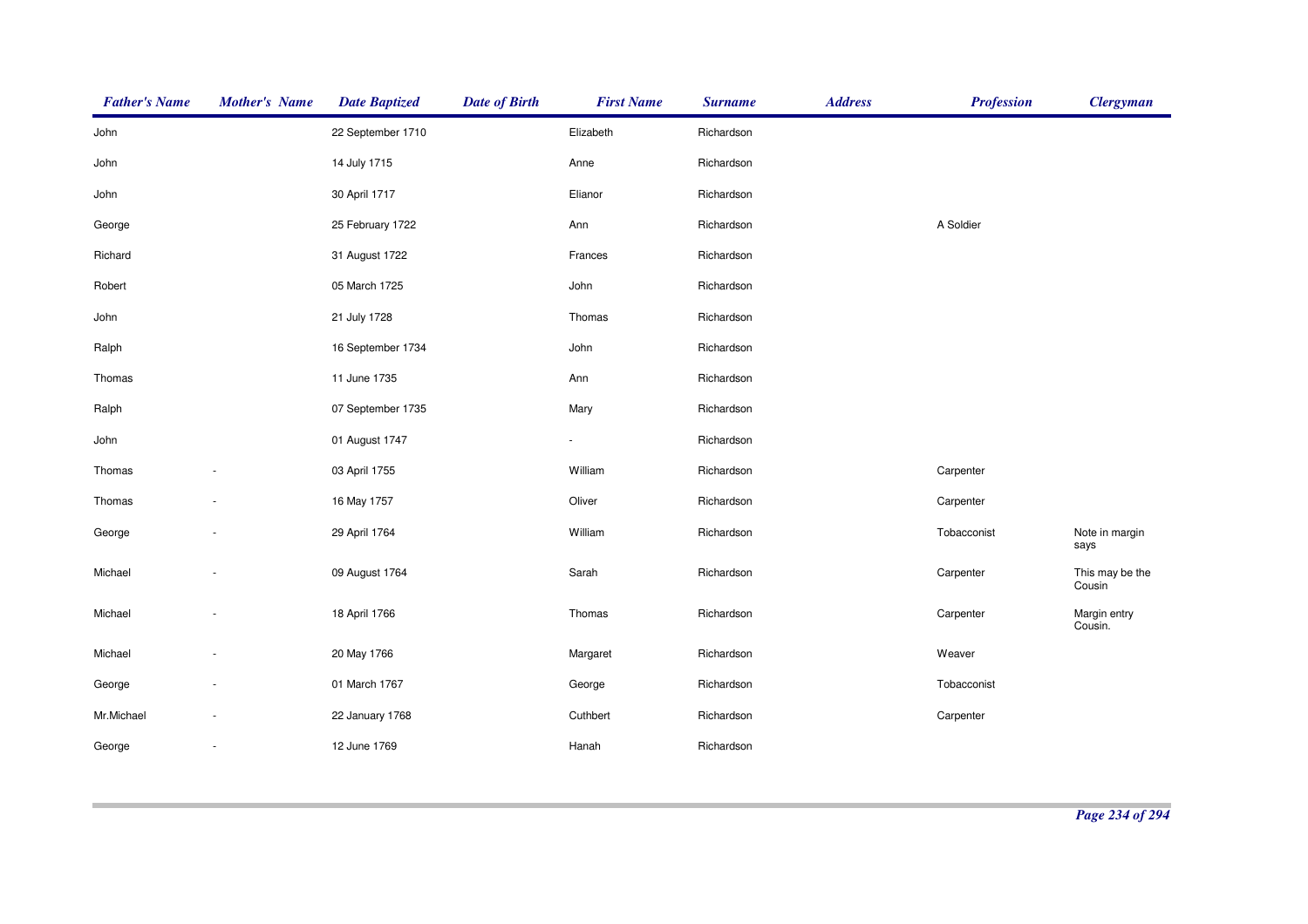| <b>Father's Name</b> | <b>Mother's Name</b> | <b>Date Baptized</b> | <b>Date of Birth</b> | <b>First Name</b>     | <b>Surname</b> | <b>Address</b>     | <b>Profession</b> | <b>Clergyman</b>     |
|----------------------|----------------------|----------------------|----------------------|-----------------------|----------------|--------------------|-------------------|----------------------|
| William              |                      | 12 August 1769       |                      | John                  | Richardson     |                    |                   |                      |
| Michael              |                      | 28 February 1771     |                      | Elinor                | Richardson     |                    |                   |                      |
| George               |                      | 12 July 1772         |                      | Susana                | Richardson     |                    |                   |                      |
| George               |                      | 30 April 1773        |                      | Anne                  | Richardson     |                    |                   |                      |
| John                 |                      | 02 June 1774         |                      | Margaret              | Richardson     |                    |                   |                      |
| George               |                      | 17 January 1776      |                      | Catherine             | Richardson     |                    |                   |                      |
| Ralph                |                      | 19 May 1779          |                      | John                  | Richardson     |                    |                   |                      |
| George               | Mary Anne            | 14 March 1806        | 21 February 1806     | Mary Anne             | Richardson     |                    |                   | <b>Bigoe Henzell</b> |
| Ralph                | Margaret             | 07 February 1811     | 26 January 1811      | <b>William Henry</b>  | Richardson     |                    |                   | Henry Leland         |
| Ralph                | Margaret             | 08 May 1814          | 02 May 1814          | John                  | Richardson     |                    |                   | <b>Wardlaw Ball</b>  |
| James                | Jane                 | 01 June 1814         | 30 May 1814          | Anne                  | Richardson     |                    |                   | Henry Leland         |
| Ralph                | Mary                 | 13 September 1815    | 03 September 1815    | Maria                 | Richardson     |                    |                   | Henry Leland         |
| Ralph                | Margaret             | 19 October 1817      | 09 October 1817      | St.George             | Richardson     |                    |                   | Henry Leland         |
| John                 | Margaret             | 22 August 1819       | 20 August 1819       | Jane                  | Richardson     |                    |                   | <b>Wardlaw Ball</b>  |
| John                 | Margaret             | 26 August 1821       | 24 August 1821       | Edward                | Richardson     |                    |                   | T.B.Owens            |
| John                 | Margaret             | 21 January 1824      | 20 January 1824      | John                  | Richardson     | Linen Hall Street  | Carpenter         | T.B.Owens            |
| John                 | Margaret             | 10 August 1828       | 01 August 1828       | Thomas                | Richardson     | Linen Hall         | Carpenter         | T.B.Owens            |
| John                 | Margaret             | 31 March 1830        | 13 February 1830     | Robert                | Richardson     | Linen Hall Street  | Carpenter         | J.Magee              |
| John                 | Margaret             | 15 September 1832    |                      | Maria                 | Richardson     | Linen Hall Street  | Carpenter         | Rev.J.Magee          |
| Francis              | Ellen                | 06 April 1838        | 15 March 1838        | <b>Charles Clarke</b> | Richardson     | <b>West Street</b> | Merchant          | John.A.Wall          |
| John                 | Mary Jane            | 17 February 1841     | 09 February 1841     | Thomas                | Richardson     | North Road         | Pensioner         | E.P.Durham           |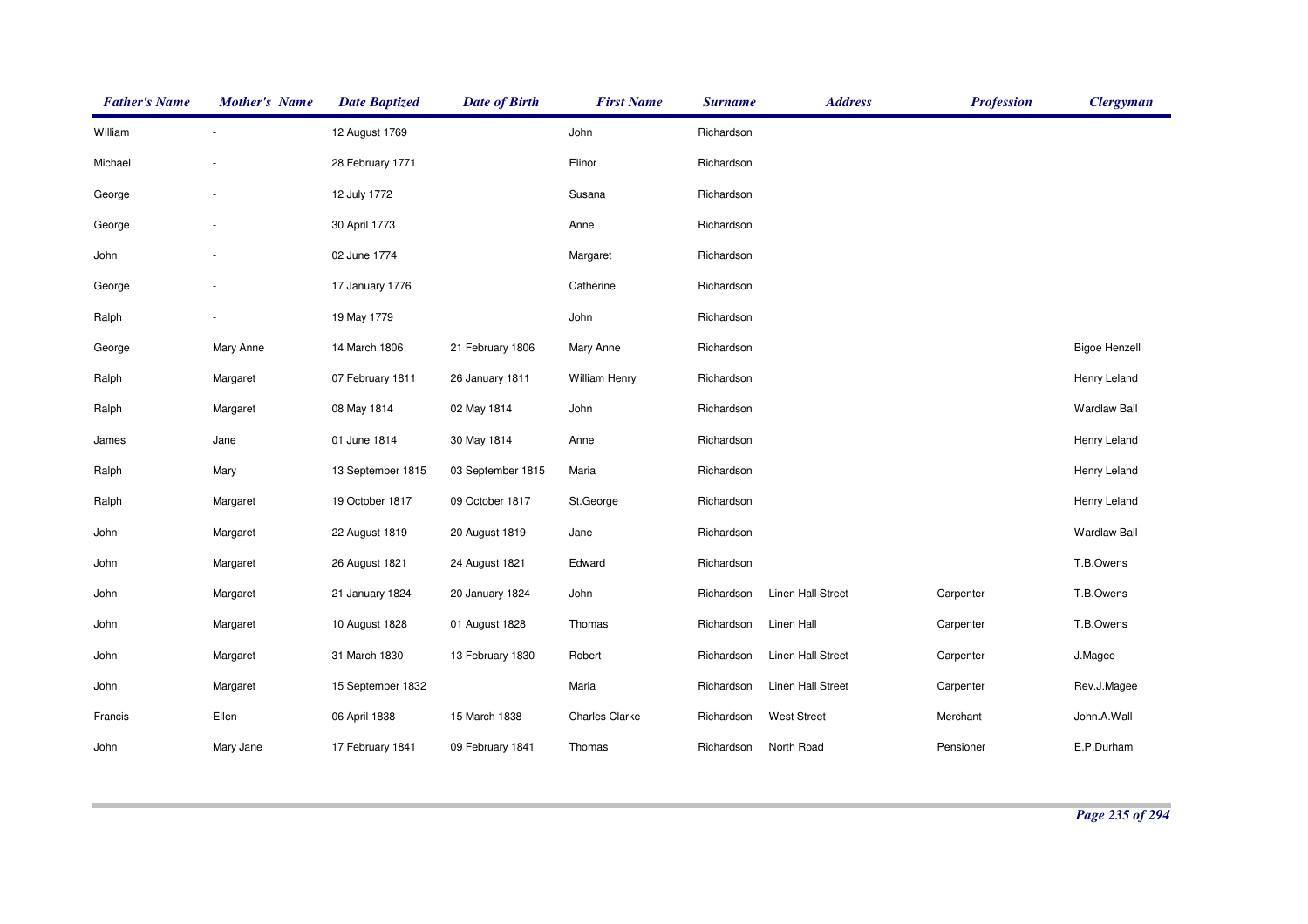| <b>Father's Name</b> | <b>Mother's Name</b> | <b>Date Baptized</b> | <b>Date of Birth</b> | <b>First Name</b> | <b>Surname</b> | <b>Address</b>           | <b>Profession</b>      | <b>Clergyman</b>       |
|----------------------|----------------------|----------------------|----------------------|-------------------|----------------|--------------------------|------------------------|------------------------|
| Francis              | Ellen                | 20 September 1842    |                      | Eliza             | Richardson     | <b>West Street</b>       | Merchant               | G.Needham              |
| John                 | Mary Jane            | 05 July 1843         | 24 June 1843         | John              | Richardson     | North Road               | Pensioner              | William M<br>Beresford |
| George               | Mary Jane            | 08 July 1883         | 18 May 1883          | Robert John       | Rickaby        | Scarlet Street, Drogheda | Gaol Warden            | Fredrick<br>Wm.Mervyn  |
| Edward               | Jane                 | 10 June 1866         | 07 March 1866        | Henry             | Riddick        | Laurence Street          | Merchant               | J.H.Monsarrat          |
| Edward               | Jane                 | 28 May 1868          | 25 February 1868     | Robert Morton     | Riddick        | Laurence Street          | Merchant               | J.H.Monsarrat          |
| John                 | Joanna               | 02 October 1842      | 03 September 1842    | Agnes             | Ridley         | <b>Barrack</b>           | Private 96th Regiment  | A.Wynne                |
| Gordon               | Jane                 | 10 December 1822     | 01 December 1822     | Maria             | Ried           |                          |                        | T.B.Owens              |
| Captain John         |                      | 20 December 1703     |                      | William           | Right          |                          |                        |                        |
| Mr.Robert            |                      | 09 October 1722      |                      | John              | Rigmaiden      |                          |                        |                        |
| Mr.                  |                      | 09 November 1722     |                      | John              | Rigmaiden      |                          |                        |                        |
| William              |                      | 13 August 1718       |                      | William           | Rinkin         |                          |                        |                        |
| William              |                      | 19 August 1720       |                      | George            | Rinkin         |                          |                        |                        |
| William              |                      | 21 March 1729        |                      | Jane              | Rinkin         |                          |                        |                        |
| Patrick              |                      | 28 April 1728        |                      | John              | Roan           |                          |                        |                        |
| Alexander            | Elizabeth            | 18 November 1806     | 15 November 1806     | Isabella          | Rob            |                          | N.D.M.                 | <b>Bigoe Henzell</b>   |
| Jasper               |                      | 17 November 1711     |                      | Jasper            | Robbins        |                          |                        |                        |
| Mr.Jasper            |                      | 22 December 1712     |                      | Jane              | Robbins        |                          |                        |                        |
| Thomas               |                      | 30 September 1724    |                      | Ann               | Roberts        |                          |                        |                        |
| John                 | Sarah                | 23 September 1810    | 01 September 1810    | James             | Roberts        |                          | 2nd Garrison Battalion | Henry Leland           |
| John                 | Sarah                | 15 August 1812       | 01 August 1812       | Jane              | Roberts        |                          | 2nd Garrison Battalion | Henry Leland           |
| William              | Elizabeth            | 27 November 1813     | 25 November 1813     | Mary Anne         | Roberts        |                          | 28th Regiment          | Henry Leland           |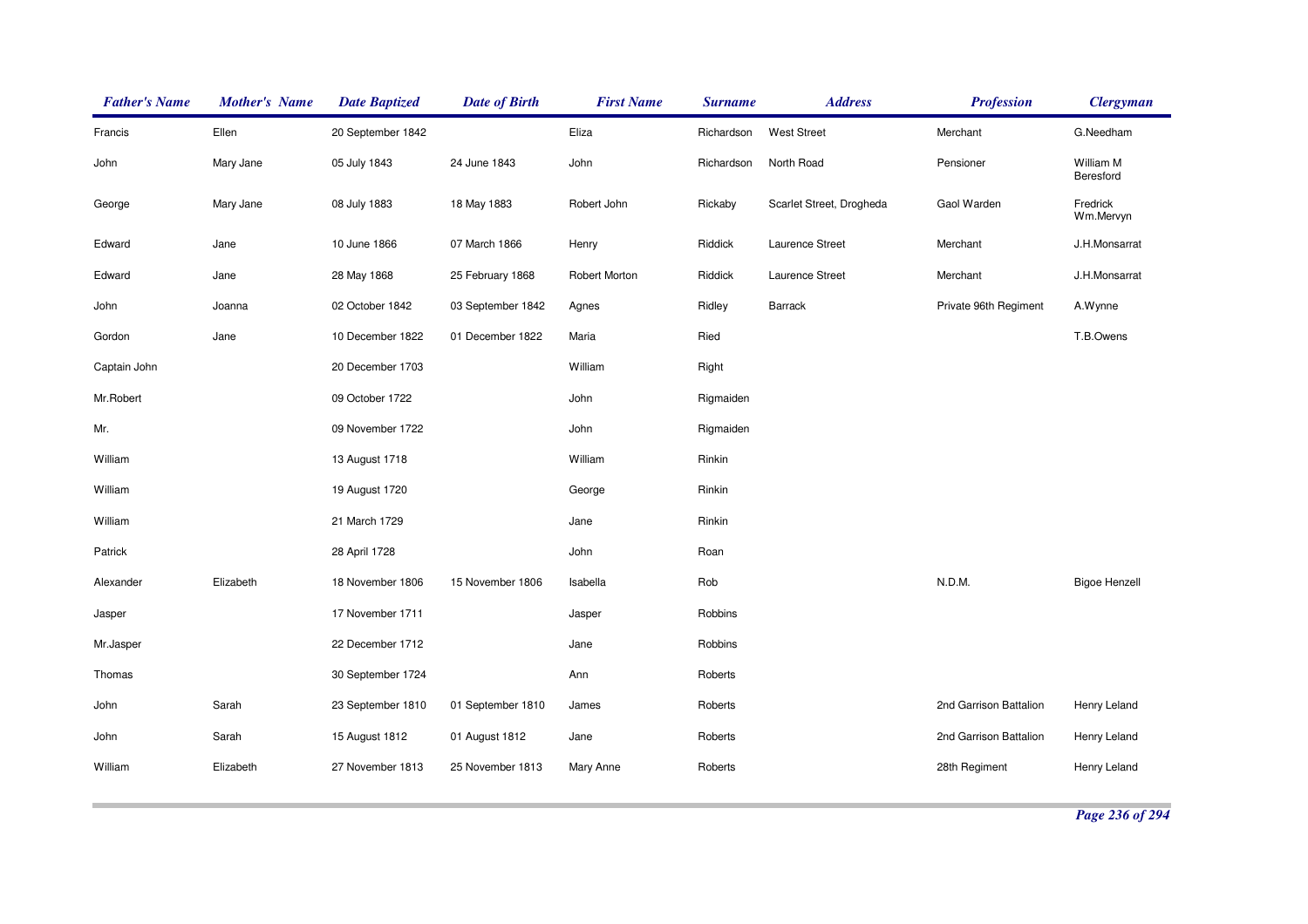| <b>Father's Name</b> | <b>Mother's Name</b> | <b>Date Baptized</b> | <b>Date of Birth</b> | <b>First Name</b>    | <b>Surname</b> | <b>Address</b>  | <b>Profession</b>                  | <b>Clergyman</b> |
|----------------------|----------------------|----------------------|----------------------|----------------------|----------------|-----------------|------------------------------------|------------------|
| Robert               | Penelope             | 27 May 1836          | 20 April 1836        | Thomas               | Roberts        | Laurence Street | Bank Agent (Bank of<br>Ireland)    | Rev.J.Magee      |
| Robert               | Penelope             | 09 June 1837         | 11 April 1837        | Robert               | Roberts        | Laurence Street | Bank Agent Bank of<br>Ireland      | Rev.P.Mooney     |
| Robert               | Penelope             | 07 October 1838      | 20 July 1838         | John                 | Roberts        | Laurence Street | Bank Manager (Bank of<br>Ireland)  | John.A.Wall      |
| Robert               | Penelope             | 07 October 1838      | 20 July 1838         | Penelope             | Roberts        | Laurence Street | Bank Manager (Bank of<br>Ireland)  | John.A.Wall      |
| Robert               | Penelope             | 29 March 1840        | 01 February 1840     | <b>William Henry</b> | Roberts        | Laurence street | Manager of Bank of Ireland A.Wynne |                  |
| Robert               | Penelope             | 12 April 1843        |                      | Francis              | Roberts        | Laurence Street | Manager Bank of Ireland            |                  |
| Robert               | Penelope             | 12 April 1843        |                      | Francis              | Roberts        | Laurence Street | Manager of Bank Of<br>Ireland      | John G Eccles    |
| Robert               | Penelope             | 13 November 1844     |                      | Mary Anne            | Roberts        | Laurence Street | Manager (Bank of Ireland)          | A.Wynne          |
| Robert               | Penelope             | 30 November 1847     |                      | Henry Robert         | Roberts        | Laurence Street | Manager (Bank of Ireland) A.Wynne  |                  |
| Isaac                |                      | 14 May 1704          |                      | Thomas               | Robinson       |                 |                                    |                  |
| William              |                      | 14 January 1706      |                      | John                 | Robinson       |                 |                                    |                  |
| Edward               |                      | 14 December 1711     |                      | George               | Robinson       |                 |                                    |                  |
| Richard              |                      | 14 November 1716     |                      | Henry                | Robinson       |                 |                                    |                  |
| Henry                |                      | 16 April 1717        |                      | Henry                | Robinson       |                 |                                    |                  |
| Edward               |                      | 29 November 1719     |                      | Susanna              | Robinson       |                 |                                    |                  |
| Henry                |                      | 27 March 1720        |                      | George               | Robinson       |                 |                                    |                  |
| John                 |                      | 08 November 1721     |                      | John                 | Robinson       |                 |                                    |                  |
| Henry                |                      | 30 December 1721     |                      | Henry                | Robinson       |                 | [Deceased]                         |                  |
| Thomas               |                      | 21 January 1725      |                      | Elizabeth            | Robinson       |                 |                                    |                  |
| Thomas               |                      | 31 May 1726          |                      | Edward               | Robinson       |                 |                                    |                  |
|                      |                      |                      |                      |                      |                |                 |                                    |                  |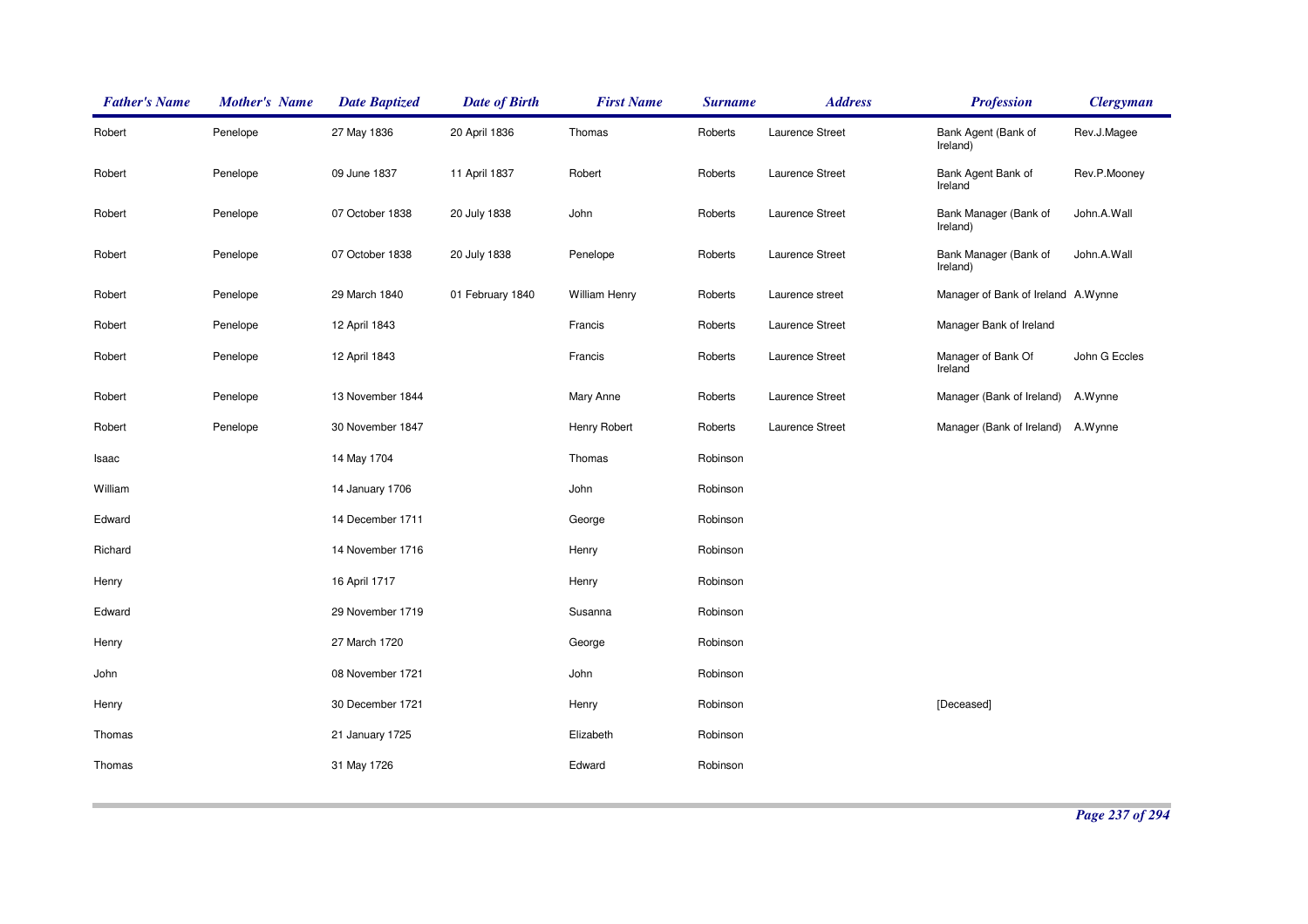| <b>Father's Name</b> | <b>Mother's Name</b> | <b>Date Baptized</b> | <b>Date of Birth</b> | <b>First Name</b> | <b>Surname</b> | <b>Address</b>       | <b>Profession</b>                     | <b>Clergyman</b> |
|----------------------|----------------------|----------------------|----------------------|-------------------|----------------|----------------------|---------------------------------------|------------------|
| Leonard              |                      | 11 December 1729     |                      | Elizabeth         | Robinson       |                      |                                       |                  |
| Thomas               |                      | 11 May 1731          |                      | Margrett          | Robinson       |                      |                                       |                  |
| Leonard              |                      | 13 January 1732      |                      | Ann               | Robinson       |                      |                                       |                  |
| Leonard              |                      | 10 September 1734    |                      | William           | Robinson       |                      |                                       |                  |
| Leonard              |                      | 10 April 1741        |                      | Thomas            | Robinson       |                      |                                       |                  |
| Henry                |                      | 16 July 1743         |                      | Elizabeth         | Robinson       |                      |                                       |                  |
| Leonard              |                      | 10 September 1743    |                      | Leonard           | Robinson       |                      |                                       |                  |
| George               |                      | 08 December 1761     |                      | Thomas            | Robinson       |                      | Weaver                                |                  |
| Edward               |                      | 24 October 1771      |                      | Elizabeth         | Robinson       |                      |                                       |                  |
| Walter               | Mary                 | 03 November 1814     | 24 October 1814      | Elizabeth         | Robinson       |                      | Louth Militia                         | Henry Leland     |
| Walter               | Elizabeth            | 24 August 1816       | 03 May 1816          | Elizabeth         | Robinson       |                      |                                       | Henry Leland     |
| Walter               | Elizabeth            | 06 August 1817       | 12 July 1817         | Emily             | Robinson       |                      |                                       | Henry Leland     |
| Walter               | Eliza                | 13 March 1820        | 04 March 1820        | Henry             | Robinson       |                      |                                       | T.B.Owens        |
| Walter               | Eliza                | 13 May 1822          | 22 April 1822        | Frederick William | Robinson       |                      |                                       | T.B.Owens        |
| Walter               | Elizabeth            | 21 April 1826        | 15 March 1826        | Richard           | Robinson       | Shop Street          | Shoemaker                             | T.B.Owens        |
| William              | Anastasia            | 13 August 1826       | 09 August 1826       | Arthur            | Robinson       | <b>West Street</b>   | Linen Merchant                        | T.B.Owens        |
| William              | Mary Anne            | 22 March 1835        | 18 March 1835        | Samuel George     | Robinson       | Magadalene Street    | Pensioner [Late<br>Serg.32nd Regt     | Rev.J.Magee      |
| Albert               | Ellen                | 27 April 1844        | 17 April 1844        | Ellen             | Robinson       | Duke Street          | Naval Officer                         | A.Wynne          |
| William Henry        | Matilda              | 30 May 1855          |                      | Henry Robert      | Robinson       | <b>Thomas Street</b> | Captain half pay 38th Foot W.E.Ormsby |                  |
| Edward               |                      | 09 April 1707        |                      | Christian         | Robison        |                      |                                       |                  |
| Isaac                |                      | 26 October 1707      |                      | Mary              | Robison        |                      |                                       |                  |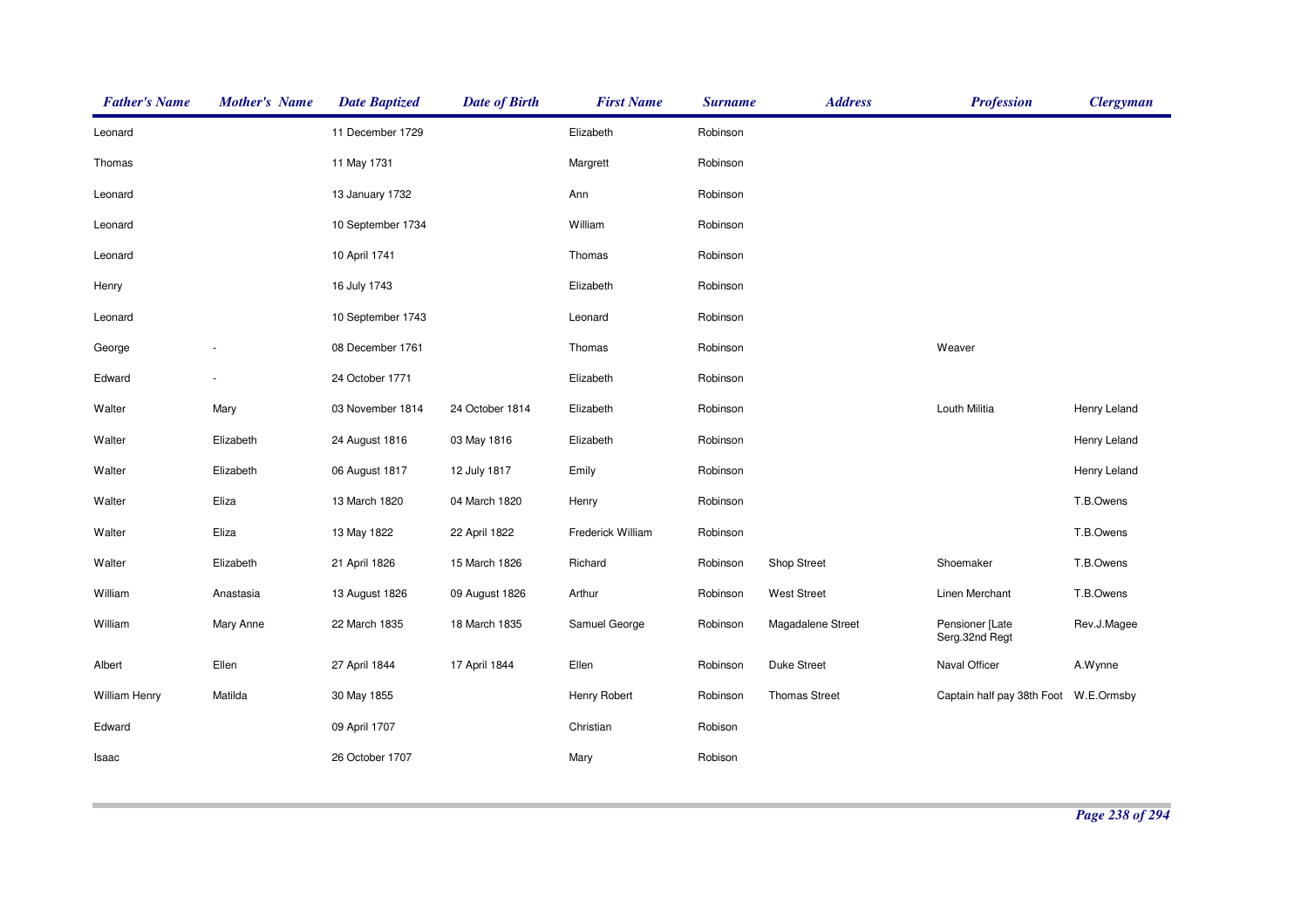| <b>Father's Name</b> | <b>Mother's Name</b> | <b>Date Baptized</b> | <b>Date of Birth</b> | <b>First Name</b> | <b>Surname</b> | <b>Address</b>        | <b>Profession</b>  | <b>Clergyman</b>       |
|----------------------|----------------------|----------------------|----------------------|-------------------|----------------|-----------------------|--------------------|------------------------|
| Edward               |                      | 15 May 1709          |                      | Edward            | Robison        |                       |                    |                        |
| Isaac                |                      | 25 August 1709       |                      | Sarah             | Robison        |                       |                    |                        |
| Henry                |                      | 15 March 1710        |                      | Sarah             | Robison        |                       |                    |                        |
| William              |                      | 22 May 1710          |                      | Henry             | Robison        |                       |                    |                        |
| Henry                |                      | 24 August 1712       |                      | John              | Robison        |                       |                    |                        |
| Henry                |                      | 11 January 1714      |                      | Mary              | Robison        |                       |                    |                        |
| Edward               |                      | 13 November 1714     |                      | Mary              | Robison        |                       |                    |                        |
| William              | Mary                 | 14 May 1815          | 27 April 1815        | Susanna           | Robison        |                       | North York Militia | Henry Leland           |
| William              | Anne                 | 12 May 1839          | 02 May 1839          | Sarah             | Robnett        | Patrick Street        | Shoe Maker         | John.A.Wall            |
| William              | Anne                 | 20 January 1841      |                      | Sarah             | Robnett        | <b>Patrick Street</b> | Shoe Maker         | A.Wynne                |
| John                 | Ellen                | 25 December 1846     |                      | John              | Rodgers        | <b>William Street</b> | Weaver             | William M<br>Beresford |
| Compton              |                      | 10 July 1777         |                      | Sarah             | Roe            |                       |                    |                        |
| Patrick              |                      | 02 May 1748          |                      | Allen             | Roel           |                       | Surgeon            |                        |
| Patrick              |                      | 24 June 1730         |                      | Isaac             | Roell          |                       |                    |                        |
| Patrick              |                      | 10 December 1732     |                      | Kathrin           | Roell          |                       |                    |                        |
| Patrick              |                      | 12 November 1734     |                      | Ann               | Roell          |                       |                    |                        |
| Patrick              |                      | 09 October 1739      |                      | Isaac             | Roell          |                       |                    |                        |
| Patrick              |                      | 16 November 1742     |                      | Thomas            | Roell          |                       |                    |                        |
| Patrick              |                      | 03 September 1745    |                      | Joseph            | Roell          |                       |                    |                        |
| Henry                |                      | 05 December 1708     |                      | Rachel            | Rogers         |                       |                    |                        |
| Henry                |                      | 17 April 1710        |                      | Mary              | Rogers         |                       |                    |                        |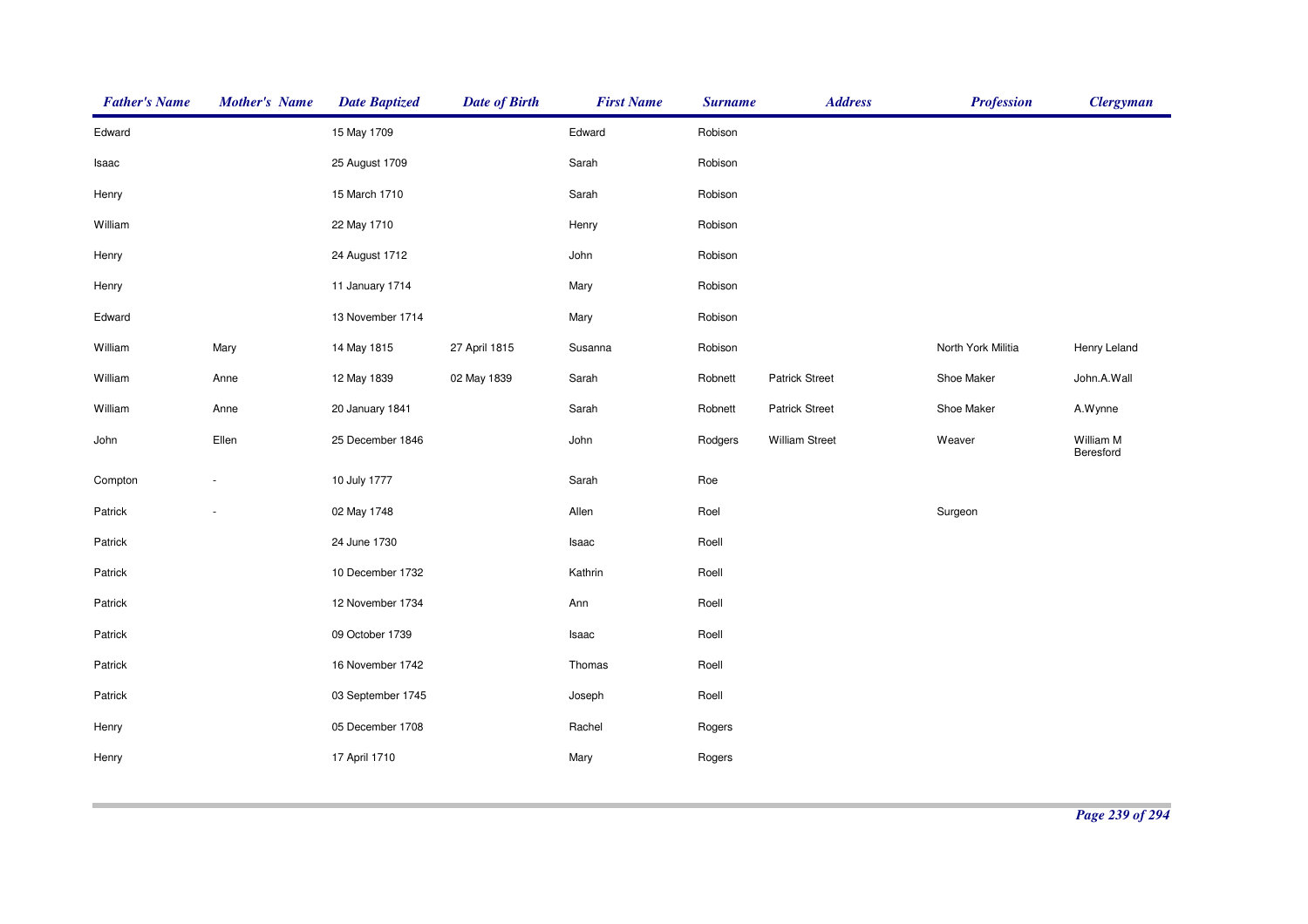| <b>Father's Name</b> | <b>Mother's Name</b> | <b>Date Baptized</b> | <b>Date of Birth</b> | <b>First Name</b> | <b>Surname</b> | <b>Address</b>     | <b>Profession</b>         | <b>Clergyman</b> |
|----------------------|----------------------|----------------------|----------------------|-------------------|----------------|--------------------|---------------------------|------------------|
| Thomas               |                      | 27 June 1758         |                      | Henry             | Rogers         |                    | <b>Butcher</b>            |                  |
| Philip               | Mary                 | 25 December 1808     | 24 December 1808     | Elizabeth         | Rogers         |                    |                           | Henry Leland     |
| Hugh                 | Mary                 | 24 December 1835     | 27 September 1835    | James             | Rogers         | Millmount Barracks | Soldier                   | Rev.J.Magee      |
| John                 | Ellen                | 07 April 1844        | 01 March 1844        | James             | Rogers         | Windmill Lane      | Weaver                    | A.Wynne          |
| Robert               | Anne                 | 18 September 1844    |                      | Anne              | Rogers         |                    | Weaver                    | A.Wynne          |
| Robert               | Mary Jane            | 26 December 1869     | 14 December 1869     | John              | Rogers         | Marsh              | <b>Spinning Master</b>    | J.H.Monsarrat    |
| George               |                      | 12 February 1757     |                      | George            | Roncher        |                    | Alderman                  |                  |
| Thomas               |                      | 14 June 1704         |                      | Richard           | Ronnills       |                    |                           |                  |
| Peter                |                      | 28 January 1722      |                      | Sarah             | Rooney         |                    |                           |                  |
| Charles              |                      | 16 November 1733     |                      | Cathrin           | Roorke         |                    |                           |                  |
| John                 | Charlotte Eliza Mary | 30 August 1843       | 20 August 1843       | John Francis      | Roper          | <b>Barrack</b>     | Captain in Riffle brigade | A.Wynne          |
| James                | Sarah                | 11 February 1821     | 19 January 1821      | Thomas            | Rosborough     |                    |                           | T.B.Owens        |
| James                | Sarah                | 04 May 1823          | 17 April 1823        | Eliza Jane        | Rosborough     |                    |                           | T.B.Owens        |
| John                 |                      | 25 June 1735         |                      | Mary              | Rose           |                    | Shoemaker                 |                  |
| Mr.John              |                      | 27 March 1716        |                      | Mary              | Ross           |                    |                           |                  |
| Mr.John              |                      | 30 August 1717       |                      | Margret           | Ross           |                    |                           |                  |
| Mr.John              |                      | 20 March 1719        |                      | John              | Ross           |                    | Sheriff                   |                  |
| Mr.John              |                      | 26 January 1723      |                      | Henry             | Ross           |                    |                           |                  |
| Mr.John              |                      | 23 January 1724      |                      | William           | Ross           |                    |                           |                  |
| John                 |                      | 03 June 1725         |                      | Luke              | Ross           |                    |                           |                  |
| Captain John         |                      | 21 July 1745         |                      | Andrew            | Ross           |                    |                           |                  |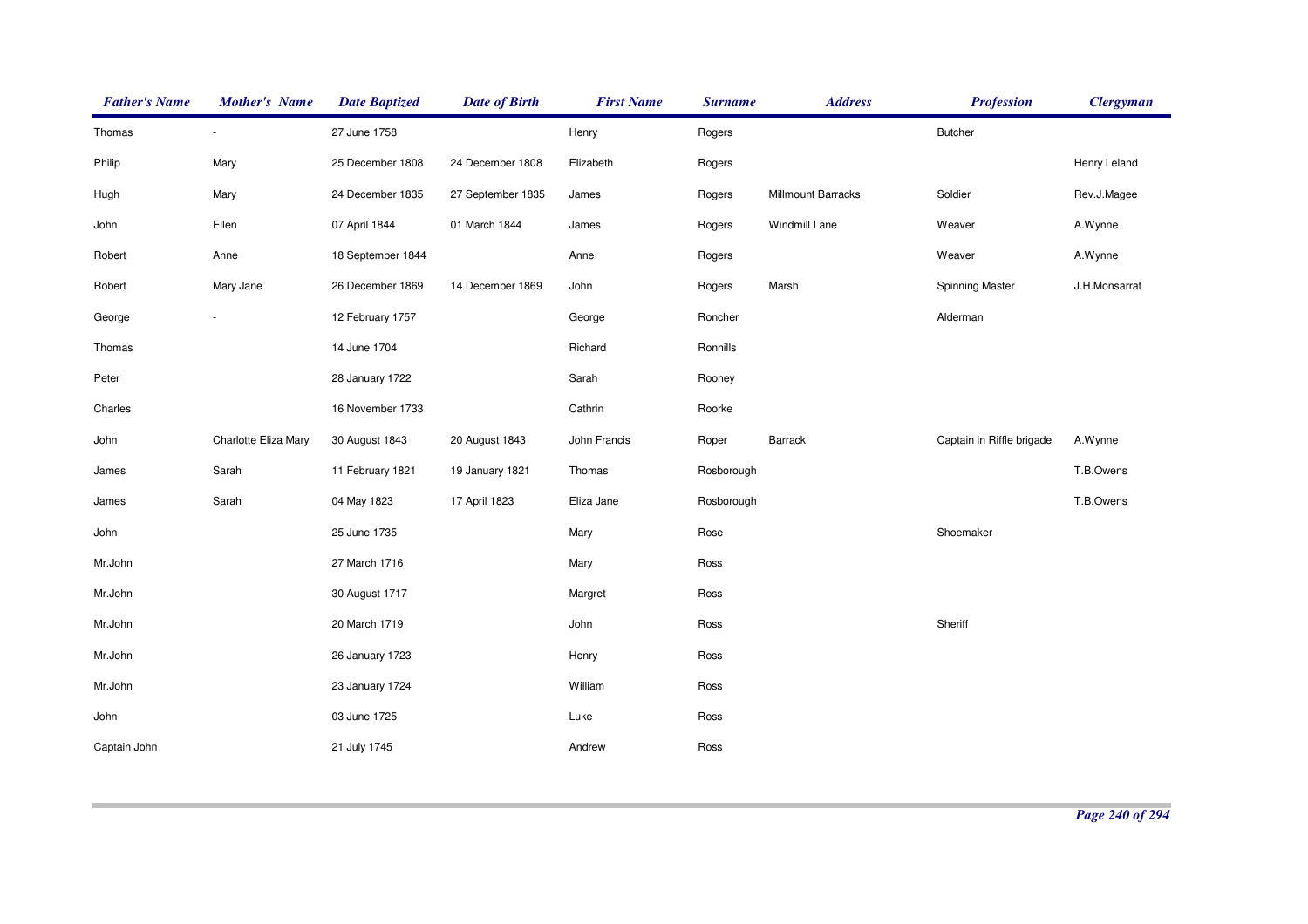| <b>Father's Name</b> | <b>Mother's Name</b> | <b>Date Baptized</b> | <b>Date of Birth</b> | <b>First Name</b>         | <b>Surname</b> | <b>Address</b>            | <b>Profession</b>   | <b>Clergyman</b>  |
|----------------------|----------------------|----------------------|----------------------|---------------------------|----------------|---------------------------|---------------------|-------------------|
| Donald               | Margeret             | 22 October 1819      | 19 October 1819      | Jane                      | Ross           |                           | 93rd Regiment       | T.B.Owens         |
| Hugh                 | Elizabeth            | 20 January 1822      | 21 December 1821     | Thomas                    | Ross           |                           |                     | T.B.Owens         |
| Hugh                 | Elizabeth            | 20 September 1829    | 25 August 1829       | Robert                    | Ross           | <b>West Gate</b>          | <b>Basket Maker</b> | T.B.Owens         |
| Thomas               | Anna                 | 30 August 1848       |                      | Thomas French             | Ross           | Listoke                   | Knight              | Andrew Williamson |
| Thomas               | Anna Maria           | 30 July 1845         |                      | Alan Theophilus           | Rosse          | Listoke                   | Naval Officer       | A.Wynne           |
| William              | Elizabeth            | 06 February 1856     |                      | Martha                    | Rothwell       | Old Bridge                | Steward             | W.E.Ormsby        |
| Francis              | Anne                 | 09 June 1850         |                      | William                   | Roubey         | North Strand              | Sailor              | W.E.Ormsby        |
| James                | Mary                 | 06 October 1867      | 13 August 1867       | James                     | Rountree       | Magdalen Street           | Dealer              | J.H.Monsarrat     |
| James                | Mary                 | 28 February 1869     | 06 February 1869     | Charles                   | Rountree       | Magdalen Street           | <b>Coal Dealer</b>  | J.H.Monsarrat     |
| James                | Mary                 | 25 September 1871    | 01 September 1871    | Mary Jane                 | Rountree       | Magdalen Street           | Dealer              | John Eccles       |
| James                | Mary                 | 07 February 1874     | 26 January 1874      | Peter                     | Rountree       | <b>Magdalen Street</b>    | Dealer              | John Eccles       |
| James                | Mary                 | 06 November 1879     | 05 November 1879     | Alexander                 | Rountree       | Magdalen Street, Drogheda | <b>Coal Dealer</b>  | Coates G.Booth    |
| Samuell              |                      | 13 November 1722     |                      | Samuell                   | Rowe           |                           | A Soldier           |                   |
| Patrick              |                      | 02 May 1748          |                      | Allan                     | Rowell         |                           |                     |                   |
| William              | Emily                | 01 April 1863        |                      | <b>Christopher George</b> | Roy            | Magdalene Street          | Farmer              | John Eccles       |
| George               | Margaret             | 06 January 1830      |                      | William                   | Rubotham       | <b>Fair Street</b>        | Servant             | J.Magee           |
| Robert               |                      | 20 January 1748      |                      | John                      | Rupel          |                           | An Invalid          |                   |
| Robert               |                      | 20 January 1748      |                      | John                      | Russell        |                           |                     |                   |
| Andrew               | Ellen                | 18 June 1818         | 14 June 1818         | Elizabeth                 | Rutledge       |                           | 45th Regiment       | Henry Leland      |
| Henry                |                      | 03 November 1728     |                      | Ann                       | Ruxton         |                           |                     |                   |
| Mr.Henry             |                      | 22 March 1730        |                      | Mathew                    | Ruxton         |                           |                     |                   |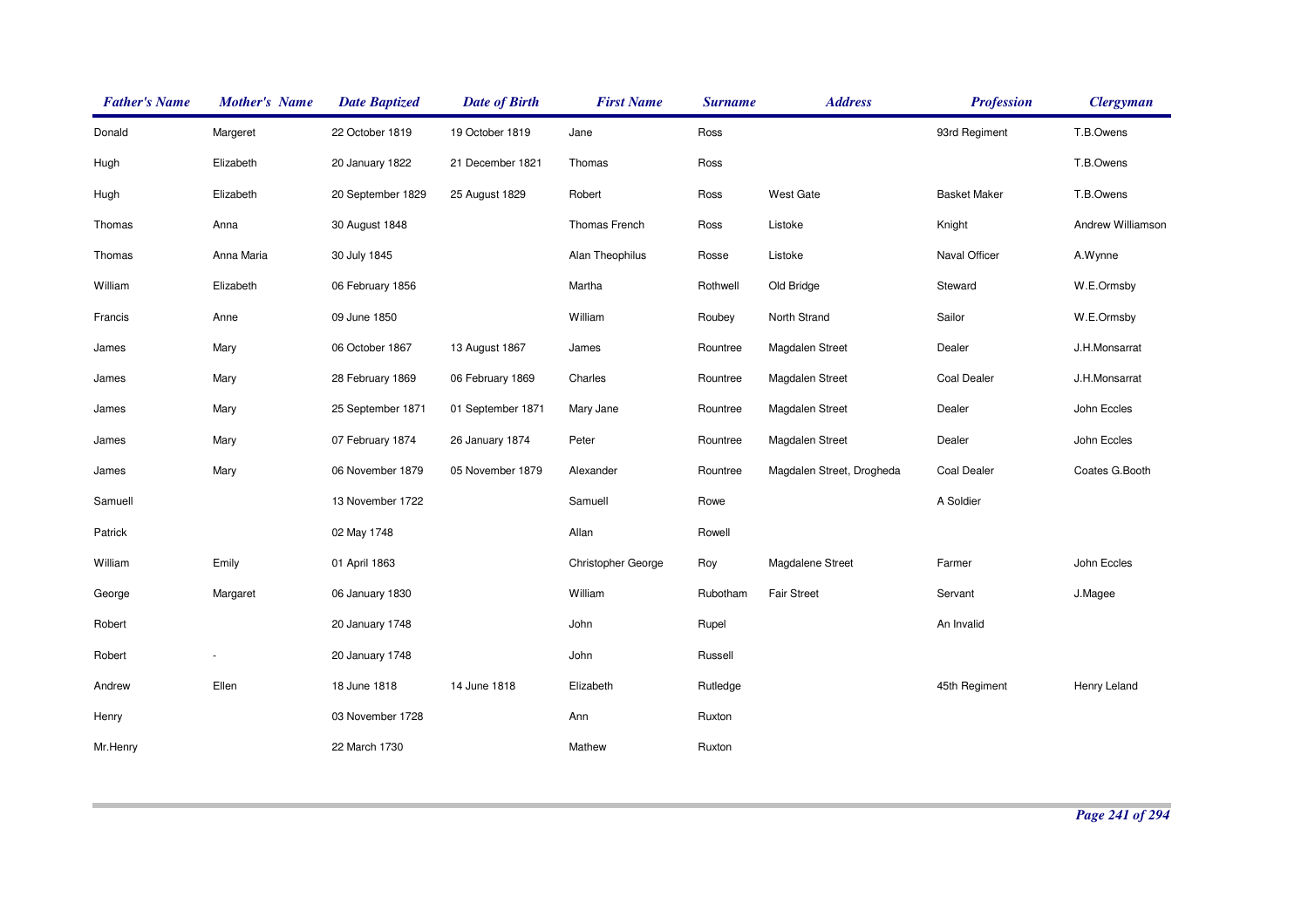| <b>Father's Name</b> | <b>Mother's Name</b> | <b>Date Baptized</b> | <b>Date of Birth</b> | <b>First Name</b>    | <b>Surname</b> | <b>Address</b>        | <b>Profession</b>     | <b>Clergyman</b>    |
|----------------------|----------------------|----------------------|----------------------|----------------------|----------------|-----------------------|-----------------------|---------------------|
| Mr.Henry             |                      | 11 September 1731    |                      | William              | Ruxton         |                       |                       |                     |
| Mathew               |                      | 29 May 1766          |                      | Sophia               | Ruxton         |                       | Carpenter             |                     |
| Mathew               | ÷,                   | 02 October 1782      |                      | Benjamin             | Ruxton         |                       | Carpenter             |                     |
| Matthew              | Catherine            | 15 February 1809     | 26 December 1809     | Matthew              | Ruxton         |                       |                       | <b>Wardlaw Ball</b> |
| John                 | Mary                 | 05 November 1817     | 03 November 1817     | Jane Anne            | Ruxton         |                       |                       | Henry Leland        |
| John                 | Eliza                | 07 April 1850        |                      | John                 | Ryan           | Killineer             | Gardener              | Andrew Williamson   |
| William Woodward     | Elizabeth            | 28 May 1845          |                      | Godfrey Fetherston H | Sadlier        | <b>Fair Street</b>    | Gentleman             | Arthur Wynne        |
| William Woodward     | Eliza Isabella       | 25 February 1848     |                      | Arthur Prendergast   | Sadlier        | <b>Fair Street</b>    | Gentleman             | A.Wynne             |
| Henry                | Elizabeth Charlotte  | 23 August 1866       | 15 July 1866         | Anne Wilhelmina      | Saint John     | Peter Street          | Dealer                | J.H.Monsarrat       |
| Richard              |                      | 15 February 1703     |                      | Richard              | Sanders        |                       | Sherriff              |                     |
| Mr.Richard           |                      | 06 December 1705     |                      | Richard              | Sanders        |                       |                       |                     |
| Mr.Richard           |                      | 24 June 1712         |                      | James John           | Sanders        |                       |                       |                     |
| William              | Sarah                | 22 June 1890         | 01 April 1890        | Alfred Henry         | Sandes         | West Street, Drogheda | Head Constable R.I.C. | John Eccles         |
| Thomas               |                      | 06 June 1706         |                      | Henry                | Sandiford      |                       |                       |                     |
| Mr.Thomas            |                      | 24 June 1707         |                      | John                 | Sandiford      |                       |                       |                     |
| Mr.Thomas            |                      | 07 December 1708     |                      | Mary                 | Sandiford      |                       | Sherriff              |                     |
| Mr.Thomas            |                      | 15 May 1710          |                      | Elizabeth            | Sandiford      |                       |                       |                     |
| Thomas               |                      | 08 June 1711         |                      | Thomas               | Sandiford      |                       |                       |                     |
| Mr.Thomas            |                      | 14 October 1712      |                      | James                | Sandiford      |                       |                       |                     |
| Mr.Thomas            |                      | 28 December 1713     |                      | John                 | Sandiford      |                       |                       |                     |
| Mr.Thomas            |                      | 07 February 1715     |                      | Catherine            | Sandiford      |                       |                       |                     |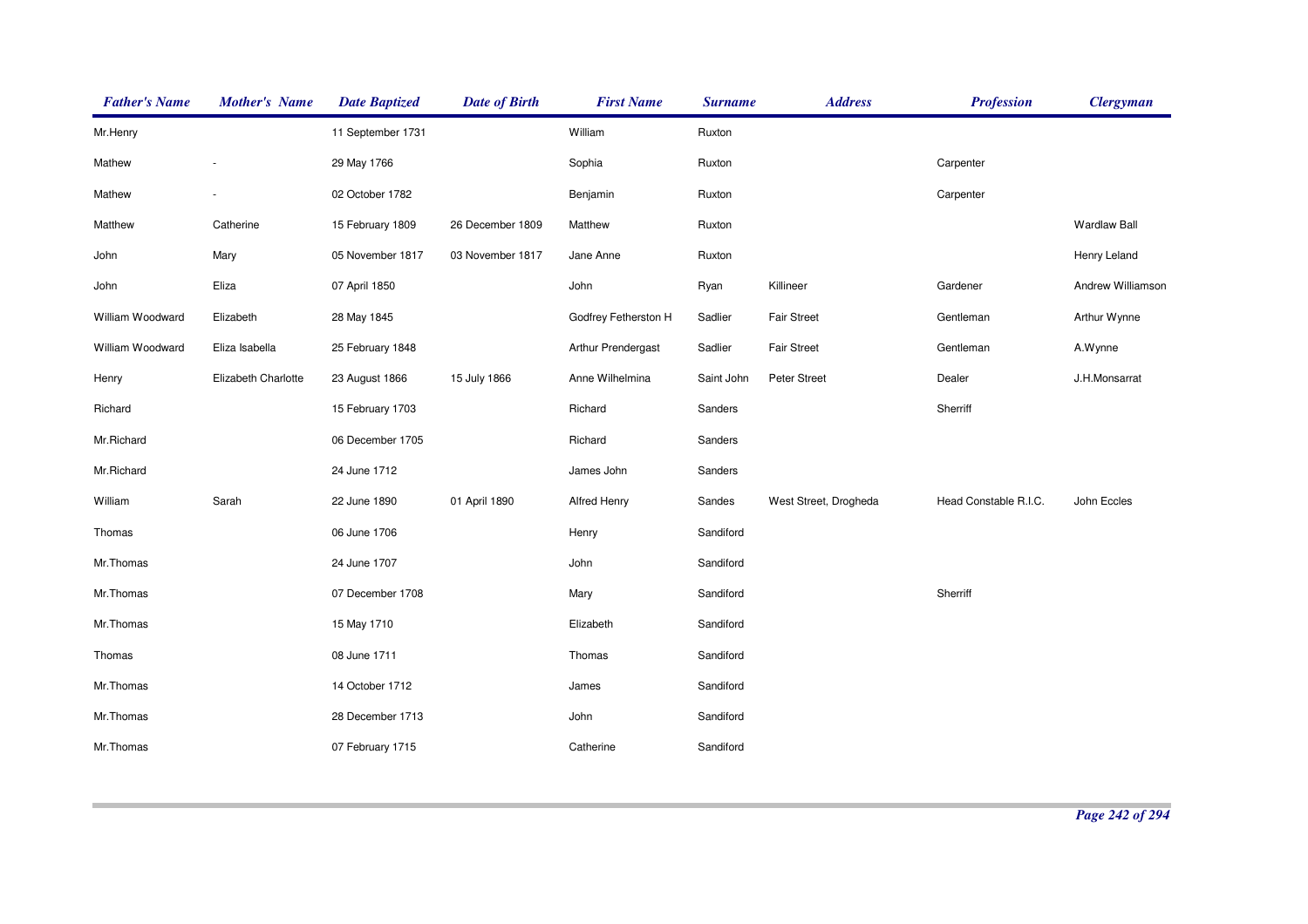| <b>Father's Name</b> | <b>Mother's Name</b> | <b>Date Baptized</b> | <b>Date of Birth</b> | <b>First Name</b> | <b>Surname</b> | <b>Address</b>              | <b>Profession</b>       | <b>Clergyman</b>     |
|----------------------|----------------------|----------------------|----------------------|-------------------|----------------|-----------------------------|-------------------------|----------------------|
| Alderman Thomas      |                      | 04 December 1716     |                      | Ann               | Sandiford      |                             |                         |                      |
| Mr.James             |                      | 10 March 1743        |                      | Thomas            | Sandiford      |                             |                         |                      |
| Mr.James             |                      | 28 May 1744          |                      | James             | Sandiford      |                             |                         |                      |
| James                |                      | 01 September 1751    |                      | Edward            | Sandiford      |                             |                         |                      |
| John James           | Matilda              | 24 August 1830       |                      | Elizabeth         | Sarjent        | Fair Street Barracks        | Captain 58 Regt of Foot | J.Magee              |
| John James           | Matilda              | 24 August 1830       |                      | John              | Sarjent        | <b>Fair Street Barracks</b> | Captain 58 Regt of foot | J.Magee              |
| John James           | Matilda              | 24 August 1830       |                      | Matilda           | Sarjent        | <b>Fair Street Barracks</b> | Captain 58 Regt of foot | J.Magee              |
| Mr.Richard           |                      | 05 August 1707       |                      | Jane              | Saunders       |                             |                         |                      |
| Mr.Richard           |                      | 21 December 1708     |                      | Thomas            | Saunders       |                             |                         |                      |
| Mr.Richard           |                      | 26 April 1710        |                      | William           | Saunders       |                             |                         |                      |
| Hierome              | <b>Bridget</b>       | 20 July 1820         | 17 July 1820         | Anne              | Saunders       |                             |                         | T.B.Owens            |
| Hierome              | <b>Bridget</b>       | 22 October 1821      | 20 October 1821      | James             | Saunders       |                             |                         | T.B.Owens            |
| John                 | <b>Bridget</b>       | 10 August 1827       | 30 July 1827         | Joseph Benjamin   | Saunders       | $\ddot{?}$                  | Serjeant Rifle Brigade  | T.William Dixon      |
| William              | Elizabeth            | 21 May 1880          | 20 May 1880          | Elizabeth         | Saunderson     | Peter Street, Drogheda      | Servant                 | John Eccles          |
| William              |                      | 13 September 1709    |                      | Richard           | Savadge        |                             |                         |                      |
| John                 |                      | 02 September 1733    |                      | Mary              | Savage         |                             |                         |                      |
| John                 |                      | 23 July 1735         |                      | Margaret          | Savage         |                             |                         |                      |
| Francis              |                      | 15 January 1757      |                      | Francis           | Savage         |                             | Gentleman               |                      |
| James                | Elizabeth            | 07 June 1807         | 04 June 1807         | Mary              | Savage         |                             | N.D.M.                  | <b>Bigoe Henzell</b> |
| <b>Edward Thomas</b> | Mary                 | 25 January 1810      | 15 January 1810      | Sarah Matilda     | Savage         |                             |                         | Henry Leland         |
| Richard              | Mary Anne            | 09 June 1852         |                      | Eliza Jane        | Savage         | <b>Trinity Street</b>       | <b>Hackle Maker</b>     | W.E.Ormsby           |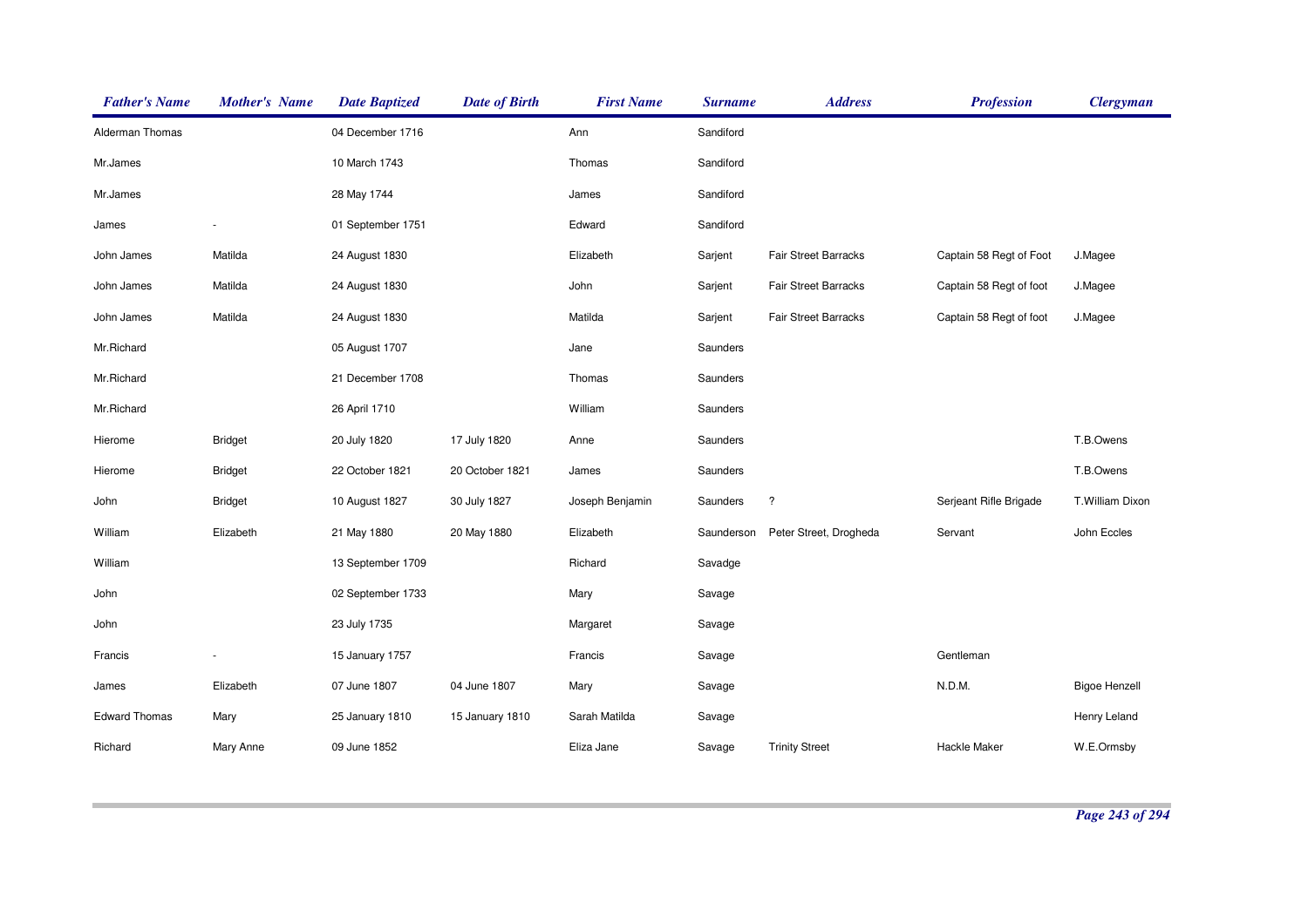| <b>Father's Name</b> | <b>Mother's Name</b> | <b>Date Baptized</b> | <b>Date of Birth</b> | <b>First Name</b>      | <b>Surname</b> | <b>Address</b>        | <b>Profession</b>   | <b>Clergyman</b> |
|----------------------|----------------------|----------------------|----------------------|------------------------|----------------|-----------------------|---------------------|------------------|
| Richard              | Mary                 | 14 December 1853     |                      | William                | Savage         | <b>Trinity Street</b> | Hacklemaker         |                  |
| John                 | Georgiana            | 28 February 1857     |                      | Anne                   | Savage         | Babrath Co.Meath      | Postmaster          | John G Eccles    |
| Jacob                |                      | 30 June 1717         |                      | James                  | Sawquell       |                       |                     |                  |
| Lieutenant Jeremiah  |                      | 14 December 1721     |                      | <b>William Francis</b> | Schaak         |                       |                     |                  |
| Mr.Edmond            |                      | 07 December 1716     |                      | George                 | Schoales       |                       |                     |                  |
| Alderman Edmond      |                      | 20 February 1718     |                      | Hannah                 | Schoales       |                       |                     |                  |
| Alderman Edmond      |                      | 19 October 1719      |                      | Adam                   | Schoales       |                       |                     |                  |
| Alderman Edmond      |                      | 05 October 1721      |                      | John                   | Schoales       |                       |                     |                  |
| Mr.James             |                      | 20 February 1730     |                      | James                  | Schoales       |                       | [Deceased]          |                  |
| George               |                      | 26 January 1760      |                      | Mary                   | Schoales       |                       | Alderman            |                  |
| Mr.Edmond            |                      | 20 June 1715         |                      | Margaret Catherine     | Schoals        |                       |                     |                  |
| James                | Elizabeth            | 23 July 1842         | 13 July 1842         | Elizabeth              | Sclanders      | Magdalene Street      | Engineer            | E.P.Durham       |
| David                | Janet                | 12 September 1842    | 08 August 1842       | Robina                 | Sclanders      |                       | Engineer            | A.Wynne          |
| James                |                      | 17 May 1709          |                      | Margaret               | Scott          |                       |                     |                  |
| George               |                      | 20 April 1712        |                      | Esther                 | Scott          |                       |                     |                  |
| John                 |                      | 26 September 1726    |                      | Margrett               | Scott          |                       | A Soldier           |                  |
| Alexander            | Henrietta            | 05 August 1821       | 04 August 1821       | John                   | Scott          |                       |                     | T.B.Owens        |
| Alexander            | Henrietta            | 15 January 1823      | 12 January 1823      | Mary                   | Scott          |                       |                     | T.B.Owens        |
| Alexander            | Henrietta            | 26 January 1825      | 24 January 1825      | Alexander              | Scott          | Laurence Street       | Pensioner 42nd Foot | T.B.Owens        |
| Alexander            | Henrietta            | 13 October 1826      | 08 October 1826      | James                  | Scott          | Laurence Street       | Clerk               | Rev.W.Shields    |
| James                | Margaret             | 05 July 1843         | 18 May 1843          | Margaret Jane          | Scott          | Magdalene Street      | Blacksmith          | A.Wynne          |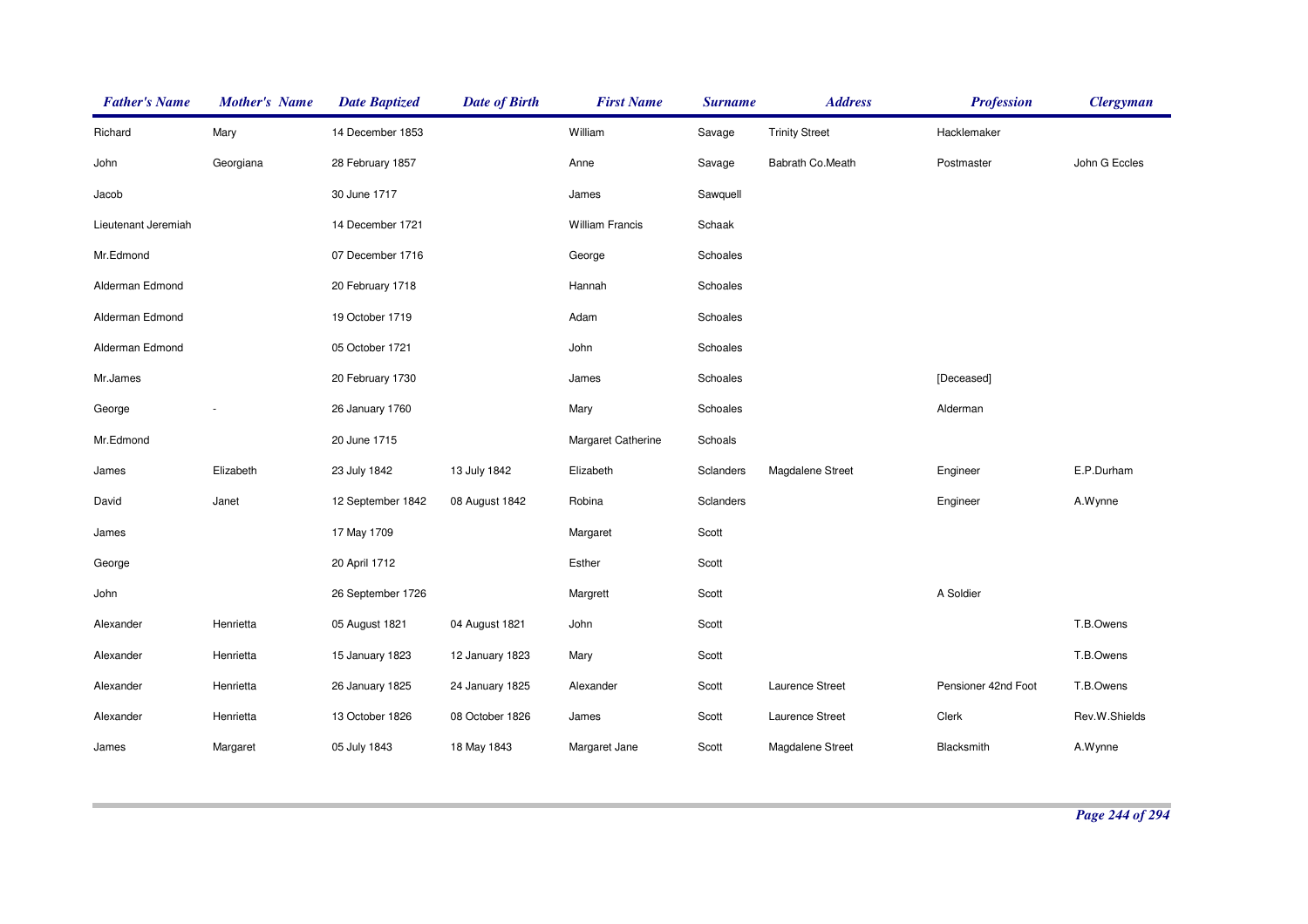| <b>Father's Name</b> | <b>Mother's Name</b> | <b>Date Baptized</b> | <b>Date of Birth</b> | <b>First Name</b> | <b>Surname</b> | <b>Address</b>        | <b>Profession</b>                | <b>Clergyman</b>       |
|----------------------|----------------------|----------------------|----------------------|-------------------|----------------|-----------------------|----------------------------------|------------------------|
| James                | Margaret             | 08 March 1846        |                      | James             | Scott          | Magdalene street      | Engineer                         | William M<br>Beresford |
| James                | Margaret             | 21 March 1847        |                      | Elizabeth         | Scott          | Magdalene Street      | Blacksmith                       | William M<br>Beresford |
| Morris               |                      | 02 March 1709        |                      | Catherine         | Scourfield     |                       |                                  |                        |
| Moris                |                      | 29 December 1710     |                      | Jane              | Scourfield     |                       |                                  |                        |
| Moris                |                      | 04 February 1712     |                      | Mary              | Scourfield     |                       |                                  |                        |
| Maurice              |                      | 07 April 1713        |                      | Michael           | Scourfield     |                       |                                  |                        |
| Morrice              |                      | 15 February 1719     |                      | John              | Scurfield      |                       |                                  |                        |
| William              | Sarah Frederica      | 11 August 1836       | 20 July 1836         | Henry             | Seaman         | Lodger in West Street | Preformer in Calverts<br>Theatre | Rev.J.Magee            |
| James                |                      | 04 April 1726        |                      | Catherine         | Seaton         |                       |                                  |                        |
| Mr.James             |                      | 13 February 1729     |                      | Robert            | Seaton         |                       |                                  |                        |
| Mr.James             |                      | 31 January 1730      |                      | James             | Seaton         |                       |                                  |                        |
| Mr.James             |                      | 29 April 1731        |                      | John              | Seaton         |                       |                                  |                        |
| Mr.James             |                      | 03 March 1733        |                      | Elizabeth         | Seaton         |                       |                                  |                        |
| John                 |                      | 16 July 1728         |                      | Henry             | Sellery        |                       |                                  |                        |
| Mr.                  |                      | 05 November 1739     |                      | John              | Sellery        |                       |                                  |                        |
| Henry                |                      | 25 March 1719        |                      | Elizabeth         | Sempill        |                       |                                  |                        |
| Charles              | Susan Harriet        | 08 April 1849        |                      | Susan Harriet     | Sensom         | Prospect Row          | Clerk                            | William E Ormsby       |
|                      |                      | 28 April 1822        | 01 January 1822      | William           | Shakespear     |                       | A Foundling                      | $\sim$                 |
| James                | Henrietta            | 18 April 1848        |                      | Sarah Ellen       | Shalcross      | <b>Fair Street</b>    | Engineer                         | A.Wynne                |
| James                | Henrietta            | 20 March 1839        | 04 March 1839        | Mary Anne         | Shallcross     | <b>Fair Street</b>    | Engineer                         | Arthur Wynne           |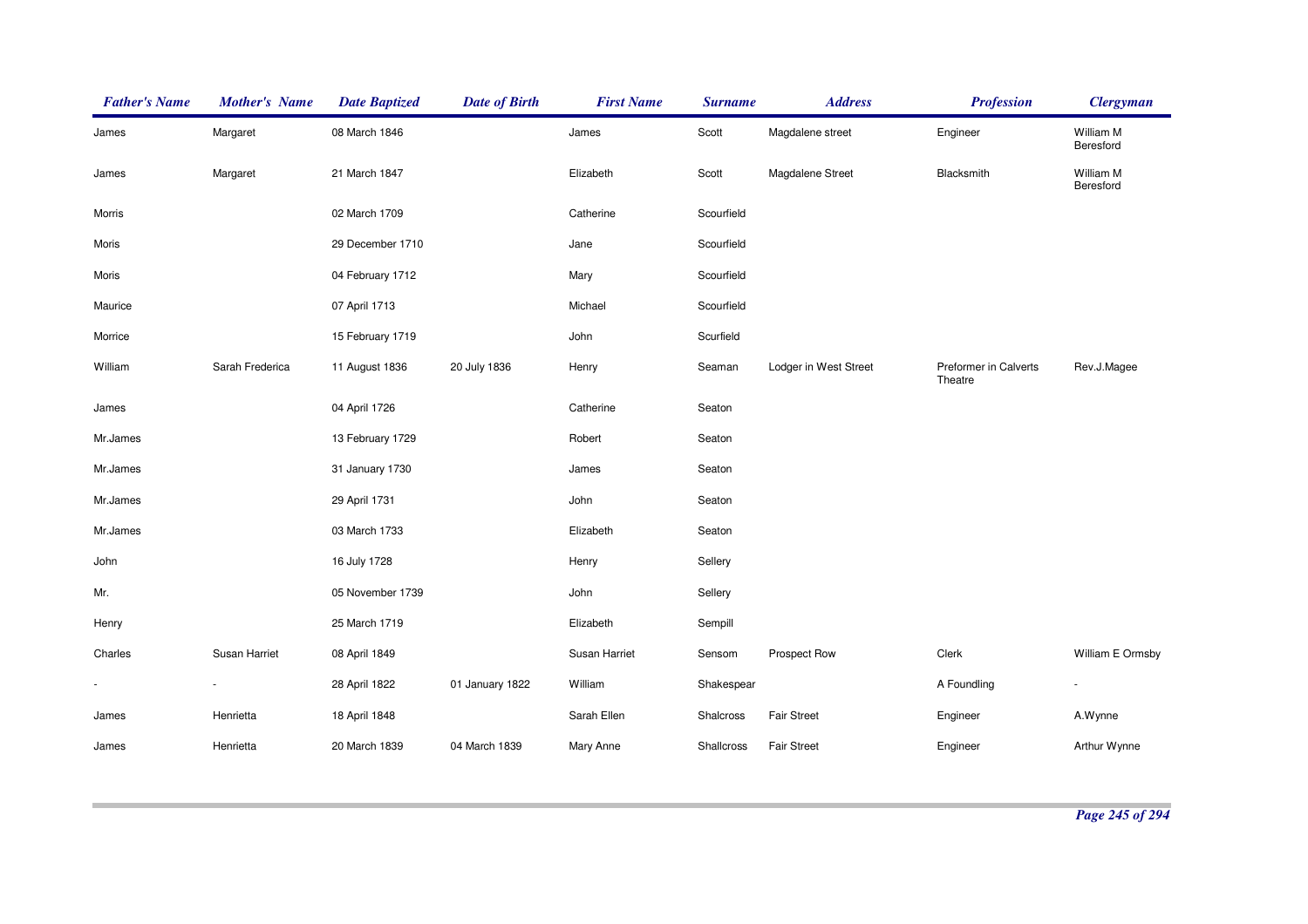| <b>Father's Name</b> | <b>Mother's Name</b>     | <b>Date Baptized</b> | <b>Date of Birth</b> | <b>First Name</b> | <b>Surname</b> | <b>Address</b>     | <b>Profession</b> | <b>Clergyman</b> |
|----------------------|--------------------------|----------------------|----------------------|-------------------|----------------|--------------------|-------------------|------------------|
| James                | Henrietta                | 03 September 1840    | 24 August 1840       | Isaac Norman      | Shallcross     | Dundalk            | Engineer          | A.Wynne          |
| William              | $\overline{\phantom{a}}$ | 19 August 1773       |                      | Joseph            | Shanks         |                    |                   |                  |
| William              | Mable Fridinvid*         | 21 August 1825       | 05 July 1825         | Henry             | Sharman        | $\overline{\cdot}$ | $\ddot{?}$        | Rev.J.Crawford   |
| Mr.Thomas            |                          | 30 March 1703        |                      | John              | Sharp          |                    |                   |                  |
| Ambrose              |                          | 02 December 1723     |                      | Ann               | Sharp          |                    |                   |                  |
| Ambrose              |                          | 23 November 1725     |                      | John              | Sharp          |                    |                   |                  |
| John                 |                          | 16 February 1726     |                      | Jane              | Sharp          |                    | A Soldier         |                  |
| Ambrose              |                          | 15 August 1727       |                      | Edward            | Sharp          |                    |                   |                  |
| John                 |                          | 29 July 1728         |                      | Thomas            | Sharp          |                    |                   |                  |
| Ambrose              |                          | 20 May 1729          |                      | William           | Sharp          |                    |                   |                  |
| Mr.Ambrose           |                          | 21 February 1731     |                      | Elinor            | Sharp          |                    |                   |                  |
| John                 |                          | 12 May 1731          |                      | Esther            | Sharp          |                    | Twins             |                  |
| John                 |                          | 12 May 1731          |                      | Jane              | Sharp          |                    | Twins             |                  |
| John                 |                          | 17 April 1732        |                      | John              | Sharp          |                    | Bellowre          |                  |
| Mr.Ambrose           |                          | 16 September 1733    |                      | Ann               | Sharp          |                    |                   |                  |
| Ambrose              |                          | 24 October 1739      |                      | Mary              | Sharp          |                    |                   |                  |
| Ambrose              |                          | 24 December 1744     |                      | Mary              | Sharp          |                    |                   |                  |
| Captain Ambrose      | $\overline{\phantom{a}}$ | 04 January 1751      |                      | Margaret          | Sharp          |                    |                   |                  |
| Mr.Thomas            |                          | 13 August 1705       |                      | Martha            | Sharpe         |                    |                   |                  |
| Mr.Thomas            |                          | 20 November 1707     |                      | Mary              | Sharpe         |                    |                   |                  |
| Mr.Thomas            |                          | 20 February 1709     |                      | Joanna            | Sharpe         |                    |                   |                  |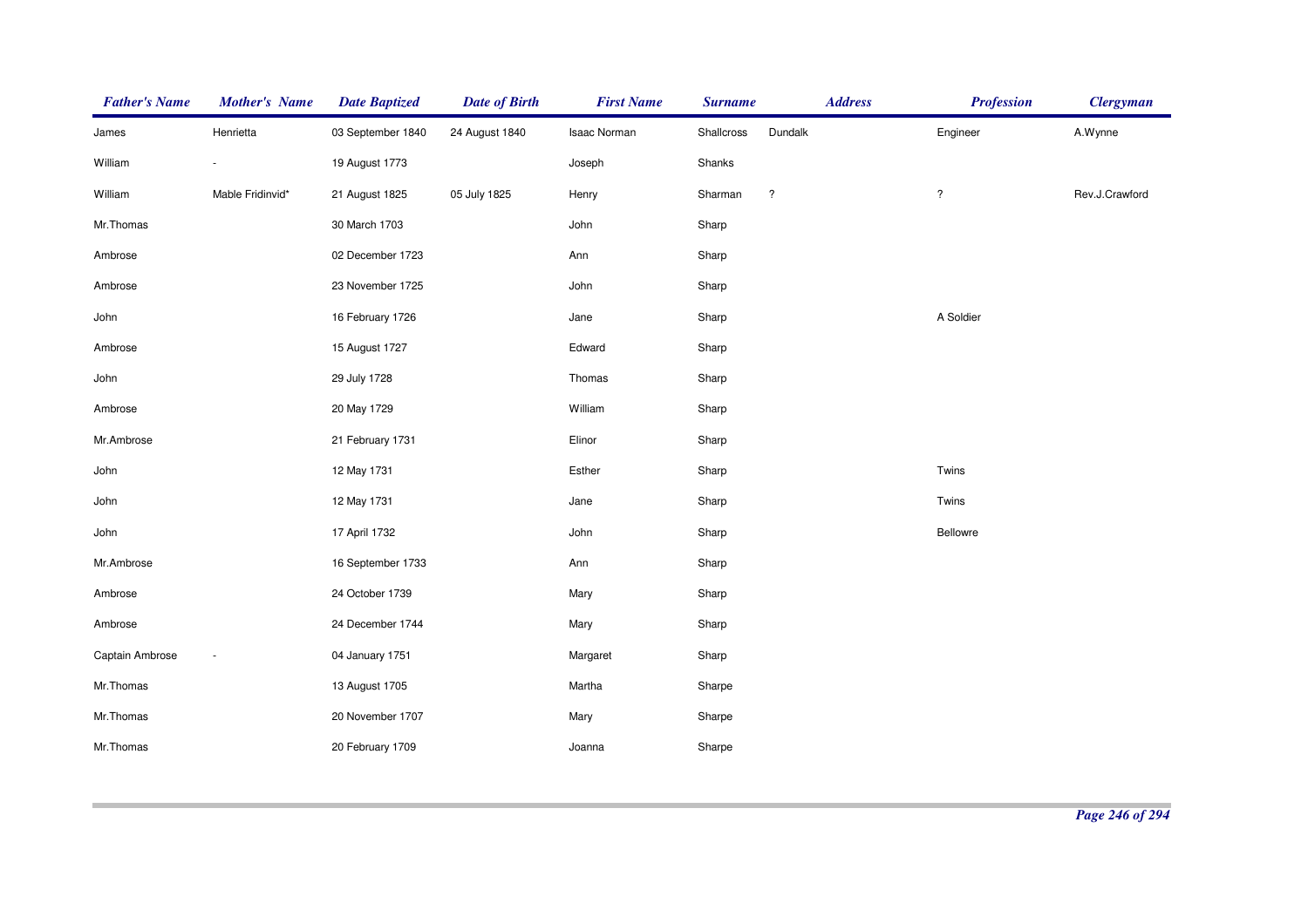| <b>Father's Name</b> | <b>Mother's Name</b> | <b>Date Baptized</b> | <b>Date of Birth</b> | <b>First Name</b>        | <b>Surname</b> | <b>Address</b>            | <b>Profession</b>    | <b>Clergyman</b>        |
|----------------------|----------------------|----------------------|----------------------|--------------------------|----------------|---------------------------|----------------------|-------------------------|
| Anthony              | Anne                 | 13 April 1806        | 10 April 1806        | William                  | Shaw           |                           |                      | <b>Wardlaw Ball</b>     |
| Anthony              | Ann                  | 10 April 1808        | 09 April 1808        | Grace                    | Shaw           |                           |                      | Henry Leland            |
| Anthony              | Anne                 | 09 July 1809         | 07 July 1809         | Isaiah                   | Shaw           |                           |                      | Henry Leland            |
| Samuel               | Margaret             | 23 January 1810      | 22 January 1810      | James                    | Shaw           |                           |                      | Henry Leland            |
| Peter                | Mary                 | 24 February 1815     | 22 February 1815     | Peter                    | Shaw           |                           |                      | <b>Wardlaw Ball</b>     |
| John                 | Mary                 | 27 July 1828         | 10 July 1828         | Sarah Anne               | Shaw           | Laurences Street          | <b>School Master</b> | T.B.Owens               |
| John                 | Mary                 | 02 May 1830          | 09 April 1830        | Mary                     | Shaw           | <b>Magdalen Street</b>    | School Master        | J.Magee                 |
| John                 | Mary                 | 02 May 1830          | 09 April 1830        | Martha Esther            | Shaw           | <b>Magdalen Street</b>    | School Master        | J.Magee                 |
| John                 | Mary                 | 08 April 1832        |                      | Maria                    | Shaw           | <b>Bolton Street</b>      | School Master        | Rev.J.Magee             |
| John                 | Mary                 | 29 January 1834      | 04 January 1834      | Esther                   | Shaw           | <b>Bolton Street</b>      | School Master        | Rev.G.King              |
| John                 | Mary                 | 10 September 1835    | 25 August 1835       | Emily                    | Shaw           | <b>Bolton Street</b>      | Parish Clerk         | Rev.J.Magee             |
| John                 | Mary                 | 10 August 1837       | 15 July 1837         | James                    | Shaw           | <b>Bolton Street</b>      | Clerk of the Parish  | Rev.P.Mooney            |
| Isaiah               | Margaret             | 24 April 1839        | 01 April 1839        | Margaret Anne            | Shaw           | Peter Street              | Shoe Maker           | John.A.Wall             |
| John                 | Mary                 | 23 June 1839         | 15 June 1839         | Elizabeth                | Shaw           | <b>Bolton Street</b>      | Parish Clerk         | John.A.Wall             |
| Isaiah               | Margaret             | 17 February 1841     | 01 February 1841     | William                  | Shaw           | <b>William Street</b>     | Shoe Maker           | E.P.Durham              |
| John                 | Mary                 | 15 February 1842     | 22 January 1842      | Jane                     | Shaw           | <b>Bolton Street</b>      | Parish Clerk         | E.P.Durham              |
| John                 | Mary                 | 06 April 1846        |                      | <b>William Henry</b>     | Shaw           | Church Yard               | Parish Clerk         | A.Wynne                 |
| John                 | Julia                | 15 April 1848        |                      | James                    | Shaw           | Rope Walk                 | Tin Plate Worker     | A.Wynne                 |
| Frederick            | Annie Louise         | 05 September 1897    | 31 July 1897         | <b>Frederick Charles</b> | Shaw           | Laurence Street, Drogheda | Architect            | <b>Herbert Sandford</b> |
| Peter                | Mary                 | 20 August 1817       | 17 August 1817       | James                    | Shawe          |                           |                      | Henry Leland            |
| Mathias              |                      | 12 October 1749      |                      | Mathias                  | Sheeves        |                           | Of Norway Mariner    |                         |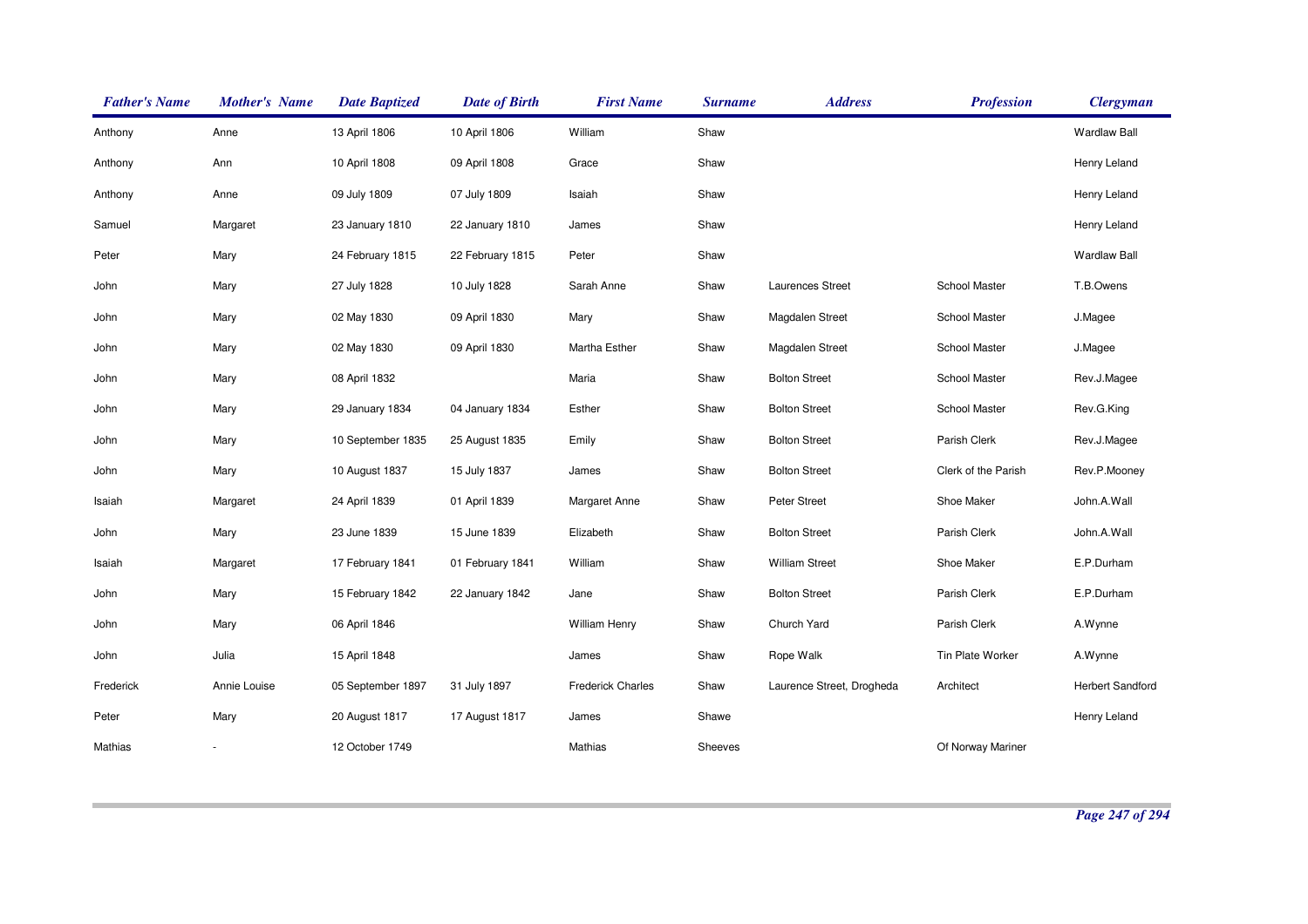| <b>Father's Name</b> | <b>Mother's Name</b> | <b>Date Baptized</b> | <b>Date of Birth</b> | <b>First Name</b>    | <b>Surname</b> | <b>Address</b>            | <b>Profession</b>  | <b>Clergyman</b>    |
|----------------------|----------------------|----------------------|----------------------|----------------------|----------------|---------------------------|--------------------|---------------------|
| Richard              | Elizabeth            | 15 April 1806        | 15 April 1806        | Eliza                | Shegog         |                           |                    | <b>Wardlaw Ball</b> |
| Richard              | Elizabeth            | 27 May 1813          | 21 May 1813          | William Henry        | Shegog         |                           |                    | Henry Leland        |
| Richard              | Eliza                | 15 April 1815        | 01 April 1815        | Jane                 | Shegog         |                           |                    | <b>Wardlaw Ball</b> |
| Richard              | Eliza                | 22 June 1817         | 30 May 1817          | Julia                | Shegog         |                           |                    | Henry Leland        |
| Richard              | Eliza                | 20 April 1825        | 17 March 1825        | Charlotte            | Shegog         | Cottage                   | Attorney           | John Smyth          |
| Mr.James             |                      | 21 April 1734        |                      | Edward               | Sheiles        |                           |                    |                     |
| Mr.                  |                      | 31 March 1735        |                      | Henry                | Sheiles        |                           |                    |                     |
| Mr.James             |                      | 28 February 1727     |                      | Henry                | Sheill         |                           |                    |                     |
| James                |                      | 01 February 1732     |                      | Daniel               | Sheill         |                           |                    |                     |
| Henry                |                      | 18 December 1743     |                      | Elizabeth            | Sheils         |                           | Mayor              |                     |
| James                |                      | 25 March 1746        |                      | Frances              | Sheils         |                           |                    |                     |
| Hugh                 |                      | 02 June 1763         |                      | Mathew               | Sheils         |                           |                    |                     |
| Francis              | Elizabeth            | 25 November 1860     |                      | John Thomas          | Shekleton      | Stockwell Lane            | Gentleman          | John Eccles         |
| Francis              | Eliza                | 23 February 1862     |                      | Mary Jane            | Shekleton      | Stockwell Lane            | Gentleman          | John Eccles         |
| Francis              | Eliza                | 02 March 1864        | 30 November 1863     | Frances (Francis?)   | Shekleton      | Stockwell Lane            | Gentleman          | J.H.Monsarrat       |
| Francis              | Eliza                | 02 March 1864        |                      | Francis              | Shekleton      | Stockwell Lane            | Gentleman          | I St Monsarrat      |
| Thomas               | Frances              | 15 April 1815        | 15 January 1815      | Margaret             | Shell          |                           |                    | <b>Wardlaw Ball</b> |
| John                 |                      | 09 February 1715     |                      | Frances              | Shenton        |                           |                    |                     |
| John                 |                      | 02 November 1717     |                      | John                 | Shenton        |                           |                    |                     |
|                      |                      | 24 July 1732         |                      | John                 | Sheridan       |                           | A Wheelright       |                     |
| Thomas Henry         | Harriett             | 24 July 1899         | 14 May 1899          | George Kingston Hume | Sherlock       | Wellington Quay, Drogheda | Veterinary Surgeon | Herbert Sandford    |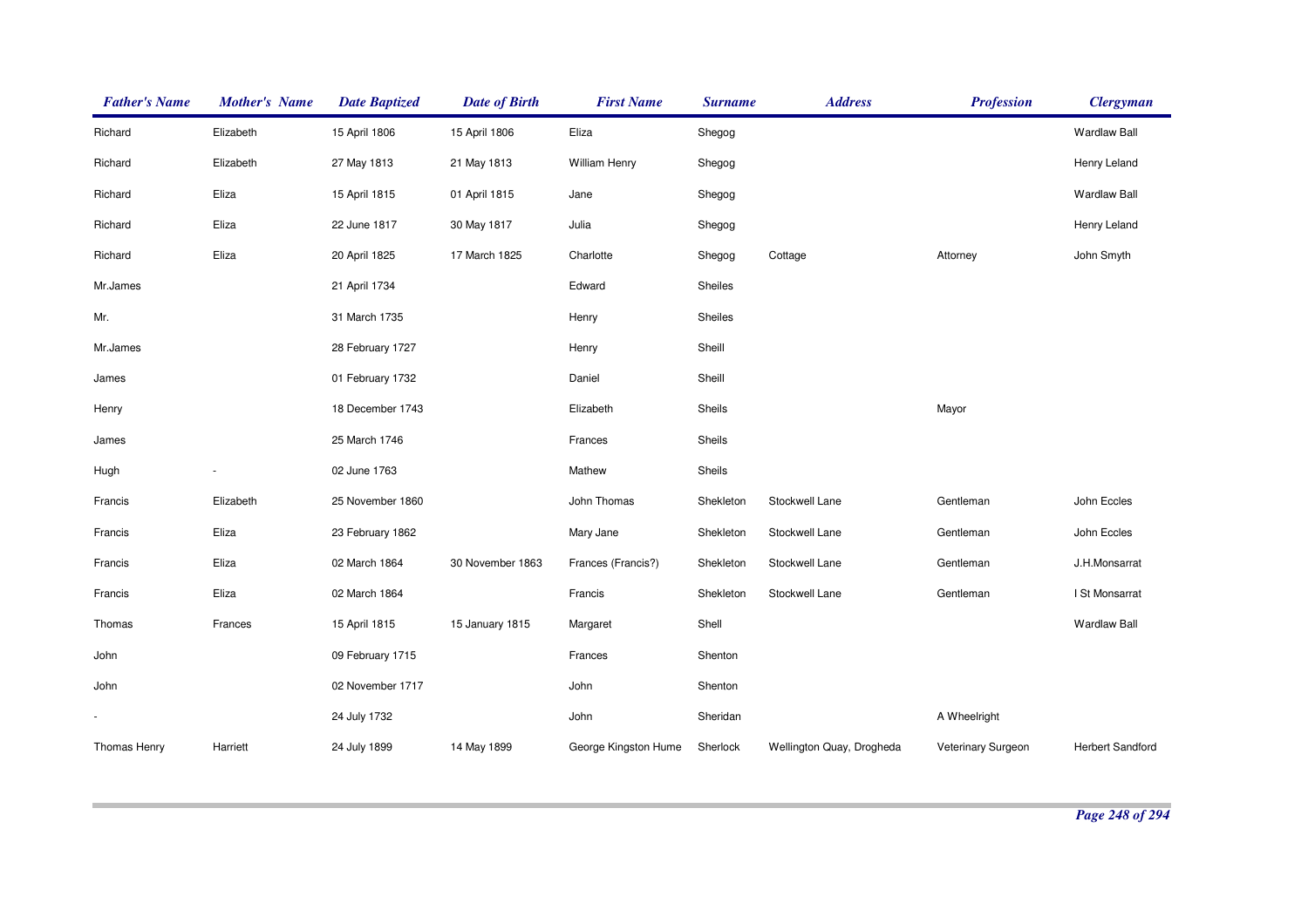| <b>Father's Name</b> | <b>Mother's Name</b>     | <b>Date Baptized</b> | <b>Date of Birth</b> | <b>First Name</b> | <b>Surname</b> | <b>Address</b> | <b>Profession</b> | <b>Clergyman</b>     |
|----------------------|--------------------------|----------------------|----------------------|-------------------|----------------|----------------|-------------------|----------------------|
| John                 | $\overline{\phantom{a}}$ | 04 October 1769      |                      | Edward            | Sherrall*      |                |                   |                      |
| $\blacksquare$       |                          | 09 November 1767     |                      | James             | Sherrard       |                | Carpenter         | [Father most likely  |
| Mr.                  |                          | 26 April 1778        |                      | Mary              | Sherrard       |                | Land Surveyor     |                      |
| William              | Maria                    | 28 November 1807     | 04 November 1807     | William Nassau    | Sherrard       |                |                   | <b>Bigoe Henzell</b> |
| John                 |                          | 10 March 1766        |                      | Edward            | Sherrid        |                | Carpenter         |                      |
| James                |                          | 20 June 1766         |                      | Mary              | Sherrid        |                | Carpenter         |                      |
| Allan                |                          | 20 May 1729          |                      | Allan             | Sherwood       |                |                   |                      |
| Alan                 |                          | 03 August 1730       |                      | Mary              | Sherwood       |                |                   |                      |
| Allen                |                          | 07 October 1740      |                      | John              | Sherwood       |                |                   |                      |
| Samuell              |                          | 16 March 1725        |                      | Elizabeth         | Short          |                | A Soldier         |                      |
| Archibald            |                          | 31 January 1732      |                      | Archibald         | Short          |                |                   |                      |
| Leonard              |                          | 14 July 1735         |                      | Charity           | Shortall       |                |                   |                      |
| Leonard              |                          | 22 April 1739        |                      | Mary              | Shortall       |                |                   |                      |
| Leonard              |                          | 21 April 1744        |                      | Mary              | Shortall       |                |                   |                      |
| Leonard              |                          | 17 August 1730       |                      | Richard           | Shortell       |                |                   |                      |
| Leonard              |                          | 10 November 1745     |                      | William           | Shortell       |                |                   |                      |
| Leonard              |                          | 02 August 1749       |                      | George            | Shortell       |                |                   |                      |
| John                 |                          | 10 May 1756          |                      | William           | Shortell       |                | <b>Butcher</b>    |                      |
| John                 |                          | 25 February 1761     |                      | Thomas            | Shortell       |                | <b>Butcher</b>    |                      |
| John                 |                          | 22 March 1762        |                      | Mary              | Shortell       |                | <b>Butcher</b>    |                      |
| John                 |                          | 28 January 1763      |                      | Jane              | Shortell       |                | <b>Butcher</b>    |                      |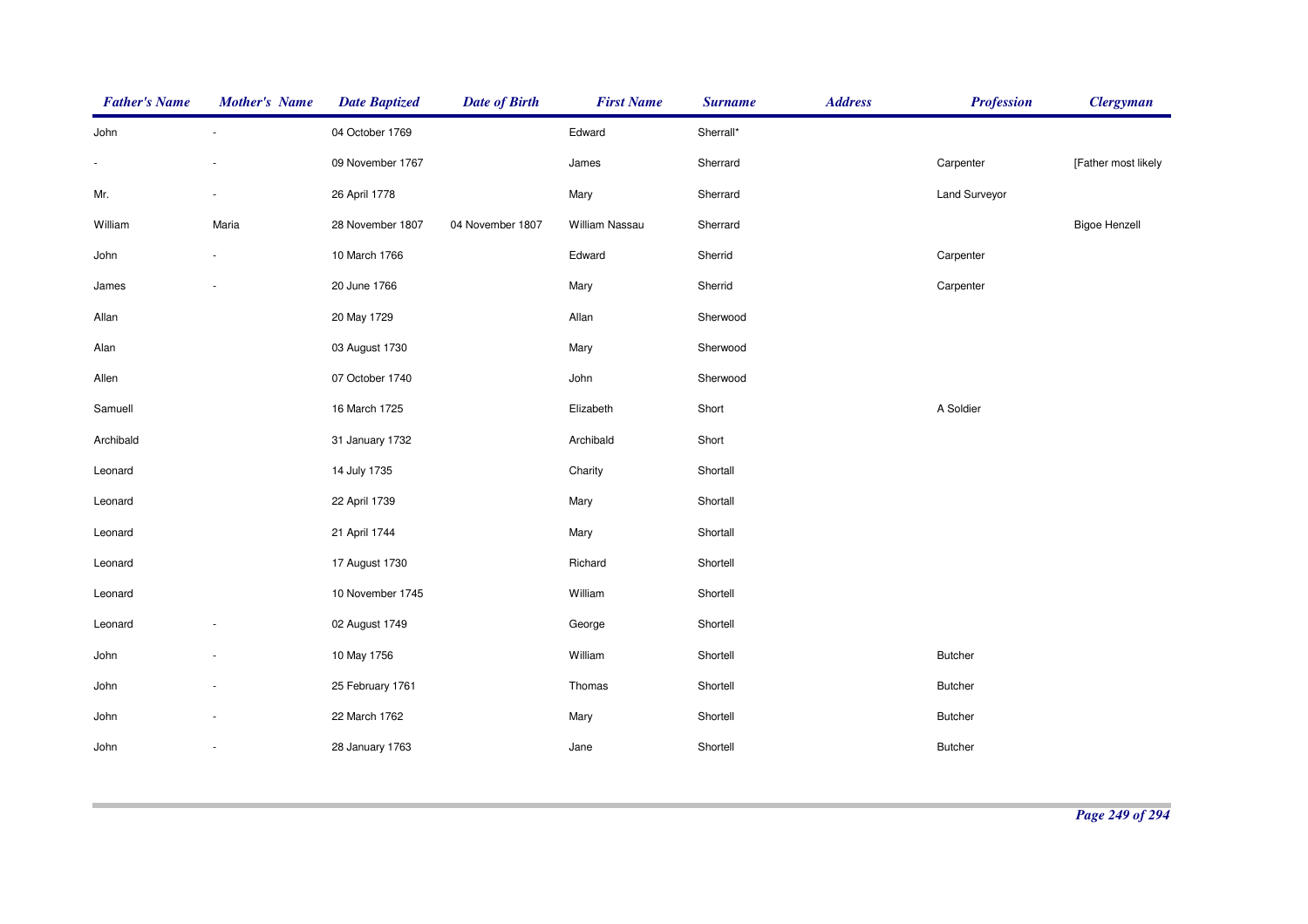| <b>Father's Name</b> | <b>Mother's Name</b> | <b>Date Baptized</b> | <b>Date of Birth</b> | <b>First Name</b> | <b>Surname</b> | <b>Address</b> | <b>Profession</b> | <b>Clergyman</b> |
|----------------------|----------------------|----------------------|----------------------|-------------------|----------------|----------------|-------------------|------------------|
| James                |                      | 24 July 1764         |                      | James             | Shortill       |                |                   |                  |
| James                |                      | 08 February 1773     |                      | Elizabeth         | Shortill       |                |                   |                  |
| Richard              |                      | 27 September 1706    |                      | Henry             | Shorton        |                |                   |                  |
| Richard              |                      | 28 May 1704          |                      | John              | Shortton       |                |                   |                  |
| Edward               |                      | 19 April 1720        |                      | James             | Shortwell      |                |                   |                  |
| Leonard              |                      | 06 January 1723      |                      | Richard           | Shortwell      |                |                   |                  |
| William              |                      | 10 February 1724     |                      | Ann               | Shortwell      |                |                   |                  |
| Leonard              |                      | 07 March 1725        |                      | John              | Shortwell      |                |                   |                  |
| Leonard              |                      | 08 October 1727      |                      | Ann               | Shortwell      |                |                   |                  |
| John Page            | Charlotte            | 01 May 1842          | 18 January 1842      | Robert Hemington  | Sibthorpe      | Peter Street   | Printer           | A.Wynne          |
| John                 |                      | 14 June 1756         |                      | John              | Siddall        |                |                   |                  |
| John                 |                      | 03 August 1756       |                      | Samuel            | Siddall        |                |                   |                  |
| John                 |                      | 01 November 1759     |                      | Elizabeth         | Siddall        |                |                   |                  |
| John                 |                      | 01 January 1762      |                      | Elizabeth         | Siddall        |                |                   |                  |
| John                 |                      | 25 April 1763        |                      | <b>Banks</b>      | Siddall        |                |                   |                  |
| John                 |                      | 26 November 1764     |                      | Kerry Son of      | Siddall        |                | Publican          |                  |
| John                 |                      | 19 September 1766    |                      | Jane              | Siddall        |                | Publican          |                  |
| John                 |                      | 12 October 1767      |                      | James             | Siddall        |                | Ale Draper        |                  |
| John                 |                      | 29 November 1770     |                      | Hugh              | Siddall        |                |                   |                  |
| John                 |                      | 18 August 1772       |                      | A Child of        | Siddall        |                |                   |                  |
| Mr.Thomas            |                      | 13 October 1703      |                      | Thomas            | Siddle         |                |                   |                  |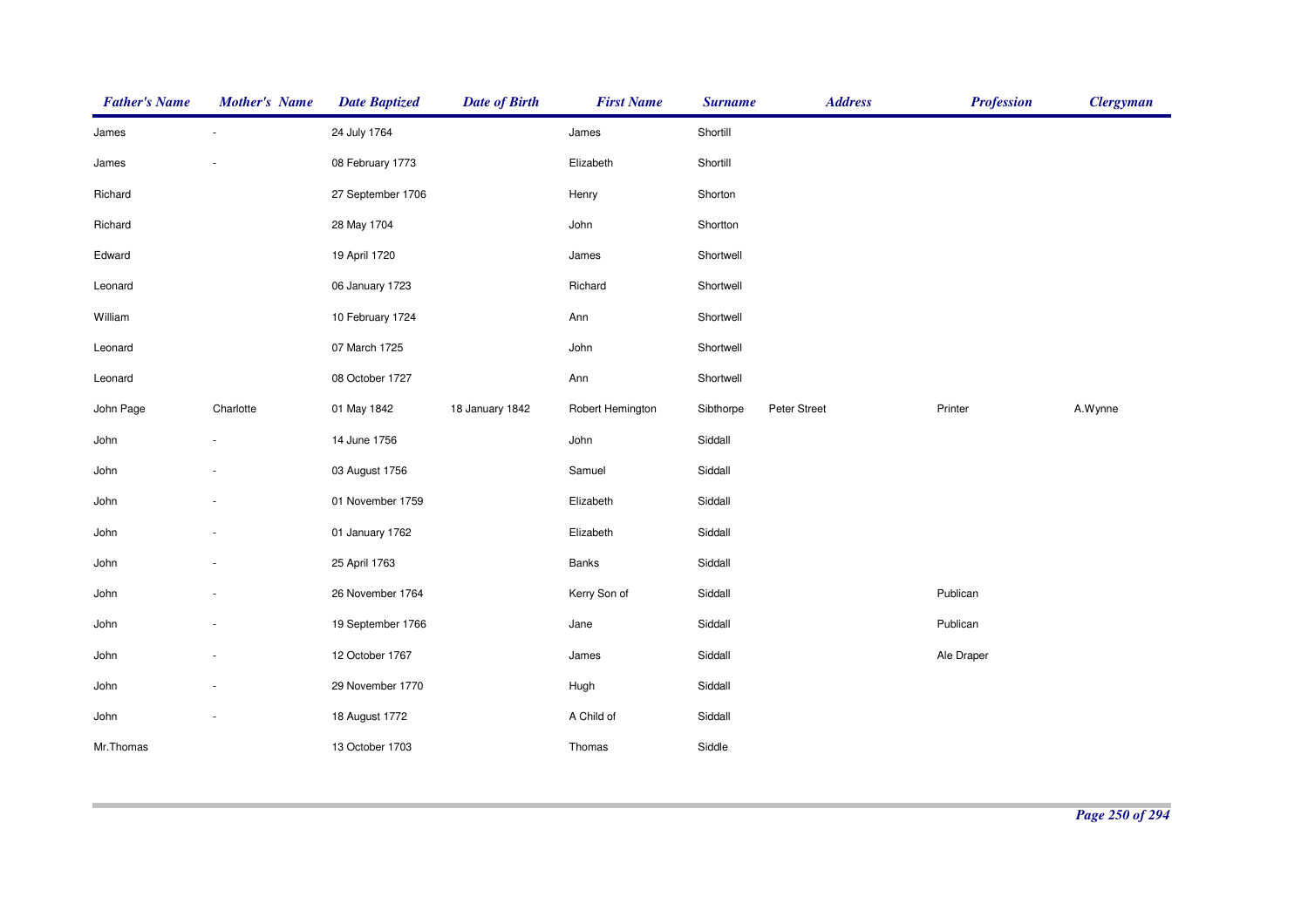| <b>Father's Name</b> | <b>Mother's Name</b> | <b>Date Baptized</b> | <b>Date of Birth</b> | <b>First Name</b>       | <b>Surname</b>     | <b>Address</b>                      | <b>Profession</b>      | <b>Clergyman</b>    |
|----------------------|----------------------|----------------------|----------------------|-------------------------|--------------------|-------------------------------------|------------------------|---------------------|
| Henry                |                      | 25 June 1716         |                      | Ann                     | Simpall<br>[Junior |                                     |                        |                     |
| Thomas               | Elizabeth            | 02 June 1869         | 31 May 1869          | Mary                    | lor                | SimpkinsTay East Indies Anne Street | Soldier & Servant      | J.H.Monsarrat       |
| Henry                |                      | 07 January 1730      |                      | Mary                    | Simple<br>[Junior] |                                     |                        |                     |
| Thomas               |                      | 19 August 1756       |                      | Charles                 | Simpson            |                                     | Carpenter              |                     |
| Mr.James             |                      | 06 November 1766     |                      | Richard                 | Simpson            |                                     |                        |                     |
| Boyle                | Anne                 | 15 August 1843       | 12 May 1843          | Boyle                   | Simpson            | Magdalene Street                    | Gentleman              | A.Wynne             |
| John Thomas          | Caroline Euphemia    | 17 January 1886      | 29 October 1885      | Florence Elizabeth      | Simpson            | Laurence Street, Drogheda           | Solicitor              | John Eccles         |
| John Thomas          | Caroline Euphemia    | 27 February 1887     | 06 December 1886     | <b>Harriett Blanche</b> | Simpson            | Laurence Street, Drogheda           | Solicitor              | John Eccles         |
| John Thomas          | Caroline Euphemia    | 25 March 1888        | 14 February 1888     | John Thomas             | Simpson            | Laurence Street, Drogheda           | Solicitor              | John Eccles         |
| James                | Mary Anne            | 31 May 1807          | 22 May 1807          | Anthony Pannel          | Sinclair           |                                     |                        | <b>Wardlaw Ball</b> |
| James                | Jane                 | 31 December 1809     | 29 December 1809     | Elizabeth               | Sinclair           |                                     |                        | Henry Leland        |
| Thomas               | Mary                 | 05 February 1813     | 15 November 1812     | James                   | Sinclar            |                                     | 2nd Garrison Battalion | Henry Leland        |
| The Rev.Mr.Rowland   |                      | 10 January 1706      |                      | Patience                | Singleton          |                                     |                        |                     |
| The Rev.Rowland      |                      | 30 July 1707         |                      | Edward                  | Singleton          |                                     |                        |                     |
| Rev.Mr.Rowland       |                      | 26 August 1710       |                      | John                    | Singleton          |                                     |                        |                     |
| Robert               |                      | 25 September 1710    |                      | Margaret                | Singleton          |                                     |                        |                     |
| John                 | Elizabeth            | 18 October 1809      | 17 October 1809      | Mathew                  | Sinnot             |                                     |                        | Henry Leland        |
| Robert               | Margaret             | 10 June 1808         | 08 June 1808         | Elizabeth               | Sinnott            |                                     | <b>Wicklow Militia</b> | Henry Leland        |
| Arthur               | Esther               | 10 October 1824      | 27 September 1824    | Elizabeth               | Skeffington        | <b>Scarlet Street</b>               | Weaver                 | T.B.Owens           |
| William              |                      | 04 December 1716     |                      | Joanna                  | Skelley            |                                     |                        |                     |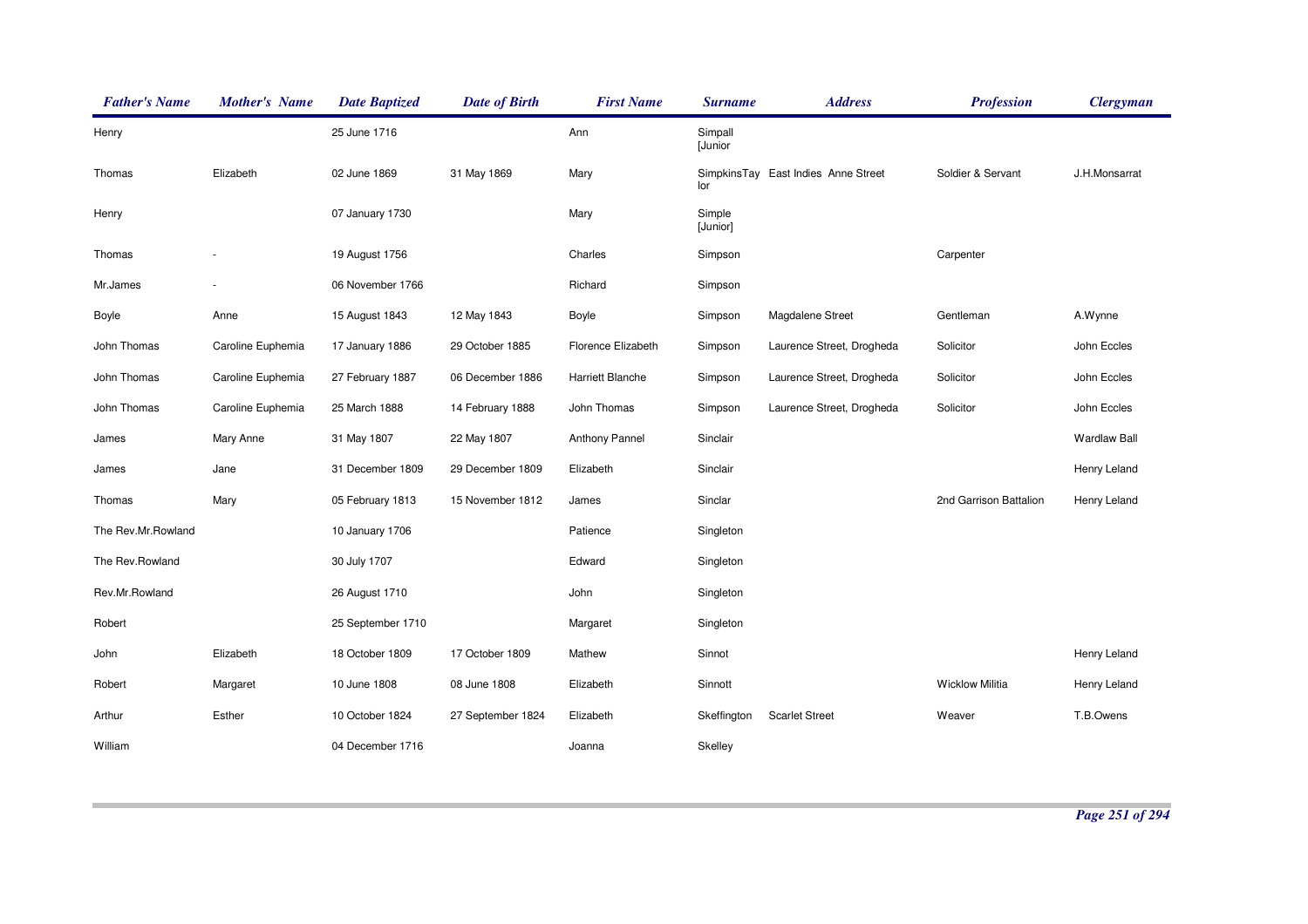| <b>Father's Name</b> | <b>Mother's Name</b> | <b>Date Baptized</b> | <b>Date of Birth</b> | <b>First Name</b> | <b>Surname</b> | <b>Address</b> | <b>Profession</b>      | <b>Clergyman</b>       |
|----------------------|----------------------|----------------------|----------------------|-------------------|----------------|----------------|------------------------|------------------------|
| Patrick              |                      | 09 June 1705         |                      | Mary              | Skelly         |                |                        |                        |
| Patrick              |                      | 10 April 1708        |                      | Elizabeth         | Skelly         |                |                        |                        |
| Henry                | Anna                 | 01 December 1811     | 01 December 1811     | Issac             | Slade          |                | 2nd Garrison Battalion | <b>Hamilton Stuart</b> |
| John                 |                      | 16 April 1771        |                      | Joseph            | Slator         |                |                        |                        |
| Henry                | Anne                 | 17 June 1810         | 05 June 1810         | John              | Sleith         |                |                        | Henry Leland           |
| Charles              | Catherine            | 25 January 1811      | 21 January 1811      | Catherine         | Sloan          |                |                        | Wardlaw Ball           |
| Charles              | Catherine            | 19 September 1817    | 09 September 1817    | Henry             | Sloan          |                |                        | Henry Leland           |
| Charles              | Catharine            | 10 March 1820        | 08 March 1820        | Catharine         | Sloan          |                |                        | T.B.Owens              |
| Charles              | Catherine            | 22 January 1806      | 20 January 1806      | Elinor            | Sloane         |                |                        | <b>Bigoe Henzell</b>   |
| Henry                | Sarah                | 31 January 1808      | 28 January 1808      | Elizabeth         | Sloane         |                |                        | Henry Leland           |
| Charles              | Catherine            | 19 June 1808         | 18 June 1808         | Rebecca           | Sloane         |                |                        | Henry Leland           |
| Henry                | Sarah                | 17 December 1809     | 15 December 1809     | Henry             | Sloane         |                |                        | Henry Leland           |
| Henry                | Sarah                | 30 June 1811         | 25 June 1811         | Elinor            | Sloane         |                |                        | Henry Leland           |
| John                 |                      | 11 August 1766       |                      | James             | Slothard       |                |                        |                        |
| John                 |                      | 15 August 1768       |                      | Benjamin          | Slothard       |                |                        |                        |
| John                 |                      | 04 November 1770     |                      | George            | Slothard       |                |                        |                        |
| John                 |                      | 17 April 1772        |                      | A Child of        | Slothard       |                | Glazier                |                        |
| John                 |                      | 14 November 1774     |                      | John              | Slothard       |                | Glazier                |                        |
| John                 |                      | 05 April 1778        |                      | Elinor            | Slothard       |                |                        |                        |
| Michael              |                      | 24 March 1703        |                      | Elizabeth         | Smith          |                |                        |                        |
| Michaell             |                      | 14 March 1704        |                      | Henry             | Smith          |                |                        |                        |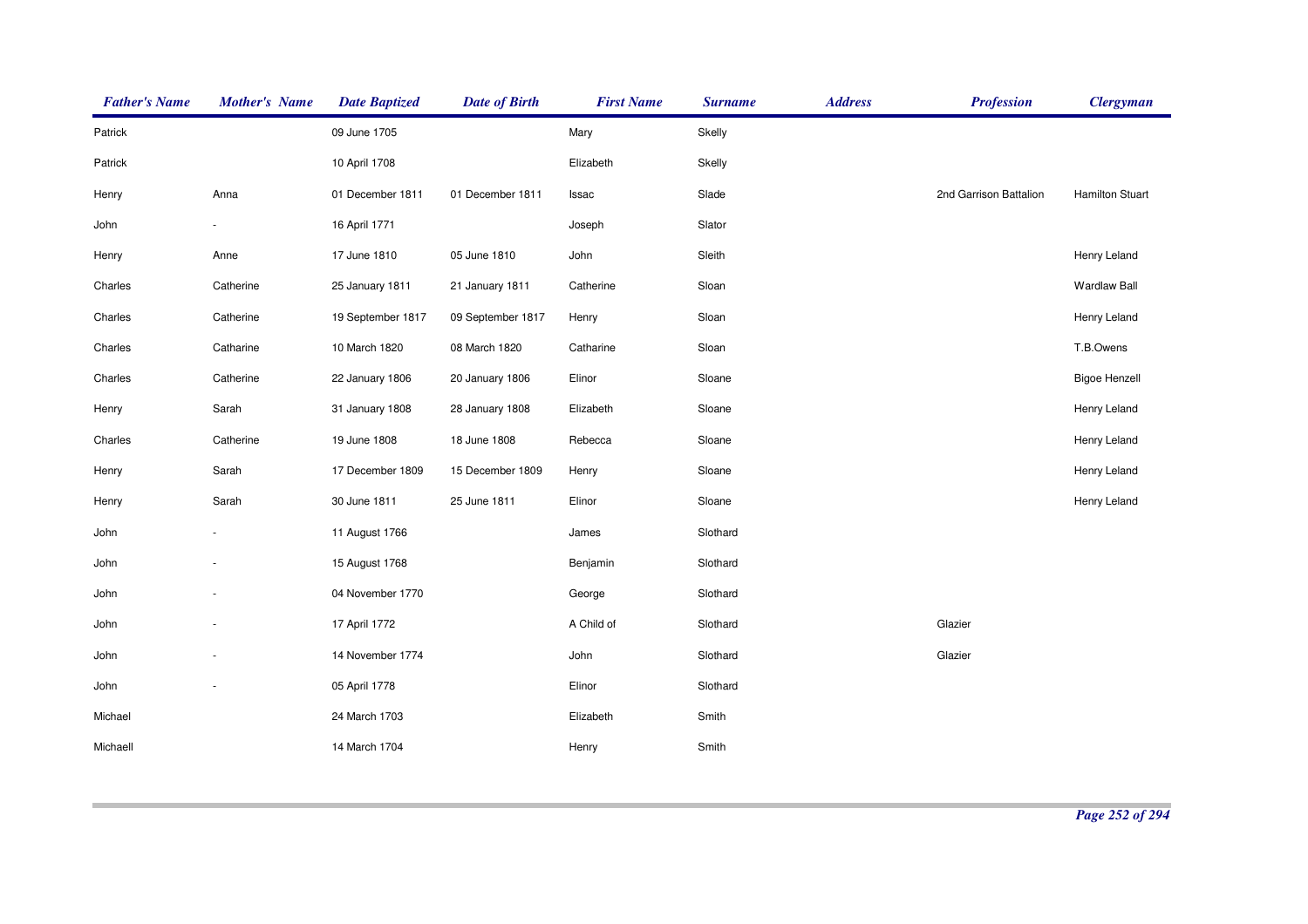| <b>Father's Name</b> | <b>Mother's Name</b> | <b>Date Baptized</b> | <b>Date of Birth</b> | <b>First Name</b> | <b>Surname</b> | <b>Address</b> | <b>Profession</b> | <b>Clergyman</b> |
|----------------------|----------------------|----------------------|----------------------|-------------------|----------------|----------------|-------------------|------------------|
| Mr.Henry             |                      | 13 March 1705        |                      | John              | Smith          |                |                   |                  |
| Michaell             |                      | 22 April 1705        |                      | William           | Smith          |                |                   |                  |
| Mr.Henry             |                      | 24 May 1706          |                      | William           | Smith          |                |                   |                  |
| Mr.Henry             |                      | 09 May 1707          |                      | Elizabeth         | Smith          |                | Chandler          |                  |
| Mr.Michael           |                      | 24 June 1707         |                      | Sarah             | Smith          |                |                   |                  |
| Mr.Henry             |                      | 28 September 1708    |                      | Richard           | Smith          |                |                   |                  |
| Mr.Michael           |                      | 27 June 1709         |                      | Elizabeth         | Smith          |                |                   |                  |
| Mr.Henry             |                      | 30 September 1709    |                      | Joseph            | Smith          |                |                   |                  |
| William              |                      | 04 April 1710        |                      | George            | Smith          |                |                   |                  |
| Mr.Michael           |                      | 30 July 1710         |                      | Michael           | Smith          |                |                   |                  |
| Mr.Henry             |                      | 12 March 1711        |                      | Hanna             | Smith          |                |                   |                  |
| Mr.Michael           |                      | 19 October 1712      |                      | Hanna             | Smith          |                |                   |                  |
| William              |                      | 26 December 1712     |                      | Christopher       | Smith          |                |                   |                  |
| Alderman Henry       |                      | 17 August 1713       |                      | Catherine         | Smith          |                |                   |                  |
| Henry                |                      | 27 July 1714         |                      | Anne              | Smith          |                | Mayor             |                  |
| Mr.Michael           |                      | 29 August 1714       |                      | Anne              | Smith          |                |                   |                  |
| Alderman Henry       |                      | 27 March 1716        |                      | Henry             | Smith          |                |                   |                  |
| Mr.William           |                      | 26 July 1717         |                      | Arthur            | Smith          |                |                   |                  |
| Mary                 |                      | 13 November 1717     |                      | Elizabeth         | Smith          |                | A Bastard         |                  |
| Mr.William           |                      | 12 March 1719        |                      | Lucy              | Smith          |                |                   |                  |
| Mr.William           |                      | 13 November 1720     |                      | William           | Smith          |                | Of R.D.           |                  |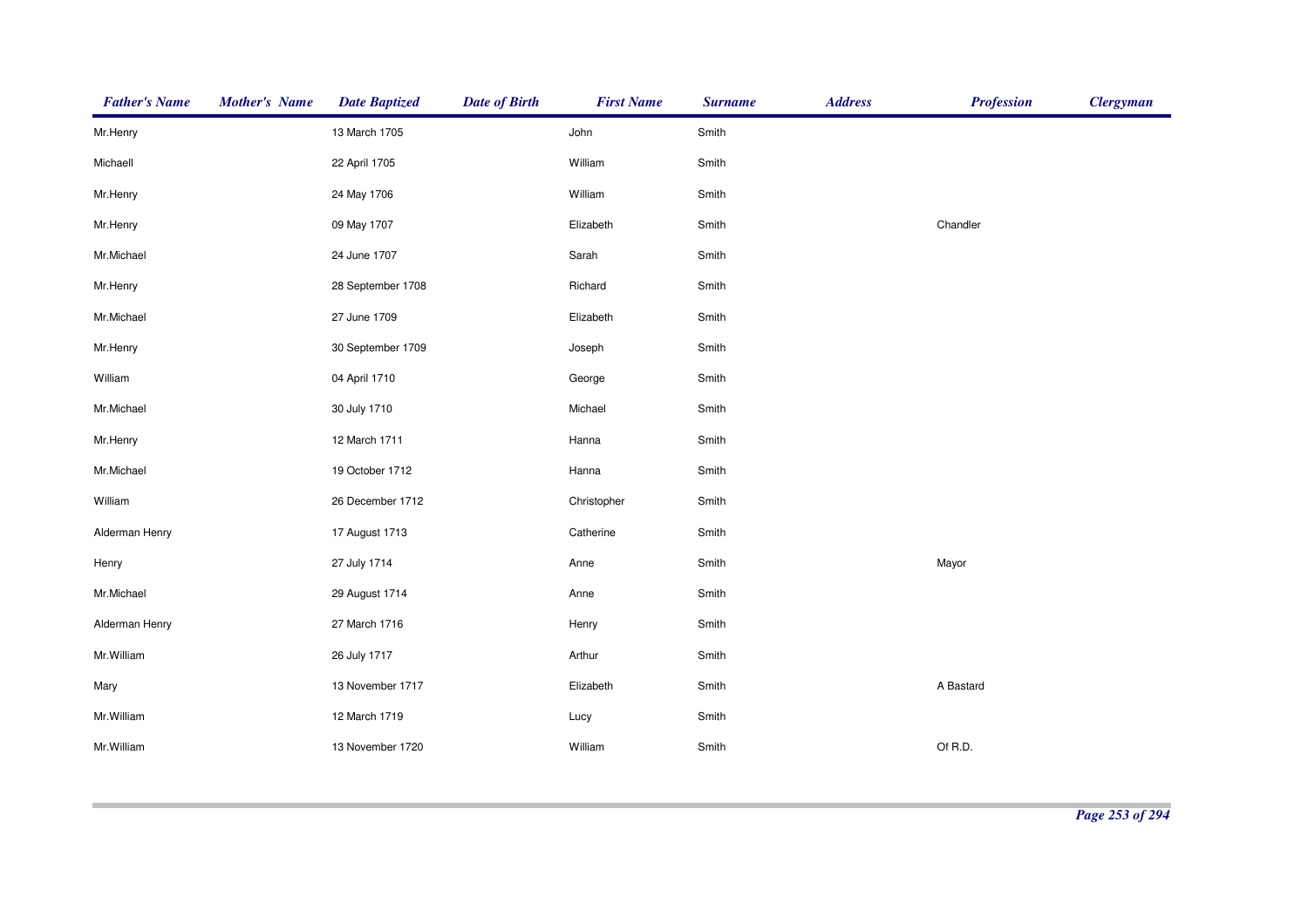| <b>Father's Name</b>             | <b>Mother's Name</b> | <b>Date Baptized</b> | <b>Date of Birth</b> | <b>First Name</b> | <b>Surname</b> | <b>Address</b> | <b>Profession</b>        | <b>Clergyman</b> |
|----------------------------------|----------------------|----------------------|----------------------|-------------------|----------------|----------------|--------------------------|------------------|
| - Mary                           |                      | 16 November 1720     |                      | Ann               | Smith          |                | A Bastard                |                  |
| Mr.Isaac                         |                      | 02 October 1721      |                      | Michael           | Smith          |                |                          |                  |
| Mr.Isaac                         |                      | 19 November 1722     |                      | Levina            | Smith          |                |                          |                  |
| Mary<br>$\overline{\phantom{a}}$ |                      | 01 November 1723     |                      | Mary              | Smith          |                |                          |                  |
| Mr.Isaac                         |                      | 24 November 1723     |                      | Mary              | Smith          |                |                          |                  |
| James                            |                      | 27 January 1724      |                      | Mary              | Smith          |                |                          |                  |
| Mr.Isaac                         |                      | 15 December 1724     |                      | Brabazon          | Smith          |                |                          |                  |
| James                            |                      | 26 August 1725       |                      | Elizabeth         | Smith          |                |                          |                  |
| Mr.Isaac                         |                      | 27 July 1726         |                      | Gertrude          | Smith          |                |                          |                  |
| Mr.Isaac                         |                      | 01 October 1727      |                      | Haden             | Smith          |                | Usher to the Free School |                  |
| Joseph                           |                      | 16 November 1727     |                      | Stephen           | Smith          |                |                          |                  |
| Mr.Isaac                         |                      | 30 July 1728         |                      | Hugh              | Smith          |                |                          |                  |
| Mr.Isaack                        |                      | 02 March 1730        |                      | Jane              | Smith          |                |                          |                  |
| Mr.Isaac                         |                      | 28 December 1731     |                      | Ann               | Smith          |                |                          |                  |
| Mr.Isaac                         |                      | 01 September 1733    |                      | Isaac             | Smith          |                |                          |                  |
| John                             |                      | 28 February 1734     |                      | Mary              | Smith          |                | Post Boy                 |                  |
| Mr.Isaac                         |                      | 14 February 1735     |                      | Brabazon          | Smith          |                |                          |                  |
| Thomas                           |                      | 24 October 1739      |                      | Johnston          | Smith          |                |                          |                  |
| Mr.Jeremiah                      |                      | 01 March 1742        |                      | $\blacksquare$    | Smith          |                |                          |                  |
| Mr.Michaell                      |                      | 05 April 1742        |                      | Mary              | Smith          |                |                          |                  |
| William                          |                      | 14 February 1743     |                      | John              | Smith          |                |                          |                  |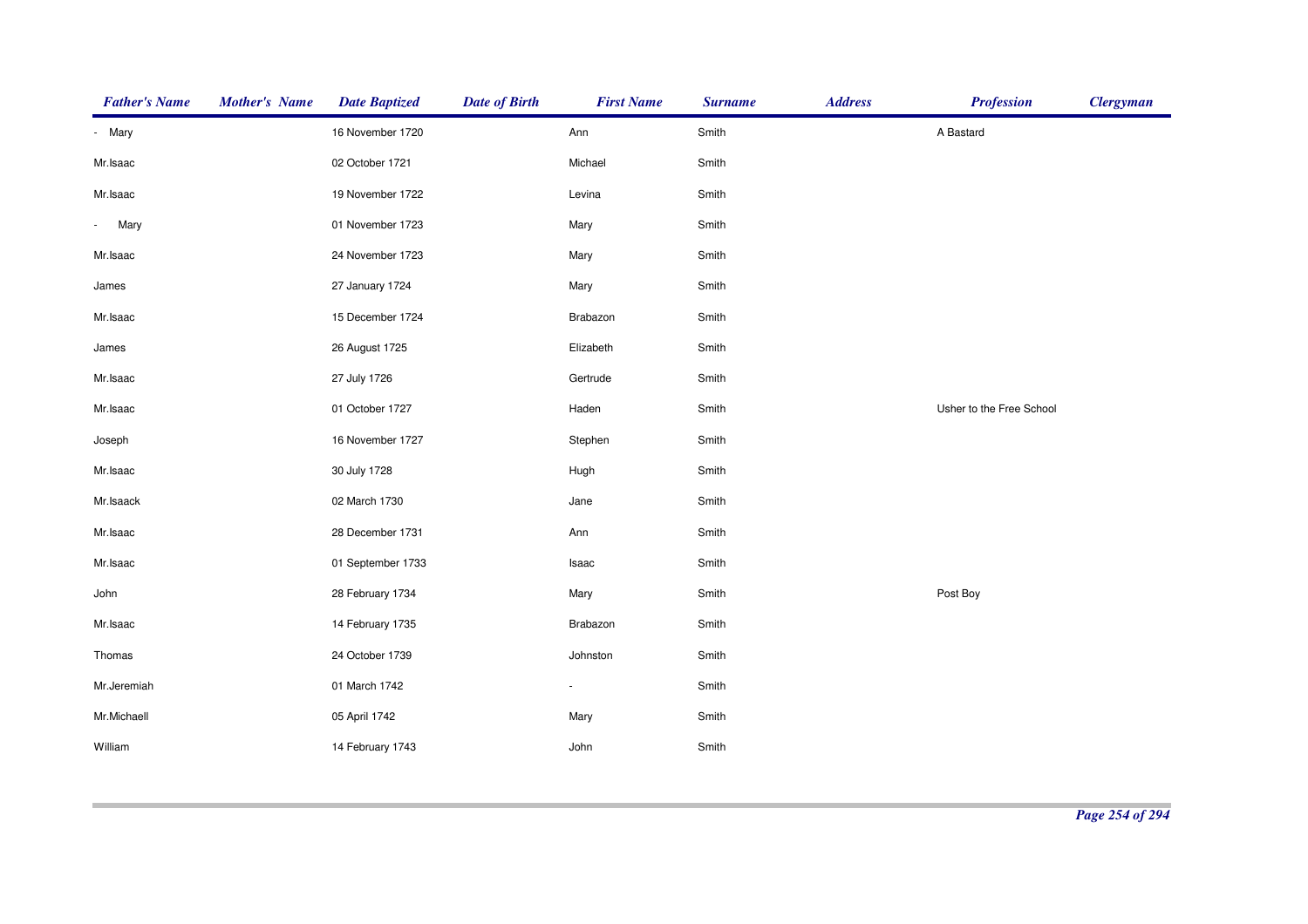| <b>Father's Name</b> | <b>Mother's Name</b> | <b>Date Baptized</b> | <b>Date of Birth</b> | <b>First Name</b>  | <b>Surname</b> | <b>Address</b> | <b>Profession</b> | <b>Clergyman</b>    |
|----------------------|----------------------|----------------------|----------------------|--------------------|----------------|----------------|-------------------|---------------------|
| Mr.Jeremiah          |                      | 06 June 1743         |                      | Edmond             | Smith          |                |                   |                     |
| Michael              |                      | 01 December 1743     |                      | Haden              | Smith          |                |                   |                     |
| William              |                      | 05 November 1744     |                      | Richard            | Smith          |                |                   |                     |
| Michael              |                      | 20 November 1744     |                      | Isaac              | Smith          |                |                   |                     |
| Henry                |                      | 05 October 1746      |                      | William            | Smith          |                |                   |                     |
| Mr.                  |                      | 14 March 1747        |                      | Ann                | Smith          |                |                   |                     |
| Mr.Jeremiah          |                      | 15 June 1748         |                      | Henry              | Smith          |                |                   |                     |
| Mr.Jeremiah          |                      | 15 June 1748         |                      | - Daughter to      | Smith          |                |                   |                     |
| Henry                |                      | 30 October 1748      |                      | Mary               | Smith          |                | Of Killaner       |                     |
| Jeremiah             |                      | 17 September 1751    |                      | Jerimiah           | Smith          |                | Gentleman         |                     |
| Benjamin             |                      | 02 April 1764        |                      | William            | Smith          |                | Grocer            |                     |
| Benjamin             |                      | 04 June 1768         |                      | Sarah              | Smith          |                |                   |                     |
| Richard              |                      | 20 September 1771    |                      | Mildmay Son of     | Smith          |                |                   |                     |
| Anthony              |                      | 14 May 1776          |                      | Elizabeth          | Smith          |                | Soldier           |                     |
| William              |                      | 17 June 1777         |                      | Robert             | Smith          |                |                   |                     |
| John                 |                      | 11 April 1779        |                      | Esther             | Smith          |                |                   |                     |
| Henry                |                      | 01 February 1780     |                      | Frances            | Smith          |                | <b>Brazier</b>    |                     |
| William              |                      | 24 July 1780         |                      | Jane               | Smith          |                |                   |                     |
| Joseph               |                      | 22 October 1781      |                      | William            | Smith          |                | Hatter            |                     |
| St.George            | Mary                 | 04 February 1813     | 02 January 1813      | Henry Saint George | Smith          |                |                   | Henry Leland        |
| St.George            | Mary                 | 24 July 1815         |                      | Mary               | Smith          |                |                   | <b>Wardlaw Ball</b> |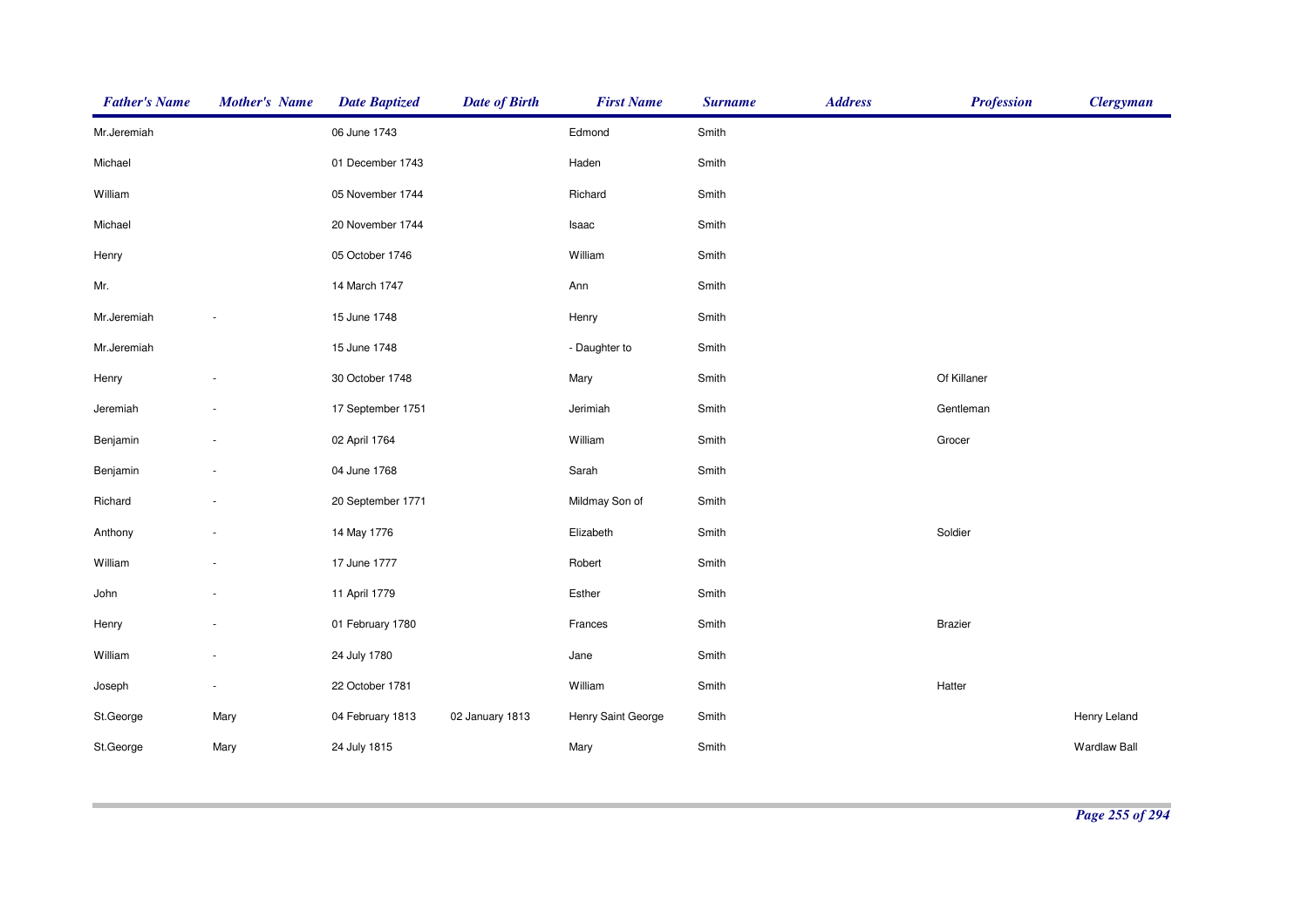| <b>Father's Name</b> | <b>Mother's Name</b> | <b>Date Baptized</b> | <b>Date of Birth</b> | <b>First Name</b>         | <b>Surname</b> | <b>Address</b>         | <b>Profession</b>    | <b>Clergyman</b>       |
|----------------------|----------------------|----------------------|----------------------|---------------------------|----------------|------------------------|----------------------|------------------------|
| St.George            | Mary                 | 27 September 1816    | 25 August 1816       | St.George                 | Smith          |                        | Omitted earlier      | <b>Wardlaw Ball</b>    |
| James                | Mary                 | 13 April 1817        | 02 April 1817        | William                   | Smith          |                        |                      | Henry Leland           |
| St.George            | Mary Hannah          | 23 August 1818       | 27 July 1818         | Matilda                   | Smith          |                        |                      | Henry Leland           |
| St. George           | Mary                 | 28 January 1820      | 12 December 1819     | Hugh Crofton              | Smith          |                        |                      | <b>Wardlaw Ball</b>    |
| James                | Mary                 | 03 December 1820     | 24 November 1820     | Sarah                     | Smith          |                        |                      | T.B.Owens              |
| St.George            | Mary                 | 15 July 1821         | 22 May 1821          | Emily                     | Smith          |                        |                      | <b>Wardlaw Ball</b>    |
| Joseph               | Anne                 | 29 September 1822    | 23 September 1822    | Joseph                    | Smith          |                        |                      | T.B.Owens              |
| St.George            | Mary                 | 05 May 1823          | 04 April 1823        | Frances Barbara           | Smith          |                        |                      | <b>Wardlaw Ball</b>    |
| St.George            | Mary                 | 01 January 1825      | 24 February 1825     | Georgina                  | Smith          | Green Hills            | Merchant             | no name                |
| William              | Margaret             | 28 April 1826        | 25 March 1826        | Mary Anne                 | Smith          | <b>Scarlett Street</b> | <b>Cotton Weaver</b> | T.B.Owens              |
| St.George            | Mary                 | 10 September 1826    | 21 July 1826         | Edward                    | Smith          | Green Hills            | Merchant             | John Smyth             |
| James                | Cecilia Mary         | 03 November 1826     | 17 August 1826       | James Julian              | Smith          | <b>Fair Street</b>     | Gentleman            | T.B.Owens              |
| Thomas               | Esther               | 13 July 1834         | 04 July 1834         | Esther                    | Smith          | Magdalen Street        | $\ddot{\phantom{0}}$ | Rev.G.King             |
| Thomas               | Esther               | 09 February 1837     | 01 November 1836     | William                   | Smith          | Green Lanes            | Plaisterer           | Rev.P.Mooney           |
| Thomas               | Esther               | 23 January 1839      | 01 January 1839      | John                      | Smith          | Green Lanes            | Plaisterer           | John.A.Wall            |
| James                | Jane Eliza           | 31 August 1840       | 23 August 1840       | Mary Jane                 | Smith          | Rope Walk              | Plasterer            | A.Wynne                |
| Thomas               | Esther               | 03 November 1841     | 21 December 1840     | Thomas John               | Smith          | Green Lanes            | Plaisterer           | A.Wynne                |
| John                 | Mary Anne            | 18 February 1843     | 05 February 1843     | John                      | Smith          | Dublin                 | Merchant             | E.P.Durham             |
| Thomas               | Esther               | 10 May 1843          | 01 March 1843        | Mary Jane                 | Smith          | Green Lanes            | Plasterer            | A.Wynne                |
| Ralph                | Louisa               | 11 August 1847       |                      | Rosa Sophia<br>Montgomery | Smith          | Greenhills             | Merchant             | William M<br>Beresford |
| Ralph                | Lousia               | 14 December 1848     |                      | Lousia Mary Catherine     | Smith          | Green Hills            | Gentleman            | Andrew Williamson      |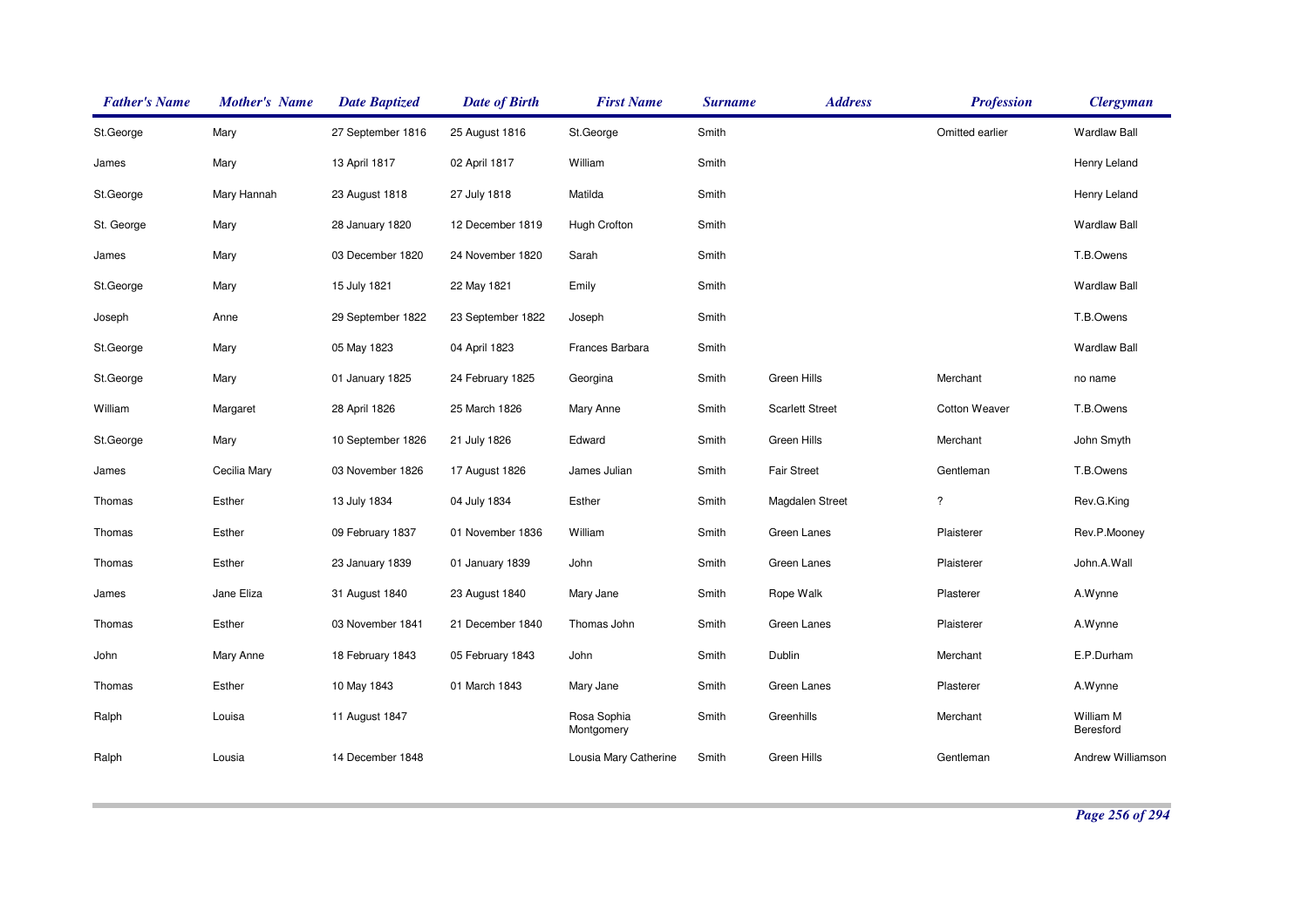| <b>Father's Name</b> | <b>Mother's Name</b> | <b>Date Baptized</b> | <b>Date of Birth</b> | <b>First Name</b>      | <b>Surname</b> | <b>Address</b>           | <b>Profession</b> | <b>Clergyman</b> |
|----------------------|----------------------|----------------------|----------------------|------------------------|----------------|--------------------------|-------------------|------------------|
| Ralph                | Louisa               | 05 July 1850         |                      | <b>Edith Maude</b>     | Smith          | Green Hills              | Gentleman         | W.E.Ormsby       |
| Ralph                | Lousia               | 25 May 1852          |                      | Rodolph St.George      | Smith          | Greenhills               | Gentleman         | W.E.Ormsby       |
| William              | Pattricia            | 04 July 1852         |                      | Christopher Henry      | Smith          | Kilsharven               | Steward           | W.B.Askin        |
| Ralph                | Louisa               | 15 December 1853     |                      | <b>Tenison Edward</b>  | Smith          | Greenhills               | Merchant          | W.E.Ormsby       |
| William              | Patty                | 19 November 1854     |                      | <b>William Edward</b>  | Smith          | Kilsharvin               | Gardener          | Henry Seddall    |
| William              | Patience             | 20 April 1856        |                      | <b>Charlotte Anne</b>  | Smith          | Kilsharvin               | Steward           | W.E.Ormsby       |
| Thomas               | Mary                 | 31 March 1867        | 27 February 1867     | Mary Elizabeth         | Smith          | <b>William Street</b>    | Shoemaker         | J.H.Monsarrat    |
| $\ddot{?}$           | Eliza                | 29 November 1874     | 01 November 1874     | Sarah                  | Smith          | North Road, Drogheda     | $\ddot{?}$        | Fredric L.Meares |
| William              | Elizabeth Ann        | 10 September 1879    | 09 June 1876         | Grace                  | Smith          | West Gate Mill           | Mill Manager      | Coates G.Booth   |
| William              | Elizabeth Ann        | 10 September 1879    | 18 August 1879       | Arthur William         | Smith          | West Gate Mill           | Mill Manager      | Coates G.Booth   |
| William              | Elizabeth Anne       | 08 March 1885        | 23 December 1884     | <b>Ethel Elizabeth</b> | Smith          | West Gate, Drogheda      | Mill Manager      | John J.Sandys    |
| William              | Elizabeth Anne       | 17 July 1887         | 19 May 1887          | John Frederick         | Smith          | Palace Street, Drogheda  | Mill Manager      | John J.Sandys    |
| William              | Elizabeth Anne       | 11 May 1890          | 24 January 1890      | Eva Kathleen           | Smith          | William Street, Drogheda | Mill Manager      | F.J.S.Mauritz    |
| George               | Jane                 | 08 December 1890     | 15 November 1890     | Henry William          | Smith          | Drogheda                 | Traveller         | F.J.S.Mauritz    |
| Frederick St.George  | Clara Louise         | 28 January 1894      | 18 October 1893      | Frederick St.George    | Smith          | Brookville, Drogheda     | Merchant          | John Eccles      |
| Frederick St.George  | Clara Louise         | 19 April 1895        | 15 December 1894     | Marguerite Louise      | Smith          | Brookville, Drogheda     | Merchant          | H.E.Sandford     |
| Thomas               | Mary Jane            | 05 December 1846     |                      | Margaret               | Smullen        | Rope Walk                | Pensioner         | A.Wynne          |
| Thomas               | Mary Jane            | 12 January 1847      |                      | Mary Jane              | Smullen        | Rope Walk                | Pensioner         | A.Wynne          |
| Benjamin             |                      | 25 October 1757      |                      | Ann                    | Smyth          |                          | Carpenter         |                  |
| Benjamin             |                      | 21 May 1766          |                      | Benjamin               | Smyth          |                          | Grocer            |                  |
| John                 |                      | 24 April 1771        |                      | Esther                 | Smyth          |                          | Gentleman         |                  |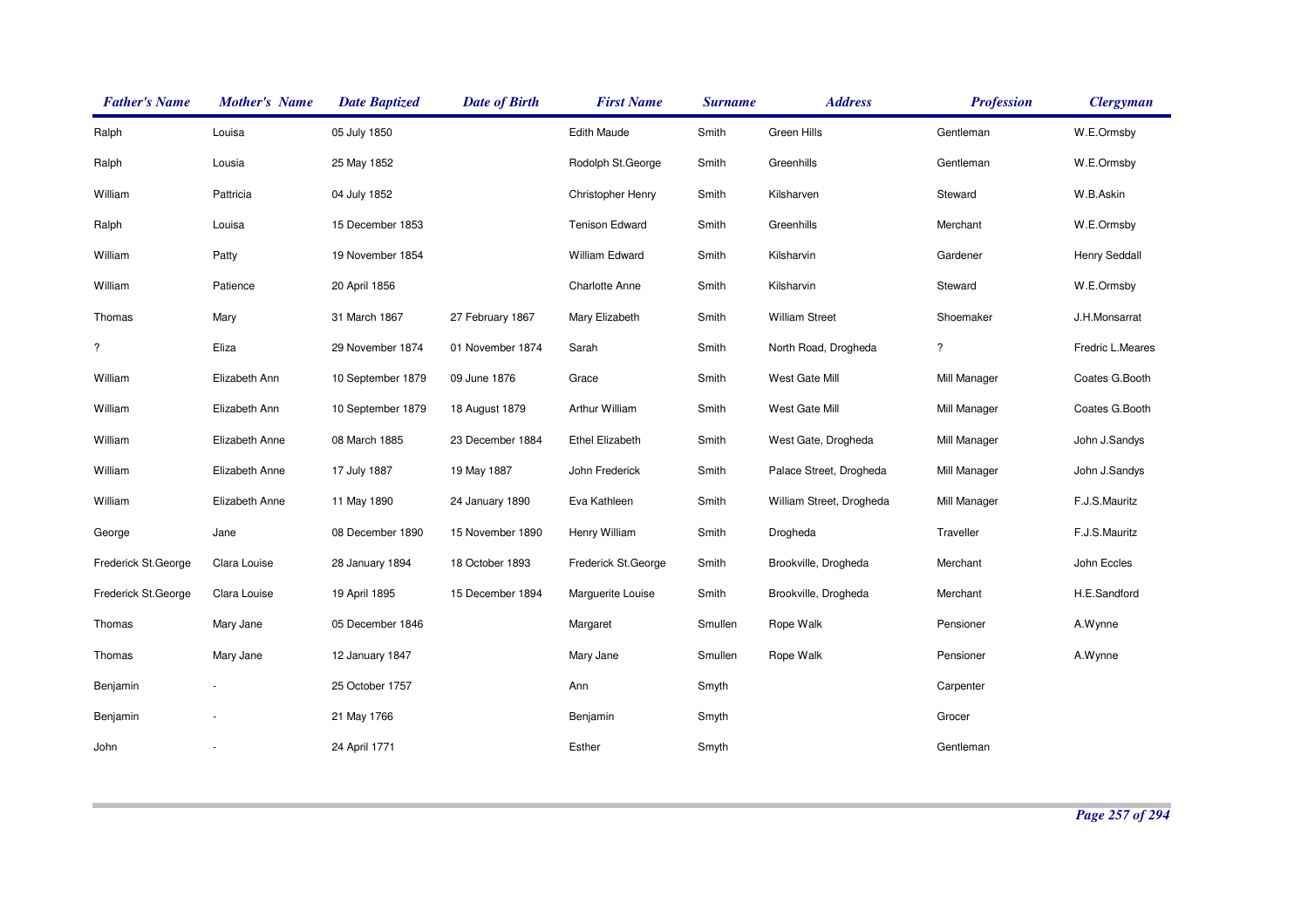| <b>Father's Name</b> | <b>Mother's Name</b>  | <b>Date Baptized</b> | <b>Date of Birth</b> | <b>First Name</b>       | <b>Surname</b> | <b>Address</b>           | <b>Profession</b>               | <b>Clergyman</b>          |
|----------------------|-----------------------|----------------------|----------------------|-------------------------|----------------|--------------------------|---------------------------------|---------------------------|
| David                | Martha                | 31 July 1807         | 28 July 1807         | Mary                    | Smyth          |                          | 92nd Regiment                   | <b>Bigoe Henzell</b>      |
| James                | Mary                  | 21 December 1807     | 20 December 1807     | Marianne                | Smyth          |                          |                                 | <b>Wardlaw Ball</b>       |
| St.George            | Mary                  | 18 July 1814         | 11 June 1814         | Ralph                   | Smyth          |                          |                                 | <b>Wardlaw Ball</b>       |
| James                | Johanna               | 30 May 1816          | 20 May 1816          | Sarah                   | Smyth          |                          | 62nd Regiment                   | Henry Leland              |
| Rev.John             | <b>Harriet Elford</b> | 01 June 1821         | 24 April 1821        | Patience Althe-Maria    | Smyth          |                          |                                 | T.B.Owens                 |
| John                 | <b>Harriet Elford</b> | 23 February 1824     | 17 November 1823     | Jane Agnes Elford       | Smyth          | <b>West Gate</b>         | In Holy Orders                  | W.H.Wyatt                 |
| John                 | <b>Harriot Elford</b> | 15 March 1826        | 06 February 1826     | Mary Frederica          | Smyth          | <b>West Gate</b>         | Curate of the Parish            | T.B.Owens                 |
| Ralph                | Anna                  | 01 January 1831      |                      | Ralph                   | Smyth          | Laurence Street          | Gentleman                       | Rev.Mr.George             |
| Ralph                | Anna                  | 01 March 1833        | 27 December 1832     | Mary Frances            | Smyth          | Laurence Street          | Merchant                        | J.Magee (vicar)           |
| William Lennox       | Jane                  | 29 July 1863         |                      | Lennox Stafford         | Smythe         | <b>Church Alleys</b>     | <b>Writing Clerk</b>            | I St Monsarrat            |
| William Lennox       | Jane                  | 24 May 1865          | 13 April 1865        | <b>Mary Frances</b>     | Smythe         | <b>Church Alleys</b>     | <b>Writing Clerk</b>            | J.H.Monsarrat             |
| William Lennox       | Jane                  | 28 June 1868         | 01 May 1868          | Arthur William Stafford | Smythe         | <b>Belfast</b>           | <b>Book Keeper</b>              | J.H.Monsarrat             |
| Mathew               |                       | 10 August 1762       |                      | Robert                  | Snoe           |                          |                                 |                           |
| Mathew               |                       | 28 May 1764          |                      | Mary                    | Snow           |                          |                                 |                           |
| Samuel               | Anne                  | 14 September 1827    | 30 August 1827       | Martha                  | Snow           | $\overline{\phantom{a}}$ | Serjeant Rifle Brigade          | T.William Dixon           |
| James                | Frances               | 24 July 1853         |                      | Stephen James           | Somers         | Magdalene Street         | <b>Conservator of Fisheries</b> | W.E.Ormsby                |
| John                 | Mary                  | 03 September 1882    | 06 February 1882     | Mary Jane               | Somerville     | Mell Road                | Blacksmith                      | Fredrick<br>Wm.Mervyn     |
| John                 | Mary                  | 10 April 1887        | 20 February 1887     | <b>Edward Thomas</b>    | Somerville     | Mell Road, Drogheda      | Blacksmith                      | John J.Sandys             |
| William              | Katharine             | 30 August 1896       | 03 July 1896         | Willaim                 | Somerville     | Boyne Place, Drogheda    | Labourer                        | T.R.Brunskill<br>(Curate) |
| William              | Katherine             | 24 October 1897      | 08 August 1897       | Martha Victoria         | Somerville     | Boyne Place, Drogheda    | Labourer                        | Herbert Sandford          |
| <b>William Henry</b> | Katherine             | 30 October 1898      | 04 September 1898    | Anne                    | Somerville     | Boyne Place, Dyer Street | Labourer                        | <b>Herbert Sandford</b>   |

*Page 258 of 294*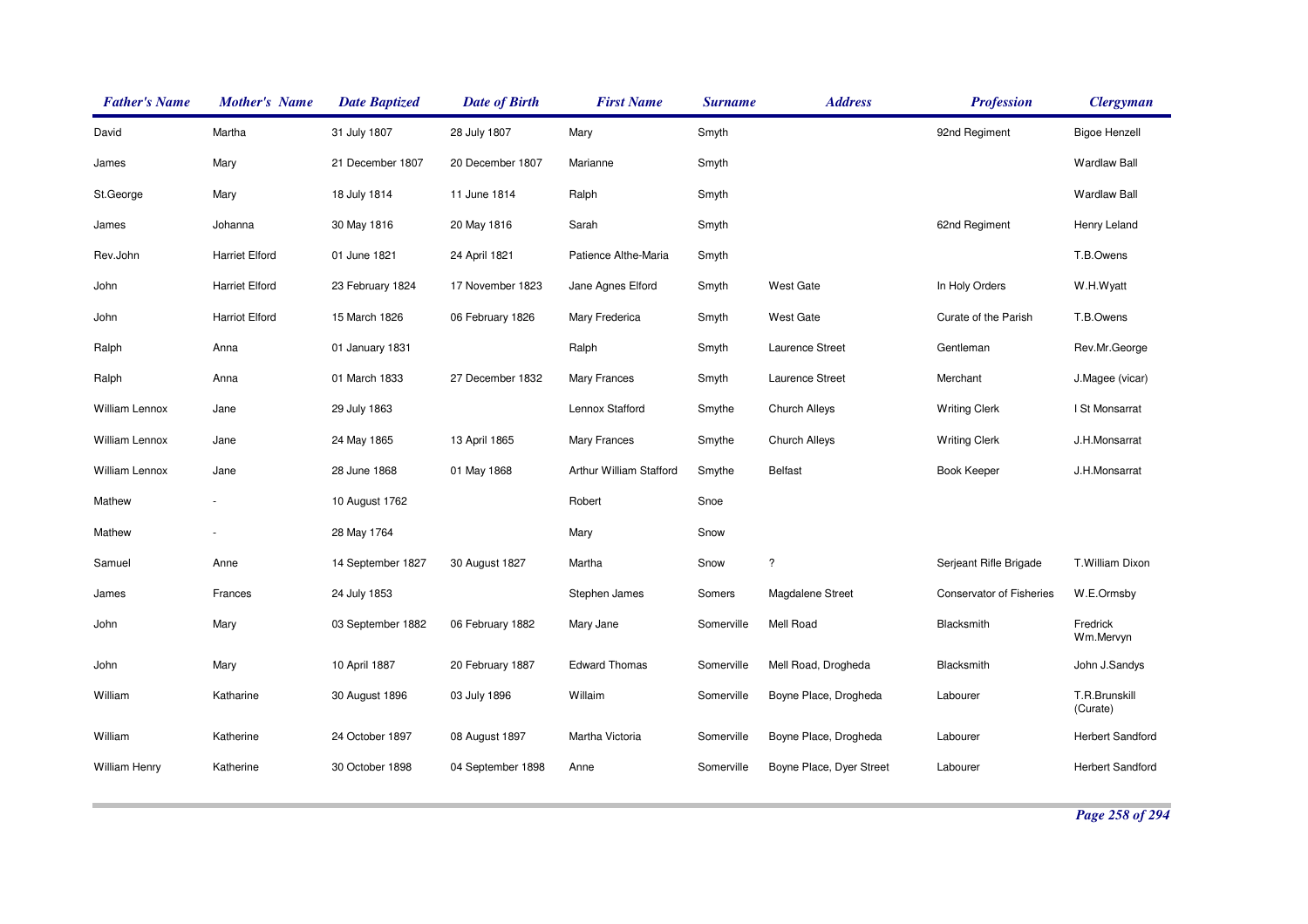| <b>Father's Name</b>  | <b>Mother's Name</b> | <b>Date Baptized</b> | <b>Date of Birth</b> | <b>First Name</b>      | <b>Surname</b> | <b>Address</b>           | <b>Profession</b>        | <b>Clergyman</b>      |
|-----------------------|----------------------|----------------------|----------------------|------------------------|----------------|--------------------------|--------------------------|-----------------------|
| William Henry         | Katherine            | 24 December 1899     | 09 December 1899     | John Thomas            | Somerville     | No.8 Green Lanes         | Labourer                 | LI. Paul T. Ledoux    |
| George                | Elizabeth            | 10 June 1849         |                      | Henry Samuel           | Sotherin       | Mornington               | Gentleman                | William E Ormsby      |
| John                  |                      | 02 June 1703         |                      | Elizabeth              | Souch          |                          |                          |                       |
| John                  |                      | 28 August 1704       |                      | John                   | Souch          |                          |                          |                       |
| John                  |                      | 29 November 1705     |                      | Henry                  | Souch          |                          |                          |                       |
| Mr.John               |                      | 04 July 1708         |                      | Jane                   | Souch          |                          |                          |                       |
| Mr.Compton            |                      | 24 September 1712    |                      | Mary                   | South          |                          |                          |                       |
| William               |                      | 19 October 1721      |                      | Samuel                 | South          |                          | Surveyorofye Hearth Mony |                       |
| Mr.William            |                      | 16 August 1723       |                      | Howard                 | South          |                          | Surveyor                 |                       |
| Mitchel James         | Anne                 | 30 July 1806         | 29 June 1806         | Mary Jane              | Sparks         |                          |                          | <b>Bigoe Henzell</b>  |
| Mitchell T. [I Vol.3] | Anne                 | 21 September 1808    | 24 June 1808         | Eliza Catherine        | Sparks         |                          |                          | Henry Leland          |
| Henry                 | Elizabeth            | 20 June 1813         | 05 June 1813         | Charlotte              | Sparr          |                          | 2nd Garrison Battalion   | Henry Leland          |
| Peter                 |                      | 12 May 1717          |                      | Elizabeth              | Sparrow        |                          |                          |                       |
| Richard               | Maria Louisa         | 24 May 1860          |                      | Maria                  | Sparrow        | North Strand             |                          | E Gore Kelly          |
| Richard               | Maria                | 01 June 1862         |                      | Fanny                  | Sparrow        | North Strand             | Printer                  | <b>Garrett Nugent</b> |
| Richard               | Maria                | 01 June 1862         |                      | Mary                   | Sparrow        | North Strand             | Printer                  | <b>Garrett Nugent</b> |
| Richard               | Maria Louisa         | 24 April 1864        | 04 March 1864        | Louisa Maria           | Sparrow        | North Strand             | Printer                  | J.H.Monsarrat         |
| Thomas                | Alice                | 10 June 1888         | 24 May 1888          | Laura Eulilie          | Sparrow        | Fair Street, Drogheda    | Printer                  | John J.Sandys         |
| Thomas                | Alice                | 29 September 1889    | 12 July 1889         | <b>Herbert Richard</b> | Sparrow        | Fair Street, Drogheda    | Printer                  | John Eccles           |
| Thomas                | Alice                | 26 February 1893     | 24 August 1892       | Laura Eulalie          | Sparrow        | William Street, Drogheda | Printer                  | John Eccles           |
| William               |                      | 19 September 1725    |                      | Isabell                | Spear          |                          | A Soldier                |                       |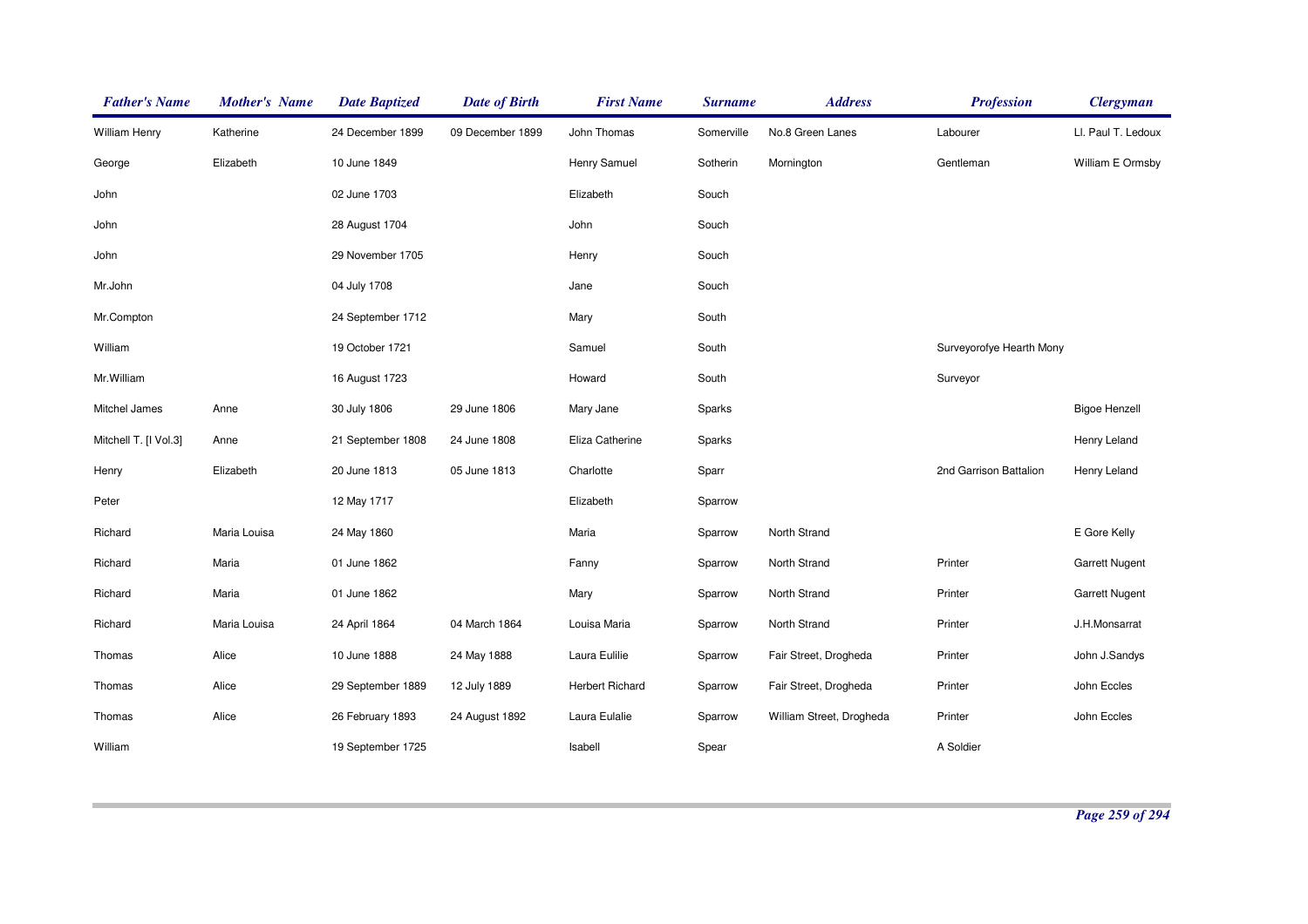| <b>Father's Name</b> | <b>Mother's Name</b> | <b>Date Baptized</b> | <b>Date of Birth</b> | <b>First Name</b>        | <b>Surname</b> | <b>Address</b>       | <b>Profession</b>                | <b>Clergyman</b> |
|----------------------|----------------------|----------------------|----------------------|--------------------------|----------------|----------------------|----------------------------------|------------------|
| William              |                      | 24 June 1727         |                      | William                  | Spear          |                      |                                  |                  |
| William              |                      | 10 February 1724     |                      | Mary                     | Speer          |                      |                                  |                  |
| William              |                      | 08 November 1733     |                      | William                  | Speer          |                      | A Soldier                        |                  |
| James                | Catharine            | 18 September 1825    | 13 September 1825    | Catharine                | Speer          | $\ddot{\phantom{0}}$ | Revenue Officer                  | T.B.Owens        |
| Thomas               |                      | 01 February 1724     |                      | Hurt [Sergeant in Collo. | Spencer        |                      | <b>Barrills Regt of Foot]</b>    |                  |
| Mr.Brent             |                      | 04 January 1743      |                      | Elizabeth                | Spencer        |                      |                                  |                  |
| Mr.Brent             |                      | 17 August 1744       |                      | Jane                     | Spencer        |                      |                                  |                  |
| Thomas               | Sarah                | 09 June 1811         | 31 May 1811          | Mary                     | Spinks         |                      | 2nd Garrison Battalion           | Henry Leland     |
| Mr.Alexander         |                      | 20 September 1726    |                      | Arrabella                | Spring         |                      |                                  |                  |
| Michael              | Margaret             | 26 October 1809      | 24 October 1809      | Catherine                | Sprowles       |                      |                                  | Henry Leland     |
| Archer               | Martha               | 14 August 1825       | 12 August 1825       | Martha                   | Staar          | North Road           | Weaver                           | T.B.Owens        |
| Stephen              | Elizabeth            | 19 November 1817     | 15 November 1817     | Jane                     | Stanage        |                      |                                  | Henry Leland     |
| Stephen              | Elizabeth            | 21 November 1819     | 20 November 1819     | William                  | Stanage        |                      |                                  | T.B.Owens        |
| William              | Jane                 | 15 September 1821    | 12 September 1821    | Thomas                   | Stanage        |                      |                                  | T.B.Owens        |
| Stephen              | Elizabeth            | 08 January 1823      | 04 January 1823      | Elizabeth                | Stanage        |                      |                                  | T.B.Owens        |
| William              | Jane                 | 15 November 1823     | 12 November 1823     | Stephen                  | Stanage        | Sunday's Gate        | Weaver                           | T.B.Owens        |
| Stephen              | Elizabeth            | 01 May 1825          | 23 April 1825        | Anne                     | Stanage        | <b>Fair Street</b>   | Constable                        | John Smyth       |
| Stephen              | Elizabeth            | 21 January 1827      | 15 January 1827      | John Frederick           | Stanage        | <b>Fair Street</b>   | <b>Town Serjeant</b>             | T.B.Owens        |
| Stephen              | Elizabeth            | 17 September 1828    | 08 September 1828    | Stephen                  | Stanage        | <b>Fair Street</b>   | <b>Town Serjeant</b>             | T.B.Owens        |
| Stephen              | Mary                 | 08 November 1833     | 04 November 1833     | Ellen                    | Stanage        | <b>Fair Street</b>   | <b>Town Serjeant</b>             | Geo.King         |
| Stephen              | Mary                 | 30 January 1835      | 28 January 1835      | Thomas                   | Stanage        | <b>Fair Street</b>   | Town Serjeant [Peace<br>Officer] | Rev.G.King       |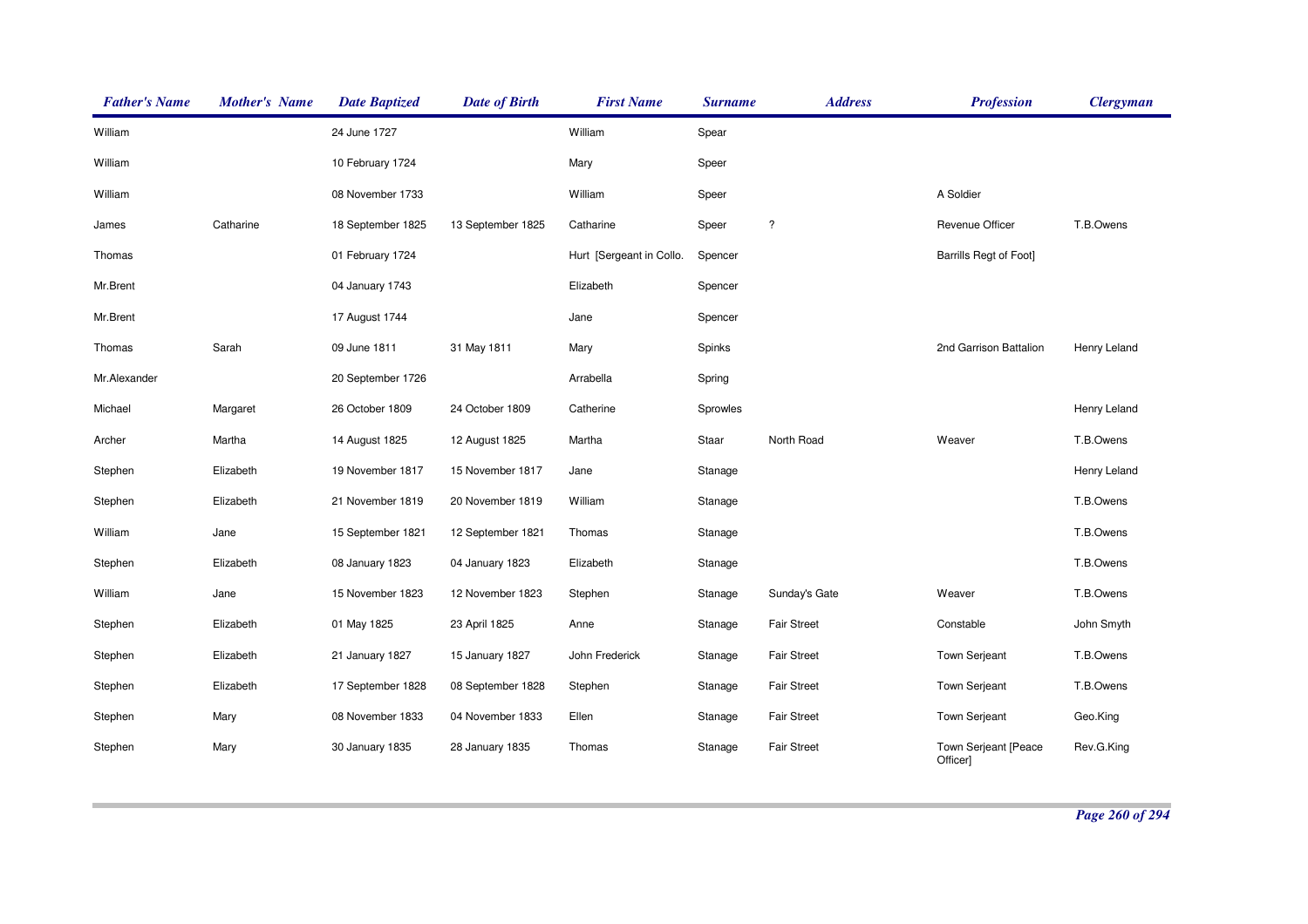| <b>Father's Name</b> | <b>Mother's Name</b> | <b>Date Baptized</b> | <b>Date of Birth</b> | <b>First Name</b> | <b>Surname</b> | <b>Address</b>     | <b>Profession</b>         | <b>Clergyman</b> |
|----------------------|----------------------|----------------------|----------------------|-------------------|----------------|--------------------|---------------------------|------------------|
| Stephen              | Mary                 | 10 November 1836     | 15 October 1836      | Martha            | Stanage        | <b>Fair Street</b> | Constable [Town Serjeant] | Rev.P.Mooney     |
| Stephen              | Mary                 | 06 January 1839      | 26 December 1838     | Margaret          | Stanage        | Fair Street        | Constable                 | Arthur Wynne     |
| John F               | Anne                 | 07 August 1850       |                      | Eliza             | Stanage        | Laurence Street    | Tailor                    | W.E.Ormsby       |
| John Fred            | Anna Maria           | 14 December 1852     |                      | John Fredrick     | Stanage        | Laurence Street    | Tailor                    | W.E.Ormsby       |
| John                 | Anne                 | 11 January 1855      |                      | William           | Stanage        | Laurence Street    | Merchant Tailor           | Henry Seddall    |
| John F               | Anne Maria           | 20 July 1856         |                      | Mary Anne Matilda | Stanage        | Laurence Street    | Merchant Tailor           | W.E.Ormsby       |
| John F               | Anne                 | 25 April 1858        |                      | Ellen             | Stanage        | Laurence Street    | Merchant Tailor           | W.E.Ormsby       |
| John F               | Anne                 | 05 February 1860     |                      | Eliza             | Stanage        | Laurence Street    | Merchant Tailor           | John Eccles      |
| Mr.Michaell          |                      | 02 May 1704          |                      | James             | Stanhouse      |                    |                           |                  |
| Mr.Michael           |                      | 24 July 1707         |                      | Charles           | Stanhouse      |                    | Twins                     |                  |
| Mr.Michael           |                      | 24 July 1707         |                      | Bowlton           | Stanhouse      |                    | Twins                     |                  |
| James                | Anne                 | 15 October 1850      |                      | Elizabeth Jane    | Stanley        | <b>Bottle Lane</b> | Labourer                  | W.E.Ormsby       |
| Stephen              | Elizabeth            | 20 February 1816     | 18 February 1816     | Catherine         | Stannage       |                    |                           | Henry Leland     |
| Stevan               | Mary                 | 19 September 1832    | 17 September 1832    | Anne              | Stannage       | Fair Street        | Town Serjeant             | Rev.J.Duncan     |
| Stephen              | Mary                 | 08 November 1833     | 04 November 1833     | Ellen             | Stannage       | <b>Fair Street</b> | <b>Town Serjeant</b>      | Rev.G.King       |
| Thomas               |                      | 07 March 1713        |                      | Jane              | Stapehill      |                    |                           |                  |
| Thomas               |                      | 10 November 1707     |                      | John              | Staplehill     |                    |                           |                  |
| Thomas               |                      | 15 July 1709         |                      | Auldridge Son to  | Staplehill     |                    |                           |                  |
| Thomas               |                      | 19 April 1703        |                      | Elizabeth         | Stapleton      |                    |                           |                  |
| Thomas               |                      | 30 September 1704    |                      | A Son of          | Stapleton      |                    |                           |                  |
| Thomas               |                      | 27 December 1705     |                      | Mary              | Stapleton      |                    |                           |                  |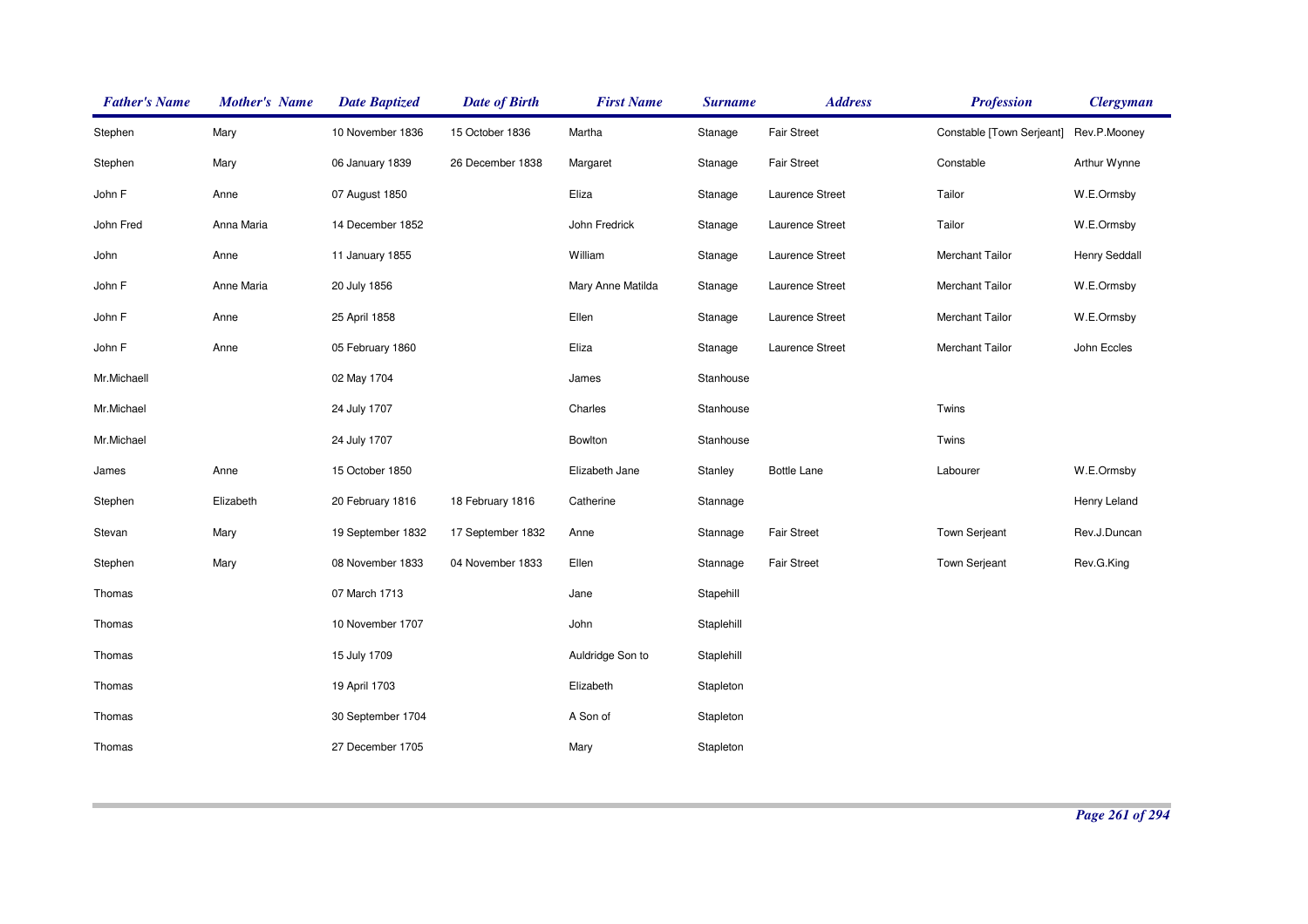| <b>Father's Name</b> | <b>Mother's Name</b> | <b>Date Baptized</b> | <b>Date of Birth</b> | <b>First Name</b> | <b>Surname</b> | <b>Address</b>       | <b>Profession</b>    | <b>Clergyman</b>     |
|----------------------|----------------------|----------------------|----------------------|-------------------|----------------|----------------------|----------------------|----------------------|
| Achibald             | Martha               | 02 October 1814      | 01 October 1814      | Mary              | Starr          |                      | Louth Militia        | Henry Leland         |
| Archibald            | Martha               | 09 November 1828     | 03 November 1828     | Rose Anne         | Starr          | Outside Sundays Gate | Weaver               | T.B.Owens            |
| Peter                | Emily                | 15 May 1808          | 27 April 1808        | Augustus          | Stearne        |                      |                      | Henry Leland         |
| Mr.John              |                      | 10 October 1721      |                      | Thomas            | Stedman        |                      | Guager               |                      |
| John                 |                      | 08 October 1722      |                      | Joanna            | Stedman        |                      | Guager               |                      |
| John                 |                      | 01 November 1707     |                      | Elizabeth         | Steel          |                      |                      |                      |
| John                 |                      | 27 May 1725          |                      | Thomas            | Steel          |                      | A Soldier            |                      |
| $\overline{\cdot}$   | $\overline{?}$       | 28 December 1816     | 01 January 1816      | John              | Step           |                      | A Foundling          | <b>Wardlaw Ball</b>  |
| Richard              |                      | 09 January 1722      |                      | Jane              | Stephens       |                      |                      |                      |
| William              | Wilhelmina           | 27 December 1861     |                      | Mary Anne         | Stephenson     | <b>West Street</b>   | <b>Writing Clerk</b> | John Eccles          |
| Richard              |                      | 08 December 1714     |                      | Catherine         | Stevens        |                      |                      |                      |
| Rev. Dr.             | $\blacksquare$       | 31 October 1767      |                      | Martha            | Steward        |                      |                      |                      |
| John                 | Anne                 | 05 September 1817    | 31 August 1817       | Sarah             | Steward        |                      |                      | Henry Leland         |
| John                 | Isabella             | 22 September 1836    | 12 September 1836    | Mary              | Steward        | Green Lanes          | Weaver               | Rev.Walter Riky      |
| Mr.Henry             | $\sim$               | 19 July 1770         |                      | Alice             | Stewart        |                      |                      |                      |
| Mr.Henry             |                      | 20 November 1771     |                      | Mary Jane         | Stewart        |                      |                      |                      |
| Henry                | $\sim$               | 30 December 1773     |                      | Henry Wilson      | Stewart        |                      |                      |                      |
| Henry                | Elizabeth            | 13 January 1807      | 12 January 1807      | Edward            | Stewart        |                      |                      | <b>Bigoe Henzell</b> |
| John                 | Isabella             | 31 May 1821          | 28 May 1821          | Henry             | Stewart        |                      |                      | T.B.Owens            |
| John                 | Isabella             | 12 June 1823         | 10 June 1823         | Thomas            | Stewart        |                      |                      | T.B.Owens            |
| James                | Maria                | 15 July 1825         | 01 July 1825         | Mary Wallace      | Stewart        | Barracks             | Captain 86th Foot    | John Smyth           |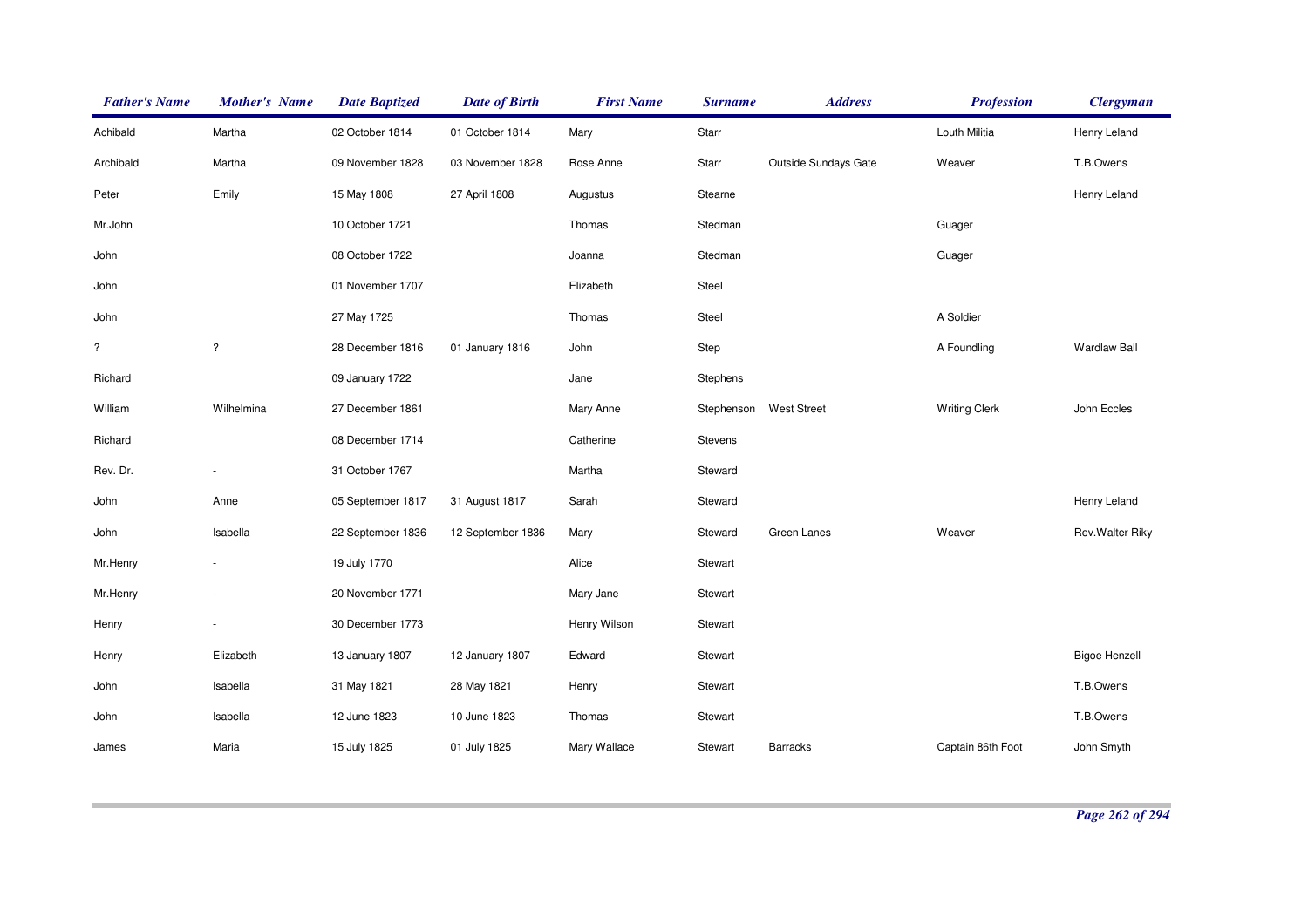| <b>Father's Name</b> | <b>Mother's Name</b> | <b>Date Baptized</b> | <b>Date of Birth</b> | <b>First Name</b>          | <b>Surname</b> | <b>Address</b>        | <b>Profession</b>     | <b>Clergyman</b> |
|----------------------|----------------------|----------------------|----------------------|----------------------------|----------------|-----------------------|-----------------------|------------------|
| John                 | Isabella             | 17 July 1825         | 12 July 1825         | Isabella                   | Stewart        | <b>Trinity Street</b> | Weaver                | T.B.Owens        |
| John                 | Isabella             | 15 August 1827       | 12 August 1827       | John                       | Stewart        | North Road            | Weaver                | T.B.Owens        |
| John                 | Elizabeth            | 25 October 1829      | 19 October 1829      | William                    | Stewart        | Green Lanes           | Weaver                | J.Magee          |
| John                 | Isabella             | 25 September 1831    |                      | Margaret                   | Stewart        | Green Lane            | Weaver                | Rev.R.George     |
| John                 | Isabella             | 03 July 1833         | 26 June 1833         | James                      | Stewart        | Green Lanes           | Weaver                | Rev.J.Magee      |
| John                 | Isabella             | 01 March 1840        | 18 February 1840     | Robert                     | Stewart        | Potato Market         | Weaver                | A.Wynne          |
| James                | Anne                 | 07 February 1859     |                      | David Shedrach             | Stewart        | Potato Market         | Tailor                | John Stewart     |
| James                | Anne                 | 07 February 1859     |                      | Elizabeth Anne             | Stewart        | Potato Market         | Tailor                | John Stewart     |
| James                | Anne                 | 07 February 1859     |                      | Joseph                     | Stewart        | Potato Market         | Tailor                | John Stewart     |
| John                 | Catherine            | 27 March 1859        |                      | Helena Margaret<br>Cramsie | Stewart        | Church Alleys         | Curate of this Parish | John Stewart     |
| John                 | Margaret             | 10 September 1870    | 15 June 1870         | William Jones              | Stewart        | <b>Trinity Street</b> | Police Constable      | J.H.Monsarrat    |
| Robert               | Anne                 | 04 October 1870      | 10 August 1870       | Robert James               | Stewart        | Chord Road            | Foreman Tailor        | J.H.Monsarrat    |
| William              | Elizabeth            | 28 November 1823     | 02 November 1823     | John                       | Stitt          | $\ddot{?}$            | Private 31st Foot     | T.B.Owens        |
| Christopher          |                      | 21 November 1714     |                      | George                     | Stoakes        |                       |                       |                  |
| Christopher          |                      | 19 February 1722     |                      | Christopher                | Stoakes        |                       | Twins                 |                  |
| Christopher          |                      | 19 February 1722     |                      | Richard                    | Stoakes        |                       | Twins                 |                  |
| Christopher          |                      | 02 June 1723         |                      | Catherine                  | Stoakes        |                       |                       |                  |
| Christopher          |                      | 06 August 1716       |                      | Elizabeth                  | Stoaks         |                       |                       |                  |
| Christopher          |                      | 01 December 1717     |                      | Tryphena Daughter to       | Stoaks         |                       |                       |                  |
| Christopher          |                      | 30 December 1727     |                      | Patrick                    | Stoaks         |                       |                       |                  |
| John                 |                      | 02 October 1763      |                      | Mary Ann                   | Stodders*      |                       |                       |                  |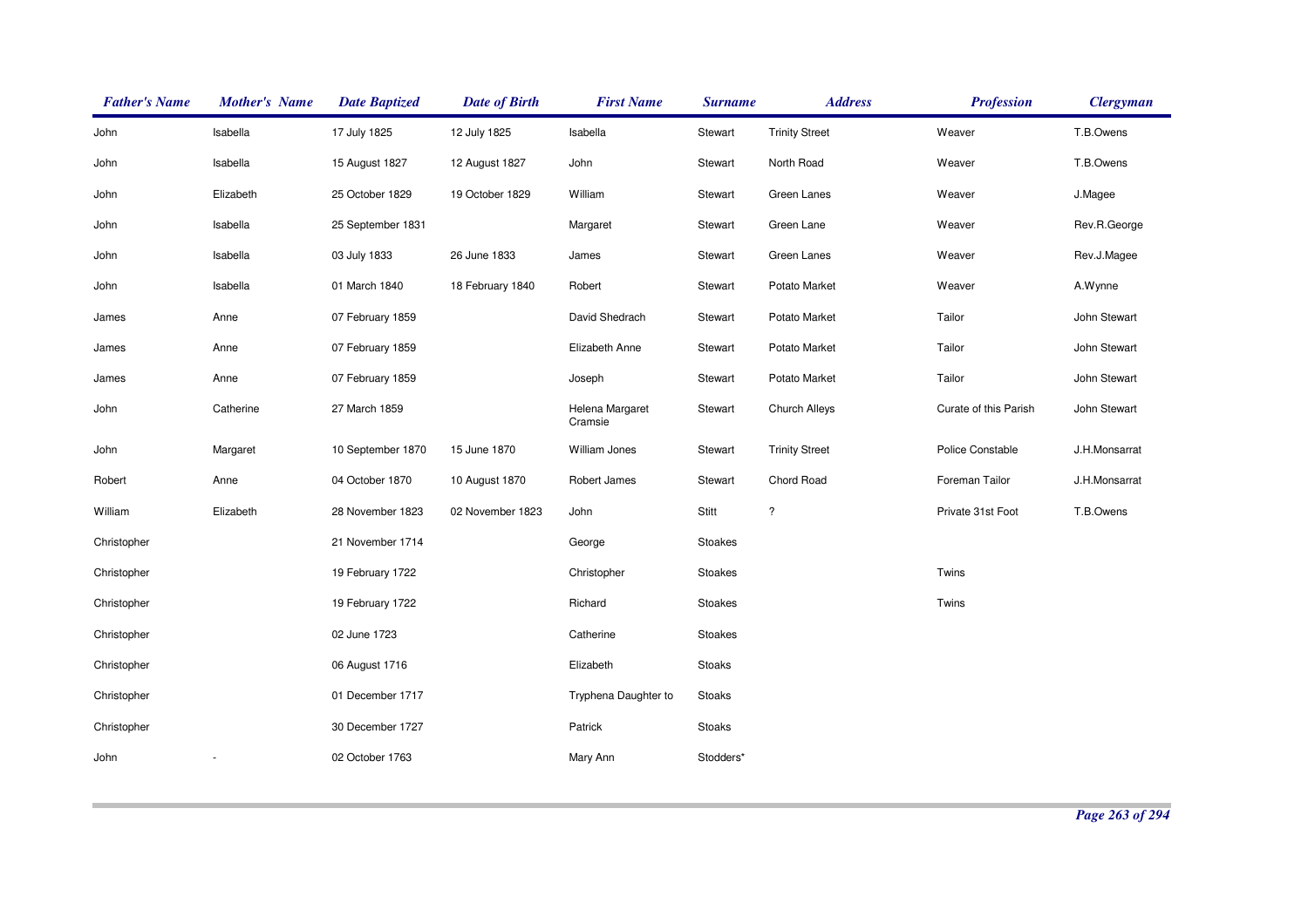| <b>Father's Name</b>         | <b>Mother's Name</b> | <b>Date Baptized</b> | <b>Date of Birth</b> | <b>First Name</b>           | <b>Surname</b> | <b>Address</b>            | <b>Profession</b> | <b>Clergyman</b>       |
|------------------------------|----------------------|----------------------|----------------------|-----------------------------|----------------|---------------------------|-------------------|------------------------|
| Edward                       |                      | 22 September 1703    |                      | Mary                        | Stoker         |                           |                   |                        |
| Edward                       |                      | 03 December 1705     |                      | Susanna                     | Stoker         |                           |                   |                        |
| Edward                       |                      | 29 November 1708     |                      | Catherine                   | Stoker         |                           |                   |                        |
| Edward                       |                      | 18 December 1711     |                      | Thomas                      | Stoker         |                           |                   |                        |
| Christopher                  |                      | 14 February 1725     |                      | William                     | Stokes         |                           |                   |                        |
| William                      |                      | 12 August 1724       |                      | Jane                        | Strang         |                           |                   |                        |
| William                      |                      | 09 September 1727    |                      | William                     | Strang         |                           |                   |                        |
| William                      |                      | 07 September 1718    |                      | Thomas                      | Strangg        |                           |                   |                        |
| William                      |                      | 03 March 1720        |                      | John                        | Strangg        |                           |                   |                        |
| William                      |                      | 23 June 1721         |                      | Ann                         | Strangg        |                           |                   |                        |
| William                      |                      | 18 January 1723      |                      | Elizabeth                   | Strangg        |                           |                   |                        |
| William                      | Anne                 | 17 August 1873       | 12 June 1873         | Garven* Alexander<br>Edmond | Strath         | <b>Blue School</b>        | Teacher           | <b>Alfred Hamilton</b> |
|                              |                      | 08 October 1733      |                      | A Child of one              | Strawberry     |                           |                   |                        |
| Isaac                        |                      | 08 November 1739     |                      | Jane                        | Strawberry     |                           |                   |                        |
| Thomas                       |                      | 12 February 1705     |                      | Thomas                      | Stretton       |                           |                   |                        |
| Thomas                       |                      | 15 June 1707         |                      | Mary                        | Stretton       |                           |                   |                        |
| George H                     | Eliza                | 11 July 1849         |                      | Eliza Amelia                | Stripe         | Fair Street               |                   | W.E.Ormsby             |
| Robert                       |                      | 15 September 1712    |                      | John                        | Stuart         |                           |                   |                        |
| John                         | Isabella             | 27 June 1819         | 25 June 1819         | Anne                        | Stuart         |                           |                   | <b>Wardlaw Ball</b>    |
| Archibald Roleston<br>Robert | Margaret             | 09 November 1873     | 30 March 1873        | John                        | Stubbs         | Magdalen Street           | Dealer in Game    | John Eccles            |
| John                         | Margaret             | 02 November 1874     | 15 September 1874    | Richard                     | Stubbs         | Magdalen Street, Drogheda | Fowl Merchant     | Fredric L.Meares       |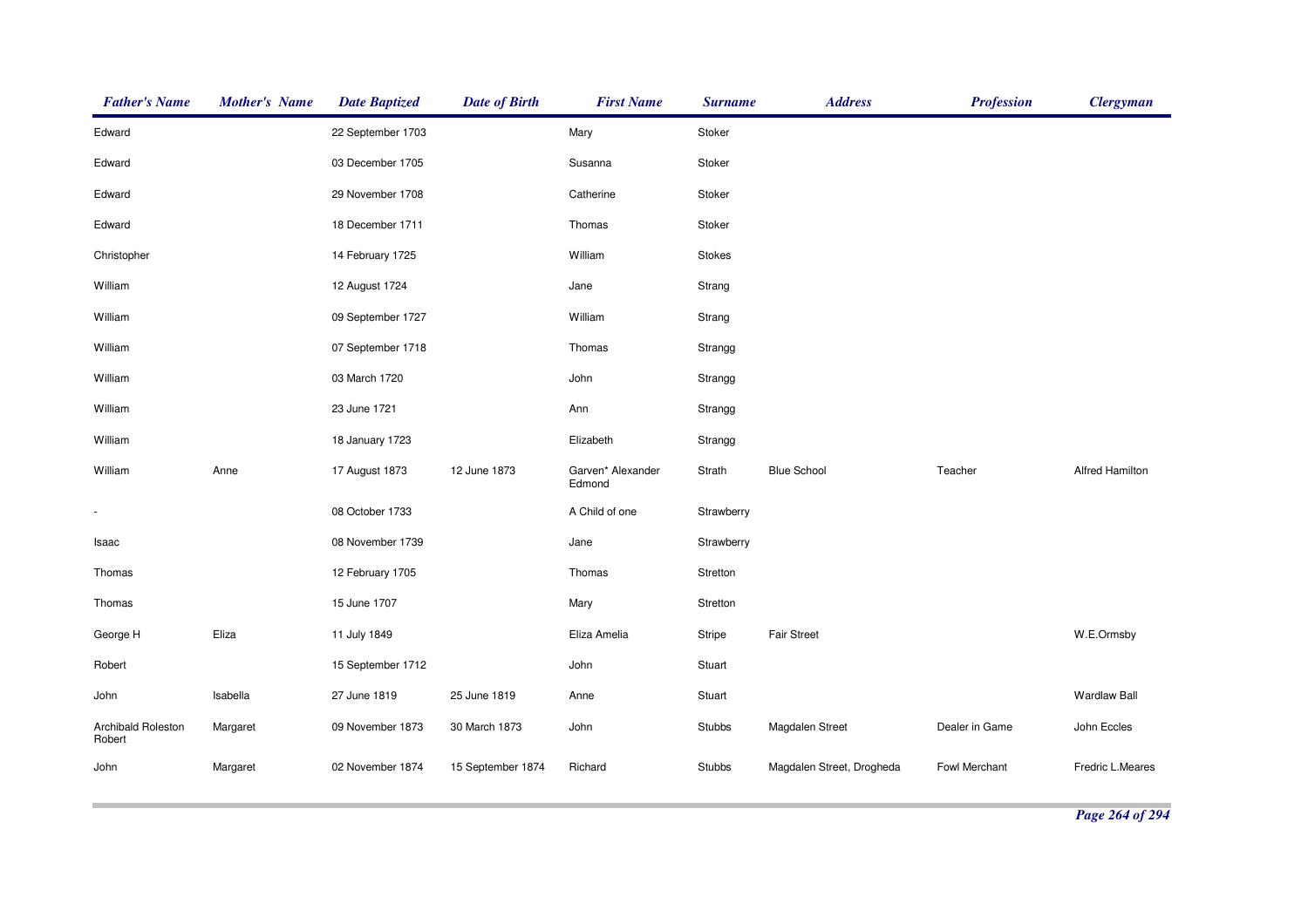| <b>Father's Name</b>       | <b>Mother's Name</b> | <b>Date Baptized</b> | <b>Date of Birth</b> | <b>First Name</b>             | <b>Surname</b> | <b>Address</b>            | <b>Profession</b>                       | <b>Clergyman</b>       |
|----------------------------|----------------------|----------------------|----------------------|-------------------------------|----------------|---------------------------|-----------------------------------------|------------------------|
| John                       | Margaret             | 05 March 1876        | 25 December 1875     | William Fredrick Charles      | <b>Stubbs</b>  | Magdalen Street, Drogheda | Fowl and Rabbit Merchant                | John Eccles            |
| John                       | Margaret             | 31 March 1878        | 22 February 1878     | Thomas                        | <b>Stubbs</b>  | North Road, Drogheda      | Fowl and Rabbit Merchant Coates G.Booth |                        |
| John                       |                      | 03 November 1725     |                      | Mary                          | Stump          |                           | A Soldier                               |                        |
| Henry                      |                      | 04 April 1745        |                      | Margaret                      | Sucksmith      |                           |                                         |                        |
| John                       |                      | 07 September 1716    |                      | Robert                        | Summers        |                           |                                         |                        |
| John                       |                      | 16 March 1725        |                      | John                          | Summers        |                           | A Soldier                               |                        |
| Andrew                     | Elizabeth            | 01 July 1821         | 21 May 1821          | Anne                          | Summers        |                           |                                         | T.B.Owens              |
| Andrew                     | Elizabeth            | 19 November 1823     | 15 February 1823     | James                         | Summers        | <b>Scarlet Street</b>     | Weaver                                  | T.B.Owens              |
| William                    | Arabella Douglas     | 27 May 1810          | 09 May 1810          | Emily                         | Supple         |                           |                                         | Henry Leland           |
| William                    | Arabella Douglas     | 24 September 1811    | 15 September 1811    | Catherine Anne                | Supple         |                           |                                         | Henry Leland           |
| Robert Harrison            | Elizabeth            | 09 February 1882     | 24 November 1881     | Robert Carpendale<br>Harrison | Supple         | Laurence Street, Drogheda | Doctor of Medicine                      | John Eccles            |
| William                    |                      | 12 July 1733         |                      | Esther                        | Sutlove        |                           |                                         |                        |
| Honourable Major<br>Thomas |                      | 09 February 1726     |                      | Elizabeth                     | Sutton         |                           |                                         |                        |
| John                       | Anne                 | 12 December 1875     | 05 November 1875     | Susan                         | Sutton         | Peter Street, Drogheda    | Labourer                                | James William<br>Smith |
| Thomas                     | Maria                | 27 August 1882       | 06 August 1882       | Thomas Henry                  | Sutton         | William Street, Drogheda  | Sub Constable R.I.C.                    | Fredrick W.Mervyn      |
| Thomas                     | Maria                | 14 October 1883      | 21 September 1883    | Mary Eleanor                  | Sutton         | William Street, Drogheda  | Constable R.I.C.                        | Fredrick W.Mervyn      |
| Peter                      | Elizabeth            | 29 August 1841       | 28 August 1841       | Peter                         | Sweeney        | Out Laurence Gate         | Glazier                                 | A.Wynne                |
| Peter                      | Eliza                | 01 February 1844     | 01 February 1844     | Edward                        | Sweeney        | Chord Lane                | Glazier                                 | William M<br>Beresford |
| Mr.Adam                    |                      | 14 June 1705         |                      | Thomas                        | Sweetlove      |                           |                                         |                        |
| Mr.Adam                    |                      | 13 October 1706      |                      | Elizabeth                     | Sweetlove      |                           |                                         |                        |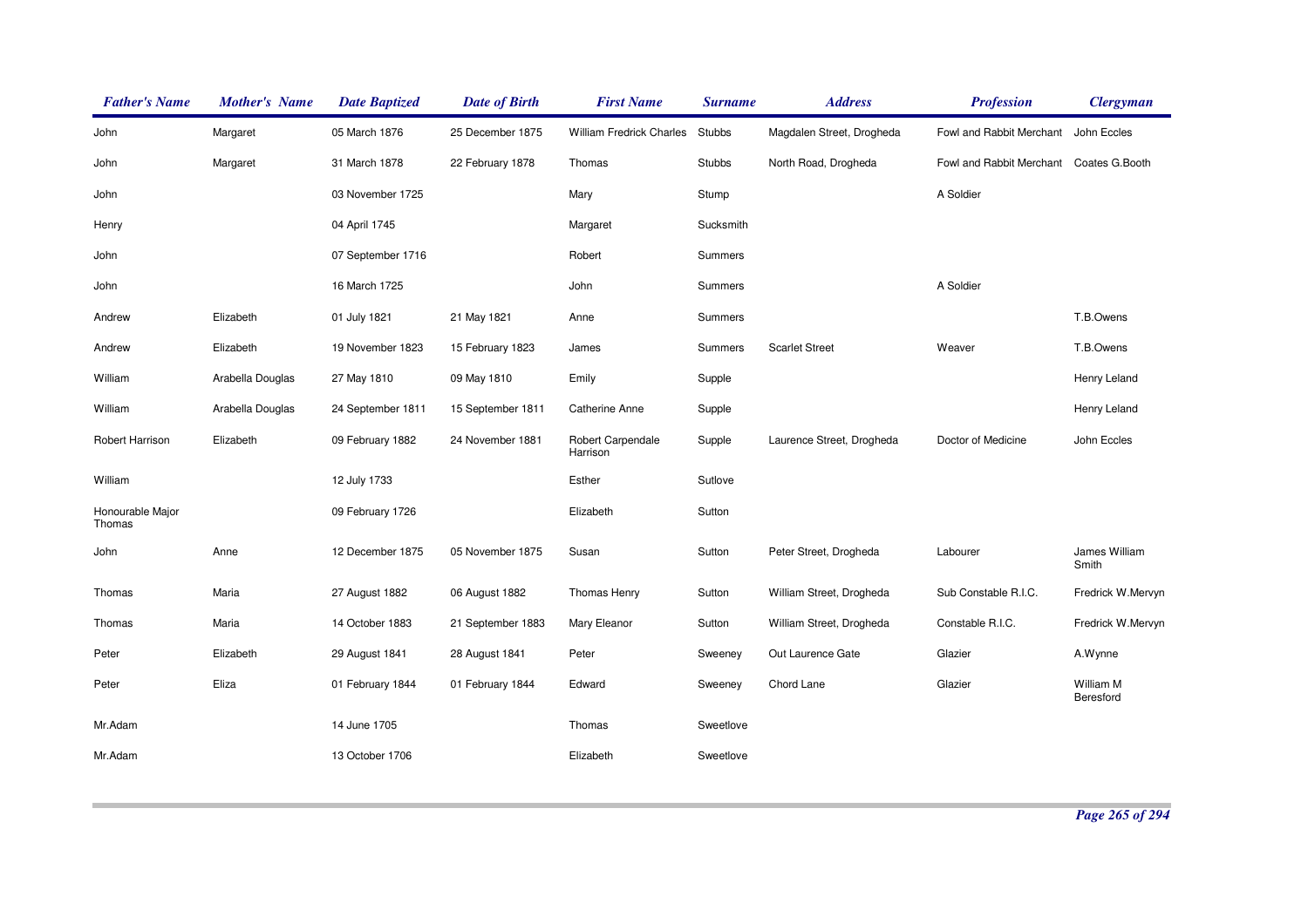| <b>Father's Name</b> | <b>Mother's Name</b> | <b>Date Baptized</b> | <b>Date of Birth</b> | <b>First Name</b>     | <b>Surname</b> | <b>Address</b>   | <b>Profession</b> | <b>Clergyman</b> |
|----------------------|----------------------|----------------------|----------------------|-----------------------|----------------|------------------|-------------------|------------------|
| Mr.Adam              |                      | 07 September 1707    |                      | John                  | Sweetlove      |                  |                   |                  |
| Mr.Adam              |                      | 09 July 1709         |                      | William               | Sweetlove      |                  |                   |                  |
| Thomas               |                      | 06 March 1718        |                      | James                 | Sweetman       |                  |                   |                  |
| Henry                |                      | 29 January 1734      |                      | Elizabeth             | Sweetman       |                  |                   |                  |
| James                |                      | 10 July 1768         |                      | Catherine             | Sweetman       |                  |                   |                  |
| James                |                      | 10 March 1769        |                      | James                 | Sweetman       |                  |                   |                  |
| Thomas               |                      | 16 June 1719         |                      | Singe                 | Swetnam        |                  |                   |                  |
| Henry                |                      | 14 June 1715         |                      | William               | Sympall Jr.    |                  |                   |                  |
| Henry                |                      | 07 June 1713         |                      | Mary                  | Sympell Jr.    |                  |                   |                  |
| Henry                |                      | 25 October 1720      |                      | Susanna               | Sympill        |                  |                   |                  |
| Henry                |                      | 17 December 1722     |                      | Joseph                | Sympill        |                  |                   |                  |
| Henry                |                      | 23 December 1723     |                      | Rebecca               | Sympill        |                  |                   |                  |
| Henry                |                      | 03 July 1726         |                      | Jane                  | Sympill        |                  |                   |                  |
| Sir Walter           | Lady Eliza           | 28 July 1810         | 17 July 1810         | Eliza                 | Synnot         |                  |                   | Henry Leland     |
| Sir Walter           | Anna Elizabeth       | 27 February 1812     | 30 January 1812      | <b>Richard Walter</b> | Synnott        |                  |                   | Henry Leland     |
| William              | Alice                | 01 June 1834         |                      | Samuel                | Tailor         | Sunday Gate      | Weaver            | Rev.G.King       |
| John                 | Elizabeth            | 30 March 1851        |                      | Henry Macintosh       | Talbot         | Newtown Drogheda | Steward           | W.E.Ormsby       |
| Mr.Charles           |                      | 05 July 1714         |                      | George                | Tallet         |                  |                   |                  |
| Mr.Charles           |                      | 19 May 1715          |                      | Thomas                | Tallet         |                  | Twins             |                  |
| Mr.Charles           |                      | 19 May 1715          |                      | William               | Tallet         |                  | Twins             |                  |
| Burton               | Emily                | 17 February 1835     | 15 December 1834     | <b>Richard Sidney</b> | Tandy          | Mornington       | Gentleman         | Rev.J.Magee      |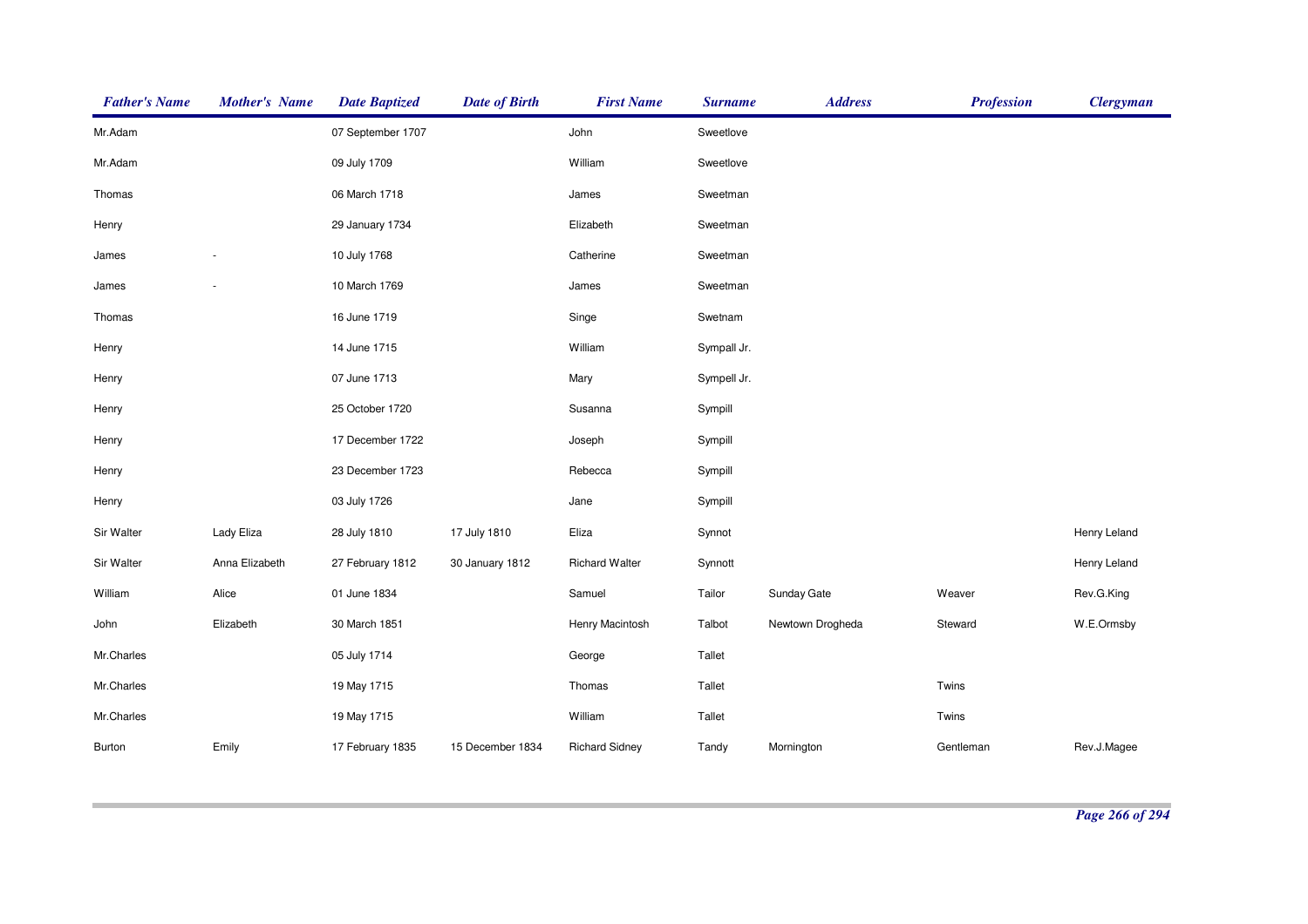| <b>Father's Name</b> | <b>Mother's Name</b>     | <b>Date Baptized</b> | <b>Date of Birth</b> | <b>First Name</b>        | <b>Surname</b> | <b>Address</b>        | <b>Profession</b>      | <b>Clergyman</b>     |
|----------------------|--------------------------|----------------------|----------------------|--------------------------|----------------|-----------------------|------------------------|----------------------|
| Samuel               | Alice                    | 15 August 1835       | 09 August 1835       | Margaret                 | Tape           | North Road            | Dealer                 | Rev.J.Duncan         |
| Mr.Richard           |                          | 09 November 1702     |                      | Anne                     | Taylor         |                       |                        |                      |
| Duncan               |                          | 05 August 1705       |                      | Mary                     | Taylor         |                       |                        |                      |
| Duncan               |                          | 23 February 1708     |                      | Elizabeth                | Taylor         |                       |                        |                      |
| Thomas               |                          | 19 August 1720       |                      | George                   | Taylor         |                       |                        |                      |
| Mr.Samuell           |                          | 02 January 1727      |                      | Margrett                 | Taylor         |                       |                        |                      |
| John                 |                          | 23 January 1727      |                      | Daniell                  | Taylor         |                       | A Soldier              |                      |
| Samuel               |                          | 10 March 1728        |                      | Elizabeth                | Taylor         |                       |                        |                      |
| Samuel               |                          | 17 November 1729     |                      | Samuel                   | Taylor         |                       |                        |                      |
| William              |                          | 09 April 1749        |                      | John                     | Taylor         |                       | Soldier                |                      |
| Samuel               |                          | 27 October 1754      |                      | <b>Hester Etty</b>       | Taylor         |                       | Merchant               |                      |
| Samuel               |                          | 30 November 1755     |                      | Mary                     | Taylor         |                       | Merchant               |                      |
| Mr.Samuel            | ÷                        | 18 August 1757       |                      | Samuel                   | Taylor         |                       | Merchant               |                      |
| Samuel               | $\overline{\phantom{a}}$ | 26 April 1762        |                      | Elizabeth                | Taylor         |                       | Deceased               |                      |
| Mr.                  |                          | 18 November 1771     |                      | Son of<br>$\blacksquare$ | Taylor         |                       |                        |                      |
| Alexander            | Rose                     | 27 March 1806        | 17 March 1806        | John                     | Taylor         |                       | 18th Dragoons          | <b>Bigoe Henzell</b> |
| John                 | Dorothea                 | 29 June 1806         | 06 June 1806         | Frances Maria            | Taylor         |                       |                        | <b>Bigoe Henzell</b> |
| William              | Mary                     | 26 September 1806    | 24 September 1806    | Elizabeth                | Taylor         |                       |                        | <b>Wardlaw Ball</b>  |
| Charles              | <b>Bridget</b>           | 14 March 1810        | 09 February 1810     | Charles                  | Taylor         |                       | 2nd Garrison Battalion | Henry Leland         |
| William              | Alice                    | 19 March 1824        | 17 March 1824        | Margaret                 | Taylor         | Sunday's Gate         | Weaver                 | Samuel Fairtlough    |
| William              | Allice                   | 07 January 1827      | 02 January 1827      | Thomas                   | Taylor         | <b>Patrick Street</b> | Weaver                 | T.W.Dixon Curate     |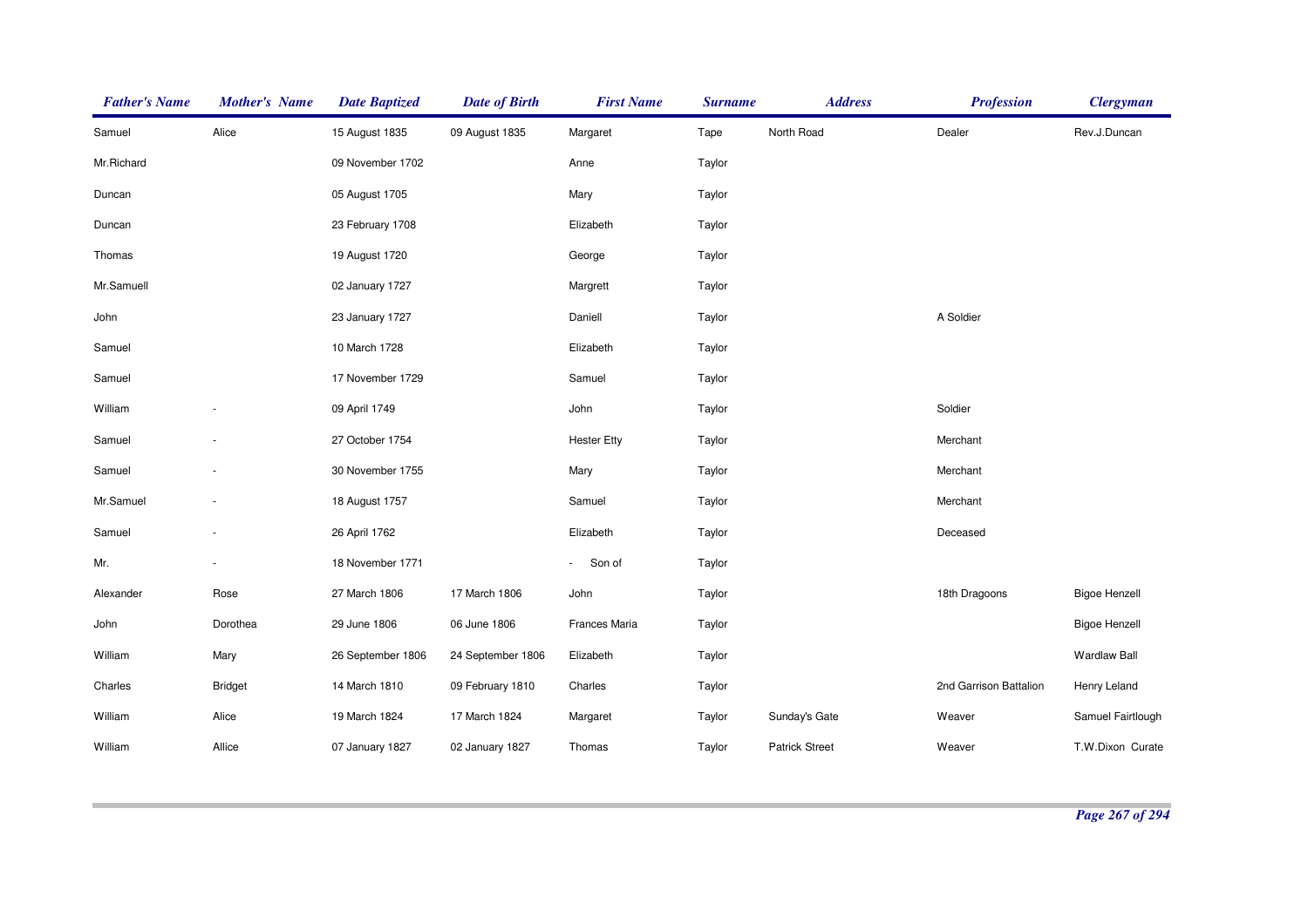| <b>Father's Name</b> | <b>Mother's Name</b> | <b>Date Baptized</b> | <b>Date of Birth</b> | <b>First Name</b> | <b>Surname</b> | <b>Address</b>      | <b>Profession</b> | <b>Clergyman</b>     |
|----------------------|----------------------|----------------------|----------------------|-------------------|----------------|---------------------|-------------------|----------------------|
| Thomas               | Elizabeth            | 17 February 1828     | 13 February 1828     | Abraham           | Taylor         | <b>West Street</b>  | $\ddot{?}$        | not entered          |
| William              | Alice                | 27 May 1829          | 24 April 1829        | Mary              | Taylor         | <b>Stanages Row</b> | Weaver            | T.B.Ownes            |
| William              | Alice                | 27 January 1832      |                      | Margaret          | Taylor         | Green Lanes         | Weaver            | Rev.R.George         |
| Thomas               | Catherine            | 01 April 1832        |                      | William           | Taylor         | Laurences Gate      | Weaver            | Rev.R.George         |
| Samuel               | Catherine            | 02 March 1837        | 27 February 1837     | Charles           | Taylor         | Magdalene Street    | Engineer          | Rev.P.Mooney         |
| William              | Alice                | 06 June 1839         | 09 May 1837          | Elizabeth         | Taylor         | Hardmans Garden     | Weaver            | John.A.Wall          |
| Thomas               | Mary                 | 04 May 1851          |                      | Mary              | Taylor         | Sunday Gate         | Weaver            | <b>Thomas Taylor</b> |
| Thomas               | Mary Anne            | 22 May 1853          |                      | Elizabeth         | Taylor         | Hardmans Garden     | Weaver            | W.E.Ormsby           |
| Thomas               | Mary Anne            | 03 December 1854     |                      | William           | Taylor         | Hardmans Garden     | Weaver            | Henry Seddall        |
| Thomas               | Mary A               | 09 March 1856        |                      | Margaret          | Taylor         | Hardmans Garden     | Weaver            | John G Eccles        |
| John                 | Jane                 | 24 January 1858      |                      | Emily             | Taylor         | Magdalene Street    | Shoemaker         | John G Eccles        |
| Thomas               | Mary Anne            | 19 September 1858    |                      | Alice             | Taylor         | Out Sunday Gate     | Weaver            | George F Lacey       |
| Thomas               | Mary Anne            | 14 April 1861        |                      | Martha            | Taylor         | Hardmans Garden     | Weaver            | E Gore Kelly         |
| James                | Susannah             | 24 September 1865    | 11 August 1865       | John James        | Taylor         | Peter Street        | School Master     | J.H.Monsarrat        |
| Arthur               |                      | 16 February 1725     |                      | William           | Tearnon        |                     |                   |                      |
| Arthur               |                      | 21 May 1730          |                      | Sarah             | Teernon        |                     |                   |                      |
| Arthur               |                      | 08 January 1733      |                      | Edward            | Teernon        |                     |                   |                      |
| Arthur               |                      | 14 June 1734         |                      | Mary              | Teernon        |                     |                   |                      |
| William              |                      | 01 January 1766      |                      | Elizabeth         | Teneson        |                     |                   |                      |
| Mr.Dudley            |                      | 26 February 1712     |                      | John              | Tenison        |                     | Twins             |                      |
| Mr.Dudley            |                      | 26 February 1712     |                      | Lettice           | Tenison        |                     | Twins             |                      |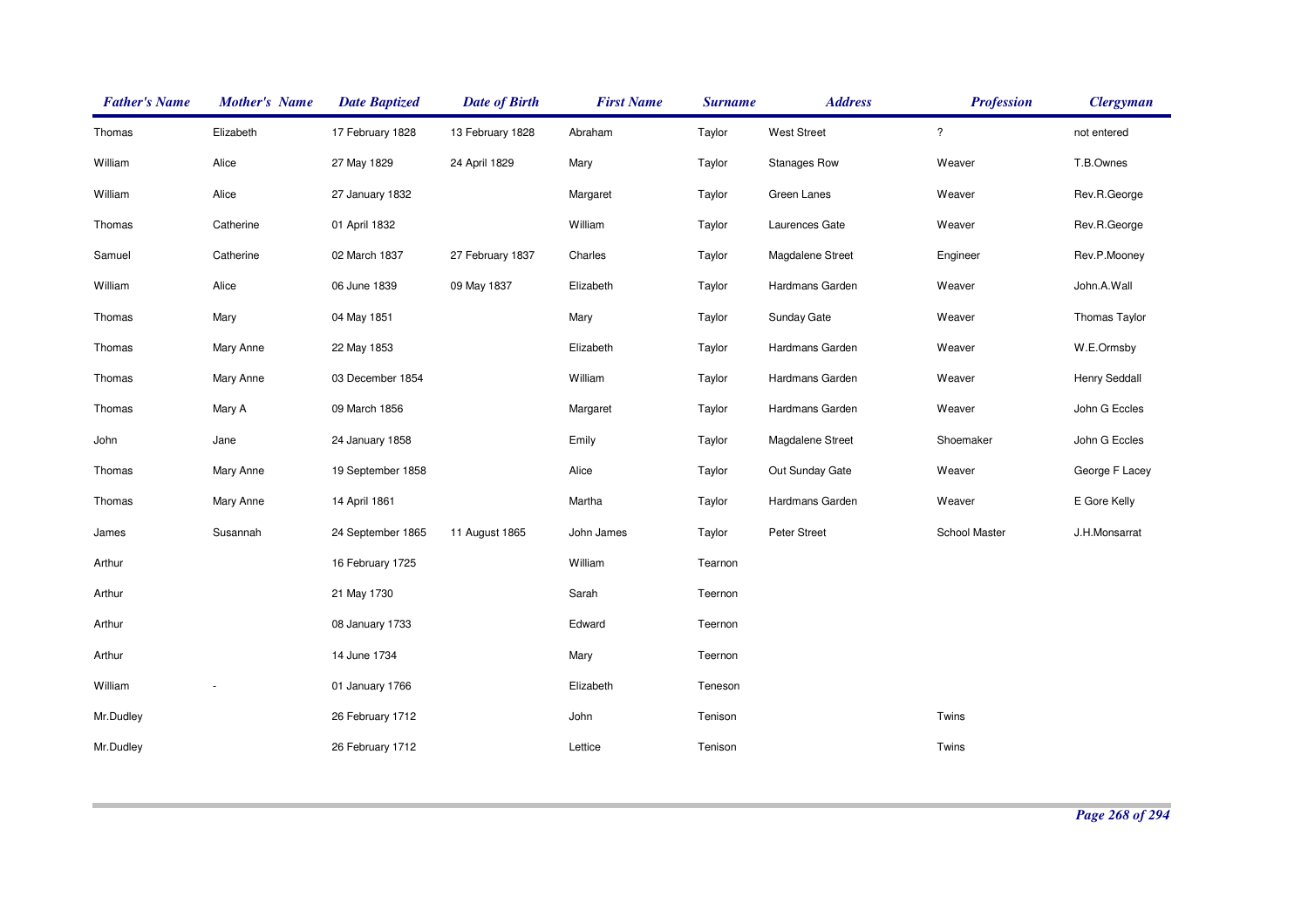| <b>Father's Name</b> | <b>Mother's Name</b>     | <b>Date Baptized</b> | <b>Date of Birth</b> | <b>First Name</b>     | <b>Surname</b> | <b>Address</b> | <b>Profession</b> | <b>Clergyman</b> |
|----------------------|--------------------------|----------------------|----------------------|-----------------------|----------------|----------------|-------------------|------------------|
| Arthur               |                          | 04 September 1727    |                      | Margrett              | Ternon         |                |                   |                  |
| Garnett              |                          | 08 October 1724      |                      | Frances               | Thetford       |                |                   |                  |
| Arthur               |                          | 23 August 1761       |                      | Samuel                | Thomas         |                |                   |                  |
| George               |                          | 06 September 1772    |                      | Jane                  | Thomas         |                |                   |                  |
| George               |                          | 15 October 1772      |                      | Mary                  | Thomas         |                |                   |                  |
| George               |                          | 23 November 1774     |                      | Thomas                | Thomas         |                |                   |                  |
| John                 | Elizabeth                | 23 June 1809         | 19 June 1809         | Isaac                 | Thomas         |                |                   | Henry Leland     |
| John                 | Esther                   | 09 December 1810     | 08 December 1810     | Isaac                 | Thomas         |                |                   | Henry Leland     |
| Mr.Henry             |                          | 19 July 1712         |                      | Alice                 | Thompson       |                |                   |                  |
| Mr.Henry             |                          | 29 December 1713     |                      | Mary                  | Thompson       |                |                   |                  |
| Thomas               |                          | 09 October 1715      |                      | Mary                  | Thompson       |                |                   |                  |
| Thomas               |                          | 28 September 1716    |                      | Michael               | Thompson       |                |                   |                  |
| Mr.Henry             |                          | 10 October 1716      |                      | Sarah                 | Thompson       |                |                   |                  |
| Thomas               |                          | 27 July 1718         |                      | James                 | Thompson       |                |                   |                  |
| Thomas               |                          | 16 January 1722      |                      | William               | Thompson       |                |                   |                  |
| Andrew               |                          | 15 July 1723         |                      | Christian Daughter to | Thompson       |                |                   |                  |
| Thomas               |                          | 24 June 1724         |                      | Thomas                | Thompson       |                |                   |                  |
| John                 |                          | 18 April 1749        |                      | Elizabeth             | Thompson       |                | Soldier           |                  |
| Alexander            | $\overline{\phantom{a}}$ | 10 January 1779      |                      | John                  | Thompson       |                |                   |                  |
| John                 |                          | 21 March 1779        |                      | Jane                  | Thompson       |                |                   |                  |
| William              | $\sim$                   | 24 January 1805      |                      | Mary Anne             | Thompson       |                |                   | W.H.Woods        |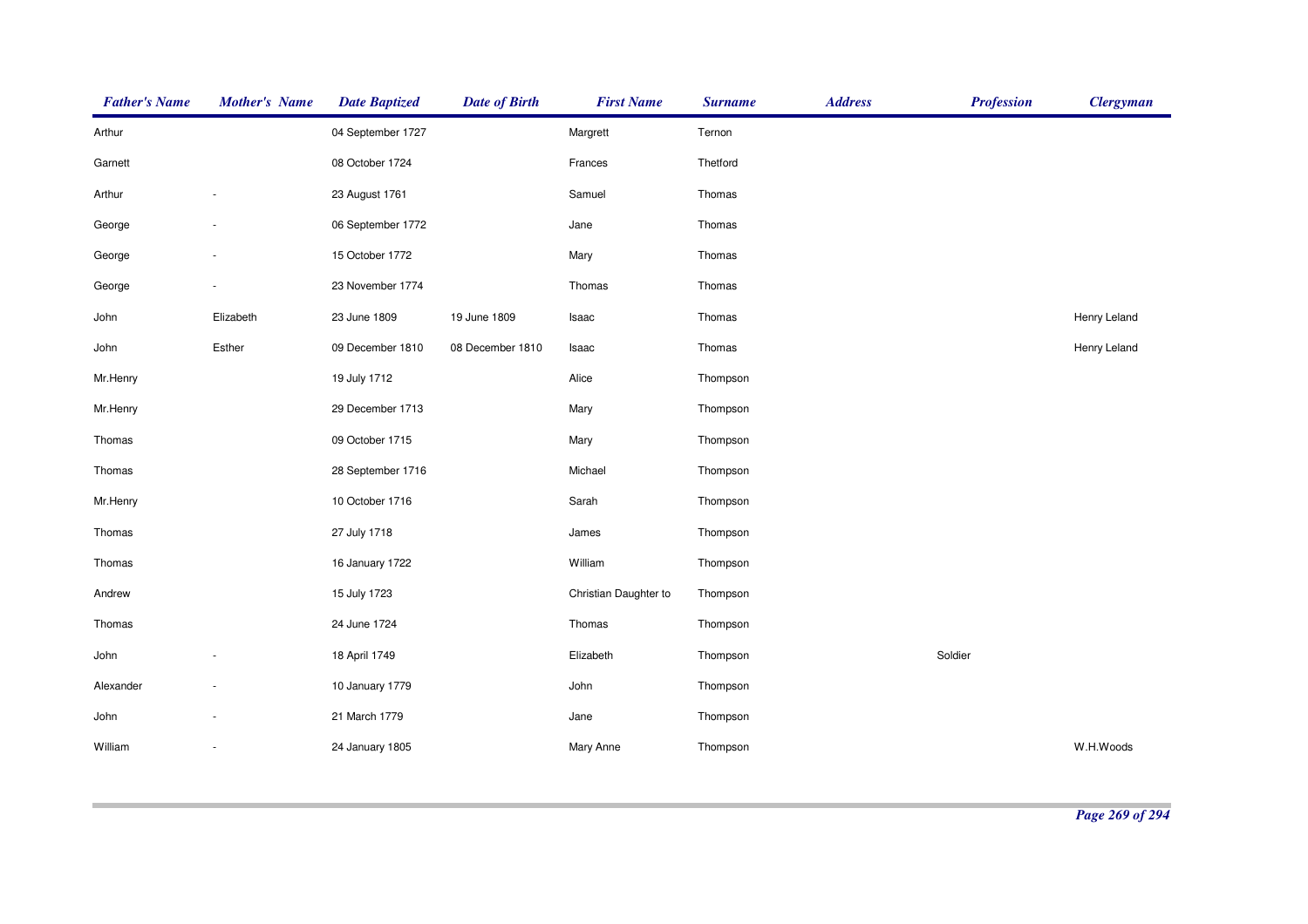| <b>Father's Name</b> | <b>Mother's Name</b> | <b>Date Baptized</b> | <b>Date of Birth</b> | <b>First Name</b> | <b>Surname</b> | <b>Address</b>  | <b>Profession</b>      | <b>Clergyman</b>     |
|----------------------|----------------------|----------------------|----------------------|-------------------|----------------|-----------------|------------------------|----------------------|
| Henry                | Margaret             | 15 February 1806     | 09 February 1806     | Margaret          | Thompson       |                 |                        | <b>Bigoe Henzell</b> |
| George               | Mary                 | 21 July 1806         | 20 July 1806         | Charles           | Thompson       |                 |                        | <b>Bigoe Henzell</b> |
| George               | Mary                 | 31 March 1808        | 29 March 1808        | George            | Thompson       |                 |                        | <b>Wardlaw Ball</b>  |
|                      |                      | 17 May 1808          |                      | John              | Thompson       |                 |                        | Henry Leland         |
| Henry                | Margaret             | 12 March 1809        | 01 March 1809        | Andrew            | Thompson       |                 |                        | Henry Leland         |
| Edward               | Margaret             | 23 June 1809         | 19 June 1809         | Catherine         | Thompson       |                 | <b>Wicklow Militia</b> | Henry Leland         |
| William              | Jane                 | 27 May 1810          | 30 April 1810        | Mary              | Thompson       |                 |                        | Henry Leland         |
| Robert               | Sally                | 21 May 1811          | 09 May 1811          | Matilda Frances   | Thompson       |                 |                        | Henry Leland         |
| Christopher          | Catherine            | 25 April 1813        | 14 April 1813        | Margaret          | Thompson       |                 | 2nd G.B.               | Henry Leland         |
| Robert               | Sarah                | 31 July 1817         | 24 June 1817         | George St.John    | Thompson       |                 |                        | Henry Leland         |
| Ninian               | Elizabeth            | 03 August 1818       | 02 August 1818       | George            | Thompson       |                 | 42th Regiment          | Henry Leland         |
| Robert               | Sarah                | 21 July 1819         | 17 May 1819          | Robert            | Thompson       |                 |                        | <b>Wardlaw Ball</b>  |
| Robert               | Margaret             | 12 December 1824     | 27 November 1824     | John              | Thompson       | <b>Barracks</b> | 63rd Foot              | Samuel Fairtlough    |
| Thomas               | Elizabeth            | 07 December 1825     | 25 November 1825     | Elizabeth         | Thompson       | $\ddot{?}$      | Serjeant 19th Foot     | John Smyth           |
| Robert               | Elizabeth            | 09 October 1828      | 28 September 1828    | James             | Thompson       | <b>Barracks</b> | Private                | T.B.Owens            |
| Robert               | Elizabeth            | 09 October 1828      | 28 September 1828    | James             | Thompson       | <b>Barracks</b> | Private 61st Foot      | T.B.Owens            |
| Samuel               | Mary                 | 31 March 1833        | 27 March 1833        | Samuel            | Thompson       | Peter Street    | Labourer               | Rev.J.Magee          |
| Samuel               | Mary                 | 26 June 1836         | 11 June 1836         | Alexander         | Thompson       | North Road      | Porter in Flax Mill    | Rev.J.Magee          |
| Samuel               | Mary                 | 10 April 1839        | 14 March 1839        | Andrew            | Thompson       | North Road      | Labourer               | John.A.Wall          |
| William              | Jane                 | 19 October 1806      | 19 September 1806    | Anne              | Thomson        |                 |                        | <b>Wardlaw Ball</b>  |
| James                | Jane                 | 13 January 1807      | 12 January 1807      | Jane              | Thomson        |                 | N.D.M.                 | <b>Bigoe Henzell</b> |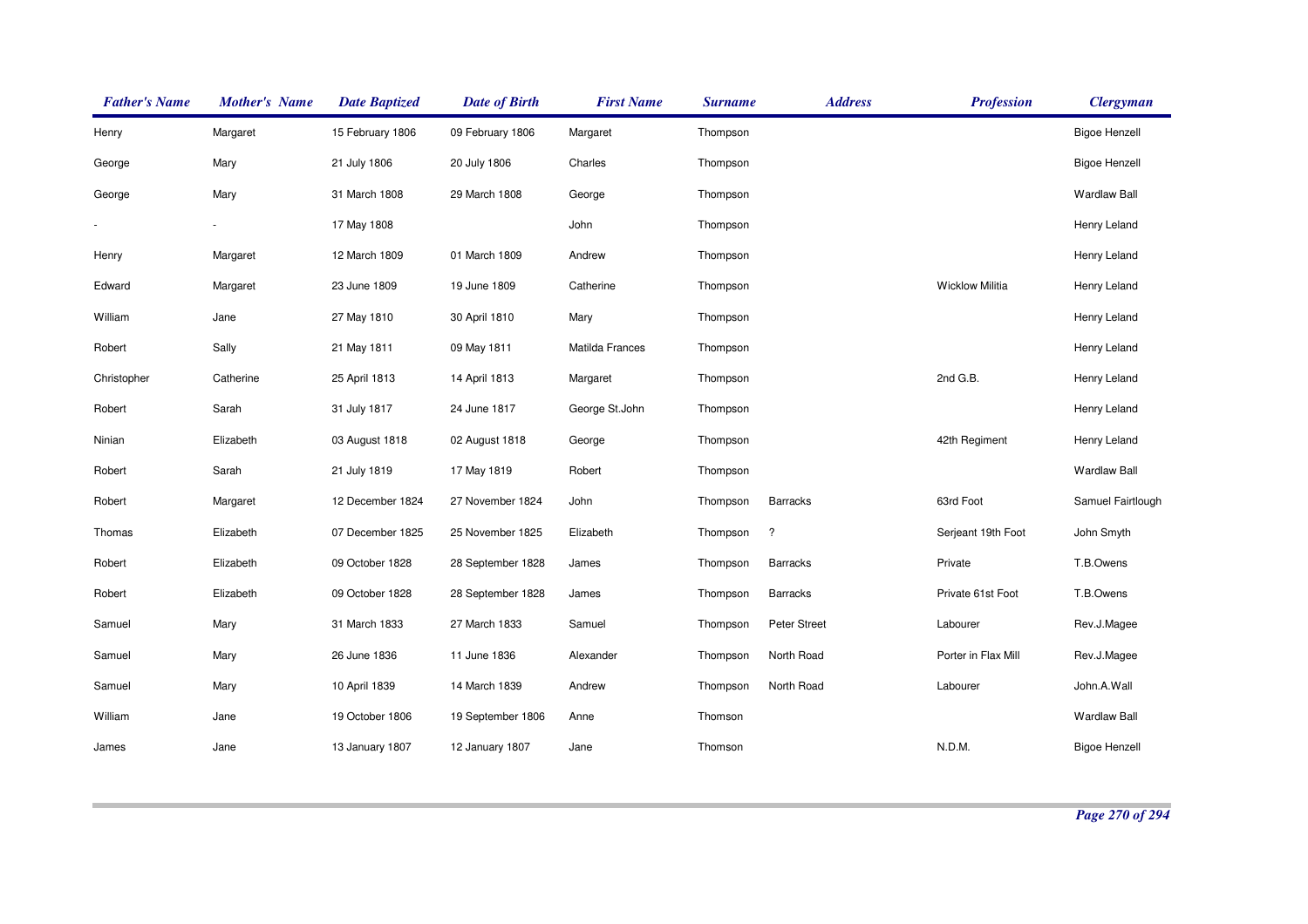| <b>Father's Name</b> | <b>Mother's Name</b> | <b>Date Baptized</b> | <b>Date of Birth</b> | <b>First Name</b> | <b>Surname</b> | <b>Address</b> | <b>Profession</b> | <b>Clergyman</b>    |
|----------------------|----------------------|----------------------|----------------------|-------------------|----------------|----------------|-------------------|---------------------|
| John                 |                      | 18 November 1731     |                      | Mary              | Thornton       |                |                   |                     |
| John                 |                      | 30 September 1733    |                      | William           | Thornton       |                |                   |                     |
| John                 |                      | 03 March 1735        |                      | Ann               | Thornton       |                |                   |                     |
| John                 |                      | 12 May 1741          |                      | John              | Thornton       |                |                   |                     |
| John                 |                      | 19 October 1742      |                      | Elizabeth         | Thornton       |                |                   |                     |
| Michael              |                      | 07 October 1747      |                      | Thomas            | Thornton       |                |                   |                     |
| Michael              |                      | 27 March 1766        |                      | Esther            | Thornton       |                | Shoemaker         |                     |
| Thomas               | Mary                 | 10 November 1819     | 17 March 1819        | Thomas            | Thornton       |                |                   | T.B.Owens           |
| Malcolm              | Mary                 | 06 August 1820       | 26 July 1820         | Mary Anne         | Thornton       |                |                   | <b>Wardlaw Ball</b> |
| Malcolm              | Mary                 | 15 December 1822     | 02 December 1822     | Eliza             | Thornton       |                |                   | T.B.Owens           |
| Malcolm              | Mary                 | 12 December 1824     | 25 November 1824     | George            | Thornton       | School Lane    | Tailor            | Samuel Fairtlough   |
| Malcolm              | Mary                 | 28 May 1826          | 20 April 1826        | Eliza             | Thornton       | School Lane    | Tailor            | T.B.Owens           |
| Malcolm              | Mary                 | 25 January 1829      | 29 December 1828     | Martha            | Thornton       | Peter Street   | Tailor            | T.B.Owens           |
| Paul                 |                      | 07 August 1753       |                      | Thomas            | Tibbo          |                | Baker             |                     |
| Paul                 |                      | 30 June 1755         |                      | William           | Tibbo          |                | Baker             |                     |
| Michael              | Mary Anne            | 30 July 1830         |                      | Elizabeth Anne    | Tiernan        | ???????        | ?????             | Rev. William Ellis  |
| David                |                      | 29 January 1759      |                      | Elizabeth         | Tiernon        |                |                   |                     |
| Mr.                  |                      | 24 June 1743         |                      | Elizabeth         | Tighe          |                |                   |                     |
| Hugh                 |                      | 27 December 1778     |                      | Roseanne          | Tighe          |                |                   |                     |
| Matthew              | Eliza                | 08 February 1874     | 27 January 1874      | Anne              | Tighe          | Drogheda       | Labourer          | Fredric L.Meares    |
|                      |                      | 14 June 1779         |                      | Mary              | Tisdale        |                | Shoemaker         |                     |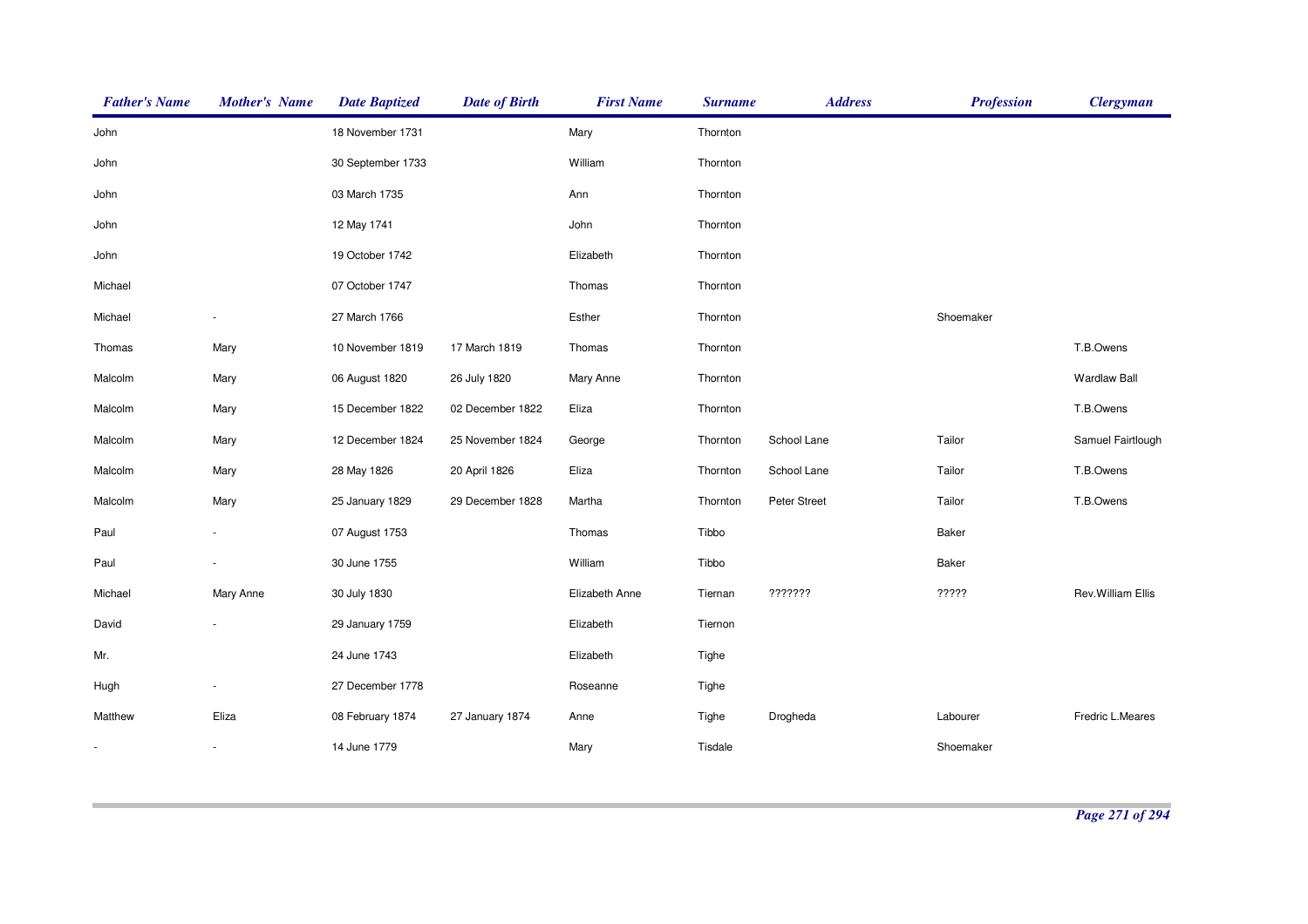| <b>Father's Name</b> | <b>Mother's Name</b> | <b>Date Baptized</b> | <b>Date of Birth</b> | <b>First Name</b> | <b>Surname</b> | <b>Address</b> | <b>Profession</b>        | <b>Clergyman</b> |
|----------------------|----------------------|----------------------|----------------------|-------------------|----------------|----------------|--------------------------|------------------|
| George               |                      | 03 February 1757     |                      | James             | Tisdall        |                | Tidewaiter               |                  |
| Mr. William          |                      | 28 September 1721    |                      | John              | Tode           |                | Usher to the Free School |                  |
| John                 |                      | 21 November 1732     |                      | Dimond Son to     | Tomas          |                |                          |                  |
| John                 |                      | 29 March 1703        |                      | Mary              | Tomlinson      |                |                          |                  |
| John                 |                      | 25 September 1705    |                      | Joseph            | Tomlinson      |                |                          |                  |
| Philip               |                      | 01 August 1708       |                      | Samuel            | Tomlinson      |                |                          |                  |
| Mr.Henry             |                      | 27 January 1707      |                      | Henry             | Tompson        |                |                          |                  |
| Thomas               |                      | 17 November 1727     |                      | Ann               | Tompson        |                |                          |                  |
| Thomas               |                      | 07 November 1729     |                      | Margret           | Tompson        |                |                          |                  |
| James                |                      | 27 August 1742       |                      | John              | Tompson        |                | A Soldier                |                  |
| Thomas               |                      | 14 June 1708         |                      | Elizabeth         | Toms           |                |                          |                  |
| James                |                      | 14 May 1758          |                      | William           | Tomson         |                |                          |                  |
| John                 |                      | 22 September 1729    |                      | Richard           | Tong           |                |                          |                  |
| John                 |                      | 27 October 1730      |                      | Susanna           | Tong           |                |                          |                  |
| John                 |                      | 15 December 1731     |                      | Henry             | Tonge          |                |                          |                  |
| John                 |                      | 05 December 1732     |                      | Mary              | Tonge          |                |                          |                  |
| John                 |                      | 28 April 1734        |                      | Elizabeth         | Tonge          |                |                          |                  |
| Robert               |                      | 13 August 1739       |                      | Jane              | Tonge          |                |                          |                  |
| John                 |                      | 26 August 1739       |                      | Thomas            | Tonge          |                |                          |                  |
| Robert               |                      | 25 October 1740      |                      | Catherine         | Tonge          |                |                          |                  |
| Robert               |                      | 07 May 1741          |                      | Hugh              | Tonge          |                |                          |                  |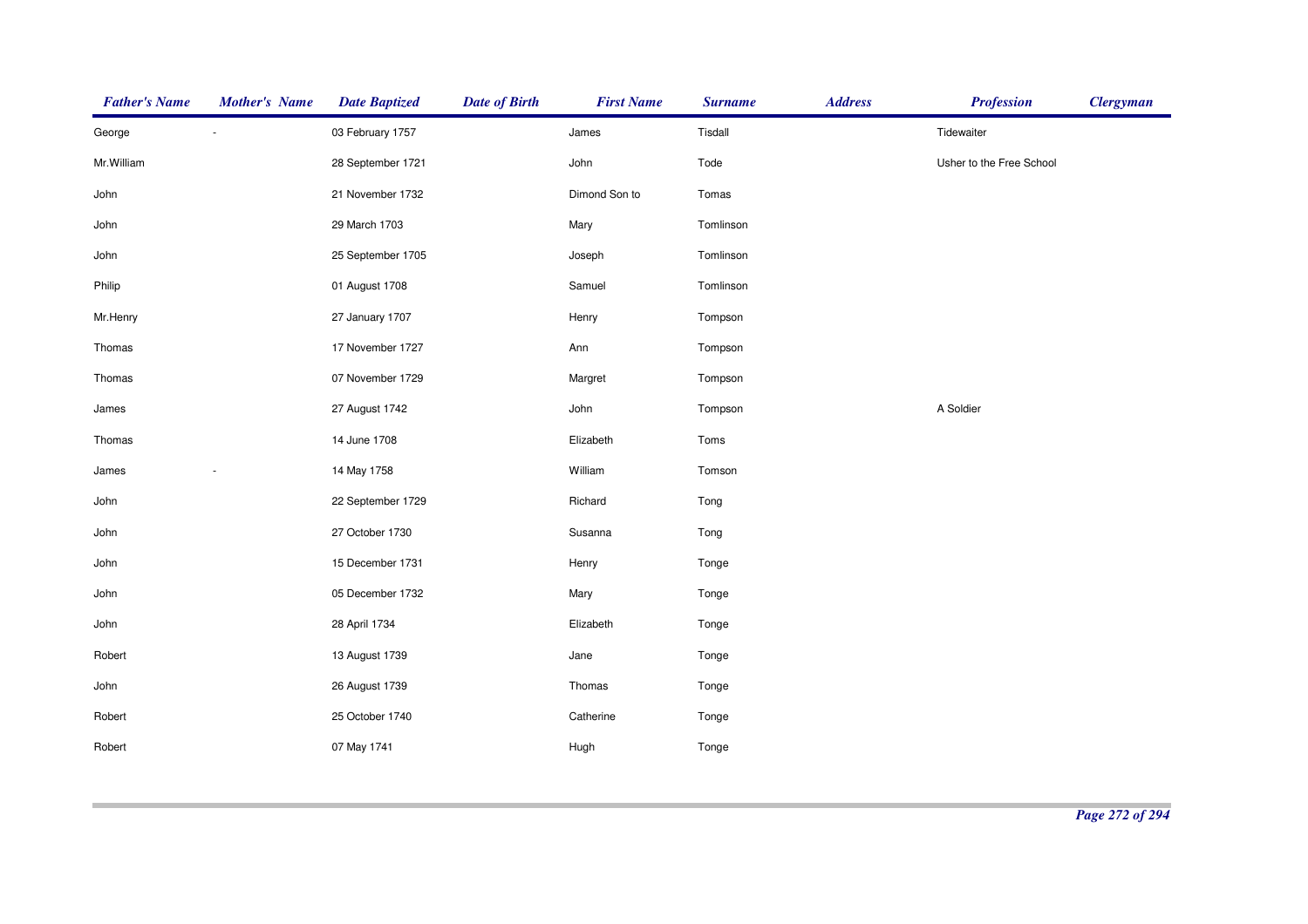| <b>Father's Name</b>  | <b>Mother's Name</b>              | <b>Date Baptized</b> | <b>Date of Birth</b> | <b>First Name</b> | <b>Surname</b> | <b>Address</b>        | <b>Profession</b>      | <b>Clergyman</b>          |
|-----------------------|-----------------------------------|----------------------|----------------------|-------------------|----------------|-----------------------|------------------------|---------------------------|
| Robert                |                                   | 15 February 1744     |                      | Elizabeth         | Tonge          |                       |                        |                           |
| Thomas                | Judith                            | 18 October 1820      | 15 October 1820      | James             | Tongue         |                       |                        | T.B.Owens                 |
| Thomas                | Judith                            | 08 September 1822    | 08 September 1822    | Robert            | Tongue         |                       |                        | T.B.Owens                 |
| Thomas                | Judith                            | 10 October 1824      | 07 October 1824      | Thomas            | Tongue         | <b>Patrick Street</b> | Weaver                 | T.B.Owens                 |
| Thomas                | Judith                            | 05 July 1826         | 05 June 1826         | Maria             | Tongue         | <b>Patrick Street</b> | Weaver                 | T.B.Owens                 |
| William               | Mary                              | 20 September 1847    |                      | Eliza Jane        | Totten         | Gaol                  | Turn Key               | A.Wynne                   |
| William               | Mary                              | 15 June 1850         |                      | Joshua            | Totten         | Drogheda Gaol         | Turnkey                | W.E.Ormsby                |
| Duncan                | Elizabeth                         | 27 May 1835          | 25 October 1834      | Susannah Meares   | Tottenham      | <b>William Street</b> | Supervisor of Excise   | Rev.James F.<br>Moran     |
| Thomas                | Judith                            | 24 September 1818    | 23 September 1818    | James             | Toung          |                       |                        | Henry Leland              |
| John                  |                                   | 22 February 1776     |                      | Elinor            | Towers         |                       | Soldier                |                           |
| John                  |                                   | 02 December 1722     |                      | John              | Townley        |                       |                        |                           |
| Thomas                | Sarah                             | 15 March 1812        | 14 March 1812        | Faithful [Son of] | Townley        |                       |                        | Henry Leland              |
| Faithful              | Elizabeth                         | 29 October 1837      | 24 October 1837      | Mary              | Townley        | Churuch Alleys        | Labourer               | Arthur Wynne              |
| <b>Albert Charles</b> | <b>Adeline Maud</b><br>Montgomery | 15 July 1897         | 17 June 1897         | Norah Adeline     | Townshend      | Fair Street, Drogheda | Banker                 | <b>Herbert Sandford</b>   |
| Robert                | Josemina*                         | 12 October 1823      | 30 September 1823    | Joseph            | Trenholme      | $\cdot$               | Serjeant 31st Foot     | T.B.Owens                 |
| William               | <b>Bridget</b>                    | 09 January 1814      | 30 December 1813     | William           | Trent*         |                       | 2nd Garrison Battalion | Henry Leland              |
| Richard               | Elizabeth Annie                   | 11 July 1886         | 06 May 1886          | Margaret Florence | Trotter        | Cordrain, Co.Armagh   | Mill Wright            | John J.Sandys<br>(Curate) |
| Stephen               | <b>Bridget</b>                    | 21 March 1852        |                      | Jane              | Troy           | North Road            | Confectioner           | W.B.Askin                 |
| The Rev.Mr.Thomas     |                                   | 16 August 1725       |                      | Thomas            | Tucker         |                       |                        |                           |
| The Rev.Mr.Thomas     |                                   | 27 December 1726     |                      | Richard           | Tucker         |                       |                        |                           |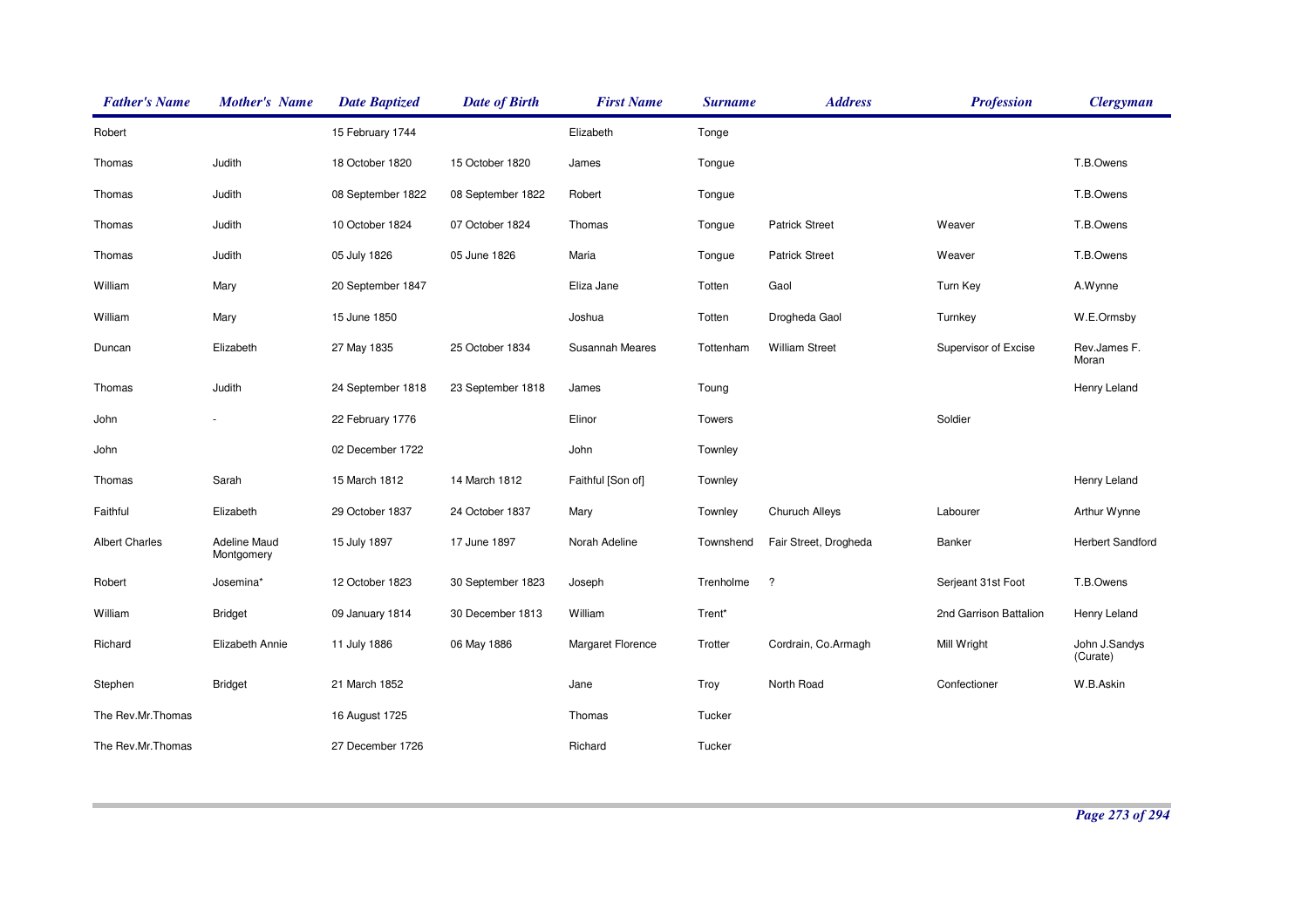| <b>Father's Name</b> | <b>Mother's Name</b> | <b>Date Baptized</b> | <b>Date of Birth</b> | <b>First Name</b>     | <b>Surname</b> | <b>Address</b>           | <b>Profession</b>      | <b>Clergyman</b>     |
|----------------------|----------------------|----------------------|----------------------|-----------------------|----------------|--------------------------|------------------------|----------------------|
| The Rev.Mr.Thomas    |                      | 01 May 1728          |                      |                       | Tucker         |                          |                        |                      |
| The Rev.Mr.Thomas    |                      | 10 May 1729          |                      | Tomasin               | Tucker         |                          |                        |                      |
| Mr.Isaac             |                      | 22 December 1732     |                      | Isaac                 | Tucker         |                          |                        |                      |
| Richard              | Anne Jane            | 07 May 1823          | 15 April 1823        | Elizabeth             | Tumbletee      |                          |                        | T.B.Owens            |
| John                 | Rebecca              | 27 December 1807     | 14 December 1807     | Thomas                | Turner         |                          |                        | <b>Bigoe Henzell</b> |
| John                 | Rebecca              | 10 November 1809     | 01 November 1809     | Henry                 | Turner         |                          |                        | <b>Wardlaw Ball</b>  |
| John                 | Rebecca              | 01 March 1812        | 17 February 1812     | John                  | Turner         |                          |                        | Henry Leland         |
| John                 | Rebecca              | 14 June 1815         | 13 June 1815         | George                | Turner         |                          |                        | Henry Leland         |
| John                 | Rebecca              | 28 February 1817     | 18 February 1817     | Joseph                | Turner         |                          |                        | Henry Leland         |
| John                 | Rebecca              | 02 October 1818      | 23 September 1818    | Hannah                | Turner         |                          |                        | Henry Leland         |
| John                 | Rebecca              | 31 May 1821          | 20 May 1821          | Peter                 | Turner         |                          |                        | T.B.Owens            |
| William              | Mary                 | 15 April 1827        | 17 February 1827     | Susanna               | Turner         | $\overline{\phantom{a}}$ | <b>Rifle Brigade</b>   | T.William Dixon      |
| John                 | Rose                 | 10 March 1844        |                      | Charlotte Elizabeth   | Turner         | <b>William Street</b>    | Book-keeper            | A.Wynne              |
| Edward               | Catherine            | 11 October 1809      | 08 October 1809      | Henry                 | Turney         |                          | <b>Wicklow Militia</b> | Henry Leland         |
| Christopher          |                      | 18 December 1716     |                      | Rawfield Son to       | Tuther         |                          |                        |                      |
| Christopher          |                      | 25 March 1718        |                      | Christopher           | Tuther         |                          |                        |                      |
| Arron                | Catherine            | 07 June 1807         | 04 June 1807         | Catherine             | Twady          |                          | N.D.M.                 | <b>Bigoe Henzell</b> |
| Joshua               | Sarah                | 15 July 1813         | 07 July 1813         | Henry                 | Twigg          |                          | 2nd Garrison Battalion | Henry Leland         |
| Richard              | Henrietta            | 15 May 1810          | 02 May 1810          | <b>Richard Barlow</b> | Twiss          |                          |                        | Henry Leland         |
| Rev.Richard          | Henrietta            | 05 May 1811          | 02 May 1811          | Maurice St. George    | Twiss          |                          |                        | Henry Leland         |
| Rev.Richard          | Henrietta            | 28 January 1813      | 21 January 1813      | Martin                | Twiss          |                          |                        | Henry Leland         |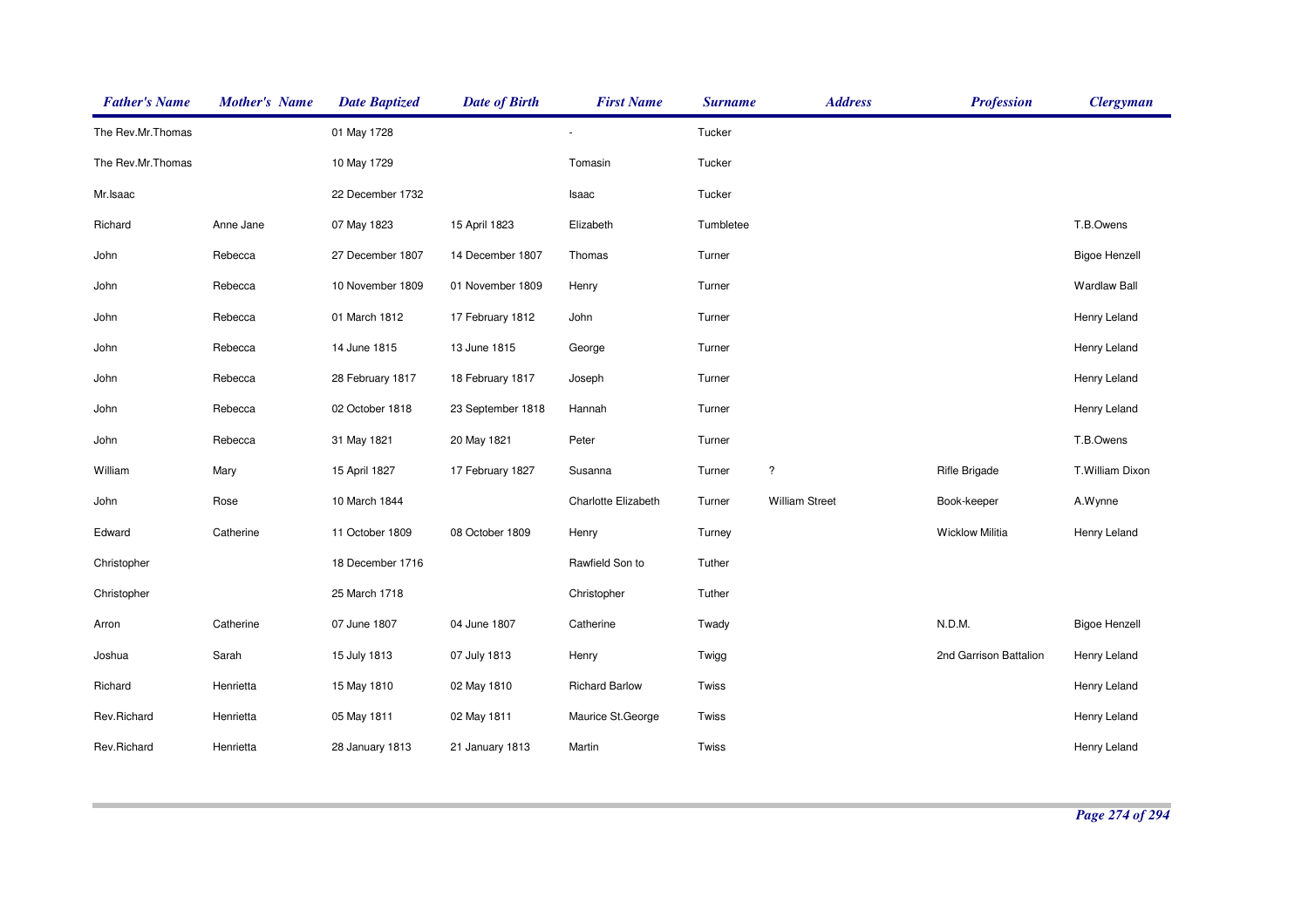| <b>Father's Name</b> | <b>Mother's Name</b> | <b>Date Baptized</b> | <b>Date of Birth</b> | <b>First Name</b> | <b>Surname</b> | <b>Address</b>       | <b>Profession</b>      | <b>Clergyman</b>     |
|----------------------|----------------------|----------------------|----------------------|-------------------|----------------|----------------------|------------------------|----------------------|
| Rev.Richard          | Henrietta            | 29 September 1815    | 26 September 1815    | William           | Twiss          |                      |                        | Henry Leland         |
| Ralph                |                      | 07 May 1709          |                      | Elizabeth         | Twist          |                      | Twins                  |                      |
| Ralph                |                      | 07 May 1709          |                      | Mary              | Twist          |                      | Twins                  |                      |
| Ralph                |                      | 08 December 1726     |                      | Ralph             | Twist          |                      |                        |                      |
| Ralph                |                      | 20 June 1734         |                      | George            | Twist          |                      |                        |                      |
| George               |                      | 07 August 1761       |                      | Mary              | Twist          |                      | Soldier                |                      |
| George               |                      | 17 September 1764    |                      | John              | Twist          |                      | Nailor                 |                      |
| Joseph               |                      | 18 September 1712    |                      | Ann               | Tyson          |                      |                        |                      |
|                      |                      | 08 May 1745          |                      | Jane              | Uest           |                      | A Parish Child         |                      |
| John                 |                      | 15 January 1808      | 12 January 1808      | John              | Underhill      |                      | <b>Tyrone Regiment</b> | <b>Bigoe Henzell</b> |
| John                 |                      | 24 June 1749         |                      | Henry             | Urmston        |                      |                        |                      |
| John                 |                      | 09 October 1750      |                      | Alice             | Urmston        |                      |                        |                      |
| John                 |                      | 10 January 1744      |                      | Hanah             | Urnston        |                      |                        |                      |
| John                 |                      | 01 July 1746         |                      | John              | Urnston        |                      |                        |                      |
| Robert               | Mary Anne            | 02 October 1888      | 23 June 1888         | Mary Anne Eves    | Usher          | Boyne View, Drogheda | Merchant               | John Eccles          |
| John                 | ÷.                   | 14 July 1769         |                      | Bartholomew       | Vanhomrigh     |                      |                        |                      |
| Peter                | Mary                 | 15 July 1813         | 12 June 1813         | Edward            | Vanhomrigh     |                      |                        | Henry Leland         |
| Peter                | Mary                 | 25 January 1816      | 10 December 1815     | Anne Rebecca      | Vanhomrigh     |                      |                        | Wardlaw Ball Vicar   |
| John                 |                      | 05 September 1764    |                      | Bartholomew       | Vanumreigh     |                      |                        |                      |
| John                 |                      | 17 September 1765    |                      | Mary              | Vanumrigh      |                      |                        |                      |
| John                 |                      | 30 December 1766     |                      | John              | Vanumrigh      |                      |                        |                      |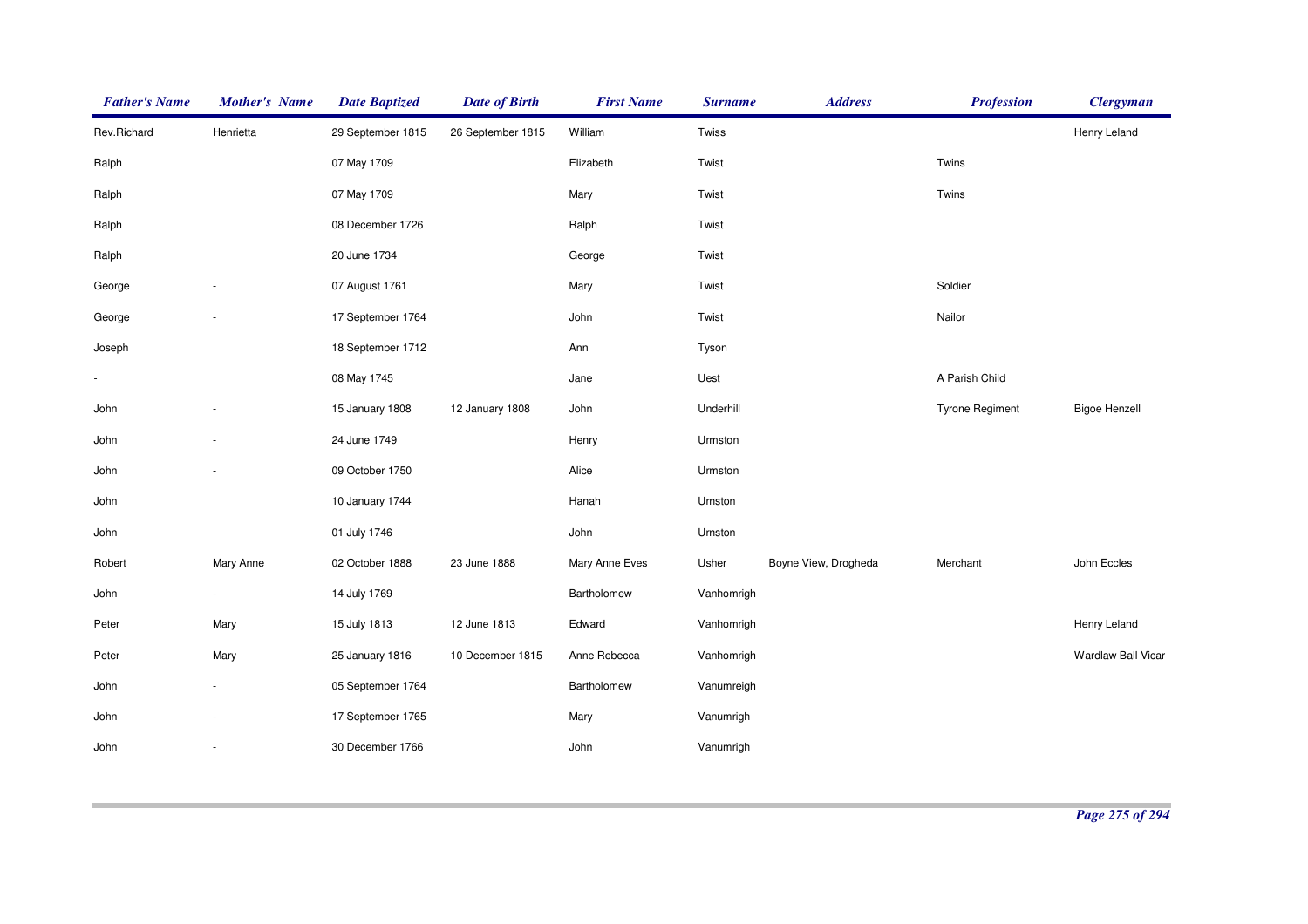| <b>Father's Name</b> | <b>Mother's Name</b> | <b>Date Baptized</b> | <b>Date of Birth</b> | <b>First Name</b> | <b>Surname</b> | <b>Address</b>          | <b>Profession</b>      | <b>Clergyman</b>        |
|----------------------|----------------------|----------------------|----------------------|-------------------|----------------|-------------------------|------------------------|-------------------------|
| John                 |                      | 25 January 1768      |                      | Peter             | Vanumrigh      |                         |                        |                         |
| William              |                      | 04 March 1774        |                      | Mary              | Vaughan        |                         |                        |                         |
| Hugh                 |                      | 22 September 1776    |                      | John              | Vaughan        |                         | Sailor                 |                         |
| Samuel               |                      | 07 October 1781      |                      | Sarah             | Vaughan        |                         | Weaver                 |                         |
| Samuel*              |                      | 12 March 1768        |                      | Thomas            | Vaughan*       |                         |                        |                         |
| Mr.Johnathan         |                      | 14 April 1707        |                      | Robert            | Vaus           |                         | In St.Mary's Parish    |                         |
| Isaac                | Christian            | 06 April 1810        | 03 April 1810        | Catherine         | Verso          |                         |                        | <b>Wardlaw Ball</b>     |
| Mr.John              |                      | 19 June 1705         |                      | Mary              | Vigneand       |                         |                        |                         |
| John                 |                      | 02 January 1704      |                      | Anne              | Vigneaud       |                         |                        |                         |
| Mr.John              |                      | 30 April 1708        |                      | Jane              | Vignnad        |                         |                        |                         |
| <b>Gilmer David</b>  | Mary                 | 15 November 1818     | 03 October 1818      | Sophia            | Villars        |                         |                        | <b>Wardlaw Ball</b>     |
| William              | Mary                 | 04 June 1822         | 02 June 1822         | Julia             | Villars        |                         |                        | T.B.Owens               |
| Moses                | Jane                 | 26 May 1811          | 15 May 1811          | Moses             | Vincent        |                         |                        | Henry Leland            |
| James                | Anne                 | 26 February 1812     | 15 February 1812     | Sophia            | Vincent        |                         | 2nd Garrison Battalion | Henry Leland            |
| Albert Edward        | Charlotte            | 14 May 1899          | 03 April 1899        | Eileen May        | Waldron        | 26 Chord Road, Drogheda | <b>Book Keeper</b>     | <b>Herbert Sandford</b> |
| Samuel               | Caroline             | 06 February 1842     | 25 January 1842      | Caroline Lydia    | Walker         | Barrack                 | Private 89th Regiment  | A.Wynne                 |
|                      |                      | 20 September 1762    |                      | Mary              | Wall           |                         | A Foundling            |                         |
| Rev.John A           | Julia H              | 21 November 1839     | 22 October 1839      | John Ambrose      | Wall           | Church Alleys           | Curate of St. Peters   | John.A.Wall             |
| John                 |                      | 27 February 1734     |                      | Arabella          | Wallace        |                         |                        |                         |
| Andrew               | Rachael              | 07 October 1807      | 17 September 1807    | Robert            | Wallace        |                         |                        | <b>Bigoe Henzell</b>    |
| William              | Mary                 | 29 October 1820      | 14 October 1820      | Margeret          | Wallace        |                         |                        | T.B.Owens               |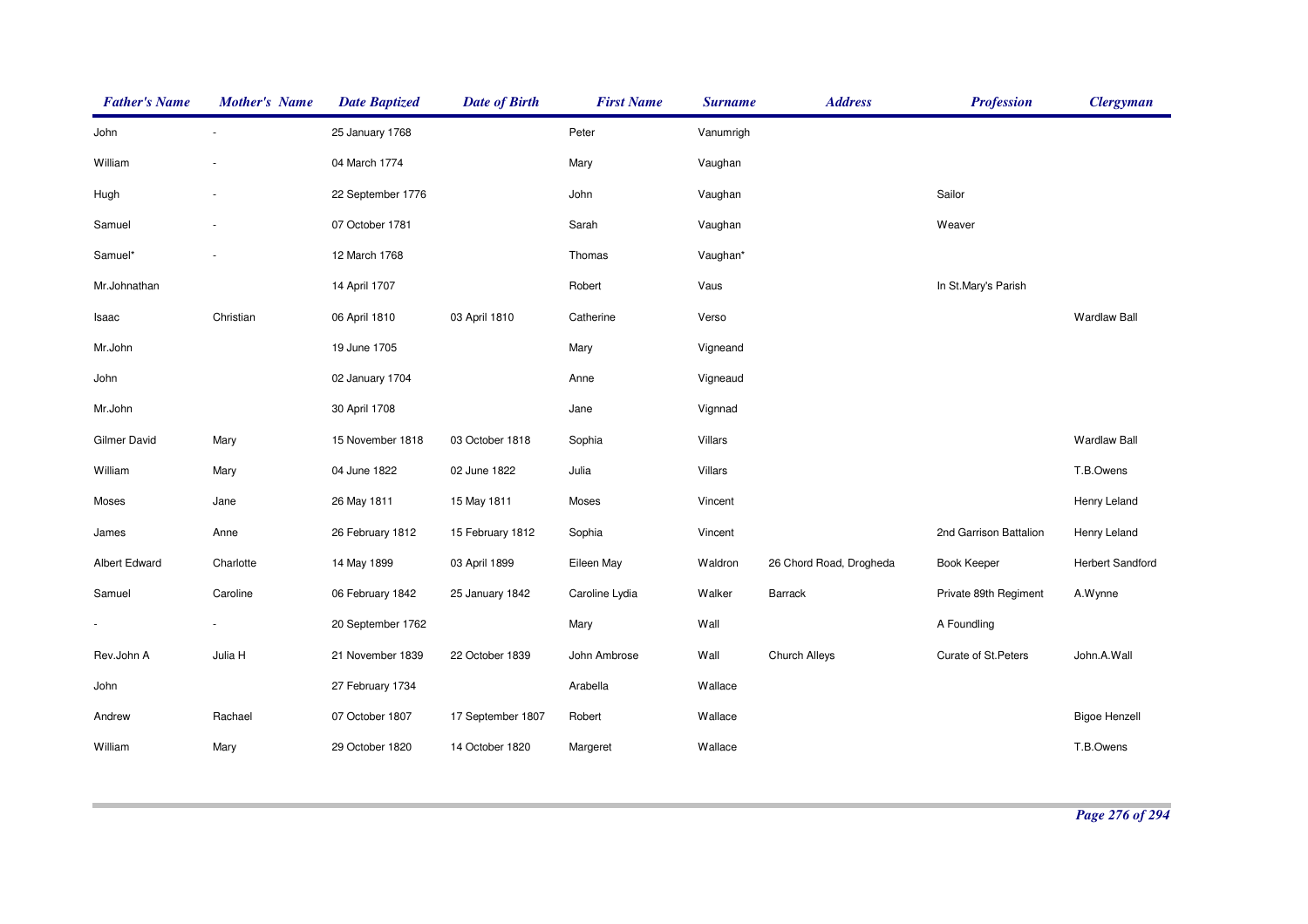| <b>Father's Name</b> | <b>Mother's Name</b> | <b>Date Baptized</b> | <b>Date of Birth</b> | <b>First Name</b>              | <b>Surname</b>   | <b>Address</b>       | <b>Profession</b>    | <b>Clergyman</b>     |
|----------------------|----------------------|----------------------|----------------------|--------------------------------|------------------|----------------------|----------------------|----------------------|
| Samuel               | Anne                 | 27 January 1822      | 15 January 1822      | James                          | Wallace          |                      |                      | T.B.Owens            |
| Samuel               | Anne                 | 18 January 1824      | 28 December 1823     | Robert                         | Wallace          | <b>Sunday Street</b> | Hatmaker             | T.B.Owens            |
| Samuel               | Anne                 | 22 February 1829     | 17 February 1829     | William                        | Wallace          | Rope Walk            | Hatter               | T.B.Owens            |
| Cuthbert             |                      | 22 November 1720     |                      | Robert                         | Wallas           |                      |                      |                      |
| John                 |                      | 10 November 1722     |                      | Robert                         | Wallas           |                      | Bricklayer           |                      |
| John                 |                      | 05 February 1724     |                      | Joshua                         | Wallas           |                      |                      |                      |
| John                 |                      | 03 March 1728        |                      | Elizabeth                      | Wallas           |                      |                      |                      |
| John                 |                      | 20 April 1730        |                      | John                           | Wallas           |                      |                      |                      |
| Benjamin             | Mary Anne            | 02 August 1843       | 15 February 1843     | Francis John Morton<br>Dugdale | Walmesley        | <b>Fair Street</b>   |                      | A.Wynne              |
| Robert               |                      | 02 December 1723     |                      | Mary                           | Walsh            |                      |                      |                      |
| Samuel               |                      | 16 October 1765      |                      | Samuel                         | Walsh            |                      |                      |                      |
| Samuel               |                      | 23 February 1768     |                      | Elizabeth                      | Walsh            |                      | Entry in Dublin copy |                      |
| William              | Anne                 | 03 December 1807     | 28 November 1807     | James David                    | Walsh            |                      | 21st Regiment        | <b>Bigoe Henzell</b> |
| - Jane               |                      | 09 December 1731     |                      | Margrett                       | Walsh<br>[Widow] |                      |                      |                      |
| George               |                      | 10 March 1723        |                      | George                         | Walton           |                      |                      |                      |
| Thomas               |                      | 19 November 1705     |                      | Anne                           | Ward             |                      |                      |                      |
| Captain              |                      | 12 February 1743     |                      | William                        | Wardlaw          |                      |                      |                      |
| Thomas               | Ann                  | 22 February 1807     | 20 February 1807     | Nathaniel                      | Warren           |                      |                      | <b>Bigoe Henzell</b> |
| Thomas               | Anne                 | 15 January 1809      | 08 January 1809      | Anthony                        | Warren           |                      |                      | Henry Leland         |
| John                 | Margaret             | 30 October 1809      | 29 October 1809      | Samuel                         | Warren           |                      |                      | Henry Leland         |
| Thomas               | Anne                 | 23 June 1810         | 22 June 1810         | Henry                          | Warren           |                      |                      | Henry Leland         |
|                      |                      |                      |                      |                                |                  |                      |                      |                      |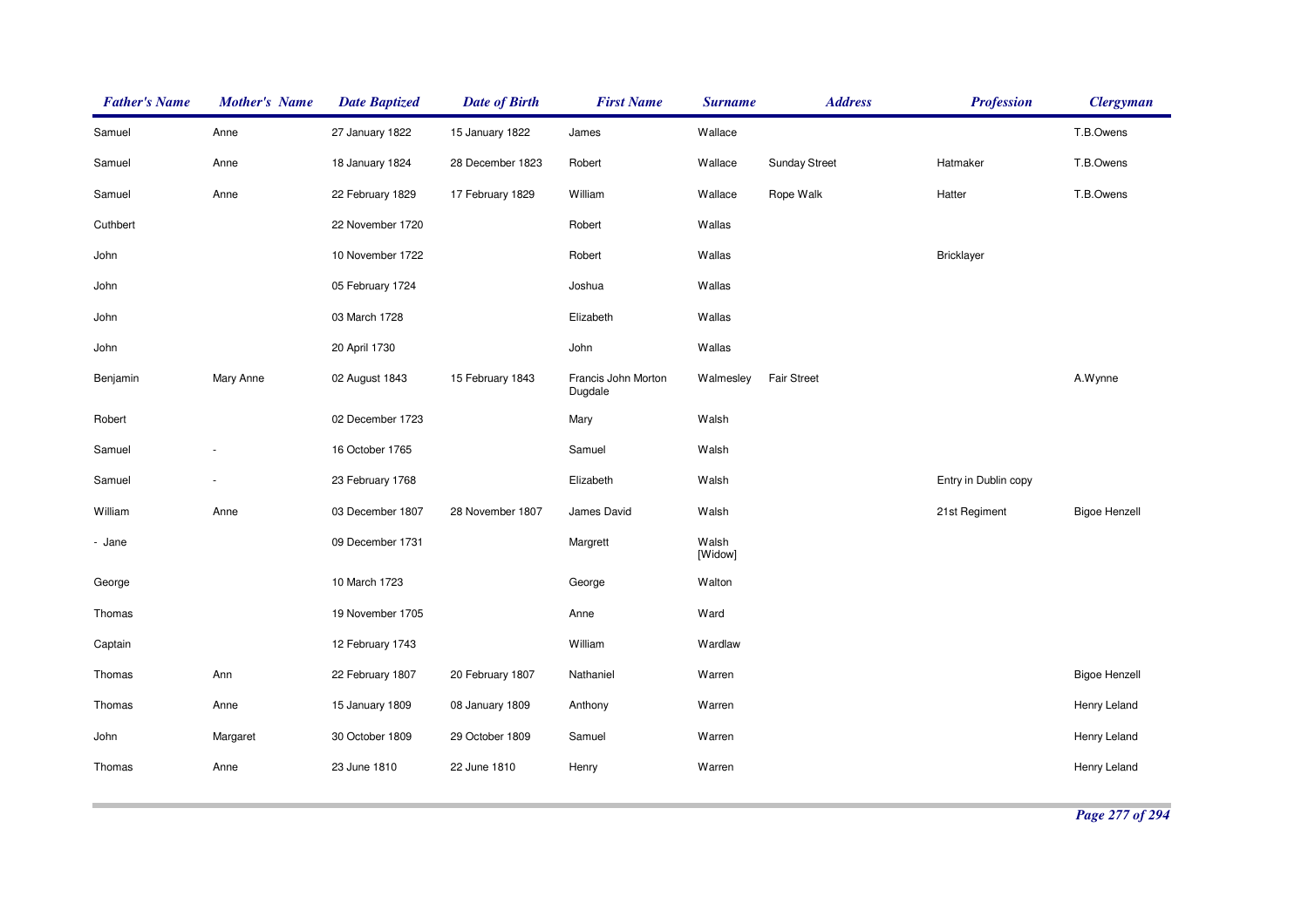| <b>Father's Name</b> | <b>Mother's Name</b> | <b>Date Baptized</b> | <b>Date of Birth</b> | <b>First Name</b> | <b>Surname</b> | <b>Address</b>  | <b>Profession</b> | <b>Clergyman</b>     |
|----------------------|----------------------|----------------------|----------------------|-------------------|----------------|-----------------|-------------------|----------------------|
| Thomas               | Anne                 | 21 June 1811         | 20 June 1811         | Henry             | Warren         |                 |                   | Henry Leland         |
| John                 | Margaret             | 24 December 1815     | 01 December 1815     | Maria             | Warren         |                 |                   | Henry Leland         |
| William              | Elizabeth            | 02 June 1826         | 31 May 1826          | Thomas            | Warren         | Magdalen Street | Shoemaker         | T.B.Owens            |
| Charles              | Mary                 | 30 April 1828        | 30 April 1828        | Ellen             | Warren         | <b>Barracks</b> | Private 61st foot | T.William Dixon      |
| John                 | Margaret             | 17 August 1830       |                      | Margaret          | Warren         | Green Lane      | Weaver            | Rev. William Ellis   |
| John                 |                      | 03 September 1702    |                      | Henarito          | Watkins        |                 |                   |                      |
| John                 |                      | 10 December 1703     |                      | Mary              | Watkins        |                 |                   |                      |
| Edward               |                      | 07 December 1711     |                      | Anne              | Watson         |                 |                   |                      |
| Edward               |                      | 22 July 1714         |                      | Robert            | Watson         |                 |                   |                      |
| Edward               |                      | 25 August 1716       |                      | John              | Watson         |                 |                   |                      |
| Edward               |                      | 26 May 1718          |                      | Edward            | Watson         |                 |                   |                      |
| Edward               |                      | 03 October 1720      |                      | Levina            | Watson         |                 |                   |                      |
| Oliver               |                      | 23 August 1763       |                      | John              | Watson         |                 | Wiggmaker         |                      |
| Oliver               |                      | 05 May 1765          |                      | Robert            | Watson         |                 | Wigmaker          |                      |
| John                 | Mary                 | 27 July 1807         | 24 July 1807         | James             | Watson         |                 |                   | <b>Bigoe Henzell</b> |
| John                 | Mary                 | 28 August 1808       | 24 August 1808       | William           | Watson         |                 |                   | Henry Leland         |
| James                | Mary                 | 13 August 1809       | 08 August 1809       | Alice             | Watson         |                 |                   | <b>Wardlaw Ball</b>  |
| Archibald            | Margaret             | 22 October 1809      | 20 October 1809      | John              | Watson         |                 |                   | Henry Leland         |
| James                | Mary                 | 03 March 1811        | 25 February 1811     | Mary              | Watson         |                 |                   | Henry Leland         |
| James                | Mary                 | 23 May 1813          | 17 May 1813          | Anne              | Watson         |                 |                   | Henry Leland         |
| James                | Mary                 | 14 August 1814       | 08 August 1814       | Thomas            | Watson         |                 |                   | Henry Leland         |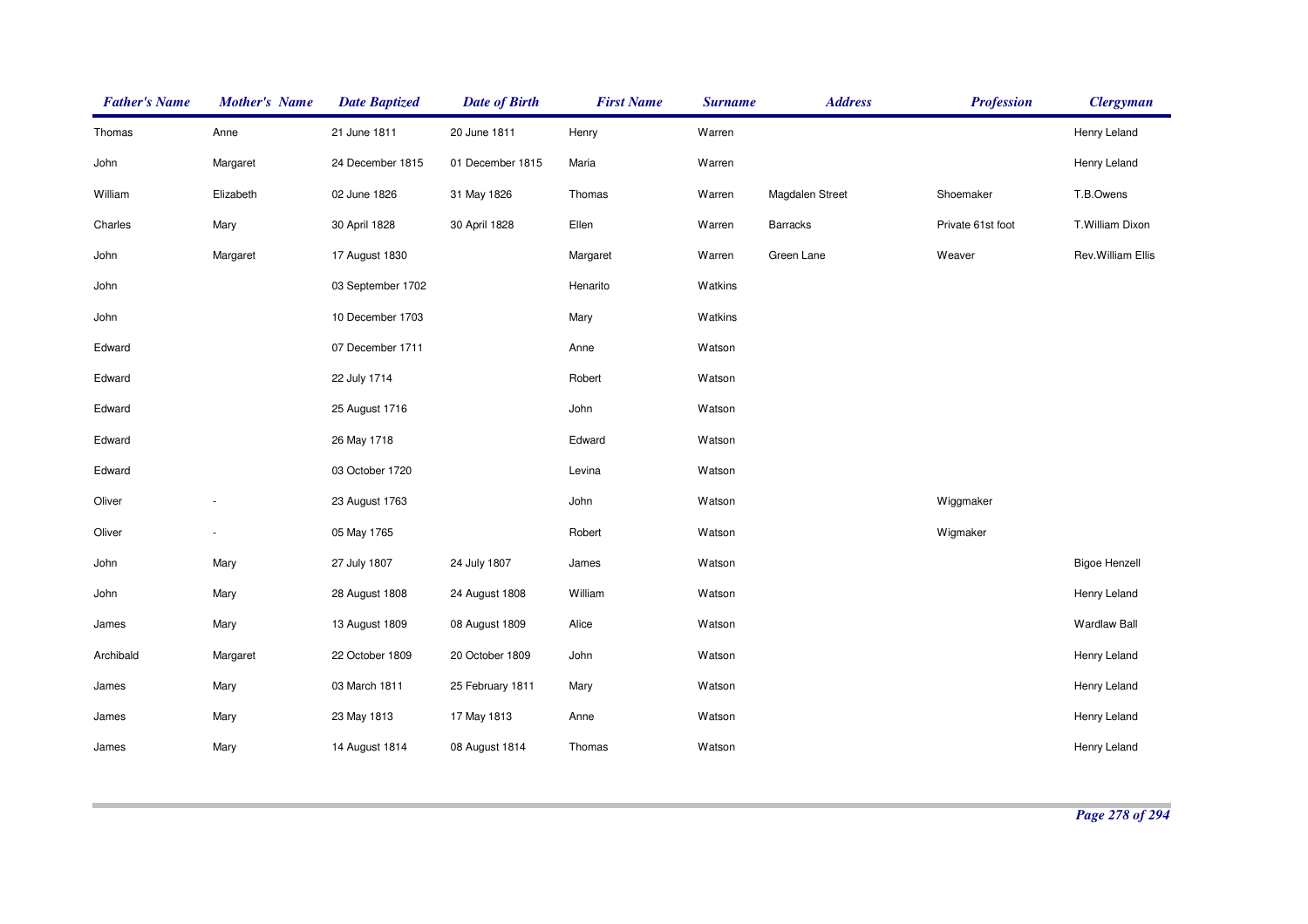| <b>Father's Name</b> | <b>Mother's Name</b> | <b>Date Baptized</b> | <b>Date of Birth</b> | <b>First Name</b> | <b>Surname</b> | <b>Address</b>   | <b>Profession</b>             | <b>Clergyman</b>     |
|----------------------|----------------------|----------------------|----------------------|-------------------|----------------|------------------|-------------------------------|----------------------|
| James                | Mary                 | 23 October 1816      | 19 October 1816      | James             | Watson         |                  |                               | Henry Leland         |
| James                | Mary                 | 15 August 1818       | 10 August 1818       | Jane              | Watson         |                  |                               | Henry Leland         |
| James                | Mary                 | 30 September 1821    | 25 September 1821    | Isabella          | Watson         |                  |                               | T.B.Owens            |
| James                | Sarah                | 05 December 1823     | 28 November 1823     | Sarah             | Watson         | Magdalen Street  | <b>Reed Maker</b>             | T.B.Owens            |
| James                | Sarah                | 25 September 1825    | 20 September 1825    | John              | Watson         | Magdalen Street  | <b>Reed Maker</b>             | T.B.Owens            |
| James                | Sarah                | 10 January 1830      |                      | Elizabeth         | Watson         | Magdalene Street | Reed maker                    | J.Magee              |
| James                | Sarah                | 10 August 1832       | 05 August 1832       | Anne              | Watson         | Sunday Gate      | Reedmaker                     | Rev.J.Duncan         |
| John                 | Jane                 | 09 December 1812     | 08 December 1812     | James             | Watt           |                  |                               | Henry Leland         |
| John                 | Jane                 | 28 August 1817       | 27 August 1817       | Jane              | Watt           |                  |                               | Henry Leland         |
| John                 |                      | 24 February 1805     | 22 February 1805     | Anne              | Watts          |                  | Of this Parish                | <b>Wardlaw Ball</b>  |
| John                 | Jane                 | 28 September 1806    | 26 September 1806    | John              | Watts          |                  |                               | <b>Wardlaw Ball</b>  |
| John                 | Jane                 | 06 January 1815      | 05 January 1815      | John              | Watts          |                  |                               | <b>Wardlaw Ball</b>  |
| John                 | Jane                 | 29 August 1819       | 24 August 1819       | Robert            | Watts          |                  |                               | <b>Wardlaw Ball</b>  |
| John                 | Jane                 | 20 January 1822      | 20 January 1822      | Thomas            | Watts          |                  |                               | T.B.Owens            |
| John                 | Jane                 | 28 March 1824        | 28 March 1824        | James             | Watts          | Green Lanes      | Weaver                        | Samuel Fairtlough    |
| John                 | Jane                 | 15 November 1826     | 14 November 1826     | Robert            | Watts          | Green Lanes      | Weaver                        | T.B.Owens            |
| Thomas               | Frances              | 07 June 1842         | 11 May 1842          | Eliza Anne        | Watts          | Laurence Street  | <b>Excise Officer</b>         | G.Needham            |
| Thomas               | Frances              | 18 April 1844        | 15 March 1844        | George Henry      | Watts          | Laurence Street  | <b>Excise Officer</b>         | George Needham       |
| Thomas               | Elizabeth            | 15 July 1851         |                      | Jane              | Watts          | North Quay       | Supervisior Inland<br>Revenue | W.E.Ormsby           |
| James                | Sarah                | 15 April 1862        |                      | Eleanor           | Waugh          | Laurence Street  | Printer                       | John Eccles          |
| John                 | Mary                 | 15 February 1807     | 14 February 1807     | Elenor            | Wax            |                  | N.D.M.                        | <b>Bigoe Henzell</b> |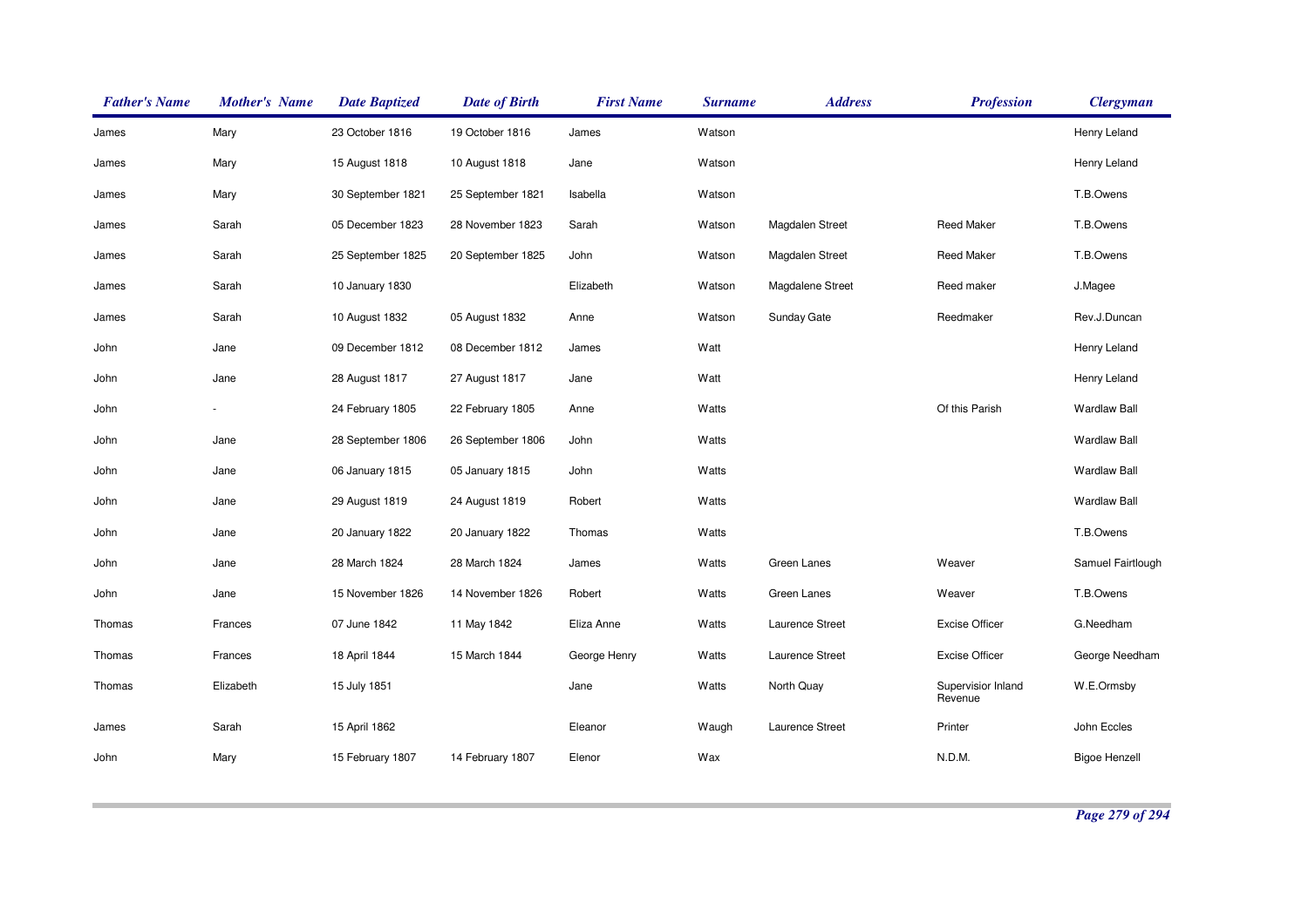| <b>Father's Name</b> | <b>Mother's Name</b> | <b>Date Baptized</b> | <b>Date of Birth</b> | <b>First Name</b>  | <b>Surname</b> | <b>Address</b>               | <b>Profession</b>       | <b>Clergyman</b>       |
|----------------------|----------------------|----------------------|----------------------|--------------------|----------------|------------------------------|-------------------------|------------------------|
| Joseph               | Susanna              | 07 August 1811       | 24 July 1811         | William            | Wayman         |                              | 2nd Garrison Battalion  | Henry Leland           |
| Joseph               |                      | 24 April 1814        | 01 April 1814        | Eliza              | Wayman         |                              | 2nd Garrison Battatlion | <b>Wardlaw Ball</b>    |
| John                 | Mary                 | 02 April 1848        |                      | James              | Weaver         | Magdalene Street             | <b>Boiler Maker</b>     | Andrew Williamson      |
| Lancelot             |                      | 09 July 1713         |                      | John               | Webb           |                              |                         |                        |
| William              | Mary Anne            | 18 February 1844     | 19 January 1844      | William            | Webb           | <b>William Street</b>        |                         | William M<br>Beresford |
| Isaac                | Jane                 | 17 July 1853         |                      | John               | Webb           | Nunswalk                     | Letter carrier          | John G Eccles          |
| Isaac                | Jane                 | 10 April 1859        |                      | Thomas             | Webb           | Nunswalk                     | Letter Carrier          | John Eccles            |
| John                 | Annie                | 11 November 1866     | 23 September 1866    | Ellen              | Webster        | Chord Road Out Laurence Gate | <b>Writing Clerk</b>    | J.H.Monsarrat          |
| John                 | Ellen                | 09 February 1868     | 18 December 1867     | Lilly              | Webster        | Chord Road                   | Accountant              | J.H.Monsarrat          |
| John                 | Ellen                | 17 October 1869      | 19 June 1869         | Ellen              | Webster        | Chord Road                   | Book Keeper             | J.H.Monsarrat          |
| John                 | Ellen                | 30 July 1871         | 10 June 1871         | Maude              | Webster        | <b>Shop Street</b>           | Dealer                  | John Eccles            |
| John                 | Ellen                | 11 January 1873      | 03 December 1872     | Robert             | Webster        | <b>Shop Street</b>           | Dealer                  | John Eccles            |
| John                 | Ellen                | 10 May 1874          | 03 April 1874        | John               | Webster        | <b>Shop Street</b>           | Dealer                  | Fredric L.Meares       |
| John                 | Ellen                | 08 October 1876      | 15 August 1876       | Milly              | Webster        | Shop Street, Drogheda        | Baker                   | Thomas Fullerton       |
| John                 | Ellen                | 06 October 1878      | 20 September 1878    | William            | Webster        | Shop Street                  | <b>Baker</b>            | Coates G.Booth         |
| John                 | Ellen                | 30 October 1881      | 09 October 1881      | <b>Mabel Moore</b> | Webster        | Shop Street, Drogheda        | <b>Baker</b>            | Fredrick<br>Wm.Mervyn  |
| William              | Mary Anne            | 10 November 1836     | 18 October 1836      | Elizabeth          | Weekes         | <b>Fair Street</b>           | Police Man              | Rev.P.Mooney           |
| William              | Mary Anne            | 26 May 1839          | 30 April 1839        | Jane               | Weekes         | <b>Trinity Street</b>        | Servant                 | John.A.Wall            |
| Thomas               |                      | 09 April 1729        |                      | Michael            | Wells          |                              | A Traveller             |                        |
| Walter               |                      | 07 August 1712       |                      | Robert             | Welsh          |                              |                         |                        |
| Peter                |                      | 01 August 1726       |                      | Peter              | Welsh          |                              | Glover                  |                        |
|                      |                      |                      |                      |                    |                |                              |                         |                        |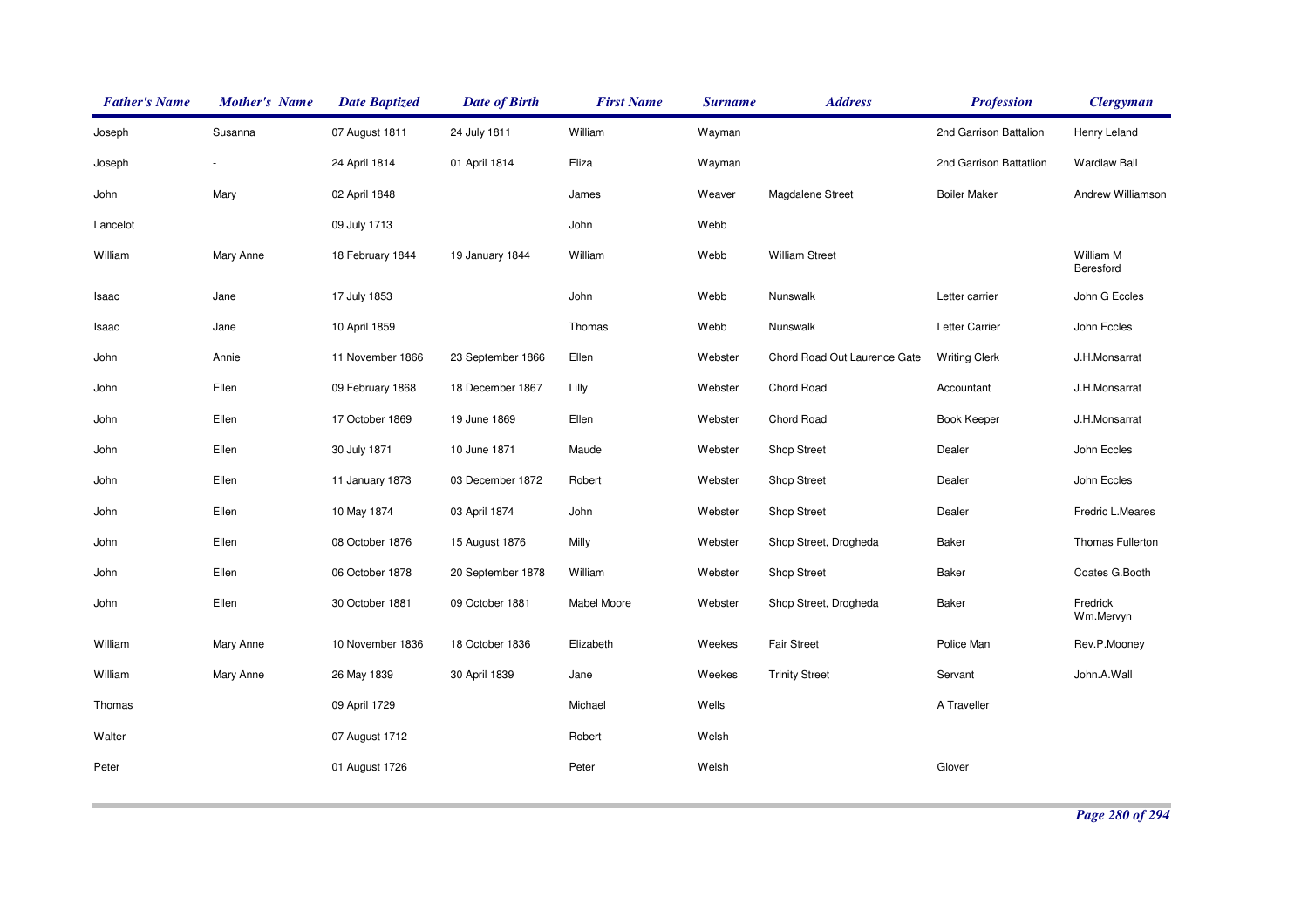| <b>Father's Name</b>     | <b>Mother's Name</b> | <b>Date Baptized</b> | <b>Date of Birth</b> | <b>First Name</b> | <b>Surname</b> | <b>Address</b>     | <b>Profession</b> | <b>Clergyman</b> |
|--------------------------|----------------------|----------------------|----------------------|-------------------|----------------|--------------------|-------------------|------------------|
| Edward                   |                      | 30 October 1726      |                      | Grace             | West           |                    |                   |                  |
|                          |                      | 15 January 1760      |                      | Elizabeth         | West           |                    | A Foundling       |                  |
|                          |                      | 28 December 1770     |                      | Peter             | West           |                    | A Foundling       |                  |
| $\overline{\phantom{a}}$ |                      | 17 March 1822        | 01 January 1822      | Patrick           | West           |                    | A Foundling       | T.B.Owens        |
| Thomas B                 | Anne Frances         | 11 June 1845         |                      | Mary Anne         | Wetherall      | <b>West Street</b> | Merchant          | Arthur Wynne     |
| Thomas B                 | Ann Frances          | 21 April 1847        |                      | Jane Hannah Maria | Wetherall      | <b>West Street</b> | Merchant          | A.Wynne          |
| Thomas B                 | Anne Frances         | 15 February 1849     |                      | Frances Sophia    | Wetherall      | <b>West Street</b> | Merchant          | W.E.Ormsby       |
| Thomas B                 | Anne Francis         | 25 June 1851         |                      | Thomas Simpson    | Wetherall      | Paradise Row       | Merchant          | W.E.Ormsby       |
| Charles                  | Anne                 | 03 June 1810         | 23 May 1810          | Elizabeth         | Wheeler        |                    |                   | Henry Leland     |
| John                     |                      | 21 July 1707         |                      | Edward            | White          |                    |                   |                  |
| Richard                  |                      | 10 October 1707      |                      | Mary              | White          |                    |                   |                  |
| John                     |                      | 09 December 1708     |                      | Henry             | White          |                    |                   |                  |
| Anthony                  |                      | 19 December 1715     |                      | Charles           | White          |                    |                   |                  |
| Thomas                   |                      | 23 December 1717     |                      | Edward            | White          |                    |                   |                  |
| Anthony                  |                      | 02 February 1718     |                      | Andrew            | White          |                    |                   |                  |
| Anthony                  |                      | 22 November 1719     |                      | Catherine         | White          |                    |                   |                  |
| Anthony                  |                      | 27 May 1721          |                      | Mary              | White          |                    |                   |                  |
| Thomas                   |                      | 09 November 1721     |                      | Thomas            | White          |                    |                   |                  |
| Mr.Nicholas              |                      | 16 March 1722        |                      | Hannah            | White          |                    |                   |                  |
| Mr.Nicholas              |                      | 22 May 1723          |                      | Mary              | White          |                    |                   |                  |
| Anthony                  |                      | 25 November 1723     |                      | Elizabeth         | White          |                    |                   |                  |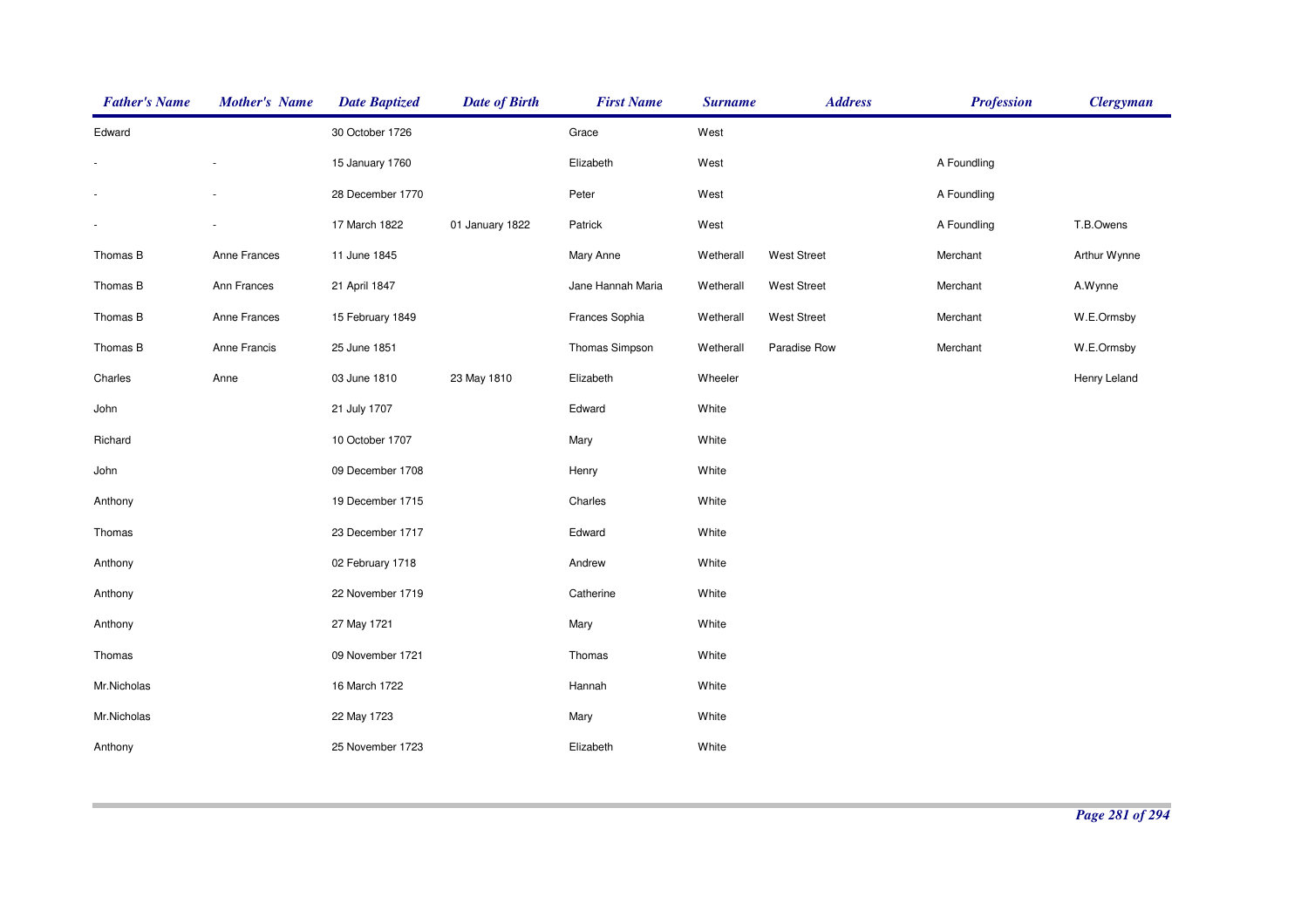| <b>Father's Name</b> | <b>Mother's Name</b> | <b>Date Baptized</b> | <b>Date of Birth</b> | <b>First Name</b>        | <b>Surname</b> | <b>Address</b>            | <b>Profession</b>                    | <b>Clergyman</b>     |
|----------------------|----------------------|----------------------|----------------------|--------------------------|----------------|---------------------------|--------------------------------------|----------------------|
| Anthony              |                      | 24 January 1726      |                      | John                     | White          |                           |                                      |                      |
| Garrett              |                      | 04 March 1727        |                      | Samuel                   | White          |                           |                                      |                      |
| John                 |                      | 03 July 1751         |                      | Catherine                | White          |                           | <b>Butcher</b>                       |                      |
| Samuel               | Elizabeth            | 19 January 1806      | 13 January 1806      | James                    | White          |                           | Silgo Regiment                       | <b>Bigoe Henzell</b> |
| John                 | Dorothy              | 07 October 1810      | 05 October 1810      | Sarah                    | White          |                           |                                      | <b>Wardlaw Ball</b>  |
| William              | Anne                 | 04 August 1818       | 04 August 1818       | Emily                    | White          |                           | 42nd Regiment                        | Henry Leland         |
| Edward               | Anne                 | 03 February 1822     | 17 January 1822      | Sarah                    | Whitelock      |                           |                                      | T.B.Owens            |
| Edward               | Anne                 | 27 June 1824         | 15 June 1824         | Edward                   | Whitlock       | <b>Peter Street</b>       | Shoemaker                            | John Smyth Curate    |
| Edward               | Anne                 | 21 February 1827     | 25 January 1827      | <b>William Frederick</b> | Whitlock       | <b>Peter Street</b>       | Shoemaker                            | T.W.Dixon            |
| Edward               | Anne                 | 05 April 1829        | 23 March 1829        | John                     | Whitlock       | Magdalene Street          | Shoe maker                           | T.B.Owens            |
| Edward               | Anne                 | 07 February 1819     | 27 January 1819      | Thomas                   | Whitlocke      |                           |                                      | <b>Wardlaw Ball</b>  |
| James                | Mary                 | 31 May 1863          |                      | Jane                     | Whitten        | Hardmans Garden           | Pensioner                            | I St Monsarrat       |
| James                | Mary                 | 03 November 1844     |                      | Anne                     | Whitton        | Hardmans Garden           | Pensioner                            | A.Wynne              |
| William              | Mary                 | 09 July 1854         |                      | James                    | Whitton        | Hardmans Garden           | Pensioner                            | John G Eccles        |
| John                 | Amy                  | 15 August 1875       | 10 July 1875         | <b>Edward Bovill</b>     | Whitty         | Laurence Street, Drogheda | Teacher                              | Charles Wm.Frizell   |
| John Langlec         | Amy Constance        | 21 January 1877      | 21 November 1876     | Frances Jane Bovill      | Whitty         | Grammar School, Drogheda  | <b>Head Master Grammar</b><br>School | John Eccles          |
| Nicholas             | Sarah                | 02 June 1826         | 18 December 1825     | Edward                   | Whitworth      | Windmill Lane             | Merchant                             | T.B.Owens            |
| Nicholas             | Sarah                | 30 July 1828         | 15 February 1828     | Robert                   | Whitworth      | Windmill Lane             | Merchant                             | T.B.Owens            |
| Nicholas             | Martha Ellen         | 29 December 1873     | 28 December 1873     | William                  | Whitworth      | Paradise Row              | Merchant                             | John Eccles          |
| Nicholas             | Martha Helen         | 26 September 1875    | 05 May 1875          | Kathleen                 | Whitworth      | Paradise Row, Drogheda    | Merchant                             | John Eccles          |
| Nicholas             | Martha Helen         | 19 November 1876     | 19 September 1876    | <b>Robert Spencer</b>    | Whitworth      | Paradise Row, Drogheda    | Merchant                             | John Eccles          |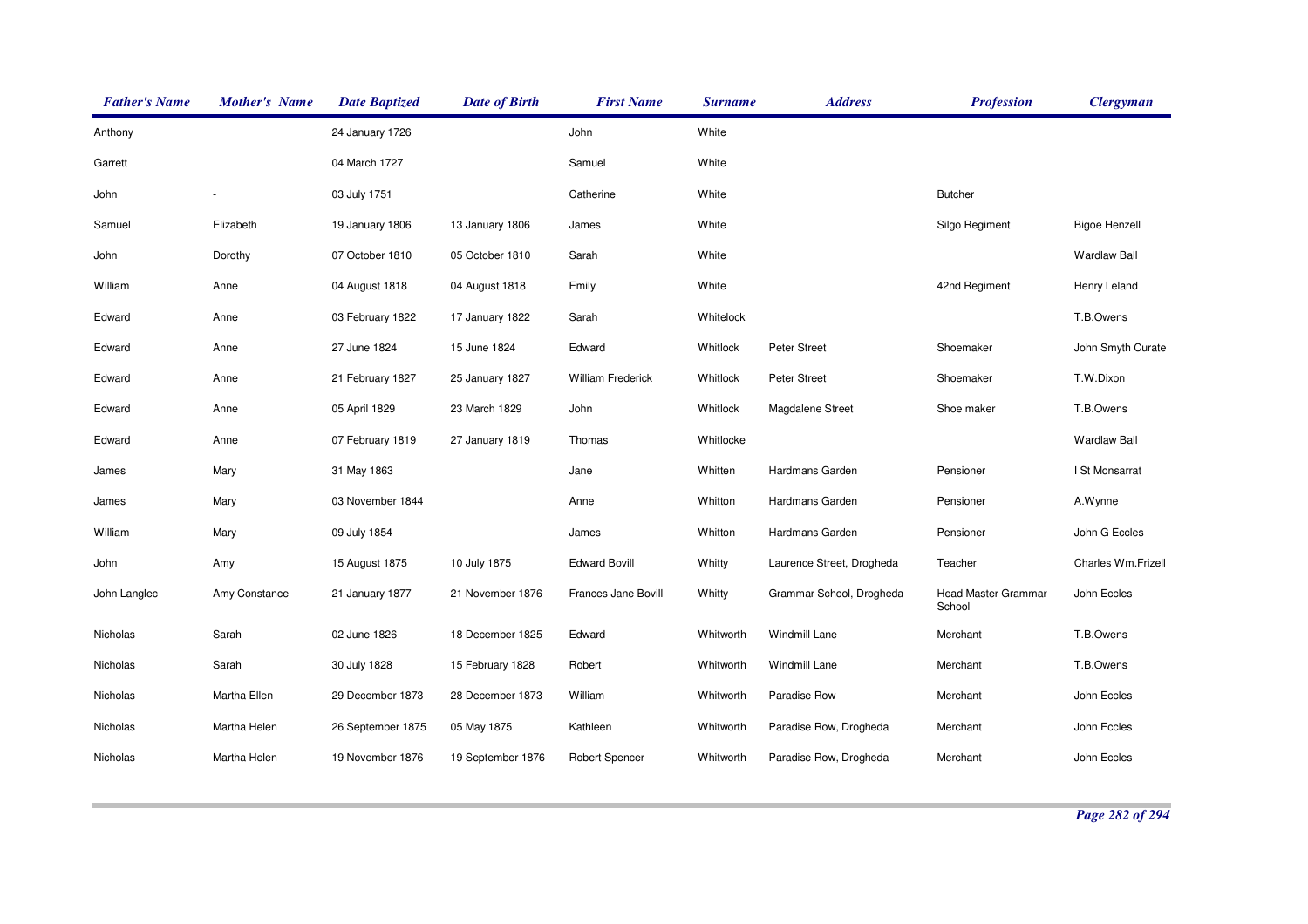| <b>Father's Name</b> | <b>Mother's Name</b> | <b>Date Baptized</b> | <b>Date of Birth</b> | <b>First Name</b>     | <b>Surname</b> | <b>Address</b>         | <b>Profession</b>     | <b>Clergyman</b>       |
|----------------------|----------------------|----------------------|----------------------|-----------------------|----------------|------------------------|-----------------------|------------------------|
| Nicholas             | Martha Helen         | 19 December 1877     | 28 October 1877      | Eliza Constance       | Whitworth      | Paradise Row, Drogheda | Merchant              | John Eccles            |
| James                | Francis              | 31 January 1872      | 20 December 1871     | <b>William George</b> | Wilcock        | Paradise Row           | Newspaper Proprietor  | John Eccles            |
| John                 |                      | 26 August 1772       |                      | William               | Wild           |                        |                       |                        |
| John                 |                      | 26 August 1772       |                      | Maria                 | Wild           |                        |                       |                        |
| John                 |                      | 22 September 1776    |                      | Margaret              | Wild           |                        |                       |                        |
| Bryan                |                      | 12 April 1722        |                      | George                | Wildman        |                        |                       |                        |
| Bryan                |                      | 03 August 1726       |                      | Bryan                 | Wildman        |                        |                       |                        |
| Bryan                |                      | 26 October 1728      |                      | Marian                | Wildman        |                        |                       |                        |
| Bryan                |                      | 07 February 1731     |                      | Bryan                 | Wildman        |                        |                       |                        |
| Henry                | Elizabeth            | 17 August 1839       | 06 July 1839         | Sarah                 | Wiley          | Free School Lane       | Labourer              | John.A.Wall            |
| Henry                | Elizabeth            | 05 July 1843         | 19 June 1843         | <b>William Henry</b>  | Wiley          | Laurence Gate          | Labourer              | William M<br>Beresford |
| Peter                | Eliza                | 07 January 1812      | 05 January 1812      | George Peter          | Wilkey         |                        | 92nd Regiment         | Henry Leland           |
| Captain Peter        | Elizabeth            | 20 June 1813         | 01 June 1813         | Eliza Elsy            | Wilkey         |                        | 92nd Regt.+ 2nd Batt. | Henry Leland           |
| Thomas William       | Hannah Maria         | 14 July 1872         | 11 June 1872         | Isaac Thomas Percy    | Willan         | Carrickhill, Malahide  | Gentleman             | John Eccles            |
| Joseph               | Hannah               | 22 January 1843      | 31 December 1842     | James                 | Willcock       | Palace Row             | Miller                | A.Wynne                |
| James                |                      | 07 February 1705     |                      | John                  | Williams       |                        |                       |                        |
| James                |                      | 31 January 1709      |                      | George                | Williams       |                        |                       |                        |
| William              |                      | 10 May 1710          |                      | George                | Williams       |                        |                       |                        |
| James                |                      | 15 October 1713      |                      | Sarah                 | Williams       |                        |                       |                        |
| William              |                      | 29 June 1739         |                      | William               | Williams       |                        |                       |                        |
| Mr.George            |                      | 10 November 1742     |                      | William               | Williams       |                        |                       |                        |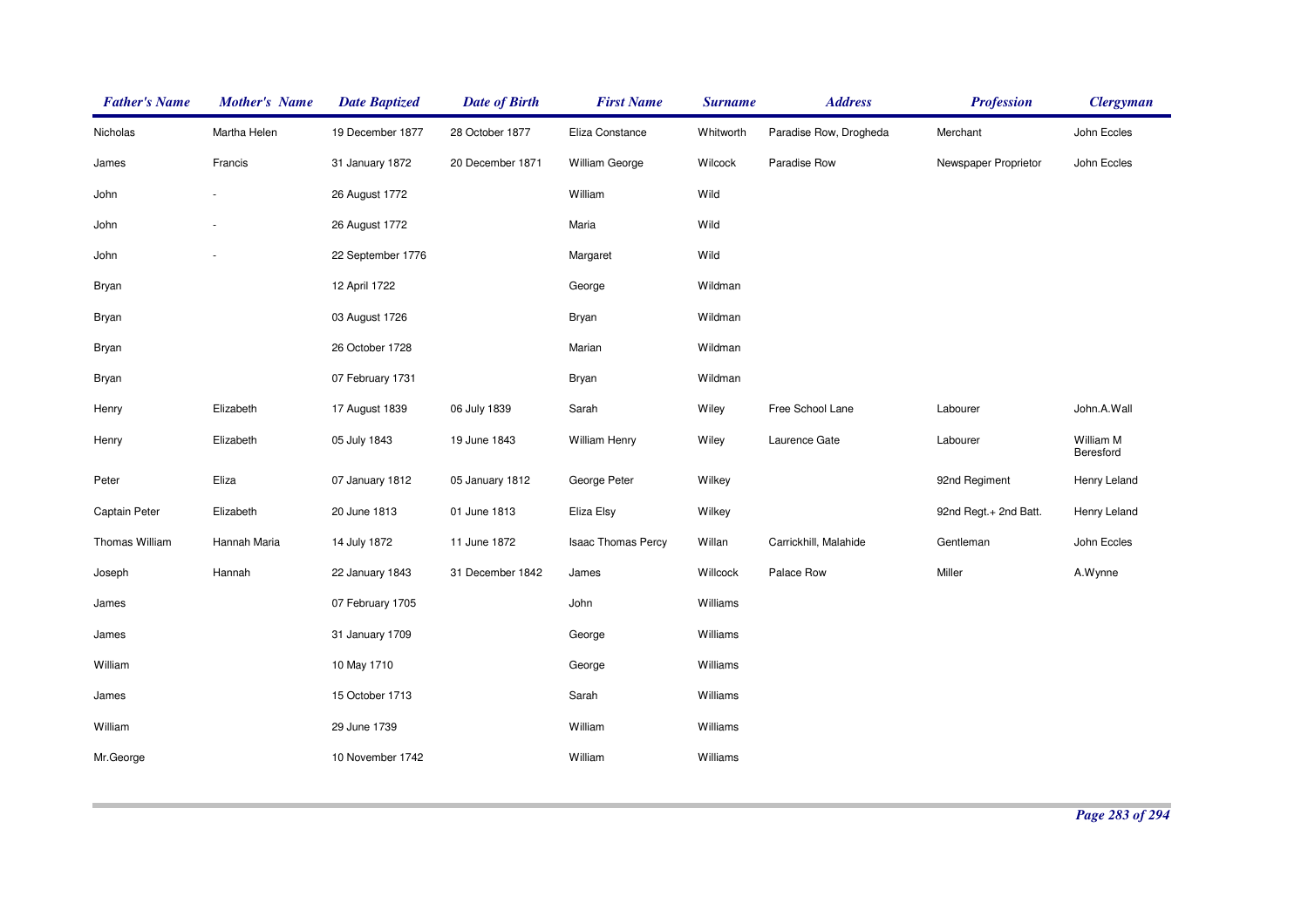| <b>Father's Name</b>     | <b>Mother's Name</b> | <b>Date Baptized</b> | <b>Date of Birth</b> | <b>First Name</b> | <b>Surname</b> | <b>Address</b>   | <b>Profession</b> | <b>Clergyman</b>    |
|--------------------------|----------------------|----------------------|----------------------|-------------------|----------------|------------------|-------------------|---------------------|
| George                   |                      | 08 July 1751         |                      | Zechariah Dawson  | Williams       |                  |                   |                     |
| George                   |                      | 22 May 1752          |                      | John              | Williams       |                  |                   |                     |
| George                   |                      | 26 September 1756    |                      | Rosina            | Williams       |                  | Inn Holder        |                     |
| William                  |                      | 01 April 1757        |                      | Allen Williams    | Williams       |                  |                   |                     |
| George                   |                      | 25 October 1757      |                      | Henry             | Williams       |                  |                   |                     |
| George                   |                      | 13 September 1761    |                      | George            | Williams       |                  |                   |                     |
| John                     |                      | 10 November 1766     |                      | Peter             | Williams       |                  |                   |                     |
| John                     | Anne                 | 15 February 1811     | 13 January 1811      | Margaret          | Williams       |                  |                   | <b>Wardlaw Ball</b> |
| Edward                   | Catharine            | 10 June 1821         | 29 May 1821          | Edward            | Williams       |                  | 19th Dragoons     | T.B.Owens           |
| Robert                   | Elizabeth            | 29 August 1821       | 24 August 1821       | John              | Williams       |                  |                   | T.B.Owens           |
|                          |                      | 27 January 1822      | 01 January 1822      | Catharine         | Williams       |                  | A Foundling       | T.B.Owens           |
| $\overline{\phantom{a}}$ |                      | 15 April 1822        | 01 January 1822      | Eliza             | Williams       |                  | A Foundling       | T.B.Owens           |
| John                     | Ellen                | 23 March 1842        | 15 March 1842        | John              | Williams       |                  | Ship Steward      | A.Wynne             |
| Charles                  | Sarah                | 25 November 1855     |                      | Catherine Helen   | Williams       | Magdalene Street | Pensioner         | John G Eccles       |
| John                     | Isabella             | 31 December 1856     |                      | John              | Williams       | Laurence Gate    | Clerk             | John G Eccles       |
| Charles                  | Sarah                | 03 December 1857     |                      | Adelaide Caroline | Williams       | Magdalene Street | Pensioner         | John G Eccles       |
| William                  |                      | 05 July 1703         |                      | James             | Williamson     |                  |                   |                     |
| William                  |                      | 24 July 1704         |                      | Anne              | Williamson     |                  |                   |                     |
| William                  |                      | 22 May 1706          |                      | Susanna           | Williamson     |                  |                   |                     |
| William                  |                      | 19 April 1708        |                      | Jane              | Williamson     |                  |                   |                     |
| William                  |                      | 25 July 1712         |                      | James             | Williamson     |                  |                   |                     |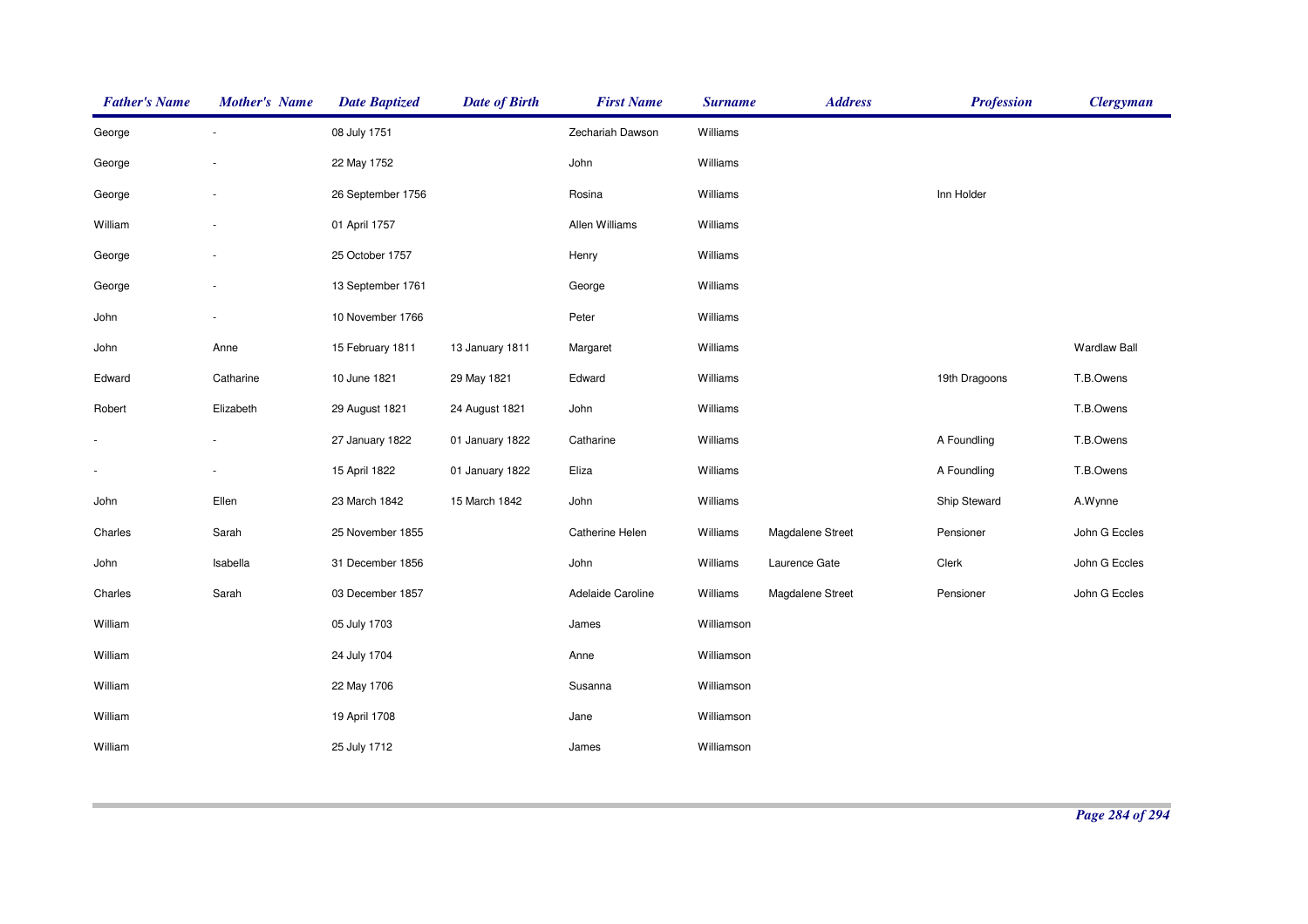| <b>Father's Name</b> | <b>Mother's Name</b> | <b>Date Baptized</b> | <b>Date of Birth</b> | <b>First Name</b> | <b>Surname</b> | <b>Address</b>           | <b>Profession</b>     | <b>Clergyman</b>       |
|----------------------|----------------------|----------------------|----------------------|-------------------|----------------|--------------------------|-----------------------|------------------------|
| William              |                      | 05 November 1713     |                      | William           | Williamson     |                          |                       |                        |
| William              |                      | 30 March 1716        |                      | George            | Williamson     |                          |                       |                        |
| William              |                      | 07 July 1717         |                      | John              | Williamson     |                          |                       |                        |
| William              |                      | 03 August 1722       |                      | George            | Williamson     |                          |                       |                        |
| Roger                | Jane                 | 05 October 1806      | 30 September 1806    | Sarah             | Williamson     |                          |                       | <b>Wardlaw Ball</b>    |
| Thomas               | Mary                 | 30 July 1815         | 20 July 1815         | Robert            | Williamson     |                          |                       |                        |
| Roger                | Mary                 | 10 September 1826    | 09 September 1826    | Henry             | Williamson     | <b>Bolton Street</b>     | <b>Brazier</b>        | T.B.Owens              |
| Roger                | Mary Anne            | 09 November 1828     | 01 November 1828     | Elizabeth         | Williamson     | <b>West Street</b>       | <b>Brazier</b>        | T.B.Owens              |
| Roger                | Mary                 | 13 March 1836        | 13 March 1836        | Robert            | Williamson     | <b>Bolton Street</b>     | <b>Brazier</b>        | Rev.J.Magee            |
| Roger                | Mary                 | 27 May 1838          | 22 May 1838          | William           | Williamson     | <b>Bolton Street</b>     | <b>Brazier</b>        | Arthur Wynne           |
| Roger                | Mary                 | 01 July 1840         | 29 May 1840          | James             | Williamson     | <b>Bolton Street</b>     | <b>Brazier</b>        | A.Wynne                |
| Roger                | Mary                 | 06 October 1844      |                      | William           | Williamson     | <b>Bolton Street</b>     | <b>Brazier</b>        | William M<br>Beresford |
| Andrew               | Mary                 | 11 July 1849         |                      | Frances Elizabeth | Williamson     | <b>Fair Street</b>       | Curate of this Parish | W.E.Ormsby             |
| John                 | Anne                 | 22 January 1882      | 06 December 1881     | John Charles      | Williamson     | William Street, Drogheda | House Painter         | Fredrick<br>Wm.Mervyn  |
| John                 | Mary Anne            | 19 October 1872      | 21 September 1872    | Emma Mary         | Willimont      | Beau Lieu                | Coast Guard           | John Eccles            |
| Thomas               |                      | 18 August 1782       |                      | John              | Willis         |                          | Of the 49th Regiment  |                        |
| William              |                      | 02 December 1704     |                      | Mary              | Williscraft    |                          |                       |                        |
| William              |                      | 05 July 1706         |                      | Jane              | Williscraft    |                          |                       |                        |
| William              |                      | 07 September 1708    |                      | Anne              | Williscraft    |                          |                       |                        |
| William              |                      | 13 February 1712     |                      | Elizabeth         | Williscraft    |                          |                       |                        |
| William              |                      | 04 January 1713      |                      | William           | Williscraft    |                          |                       |                        |
|                      |                      |                      |                      |                   |                |                          |                       |                        |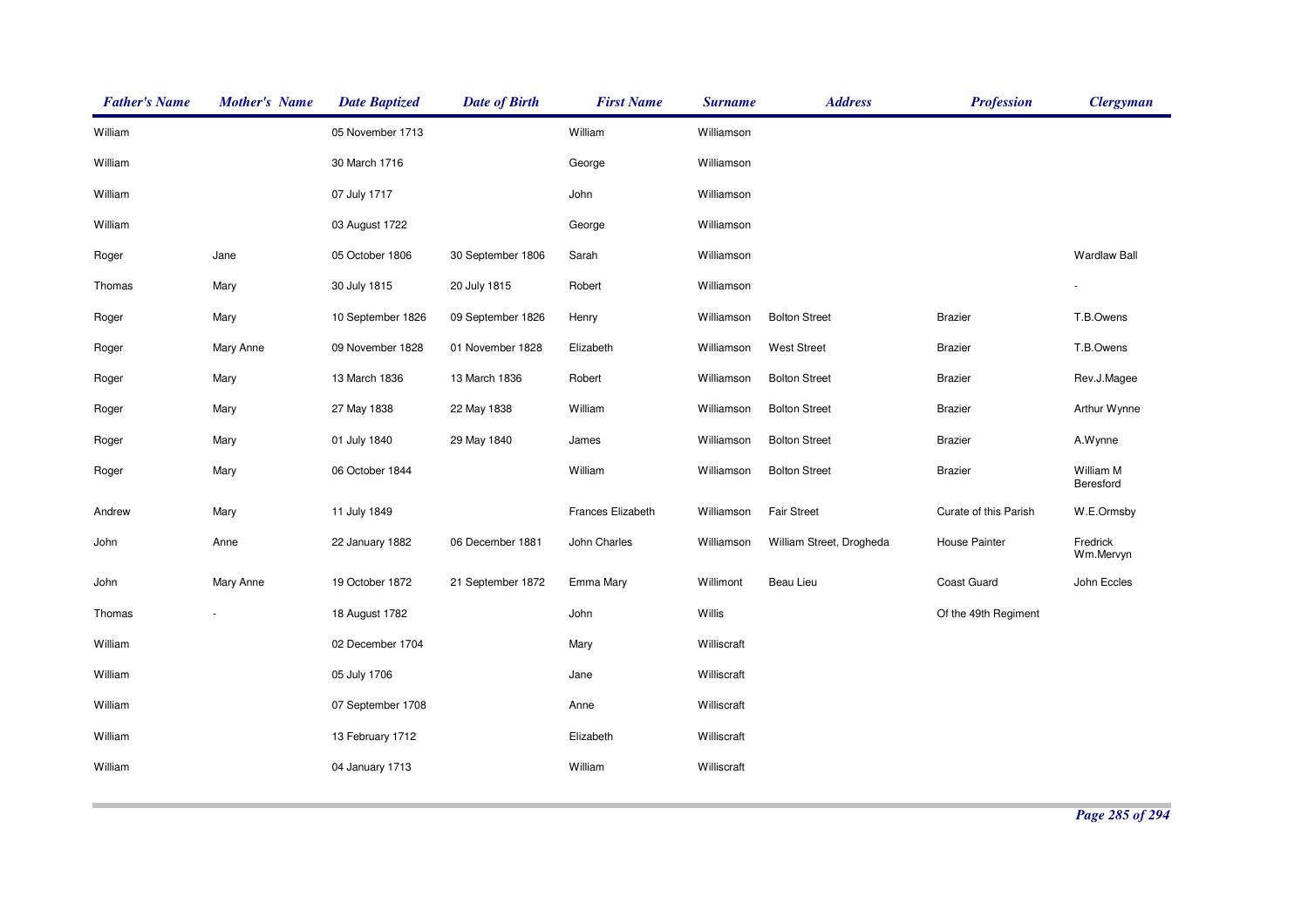| <b>Father's Name</b>  | <b>Mother's Name</b> | <b>Date Baptized</b> | <b>Date of Birth</b> | <b>First Name</b>     | <b>Surname</b> | <b>Address</b>         | <b>Profession</b>         | <b>Clergyman</b>      |
|-----------------------|----------------------|----------------------|----------------------|-----------------------|----------------|------------------------|---------------------------|-----------------------|
| William               |                      | 02 May 1714          |                      | George                | Williscraft    |                        |                           |                       |
| William               |                      | 09 January 1726      |                      | Susanna               | Williscraft    |                        |                           |                       |
| - Jane                |                      | 11 April 1728        |                      | - A Daughter to       | Williscraft    |                        | A Bastard                 |                       |
|                       |                      | 15 March 1747        |                      | William               | Williscraft    |                        |                           |                       |
| William Oliver        | Martha Sabina        | 25 April 1878        | 20 November 1877     | George Fredrick       | Wills          | Paradise Row, Drogheda | Officer of Inland Revenue | Coates G.Booth        |
| William Oliver        | Martha Sabina        | 27 June 1880         | 11 May 1880          | Victor Butler         | Wills          | Paradise Row, Drogheda | Inland Revenue Officer    | John Eccles           |
| <b>William Oliver</b> | Martha Sabina        | 10 May 1882          | 15 September 1881    | Sabina Georgina Paris | Wills          | Paradise Row, Drogheda | Inland Revenue Officer    | Fredrick<br>Wm.Mervyn |
| Robert                |                      | 04 August 1703       |                      | Anne                  | Wilson         |                        |                           |                       |
| Mr.Abraham            |                      | 20 March 1709        |                      | Nathaniell            | Wilson         |                        |                           |                       |
| Mr.Abraham            |                      | 03 October 1711      |                      | Mary                  | Wilson         |                        |                           |                       |
| Mr.John               |                      | 30 March 1712        |                      | Dalbin Son to         | Wilson         |                        |                           |                       |
| Mr.Abraham            |                      | 13 April 1713        |                      | Elizabeth             | Wilson         |                        |                           |                       |
| William               |                      | 28 October 1716      |                      | William               | Wilson         |                        |                           |                       |
| James                 |                      | 11 March 1720        |                      | James                 | Wilson         |                        |                           |                       |
| Andrew                |                      | 22 April 1722        |                      | Mary                  | Wilson         |                        |                           |                       |
| Andrew                |                      | 07 July 1723         |                      | John                  | Wilson         |                        |                           |                       |
| James                 |                      | 02 October 1723      |                      | Christian Daughter to | Wilson         |                        |                           |                       |
| Andrew                |                      | 25 July 1724         |                      | William               | Wilson         |                        |                           |                       |
| Thomas                |                      | 19 September 1728    |                      | Charles               | Wilson         |                        |                           |                       |
|                       |                      | 18 July 1731         |                      |                       | Wilson         |                        |                           |                       |
| John                  |                      | 07 April 1735        |                      | Esther                | Wilson         |                        |                           |                       |
|                       |                      |                      |                      |                       |                |                        |                           |                       |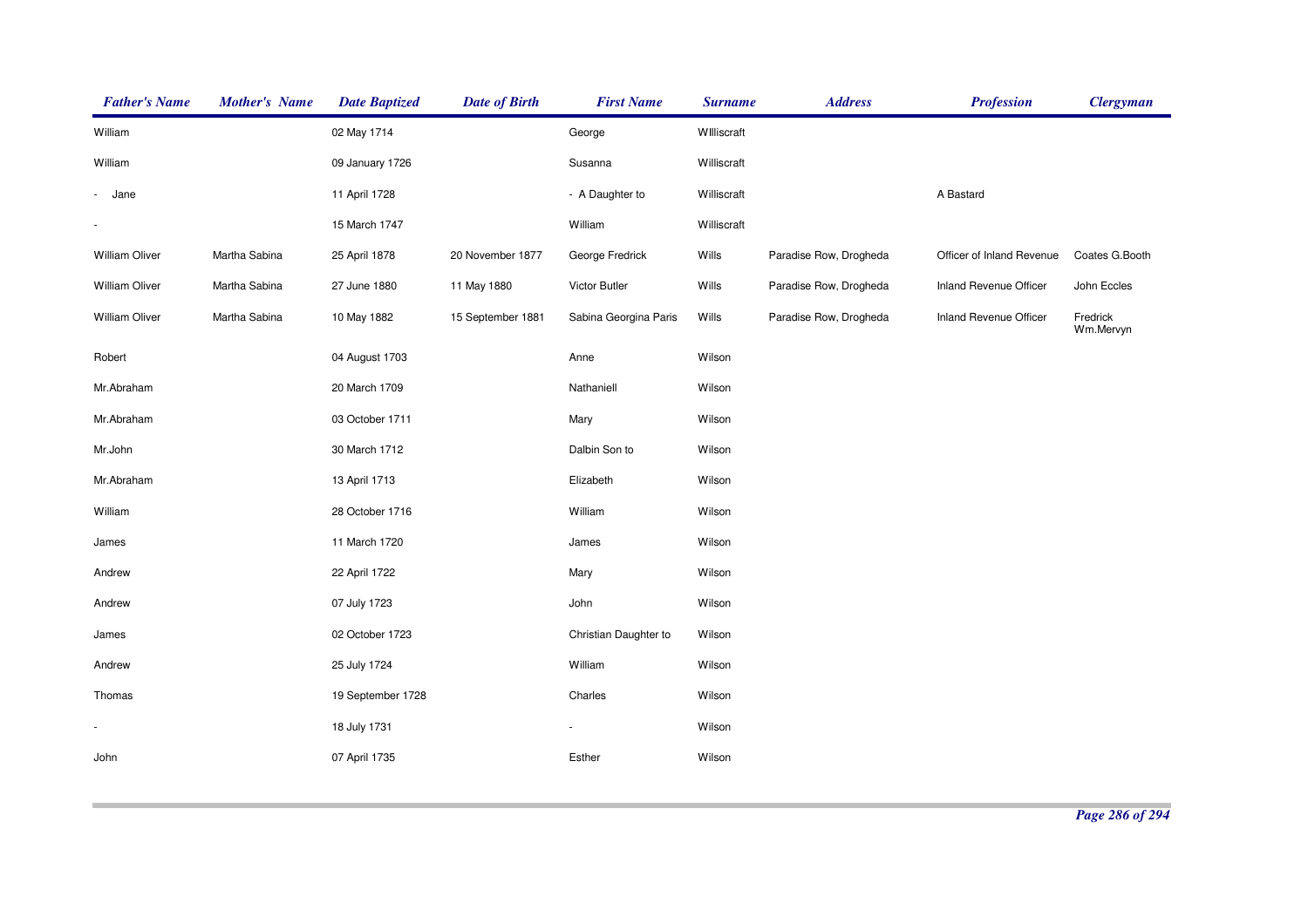| <b>Father's Name</b> | <b>Mother's Name</b> | <b>Date Baptized</b> | <b>Date of Birth</b> | <b>First Name</b> | <b>Surname</b> | <b>Address</b>        | <b>Profession</b>  | <b>Clergyman</b>       |
|----------------------|----------------------|----------------------|----------------------|-------------------|----------------|-----------------------|--------------------|------------------------|
| William              |                      | 06 September 1755    |                      | William           | Wilson         |                       | Sadler             |                        |
| Thomas               |                      | 28 March 1776        |                      | Sarah             | Wilson         |                       |                    |                        |
| Thomas               |                      | 14 October 1781      |                      | William           | Wilson         |                       | <b>Bang Beggar</b> |                        |
| James                | Jane                 | 07 February 1807     | 06 February 1807     | George            | Wilson         |                       |                    | <b>Wardlaw Ball</b>    |
| John                 | Ann                  | 23 October 1807      | 22 October 1807      | John              | Wilson         |                       | 11th Regiment Foot | <b>Bigoe Henzell</b>   |
| John                 | Ann                  | 23 October 1807      | 22 October 1807      | Ann               | Wilson         |                       | 11th Regiment Foot | <b>Bigoe Henzell</b>   |
| Thomas               | Jane                 | 03 June 1821         | 01 June 1821         | Thomas            | Wilson         |                       |                    | T.B.Owens              |
| John                 | Jane                 | 19 January 1823      | 17 January 1823      | John              | Wilson         |                       |                    | T.B.Owens              |
| John                 | Jane                 | 19 November 1824     | 18 November 1824     | Robert            | Wilson         | George's Street       | Weaver             | T.B.Owens              |
| John                 | Jane                 | 21 January 1827      | 19 January 1827      | William           | Wilson         | North Road            | Weaver             | T.B.Owens              |
| John                 | Jane                 | 12 December 1828     | 10 December 1828     | Mary              | Wilson         | North Road            | Weaver             | T.B.Owens              |
| John                 | Jane                 | 01 January 1830      |                      | Henry             | Wilson         | North Road            | Weaver             | Rev.Richard<br>George  |
| John                 | Frances              | 01 January 1831      |                      | Edward            | Wilson         | <b>Fair Street</b>    | Revenue Officer    | Rev.Richard<br>George  |
| John                 | June                 | 06 June 1832         | 02 June 1832         | James             | Wilson         | North Road            | Weaver             | Rev.Joseph<br>Duncan   |
| Robert               | Catherine            | 22 November 1835     | 14 November 1835     | Jane              | Wilson         | <b>Patrick Street</b> | Pensioner          | Rev.J.Magee            |
| John                 | Jane                 | 10 November 1836     | 04 November 1836     | Jane              | Wilson         | North Road            | Weaver             | Rev.P.Mooney           |
| Robert               | Catherine            | 04 March 1838        | 17 February 1838     | Maria             | Wilson         | <b>Patrick Street</b> | Pensioner          | Arthur Wynne           |
| James                | Anne                 | 08 January 1845      |                      | Margaret          | Wilson         | Chord Lane            | Pensioner          | William M<br>Beresford |
| Richard              | Elizabeth            | 09 February 1846     |                      | Elizabeth         | Wilson         | <b>West Street</b>    | Painter            | A.Wynne                |
| Thomas               | Mary Anne            | 14 March 1847        |                      | Mary Jane         | Wilson         | Laurence Street       | Shoe Maker         | A.Wynne                |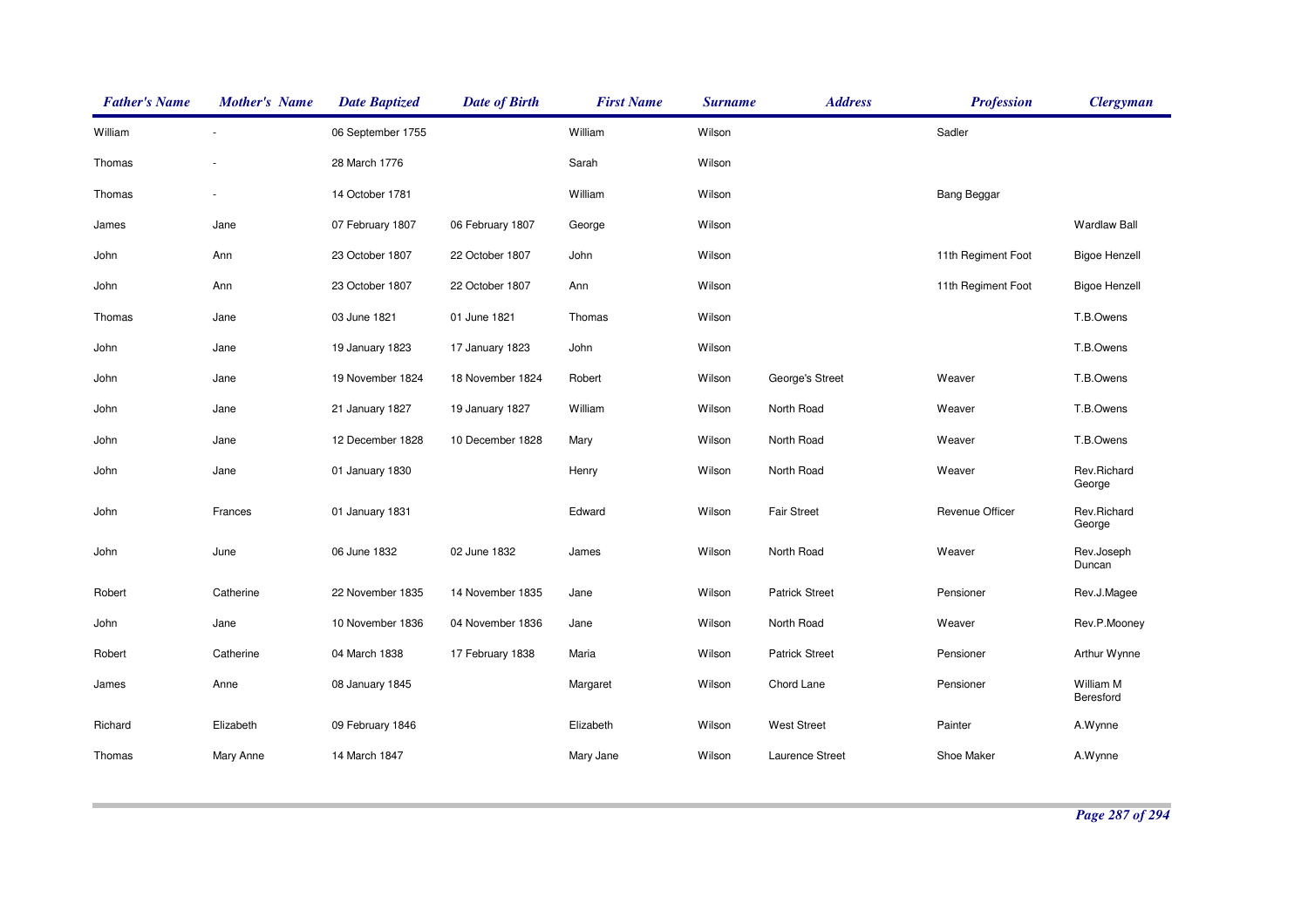| <b>Father's Name</b> | <b>Mother's Name</b> | <b>Date Baptized</b> | <b>Date of Birth</b> | <b>First Name</b>        | <b>Surname</b> | <b>Address</b>             | <b>Profession</b>              | <b>Clergyman</b> |
|----------------------|----------------------|----------------------|----------------------|--------------------------|----------------|----------------------------|--------------------------------|------------------|
| Thomas               | Mary Anne            | 15 April 1849        |                      | Margaret                 | Wilson         | <b>William Street</b>      | Shoemaker                      | William E Ormsby |
| Thomas               | Mary Anne            | 21 September 1851    |                      | Martha                   | Wilson         | <b>William Street</b>      | Shoemaker                      | W.B.Askin        |
| Thomas               | Mary Anne            | 13 November 1853     |                      | Catherine                | Wilson         | William Street             | Shoemaker                      | John G Eccles    |
| James                | Jane                 | 20 March 1859        |                      | James                    | Wilson         | Stockwell Lane             | Pensioner                      | John Eccles      |
| William              | Elizabeth Mary       | 27 February 1876     | 15 January 1876      | Elizabeth Galway         | Wilson         | Greenhills Place, Drogheda | Manager Greenhills Mill        | John Eccles      |
| William              | Elizabeth Mary       | 27 May 1877          | 08 December 1876     | <b>William Alexander</b> | Wilson         | Greenhills Place, Drogheda | <b>Manager Greenhills Mill</b> | Coates G.Booth   |
| William              | Elizabeth Mary       | 28 July 1878         | 28 February 1878     | Catherine Georgina       | Wilson         | Greenhills Place, Drogheda | Manager Greenhills Mill        | Coates G.Booth   |
| James                | Mary                 | 05 October 1856      |                      | <b>Bowness</b>           | Wilton         | Hardmans Garden            | Pensioner                      | John G Eccles    |
| Robert               |                      | 22 June 1702         |                      | Richard                  | Winn           |                            |                                |                  |
| Robert               |                      | 06 September 1703    |                      | Anne                     | Winn           |                            |                                |                  |
| Charles              |                      | 03 August 1719       |                      | Margery                  | Winn           |                            |                                |                  |
| Thomas               |                      | 04 March 1731        |                      | Hannah                   | Winslow        |                            |                                |                  |
| Thomas               |                      | 13 March 1732        |                      | William                  | Winslow        |                            |                                |                  |
| Thomas               |                      | 03 July 1733         |                      | William                  | Winslow        |                            |                                |                  |
| Thomas               |                      | 14 October 1734      |                      | Edward                   | Winslow        |                            |                                |                  |
| Thomas               |                      | 22 March 1762        |                      | Mary                     | Winslow        |                            | Carpenter                      |                  |
| Thomas               |                      | 07 June 1763         |                      | Thomas                   | Winslow        |                            | Carpenter                      |                  |
| Thomas               |                      | 04 March 1766        |                      | Sarah                    | Winslow        |                            | Carpenter                      |                  |
| Thomas               |                      | 07 April 1767        |                      | Edward                   | Winslow        |                            | Carpenter                      |                  |
| Thomas               |                      | 28 November 1770     |                      | Alice                    | Winslow        |                            |                                |                  |
| Thomas               | ٠                    | 12 September 1774    |                      | A Child of               | Winslow        |                            |                                |                  |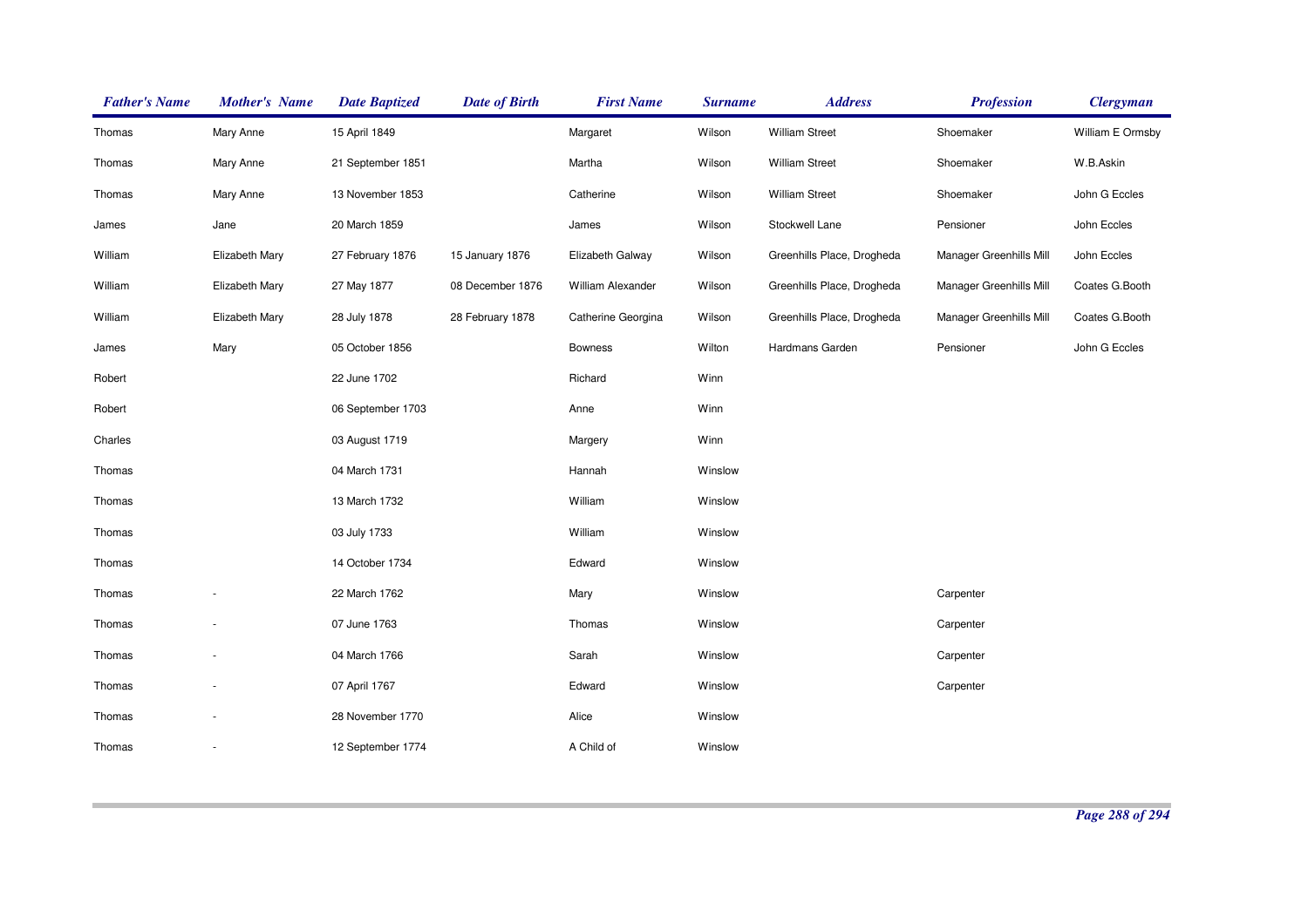| <b>Father's Name</b> | <b>Mother's Name</b> | <b>Date Baptized</b> | <b>Date of Birth</b> | <b>First Name</b>     | <b>Surname</b> | <b>Address</b>     | <b>Profession</b> | <b>Clergyman</b> |
|----------------------|----------------------|----------------------|----------------------|-----------------------|----------------|--------------------|-------------------|------------------|
| Thomas               |                      | 03 July 1778         |                      | Elinor*               | Winslow        |                    |                   |                  |
| Thomas               |                      | 03 February 1780     |                      | <b>Bridget</b>        | Winslow        |                    |                   |                  |
| Edward               |                      | 24 April 1716        |                      | Margret               | Winter         |                    |                   |                  |
| Edward               |                      | 04 February 1718     |                      | Ann                   | Winter         |                    |                   |                  |
| Robert               |                      | 31 December 1718     |                      | Christian Daughter to | Winter         |                    |                   |                  |
| Edward               |                      | 24 November 1720     |                      | Edward                | Winter         |                    |                   |                  |
| Robert               |                      | 05 March 1721        |                      | Mary                  | Winter         |                    |                   |                  |
| Robert               |                      | 05 March 1723        |                      | Mary                  | Winter         |                    |                   |                  |
| Robert               |                      | 12 January 1729      |                      | Robert                | Winter         |                    |                   |                  |
| Samuel               | Louisa Bridget       | 15 August 1826       | 06 August 1826       | John                  | Wisdom         | Cornmarket Hill    | Grocer            | John Smyth       |
| Samuel               | <b>Bridget</b>       | 27 January 1830      |                      | James                 | Wisdom         | Cornmarket Hill    | Grocer            | J.Magee          |
| Samuel               | Bridgetina           | 02 March 1837        | 01 July 1836         | Amelia                | Wisdom         | Peter Street       | Grocer            | Rev.P.Mooney     |
| Samuel               | Maria                | 18 September 1860    |                      | <b>Edward Samuel</b>  | Wisdom         | <b>Fair Street</b> | Printer           | E Gore Kelly     |
| Charles John         | Catherine            | 14 June 1868         | 21 January 1868      | Sarah Jane            | Wisdom         | Laurence Street    | Law Clerk         | J.H.Monsarrat    |
| James                | Mary                 | 04 January 1846      |                      | Margaret              | Witton         | Hardmans Garden    | Weaver            | A.Wynne          |
| James                | Mary                 | 13 June 1847         |                      | James                 | Witton         | Cottage            | Weaver            | A.Wynne          |
| James                | Mary                 | 03 June 1849         |                      | Eliza                 | Witton         | Hardmans Garden    | Pensioner         | William E Ormsby |
| James                | Mary                 | 31 August 1851       |                      | Mary                  | Witton         | Hardmans Garden    | Pensioner         | W.B.Askin        |
| William              |                      | 22 September 1716    |                      | William               | Wolvercraft    |                    |                   |                  |
| William              |                      | 13 June 1719         |                      | Elizabeth             | Wolvercraft    |                    |                   |                  |
| William              |                      | 23 April 1722        |                      | John                  | Wolvercraft    |                    |                   |                  |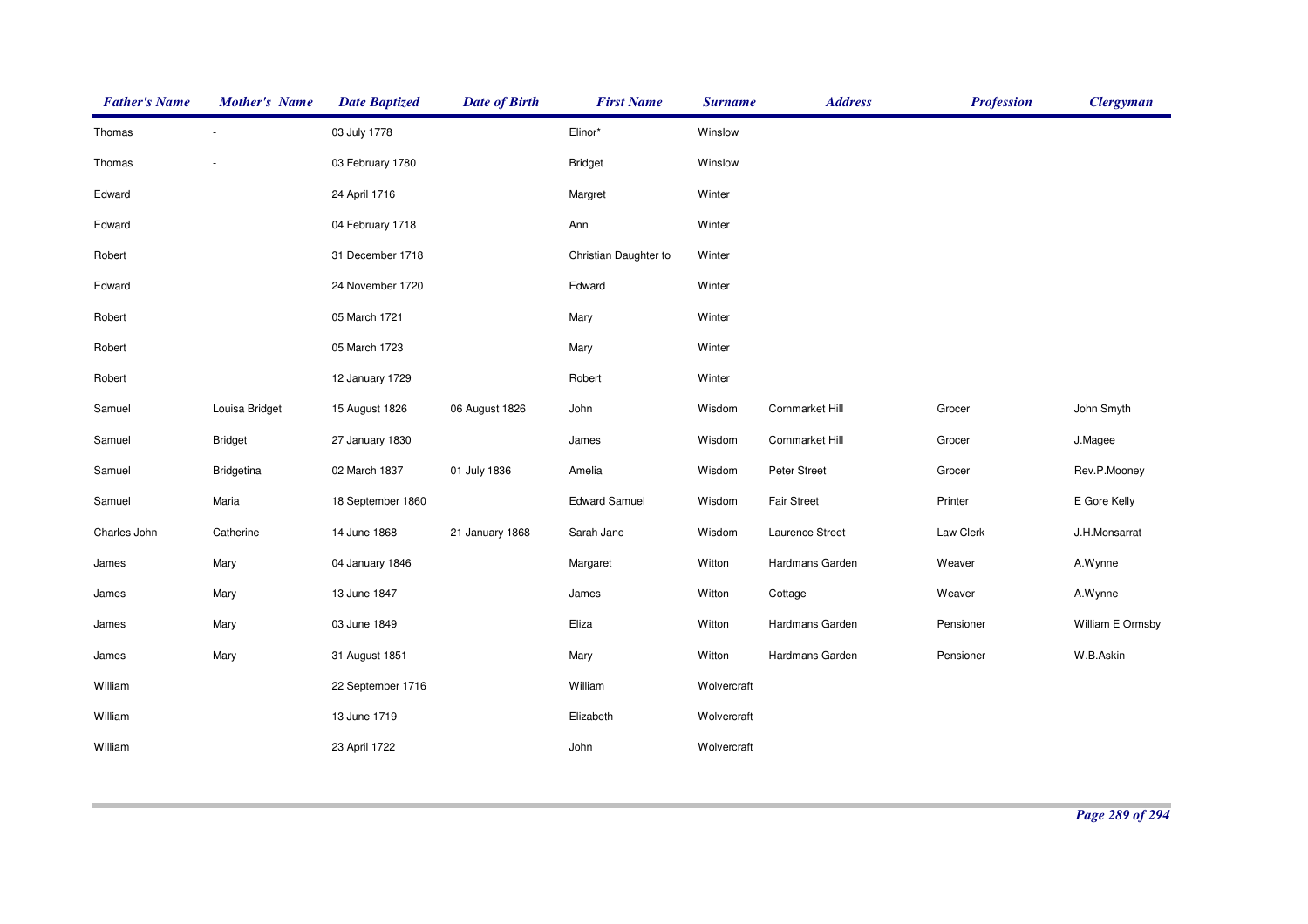| <b>Father's Name</b> | <b>Mother's Name</b> | <b>Date Baptized</b> | <b>Date of Birth</b> | <b>First Name</b> | <b>Surname</b> | <b>Address</b>  | <b>Profession</b>      | <b>Clergyman</b>  |
|----------------------|----------------------|----------------------|----------------------|-------------------|----------------|-----------------|------------------------|-------------------|
| William              |                      | 04 September 1723    |                      | Charles           | Wolvercraft    |                 |                        |                   |
| John                 |                      | 17 February 1712     |                      | John              | Wood           |                 |                        |                   |
| Isaiah               | Elizabeth            | 10 August 1817       | 31 July 1817         | Isaiah Bloore     | Woodal         |                 | 45th Regiment          | Henry Leland      |
| James                | Anne                 | 29 December 1867     | 26 November 1867     | <b>Emily Mary</b> | Woodhead       | Laurence Street | Engineer               | J.H.Monsarrat     |
| John                 |                      | 21 January 1742      |                      | Jane              | Woodhouse      |                 |                        |                   |
| John                 |                      | 07 September 1744    |                      | Samuel            | Woodhouse      |                 |                        |                   |
| John                 |                      | 01 April 1746        |                      | William           | Woodhouse      |                 |                        |                   |
| John                 |                      | 29 July 1748         |                      | Samuel            | Woodhouse      |                 | [Dublin copy has entry | Son of Jer Smith] |
| John                 |                      | 29 July 1748         |                      | Samuel            | Woodhouse      |                 |                        |                   |
| John                 |                      | 10 May 1739          |                      | Jane              | Woodice        |                 |                        |                   |
| John                 |                      | 19 May 1740          |                      | John              | Woodice        |                 |                        |                   |
| Richard              |                      | 31 October 1707      |                      | Benjamin          | Woods          |                 | A Stranger             |                   |
| John                 |                      | 15 December 1713     |                      | Thomas            | Woods          |                 |                        |                   |
| John                 |                      | 03 January 1715      |                      | Anne              | Woods          |                 |                        |                   |
| John                 |                      | 09 October 1716      |                      | Mary              | Woods          |                 |                        |                   |
| James                |                      | 30 October 1716      |                      | James             | Woods          |                 | A Soldier              |                   |
| Nicholas             |                      | 14 September 1717    |                      | Anthony           | Woods          |                 |                        |                   |
| John                 |                      | 01 September 1718    |                      | Edward            | Woods          |                 |                        |                   |
| John                 |                      | 21 November 1719     |                      | Mary              | Woods          |                 |                        |                   |
| Nicholas             |                      | 12 February 1721     |                      | Richard           | Woods          |                 |                        |                   |
| Robert               |                      | 05 March 1780        |                      | Sarah             | Woods          |                 |                        |                   |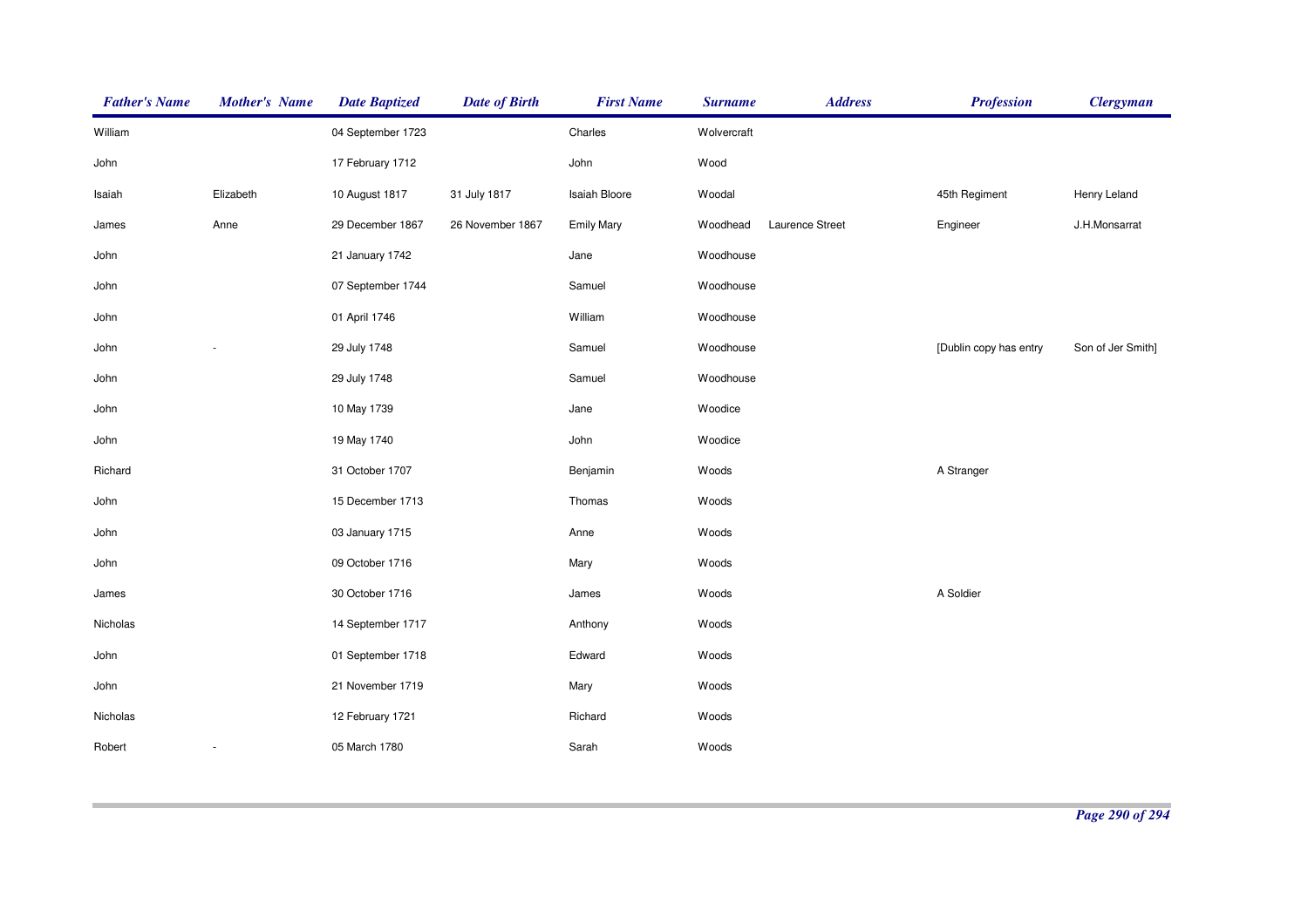| <b>Father's Name</b> | <b>Mother's Name</b> | <b>Date Baptized</b> | <b>Date of Birth</b> | <b>First Name</b> | <b>Surname</b> | <b>Address</b> | <b>Profession</b> | <b>Clergyman</b>    |
|----------------------|----------------------|----------------------|----------------------|-------------------|----------------|----------------|-------------------|---------------------|
| Terence              | Jane                 | 27 April 1804        |                      | Mary              | Woods          |                |                   | W.H.Woods           |
| Edward               | Jane                 | 26 November 1815     | 22 November 1815     | Ellen             | Woods          |                |                   | Henry Leland        |
| John                 | Anne                 | 02 June 1825         | 28 May 1825          | William           | Woods          | Quarters       | Private 1st Foot  | T.B.Owens           |
| John                 | Anne                 | 07 July 1838         | 15 June 1838         | Frances           | Woods          | Peter Street   | Pensioner         | Arthur Wynne        |
| David                |                      | 06 March 1747        |                      | James             | Woodside       |                |                   |                     |
| Mr.David             |                      | 12 June 1748         |                      | Elinor            | Woodside       |                |                   |                     |
| David                |                      | 12 June 1748         |                      | Eleanor           | Woodside       |                |                   |                     |
| Mr.David             |                      | 13 April 1751        |                      | Townly            | Woodside       |                |                   |                     |
| David                |                      | 18 June 1752         |                      | Margaret          | Woodside       |                |                   |                     |
| David                |                      | 06 May 1754          |                      | Elinor            | Woodside       |                | Gentleman         |                     |
| David                |                      | 19 April 1757        |                      | David             | Woodside       |                |                   |                     |
| Mr.David             |                      | 21 November 1759     |                      | Elinor Jane       | Woodside       |                |                   |                     |
| Townley              |                      | 24 October 1778      |                      | Dorcas            | Woodside       |                | {Deceased}        |                     |
| Thomas               |                      | 13 November 1702     |                      | Elizabeth         | Wright         |                | A Soldier         |                     |
| Thomas               |                      | 11 November 1722     |                      | Benjamine         | Wright         |                | Sadler            |                     |
| Thomas               |                      | 06 January 1727      |                      | Jane              | Wright         |                |                   |                     |
| $\blacksquare$       |                      | 17 February 1805     |                      | James             | Wright         |                | A Foundling       | W.Ball Vicar        |
| Joseph               | Margaret             | 04 July 1819         | 25 June 1819         | Ellen             | Wright         |                |                   | <b>Wardlaw Ball</b> |
| Richard              | Mary                 | 22 June 1820         | 15 April 1820        | Joseph            | Wright         |                |                   | T.B.Owens           |
| Joseph               | Margaret             | 25 November 1821     | 18 November 1821     | Thomas            | Wright         |                |                   | T.B.Owens           |
| Joseph               | Margaret             | 04 April 1824        | 26 March 1824        | Anne Jane         | Wright         | Duke Street    | Musician          | T.B.Owens           |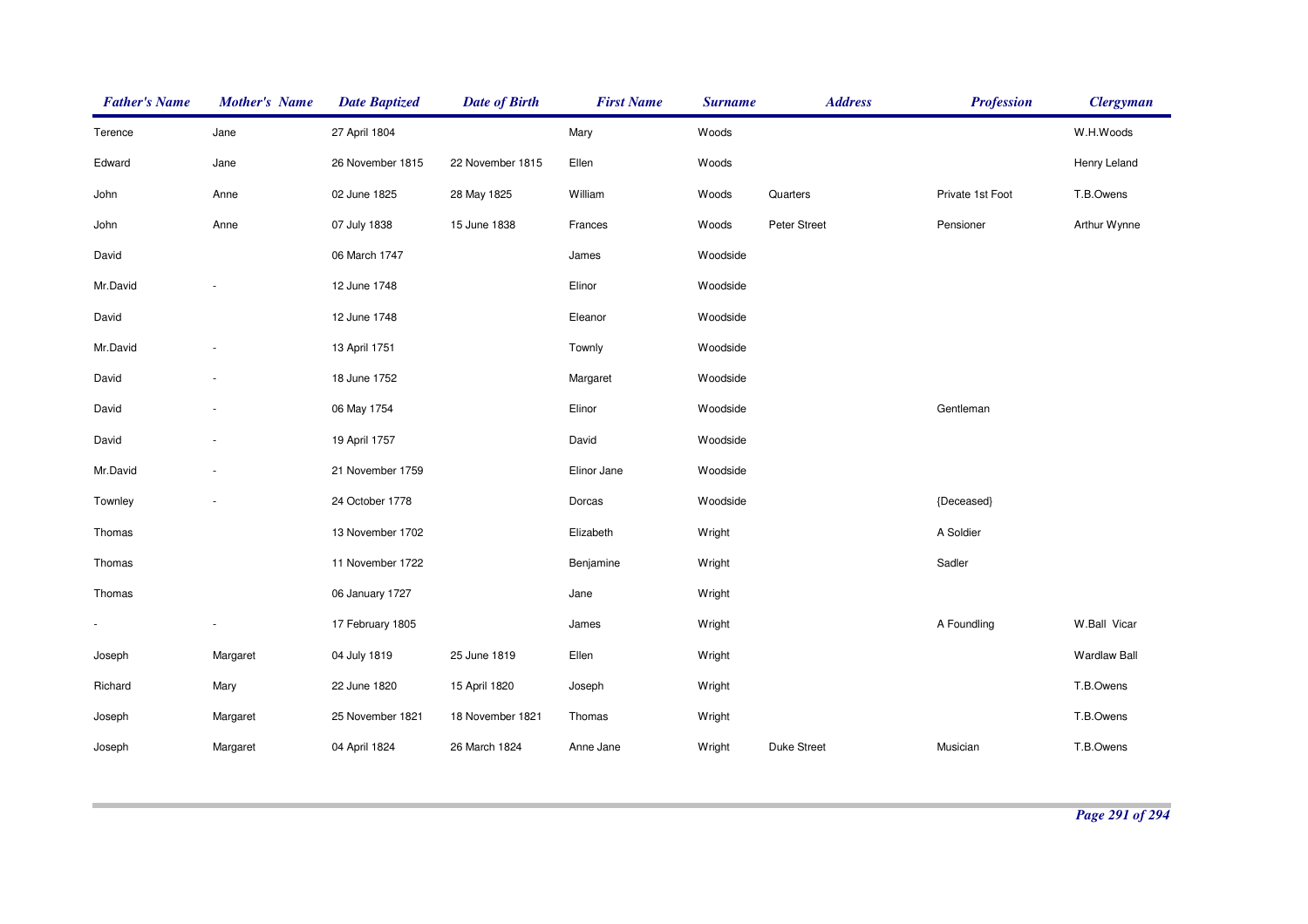| <b>Father's Name</b> | <b>Mother's Name</b> | <b>Date Baptized</b> | <b>Date of Birth</b> | <b>First Name</b>   | <b>Surname</b> | <b>Address</b>  | <b>Profession</b>                    | <b>Clergyman</b> |
|----------------------|----------------------|----------------------|----------------------|---------------------|----------------|-----------------|--------------------------------------|------------------|
| Adam                 | Catherine            | 01 June 1828         | 21 May 1828          | Elizabeth           | Wright         | Barracks        | Private 61st foot                    | T.William Dixon  |
| William              | Mary                 | 27 September 1829    | 25 September 1829    | Joseph              | Wright         | North Road      | Hatter                               | T.B.Owens        |
| Edmond               | Mary                 | 09 June 1852         |                      | Samuel Edmond       | Wrigley        | Laurence Street | Sub Agent Bank of Ireland W.E.Ormsby |                  |
| Edmond               | Mary                 | 19 March 1854        |                      | Fredrick Hamilton   | Wrigley        | Laurence Street | Sub agent Bank of Ireland            | W.E.Ormsby       |
| Joseph               | Isabella             | 15 May 1813          | 09 May 1813          | Hannah              | Wyatt          |                 | 2nd Garrison Battalion               | Henry Leland     |
| Joseph               | Isabella             | 06 November 1814     | 22 October 1814      | Rebecca             | Wyatt          |                 | 2nd Garrison Battalion               | Henry Leland     |
| The Rev.Mr.William   |                      | 21 May 1712          |                      | Elizabeth           | Wye            |                 |                                      |                  |
| The Rev.Mr.William   |                      | 19 October 1713      |                      | Brabazon            | Wye            |                 |                                      |                  |
| The Rev.Mr.William   |                      | 18 February 1715     |                      | Jane                | Wye            |                 |                                      |                  |
| The Rev. William     |                      | 05 March 1716        |                      | Thomas              | Wye            |                 |                                      |                  |
| The Rev.Mr.Charles   |                      | 16 September 1728    |                      | Mary                | Wye            |                 |                                      |                  |
| Mr.Thomas            |                      | 26 February 1730     |                      | William             | Wye            |                 |                                      |                  |
| Mr.Thomas            |                      | 01 June 1731         |                      | Hannah              | Wye            |                 |                                      |                  |
| Mr.Thomas            |                      | 23 February 1733     |                      | Elizabeth           | Wye            |                 |                                      |                  |
| Mr.Thomas            |                      | 29 July 1734         |                      | Henry               | Wye            |                 |                                      |                  |
| Alderman Thomas      |                      | 10 October 1735      |                      | William             | Wye            |                 |                                      |                  |
| Alexander            | Catherine            | 25 May 1867          | 29 April 1867        | <b>Mary Frances</b> | Wylie          | Peter Street    | Moulder                              | J.H.Monsarrat    |
| Robert               |                      | 05 November 1756     |                      | George              | Wyne           |                 | Merchant                             |                  |
| Robert               |                      | 13 June 1709         |                      | Edward              | Wynn           |                 |                                      |                  |
| Charles              |                      | 16 October 1721      |                      | Wetherald           | Wynn           |                 |                                      |                  |
| Charles              |                      | 22 January 1724      |                      | John                | Wynn           |                 |                                      |                  |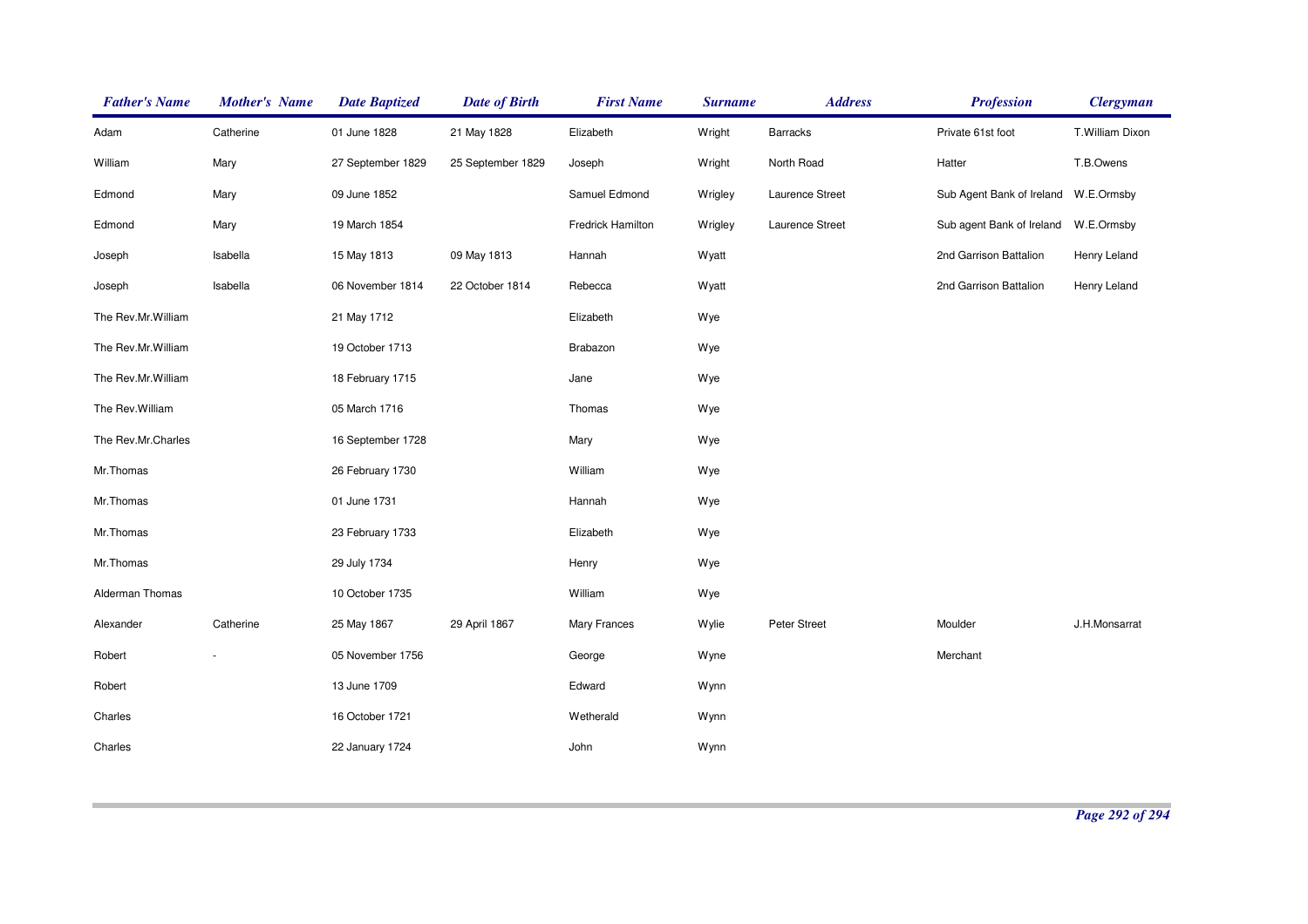| <b>Father's Name</b> | <b>Mother's Name</b> | <b>Date Baptized</b> | <b>Date of Birth</b> | <b>First Name</b> | <b>Surname</b> | <b>Address</b>       | <b>Profession</b>         | <b>Clergyman</b>     |
|----------------------|----------------------|----------------------|----------------------|-------------------|----------------|----------------------|---------------------------|----------------------|
| Charles              |                      | 30 May 1726          |                      | Jane              | Wynn           |                      |                           |                      |
| Edward               |                      | 24 July 1732         |                      | Robert            | Wynn           |                      |                           |                      |
| Robert               |                      | 27 April 1758        |                      | John              | Wynne          |                      | Merchant                  |                      |
| Robert               |                      | 03 September 1759    |                      | Elizabeth         | Wynne          |                      | Merchant                  |                      |
|                      |                      | 25 November 1760     |                      | Frances           | Wynne          |                      | A Foundling               |                      |
| Robert               |                      | 05 January 1761      |                      | Frances           | Wynne          |                      | Merchant                  |                      |
| Thomas               |                      | 29 December 1766     |                      | Thomas            | Wynne          |                      | Chandler                  |                      |
| Robert               |                      | 08 August 1767       |                      | Sarah             | Wynne          |                      | Merchant                  |                      |
| Thomas               |                      | 13 June 1771         |                      | Elizabeth         | Wynne          |                      |                           |                      |
| John                 |                      | 09 March 1778        |                      | Arabella          | Wynne          |                      |                           |                      |
| John                 |                      | 02 April 1780        |                      | Thomas            | Wynne          |                      |                           |                      |
| John                 | Dorothea             | 09 September 1821    | 03 September 1821    | John              | Yeates         |                      | 3rd Dragoon Guards        | T.B.Owens            |
| John                 | Dorothea             | 30 September 1826    | 27 September 1826    | Catharine         | Yeates         | $\ddot{\phantom{0}}$ | Serjeant 3rd Dragoons     | T.B.Owens            |
| John                 | Dorothea             | 11 January 1829      | 06 January 1829      | George            | Yeates         | Magdalen Street      | Pensioner                 | T.B.Owens            |
| Robert               | Sarah E              | 15 March 1848        |                      | William Edmund    | Yeats          | Reynoldstown         | Gentleman                 | A.Wynne              |
| Thomas               |                      | 14 September 1768    |                      | John              | Young          |                      | Soldier                   |                      |
| Thomas               |                      | 13 December 1775     |                      | William           | Young          |                      |                           |                      |
| Robert               | Elizabeth            | 30 May 1806          | 22 May 1806          | Margret           | Young          |                      |                           | <b>Bigoe Henzell</b> |
| John                 | Anne                 | 05 October 1825      | 29 September 1825    | William           | Young          | <b>West Street</b>   | Pensioner                 | T.B.Owens            |
| John                 | Anne                 | 02 December 1827     | 24 November 1827     | Susanna           | Young          | <b>West Street</b>   | Pensioner                 | T.B.Owens            |
| James                | Margaret             | 10 February 1841     | 24 December 1840     | Isabella          | Young          | <b>Dyer Street</b>   | Steward in the Distillery | A.Wynne              |